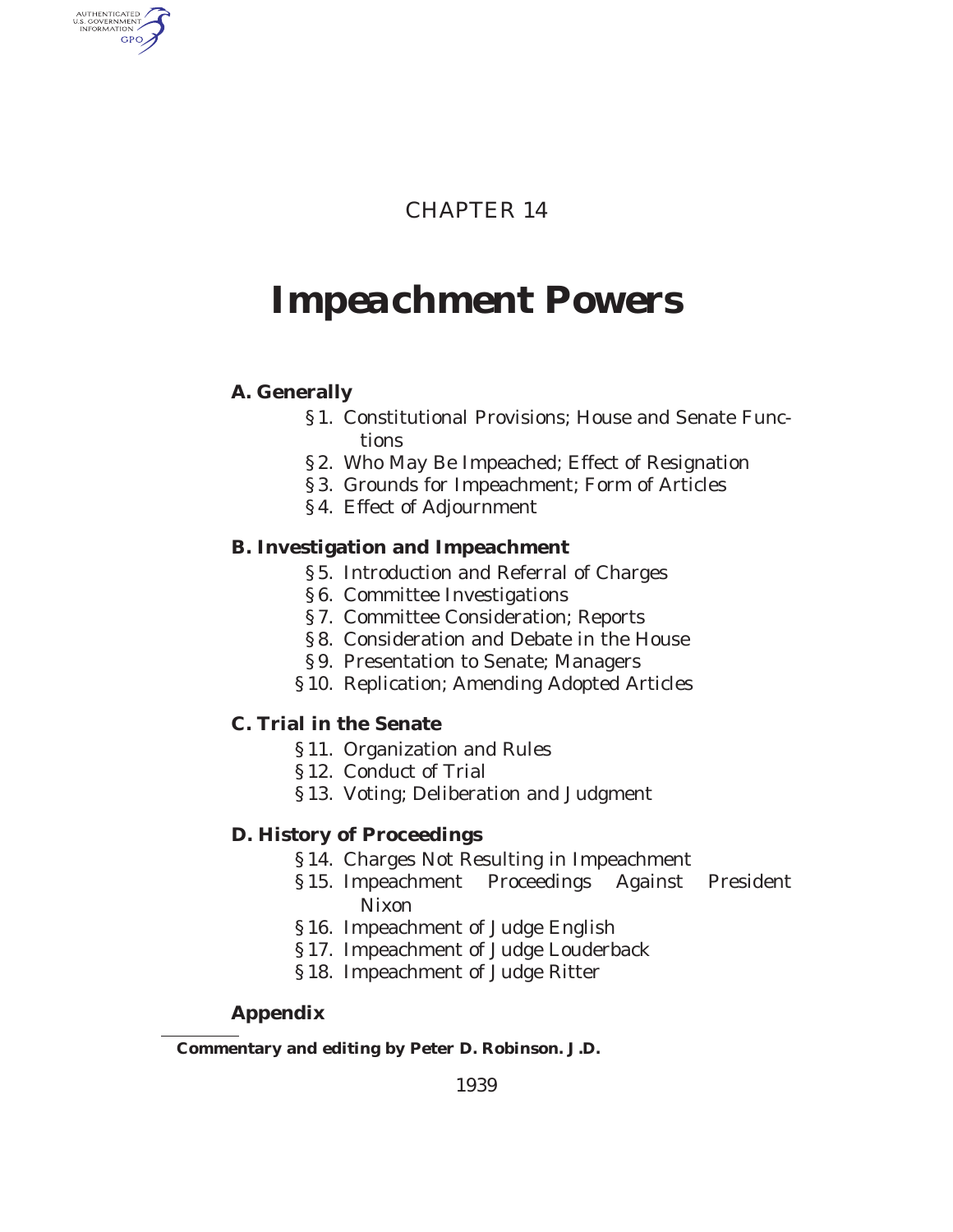#### INDEX TO PRECEDENTS

### **peachment proceedings** authority of managers following expiration of Congress, § 4.2 impeachment in one Congress and trial in the next, § 4.1 investigation in one Congress and impeachment in the next, §§ 4.3, 4.4 **Amending articles of impeachment** privilege of resolution reported by managers, § 10.5 procedure, §§ 10.4–10.6 right to amend articles reserved by House, § 10.1 Senate notified of amendments, § 10.6 **Censure as related to impeachment, § 1.3 Charges not resulting in impeachment** Agnew, Spiro, Vice President, request for investigation not acted upon, § 14.17 Alschuler, Samuel, judge, adverse report by investigating committee, § 14.7 committee reports as to discontinuation of impeachment, §§ 7.8–7.10 Douglas, William, Supreme Court Justice, investigation of charges and adverse report, §§ 14.14–14.16 Federal Reserve Board members, charges not acted on, § 14.5 Hoover, Herbert, President, charges not acted on, § 14.3 Johnson Albert, judge, charges not acted on, § 14.10 Lowell, James, judge, adverse report by investigating committee, § 14.4 Mellon, Andrew, Secretary of the Treasury, investigation discontinued following resignation, § 14.2 Molyneaux, Joseph, judge, charges not acted on, § 14.6

**Adjournment sine die, effect on im-**

#### **Charges not resulting in impeachment—Cont.**

- Perkins, Frances, Secretary of Labor, adverse report by committee, § 14.9
- Truman, Harry, President, charges not acted on, §§ 14.11, 14.12
- Watson, Albert, judge, charges not acted on, § 14.10
- **Committee consideration and report** broadcast of committee meeting, § 7.3 order of business, § 7.2
	- report submitted without resolution of impeachment, § 7.7
	- reports as to discontinuation of impeachment, §§ 7.8–7.10
	- reports authorizing investigations as privileged, §§ 5.8, 6.2, 6.3
	- reports recommending impeachment, calendaring and printing of, § 7.6
	- resolution and articles of impeachment considered together, § 7.1

#### **Committee investigations**

- evidence in impeachment inquiry, §§ 6.7–6.10
- hearing procedures, §§ 6.5, 6.6
- privilege of House as to impeachment evidence, § 6.13
- resolutions authorizing, consideration of, § 6.2
- resolutions authorizing, referral of, § 6.1
- resolutions authorizing, reported by investigating committee, § 6.2
- subcommittee, creation and powers of, § 6.11

subpenas, failure to comply with, § 6.12 witnesses, interrogation of, §§ 6.3, 6.4

**Committee jurisdiction**

Judiciary Committee, over resolutions proposing impeachment, § 5.10

Rules Committee, over resolutions authorizing investigations, § 5.11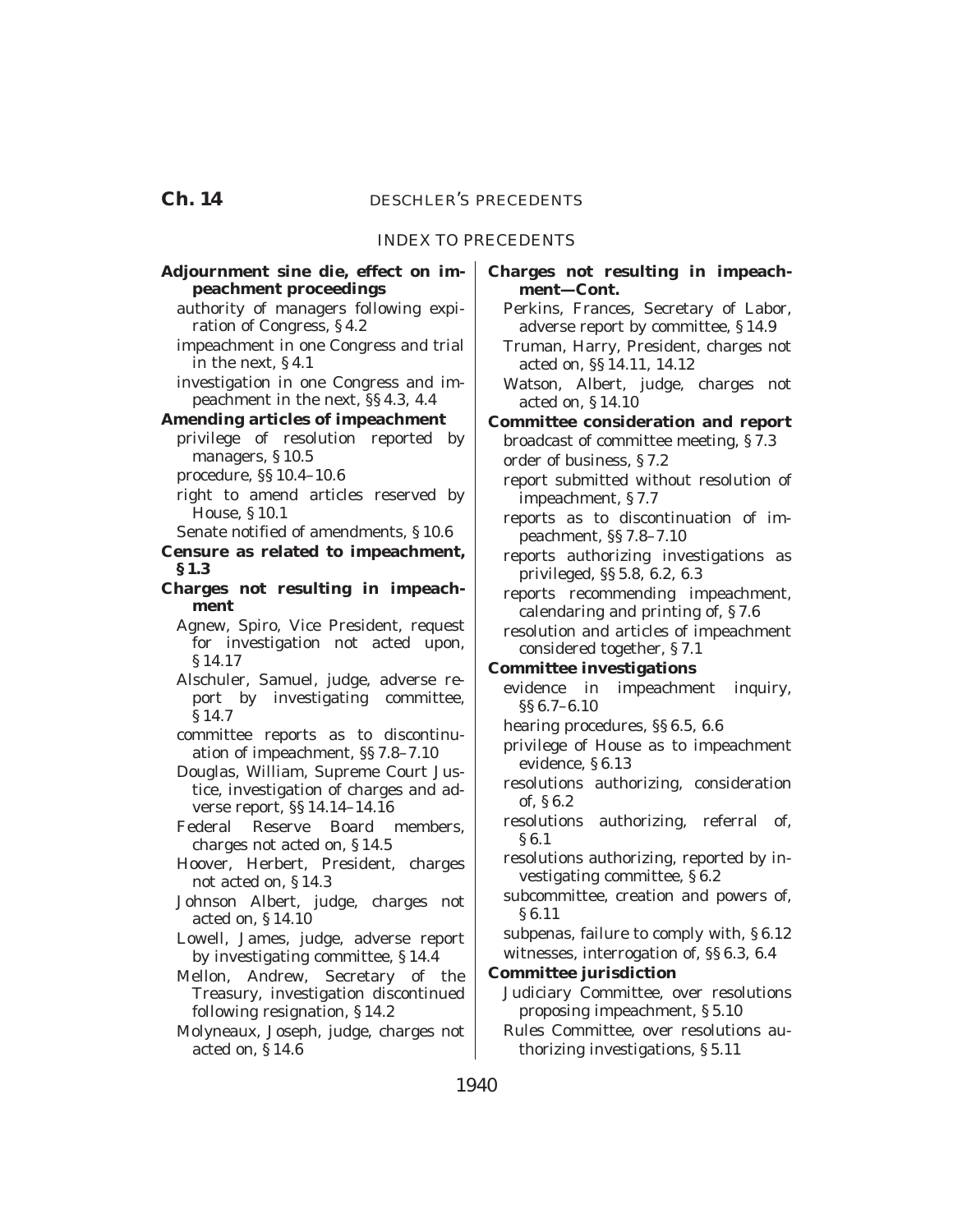**Consideration and debate** as to resolution and articles of impeachment, §§ 8.5–8.10 broadcast of proceedings, § 8.11 control of time for, § 8.1 division of the question, § 8.10 motion for previous question, § 8.8 privilege for consideration of committee reports, § 8.2 question of consideration, § 5.12 question of privilege to present charges, §§ 5.6, 5.7 resolution and articles of impeachment considered together, § 8.1 unanimous-consent agreements governing, § 8.1 voting, excuse or disqualification from, § 13.4 **Courts and the power of impeachment, §§ 1.1, 1.2 Dismissal of proceedings in Senate pursuant to House request, § 2.2 English, George, judge, impeachment of** consideration and debate in House, § 16.2 impeachment by the House, §§ 16.1– 16.4 motion to recommit resolution, § 16.3 report by investigating committee recommending impeachment, § 16.1 separate vote on articles, § 16.3 trial discontinued following resignation of respondent, § 16.4 **Grounds for impeachment and form of articles** cumulative and duplicatory articles, §§ 3.3–3.5 form of resolutions and articles of impeachment, §§ 3.1, 3.2 judges, federal, grounds for impeachment of, §§ 3.9–3.13

offenses not committed during term of office, § 3.14

**Grounds for impeachment and form of articles—Cont.** President, grounds for impeachment of, §§ 3.6–3.8 **Judgment** division of the question, § 13.8 notification of, to House, § 13.12 order of, not debatable, § 13.7 removal from office after conviction, § 13.9 **Louderback, Harold, judge, impeachment of** committee report adverse to impeachment, § 17.1 peachment, §§ 17.1, 17.2 continuation of proceedings into next Congress, § 17.4 election of managers, § 17.3 **Managers to conduct trial on part of House** answer of respondent referred to managers, § 10.2 appearance in Senate to present articles, §§ 9.5, 11.4 appointed by resolution, §§ 9.1, 9.3 authority of, following expiration of Congress, § 4.2 authority to prepare and submit replication,  $§ 10.3$ composition and number of, § 9.2 excused from attending House sessions, § 9.4 jurisdiction of, over related matters, §§ 9.6, 9.7 powers and funds granted by resolution, § 9.1 supplemental Senate rules referred to, § 10.2 withdrawal of, while Senate delib-

**Motions relating to impeachment proposals**

for the previous question, § 8.8

- 
- 
- consideration in the House and adoption of substitute resolution of im-

- 
- 
- 
- 
- 
- 
- 
- 
- 
- erates, § 13.1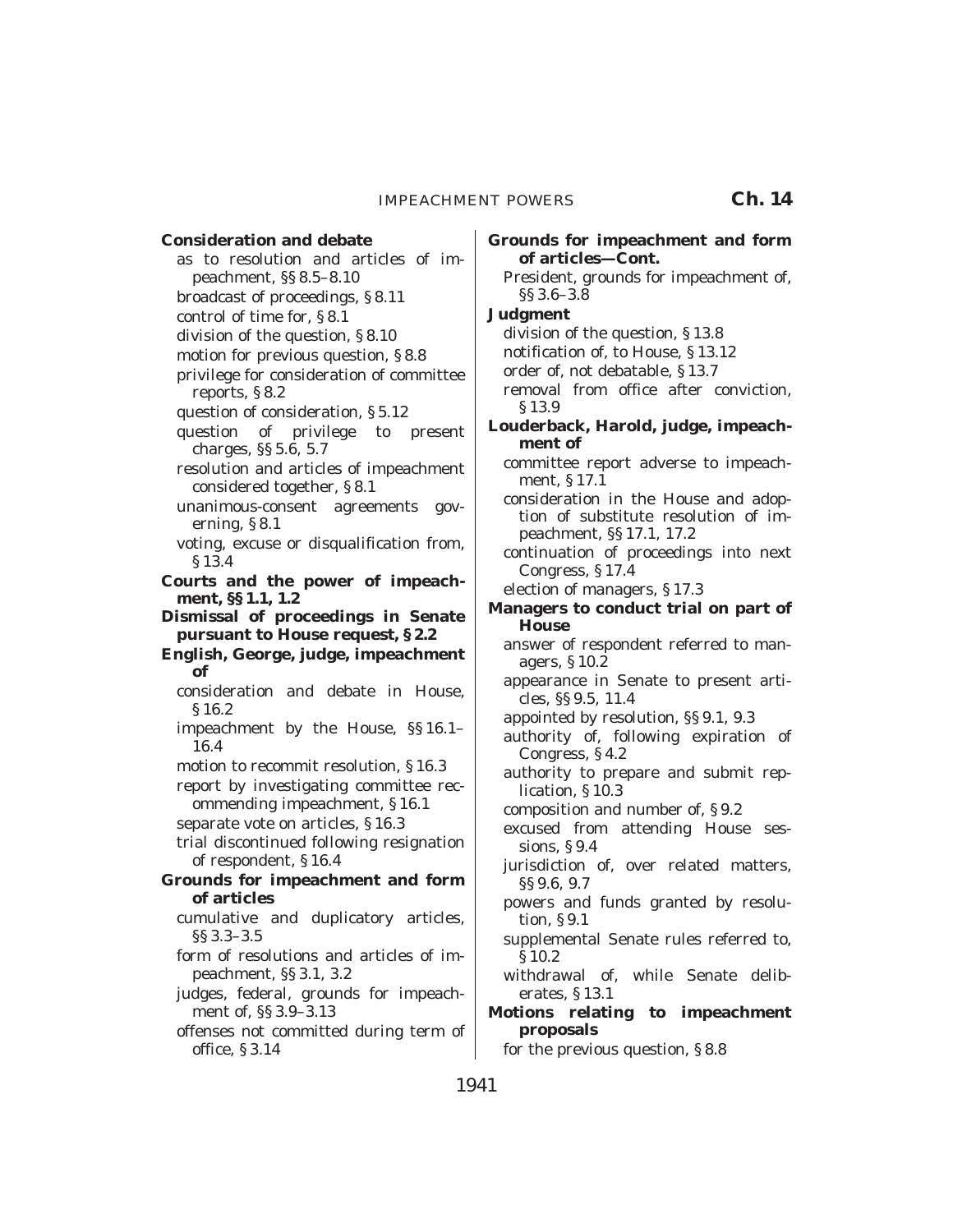**Motions relating to impeachment proposals—Cont.** to discharge, § 8.3 to lay on table or to refer, §§ 5.12, 5.13 to recommit, § 8.9 **Nixon, Richard M., President, proceedings against** authority for investigation by Committee on Judiciary, § 15.2 broadcasting House and Senate proceedings, resolutions authorizing, §§ 15.10, 15.11 confidentiality of inquiry materials, § 15.3 consideration by committee of articles of impeachment, § 15.7 consideration by House of articles of impeachment, § 15.12 evidence in House inquiry, subpenaed by court, § 15.14 introduction of impeachment charges, § 15.1 pardon following resignation, § 15.15 procedures for presenting evidence and examining witnesses, § 15.6 report of committee, acceptance by House, § 15.13 report of committee following resignation of President, § 15.13 reports by inquiry staff, §§ 15.4, 15.5 resignation of President, § 15.13 Senate review of impeachment trial rules, § 15.8 Senate select committee, evidence released by, § 15.9 **Presentation of articles to Senate** appearance of managers to present articles, §§ 9.5, 11.4 date for, messaged to House from Senate, § 9.5 managers authorized to present articles to Senate, § 9.1 **Privilege of impeachment propositions** charges and resolutions directly impeaching, §§ 5.1–5.3 **Privilege of impeachment propo-**

**sitions—Cont.** questions incidental to impeachment, §§ 5.8, 5.9 **Resignation of accused, discontinuance of proceedings, §§ 2.1–2.3 Ritter, Halsted, judge, impeachment of** amendment of articles by the House, §§ 18.10, 18.11 answer of respondent, § 18.15 appearance of respondent before the Senate, § 18.8 conduct of trial, § 18.16 consideration of resolution and articles by the House, § 18.4 conviction of, § 18.17 deliberation of Senate behind closed doors, § 18.17 election of managers and their authority, § 18.5 final arguments, § 18.16 House notified of order and judgment, § 18.18 judgment ordered, § 18.17 motions to strike articles and specifications, §§ 18.12–18.14 organization of Senate for trial, §§ 18.6, 18.7 presentation of articles to Senate, § 18.7 replication to respondent's answer, § 18.15 report of Judiciary Committee recommending impeachment, § 18.3 **Trial in the Senate** appearance of managers to present articles, § 11.4 appearance of respondent, § 11.9 debate on organizational questions, § 11.11 deliberation behind closed doors, § 13.1 House notified of order and judgment, § 13.12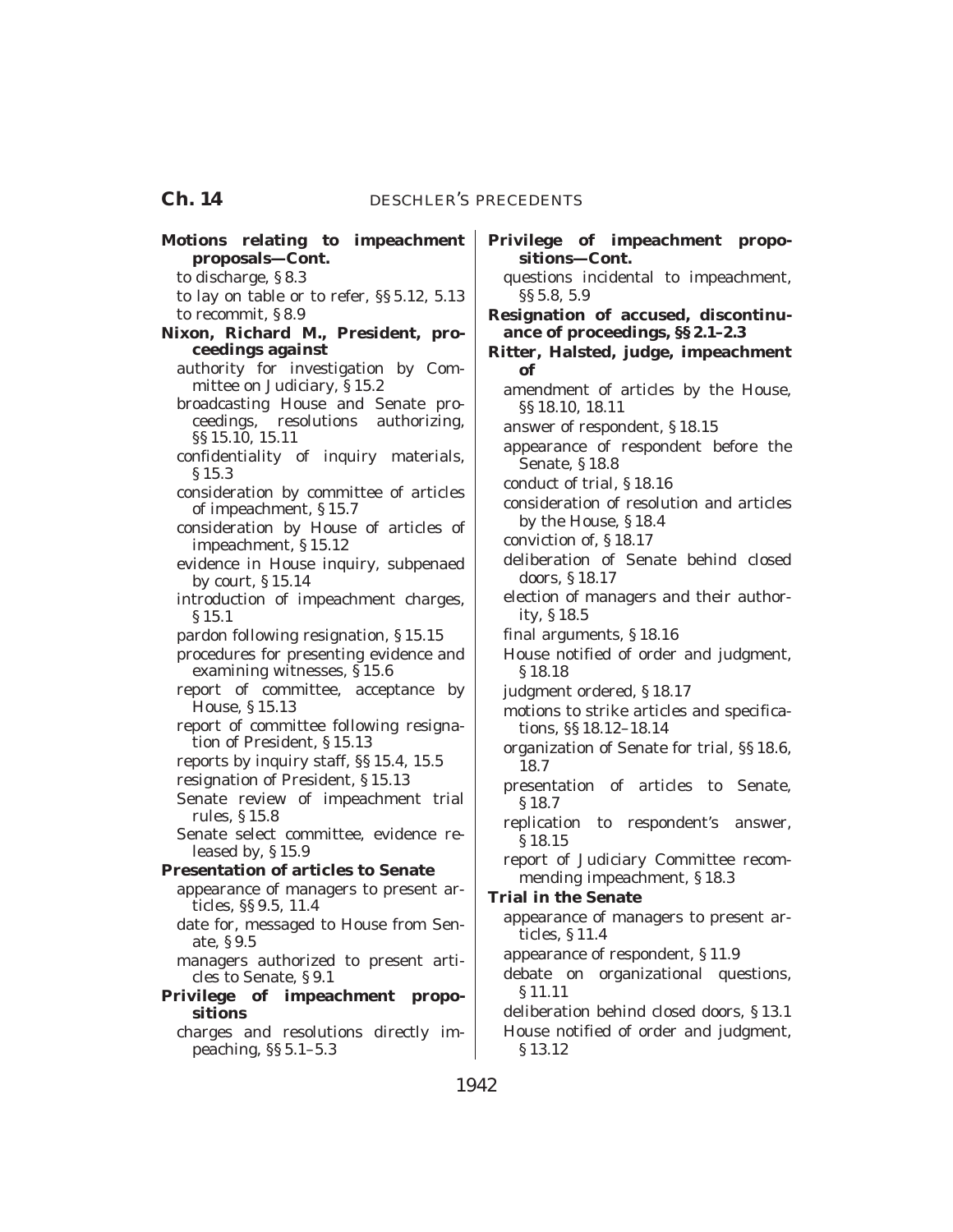**Trial in the Senate—Cont.** oath and organization, §§ 11.5, 11.6 opinions of individual Senators, filing of, § 13.11 presiding officer, appointment of, § 11.12 privileges of Senate floor during, § 11.13 **Trial procedure** evidence, presiding officer rules on admissibility of, § 12.7 evidence returned at close of trial, § 12.9 exhibits offered in evidence, § 12.8 final arguments, § 12.12 motions to strike articles, §§ 12.2–12.4 opening arguments, § 12.1 rules for trial, nature and amendment

of, §§ 11.1–11.3

suspension of trial for messages and legislative business, §§ 12.5, 12.6 witness, respondent as, § 12.11 **Voting on conviction and judgment** excuse or disqualification from, § 13.4 majority vote for judgment of disqualification, § 13.10 on removal following conviction, § 13.9 orders governing, § 13.2 pairs not recognized, § 13.3 points of order against vote on conviction, §§ 13.5, 13.6 putting the question, § 13.2 two-thirds vote required for conviction § 13.5

supplemental rules to govern, §§ 11.7,

**Trial procedure—Cont.**

11.8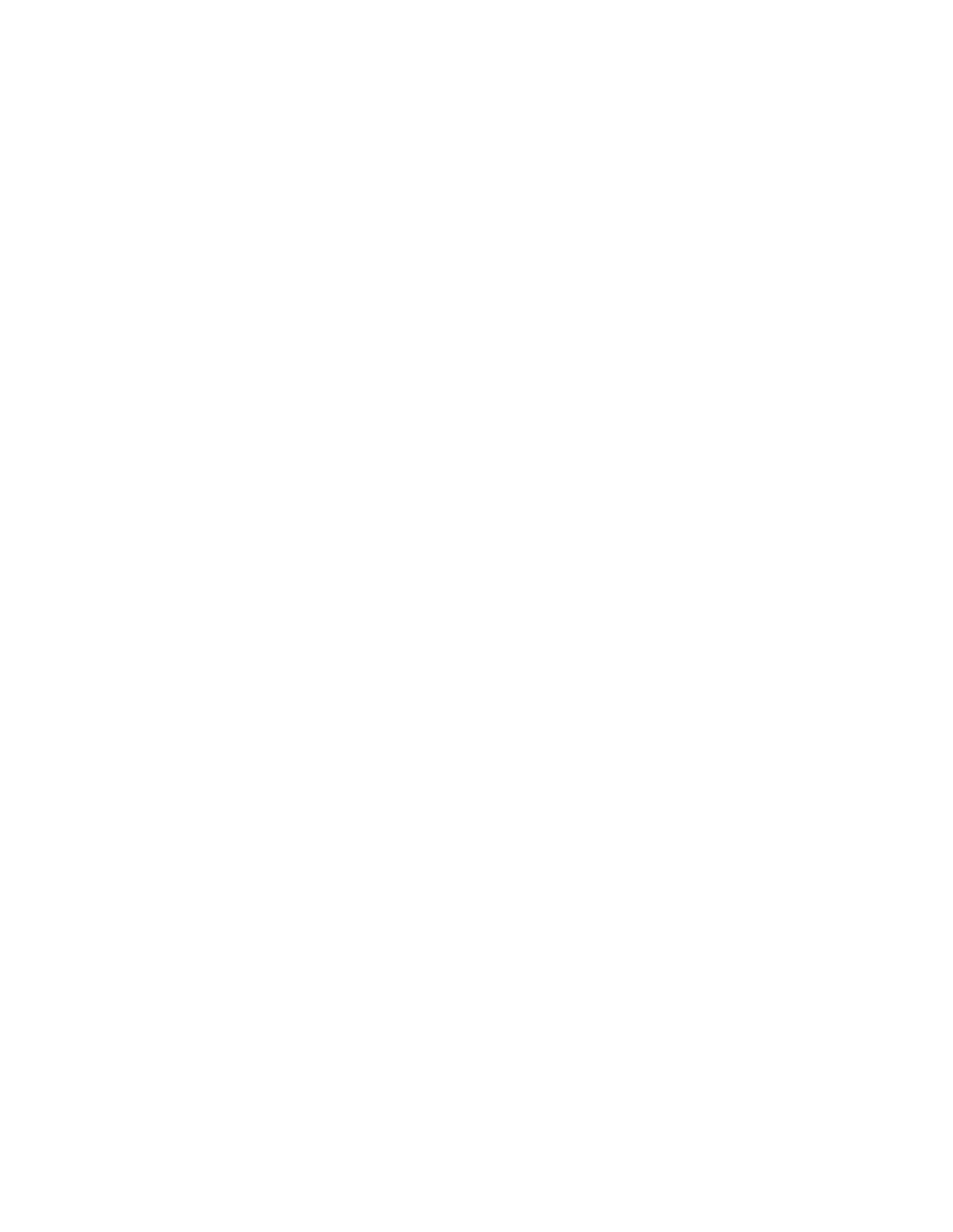## *Impeachment Powers*

### **A. GENERALLY**

### **§ 1. Constitutional Provisions; House and Senate Functions**

The impeachment power is delineated and circumscribed by several provisions of the U.S. Constitution. They state:

The President, Vice President and all civil Officers of the United States, shall be removed from Office on Impeachment for, and Conviction of, Treason, Bribery, or other high Crimes and Misdemeanors. Article II, Section 4.

. . . and [the House of Representatives] shall have the sole Power of Impeachment. Article I, Section 2, clause 5.

The Senate shall have the sole Power to try all Impeachments. When sitting for that Purpose, they shall be on Oath or Affirmation. When the President of the United States is tried, the Chief Justice shall preside: And no Person shall be convicted without the Concurrence of two thirds of the Members present. Article I, Section 3, clause 6.

Judgment in Cases of Impeachment shall not extend further than to removal from Office, and disqualification to hold and enjoy any Office of honor, Trust or Profit under the United States: but the Party convicted shall nevertheless be liable and subject to Indictment, Trial, Judgment and Punishment, according to Law. Article I, Section 3, clause 7.

Two other sections of the U.S. Constitution also mention impeachment:

The President . . . shall have Power to grant Reprieves and Pardons for Offences against the United States, except in Cases of Impeachment. Article II, section 2, clause 1.

The Trial of all Crimes, except in Cases of Impeachment, shall be by Jury. . . . Article III, section 2, clause 3.

Since the First Congress of the United States, the House of Representatives has impeached 13 officers of the United States, of whom 10 were federal judges, one was a cabinet officer, one a U.S. Senator, and one the President of the United States.

Conviction has been voted by the Senate in four cases, all involving federal judges. The judges so convicted were John Pickering in 1804, West H. Humphreys in 1862, Robert W. Archbald in 1912, and Halsted L. Ritter in 1936.

On numerous other occasions, the impeachment process has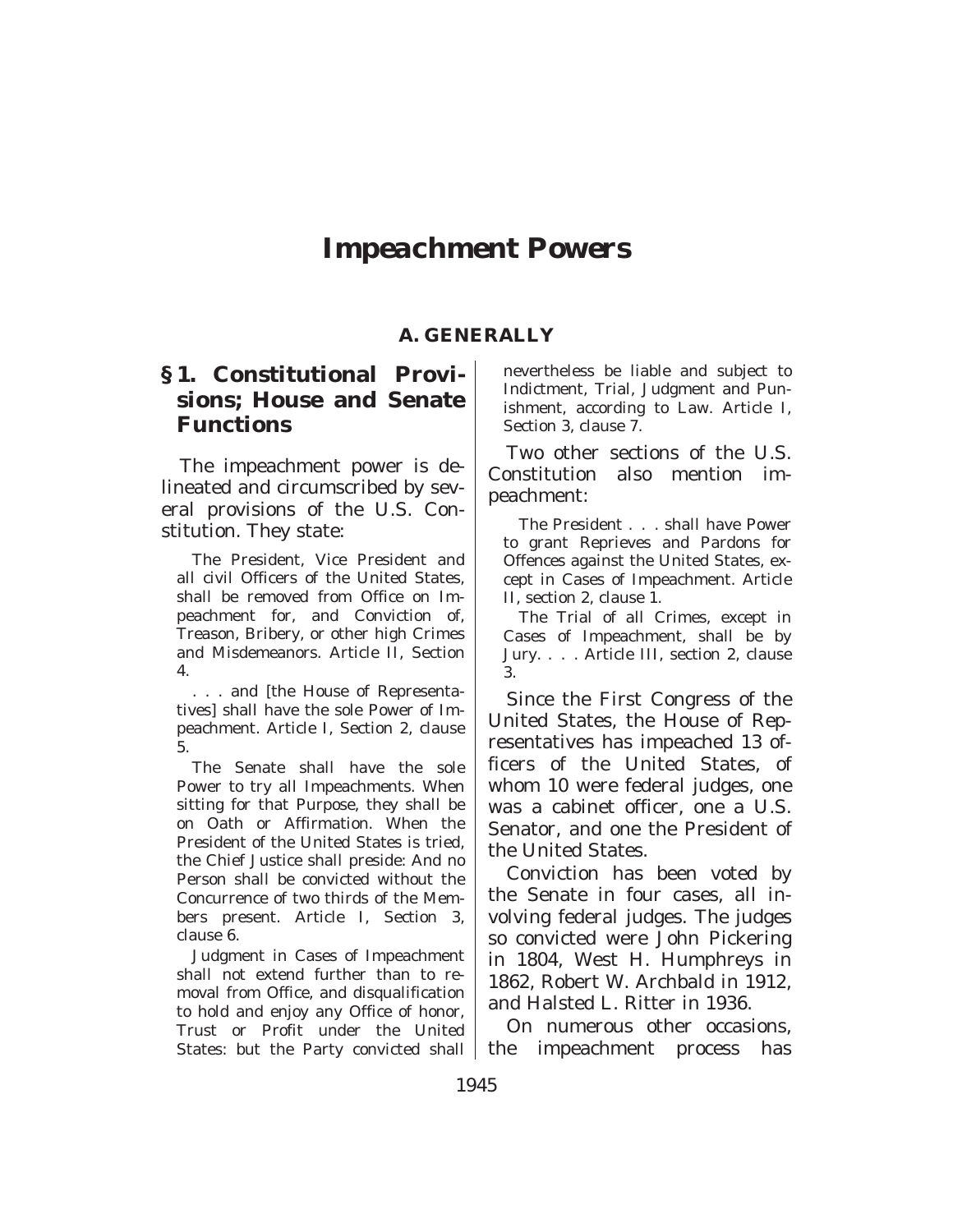been initiated in the House as to civil officers and judges but has not resulted in consideration by the House of a report recommending impeachment. In the two most recent cases where investigations have been conducted by the Committee on the Judiciary and its subcommittees, in relation to Supreme Court Associate Justice William O. Douglas in 1970 and in relation to President Richard M. Nixon in 1974, the proceedings have occasioned intense congressional and national debate as to the scope of the impeachment power, the grounds for impeachment and for conviction, the analogy if any between the impeachment process and the judicial criminal process, and the amenability of the impeachment process to judicial review.

It should be noted at this point that of the four judges convicted and removed from office, none has directly sought to challenge through the judicial process his impeachment by the House and conviction by the Senate. Judge Halsted L. Ritter, convicted by the Senate in 1936, indirectly challenged his conviction by filing suit for back salary in the U.S. Court of Claims, where he alleged that the Senate had tried him on grounds not constituting impeachable offenses under the Constitu-

tion. The Court of Claims dismissed the claim for want of jurisdiction, holding that the Senate's power to try impeachments was exclusive under the Constitution. The court cited the Supreme Court case of *Mississippi* v *Johnson,* wherein Chief Justice Samuel Chase had stated in dictum that the impeachment process was not subject to judicial review. $(1)$  The Court of Claims opinion read in part:

While the Senate in one sense acts as a court on the trial of an impeachment, it is essentially a political body and in its actions is influenced by the views of its members on the public welfare. The courts, on the other hand, are expected to render their decisions according to the law regardless of the consequences. This must have been realized by the members of the Constitutional Convention and in rejecting proposals to have impeachments tried by a court composed of regularly appointed judges we think it avoided the possibility of unseemly conflicts between a political body such as the Senate and the judicial tribunals which might determine the case on different principles.(2)

#### **Cross References**

- Discussions of the impeachment process generally, see §§ 3.6-3.14 and appendix, infra.
- **1.** *Ritter* v *United States,* 84 Ct. Cls. 293 (1936), cert. denied, 300 U.S. 668 (1937), citing *Mississippi* v *Johnson,* 71 U.S. (4 Wall.) 475, 501 (1867).
- **2.** *Ritter* v *United States,* 84 Ct. Cls. 293, 300 (1936).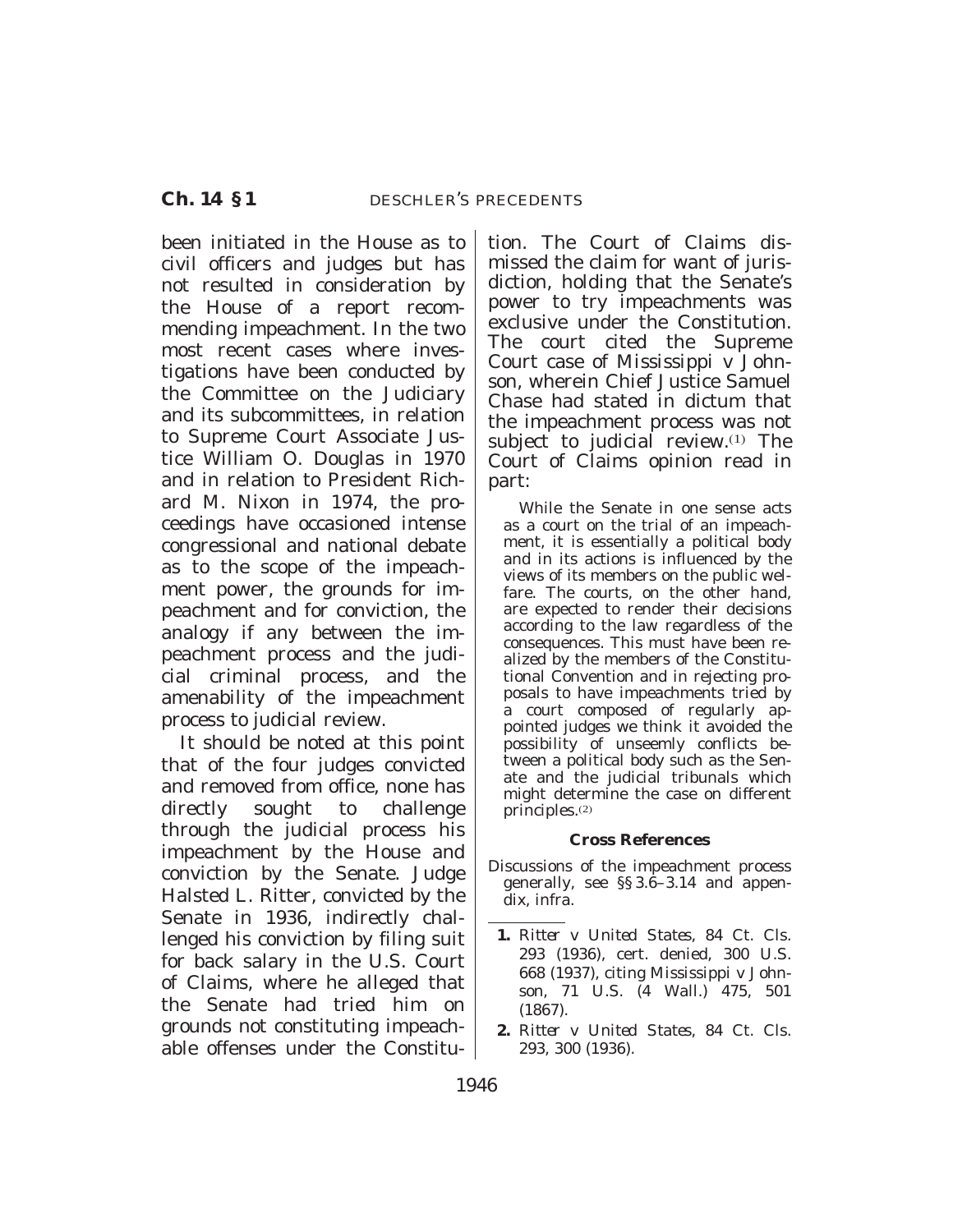High privilege of impeachment propositions, see §§ 5, 8, infra.

Pardon of officer who has resigned before his impeachment by the House, see § 15.15. infra.

#### **Collateral References**

For early precedents on the impeachment power and process, see the following chapters in Hinds' Precedents: Ch. 63 (Nature of Impeachment); Ch. 64 (Function of the House in Impeachment); Ch. 65 (Function of the Senate in Impeachment); Ch. 66 (Procedure of the Senate in Impeachment); Ch. 67 (Conduct of Impeachment Trials); Ch. 68 (Presentation of Testimony in an Impeachment Trial); Ch. 69 (Rules of Evidence in an Impeachment Trial); Ch. 70 (Impeachment and Trial of William Blount); Ch. 71 (Impeachment and Trial of John Pickering); Ch. 72 (Impeachment and Trial of Samuel Chase); Ch. 73 (Impeachment and Trial of James H. Peck); Ch. 74 (Impeachment and Trial of West H. Humphreys); Ch. 75 (First Attempts to Impeach the President); Ch. 76 (Impeachment and Trial of President Andrew Johnson); Ch. 77 (Impeachment and Trial of William W. Belknap); Ch. 78 (Impeachment and Trial of Charles Swayne); Ch. 79 (Impeachment Proceedings not Resulting in Trial).

See also the following chapters in Cannon's Precedents: Ch. 193 (Nature of Impeachment); Ch. 194 (Function of the House in Impeachment); Ch. 195 (Function of the Senate in Impeachment); Ch. 196 (Procedure of the Senate in Impeachment); Ch. 197 (Conduct of Impeachment Trials); Ch. 198 (Presentation of Testimony in an Impeachment Trial); Ch. 199 (Rules of Evidence in an Impeachment Trial); Ch. 200 (Impeachment and Trial of Robert W. Archbald); Ch. 201 (Impeachment and Trial of Harold Louderback); Ch. 202 (Impeachment Proceedings not Resulting in Trial).

- The impeachment power under parliamentary law, see *House Rules and Manual* §§ 601–620 (Jefferson's Manual) (1973).
- Impeachment, Selected Materials, Committee on the Judiciary, H. Doc. No. 93–7, 93d Cong. 1st Sess., Oct. 1973 (constitutional provisions and historical precedents and debate).
- Impeachment, Selected Materials on Procedure, Committee on the Judiciary, Committee Print, 93d Cong. 2d Sess., Jan. 1974 (relevant extracts from Hinds' and Cannon's Precedents of the House of Representatives).

#### *Impeachment and the Federal Courts*

**§ 1.1 The Speaker laid before the House a communication from the Clerk, informing the House of the receipt of a summons and complaint naming the House as a defendant in a civil action, instituted in a U.S. District Court, seeking to enjoin impeachment proceedings pending in the House.**

On May 28, 1974, Speaker Carl Albert, of Oklahoma, laid before the House a communication from the Clerk, advising of his receipt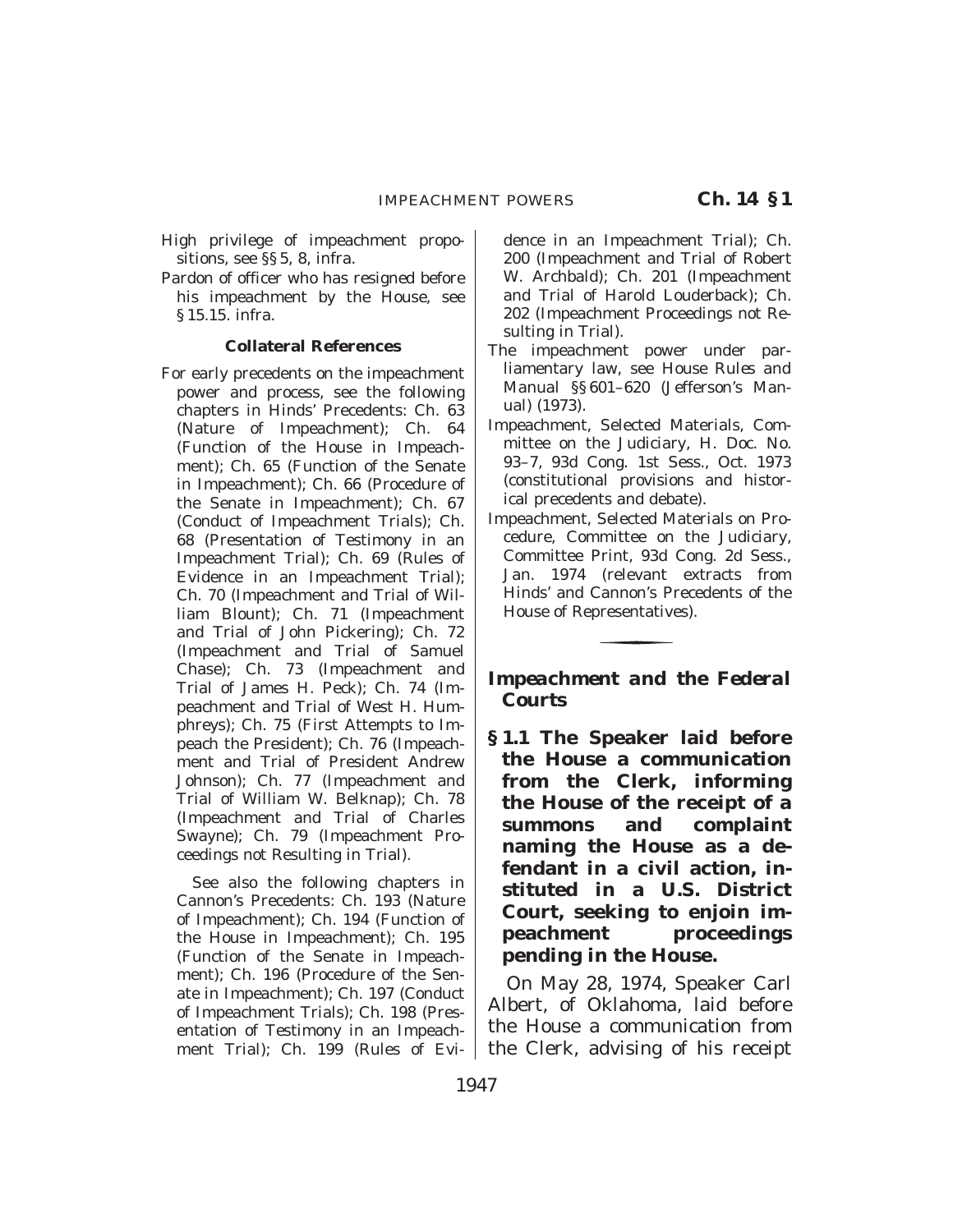of a summons and complaint issued by the U.S. District Court for the Eastern District of Virginia, in connection with Civil Action No. 74–54–NN, *The National Citizens' Committee for Fairness to the President* v *United States House of Representatives.*(3)

*Parliamentarian's Note:* The plaintiff in this action sought to enjoin the impeachment proceedings pending in the House against President Richard M. Nixon. The Clerk did not request representation by the appropriate U.S. Attorney, under 2 USC § 118, because the House has the sole power of impeachment under the U.S. Constitution and because of the application of the doctrine under the Constitution of the separation of powers of the executive, legislative, and judicial branches of government.

**§ 1.2 Where a federal court subpenaed in a criminal case certain evidence gathered by the Committee on the Judiciary in an impeachment inquiry, the House adopted a resolution granting such limited access to the evidence, except executive session materials, as would not violate the privileges of the House**

### **or its sole power of impeachment under the U.S. Constitution.**

On Aug. 22, 1974,(4) Speaker Carl Albert, of Oklahoma, laid before the House certain subpenas issued by a U.S. District Court in a criminal case, requesting certain evidence gathered by the Committee on the Judiciary and its subcommittee on impeachment, in the inquiry into the conduct of President Richard Nixon. The House adopted House Resolution 1341, which granted such limited access to the evidence as would not violate the privileges or constitutional powers of the House. The resolution read as follows:

#### H. RES. 1341

Whereas in the case of United States of America against John N. Mitchell et al. (Criminal Case No. 74–110), pending in the United States District Court for the District of Columbia, subpenas duces tecum were issued by the said court and addressed to Representative Peter W. Rodino, United States House of Representatives, and to John Doar, Chief Counsel, House Judicial Subcommittee on Impeachment, House of Representatives, directing them to appear as witnesses before said court at 10:00 antemeridian on the 9th day of September, 1974, and to bring with them certain and sundry papers in the possession and under the control of the

**<sup>3.</sup>** 120 CONG. REC. 16496, 93d Cong. 2d Sess.

**<sup>4.</sup>** 120 CONG. REC. 30026, 93d Cong. 2d Sess.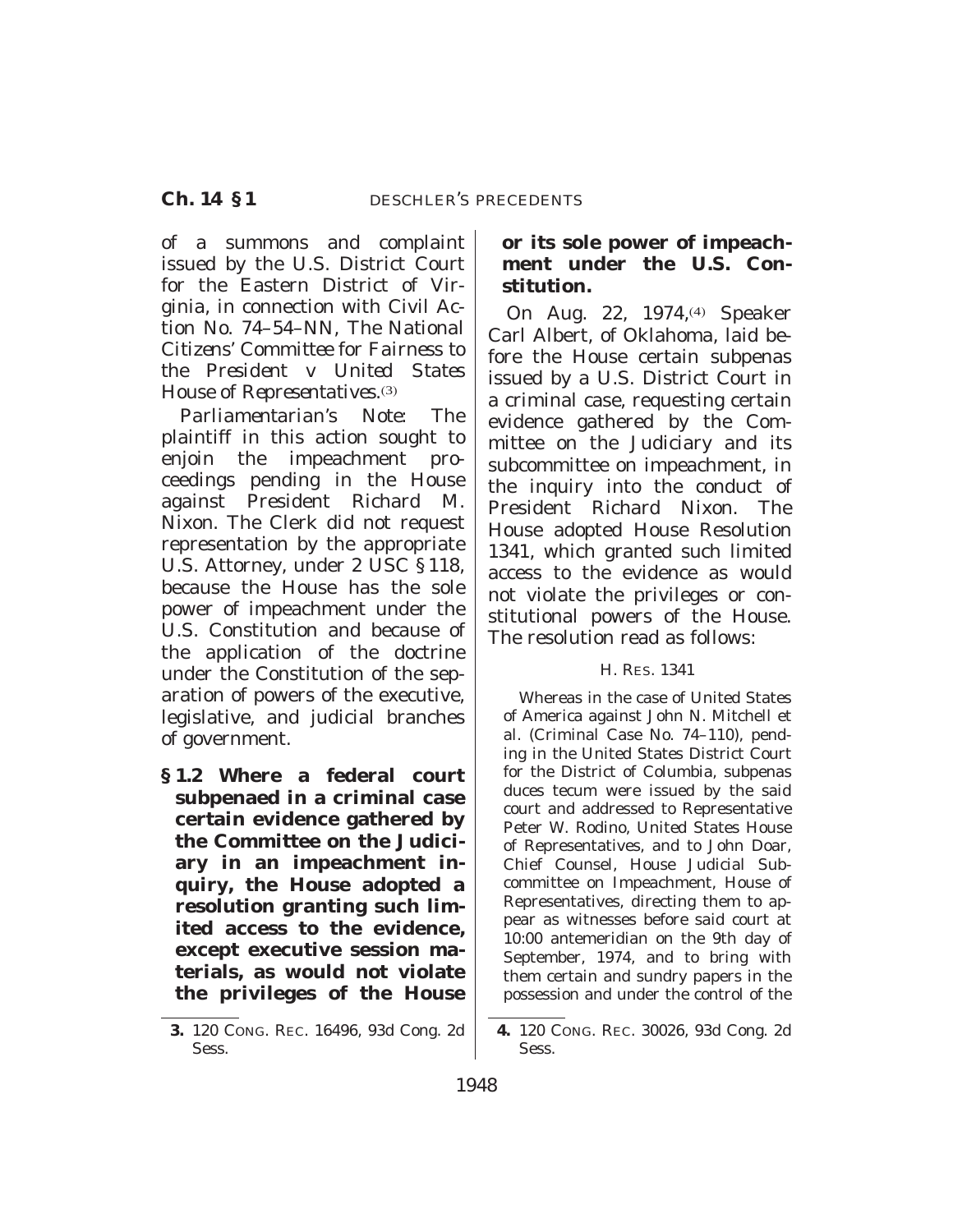House of Representatives: Therefore be it

*Resolved,* That by the privileges of this House no evidence of a documentary character under the control and in the possession of the House of Representatives can, by the mandate of process of the ordinary courts of justice, be taken from such control or possession but by its permission; be it further

*Resolved,* That the House of Representatives under Article I, Section 2 of the Constitution has the sole power of impeachment and has the sole power to investigate and gather evidence to determine whether the House of Representatives shall exercise its constitutional power of impeachment; be it further

*Resolved,* That when it appears by the order of the court or of the judge thereof, or of any legal officer charged with the administration of the orders of such court or judge, that documentary evidence in the possession and under the control of the House is needful for use in any court of justice, or before any judge or such legal officer, for the promotion of justice, this House will take such action thereon as will promote the ends of justice consistently with the privileges and rights of this House; be it further

*Resolved,* That when said court determines upon the materiality and the relevancy of the papers and documents called for in the subpenas duces tecum, then the said court, through any of its officers or agents, have full permission to attend with all proper parties to the proceeding and then always at any place under the orders and control of this House and take copies of all memoranda and notes, in the files of the Committee on the Judiciary, of interviews with those persons who subsequently appeared as witnesses in the proceedings before the full Committee pursuant to House Resolution 803, such limited access in this instance not being an interference with the Constitutional impeachment power of the House, and the Clerk of the House is authorized to supply certified copies of such documents and papers in possession or control of the House of Representatives that the court has found to be material and relevant (except that under no circumstances shall any minutes or transcripts of executive sessions, or any evidence of witnesses in respect thereto, be disclosed or copied) and which the court or other proper officer thereof shall desire, so as, however, the possession of said papers, documents, and records by the House of Representatives shall not be disturbed, or the same shall not be removed from their place of file or custody under any Members, officer, or employee of the House of Representatives; and be it further

*Resolved,* That a copy of these resolutions be transmitted to the said court as a respectful answer to the subpenas aforementioned.

### *Censure of Federal Civil Officers*

**§ 1.3 In the 72d Congress, the House amended a resolution abating impeachment proceedings against a federal judge where the committee report censured him for improper conduct, and voted to**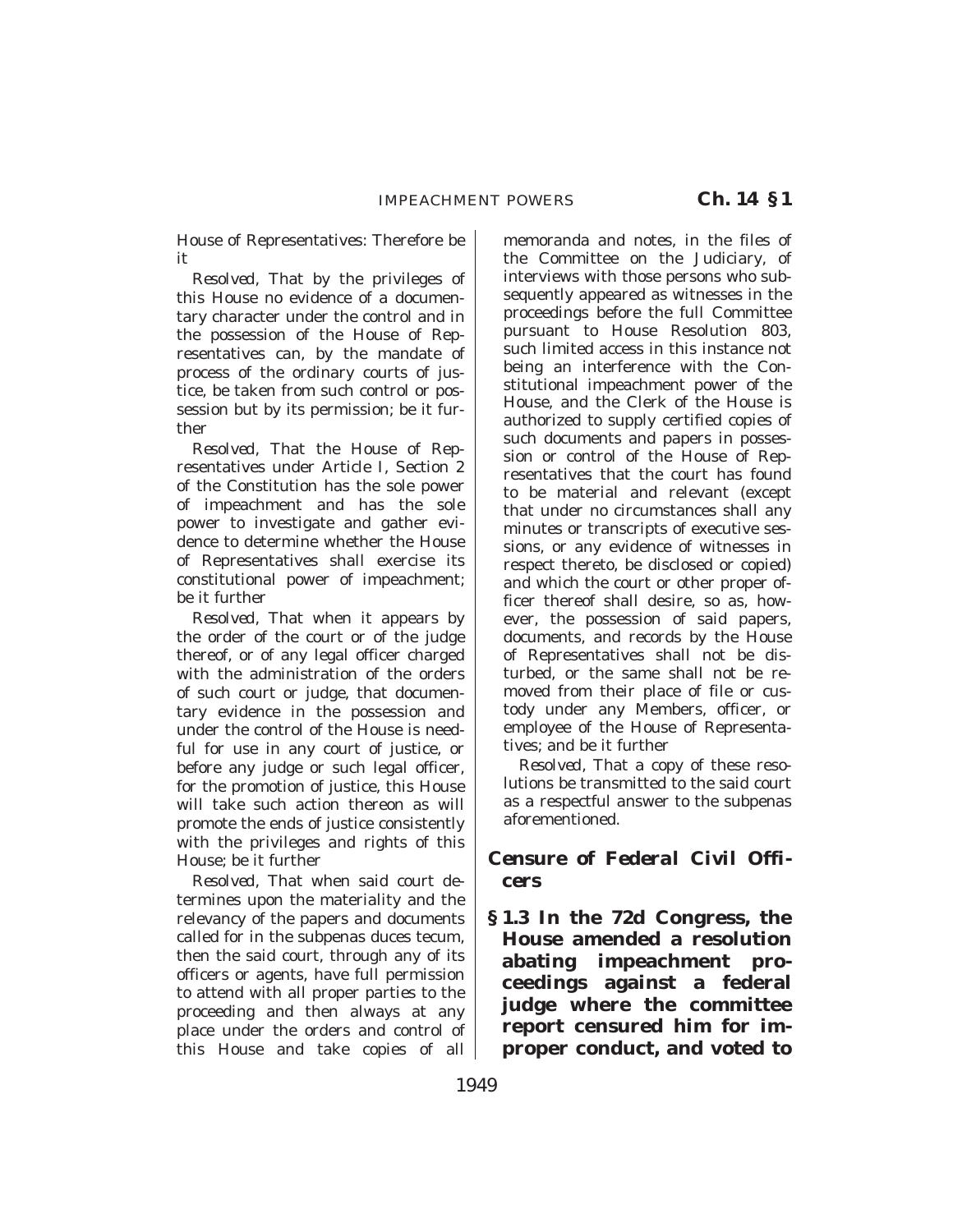#### **impeach him by adopting the resolution as amended.**

On Feb. 24, 1933, a resolution (H. Res. 387) was called up by Mr. Thomas D. McKeown, of Oklahoma, at the direction of the Committee on the Judiciary; the resolution stated that the evidence against U.S. District Court Judge Harold Louderback did not warrant impeachment. The committee report (H. Rept. No. 2065), censured the judge as follows:

The committee censures the judge for conduct prejudicial to the dignity of the judiciary in appointing incompetent receivers, for the method of selecting receivers, for allowing fees that seem excessive, and for a high degree of indifference to the interest of litigants in receiverships.(5)

The House rejected the recommendation of the committee by adopting an amendment in the nature of a substitute impeaching the judge for misdemeanors in office. During debate on the resolution, Mr. Earl C. Michener, of Michigan, addressed remarks to the power of censure in relation to civil officers under the United States:

MR. MICHENER: Mr. Speaker, in answer to the gentleman from Alabama, let me make this observation. The purpose of referring a matter of this kind to the Committee on the Judiciary is to determine whether or not in the opinion of the Committee on the Judiciary there is sufficient evidence to warrant impeachment by the House. If the Committee on the Judiciary finds those facts exist, then the Committee on the Judiciary makes a report to the House recommending impeachment, and that undoubtedly is privileged. However, a custom has grown up recently in the Committee on the Judiciary of including in the report a censure. I do not believe that the constitutional power of impeachment includes censure. We have but one duty, and that is to impeach or not to impeach. Today we find a committee report censuring the judge. The resolution before the House presented by a majority of the committee is against impeachment. The minority members have filed a minority report, recommending impeachment. I am making this observation with the hope that we may get back to the constitutional power of impeachment.

*Parliamentarian's Note:* On several past occasions, the resolution reported to the House by the committee investigating impeachment has proposed the censure of the officer involved.(6) Such resolu-

**<sup>5.</sup>** 76 CONG. REC. 4913, 4914, 72d Cong. 2d Sess. See, generally, 6 Cannon's Precedents § 514, and §§ 17.1, 17.2, infra.

**<sup>6.</sup>** See, for example, 3 Hinds' Precedents §§ 2519, 2520.

When a subcommittee report recommended against the impeachment of Associate Judge William O. Douglas in the 91st Congress, the minority views of Mr. Edward Hutchinson (Mich.) indicated the view that Jus-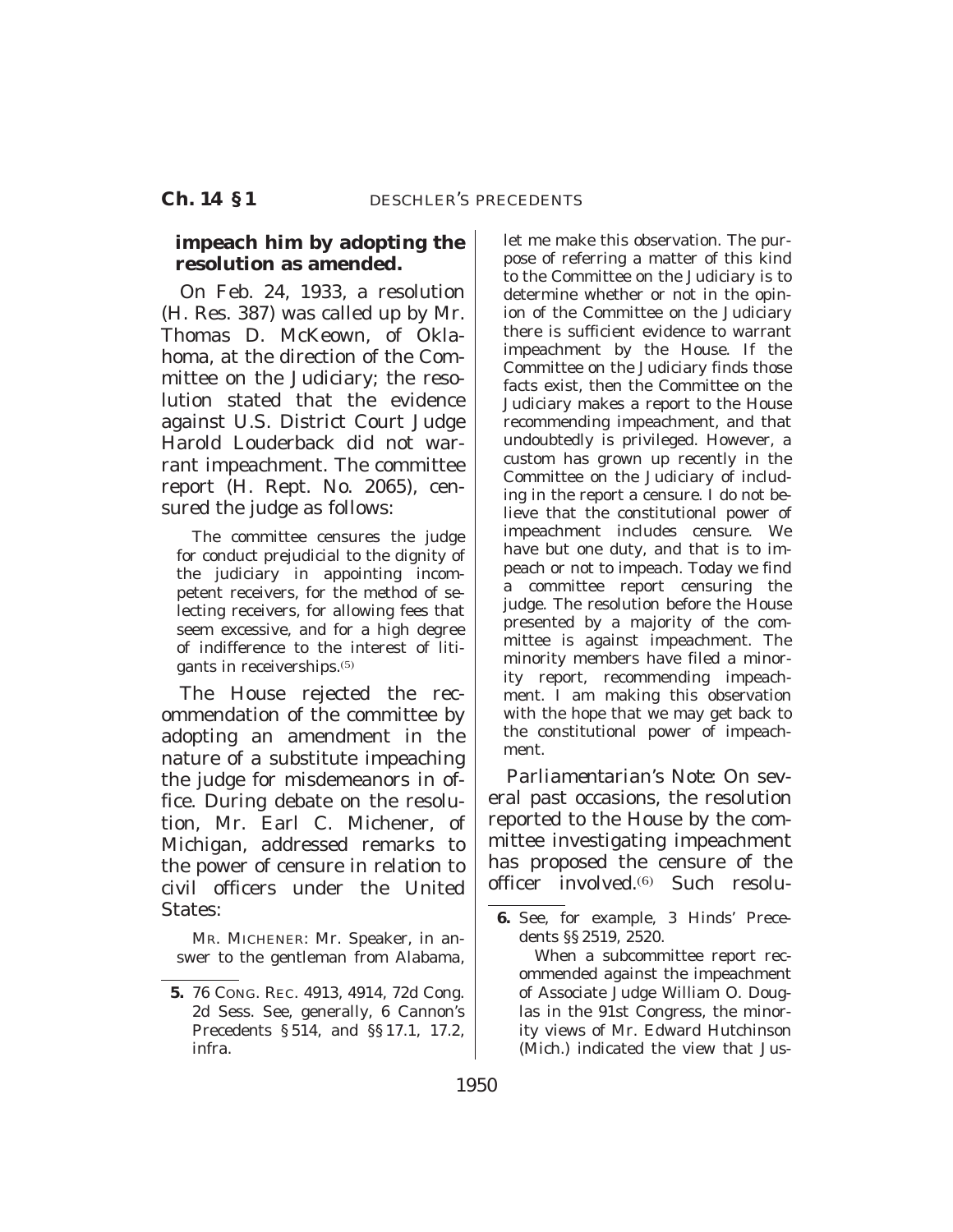tions were not submitted as privileged and were not considered by the House. Although censure of a Member by the House is a privileged matter,(7) censure of an executive official has not been held privileged for consideration by the House and has on occasion been held improper.(8)

**7.** See 3 Hinds' Precedents §§ 2649– 2651.

Members of the House are not subject to impeachment under the Constitution (see § 2, infra) but are subject to punishment for disorderly behavior. See U.S. Const. art. I, §5, clause 2.

**8.** See 2 Hinds' Precedents §§ 1569– 1572.

The issue whether a proposition to censure a federal civil officer would be germane to a proposition for his impeachment has not arisen, but it is not in order to amend a pending privileged resolution by adding or substituting a matter not privileged and not germane to the original proposition. 5 Hinds' Precedents § 5810.

See 6 Cannon's Precedents § 236 for the ruling that a proposition to censure a Member of the House is not germane to a proposition for his expulsion. Speaker Frederick H. Gillett (Mass.) ruled in that instance that although censure and expulsion of a Member were both privileged propositions, they were ''intrinsically'' different.

### **§ 2. Who May Be Impeached; Effect of Resignation**

Article II, section 4 of the U.S. Constitution subjects the President, Vice President, and all civil officers of the United States to impeachment, conviction, and removal from office. It has been settled that a private citizen is not subject to the impeachment process except for offenses committed while a civil officer under the United States.(9)

In one case, it was determined by the Senate that a U.S. Senator (William Blount [Tenn.]) was not a civil officer under article II, section 4, and the Senate disclaimed jurisdiction to try him.(10)

In view of the fact that the Constitution provides not only for automatic removal of an officer upon impeachment and conviction, but also for the disqualification from holding further office under the United States (art. I, § 3, clause 7), the House and Senate have affirmed their respective power to impeach and try an accused who has resigned. $(11)$ 

- **10.** 3 Hinds' Precedents §§ 2310, 2316.
- **11.** The question whether the House may impeach a civil officer who has

tice Douglas could have been censured or officially rebuked for misconduct by the House (see § 14.16, infra).

**<sup>9.</sup>** 3 Hinds' Precedents §§ 2315, 2007. A commissioner of the District of Columbia was held not to be a civil officer subject to impeachment under the Constitution. 6 Cannon's Precedents § 548.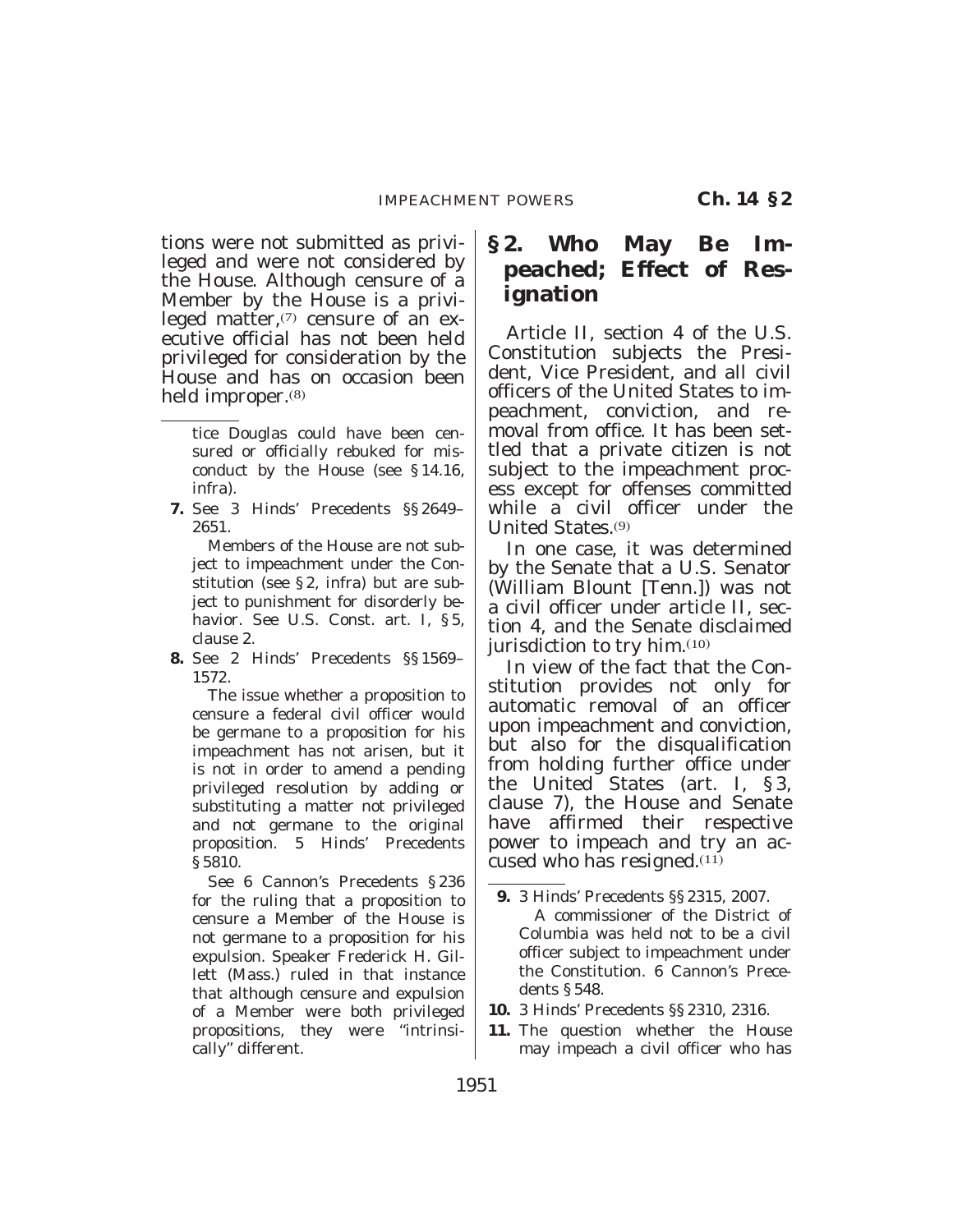The latter question first arose in the Blount case, where the Senate expelled Senator Blount after his impeachment by the House but before articles had been drafted and before his trial in the Senate had begun. The House proceeded to adopt articles, and it was conceded in the Senate that a person impeached could not escape punishment by resignation; the Senate decided that it had no jurisdiction, however, to try the former Senator since he had not been a civil officer for purposes of impeachment.(12)

William W. Belknap, Secretary of War, resigned from office before his impeachment by the House and before his trial in the Senate. The House and Senate debated the power of impeachment at length and determined that the former Secretary was amenable to impeachment and trial; at the conclusion of trial the respondent was acquitted of all charges by the Senate.(13)

#### **Cross References**

- Members of Congress not subject to impeachment but to punishment, censure, or expulsion, see Ch. 12, supra.
- Powers of the House as related to the executive generally, see Ch. 13, supra.

### *Impeachment Proceedings Following Resignation*

**§ 2.1 President Richard Nixon having resigned following the decision of the Committee on the Judiciary to report to the House recommending his impeachment, the report without an accompanying resolution of impeachment was submitted to the House, and further proceedings were discontinued.**

On Aug. 20, 1974, Peter W. Rodino, Jr., of New Jersey, Chairman of the Committee on the Judiciary, submitted a privileged report (H. Rept. No. 93–1305) recommending the impeachment of President Nixon, following a full investigation by the committee, and after its consideration and adoption of articles of impeachment.

The committee had previously (in July 1974) decided to recommend articles of impeachment against President Nixon. The President resigned his office shortly thereafter—on Aug. 9, 1974—by submitting his written resignation to the office of the Secretary of State. (14)

resigned is a constitutional issue for the House and not the Chair to decide (see § 2.4, infra).

**<sup>12.</sup>** 3 Hinds' Precedents §§ 2317, 2318.

**<sup>13.</sup>** 3 Hinds' Precedents §§ 2007, 2467.

**<sup>14.</sup>** 3 USC § 20 provides that the only evidence of the resignation of the office of the President of the United States shall be an instrument in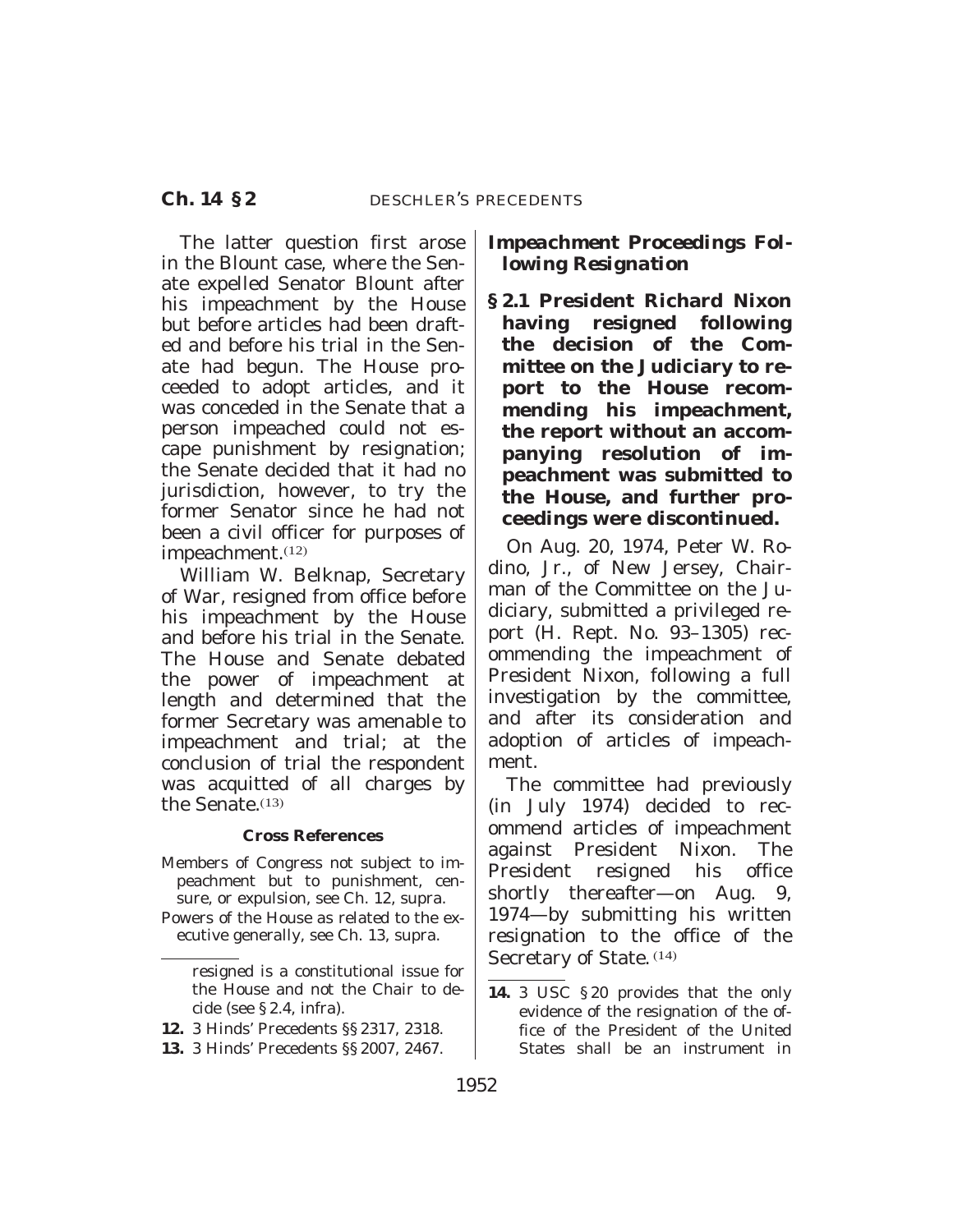Upon submission of the report of the Committee on the Judiciary, Speaker Carl Albert, of Oklahoma, ordered it referred to the House Calendar. No separate accompanying resolution of impeachment was reported to the House.

The House adopted without debate a resolution (H. Res. 1333), offered by Mr. Thomas P. O'Neill, Jr., of Massachusetts, under suspension of the rules on Aug. 20, accepting the report. No further action was taken on the proposed impeachment of the President. (15)

**§ 2.2 A federal judge having resigned from the bench pending his impeachment trial in the Senate, the House adopted a resolution instructing the managers to advise the Senate that the House declined to further prosecute**

**15.** 120 CONG. REC. 29361, 29362, 93d Cong. 2d Sess. For the text of H. Res. 1333 and the events surrounding its adoption, see § 15.13, infra.

For a memorandum prepared for Senate Majority Leader Michael J. Mansfield (Mont.) and inserted in the Record, concluding that Congress could impeach and try the President after he had resigned, see 120 CONG. REC. 31346–48, 93d Cong. 2d Sess., Sept. 17, 1974.

### **charges of impeachment, and the Senate dismissed the impeachment proceedings.**

On Dec. 11, 1926, the House adopted the following resolution in relation to the impeachment proceedings against Judge George W. English:

*Resolved,* That the managers on the part of the House of Representatives in the impeachment proceedings now pending in the Senate against George W. English, late judge of the District Court of the United States for the Eastern District of Illinois, be instructed to appear before the Senate, sitting as a court of impeachment in said cause, and advise the Senate that in consideration of the fact that said George W. English is no longer a civil officer of the United States, having ceased to be a district judge of the United States for the eastern district of Illinois, the House of Representatives does not desire further to urge the articles of impeachment heretofore filed in the Senate against said George W. English.<sup>(16)</sup>

On Dec. 13, 1926, the Senate adjourned *sine die* as a court of impeachment after agreeing to the following order, which was messaged to the House:

*Ordered,* That the impeachment proceedings against George W. English, late judge of the District Court of the United States for the Eastern District of Illinois, be and the same are, duly dismissed.(17)

writing, signed, and delivered into the office of the Secretary of State.

**<sup>16.</sup>** 68 CONG. REC. 297, 69th Cong. 2d Sess.

**<sup>17.</sup>** *Id.* at p. 344.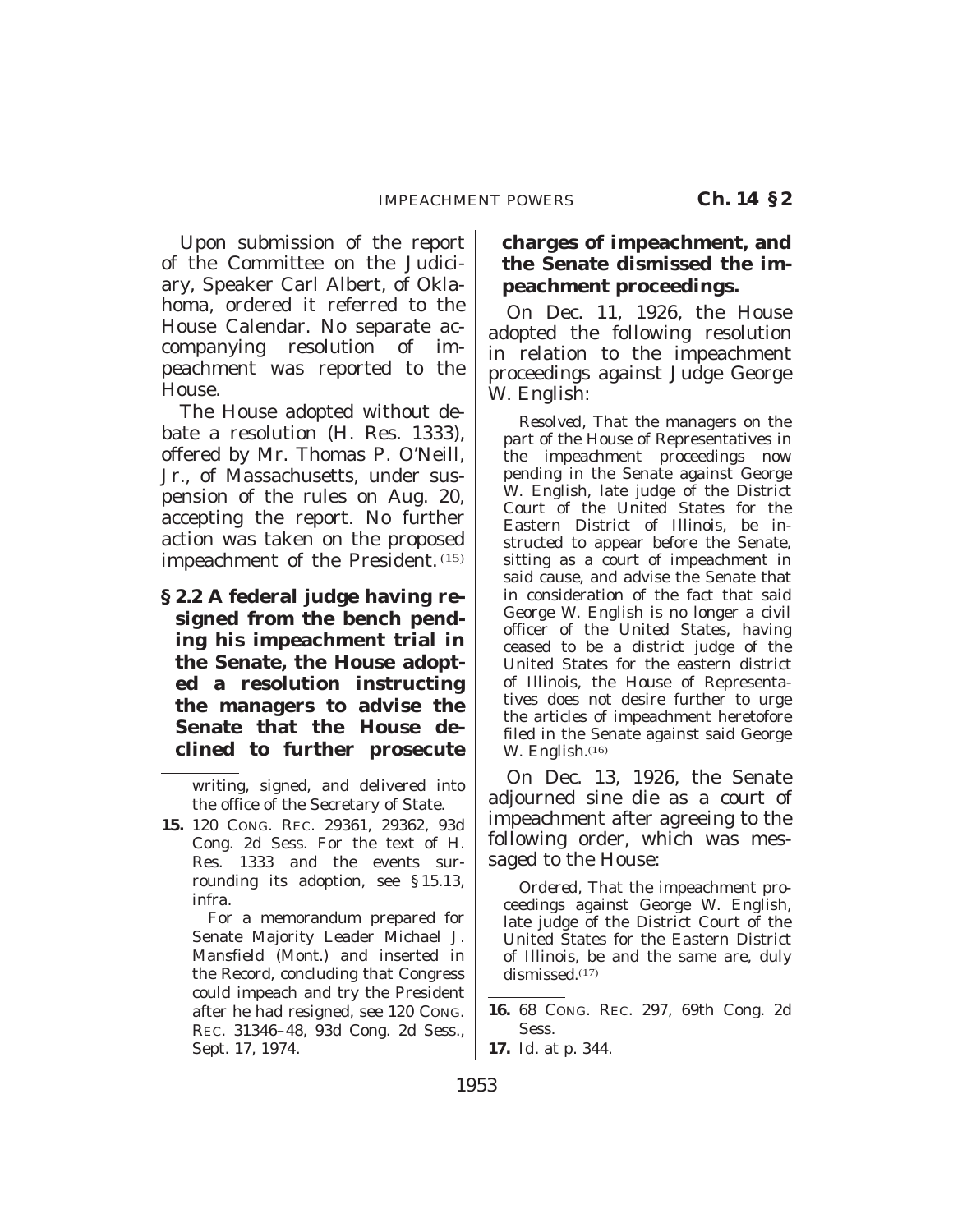### **§ 2.3 The House discontinued further investigation and proceedings of impeachment against a cabinet official who had resigned his post, after his nomination and confirmation to hold another governmental position.**

On Feb. 13, 1932, the House adopted House Resolution 143 offered by Hatton W. Sumners, of Texas, Chairman of the Committee on the Judiciary. The resolution, which discontinued certain impeachment proceedings due to resignation of the officer charged, read as follows:

Whereas Hon. Wright Patman, Member of the House of Representatives, filed certain impeachment charges against Hon. Andrew W. Mellon, Secretary of the Treasury, which were referred to this committee; and

Whereas pending the investigation of said charges by said committee, and before said investigation had been completed, the said Hon. Andrew W. Mellon was nominated by the President of the United States for the post of ambassador to the Court of St. James and the said nomination was duly confirmed by the United States Senate pursuant to law, and the said Andrew W. Mellon has resigned the position of Secretary of the Treasury: Be it

*Resolved by this committee,* That the further consideration of the said charges made against the said Andrew W. Mellon, as Secretary of the Treasury, be, and the same are hereby, discontinued.

#### MINORITY VIEWS

We cannot join in the majority views and findings. While we concur in the conclusions of the majority that section 243 of the Revised Statutes, upon which the proceedings herein were based, provides for action in the nature of an ouster proceeding, it is our view that the Hon. Andrew W. Mellon, the former Secretary of the Treasury, having removed himself from that office, no useful purpose would be served by continuing the investigation of the charges filed by the Hon. Wright Patman. We desire to stress that the action of the undersigned is based on that reason alone, particularly when the prohibition contained in said section 243 is not applicable to the office now held by Mr. Mellon.(18)

FIORELLO H. LAGUARDIA. GORDON BROWNING. M. C. TARVER. FRANCIS B. CONDON.

**§ 2.4 Where a point of order was raised that a resolution of impeachment was not privileged because it called for the impeachment of persons no longer civil officers under the United States, the Speaker stated that the question was a constitutional issue for the House and not the Chair to decide.**

On May 23, 1933, Mr. Louis T. McFadden, of Pennsylvania, rose to a question of constitutional

**<sup>18.</sup>** 75 CONG. REC. 3850, 72d Cong. 1st Sess.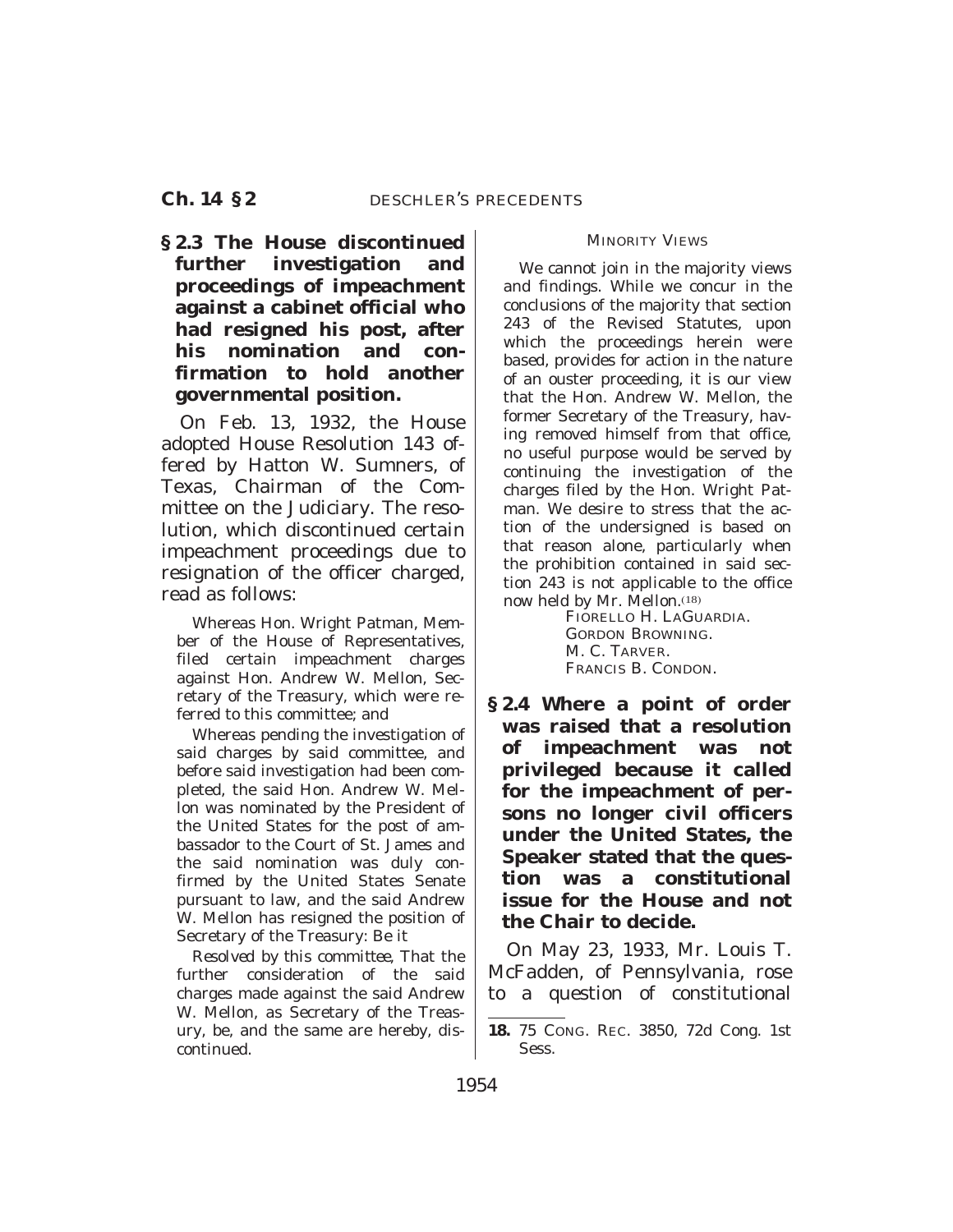privilege and offered a resolution (H. Res. 158) impeaching numerous members and former members of the Federal Reserve Board. During the reading of the resolution, a point of order against it was raised by Mr. Carl E. Mapes, of Michigan:

I wish to submit the question to the Speaker as to whether or not a person who is not now in office is subject to impeachment? This resolution of the gentleman from Pennsylvania refers to several people who are no longer holding any public office. They are not now at least civil officers. The Constitution provides that the "President, Vice President, and all civil officers shall be removed from office on impeachment'', and so forth. I have had no opportunity to examine the precedents since this matter came up, but it occurs to me that the resolution takes in too much territory to make it privileged.

Speaker Henry T. Rainey, of Illinois, ruled as follows:

That is a constitutional question which the Chair cannot pass upon, but should be passed upon by the House.

The resolution was referred on motion to the Committee on the Judiciary.<sup>(19)</sup>

### **§ 3. Grounds for Impeachment; Form of Articles**

Article II, section 4 of the U.S. Constitution defines the grounds

for impeachment and conviction as ''treason, bribery, or other high crimes and misdemeanors.'' A further provision of the Constitution which has been construed to bear upon the impeachment of federal judges is article III, section 1, which provides that judges of the supreme and inferior courts "shall hold their offices during good behaviour.''

When the House determines that grounds for impeachment exist, and they are adopted by the House, they are presented to the Senate in ''articles'' of impeachment.(20) Any one of the articles may provide a sufficient basis or ground for impeachment. The impeachment in 1936 of Halsted L. Ritter, a U.S. District Court Judge, was based on seven articles of impeachment as amended by the House. The first six articles charged him with several instances of judicial misconduct, including champerty, corrupt practices, violations of the Judicial Code, and violations of criminal law. Article VII charged actions and conduct, including a restatement of some of the charges con-

**<sup>19.</sup>** 77 CONG. REC. 4055, 73d Cong. 1st Sess.

**<sup>20.</sup>** Jefferson's Manual states that: [B]y the usage of Parliament, in impeachment for writing or speaking, the particular words need not be specified in the accusation. *House Rules and Manual* (Jefferson's Manual) § 609 (1973).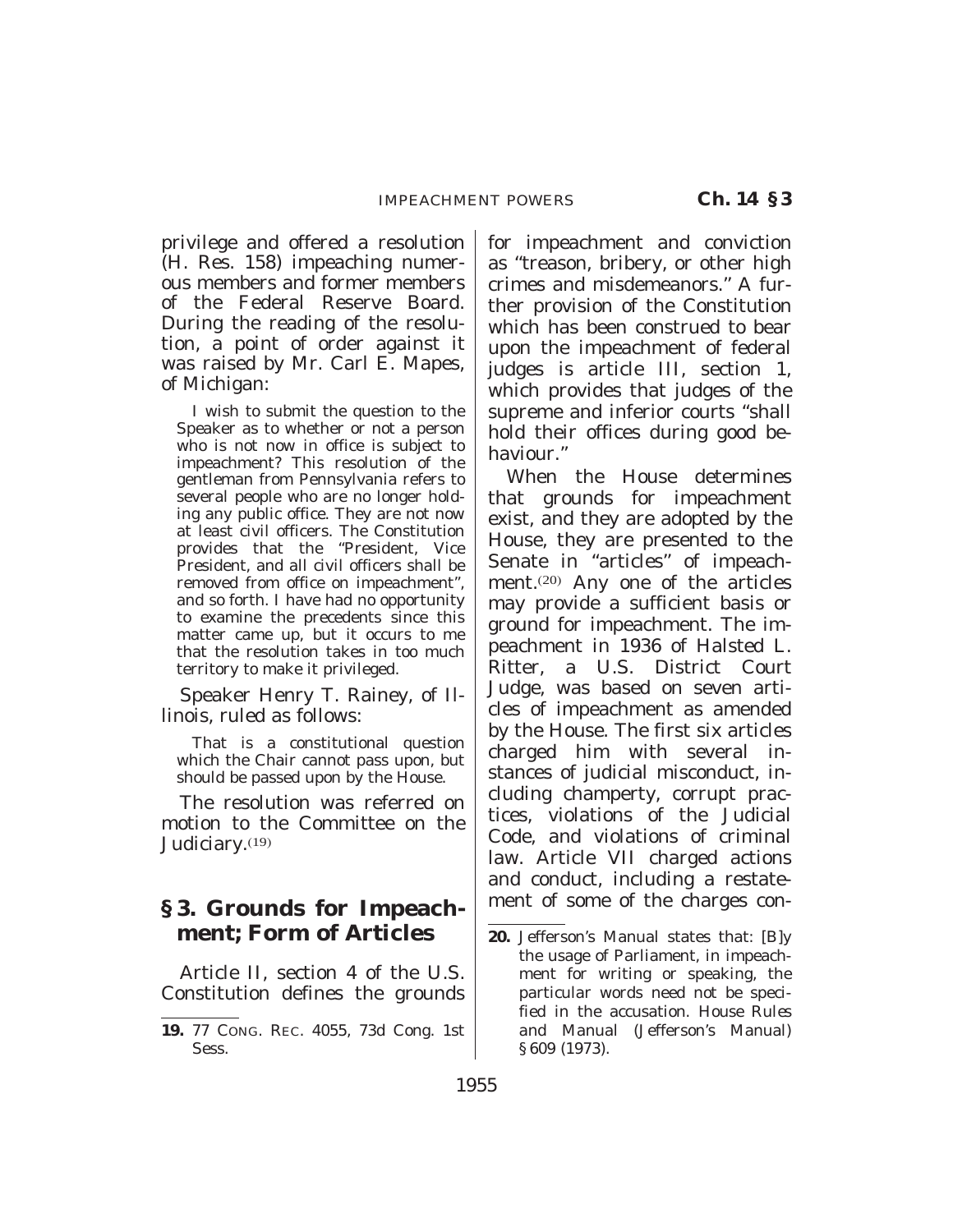tained in the preceding articles, ''the reasonable and probable consequence'' of which was ''to bring his court into scandal and disrepute,'' to the prejudice of his court, of public confidence in his court, and of public respect for and confidence in the federal judiciary.(1) However, in the Senate, Judge Ritter was convicted only on the seventh article. The respondent had moved, before commencement of trial, to strike article I, or in the alternative to require election as to articles I and II, on the ground that the articles duplicated the same offenses, but the presiding officer overruled the motion and his decision was not challenged in the Senate. The respondent also moved to strike article VII, the ''general'' article, on the ground that it improperly cumulated and duplicated offenses already stated in the preceding articles, but this motion was rejected by the Senate.(2)

At the conclusion of the Ritter trial, and following conviction only on article VII, a point of order was raised against the vote in that the article combined the grounds that were alleged for impeachment. The President pro tempore overruled the point of order.(3)

The various grounds for impeachment and the form of impeachment articles have been documented during recent investigations. Following the inquiry into charges against President Nixon, the Committee on the Judiciary reported to the House a report recommending impeachment, which report included the text of a resolution and articles impeaching the President.(4) As indicated by the articles, and by the conclusions of the report as to the specific articles, the Committee on the Judiciary determined that the grounds for Presidential impeachment need not be indictable or criminal; articles II and III impeached the President for a course of conduct constituting an abuse of power and for failure to comply with subpenas issued by the committee during the impeachment inquiry.(5) The committee also concluded that an article of impeachment could cumulate charges and facts constituting a course of conduct, as in article  $II^{(6)}$ 

**5.** See § 3.7, infra, for the majority views and § 3.8, infra, for the minority views on the articles of impeachment.

**6.** See § 3.3, infra, for the majority and minority views on article II. In its final report the Committee on the Judiciary cited a staff report by the impeachment inquiry staff on

**<sup>1.</sup>** See § 3.2, infra.

**<sup>2.</sup>** See § 3.4, infra.

**<sup>3.</sup>** See § 3.5, infra.

**<sup>4.</sup>** See § 3.1, infra.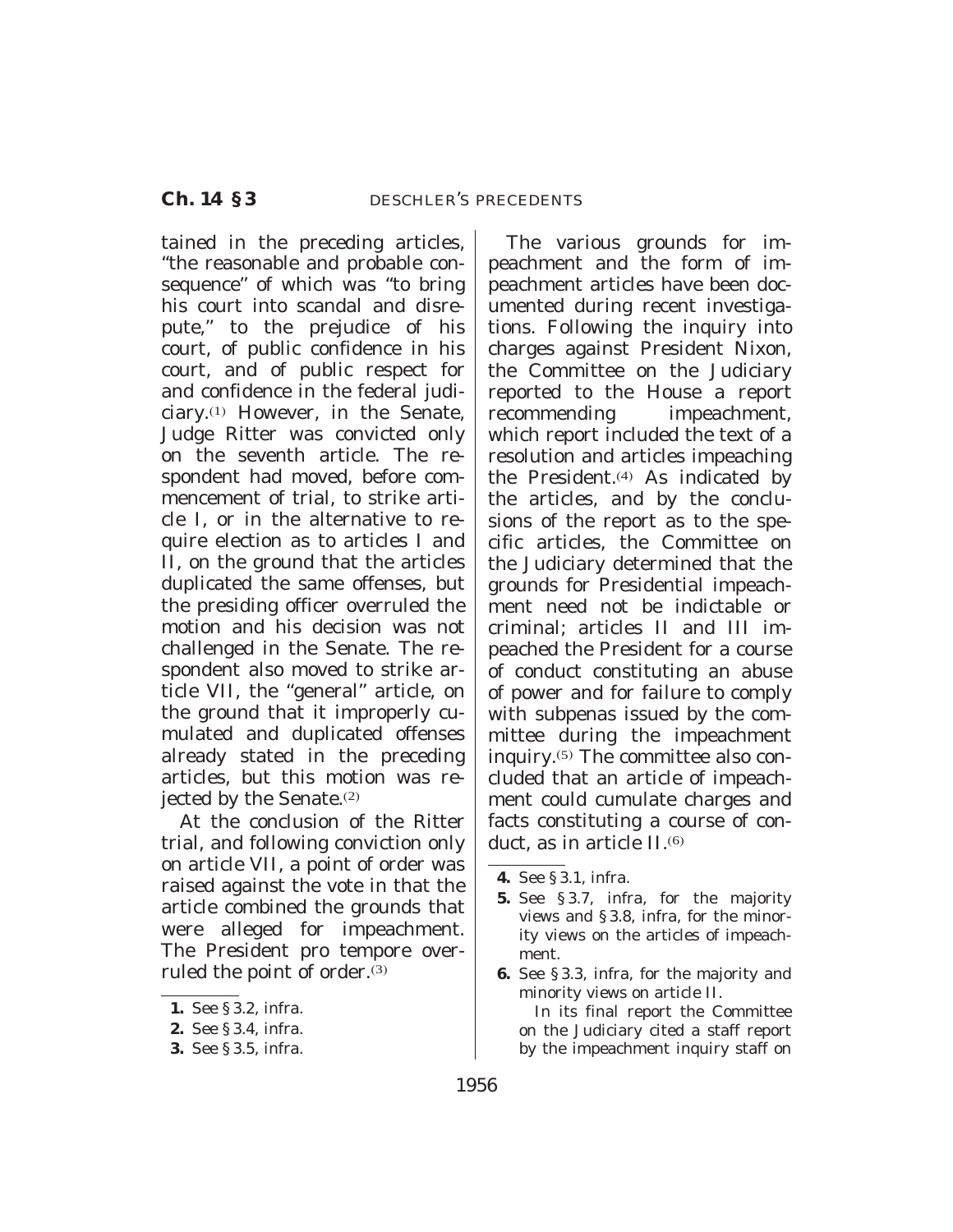The grounds for impeachment of federal judges were scrutinized in 1970, in the inquiry into the conduct of Associate Justice Douglas of the Supreme Court. Concepts of impeachment were debated on the floor of the House, as to the ascertainability of the definition of an impeachable offense, and as to whether a federal judge could be impeached for conduct not related to the performance of his judicial function or for judicial conduct not criminal in nature.(7)

A special subcommittee of the Committee on the Judiciary was created to investigate and report on the charges of impeachment against Justice Douglas, and submitted to the committee a final report recommending against impeachment, finding the evidence insufficient. The report concluded

the grounds for presidential impeachment, prepared before the committee had proceeded to compile all the evidence and before the committee had proceeded to consider a resolution and articles of impeachment. While the report and its conclusions were not intended to represent the views of the committee or of its individual members, the report is printed in part in the appendix to this chapter as a synopsis of the history, origins, and concepts of the impeachment process and of the grounds for impeachment. See § 3.6, infra, and appendix, infra.

**7.** See § § 3.9–3.12, infra.

that a federal judge could be impeached for judicial conduct which is either criminal or a serious abuse of public duty, or for nonjudicial conduct which is crimi $nal<sub>.</sub>(8)$ 

#### **Cross References**

- Amendments to articles adopted by the House, see § 10, infra.
- Charges not resulting in impeachment, see § 14, infra.
- Grounds for conviction in the Ritter impeachment trial, see § 18, infra.

#### **Collateral Reference**

Articles of Impeachment Voted by the House of Representatives, see Impeachment, Selected Materials, Committee on the Judiciary, H. Doc. No. 93–7, 93d Cong. 1st Sess., Oct. 1973.

### *Form of Resolution and Articles of Impeachment*

the control of the con-

### **§ 3.1 Articles of impeachment are reported from the Committee on the Judiciary in the form of a resolution.**

On Aug. 20, 1974,(9) the Committee on the Judiciary submitted to the House a report on its inves-

**<sup>8.</sup>** See § 3.13, infra.

**<sup>9.</sup>** H. REPT. NO. 93–1305, Committee on the Judiciary, printed in the Record at 120 CONG. REC. 29219, 29220, 93d Cong. 2d Sess., Aug. 20, 1974. For complete text of H. REPT. NO. 93– 1305, see *id.* at pp. 29219–361.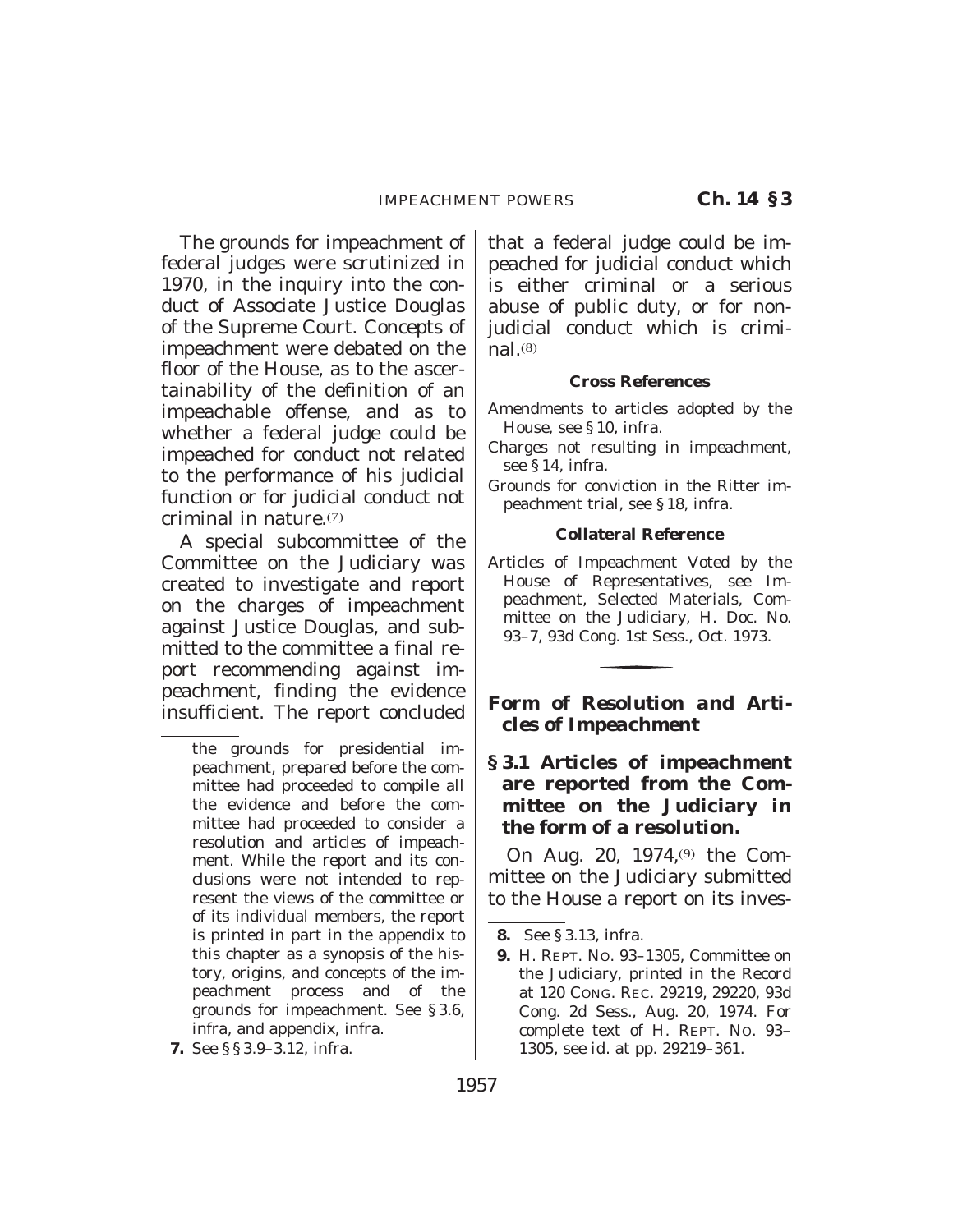tigation into charges of impeachable offenses against President Richard Nixon. The committee included in the text of the report a resolution and articles of impeachment which had been adopted by the committee:

Impeaching Richard M. Nixon, President of the United States, of high crimes and misdemeanors.

*Resolved,* That Richard M. Nixon, President of the United States, is impeached for high crimes and misdemeanors, and that the following articles of impeachment be exhibited to the Senate:

Articles of impeachment exhibited by the House of Representatives of the United States of America in the name of itself and of all of the people of the United States of America, against Richard M. Nixon, President of the United States of America, in maintenance and support of its impeachment against him for high crimes and misdemeanors.

#### ARTICLE I

In his conduct of the office of President of the United States, Richard M. Nixon, in violation of his constitutional oath faithfully to execute the office of President of the United States and, to the best of his ability, preserve, protect, and defend the Constitution of the United States, and in violation of his constitutional duty to take care that the laws be faithfully executed, has prevented, obstructed, and impeded the administration of justice, in that:

On June 17, 1972, and prior thereto, agents of the Committee for the Reelection of the President committed un-

lawful entry of the headquarters of the Democratic National Committee in Washington, District of Columbia, for the purpose of securing political intelligence. Subsequent thereto, Richard M. Nixon, using the powers of his high office, engaged personally and through his subordinates and agents, in a course of conduct or plan designed to delay, impede, and obstruct the investigation of such unlawful entry; to cover up, conceal and protect those responsible; and to conceal the existence and scope of other unlawful covert activities.

The means used to implement this course of conduct or plan included one or more of the following:

(1) making or causing to be made false or misleading statements to lawfully authorized investigative officers and employees of the United States;

(2) withholding relevant and material evidence or information from lawfully authorized investigative officers and employees of the United States;

(3) approving, condoning, acquiescing in, and counseling witnesses with respect to the giving of false or misleading statements to lawfully authorized investigative officers and employees of the United States and false or misleading testimony in duly instituted judicial and congressional proceedings;

(4) interfering or endeavoring to interfere with the conduct of investigations by the Department of Justice of the United States, the Federal Bureau of Investigation, the Office of Watergate Special Prosecution Force, and Congressional Committees;

(5) approving, condoning, and acquiescing in, the surreptitious payment of substantial sums of money for the purpose of obtaining the silence or influencing the testimony of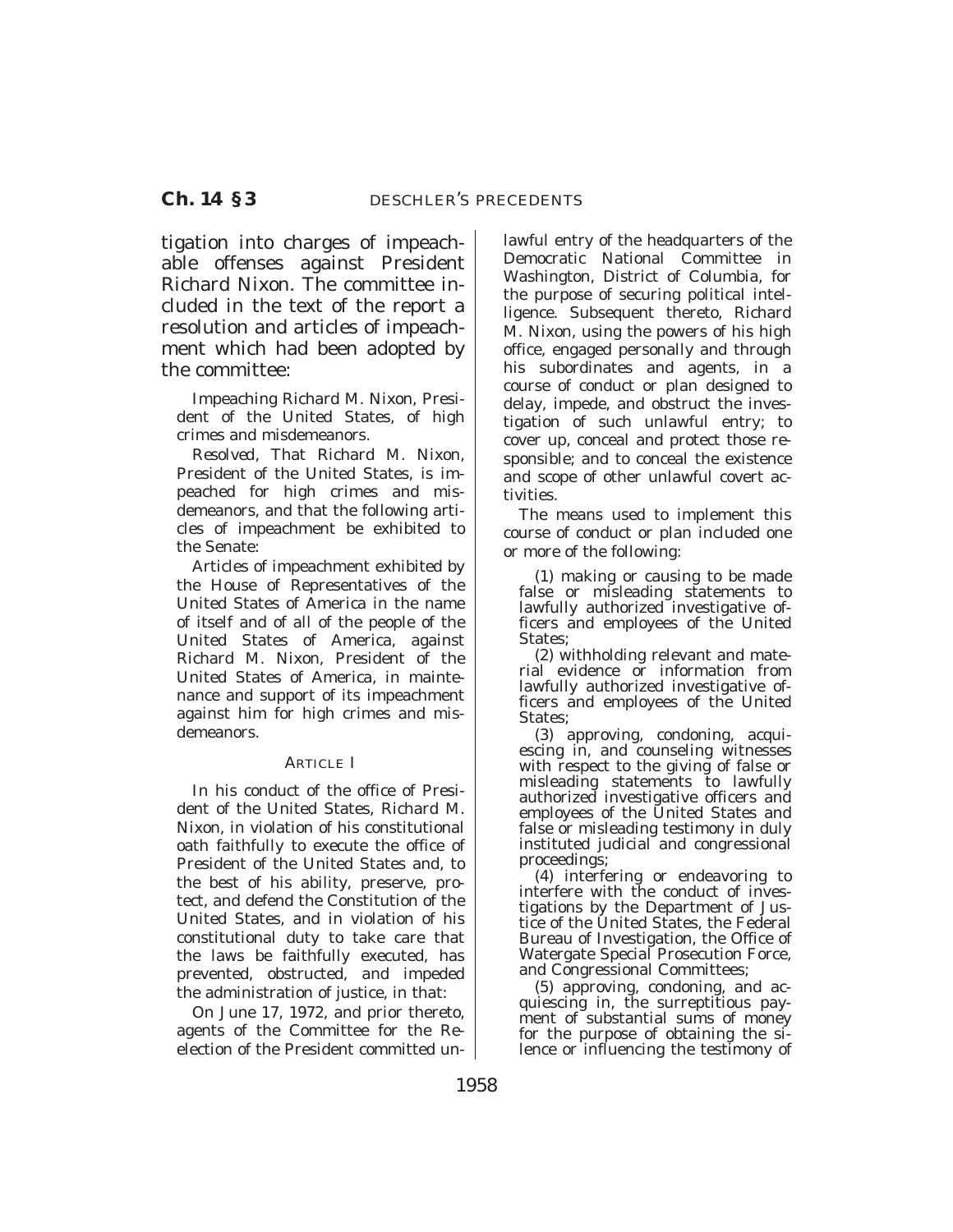witnesses, potential witnesses or individuals who participated in such unlawful entry and other illegal activities;

(6) endeavoring to misuse the Central Intelligence Agency, an agency of the United States;

(7) disseminating information received from officers of the Department of Justice of the United States to subjects of investigations conducted by lawfully authorized investigative officers and employees of the United States, for the purpose of aiding and assisting such subjects in their attempts to avoid criminal liability;

(8) making false or misleading public statements for the purpose of deceiving the people of the United States into believing that a thorough and complete investigation had been conducted with respect to allegations of misconduct on the part of personnel of the executive branch of the United States and personnel of the Committee for the Re-election of the President, and that there was no involvement of such personnel in such misconduct; or

(9) endeavoring to cause prospective defendants, and individuals duly tried and convicted, to expect favored treatment and consideration in return for their silence or false testimony, or rewarding individuals for their silence or false testimony.

In all of this, Richard M. Nixon has acted in a manner contrary to his trust as President and subversive of constitutional government, to the great prejudice of the cause of law and justice and to the manifest injury of the people of the United States.

Wherefore Richard M. Nixon, by such conduct, warrants impeachment and trial, and removal from office.

#### ARTICLE II

Using the powers of the office of President of the United States, Rich-

ard M. Nixon, in violation of his constitutional oath faithfully to execute the office of President of the United States and, to the best of his ability, preserve, protect, and defend the Constitution of the United States, and in disregard of his constitutional duty to take care that the laws be faithfully executed, has repeatedly engaged in conduct violating the constitutional rights of citizens, impairing the due and proper administration of justice and the conduct of lawful inquiries, or contravening the laws governing agencies of the executive branch and the purposes of these agencies.

This conduct has included one or more of the following:

(1) He has, acting personally and through his subordinates and agents, endeavored to obtain from the Internal Revenue Service, in violation of the constitutional rights of citizens, confidential information contained in income tax returns for purposes not authorized by law, and to cause, in violation of the constitutional rights of citizens, income tax audits or other income tax investigations to be initiated or conducted in a discriminatory manner.

(2) He misused the Federal Bureau of Investigation, the Secret Service, and other executive personnel, in violation or disregard of the constitutional rights of citizens, by directing or authorizing such agencies or personnel to conduct or continue electronic surveillance or other investigations for purposes unrelated to national security, the enforcement of laws, or any other lawful function of his office; he did direct, authorize, or permit the use of information obtained thereby for purposes unrelated to national security, the enforcement of laws, or any other lawful function of his office; and he did direct the concealment of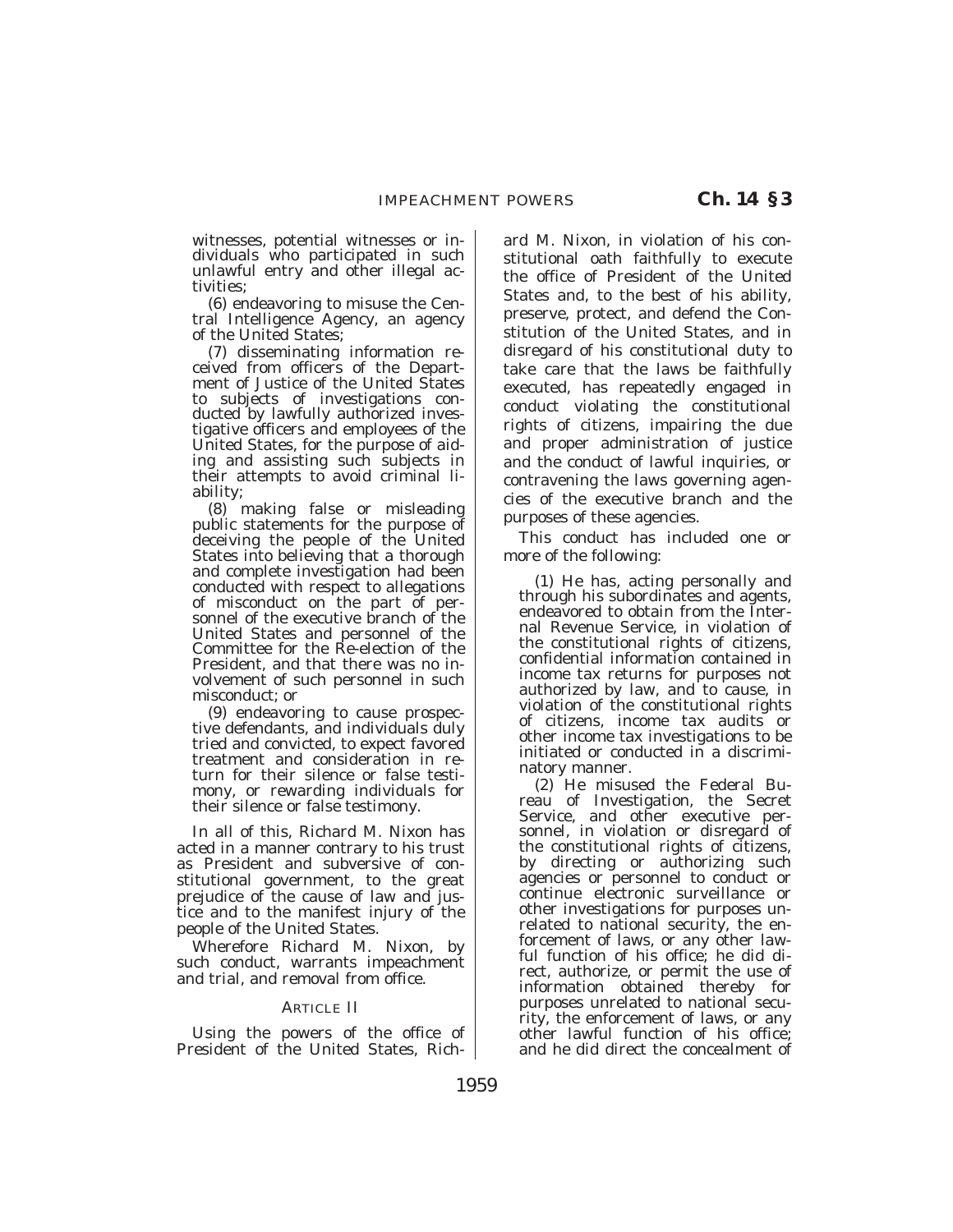certain records made by the Federal Bureau of Investigation of electronic surveillance.

(3) He has, acting personally and through his subordinates and agents, in violation or disregard of the constitutional rights of citizens, authorized and permitted to be maintained a secret investigative unit within the office of the President, financed in part with money derived from campaign contributions, which unlawfully utilized the resources of the Central Intelligence Agency, engaged in covert and unlawful activities, and attempted to prejudice the constitutional right of an accused to a fair trial.

(4) He has failed to take care that the laws were faithfully executed by failing to act when he knew or had reason to know that his close subordinates endeavored to impede and frustrate lawful inquiries by duly constituted executive, judicial, and legislative entities concerning the unlawful entry into the headquarters of the Democratic National Committee, and the cover-up thereof, and concerning other unlawful activities, including those relating to the confirmation of Richard Kleindienst as Attorney General of the United States, the electronic surveillance of private citizens, the break-in into the offices of Dr. Lewis Fielding, and the campaign financing practices of the Committee to Reelect the President.

(5) In disregard of the rule of law, he knowingly misused the executive power by interfering with agencies of the executive branch, including the Federal Bureau of Investigation, the Criminal Division, and the Office of Watergate Special Prosecution Force, of the Department of Justice, and the Central Intelligence Agency, in violation of his duty to take care that the laws be faithfully executed.

In all of this, Richard M. Nixon has acted in a manner contrary to his trust as President and subversive of constitutional government, to the great prejudice of the cause of law and justice and to the manifest injury of the people of the United States.

Wherefore Richard M. Nixon, by such conduct, warrants impeachment and trial, and removal from office.

#### ARTICLE III

In his conduct of the office of President of the United States, Richard M. Nixon, contrary to his oath faithfully to execute the office of President of the United States and, to the best of his ability, preserve, protect, and defend the Constitution of the United States, and in violation of his constitutional duty to take care that the laws be faithfully executed, has failed without lawful cause or excuse to produce papers and things as directed by duly authorized subpoenas issued by the Committee on the Judiciary of the House of Representatives on April 11, 1974, May 15, 1974, May 30, 1974, and June 24, 1974, and willfully disobeyed such subpoenas. The subpoenaed papers and things were deemed necessary by the Committee in order to resolve by direct evidence fundamental, factual questions relating to Presidential direction, knowledge, or approval of actions demonstrated by other evidence to be substantial grounds for impeachment of the President. In refusing to produce these papers and things, Richard M. Nixon, substituting his judgment as to what materials were necessary for the inquiry, interposed the powers of the Presidency against the lawful subpoenas of the House of Representatives, thereby assuming to himself functions and judgments necessary to the exercise of the sole power of impeachment vested by the Constitution in the House of Representatives.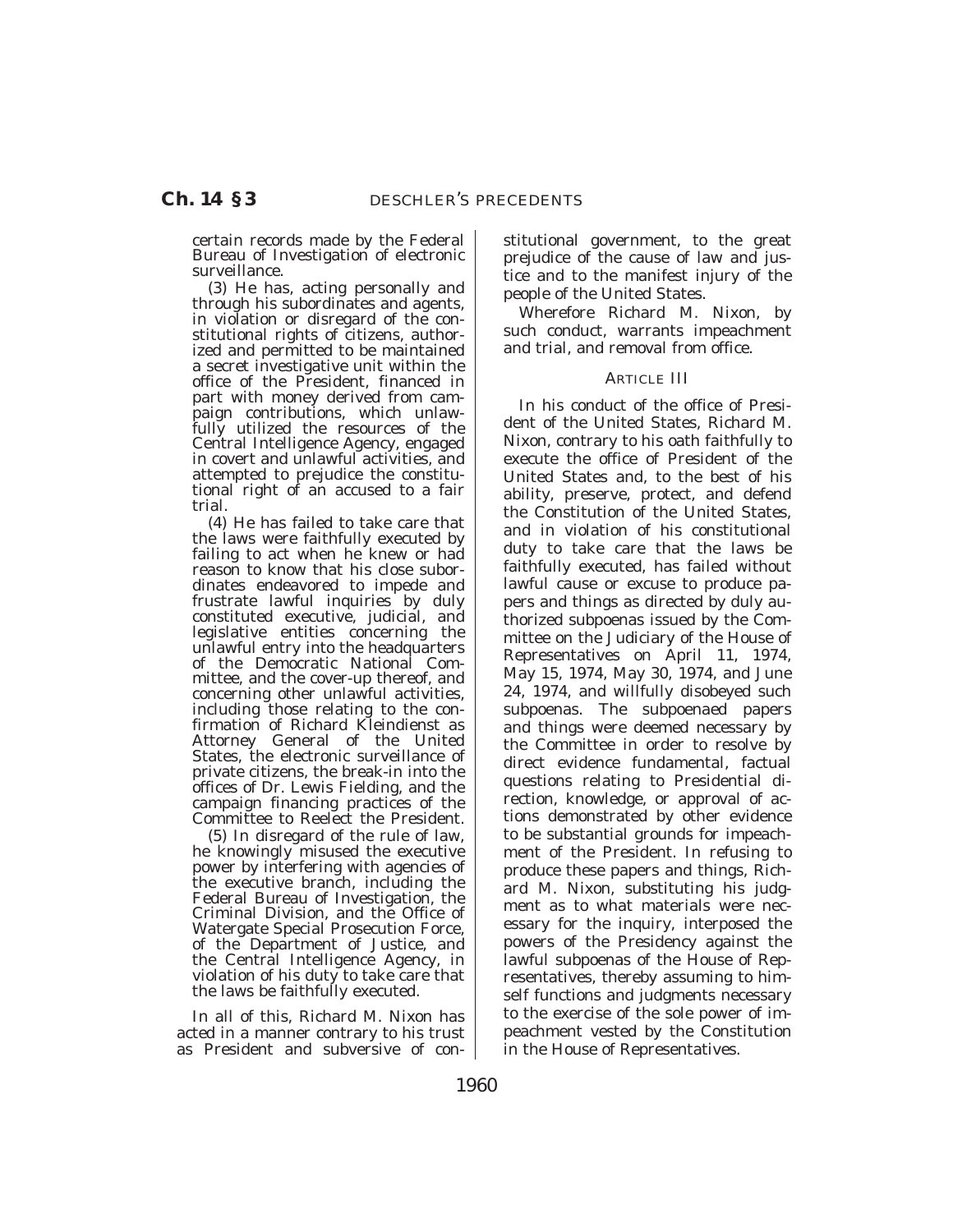In all of this, Richard M. Nixon has acted in a manner contrary to his trust as President and subversive of constitutional government, to the great prejudice of the cause of law and justice, and to the manifest injury of the people of the United States.

Wherefore Richard M. Nixon, by such conduct, warrants impeachment and trial, and removal from office.

### **§ 3.2 Articles impeaching Judge Halsted L. Ritter were reported to the House in two separate resolutions.**

In March 1936, articles of impeachment against Judge Ritter were reported to the House: 10

#### [H. RES. 422]

*Resolved,* That Halsted L. Ritter, who is a United States district judge for the southern district of Florida, be impeached for misbehavior, and for high crimes and misdemeanors; and that the evidence heretofore taken by the subcommittee of the Committee on the Judiciary of the House of Representatives under H. Res. 163 of the Seventy-third Congress sustains articles of impeachment, which are hereinafter set out; and that the said articles be, and they are hereby, adopted by the House of Representatives, and that the same shall be exhibited to the Senate in the following words and figures, to wit:

Articles of impeachment of the House of Representatives of the United States of America in the name of themselves and of all of the people of the United States of America against Halsted L. Ritter, who was appointed, duly qualified, and commissioned to serve, during good behavior in office, as United States district judge for the southern district of Florida, on February 15, 1929.

#### ARTICLE I

That the said Halsted L. Ritter, having been nominated by the President of the United States, confirmed by the Senate of the United States, duly qualified and commissioned, and while acting as a United States district judge for the southern district of Florida, was and is guilty of misbehavior and of a high crime and misdemeanor in office in manner and form as follows, to wit: On or about October 11, 1929, A. L. Rankin (who had been a law partner of said judge immediately before said judge's appointment as judge), as solicitor for the plaintiff, filed in the court of the said Judge Ritter a certain foreclosure suit and receivership proceeding, the same being styled ''Bert E. Holland and others against Whitehall Building and Operating Company and others'' (Number 678–M–Eq.). On or about May 15, 1930, the said Judge Ritter allowed the said Rankin an advance of \$2,500 on his fee for his services in said case. On or about July 2, 1930, the said Judge Ritter by letter requested another judge of the United States district court for the southern district of Florida, to wit, Honorable Alexander Akerman, to fix and deter-

**<sup>10.</sup>** H. Res. 422, 80 CONG. REC. 3066–68, 74th Cong. 2d Sess., Mar. 2, 1936 (Articles I–IV); H. Res. 471, 80 CONG. REC. 4597–99, 74th Cong. 2d Sess., Mar. 30, 1936 (amending Article III and adding new Articles IV– VII).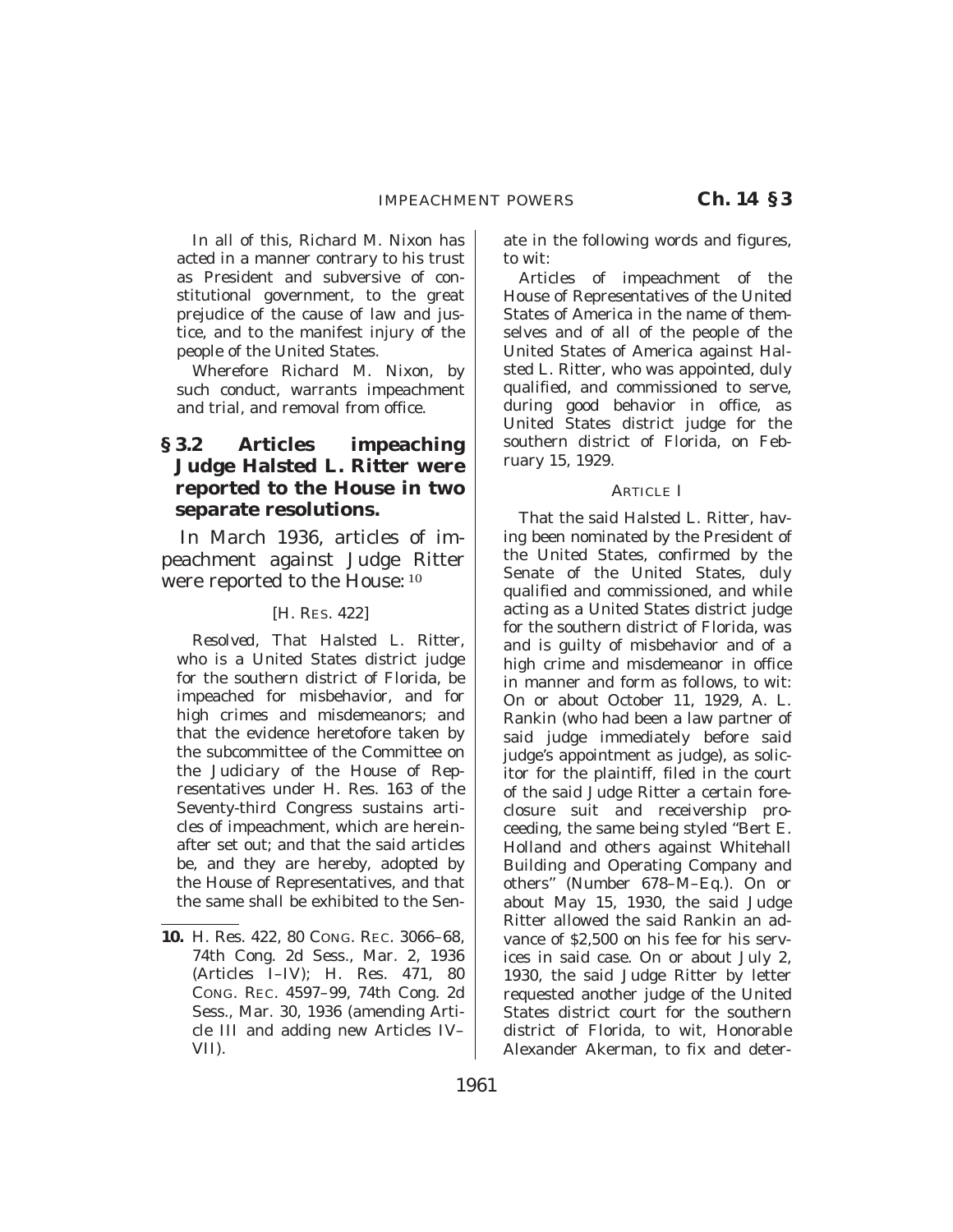mine the total allowance for the said Rankin for his services in said case for the reason as stated by Judge Ritter in said letter, that the said Rankin had formerly been the law partner of the said Judge Ritter, and he did not feel that he should pass upon the total allowance made said Rankin in that case and that if Judge Akerman would fix the allowance it would relieve the writer, Judge Ritter, from any embarrassment if thereafter any question should arise as to his, Judge Ritter's, favoring said Rankin with an exorbitant fee.

Thereafterward, notwithstanding the said Judge Akerman, in compliance with Judge Ritter's request, allowed the said Rankin a fee of \$15,000 for his services in said case, from which sum the said \$2,500 theretofore allowed the said Rankin by Judge Ritter as an advance on his fee was deducted, the said Judge Ritter, well knowing that at his request compensation had been fixed by Judge Akerman for the said Rankin's services in said case, and notwithstanding the restraint of propriety expressed in his said letter to Judge Akerman, and ignoring the danger of embarrassment mentioned in said letter, did fix an additional and exorbitant fee for the said Rankin in said case. On or about December 24, 1930, when the final decree in said case was signed, the said Judge Ritter allowed the said Rankin, additional to the total allowance of \$15,000 theretofore allowed by Judge Akerman, a fee of \$75,000 for his services in said case, out of which allowance the said Judge Ritter directly profited. On the same day, December 24, 1930, the receiver in said case paid the said Rankin, as part of his said additional fee, the sum of \$25,000, and the said Rankin on the same day privately paid and delivered to the said Judge Ritter the sum of \$2,500 in cash; \$2,000 of said \$2,500 was deposited in bank by Judge Ritter on, to wit, December 29, 1930, the remaining \$500 being kept by Judge Ritter and not deposited in bank until, to wit, July 10, 1931. Between the time of such initial payment on said additional fee and April 6, 1931, the said receiver paid said Rankin thereon \$5,000. On or about April 6, 1931, the said Rankin received the balance of the said additional fee allowed him by Judge Ritter, said balance amounting to \$45,000. Shortly thereafter, on or about April 14, 1931, the said Rankin paid and delivered to the said Judge Ritter, privately, in cash, an additional sum of \$2,000. The said Judge Halsted L. Ritter corruptly and unlawfully accepted and received for his own use and benefit from the said A. L. Rankin the aforesaid sums of money, amounting to \$4,500.

Wherefore, the said Judge Halsted L. Ritter was and is guilty of misbehavior and was and is guilty of a high crime and misdemeanor.

#### ARTICLE II

That the said Halsted L. Ritter, while holding the office of United States district judge for the southern district of Florida, having been nominated by the President of the United States, confirmed by the Senate of the United States, duly qualified and commissioned, and while acting as a United States district judge for the southern district of Florida, was and is guilty of misbehavior and of high crimes and misdemeanors in office in manner and form as follows, to wit:

On the 15th day of February 1929 the said Halsted L. Ritter, having been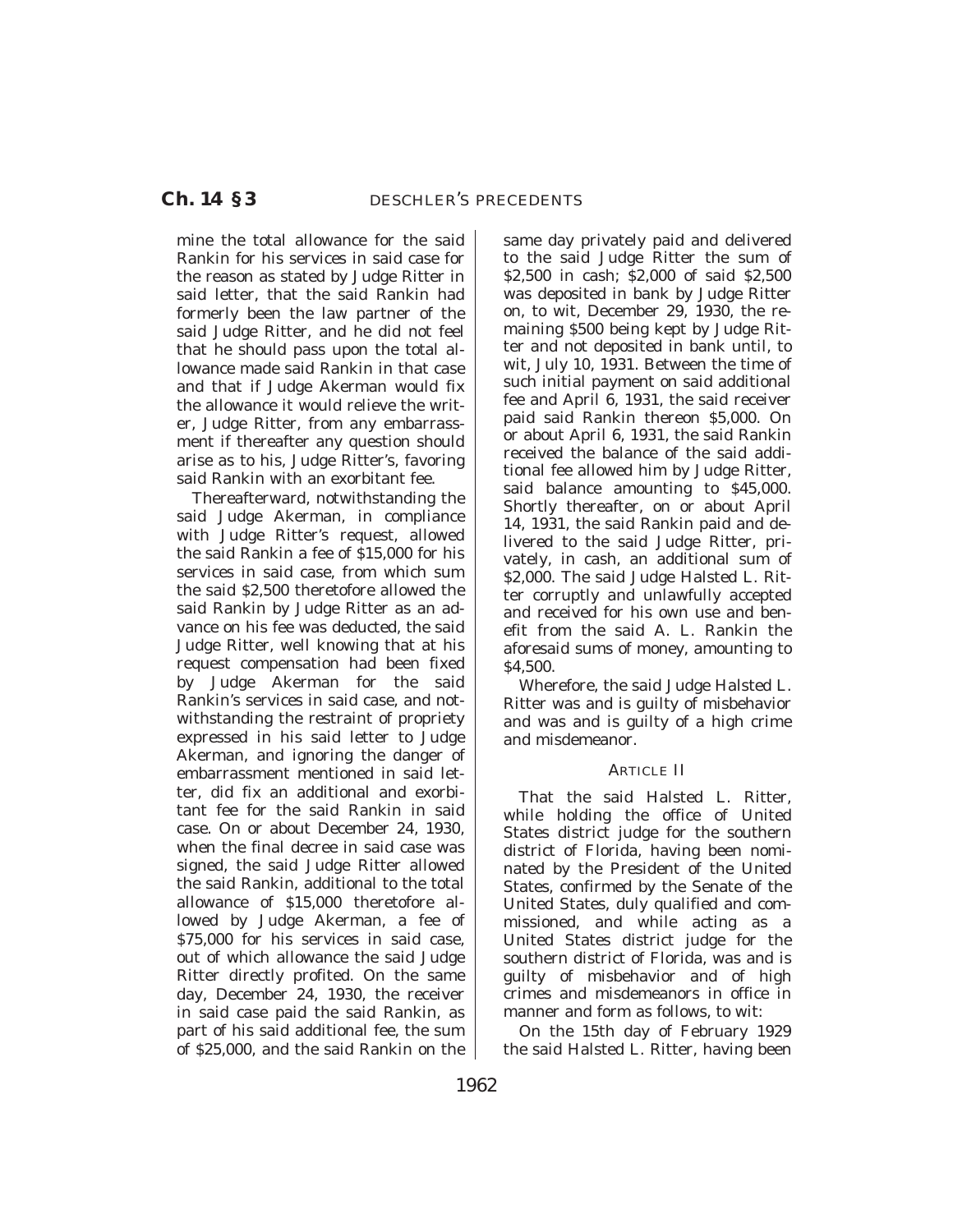appointed as United States district judge for the southern district of Florida, was duly qualified and commissioned to serve as such during good behavior in office. Immediately prior thereto and for several years the said Halsted L. Ritter had practiced law in said district in partnership with one A. L. Rankin, which partnership was dissolved upon the appointment of said Ritter as said United States district judge.

On the 18th day of July 1928 one Walter S. Richardson was elected trustee in bankruptcy of the Whitehall Building and Operating Company, which company had been adjudicated in said district as a bankrupt, and as such trustee took charge of the assets of said Whitehall Building and Operating Company, which consisted of a hotel property located in Palm Beach in said district. That the said Richardson as such trustee operated said hotel property from the time of his said appointment until its sales on the 3d of January 1929, under the foreclosure of a third mortgage thereon. On the 1st of November and the 13th of December 1929, the said Judge Ritter made orders in said bankruptcy proceedings allowing the said Walter S. Richardson as trustee the sum of \$16,500 as compensation for his services as trustee. That before the discharge of said Walter S. Richardson as such trustee, said Richardson, together with said A. L. Rankin, one Ernest Metcalf, one Martin Sweeney, and the said Halsted L. Ritter, entered into an arrangement to secure permission of the holder or holders of at least \$50,000 of first mortgage bonds on said hotel property for the purpose of filing a bill to foreclose the first mortgage on said prem-

ises in the court of said Halsted L. Ritter, by which means the said Richardson, Rankin, Metcalf, Sweeney, and Ritter were to continue said property in litigation before said Ritter. On the 30th day of August 1929, the said Walter S. Richardson, in furtherance of said arrangement and understanding, wrote a letter to the said Martin Sweeney, in New York, suggesting the desirability of contacting as many firstmortgage bondholders as possible in order that their cooperation might be secured, directing special attention to Mr. Bert E. Holland, an attorney, whose address was in the Tremont Building in Boston, and who, as cotrustee, was the holder of \$50,000 of first-mortgage bonds, the amount of bonds required to institute the contemplated proceedings in Judge Ritter's court.

On October 3, 1929, the said Bert E. Holland, being solicited by the said Sweeney, requested the said Rankin and Metcalf to prepare a complaint to file in said Judge Ritter's court for foreclosure of said first mortgage and the appointment of a receiver. At this time Judge Ritter was holding court in Brooklyn, New York, and the said Rankin and Richardson went from West Palm Beach, Florida, to Brooklyn, New York, and called upon said Judge Ritter a short time previous to filing the bill for foreclosure and appointment of a receiver of said hotel property.

On October 10, 1929, and before the filing of said bill for foreclosure and receiver, the said Holland withdrew his authority to said Rankin and Metcalf to file said bill and notified the said Rankin not to file the said bill. Notwithstanding the said instructions to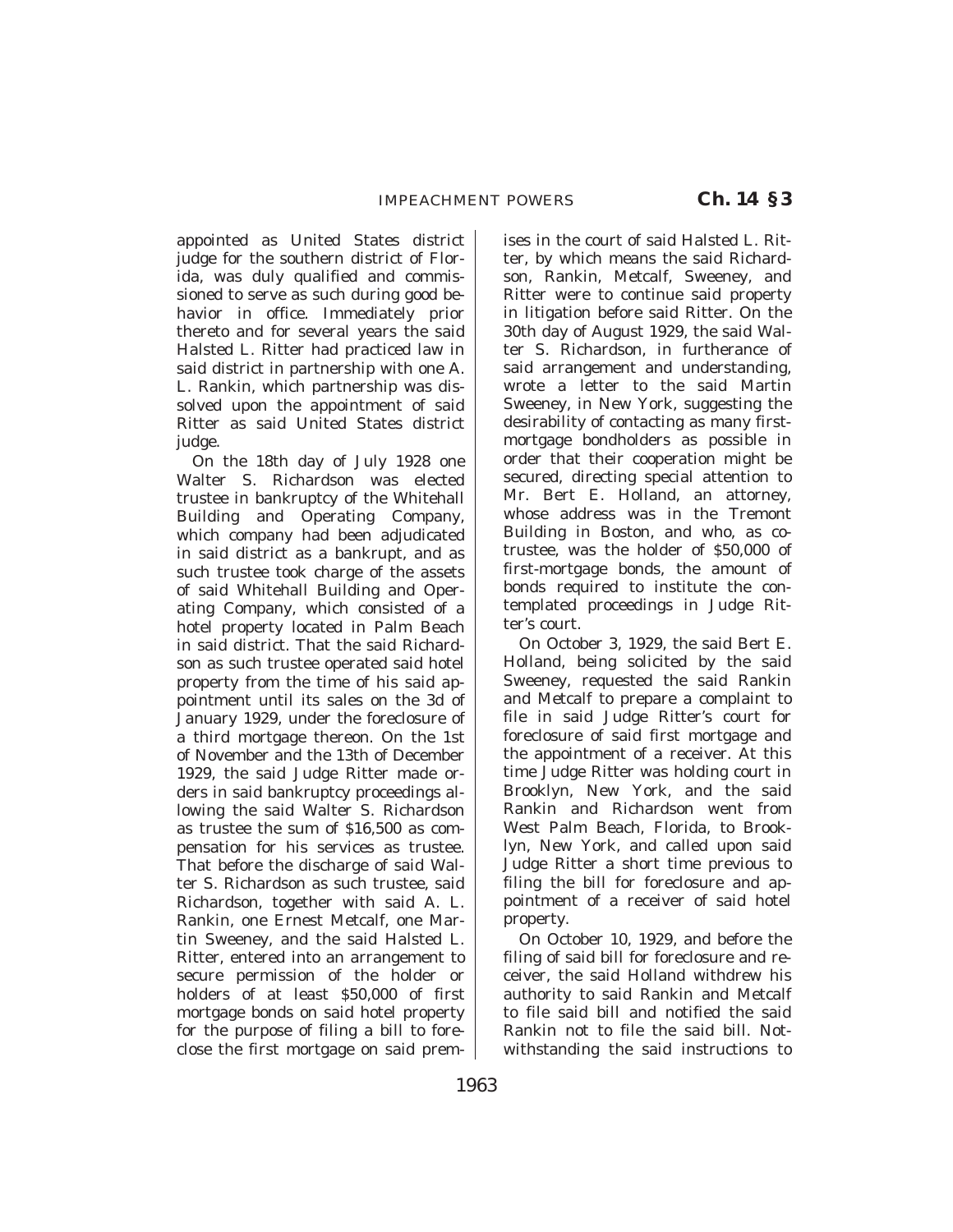said Rankin not to file said bill, said Rankin, on the 11th day of October 1929, filed said bill with the clerk of the United States District Court for the Southern District of Florida but with the specific request to said clerk to lock up the said bill as soon as it was filed and hold until Judge Ritter's return so that there would be no newspaper publicity before the matter was heard by Judge Ritter for the appointment of a receiver, which request on the part of the said Rankin was complied with by the said clerk.

On October 16, 1929, the said Holland telegraphed to the said Rankin, referring to his previous wire requesting him to refrain from filing the bill and insisting that the matter remain in its then status until further instruction was given; and on October 17, 1929, the said Rankin wired to Holland that he would not make an application on his behalf for the appointment of a receiver. On October 28, 1929, a hearing on the complaint and petition for receivership was heard before Judge Halsted L. Ritter at Miami, at which hearing the said Bert E. Holland appeared in person before said Judge Ritter and advised the judge that he wished to withdraw the suit and asked for dismissal of the bill of complaint on the ground that the bill was filed without his authority.

But the said Judge Ritter, fully advised of the facts and circumstances herein before recited, wrongfully and oppressively exercised the powers of his office to carry into execution said plan and agreement theretofore arrived at, and refused to grant the request of the said Holland and made effective the champertous undertaking of the said Richardson and Rankin and

appointed the said Richardson receiver of the said hotel property, notwithstanding that objection was made to Judge Ritter that said Richardson had been active in fomenting this litigation and was not a proper person to act as receiver.

On October 15, 1929, said Rankin made oath to each of the bills for intervenors which were filed the next day.

On October 16, 1929, bills for intervention in said foreclosure suit were filed by said Rankin and Metcalf in the names of holders of approximately \$5,000 of said first-mortgage bonds, which intervenors did not possess the said requisite \$50,000 in bonds required by said first mortgage to bring foreclosure proceedings on the part of the bondholders.

The said Rankin and Metcalf appeared as attorneys for complainants and intervenors, and in response to a suggestion of the said Judge Ritter, the said Metcalf withdrew as attorney for complainants and intervenors and said Judge Ritter thereupon appointed said Metcalf as attorney for the said Richardson, the receiver.

And in the further carrying out of said arrangement and understanding, the said Richardson employed the said Martin Sweeney and one Bemis, together with Ed Sweeney, as managers of said property, for which they were paid the sum of \$60,000 for the management of said hotel for the two seasons the property remained in the custody of said Richardson as receiver.

On or about the 15th day of May 1930 the said Judge Ritter allowed the said Rankin an advance on his fee of \$2,500 for his services in said case.

On or about July 2, 1930, the said Judge Ritter requested Judge Alex-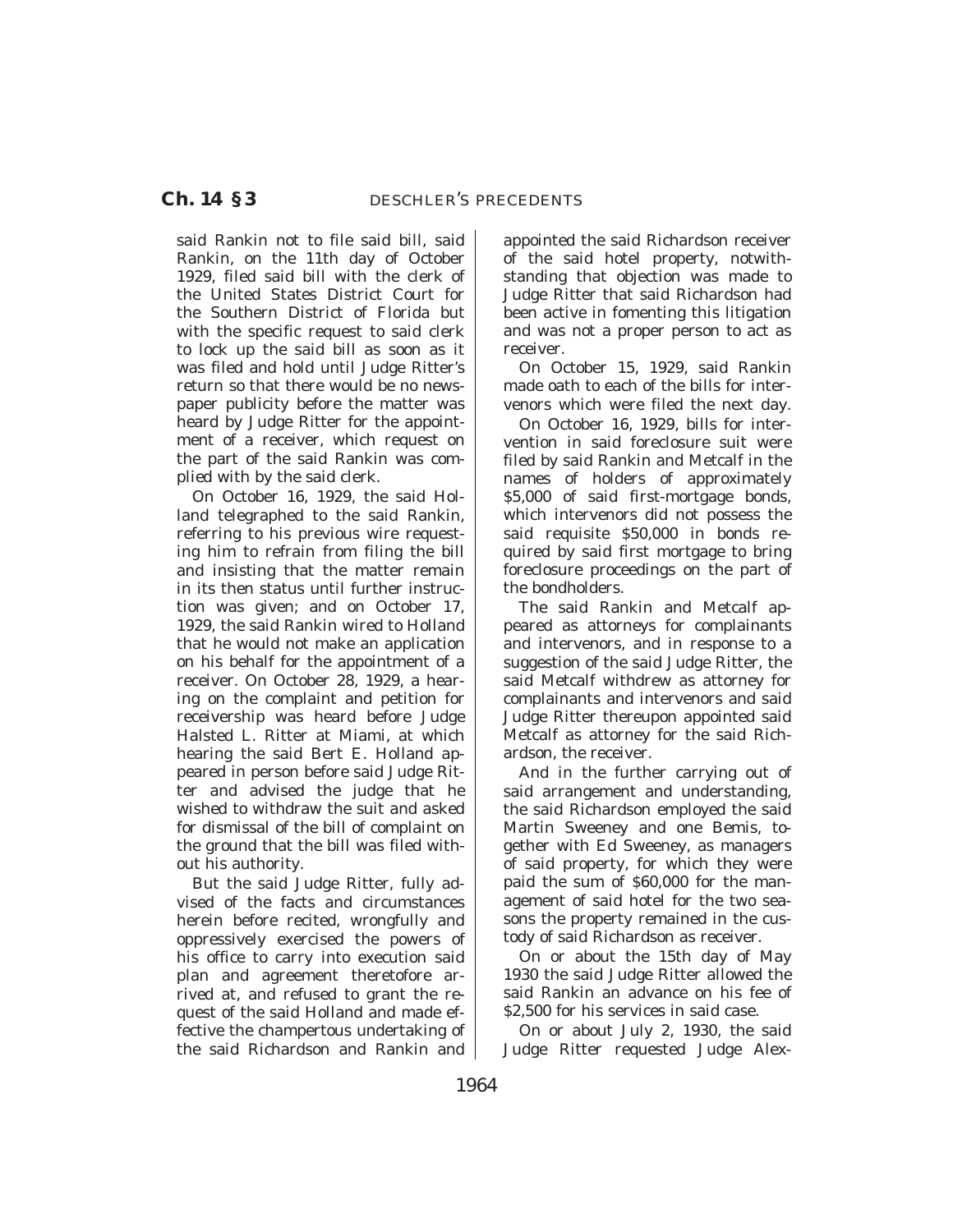ander Akerman, also a judge of the United States District Court for the Southern District of Florida, to fix the total allowance for the said Rankin for his services in said case, said request and the reasons therefor being set forth in a letter by the said Judge Ritter, in words and figures as follows, to wit:

JULY 2, 1930.

Hon. ALEXANDER AKERMAN,

*United States District Judge, Tampa, Fla.*

MY DEAR JUDGE: In the case of Holland et al. v. Whitehall Building & Operating Co. (No. 678–M–Eq.), pending in my division, my former law partner, Judge A. L. Rankin, of West Palm Beach, has filed a petition for an order allowing compensation for his services on behalf of the plaintiff.

I do not feel that I should pass, under the circumstances, upon the total allowance to be made Judge Rankin in this matter. I did issue an order, which Judge Rankin will exhibit to you, approving an advance of \$2,500 on his claim, which was approved by all attorneys.

You will appreciate my position in the matter, and I request you to pass upon the total allowance which should be made Judge Rankin in the premises as an accommodation to me. This will relieve me from any embarrassment hereafter if the question should arise as to my favoring Judge Rankin in this matter by an exorbitant allowance.

Appreciating very much your kindness in this matter, I am,

Yours sincerely,

HALSTED L. RITTER.

In compliance with said request the said Judge Akerman allowed the said

Rankin \$12,500 in addition to the \$2,500 theretofore allowed by Judge Ritter, making a total of \$15,000 as the fee of the said Rankin in the said case.

But notwithstanding the said request on the part of said Ritter and the compliance by the said Judge Akerman and the reasons for the making of said request by said Judge Ritter of Judge Akerman, the said Judge Ritter, on the 24th day of December 1930, allowed the said Rankin an additional fee of \$75,000.

And on the same date when the receiver in said case paid to the said Rankin as a part of said additional fee the sum of \$25,000, said Rankin privately paid and delivered to said Judge Ritter out of the said \$25,000 the sum of \$2,500 in cash, \$2,000 of which the said Judge Ritter deposited in a bank and \$500 of which was put in a tin box and not deposited until the 10th day of July 1931, when it was deposited in a bank with an additional sum of \$600.

On or about the 6th day of April 1931, the said Rankin received as a part of the \$75,000 additional fee the sum of \$45,000, and shortly thereafter, on or before the 14th day of April 1931, the said Rankin paid and delivered to said judge Ritter, privately and in cash, out of said \$45,000 the sum of \$2,000.

The said Judge Halsted L. Ritter corruptly and unlawfully accepted and received for his own use and benefit from the said Rankin the aforesaid sums of \$2,500 in cash and \$2,000 in cash, amounting in all to \$4,500.

Of the total allowance made to said A.L. Rankin in said foreclosure suit, amounting in all to \$90,000, the fol-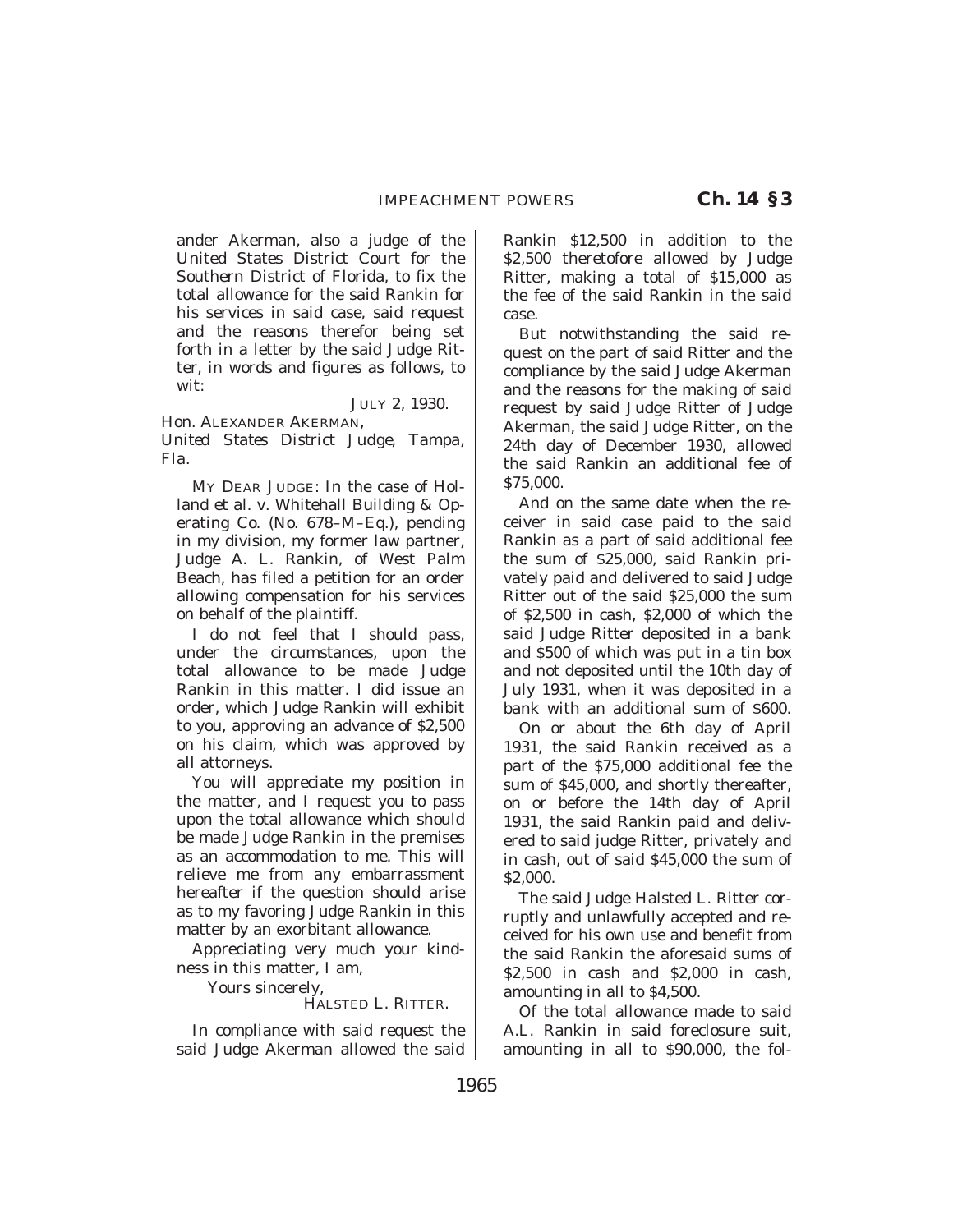lowing sums were paid out by said Rankin with the knowledge and consent of said Judge Ritter, to wit: to said Walter S. Richardson, the sum of \$5,000; to said Metcalf, the sum of \$10,000; to Shutts and Bowen, also attorneys for the receiver, the sum of \$25,000; and to said Halsted L. Ritter, the sum of \$4,500.

In addition to the said sum of \$5,000 received by the said Richardson as aforesaid, said Ritter by order in said proceedings allowed said Richardson a fee of \$30,000 for services as such receiver.

The said fees allowed by said Judge Ritter to A.L. Rankin (who had been a law partner of said judge immediately before said judge's appointment as judge) as solicitor for the plaintiff in said case were excessive and unwarranted, and said judge profited personally thereby in that out of the money so allowed said solicitor he received personally, privately, and in cash \$4,500 for his own use and benefit.

While the Whitehall Hotel was being operated in receivership under said proceeding pending in said court (and in which proceeding the receiver in charge of said hotel by appointment of said Judge was allowed large compensation by said judge) the said judge stayed at said hotel from time to time without cost to himself and received free rooms, free meals, and free valet service, and, with the knowledge and consent of said judge, members of his family, including his wife, his son, Thurston Ritter, his daughter, Mrs. M.R. Walker, his secretary, Mrs. Lloyd C. Hooks, and her husband, Lloyd C. Hooks, each likewise on various occasions stayed at said hotel without cost to themselves or to said judge, and re-

ceived free rooms, and some or all of them received from said hotel free meals and free valet service; all of which expenses were borne by the said receivership to the loss and damage of the creditors whose interests were involved therein.

The said judge willfully failed and neglected to perform his duty to conserve the assets of the Whitehall Building and Operating Company in receivership in his court, but to the contrary, permitted waste and dissipation of its assets, to the loss and damage of the creditors of said corporation, and was a party to the waste and dissipation of such assets while under the control of his said court, and personally profited thereby, in the manner and form hereinabove specifically set out.

Wherefore, the said Judge Halsted L. Ritter was and is guilty of misbehavior, and was and is guilty of a high crime and misdemeanor in office.

Articles III and IV in House Resolution 422 are omitted because House Resolution 471, adopted by the House on Mar. 30, 1936, amended Article III, added new Articles IV through VI after Article III, and amended former Article IV to read as new Article VII. Articles III through VII in their amended form follow:

#### ARTICLE III

That the said Halsted L. Ritter, having been nominated by the President of the United States, confirmed by the Senate of the United States, duly qualified and commissioned, and, while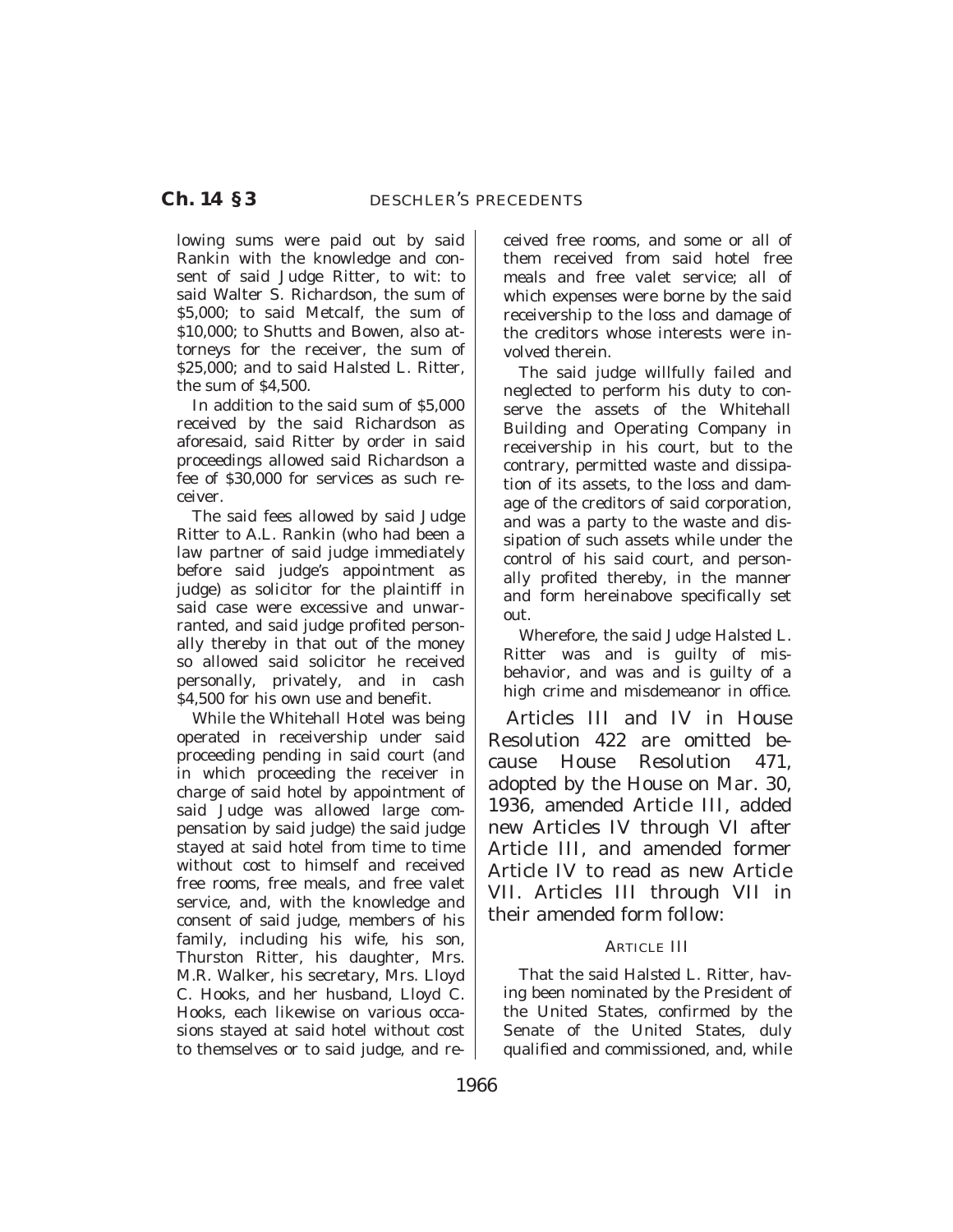acting as a United States District judge for the southern district of Florida, was and is guilty of a high crime and misdemeanor in office in manner and form as follows, to wit:

That the said Halsted L. Ritter, while such judge, was guilty of a violation of section 258 of the Judicial Code of the United States of America (U.S.C., Annotated, title 28, sec. 373) making it unlawful for any judge appointed under the authority of the United States to exercise the profession or employment of counsel or attorney, or to be engaged in the practice of the law, in that after the employment of the law firm of Ritter and Rankin (which at the time of the appointment of Halsted L. Ritter to be judge of the United States District Court for the Southern District of Florida, was composed of Halsted L. Ritter and A.L. Rankin) in the case of Trust Company of Georgia and Robert G. Stephens, trustee, against Brazilian Court Building Corporation, and others, numbered 5704, in the Circuit Court of the Fifteenth Judicial Circuit of Florida, and after the fee of \$4,000 which had been agreed upon at the outset of said employment had been fully paid to the firm of Ritter and Rankin, and after Halsted L. Ritter had, on, to wit, February 15, 1929, become judge of the United States District Court for the Southern District of Florida, Judge Ritter on, to wit, March 11, 1929, wrote a letter to Charles A. Brodek, of counsel for Mulford Realty Corporation (the client which his former law firm had been representing in said litigation), stating that there had been much extra and unanticipated work in the case, that he was then a Federal Judge; that his partner, A.L. Rankin,

would carry through further proceedings in the case, but that he, Judge Ritter, would be consulted about the matter until the case was all closed up; and that ''this matter is one among very few which I am assuming to continue my interest in until finally closed up''; and stating specifically in said letter:

''I do not know whether any appeal will be taken in the case or not but, if so, we hope to get Mr. Howard Paschal or some other person as receiver who will be amenable to our directions, and the hotel can be operated at a profit, of course, pending the appeal. We shall demand a very heavy supersedeas bond, which I doubt whether D'Esterre can give''; and further that he was ''of course primarily interested in getting some money in the case'', and that he thought ''\$2,000 more by way of attorneys' fees should be allowed'', and asked that he be communicated with direct about the matter, giving his post-office-box number. On to wit, March 13, 1929, said Brodek replied favorably, and on March 30, 1929, a check of Brodek, Raphael, and Eisner, a law firm of New York City, representing Mulford Realty Corporation, in which Charles A. Brodek, senior member of the firm of Brodek, Raphael and Eisner, was one of the directors, was drawn, payable to the order of ''Honorable Halsted L. Ritter'' for \$2,000 and which was duly endorsed ''Honorable Halsted L. Ritter. H. L. Ritter'' and was paid on, to wit, April 4, 1929, and the proceeds thereof were received and appropriated by Judge Ritter to his own individual use and benefit, without advising his said former partner that said \$2,000 had been received, without consulting with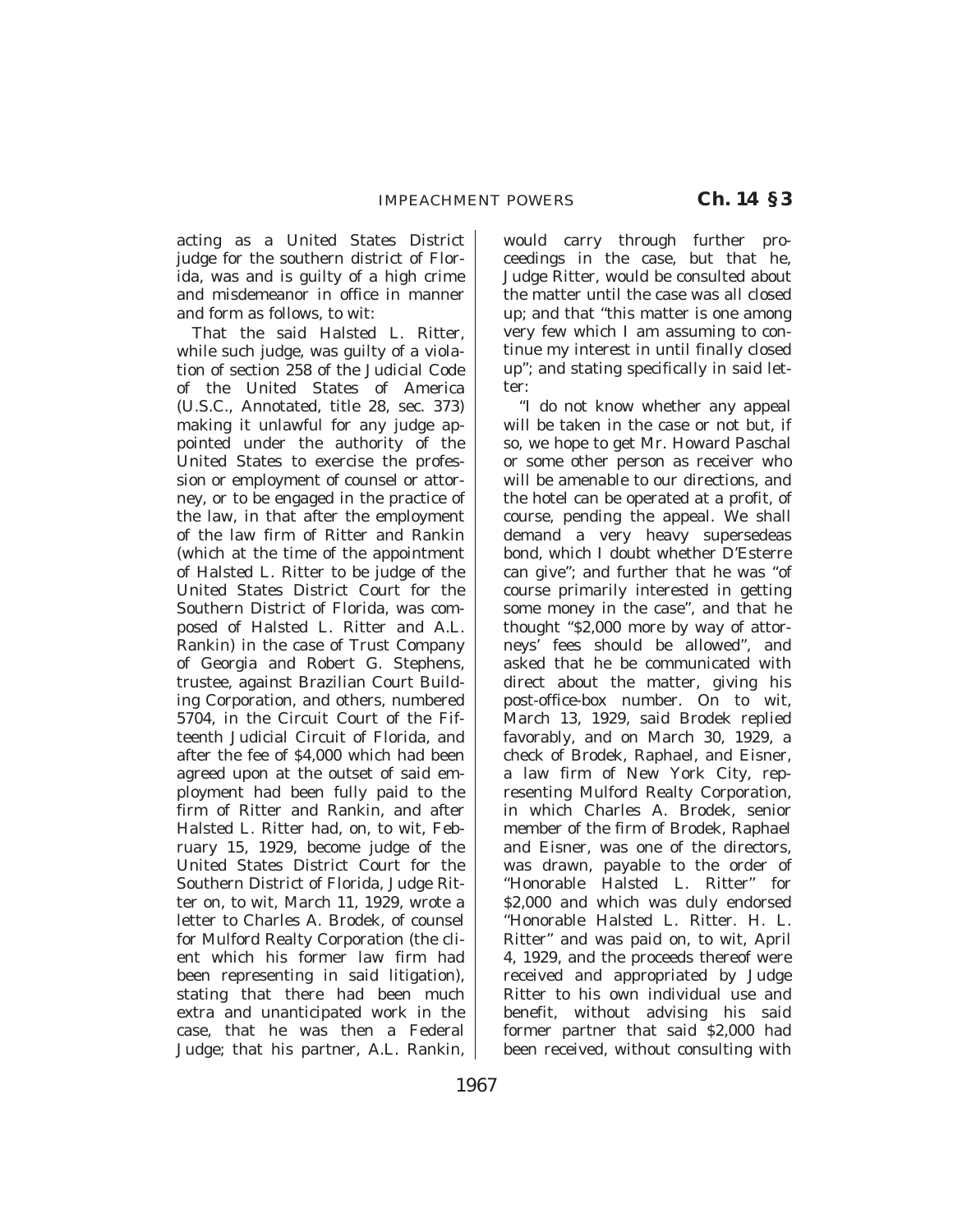his former partner thereabout, and without the knowledge or consent of his said former partner, appropriated the entire amount thus solicited and received to the use and benefit of himself, the said Judge Ritter.

At the time said letter was written by Judge Ritter and said \$2,000 received by him, Mulford Realty Corporation held and owned large interests in Florida real estate and citrus groves, and a large amount of securities of the Olympia Improvement Corporation, which was a company organized to develop and promote Olympia, Florida, said holdings being within the territorial jurisdiction of the United States District Court, of which Judge Ritter was a judge from, to wit, February 15, 1929.

After writing said letter of March 11, 1929, Judge Ritter further exercised the profession or employment of counsel or attorney, or engaged in the practice of the law, with relation to said case.

Which acts of said judge were calculated to bring his office into disrepute, constitute a violation of section 258 of the Judicial Code of the United States of America (U.S.C., Annotated, title 28, sec. 373), and constitute a high crime and misdemeanor within the meaning and intent of section 4 of article II of the Constitution of the United States.

Wherefore, the said Judge Halsted L. Ritter was and is guilty of a high misdemeanor in office.

#### ARTICLE IV

That the said Halsted L. Ritter, having been nominated by the President of the United States, confirmed by the Senate of the United States, duly qualified and commissioned, and, while acting as a United States district judge for the southern district of Florida, was and is guilty of a high crime and misdemeanor in office in manner and form as follows to wit:

That the said Halsted L. Ritter, while such judge, was guilty of a violation of section 258 of the Judicial Code of the United States of America (U.S.C., Annotated, title 28, sec. 373), making it unlawful for any judge appointed under the authority of the United States to exercise the profession or employment of counsel or attorney, or to be engaged in the practice of the law, in that Judge Ritter did exercise the profession or employment of counsel or attorney, or engage in the practice of the law, representing J.R. Francis, with relation to the Boca Raton matter and the segregation and saving of the interest of J.R. Francis herein, or in obtaining a deed or deeds to J.R. Francis from the Spanish River Land Company to certain pieces of realty, and in the Edgewater Ocean Beach Development Company matter for which services the said Judge Ritter received from the said J.R. Francis the sum of \$7,500.

Which acts of said judge were calculated to bring his office into disrepute constitute a violation of the law above recited, and constitute a high crime and misdemeanor within the meaning and intent of section 4 of article II of the Constitution of the United States.

Wherefore, the said Judge Halsted L. Ritter was and is guilty of a high misdemeanor in office.

#### ARTICLE V

That the said Halsted L. Ritter, having been nominated by the President of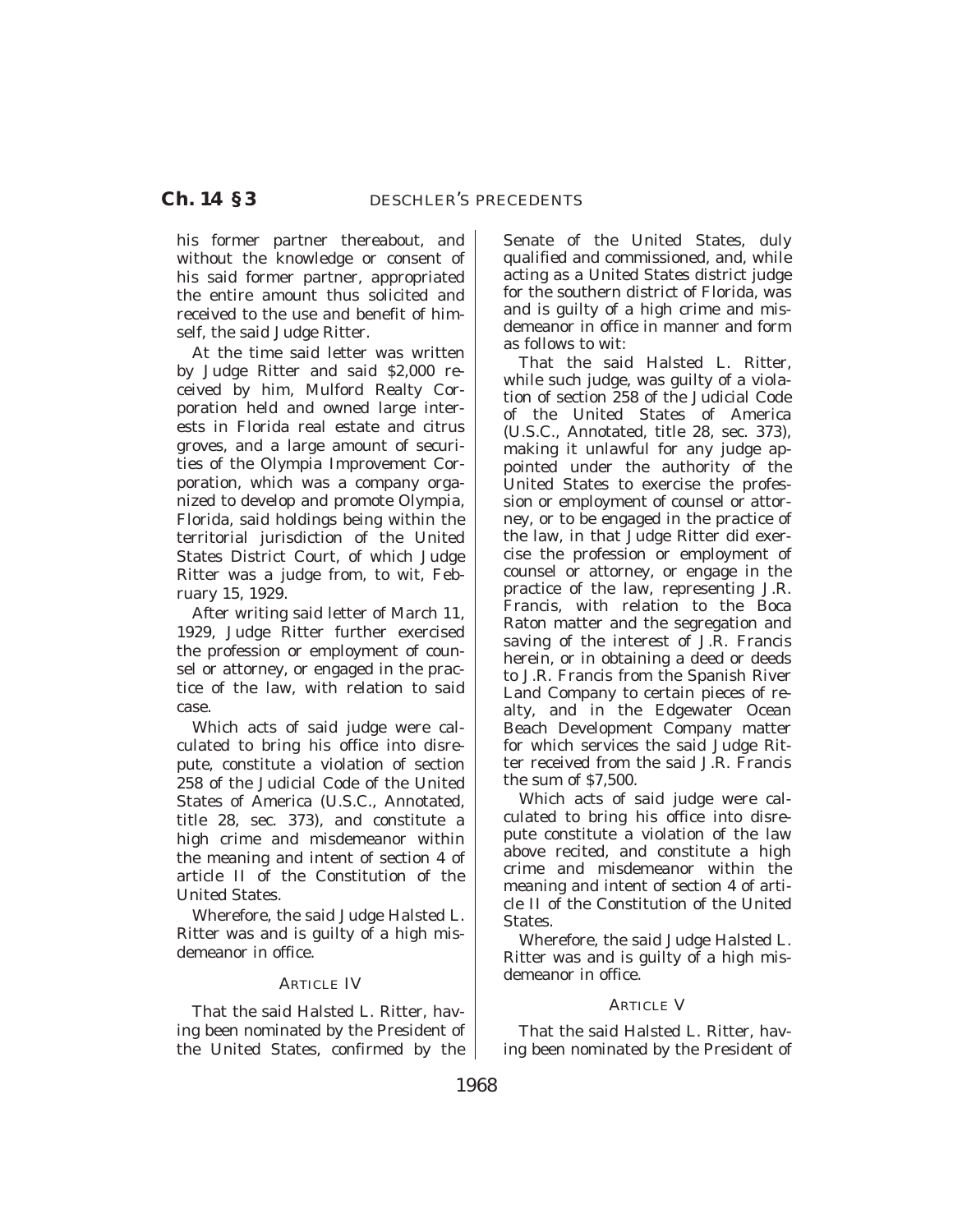the United States, confirmed by the Senate of the United States, duly qualified and commissioned, and, while acting as a United States district judge for the southern district of Florida, was and is guilty of a high crime and misdemeanor in office in manner and form as follows, to wit:

That the said Halsted L. Ritter, while such judge, was guilty of violation of section 146(h) of the Revenue Act of 1928, making it unlawful for any person willfully to attempt in any manner to evade or defend the payment of the income tax levied in and by said Revenue Act of 1928, in that during the year 1929 said Judge Ritter received gross taxable income—over and above his salary as judge—to the amount of some \$12,000, yet paid no income tax thereon.

Among the fees included in said gross taxable income for 1929 were the extra fee of \$2,000 collected and received by Judge Ritter in the Brazilian Court case as described in article III, and the fee of \$7,500 received by Judge Ritter from J.R. Francis.

Wherefore the said Judge Halsted L. Ritter was and is guilty of a high misdemeanor in office.

#### ARTICLE VI

That the said Halsted L. Ritter, having been nominated by the President of the United States, confirmed by the Senate of the United States, duly qualified and commissioned, and, while acting as a United States district judge for the southern district of Florida, was and is guilty of a high crime and misdemeanor in office in manner and form as follows, to wit:

That the said Halsted L. Ritter, while such judge, was guilty of violation of section 146(b) of the Revenue Act of 1928, making it unlawful for any person willfully to attempt in any manner to evade or defeat the payment of the income tax levied in and by said Revenue Act of 1928, in that during the year 1930 the said Judge Ritter received gross taxable income—over and above his salary as judge—to the amount of to wit, \$5,300, yet failed to report any part thereof in his incometax return for the year 1930 and paid no income tax thereon.

Two thousand five hundred dollars of said gross taxable income for 1930 was that amount of cash paid Judge Ritter by A. L. Rankin on December 24, 1930, as described in article I.

Wherefore the said Judge Halsted L. Ritter was and is guilty of a high misdemeanor in office.

#### ARTICLE VII

That the said Halsted L. Ritter, while holding the office of United States district judge for the southern district of Florida, having been nominated by the President of the United States, confirmed by the Senate of the United States, duly qualified and commissioned, and, while acting as a United States district judge for the southern district of Florida, was and is guilty of misbehavior and of high crimes and misdemeanors in office in manner and form as follows, to wit:

The reasonable and probable consequence of the actions or conduct of Halsted L. Ritter, hereunder specified or indicated in this article, since he became judge of said court, as an individual or as such judge, is to bring his court into scandal and disrepute, to the prejudice of said court and public con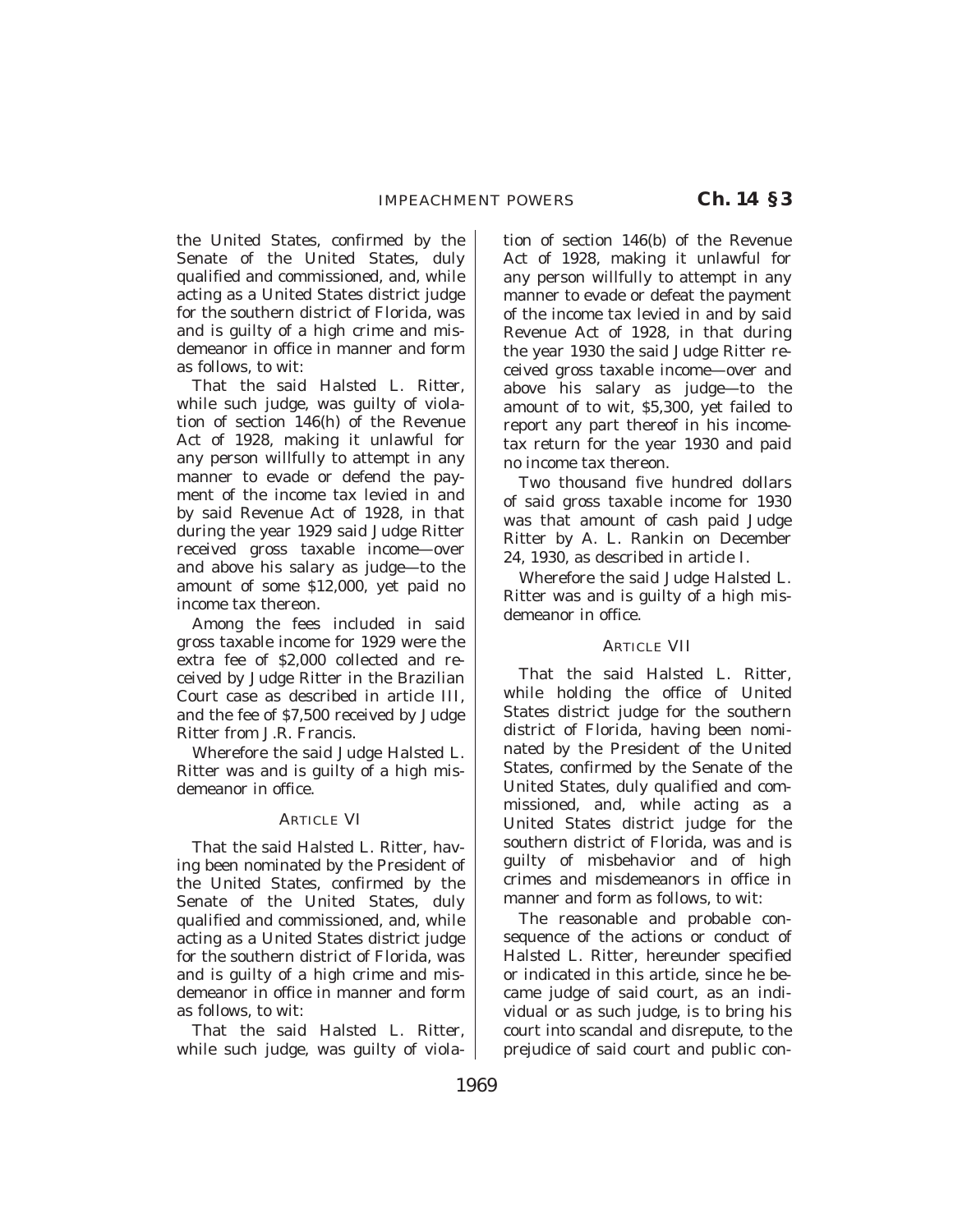fidence in the administration of justice therein, and to the prejudice of public respect for and confidence in the Federal judiciary, and to render him unfit to continue to serve as such judge:

1. In that in the Florida Power Company case (Florida Power and Light Company against City of Miami and others, numbered 1138–M–Eq.) which was a case wherein said judge had granted the complainant power company a temporary injunction restraining the enforcement of an ordinance of the city of Miami, which ordinance prescribed a reduction in the rates for electric current being charged in said city, said judge improperly appointed one Cary T. Hutchinson, who had long been associated with and employed by power and utility interests, special master in chancery in said suit, and refused to revoke his order so appointing said Hutchinson. Thereafter, when criticism of such action had become current in the city of Miami, and within two weeks after a resolution (H. Res. 163, Seventy-third Congress) had been agreed to in the House of Representatives of the Congress of the United States, authorizing and directing the Judicial Committee thereof to investigate the official conduct of said judge and to make a report concerning said conduct to said House of Representatives an arrangement was entered into with the city commissioners of the city of Miami or with the city attorney of said city by which the said city commissioners were to pass a resolution expressing faith and confidence in the integrity of said judge, and the said judge recuse himself as judge in said Dower suit. The said agreement was carried out by the parties thereto, and said judge, after the passage of such resolution, recused himself from sitting as judge in said power suit, thereby bartering his judicial authority in said case for a vote of confidence. Nevertheless, the succeeding judge allowed said Hutchinson as special master in chancery in said case a fee of \$5,000, although he performed little, if any, service as such, and in the order making such allowance recited: ''And it appearing to the court that a minimum fee of \$5,000 was approved by the court for the said Cary T. Hutchinson, special master in this cause.''

2. In that in the Trust Company of Florida cases (Illick against Trust Company of Florida and others numbered 1043–M–Eq., and Edmunds Committee and others against Marion Mortgage Company and others, numbered 1124–M–Eq.) after the State banking department of Florida, through its comptroller, Honorable Ernest Amos, had closed the doors of the Trust Company of Florida and appointed J.H. Therrell liquidator for said trust company, and had intervened in the said Illick case, said Judge Ritter wrongfully and erroneously refused to recognize the right of said State authority to administer the affairs of the said trust company and appointed Julian E. Eaton and Clark D. Stearns as receivers of the property of said trust company. On appeal, the United States Circuit Court of Appeals for the Fifth Circuit reversed the said order or decree of Judge Ritter and ordered the said property surrendered to the State liquidator. Thereafter, on, to wit, September 12, 1932, there was filed in the United States District Court for the Southern District of Florida the Edmunds Committee case, supra. Mar-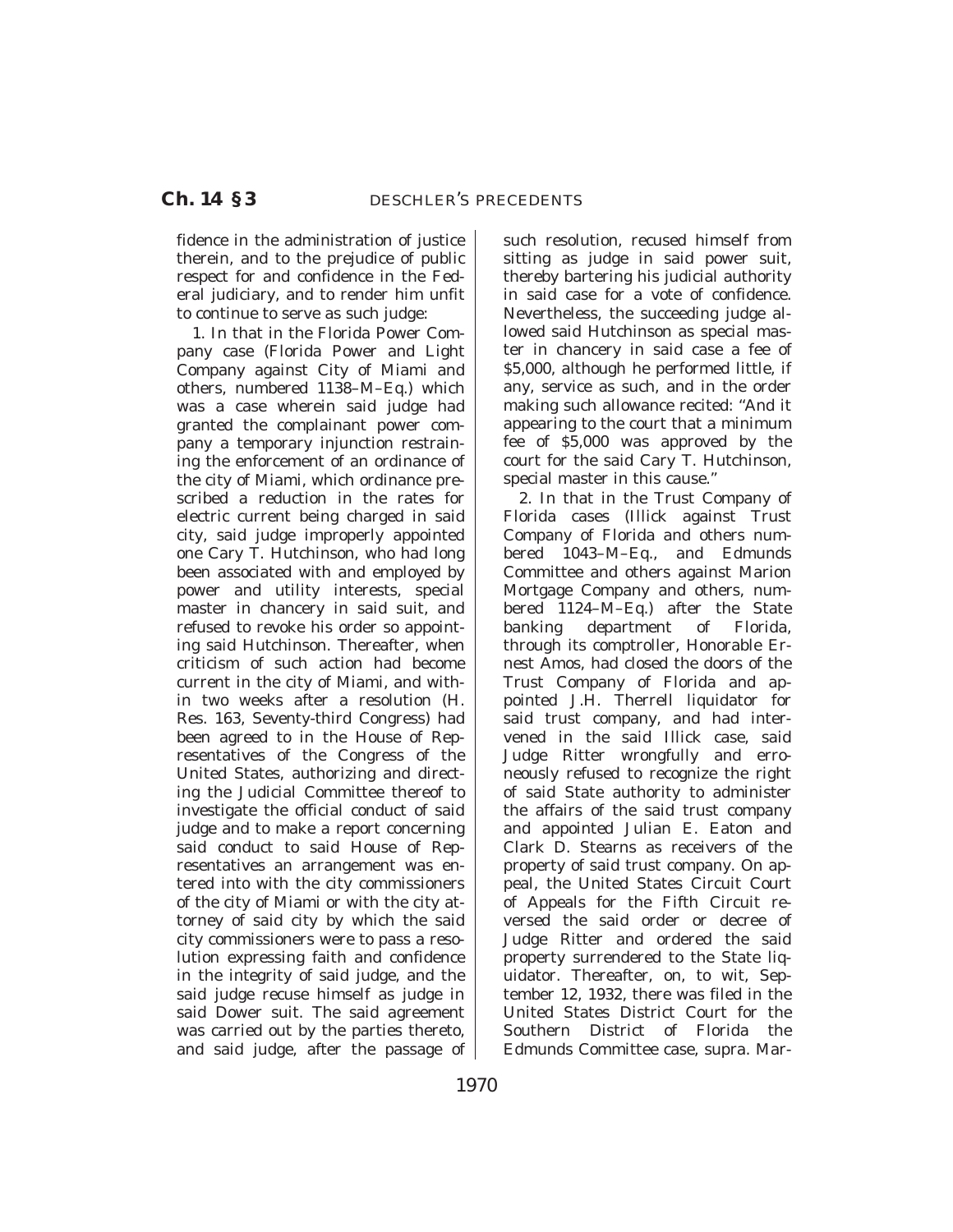ion Mortgage Company was a subsidiary of the Trust Company of Florida. Judge Ritter being absent from his district at the time of the filing of said case, an application for the appointment of receivers therein was presented to another judge of said district, namely, Honorable Alexander Akerman. Judge Ritter, however, prior to the appointment of such receivers, telegraphed Judge Akerman, requesting him to appoint the aforesaid Eaton and Stearns as receivers in said case, which appointments were made by Judge Akerman. Thereafter the United States Circuit Court of Appeals for the Fifth Circuit reversed the order of Judge Akerman, appointing said Eaton and Stearns as receivers in said case. In November 1932, J.H. Therrell, as liquidator, filed a bill of complaint in the Circuit Court of Dade County, Florida—a court of the State of Florida—alleging that the various trust properties of the Trust Company of Florida were burdensome to the liquidator to keep, and asking that the court appoint a succeeding trustee. Upon petition for removal of said cause from said State court into the United States District Court for the Southern District of Florida, Judge Ritter took jurisdiction, notwithstanding the previous rulings of the United States Circuit Court of Appeals above referred to, and again appointed the said Eaton and Stearns as the receivers of the said trust properties. In December 1932 the said Therrell surrendered all of the trust properties to said Eaton and Stearns as receivers, together with all records of the Trust Company of Florida pertaining thereto. During the time said Eaton and Stearns, as such receivers, were in control of said trust properties, Judge Ritter wrongfully and improperly approved their accounts without notice or opportunity for objection thereto to be heard.

With the knowledge of Judge Ritter, said receivers appointed the sister-inlaw of Judge Ritter, namely, Mrs. G.M. Wickard, who had had no previous hotel-management experience, to be manager of the Julia Tuttle Hotel and Apartment Building, one of said trust properties. On, to wit, January 1, 1933, Honorable J.M. Lee succeeded Honorable Ernest Amos as comptroller of the State of Florida and appointed M.A. Smith liquidator in said Trust Company of Florida cases to succeed J.H. Therrell. An appeal was again taken to the United States Circuit Court of Appeals for the Fifth Circuit from the then latest order or decree of Judge Ritter, and again the order or decree of Judge Ritter appealed from was reversed by the said circuit court of appeals which held that the State officer was entitled to the custody of the property involved and that said Eaton and Stearns as receivers were not entitled to such custody. Thereafter, and with the knowledge of the decision of the said circuit court of appeals, Judge Ritter wrongfully and improperly allowed said Eaton and Stearns and their attorneys some \$26,000 as fees out of said trust-estate properties and endeavored to require, as a condition precedent to releasing said trust properties from the control of his court, a promise from counsel for the said State liquidator not to appeal from his order allowing the said fees to said Eaton and Stearns and their attorneys.

3. In that the said Halsted L. Ritter, while such Federal judge, accepted, in addition to \$4,500 from his former law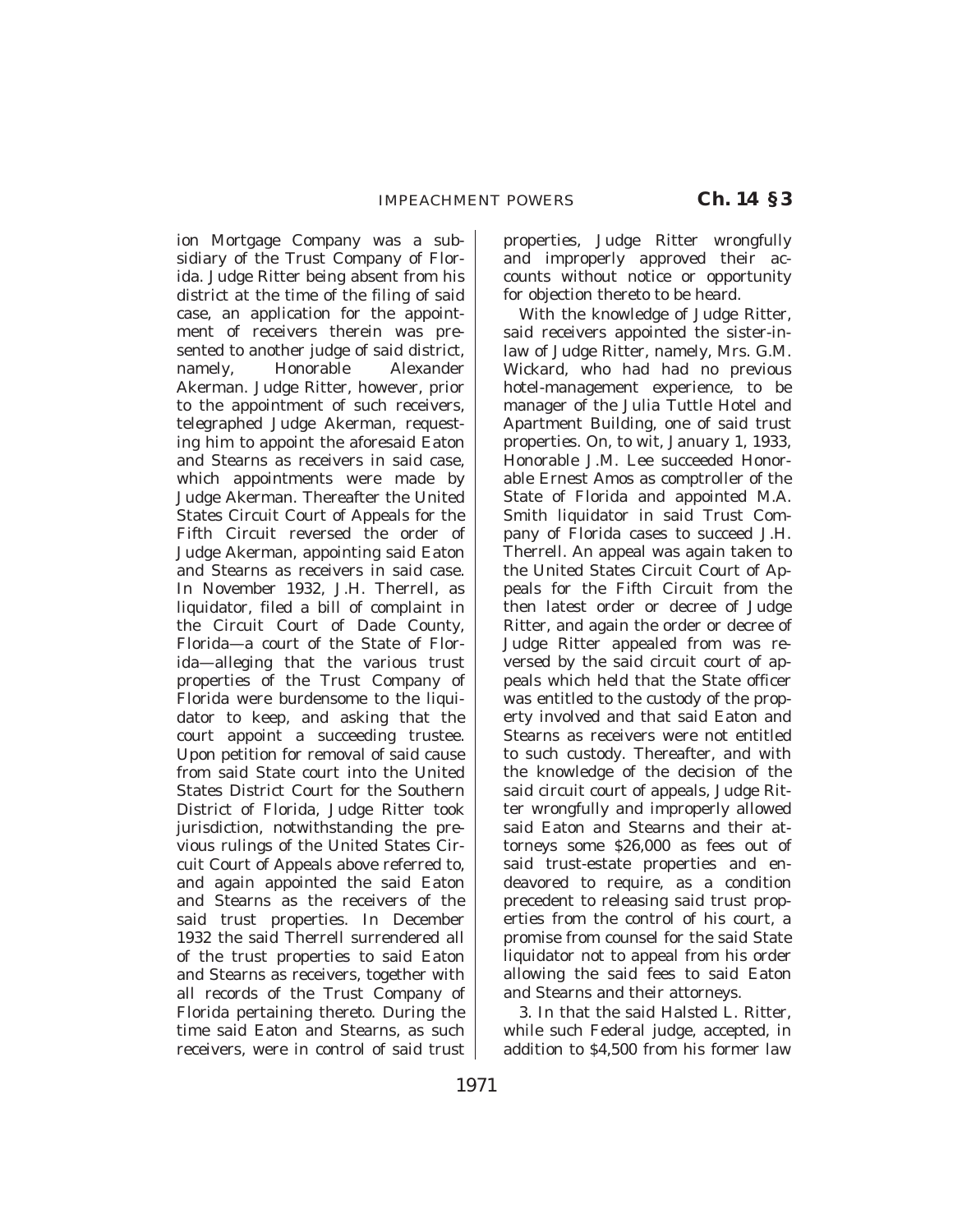partner as alleged in article I hereof other large fees or gratuities, to wit, \$7,500 from J.R. Francis, on or about April 19, 1929, J.R. Francis at this time having large property interests within the territorial jurisdiction of the court of which Judge Ritter was a judge; and on, to wit, the 4th day of April 1929 the said Judge Ritter accepted the sum of \$2,000 from Brodek, Raphael and Eisner, representing Mulford Realty Corporation, as its attorneys, through Charles A. Brodek, senior member of said firm and a director of said corporation, as a fee or gratuity, at which time the said Mulford Realty Corporation held and owned large interests in Florida real estate and citrus groves, and a large amount of securities of the Olympia Improvement Corporation, which was a company organized to develop and promote Olympia, Florida, said holding being within the territorial jurisdiction of the United States District Court of which Judge Ritter was a judge from, to wit, February 15, 1929.

4. By his conduct as detailed in articles I, II, III, and IV hereof, and by his income-tax evasions as set forth in articles V and VI hereof.

Wherefore, the said Judge Halsted L. Ritter was and is guilty of misbehavior, and was and is guilty of high crimes and misdemeanors in office.

### *Cumulative and Duplicatory Articles of Impeachment*

**§ 3.3 Majority views and minority views were included in the report of the Committee on the Judiciary recommending the impeach-**

### **ment of President Richard M. Nixon, such views relating to Article II, containing an accumulation of acts constituting a course of conduct.**

On Aug. 20, 1974, the Committee on the Judiciary recommended in its final report to the House, pursuant to its inquiry into charges of impeachable offenses against President Nixon, three articles of impeachment. Article II charged that the President had ''repeatedly engaged in conduct'' violative of his Presidential oath and of his constitutional duty to take care that the laws be faithfully executed. The article set forth, in five separate paragraphs, five patterns of conduct constituting the offenses charged.

The conclusion of the committee's report on Article II read in part as follows:

In recommending Article II to the House, the Committee finds clear and convincing evidence that Richard M. Nixon, contrary to his trust as President and unmindful of the solemn duties of his high office, has repeatedly used his power as President to violate the Constitution and the law of the land.

In so doing, he has failed in the obligation that every citizen has to live under the law. But he has done more, for it is the duty of the President not merely to live by the law but to see that law faithfully applied. Richard M. Nixon has repeatedly and willfully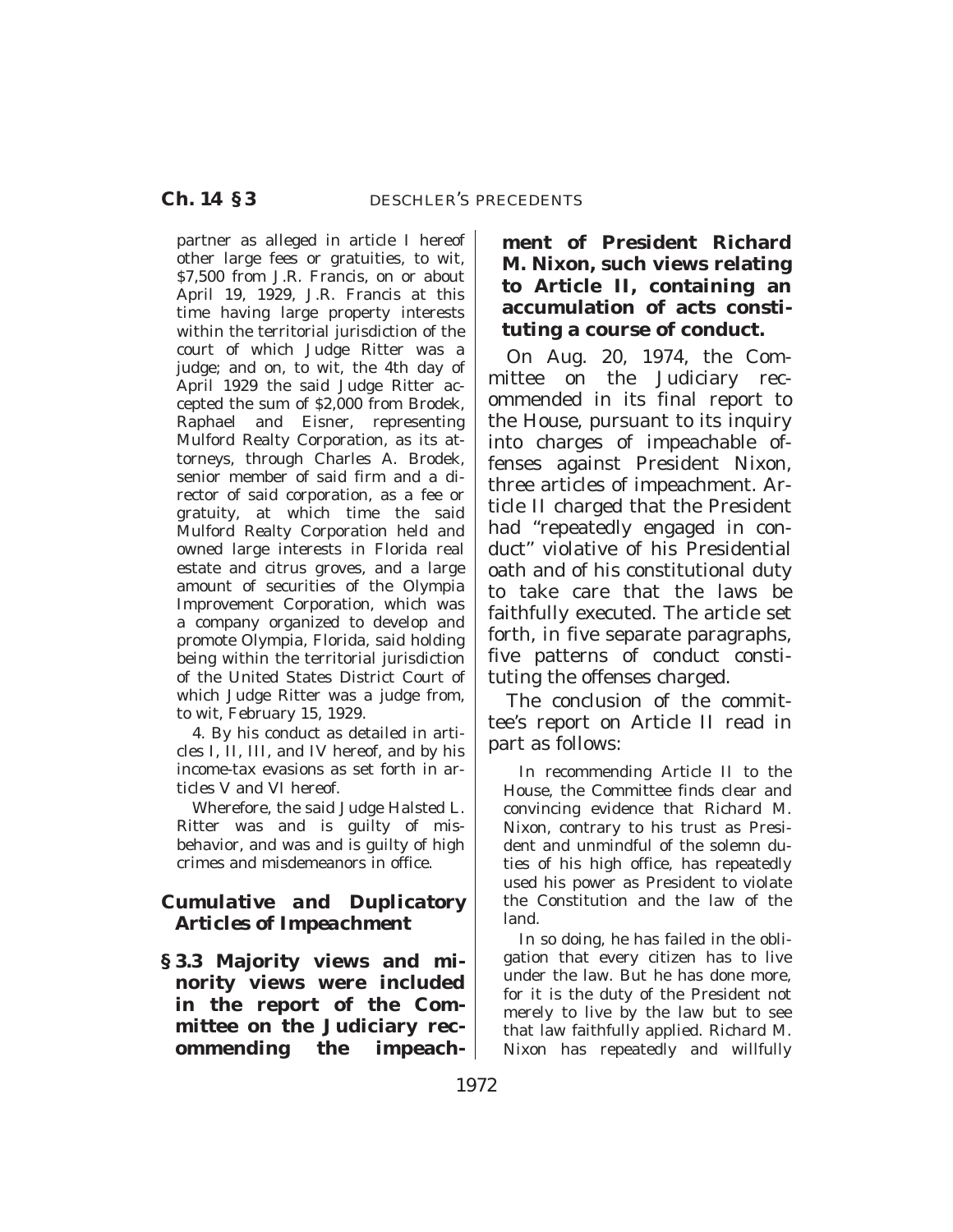failed to perform that duty. He has failed to perform it by authorizing and directing actions that violated or disregarded the rights of citizens and that corrupted and attempted to corrupt the lawful functioning of executive agencies. He has failed to perform it by condoning and ratifying, rather than acting to stop, actions by his subordinates that interfered with lawful investigations and impeded the enforcement of the laws....

The conduct of Richard M. Nixon has constituted a repeated and continuing abuse of the powers of the Presidency in disregard of the fundamental principle of the rule of law in our system of government. This abuse of the powers of the President was carried out by Richard M. Nixon, acting personally and through his subordinates, for his own political advantage, not for any legitimate governmental purpose and without due consideration for the national good....

The Committee has concluded that, to perform its constitutional duty, it must approve this Article of Impeachment and recommend it to the House. If we had been unwilling to carry out the principle that all those who govern, including ourselves, are accountable to the law and the Constitution, we would have failed in our responsibility as representatives of the people elected under the Constitution. If we had not been prepared to apply the principle of Presidential accountability embodied in the impeachment clause of the Constitution, but had instead condoned the conduct of Richard M. Nixon, then another President, perhaps with a different political philosophy, might have used this illegitimate power for further encroachments on the rights of citizens

and further usurpations of the power of other branches of our government. By adopting this Article, the Committee seeks to prevent the recurrence of any such abuse of Presidential power.

The Committee finds that, in the performance of his duties as President, Richard M. Nixon on many occasions has acted to the detriment of justice, right, and the public good, in violation of his constitutional duty to see to the faithful execution of the laws. This conduct has demonstrated a contempt for the rule of law; it has posed a threat to our democratic republic. The Committee finds that this conduct constitutes "high crimes and misdemeanors'' within the meaning of the Constitution, that it warrants his impeachment by the House, and that it requires that he be put to trial in the Senate.<sup>(11)</sup>

Opposing minority views were included in the report on the ''duplicity'' of offenses charged in Article II. The views (footnotes omitted) below are those of Messrs. Hutchinson, Smith, Sandman, Wiggins, Dennis, Mayne, Lott, Moorhead, Maraziti, and Latta:

Our opposition to the adoption of Article II should not be misunderstood as condonation of the presidential conduct alleged therein. On the contrary, we

**<sup>11.</sup>** H. REPT. No. 93–1305, at pp. 180– 183, Committee on the Judiciary, printed in the Record at 120 CONG. REC. 29270, 29271, 93d Cong. 2d Sess., Aug. 20, 1974. For complete text of H. REPT. No. 93–1305, see *id.* at pp. 29219–361.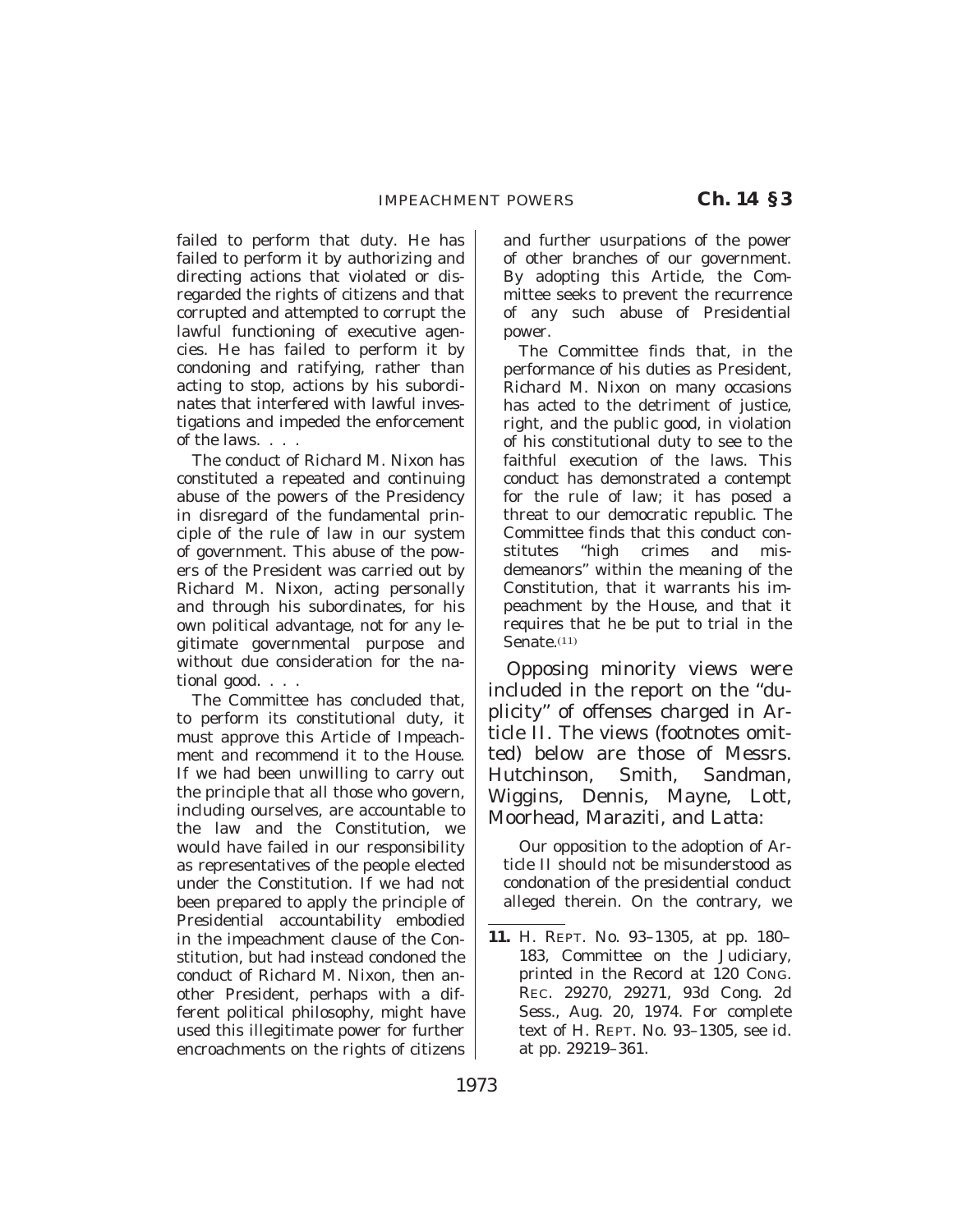deplore in strongest terms the aspects of presidential wrongdoing to which the Article is addressed. However, we could not in conscience recommend that the House impeach and the Senate try the President on the basis of Article II in its form as proposed, because in our view the Article is duplicitous in both the ordinary and the legal senses of the word. In common usage, duplicity means belying one's true intentions by deceptive words; as a legal term of art, duplicity denotes the technical fault of uniting two or more offenses in the same count of an indictment. We submit that the implications of a vote for or against Article II are ambiguous and that the Committee debate did not resolve the ambiguities so as to enable the Members to vote intelligently. Indeed, this defect is symptomatic of a generic problem inherent in the process of drafting Articles of impeachment, and its significance for posterity may be far greater than the substantive merits of the particular charges embodied in Article II. . . .

We do not take the position that the grouping of charges in a single Article is necessarily always invalid. To the contrary, it would make good sense if the alleged offenses together comprised a common scheme or plan, or even if they were united by a specific legal theory. Indeed, even if there were no logical reason at all for so grouping the charges (as is true of Article II), the Article might still be acceptable if its ambiguous aspects had been satisfactorily resolved. For the chief vice of this Article is that it is unclear from its language whether a Member should vote for its adoption if he believes any one of the five charges to be supported by the evidence; or whether he must believe in the sufficiency of all five; or whether it is enough if he believes in the sufficiency of more than half of the charges. The only clue is the sentence which states, ''This conduct has included one or more of the following [five specifications]''. This sentence implies that a Member may—indeed, must—vote to impeach or to convict if he believes in the sufficiency of a single specification, even though he believes that the accusations made under the other four specifications have not been proved, or do not even constitute grounds for impeachment. Thus Article II would have unfairly accumulated all guilty votes against the President, on whatever charge. The President could have been removed from office even though no more than fourteen Senators believed him guilty of the acts charged in any one of the five specifications.

Nor could the President have defended himself against the ambiguous charges embodied in Article II. Inasmuch as five specifications are included in support of three legal theories, and all eight elements are phrased in the alternative, Article II actually contains no fewer than fifteen separate counts, any one of which might be deemed to constitute grounds for impeachment and removal. In addition, if the President were not informed which matters included in Article II were thought to constitute ''high Crimes and Misdemeanors,'' he would have been deprived of his right under the Sixth Amendment to ''be informed of the nature and cause of the accusation'' against him.

This defect of Article II calls to mind the impeachment trial of Judge Halsted Ritter in 1936. Ritter was nar-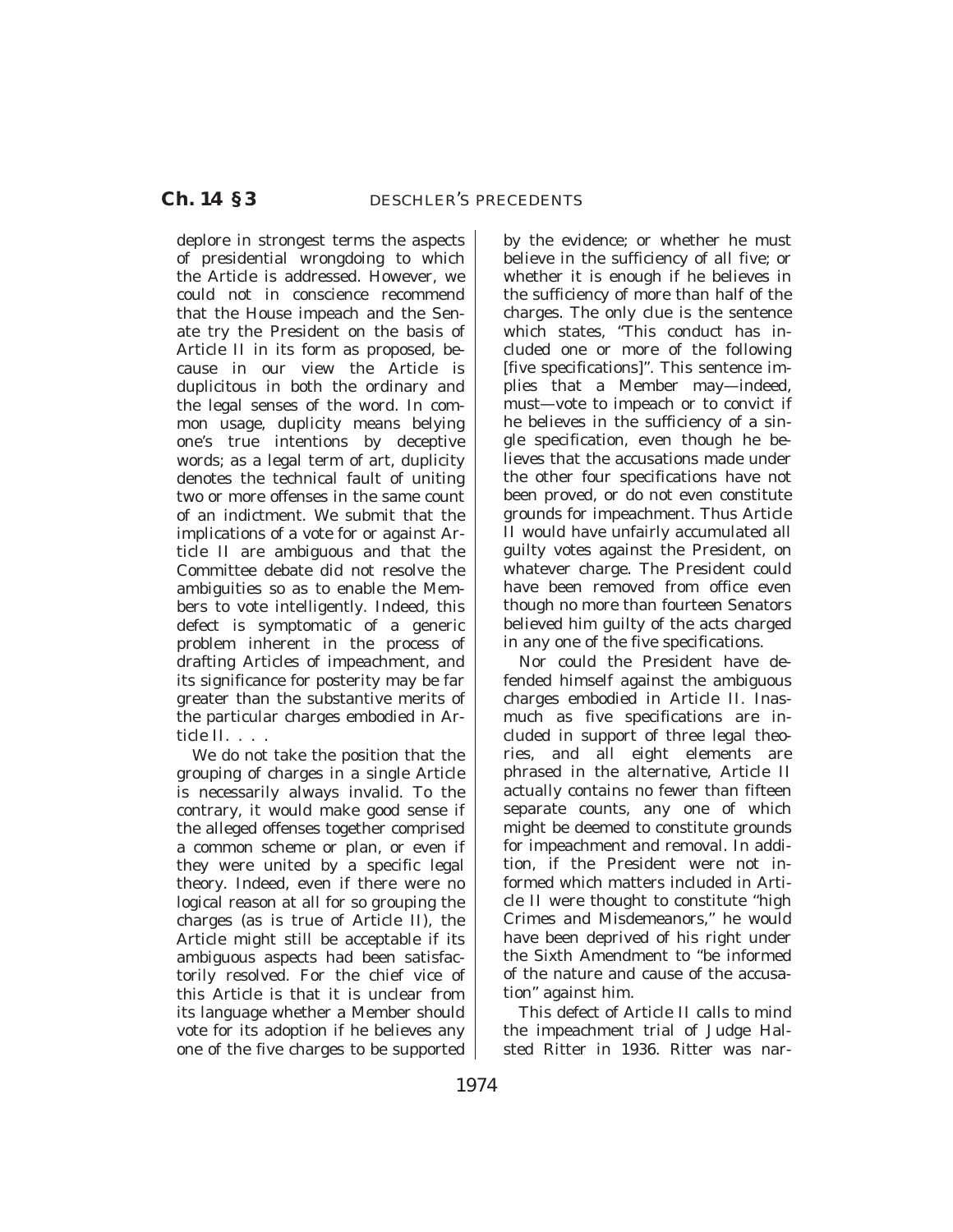rowly acquitted of specific charges of bribery and related offenses set forth in the first six Articles. He was convicted by an exact two-thirds majority, however, under Article VII. That Article charged that because of the specific offenses embodied in the other six Articles, Ritter had ''[brought] his court into scandal and disrepute, to the prejudice of said court and public confidence in the administration of justice. . . .'' The propriety of convicting him on the basis of this vague charge, after he had been acquitted on all of the specific charges, will long be debated. Suffice it to say that the putative defect of Article VII is entirely different from that of Article II in the present case, and the two should not be confused.

A more relevant precedent may be found in the House debates during the impeachment of Judge Charles Swayne in 1905. In that case the House had followed the earlier practice of voting first on the general question of whether or not to impeach, and then drafting the Articles. Swayne was impeached in December 1904, by a vote of 198–61, on the basis of five instances of misconduct. During January 1905 these five grounds for impeachment were articulated in twelve Articles. In the course of debate prior to the adoption of the Articles, it was discovered that although the general proposition to impeach had commanded a majority, individual Members had reached that conclusion for different reasons. This gave rise to the embarrassing possibility that none of the Articles would be able to command a majority vote. Representative Parker regretted that the House had not voted on each charge separately before voting on impeachment:

[W]here different crimes and misdemeanors were alleged it was the duty of the House to have voted whether each class of matter reported was impeachable before debating that resolution of impeachment, and that the committee was entitled to the vote of a majority on each branch, and that now for the first time the real question of impeachment has come before this House to be determined—not by five men on one charge, fifteen on another, and twenty on another coming in generally and saying that for one or another of the charges Judge Swayne should be impeached, but on each particular branch of the case.

When we were asked to vote upon ten charges at once, that there was something impeachable contained in one or another of those charges we have already perhaps stultified ourselves in the mode of our procedure...

In order to extricate the House from its quandary, Representative Powers urged that the earlier vote to impeach should be construed to imply that a majority of the House felt that each of the separate charges had been proved;

At that time the committee urged the impeachment upon five grounds, and those are the only grounds which are covered by the articles . . . and we had assumed that when the House voted the impeachment they practically said that a probable cause was made out in these five subject-matters which were discussed before the House.

Powers' retrospective theory was ultimately vindicated when the House approved all twelve Articles.

If the episode from the Swayne impeachment is accorded any precedential value in the present controversy over Article II, it might be argued by analogy that the Committee's vote to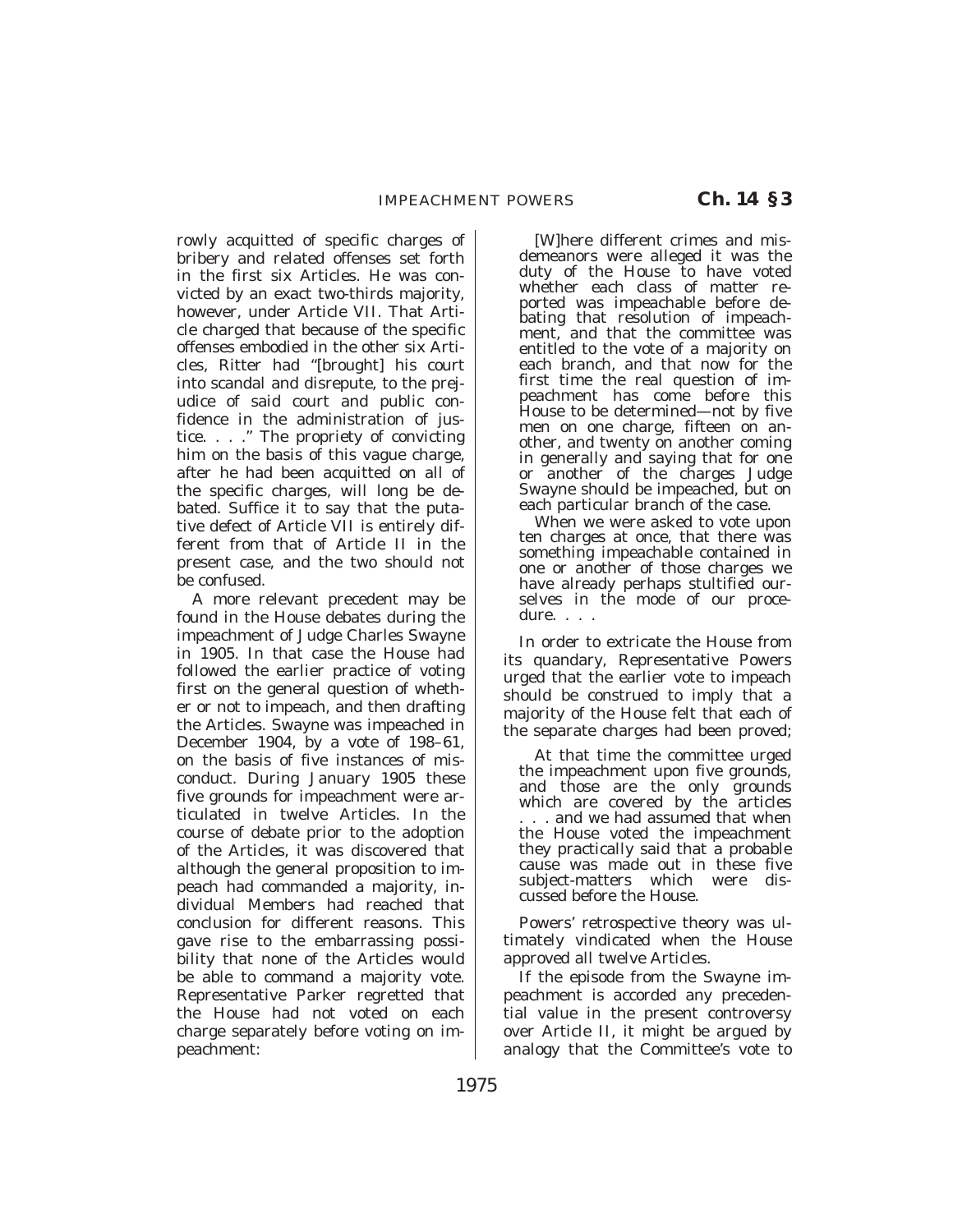adopt that Article must be construed to imply that a majority believed that all five specifications had been proved. Because the Committee did not vote separately on each specification, however, it is impossible to know whether those Members who voted for Article II would be willing to accept that construction. If so, then one of our major objections to the Article would vanish. However, it would still be necessary to amend the Article by removing the sentence ''This has included one or more of the following,'' and substituting language which would make it plain that no Member of the House or Senate could vote for the Article unless he was convinced of the independent sufficiency of each of the five specifications.

However, there remains another and more subtle objection to the lumping together of unrelated charges in Article II:

There is indeed always a danger when several crimes are tied together, that the jury will use the evidence cumulatively; that is, that although so much as would be admissible upon any one of the charges might not have persuaded them of the accused's guilt, the sum of it will convince them as to all.

It is thus not enough protection for an accused that the Senate may choose to vote separately upon each section of an omnibus article of impeachment: the prejudicial effect of grouping a diverse mass of factual material under one heading, some of it adduced to prove one proposition and another to prove a proposition entirely unrelated, would still remain.(12)

**12.** H. REPT. NO. 93–1305, at pp. 427– 431, Committee on the Judiciary,

# **§ 3.4 The Senate, sitting as a Court of Impeachment, rejected a motion to strike articles of impeachment on the ground that certain articles were duplicatory and accumulative.**

On Apr. 3, 1936, <sup>(13)</sup> Judge Halsted L. Ritter, respondent in an impeachment trial, moved in the Senate to strike certain articles on the grounds of duplication and accumulation of changes.

The motion as duly filed by counsel for the respondent is as follows:

- In the Senate of the United States of America sitting as a Court of Impeachment. *The United States of America* v. *Halsted L. Ritter, respondent*
	- MOTION TO STRIKE ARTICLE I, OR, IN THE ALTERNATIVE, TO REQUIRE ELECTION AS TO ARTICLES I AND II; AND MOTION TO STRIKE ARTICLE VII

The respondent, Halsted L. Ritter, moves the honorable Senate, sitting as a Court of Impeachment, for an order striking and dismissing article I of the articles of impeachment, or, in the alternative, to require the honorable managers on the part of the House of Representatives to elect as to whether they will proceed upon article I or

printed in the Record at 120 CONG. REC. 29332–34, 93d Cong. 2d Sess., Aug. 20, 1974.

**13.** 80 CONG. REC. 4898, 74th Cong. 2d Sess. The motion was submitted on Mar. 31, 1936, 80 CONG. REC. 4656, 4657, and reserved for decision.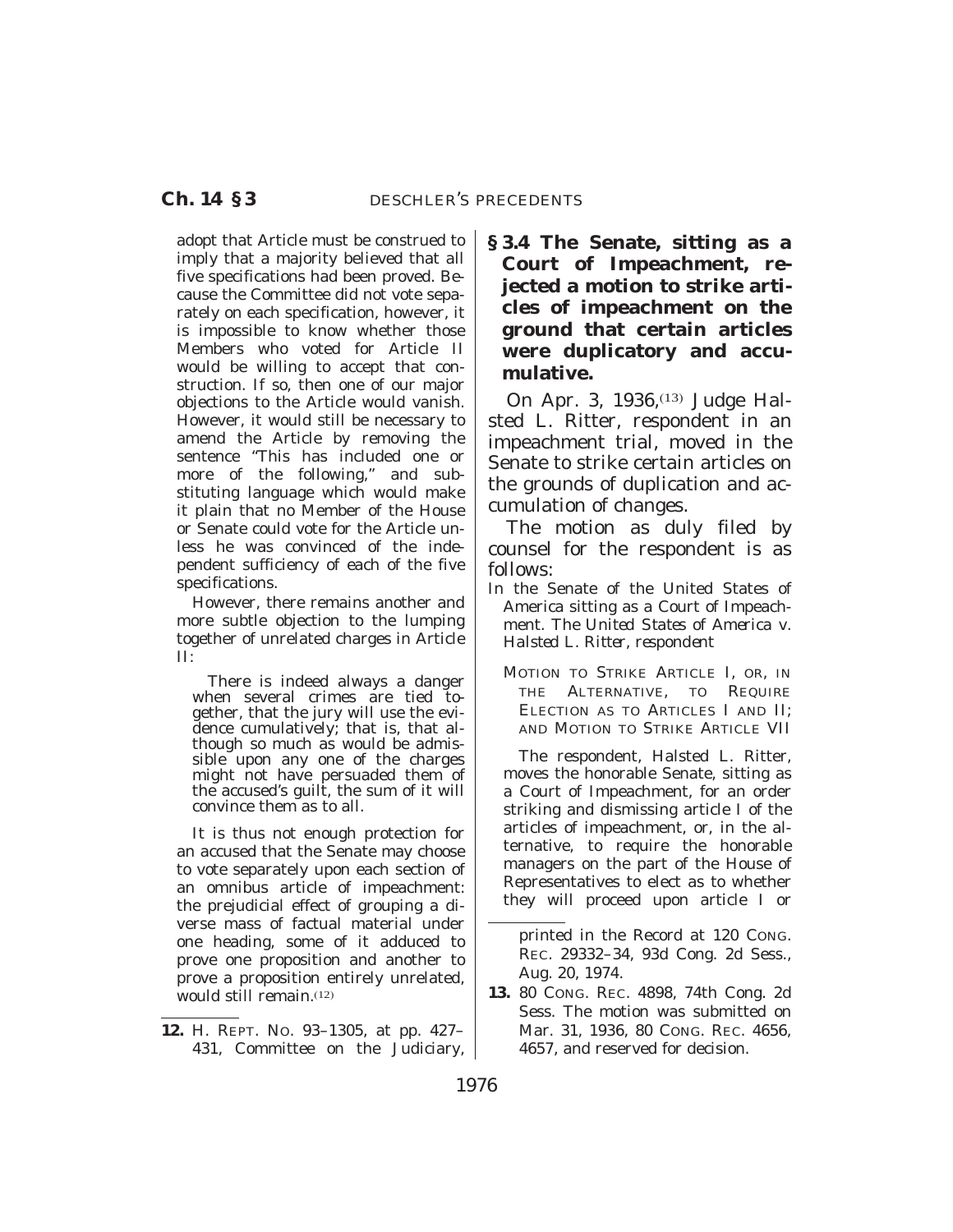upon article II, and for grounds of such motion respondent says:

1. Article II reiterates and embraces all the charges and allegations of article I, and the respondent is thus and thereby twice charged in separate articles with the same and identical offense, and twice required to defend against the charge presented in article I.

2. The presentation of the same and identical charge in the two articles in question tends to prejudice the respondent in his defense, and tends to oppress the respondent in that the articles are so framed as to collect, or accumulate upon the second article, the adverse votes, if any, upon the first article.

3. The Constitution of the United States contemplates but one vote of the Senate upon the charge contained in each article of impeachment, whereas articles I and II are constructed and arranged in such form and manner as to require and exact of the Senate a second vote upon the subject matter of article I.

MOTION TO STRIKE ARTICLE VII

And the respondent further moves the honorable Senate, sitting as a Court of Impeachment, for an order striking and dismissing article VII, and for grounds of such motion, respondent says:

1. Article VII includes and embraces all the charges set forth in articles I, II, III, IV, V, and VI.

2. Article VII constitutes an accumulation and massing of all charges in preceding articles upon which the Court is to pass judgment prior to the vote on article VII, and the prosecution should be required to abide by the judgment of the Senate rendered upon such prior articles and the Senate ought not to countenance the arrangement of pleading designed to procure a second vote and the collection or accumulation of adverse votes, if any, upon such matters.

3. The presentation in article VII of more than one subject and the charges arising out of a single subject is unjust and prejudicial to respondent.

4. In fairness and justice to respondent, the Court ought to require separation and singleness of the subject matter of the charges in separate and distinct articles, upon which a single and final vote of the Senate upon each arti-

cle and charge can be had. FRANK P. WALSH, CARL T. HOFFMAN, *Of Counsel for Respondent.*

Presiding Officer Nathan L. Bachman, of Tennessee, overruled that part of the motion to strike relating to Articles I and II, finding that those articles presented distinct and different bases for impeachment. This ruling was sustained. With respect to the application of the motion to Article VII, the Presiding Officer submitted the question of duplication to the Court of Impeachment for a decision. The motion to strike Article VII was overruled on a voice vote. $(14)$ 

## **§ 3.5 During the Ritter impeachment trial in the Sen-**

**<sup>14.</sup>** For a summary of the arguments by counsel on the motions, and citations thereto, see § 18.12, infra.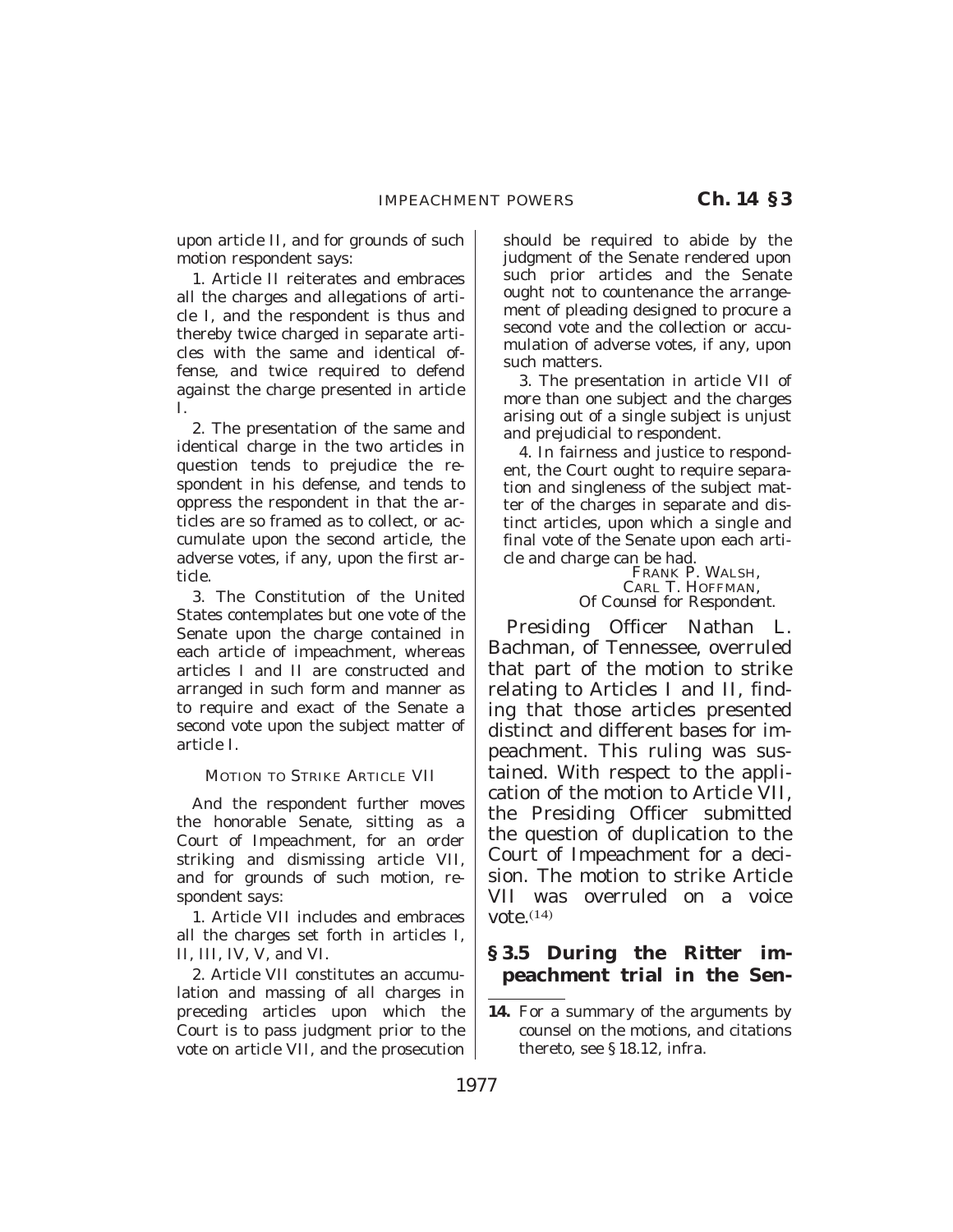**ate, the President pro tempore overruled a point of order against a vote of conviction on the seventh article, where the point of order was based on an accumulation or combination of facts and circumstances.**

On Apr. 17, 1936, President pro tempore Key Pittman, of Nevada, stated that the Senate had by a two-thirds vote adjudged the respondent Judge Halsted L. Ritter guilty as charged in Article VII of the articles of impeachment. He over-ruled a point of order against the vote, as follows:

MR. [WARREN R.] AUSTIN [of Vermont]: The first reason for the point of order is that here is a combination of facts in the indictment, the ingredients of which are the several articles which precede article VII, as seen by paragraph marked 4 on page 36. The second reason is contained in the Constitution of the United States, which provides that no person shall be convicted without the concurrence of two-thirds of the members present. The third reason is that this matter has been passed upon judicially, and it has been held that an attempt to convict upon a combination of circumstances——

MR. [GEORGE] MCGILL, [of Kansas]: Mr. President, a parliamentary inquiry.

MR. AUSTIN: Of which the respondent has been found innocent would be monstrous. I refer to the case of *Andrews* v. *King* (77 Maine, 235)....

THE PRESIDENT PRO TEMPORE: A point of order is made as to article VII, in which the respondent is charged with general misbehavior. It is a separate charge from any other charge, and the point of order is overruled.(15)

## *Use of Historical Precedents*

**§ 3.6 With respect to the conduct of President Richard Nixon, the impeachment inquiry staff of the Committee on the Judiciary reported to the committee on ''Constitutional Grounds for Presidential Impeachment,'' which included references to the value of historical precedents.**

During an inquiry into impeachable offenses against President Nixon in the 93d Congress by the Committee on the Judiciary, the committee's impeachment inquiry staff reported to the committee on grounds for impeachment of the President. The report discussed in detail the historical bases and origins, in both English parliamentary practice and in the practice of the U.S. Congress, of the impeachment power, and drew conclusions as to the grounds for impeachment of the President and of other federal civil officers from the history of impeachment proceedings

**<sup>15.</sup>** 80 CONG. REC. 5606, 74th Cong. 2d Sess.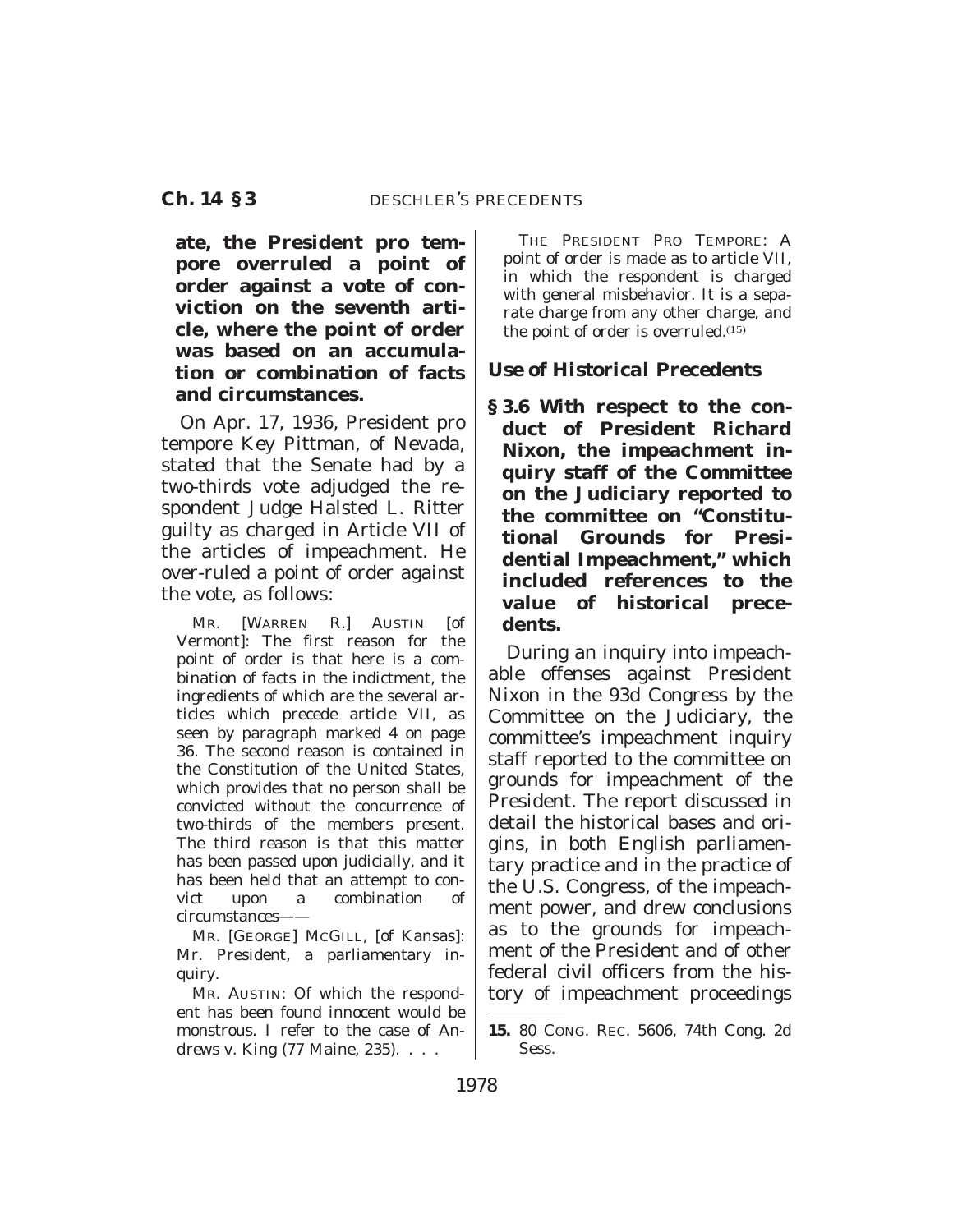and from the history of the U.S. Constitution.(16)

## *Grounds for Presidential Impeachment*

**§ 3.7 The Committee on the Judiciary concluded, in recommending articles impeaching President Richard Nixon to the House, that the President could be impeached not only for violations of federal criminal statutes, but also for (1) serious abuse of the powers of his office, and (2) refusal to comply with proper subpoenas of the committee for evidence relevant to its impeachment inquiry.**

In its final report to the House pursuant to its impeachment inquiry into the conduct of President Nixon in the 93d Congress, the Committee on the Judiciary set forth the following conclusions (footnotes omitted) on the three articles of impeachment adopted by the committee and included in its report:(17)

**17.** H. REPT. No. 93–1305, at pp. 133 et seq., Committee on the Judiciary.

## [ARTICLE I]

#### **CONCLUSION**

After the Committee on the Judiciary had debated whether or not it should recommend Article I to the House of Representatives, 27 of the 38 Members of the Committee found that the evidence before it could only lead to one conclusion; that Richard M. Nixon, using the powers of his high office, engaged, personally and through his subordinates and agents, in a course of conduct or plan designed to delay, impede, and obstruct the investigation of the unlawful entry, on June 17, 1972, into the headquarters of the Democratic National Committee; to cover up, conceal and protect those responsible; and to conceal the existence and scope of other unlawful covert activities.

This finding is the only one that can explain the President's involvement in a pattern of undisputed acts that occurred after the break-in and that cannot otherwise be rationally explained. ...

President Nixon's course of conduct following the Watergate break-in, as described in Article I, caused action not only by his subordinates but by the agencies of the United States, including the Department of Justice, the FBI, and the CIA. It required perjury, destruction of evidence, obstruction of justice, all crimes. But, most important, it required deliberate, contrived, and continuing deception of the American people.

**<sup>16.</sup>** The report is printed in full in the appendix to this chapter, infra. The staff report was printed as a committee print, and the House authorized on June 6, 1974, the printing of 3,000 additional copies thereof. H. Res. 935, 93d Cong. 2d Sess.

See the articles and conclusions printed in the Record in full at 120 CONG. REC. 29219–79, 93d Cong. 2d Sess., Aug. 20, 1974.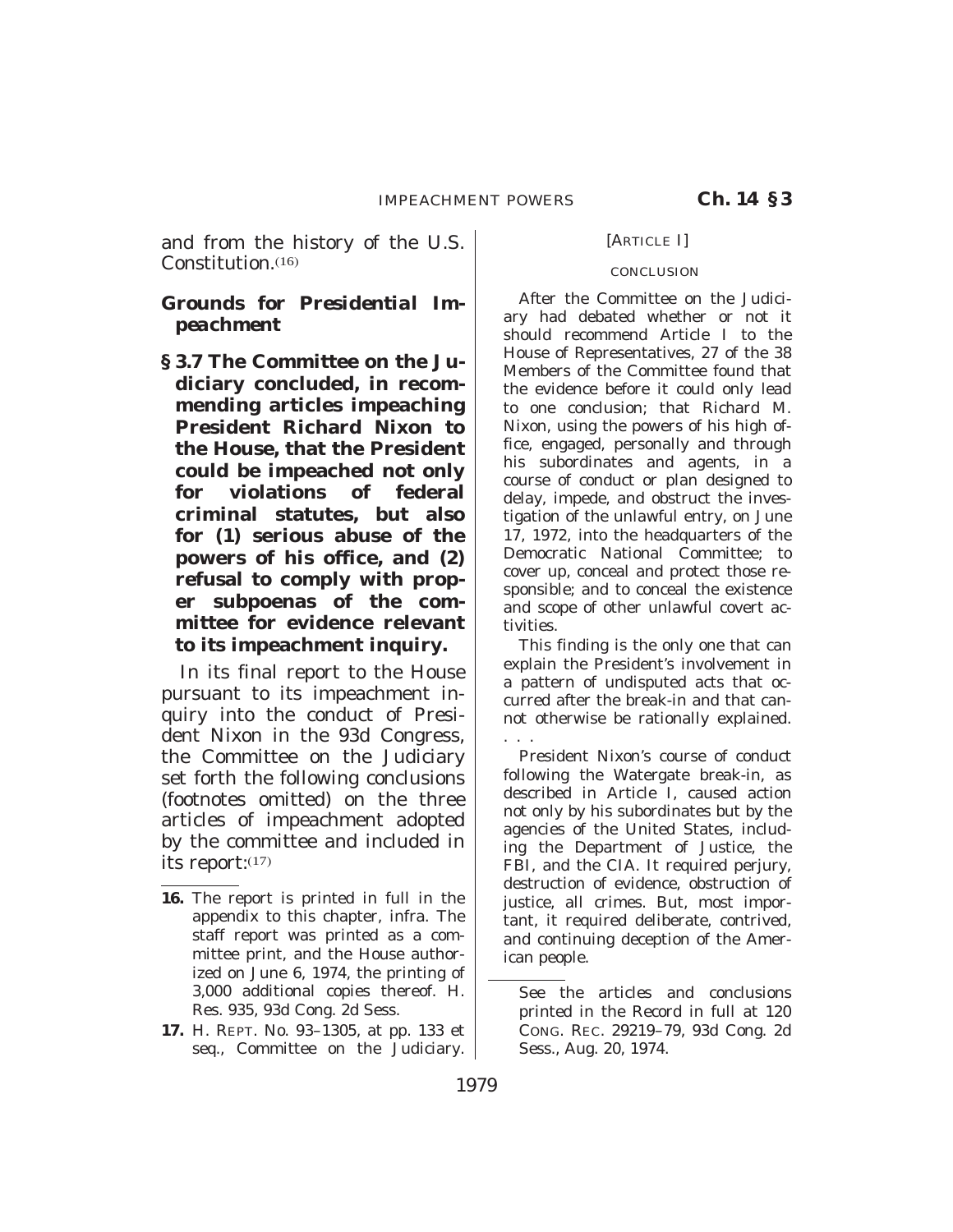President Nixon's actions resulted in manifest injury to the confidence of the nation and great prejudice to the cause of law and justice, and was subversive of constitutional government. His actions were contrary to his trust as President and unmindful of the solemn duties of his high office. It was this serious violation of Richard M. Nixon's constitutional obligations as President, and not the fact that violations of Federal criminal statutes occurred, that lies at the heart of Article I.

The Committee finds, based upon clear and convincing evidence, that this conduct, detailed in the foregoing pages of this report, constitutes ''high crimes and misdemeanors'' as that term is used in Article II, Section 4 of the Constitution. Therefore, the Committee recommends that the House of Representatives exercise its constitutional power to impeach Richard M. Nixon.

On August 5, 1974, nine days after the Committee had voted on Article I, President Nixon released to the public and submitted to the Committee on the Judiciary three additional edited White House transcripts of Presidential conversations that took place on June 23, 1972, six days following the DNC break-in. Judge Sirica had that day released to the Special Prosecutor transcripts of those conversations pursuant to the mandate of the United States Supreme Court. The Committee had subpoenaed the tape recordings of those conversations, but the President had refused to honor the subpoena.

These transcripts conclusively confirm the finding that the Committee had already made, on the basis of clear and convincing evidence, that from shortly after the break-in on June 17,

1972, Richard M. Nixon, acting personally and through his subordinates and agents, made it his plan to and did direct his subordinates to engage in a course of conduct designed to delay, impede and obstruct investigation of the unlawful entry of the headquarters of the Democratic National Committee; to cover up, conceal and protect those responsible; and to conceal the existence and scope of other unlawful covert activities. . . .

## [ARTICLE II]

#### **CONCLUSION**

In recommending Article II to the House, the Committee finds clear and convincing evidence that Richard M. Nixon, contrary to his trust as President and unmindful of the solemn duties of his high office, has repeatedly used his power as President to violate the Constitution and the law of the land.

In so doing, he has failed in the obligation that every citizen has to live under the law. But he has done more, for it is the duty of the President not merely to live by that law but to see that law faithfully applied. Richard M. Nixon has repeatedly and willfully failed to perform that duty. He has failed to perform it by authorizing and directing actions that violated or disregarded the rights of citizens and that corrupted and attempted to corrupt the lawful functioning of executive agencies. He has failed to perform it by condoning and ratifying, rather than acting to stop, actions by his subordinates that interfered with lawful investigations and impeded the enforcement of the laws.

Article II, section 3 of the Constitution requires that the President ''shall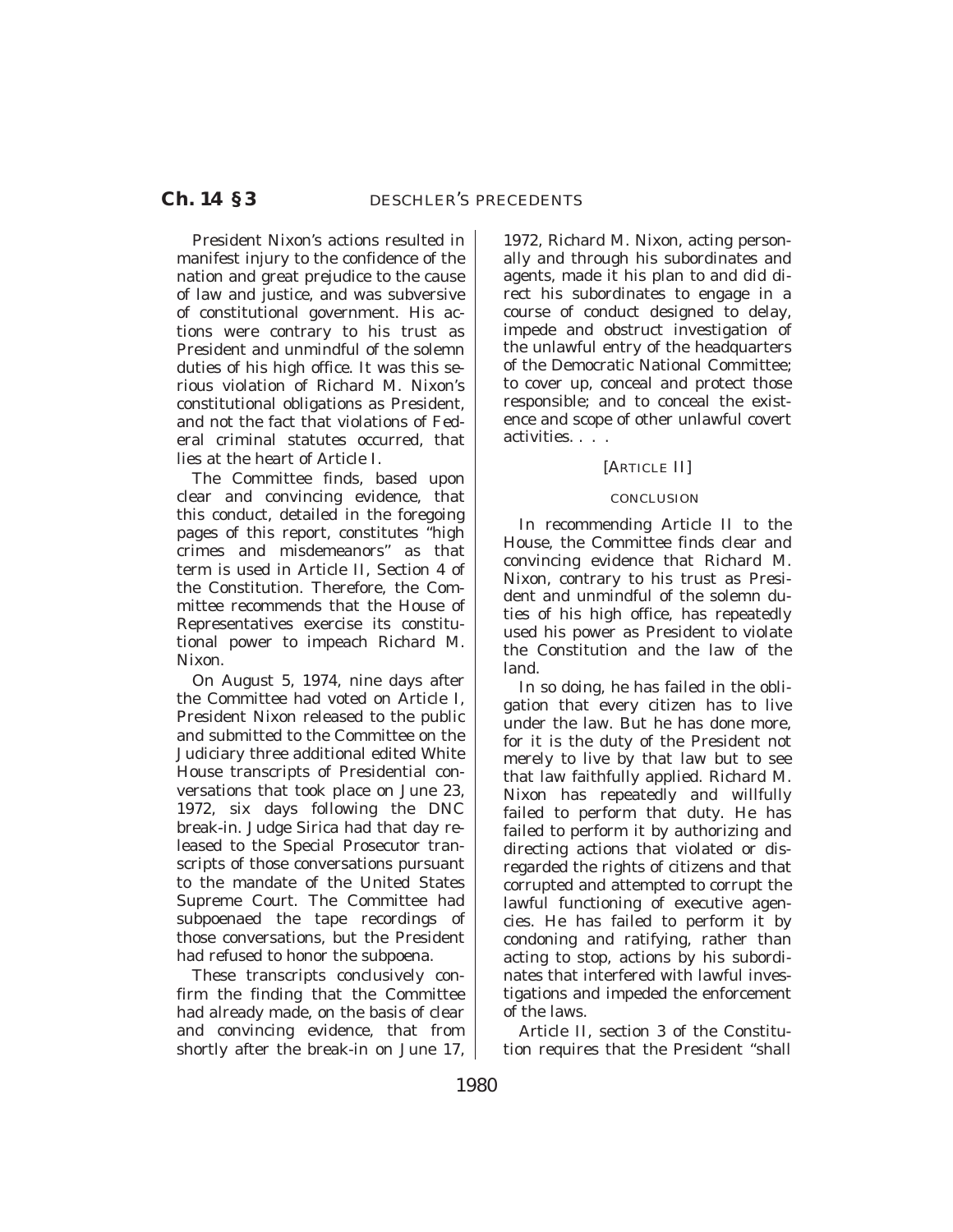take Care that the Laws be faithfully executed.'' Justice Felix Frankfurter described this provision as ''the embracing function of the President''; President Benjamin Harrison called it "the central idea of the office." "[I]n a republic,'' Harrison wrote, ''the thing to be executed is the law, not the will of the ruler as in despotic governments. The President cannot go beyond the law, and he cannot stop short of it.''

The conduct of Richard M. Nixon has constituted a repeated and continuing abuse of the powers of the Presidency in disregard of the fundamental principle of the rule of law in our system of government. This abuse of the powers of the President was carried out by Richard M. Nixon, acting personally and through his subordinates, for his own political advantage, not for any legitimate governmental purpose and without due consideration for the national good.

The rule of law needs no defense by the Committee. Reverence for the laws, said Abraham Lincoln, should ''become the political religion of the nation.'' Said Theodore Roosevelt, ''No man is above the law and no man is below it; nor do we ask any man's permission when we require him to obey it.''

It is a basic principle of our government that ''we submit ourselves to rulers only if [they are] under rules.'' ''Decency, security, and liberty alike demand that government officials shall be subjected to the same rules of conduct that are commands to the citizen,'' wrote Justice Louis Brandeis. The Supreme Court has said:

No man in this country is so high that he is above the law. No officer of the law may set that law at defiance with impunity. All the officers of the government, from the highest to the lowest, are creatures of the law, and are bound to obey it.

It is the only supreme power in our system of government, and every man who by accepting office participates in its functions is only the more strongly bound to submit to that supremacy, and to observe the limitations upon the exercise of the authority which it gives.

Our nation owes its strength, its stability, and its endurance to this principle.

In asserting the supremacy of the rule of law among the principles of our government, the Committee is enunciating no new standard of Presidential conduct. The possibility that Presidents have violated this standard in the past does not diminish its current—and future—applicability. Repeated abuse of power by one who holds the highest public office requires prompt and decisive remedial action, for it is in the nature of abuses of power that if they go unchecked they will become overbearing, depriving the people and their representatives of the strength of will or the wherewithal to resist.

Our Constitution provides for a responsible Chief Executive, accountable for his acts. The framers hoped, in the words of Elbridge Gerry, that ''the maxim would never be adopted here that the chief Magistrate could do no wrong.'' They provided for a single executive because, as Alexander Hamilton wrote, ''the executive power is more easily confined when it is one'' and ''there should be a single object for the . . . watchfulness of the people.''

The President, said James Wilson, one of the principal authors of the Con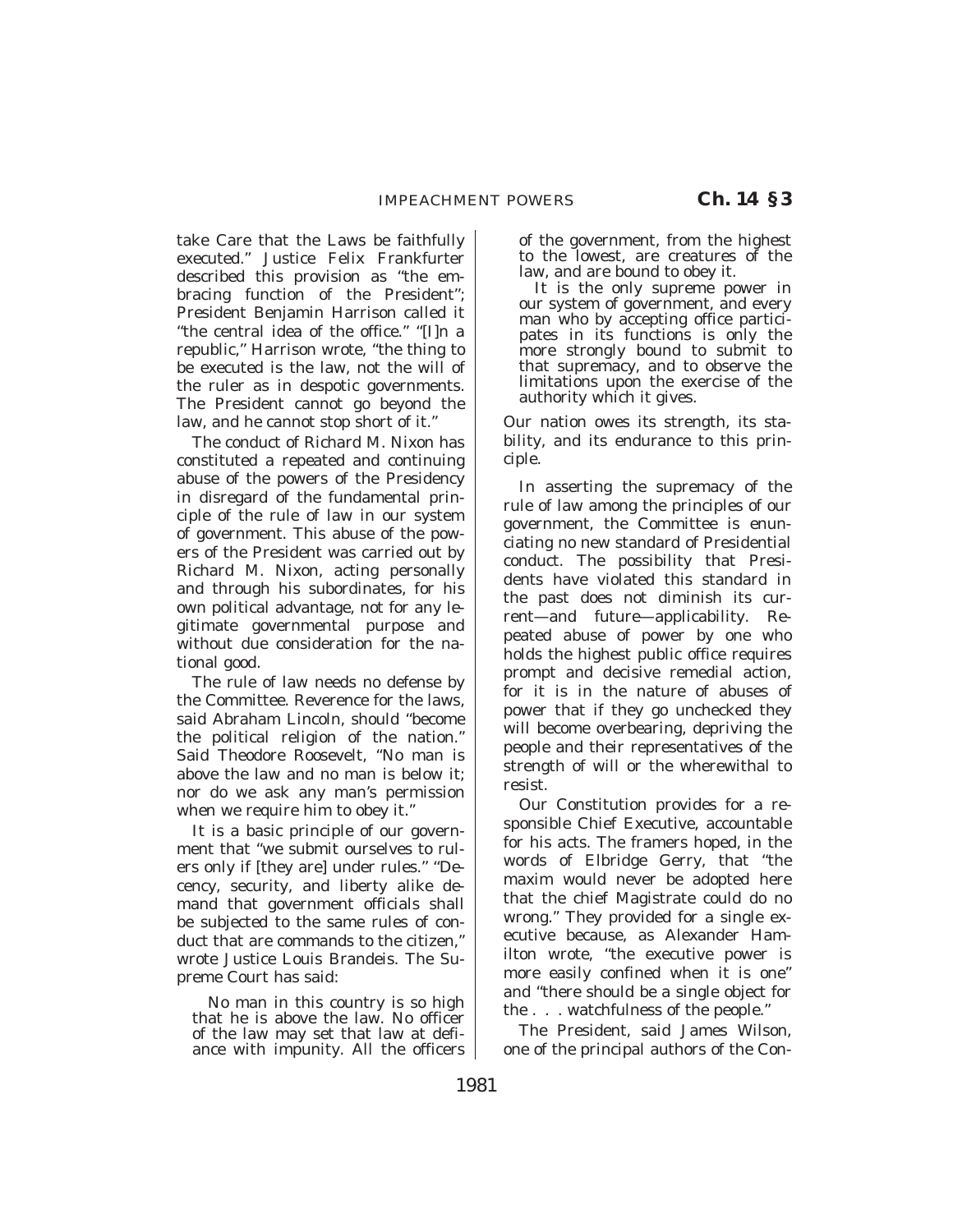stitution, ''is the dignified, but accountable magistrate of a free and great people.'' Wilson said, ''The executive power is better to be trusted when it has no screen. . . . [W]e have a responsibility in the person of our President . . . he cannot roll upon any other person the weight of his criminality. . . .'' As both Wilson and Hamilton pointed out, the President should not be able to hide behind his counsellors; he must ultimately be accountable for their acts on his behalf. James Iredell of North Carolina, a leading proponent of the proposed Constitution and later a Supreme Court Justice, said that the President "is of a very different nature from a monarch. He is to be . . . personally responsible for any abuse of the great trust reposed in him.''

In considering this Article the Committee has relied on evidence of acts directly attributable to Richard M. Nixon himself. He has repeatedly attempted to conceal his accountability for these acts and attempted to deceive and mislead the American people about his own responsibility. He governed behind closed doors, directing the operation of the executive branch through close subordinates, and sought to conceal his knowledge of what they did illegally on his behalf. Although the Committee finds it unnecessary in this case to take any position on whether the President should be held accountable, through exercise of the power of impeachment, for the actions of his immediate subordinates, undertaken on his behalf, when his personal authorization and knowledge of them cannot be proved, it is appropriate to call attention to the dangers inherent in the performance of the highest public office in the land in air of secrecy and concealment.

The abuse of a President's powers poses a serious threat to the lawful and proper functioning of the government and the people's confidence in it. For just such Presidential misconduct the impeachment power was included in the Constitution. The impeachment provision, wrote Justice Joseph Story in 1833, ''holds out a deep and immediate responsibility, as a check upon arbitrary power; and compels the chief magistrate, as well as the humblest citizen, to bend to the majesty of the law.'' And Chancellor James Kent wrote in 1826:

If . . . neither the sense of duty, the force of public opinion, nor the transitory nature of the seat, are sufficient to secure a faithful exercise of the executive trust, but the President will use the authority of his station to violate the Constitution or law of the land, the House of Representatives can arrest him in his career, by resorting to the power of impeachment.

The Committee has concluded that, to perform its constitutional duty, it must approve this Article of Impeachment and recommend it to the House. If we had been unwilling to carry out the principle that all those who govern, including ourselves, are accountable to the law and the Constitution, we would have failed in our responsibility as representatives of the people, elected under the Constitution. If we had not been prepared to apply the principle of Presidential accountability embodied in the impeachment clause of the Constitution, but had instead condoned the conduct of Richard M. Nixon, then another President, perhaps with a different political philos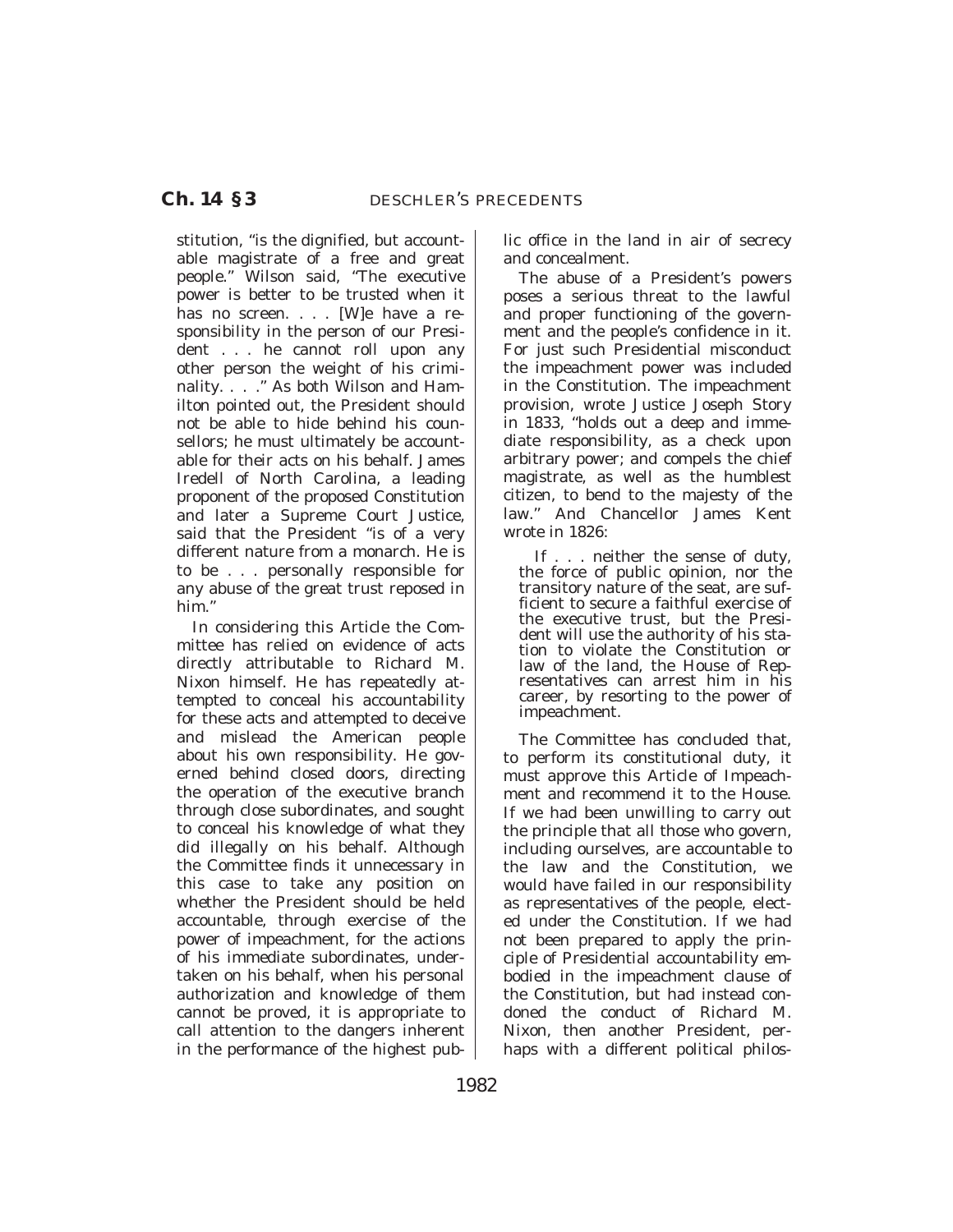ophy, might have used this illegitimate power for further encroachments on the rights of citizens and further usurpations of the power of other branches of our government. By adopting this Article, the Committee seeks to prevent the recurrence of any such abuse of Presidential power.

In recommending Article II to the House, the Committee finds clear and convincing evidence that Richard M. Nixon has not faithfully executed the executive trust, but has repeatedly used his authority as President to violate the Constitution and the law of the land. In so doing, he violated the obligation that every citizen has to live under the law. But he did more, for it is the duty of the President not merely to live by the law but to see that law faithfully applied. Richard M. Nixon repeatedly and willfully failed to perform that duty. He failed to perform it by authorizing and directing actions that violated the rights of citizens and that interfered with the functioning of executive agencies. And he failed to perform it by condoning and ratifying, rather than acting to stop, actions by his subordinates interfering with the enforcement of the laws.

The Committee finds that, in the performance of his duties as President, Richard M. Nixon on many occasions has acted to the detriment of justice, right, and the public good, in violation of his constitutional duty to see to the faithful execution of the laws. This conduct has demonstrated a contempt for the rule of law; it has posed a threat to our democratic republic. The Committee finds that this conduct constitutes "high crimes and misdemeanors'' within the meaning of the Constitution, that it warrants his im-

peachment by the House, and that it requires that he be put to trial in the Senate. . . .

# [ARTICLE III]

## **CONCLUSION**

The undisputed facts, historic precedent, and applicable legal principles support the Committee's recommendation of Article III. There can be no question that in refusing to comply with limited, narrowly drawn subpoenas—issued only after the Committee was satisfied that there was other evidence pointing to the existence of impeachable offenses—the President interfered with the exercise of the House's function as the ''Grand Inquest of the Nation.'' Unless the defiance of the Committee's subpoenas under these circumstances is considered grounds for impeachment, it is difficult to conceive of any President acknowledging that he is obligated to supply the relevant evidence necessary for Congress to exercise its constitutional responsibility in an impeachment proceeding. If this were to occur, the impeachment power would be drained of its vitality. Article III, therefore, seeks to preserve the integrity of the impeachment process itself and the ability of Congress to act as the ultimate safeguard against improper presidential conduct.(18)

**18.** H. REPT. NO. 93–1305, at p. 213, Committee on the Judiciary. See 120 CONG. REC. 29279, 93d Cong. 2d Sess., Aug. 20, 1974. See also, for the subpena power of

a committee conducting an impeachment investigation, § 6, infra. The House has declined to prosecute for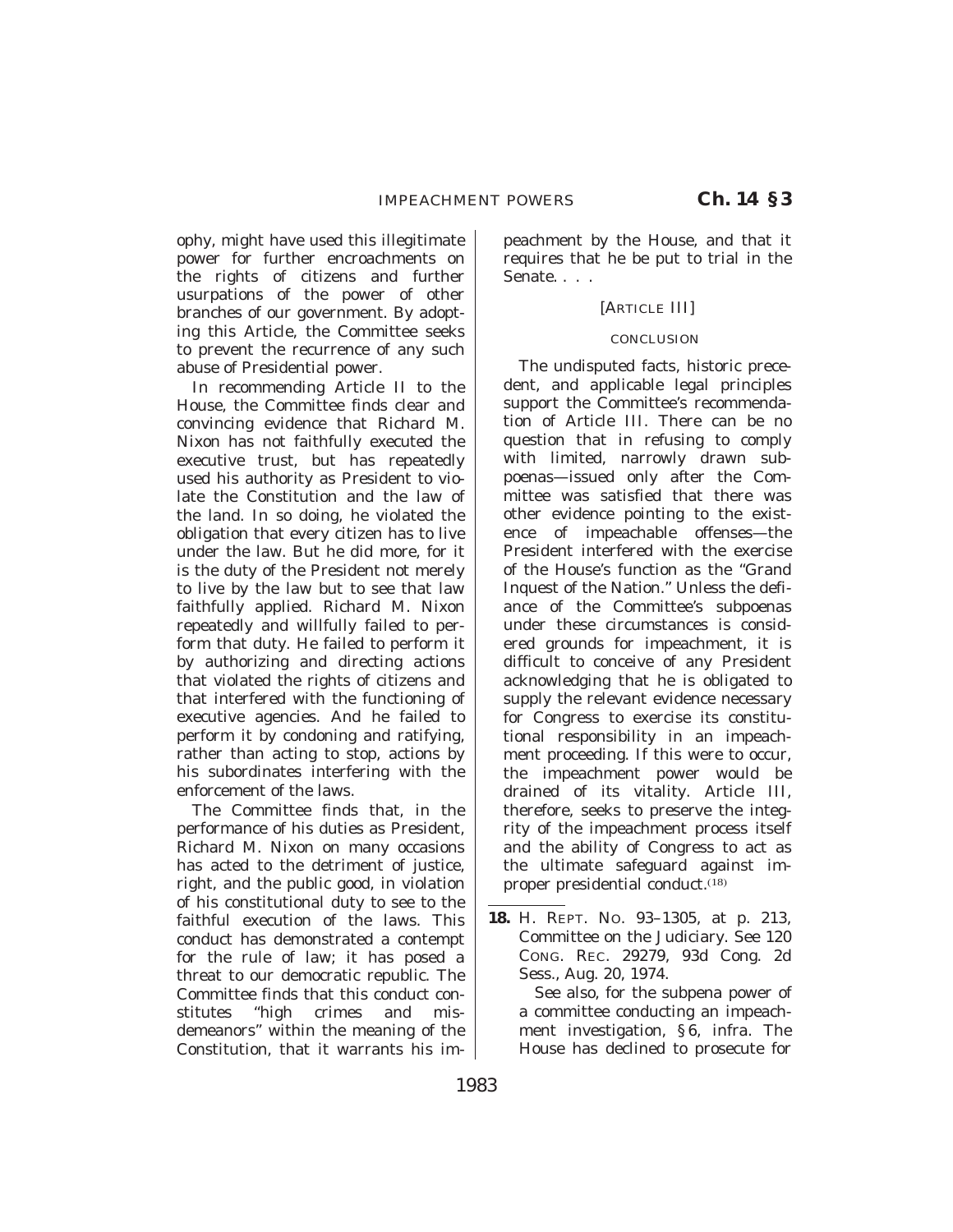**§ 3.8 In the report of the Committee on the Judiciary recommending the impeachment of President Richard Nixon, the minority took the view that grounds for Presidential impeachment must be criminal conduct or acts with criminal intent.**

On Aug. 20, 1974, the Committee on the Judiciary submitted a report recommending the impeachment of President Nixon. In the minority views set out below (footnotes omitted), Messrs. Hutchinson, Smith, Sandman, Wiggins, Dennis, Mayne, Lott, Moorhead, Maraziti, and Latta discussed the grounds for presidential impeachment: (19)

B. MEANING OF ''TREASON, BRIBERY OR OTHER HIGH CRIMES AND MIS-DEMEANORS''

The Constitution of the United States provides that the President ''shall be removed from Office on Impeachment for, and Conviction of, Treason, Bribery, or other high Crimes and Misdemeanors.'' Upon impeachment and conviction, removal of the President from office is mandatory. The offenses for which a President may be impeached are limited to those enumerated in the Constitution, namely ''Treason, Bribery, or other high Crimes and Misdemeanors.'' We do not believe that a President or any other civil officer of the United States government may constitutionally be impeached and convicted for errors in the administration of his office.

1. ADOPTION OF ''TREASON, BRIBERY, OR OTHER HIGH CRIMES AND MIS-DEMEANORS'' AT CONSTITUTIONAL **CONVENTION** 

The original version of the impeachment clause at the Constitutional Convention of 1787 had made ''malpractice or neglect of duty'' the grounds for impeachment. On July 20, 1787, the Framers debated whether to retain this clause, and decided to do so.

Gouverneur Morris, who had moved to strike the impeachment clause altogether, began by arguing that it was unnecessary because the executive ''can do no *criminal act* without Coadjutors who may be punished.'' George Mason disagreed, arguing that ''When great *crimes* were committed he [favored] punishing the principal as well as the Coadjutors.'' Fearing recourse to assassinations, Benjamin Franklin favored impeachment ''to provide in the Constitution for the regular *punishment* of the executive when his misconduct should deserve it, and for his honorable acquittal when he should be unjustly accused.'' Gouverneur Morris then admitted that ''corruption & some few other offenses'' should be impeachable, but thought ''the case ought to be enumerated & defined.''

Rufus King, a co-sponsor of the motion to strike the impeachment clause,

contempt of Congress officers charged with impeachable offenses and refusing to comply with subpenas (see § 6.12, infra).

**<sup>19.</sup>** H. REPT. NO. 93–1305, at pp. 362372, Committee on the Judiciary, printed at 120 CONG. REC. 29312–15, 93d Cong. 2d Sess., Aug. 20, 1974.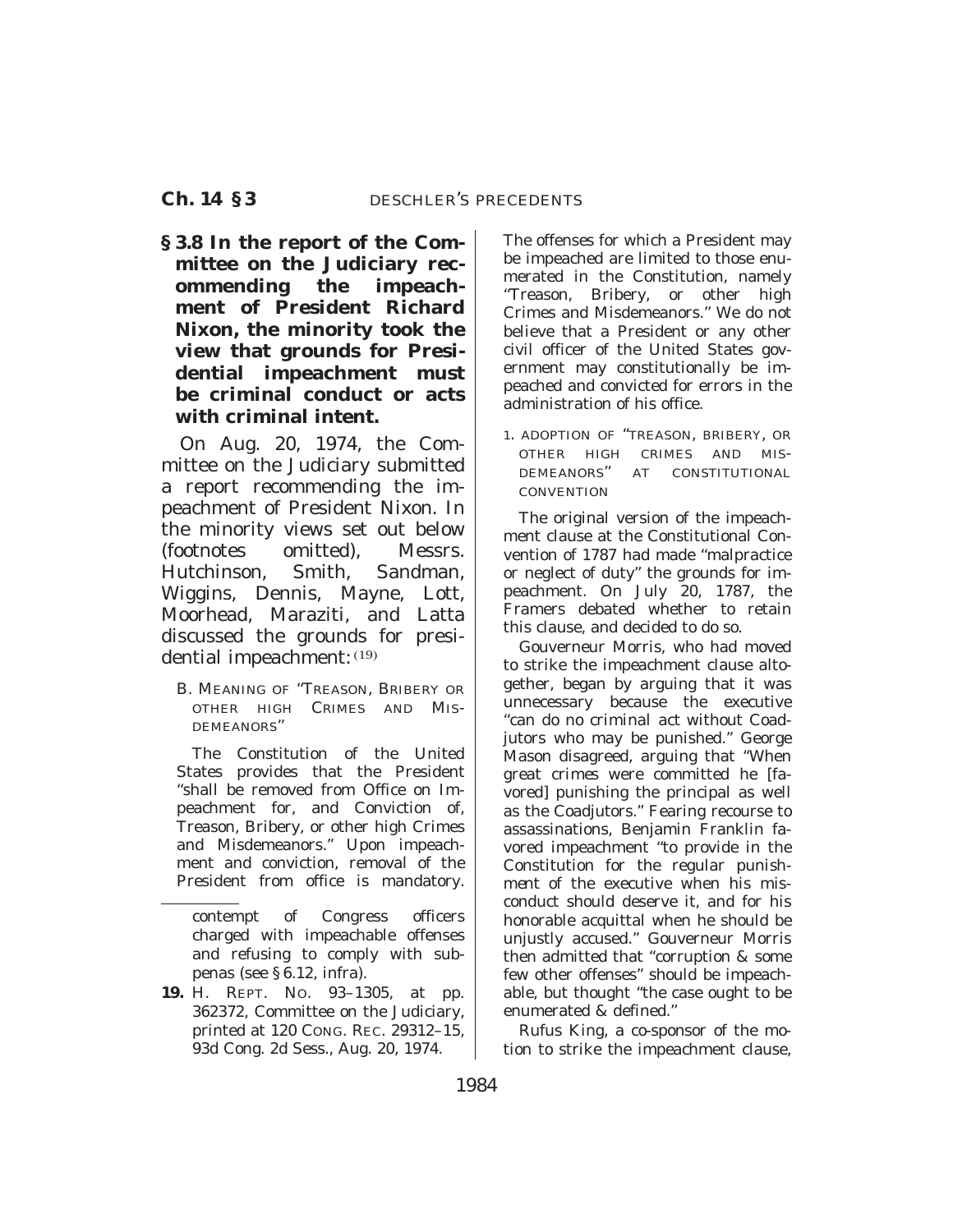pointed out that the executive, unlike the judiciary, did not hold his office during good behavior, but during a fixed, elective term; and accordingly ought not to be impeachable, like the judiciary, for "misbehaviour:" this would be ''destructive of his independence and of the principles of the Constitution.'' Edmund Randolph, however, made a strong statement in favor of retaining the impeachment clause:

Guilt wherever found ought to be *punished.* The Executive will have great opportunitys of abusing his power, particularly in time of war when the military force, and in some respects the public money will be in his hands.

. . . He is aware of the necessity of proceeding with a cautious hand, and of excluding as much as possible the influence of the Legislature from the business. He suggested for consideration . . . requiring some preliminary inquest of whether just grounds for impeachment existed.

Benjamin Franklin again suggested the role of impeachments in releasing tensions, using an example from international affairs involving a secret plot to cause the failure of a rendezvous between the French and Dutch fleets—an example suggestive of treason. Gouverneur Morris, his opinion now changed by the discussion, closed the debate on a note echoing the position of Randolph:

Our Executive . . . may be bribed by a greater interest to betray his trust; and no one would say that we ought to expose ourselves to the danger of seeing the first Magistrate in foreign pay without being able to guard agst. it by displacing him. . . . The Executive ought therefore to be impeachable for treachery; Corrupting his electors, and incapacity were other causes of impeachment. For the latter he should be punished not as a man, but as an officer, and punished only by degradation from his office. . . . When we make him amenable to Justice however we should take care to provide some mode that will not make him dependent on the Legislature.

On the question, ''Shall the Executive be removable on impeachments,'' the proposition then carried by a vote of eight states to two.

A review of this debate hardly leaves the impression that the Framers intended the grounds for impeachment to be left to the discretion, even the "sound" discretion, of the legislature. On a fair reading, Madison's notes reveal the Framers' fear that the impeachment power would render the executive dependent on the legislature. The concrete examples used in the debate all refer not only to crimes, but to extremely grave crimes. George Mason mentioned the possibility that the President would corrupt his own electors and then ''repeat his guilt,'' and described grounds for impeachment as ''the most extensive injustice.'' Franklin alluded to the beheading of Charles I, the possibility of assassination, and the example of the French and Dutch fleets, which connoted betrayal of a national interest. Madison mentioned the ''perversion'' of an ''administration into a scheme of peculation or oppression,'' or the ''betrayal'' of the executive's ''trust to foreign powers.'' Edmund Randolph mentioned the great opportunities for abuse of the executive power, ''particularly in time of war when the military force, and in some respects the public money will be in his hands.'' He cautioned against ''tu-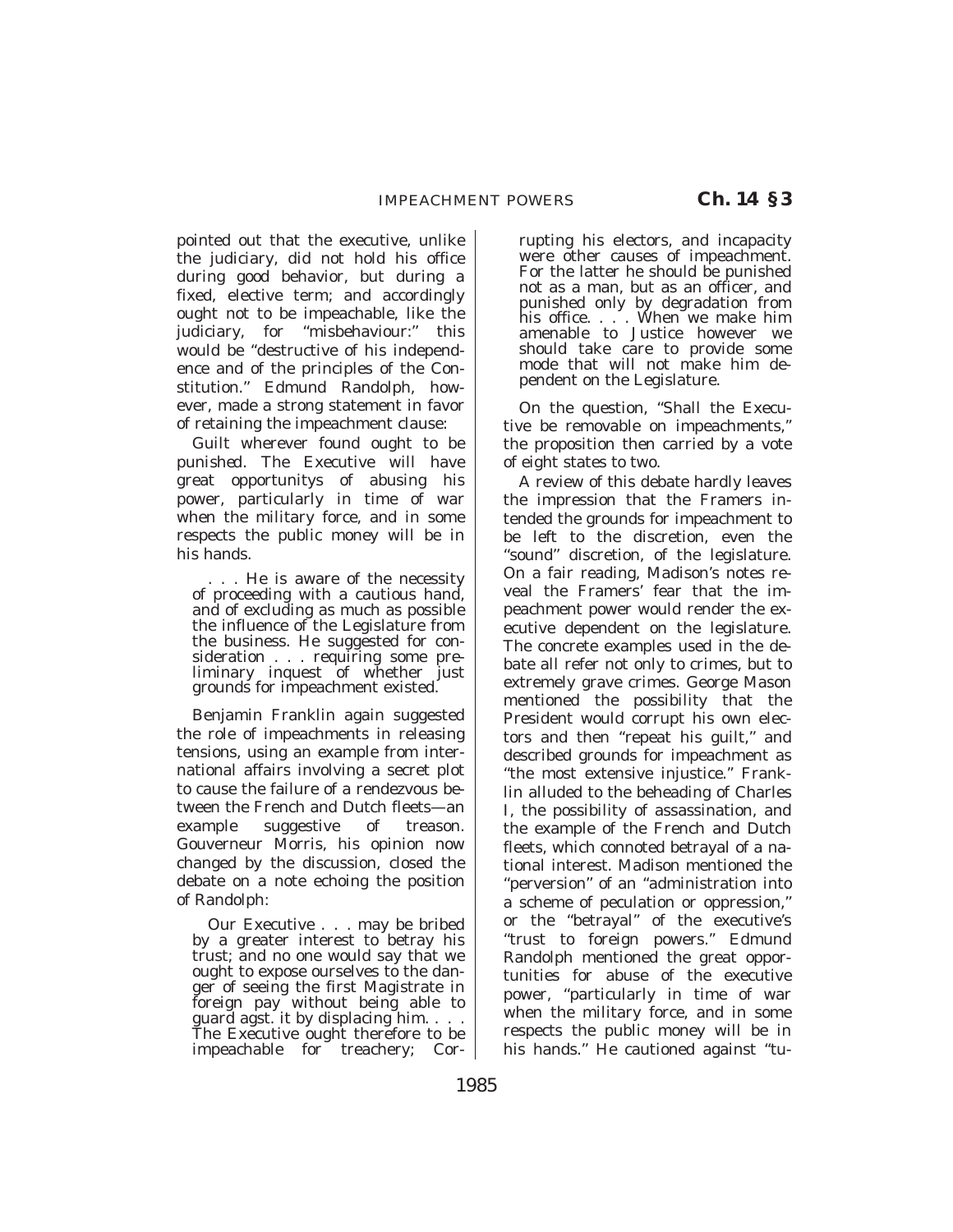mults & insurrections.'' Gouveneur Morris similarly contemplated that the executive might corrupt his own electors, or ''be bribed by a greater interest to betray his trust''—just as the King of England had been bribed by Louis XIV—and felt he should therefore be impeachable for "treachery."

After the July 20 vote to retain the impeachment clause, the resolution containing it was referred to the Committee on Detail, which substituted ''treason, bribery or corruption'' for "malpractice or neglect of duty." No surviving records explain the reasons for the change, but they are not difficult to understand, in light of the floor discussion just summarized. The change fairly captured the sense of the July 20 debate, in which the grounds for impeachment seem to have been such acts as would either cause danger to the very existence of the United States, or involve the purchase and sale of the "Chief of Magistracy," which would tend to the same result. It is *not* a fair summary of this debate—which is the only surviving discussion of any length by the Framers as to the grounds for impeachment—to say that the Framers were principally concerned with reaching a course of conduct whether or not criminal, generally inconsistent with the proper and effective exercise of the office of the presidency. They were concerned with preserving the government from being overthrown by the treachery or corruption of one man. Even in the context of that purpose, they steadfastly reiterated the importance of putting a check on the legislature's use of power and refused to expand the narrow definition they had given to treason in the Constitution. They saw punishment as a significant purpose of impeachment. The changes in language made by the Committee on Detail can be taken to reflect a consensus of the debate that (1) impeachment would be the proper remedy where grave crimes had been committed, and (2) adherence to this standard would satisfy the widely recognized need for a check on potential excesses of the impeachment power itself.

The impeachment clause, as amended by the Committee on Detail to refer to ''treason, bribery or corruption,'' was reported to the full Convention on August 6, 1787, as part of the draft constitution. Together with other sections, it was referred to the Committee of Eleven on August 31. This Committee further narrowed the grounds to "treason or bribery,'' while at the same time substituting trial by the Senate for trial by the Supreme Court, and requiring a two-thirds vote to convict. No surviving records explain the purpose of this change. The mention of ''corruption'' may have been thought redundant, in view of the provision for bribery. Or, corruption might have been regarded by the Committee as too broad, because not a well-defined crime. In any case, the change limited the grounds for impeachment to two clearly understood and enumerated crimes.

The revised clause, containing the grounds ''treason and bribery,'' came before the full body again on September 8, late in the Convention. George Mason moved to add to the enumerated grounds for impeachment. Madison's Journal reflects the following exchange:

COL. MASON. Why is the provision restrained to Treason & bribery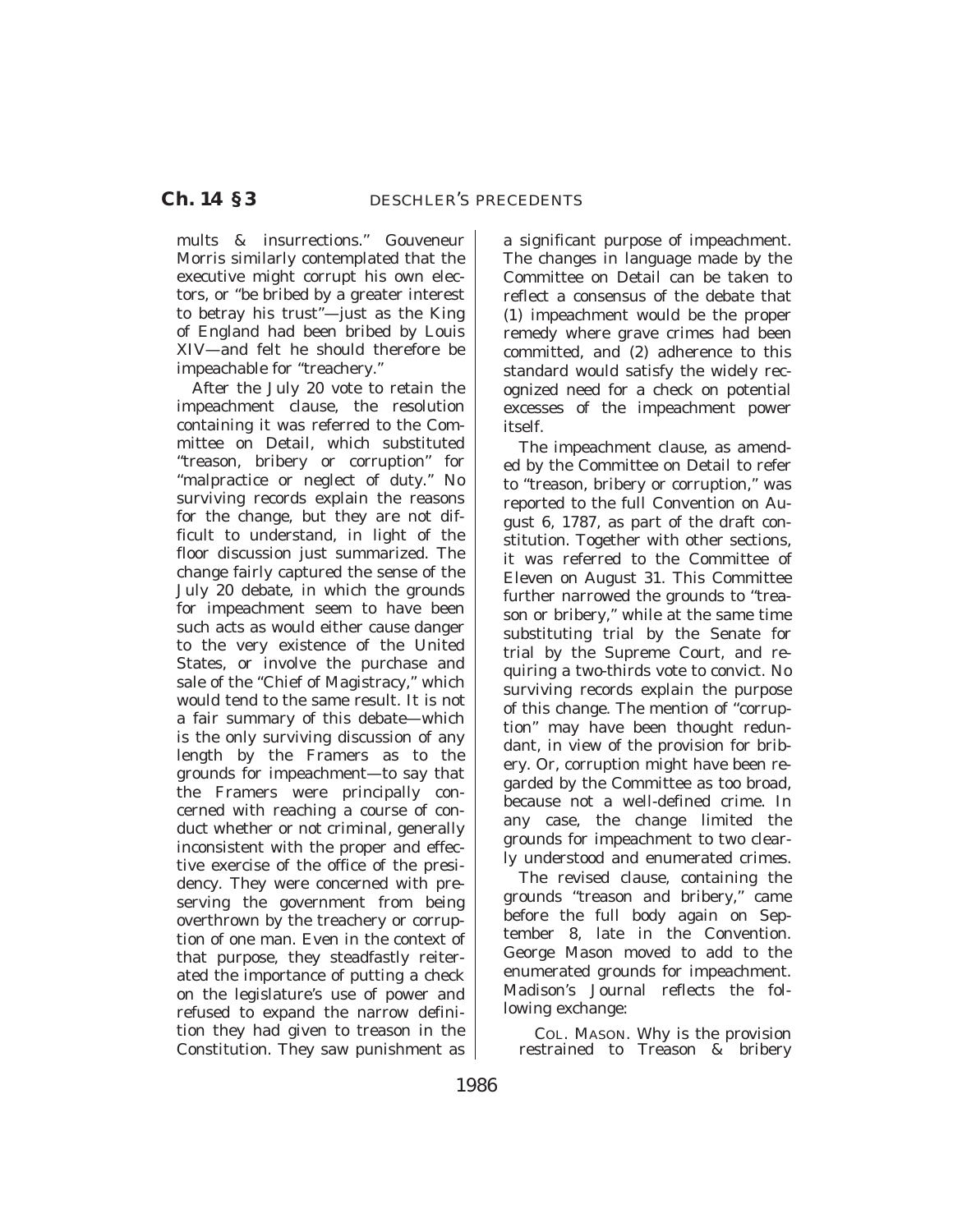only? Treason as defined in the Constitution will not reach many great and dangerous offenses. Hastings is not guilty of Treason. Attempts to subvert the Constitution may not be Treason as above defined—as bills of attainder which have saved the British Constitution are forbidden, it is the more necessary to extend: the power of impeachments. He movd. to add after "bribery" "or maladministration.'' Mr. Gerry seconded him—

MR. MADISON. So vague a term will be equivalent to a tenure during pleasure of the Senate.

MR. GOVR. MORRIS., it will not be put in force & can do no harm—An election of every four years will prevent maladministration.

Col. Mason withdrew ''maladministration'' & substitutes ''other high crimes and misdemeanors'' agst. the State.

On the question thus altered, the motion of Colonel Mason passed by a vote of eight states to three.

Madison's notes reveal no debate as to the meaning of the phrase ''other high Crimes and Misdemeanors.'' All that appears is that Mason was concerned with the narrowness of the definition of treason; that his purpose in proposing ''maladministration'' was to reach *great* and *dangerous* offenses; and that Madison felt that ''maladministration,'' which was included as a ground for impeachment of public officials in the constitutions of six states, including his own, would be too "vague" and would imperil the independence of the President.

It is our judgment, based upon this constitutional history, that the Framers of the United States Constitution intended that the President should be removable by the legislative branch only for serious misconduct dangerous to the system of government estab-

lished by the Constitution. Absent the element of danger to the State, we believe the Delegates to the Federal Convention of 1787, in providing that the President should serve for a fixed elective term rather than during good behavior or popularity, struck the balance in favor of stability in the executive branch. We have never had a British parliamentary system in this country, and we have never adopted the device of a parliamentary vote of no-confidence in the chief executive. If it is thought desirable to adopt such a system of government, the proper way to do so is by amending our written Constitution—not by removing the President.

2. ARE ''HIGH CRIMES AND MISDEMEANORS'' NON-CRIMINAL? *a. Language of the Constitution*

The language of the Constitution indicates that impeachment can lie only for serious criminal offenses.

First, of course, treason and bribery were indictable offenses in 1787, as they are now. The words "crime" and "misdemeanor", as well, both had an accepted meaning in the English law of the day, and referred to criminal acts. Sir William Blackstone's *Commentaries on the Laws of England,* (1771), which enjoyed a wide circulation in the American colonies, defined the terms as follows:

I. A crime, or misdemeanor is an act committed, or omitted, in violation of a public law, either forbidding or commanding it. This general definition comprehends both crimes and<br>misdemeanors; which, properly misdemeanors; which, properly speaking, are mere synonymous terms: though, in common usage, the word ''crimes'' is made to denote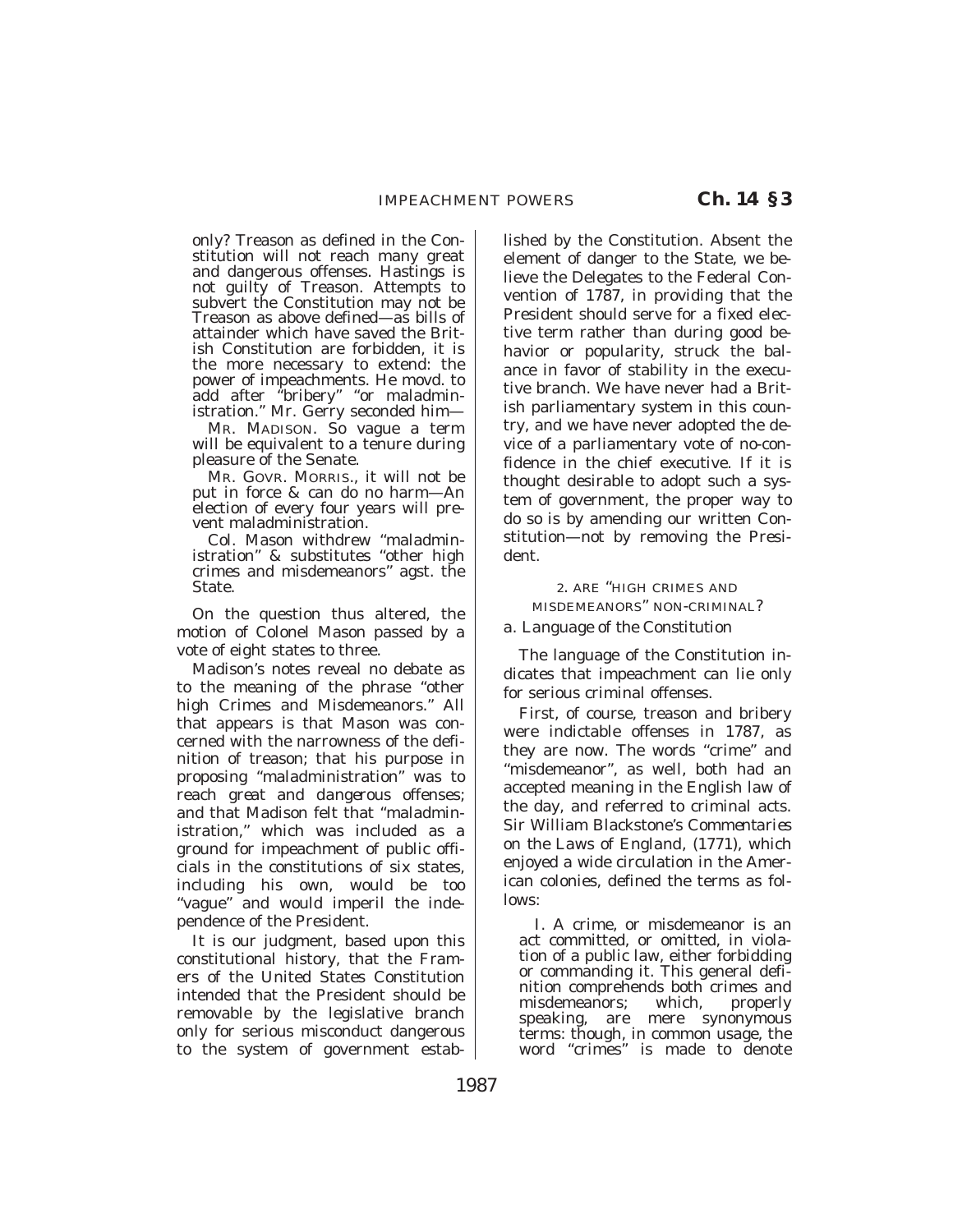such offenses as are of a deeper and more atrocious dye; while smaller faults, and omissions of less consequence, are comprised under the gentler name of ''misdemeanors'' only.

Thus, it appears that the word "misdemeanor'' was used at the time Blackstone wrote, as it is today, to refer to less serious crimes.

Second, the use of the word "other" in the phrase ''Treason, Bribery or other high Crimes and Misdemeanors'' seems to indicate that high Crimes and Misdemeanors had something in common with Treason and Bribery—both of which are, of course, serious *criminal* offenses threatening the integrity of government.

Third, the extradition clause of the Articles of Confederation (1781), the governing instrument of the United States prior to the adoption of the Constitution, had provided for extradition from one state to another of any person charged with "treason, felony or *other* high misdemeanor.'' If ''high misdemeanor'' had something in common with treason and felony in this clause, so as to warrant the use of the word "other," it is hard to see what it could have been except that all were regarded as serious crimes. Certainly it would not have been contemplated that a person could be extradited for an offense which was non-criminal.

Finally, the references to impeachment in the Constitution use the language of the criminal law. Removal from office follows "conviction," when the Senate has ''tried'' the impeachment. The party convicted is "nevertheless . . . liable and subject to Indictment, Trial, Judgment and Punishment, according to Law.'' The trial of all Crimes is by Jury, "except in cases of Impeachment.'' The President is given power to grant ''Pardons for Offenses against the United States, except in Cases of Impeachment.''

This constitutional usage, in its totality, strengthens the notion that the words ''Crime'' and ''Misdemeanor'' in the impeachment clause are to be understood in their ordinary sense, i.e., as importing criminality. At the very least, this terminology strongly suggests the criminal or quasi-criminal nature of the impeachment process. *b. English impeachment practice*

It is sometimes argued that officers may be impeached for non-criminal conduct, because the origins of impeachment in England in the fourteenth and seventeenth centuries show that the procedure was not limited to criminal conduct in that country.

Early English impeachment practice, however, often involved a straight power struggle between the Parliament and the King. After parliamentary supremacy had been established, the practice was not so open-ended as it had been previously. Blackstone wrote (between 1765 and 1769) that

[A]n impeachment before the Lords by the commons of Great Britain, in parliament, is a prosecution of *the already known and established law. . . .*

The development of English impeachment practice in the eighteenth century is illustrated by the result of the first major nineteenth century impeachment in that country—that of Lord Melville, Treasurer of the Navy, in 1805–1806. Melville was charged with wrongful use of public moneys. Before passing judgment, the House of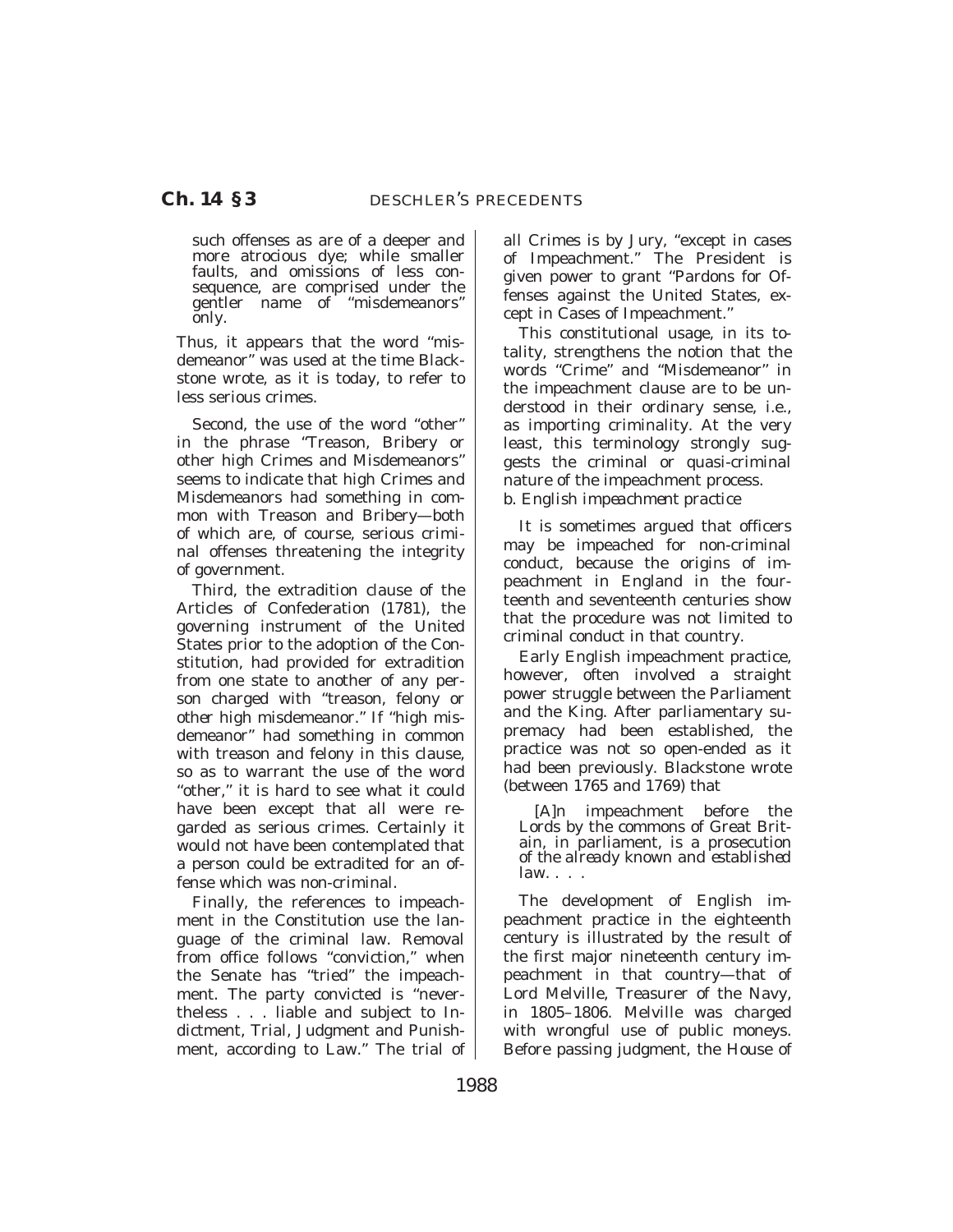Lords requested the formal opinion of the judges upon the following question:

Whether it was lawful for the Treasurer of the Navy, before the passing of the Act 25 Geo. 3rd, c. 31,<br>to apply any sum of money to apply any sum of money [imprested] to him for navy [sumpsimus] services to any other use whatsoever, public or private, without express authority for so doing; *and whether such application by such treasurer would have been a misdemeanor, or punishable by information or indictment?*

#### The judges replied:

It was *not unlawful* for the Treasurer of the Navy before the Act 25 Geo. 3rd, c. 31 . . to apply any sum of money impressed to him for navy services, to other uses . . . without express authority for so doing, *so as to constitute a misdemeanor punishable by information or indictment.*

Upon this ruling by the judges that Melville had committed no crime, he was acquitted. The case thus strongly suggests that the Lords in 1805 believed an impeachment conviction to require a ''misdemeanor punishable by information or indictment.'' The case may be taken to cast doubt on the vitality of precedents from an earlier, more turbid political era and to point the way to the Framers' conception of a valid exercise of the impeachment power in the future. As a matter of policy, as well, it is an appropriate precedent to follow in the latter twentieth century.

The argument that the President should be impeachable for general misbehavior, because some English impeachments do not appear to have involved criminal charges, also takes too little account of the historical fact that the Framers, mindful of the turbulence

of parliamentary uses of the impeachment power, cut back on that power in several respects in adapting it to an American context. Congressional bills of attainder and *ex post facto* laws, which had supplemented the impeachment power in England, were expressly forbidden. Treason was defined in the Constitution—and defined narrowly—so that Congress acting alone could not change the definition, as Parliament had been able to do. The consequences of impeachment and conviction, which in England had frequently meant death, were limited to removal from office and disqualification to hold further federal office. Whereas a majority vote of the Lords had sufficed for conviction, in America a two-thirds vote of the Senate would be required. Whereas Parliament had had the power to impeach private citizens, the American procedure could be directed only against civil officers of the national government. The grounds for impeachment—unlike the grounds for impeachment in England—were stated in the Constitution.

In the light of these modifications, it is misreading history to say that the Framers intended, by the mere approval of Mason's substitute amendment, to adopt *in toto* the British grounds for impeachment. Having carefully narrowed the definition of treason, for example, they could scarcely have intended that British treason precedents would guide ours.

### *c. American impeachment practice*

The impeachment of President Andrew Johnson is the most important precedent for a consideration of what constitutes grounds for impeachment of a President, even if it has been his-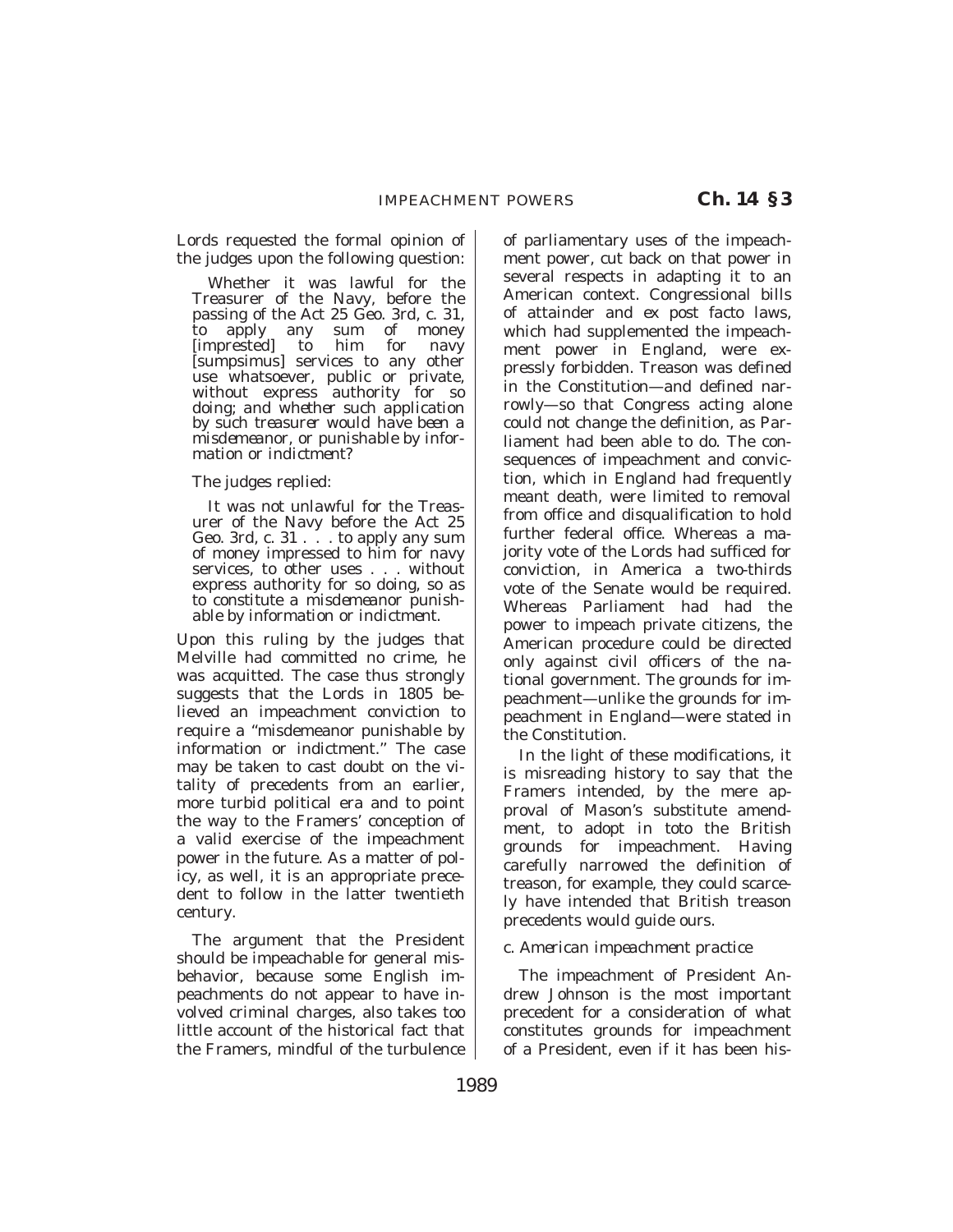torically regarded (and probably fairly so) as an excessively partisan exercise of the impeachment power.

The Johnson impeachment was the product of a fundamental and bitter split between the President and the Congress as to Reconstruction policy in the Southern states following the Civil War. Johnson's vetoes of legislation, his use of pardons, and his choice of appointees in the South all made it impossible for the Reconstruction Acts to be enforced in the manner which Congress not only desired, but thought urgently necessary.

On March 7, 1867, the House referred to the Judiciary Committee a resolution authorizing it

to inquire into the *official conduct of* Andrew Johnson . . . and to report to this House whether, in their opinion, the said Andrew Johnson, while in said office, has been guilty of acts which were *designed or calculated to overthrow or corrupt the government of the United States* . . . and whether the said Andrew Johnson has been guilty of any act, or has conspired with others to do acts, which, in contemplation of the Constitution, are high crimes and misdemeanors, requiring the interposition of the constitutional powers of this House.

On November 25, 1867, the Committee reported to the full House a resolution recommending impeachment, by a vote of 5 to 4. A minority of the Committee, led by Rep. James F. Wilson of Iowa, took the position that there could be no impeachment because the President had committed no crime:

In approaching a conclusion, we do not fail to recognize two standpoints from which this case can be viewed—the legal and the political.

. . . Judge him politically, we must condemn him. But the day of political impeachments would be a sad one for this country. Political unfitness and incapacity must be tried at the ballot-box, not in the high court of impeachment. A contrary rule might leave to Congress but little time for other business than the trial of impeachments.

. . . [C]rimes and misdemeanors are now demanding our attention. Do these, within the meaning of the Constitution, appear? Rest the case upon political offenses, and we are prepared to pronounce against the President, for such offenses are numerous and grave . . . [yet] we still affirm that the conclusion at which we have arrived is correct.

The resolution recommending impeachment was debated in the House on December 5 and 6, 1867, Rep. George S. Boutwell of Massachusetts speaking for the Committee majority in favor of impeachment, and Rep. Wilson speaking in the negative. Aside from characterization of undisputed facts discovered by the Committee, the only point debated was whether the commission of a crime was an essential element of impeachable conduct by the President. Rep. Boutwell began by saying, ''If the theory of the law submitted by the minority of the committee be in the judgment of this House a true theory, then the majority have no case whatsoever." "The country was disappointed, no doubt, in the report of the committee,'' he continued, ''and very likely this House participated in the disappointment, that there was no specific, heinous, novel offense charged upon and proved against the President of the United States.'' And again, ''It may not be possible, by specific charge, to arraign him for this great crime, but is he therefore to escape?''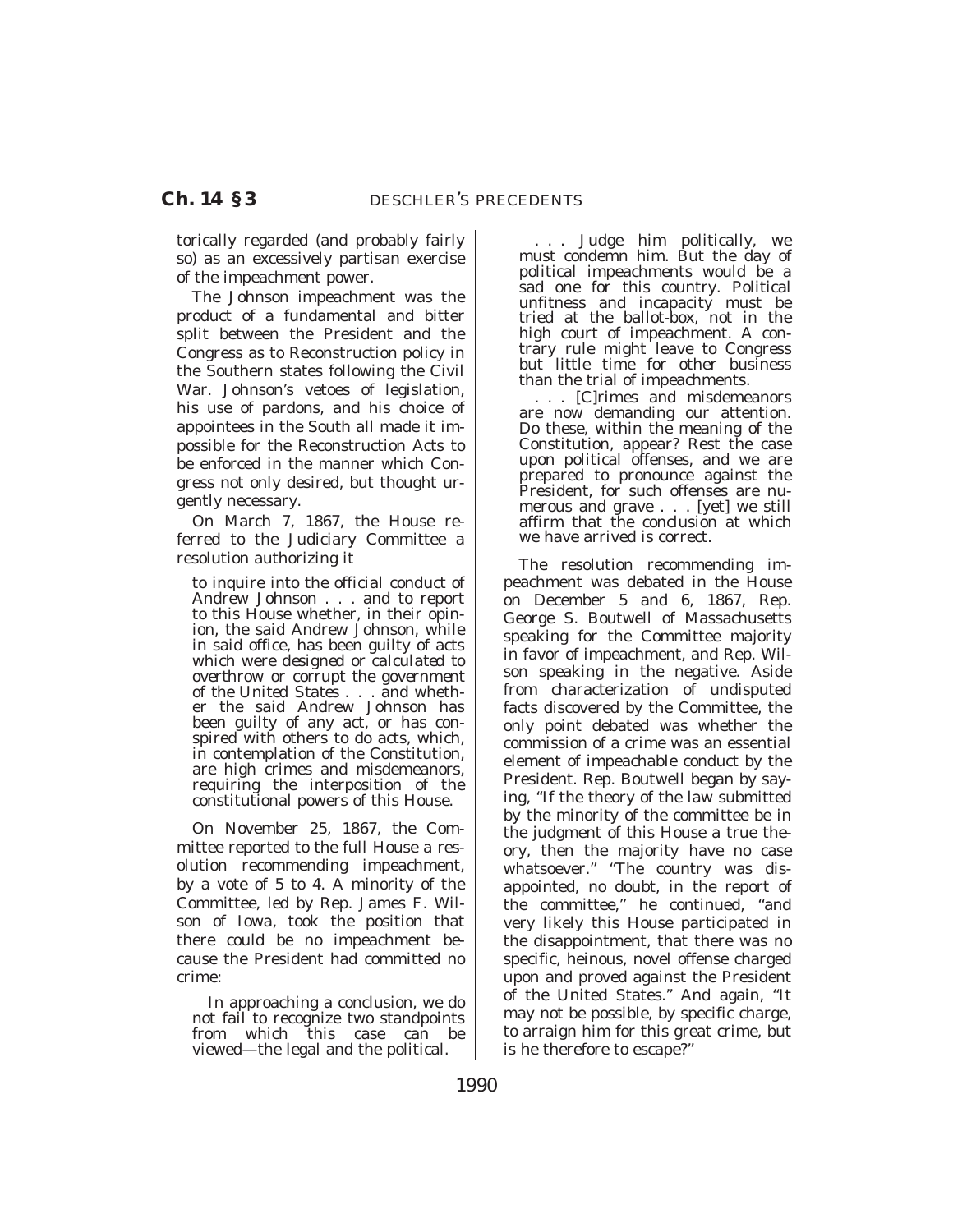The House of Representatives answered this question the next day, when the majority resolution recommending, impeachment was defeated by a vote of 57 to 108. The issue of impeachment was thus laid to rest for the time being.

Earlier in 1867, the Congress had passed the Tenure-of-Office Act, which took away the President's authority to remove members of his own Cabinet, and provided that violation of the Act should be punishable by imprisonment of up to five years and a fine of up to ten thousand dollars and ''shall be deemed a high misdemeanor''—fair notice that Congress would consider violation of the statute an impeachable, as well as a criminal, offense. It was generally known that Johnson's policy toward Reconstruction was not shared by his Secretary of War, Edwin M. Stanton. Although Johnson believed the Tenure-of-Office Act to be unconstitutional, he had not infringed its provisions at the time the 1867 impeachment attempt against him failed by such a decisive margin.

Two and a half months later, however, Johnson removed Stanton from office, in apparent disregard of the Tenure-of-Office Act. The response of Congress was immediate: Johnson was impeached three days later, on February 24, 1868, by a vote of 128 to 47—an even greater margin than that by which the first impeachment vote had failed.

The reversal is a dramatic demonstration that the House of Representatives believed it had to find the President guilty of a crime before impeaching him. The nine articles of impeachment which were adopted against Johnson, on March 2, 1868, all related

to his removal of Secretary Stanton, allegedly in deliberate violation of the Tenure-of-Office Act, the Constitution, and certain other related statutes. The vote had failed less than three months before; and except for Stanton's removal and related matters, nothing in the new Articles charged Johnson with any act committed subsequent to the previous vote.

The only other case of impeachment of an officer of the executive branch is that of Secretary of War William W. Belknap in 1876. All five articles alleged that Belknap "corruptly" accepted and received considerable sums of money in exchange for exercising his authority to appoint a certain person as a military post trader. The facts alleged would have sufficed to constitute the crime of bribery. Belknap resigned before the adoption of the Articles and was subsequently indicted for the conduct alleged.

It may be acknowledged that in the impeachment of federal judges, as opposed to executive officers, the actual commission of a crime does not appear always to have been thought essential. However, the debates in the House and opinions filed by Senators have made it clear that in the impeachments of federal judges, Congress has placed great reliance upon the ''good behavior'' clause. The distinction between officers tenured during good behavior and elected officers, for purposes of grounds for impeachment, was stressed by Rufus King at the Constitutional Convention of 1787. A judge's impeachment or conviction resting upon "general misbehavior,'' in whatever degree, cannot be an appropriate guide for the impeachment or conviction of an elected officer serving for a fixed term.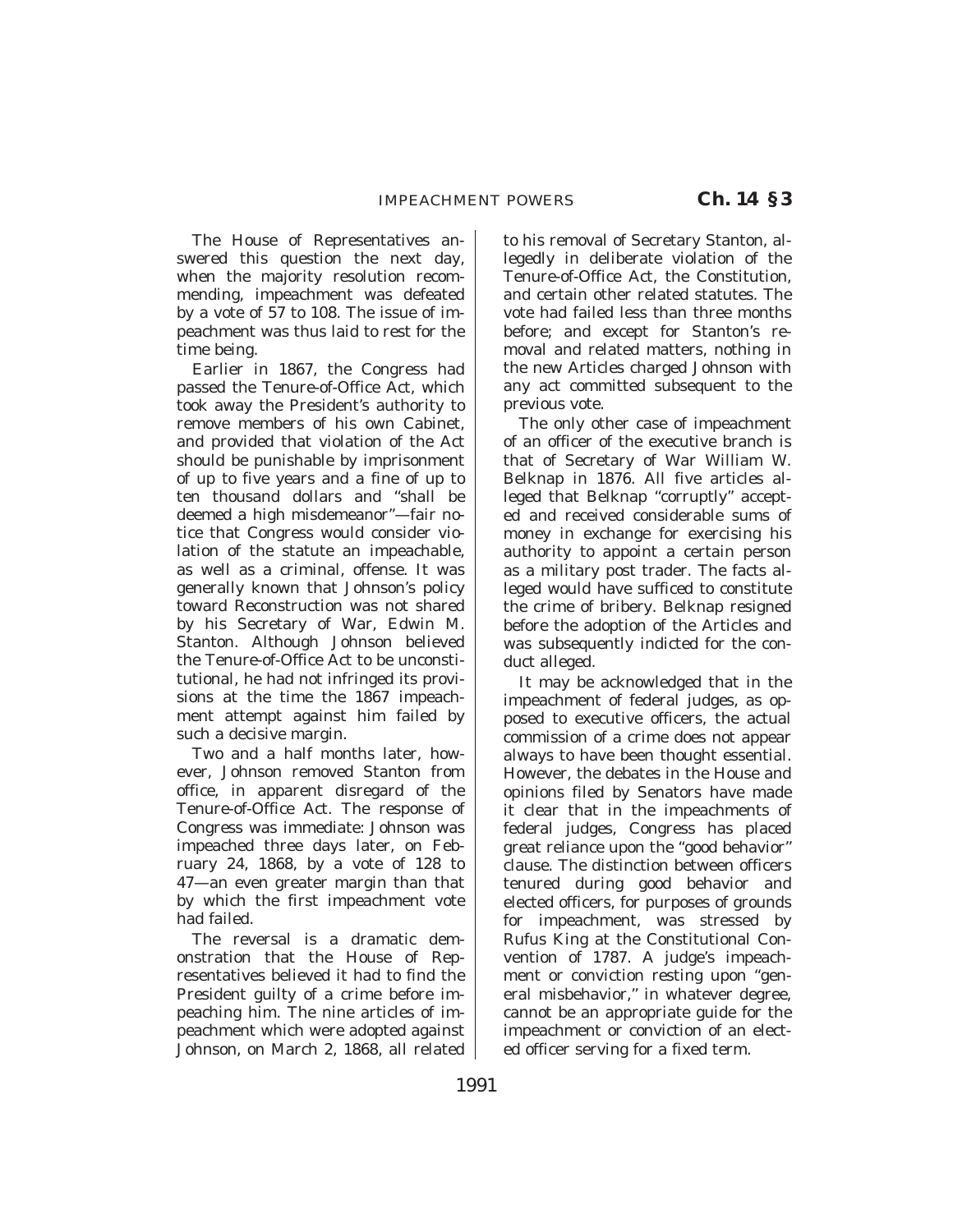The impeachments of federal judges are also different from the case of a President for other reasons: (1) Some of the President's duties *e.g.,* as chief of a political party, are sufficiently dissimilar to those of the judiciary that conduct perfectly appropriate for him, such as making a partisan political speech, would be grossly improper for a judge. An officer charged with the continual adjudication of disputes labors under a more stringent injunction against the appearance of partisanship than an officer directly charged with the formulation and negotiation of public policy in the political arena—a fact reflected in the adoption of Canons of Judicial Ethics. (2) The phrase ''and all civil Officers'' was not added until after the debates on the impeachment clause had taken place. The words ''high crimes and misdemeanors'' were added while the Framers were debating a clause concerned exclusively with the impeachment of the President. There was no discussion during the Convention as to what would constitute impeachable conduct for judges. (3) Finally, the removal of a President from office would obviously have a far greater impact upon the equilibrium of our system of government than the removal of a single federal judge.

## *d. The need for a standard: criminal intent*

When the Framers included the power to impeach the President in our Constitution, they desired to ''provide some mode that will not make him dependent on the Legislature.'' To this end, they withheld from the Congress many of the powers enjoyed by Parliament in England; and they defined the grounds for impeachment in their written Constitution. It is hardly conceivable that the Framers wished the new Congress to adopt as a starting point the record of all the excesses to which desperate struggles for power had driven Parliament, or to use the impeachment power freely whenever Congress might deem it desirable. The whole tenor of the Framers' discussions, the whole purpose of their many careful departures from English impeachment practice, was in the direction of limits and of standards. An impeachment power exercised without extrinsic and objective standards would be tantamount to the use of bills of attainder and *ex post facto* laws, which are expressly forbidden by the Constitution and are contrary to the American spirit of justice.

It is beyond argument that a violation of the President's oath or a violation of his duty to take care that the laws be faithfully executed, must be impeachable conduct or there would be no means of enforcing the Constitution. However, this elementary proposition is inadequate to define the impeachment power. It remains to determine what kind of conduct constitutes a violation of the oath or the duty. Furthermore, reliance on the summary phrase, ''violation of the Constitution,'' would not always be appropriate as a standard, because actions constituting an apparent violation of one provision of the Constitution may be justified or even required by other provisions of the Constitution.

There are types of misconduct by public officials—for example, ineptitude, or unintentional or ''technical'' violations of rules or statutes, or ''maladministration''—which would not be criminal; nor could they be made crimi-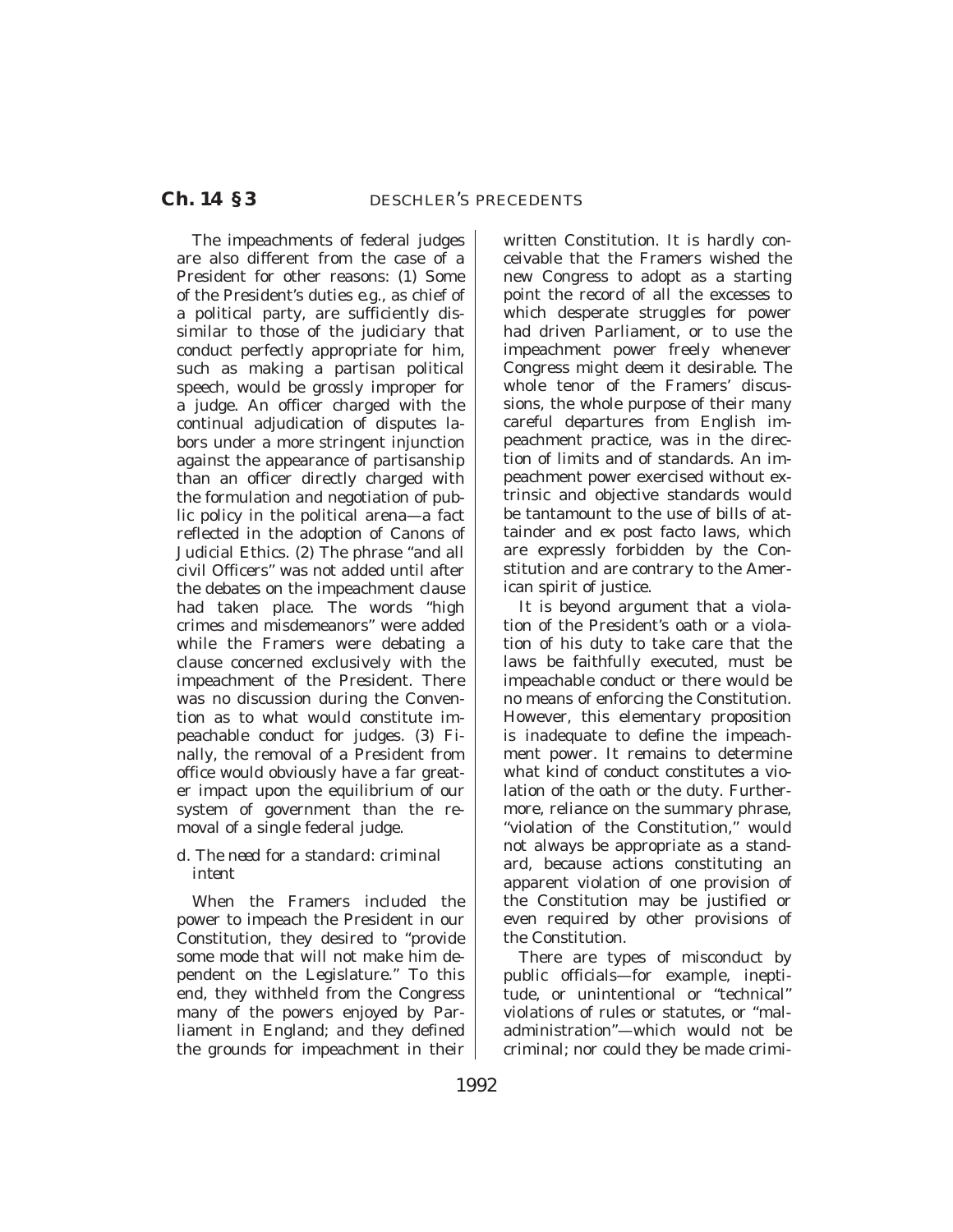nal, consonant with the Constitution, because the element of criminal intent or *mens rea* would be lacking. Without a requirement of criminal acts or at least criminal intent, Congress would be free to impeach these officials. The loss of this freedom should not be mourned; such a use of the impeachment power was never intended by the Framers, is not supported by the language of our Constitution, and, if history is to guide us, would be seriously unwise as well.

As Alexander Simpson stated in his *Treatise on Federal Impeachments* (1916):

The Senate must find an intent to do wrong. It is, of course, admitted that a party will be presumed to intend the natural and necessary results of his voluntary acts, but that is a presumption only, and it is not always inferable from the act done. So ancient is this principle, and so universal is its application, that it has long since ripened into the maxim, *Actus non facit reun, [nisi] mens sit rea,* and has come to be regarded as one of the fundamental legal principles of our system of jurisprudence. (p. 29).

The point was thus stated by James Iredell in the North Carolina ratifying convention: ''I beg leave to observe that, when any man is impeached, it must be for an error of the heart, and not of the head. God forbid that a man, in any country in the world, should be liable to be punished for want of judgment. This is not the case here.

The minority views did support a portion of Article I on the

ground that criminal conduct was alleged therein and sustained by the evidence; but found no impeachable offenses constituted in Articles II and III:

(1) With respect to proposed Article I, we believe that the charges of conspiracy to obstruct justice, and obstruction of justice, which are contained in the Article in essence, if not in terms, may be taken as substantially confessed by Mr. Nixon on August 5, 1974, and corroborated by ample other evidence in the record. Prior to Mr. Nixon's revelation of the contents of three conversations between him and his former Chief of Staff, H. R. Haldeman, that took place on June 23, 1972, we did not, and still do not, believe that the evidence of presidential involvement in the Watergate cover-up conspiracy, as developed at that time, was sufficient to warrant Members of the House, or dispassionate jurors in the Senate, in finding Mr. Nixon guilty of an impeachable offense beyond a reasonable doubt, which we believe to be the appropriate standard.

(2) With respect to proposed Article II, we find sufficient evidence to warrant a belief that isolated instances of unlawful conduct by presidential aides and subordinates did occur during the five-and-one-half years of the Nixon Administration, with varying degrees of direct personal knowledge or involvement of the President in these respective illegal episodes. We roundly condemn such abuses and unreservedly favor the invocation of existing legal sanctions, or the creation of new ones, where needed, to deter such reprehensible official conduct in the future, no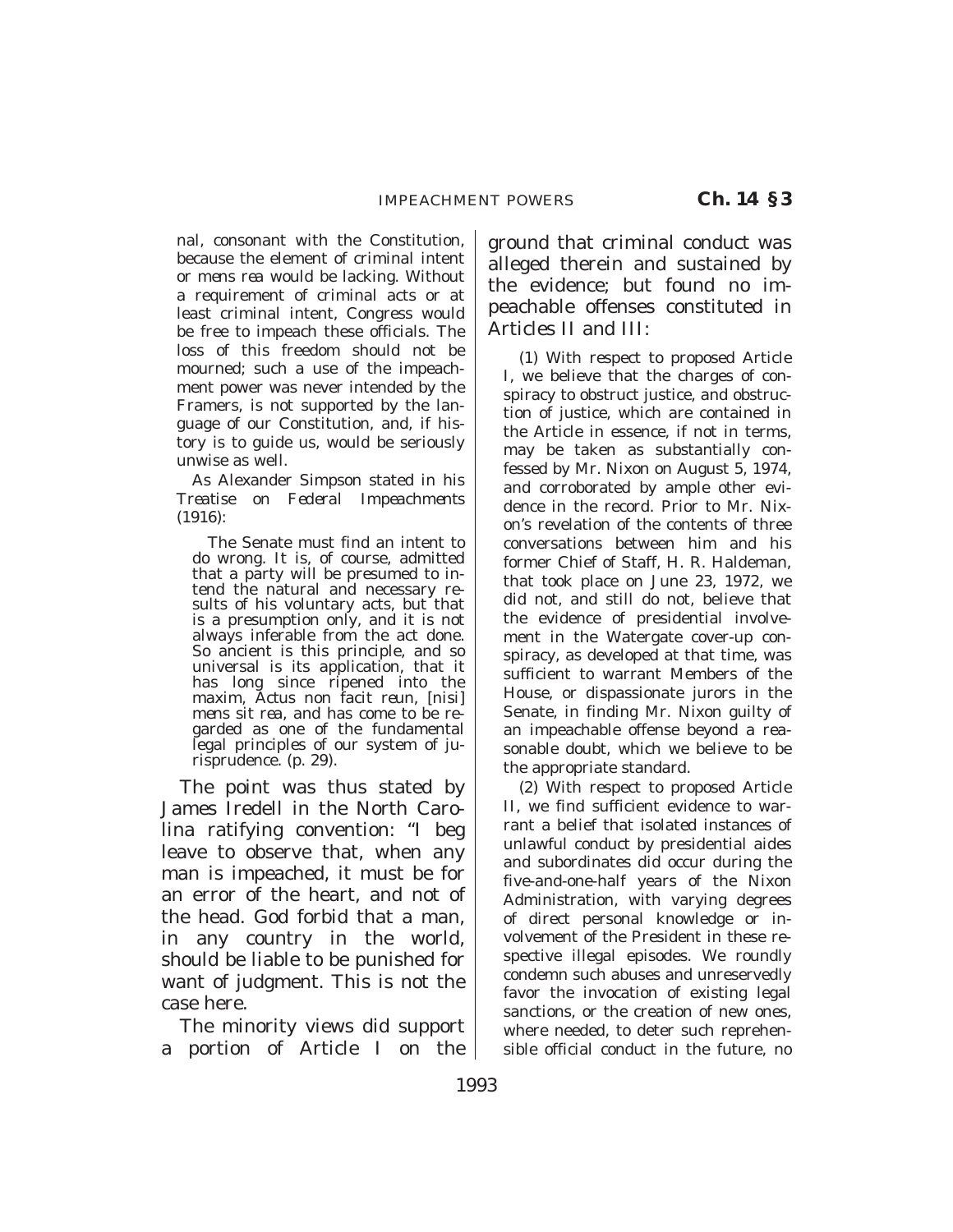matter in whose Administration, or by what brand or partisan, it might be perpetrated.

Nevertheless, we cannot join with those who claim to perceive an invidious, pervasive "pattern" of illegality in the conduct of official government business generally by President Nixon. In some instances, as noted below, we disagree with the majority's interpretation of the evidence regarding either the intrinsic illegality of the conduct studied or the linkage of Mr. Nixon personally to it. Moreover, even as to those acts which we would concur in characterizing as abusive and which the President appeared to direct or countenance, neither singly nor in the aggregate do they impress us as being offenses for which Richard Nixon, or any President, should be impeached or removed from office, when considered, *as they must be,* on their own footing, apart from the obstruction of justice charge under proposed Article I which we believe to be sustained by the evidence.

(3) Likewise, with respect to proposed Article III, we believe that this charge, standing alone, affords insufficient grounds for impeachment. Our concern here, as explicated in the discussion below, is that the Congressional subpoena power itself not be too easily abused as a means of achieving the impeachment and removal of a President against whom no other substantive impeachable offense has been proved by sufficient evidence derived from sources other than the President himself. We believe it is particularly important for the House to refrain from impeachment on the sole basis of noncompliance with subpoenas where, as here, colorable claims of privilege have been asserted in defense of nonproduction of the subpoenaed materials, and the validity of those claims has not been adjudicated in any established, lawful adversary proceeding before the House is called upon to decide whether to impeach a President on grounds of noncompliance with subpoenas issued by a Committee inquiring into the existence of sufficient grounds for impeachment.(20)

# *Grounds for Impeachment of Federal Judges*

**§ 3.9 Following introduction and referral of impeachment resolutions against a Supreme Court Justice in the 91st Congress, when grounds for impeachment of federal judges were discussed at length in the House, the view was taken that federal civil officers may be impeached for less than indictable offenses; that an impeachable offense is what a majority of the House considers it to be; and that a higher standard of conduct is expected of federal judges than of other federal civil officers.**

On Apr. 15, 1970, resolutions relating to the impeachment of

**<sup>20.</sup>** H. REPT. NO. 93–1305, at pp. 360, 361, Committee on the Judiciary, printed in the Record at 120 CONG. REC. 29311, 93d Cong. 2d Sess., Aug. 20, 1974.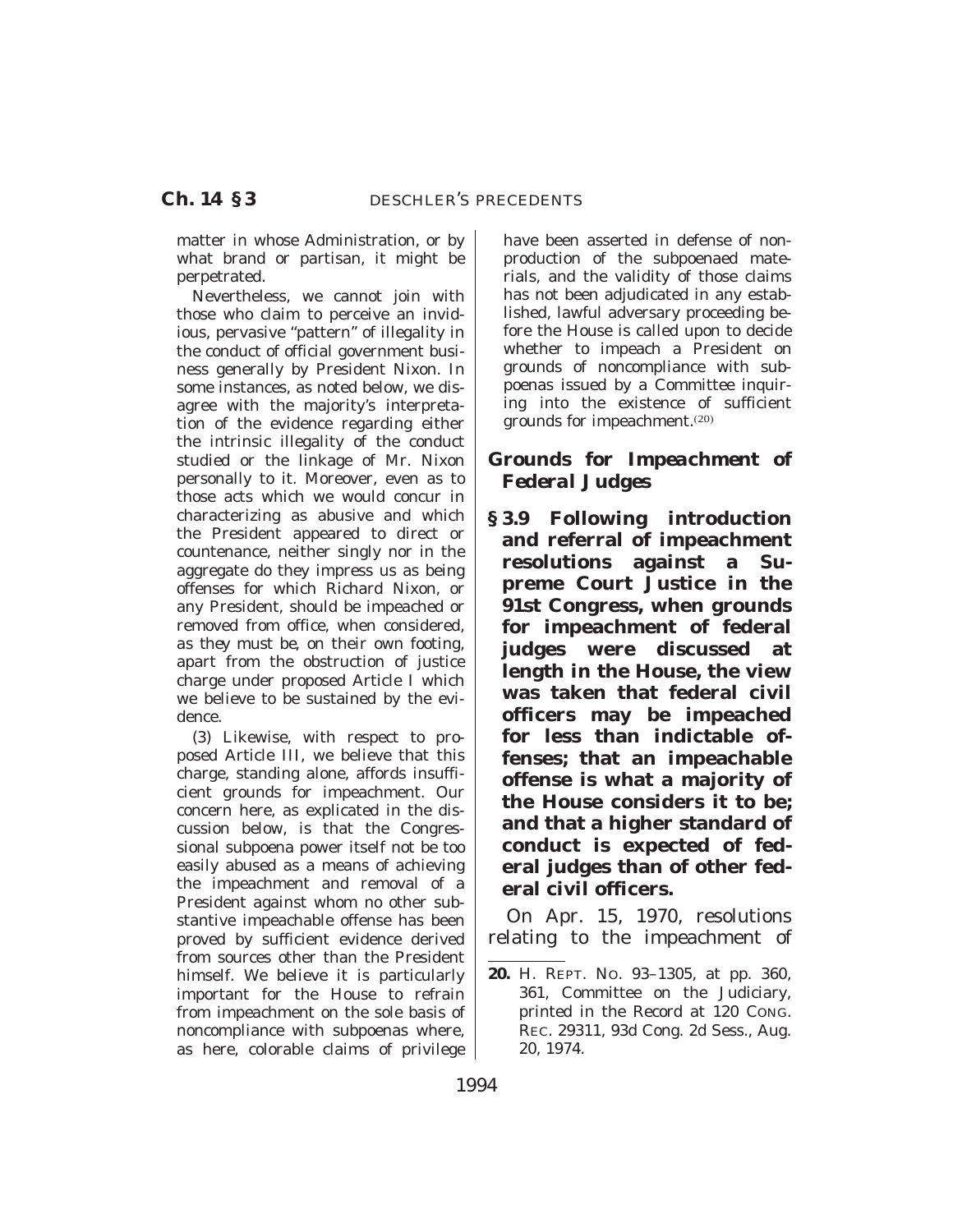Associate Justice William O. Douglas of the Supreme Court were introduced and referred, following a special-order speech by the Minority Leader, Gerald R. Ford, of Michigan. Mr. Ford discussed the grounds for impeachment of a federal judge, saying in part:  $(1)$ 

No, the Constitution does not guarantee a lifetime of power and authority to any public official. The terms of Members of the House are fixed at 2 years; of the President and Vice President at 4; of U.S. Senators at 6. Members of the Federal judiciary hold their offices only ''during good behaviour.''

Let me read the first section of article III of the Constitution in full:

The judicial power of the United States shall be vested in one supreme Court, and in such inferior Courts as the Congress may from time to time ordain and establish. The Judges, both of the supreme and inferior Courts, shall hold their Offices *during good Behaviour,* and shall, at stated Times, receive for their Services, a Compensation, which shall not be diminished during their Continuance in Office. . . .

. . . Thus, we come quickly to the central question: What constitutes "good behaviour" or, conversely, ungood or disqualifying behaviour?

The words employed by the Framers of the Constitution were, as the pro-

ceedings of the Convention detail, chosen with exceedingly great care and precision. Note, for example, the word ''behaviour.'' It relates to action, not merely to thoughts or opinions; further, it refers not to a single act but to a pattern or continuing sequence of action. We cannot and should not remove a Federal judge for the legal views he holds—this would be as contemptible as to exclude him from serving on the Supreme Court for his ideology or past decisions. Nor should we remove him for a minor or isolated mistake—this does not constitute behaviour in the common meaning.

What we should scrutinize in sitting Judges is their continuing pattern of action, their behaviour. The Constitution does not demand that it be ''exemplary'' or ''perfect.'' But it does have to be ''good.''

Naturally, there must be orderly procedure for determining whether or not a Federal judge's behaviour is good. The courts, arbiters in most such questions of judgment, cannot judge themselves. So the Founding Fathers vested this ultimate power where the ultimate sovereignty of our system is most directly reflected—in the Congress, in the elected Representatives of the people and of the States.

In this seldom-used procedure, called impeachment, the legislative branch exercises both executive and judicial functions. The roles of the two bodies differ dramatically. The House serves as prosecutor and grand jury; the Senate serves as judge and trial jury.

Article I of the Constitution has this to say about the impeachment process:

The House of Representatives shall have the sole power of Impeachment.

**<sup>1.</sup>** 116 CONG. REC. 11912–14, 91st Cong. 2d Sess. Charges against Justice Douglas were investigated by a subcommittee of the Committee on the Judiciary, which recommended against impeachment (see §§ 14.14, 14.15, infra).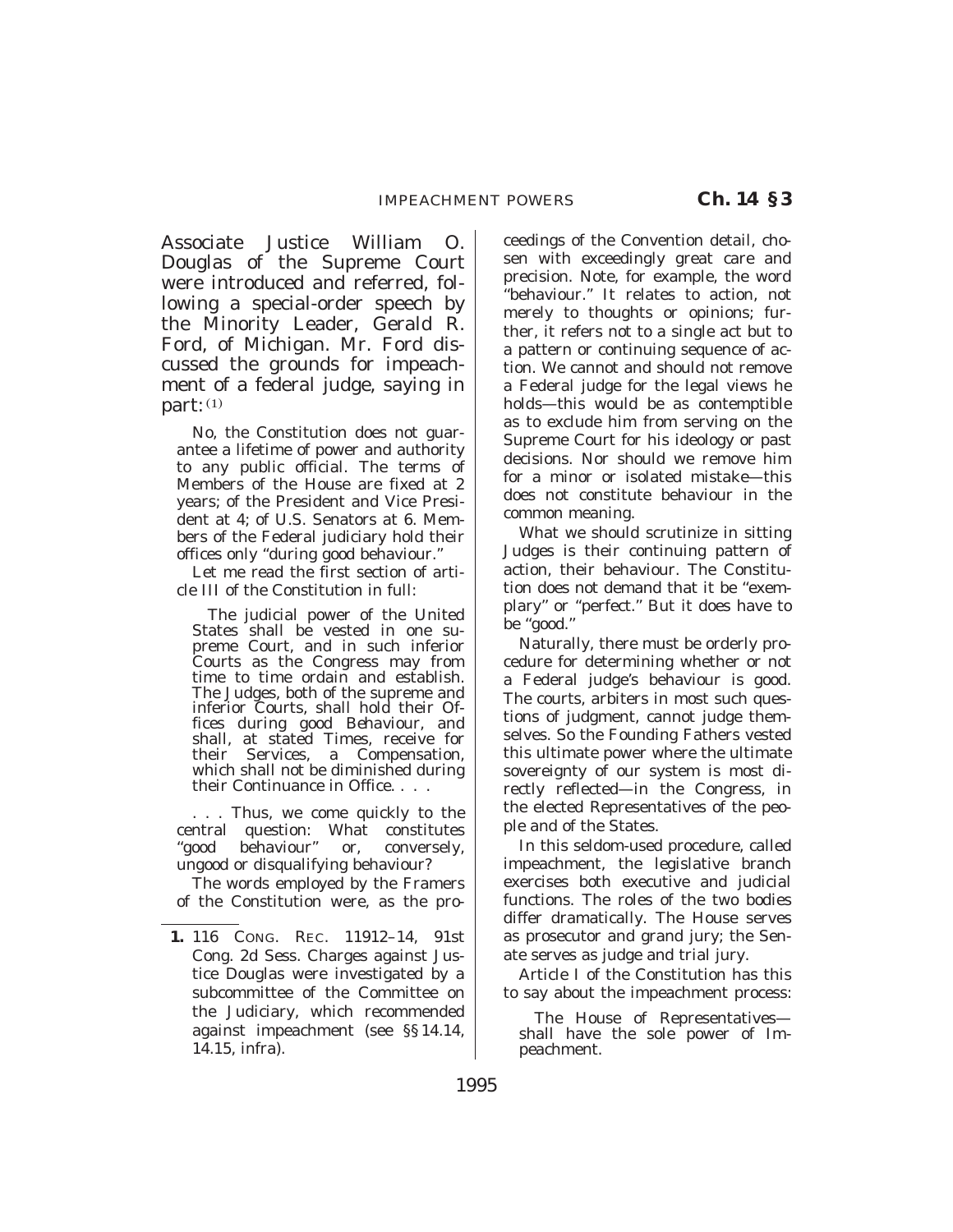The Senate shall have the sole Power to try all Impeachments. When sitting for that Purpose, they shall be on Oath or Affirmation. When the President of the United States is tried, the Chief Justice shall preside: And no Person shall be convicted without the Concurrence of two-thirds of the Members present.

Article II, dealing with the executive branch, states in section 4:

The President, Vice President, and all civil Officers of the United States shall be removed from office on impeachment for, and conviction of, Treason, Bribery or other high crimes and misdemeanors.

This has been the most controversial of the constitutional references to the impeachment process. No consensus exists as to whether, in the case of Federal judges, impeachment must depend upon conviction of one of the two specified crimes of treason or bribery or be within the nebulous category of ''other high crimes and misdemeanors.'' There are pages upon pages of learned argument whether the adjective ''high'' modifies ''misdemeanors'' as well as "crimes," and over what, indeed, constitutes a ''high misdemeanor.''

In my view, one of the specific or general offenses cited in article II is required for removal of the indirectly elected President and Vice President and all appointed civil officers of the executive branch of the Federal Government, whatever their terms of office. But in the case of members of the judicial branch, Federal judges and Justices, I believe an additional and much stricter requirement is imposed by article II, namely, "good behaviour."

Finally, and this is a most significant provision, article I of the Constitution specifies:

Judgment in Cases of Impeachment shall not extend further than to removal from Office, and disqualification to hold and enjoy any office of honor, Trust or Profit under the United States: but the Party convicted shall nevertheless be liable and subject to Indictment, Trial, Judgment and Punishment, according to Law. . . .

With this brief review of the law, of the constitutional background for impeachment, I have endeavored to correct two common misconceptions: first, that Federal judges are appointed for life and, second, that they can be removed only by being convicted, with all ordinary protections and presumptions of innocence to which an accused is entitled, of violating the law.

This is not the case. Federal judges can be and have been impeached for improper personal habits such as chronic intoxication on the bench, and one of the charges brought against President Andrew Johnson was that he delivered ''intemperate, inflammatory, and scandalous harangues.''

I have studied the principal impeachment actions that have been initiated over the years and frankly, there are too few cases to make very good law. About the only thing the authorities can agree upon in recent history, though it was hotly argued up to President Johnson's impeachment and the trial of Judge Swayne, is that an offense need not be indictable to be impeachable. In other words, something less than a criminal act or criminal dereliction of duty may nevertheless be sufficient grounds for impeachment and removal from public office.

What, then, is an impeachable offense?

The only honest answer is that an impeachable offense is whatever a ma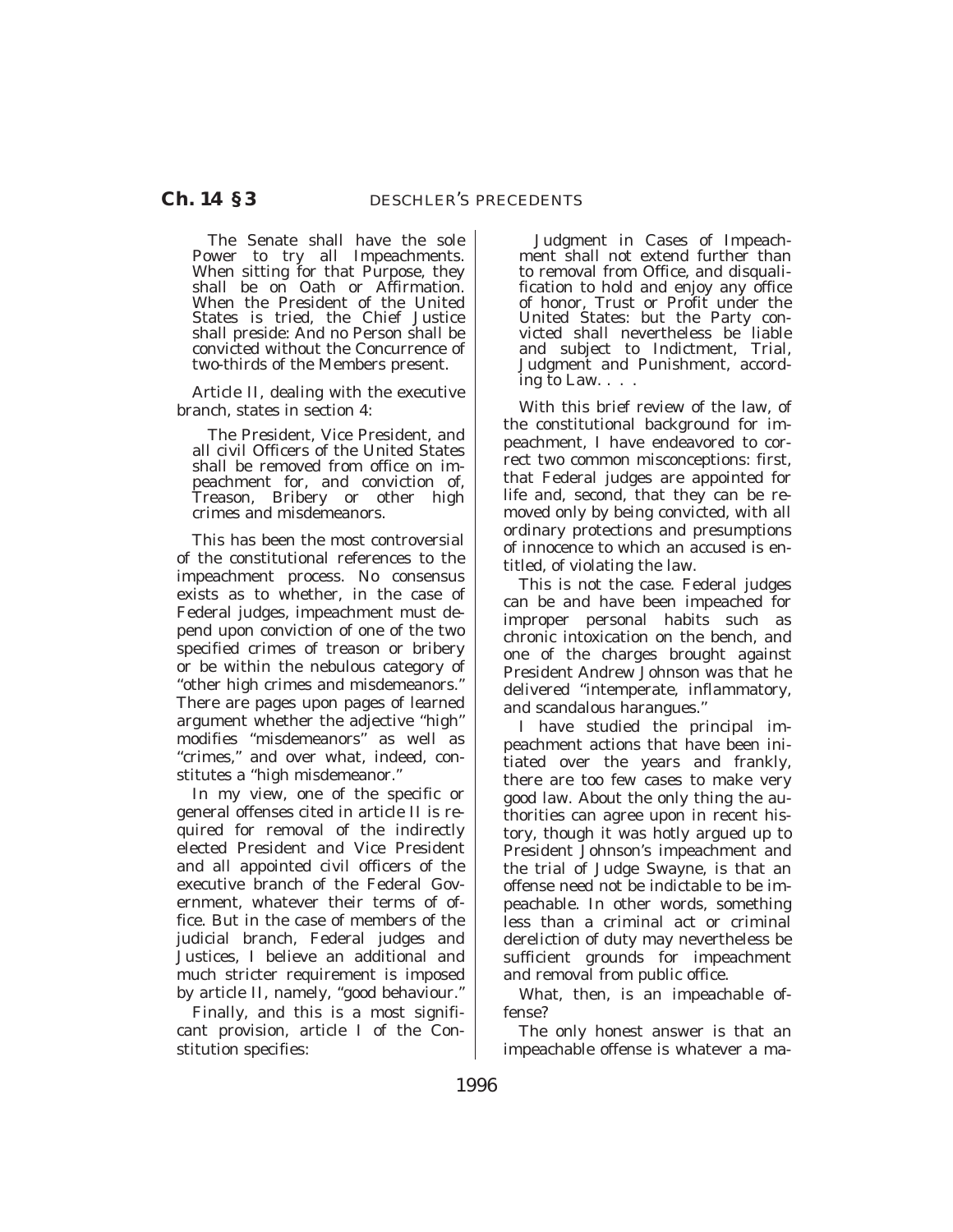jority of the House of Representatives considers to be at a given moment in history; conviction results from whatever offense or offenses two-thirds of the other body considers to be sufficiently serious to require removal of the accused from office. Again, the historical context and political climate are important; there are few fixed principles among the handful of precedents.

I think it is fair to come to one conclusion, however, from our history of impeachments: a higher standard is expected of Federal judges than of any other "civil officers" of the United States.

The President and Vice President, and all persons holding office at the pleasure of the President, can be thrown out of office by the voters at least every 4 years. To remove them in midterm—it has been tried only twice and never done—would indeed require crimes of the magnitude of treason and bribery. Other elective officials, such as Members of the Congress, are so vulnerable to public displeasure that their removal by the complicated impeachment route has not even been tried since 1798. But nine Federal judges, including one Associate Justice of the Supreme Court, have been impeached by this House and tried by the Senate; four were acquitted; four convicted and removed from office; and one resigned during trial and the impeachment was dismissed.

In the most recent impeachment trial conducted by the other body, that of U.S. Judge Halsted L. Ritter of the southern district of Florida who was removed in 1936, the point of judicial behavior was paramount, since the criminal charges were admittedly thin. This case was in the context of F.D.R.'s effort to pack the Supreme Court with Justices more to his liking; Judge Ritter was a transplanted conservative Colorado Republican appointed to the Federal bench in solidly Democratic Florida by President Coolidge. He was convicted by a coalition of liberal Republicans, New Deal Democrats, and Farmer-Labor and Progressive Party Senators in what might be called the northwestern strategy of that era. Nevertheless, the arguments were persuasive:

In a joint statement, Senators Borah, La Follette, Frazier, and Shipstead said:

We therefore did not, in passing upon the facts presented to us in the matter of the impeachment proceedings against Judge Halsted L. Ritter, seek to satisfy ourselves as to whether technically a crime or crimes had been committed, or as to whether the acts charged and proved disclosed criminal intent or corrupt motive: we sought only to ascertain from these facts whether his conduct had been such as to amount to misbehavior, misconduct—as to whether he had conducted himself in a way that was calculated to undermine public confidence in the courts and to create a sense of scandal.

There are a great many things which one must readily admit would be wholly unbecoming, wholly intolerable, in the conduct of a judge, and yet these things might not amount to a crime.

Senator Elbert Thomas of Utah, citing the Jeffersonian and colonial antecedents of the impeachment process, bluntly declared:

Tenure during good behavior . . . is in no sense a guaranty of a life job, and misbehavior in the ordinary,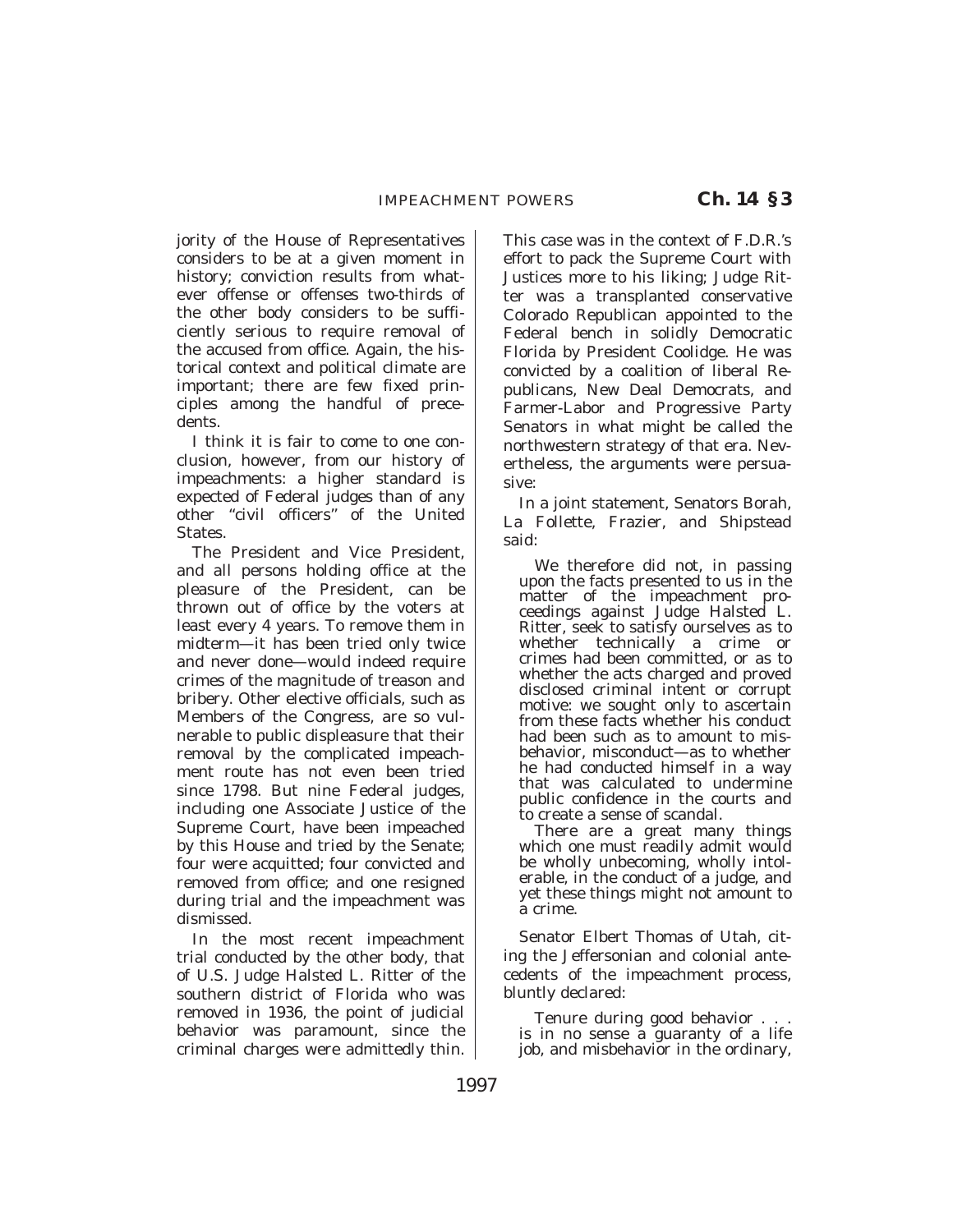dictionary sense of the term will cause it to be cut short on the vote, under special oath, of two-thirds of the Senate, if charges are first brought by the House of Representatives. . . . To assume that good behavior means anything but good behavior would be to cast a reflection upon the ability of the fathers to express themselves in understandable language.

But the best summary, in my opinion, was that of Senator William G. McAdoo of California, son-in-law of Woodrow Wilson and his Secretary of the Treasury:

I approach this subject from the standpoint of the general conduct of this judge while on the bench, as portrayed by the various counts in the impeachment and the evidence submitted in the trial. The picture thus presented is, to my mind, that of a man who is so lacking in any proper conception of professional ethics and those high standards of judicial character and conduct as to constitute misbehavior in its most serious aspects, and to render him unfit to hold a judicial office . . .

Good behavior, as it is used in the Constitution, exacts of a judge the highest standards of public and private rectitude. No judge can besmirch the robes he wears by relaxing these standards, by compromising them through conduct which brings reproach upon himself personally, or upon the great office he holds. No more sacred trust is committed to the bench of the United States than to keep shining with undimmed effulgence the brightest jewel in the crown of democracy justice.

However disagreeable the duty may be to those of us who constitute this great body in determining the guilt of those who are entrusted under the Constitution with the high responsibilities of judicial office, we

must be as exacting in our conception of the obligations of a judicial officer as Mr. Justice Cardozo defined them when he said, in connection with fiduciaries, that they should be held "to something stricter than the morals of the market-place. *Not honesty alone, but the punctilio of an honor the most sensitive, is then the standard of behavior.*'' (Meinhard v. Solmon, 249 N.Y. 458.)

**§ 3.10 The view has been taken that the term ''good behavior,'' as a requirement for federal judges remaining in office, must be read in conjunction with the standard of ''high crimes and misdemeanors,'' and that the conduct of federal judges to constitute an impeachable offense must be either criminal conduct or serious judicial misconduct.**

On Apr. 21, 1970, Mr. Paul N. McCloskey, Jr., of California, took the floor for a special-order speech in which he challenged the hypothesis of Mr. Gerald R. Ford, of Michigan (see § 3.9, supra), as to the grounds for impeachment of federal judges: (2)

I respectfully disagree with the basic premise ''that an impeachable offense is whatever a majority of the House of Representatives considers it to be at a given moment in history.''

To accept this view, in my judgment, would do grave damage to one of the

**<sup>2.</sup>** 116 CONG. REC. 12569–71, 91st Cong. 2d Sess.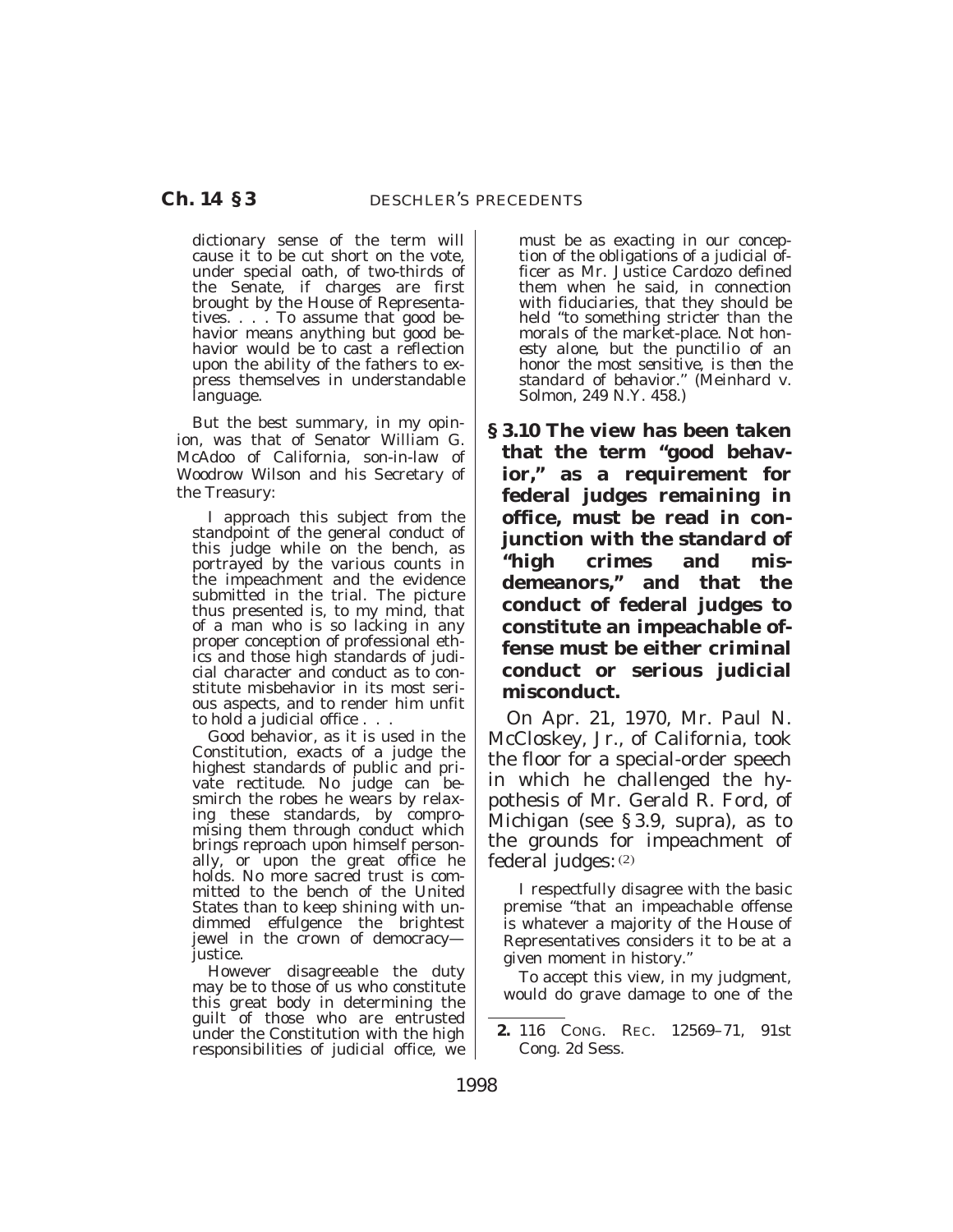most treasured cornerstones of our liberties, the constitutional principle of an independent judiciary, free not only from public passions and emotions, but also free from fear of executive or legislative disfavor except under alreadydefined rules and precedents. . . .

First, I should like to discuss the concept of an impeachable offense as ''whatever the majority of the House of Representatives considers it to be at any given time in history.'' If this concept is accurate, then of course there are no limitations on what a political majority might determine to be less than good behavior. It follows that judges of the Court could conceivably be removed whenever the majority of the House and two-thirds of the Senate agreed that a better judge might fill the position. But this concept has no basis, either in our constitutional history or in actual case precedent.

The intent of the framers of the Constitution was clearly to protect judges from political disagreement, rather than to simplify their ease of removal.

The Original Colonies had had a long history of difficulties with the administration of justice under the British Crown. The Declaration of Independence listed as one of its grievances against the King:

He has made Judges dependent on his Will alone, for the tenure of their offices and the amount and payment of their salaries.

The signers of the Declaration of Independence were primarily concerned about preserving the independence of the judiciary from direct or indirect pressures, and particularly from the pressure of discretionary termination of their jobs or diminution of their salaries.

In the debates which took place in the Constitutional Convention 11 years later, this concern was expressed in both of the major proposals presented to the delegates. The Virginia and New Jersey plans both contained language substantively similar to that finally adopted, as follows:

Article III, Section 1 states ''The Judges, both of the Supreme and inferior Courts, shall hold their offices during good Behavior, and shall, at stated times, receive for their Services, a Compensation, which shall not be diminished during their Continuance in Office.''

The "good behavior" standard thus does not stand alone. It must be read with reference to the clear intention of the framers to protect the independence of the judiciary against executive or legislative action on their compensation, presumably because of the danger of political disagreement.

If, in order to protect judicial independence, Congress is specifically precluded from terminating or reducing the salaries of Judges, it seems clear that Congress was not intended to have the power to designate "as an impeachable offense whatever a majority of the House of Representatives considers it to be at a given moment.''

If an independent judiciary is to be preserved, the House must exercise decent restraint and caution in its definition of what is less than good behavior. As we honor the Court's self-imposed doctrine of judicial restraint, so we might likewise honor the principle of legislative restraint in considering serious charges against members of a coequal branch of Government which we have wished to keep free from political tensions and emotions. . . .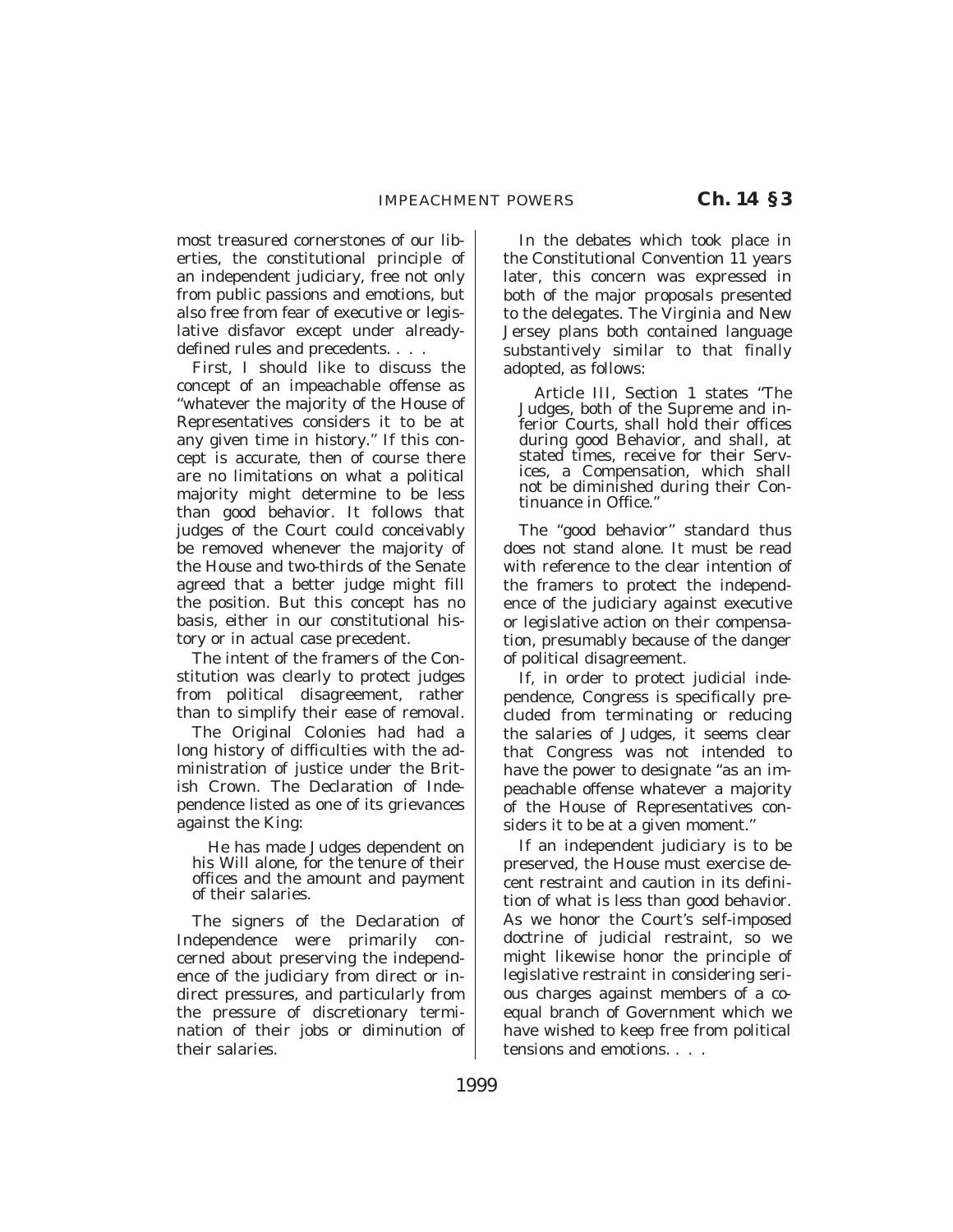The term "good behavior," as the Founding Fathers considered it, must be taken together with the specific provisions limiting cause for impeachment of executive branch personnel to treason, bribery or other high crimes and misdemeanors. The higher standard of good behavior required of Judges might well be considered as applicable solely to their judicial performance and capacity and not to their private and nonjudicial conduct unless the same is violative of the law. Alcoholism, arrogance, nonjudicial temperament, and senility of course interfere with judicial performance and properly justify impeachment. I can find no precedent, however, for impeachment of a Judge for nonjudicial conduct which falls short of violation of law.

In looking to the nine cases of impeachment of Judges spanning 181 years of our national history, in every case involved, the impeachment was based on either improper judicial conduct or nonjudicial conduct which was considered as criminal in nature. . . .

From the brief research I have been able to do on these nine cases, and as reflected in the Congressional Quarterly of April 17, 1970, the charges were as follows:

District Judge John Pickering, 1804: Loose morals, intemperance, and irregular judicial procedure.

Associate Supreme Court Justice Samuel Chase, 1805: Partisan, harsh, and unfair conduct during trials.

District Judge James H. Peck, 1831: Imposing an unreasonably harsh penalty for contempt of court.

District Judge West H. Humphreys, 1862: Supported secession and served as a Confederate judge.

District Judge Charles Swayne, 1905: Padding expense accounts, living outside his district, misuse of property and of the contempt power.

Associate Court of Commerce Judge Robert Archbald, 1913: Improper use of influence, and accepting favors from litigants.

District Judge George W. English, 1926: Tyranny, oppression, and partiality.

District Judge Harold Louderback, 1933: Favoritism, and conspiracy.

District Judge Halsted L. Ritter, 1936: Judicial improprieties, accepting legal fees while on the bench, bringing his court into scandal and disrepute, and failure to pay his income tax.

The bulk of these challenges to the court were thus on judicial misconduct, with scattered instances of nonjudicial behavior. In all cases, however, insofar as I have been able to thus far determine, the nonjudicial behavior involved clear violation of criminal or civil law, and not just a ''pattern of behavior'' that others might find less than ''good.''

If the House accepts precedent as a guide, then, an impeachment of a Justice of the Supreme Court based on charges which are neither unlawful in nature nor connected with the performance of his judicial duties would represent a highly dubious break with custom and tradition at a time when, as the gentleman from New York (Mr. Horton), stated last Wednesday:

We are living in an era when the institutions of government and the people who man them are undergoing the severest tests in history.

There is merit, I think, in a strict construction of the words ''good behav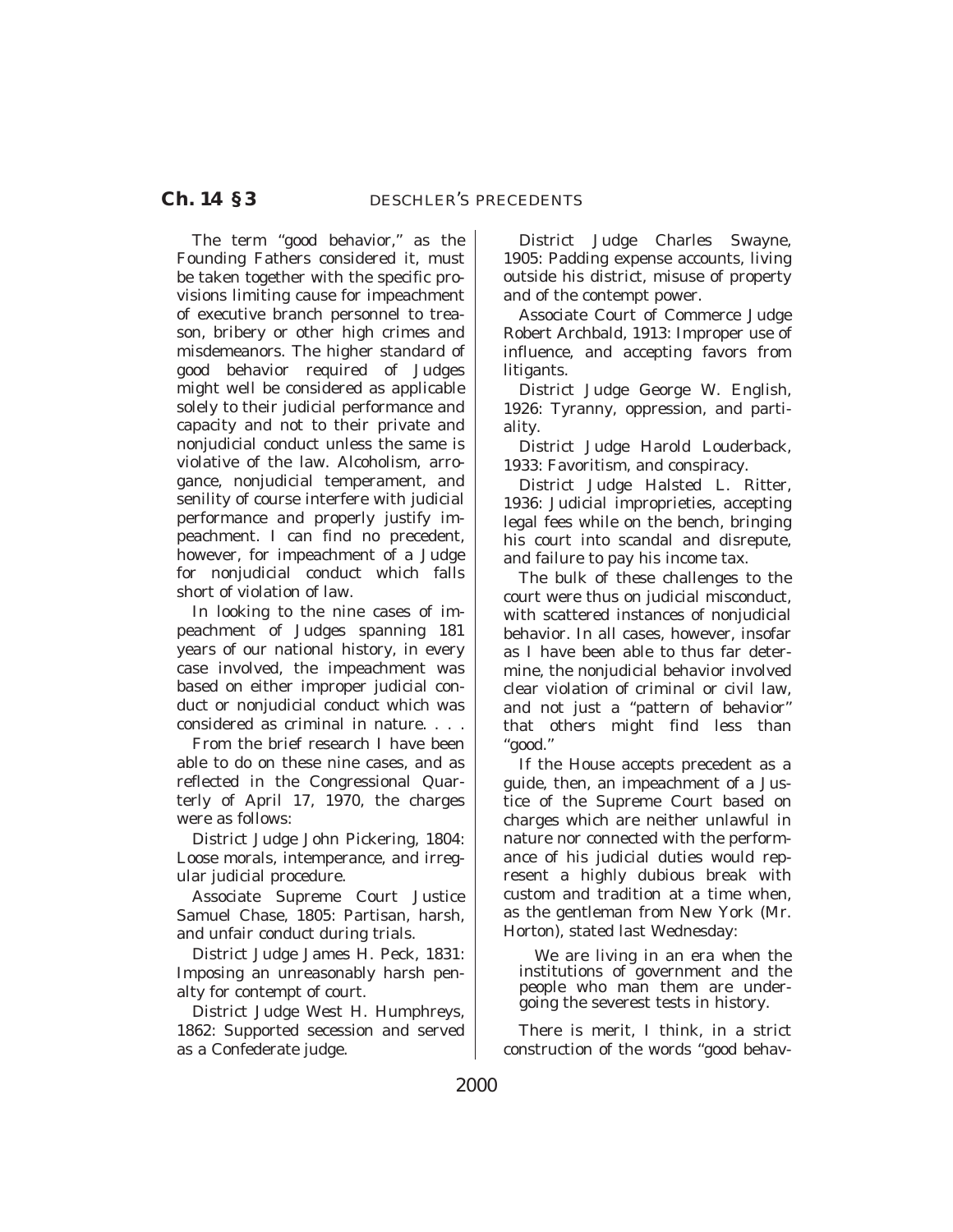ior'' as including conduct which complies with judicial ethics while on the bench and with the criminal and civil laws while off the bench. Any other construction of the term would make judges vulnerable to any majority group in the Congress which held a common view of impropriety of conduct which was admittedly lawful. If lawful conduct can nevertheless be deemed an impeachable offense by a majority of the House, how can any Judge feel free to express opinions on controversial subjects off the bench? Is there anything in our history to indicate that the framers of our Constitution intended to preclude a judge from stating political views publicly, either orally or in writing? I have been unable to find any constitutional history to so indicate.

The gentleman from New Hampshire (Mr. Wyman) suggests that a judge should not publicly declare his personal views on controversies likely to come before the Court. This is certainly true. But it certainly does not preclude a judge from voicing personal political views, since political issues are not within the jurisdiction of the court and thus a judge's opinions on political matters would generally not be prejudicial to interpretations of the law which his jurisdiction is properly limited.

**§ 3.11 The view has been taken that a federal judge may be impeached for misbehavior of such nature as to cast substantial doubt upon his integrity.**

On Aug. 10, 1970, Minority Leader Gerald R. Ford, of Michi-

gan, inserted in the *Congressional Record* a legal memorandum on impeachment of a federal judge for ''misbehavior,'' the memorandum was prepared by a private attorney and reviewed constitutional provisions, views of commentators, and the precedents of the House and Senate in impeachment proceedings. The memorandum concluded with the following analysis: (3)

A review of the past impeachment proceedings has clearly established little constitutional basis to the argument that an impeachable offense must be indictable as well. If this were to be the case, the Constitution would then merely provide an additional or alternate method of punishment, in specific instances, to the traditional criminal law violator. If the framers had meant to remove from office only those officials who violated the criminal law, a much simpler method than impeachment could have been devised. Since impeachment is such a complex and cumbersome procedure, it must have been directed at conduct which would be outside the purview of the criminal law. Moreover, the traditionally accepted purpose of impeachment would seem to work against such a construction. By restricting the punishment for impeachment to removal and disqualification from office, impeachment seems to be a protective, rather than a punitive, device. It is meant to protect the public from conduct by high

**<sup>3.</sup>** 116 CONG. REC. 28091–96, 91st Cong. 2d Sess.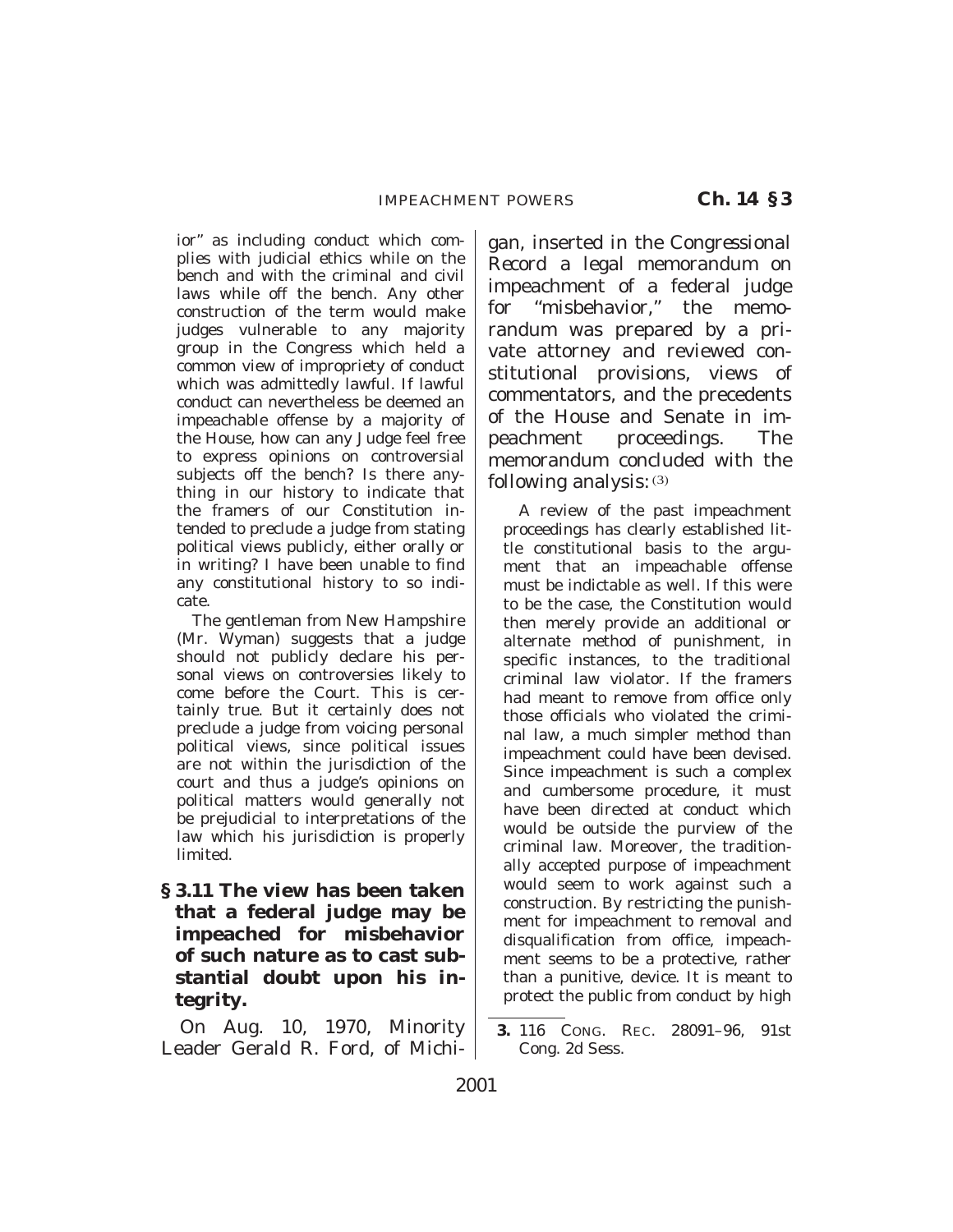public officials that undermines public confidence. Since that is the case, the nature of impeachment must be broader than this argument would make it. [Such] conduct on the part of a judge, while not criminal, would be detrimental to the public welfare. Therefore it seems clear that impeachment will lie for conduct not indictable nor even criminal in nature. It will be remembered that Judge Archbald was removed from office for conduct which, in at least one commentator's view, would have been blameless if done by a private citizen. See Brown, *The Impeachment of the Federal Judiciary,* 26 Har. L. Rev. 684, 704–05 (1913).

A sound approach to the Constitutional provisions relating to the impeachment power appears to be that which was made during the impeachment of Judge Archbald. Article I, Sections 2 and 3 give Congress jurisdiction to try impeachments. Article II, Section 4, is a mandatory provision which requires removal of officials convicted of ''treason, bribery or other high crimes and misdemeanors''. The latter phrase is meant to include conduct, which, while not indictable by the criminal law, has at least the characteristics of a crime. However, this provision is not conclusively restrictive. Congress may look elsewhere in the Constitution to determine if an impeachable offense has occurred. In the case of judges, such additional grounds of impeachment may be found in Article III, Section 1 where the judicial tenure is fixed at ''good behavior''. Since good behavior is the limit of the judicial tenure, some method of removal must be available where a judge breaches that condition of his office. That method is impeachment. Even though this construction has been criticized by one writer as being logically fallacious, See Simpson, *Federal Impeachments,* 64 U. of Penn. L. Rev. 651, 806–08 (1916), it seems to be the construction adopted by the Senate in the Archbald and Ritter cases. Even Simpson, who criticized the approach, reaches the same result because he argues that ''misdemeanor'' must, by definition, include misbehavior in office. *Supra* at 812–13.

In determining what constitutes impeachable judicial misbehavior, recourse must be had to the previous impeachment proceedings. Those proceedings fall mainly into two categories, misconduct in the actual administration of justice and financial improprieties off the bench. Pickering was charged with holding court while intoxicated and with mishandling cases. Chase and Peck were charged with misconduct which was prejudicial to the impartial administration of justice and with oppressive and corrupt use of their office to punish individuals critical of their actions. Swayne, Archbald, Louderback and Ritter were all accused of using their office for personal profit and with various types of financial indiscretions. English was impeached both for oppressive misconduct while on the bench and for financial misdealings. The impeachment of Humphries is the only one which does not fall within this pattern and the charges brought against him probably amounted to treason. See Brown, *The Impeachment of the Federal Judiciary,* 26 Har. L. Rev. 684, 704 (1913).

While various definitions of impeachable misbehavior have been advanced, the unifying factor in these definitions is the notion that there must be such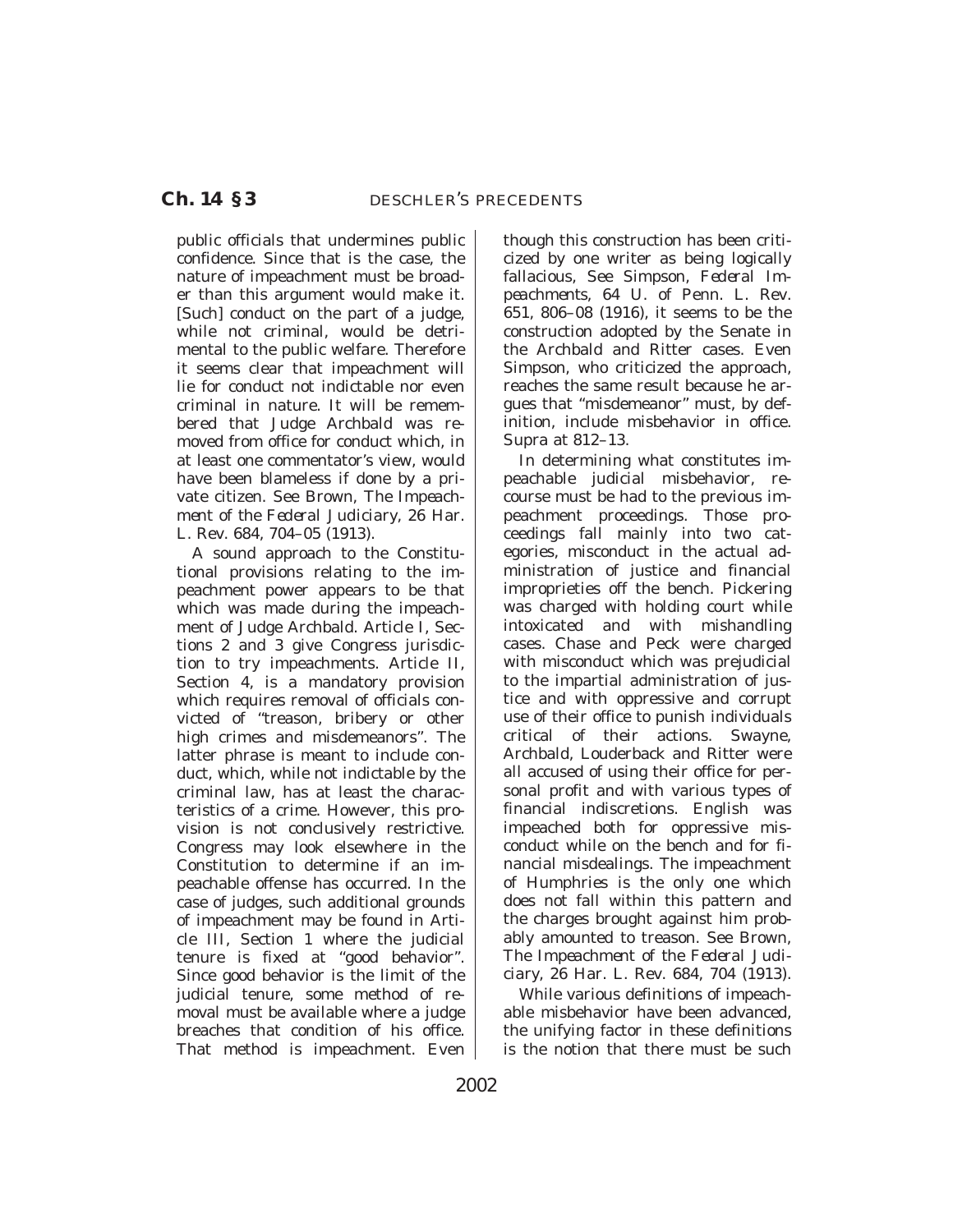misconduct as to cast doubt on the integrity and impartiality of the Federal judiciary. Brown has defined that misbehavior as follows:

It must act directly or by reflected influence react upon the welfare of the State. It may constitute an intentional violation of positive law, or it may be an official dereliction of commission or omission, a serious breach of moral obligation, or other gross impropriety of personal conduct which, in its natural consequences, tends to bring an office into contempt and disrepute . . . An act or course of misbehavior which renders scandalous the personal life of a public officer, shakes the confidence of the people in his administration of the public affairs, and thus<br>impairs <br>his official usefulness. impairs his Brown, *supra* at 692–93.

As Simpson stated with respect to the outcome of the Archbald impeachment:

It determined that a judge ought not only be impartial, but he ought so demean himself, both in and out of court, that litigants will have no reason to suspect his impartiality and that repeatedly failing in that respect constitutes a ''high misdemeanor'' in regard to his office. If such be considered the result of that case, everyone must agree that it established a much needed precedent. Simpson, *Federal Impeachments,* 64 U. of Penn. L. Rev. 651, 813 (1916).

John W. Davis, House Manager in the Impeachment of Judge Archbald, defined judicial misbehavior as follows:

Usurpation of power, the entering and enforcement of orders beyond his jurisdiction, disregard or disobedience of the rulings of superior tribunals, unblushing and notorious partiality and favoritism, indolence and neglect, are all violations of his official oath . . . And it is easily possible to go further and imagine . . . such willingness to use his office to serve his personal ends as to be within reach of no branch of the criminal law, yet calculated with absolute certainty to bring the court into public obloquy and contempt and to seriously affect the administration of justice. 6 Cannon 647.

Representative Summers, one of the managers in the Louderback impeachment gave this definition:

When the facts proven with reference to a respondent are such as are reasonably calculated to arouse a substantial doubt in the minds of the people over whom that respondent exercises authority that he is not brave, candid, honest, and true, there is no other alternative than to remove such a judge from the bench, because wherever doubt resides, confidence cannot be present. Louderback Proceedings 815.

### IV. CONCLUSION

In conclusion, the history of the constitutional provisions relating to the impeachment of Federal judges demonstrates that only the Congress has the power and duty to remove from office any judge whose proven conduct, either in the administration of justice or in his personal behavior, casts doubt on his personal integrity and thereby on the integrity of the entire judiciary. Federal judges must maintain the highest standards of conduct to preserve the independence of and respect for the judicial system and the rule of law. As Representative Summers stated during the Ritter impeachment:

Where a judge on the bench, by his own conduct, arouses a substantial doubt as to his judicial integrity he commits the highest crime that a judge can commit under the Con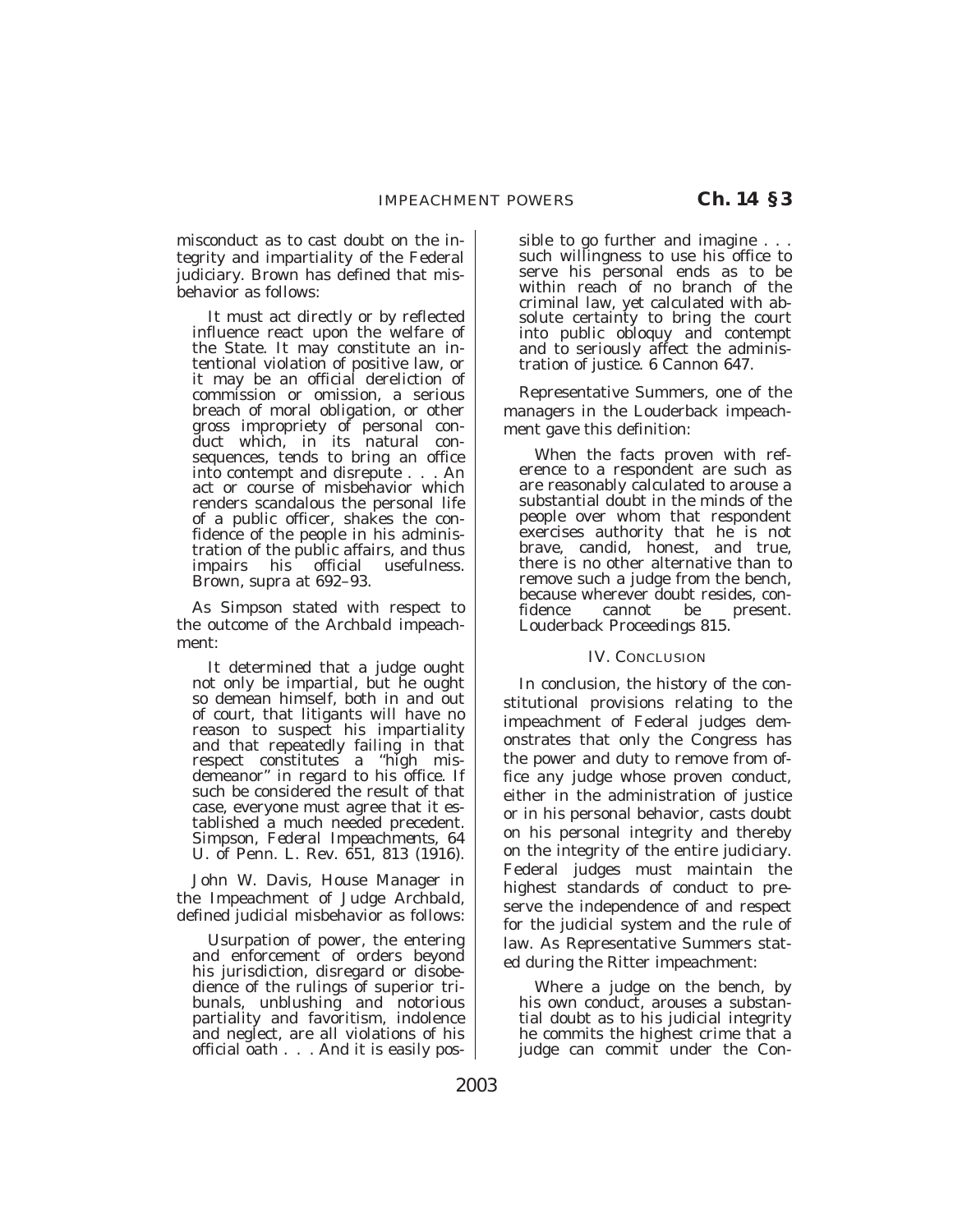stitution. Ritter Proceedings 611 (1936).

Finally, the application of the principles of the impeachment process is left solely to the Congress. There is no appeal from Congress' ultimate judgment. Thus, it can fairly be said that it is the conscience of Congress—acting in accordance with the constitutional limitations—which determines whether conduct of a judge constitutes misbehavior requiring impeachment and removal from office. If a judge's misbehavior is so grave as to cast substantial doubt upon his integrity, he must be removed from office regardless of all other considerations. If a judge has not abused his trust, Congress has the duty to reaffirm public trust and confidence in his actions.

Respectfully submitted, BETHEL B. KELLEY, DANIEL G. WYLLIE.

**§ 3.12 The view has been taken that the House impeaches federal judges only for misconduct that is both criminal in nature and related to the performance of the judicial function.**

On Nov. 16, 1970, Mr. Frank Thompson, Jr., of New Jersey, inserted into the *Congressional Record* a study by a professor of constitutional law of impeachment proceedings against federal judges and the grounds for such proceedings. The memorandum discussed in detail the substance of such charges in all prior impeachment proceedings and concluded as follows: (4)

In summary, the charges against Justice William O. Douglas are unique in our history of impeachment. The House has stood ready to impeach judges for Treason, Bribery, and related financial crimes and misdemeanors. It has refused to impeach judges charged with on-the-job misconduct when that behavior is not also an indictable criminal offense. Only once before has a judge even been charged with impeachment for non-jobrelated activities—in 1921, when Judge Kenesaw Mountain Landis was charged with accepting the job as Commissioner of big-league baseball—and the House Judiciary Committee refused to dignify the charge with a report pro or con. Never in our impeachment history, until Congressman Ford leveled his charges against Mr. Justice Douglas, has it ever been suggested that a judge could be impeached because, while off the bench, he exercised his First Amendment rights to speak and write on issues of the day, to associate with others in educational enterprises. . . .

This brief history of Congressional impeachment shows several things. First, it shows that it works. It is not a rusty, unused power. Since 1796, fifty-five judges have been charged on the Floor of the House of Representatives, approximately one in every three to four years. Presumably, most of the federal judges who should be impeached, are impeached. Thirty-three judges have been charged with "Trea-

**<sup>4.</sup>** 116 CONG. REC. 37464–70, 91st Cong. 2d Sess.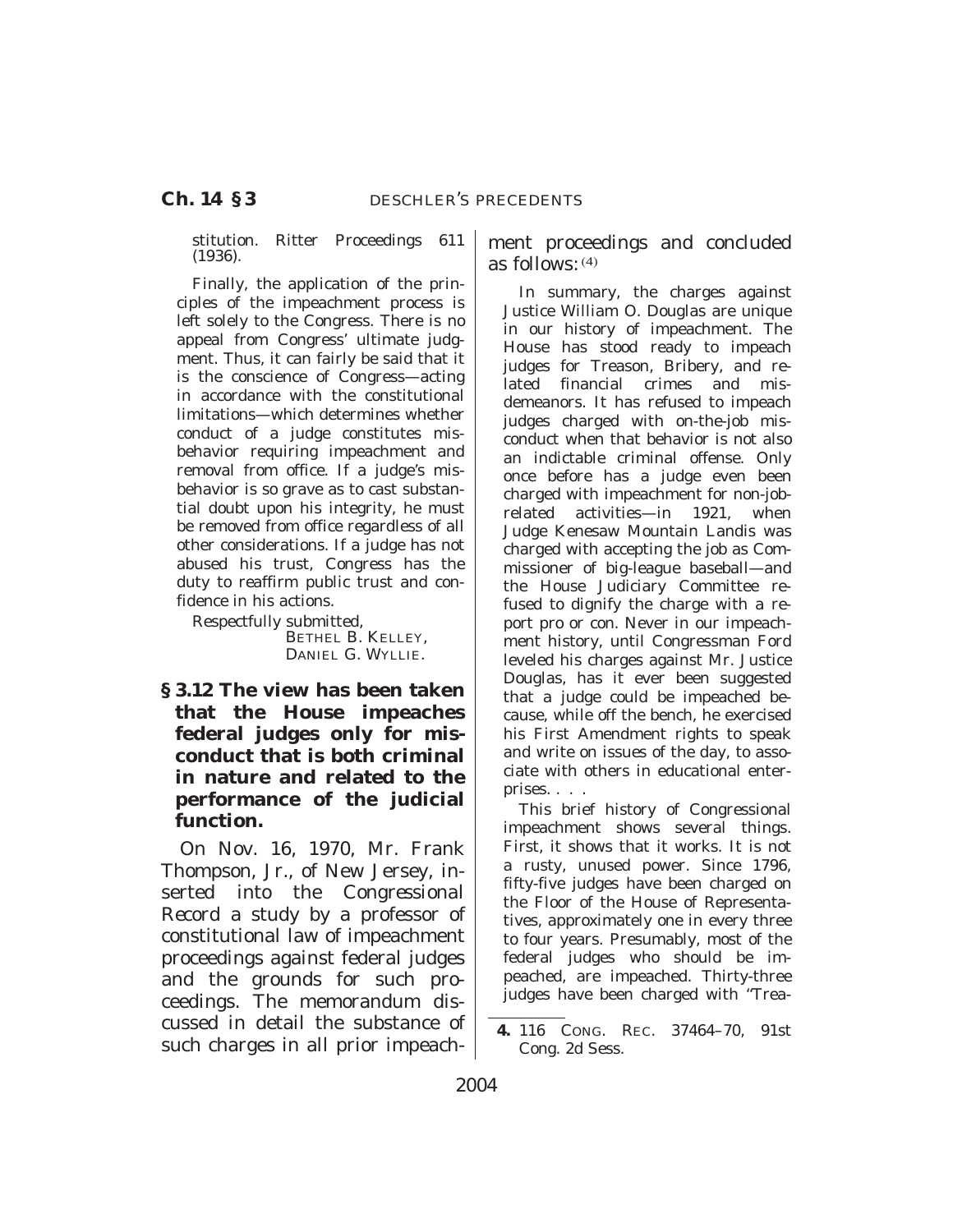son, Bribery, or other High Crimes and Misdemeanors.'' Three of them have been found guilty by the Senate and removed from office; twenty-two additional judges have resigned rather than face Senate trial and public exposure. This is one "corrupt" judge for approximately every seven years hopefully, all there are.

Second, by its deeds and actions, Congress has recognized what Chief Justice Burger recently described as ''the imperative need for total and absolute independence of judges in deciding cases or in any phase of the decisional function.'' With a few aberrations in the early 1800's, a period of unprecedented political upheaval, Congress has refused to impeach a judge for lack of ''good behaviour'' unless the behavior is both job-related and criminal. This is true whether the judge gets drunk on the bench, whether the judge exploits and abuses the authority of his robes, or whether the judge hands down unpopular or wrong decisions.

How could it be otherwise? The purpose of an ''independent judiciary'' in our system of government by separation of powers, is to check the excesses of the legislative and executive branches of the government, to cry a halt when popular passions grip the Congress and laws are adopted which abridge and infringe upon the rights guaranteed to all citizens by the Constitution. The judges must be strong and secure if they are to do this job well.

John Dickinson proposed at the Constitutional Convention that federal judges should be removed upon a petition by the majority of each House of Congress. This was rejected, because it was contradictory to judicial tenure during good behavior, because it would make the judiciary ''dangerously dependent'' on the legislature.

During the Jeffersonian purge of the federal bench, Senate leader William Giles proclaimed that ''removal by impeachment'' is nothing more than a declaration by both Houses of Congress to the judge that ''you hold dangerous opinions.'' This theory of the impeachment power was rejected in 1804 because it would put in peril ''the integrity of the whole national judicial establishment.''

Now Congressman Ford suggests that ''an impeachable offense'' is nothing more than ''whatever a majority of the House of Representatives considers it to be at a given moment in history.''

Does he really mean that Chief Justice Warren might have been impeached because ''at a given moment in history'' a majority of the House and two-thirds of the Senate objected strongly to his opinion ordering an end to school-segregation, or to his equally controversial decision against school prayer? Does he really mean that Judge Julius Hoffman is impeachable if a majority of this or the next Congress decides that he was wrong in his handling of the Chicago Seven? Does he really want a situation where federal judges must keep one eye on the mood of Congress and the other on the proceedings before them in court, in order to maintain their tenure in office?

If Congressman Ford is right, it bodes ill for the concept of an independent judiciary and the corollary doctrine of a Constitutional government of laws.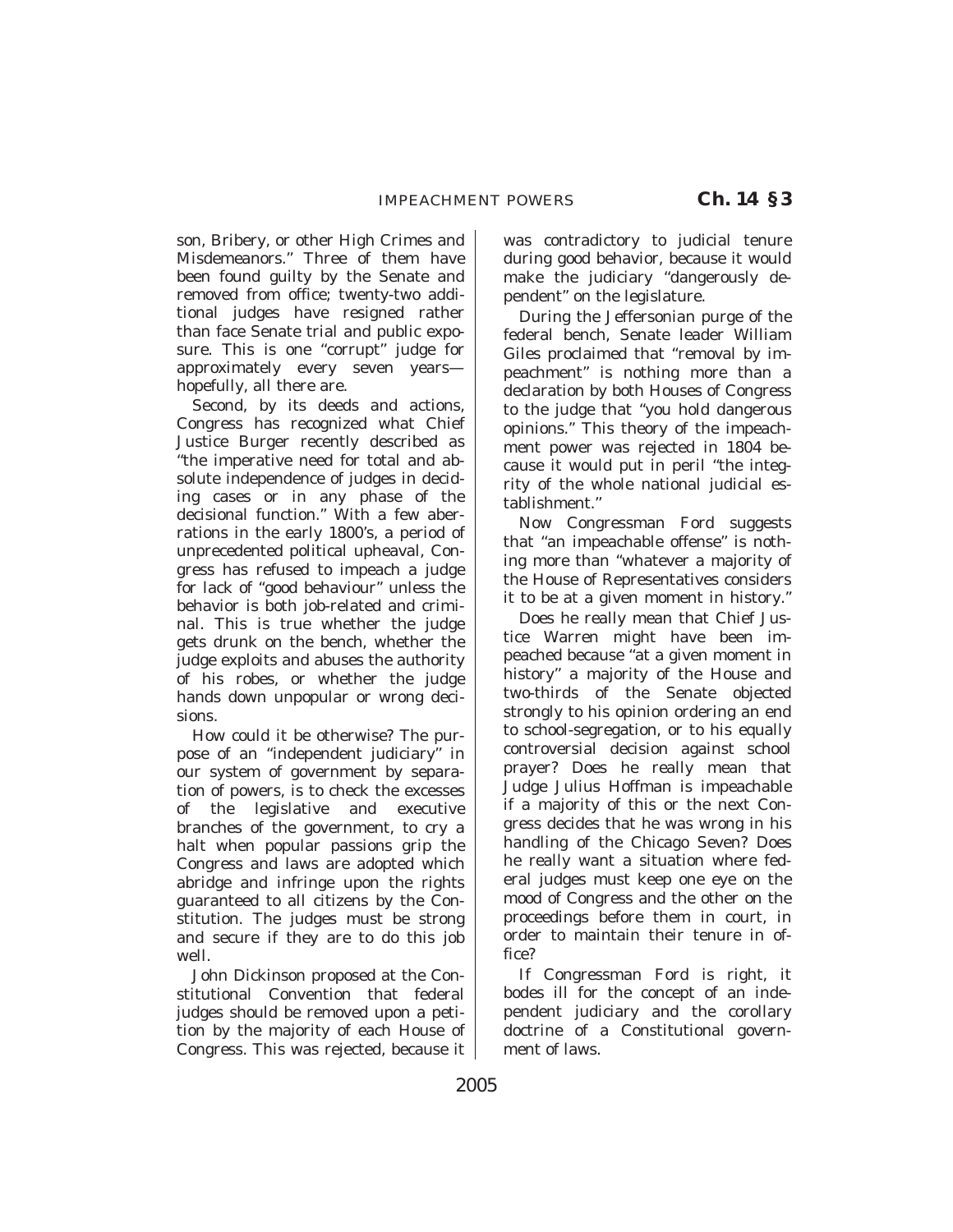In 1835, the French observer de Tocqueville wrote that:

A decline of public morals in the United States will probably be marked by the abuse of the power of impeachment as a means of crushing political adversaries or ejecting them from office.

Let us hope that that day has not yet arrived.

Mr. Thompson summarized the study as follows:

. . . [I] requested Daniel H. Pollitt, a professor of constitutional law at the University of North Carolina to survey the 51 impeachment proceedings in this House during the intervening years.

I want to make several comments on this survey.

First, it shows that impeachment works. Thirty-three judges have been charged in this body with ''treason, bribery, or other high crimes and misdemeanors.'' Twenty-two of them resigned rather than face Senate trial; three chose to fight it out in the Senate; and seven were acquitted by the vote of this Chamber against further impeachment proceedings.

Second, it shows that never since the earliest days of this Republic has the House impeached a judge for conduct which was not both job-related and criminal. This body has consistently refused to impeach a judge unless he was guilty of an indictable offense.

Third, it shows that never before Mr. Ford leveled his charges against Justice Douglas has it ever been suggested that a judge could be impeached because, while off the bench, he exercised his first amendment rights to speak and write on issues of the day.

**§ 3.13 A special subcommittee of the Committee on the Judiciary found in its final report on charges of impeachment against Associate Justice William O. Douglas of the Supreme Court, that (1) a judge could be impeached for judicial conduct which was criminal or which was a serious dereliction of public duty; (2) that a judge could be impeached for nonjudicial conduct which was criminal; and (3) that the evidence gathered did not warrant the impeachment of Justice Douglas.**

On Sept. 17, 1970, the special subcommittee of the Committee on the Judiciary, which had been created to investigate and report on charges of impeachment against Associate Justice Douglas of the Supreme Court, submitted its final report to the full committee. The report reviewed the grounds for impeachment and found the evidence insufficient. The report provided in part: (5)

II. CONCEPTS OF IMPEACHMENT

The Constitution grants and defines the authority for the use of impeach-

**<sup>5.</sup>** Final report by the special subcommittee on H. Res. 920 (Impeachment of Associate Justice Douglas) of the Committee on the Judiciary, Committee Print, 91st Cong. 2d Sess., Sept. 17, 1970.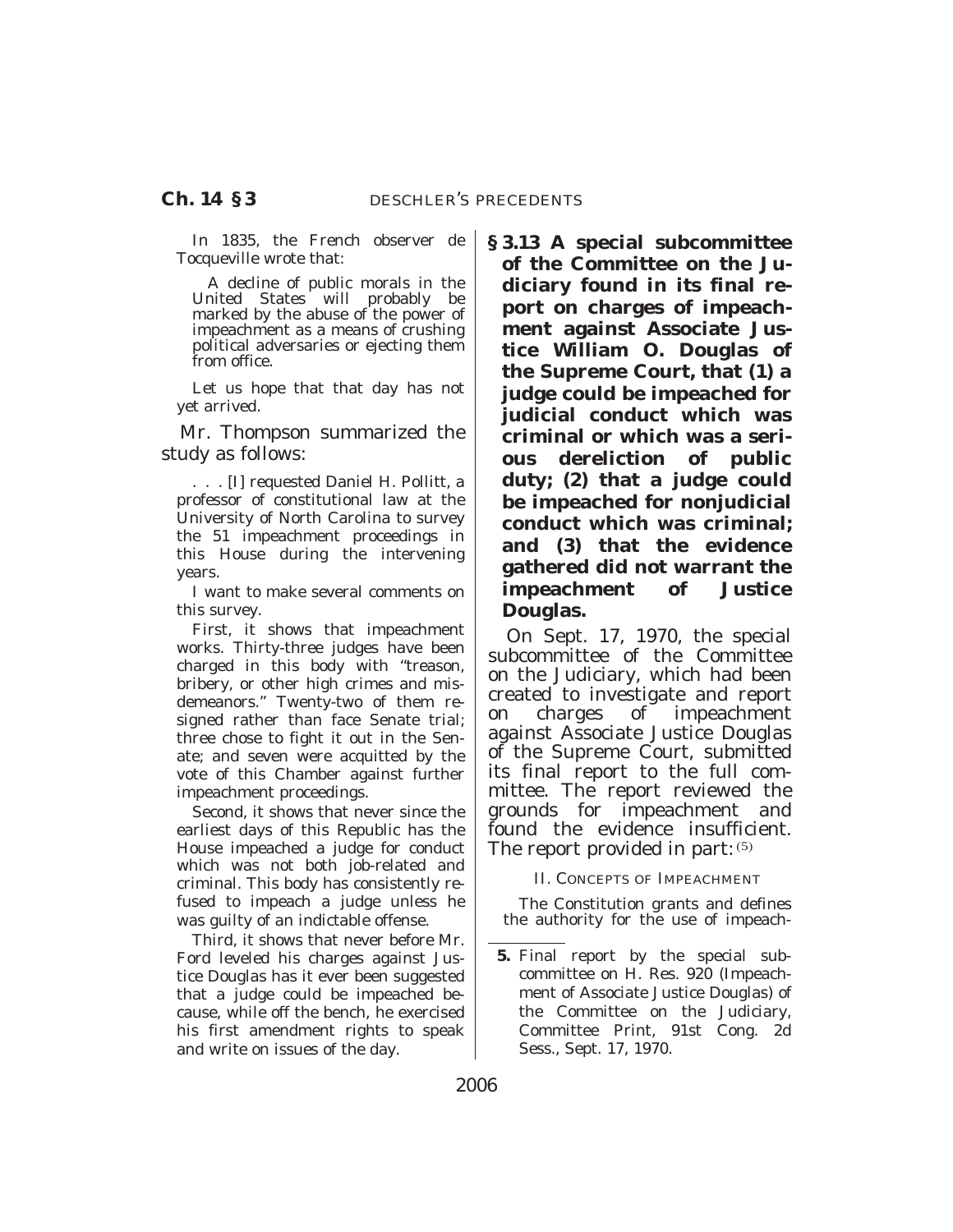ment procedures to remove officials of the Federal Government. Offenses subject to impeachment are set forth in Article II, Section 4:

The President, Vice President and all civil Officers of the United States, shall be removed from office on impeachment for and Conviction of, Treason, Bribery, or other high Crimes and Misdemeanors.

An Associate Justice of the Supreme Court is a civil officer of the United States and is a person subject to impeachment. Article II, Section 2, authorizes the President to appoint ''. . . Ambassadors, other public Ministers and Consuls, Judges of the Supreme Court, and all other Officers of the United States . . .''

Procedures established in the Constitution vest responsibility for impeachment in the Legislative Branch of the government and require both the House of Representatives and the Senate to participate in the trial and determination of removal from office. Article I, Section 1, provides: ''The House of Representatives shall chuse their Speaker and other Officers; and shall have the sole Power of Impeachment.''

After the House of Representatives votes to approve Articles of Impeachment, the Senate must hear and decide the issue. Article I, Section 3 provides:

The Senate shall have the sole Power to try all Impeachments. When sitting for that Purpose, they shall be on Oath or Affirmation. When the President of the United States is tried, the Chief Justice shall preside: And no Person shall be convicted without the Concurrence of two thirds of the Members present.

Decision for removal in an impeachment proceeding does not preclude

trial and punishment for the same offense in a court of law. Article III, Section 3 in this regard provides:

Judgment in Cases of Impeachment shall not extend further than to removal from Office, and disqualification to hold and enjoy any Office of honor, Trust or Profit under the United States: but the Party convicted shall nevertheless be liable and subject to Indictment, Trial, Judgment and Punishment, according to Law.

Other provisions of the Constitution underscore the exceptional nature of the unique legislative trial. The President's power to grant reprieves and pardons for offenses against the United States does not extend to impeachments. Article 2, Section 2, provides: ''The President . . . shall have the power to grant Reprieves and Pardons for Offenses against the United States, except in Cases of Impeachment.'' Inasmuch as the Senate itself hears the evidence and tries the case, the Constitutional right to a trial by jury when a crime has been charged is not available. Article III, Section 2 provides: ''The Trial of all Crimes, except in Cases of Impeachment, shall be by jury. . . .''

The Constitution provides only one instrument to remove judges of both the Supreme and inferior courts, and that instrument is impeachment. The provisions of Article II, Section 4, defines the conduct that render federal officials subject to impeachment procedures. For a judge to be impeachable, his conduct must constitute ". . . Treason, Bribery, or other High Crimes and Misdemeanors.''

Some authorities on constitutional law have contended that the impeach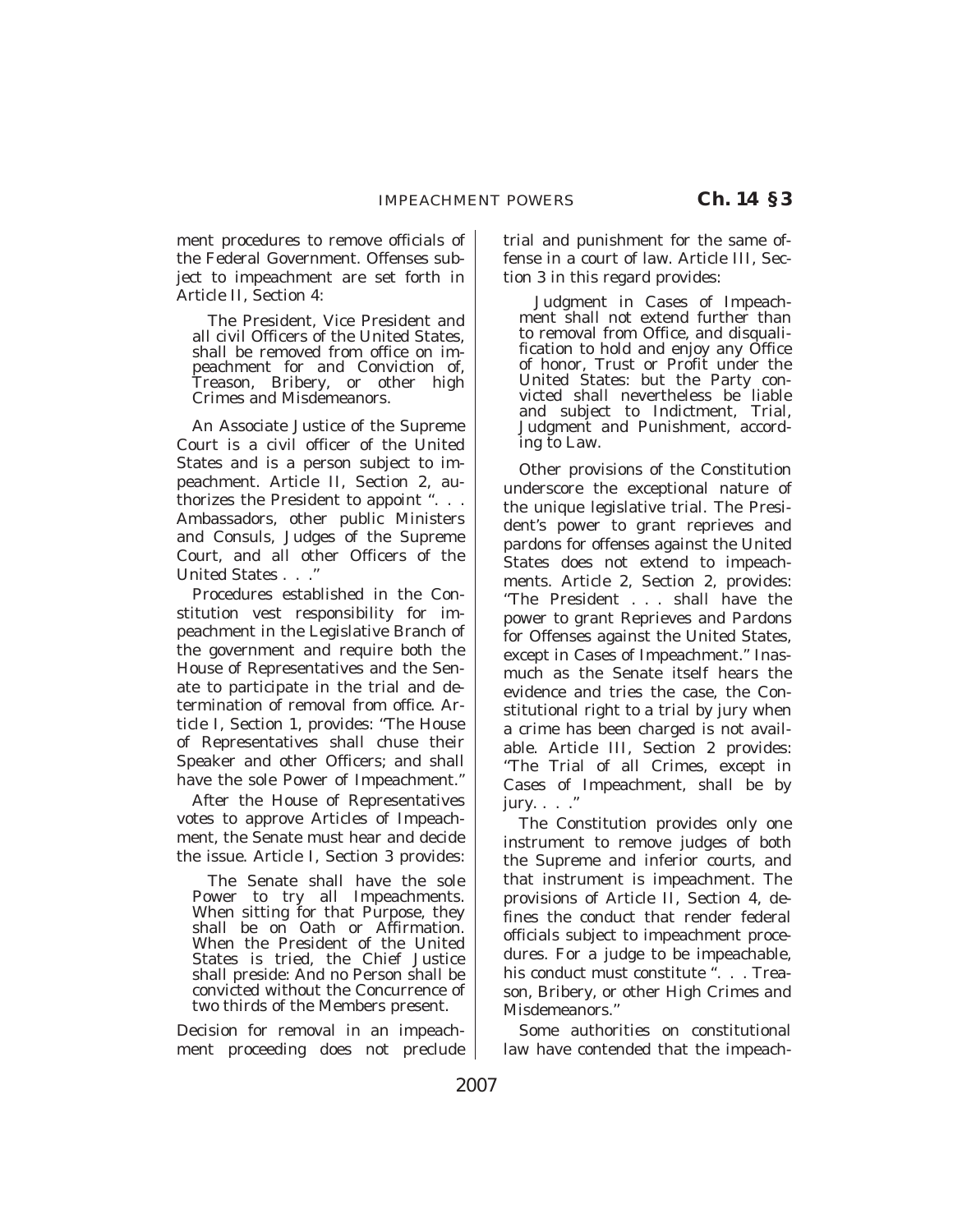ment device is a cumbersome procedure. Characterized by a high degree of formality, when used it preempts valuable time in both the House and Senate and obstructs accomplishment of the law making function of the legislative branch. In addition to distracting the attention of Congress from its other responsibilities, impeachments invariably are divisive in nature and generate intense controversy in Congress and in the country at large.

Since the adoption of the Constitution in 1787, there have been only 12 impeachment proceedings, nine of which have involved Federal judges. There have been only four convictions, all Federal judges.

The time devoted by the House and Senate to the impeachments that resulted in the trials of the nine Federal judges varied substantially. The impeachment of Robert Archbald in 1912 consumed the shortest time. The Archbald case required three months to be processed in the House, and six months in the Senate. The impeachment of James H. Peck required the most time for trial of a Federal judge. The House took three years and five months to complete its action, and the Senate was occupied for nine months with the trial. The most recent case, Halsted Ritter, in 1933, received the attention of the House for two years and eight months, and required one month and seven days for trial in the Senate.

Although the provisions of Article II, Section 4 define conduct that is subject to impeachment, and Article I establishes the impeachment procedure, impeachments of Federal judges have been complicated by the tenure provision in Article III, Section 1. Article III, Section 1, provides:

The judicial Power of the United States shall be vested in one supreme Court, and in such inferior Courts as the Congress may from time to time ordain and establish. The Judges, both of the supreme and inferior Courts, shall hold their Offices during good Behaviour, and shall, at stated Times, receive for their Services, a Compensation, which shall not be diminished during their Continuance in Office

The content of the phrase "during" good Behaviour'' and its relationship to Article II, Section 4's requirement for conduct that amounts to ''treason, bribery, or other high crimes and misdemeanors'' have been matters of dispute in each of the impeachment proceedings that have involved Federal judges. The four decided cases do not resolve the problems and disputes that this relationship has generated. Differences in impeachment concepts as to the meaning of the phrase "good behavior'' in Article III and its relationship to the meaning of the word ''misdemeanors'' in Article II are apparent in the discussions of the charges that have been made against Associate Justice Douglas.

A primary concern of the Founding Fathers was to assure the creation of an independent judiciary. Alexander Hamilton in *The Federalist Papers* (No. 78) stated this objective:

The complete independence of the courts of justice is peculiarly essential in a limited Constitution. By a limited Constitution, I understand one which contains certain specified exceptions to the legislative authority; such for instance, as that it shall pass no bills of attainder, no *ex post facto* laws, and the like. Limitations of this kind can be preserved in practice no other way than through the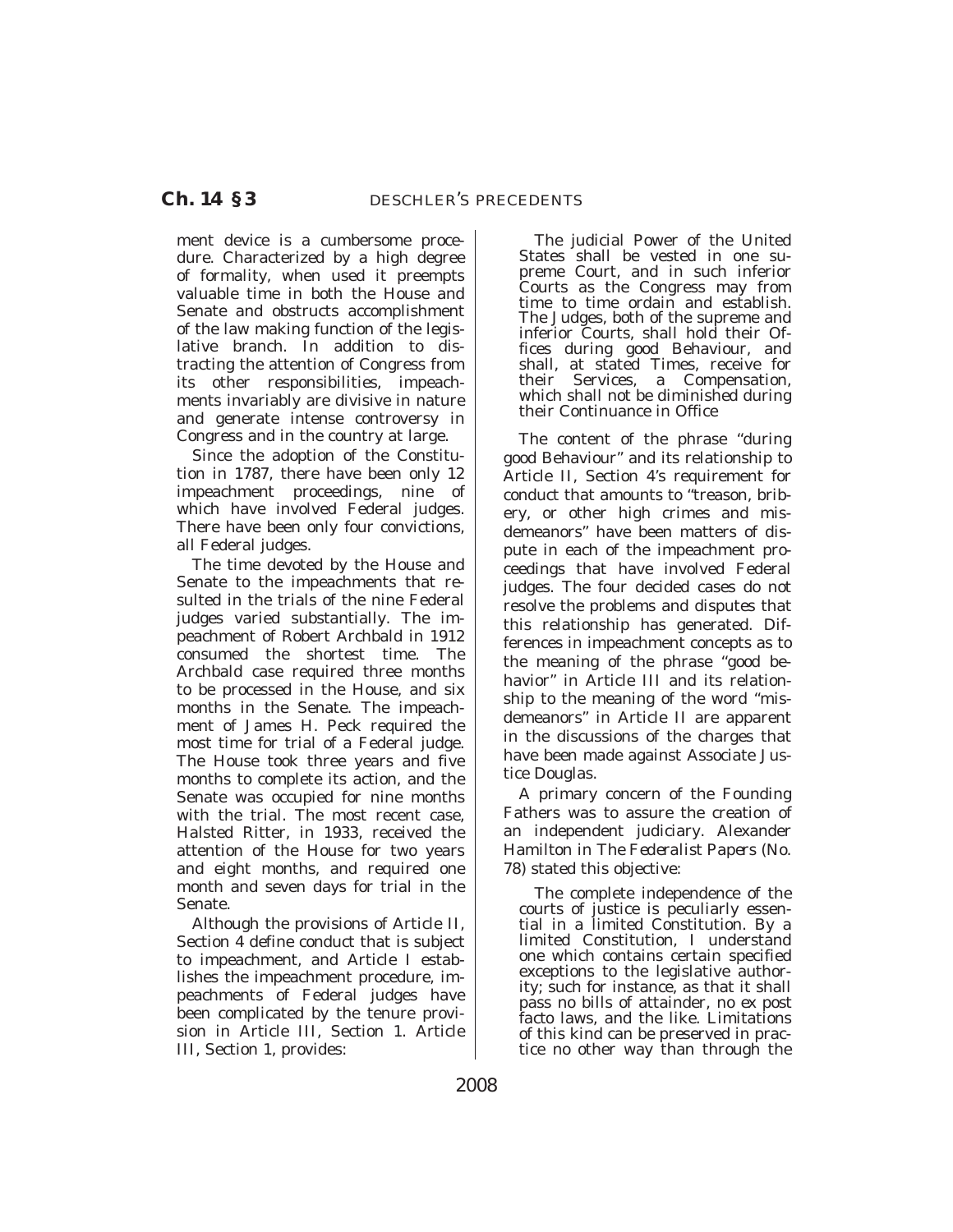medium of courts of justice, whose duty it must be to declare all acts contrary to the manifest tenor of the Constitution void. Without this, all the reservations of particular rights or privileges would amount to nothing.

*The Federalist Papers* (No. 79) discusses the relationship of the impeachment procedures to judicial independence:

The precautions for their responsibility are comprised in the article respecting impeachments. They are<br>liable to be impeached for liable to be impeached for malconduct by the House of Representatives and tried by the Senate; and, if convicted, may be dismissed from office and disqualified for holding any other. This is the only provision on the point which is consistent with the necessary independence of the judicial character, and is the only one which we find in our own Constitution in respect to our own judges.

The want of a provision for removing the judges on account of inability has been a subject of complaint. But all considerate men will be sensible that such a provision would either not be practiced upon or would be more liable to abuse than calculated to answer any good purpose. The mensuration of the faculties of the mind has, I believe, no place in the catalog of known arts. An attempt to fix the boundary between the regions of ability and inability would much oftener give scope to personal and party attachments and enmities than advance the interests of justice or the public good. The result, except in the case of insanity, must for the most part be arbitrary; and insanity, without any formal or express provision, may be safely pronounced to be a virtual disqualification.

The desire of the American people to assure independence of the judiciary

and to emphasize the exalted station assigned to the judge by our society, have erected pervasive constitutional and statutory safeguards. The judge of a United States court holds office ''during good behavior.'' Further his salary may not be reduced while he is in office by any branch of Government. A judge may be removed from office only by the cumbersome procedure of impeachment.

Accordingly, when the public is confronted with allegations of dishonesty or venality, and is forced to recognize that judges are human, and hence fallible, the impact is severe. Exposure of infirmities in the judicial system is undertaken only with reluctance. It is an area in which the bar, the judiciary, and the executive and legislative branches alike have seen fit to move cautiously and painstakingly. There must be full recognition of the necessity to proceed in such a manner that will result in the least damage possible to judicial independence, but which, at the same time, will result in correction or elimination of any condition that brings discredit to the judicial system.

Removal of a Federal judge, for whatever reason, historically has been difficult. Constitutional safeguards to assure a free and independent judiciary make it difficult to remove a Federal judge who may be unfit, whether through incompetence, insanity, senility, alcoholism, or corruption.

For a judge to be impeached, it must be shown that he has committed treason, accepted a bribe, or has committed a high crime or misdemeanor. All conduct that can be impeached must at least be a "misdemeanor." A judge is entitled to remain a judge as long as he holds his office ''during good behav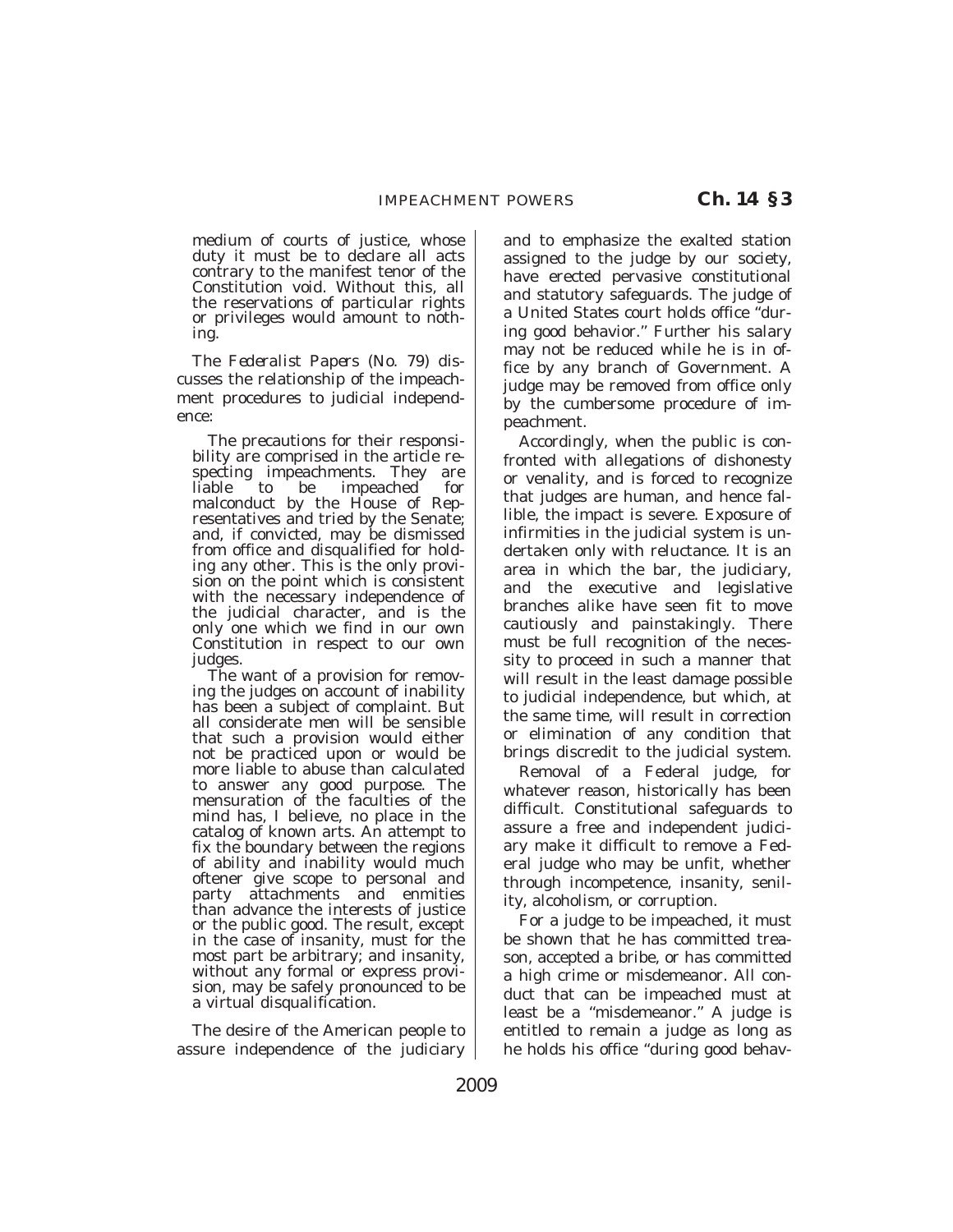ior.'' The content of the word ''misdemeanor'' must encompass some activities which fall below the standard of ''good behavior.'' Conduct which fails to meet the standard of ''good behavior'' but which does not come within the definition of ''misdemeanor'' is not subject to impeachment.

In each of the nine impeachments involving judges, there has been controversy as to the meaning of the word "misdemeanor." Primarily the controversy concerned whether the activities being attacked must be criminal or whether the word "misdemeanor" encompasses less serious departures from society norms.

In his memorandum ''Opinion on the Impeachment of Halsted L. Ritter,'' Senator H. W. Johnson described the confusion of thought prevailing in the Senate on these concepts. He stated:

The confusion of thought prevailing among Senators is evidenced by their varying expressions. One group eloquently argued any gift to a judge, under any circumstances, constituted misbehavior, for which he should be removed from office—and moreover that neither corrupt motive or evil intent need be shown in the acceptance of a gift or in any socalled misbehavior. Another prefaced his opinion with the statement: ''I do not take the view that an impeachment proceeding of a judge of the inferior Federal courts under the Constitution of the United States is a criminal proceeding. The Constitution itself has expressly denuded impeachment proceedings of every aspect or characteristic of a criminal proceeding.''

And yet another flatly takes a contrary view, and states although finding the defendant guilty on the seventh count: ''The procedure is criminal in its nature, for upon conviction,

requires the removal of a judge, which is the highest punishment that could be administered such an officer. The Senate, sitting as a court, is required to conduct its proceedings and reach its decisions in accordance with the customs of our law. In all criminal cases the defendant comes into court enjoying the presumption of innocence, which presumption continues until he is proven guilty beyond a reasonable doubt.'

And again we find this: ''Impeachment, though, must be considered as a criminal proceeding.''

In his April 15, 1970, speech, Representative Ford articulated the concept that an impeachable offense need not be indictable and may be something less than a criminal act or criminal dereliction of duty. He said:

What, then, is an impeachable offense?

The only honest answer is that an impeachable offense is whatever a majority of the House of Representatives considers to be at a given moment in history; conviction results from whatever offense or offenses two-thirds of the other body considers to be sufficiently serious to require removal of the accused from office. Again, the historical context and political climate are important; there are few fixed principles among the handful of precedents.

I think it is fair to come to one conclusion, however, from our history of impeachments: a higher standard is expected of Federal judges than of any other "civil officers'' of the United States. (First Report, p. 31).

The "Kelley Memorandum" submitted by Mr. Ford enforces this position. The Kelley Memorandum asserts that misbehavior by a Federal judge may constitute an impeachable offense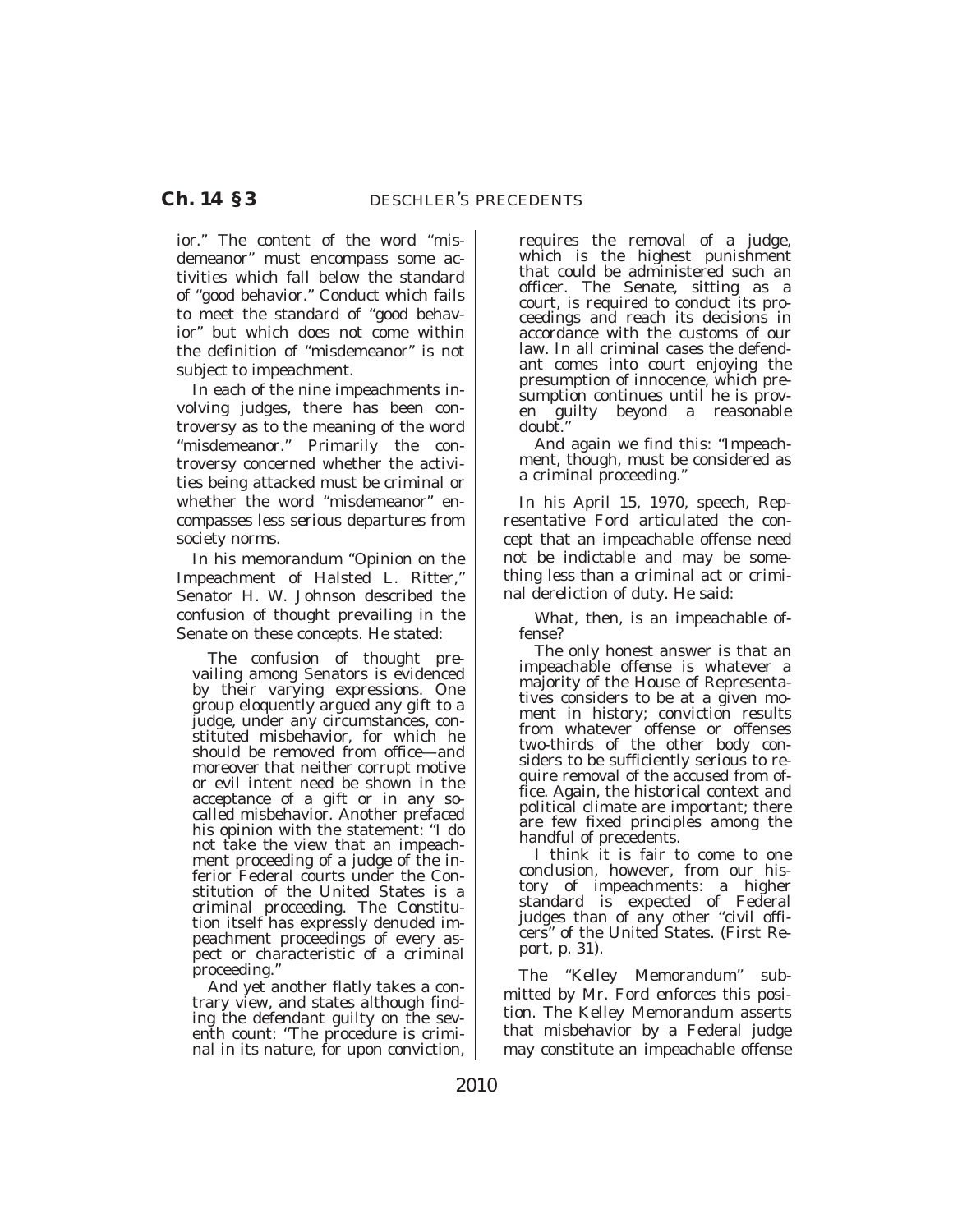though the conduct may not be an indictable crime or misdemeanor. The Kelley Memorandum concludes:

In conclusion, the history of the constitutional provisions relating to the impeachment of Federal judges demonstrates that only the Congress has the power and duty to remove from office any judge whose proven conduct, either in the administration of justice or in his personal behavior, casts doubt on his personal integrity and thereby on the integrity of the entire judiciary. Federal judges must maintain the highest standards of conduct to preserve the independence of and respect for the judicial system and the rule of law.

On the other hand, Counsel for Associate Justice Douglas, Simon H. Rifkind, has submitted a memorandum that contends that a Federal judge may not be impeached for anything short of criminal conduct. Mr. Rifkind also contends that the other provisions of the Constitution, i.e., the prohibition of *ex post facto* laws, due process notice requirement and the protection of the First Amendment prevent the employment of any other standard in impeachment proceedings. In conclusion Mr. Rifkind stated:

The constitutional language, in plain terms, confines impeachment to "Treason, Bribery, or other high Crimes and Misdemeanors.'' The history of those provisions reinforces their plain meaning. Even when the Jeffersonians sought to purge the federal bench of all Federalist judges, they felt compelled to at least assert that their political victims were guilty of ''high Crimes and Misdemeanors.'' The unsuccessful attempt to remove Justice Chase firmly established the proposition that impeachment is for *criminal* offenses only, and is not a ''general inquest''

into the behavior of judges. There has developed the consistent practice, rigorously followed in every case in this century, of impeaching federal judges only when criminal offenses have been charged. Indeed, the House has never impeached a judge except with respect to a "high" Crime'' or ''Misdemeanor.'' Characteristically, the basis for impeachment has been the soliciting of bribes, selling of votes, manipulation of receivers' fees, misappropriation of properties in receivership, and willful income tax evasion.

A vast body of literature has been developed concerning the scope of the impeachment power as it pertains to federal judges. The precedents show that the House of Representatives, particularly in the arguments made by its Managers in the Senate trials, favors the conclusion that the phrase ''high crimes and misdemeanors'' encompasses activity which is not necessarily criminal in nature.

Although there may be divergence of opinion as to whether impeachment of a judge requires conduct that is criminal in nature in that it is proscribed by specific statutory or common law prohibition, all authorities hold that for a judge to be impeached, the term "misdemeanors'' requires a showing of misconduct which is inherently serious in relation to social standards. No respectable argument can be made to support the concept that a judge could be impeached if his conduct did not amount at least to a serious dereliction of his duty as a member of society.

The punishment imposed by the Constitution measures how serious misconduct need be to be impeachable. Only serious derelictions of duty owed to society would warrant the punish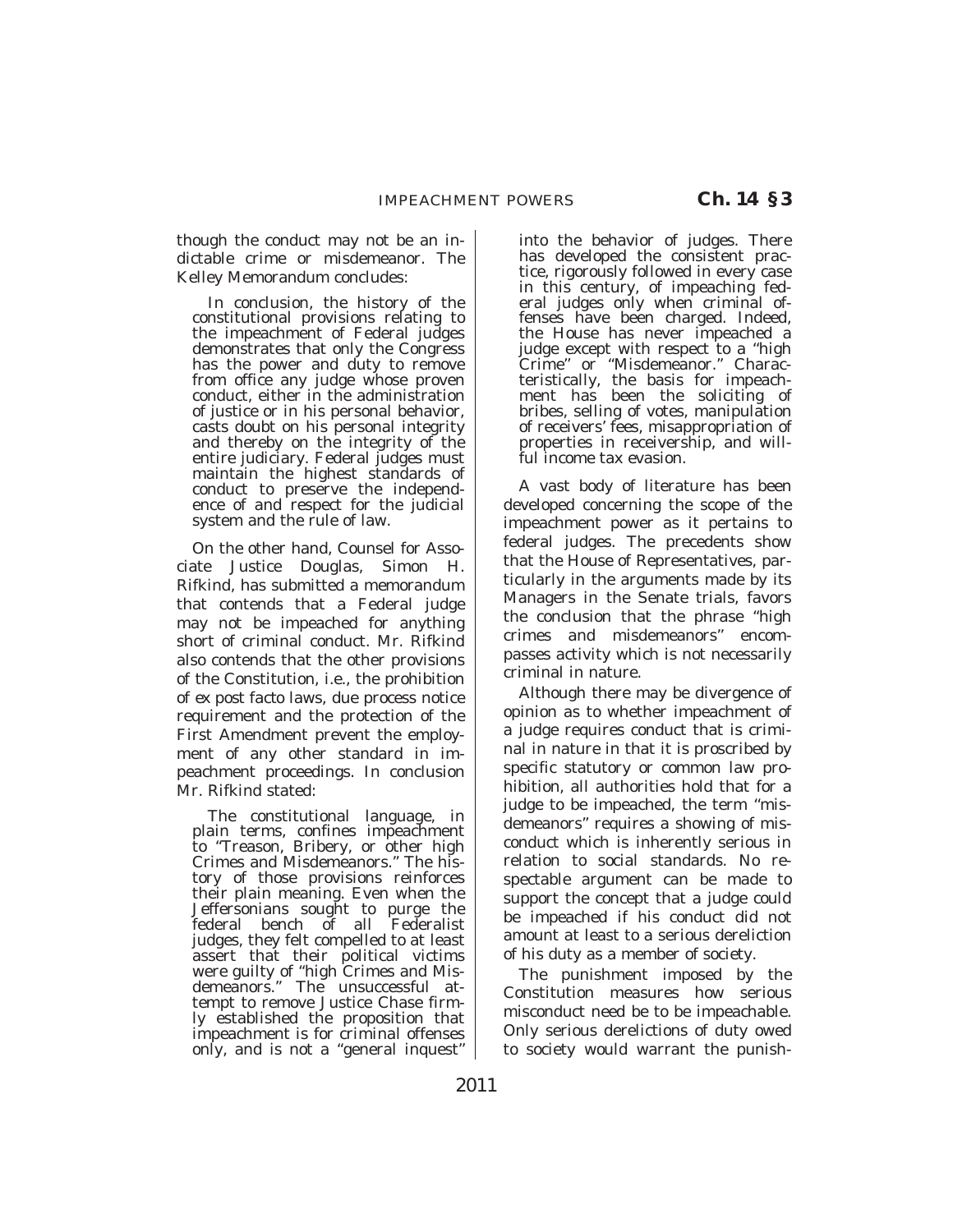ment provided. An impeachment proceeding is a trial which results in punishment after an appropriate finding by the trier of facts, the Senate. Deprivation of office is a punishment. Disqualification to hold any future office of honor, trust and profit is a greater punishment. The judgment of the Senate confers upon that body discretion, in the words of the *Federalist Papers* ''. . . to doom to honor or to infamy the most influential and the most distinguished characters of the community. ...

Reconciliation of the differences between the concept that a judge has a right to his office during ''good behavior'' and the concept that the legislature has a duty to remove him if his conduct constitutes a ''misdemeanor'' is facilitated by distinguishing conduct that occurs in connection with the exercise of his judicial office from conduct that is non-judicially connected. Such a distinction permits recognition that the content of the word "misdemeanor" for conduct that occurs in the course of exercise of the power of the judicial office includes a broader spectrum of action than is the case when non-judicial activities are involved.

When such a distinction is made, the two concepts on the necessity for judicial conduct to be criminal in nature to be subject to impeachment becomes defined and may be reconciled under the overriding requirement that to be a ''misdemeanor'', and hence impeachable, conduct must amount to a serious dereliction of an obligation owed to society.

To facilitate exposition, the two concepts may be summarized as follows:

Both concepts must satisfy the requirements of Article II, Section 4, that the challenged activity must constitute ''. . . Treason, Bribery or High Crimes and Misdemeanors.''

Both concepts would allow a judge to be impeached for acts which occur in the exercise of judicial office that (1) involve criminal conduct in violation of law, or (2) that involve serious dereliction from public duty, but not necessarily in violation of positive statutory law or forbidden by the common law. Sloth, drunkenness on the bench or unwarranted and unreasonable impartiality manifest for a prolonged period are examples of misconduct, not necessarily criminal in nature that would support impeachment. When such misbehavior occurs in connection with the federal office, actual criminal conduct should not be a requisite to impeachment of a judge or any other federal official. While such conduct need not be criminal, it nonetheless must be sufficiently serious to be offenses against good morals and injurious to the social body.

Both concepts would allow a judge to be impeached for conduct not connected with the duties and responsibilities of the judicial office which involve criminal acts in violation of law.

The two concepts differ only with respect to impeachability of judicial behavior not connected with the duties and responsibilities of the judicial office. Concept 2 would define "misdemeanor'' to permit impeachment for serious derelictions of public duty but not necessarily violations of statutory or common law.

In summary, an outline of the two concepts would look this way:

A judge may be impeached for "... Treason, Bribery, or High Crimes or Misdemeanors.''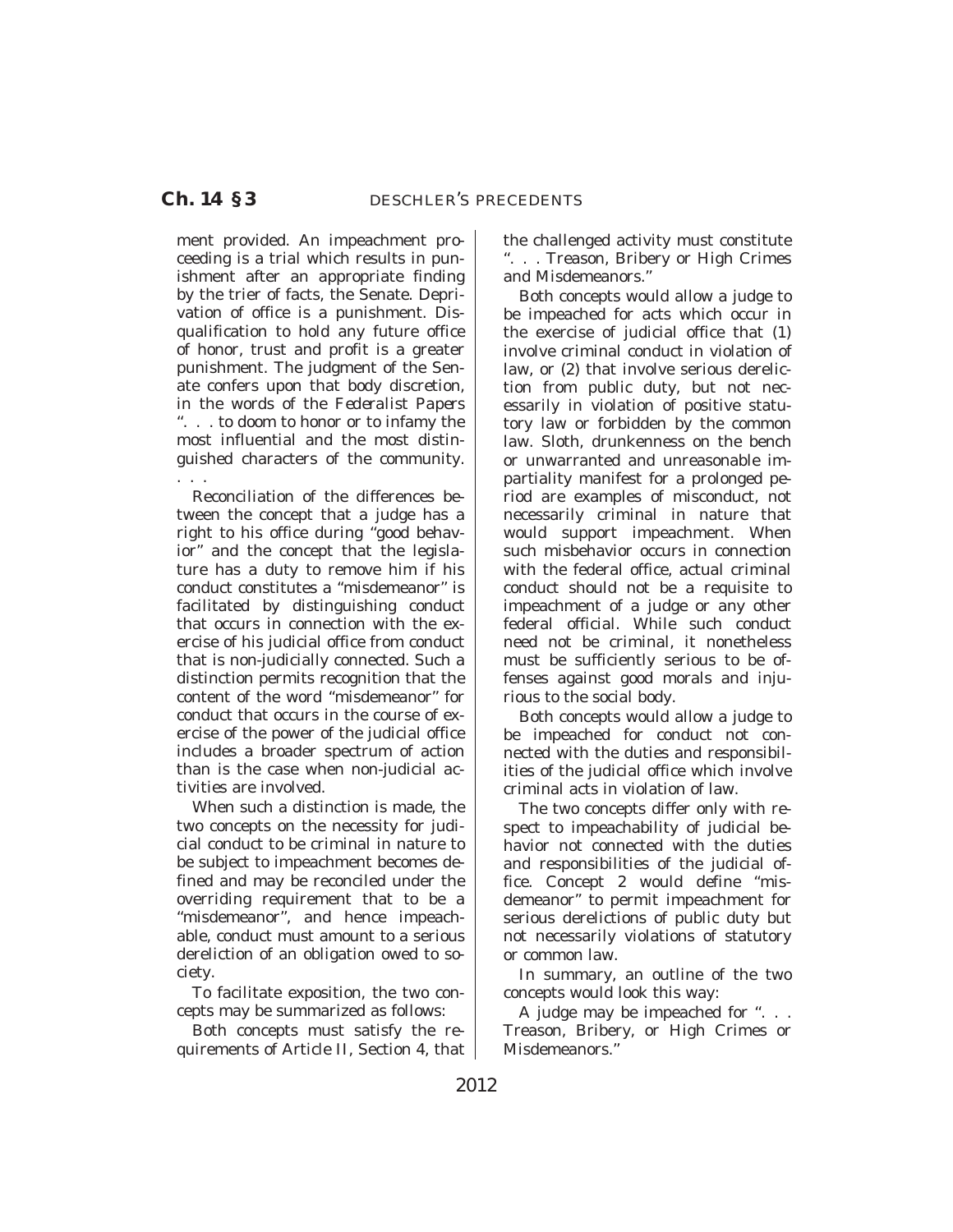A. Behavior, connected with judicial office or exercise of judicial power.

*Concept I*

1. Criminal conduct.

2. Serious dereliction from public duty.

*Concept II*

1. Criminal conduct.

2. Serious dereliction from public duty.

B. Behavior not connected with the duties and responsibilities of the judicial office.

*Concept I*

1. Criminal conduct.

*Concept II*

1. Criminal conduct.

2. Serious dereliction from public duty.

Chapter III, Disposition of Charges sets forth the Special Subcommittee's analysis of the charges that involve activities of Associate Justice William O. Douglas. Under this analysis it is not necessary for the members of the Judiciary Committee to choose between Concept I and II.

The theories embodied in Concept I have been articulated by Representative Paul N. McCloskey, Jr. In his speech to the House on April 21, 1970, Mr. McCloskey stated:

The term "good behavior," as the Founding Fathers considered it, must be taken together with the specific provisions limiting cause for impeachment of executive branch personnel to treason, bribery or other high crimes and misdemeanors. The higher standard of good behavior required of judges might well be considered as applicable solely to their judicial performance and capacity and not to their private and nonjudicial conduct unless the same is violative of the law. Alcoholism, arrogance, nonjudicial temperament, and senility of course interfere with judicial performance and properly justify impeachment. I can find no precedent, however, for impeachment of a Judge for nonjudicial conduct which falls short of violation of law.

In looking to the nine cases of impeachment of Judges spanning 181 years of our national history, in every case involved, the impeachment was based on either improper judicial conduct or non-judicial conduct which was considered as criminal in nature. CONG. REC. 91st Cong., 2nd Sess., H 3327.

In his August 18, 1970, letter to the Special Subcommittee embodying his comments on the "Kelley Memorandum'', Mr. McCloskey reaffirmed this concept. He stated:

Conduct of a Judge, while it may be less than criminal in nature to constitute ''less than good behavior'', has never resulted in a successful impeachment unless the judge was acting in his *judicial* capacity or misusing his *judicial* power. In other words the precedents suggest that misconduct must either be ''*judicial* misconduct'' or conduct which constitutes a crime. There is no basis for impeachment on charges of *non*-judicial misconduct which occurs off the bench and does *not* constitute a crime. . . .

IV. RECOMMENDATIONS OF SPECIAL SUBCOMMITTEE TO JUDICIARY COM-MITTEE

1. It is not necessary for the members of the Judiciary Committee to take a position on either of the concepts of impeachment that are discussed in Chapter II.

2. Intensive investigation of the Special Subcommittee has not disclosed creditable evidence that would warrant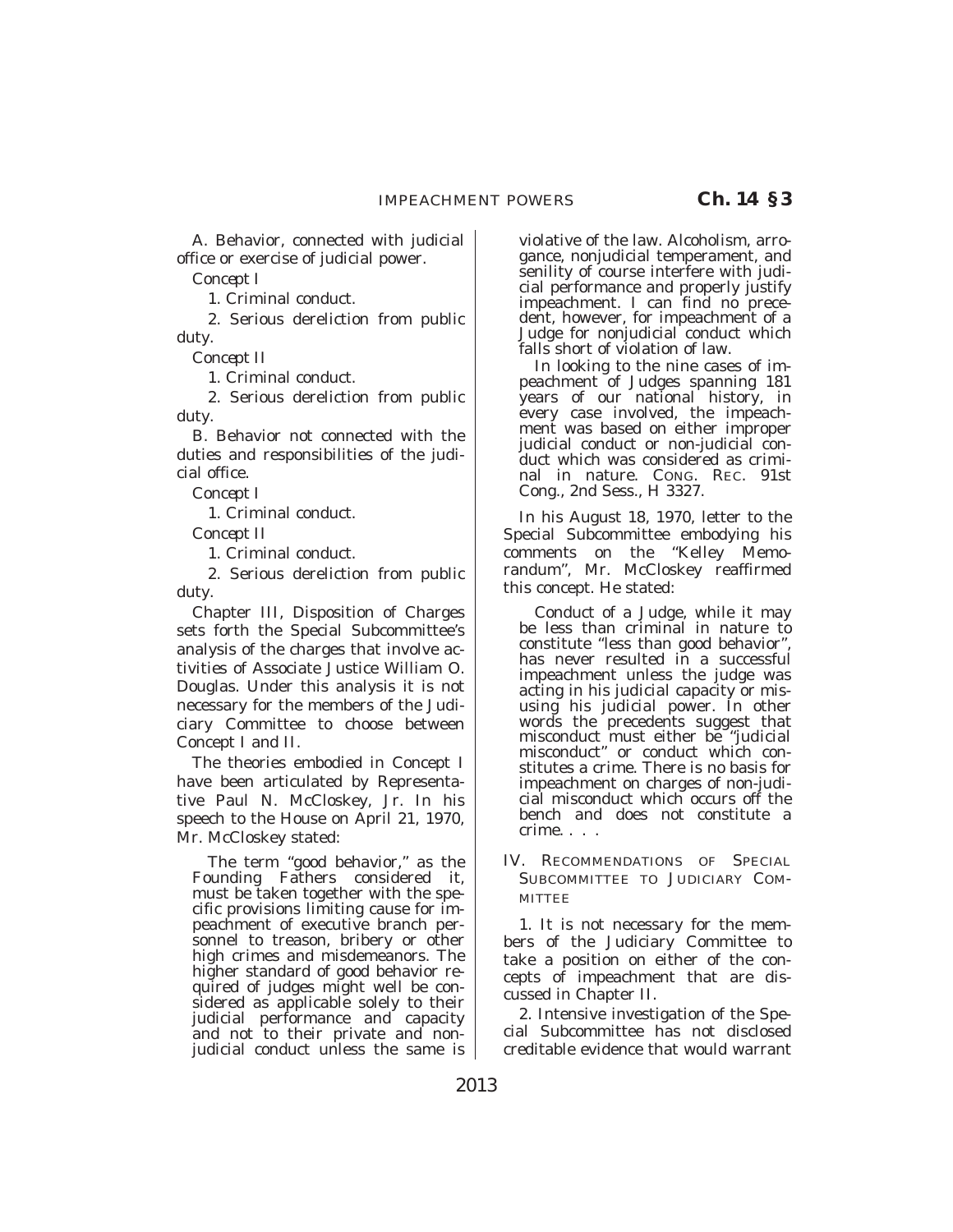preparation of charges on any acceptable concept of an impeachable offense. EMANUEL CELLER, BYRON G. ROGERS, JACK BROOKS.

The minority views of Mr. Edward Hutchinson, of Michigan, a member of the special subcommittee, concluded as follows on the ''concepts of impeachment'':

The report contains a chapter on the Concepts of Impeachment. At the same time, it takes the position that it is unnecessary to choose among the concepts mentioned because it finds no impeachable offense under any. It is evident, therefore, that while a discussion of the theory of impeachment is interesting, it is unnecessary to a resolution of the case as the Subcommittee views it. This chapter on Concepts is nothing more than dicta under the circumstances. Certainly the Subcommittee should not even indirectly narrow the power of the House to impeach through a recitation of two or three theories and a very apparent choice of one over the others, while at the same time asserting that no choice is necessary. The Subcommittee's report adopts the view that a Federal judge cannot be impeached unless he is found to have committed a crime, or a serious indiscretion in his judicially connected activities. Although it is purely dicta, inclusion of this chapter in the report may be mischievous since it might unjustifiably restrict the scope of further investigation.

Following the submission of the report, further proceedings against Justice Douglas were discontinued.(8)

## *Offenses Committed Prior to Term of Office*

**§ 3.14 The Speaker and the House declined to take any action on a request by the Vice President for an investigation into possible impeachable offenses against him, where the offenses were not related to his term of office as Vice President and where the charges were pending before the courts.**

On Sept. 25, 1973,(7) Speaker Carl Albert, of Oklahoma, laid before the House a communication from Vice President Spiro T. Agnew requesting that the House investigate offenses charged to the Vice President in an investigation being conducted by a U.S. Attorney. The alleged offenses related to the Vice President's conduct before he became a civil officer under the United States. No action was taken on the request.

*Parliamentarian's Note:* The Vice President cited in his letter a request made by Vice President John C. Calhoun in 1826 (discussed at 3 Hinds' Precedents § 1736). On that occasion, the alleged charges related to the Vice President's prior service as Secretary of War. The communication

**<sup>6.</sup>** See § 14.16 infra.

**<sup>7.</sup>** 119 CONG. REC. 31368, 93d Cong. 1st Sess.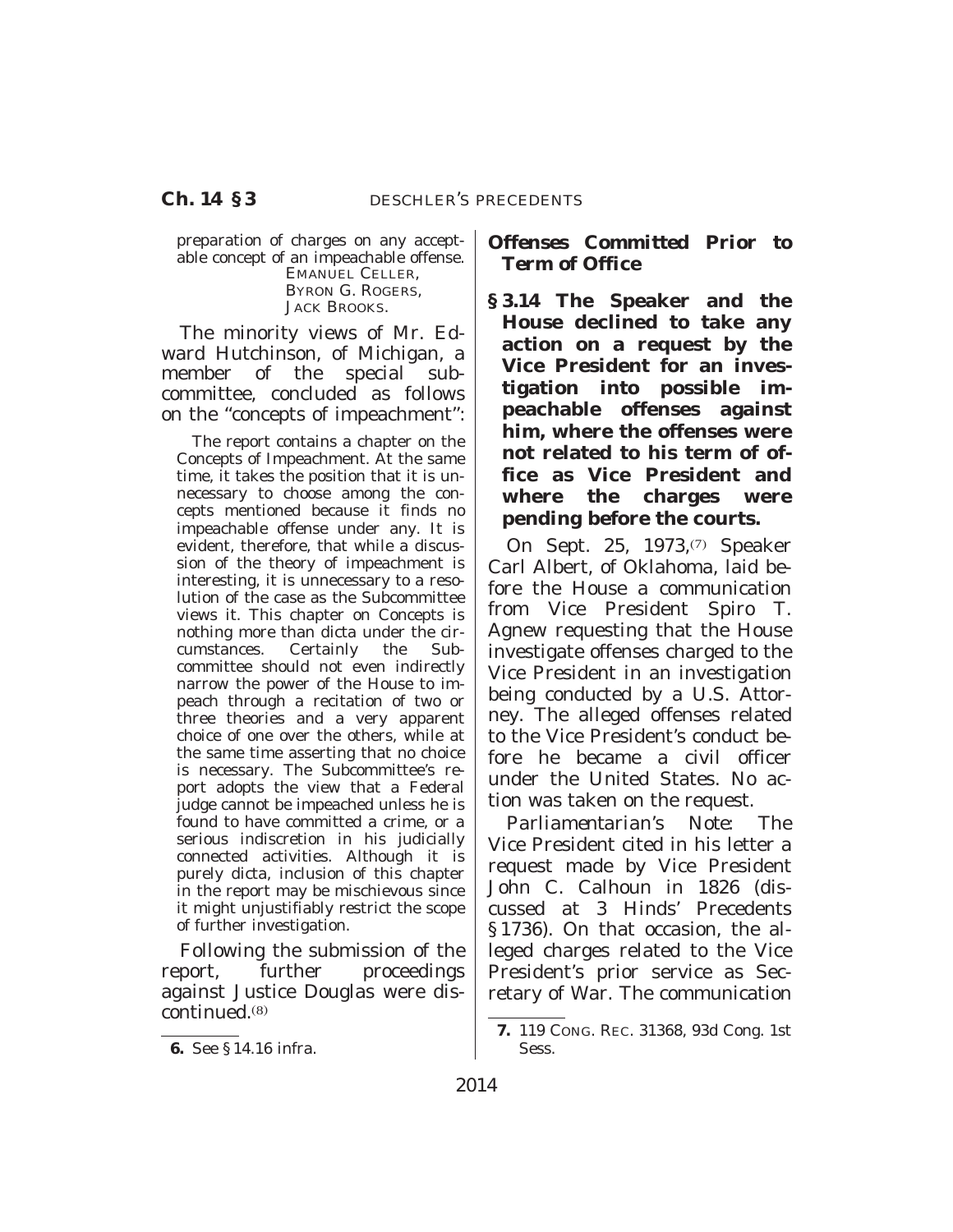was referred on motion to a select committee which investigated the charges and subsequently reported to the House that no impropriety had been found in the Vice President's former conduct as a civil officer under the United States. The report of the select committee was ordered to lie on the table and the House took no further action thereon. The Vice President's letter did not cite the Committee on the Judiciary's recommendation to the House (discussed in 3 Hinds' Precedents § 2510) that conduct of Vice President Colfax allegedly occurring prior to his term as Vice President was not grounds for impeachment, since not ''an act done or omitted while the officer was in office.'' (See § 5.14, infra).

# **§ 4. Effect of Adjournment**

Under parliamentary law, as stated in Jefferson's Manual, ''an impeachment is not discontinued by the dissolution of Parliament, but may be resumed by the new Parliament.'' (8) Both Judge John Pickering and Judge Harold Louderback were impeached by the House in one Congress and tried by the Senate in the next.<sup>(9)</sup>

The practice at the time of the Pickering impeachment was to present a resolution of impeachment to the Senate and then to prepare and adopt articles of impeachment for presentation to the Senate. In that case, impeachment proceedings begun in the 7th Congress were resumed by the House in the 8th Congress.(10)

The question arose in the 73d Congress whether the appointment in the 72d Congress of House managers to conduct impeachment proceedings against Judge Louderback was such as to permit them to act in that function in the 73d Congress without a further grant of authority. The House adopted in the 73d Congress a resolution filling vacancies, making reappointments, and vesting the managers with powers and granting them funds.  $(11)$ 

In the case of Judge Halsted L. Ritter, the House authorized and the Committee on the Judiciary conducted an impeachment investigation in the 73d Congress, with

**11.** See § 4.2, infra.

**<sup>8.</sup>** *House Rules and Manual* § 620 (Jefferson's Manual) (1973).

**<sup>9.</sup>** See 3 Hinds' Precedents §§ 2319, 2320, for the presentation of the res-

olution impeaching Judge Pickering, and § 4.1, infra, for the presentation to the Senate of the resolution impeaching Judge Louderback.

**<sup>10.</sup>** See 3 Hinds' Precedents § 2321. For the later practice of presenting to the Senate a resolution together with articles of impeachment, see § 8.1, infra.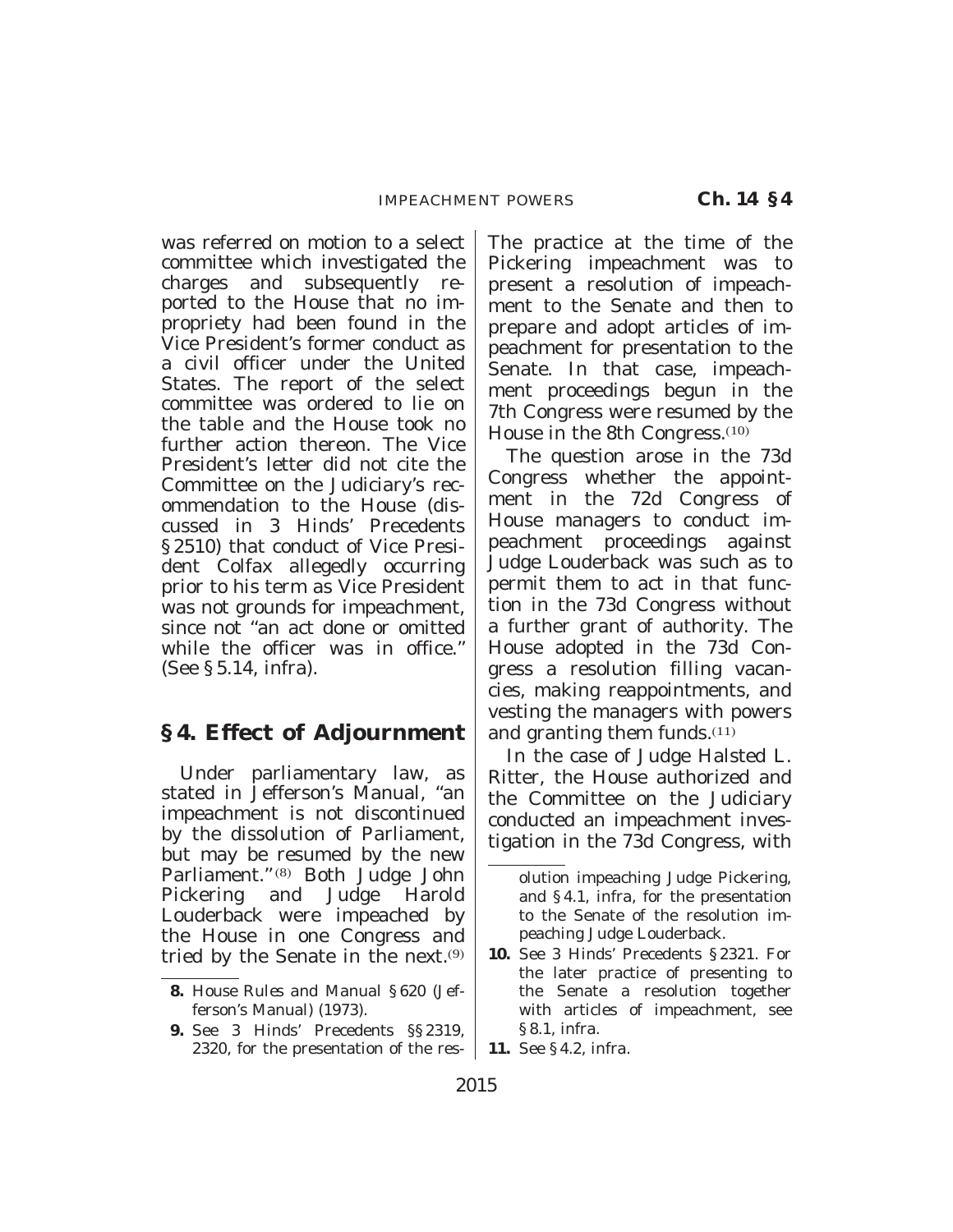the resolution and articles of impeachment being reported and adopted in the 74th Congress. Charges of impeachment were offered and referred anew to the Committee on the Judiciary in the 74th Congress, but the resolution reported and adopted by the House specifically referred to the evidence gathered during the 73d Congress as the basis for impeachment.(12)

### **Cross References**

- Adjournments generally and their effect on business, see Ch. 40, infra.
- Resumption of business in a new Congress, see Ch. 1, supra.
- Resumption of committee investigation into conduct of Judge Ritter, see § 18, infra.
- Resumption of proceedings against Judge Louderback in succeeding Congress, see § 17, infra.

**Contract Contract Contract** 

## *Impeachment in One Congress and Trial in the Next*

**§ 4.1 The managers on the part of the House presented articles of impeachment against Judge Harold Louderback on the final day of the 72d Congress, and the Senate organized for and conducted the trial in the 73d Congress.**

On Mar. 3, 1933, the last day of the 72d Congress, the managers

on the part of the House in the Louderback impeachment proceeding appeared before the Senate and read the resolution and articles of impeachment. The Senate adopted a motion that the proceedings be made a special order of business on the first day of the first session of the 73d Con $gress.$ <sup>(13)</sup>

The only other occasion where impeachment proceedings continued into a new Congress occurred in 1803–04, the resolution of impeachment of Judge John Pickering being carried to the Senate by a House committee of two members on Mar. 3, 1803, the final day of the 7th Congress. The Senate organized for and conducted the trial in the 8th Congress.(14)

It should be noted that in neither the Louderback nor Pickering impeachments did the trial in the Senate begin before the adjournment *sine die* of the Congress. The issue whether the Senate could conduct a bifurcated trial, part in one Congress and part in the next, has not been presented.(15)

- **13.** 6 Cannon's Precedents § 515.
- **14.** 3 Hinds' Precedents §§ 2319, 2320. Managers had not been appointed nor articles considered in the House by the end of the 7th Congress.
- **15.** For a memorandum as to whether an impeachment trial begun in one Con-

**<sup>12.</sup>** See §§ 4.3, 4.4, infra.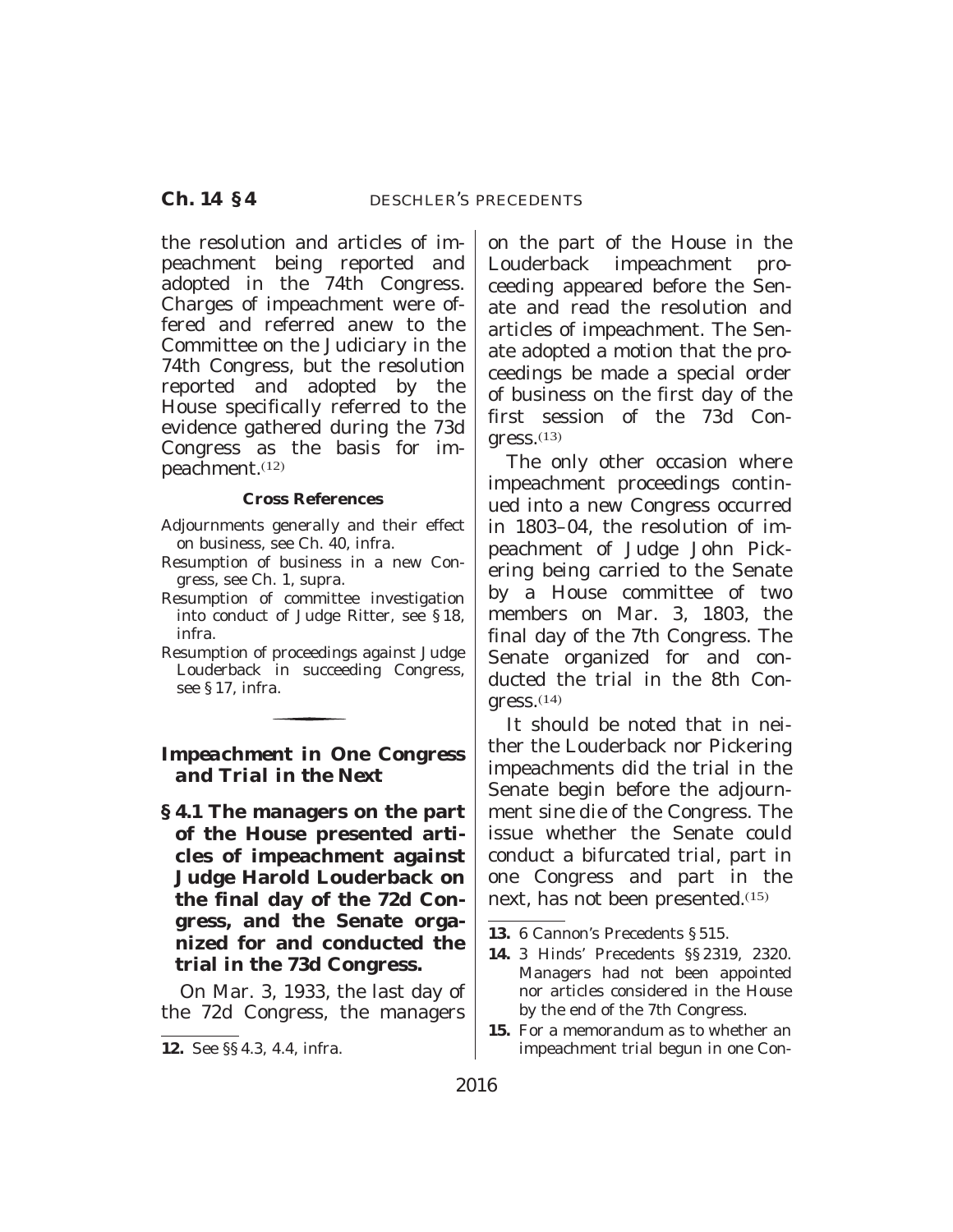## *Authority of Managers Following Expiration of Congress*

**§ 4.2 Where the House had impeached Judge Louderback in the 72d Congress but the Senate did not organize for or conduct the trial until the 73d Congress, the House in the 73d Congress adopted resolutions (1) appointing Members to fill vacancies for managers not re-elected and reappointing managers elected in the 72d Congress and (2) granting the managers powers and funds.**

On Mar. 9, 1933, the first day of the 73d Congress, the Senate sitting as a Court of Impeachment for the trial of Judge Harold Louderback met at 2 p.m., articles of impeachment having been presented in the Senate on the last day of the 72d Congress. On Mar. 13, the managers on the part of

Under parliamentary law, an impeachment is not discontinued by the dissolution of Parliament but may be resumed by the new Parliament. See *House Rules and Manual* § 620 (Jefferson's Manual) (1973).

the House, being those Members appointed in the 72d Congress to conduct the inquiry and re-elected to the 73d Congress, appeared for the proceedings of the Senate sitting as a Court of Impeach $ment.<sup>(16)</sup>$ 

On Mar. 22, the House adopted a resolution electing successors for those managers elected in the 72d Congress who were no longer Members of the House, and reappointing the former managers. The House discussed the power of the House to appoint managers to continue in office in that capacity after the expiration of the term to which elected to the House.<sup>(17)</sup>

## *Investigation in One Congress and Impeachment in the Next*

**§ 4.3 The Committee on the Judiciary determined in the 74th Congress that its authority to report out a resolution impeaching a federal judge expired with the termination of the Congress in which the resolution containing charges was introduced and referred to the committee.**

On Mar. 2, 1936, in the 74th Congress, the House was considering a resolution and articles of

gress could be continued into the next, see 120 CONG. REC. 31346–48, 93d Cong. 2d Sess., Sept. 17, 1974 (insertion by Michael J. Mansfield [Mont.], Majority Leader of the Senate).

**<sup>16.</sup>** 6 Cannon's Precedents § 516.

**<sup>17.</sup>** 6 Cannon's Precedents § 517.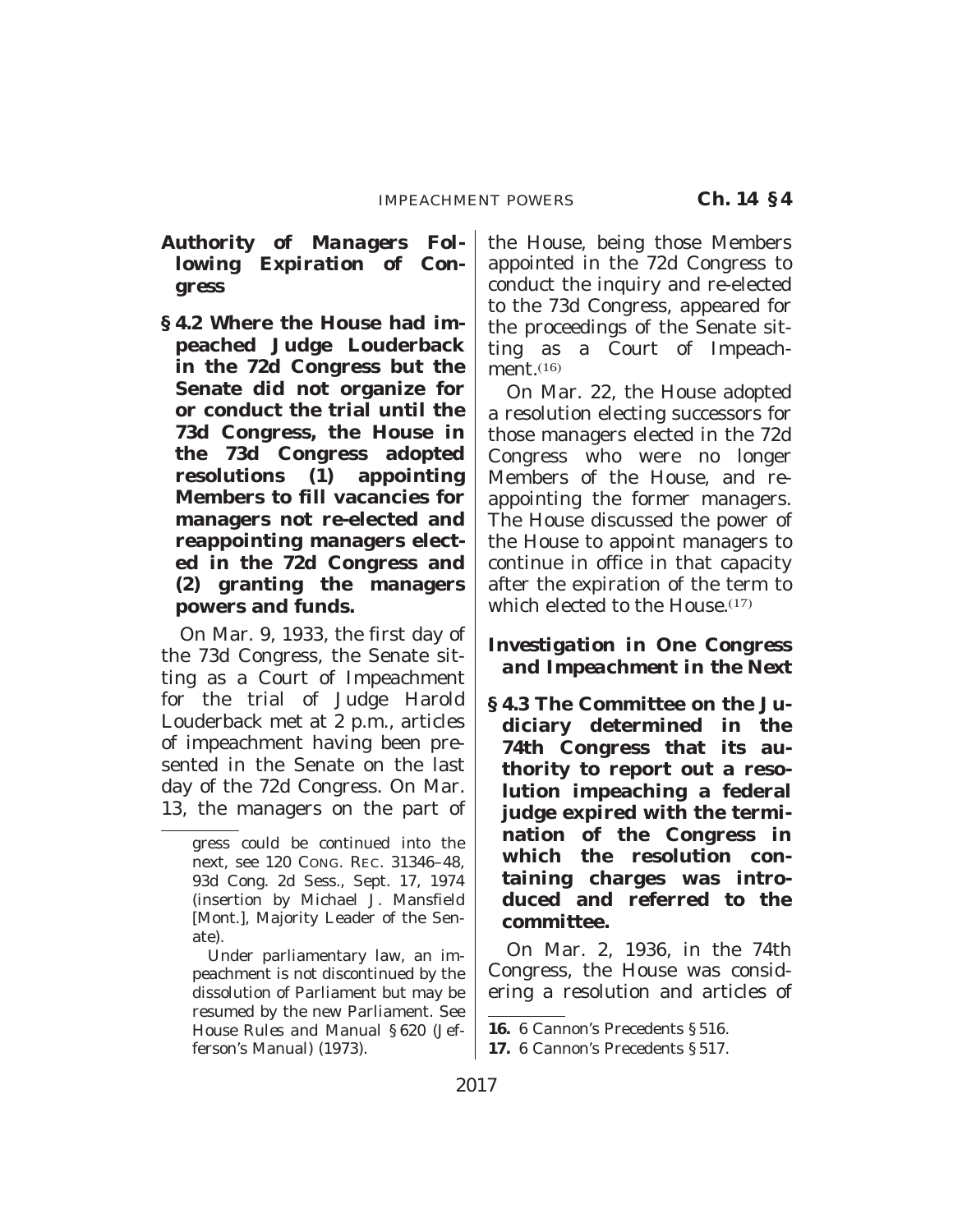impeachment, reported by the Committee on the Judiciary, against Judge Halsted L. Ritter, an investigation of his conduct having been made in the 73d Congress. Mr. William V. Gregory, of Kentucky, a member of the committee, remarked on the effect, in the 74th Congress, of an authorizing resolution passed in the 73d Congress: (18)

MR. GREGORY: Mr. Speaker, in view of the statement made by the gentleman from Florida [Mr. Wilcox], and more recently by the gentleman from New York [Mr. Hancock], with reference to what happened in committee, I think it proper I should make a statement at this time.

The first proceedings in this matter were instituted in the Seventy-third Congress. A simple resolution of investigation was introduced by the gentleman from Florida [Mr. Wilcox]. No one during that session of Congress attempted by resolution or upon his own authority on the floor of the House to prefer impeachment charges against the judge. The Seventy-third Congress died, and the gentleman from Florida [Mr. Green] came before the Seventyfourth Congress and wanted some action taken upon the resolution which had been introduced in the Seventythird Congress. I took the position before the Committee—and I think others agreed with me—that with the passing of the Seventy-third Congress it had no power over the resolution of investigation which had been intro-

duced any more than it did in connection with any other bill or resolution that might have been introduced in a previous Congress. Therefore, when the question came up as to voting impeachment charges upon a resolution which was introduced in the Seventythird Congress, I voted against such action, and I think other Members voted the same way. But when the matter was properly presented at this session of Congress and impeachment charges were made on this floor on the responsibility of the gentleman from Florida [Mr. Green], the matter came before the committee again in regular and proper form, and I then voted to report out this resolution of impeachment.

I want the Members of the House to understand that the Committee on the Judiciary has not changed its position on this proposition at any time. These are the facts.

**§ 4.4 Where the Committee on the Judiciary investigated charges of impeachable offenses against a federal judge in one Congress and reported to the House a resolution of impeachment in the next, the resolution indicated that impeachment was warranted by the evidence gathered in the investigation conducted in the preceding Congress.**

On Feb. 20, 1936, the Committee on the Judiciary submitted a privileged report (H. Rept. No. 74–2025) on the impeachment of

**<sup>18.</sup>** 80 CONG. REC. 3089, 74th Cong. 2d Sess.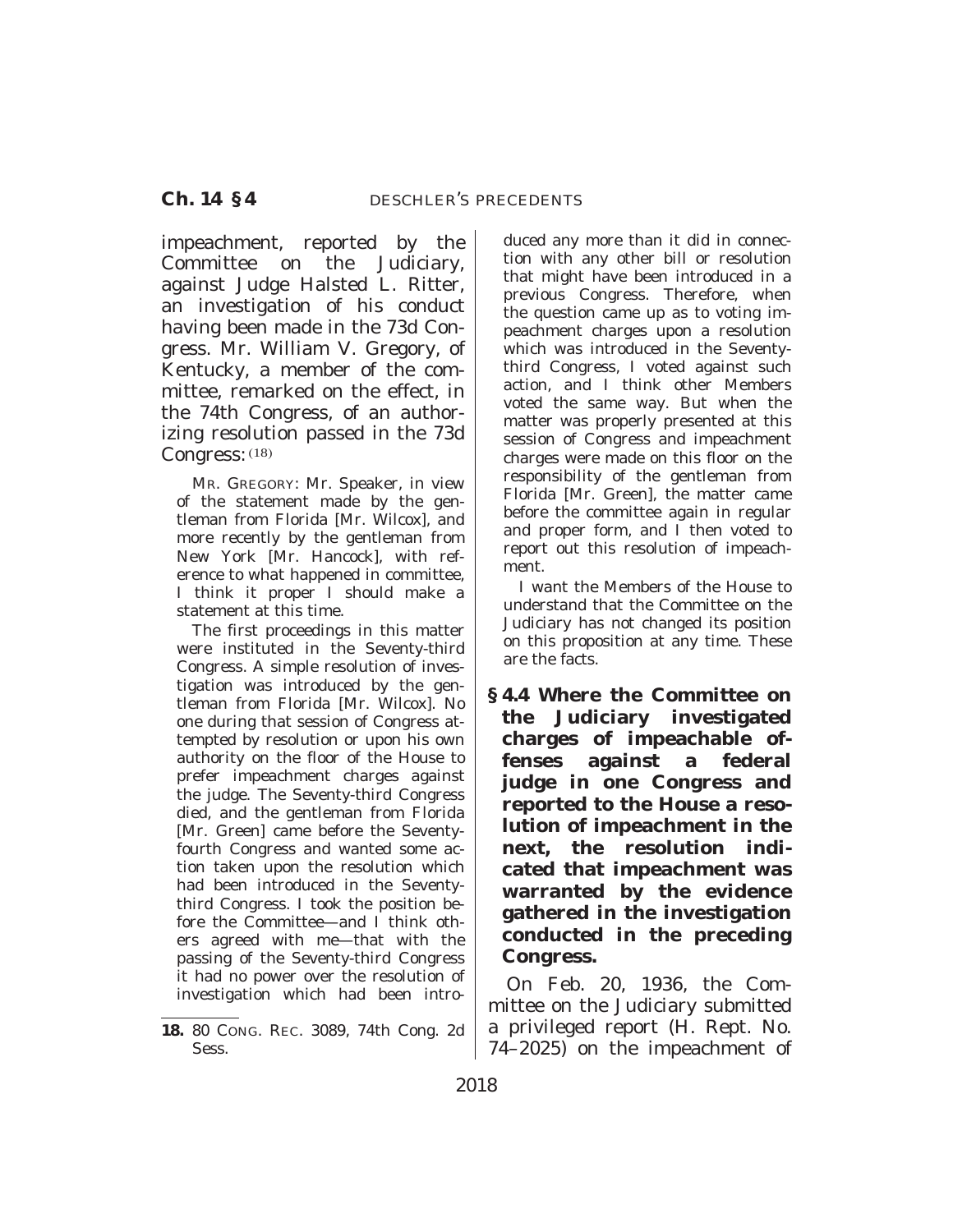District Judge Halsted L. Ritter to the House. The report and the accompanying resolution recited that the evidence taken by the Committee on the Judiciary in the prior Congress, the 73d Congress, pursuant to authorizing resolution, sustained articles of impeachment (the charges of impeachable offenses had been presented anew in the 74th Congress and referred to the committee):

The Committee on the Judiciary, having had under consideration charges of official misconduct against Halsted L. Ritter, a district judge of the United States for the Southern District of Florida, and having taken testimony with regard to the official conduct of said judge under the authority of House Resolution 163 of the Seventy-third Congress, report the accompanying resolution of impeachment and articles of impeachment against Halsted L. Ritter to the House of Representatives with the recommendation that the same be adopted by the House and presented to the Senate.

#### [H. Res. 422, 74th Cong., 2d sess. (Rept. No. 2025)]

#### **RESOLUTION**

*Resolved,* That Halsted L. Ritter, who is a United States district judge

For detailed discussion of committee consideration and report in

for the southern district of Florida, be impeached for misbehavior, and for high crimes and misdemeanors; and that the evidence heretofore taken by the subcommittee of the Committee on the Judiciary of the House of Representatives under House Resolution 163 of the Seventy-third Congress sustains articles of impeachment, which are hereinafter set out; and that the said articles be, and they are hereby, adopted by the House of Representatives, and that the same shall be exhibited to the Senate in the following words and figures, to wit:  $\ldots$ . (19)

*Parliamentarian's Note:* No resolution was adopted in the 74th Congress to specifically authorize an investigation in that Congress by the Committee on the Judiciary of charges of impeachment against Judge Ritter, the investigation apparently having been completed in the 73d Congress but not reported on to the House. Charges were introduced in the 74th Congress against Judge Ritter and referred to the committee, since the committee could not report resolutions and charges referred in the 73d Congress, all business expiring in the House with a Congress.<sup>(20)</sup>

**<sup>19.</sup>** 80 CONG. REC. 2528, 74th Cong. 2d Sess. (report submitted); 80 CONG. REC. 3066, 74th Cong. 2d Sess., Mar. 2, 1936 (report considered in the House).

the Ritter impeachment proceedings, see §§ 18.1–18.4, infra.

**<sup>20.</sup>** For introduction of charges and a resolution impeaching Judge Ritter in the 74th Congress, see §§ 18.2, 18.3, infra.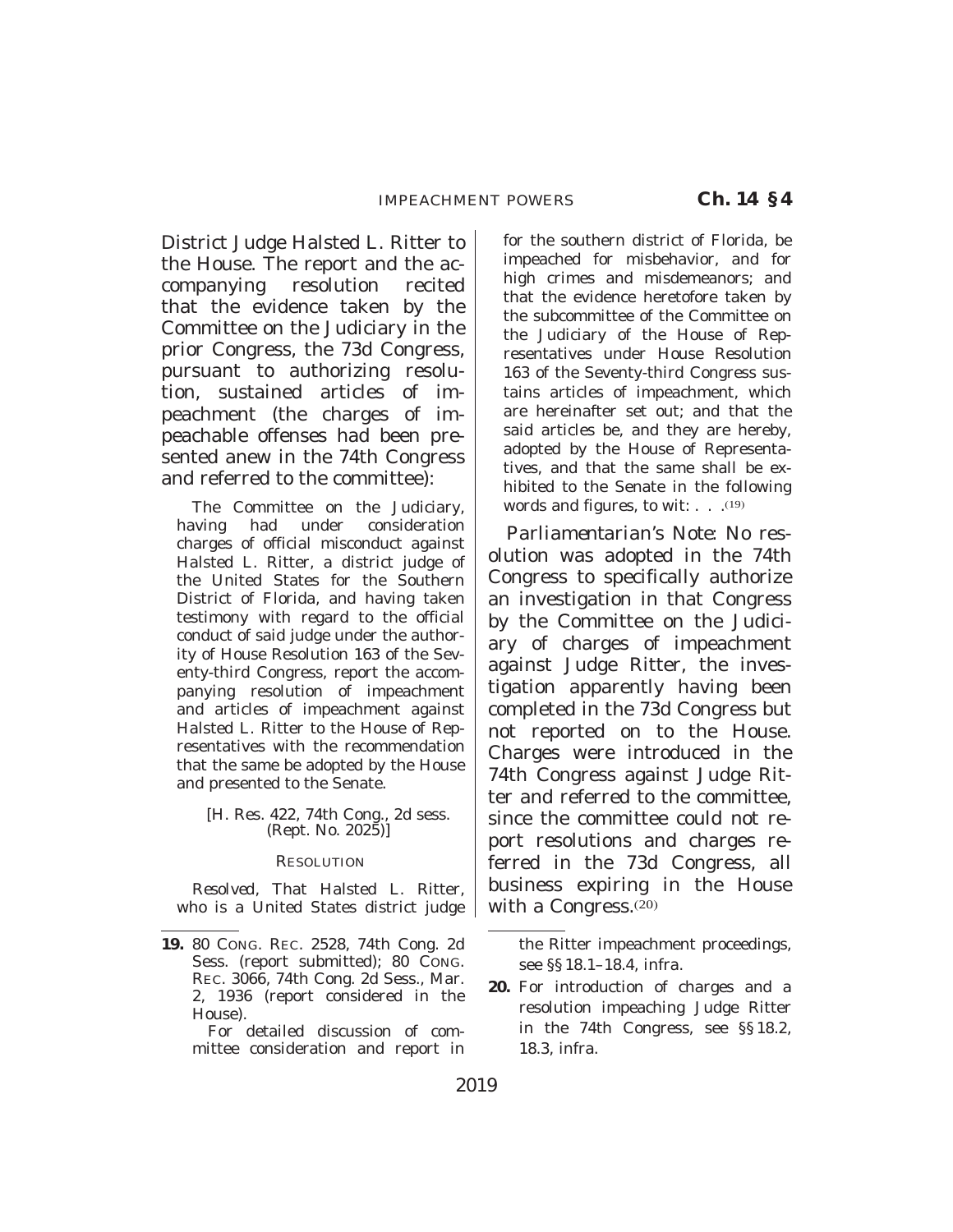## **B. INVESTIGATION AND IMPEACHMENT**

# **§ 5. Introduction and Referral of Charges**

In the majority of cases, impeachment proceedings in the House have been initiated either by introducing resolutions of impeachment by placing them in the hopper, or by offering charges on the floor of the House under a question of constitutional privilege. Resolutions dropped in the hopper were used to initiate impeachment proceedings against Associate Justice William O. Douglas and President Richard M. Nixon. Where such resolutions have directly impeached federal civil officers, they have been referred by the Speaker to the Committee on the Judiciary, which has jurisdiction over federal judges and presidential succession; where they have called for an investigation into such charges by the Committee on the Judiciary or by a select committee they have been referred by the Speaker to the Committee on Rules, which has had jurisdiction over resolutions authorizing investigations by committees of the House.(1)

Where a Member raises a question of constitutional privilege to present impeachment proceedings on the floor of the House, he must in the first instance offer a resolution, which resolution must directly call for impeachment, rather than call for an investigation.(2)

Impeachment proceedings in the House have been set in motion by memorial or petition, (3) and on one occasion by message from the President.(4) In the 93d Congress the Vice President sought to initiate an investigation by the House into charges pending

- **2.** See § 5.4, infra. But see § 18.2, infra, for one occasion where a Member gained the floor under a question of privilege and offered charges but not a resolution of impeachment.
- **3.** 3 Hinds' Precedents § § 2364, 2469 (memorial from state legislature initiating proceedings against Judge Charles Swayne, resulting in his impeachment), 2491, 2494, 2496; 6 Cannon's Precedents § 552.
- **4.** 3 Hinds' Precedents § 2294 (Senator William Blount).

**<sup>1.</sup>** See § § 5.10, 5.11, infra. In the case of Justice Douglas, the Committee on the Judiciary authorized a special subcommittee to investigate the

charges, without the adoption by the House of a resolution specifically authorizing an investigation (see § 6.11, infra). In the case of President Nixon, the Committee on the Judiciary reported a resolution which was adopted by the House, specifically conferring on the committee the power to investigate the charges (see § 6.2, infra).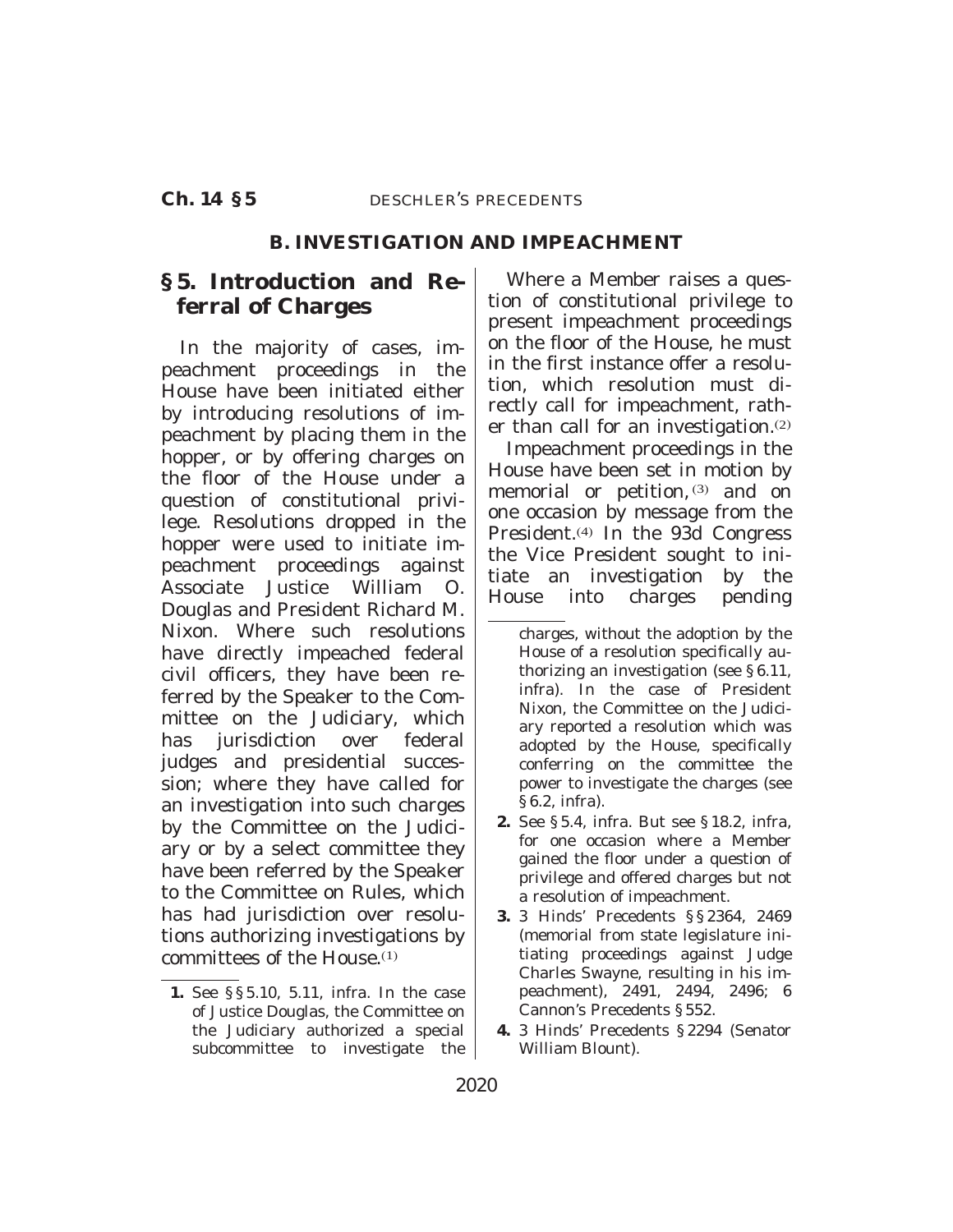against him in the courts, but no action was taken on his request (by letter to the Speaker).(5)

## **Cross References**

- Initiation of specific impeachment proceedings, see §§ 15–18, infra.
- Jurisdiction of House committees generally, see Ch. 17, infra.
- Privilege for consideration of amendments to articles of impeachment, see § 10, infra.
- Privilege of reports on impeachment, see § 8, infra.
- Questions of privilege of the House, raising and substance of, see Ch. 11, supra.
- Resolutions, petitions and memorials generally, see Ch. 24, infra.

the control of the con-

## *Privilege of Impeachment Charges and Resolutions*

## **§ 5.1 A proposition impeaching a federal civil officer is privileged when offered on the floor of the House.**

On Jan. 6, 1932,<sup>(6)</sup> Mr. Wright Patman, of Texas, rose to a question of constitutional privilege, impeached Secretary of the Treasury

**6.** 75 CONG. REC. 1400, 72d Cong. 1st Sess.

Andrew W. Mellon, and offered a resolution authorizing an investigation:

### IMPEACHMENT OF ANDREW W. MELLON, SECRETARY OF THE TREASURY

MR. PATMAN: Mr. Speaker, I rise to a question of constitutional privilege. On my own responsibility as a Member of this House, I impeach Andrew William Mellon, Secretary of the Treasury of the United States, for high crimes and misdemeanors, and offer the following resolution:

Whereas . . .

*Resolved,* That the Committee on the Judiciary is authorized and directed, as a whole or by subcommittee, to investigate the official conduct of Andrew W. Mellon, Secretary of the Treasury, to determine whether, in its opinion, he has been guilty of any high crime or misdemeanor which, in the contemplation of the Constitution, requires the interposition of the constitutional powers of the House. Such committee shall report its findings to the House, together with such resolution of impeachment or other recommendation as it deems proper.

Sec. 2. For the purposes of this resolution, the committee is authorized to sit and act during the present Congress at such times and places in the District of Columbia or elsewhere, whether or not the House is sitting, has recessed, or has adjourned, to hold such hearings, to employ such experts, and such clerical, stenographic, and other assistants, to require the attendance of such witnesses and the production of such books, papers, and documents, to take such testimony, to have such printing and binding done, and to make such expenditures not exceeding \$5,000, as it deems necessary.

**<sup>5.</sup>** See § 5.14, infra, for Vice President Spiro T. Agnew's request and for a discussion of other cases where federal civil officers have sought to initiate investigations into charges against them.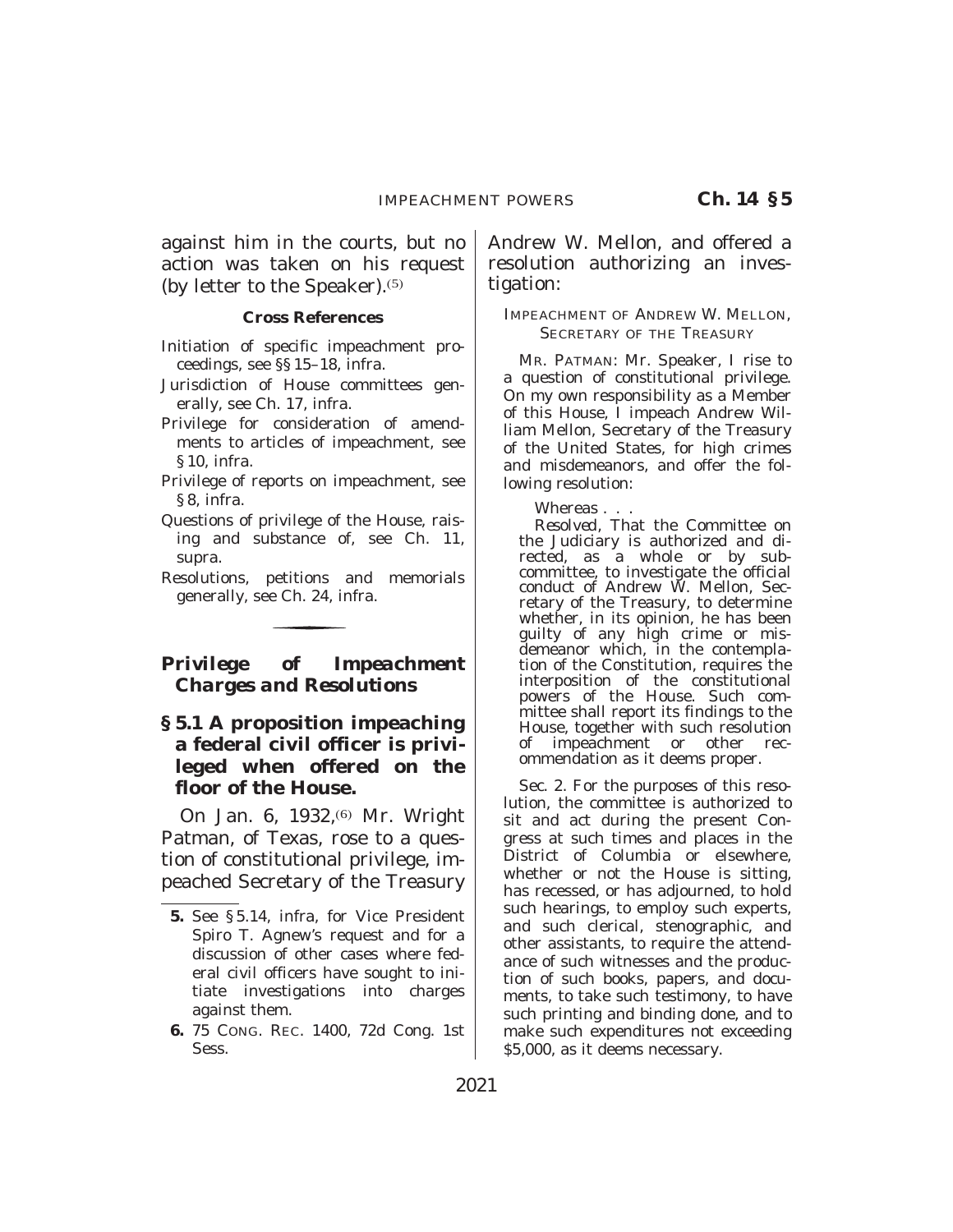# **§ 5.2 Although a resolution of impeachment is privileged, it may not be called up in the House while another Member has the floor and does not yield for that purpose, but it may be introduced for reference through the hopper at the Clerk's desk.**

On Apr. 15, 1970, Mr. Louis C. Wyman, of New Hampshire, had the floor for a special-order speech and yielded to Mr. Andrew Jacobs, Jr., of Indiana:

MR. JACOBS: Mr. Speaker, will the gentleman yield for a three-sentence statement?

MR. WYMAN: I yield to the gentleman from Indiana.

MR. JACOBS: Mr. Speaker, the gentleman from Michigan has stated publicly that he favors impeachment of Justice Douglas.

He, therefore, has a duty to this House and this country to file a resolution of impeachment.

Since he refuses to do so and since he raises grave questions, the answers to which I do not know, but every American is entitled to know, I introduce at this time the resolution of impeachment in order that a proper and dignified inquiry into this matter might be held.

Mr. Jacobs then introduced his resolution (H. Res. 920) through the hopper and it was subsequently referred to the Committee on the Judiciary.(7)

THE SPEAKER PRO TEMPORE: (8) The gentleman from New Hampshire has the floor.

MR. WYMAN: I did not yield for that purpose.

THE SPEAKER PRO TEMPORE: The gentleman from Indiana has introduced a resolution.(9)

**§ 5.3 The Speaker ruled that whether or not a resolution of impeachment was privileged was a constitutional question for the House and not the Chair to decide, where the resolution included charges against former civil officers.**

On May 23, 1933, Mr. Louis T. McFadden, of Pennsylvania, rose to a question of constitutional privilege and offered House Resolution 158, impeaching numerous members and former members of the Federal Reserve Board. During the reading of the resolution Mr. Carl E. Mapes, of Michigan, made a point of order against the resolution:

I wish to submit the question to the Speaker as to whether or not a person who is not now in office is subject to impeachment? This resolution of the gentleman from Pennsylvania refers to several people who are no longer holding any public office. They are not now at least civil officers. The Constitution

**<sup>7.</sup>** 116 CONG. REC. 11942, 91st Cong. 2d Sess.

**<sup>8.</sup>** Charles M. Price (Ill.).

**<sup>9.</sup>** 116 CONG. REC. 11920, 91st Cong. 2d Sess.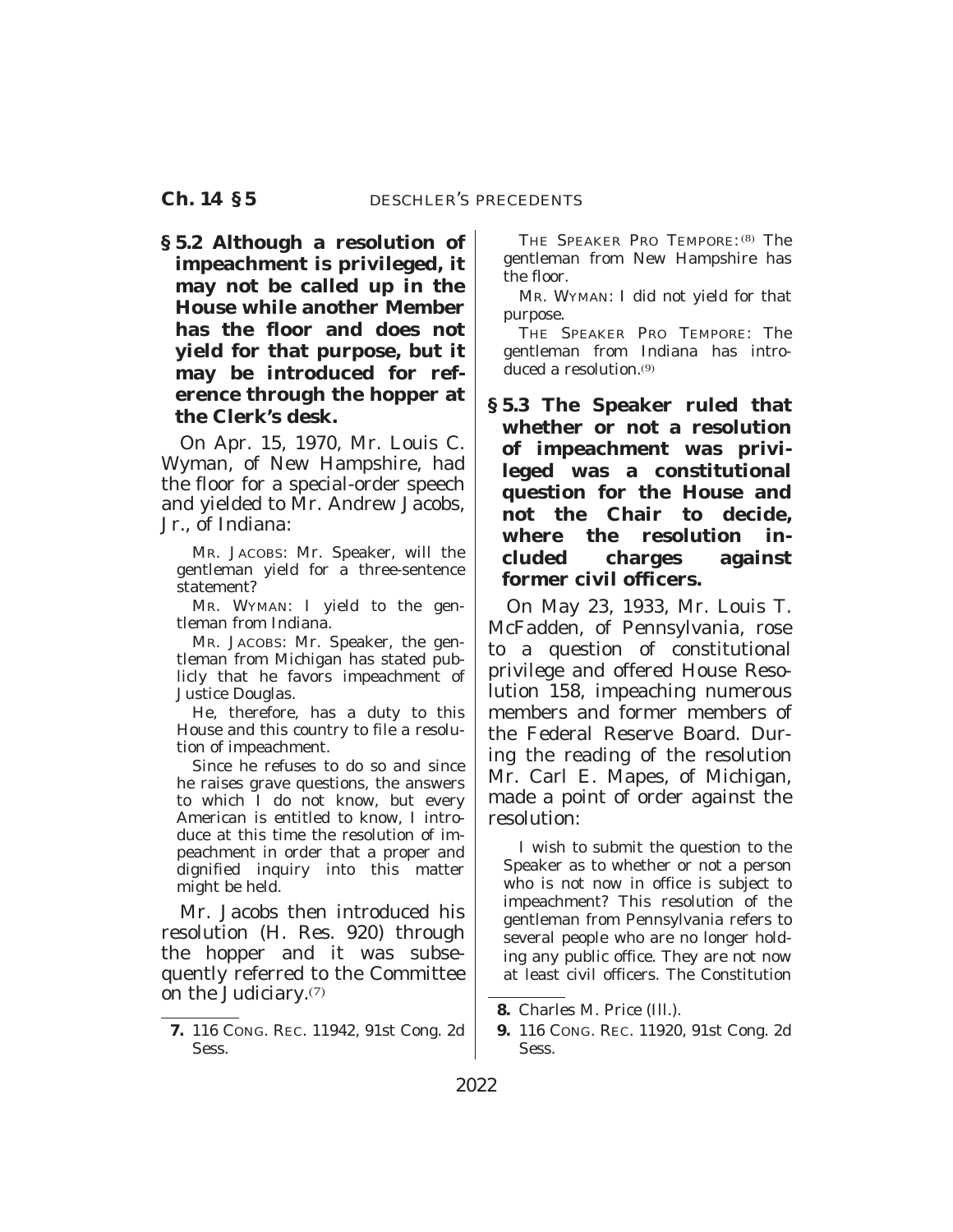provides that the "President, Vice President, and all civil officers shall be removed from office on impeachment'', and so forth. I have had no opportunity to examine the precedents since this matter came up, but it occurs to me that the resolution takes in too much territory to make it privileged.

Speaker Henry T. Rainey, of Illinois, ruled as follows:

That is a constitutional question which the Chair cannot pass upon, but should be passed upon by the House.

The resolution was referred on motion to the Committee on the Judiciary.(10)

## *Initiation of Impeachment Charges by Motion or Resolution*

# **§ 5.4 In impeaching an officer of the United States as a matter of constitutional privilege, a Member must in the first instance present a motion or resolution.**

On Jan. 18, 1933, Mr. Louis T. McFadden, of Pennsylvania, attempted to impeach President Herbert Hoover by presenting a question of constitutional privilege. Speaker John N. Garner, of Texas, ruled that a resolution or motion must first be presented: (11)

#### QUESTION OF PRIVILEGE

MR. MCFADDEN: Mr. Speaker, I rise to a question of constitutional privilege.

THE SPEAKER: The gentleman will state it.

MR. MCFADDEN: Mr. Speaker, on December 13, 1932——

MR. [ROBERT] LUCE [of Massachusetts: Mr. Speaker, a point of order.

THE SPEAKER: The gentleman will state it.

MR. LUCE: Mr. Speaker, the raising of a question of constitutional privilege must be preceded by a resolution or motion

THE SPEAKER: As the Chair understands it, the gentleman is stating his constitutional question. Has the gentleman a resolution?

MR. MCFADDEN: I am trying to communicate to the House what I propose to do here, Mr. Speaker.

MR. LUCE: I insist on the point of order, Mr. Speaker.

THE SPEAKER: The rules of the House provide that the gentleman must send a resolution to the Clerk's desk in raising a question of constitutional privilege.

MR. MCFADDEN: If the Speaker will permit, I am attempting to make a privileged statement to the House, and I believe I am within my rights in doing this.

THE SPEAKER: In order for the gentleman to have the right to make such a statement to the House, he must send a resolution to the Clerk's desk and have it read, on which the House may then act. The gentleman would then have one hour in which to address the House, if he presented a

**<sup>10.</sup>** 77 CONG. REC. 4055, 73d Cong. 1st Sess.

**<sup>11.</sup>** 76 CONG. REC. 2041, 2042, 72d Cong. 2d Sess.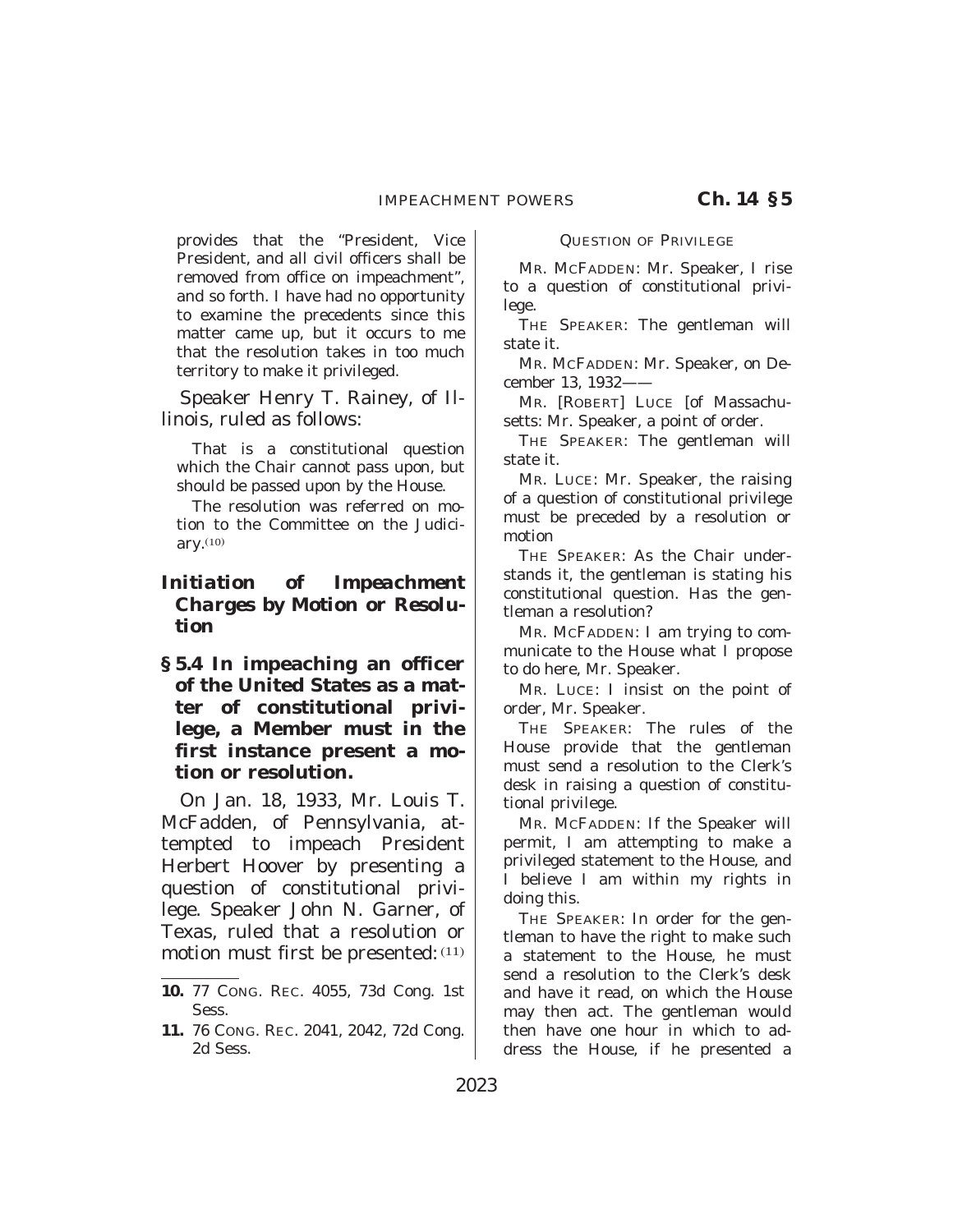question of constitutional privilege. That is the only way the gentleman can obtain the floor.

MR. MCFADDEN: Mr. Speaker, I believe under the rules I am entitled to make a statement.

THE SPEAKER: Not prior to the submission of a resolution.

MR. MCFADDEN: If the Speaker will pardon me, I have not offered a resolution. I rise to a question of constitutional privilege, and I believe I have the right to communicate to the House a constitutional privilege.

MR. [THOMAS L.] BLANTON [of Texas]: Mr. Speaker, I make the point of order that if the integrity of the gentleman has been impugned in any way by anyone, this would give him a constitutional privilege, and he has the right to rise to that privilege and state it without offering a resolution.

THE SPEAKER: That is true of a question of personal privilege, but the gentleman rises to a question of constitutional privilege. This can only be done, as the Chair understands it, by the presentation of a resolution upon which the constitutional question is based. A mere statement by the gentleman does not comply with the rules of the House. If the gentleman has no resolution involving a constitutional question, the Chair thinks he is not entitled to recognition.

MR. MCFADDEN: May I point out, Mr. Speaker, that impeachment proceedings are brought by other ways than formal whereases. It has been done at times by a memorial. I insist, Mr. Speaker, I am within my rights in communicating my statement to the House of Representatives.

THE SPEAKER: The Chair wants to give the gentleman all the privileges

he is entitled to under the rules of the House, but at the same time it is the duty of the Chair to maintain the rules, and it is the impression of the Chair from observation during the last 20 years that whenever a Member states a question of constitutional privilege it must be done in the form of a resolution. If a Member raises a question of personal privilege, the Member may then state the question of personal privilege and is entitled to an hour. Questions of personal privilege are on a different footing from a constitutional question of privilege.

MR. MCFADDEN: Mr. Speaker, I am still of the opinion that I am within my constitutional rights and am entitled to communicate a statement to the House of Representatives.

THE SPEAKER: The Parliamentarian has just called the attention of the Chair to a decision by Speaker Longworth, of February 16, 1929 (70th Cong., 2d sess., Record, p. 3602), in which he says:

In presenting a question of the privilege of the House a Member, in the first instance, must present a motion or resolution. Of course, this rule does not apply to a Member rising to a question of personal privilege.

This is a decision of Speaker Longworth, rendered in 1929, which is on all fours with this situation. The gentleman is not presenting a question of personal privilege but a question of constitutional privilege, and, in the instance referred to, following a number of precedents, it was held that the Member must present a resolution in the first instance on which to base his statement to the House, and then would be entitled to one hour.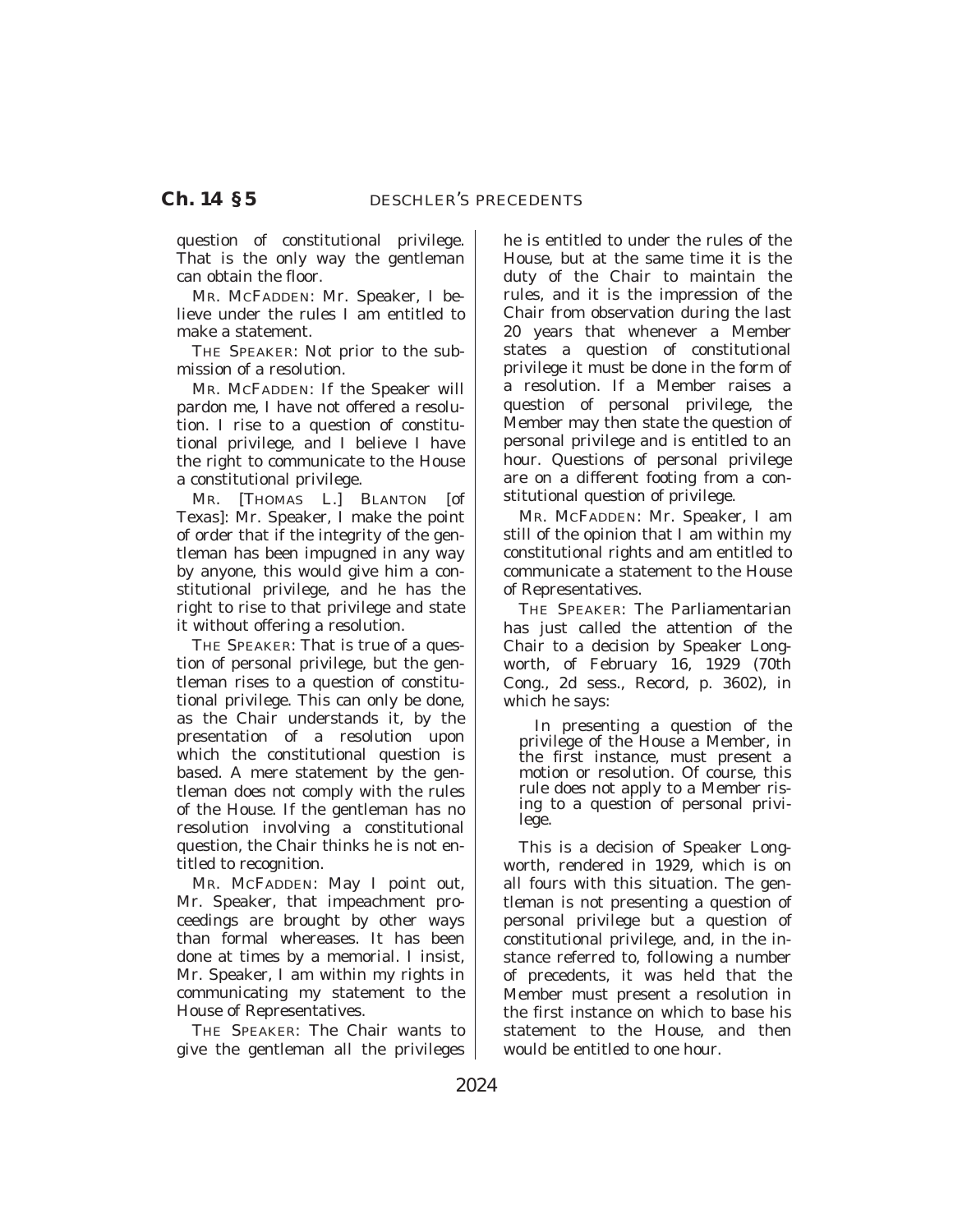MR. MCFADDEN: Mr. Speaker, I again call attention to the fact that impeachments may be brought by memorials and by other methods than that which has been stated in the decision referred to.

THE SPEAKER: When such memorials and petitions are presented to the House they are referred to the committee having jurisdiction of the particular subject. If a Member of the House bases his question of privilege on a memorial or petition, the memorial or petition must first be reported by the Clerk, and then the House may take such action as it sees fit.

MR. MCFADDEN: May not a Member of the House, under the right given him by the Constitution, present a communication to the House of Representatives which might later result in an impeachment?

THE SPEAKER: If the gentleman has a communication of that character, let him send it to the Clerk's desk and the Clerk will report it. Then the House can take such action as it deems proper. The Chair wants to be perfectly frank, and if the gentleman from Pennsylvania is undertaking to address the House for one hour, the Chair has no objection to that; but the Chair must maintain the rules and precedents of the House as the Chair finds them, and the gentleman can not get the floor under the proposition he has presented at the present time unless he sends up a resolution or motion.

## *Offering Articles of Impeachment*

**§ 5.5 In presenting impeachment charges as privileged, a**

# **Member need not offer articles of impeachment, which are prepared by the appropriate committee.**

On May 7, 1935,(12) Mr. Everett M. Dirksen, of Illinois, rose to a question of constitutional privilege and impeached Judge Samuel Alschuler; he offered House Resolution 214, authorizing an investigation by the Committee on the Judiciary. During his remarks, Speaker Joseph W. Byrns, of Tennessee, upheld the privileged nature of the charges:

MR. [DONALD C.] DOBBINS [of Illinois]: Mr. Speaker, a point of order. I have heard no articles of impeachment read. As I have listened to the matter presented by the gentleman from Illinois [Mr. Dirksen], it is nothing more nor less than a resolution asking for an inquiry, and not articles of impeachment. It seems to me that it is not a privileged matter, and the gentleman is not entitled to occupy the time of the House in this manner. The gentleman has not offered any articles of impeachment.

THE SPEAKER: The gentleman has offered no articles of impeachment. He is simply making charges.

MR. DOBBINS: I assumed he had finished. There have been no articles of impeachment presented.

THE SPEAKER: Charges of impeachment; not articles of impeachment.

MR. DOBBINS: I have heard no articles of impeachment read.

**12.** 79 CONG. REC. 7081–86, 74th Cong. 1st Sess.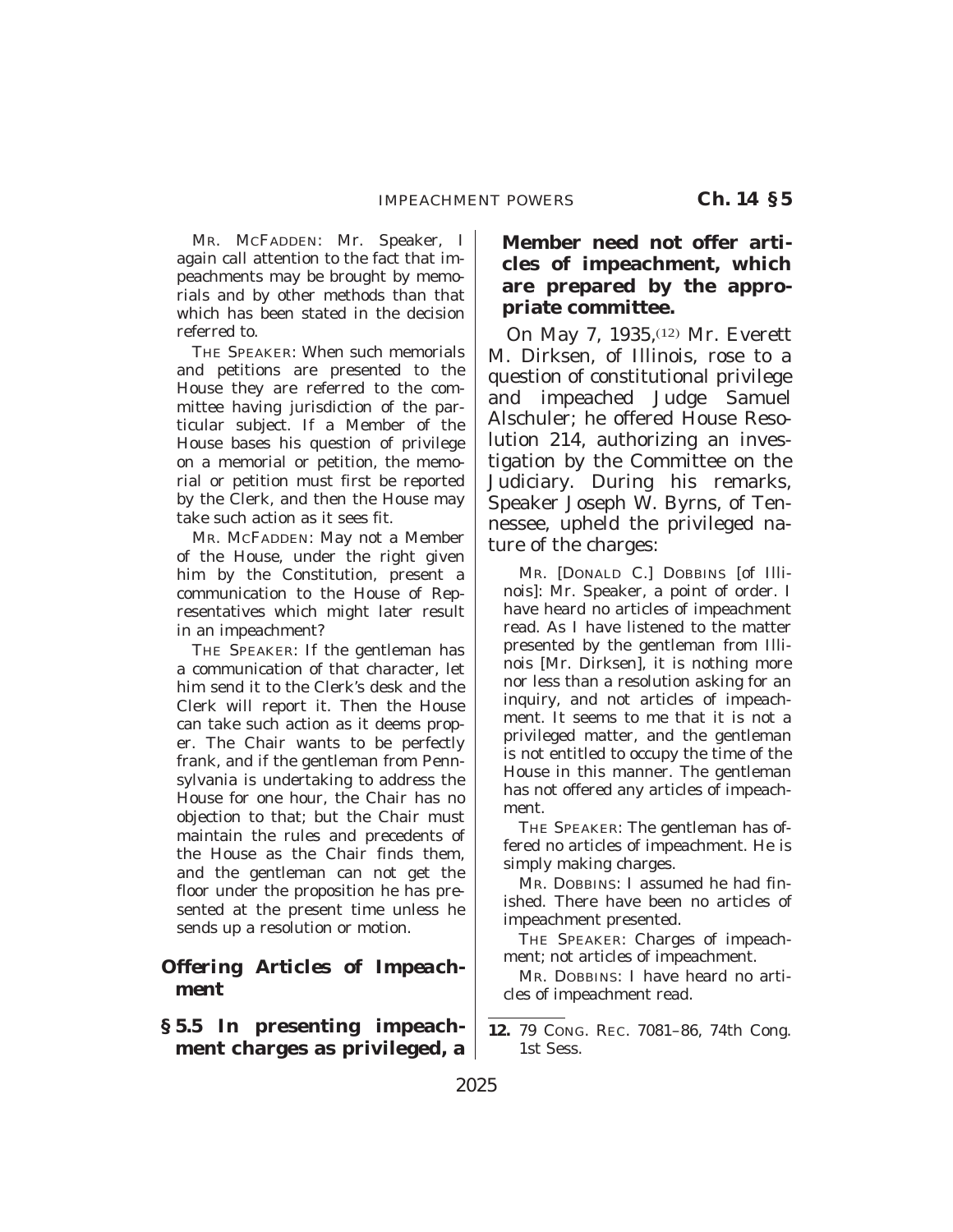MR. DIRKSEN: It seems to me this was in its entirety articles of impeachment.

MR. DOBBINS: It is nothing more that a resolution of inquiry.

MR. DIRKSEN: Perhaps the gentleman did not hear the first part of my remarks. I will read the first paragraph of this report:

Samuel Alschuler, justice of the Circuit Court of Appeals, Seventh Circuit, is impeached for high crimes and misdemeanors in said office upon the following specific charges.

MR. DOBBINS: As I understand articles of impeachment, Mr. Speaker, that does not amount to an impeachment at all.

THE SPEAKER: The gentleman does not prepare articles of impeachment. That is done by the committee.

MR. DOBBINS: It is simply a resolution of inquiry such as we have offered here every day, and is not a privileged matter.

THE SPEAKER: The Chair can only state what the gentleman said when he took the floor; that is, that he was preferring charges of impeachment against a certain United States circuit judge.

MR. DOBBINS: But there have been no such charges; simply a resolution of inquiry.

THE SPEAKER: The gentleman is making his charges now.

## *Debate on Question of Privilege to Present Impeachment Charges*

## **§ 5.6 A Member recognized on a question of privilege to**

# **present impeachment charges against an officer of the government is entitled to an hour for debate.**

On Jan. 14, 1936, Mr. Robert A. Green, of Florida, rose to a question of constitutional privilege and presented charges of impeachment against Judge Halsted L. Ritter. During the course of his remarks, Speaker Joseph W. Byrns, of Tennessee, ruled as follows on recognition and time for debate:

THE SPEAKER: The Chair will state to the gentleman from Michigan [Mr. Carl E. Mapes] that the gentleman from Florida having raised a question of privilege and having made these charges is entitled to 1 hour on the charges. The gentleman has been recognized and may use all or any portion of the hour he sees fit.(13)

# **§ 5.7 In presenting impeachment charges as privileged, a Member is not necessarily confined to a bare statement of the facts but may supplement them with argumentative statements.**

On May 7, 1935, Mr. Everett M. Dirksen, of Illinois, rose to a question of constitutional privilege and impeached Circuit Judge Samuel Alschuler. He was recognized for an hour and during his remarks Speaker Joseph W. Byrns, of Ten-

**<sup>13.</sup>** 80 CONG. REC. 404, 406, 74th Cong. 2d Sess.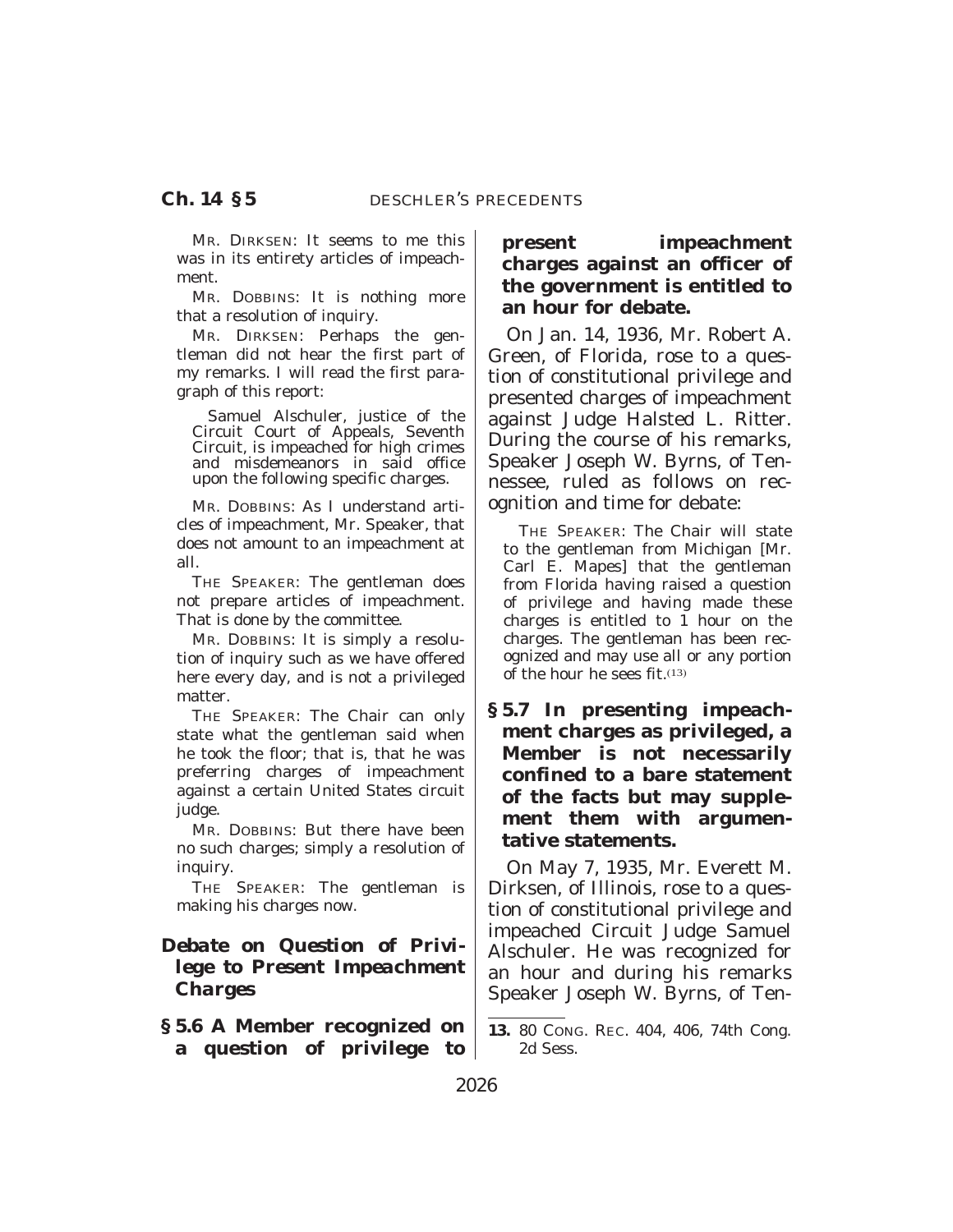nessee, overruled a point of order against the content of his remarks:  $(14)$ 

MR. [HATTON W.] SUMNERS of Texas: I am not familiar with the precedents, but I have the impression that in preferring charges of impeachment, argumentative statements should be avoided as much as possible. If I am wrong in that statement with reference to what the precedents and custom have established, I of course withdraw the observation.

MR. DIRKSEN: Mr. Speaker, I have no desire to violate the precedents, and if I have done so it is only because I have not had an opportunity to examine them thoroughly, but if the objection is well taken, I should prefer not to present argumentative matters to the House.

MR. SUMNERS of Texas: I am sure the gentleman does not propose to violate the precedents, and unfortunately I do not know about the matter myself. I am not advised as to what the precedents establish, but without looking them up, merely from the standpoint of what would seem to be proper procedure, it occurs to me that all argumentative statements be omitted in preferring impeachment charges.

MR. DIRKSEN: Mr. Speaker, there are two more pages of explanatory matter which perhaps I should not present to the House at this time if the point is well taken. I would, however, like to put them into the Record as elaborating the statement of specific charges that have been made.

THE SPEAKER: The Chair thinks it is entirely up to the gentleman from Illi-

**14.** 79 CONG. REC. 7081–86, 74th Cong. 1st Sess.

nois so far as the propriety of his statement is concerned.

MR. DIRKSEN: I do not want to violate any of the proprieties of the House, Mr. Speaker.

MR. SUMNERS of Texas: I do not know what they are myself.

THE SPEAKER: The gentleman from Illinois is making his statement on his own responsibility as a Member of the House.

On Jan. 14, 1936, Mr. Robert A. Green, of Florida, rose to a question of constitutional privilege and presented charges of impeachment against Judge Halsted L. Ritter. During the course of his remarks, Speaker Byrns overruled a point of order against the personal nature of Mr. Green's remarks: (15)

MR. [CARL E.] MAPES [of Michigan]: Mr. Speaker, as I understand, the gentleman has made his impeachment charges, and for the last 10 minutes has been proceeding almost entirely with an argument and a personal statement which I do not think are in order under the circumstances. I think I will make the point of order, Mr. Speaker.

THE SPEAKER: The Chair will state to the gentleman from Michigan that the gentleman from Florida having raised a question of privilege and having made these charges is entitled to 1 hour on the charges. The gentleman has been recognized and may use all or any portion of the hour he sees fit.

MR. MAPES: Is the gentleman entitled during that hour to engage in a general discussion of the charges?

**<sup>15.</sup>** 80 CONG. REC. 404, 406, 74th Cong. 2d Sess.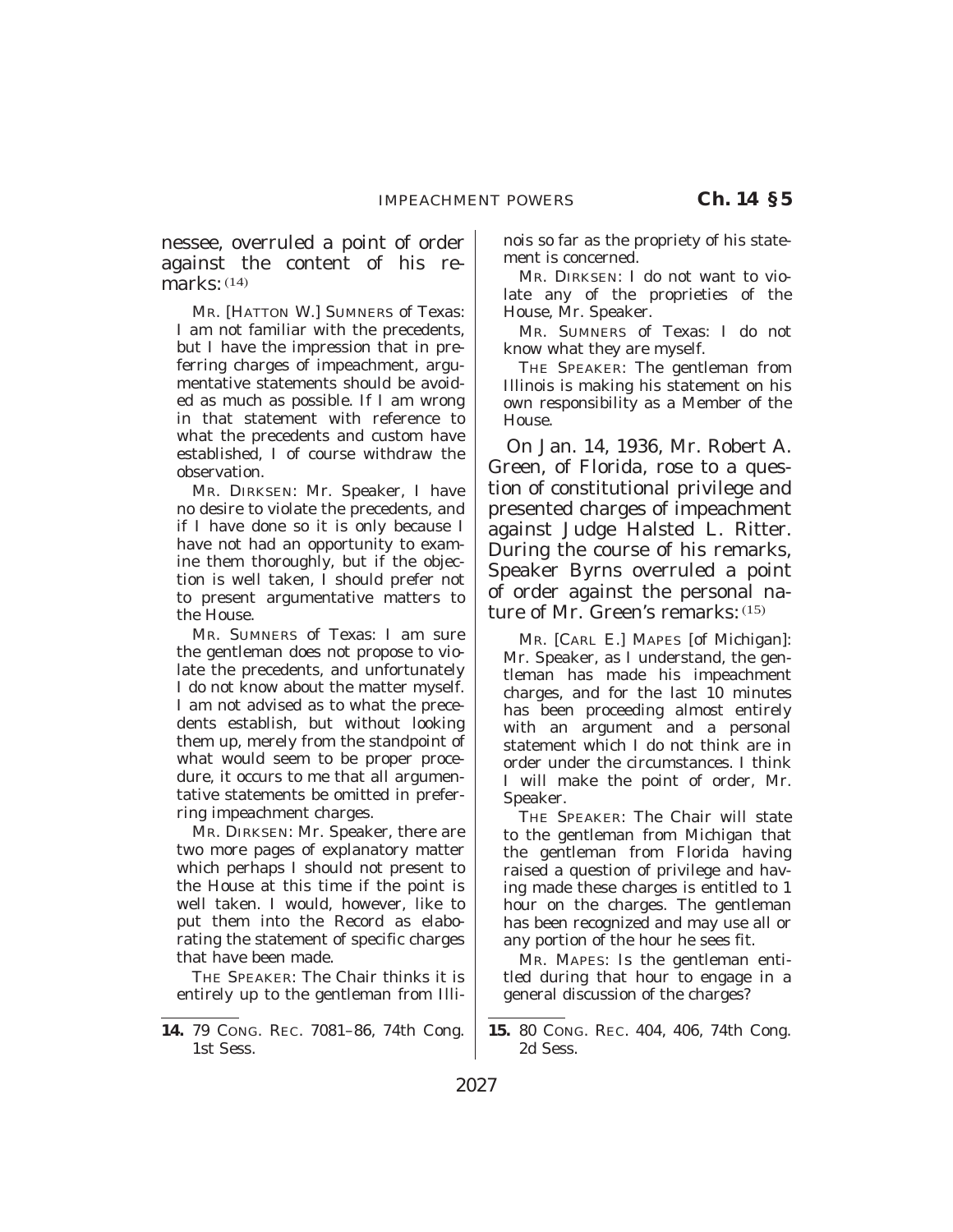THE SPEAKER: He is, under all the precedents with which the Chair is familiar.

## *Privilege of Questions Incidental to Impeachment*

**§ 5.8 Where privileged resolutions for the impeachment of a federal civil officer have been referred to a committee, that committee may report and call up as privileged resolutions incidental to consideration of the impeachment question, including those pertaining to subpena authority and funding of an investigation.**

On Feb. 6, 1974, Peter W. Rodino, Jr., of New Jersey, Chairman of the Committee on the Judiciary, called up as privileged House Resolution 803, authorizing that committee to investigate the sufficiency of grounds for impeachment of President Richard Nixon. Various resolutions of impeachment of the President had previously been referred to the committee.(16)

*Parliamentarian's Note:* Resolutions authorizing a committee to conduct investigations with sub-

pena power and resolutions funding such investigations from the contingent fund of the House are normally only privileged when respectively reported and called up by the Committee on Rules or the Committee on House Administration.(17) But a committee to which resolutions of impeachment have been referred may report and call up as privileged resolutions incidental to the consideration of the impeachment question. For example, charges of impeachable offenses were referred to the Committee on the Judiciary in 1927, in relation to the conduct of District Judge Frank Cooper. The Committee on the Judiciary subsequently called up as privileged a resolution authorizing an investigation by the committee and funding such investigation from the contingent fund of the House. In response to a parliamentary inquiry, Speaker Nicholas Longworth, of Ohio, ruled that the resolution was privileged ''because it relates to impeachment proceedings.'' (18) If, however, such a

**18.** 6 Cannon's Precedents § 549. For other occasions where the Committee on the Judiciary has reported and

**<sup>16.</sup>** 120 CONG. REC. 2349, 2350, 93d Cong. 2d Sess. For the events leading up to the presentation and adoption of H. Res. 803, and the reasons for its presentation, see § 15, infra.

**<sup>17.</sup>** See Rule XI clause 22, *House Rules and Manual* § 726 (1973), giving privileged status to reports of the Committee on House Administration on matters of expenditure of the contingent fund.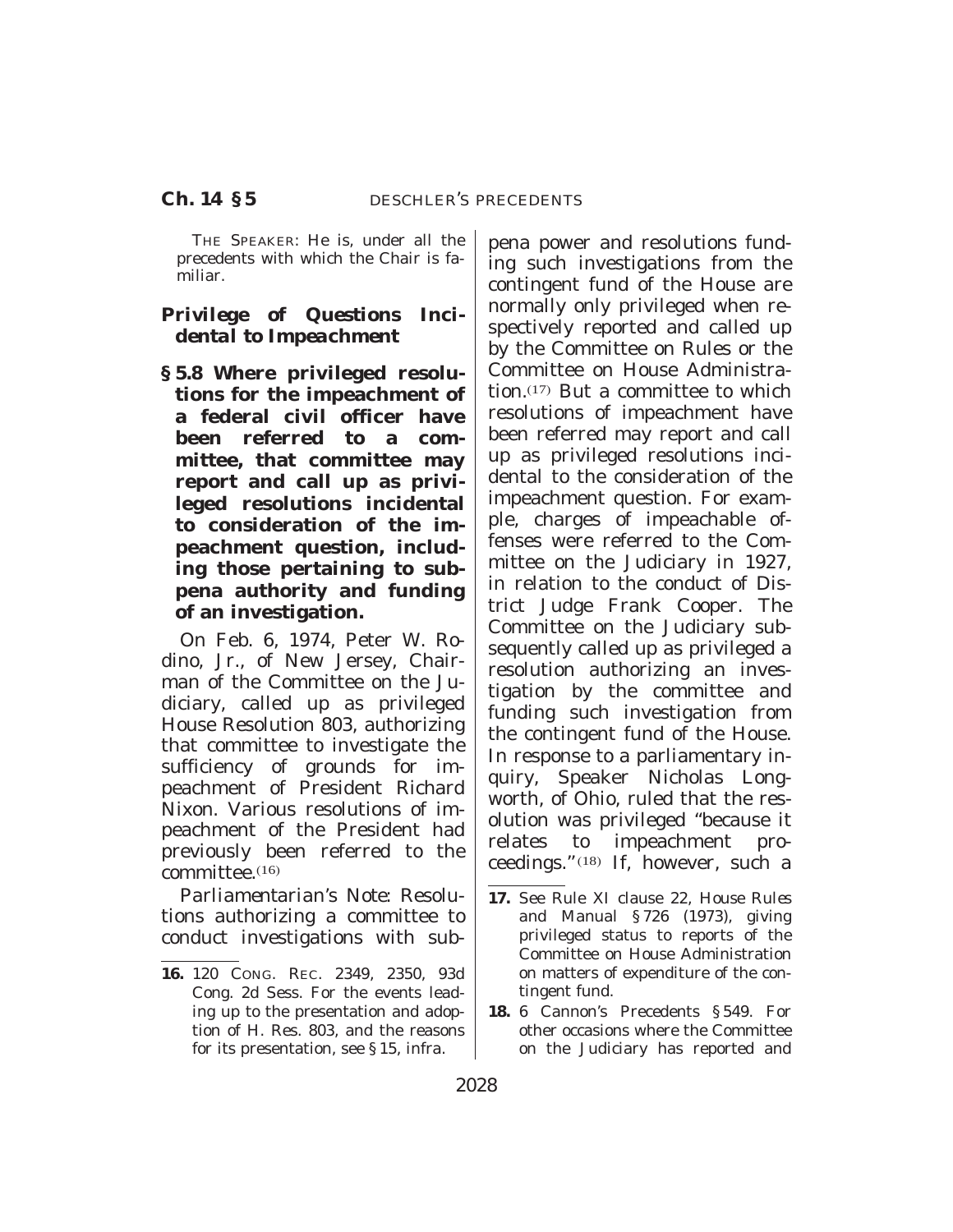resolution is offered on the floor by a Member on his own initiative and not reported from the committee to which the impeachment has been referred, it is not privileged for immediate consideration, since not directly calling for impeachment.(19)

**§ 5.9 Resolutions proposing the discontinuation of impeachment proceedings are privileged for immediate consideration when reported from the committee charged with the investigation.**

On Feb. 13, 1932, Mr. Hatton W. Sumners, of Texas, offered House Report No. 444 and House Resolution 143, discontinuing impeachment proceedings against Secretary of the Treasury Andrew W. Mellon. He offered the report as privileged and it was immediately considered and adopted by the House.(20)

On Feb. 24, 1933, Speaker John N. Garner, of Texas, held that a resolution reported from the Committee on the Judiciary, proposing the discontinuance of an impeachment proceeding, was privileged for immediate consideration: (1)

THE SPEAKER: The Clerk will report the resolution.

The Clerk read the resolution, as follows:

#### HOUSE RESOLUTION 387

*Resolved,* That the evidence submitted on the charges against Hon. Harold Louderback, district judge for the northern district of California, does not warrant the interposition of the constitutional powers of impeachment of the House.

MR. [BERTRAND H.] SNELL [of New York]: Mr. Speaker, when they report back a resolution of that kind, is it a privileged matter?

THE SPEAKER: It is not only a privileged matter but a highly privileged matter.

MR. [LEONIDAS C.] DYER [of Missouri]: Mr. Speaker, this is the first instance to my knowledge, in my service here, where the committee has reported adversely on an impeachment charge.

THE SPEAKER: The gentleman's memory should be refreshed. The Mellon case was reported back from the committee, recommending that impeachment proceedings be discontinued.

MR. SNELL: Was that taken up on the floor as a privileged matter?

THE SPEAKER: It was.

On Mar. 24, 1939, Mr. Sam Hobbs, of Alabama, called up a re-

called up as privileged resolutions authorizing the committee to conduct impeachment investigations, see 3 Hinds' Precedents § 2029 and 6 Cannon's Precedents §§ 498, 528.

**<sup>19.</sup>** 6 Cannon's Precedents § 468.

**<sup>20.</sup>** 75 CONG. REC. 3850, 72d Cong. 1st Sess.

**<sup>1.</sup>** 76 CONG. REC. 4913, 72d Cong. 2d Sess. (also cited at 6 Cannon's Precedents § 514).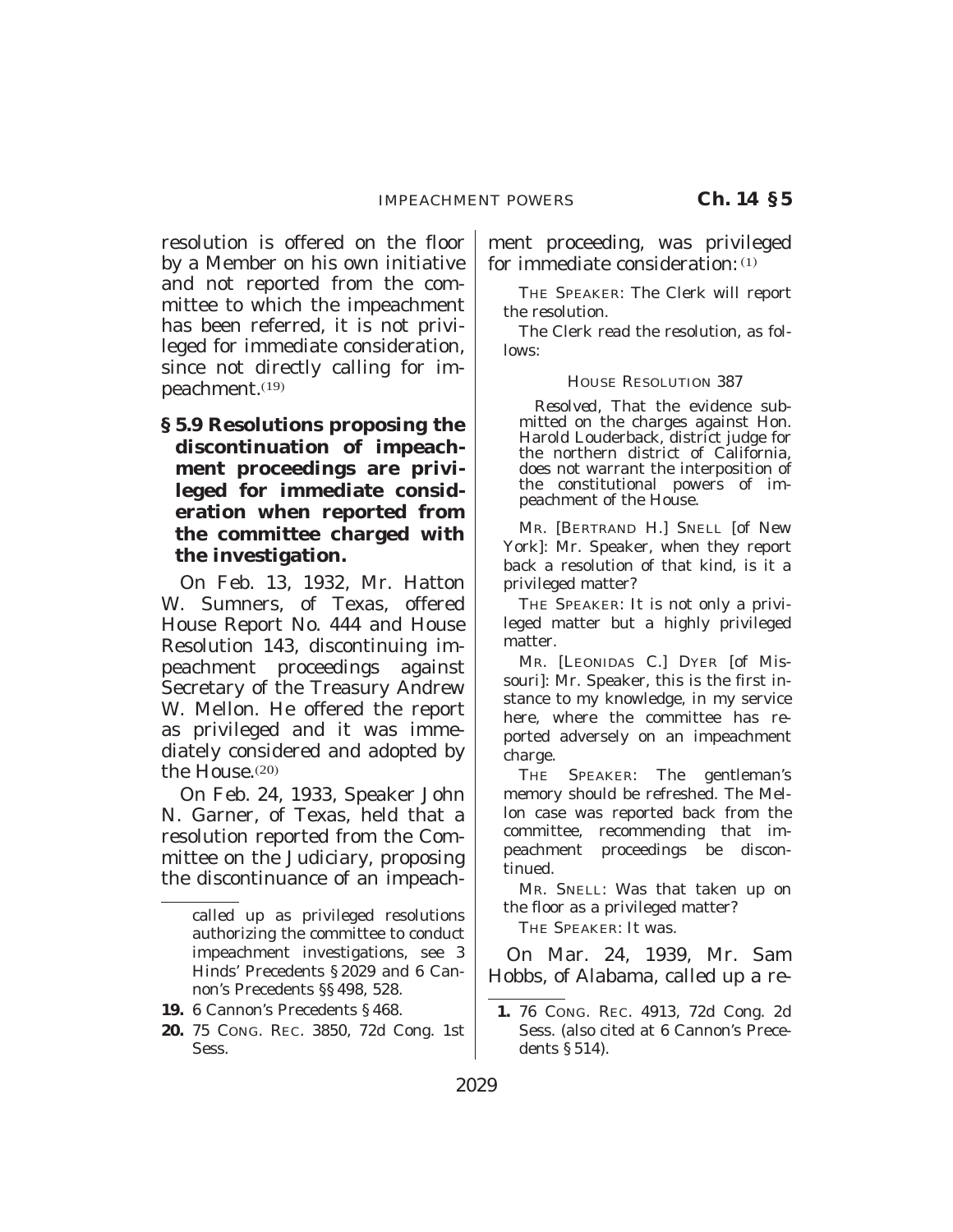port of the Committee on the Judiciary on House Resolution 67, which report recommended against the impeachment of Secretary of Labor Frances Perkins. The report was called up as privileged and the House immediately agreed to Mr. Hobbs' motion to lay the report on the table.(2)

# *Referral of Resolutions Introduced Through Hopper*

**§ 5.10 Resolutions introduced through the hopper under Rule XXII which directly called for the impeachment or censure of President Richard Nixon in the 93d Congress were referred by the Speaker to the Committee on the Judiciary, while resolutions calling for an investigation by that committee or by a select committee with a view toward impeachment were referred to the Committee on Rules.**

On Oct. 23, 1973, resolutions relating to the impeachment of President Nixon were introduced (placed in the hopper pursuant to Rule XXII clause 4) and severally referred as follows: (3)

By Mr. Long of Maryland:

H. Con. Res. 365. Concurrent resolution of censureship without prejudice to impeachment; to the Committee on the Judiciary.

By Ms. Abzug:

H. Res. 625. Resolution impeaching Richard M. Nixon, President of the United States, for high crimes and misdemeanors; to the Committee on the Judiciary.

By Mr. Ashley:

H. Res. 626. Resolution directing the Committee on the Judiciary to investigate whether there are grounds for the impeachment of Richard M. Nixon; to the Committee on Rules.

By Mr. Bingham:

H. Res. 627. Resolution directing the Committee on the Judiciary to inquire into and investigate whether grounds exist for the impeachment of Richard M. Nixon; to the Committee on Rules.

By Mr. Burton (for himself, Ms. Abzug, Mr. Anderson of California, Mr. Aspin, Mr. Bergland, Mr. Bingham, Mr. Brasco, Mr. Brown of California, Mr. Boland, Mr. Brademas, Mrs. Chisholm, Mr. Culver, Mr. Conyers, Mr. Dellums, Mr. Drinan, Mr. Eckhardt, Mr. Edwards of California, Mr. Evans of Colorado, Mr. Fascell, Mr. Fauntroy, Mr. Foley, Mr. William D. Ford, Mr. Fraser, Mr. Giaimo, and Ms. Grasso):

**<sup>2.</sup>** 84 CONG. REC. 3273, 76th Cong. 1st Sess.

**<sup>3.</sup>** 119 CONG. REC. 34873, 93d Cong. 1st Sess. See also 116 CONG. REC.

<sup>11941, 11942, 91</sup>st Cong. 2d Sess., Apr. 15, 1970 (resolution impeaching Associate Justice William O. Douglas of the Supreme Court, referred to the Committee on the Judiciary). See also *House Rules and Manual* § 854 (1973) .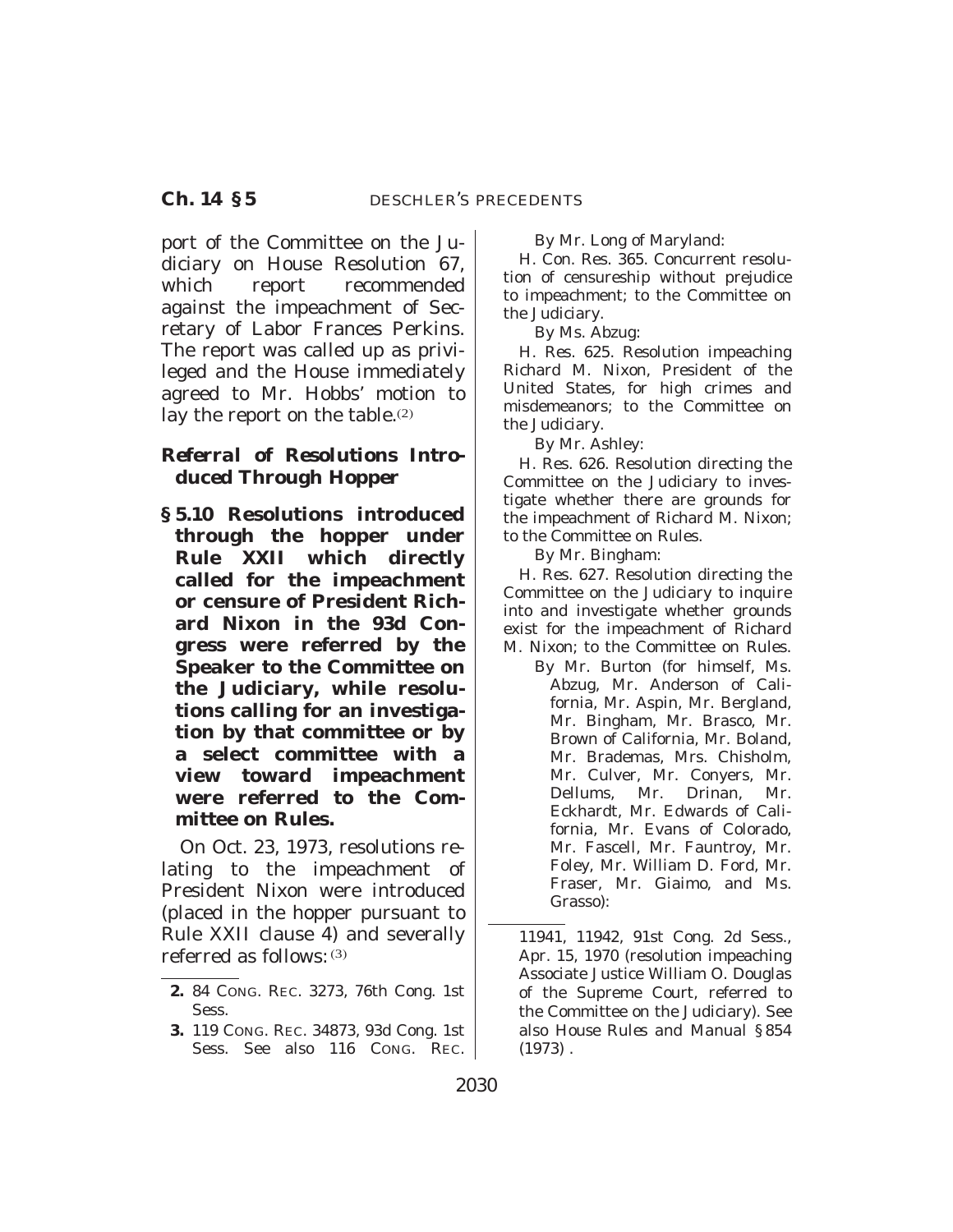H. Res. 628. Resolution directing the Committee on the Judiciary to inquire into and investigate whether grounds exist for the impeachment of Richard M. Nixon; to the Committee on Rules. ...

By Mr. Hechler of West Virginia:

H. Res. 631. Resolution that Richard M. Nixon, President of the United States, is impeached of high crimes and misdemeanors; to the Committee on the Judiciary.

By Mrs. Heckler of Massachusetts:

H. Res. 632. Resolution to appoint a Special Prosecutor; to the Committee on the Judiciary. . . .

By Mr. McCloskey:

H. Res. 634. Resolution of inquiry; to the Committee on the Judiciary.

H. Res. 635. Resolution for the impeachment of Richard M. Nixon; to the Committee on the Judiciary.

By Mr. Mazzoli:

H. Res. 636. Resolution: an inquiry into the existence of grounds for the impeachment of Richard M. Nixon, President of the United States; to the Committee on Rules.

By Mr. Milford:

H. Res. 637. Resolution providing for the establishment of an Investigative Committee to investigate alleged Presidential misconduct; to the Committee on Rules.

> By Mr. Mitchell of Maryland (for himself, Mr. Burton, and Mr. Fauntroy):

H. Res. 638. Resolution impeaching Richard M. Nixon, President of the United States, of high crimes and misdemeanors; to the Committee on the Judiciary.

## **§ 5.11 The Committee on Rules has jurisdiction of resolu-**

**tions authorizing the Committee on the Judiciary to investigate the conduct of federal officials and directing said committee to report its findings to the House ''together with such resolutions of impeachment as it deems proper.''**

On Feb. 22, 1966, $(4)$  a resolution (H. Res. 739) ''authorizing the Committee on the Judiciary to conduct certain investigations'' was referred to the Committee on Rules. The resolution called for an investigation into the official conduct of Federal District Court Judges Alfred P. Murrah, Stephen S. Chandler, and Luther Bohannon, in Oklahoma, and directed the Committee on the Judiciary to report its findings to the House ''together with such resolutions of impeachment as it deems proper.''

## *Motions to Lay on the Table or to Refer*

**§ 5.12 The motion to lay on the table applies to resolutions proposing impeachment and may deprive a Member who has offered such a resolution of recognition for debate thereon.**

**<sup>4.</sup>** 112 CONG. REC. 3665, 89th Cong. 2d Sess.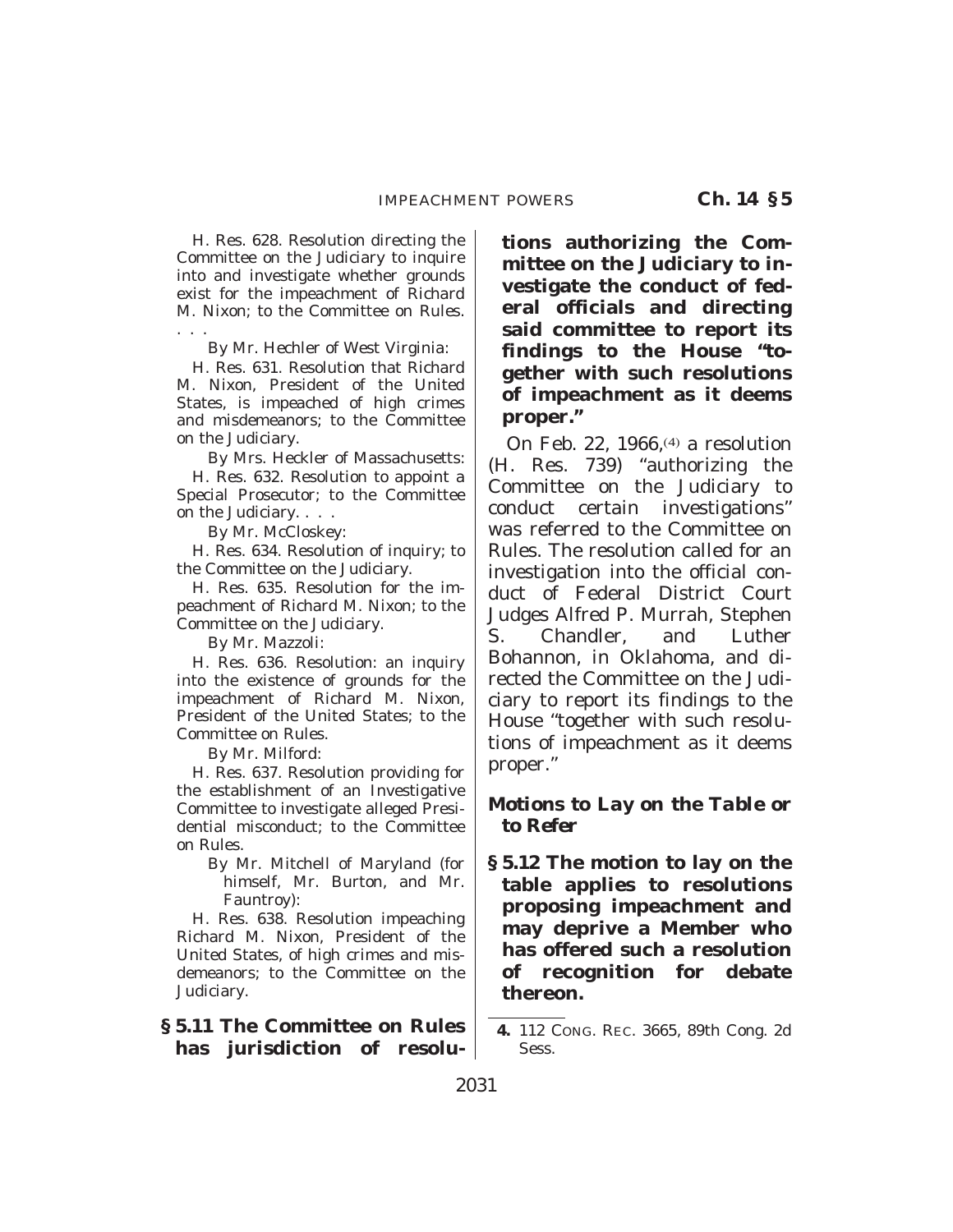On Jan. 17, 1933,<sup>(5)</sup> Speaker John N. Garner, of Texas, held that the motion to table applied to resolutions of impeachment and could deprive the proponent of debate on such a resolution:

MR. [LOUIS T.] MCFADDEN [of Pennsylvania]: On my own responsibility, as a Member of the House of Representatives, I impeach Herbert Hoover, President of the United States, for high crimes and misdemeanors.

THE SPEAKER: The Clerk will report the resolutions.

MR. MCFADDEN: Mr. Speaker, a parliamentary inquiry.

THE SPEAKER: The gentleman will state it.

MR. MCFADDEN: Am I not entitled to an hour to discuss the resolution?

THE SPEAKER: The gentleman is entitled to an hour, but first the Clerk must report the resolution of impeachment.

MR. MCFADDEN: I offer the following resolution.

THE SPEAKER: The Clerk will report the resolution.

The Clerk read as follows: . . .

MR. [ROBERT] LUCE [of Massachusetts] (interrupting the reading of the resolution): Mr. Speaker, a parliamentary inquiry.

THE SPEAKER: The gentleman will state it.

MR. LUCE: On a previous occasion charges apparently of the same purport were laid on the table by the House. Is it within the province of any Member to evade the rules and to take

a matter from the table by proceeding with a second movement of the same sort?

THE SPEAKER: The Chair, of course, has not heard the resolution read. Probably if it was identical with the resolution submitted some time ago and laid on the table there would be some question whether or not a second impeachment could be had. But the President can be impeached, or any person provided for by the Constitution, a second time, and the Chair thinks the better policy would be to have the resolution read and determine whether or not it is the same.

MR. [FRED A.] BRITTEN [of Illinois]: Mr. Speaker, a parliamentary inquiry.

THE SPEAKER: The gentleman will state it.

MR. BRITTEN: Would a motion be in order at this time?

THE SPEAKER: No. The Chair would not recognize any Member to make a motion until the resolution is read.

MR. BRITTEN: Mr. Speaker, I ask unanimous consent that the resolution be considered as having been read.

THE SPEAKER: The Chair thinks the resolution should be read.

MR. MCFADDEN (again interrupting the reading of the resolution): Mr. Speaker, a parliamentary inquiry.

THE SPEAKER: The gentleman will state it.

MR. MCFADDEN: I understand that at the completion of the reading of this resolution it is planned——

THE SPEAKER: That is not a parliamentary inquiry. That is a statement.

MR. MCFADDEN: I am attempting to state a parliamentary inquiry, Mr. Speaker.

**<sup>5.</sup>** 76 CONG. REC. 1965–68, 72d Cong. 2d Sess.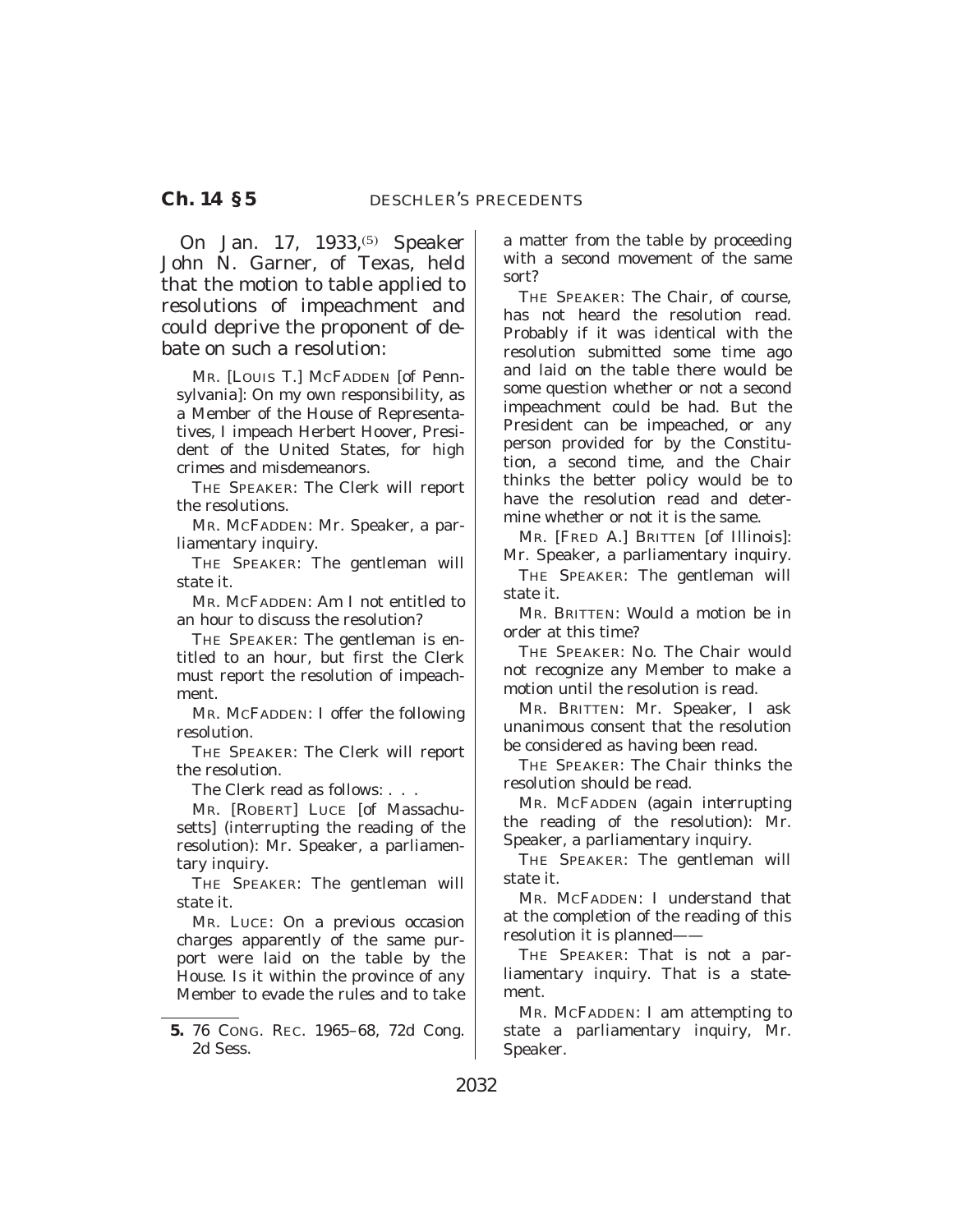THE SPEAKER: The gentleman will state it. The Chair will hear the gentleman.

MR. MCFADDEN: During the opening I addressed the Speaker to ascertain whether or not I would be protected in one hour time for debate. I am prepared to debate. I understand a certain motion will be made which will deprive me of that right.

THE SPEAKER: The Chair can not control 434 Members of the House in the motions they will make. The Chair must recognize them and interpret the rules as they are written. That is what the Chair intends to do. The gentleman from Pennsylvania would have an opportunity to discuss this matter for an hour under the rules of the House, if some gentleman did not take him off his feet by a proper motion. [Applause.]

MR. MCFADDEN: That is what I was attempting to ascertain.

The Clerk concluded the reading of the resolution.

MR. [HENRY T.] RAINEY [of Illinois]: Mr. Speaker, I move to lay the resolution of impeachment on the table.

THE SPEAKER: The gentleman from Illinois moves to lay the resolution of impeachment on the table.

May the Chair be permitted to make a statement with reference to the rule applying to that motion? The Parliamentarian has examined the precedents with reference to the motion. Speaker Clark and Speaker Gillette, under identical conditions, held that a motion to lay on the table took a Member off the floor of the House, although the general rules granted him one hour in which to discuss the resolution of impeachment or privileges of the House. Therefore the motion is in order.

MR. [BERTRAND H.] SNELL [of New York]: Mr. Speaker, I demand the yeas and nays.

*Parliamentarian's Note:* Under Rule XVI clause 4, the motion to lay on the table may be offered while a question is under debate, including a question of privilege, and is not debatable. The motion to refer is also in order under the rule and is debatable within narrow limits. The question of consideration may also be raised under Rule XVI clause 3; it is not debatable, but may be demanded before debate on the pending question, and may be raised against a question of the highest privilege.(6)

## **§ 5.13 Resolutions authorizing investigations into charges of impeachment have been referred, on motion, to the Committee on the Judiciary.**

On Jan. 24, 1939,(7) a Member declared his impeachment of certain officials of the executive branch, including Secretary of Labor Frances Perkins:

MR. [J. PARNELL] THOMAS of New Jersey: Mr. Speaker, on my own responsibility as a Member of the House

**7.** 84 CONG. REC. 702–11, 76th Cong. 1st Sess.

**<sup>6.</sup>** See Rule XVI clauses 3, 4 and notes thereto, *House Rules and Manual* §§ 778–787 (1973).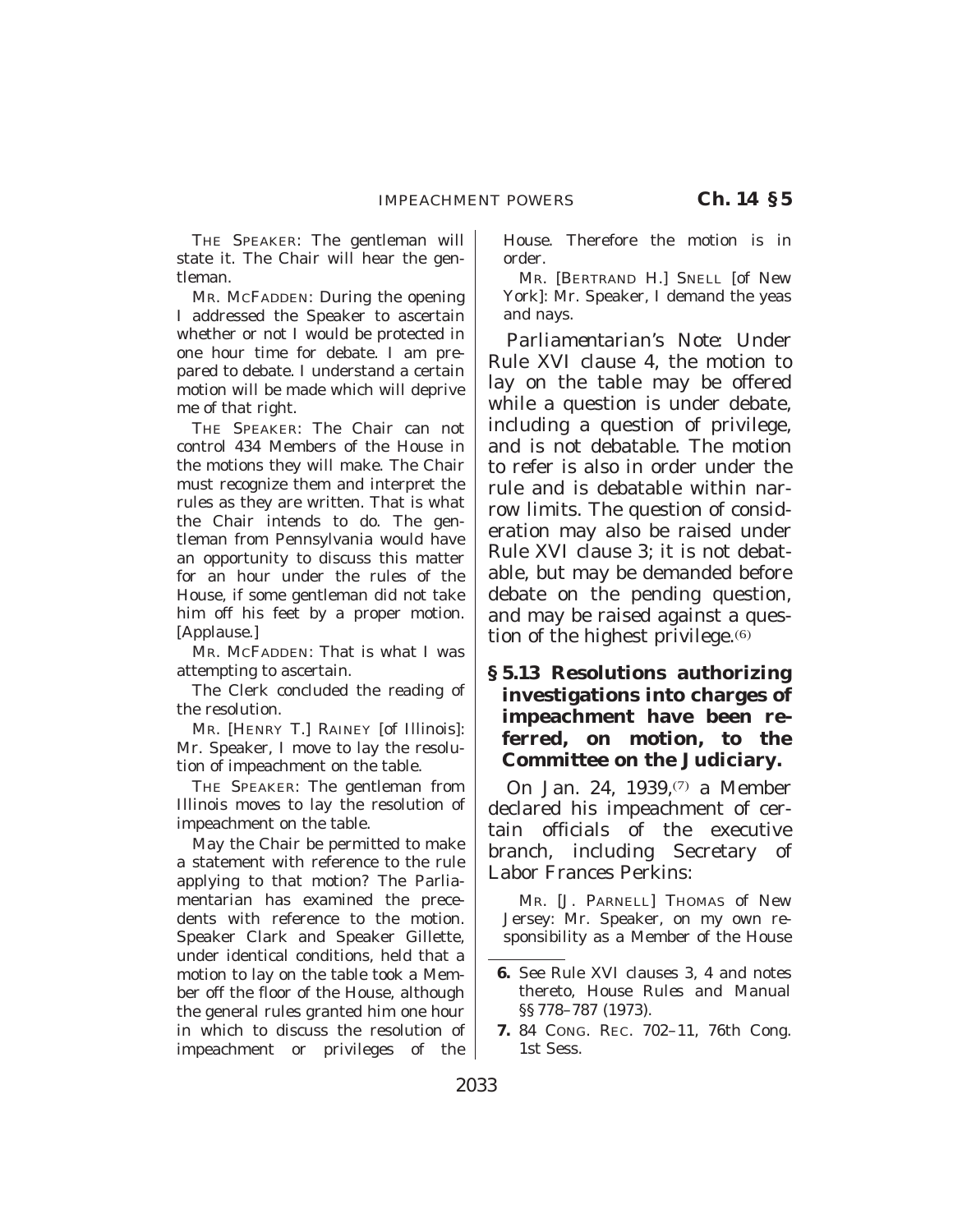of Representatives, I impeach Frances Perkins, Secretary of Labor of the United States; James L. Houghteling, Commissioner of the Immigration and Naturalization Service of the Department of Labor; and Gerard D. Reilly, Solicitor of the Department of Labor, as civil officers of the United States, for high crimes and misdemeanors in violation of the Constitution and laws of the United States, and I charge that the aforesaid Frances Perkins, James L. Houghteling, and Gerard D. Reilly, as civil officers of the United States, were and are guilty of high crimes and misdemeanors in office in manner and form as follows, to wit:

Mr. Thomas offered a resolution authorizing an investigation of charges, which resolution was referred, on motion, to the Committee on the Judiciary:

*Resolved,* That the Committee on the Judiciary be and is hereby authorized and directed, as a whole or by subcommittee, to investigate the official conduct of Frances Perkins, Secretary of Labor; James L. Houghteling, Commissioner of Immigration and Naturalization Service, Department of Labor; and Gerard D. Reilly, Solicitor, Department of Labor, to determine whether, in its opinion, they have been guilty of any high crimes or misdemeanors which, in the contemplation of the Constitution, requires the interposition of the constitutional powers of the House. Such committee shall report its findings to the House together with such articles of impeachment as the facts may warrant.

For the purposes of this resolution the committee is authorized and directed to sit and act, during the present session of Congress, at such times and places in the District of Columbia, or elsewhere, whether or not the House is sitting, has recessed, or has adjourned; to hold hearings; to employ such experts and such clerical, stenographic and other assistance; and to require the attendance of such witnesses and the production of such books, papers, and documents; and to take such testimony and to have such printing and binding done; and to make such expenditures not exceeding \$10,000, as it deems necessary. . . .

MR. [SAM] RAYBURN [of Texas]: Mr. Speaker, I move that the resolution be referred to the Committee on the Judiciary of the House and upon that I desire to say just a word. A great many suggestions have been made as to what should be done with this resolution, but I think this would be the orderly procedure so that the facts may be developed. The resolution will come out of that committee or remain in it according to the testimony adduced.

I therefore move the previous question on my motion to refer, Mr. Speaker.

The previous question was ordered. The motion was agreed to.

On Jan. 6,  $1932^{(8)}$  a privileged resolution proposing an investigation directed towards impeachment, offered as privileged on the floor, was on motion referred to the Committee on the Judiciary:

IMPEACHMENT OF ANDREW W. MELLON, SECRETARY OF THE TREASURY

MR. [WRIGHT] PATMAN [of Texas]: Mr. Speaker, I rise to a question of

**<sup>8.</sup>** 75 CONG. REC. 1400, 72d Cong. 1st Sess.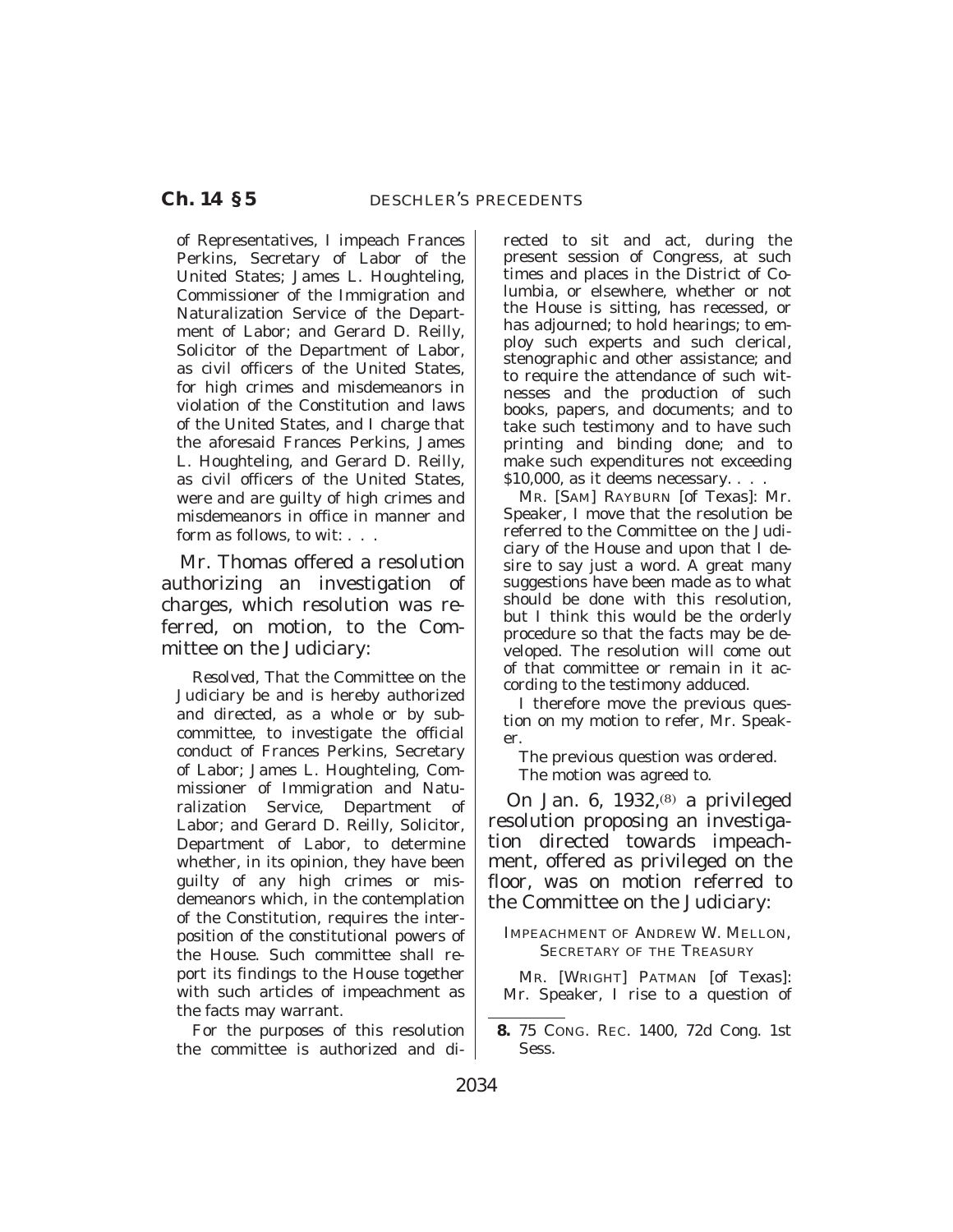constitutional privilege. On my own responsibility as a Member of this House, I impeach Andrew William Mellon, Secretary of the Treasury of the United States for high crimes and misdemeanors, and offer the following resolution: . . .

*Resolved,* That the Committee on the Judiciary is authorized and directed, as a whole or by subcommittee, to investigate the official conduct of Andrew W. Mellon, Secretary of the Treasury, to determine whether, in its opinion, he has been guilty of any high crime or misdemeanor which, in the contemplation of the Constitution, requires the interposition of the constitutional powers of the House. Such committee shall report its findings to the House together with such resolution of impeachment or other recommendation as it deems proper.

Sec. 2. For the purposes of this resolution, the committee is authorized to sit and act during the present Congress at such times and places in the District of Columbia or elsewhere, whether or not the House is sitting, has recessed, or has adjourned, to hold such hearings, to employ such experts and such clerical, stenographic, and other assistants, to require the attendance of such witnesses and the production of such books, papers, and documents, to take such testimony, to have such printing and binding done, and to make such expenditures not exceeding \$5,000, as it deems necessary.

MR. [JOSEPH W.] BYRNS [of Tennessee]: Mr. Speaker, I move that the articles just read be referred to the Committee on the Judiciary, and upon that motion I demand the previous question.

The previous question was ordered.

THE SPEAKER: (9) The question is on the motion of the gentleman from Tennessee, that the articles be referred to the Committee on the Judiciary. The motion was agreed to.

## *Initiation of Investigation by Accused*

## **§ 5.14 The Vice President sought to initiate an investigation by the House of certain charges brought against him, but the House took no action on the request.**

On Sept. 25, 1973,(10) Speaker Carl Albert, of Oklahoma, laid before the House a communication from Vice President Spiro T. Agnew requesting that the House investigate charges which might ''assume the character of impeachable offenses'' made against him by a U.S. Attorney in the course of a criminal investigation. The House took no action on the request by motion or otherwise.

*Parliamentarian's Note:* Several resolutions were introduced on Sept. 26, 1973, to authorize investigations into the charges referred to, both by the Committee on the Judiciary and by a select committee. The resolutions were referred to the Committee on  $Rules.$ (11)

The Vice President cited in his letter a request made by Vice

**<sup>9.</sup>** John N. Garner (Tex.).

**<sup>10.</sup>** 119 CONG. REC. 31368, 93d Cong. 1st Sess.

**<sup>11.</sup>** See H. Res. 566 and H. Res. 567, 93d Cong. 1st Sess.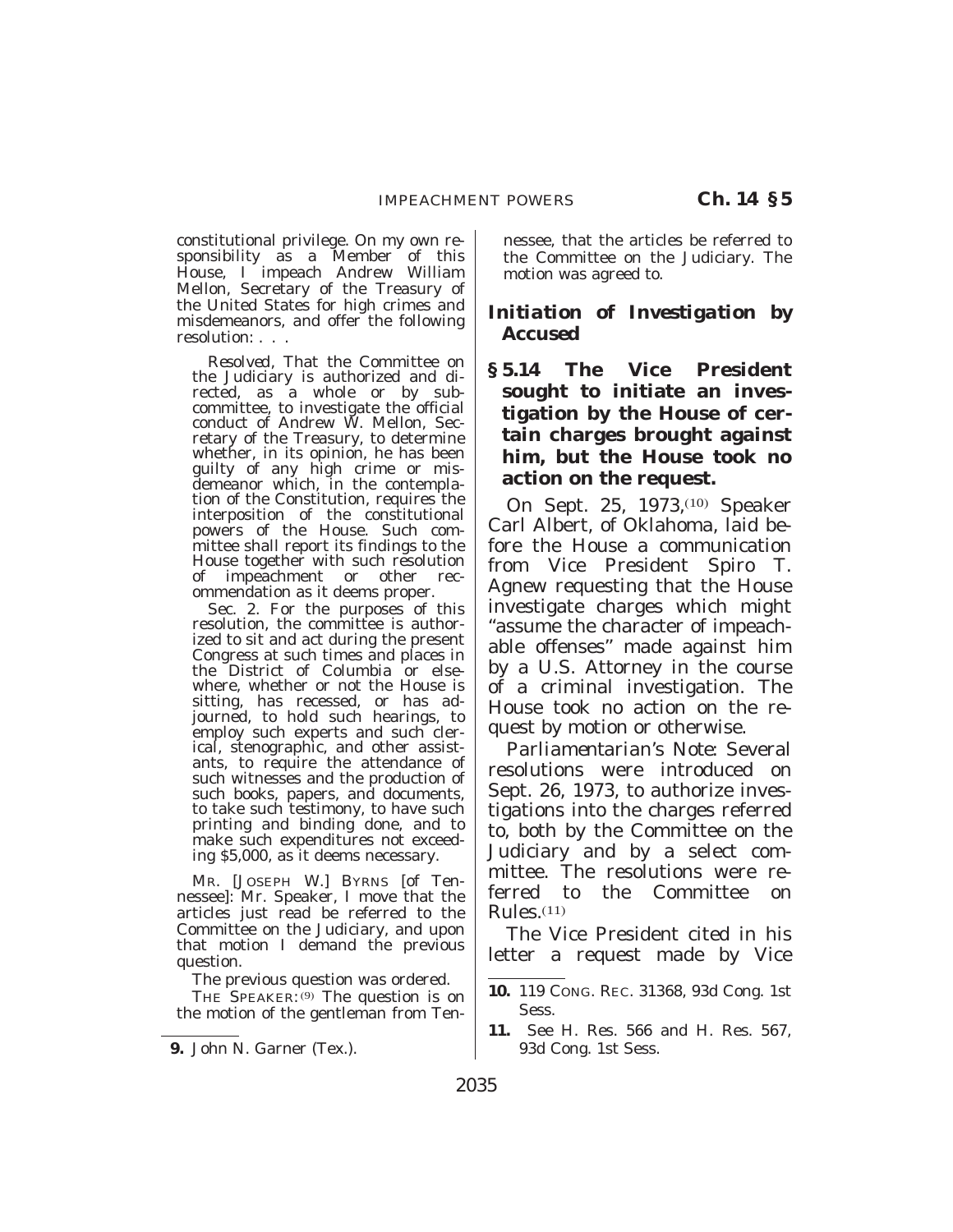President John C. Calhoun in 1826 and discussed at 3 Hinds' Precedents § 1736. On that occasion, the alleged charges related to the Vice President's former tenure as Secretary of War. The communication was referred on motion to a select committee which investigated the charges and subsequently reported to the House that no impropriety had been found in the Vice President's former conduct as a civil officer under the United States. The report of the select committee was ordered to lie on the table and the House took no further action thereon.

Vice President Agnew did not cite a precedent occurring in 1873, however, where the Committee on the Judiciary reported that a civil officer—Vice President Schuyler Colfax—could not be impeached for offenses allegedly committed prior to his term of office as a civil officer under the United States. The committee had investigated at his request whether Vice President Colfax had, during his prior term as Speaker of the House, been involved in bribes of Members. As reported in 3 Hinds' Precedents § 2510, the committee concluded as follows in its report to the House:

But we are to consider, taking the harshest construction of the evidence, whether the receipt of a bribe by a person who afterwards becomes a civil officer of the United States, even while holding another official position, is an act upon which an impeachment can be grounded to subject him to removal from an office which he afterwards holds. To elucidate this we first turn to the precedents.

Your committee find that in all cases of impeachment or attempted impeachment under our Constitution there is no instance where the accusation was not in regard to an act done or omitted to be done while the officer was in office. In every case it has been heretofore considered material that the articles of impeachment should allege in substance that, being such officer, and while in the exercise of the duties of his office, the accused committed the acts of alleged inculpation.

The report was never finally acted upon by the House.

# **§ 6. Committee Investigations**

The conduct of impeachment investigations is governed by those portions of Rule XI relating to committee investigatory and hearing procedure, and by any rules and special procedures adopted by the committee for the inquiry.  $(12)$ An investigatory subcommittee charged with an impeachment inquiry is limited to the powers expressly authorized by the com $mittee.$  $(13)$ 

**<sup>12.</sup>** See §§ 6.3 et seq.

**<sup>13.</sup>** See § 6.11, infra, for the creation of a subcommittee to investigate and to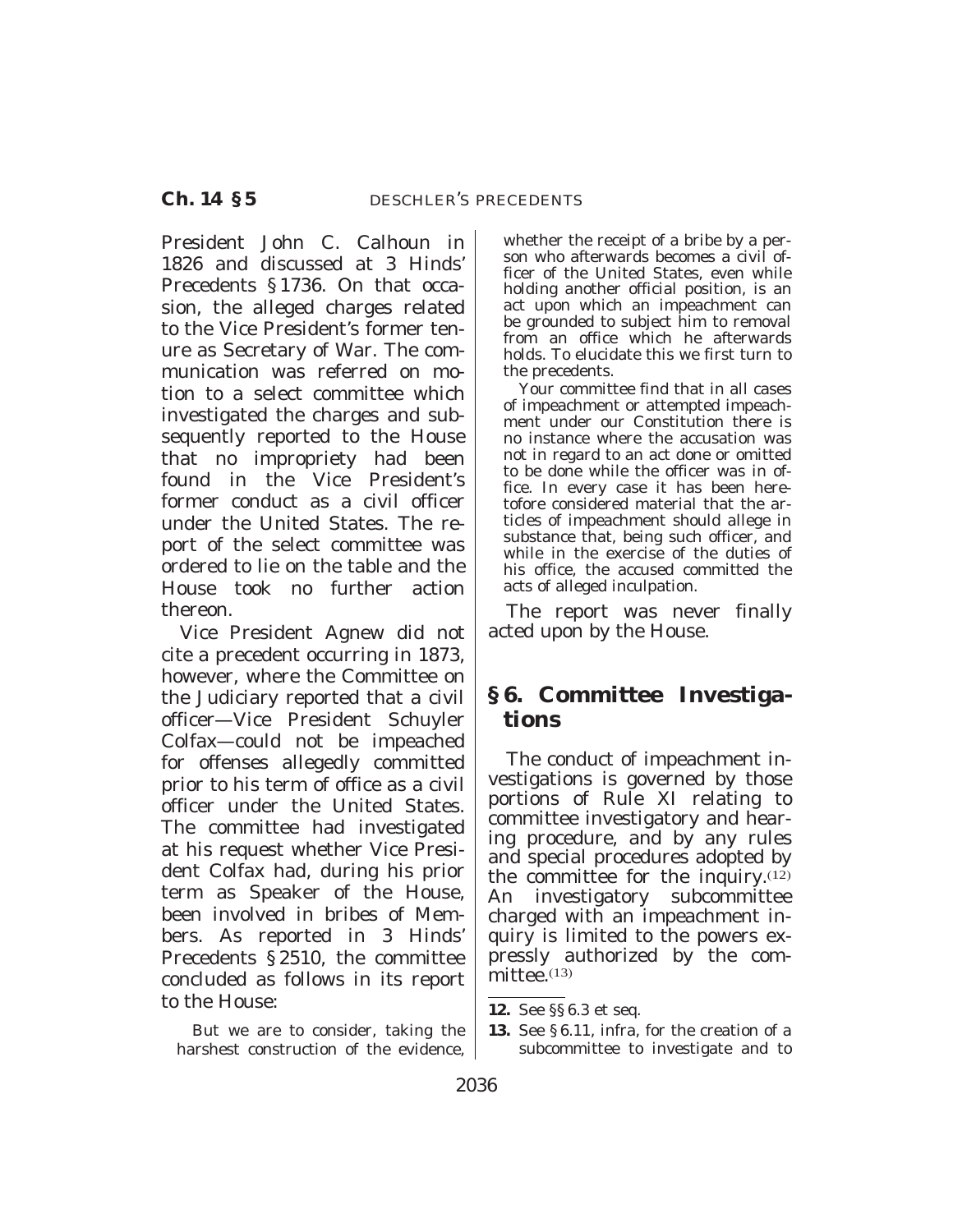## **Forms**

Form of resolution authorizing an investigation of the sufficiency of grounds for impeachment (of President Richard Nixon) and conferring subpena power and authority to take testimony: (14)

#### H. RES. 803

*Resolved,* That the Committee on the Judiciary, acting as a whole or by any subcommittee thereof appointed by the chairman for the purposes hereof and in accordance with the rules of the committee, is authorized and directed to investigate fully and completely whether sufficient grounds exist for the House of Representatives to exercise its constitutional power to impeach Richard M. Nixon, President of the United States of America. The committee shall report to the House of Representatives such resolutions, articles of impeachment, or other recommendations as it deems proper.

Sec. 2. (a) For the purpose of making such investigation, the committee is authorized to require—

(1) by subpena or otherwise—

(A) the attendance and testimony of any person (including at a taking of a deposition by counsel for the committee); and

**14.** 120 CONG. REC. 2349, 2350, 93d Cong. 2d Sess., Feb. 6, 1974.

(B) the production of such things; and

(2) by interrogatory, the furnishing of such information;

as it deems necessary to such investigation.

(b) Such authority of the committee may be exercised—

(1) by the chairman and the ranking minority member acting jointly, or, if either declines to act, by the other acting alone, except that in the event either so declines, either shall have the right to refer to the committee for decision the question whether such authority shall be so exercised and the committee shall be convened promptly to render that decision; or

(2) by the committee acting as a whole or by subcommittee.

Subpenas and interrogatories so authorized may be issued over the signature of the chairman, or ranking minority member, or any member designated by either of them, and may be served by any person designated by the chairman, or ranking minority member, or any member designated by either of them. The chairman, or ranking minority member, or any member designated by either of them (or, with respect to any deposition, answer to interrogatory, or affidavit, any person authorized by law to administer oaths) may administer oaths to any witness. For the purposes of this section, ''things'' includes, without limitation, books, records, correspondence, logs, journals, memorandums, papers, documents, writings, drawings, graphs, charts, photographs, reproductions, recordings, tapes, transcripts, printouts, data compilations from which informa-

report to the Committee on the Judiciary on charges against Justice William O. Douglas. No authorizing resolution for a committee investigation had been adopted by the House, but resolutions of impeachment had been referred to the committee.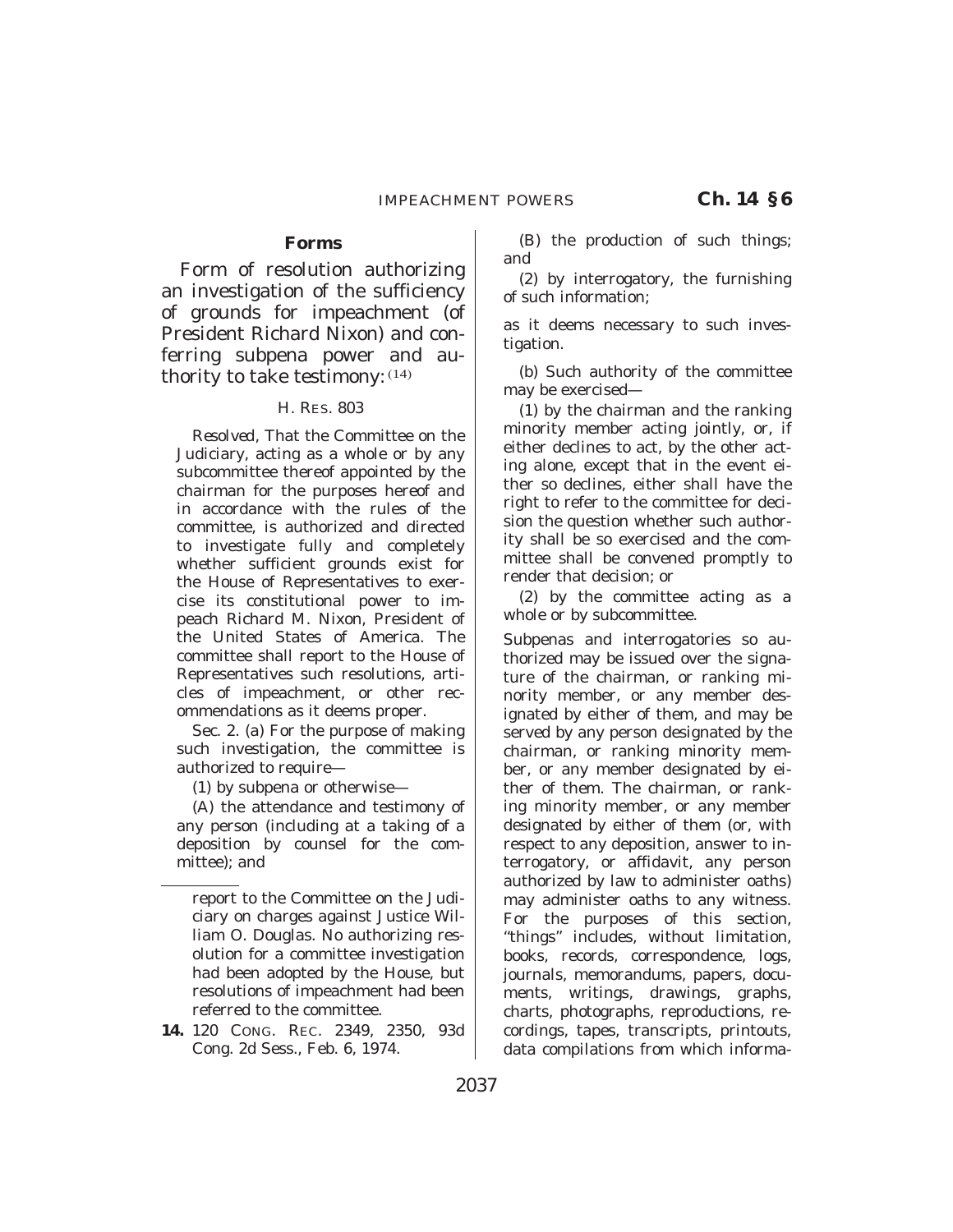tion can be obtained (translated if necessary, through detection devices into reasonably usable form), tangible objects, and other things of any kind.

Sec. 3. For the purpose of making such investigation, the committee, and any subcommittee thereof, are authorized to sit and act, without regard to clause 31 of rule XI of the Rules of the House of Representatives, during the present Congress at such times and places within or without the United States, whether the House is meeting, has recessed, or has adjourned, and to hold such hearings, as it deems necessary.

Sec. 4. Any funds made available to the Committee on the Judiciary under House Resolution 702 of the Ninetythird Congress, adopted November 15, 1973, or made available for the purpose hereafter, may be expended for the purpose of carrying out the investigation authorized and directed by this resolution.

Form of resolution authorizing a committee to investigate whether a judge (Halsted Ritter) has been guilty of high crimes or misdemeanors requiring impeachment: (15)

## HOUSE RESOLUTION 163

*Resolved,* That the Committee on the Judiciary is authorized and directed, as a whole or by subcommittee, to inquire into and investigate the official conduct of Halsted L. Ritter, a district judge for the United States District

Court for the Southern District of Florida, to determine whether in the opinion of said committee he has been guilty of any high crime or misdemeanor which in the contemplation of the Constitution requires the interposition of the Constitutional powers of the House. Said committee shall report its findings to the House, together with such resolution of impeachment or other recommendation as it deems proper.

Sec. 2. For the purpose of this resolution, the committee is authorized to sit and act during the present Congress at such times and places in the District of Columbia and elsewhere, whether or not the House is sitting, has recessed, or has adjourned, to hold such hearing, to employ such clerical, stenographic, and other assistance, to require the attendance of such witnesses and the production of such books, papers, and documents, and to take such testimony, to have such printing and binding done, and to make such expenditures, not exceeding \$5,000, as it deems necessary.

With the following committee amendments:

Page 2, line 5, strike out the words ''to employ such clerical, stenographic, and other assistance''; and in line 9, on page 2, strike out ''to have such printing and binding done, and to make such expenditures, not exceeding \$5,000.''

Form of subpena issued by the Committee on the Judiciary (to President Richard Nixon) in the course of its impeachment inquiry:  $(16)$ 

**<sup>15.</sup>** H. Res. 163, 77 CONG. REC. 4784, 4785, 73d Cong. 1st Sess., June 1, 1933.

**<sup>16.</sup>** Impeachment of Richard Nixon, President of the United States, H.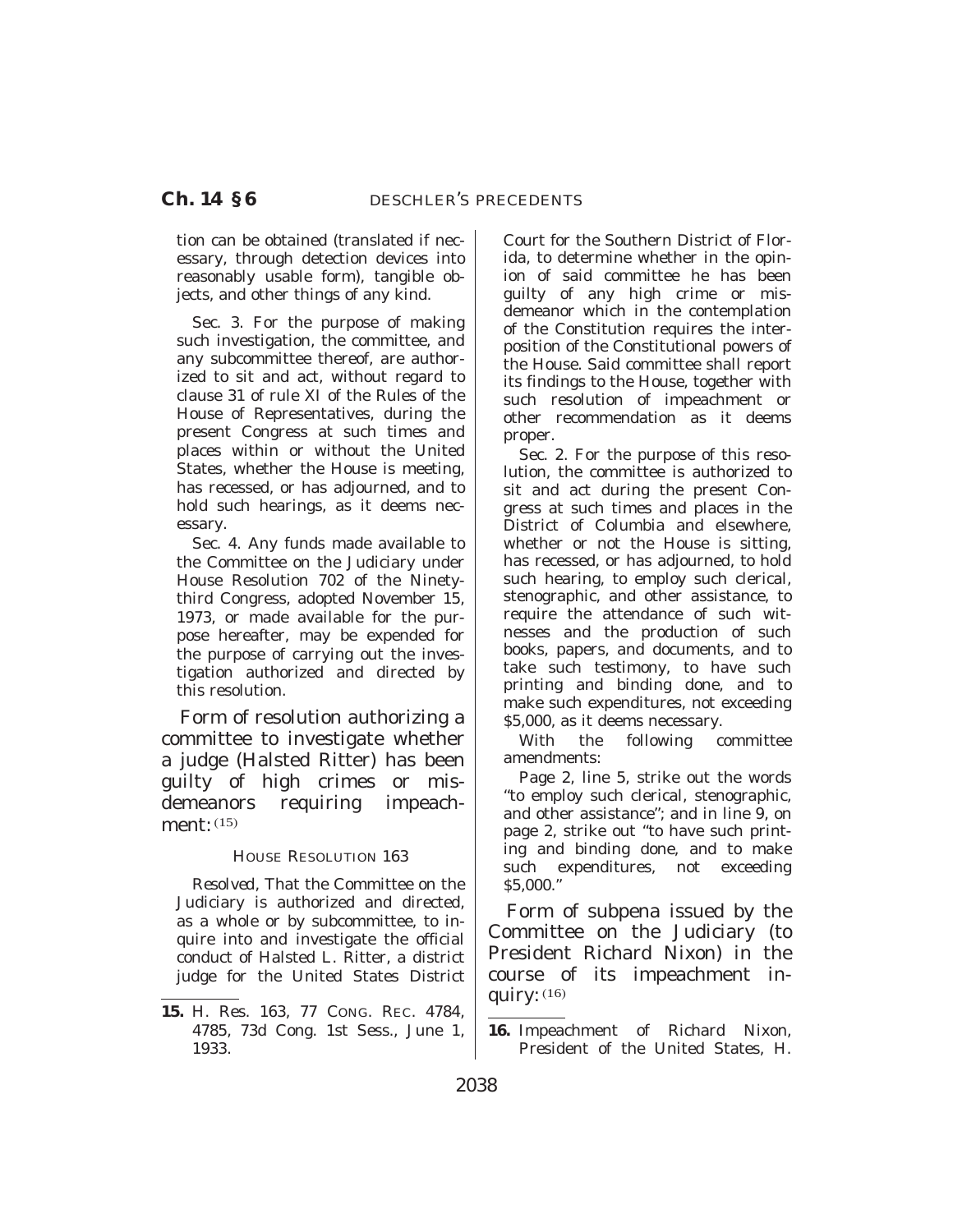## BY AUTHORITY OF THE HOUSE OF REP-RESENTATIVES OF THE CONGRESS OF THE UNITED STATES OF AMERICA

To Benjamin Marshall, or his duly authorized representative:

You are hereby commanded to summon Richard M. Nixon, President of the United States of America, or any subordinate officer, official or employee with custody or control of the things described in the attached schedule, to be and appear before the Committee on the Judiciary of the House of Representatives of the United States, of which the Hon. Peter W. Rodino, Jr. is chairman, and to bring with him the things specified in the schedule attached hereto and made a part hereof, in their chamber in the city of Washington, on or before April 25, 1974, at the hour of 10:00 a.m. then and there to produce and deliver said things to said Committee, or their duly authorized representative, in connection with the Committee's investigation authorized and directed by H. Res. 803, adopted February 6, 1974.

Herein fail not, and make return of this summons.

### **Cross References**

House inquiries and the executive branch, see Ch. 15, infra.

- Power of the House to punish for contempt, see Ch. 13, supra.
- Referral of charges and resolutions authorizing investigations, see § 5, supra.

## *Referral of Resolutions Authorizing Impeachment Investigations*

**§ 6.1 Resolutions introduced which directly called for the impeachment or censure of President Richard Nixon in the 93d Congress were referred by the Speaker to the Committee on the Judiciary, whereas resolutions calling for an investigation by that committee or by a select committee with a view toward impeachment were referred to the Committee on Rules.**

On Oct. 23, 1973, several resolutions relating to the impeachment of President Nixon were introduced and referred. Examples of those referrals are as fol- $\textbf{lows}: (17)$ 

By Mr. Long of Maryland:

H. Con. Res. 365. Concurrent resolution of censureship without prejudice to impeachment; to the Committee on the Judiciary.

By Ms. Abzug:

**17.** 119 CONG. REC. 34873, 93d Cong. 1st Sess. For a comprehensive listing, see §§ 5.10, supra (resolutions authorizing investigations referred to Committee on Rules) and 5.13, supra (resolutions authorizing investigations referred, on motion, to the Committee on the Judiciary).

REPT. NO. 93–1305, p. 234 (see pp. 234–78), Committee on the Judiciary, printed in the Record at 120 CONG. REC. 29282, 93d Cong. 2d Sess., Aug. 20, 1974. For complete text of H. REPT. No. 93–1305, see *id.* at pp. 29219–361.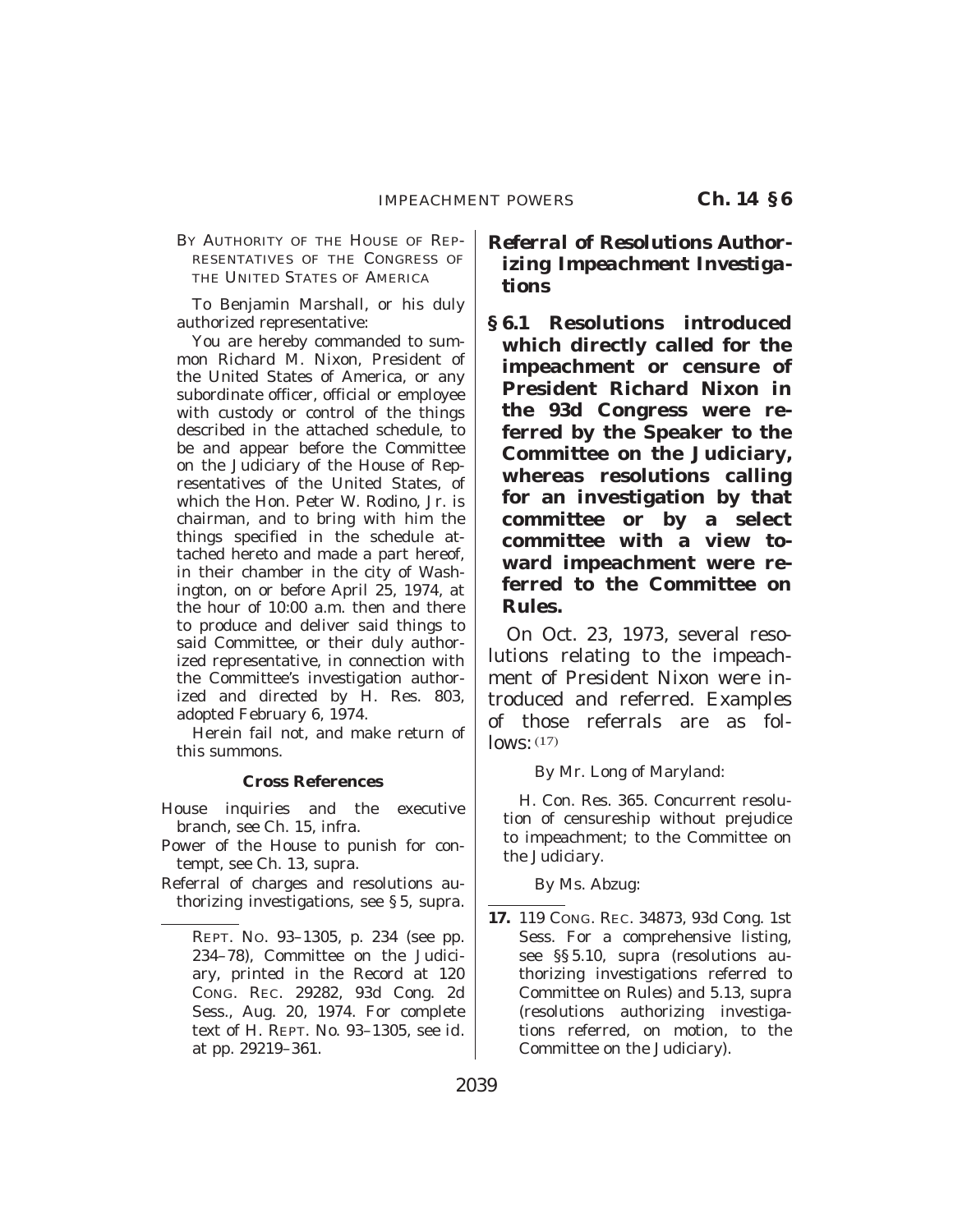H. Res. 625. Resolution impeaching Richard M. Nixon, President of the United States, for high crimes and misdemeanors; to the Committee on the Judiciary.

By Mr. Ashley:

H. Res. 626. Resolution directing the Committee on the Judiciary to investigate whether there are grounds for the impeachment of Richard M. Nixon; to the Committee on Rules.

# *Report and Consideration of Resolutions Authorizing Impeachment Investigations*

**§ 6.2 Although the House had adopted a resolution authorizing the Committee on the Judiciary to conduct investigations within its area of jurisdiction as defined in Rule XI clause 13, and although the House had adopted a resolution intended to fund expenses of the Richard Nixon impeachment inquiry by the committee, the Committee on the Judiciary reported and called up as privileged a subsequent resolution specifically mandating an impeachment investigation and continuing the availability of funds, in order to confirm the delegation of authority from the House to that committee to conduct the investigation.**

On Feb. 6, 1974, Peter W. Rodino, Jr., of New Jersey, Chairman of the Committee on the Judiciary, called up for immediate consideration House Resolution 803, authorizing the Committee on the Judiciary to investigate the sufficiency of grounds for the impeachment of President Nixon, which resolution had been reported by the committee on Feb. 1, 1974. The resolution read as follows:  $(18)$ 

### H. RES. 803

*Resolved,* That the Committee on the Judiciary, acting as a whole or by any subcommittee thereof appointed by the chairman for the purposes hereof and in accordance with the rules of the committee, is authorized and directed to investigate fully and completely whether sufficient grounds exist for the House of Representatives to exercise its constitutional power to impeach Richard M. Nixon, President of the United States of America. The committee shall report to the House of Representatives such resolutions, articles of impeachment, or other recommendations as it deems proper.

Sec. 2. (a) For the purpose of making such investigation, the committee is authorized to require—

(1) by subpena or otherwise—

(A) the attendance and testimony of any person (including at a taking of a deposition by counsel for the committee); and

**<sup>18.</sup>** 120 CONG. REC. 2349–51, 93d Cong. 2d Sess.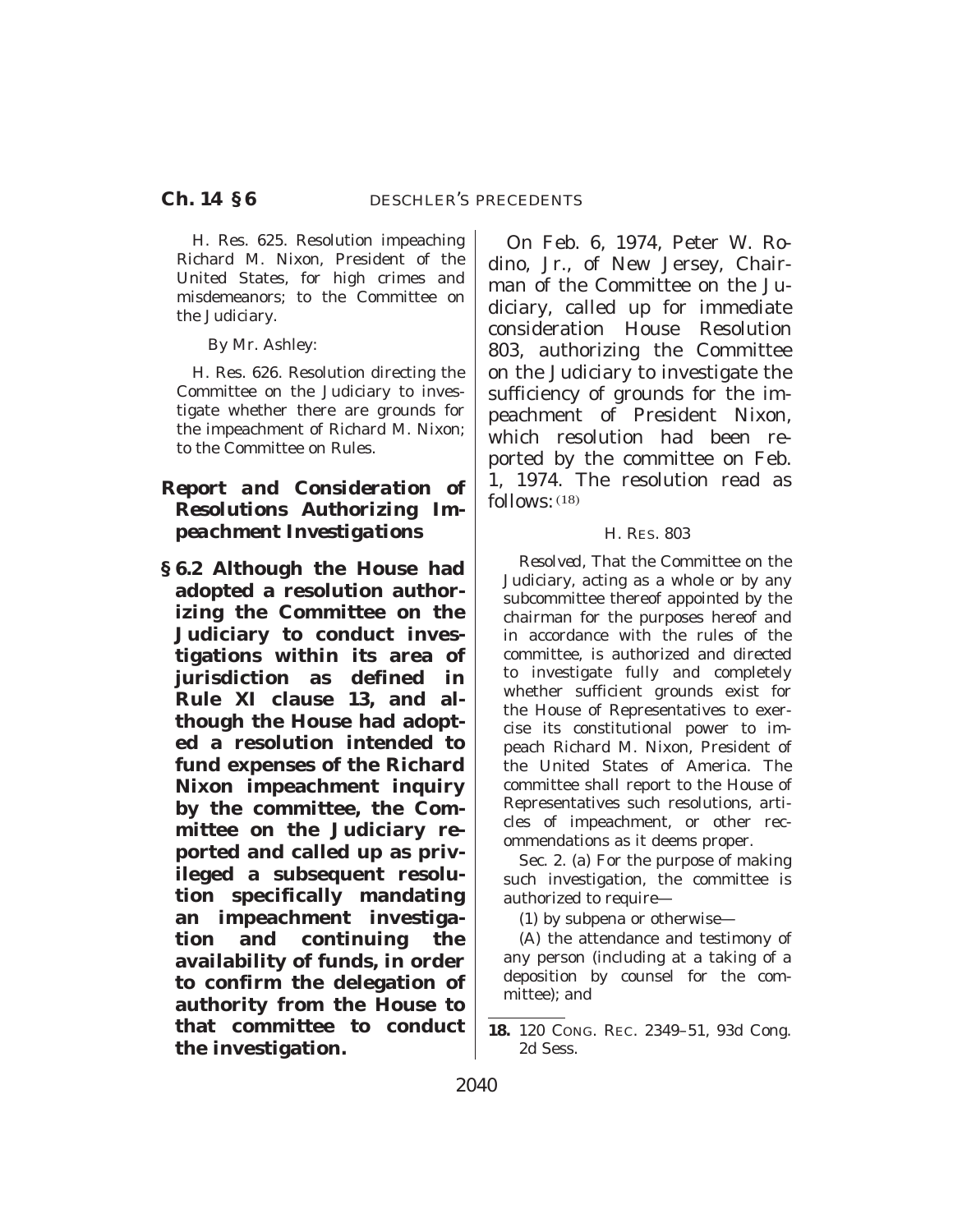(B) the production of such things; and

(2) by interrogatory, the furnishing of such information;

as it deems necessary to such investigation.

(b) Such authority of the committee may be exercised—

(1) by the chairman and the ranking minority member acting jointly, or, if either declines to act, by the other acting alone, except that in the event either so declines, either shall have the right to refer to the committee for decision the question whether such authority shall be so exercised and the committee shall be convened promptly to render that decision; or

(2) by the committee acting as a whole or by subcommittee.

Subpenas and interrogatories so authorized may be issued over the signature of the chairman, or ranking minority member, or any member designated by either of them, and may be served by any person designated by the chairman, or ranking minority member, or any member designated by either of them. The chairman, or ranking minority member, or any member designated by either of them (or, with respect to any deposition, answer to interrogatory, or affidavit, any person authorized by law to administer oaths) may administer oaths to any witness. For the purposes of this section, ''things'' includes, without limitation, books, records, correspondence, logs, journals, memorandums, papers, documents, writings, drawings, graphs, charts, photographs, reproductions, recordings, tapes, transcripts, printouts, data compilations from which informa-

tion can be obtained (translated if necessary, through detection devices into reasonably usable form), tangible objects, and other things of any kind.

Sec. 3. For the purpose of making such investigation, the committee, and any subcommittee thereof, are authorized to sit and act, without regard to clause 31 of rule XI of the Rules of the House of Representatives, during the present Congress at such times and places within or without the United States, whether the House is meeting, has recessed, or has adjourned, and to hold such hearings, as it deems necessary.

Sec. 4. Any funds made available to the Committee on the Judiciary under House Resolution 702 of the Ninetythird Congress, adopted November 15, 1973, or made available for the purpose hereafter, may be expended for the purpose of carrying out the investigation authorized and directed by this resolution.

Chairman Rodino and Mr. Edward Hutchinson, of Michigan, ranking minority member of the Committee on the Judiciary, explained the purpose of the resolution, which had been adopted unanimously by the committee, as follows:

MR. RODINO: Mr. Speaker, I yield myself such time as I may consume.

Mr. Speaker, the English statesman Edmund Burke said, in addressing an important constitutional question, more than 200 years ago:

We stand in a situation very honorable to ourselves and very useful to our country, if we do not abuse or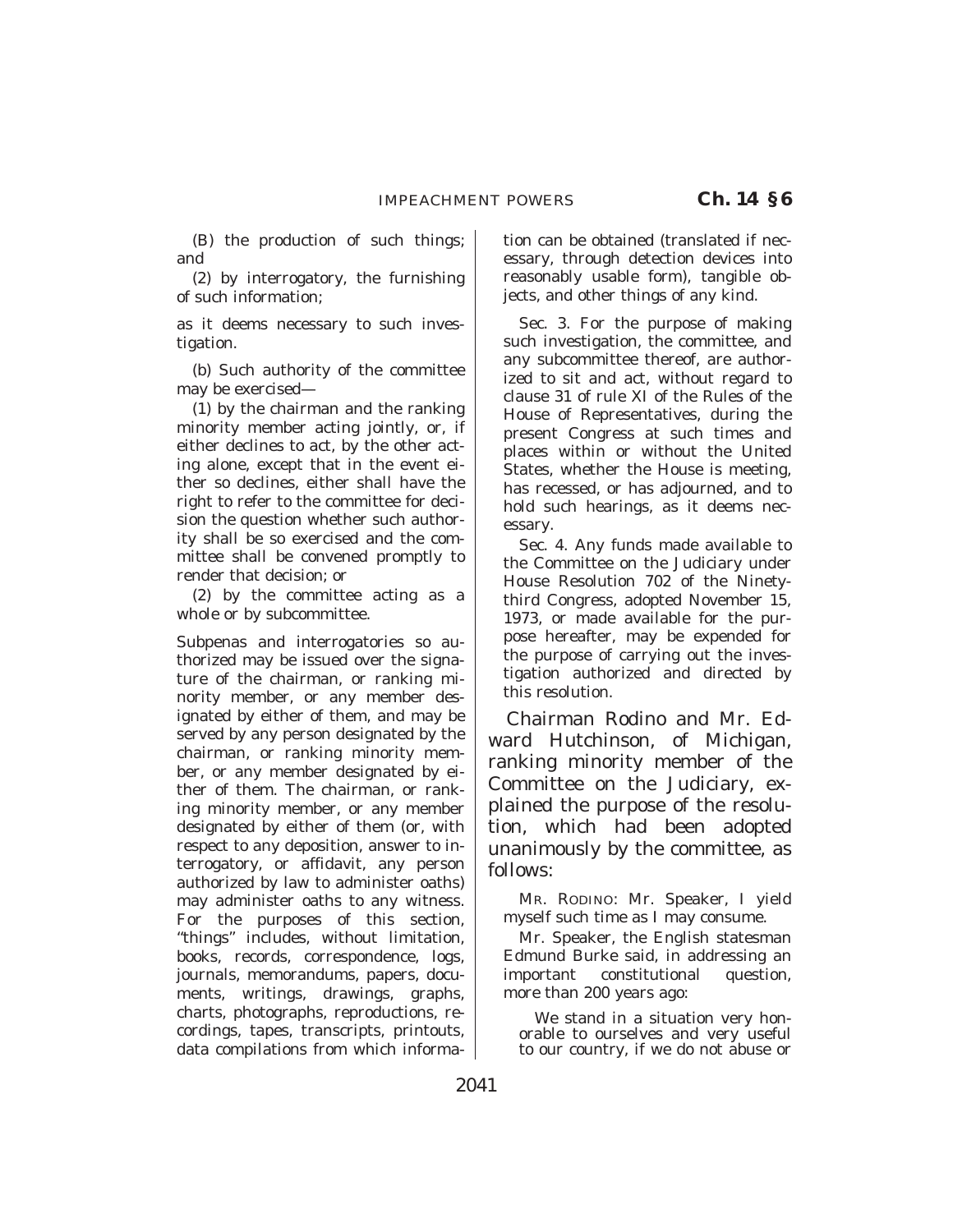abandon the trust that is placed in us.

We stand in such a position now, and—whatever the result—we are going to be just, and honorable, and worthy of the public trust.

Our responsibility in this is clear. The Constitution says, in article I, section 2, clause 5:

The House of Representatives, shall have the sole power of impeachment.

A number of impeachment resolutions were introduced by Members of the House in the last session of the Congress. They were referred to the Judiciary Committee by the Speaker.

We have reached the point when it is important that the House explicitly confirm our responsibility under the Constitution.

We are asking the House of Representatives, by this resolution, to authorize and direct the Committee on the Judiciary to investigate the conduct of the President of the United States, to determine whether or not evidence exists that the President is responsible for any acts that in the contemplation of the Constitution are grounds for impeachment, and if such evidence exists, whether or not it is sufficient to require the House to exercise its constitutional powers.

As part of that resolution, we are asking the House to give the Judiciary Committee the power of subpena in its investigations.

Such a resolution has always been passed by the House. The committee has voted unanimously to recommend that the House of Representatives adopt this resolution. It is a necessary step if we are to meet our obligations. ...

MR. HUTCHINSON: Mr. Speaker, the first section of this resolution authorizes and directs your Judiciary Committee to investigate fully whether sufficient grounds exist to impeach the President of the United States. This constitutes the first explicit and formal action in the whole House to authorize such an inquiry.

The last section of the resolution validates the use by the committee of that million dollars allotted to it last November for purposes of the impeachment inquiry. Members will recall that the million dollar resolution made no reference to the impeachment inquiry but merely allotted that sum of money to the committee to be expended on matters within its jurisdiction. All Members of the House understood its intended purpose.

But the rule of the House defining the jurisdiction of committees does not place jurisdiction over impeachment matters in the Judiciary Committee. In fact, it does not place such jurisdiction anywhere. So this resolution vests jurisdiction in the committee over this particular impeachment matter, and it ratifies the authority of the committee to expend for the purpose those funds allocated to it last November, as well as whatever additional funds may be hereafter authorized.

*Parliamentarian's Note:* Prior to the passage of House Resolution 803, the Committee on the Judiciary had been conducting an investigation into the charges of impeachment against President Nixon under its general investigatory authority, as extended by resolution (H. Res. 74) of the House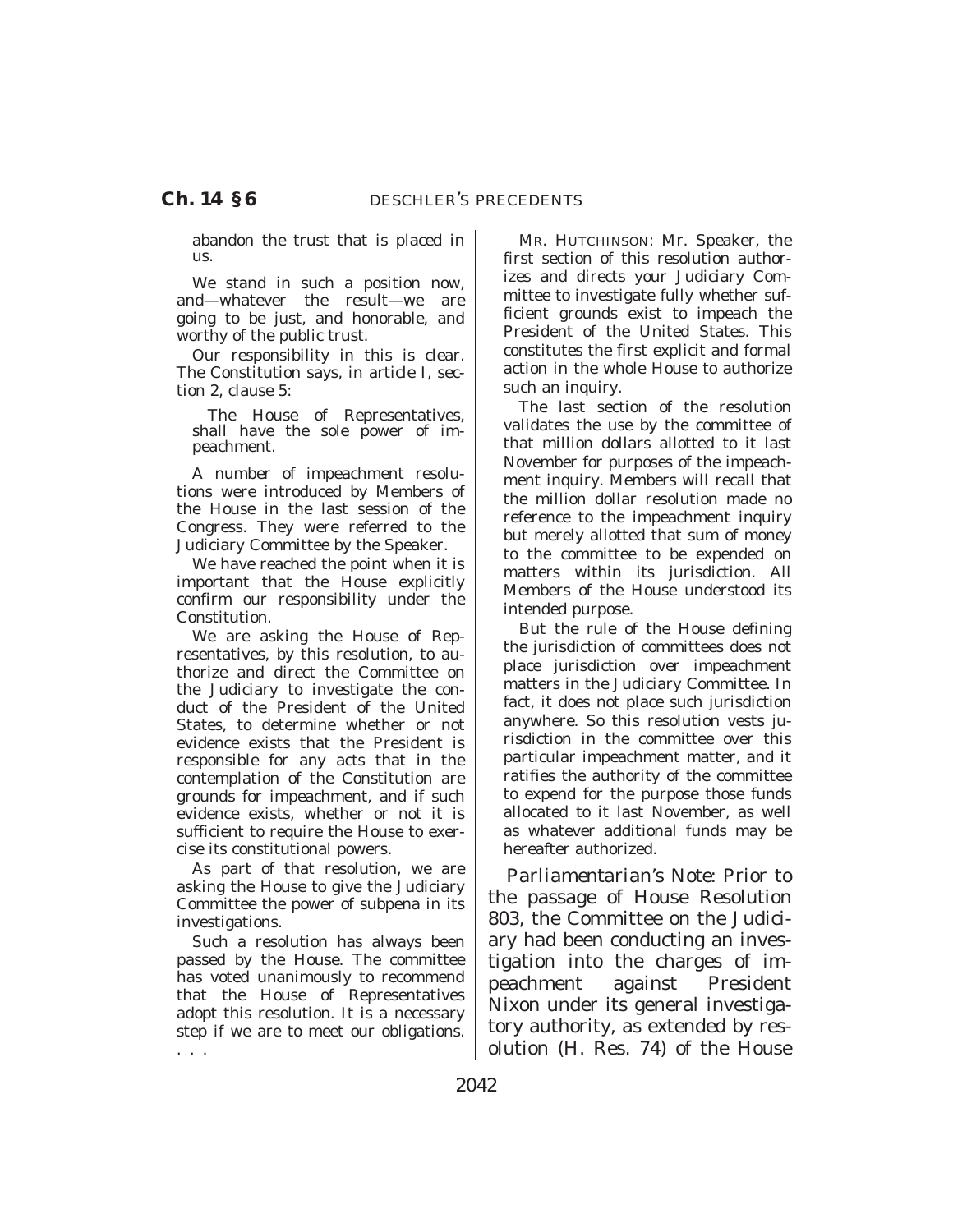on Feb. 28, 1973. House Resolution 74 authorized the Committee on the Judiciary to conduct investigations, and to issue subpenas during such investigations, within its jurisdiction ''as set forth in clause 13 of Rule XI of the Rules of the House of Representatives'' [*House Rules and Manual* § 707 (1973)]. That clause did not specifically mention impeachments as within the jurisdiction of the Committee on the Judiciary. The House had provided for payment, from the contingent fund, of further expenses of the Committee on the Judiciary in conducting investigations, following the introduction and referral to the committee of various resolutions proposing the impeachment of President Nixon. Debate on those resolutions and the reports of the Committee on House Administration, which had reported them to the House, indicated that the additional funds for the investigations of the Committee on the Judiciary were intended in part for use in conducting an impeachment inquiry in relation to the President.<sup>(19)</sup>

## *Interrogations and Depositions of Witnesses*

**§ 6.3 The House agreed to a resolution authorizing the counsel to the Committee on the Judiciary to take depositions of witnesses in an impeachment investigation when authorized by the chairman and ranking minority member of the committee, notwithstanding a House rule requiring at least two committee members to be present during the taking of testimony at a formal committee hearing.**

On Feb. 6, 1974, the House agreed to House Resolution 803, called up as privileged by the Committee on the Judiciary, authorizing it to investigate the sufficiency of grounds for the impeachment of President Richard Nixon. The resolution authorized the taking of depositions as fol- $\textbf{lows}: \mathbf{^{(1)}}$ 

Sec. 2. (a) For the purpose of making such investigation, the committee is authorized to require—

**1.** 120 CONG. REC. 2349, 2350, 93d Cong. 2d Sess.

**<sup>19.</sup>** See H. Res. 702, 93d Cong. 1st Sess., Nov. 15, 1973, and H. Res. 1027, 93d Cong. 2d Sess., Apr. 29, 1974, and H. REPT. NO. 93–1009, Committee on House Administration, to accompany the latter resolution. The report included a statement by Chairman Ro-

dino, of the Committee on the Judiciary, on the status of the impeachment investigation and on the funds required to defray the expenses and salaries of the impeachment inquiry staff.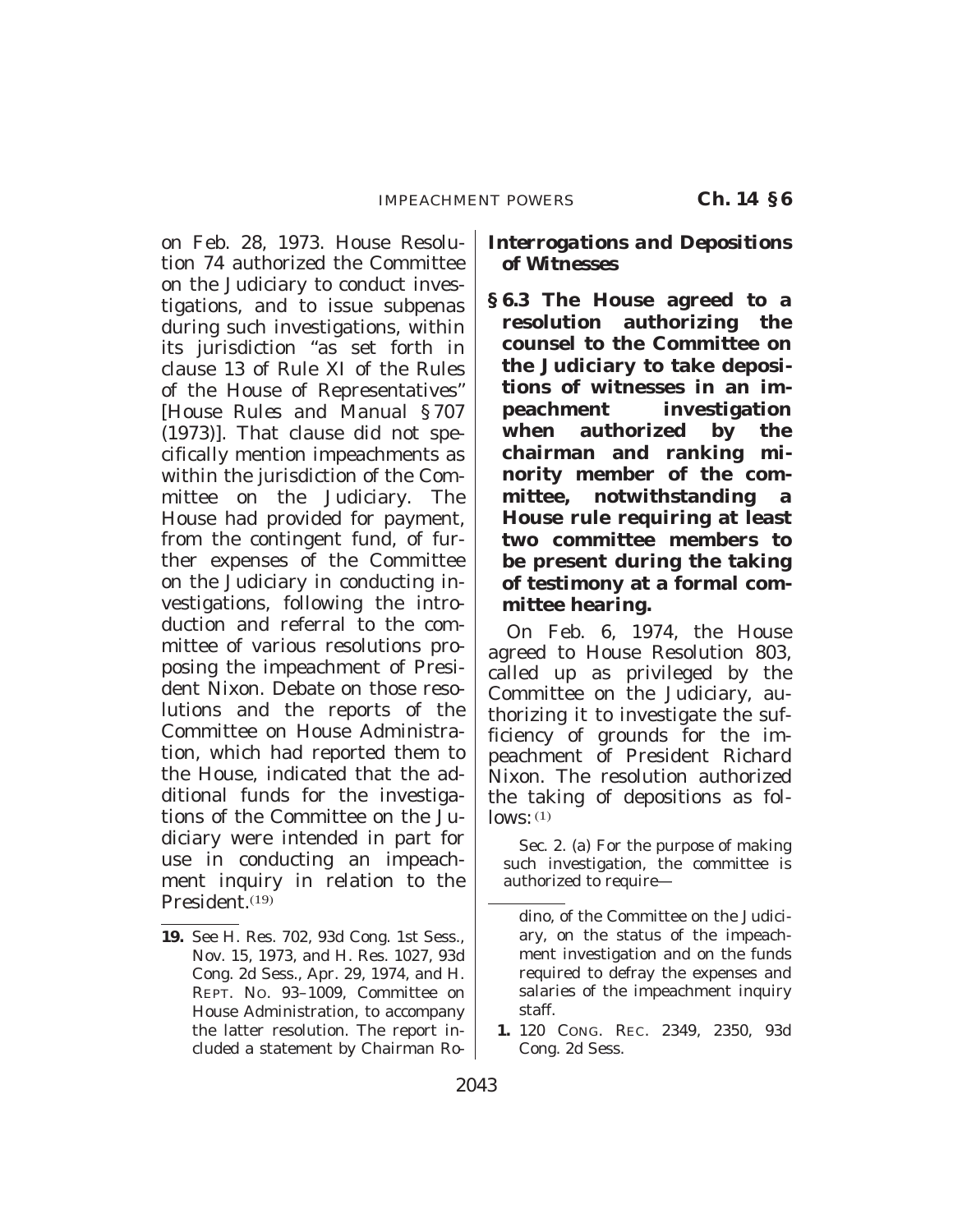(1) by subpena or otherwise—

(A) the attendance and testimony of any person (including at a taking of a deposition by counsel for the committee); and

(B) the production of such things; and

(2) by interrogatory, the furnishing of such information as it deems necessary to such investigation.

(b) Such authority of the committee may be exercised—

(1) by the chairman and the ranking minority member acting jointly, or, if either declines to act, by the other acting alone, except that in the event either so declines, either shall have the right to refer to the committee for decision the question whether such authority shall be so exercised and the committee shall be convened promptly to render that decision; or

(2) by the committee acting as a whole or by subcommittee.

In explanation of the provisions of the resolution, Chairman Peter W. Rodino, Jr., of New Jersey, of the Committee on the Judiciary, stated that the taking of depositions by counsel was intended to expedite the proceedings and investigation.

*Parliamentarian's Note:* Rule XI clause 27(h) *House Rules and Manual* § 735 (1973), provided that each committee may fix the number of its members to constitute a quorum for taking testimony and receiving evidence, which shall not be less than two.

## **§ 6.4 The House in the 93d Congress failed to suspend**

**the rules and agree to a resolution authorizing the Committee on the Judiciary, in holding hearings in its impeachment inquiry into the conduct of President Richard Nixon, to proceed without regard to the House rule requiring the application of the five-minute rule in the interrogation of witnesses.**

On July 1, 1974, Chairman Peter W. Rodino, Jr., of New Jersey, moved to suspend the rules and sought agreement to a resolution governing the Committee on the Judiciary in hearings conducted in its impeachment inquiry against President Nixon:

## H. RES. 1210

*Resolved,* That in conducting hearings held pursuant to House Resolution 803, 93d Congress, the Committee on the Judiciary is authorized to proceed without regard to the second sentence of clause 27(f) (4) of rule XI of the rules of the House.

Mr. Rodino explained the purpose of the resolution:

MR. RODINO: Mr. Speaker, this is a simple resolution which was voted by the House Committee on the Judiciary by an overwhelming vote of 31 to 6. The committee is attempting to meet its responsibilities and to exercise its responsibilities under House Resolution 803 with an eye toward achieving two objectives: conducting the fairest and most thorough inquiry, and arriv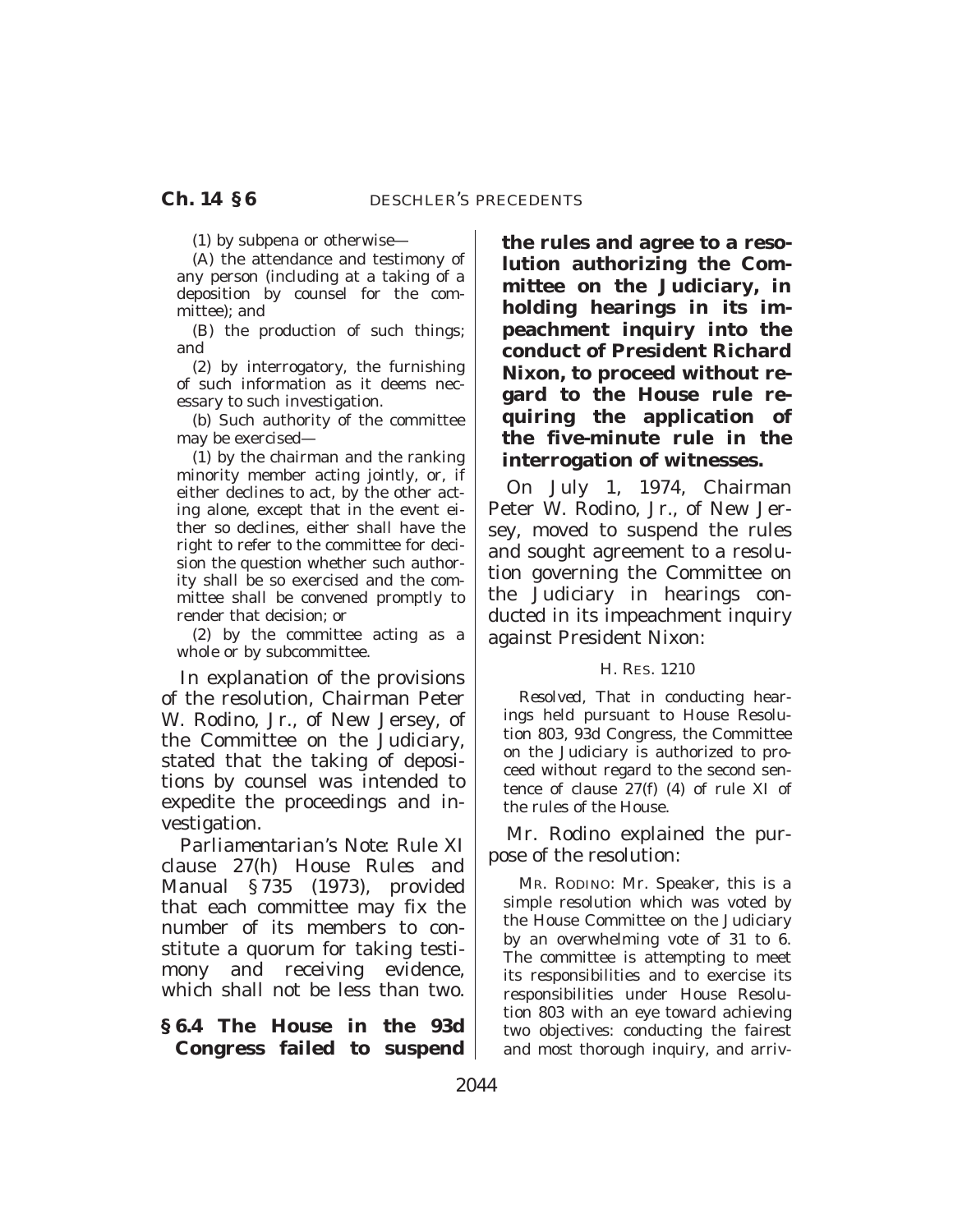ing at the same time at a prompt conclusion to that inquiry as is consistent with our responsibility.

I believe this resolution authorizing the committee to proceed without regard to the 5-minute rule in the interrogation of witnesses would greatly facilitate the achievement of those objectives. It would permit both probing and orderly examination of witnesses and still provide great flexibility to Members seeking answers to specific relevant questions.

Mr. David W. Dennis, of Indiana, also of the Committee on the Judiciary, demanded a second on the motion and opposed it on the ground that abrogating the fiveminute rule for witness interrogation derogated the privileges and duties of the individual Members of the House.

On a recorded vote, two-thirds did not vote in favor of the motion to suspend the rules, and it was rejected.(2)

## *Evidentiary Hearing Procedures*

**§ 6.5 The Committee on the Judiciary adopted procedures in the 93d Congress for presenting evidence and holding hearings in its inquiry into the conduct of President Richard Nixon.**

On May 2, 1974, the Committee on the Judiciary unanimously adopted procedures for presenting evidentiary materials to the committee in hearings during its inquiry into charges of impeachable conduct against President Nixon: (3)

#### IMPEACHMENT INQUIRY PROCEDURES

The Committee on the Judiciary states the following procedures applicable to the presentation of evidence in the impeachment inquiry pursuant to H. Res. 803, subject to modification by the Committee as it deems proper as the presentation proceeds.

A. The Committee shall receive from Committee counsel at a hearing an initial presentation consisting of (i) a written statement detailing, in paragraph form, information believed by the staff to be pertinent to the inquiry, (ii) a general description of the scope and manner of the presentation of evidence, and (iii) a detailed presentation of the evidentiary material, other than the testimony of witnesses.

1. Each Member of the Committee shall receive a copy of (i) the statement of information, (ii) the related documents and other evidentiary material, and (iii) an index of all testimony, papers, and things that have been obtained by the Committee, whether or not relied upon in the statement of information.

2. Each paragraph of the statement of information shall be annotated to related evidentiary material (e.g., documents, recordings and transcripts

**<sup>2.</sup>** 120 CONG. REC. 21849–55, 93d Cong. 2d Sess.

**<sup>3.</sup>** See H. REPT. NO. 93–1305, at p. 8, Committee on the Judiciary, 93d Cong. 2d Sess., reported Aug. 20, 1974.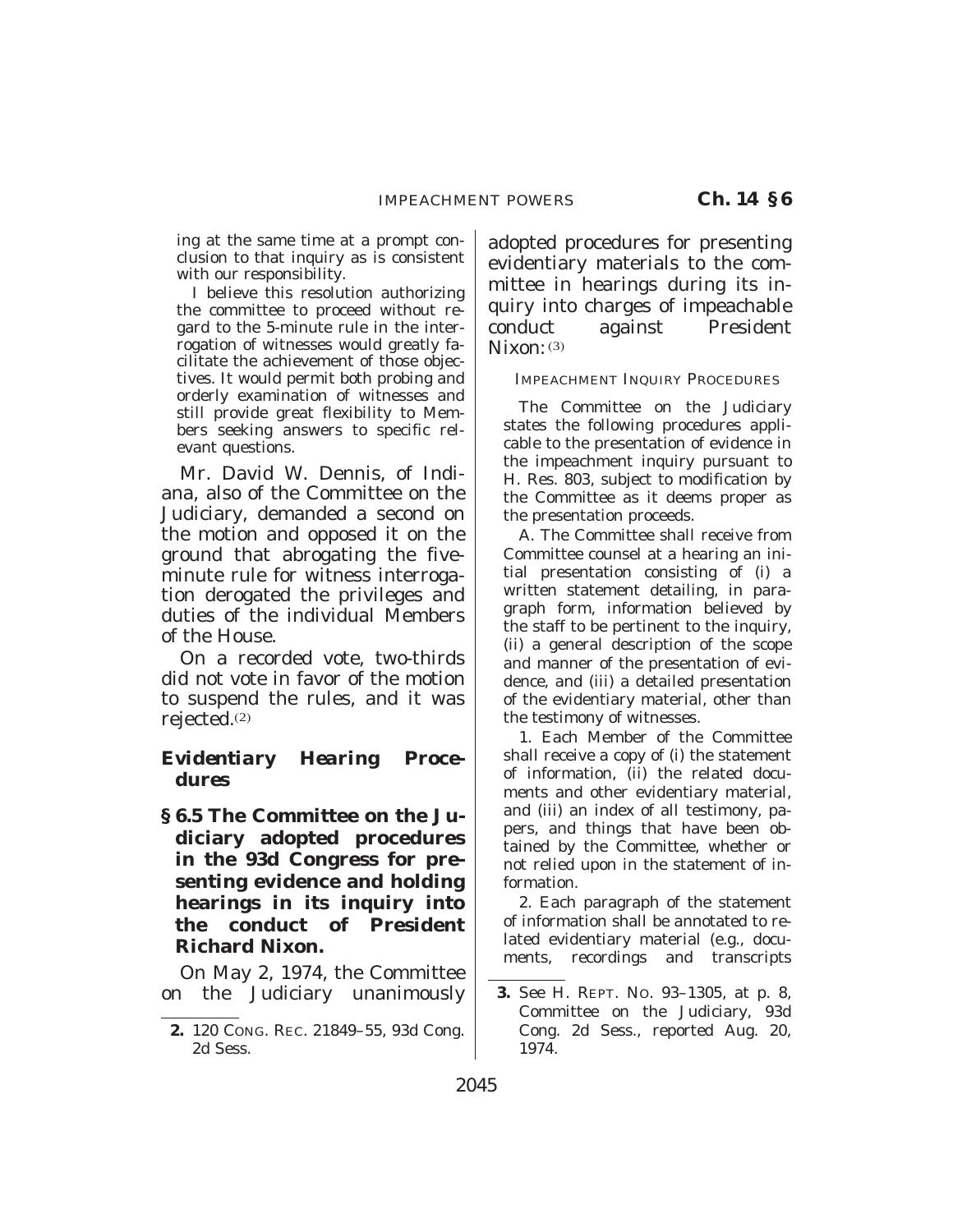thereof, transcripts of grand jury or congressional testimony, or affidavits). Where applicable, the annotations will identify witnesses believed by the staff to be sources of additional information important to the Committee's understanding of the subject matter of the paragraph in question.

3. On the commencement of the presentation, each Member of the Committee and full Committee staff, majority and minority, as designated by the Chairman and the Ranking Minority Member, shall be given access to and the opportunity to examine all testimony, papers and things that have been obtained by the inquiry staff, whether or not relied upon in the statement of information.

4. The President's counsel shall be furnished a copy of the statement of information and related documents and other evidentiary material at the time that those materials are furnished to the Members and the President and his counsel shall be invited to attend and observe the presentation.

B. Following that presentation the Committee shall determine whether it desires additional evidence, after opportunity for the following has been provided:

1. Any Committee Member may bring additional evidence to the Committee's attention.

2. The President's counsel shall be invited to respond to the presentation, orally or in writing as shall be determined by the Committee.

3. Should the President's counsel wish the Committee to receive additional testimony or other evidence, he shall be invited to submit written requests and precise summaries of what he would propose to show, and in the case of a witness precisely and in detail what it is expected the testimony of the witness would be, if called. On the basis of such requests and summaries and of the record then before it, the Committee shall determine whether the suggested evidence is necessary or desirable to a full and fair record in the inquiry, and, if so, whether the summaries shall be accepted as part of the record or additional testimony or evidence in some other form shall be received.

C. If and when witnesses are to be called, the following additional procedures shall be applicable to hearings held for that purpose:

1. The President and his counsel shall be invited to attend all hearings, including any held in executive session.

2. Objections relating to the examination of witnesses or to the admissibility of testimony and evidence may be raised only by a witness or his counsel, a Member of the Committee, Committee counsel or the President's counsel and shall be ruled upon [by] the Chairman or presiding Member. Such rulings shall be final, unless overruled by a vote of a majority of the Members present. In the case of a tie vote, the ruling of the Chair shall prevail.

3. Committee Counsel shall commence the questioning of each witness and may also be permitted by the Chairman or presiding Member to question a witness at any point during the appearance of the witness.

4. The President's counsel may question any witness called before the Committee, subject to instructions from the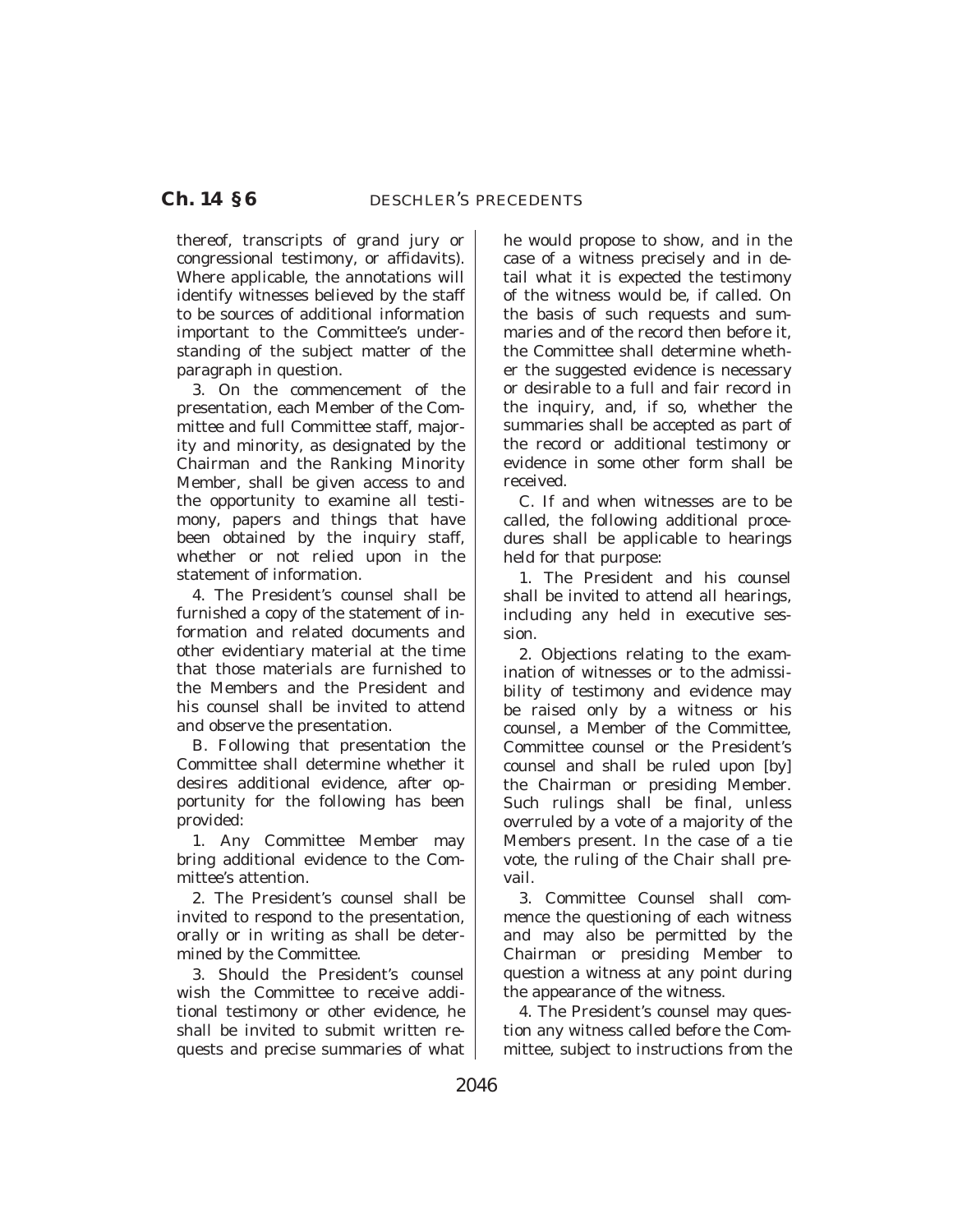Chairman or presiding Member respecting the time, scope and duration of the examination.

D. The Committee shall determine, pursuant to the Rules of the House, whether and to what extent the evidence to be presented shall be received in executive session.

E. Any portion of the hearings open to the public may be covered by television broadcast, radio broadcast, still photography, or by any of such methods of coverage in accord with the Rules of the House and the Rules of Procedure of the Committee as amended on November 13, 1973.

F. The Chairman shall make public announcement of the date, time, place and subject matter of any Committee hearing as soon as practicable and in no event less than twenty-four hours before the commencement of the hearing.

G. The Chairman is authorized to promulgate additional procedures as he deems necessary for the fair and efficient conduct of Committee hearings held pursuant to H. Res. 803, provided that the additional procedures are not inconsistent with these Procedures, the Rules of the Committee, and the Rules of the House. Such procedures shall govern the conduct of the hearings, unless overruled by a vote of a majority of the Members present.

H. For purposes of hearings held pursuant to these rules, a quorum shall consist of ten Members of the Committee.

**§ 6.6 In its impeachment inquiry into the conduct of President Richard Nixon, the Committee on the Judiciary** **held hearings in executive session for the presentation of statements of information and supporting evidentiary material by the inquiry staff and for the presentation of materials by the President's counsel.**

In its final report recommending the impeachment of President Nixon in the 93d Congress, the Committee on the Judiciary summarized the proceedings of the committee which had been conducted in executive session: (4)

From May 9, 1974 through June 21, 1974, the Committee considered in executive session approximately six hundred fifty ''statements of information'' and more than 7,200 pages of supporting evidentiary material presented by the inquiry staff. The statements of information and supporting evidentiary material, furnished to each Member of the Committee in 36 notebooks, presented material on several subjects of the inquiry: the Watergate break-in and its aftermath, ITT, dairy price supports, domestic surveillance, abuse of the IRS, and the activities of the Special Prosecutor. The staff also presented to the Committee written reports on President Nixon's income taxes, presidential impoundment of funds appropriated by Congress, and the bombing of Cambodia.

**<sup>4.</sup>** H. REPT. NO. 93–1305, at p. 9, Committee on the Judiciary, 93d Cong. 2d Sess., reported Aug. 20, 1974, printed at 120 CONG. REC. 29221, 93d Cong. 2d Sess., Aug. 20, 1974.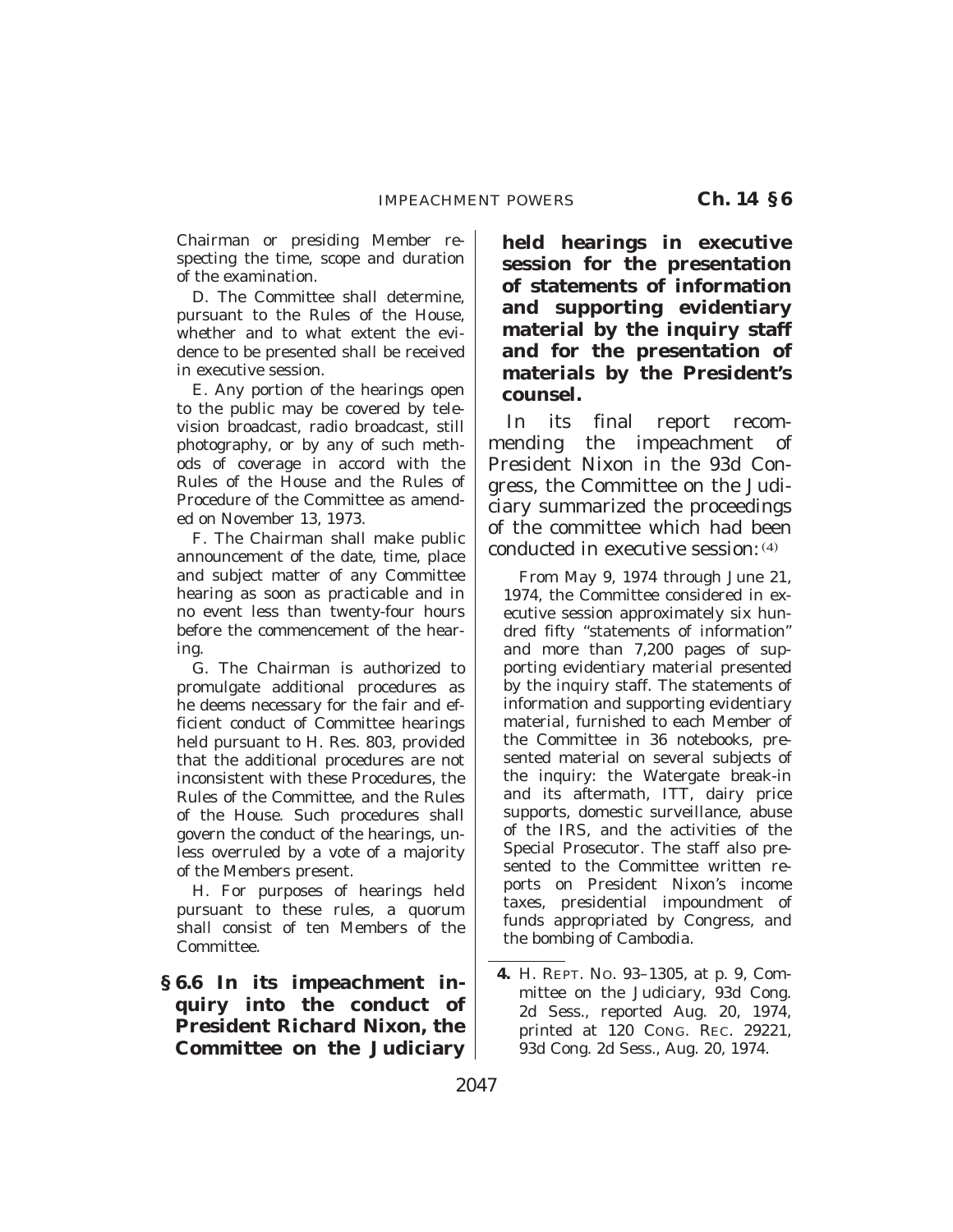In each notebook, a statement of information relating to a particular phase of the investigation was immediately followed by supporting evidentiary material, which included copies of documents and testimony (much of it already on public record), transcripts of presidential conversations, and affidavits. A deliberate and scrupulous abstention from conclusions, even by implication, was observed.

The Committee heard recordings of nineteen presidential conversations and dictabelt recollections. The presidential conversations were neither paraphrased nor summarized by the inquiry staff. Thus, no inferences or conclusions were drawn for the Committee. During the course of the hearings, Members of the Committee listened to each recording and simultaneously followed transcripts prepared by the inquiry staff.

On June 27 and 28, 1974, Mr. James St. Clair, Special Counsel to the President made a further presentation in a similar manner and form as the inquiry staff's initial presentation. The Committee voted to make public the initial presentation by the inquiry staff, including substantially all of the supporting materials presented at the hearings, as well as the President's response.

## *Evidence in Impeachment Inquiries*

**§ 6.7 During an investigation into charges of impeachable offenses against a Supreme Court Justice, the Committee on the Judiciary authorized its subcommittee to request**

# **and inspect federal tax data, and the President promulgated an executive order permitting such inspection.**

On May 26, 1970, the Committee on the Judiciary authorized by resolution a subcommittee investigation of federal tax records of Justice William O. Douglas and others:

#### RESOLUTION FOR SPECIAL SUB-COMMITTEE TO CONSIDER HOUSE RESOLUTION 920

*Resolved,* That the Special Subcommittee to consider H. Res. 920, a resolution impeaching William O. Douglas, Associate Justice of the Supreme Court of the United States, of high crimes and misdemeanors in office, hereby is authorized and directed to obtain and inspect from the Internal Revenue Service any and all materials and information relevant to its investigation in the files of the Internal Revenue Service, including tax returns, investigative reports, or other documents, that the Special Subcommittee to consider H. Res. 920 determines to be within the scope of H. Res. 920 and the various related resolutions that have been introduced into the House of Representatives.

The Special Subcommittee on H. Res. 920 is authorized to make such requests to the Internal Revenue Service as the Subcommittee determines to be appropriate, and the Subcommittee is authorized to amend its requests to designate such additional persons, taxpayers, tax returns, investigative reports, and other documents as the Subcommittee determines to be appro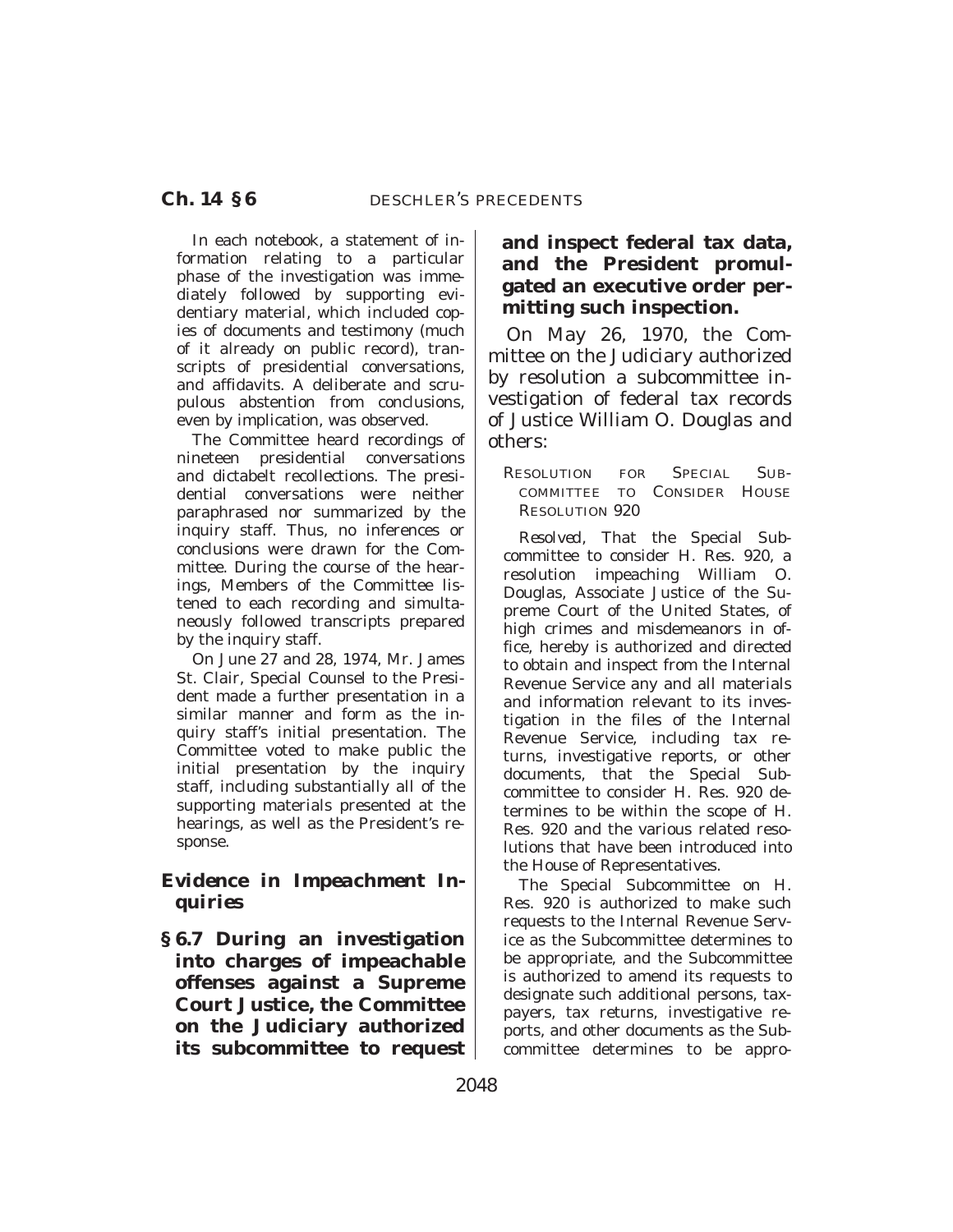priate during the course of this investigation.

The Special Subcommittee on H. Res. 920 may designate agents to examine and receive information from the Internal Revenue Service.

This resolution specifically authorizes and directs the Special Subcommittee to obtain and inspect from the Internal Revenue Service the documents and other file materials described in the letter dated May 12, 1970, from Chairman Emanuel Celler to the Honorable Randolph Thrower. The tax returns for the following taxpayers, and the returns for such additional taxpayers as the Subcommittee subsequently may request, are included in this resolution:

Associate Justice William O. Douglas, Supreme Court of the United States, Washington, D.C. 20036.

Albert Parvin, 1900 Avenue of the Stars, Suite 1790, Century City, Calif. 90067.

Albert Parvin Foundation, c/o Arnold & Porter, 1229 19th Street, N.W., Washington, D.C. 20036.

The Center for the Study of Democratic Institutions, Box 4068, Santa Barbara, Calif. 93103.

Fund for the Republic, 136 East 57th Street, New York, N.Y. 10022.

Parvin-Dohrmann Corp. (Now Recrion Corp.), 120 N. Robertson Blvd., Los Angeles, Calif. 90048.

On June 12, 1970, President Richard Nixon promulgated Executive Order No. 11535 to allow such inspection:

INSPECTION OF TAX RETURNS BY THE COMMITTEE ON THE JUDICIARY, HOUSE OF REPRESENTATIVES

By virtue of the authority vested in me by sections 55(a) and 1604(c) of the

Internal Revenue Code of 1939, as amended (26 U.S.C. (1952 Ed.) 55(a),  $1604(c)$ , and by sections  $6103(a)$  and 6106 of the Internal Revenue Code of 1954, as amended (26 U.S.C. 6103(a), 6106), it is hereby ordered that any income, excess-profits, estate, gift, unemployment, or excise tax return, including all reports, documents, or other factual data relating thereto, shall, during the Ninety-first Congress, be open to inspection by the Committee on the Judiciary, House of Representatives, or any duly authorized subcommittee thereof, in connection with its consideration of House Resolution 920, a resolution impeaching William O. Douglas, Associate Justice of the Supreme Court of the United States. Whenever a return is open to inspection by such Committee or subcommittee, a copy thereof shall, upon request, be furnished to such Committee or subcommittee. Such inspection shall be in accordance and upon compliance with the rules and regulations prescribed by the Secretary of the Treasury in Treasury Decisions 6132 and 6133, relating to the inspection of returns by committees of the Congress, approved by the President on May 3, 1955.(5)

**§ 6.8 During an impeachment investigation in the House into the conduct of the President, the Senate adopted a resolution releasing records**

**<sup>5.</sup>** See first report by the special subcommittee on H. Res. 920 of the Committee on the Judiciary, committee print, 91st Cong. 2d Sess., June 20, 1970, at pp. 14–20.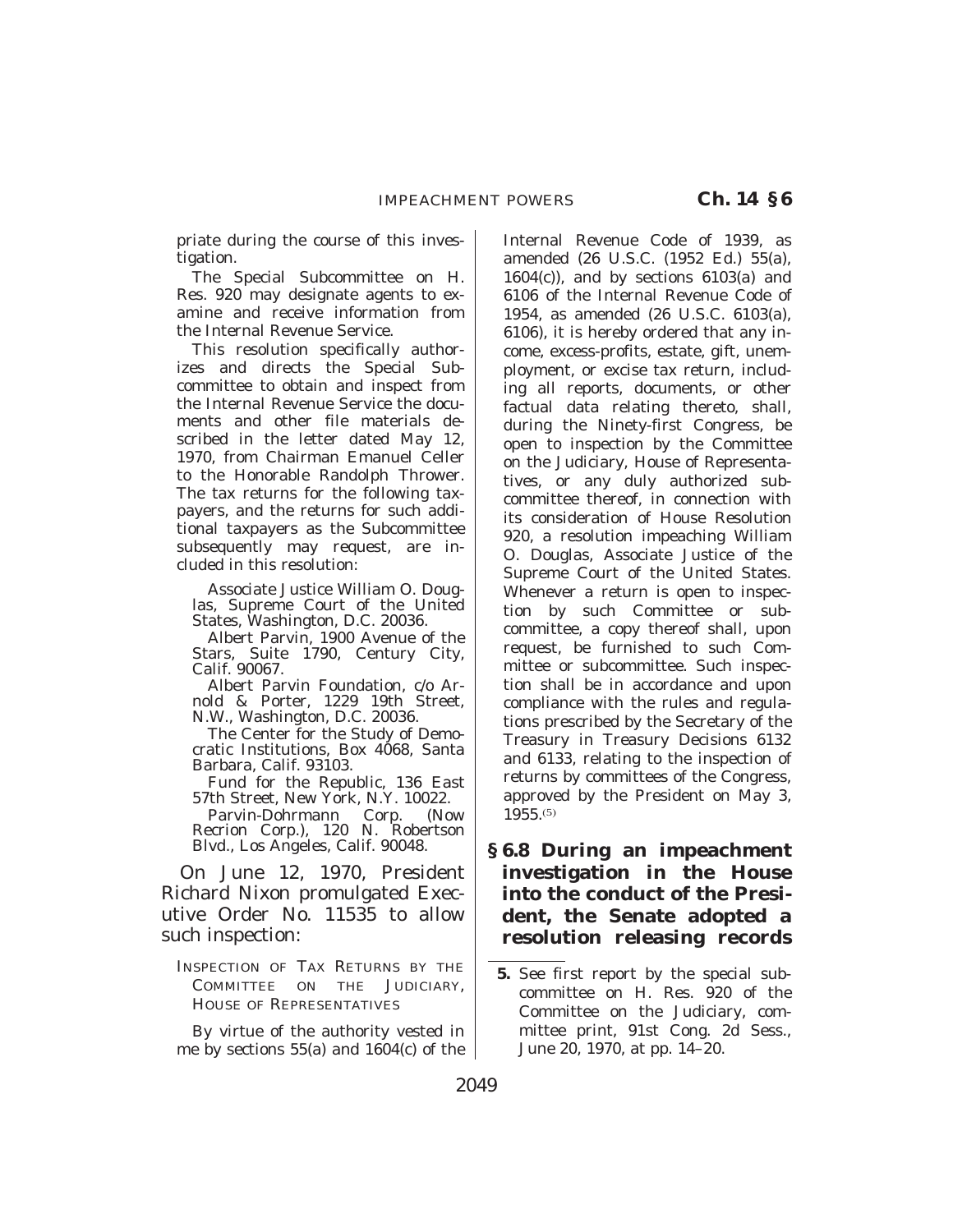# **of a Senate select committee on Presidential campaign activities to congressional committees and other persons and agencies with a legitimate need therefore.**

On July 29, 1974,<sup>(6)</sup> Senator Samuel J. Ervin, Jr., of North Carolina, offered in the Senate a resolution (S. Res. 369), relative to the records of a Senate select committee. The Senate adopted the resolution following Senator Ervin's explanation as to the needs and requests of the Committee on the Judiciary of the House:

MR. ERVIN: Mr. President, under its present charter, the Senate Select Committee on Presidential Campaign Activities has 90 days after the 28th day of June of this year in which to wind up its affairs. This resolution is proposed with the consent of the committee, and its immediate consideration has been cleared by the leadership on both sides of the aisle.

The purpose of this resolution is to facilitate the winding up of the affairs of the Senate Select Committee. The resolution provides that all of the records of the committee shall be transferred to the Library of Congress which shall hold them subject to the control of the Senate Committee on Rules and Administration.

It provides that after these records are transferred to the Library of Con-

gress the Senate Committee on Rules and Administration shall control the access to the records and either by special orders or by general regulations shall make the records available to courts, congressional committees, congressional subcommittees, Federal departments and agencies, and any other persons who may satisfy the Senate Committee on Rules and Administration that they have a legitimate need for the records.

It provides that the records shall be maintained intact and that none of the original records shall be released to any agency or any person.

It provides further that pending the transfer of the records to the Library of Congress and the assumption of such control by the Senate Committee on Rules and Administration, that the Select Committee, acting through its chairman or through its vice chairman, can make these records available to courts or to congressional committees or subcommittees or to other persons showing a legitimate need for them.

I might state this is placed in here because of the fact that we have had many requests from congressional committees for the records. We have had requests from the Special Prosecutor and from the courts. . . .

I might state in the past the committee has made available some of the records to the House Judiciary Committee, at its request, and to the Special Prosecutor at his request. The resolution also provides that the action of the committee in doing so is ratified by the Senate.

**§ 6.9 In its inquiry into charges of impeachable of-**

**<sup>6.</sup>** 120 CONG. REC. 25392, 25393, 93d Cong. 2d Sess.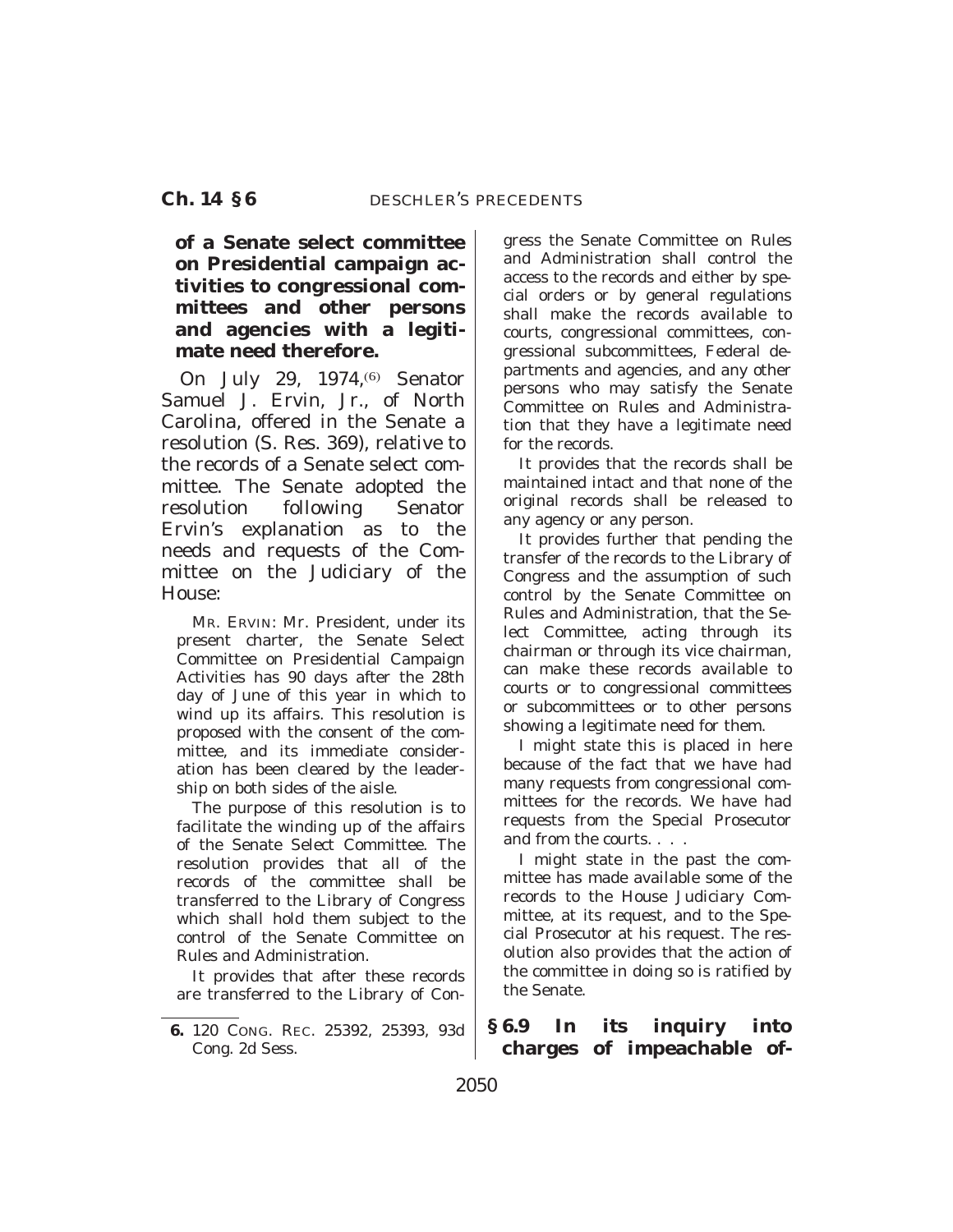**fenses against President Richard Nixon, the Committee on the Judiciary adopted procedures which ensured the confidentiality of impeachment inquiry materials and which limited access to such materials.**

On Feb. 22, 1974, the Committee on the Judiciary unanimously adopted a set of procedures to preserve the confidentiality of evidentiary and other materials compiled in its impeachment inquiry relating to the conduct of President Nixon: (7)

> PROCEDURES FOR HANDLING IMPEACHMENT INQUIRY MATERIAL

1. The chairman, the ranking minority member, the special counsel, and the counsel to the minority shall at all times have access to and be responsible for all papers and things received from any source by subpena or otherwise. Other members of the committee shall have access in accordance with the procedures hereafter set forth.

2. At the commencement of any presentation at which testimony will be

**7.** See H. REPT. NO. 93–1305, at p. 8, Committee on the Judiciary, printed in the Record at 120 CONG. REC. 29219, 29221, 93d Cong. 2d Sess., Aug. 20, 1974, for brief discussion of the adoption of the procedures.

The House had authorized the printing of additional copies of the procedures for handling impeachment inquiry materials. See H. Res. 1072, 93d Cong. 2d Sess., May 23, 1974.

heard or papers and things considered, each committee member will be furnished with a list of all papers and things that have been obtained by the committee by subpena or otherwise. No member shall make the list or any part thereof public unless authorized by a majority vote of the committee, a quorum being present.

3. The special counsel and the counsel to the minority, after discussion with the chairman and the ranking minority member, shall initially recommend to the committee the testimony, papers, and things to be presented to the committee. The determination as to whether such testimony, papers, and things shall be presented in open or executive session shall be made pursuant to the rules of the House.

4. Before the committee is called upon to make any disposition with respect to the testimony or papers and things presented to it, the committee members shall have a reasonable opportunity to examine all testimony, papers, and things that have been obtained by the inquiry staff. No member shall make any of that testimony or those papers or things public unless authorized by a majority vote of the committee, a quorum being present.

5. All examination of papers and things other than in a presentation shall be made in a secure area designated for that purpose. Copying, duplicating, or removal is prohibited.

6. Any committee member may bring additional testimony, papers, or things to the committee's attention.

7. Only testimony, papers, or things that are included in the record will be reported to the House; all other testi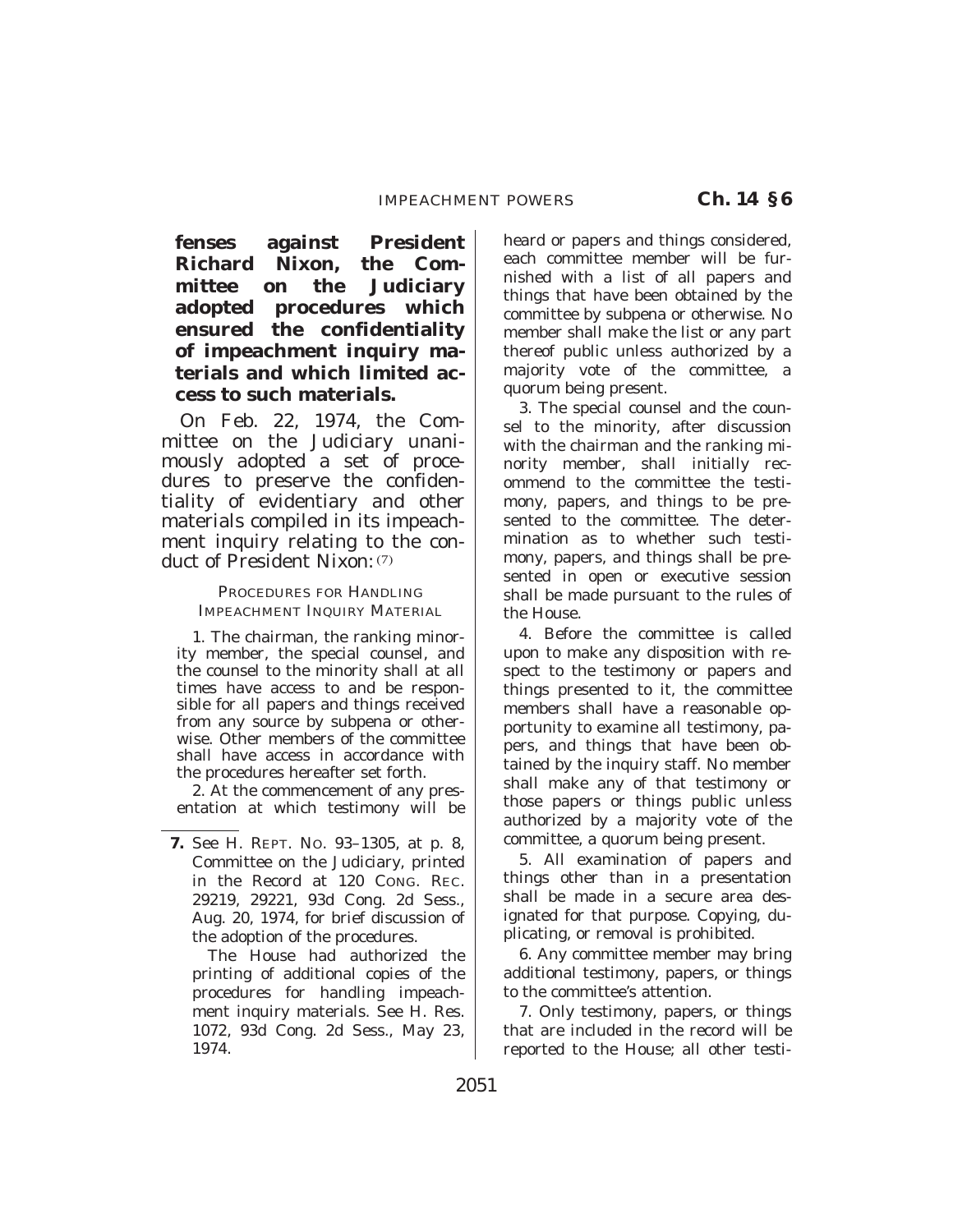mony, papers, or things will be considered as executive session material.

#### RULES FOR THE IMPEACHMENT INQUIRY **STAFF**

1. The staff of the impeachment inquiry shall not discuss with anyone outside the staff either the substance or procedure of their work or that of the committee.

2. Staff offices on the second floor of the Congressional Annex shall operate under strict security precautions. One guard shall be on duty at all times by the elevator to control entry. All persons entering the floor shall identify themselves. An additional guard shall be posted at night for surveillance of the secure area where sensitive documents are kept.

3. Sensitive documents and other things shall be segregated in a secure storage area. They may be examined only at supervised reading facilities within the secure area. Copying or duplicating of such documents and other things is prohibited.

4. Access to classified information supplied to the committee shall be limited by the special counsel and the counsel to the minority to those staff members with appropriate security clearances and a need to know.

5. Testimony taken or papers and things received by the staff shall not be disclosed or made public by the staff unless authorized by a majority of the committee.

6. Executive session transcripts and records shall be available to designated committee staff for inspection in person but may not be released or disclosed to any other person without the consent of a majority of the committee.

*Parliamentarian's Note:* On June 21, 1974, a Member, John N. Erlenborn, of Illinois, took the floor to allege that he was being denied permission to study files and records gathered by the Committee on the Judiciary in its impeachment inquiry into the conduct of the President, in violation of Rule XI clause 27(c) of the House rules.(8) Rule XI clause 27(c) provided that committee hearings and records are to be kept separate from the records of the committee chairman and that all Members of the House have access to such records. Other provisions of the rule require that a committee may receive testimony or evidence in executive session, and that the proceedings of such sessions may not be released unless the committee so determines. And non-committee Members of the House are not permitted to attend executive committee sessions. $(9)$ 

**9.** Although Jefferson's Manual states that any Member may be present at ''any select committee'' (*House Rules and Manual* § 410 [1973]), a select committee appointed in 1834 held that its proceedings should be confidential, not to be attended by any person not invited or required. 3 Hinds' Precedents § 1732. See also 4 Hinds' Precedents § 4540 for the

**<sup>8.</sup>** 120 CONG. REC. 20624, 93d Cong. 2d Sess.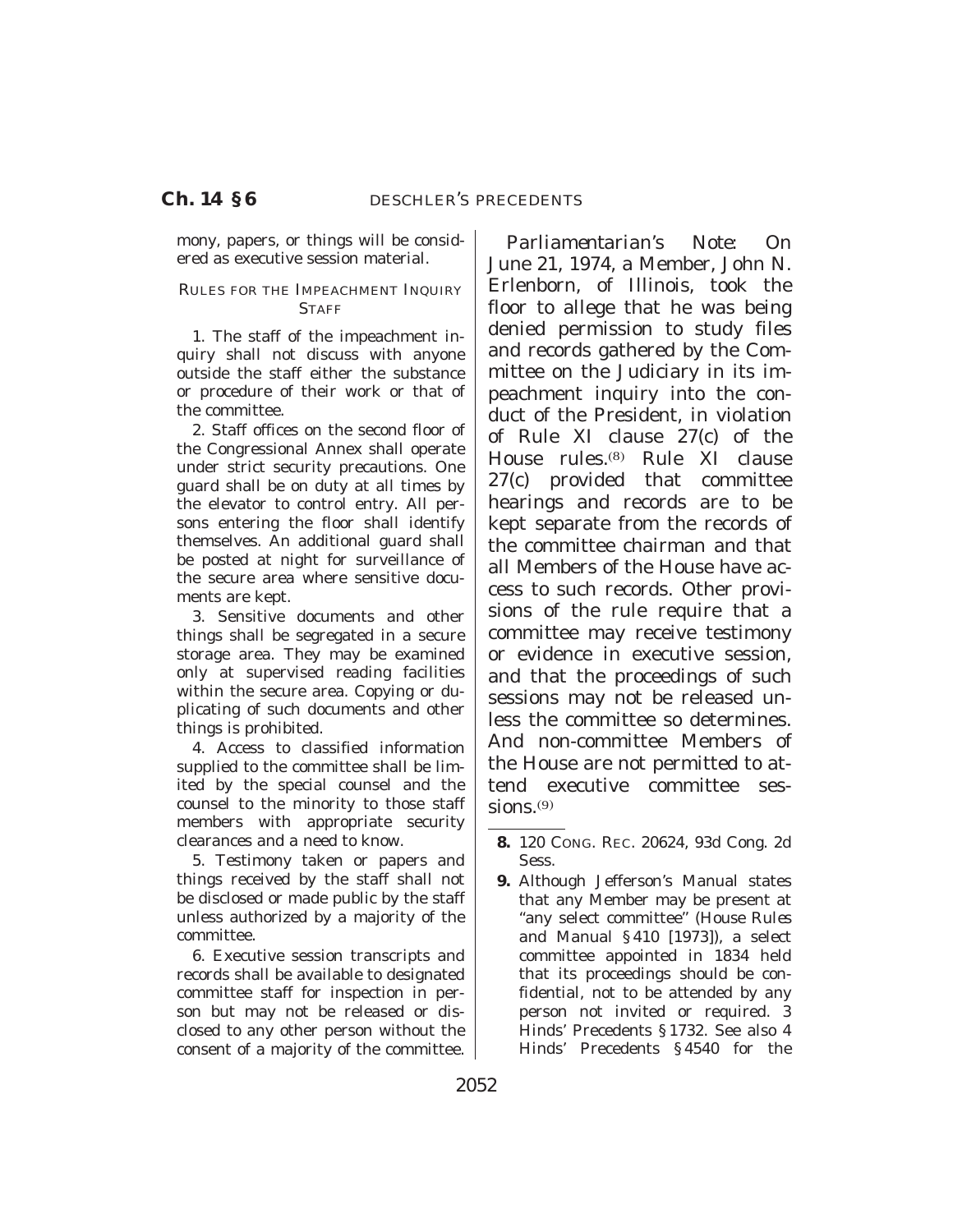**§ 6.10 The Speaker laid before the House a communication from the Chairman of the Committee on the Judiciary, submitting to the House a ''statement of information'' concerning the income tax returns of President Richard Nixon examined by that committee in executive session during its impeachment inquiry, in order to comply with a Treasury Department regulation requiring submission of Internal Revenue Service files to the House prior to public release.**

On July 25, 1974, Speaker Carl Albert, of Oklahoma, laid before the House a communication from Chairman Peter W. Rodino, Jr., of New Jersey, of the Committee on the Judiciary: (10)

COMMUNICATTON FROM THE CHAIRMAN OF THE COMMITTEE ON THE JUDICIARY

The Speaker laid before the House the following communication from the chairman of the Committee on the Judiciary:

WASHINGTON, D.C., *July 26, 1974.* Hon. CARL ALBERT, *Speaker, House of Representatives, Washington, D.C.*

DEAR MR. SPEAKER: On February 6, 1974, the House of Representa-

principle that committees may make their sessions executive and exclude persons not members thereof.

**10.** 120 CONG. REC. 25306, 25307, 93d Cong. 2d Sess.

tives adopted H. Res. 803, which authorized and directed the Committee on the Judiciary to investigate fully and completely whether sufficient grounds exist for the House of Representatives to exercise under Article I, Section 2 of the Constitution, its power to impeach President Richard M. Nixon.

In carrying out its responsibility under H. Res. 803, the Judiciary Committee investigated allegations regarding President Nixon's income tax returns. The Committee requested access to the President's returns and reports on those returns in the files of the Internal Revenue Service. This access was granted by the President in Executive Order 11786, dated June 7, 1974, and information from the returns and IRS documents was subsequently presented to the Committee in executive session.

The Committee is now publicly de-<br>bating whether to report various articles of impeachment to the House. In the course of this debate reference will surely be made to income tax information regarding the President. Under the Constitution and H. Res. 803, it is appropriate, indeed necessary, to refer to this information in a debate which is of the highest Constitutional significance.

Commissioner Donald Alexander of the Internal Revenue Service has requested that before information from IRS files is released publicly it be submitted to the House, thus complying with Treasury Department regulations. While this procedure is undoubtedly unnecessary in view of this Committee's Constitutional responsibility and the authority granted it by H. Res. 803, in consideration of the Commissioner's position, I am herewith submitting the enclosed Statement of Information, Book X. This Book will be part of the Committee's record when it makes its recommendation to the House.

Sincerely,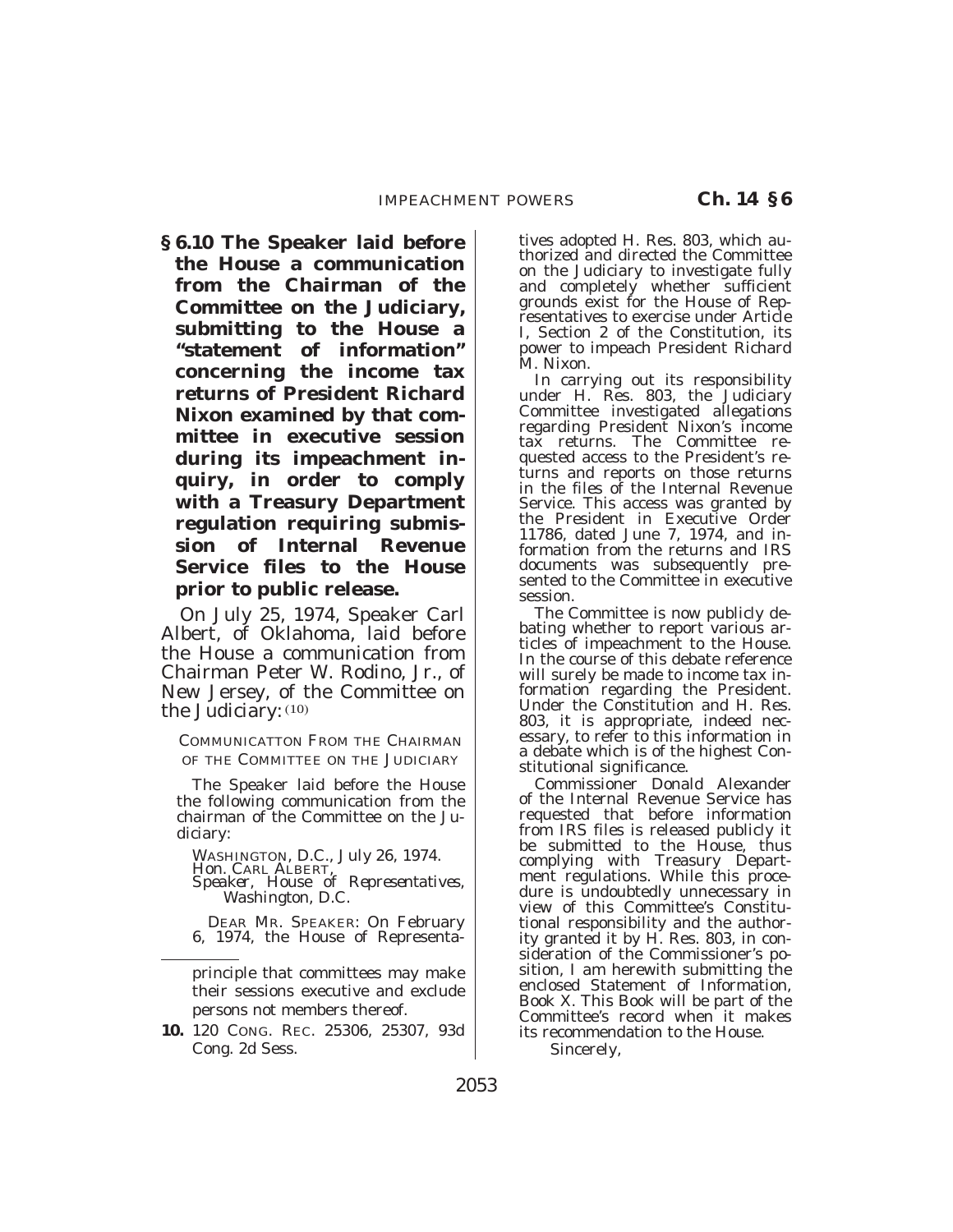PETER W. RODINO, Jr., *Chairman.*

#### *Subcommittee Procedures*

# **§ 6.11 The Committee on the Judiciary authorized a special subcommittee to investigate and report on charges of impeachable offenses against a federal judge.**

On June 20, 1970, a special subcommittee of the Committee on the Judiciary, investigating charges of impeachment against Associate Justice William O. Douglas, made an interim report to the committee as to its authority and procedures: (11)

I. AUTHORITY

On April 21, 1970, the Committee on the Judiciary adopted a resolution to authorize the appointment of a Special Subcommittee on H. Res. 920, a resolution impeaching William O. Douglas, Associate Justice of the Supreme Court of the United States, of high crimes and misdemeanors in office. Pursuant to this resolution, the following members were appointed: Emanuel Celler (New York), Chairman; Byron G. Rogers (Colorado); Jack Brooks (Texas); William M. McCulloch (Ohio); and Edward Hutchinson (Michigan).

The Special Subcommittee on H. Res. 920 is appointed and operates under the Rules of the House of Representatives. Rule XI 13(f) empowers the Committee on the Judiciary to act on all proposed legislation, messages, petitions, memorials, or other matters relating to ". . . Federal courts and judges.'' In the 91st Congress, Rule XI has been implemented by H. Res. 93, February 5, 1969. H. Res. 93 authorizes the Committee on the Judiciary, acting as a whole or by subcommittee, to conduct full and complete investigations and studies on the matters coming within its jurisdiction, specifically ''. . . (4) relating to judicial proceedings and the administration of Federal courts and personnel thereof, including local courts in territories and possessions''.

H. Res. 93 empowers the Committee to issue subpenas, over the signature of the Chairman of the Committee or any Member of the Committee designated by him. Subpenas issued by the Committee may be served by any person designated by the Chairman or such designated Member.

On April 28, 1970, the Special Subcommittee on H. Res. 920 held its organization meeting, appointed staff, and adopted procedures to be applied during the investigation. Although the power to issue subpenas is available, and the Subcommittee is prepared to use subpenas if necessary to carry out this investigation, thus far all potential witnesses have been cooperative and it has not been necessary to employ this investigatory tool. The Special Subcommittee operates under procedures established in paragraph 27, Rules of Committee Procedure, of Rule XI of the House of Representatives. These procedures will be followed until additional rules are adopted, which, on the basis

**<sup>11.</sup>** First report of the special subcommittee on H. Res. 920 of the Committee on the Judiciary, committee print, 91st Cong. 2d Sess., June 20, 1970.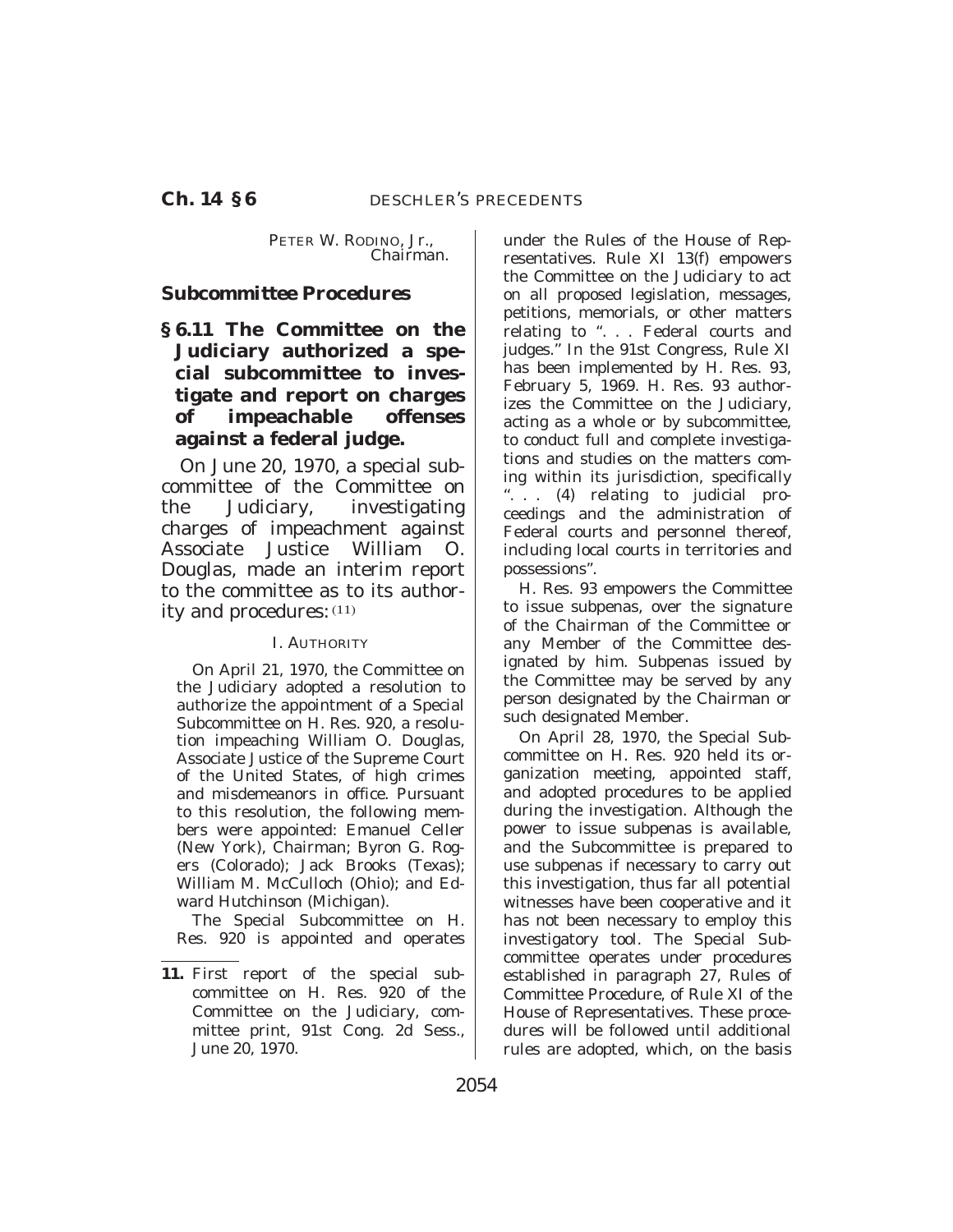of precedent in other impeachment proceedings, are determined by the Special Subcommittee to be appropriate.

## *Issuance of Subpenas; Effect of Noncompliance*

**§ 6.12 The Committee on the Judiciary determined in the 93d Congress that a federal civil officer could be impeached for failing to comply with duly authorized subpenas issued by the committee in the course of its investigation into impeachment charges against him.**

On Aug. 20, 1974, the Committee on the Judiciary submitted to the House a report (H. Rept. No. 93–1305) recommending the impeachment of President Richard Nixon on three articles of impeachment, without an accompanying resolution of impeachment, the President having resigned. Article III, adopted by the committee on July 30, 1974, impeached the former President for failing without lawful cause or excuse to comply with subpenas issued by the committee for things and papers relative to the impeachment inquiry.(12)

*Parliamentarian's Note:* The House has in the past considered the question whether a federal civil officer was subject to contempt proceedings for declining to honor a subpena issued in the course of an impeachment investigation or investigation directed toward impeachment. In 1879, a committee of the House was conducting an investigation, as authorized by the House, into the conduct of the then Minister to China, George Seward. In the course of its impeachment inquiry, the committee issued subpenas to Mr. Seward commanding him to produce papers in relation to the inquiry. Upon his refusal, he was arraigned at the bar of the House for contempt. The contempt charge was referred to the investigating committee, which concluded in its report (not considered by the House) that an official threatened with impeachment was not in contempt for declining to be sworn as a witness or to produce documentary evidence.<sup>(13)</sup> Likewise, in 1837, a committee was investigating expenditures in cer-

**<sup>12.</sup>** H. REPT. NO. 93–1305, Committee on the Judiciary, 93d Cong. 2d Sess., Aug. 20, 1974, printed in full in the Record at 120 CONG. REC. 29219–

<sup>361, 93</sup>d Cong. 2d Sess., Aug. 20, 1974. For the articles impeaching President Nixon, see § 3.1, supra. The minority views challenge such a refusal to comply with a subpena as grounds for impeachment (see § 3.8, supra).

**<sup>13.</sup>** 3 Hinds' Precedents §§ 1699, 1700.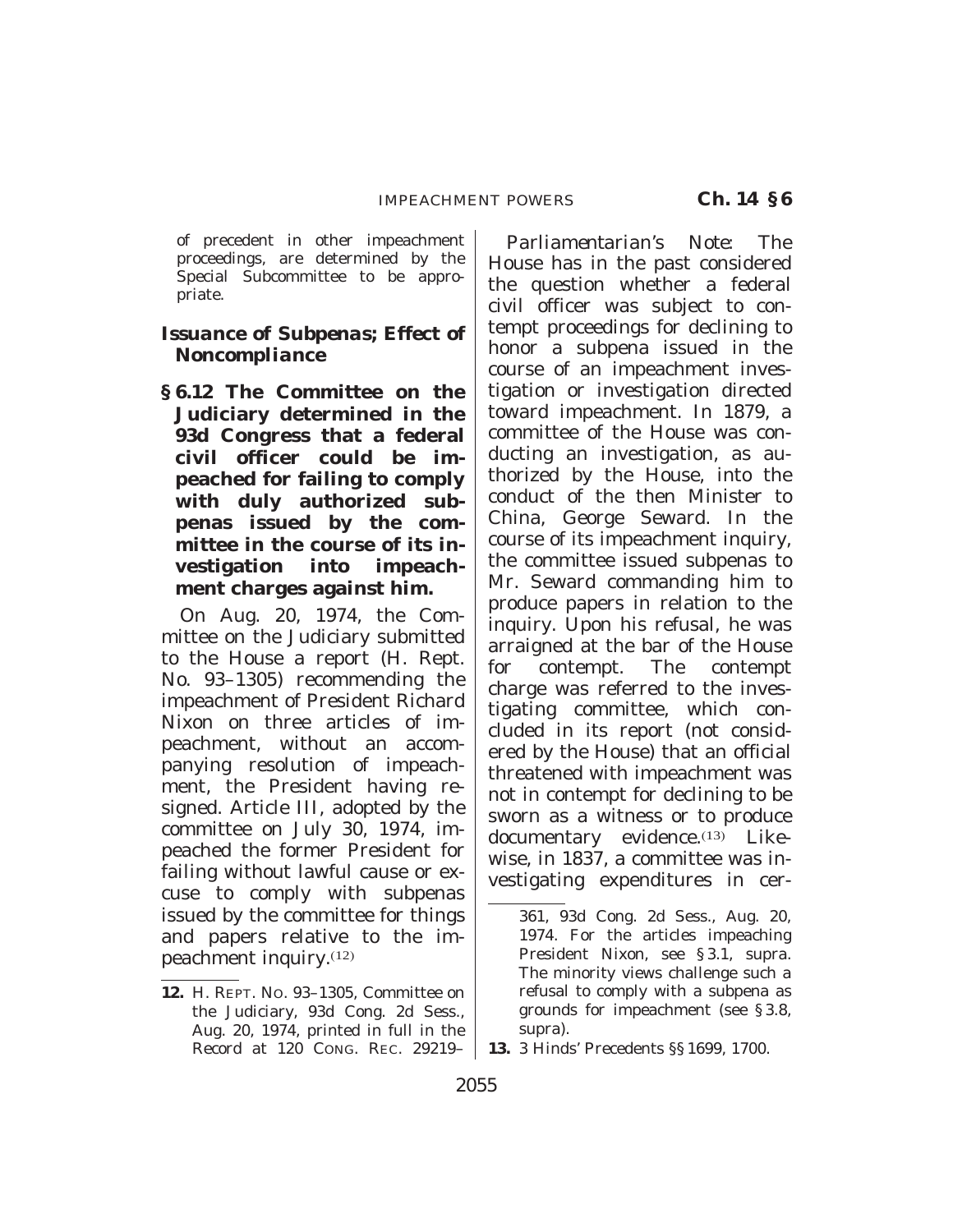tain executive departments, with a view towards impeachment (of heads of departments or of President Andrew Jackson). The committee adopted a resolution requesting papers from the President, who declined to produce them and submitted a letter criticizing the committee for requesting that he and the department heads ''become our own accusers.'' The committee laid on the table resolutions censuring the President for such action and the committee report concluded that there was no privilege of the House to compel public officers to furnish evidence against themselves.<sup>(14)</sup>

## *Court Access to Committee Evidence*

**§ 6.13 Where a federal court subpenaed in a criminal case certain evidence gathered by the Committee on the Judiciary in an impeachment inquiry, the House adopted a resolution granting such limited access to the evidence as would not violate the privileges of the House or its sole power of impeachment under the United States Constitution.**

On Aug. 22, 1974,(15) Speaker Carl Albert, of Oklahoma, laid be-

fore the House subpenas issued by a federal district court in a criminal case, requesting certain evidence gathered by the Committee on the Judiciary and its subcommittee on impeachment, in the inquiry into the conduct of President Richard Nixon. The House adopted a resolution (H. Res. 1341) which granted such limited access to the evidence as would not violate the privileges or constitutional powers of the House. The resolution read as follows:

#### H. RES. 1341

Whereas in the case of United States of America against John N. Mitchell et al. (Criminal Case No. 74–110), pending in the United States District Court for the District of Columbia, subpenas duces tecum were issued by the said court and addressed to Representative Peter W. Rodino, United States House of Representatives, and to John Doar, Chief Counsel, House Judicial Subcommittee on Impeachment, House of Representatives, directing them to appear as witnesses before said court at 10:00 antemeridian on the 9th day of September, 1974, and to bring with them certain and sundry papers in the possession and under the control of the House of Representatives: Therefore be it

*Resolved,* That by the privileges of this House no evidence of a documentary character under the control and in the possession of the House of Representatives can, by the mandate of process of the ordinary courts of justice, be taken from such control or pos-

**<sup>14.</sup>** 3 Hinds' Precedents § 1737.

**<sup>15.</sup>** 120 CONG REC. 30026, 93d Cong. 2d Sess.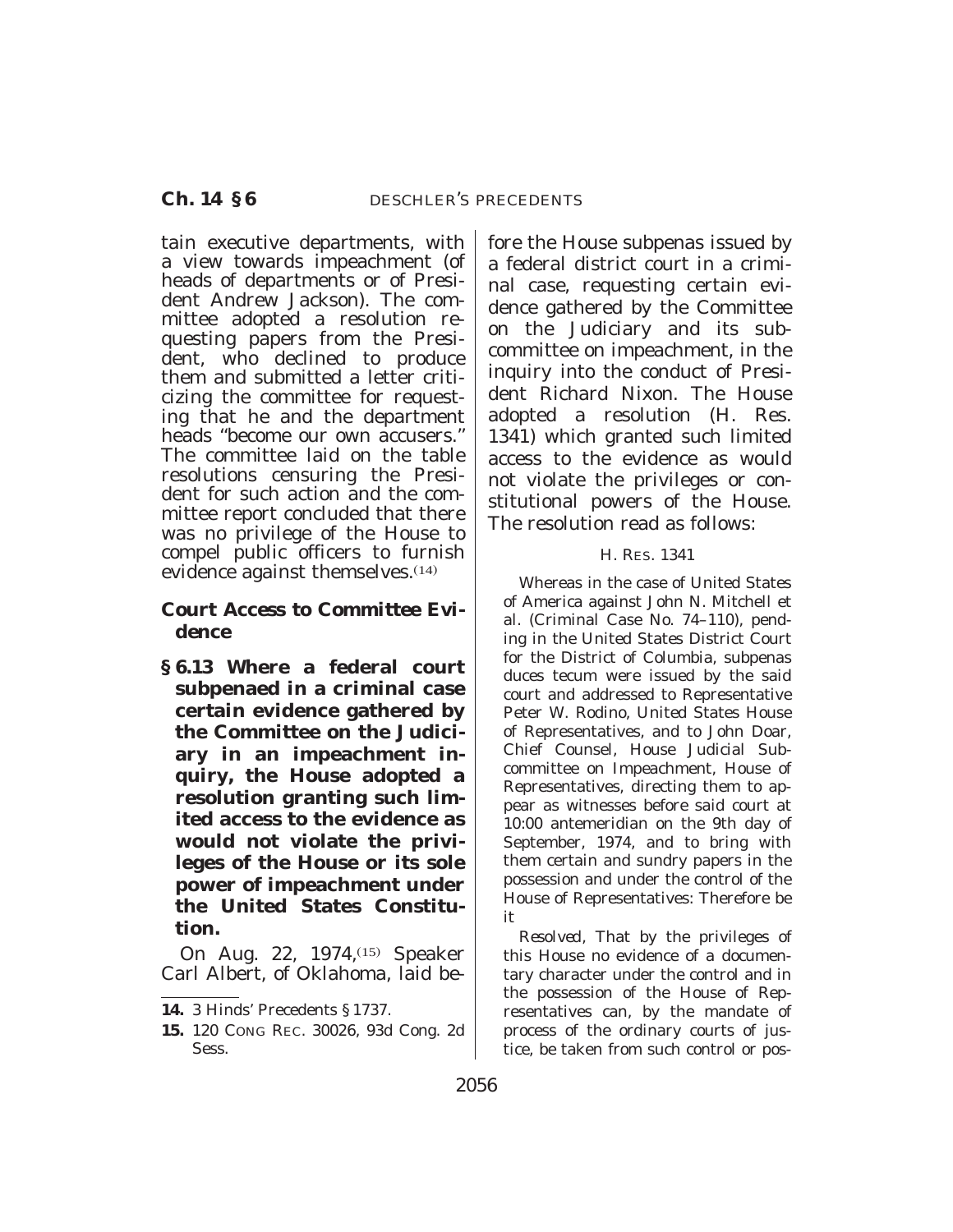session but by its permission; be it further

*Resolved,* That the House of Representatives under Article I, Section 2 of the Constitution has the sole power of impeachment and has the sole power to investigate and gather evidence to determine whether the House of Representatives shall exercise its constitutional power of impeachment; be it further

*Resolved,* That when it appears by the order of the court or of the judge thereof, or of any legal officer charged with the administration of the orders of such court or judge, that documentary evidence in the possession and under the control of the House is needful for use in any court of justice, or before any judge or such legal officer, for the promotion of justice, this House will take such action thereon as will promote the ends of justice consistently with the privileges and rights of this House; be it further

*Resolved,* That when said court determines upon the materiality and the relevancy of the papers and documents called for in the subpenas duces tecum, then the said court, through any of its officers or agents, have full permission to attend with all proper parties to the proceeding and then always at any place under the orders and control of this House and take copies of all memoranda and notes, in the files of the Committee on the Judiciary, of interviews with those persons who subsequently appeared as witnesses in the proceedings before the full Committee pursuant to House Resolution 803, such limited access in this instance not being an interference with the Constitutional impeachment power of the House, and the Clerk of the House is

authorized to supply certified copies of such documents and papers in possession or control of the House of Representatives that the court has found to be material and relevant (except that under no circumstances shall any minutes or transcripts of executive sessions, or any evidence of witnesses in respect thereto, be disclosed or copied) and which the court or other proper officer thereof shall desire, so as, however, the possession of said papers, documents, and records by the House of Representatives shall not be disturbed, or the same shall not be removed from their place of file or custody under any Members, officer, or employee of the House of Representatives; and be it further

*Resolved,* That a copy of these resolutions be transmitted to the said court as a respectful answer to the subpenas aforementioned.

# **§ 7. Committee Consideration; Reports**

Under Rule XI, the rules of the House are the rules of its committees and subcommittees where applicable.(1) Consideration by committees of impeachment propositions to be reported to the House is therefore generally governed by the principles of consideration and debate that are normally followed in taking up any proposition. Thus, in the 93d Congress, the

**<sup>1.</sup>** Rule XI clause 27(a), *House Rules and Manual* § 735 (1973).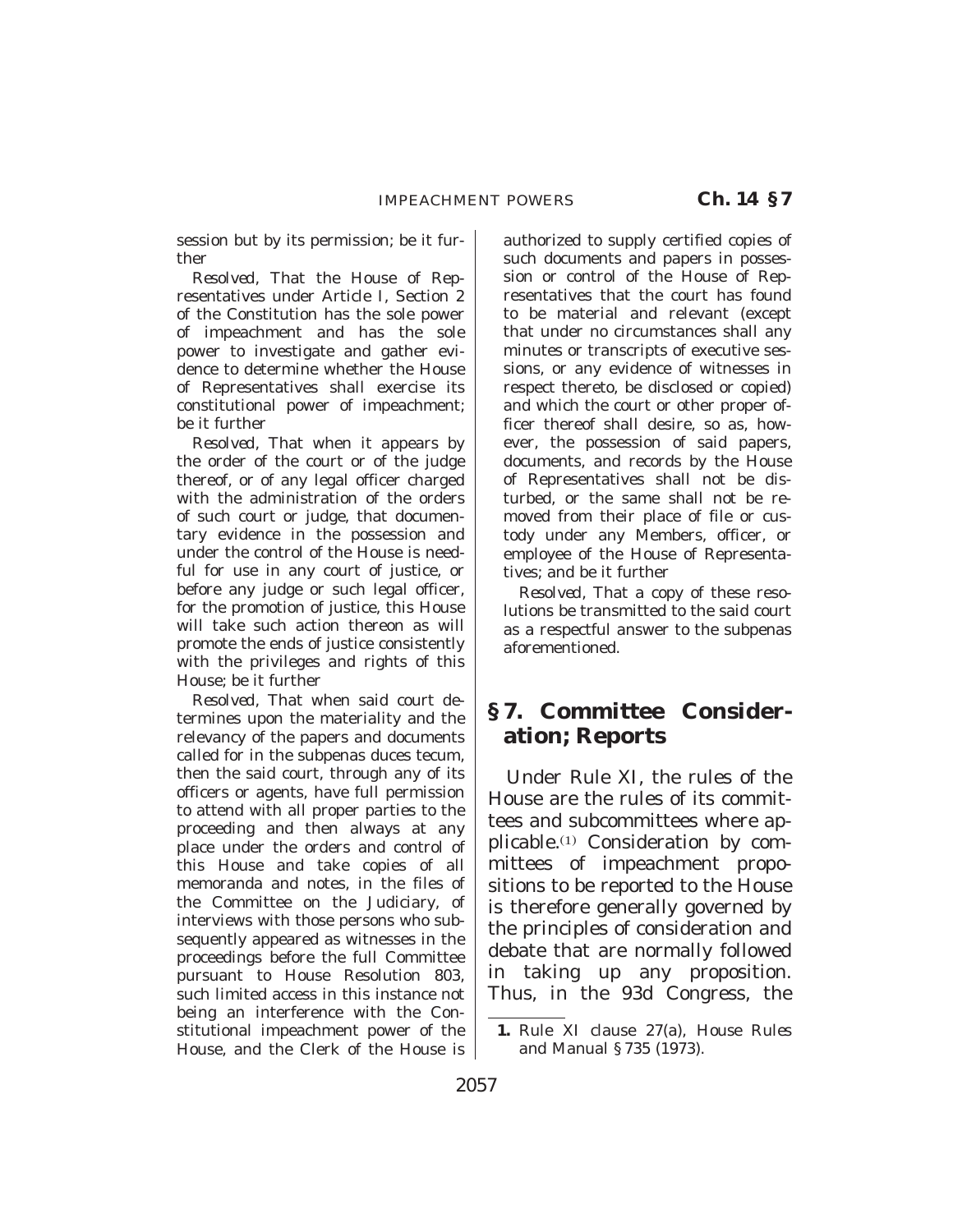Committee on the Judiciary adopted a resolution for the consideration of articles impeaching President Richard Nixon, providing for general debate, and permitting amendment under the five-minute rule.(2)

#### **Cross References**

- Committee consideration and reports generally, see Ch. 17, infra.
- Committee powers and procedures as to impeachment investigations, see § 6, supra.
- Committee procedure generally, see Ch. 17, infra.
- Committee reports on grounds for impeachment, see § 3, supra.
- Management by reporting committee of impeachment propositions in the House, see § 8, infra.

#### **Collateral References**

- Debates on Articles of Impeachment, Hearings of the Committee on the Judiciary pursuant to H. Res. 803, July 24, 25, 26, 27, 29, and 30, 1974, 93d Cong. 2d Sess.
- Impeachment of Richard M. Nixon, President of the United States, H. REPT. NO. 93–1305, Committee on the Judiciary, 93d Cong. 2d Sess., Aug. 20, 1974.
- Associate Justice William O. Douglas, final report by the Special Subcommittee on H. Res. 920, Committee on the Judiciary, 91st Cong. 2d Sess., Sept. 17 1970.

## *Consideration of Resolution and Articles of Impeachment*

**§ 7.1 Under the modern practice, the Committee on the Judiciary may report to the House, when recommending impeachment, both a resolution and articles of impeachment, to be considered together by the House.**

On July 8, 1912, Mr. Henry D. Clayton, of Alabama, of the Committee on the Judiciary reported to the House a resolution (H. Res. 524) impeaching Judge Robert Archbald. The resolution not only impeached but set out articles of impeachment which the resolution stated were sustained by the evidence.(3) A similar procedure was followed in the impeachment of certain other judges—George English,(4) Harold Louderback,(5) and Halsted Ritter. The resolution of impeachment in the Ritter case incorporated the articles (the articles themselves which followed the text below have been omit $ted)$ : (6)

- **4.** 67 CONG. REC. 6280, 69th Cong. 1st Sess., Mar. 25, 1926.
- **5.** 76 CONG. REC. 4913, 4914, 72d Cong. 2d Sess., Feb. 24, 1933.
- **6.** 80 CONG. REC. 3066, 74th Cong. 2d Sess., Mar. 2, 1936.

**<sup>2.</sup>** See § 7.2. infra.

**<sup>3.</sup>** 48 CONG. REC. 8697, 8698, 62d Cong. 2d Sess. (report and resolution printed in full in the Record).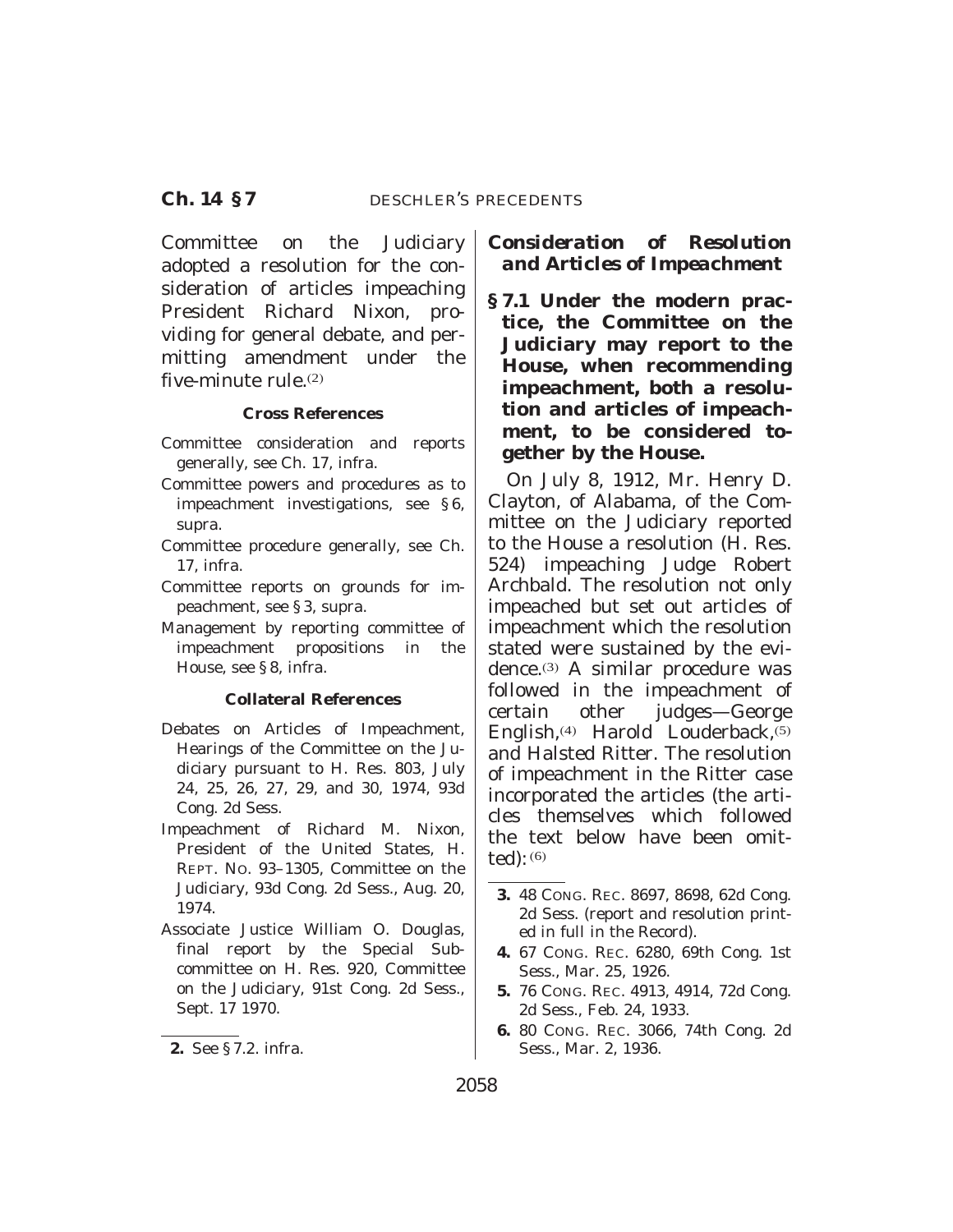#### [H. RES. 422, 74TH CONG., 2D SESS. (Rept. No. 2025)]

#### **RESOLUTION**

*Resolved,* That Halsted L. Ritter, who is a United States district judge for the southern district of Florida, be impeached for misbehavior, and for high crimes and misdemeanors; and that the evidence heretofore taken by the subcommittee of the Committee on the Judiciary of the House of Representatives under House Resolution 163 of the Seventy-third Congress sustains articles of impeachment, which are hereinafter set out, and that the said articles be, and they are hereby, adopted by the House of Representatives, and that the same shall be exhibited to the Senate in the following words and figures, to wit:

Articles of impeachment of the House of Representatives of the United States of America in the name of themselves and of all of the people of the United States of America against Halsted L. Ritter, who was appointed, duly qualified, and commissioned to serve, during good behavior in office, as United States district judge for the southern district of Florida, on February 15, 1929.

## *Resolutions for Committee Consideration*

**§ 7.2 The Committee on the Judiciary adopted in the 93d Congress a resolution governing its consideration of a motion to report to the House a resolution and articles impeaching President** **Richard Nixon; the resolution provided for general debate on the resolution, reading the articles for amendment under the five-minute rule, and considering the original motion as adopted should any article be agreed to.**

On July 23, 1974, the Committee on the Judiciary adopted a resolution providing that on July 24 the committee should commence general debate on reporting to the House a resolution and articles of impeachment against President Nixon; the resolution provided for general debate and reading of the articles for amendment under the five-minute rule: (7)

*Resolved,* That at a business meeting on July 24, 1974, the Committee shall commence general debate on a motion to report to the House a Resolution, together with articles of impeachment, impeaching Richard M. Nixon, President of the United States. Such general debate shall consume no more than ten hours, during which time no Member shall be recognized for a period to exceed 15 minutes. At the conclusion of general debate, the proposed articles shall be read for amendment and Members shall be recognized for a period of five minutes to speak on each

**<sup>7.</sup>** H. REPT. NO. 93–1305, at p. 10, Committee on the Judiciary, 93d Cong. 2d Sess., reported Aug. 20, 1 1974.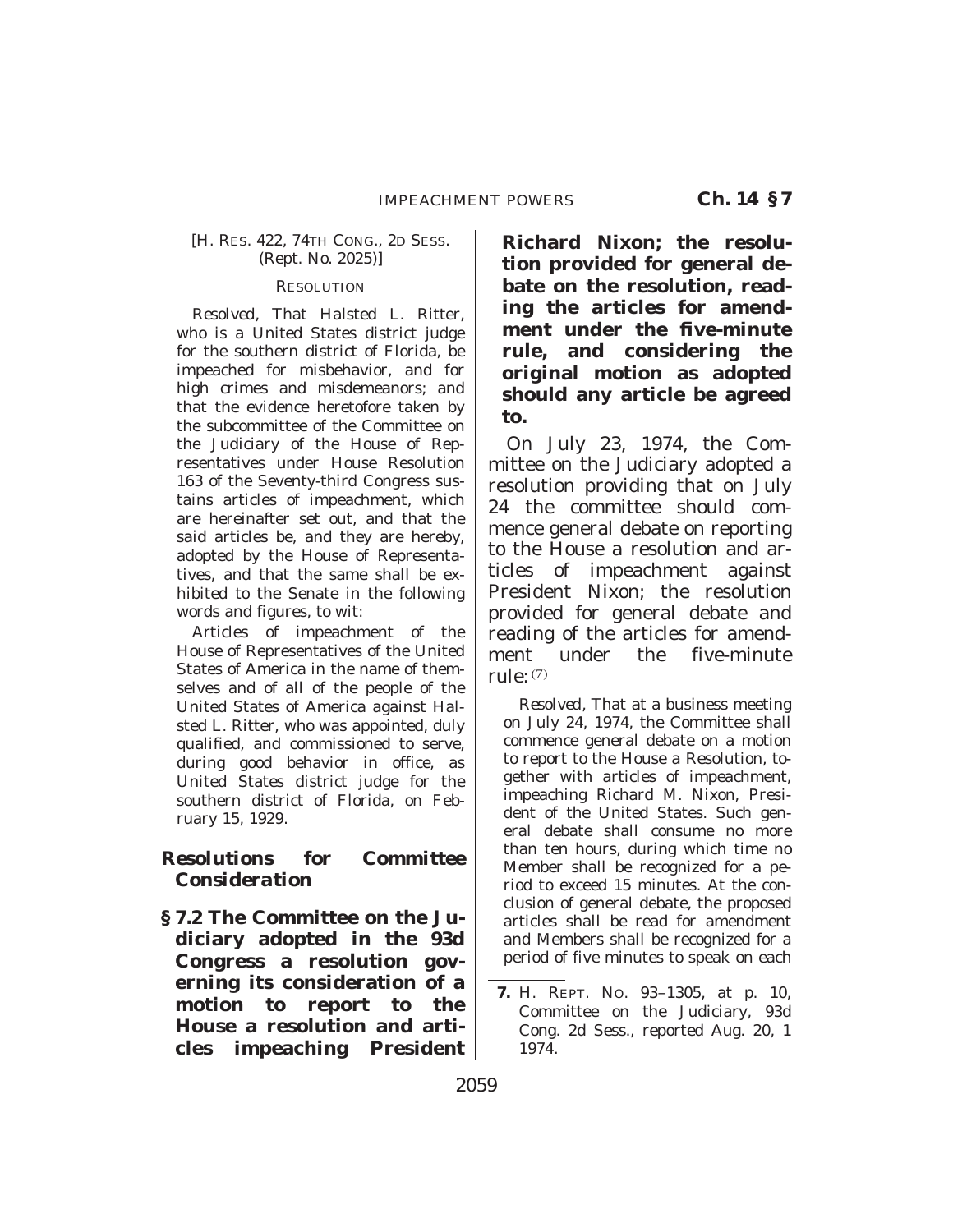proposed article and on any and all amendments thereto, unless by motion debate is terminated thereon. Each proposed article, and any additional article, shall be separately considered for amendment and immediately thereafter voted upon as amended for recommendation to the House. At the conclusion of consideration of the articles for amendment and recommendation to the House, if any article has been agreed to, the original motion shall be considered as adopted and the Chairman shall report to the House said Resolution of impeachment, together with such articles as have been agreed to, or if no article is agreed to, the Committee shall consider such resolutions or other recommendations as it deems proper.

# *Broadcasting Committee Meetings During Consideration of Impeachment*

**§ 7.3 The House in the 93d Congress amended Rule XI of the rules of the House to provide for broadcasting of meetings, as well as hearings, of committees, thereby permitting radio and television coverage of the consideration by the Committee on the Judiciary of a resolution and articles of impeachment against President Richard Nixon.**

On July 22, 1974, Mr. B.F. Sisk, of California, called up by direction of the Committee on Rules a

resolution (H. Res. 1107) amending the rules of the House.(8)

Debate on the resolution indicated that it was intended to clarify the rules of the House to permit all committees to allow broadcasting of their meetings as well as hearings by majority vote, but that its immediate purpose was to allow the broadcasting of the proceedings of the Committee on the Judiciary in considering a resolution and articles of impeachment against President Nixon (to commence on July 24, 1974). The House discussed the advisability of, and procedures for, televising the proceedings of the Committee on the Judiciary, and adopted the resolution.(9)

## *Privilege of Reports on Impeachment Questions*

**§ 7.4 The reports of a committee to which has been referred resolutions for the impeachment of a federal civil officer are privileged for immediate consideration.**

**<sup>8.</sup>** 120 CONG. REC. 24436, 93d Cong. 2d Sess.

**<sup>9.</sup>** Speaker Carl Albert (Okla.) overruled a point of order against consideration of the resolution and held that the question whether a committee meeting was properly called was a matter for the committee and not the House to consider. 120 CONG. REC. 24437, 93d Con. 2d Sess.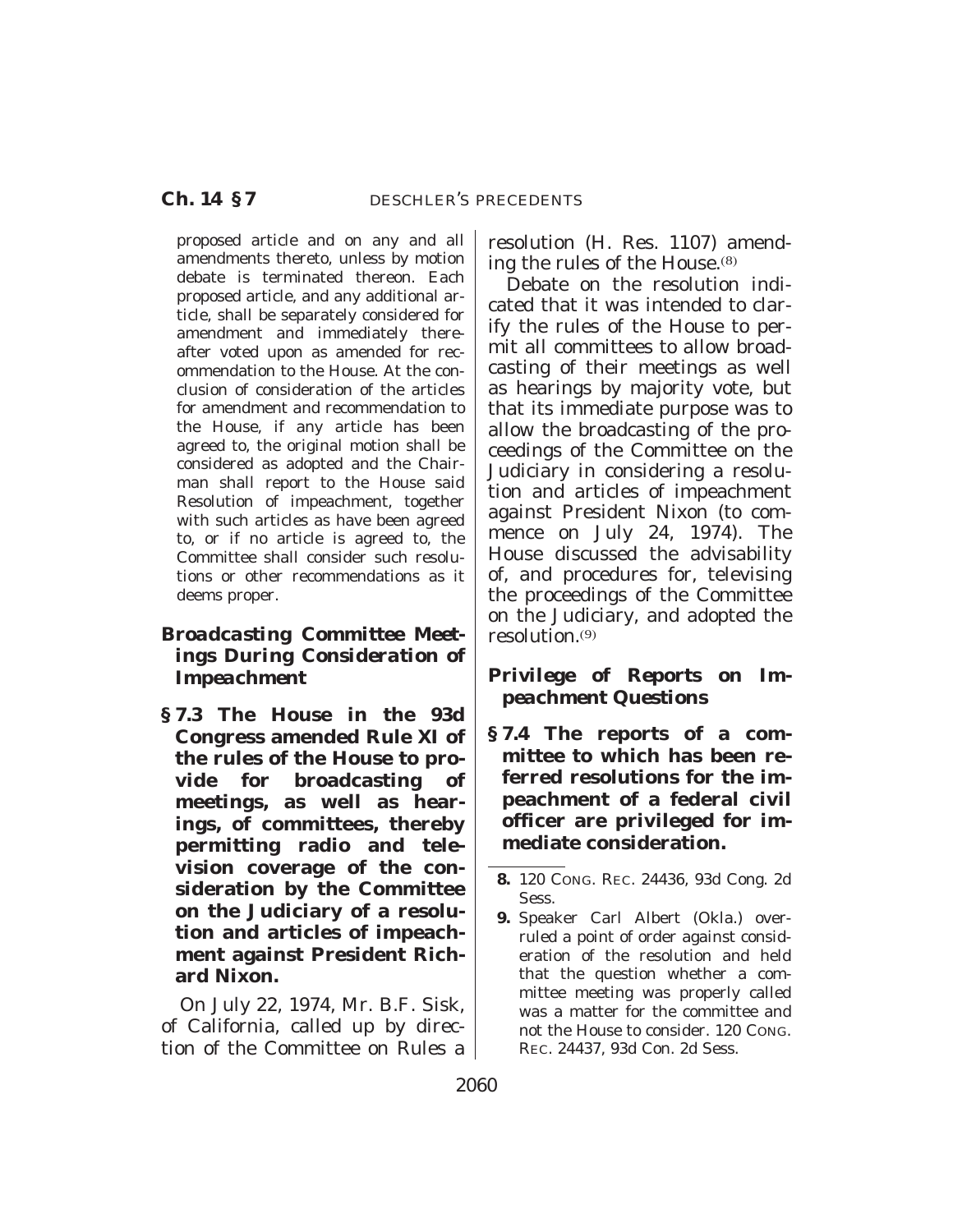Resolutions impeaching federal civil officers, or resolutions incidental to an impeachment question, are highly privileged under the U.S. Constitution (§ 5, supra); reports thereon are likewise considered as privileged. $(10)$ 

# *Privilege of Reports as to Discontinuance of Impeachment Proceedings*

#### **§ 7.5 Reports proposing discontinuance of impeachment**

**10.** Rule XI clause 27 (d) (4), *House Rules and Manual* § 735 (1973) requires that, with certain exceptions, a measure not be considered in the House until the third calendar day on which the report thereon has been available to Members. However, on July 13, 1971, Speaker Carl Albert (Okla.) held that a committee report relating to the refusal of a witness to respond to a subpena was not subject to the three-day rule. See 117 CONG. REC. 24720–23, 92d Cong. 1st Sess. (H. REPT. NO. 92–349). The Speaker held in that case that ''the report is of such high privilege under the inherent constitutional powers of the House and under Rule IX that the provisions of clause 27(d) (4) of Rule XI are not applicable.''

See also the dicta of Speaker Frederick H. Gillett (Mass.), at 6 Cannon's Precedents § 48, that impeachment charges were privileged for immediate consideration due to their particularly privileged status under the U.S. Constitution.

These arguments seem persuasive with respect to impeachment cases when reported.

# **proceedings are privileged for immediate consideration when reported from the Committee on the Judiciary.**

On Feb. 13, 1932, Mr. Hatton W. Sumners, of Texas, offered House Report No. 444 and House Resolution 143, discontinuing impeachment proceedings against Secretary of the Treasury Andrew Mellon. He offered the report as privileged and it was immediately considered and adopted by the House.<sup>(11)</sup>

On Mar. 24, 1939, Mr. Sam Hobbs, of Alabama, called up a privileged report of the Committee on the Judiciary on House Resolution 67, which report recommended against the impeachment of Secretary of Labor Frances Perkins. The report was called up as privileged and the House immediately agreed to Mr. Hobbs' motion to lay the report on the table. $(12)$ 

## *Calendaring and Printing of Impeachment Reports*

- **§ 7.6 Reports of the Committee on the Judiciary recommending impeachment of civil officers and judges of**
- **11.** 75 CONG. REC. 3850, 72d Cong. 1st Sess.
- **12.** 84 CONG. REC. 3273, 76th Cong. 1st Sess.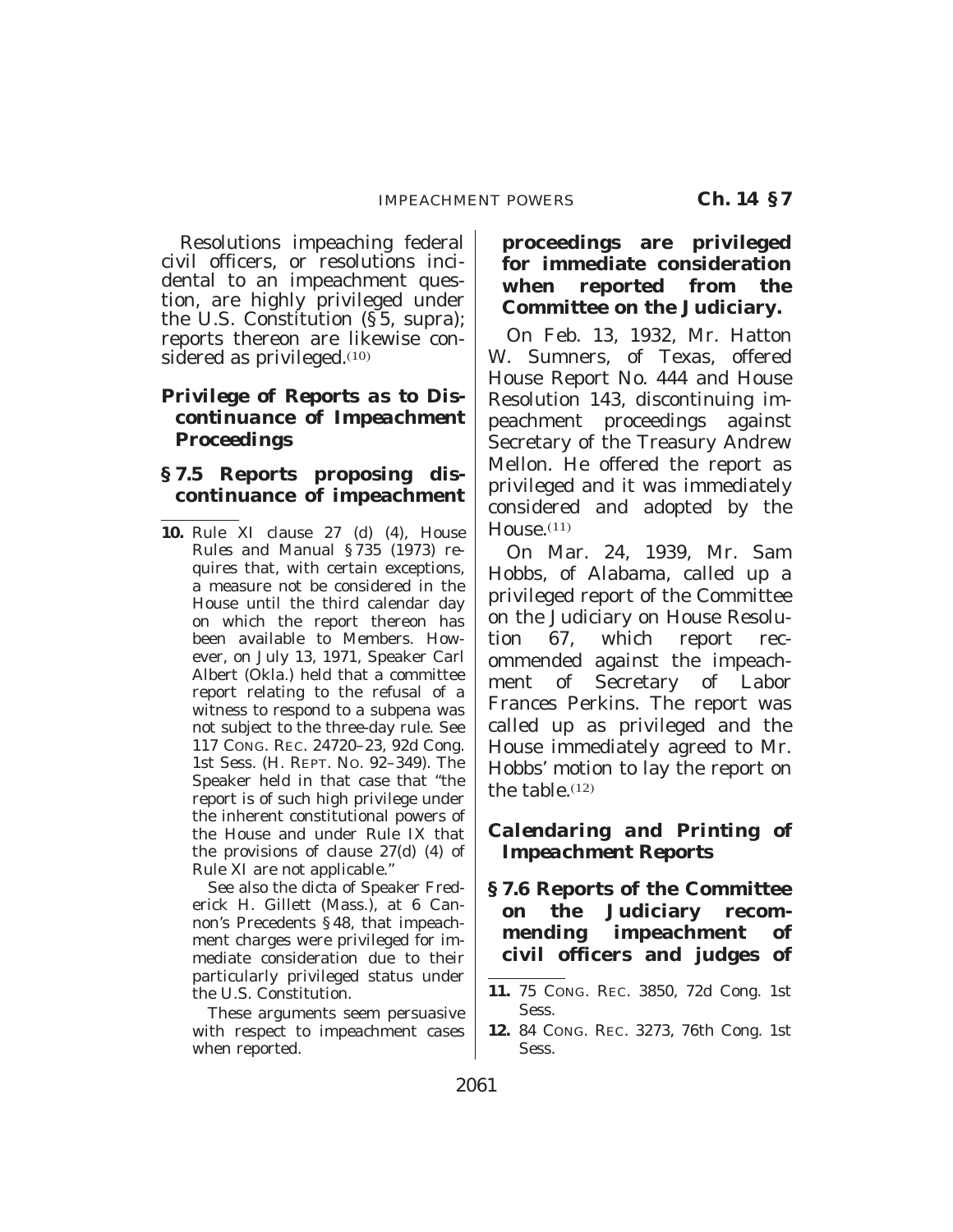## **the United States are referred to the House Calendar and ordered printed.**

A committee report on the impeachment of a federal civil officer is referred to the House Calendar, ordered printed, and may be printed in full in the Record either by resolution or pursuant to a unanimous consent request. $(13)$ 

## *Report Submitted Without Resolution of impeachment*

**§ 7.7 President Richard Nixon having resigned following the decision of the Committee on the Judiciary to report to the House recommending his impeachment, the committee's report, without an accompanying resolution, was submitted to and accepted by the House.**

The Committee on the Judiciary considered proposed articles of im-

**13.** 48 CONG. REC. 8697, 8698, 62d Cong. 2d Sess., July 8, 1912 (Judge Robert Archbald); see also H. REPT. No. 653, 67 CONG. REC. 6280, 69th Cong. 1st Sess., Mar. 25, 1926 (Judge George English), printed in full in the Record by unanimous consent; H. REPT. No. 2025, 80 CONG. REC. 2528, 74th Cong. 2d Sess., Feb. 20, 1936 (Judge Halsted Ritter); H. REPT. No. 1305, 120 CONG. REC. 29219, 93d Cong. 2d Sess., Aug. 20, 1974 (President Richard Nixon), printed in full in the Record pursuant to H. Res. 1333, 120 CONG. REC. 29361, 29362.

peachment against President Nixon and adopted articles, as amended, on July 27, 29, and 30, 1974. Before the committee report with articles of impeachment were reported to the House, the President resigned his office. The committee's report was therefore submitted to the House without an accompanying resolution of impeachment. The report summarized in detail the evidence against the President and the committee's investigation and consideration of impeachment charges, and included supplemental, additional, separate, dissenting, minority, and concurring views as to the separate articles, the evidence before the committee and its sufficiency for impeachment, and the standards and grounds for impeachment of federal and civil officers.

The committee's recommendation read as follows:

The Committee on the Judiciary, to whom was referred the consideration of recommendations concerning the exercise of the constitutional power to impeach Richard M. Nixon, President of the United States, having considered the same, reports thereon pursuant to H. Res. 803 as follows and recommends that the House exercise its constitutional power to impeach Richard M. Nixon, President of the United States, and that articles of impeachment be exhibited to the Senate as follows: ...(14)

**14.** H. REPT. NO. 93–1305, at p. 1, Committee on the Judiciary, printed in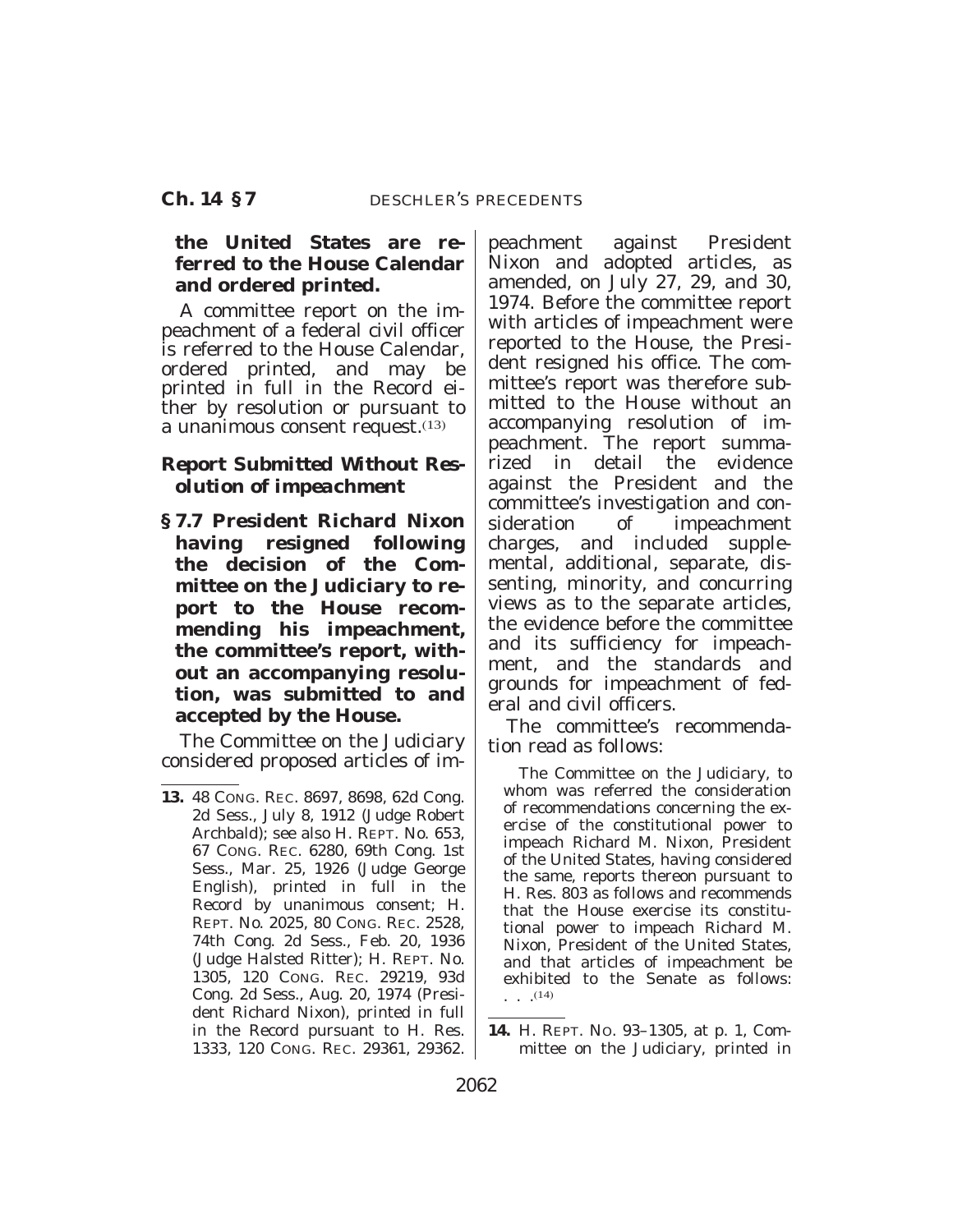The report was referred by the Speaker to the House Calendar, and accepted and ordered printed in full in the Record pursuant to the following resolution, agreed to under suspension of the rules, which acknowledged the intervening resignation of the President:

#### H. RES. 1333

*Resolved,* That the House of Representatives

(1) takes notice that

(a) the House of Representatives, by House Resolution 803, approved February 6, 1974, authorized and directed the Committee on the Judiciary to investigate fully and completely whether sufficient grounds existed for the House of Representatives to exercise its constitutional power to impeach Richard M. Nixon, President of the United States of America; and

(b) the Committee on the Judiciary, after conducting a full and complete investigation pursuant to House Resolution 803, voted on July 27, 29, and 30, 1974 to recommend Articles of impeachment against Richard M. Nixon, President of the United States of America; and

(c) Richard M. Nixon on August 9, 1974 resigned the Office of President of the United States of America;

(2) accepts the report submitted by the Committee on the Judiciary pursuant to House Resolution 803 (H. Rept.

93–1305) and authorizes and directs that the said report, together with supplemental, additional, separate, dissenting, minority, individual and concurring views, be printed in full in the Congressional Record and as a House Document; and

(3) commends the chairman and other members of the Committee on the Judiciary for their conscientious and capable efforts in carrying out the Committee's responsibilities under House Resolution 803.(15)

#### *Reports Discontinuing Impeachment Proceedings*

**§ 7.8 The Committee on the Judiciary unanimously agreed to report adversely a resolution authorizing an impeachment investigation into the conduct of the Secretary of Labor.**

On Mar. 24, 1939,(16) a privileged report of the Committee on the Judiciary was presented to the House; the report was adverse to a resolution (H. Res. 67) authorizing an investigation of impeachment charges against Secretary of Labor Frances Perkins and two other officials of the Labor Department:

IMPEACHMENT PROCEEDINGS—FRANCES **PERKINS** 

MR. [SAM] HOBBS [of Alabama]: Mr. Speaker, by direction of the Committee

**16.** 84 CONG. REC. 3273, 76th Cong. 1st Sess.

the Record at 120 CONG. REC. 29219, 93d Cong. 2d Sess., Aug. 20, 1974. For complete text of H. REPT. No. 93–1305, see *id.* at pp 29219–361.

**<sup>15.</sup>** 120 CONG. REC. 29361, 93d Cong. 2d Sess., Aug. 20, 1974.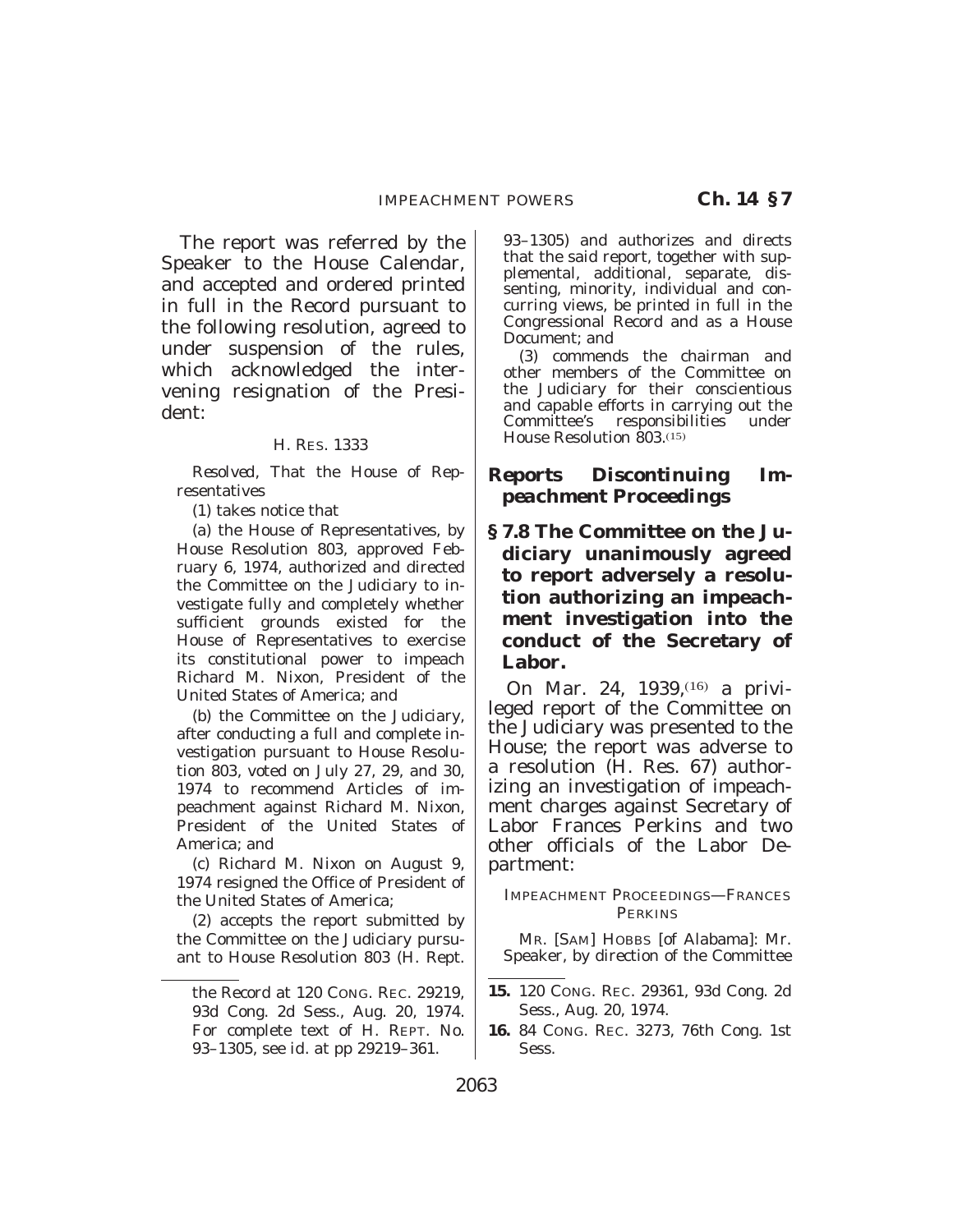on the Judiciary I present a privileged report upon House Resolution 67, which I send to the desk.

THE SPEAKER: (17) The Clerk will report the resolution.

The Clerk read House Resolution 67. MR. HOBBS: Mr. Speaker, this is a unanimous report from the Committee on the Judiciary adversing this resolution. I move to lay the resolution on the table.

THE SPEAKER: The question is on the motion of the gentleman from Alabama to lay the resolution on the table.

The motion was agreed to.

**§ 7.9 Where an impeachment resolution was pending before the Committee on the Judiciary, and the official charged resigned, the committee reported out a resolution recommending that the further consideration of the charges be discontinued.**

On Feb. 13, 1932, (18) the Committee on the Judiciary reported adversely on impeachment charges and its resolution was adopted by the House:

IMPEACHMENT CHARGES—REPORT FROM COMMITTEE ON THE JUDICIARY

MR. [HATTON W.] SUMNERS of Texas: Mr. Speaker, I offer a report from the Committee on the Judiciary, and I would like to give notice that immediately upon the reading of the report I shall move the previous question.

- **17.** William B. Bankhead (Ala.).
- **18.** 75 CONG. REC. 3850, 72d Cong. 1st Sess. **19.** John N. Garner (Tex.).

THE SPEAKER: (19) The gentleman from Texas offers a report, which the Clerk will read.

The Clerk read the report, as follows:

HOUSE OF REPRESENTATIVES—REL- ATIVE TO THE ACTION OF THE COM- MITTEE ON THE JUDICIARY WITH REFERENCE TO HOUSE RESOLUTION 92

Mr. Sumners of Texas, from the Committee on the Judiciary, submitted the following report (to accompany H. Res. 143):

I am directed by the Committee on the Judiciary to submit to the House, as its report to the House, the following resolution adopted by the Committee on the Judiciary indicating its action with reference to House Resolution No. 92 heretofore referred by the House to the Committee on the Judiciary:

Whereas Hon. Wright Patman, Member of the House of Representatives, filed certain impeachment charges against Hon. Andrew W. Mellon, Secretary of the Treasury, which were referred to this committee; and

Whereas pending the investigation of said charges by said committee, and before said investigation had been completed, the said Hon. Andrew W. Mellon was nominated by the President of the United States for the post of ambassador to the Court of St. James and the said nomination was duly confirmed by the United States Senate pursuant to law, and the said Andrew W. Mellon has resigned the position of Secretary of the Treasury: Be it

*Resolved by this committee,* That the further consideration of the said charges made against the said Andrew W. Mellon, as Secretary of the Treasury, be, and the same are hereby discontinued.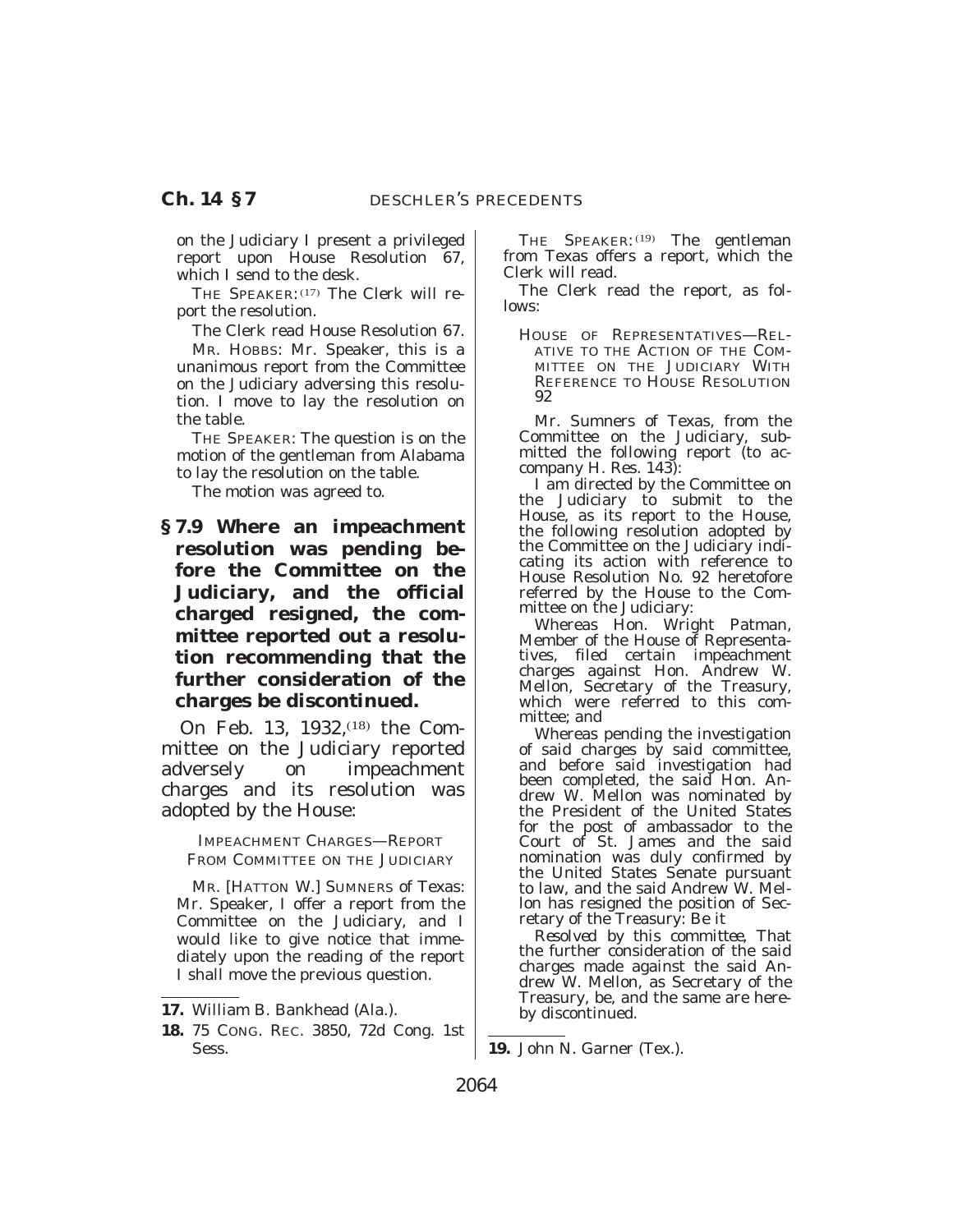#### MINORITY VIEWS

We can not join in the majority views and findings. While we concur in the conclusions of the majority that section 243 of the Revised Statutes, upon which the proceedings herein were based, provides for action in the nature of an ouster proceeding, it is our view that the Hon. Andrew W. Mellon, the former Secretary of the Treasury, having removed himself from that office, no useful purpose would be served by continuing the investigation of the charges filed by the Hon. Wright Patman. We desire to stress that the action of the undersigned is based on that reason alone, particularly when the prohibition contained in said section 243 is not applicable to the office now held by Mr. Mellon.

> FIORELLO H. LAGUARDIA. GORDON BROWNING. M. C. TARVER. FRANCIS B. CONDON.

MR. SUMNERS of Texas: Mr. Speaker I think the resolution is fairly explanatory of the views held by the different members of the committee. No useful purpose could be served by the consumption of the usual 40 minutes, so I move the previous question.

The previous question was ordered.

THE SPEAKER: The question is on agreeing to the resolution.

The resolution was agreed to.

**§ 7.10 On one occasion, the Committee on the Judiciary reported adversely on impeachment charges, finding the evidence did not warrant impeachment, but the House rejected the report and voted for impeachment.**

On Feb. 24, 1933, the House considered House Resolution 387

(H. Rept. No. 2065) from the Committee on the Judiciary, which included the finding that charges against Judge Harold Louderback did not warrant impeachment. Under a previous unanimous-consent agreement, an amendment in the nature of a substitute, recommended by the minority of the committee and impeaching the accused, was offered. The previous question was ordered on the amendment and it was adopted by the House.(20)

# **§ 8. Consideration and Debate in the House**

Reports on impeachment are privileged for immediate consideration in the House.(1) Unless the House otherwise provides by special order, propositions of impeachment are considered under

- **20.** 76 CONG. REC. 4913–25, 72d Cong. 2d Sess. For analyses of the Louderback proceedings in the House, see §§ 17.1–17.4, infra, and 6 Cannon's Precedents § 514.
- **1.** See § 8.2, infra, for the privilege of impeachment reports and § 7.6, supra, for their referral to the House Calendar. Impeachment reports have usually been printed in full in the *Congressional Record* and have laid over for a period of days before consideration by the House, so that Members could acquaint themselves with the contents of the reports.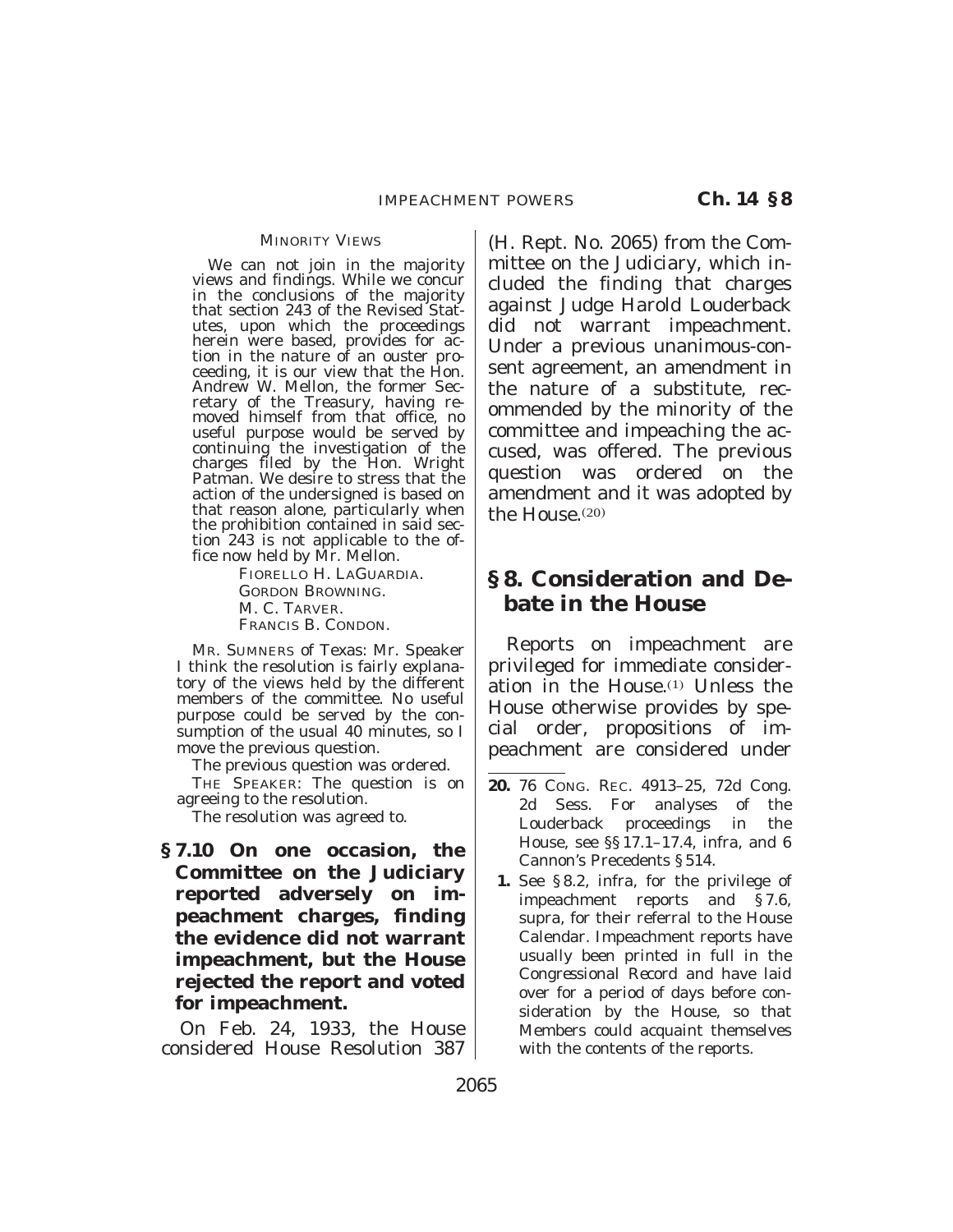the general rules of the House applicable to other simple House resolutions. Since 1912, the House has considered together the resolution and articles of impeachment, although prior practice was to adopt a resolution of impeachment and later to consider separate articles of impeachment.(2)

The House has typically considered the resolution and articles under unanimous-consent agreements, providing for a certain number of hours of debate, equally divided and controlled by the proponents and opposition, at the conclusion of which the previous question was considered as ordered. In one case, an amendment was specifically made in order under the unanimous-consent agreement governing consideration of the resolution.(3)

The motion for the previous question and the motion to recommit are applicable to a resolution and articles of impeachment being considered in the House, and a separate vote may be demanded on substantive propositions contained in the resolution.(4)

#### **Cross References**

Amendments generally, see Ch. 27, infra. Consideration in the House of amendments to articles, see § 10, infra.

- Consideration of resolutions electing managers, granting them powers and funds, and notifying the Senate, see § 9, infra.
- Consideration and debate in Committee of the Whole generally, see Ch. 19, infra.
- Consideration and debate in the House generally, see Ch. 29, infra.
- Division of the question for voting, see Ch. 30, infra.
- Privileged questions and reports interrupting regular order of business, see Ch. 21, infra.
- Summary of House consideration of specific impeachment resolutions, see §§ 14–18, infra.

**Contract Contract Contract** 

#### *Controlling Time for Debate*

**§ 8.1 Under the later practice, resolutions and articles of impeachment have been considered together in the House pursuant to unanimous-consent agreements fixing the time for and control of debate.**

On Mar. 2, 1936, the House considered House Resolution 422, impeaching Judge Halsted Ritter, pursuant to a unanimous-consent agreement propounded by Chairman Hatton W. Sumners, of Texas, of the Committee on the Judiciary, who had called up the report:  $(5)$ 

**<sup>2.</sup>** See § 8.1, infra.

**<sup>3.</sup>** §§ 8.1, 8.4, infra.

**<sup>4.</sup>** See §§ 8.8–8.10, infra.

**<sup>5.</sup>** 80 CONG. REC. 3066, 3069, 74th Cong. 2d Sess.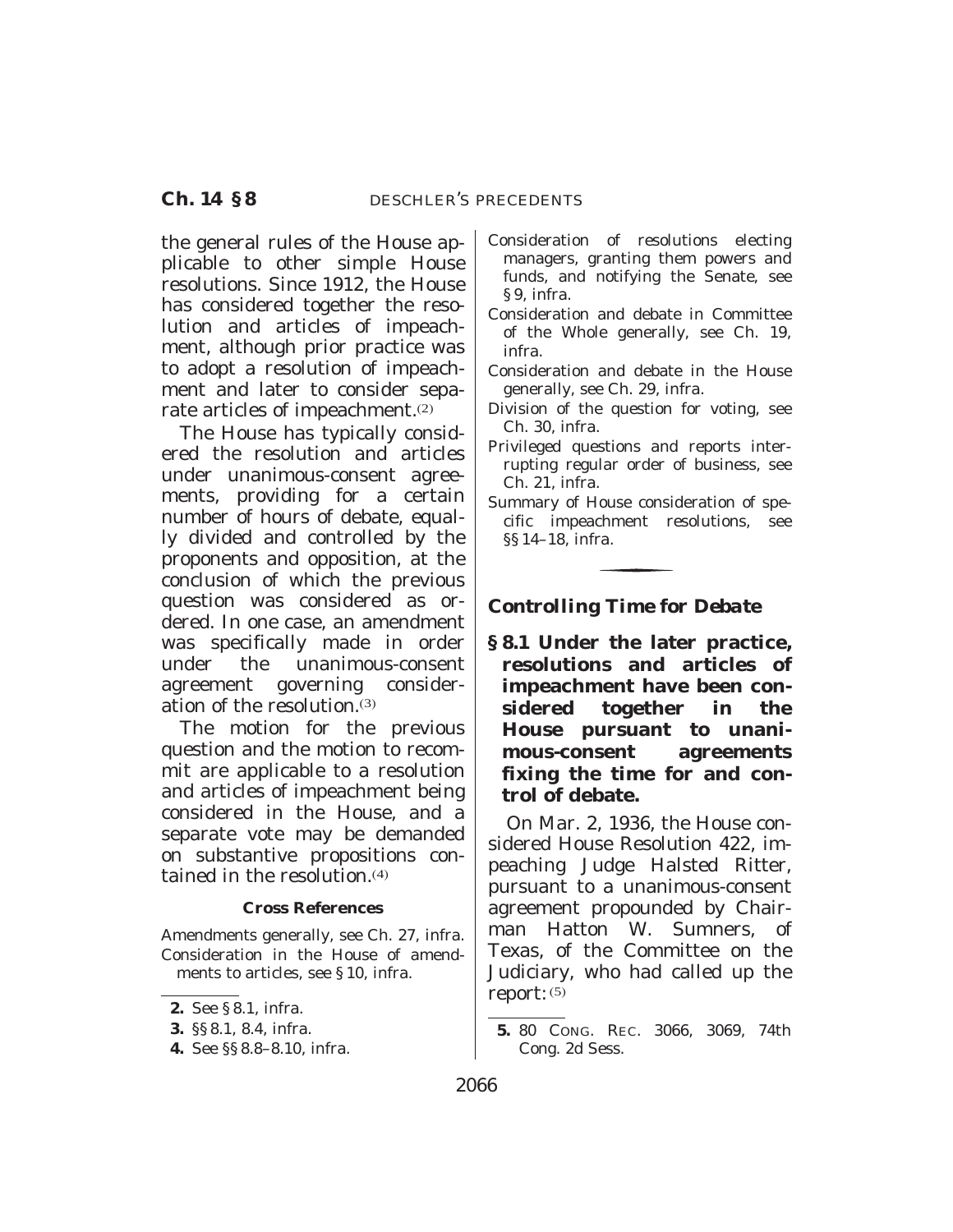THE SPEAKER: <sup>(6)</sup> The gentleman from Texas asks unanimous consent that debate on this resolution be continued for  $4\frac{1}{2}$  hours,  $2\frac{1}{2}$  hours to be controlled by himself and 2 hours by the gentleman from New York [Mr. Hancock]; and at the expiration of the time the previous question shall be considered as ordered. Is there objection?

There was no objection.

On Feb. 24, 1933, House Resolution 387, recommending against the impeachment of Judge Harold Louderback, was considered pursuant to a unanimous-consent agreement, propounded by Mr. Thomas D. McKeown, of Oklahoma, who called up the resolution, to allow a substitute amendment recommending impeachment to be offered: (7)

MR. MCKEOWN: Mr. Speaker, I ask unanimous consent that the time for debate be limited to two hours to be controlled by myself, that during that time the gentleman from New York [Mr. La Guardia] be permitted to offer a substitute for the resolution and at the conclusion of the time for debate the previous question be considered as ordered.

THE SPEAKER: (8) Then the Chair submits this: The gentleman from Oklahoma asks unanimous consent that debate be limited to two hours, to be controlled by the gentleman from

Oklahoma, that at the end of that time the previous question shall be considered as ordered, with the privilege, however, of a substitute resolution being offered, to be included in the previous question. Is there objection?

MR. [WILLIAM B.] BANKHEAD [of Alabama]: Mr. Speaker, reserving the right to object for the purpose of getting the parliamentary situation clarified before we get to the merits, is there any question in the mind of the Speaker, if it is fair to submit such a suggestion, as to whether or not the substitute providing for absolute impeachment would be in order as a substitute for this report?

THE SPEAKER: That is the understanding of the Chair, that the unanimous-consent agreement is, that the gentleman from New York [Mr. LaGuardia] may offer a substitute, the previous question to be considered as ordered on the substitute and the original resolution at the expiration of the two hours. Is there objection?

There was no objection.

On Mar. 30, 1926, the House by unanimous consent agreed to a procedure for the consideration of a resolution impeaching Judge George English; the request was propounded by Chairman George S. Graham, of Pennsylvania, of the Committee on the Judiciary:

THE SPEAKER: (9) The gentleman from Pennsylvania [Mr. Graham] asks unanimous consent that during today the debate be equally divided between the affirmative and the negative, and that he control one-half of the time and

**<sup>6.</sup>** Joseph W. Byrns (Tenn.).

**<sup>7.</sup>** 76 CONG. REC. 4914, 72d Cong. 2d Sess.

**<sup>8.</sup>** John N. Garner (Tex.). **9.** Nicholas Longworth (Ohio).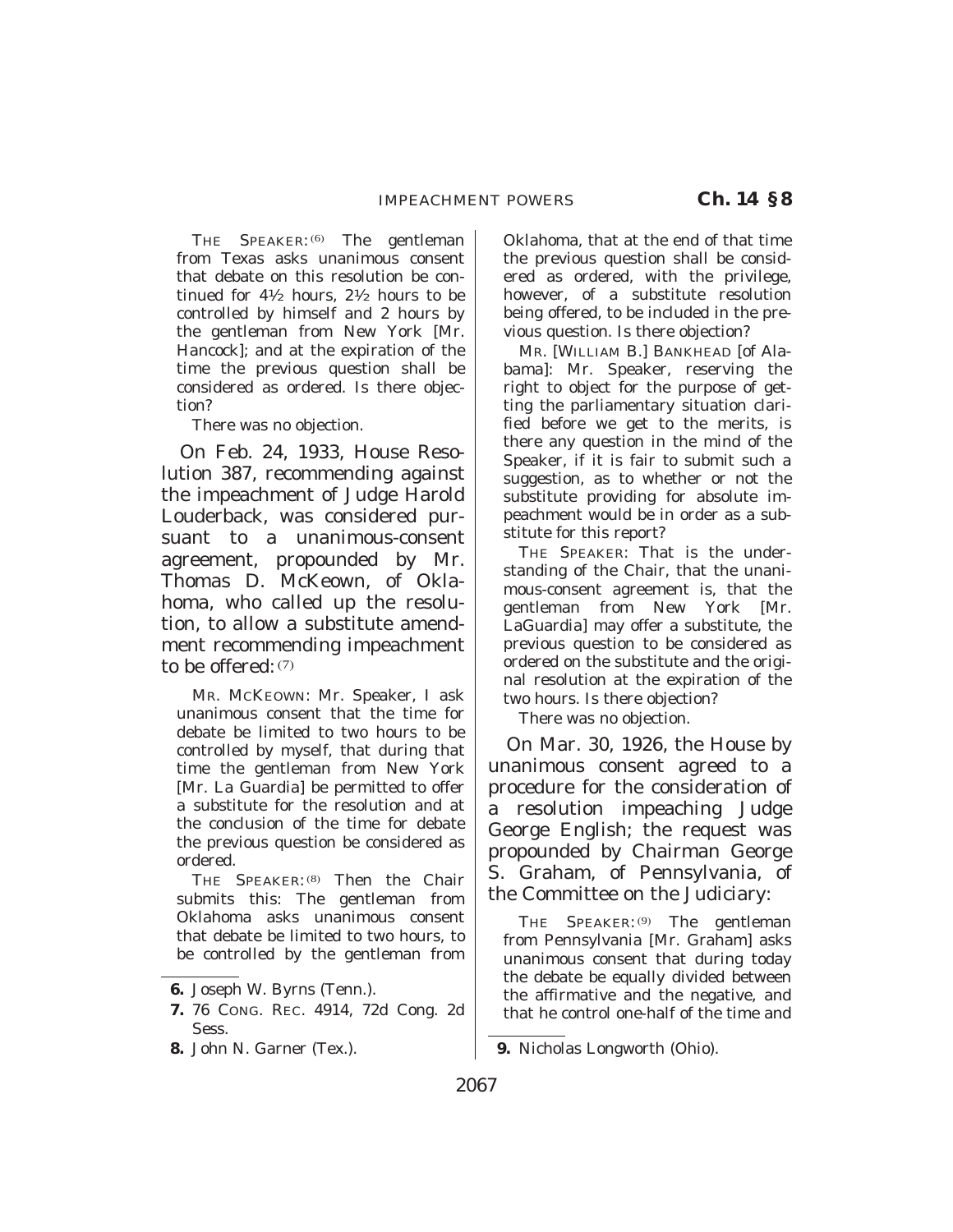that the other half be controlled by the gentleman from Alabama [Mr. Bowling] $(10)$ 

In earlier practice, resolutions and articles were considered separately, the articles being considered in the Committee of the Whole on occasion. For example, the articles of impeachment against Justice Samuel Chase were considered in the Committee of the Whole and were read for amendment, although the resolution to impeach was earlier considered in the House. $(11)$  Again, during proceedings against President Andrew Johnson, the House adopted a resolution which provided for consideration and amendment of the articles in the Committee of the Whole under the five-minute rule, at the conclusion of general debate.(12)

The resolution and the articles of impeachment against Judge Charles Swayne (1904, 1905) were considered separately but were both considered in the House.<sup>(13)</sup>

In the impeachment of Judge Robert Archbald (1912) the House instituted the modern practice of considering the resolution and the

- **11.** 3 Hinds' Precedents § § 2343, 2344.
- **12.** 3 Hinds' Precedents § 2414.
- **13.** 3 Hinds' Precedents § § 2472, 2474.

articles of impeachment together in the House, as opposed to the Committee of the Whole.(14)

## *Reports Privileged for Immediate Consideration*

**§ 8.2 Resolutions of impeachment, resolutions proposing abatement of proceedings, and resolutions incidental to the question of impeachment are privileged for immediate consideration when reported from the committee to which propositions of impeachment have been referred**

On Mar. 2, 1936, Chairman Hatton W. Sumners, of Texas, of the Committee on the Judiciary, called up as privileged House Resolution 422, impeaching Judge Halsted Ritter, and the House proceeded to its immediate consideration. $(15)$ 

On Feb. 24, 1933, Speaker John N. Garner, of Texas, held that a resolution reported from the Committee on the Judiciary, proposing discontinuance of impeachment proceedings, was privileged for immediate consideration:

THE SPEAKER: The Clerk will report the resolution.

The Clerk read the resolution, as follows:

**15.** 80 CONG. REC. 3066, 74th Cong. 2d Sess.

**<sup>10.</sup>** 67 CONG. REC. 6585–90, 69th Cong. 1st Sess. New agreements were obtained on each succeeding day during debate on the resolution.

**<sup>14.</sup>** 6 Cannon's Precedents §§ 499, 500.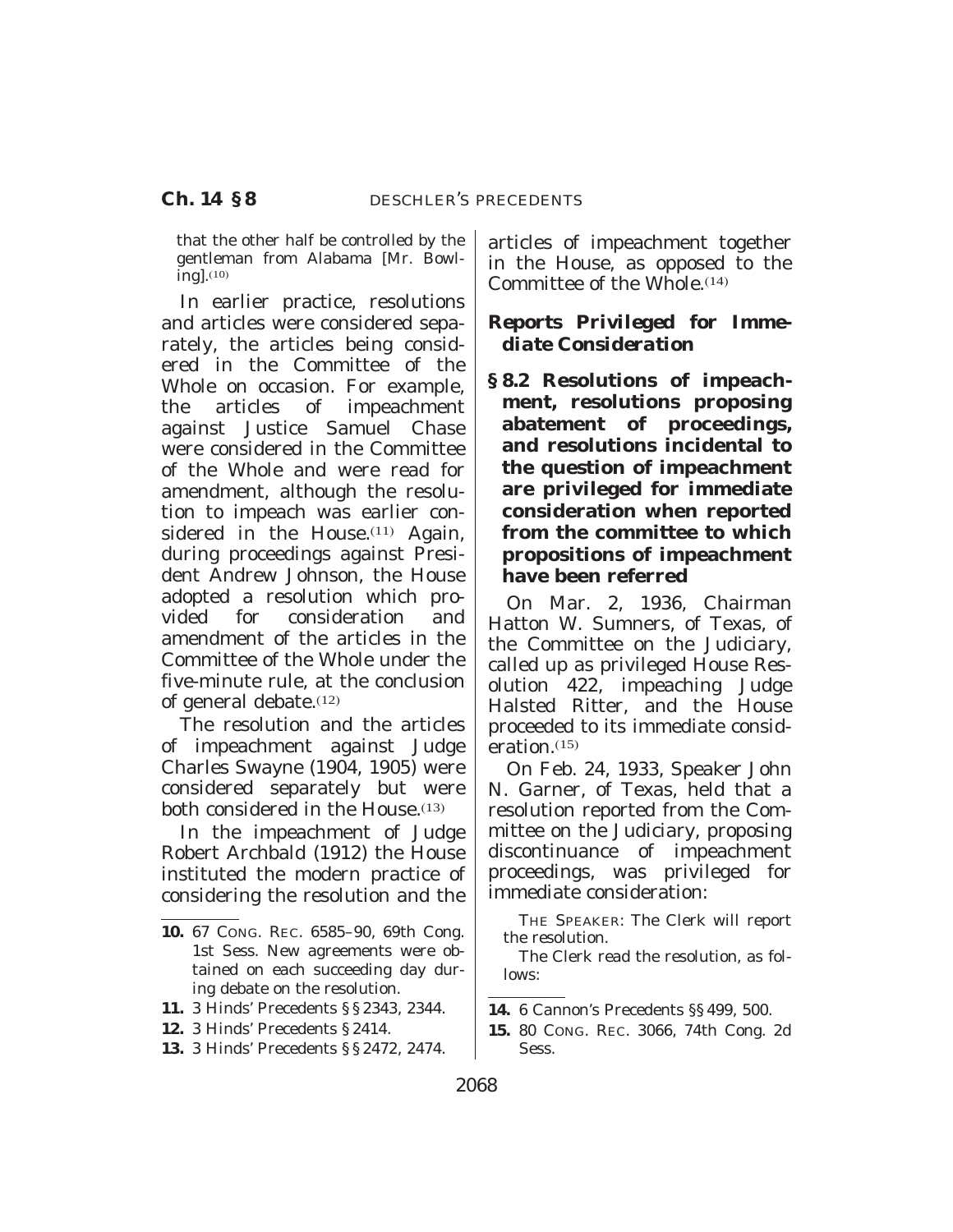#### HOUSE RESOLUTION 387

*Resolved,* That the evidence submitted on the charges against Hon. Harold Louderback, district judge for the northern district of California, does not warrant the interposition of the constitutional powers of impeachment of the House.

MR. [BERTRAND H.] SNELL [of New York]: Mr. Speaker, when they report back a resolution of that kind, is it a privileged matter?

THE SPEAKER: It is not only a privileged matter but a highly privileged matter.

MR. [LEONIDAS C.] DYER [of Missouri]: Mr. Speaker, this is the first instance to my knowledge, in my service here, where the committee has reported adversely on an impeachment charge.

THE SPEAKER: The gentleman's memory should be refreshed. The Mellon case was reported back from the committee, recommending that impeachment proceedings be discontinued.

MR. SNELL: Was that taken up on the floor as a privileged matter?

THE SPEAKER: It was. (16)

On Mar. 24, 1939, Mr. Sam Hobbs, of Alabama, called up a report of the Committee on the Judiciary, which report was adverse to House Resolution 67, on the impeachment of Secretary of Labor Frances Perkins. The report was called up as privileged and the House immediately agreed to Mr. Hobbs' motion to lay the resolution on the table.<sup>(17)</sup>

On Feb. 6, 1974, Chairman Peter W. Rodino, Jr., of New Jersey, of the Committee on the Judiciary, called up as privileged House Resolution 803, authorizing that committee to investigate the sufficiency of grounds for impeachment of President Richard Nixon, various resolutions of impeachment having been referred to the committee. The House proceeded to its immediate consideration. $(18)$ 

# *Motion to Discharge Committee From Consideration of Impeachment Proposal*

**§ 8.3 A Member announced his filing of a motion to discharge the Committee on the Judiciary from further consideration of a resolution proposing impeachment of the President.**

**<sup>16.</sup>** 76 CONG. REC. 4913, 72d Cong. 2d Sess. (See also 6 Cannon's Precedents § 514.)

**<sup>17.</sup>** 84 CONG. REC. 3273, 76th Cong. 1st Sess.

**<sup>18.</sup>** 120 CONG. REC. 2349–63, 93d Cong. 2d Sess. For additional discussion as to high privilege for consideration of impeachment resolutions notwithstanding the normal application of House rules, and of other resolutions incidental to impeachment called up by the investigating committee, see § 7.4, supra.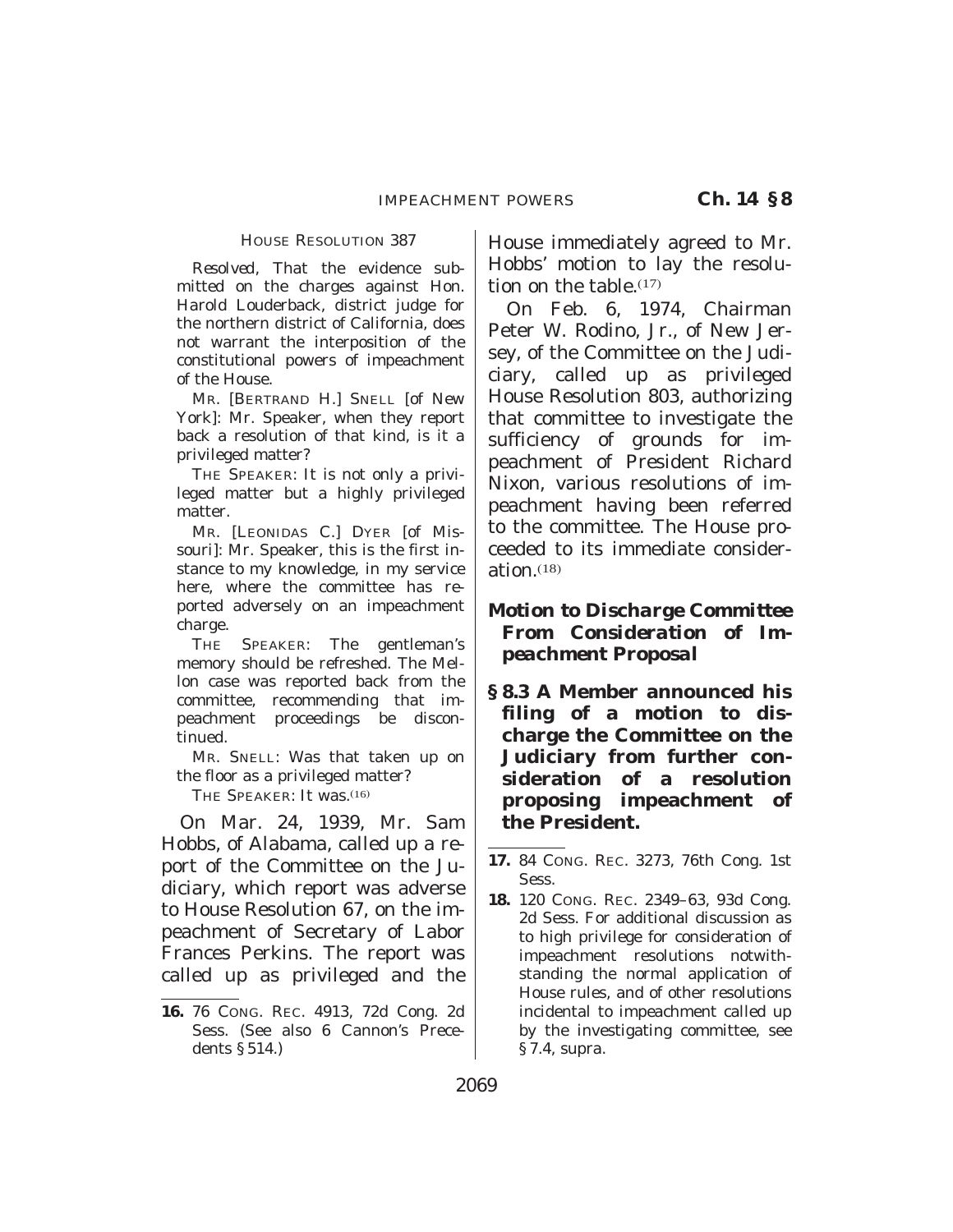On June 17, 1952,(19) a Member made an announcement relating to impeachment charges against President Harry S. Truman:

MR. [PAUL W.] SHAFER [of Michigan]: Mr. Speaker, on April 28 of this year I introduced House Resolution 614, to impeach Harry S. Truman, President of the United States, of high crimes and misdemeanors in office. This resolution was referred to the Committee on the Judiciary, which committee has failed to take action thereon.

Thirty legislative days having now elapsed since introduction of this resolution, I today have placed on the Clerk's desk a petition to discharge the committee from further consideration of the resolution.

In my judgment, developments since I introduced the Resolution April 28 have immeasurably enlarged and strengthened the case for impeachment and have added new urgency for such action by this House.

First. Since the introduction of this resolution, the United States Supreme Court, by a 6-to-3 vote, has held that in his seizure of the steel mills Harry S. Truman, President of the United States, exceeded his authority and powers, violated the Constitution of the United States, and flouted the expressed will and intent of the Congress—and, in so finding, the Court gave unprecedented warnings against the threat to freedom and constitutional government implicit in his act.

Second. Despite the President's technical compliance with the finding of

the Court, prior to the Court decision he reasserted his claim to the powers then in question, and subsequent to that decision he has contemptuously called into question ''the intention of the Court's majority'' and contemptuously attributed the limits set on the President's powers not to Congress, or to the Court, or to the Constitution, but to "the Court's majority."

Third. The Court, in its finding in the steel case, emphasized not only the unconstitutionality of the Presidential seizure but also stressed his failure to utilize and exhaust existing and available legal resources for dealing with the situation, including the Taft-Hartley law.

Fourth. The President's failure and refusal to utilize and exhaust existing and available legal resources for dealing with the emergency has persisted since the Court decision and in spite of clear and unmistakable evidences of the will and intent of Congress given in response to his latest request for special legislation authorizing seizure or other special procedures.

The discharge petition did not gain the requisite number of signatures for its consideration by the House.

## *Amendment of Resolution and Articles*

**§ 8.4 A resolution with articles of impeachment, being considered in the House under a unanimous-consent agreement fixing control of debate, is not subject to amend-**

**<sup>19.</sup>** 98 CONG. REC. 7424, 82d Cong. 2d Sess.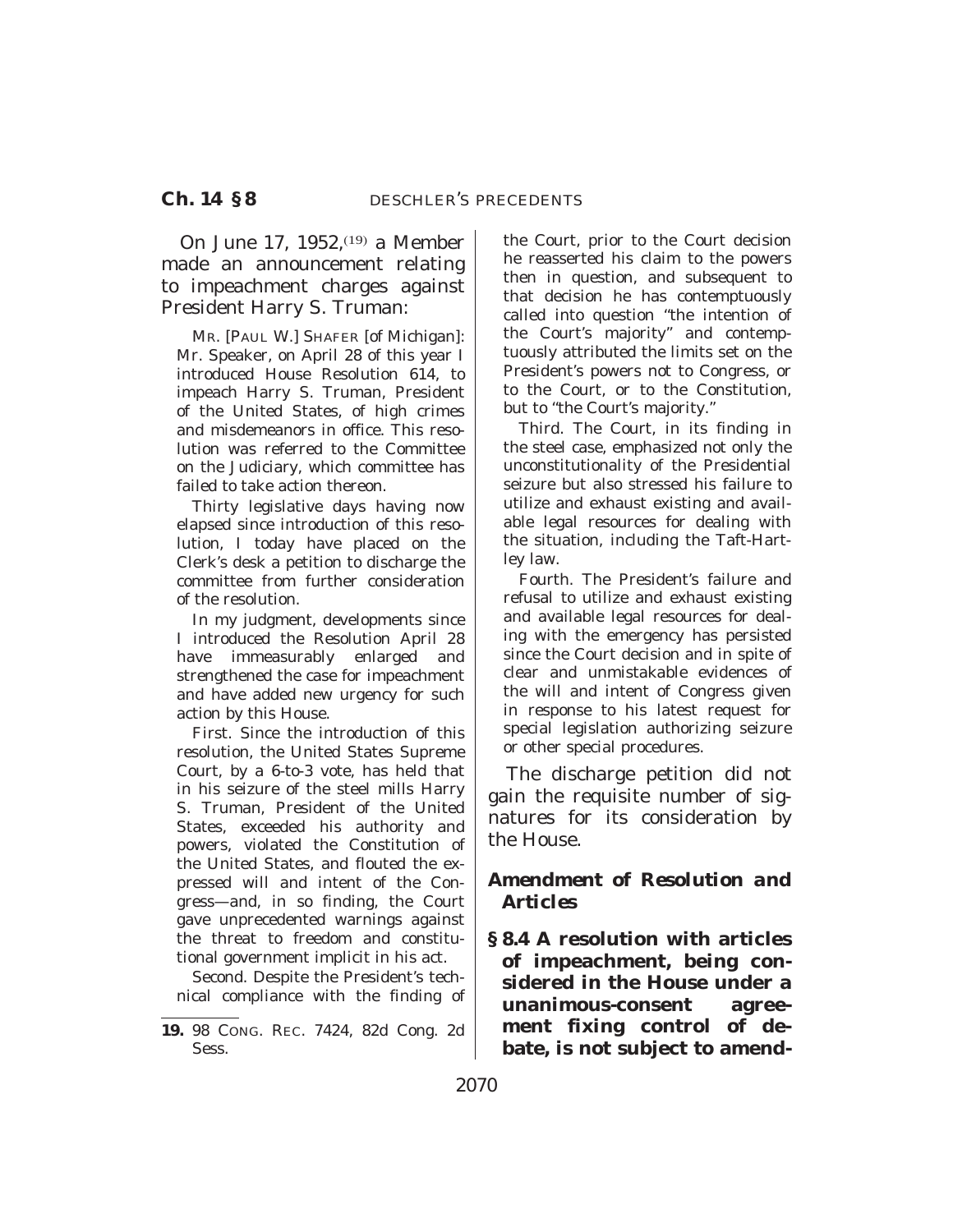## **ment unless the agreement allows an amendment to be offered, or the Member in control offers an amendment or yields for amendment.**

On Apr. 1, 1926, the House was considering a resolution impeaching Judge George English. Pursuant to a unanimous-consent agreement, the time for debate was being controlled by two Members. Following the ordering of the previous question on the resolution, Speaker Nicholas Longworth, of Ohio, answered a parliamentary inquiry propounded by Mr. Tom T. Connally, of Texas:

Under the rules of the House would not this resolution be subject to consideration under the five-minute rule for amendment?

THE SPEAKER: The Chair thinks not.(20)

In the Harold Louderback impeachment proceedings in the House, the resolution reported by the Committee on the Judiciary recommended against impeachment, but the minority of the committee proposed a resolution impeaching Judge Louderback. The substitute impeaching the accused was offered and adopted by the House, pursuant to a unanimousconsent agreement which fixed control and time of debate, but

specifically allowed the substitute resolution to be offered and voted upon. $(1)$ 

In the Charles Swayne impeachment, Mr. Henry W. Palmer, of Pennsylvania, of the Committee on the Judiciary called up the resolution of impeachment and controlled the time thereon. Before moving the previous question, he offered an amendment to the resolution of impeachment, to add clarifying and technical changes. The amendment was agreed to.(2)

## *Debate on Impeachment Resolutions and Articles*

## **§ 8.5 In debating articles of impeachment, a Member may refer to the political, social, and family background of the accused.**

On Mar. 2, 1936,(3) the House was debating articles of impeachment against Judge Halsted Ritter. Mr. Louis Ludlow, of Indiana, had the floor, and Speaker Joseph W. Byrns, of Tennessee, overruled

- **2.** 39 CONG. REC. 248, 58th Cong. 3d Sess., Dec. 13, 1904.
- **3.** 80 CONG. REC. 3069, 74th Cong. 2d Sess.

**<sup>20.</sup>** 67 CONG. REC. 6733, 69th Cong. 1st Sess.

**<sup>1.</sup>** 76 CONG. REC. 4913, 4914, 72d Cong. 2d Sess., Feb. 24, 1933. For a complete analysis of the procedure followed for consideration of the Louderback impeachment, see §§ 17.1 et seq., infra.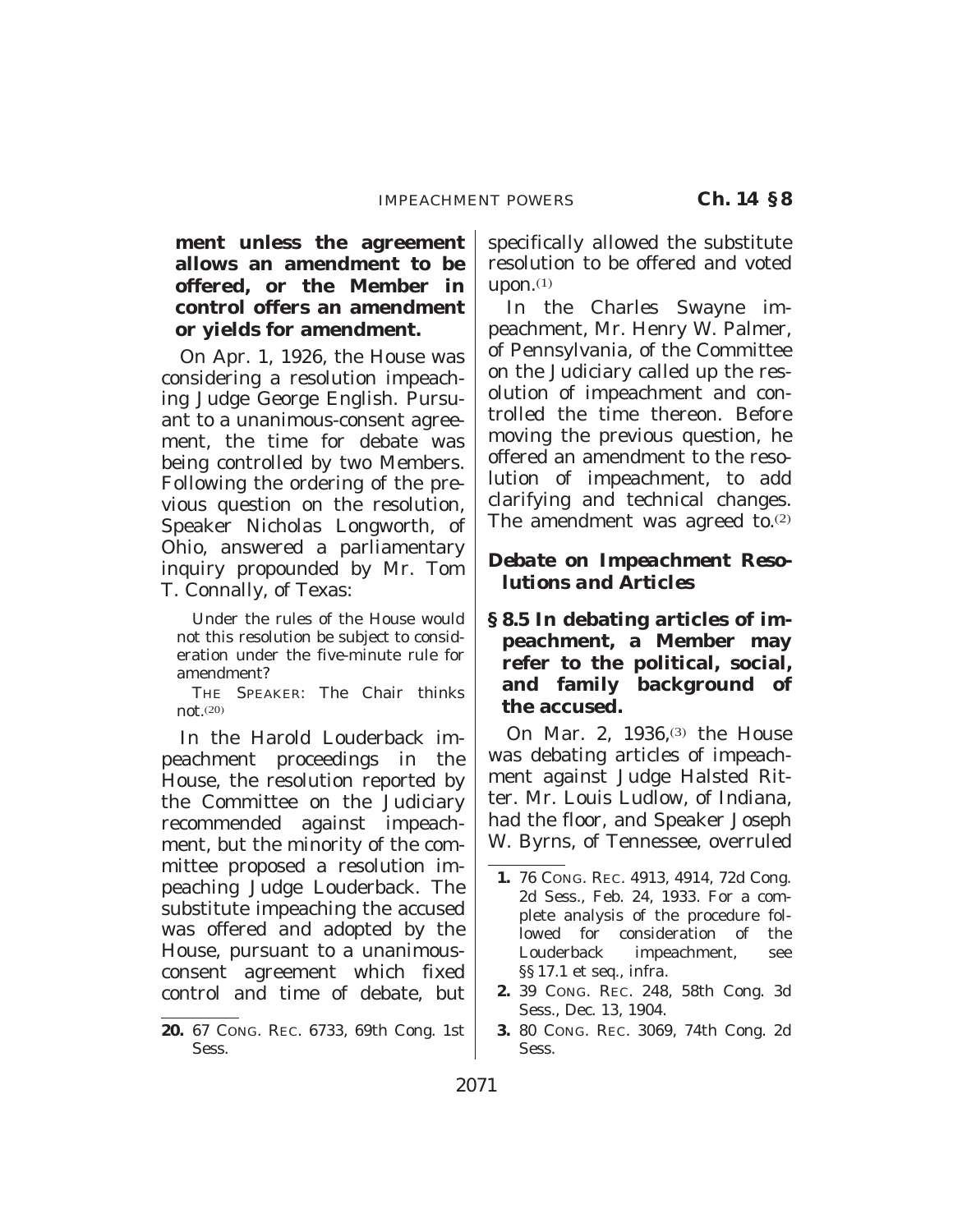a point of order based on the irrelevancy of his remarks. The proceedings were as follows:

MR. LUDLOW: . . . I feel there is imposed upon me today a duty and a responsibility to raise my voice in this case if for no other purpose than to present myself as a character witness—a duty which I could not conscientiously avoid and which I am very glad to perform. Judge Ritter was born in Indianapolis, Ind. He springs from a long and honored Hoosier ancestry, rooted in the pioneer life of our Commonwealth. There are no better people than those who comprised his ancestral train. People do not come any better anywhere on this globe. Rugged honesty, outspoken truthfulness, and high ideals are characteristics of his family. His father, Col. Eli F. Ritter, was a man of outstanding character and personality, one of the most public-spirited men I ever have known, a lawyer of distinction, ranking high in a bar of great brilliancy that included such stellar lights as Thomas A. Hendricks, Joseph E. McDonald, and Benjamin Harrison, an unofficial advocate of the people's cause in many a fight against vice and privilege, for whom even those who felt his steel had a wholesome respect because of his militant ardor on the side of right and civic virtue.

MR. [MALCOLM C.] TARVER [of Georgia]: Mr. Speaker, I rise to a point of order.

THE SPEAKER PRO TEMPORE: The gentleman will state it.

MR. TARVER: The gentleman is endeavoring to read into the Record a statement with regard to the progenitors of the gentleman against

whom these impeachment proceedings are pending. He is referring to something that should not affect the judgment of the House one way or the other, and, in my judgment, it is highly improper, and the gentleman should not be allowed to continue.

THE SPEAKER PRO TEMPORE: The chairman understands the gentleman is proceeding under the order of the House, which provided for two hours and a half on one side and 2 hours on the other. Of course, the Chair cannot dictate to the gentleman just how he shall proceed in his discussion of this resolution.

MR. TARVER: It is then the ruling of the Speaker that during the time for general debate Members may address themselves to whatever subject they desire.

THE SPEAKER: Members must address themselves to the resolution.

MR. LUDLOW: That is what I am trying to do, Mr. Speaker.

THE SPEAKER: The gentleman will proceed in order.

# **§ 8.6 During debate on a resolution of impeachment, the Speaker ruled that unparliamentary language, even if a recitation of testimony or evidence, could not be used in debate.**

On Mar. 30, 1926, during debate on the resolution and articles of impeachment against Judge George English, Speaker Nicholas Longworth, of Ohio, delivered a ruling on the use of unparliamentary language in debate, and the House discussed his decision: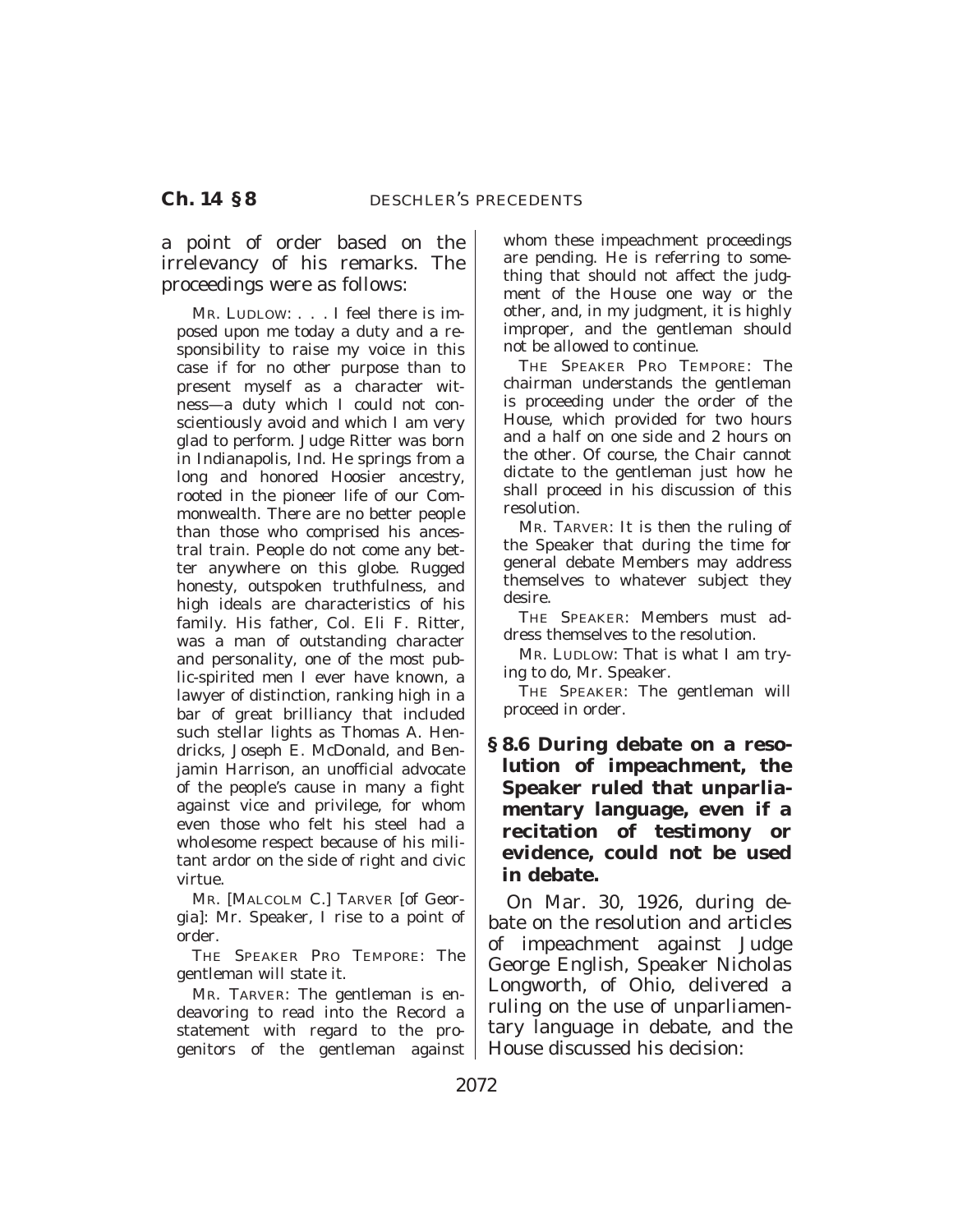THE SPEAKER: The Chair desires to make a statement. The Chair has been in doubt on one or two occasions this afternoon whether he should permit the use of certain language even by way of quotation. The Chair at the time realized, of course, that the members of the majority of the committee might think the use of this language would be material in describing an individual. The Chair hopes that it will not be used further during this debate and suggests also that those words be stricken from the Record. [Applause.]

MR. [JOHN N.] TILLMAN [of Arkansas]: I think the Speaker will remember I stated when I put the speech in the Record that I intended to strike out those words.

THE SPEAKER: There were other occasions besides that to which the gentleman refers.

MR. [EDWARD J.] KING [of Illinois]: Mr. Speaker, a parliamentary inquiry.

THE SPEAKER: The gentleman will state it.

MR. KING: Will the language also be stricken out of the evidence in the case and in the report of the committee?

THE SPEAKER: The Chair does not think that has anything to do with the use of language on the floor of the House.

MR. [TOM T.] CONNALLY of Texas: Mr. Speaker, a parliamentary inquiry.

THE SPEAKER: The gentleman will state it.

MR. CONNALLY of Texas: Without taking any exception to the Chair's views as to striking from the printed Record what has already happened, it seems to me the Chair ought to make clear his ruling so that we may know as to how far it shall be regarded as a

precedent in the future. The House, as I understand it, at the present moment is proceeding as an inquisitorial body, somewhat as a grand jury, as in a semijudicial proceeding; and if we have unpleasant matters in court, the court can not avoid its duty because they are unpleasant, and if it becomes necessary in this Chamber for Members to properly present this case or to quote the testimony in the record to use unpleasant and offensive language to establish the truth, I think the House ought to hear it. It is neither wise nor safe to censor the evidence. We must hear it, good or bad, because it is the evidence. If it is suppressed or colored, it is no longer the true evidence in the case. I sympathize with the Chair's position, and I know he is prompted by the best motives, by a sense of delicacy and consideration for the galleries. I think it is well for the House and Chair now to understand that the ruling of the Chair ought not to be regarded as a precedent in the future which might operate to exclude competent evidence, because when we are dealing with a matter of this kind, serious and important as it is, we want to know the truth, whatever it may be, and those who come here to hear these proceedings of course do so at their own risk. [Laughter.]

THE SPEAKER: The Chair thinks his ruling ought to be regarded as a precedent as far as these proceedings in the House are concerned. If the Chair should be officially advised that the use of this language is actually necessary, he might order the galleries cleared.

MR. [FIORELLO H.] LAGUARDIA [of New York]: Mr. Speaker, a parliamentary inquiry.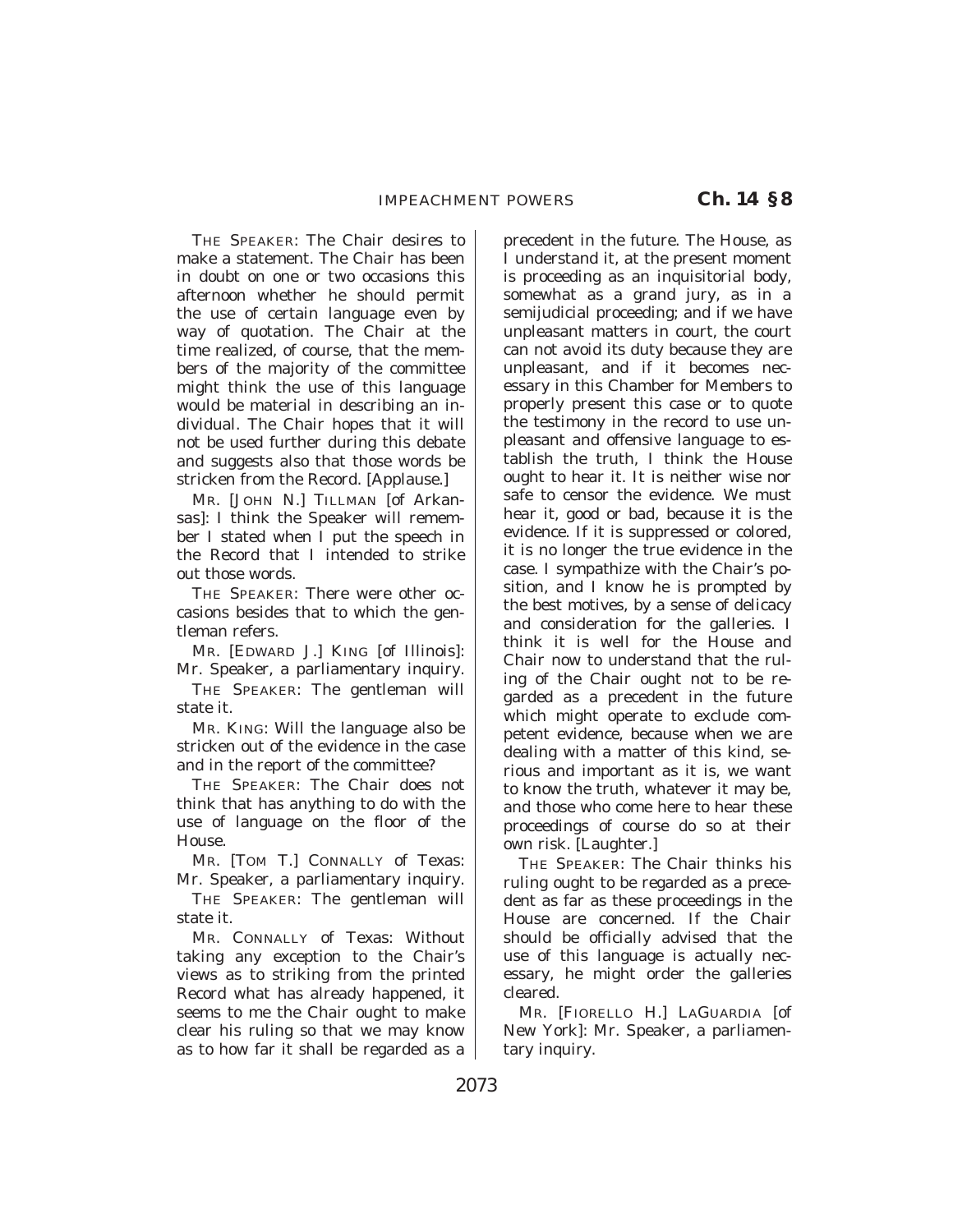THE SPEAKER: The gentleman will state it.

MR. LAGUARDIA: The Chair's ruling, as I understand it, is that under the rules of the House language that is not parliamentary should not be used; but that does not prevent the consideration of whether or not a particular judge whose case we are trying used the language or not?

THE SPEAKER: Not at all. It is simply the use of certain language on the floor of the House.

MR. [CHARLES R.] CRISP [of Georgia]: Mr. Speaker, I want to enter my approval of the course the Speaker has taken. Members of this House, if they desire to know what the language is, can read the record, and I thoroughly endorse the course the Speaker pursued.

**§ 8.7 During debate in the House objection was made to extensions of remarks in the Congressional Record in order that an accurate record of impeachment proceedings be preserved.**

In April  $1926^{(4)}$  the House was considering a resolution impeaching Judge George English. When a Member asked unanimous consent to revise and extend his remarks in the Record, Mr. C. William Ramseyer, of Iowa, objected stating that his object was to ''have the Record, preceding the vote, show exactly what transpired and what was said.'' He indicated that no objection would be made to the extension of remarks after the vote had occurred on the resolution of impeachment.(5)

## *Motion for Previous Question*

# **§ 8.8 The motion for the previous question is applicable to a resolution of impeachment.**

On Dec. 13, 1904, the House was considering a resolution impeaching Judge Charles Swayne of high crimes and misdemeanors. The manager of the resolution, Mr. Henry W. Palmer, of Pennsylvania, moved the previous question on the resolution at the conclusion of debate thereon. Mr. Richard Wayne Parker, of New Jersey, made a point of order against the offering of the motion, on the ground that the previous question should not be directly ordered upon a question of high privilege such as impeachment. Speaker Joseph G. Cannon, of Illinois, ruled that under the precedents the previous question was in order. $(6)$ 

## *Motion to Recommit*

## **§ 8.9 After the previous question has been ordered on a**

**<sup>4.</sup>** 67 CONG. REC. 6602, 69th Cong. 1st Sess.

**<sup>5.</sup>** *Id.* at p. 6717.

**<sup>6.</sup>** 39 CONG. REC. 248, 58th Cong. 3d Sess.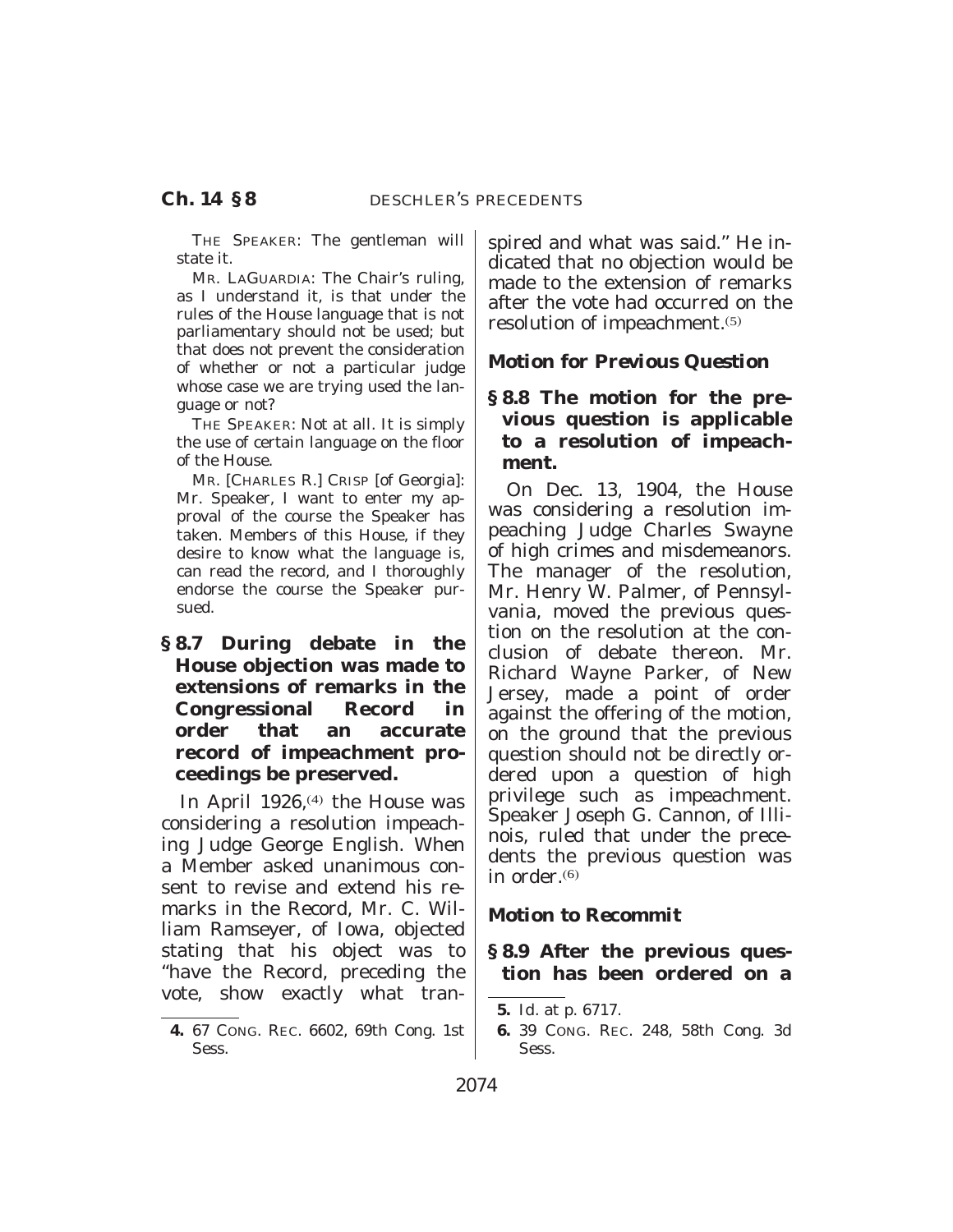## **resolution of impeachment, a motion to recommit, with or without instructions, is in order, but is not debatable.**

On Apr. 1, 1926, the House was considering House Resolution 195, impeaching Judge George English, United States District Judge for the Eastern District of Illinois. After the previous question was ordered, a motion was offered to recommit the resolution with instructions. The instructions directed the Committee on the Judiciary to take the testimony of certain persons and authorized the committee to send for persons and papers, administer oaths, and report at any time.

The motion was rejected on a yea and nay vote.(7)

*Parliamentarian's Note:* A motion to recommit, with or without instructions, on a resolution of impeachment, is not debatable. Rule XVI clause 4, *House Rules and Manual* § 782 (1973), amended in the 92d Congress to allow debate on certain motions to recommit with instructions, does not apply to simple resolutions but only to bills or joint resolutions.(8)

## *Division of the Question*

## **§ 8.10 A separate vote may be demanded on any sub-**

- **7.** 67 CONG. REC. 6734, 69th Cong. 1st Sess.
- **8.** See Ch. 23, infra, for the motion to recommit and debate thereon.

# **stantive proposition contained in a resolution of impeachment, when the question recurs on the resolution.**

On Mar. 30, 1926, the House was considering a resolution and articles of impeachment against Judge George English. Mr. Charles R. Crisp, of Georgia, inquired whether, under Rule XVI clause 6, a separate vote could be demanded on any substantive proposition contained in the resolution of impeachment. Speaker Nicholas Longworth, of Ohio, responded in the affirmative.<sup>(9)</sup>

When the vote recurred on the resolution of impeachment, on Apr. 1, 1926, a separate vote was demanded on Article I. The House rejected the motion to strike the article. $(10)$ 

*Parliamentarian's Note:* A division of the question may be demanded at any time before the question is put on the resolution. During the Judge English proceedings, the Speaker put the question on the resolution and announced that it was adopted. A Member objected that he had meant to ask for a separate vote and the Speaker allowed such a

**<sup>9.</sup>** 67 CONG. REC. 6589, 6590, 69th Cong. 1st Sess. See *House Rules and Manual* § 791 (1973).

**<sup>10.</sup>** 67 CONG. REC. 6734, 69th Cong. 1st Sess.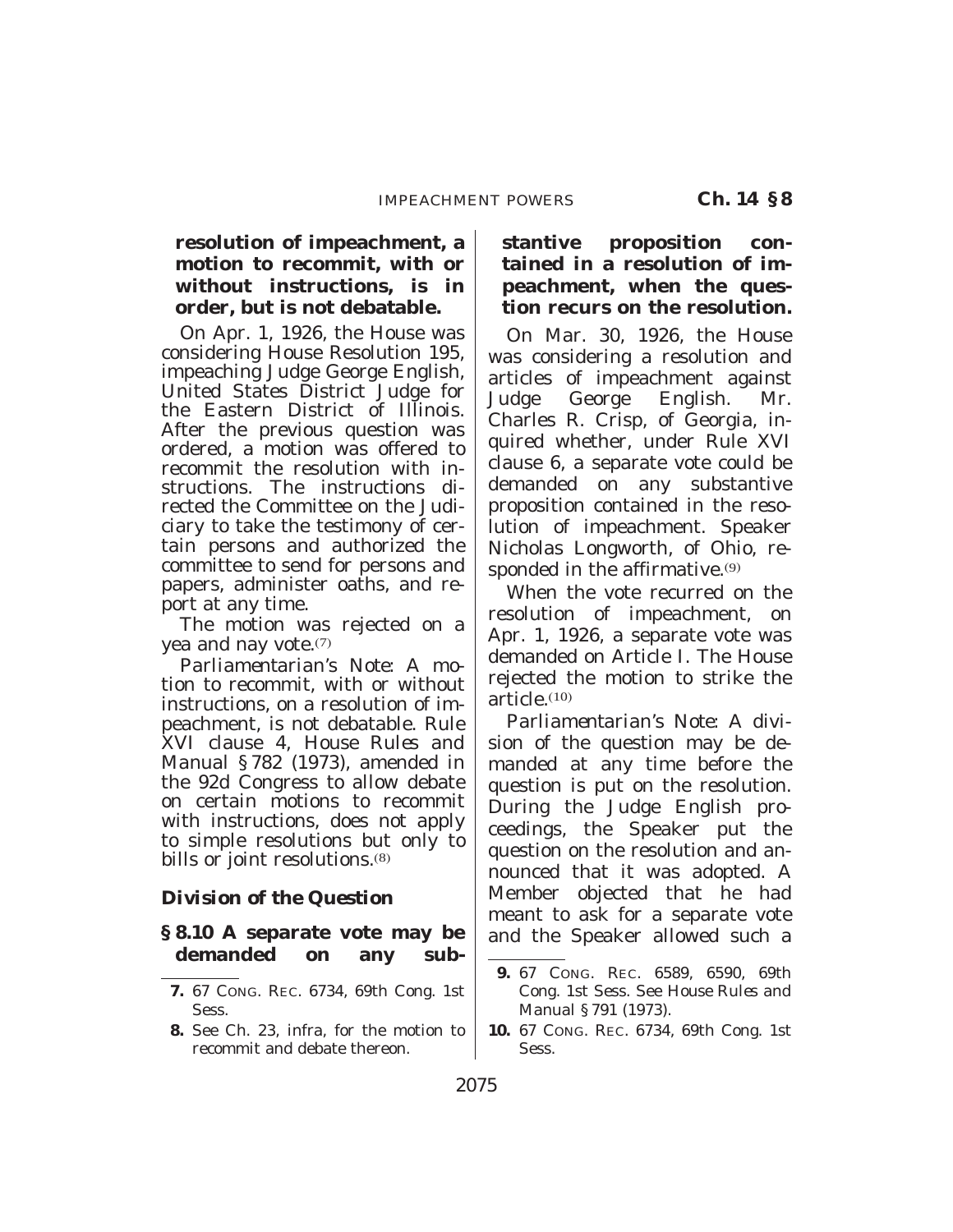demand (thereby vacating the proceedings by unanimous consent) because of confusion in the Chamber, although he stated that the demand was untimely.(11)

# *Broadcasting House Proceedings*

**§ 8.11 The House adopted a resolution in the 93d Congress authorizing television, radio, and photographic coverage of projected House consideration of a resolution impeaching President Richard Nixon, thereby waiving rulings of the Speaker prohibiting such coverage of House proceedings.**

On Aug. 7, 1974,(12) Mr. Ray J. Madden, of Indiana, called up by direction of the Committee on Rules House Resolution 802, with committee amendments, for the broadcasting of House proceedings on the impeachment of President Nixon, the Committee on the Judiciary having decided on July 27, 29, and 30 to report to the House recommending the President's impeachment. The House agreed to the resolution as amended by the committee amendments:

That, notwithstanding any rule, ruling, or custom to the contrary, the pro-

ceedings in the Chamber of the House of Representatives relating to the resolution reported from the Committee on the Judiciary, recommending the impeachment of Richard M. Nixon, President of the United States, may be broadcast by radio and television and may be open to photographic coverage, subject to the provisions of section 2 of this resolution.

Sec. 2. A special committee of four members, composed of the majority and minority leaders of the House, and the majority and minority whips of the House, is hereby authorized to arrange for the coverage made in order by this resolution and to establish such regulations as they may deem necessary and appropriate with respect to such broadcast or photographic coverage: *Provided, however,* That any such arrangements or regulations shall be subject to the final approval of the Speaker; and if the special committee or the Speaker shall determine that the actual coverage is not in conformity with such arrangements and regulations, the Speaker is authorized and directed to terminate or limit such coverage in such manner as may protect the interests of the House of Representatives.

The House briefly debated the resolution before adopting it, and discussed suitable restrictions on broadcast coverage as well as the broadcasting of the Committee on the Judiciary meetings on the resolution and articles of impeachment pursuant to House Resolution 1107, adopted on July 18, 1974.(13)

**<sup>11.</sup>** *Id.* at pp. 6734, 6735.

**<sup>12.</sup>** 120 CONG. REC. 27266–69, 93d Cong. 2d Sess.

**<sup>13.</sup>** See § 7.3, Supra, for the adoption of H. Res. 1107, amending the rules of the House.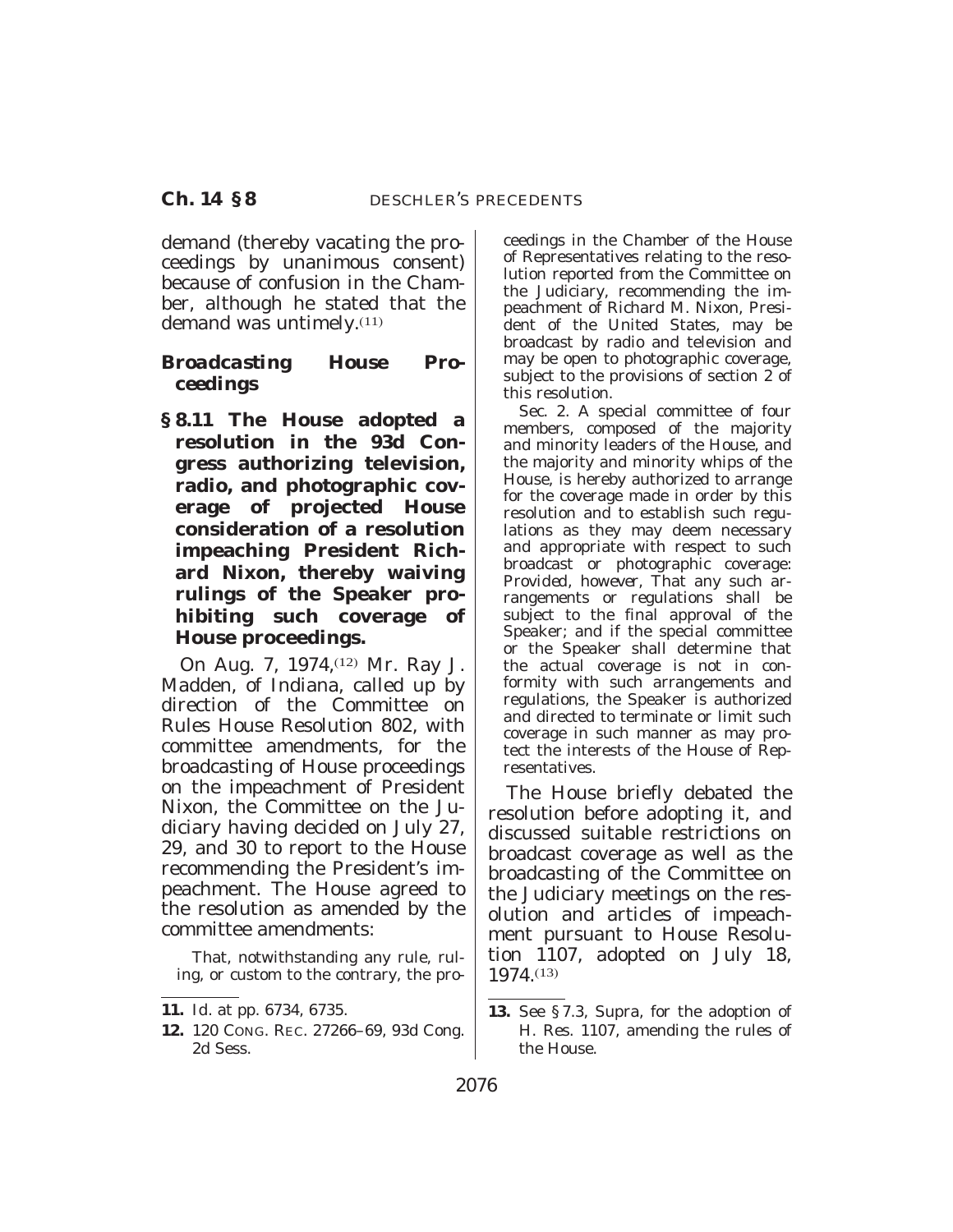*Parliamentarian's Note:* The Speaker of the House has consistently ruled that coverage of House proceedings, either by radio, television or still photography, was prohibited under the rules and precedents of the House. See for example, the statements of Speaker Sam Rayburn, of Texas, on Feb. 25, 1952, and on Jan. 24, 1955.(14)

# **§ 9. Presentation to Senate; Managers**

Following the adoption of a resolution and articles of impeachment, the House proceeds to the adoption of privileged resolutions (1) appointing managers to conduct the trial on the part of the House and directing them to present the articles to the Senate; (2) notifying the Senate of the adoption of articles and appointment of managers; and (3) granting the managers necessary powers and funds. $(15)$ 

The managers have jurisdiction over the answer of the respondent

**15.** See § 9.1, infra. In former Congresses, managers were elected by ballot or appointed by the Speaker pursuant to an authorizing resolution (see § 9.3, infra). to the articles impeaching him, and may prepare the replication of the House to the respondent's answer. The replication has not in the last two impeachment cases been submitted to the House for approval.(16)

In the Harold Louderback proceedings, where the accused was impeached in one Congress and tried in the next, the issue arose as to the authority of the managers beyond the expiration of the Congress in which elected. In that case, the resolution authorizing the managers powers and funds was not offered and adopted until the succeeding Congress.(17)

#### **Forms**

Form of resolution appointing managers to conduct an impeachment trial: (18)

#### HOUSE RESOLUTION 439

*Resolved,* That Hatton W. Sumners, Randolph Perkins, and Sam Hobbs, Members of this House, be, and they are hereby, appointed managers to conduct the impeachment against Halsted L. Ritter, United States district judge for the southern district of Florida; that said managers are hereby instructed to appear before the Senate of the United States and at the bar thereof in the name of the House of Rep-

**<sup>14.</sup>** 98 CONG. REC. 1334, 1335, 82d Cong. 2d Sess.; 101 CONG. REC. 628, 629, 84th Cong. 1st Sess.

**<sup>16.</sup>** See § 10, infra.

**<sup>17.</sup>** See § 4.2, supra.

**<sup>18.</sup>** 80 CONG. REC. 3393, 74th Cong. 2d Sess., Mar. 6, 1936.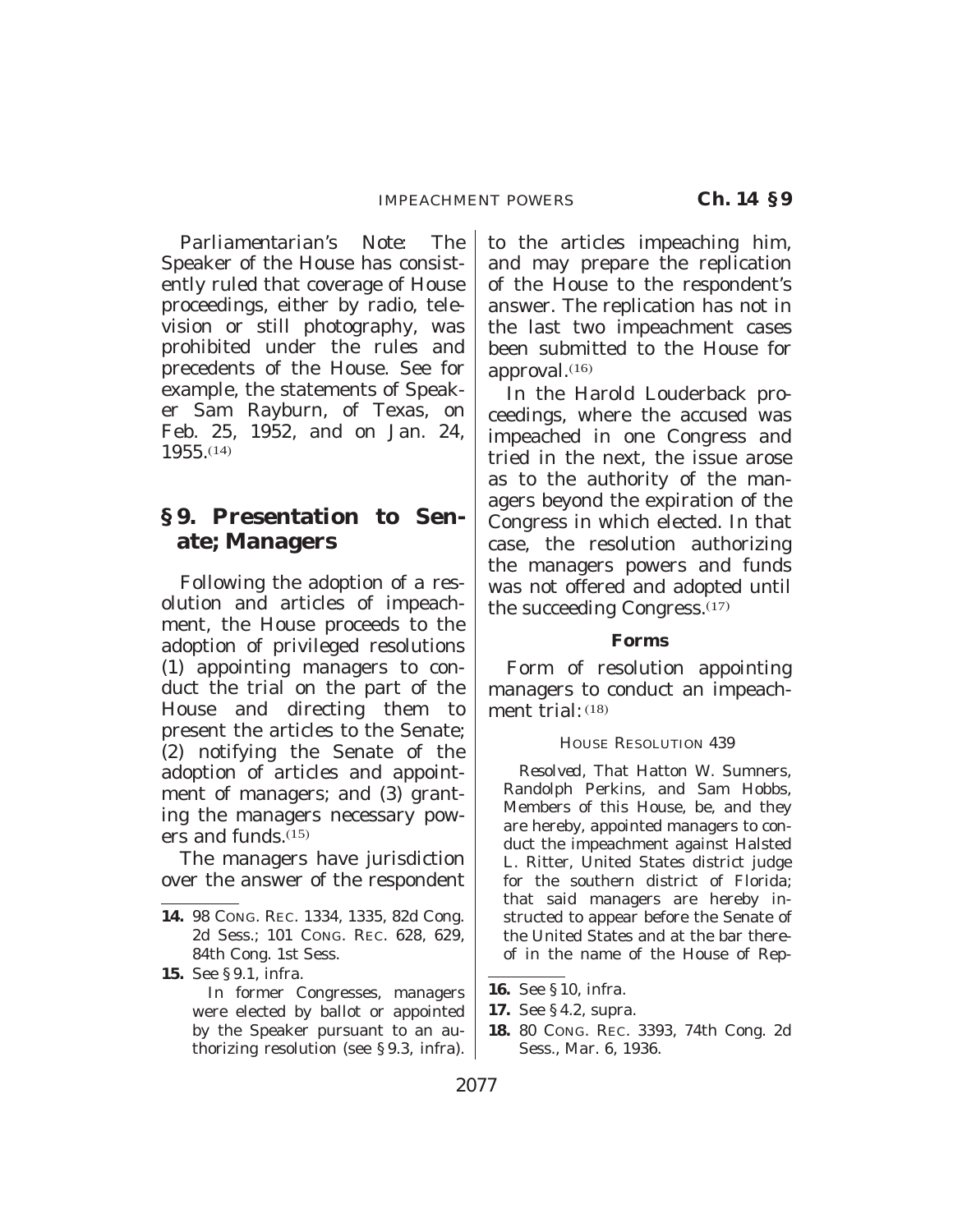resentatives and of all the people of the United States to impeach the said Halsted L. Ritter of high crimes and misdemeanors in office and to exhibit to the Senate of the United States the articles of impeachment against said judge which have been agreed upon by this House; and that the said managers do demand that the Senate take order for the appearance of said Halsted L. Ritter to answer said impeachment, and demand his impeachment, conviction, and removal from office.

Form of resolution notifying the Senate of the adoption of articles and the appointment of managers:  $(19)$ 

HOUSE RESOLUTION 440

*Resolved,* That a message be sent to the Senate to inform them that this House has impeached for high crimes and misdemeanors Halsted L. Ritter, United States District Judge for the southern district of Florida, and that the House adopted articles of impeachment against said Halsted L. Ritter, judge as aforesaid, which the managers on the part of the House have been directed to carry to the Senate, and that Hatton W. Sumners, Randolph Perkins, and Sam Hobbs, Members of this House, have been appointed such managers.

Form of resolution empowering managers: (20)

#### HOUSE RESOLUTION 441

*Resolved,* That the managers on the part of the House in the matter of the

impeachment of Halsted L. Ritter, United States district judge for the southern district of Florida, be, and they are hereby, authorized to employ legal, clerical, and other necessary assistants and to incur such expenses as may be necessary in the preparation and conduct of the case, to be paid out of the contingent fund of the House on vouchers approved by the managers, and the managers have power to send for persons and papers, and also that the managers have authority to file with the Secretary of the Senate, on the part of the House of Representatives, any subsequent pleadings which they shall deem necessary: *Provided,* That the total expenditures authorized by this resolution shall not exceed \$2,500.

#### **Cross References**

- Arguments and conduct of trial by managers, see § 12, infra.
- Effect of adjournment on managers' authority, see § 4, supra.
- Managers' appearance and functions in the Senate sitting as a Court of Impeachment, see §§ 11–13, infra.
- Managers' jurisdiction over replication and amendments to articles, see § 10, infra.

**Contract Contract Contract Contract** 

## *Electing and Empowering Managers; Notifying the Senate*

**§ 9.1 After the House has adopted a resolution and articles of impeachment, the House considers resolutions appointing managers to ap-**

**<sup>19.</sup>** *Id.*

**<sup>20.</sup>** *Id.* at p. 3394.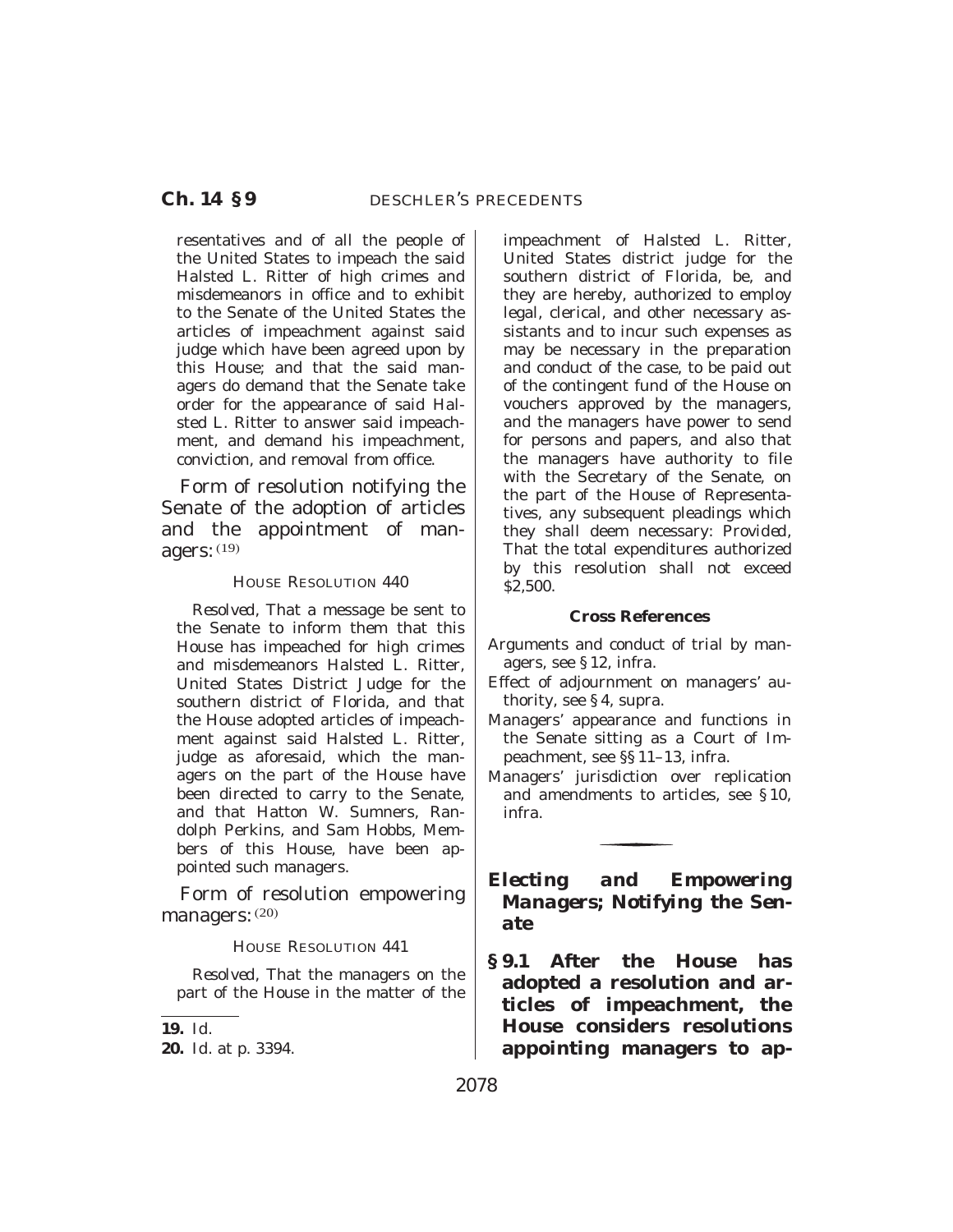**pear before the Senate, notifying the Senate of the adoption of articles and election of managers, and authorizing the managers to prepare for and conduct the trial in the Senate, to employ assistants, and to incur expenses payable from the contingent fund of the House.**

On Feb. 27, 1933, the House having adopted articles of impeachment against Judge Harold Louderback on Feb. 24, Mr. Hatton W. Sumners, of Texas, offered resolutions electing managers and notifying the Senate of House action:

#### IMPEACHMENT OF JUDGE HAROLD **LOUDERBACK**

MR. SUMNERS of Texas: Mr. Speaker, I offer the following privileged report from the Committee on the Judiciary, which I send to the desk and ask to have read, and ask its immediate adoption.

The Clerk read as follows:

#### HOUSE RESOLUTION 402

*Resolved,* That Hatton W. Sumners, Gordon Browning, Malcolm C. Tarver, Fiorello H. LaGuardia, and Charles I. Sparks, Members of this House, be, and they are hereby, appointed managers to conduct the im-<br>peachment against Harold peachment Louderback, United States district judge for the northern district of California; and said managers are hereby instructed to appear before the Senate of the United States and at the bar thereof in the name of the House of Representatives and of all the people of the United States to impeach the said Harold Louderback of misdemeanors in office and to exhibit to the Senate of the United States the articles of impeachment against said judge which have been agreed upon by the House; and that the said managers do demand the Senate take order for the appearance of said Harold Louderback to answer said impeachment, and demand his impeachment, conviction, and removal from office.

THE SPEAKER PRO TEMPORE: The question is on agreeing to the resolution. . . .

The resolution was agreed to.

A motion to reconsider the vote by which the resolution was agreed to was laid on the table.

MR. SUMNERS of Texas: Mr. Speaker, I desire to present a privileged resolution.

The Clerk read as follows:

#### HOUSE RESOLUTION 403

*Resolved,* That a message be sent to the Senate to inform them that this House has impeached Harold Louderback, United States district judge for the Northern District of California, for misdemeanors in office, and that the House has adopted articles of impeachment against said Harold Louderback, judge as aforesaid, which the managers on the part of the House have been directed to carry to the Senate, and that Hatton W. Sumners, Gordon Browning, Malcolm C. Tarver, Fiorello H. LaGuardia, and Charles I. Sparks, Members of this House, have been appointed such managers.

The resolution was agreed to. $(1)$ 

On Mar. 6, 1936, Mr. Sumners offered three resolutions relating

**1.** 76 CONG. REC. 5177, 5178, 72d Cong. 2d Sess.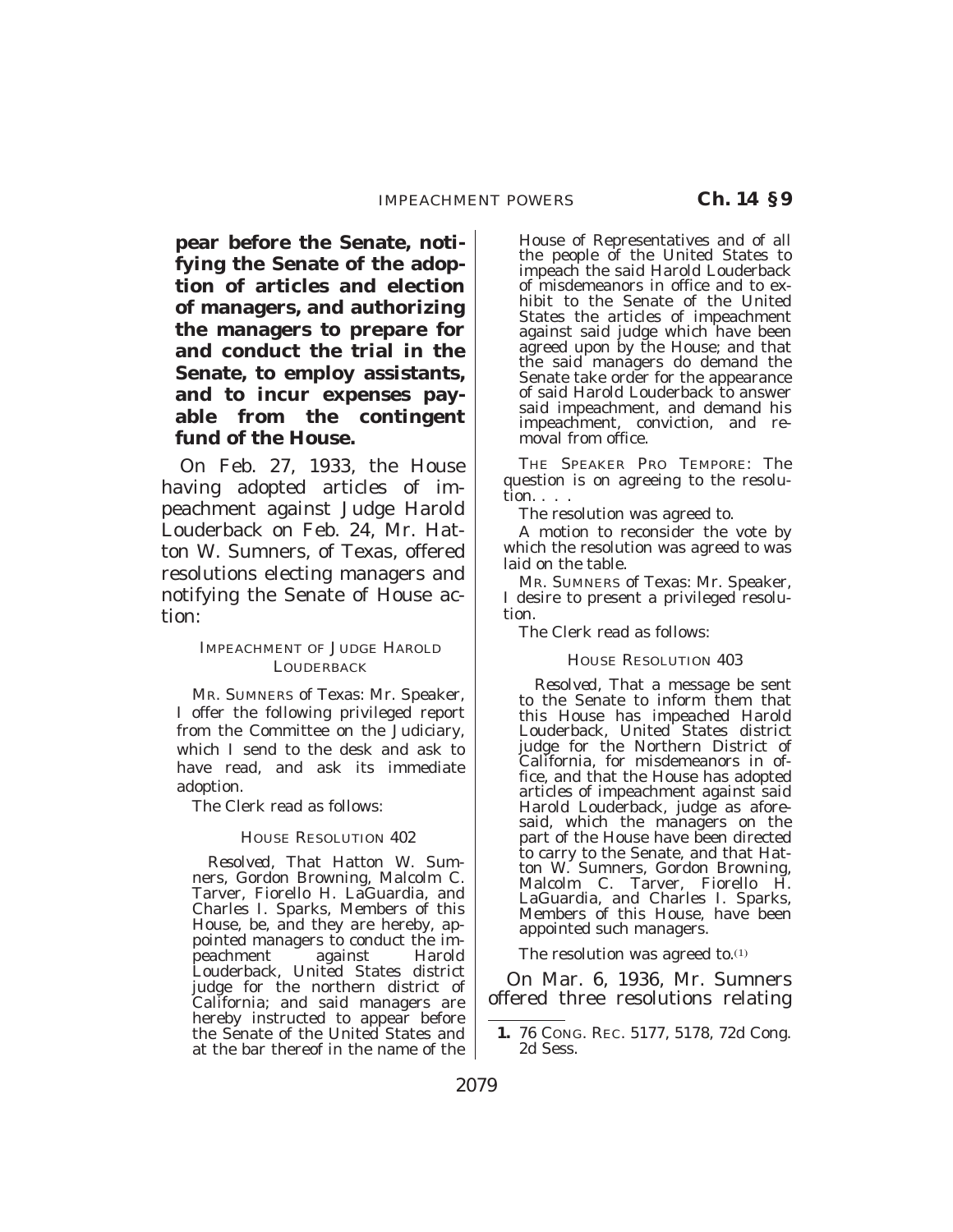to the impeachment proceedings against Judge Halsted Ritter, the House having adopted articles of impeachment on Mar. 2. The resolutions elected managers, informed the Senate that articles had been adopted and managers appointed, and gave the managers powers and funds: (2)

#### IMPEACHMENT OF HALSTED L. RITTER

MR. SUMNERS of Texas: Mr. Speaker, I send to the desk the three resolutions which are the usual resolutions offered when an impeachment has been voted by the House, and I ask unanimous consent that they may be read and considered en bloc. . . .

#### HOUSE RESOLUTION 439

*Resolved,* That Hatton W. Sumners, Randolph Perkins, and Sam Hobbs, Members of this House, be, and they are hereby, appointed managers to conduct the impeachment against Halsted L. Ritter, United States district judge for the southern district of Florida; that said managers are hereby instructed to appear before the Senate of the United States and at the bar thereof in the name of the House of Representatives and of all the people of the United States to impeach the said Halsted L. Ritter of high crimes and misdemeanors in office and to exhibit to the Senate of the United States the articles of impeachment against said judge which have been agreed upon by this House; and that the said managers do demand that the Senate take order for the appearance of said Halsted L. Ritter to answer said impeachment, and demand his impeachment, conviction, and removal from office.

#### HOUSE RESOLUTION 440

*Resolved,* That a message be sent to the Senate to inform them that this House has impeached for high crimes and misdemeanors Halsted L. Ritter, United States district judge for the southern district of Florida, and that the House adopted articles of impeachment against said Halsted L. Ritter, judge as aforesaid, which the managers on the part of the House have been directed to carry to the Senate, and that Hatton W. Sumners, Randolph Perkins, and Sam Hobbs, Members of this House, have been appointed such managers.

#### HOUSE RESOLUTION 441

*Resolved,* That the managers on the part of the House in the matter of the impeachment of Halsted L. Ritter, United States district judge for the southern district of Florida, be, and they are hereby, authorized to employ legal, clerical, and other necessary assistants and to incur such expenses as may be necessary in the preparation and conduct of the case, to be paid out of the contingent fund of the House on vouchers approved by the managers, and the managers have power to send for persons and papers, and also that the managers have authority to file with the Secretary of the Senate, on the part of the House of Representatives, any subsequent pleadings which they shall deem necessary: *Provided,* That the total expenditures authorized by this resolution shall not exceed \$2,500.

MR. [BERTRAND H.] SNELL [of New York]: Mr. Speaker, may I ask the gentleman from Texas one further question? Is this exactly the procedure that has always been followed by the House under similar conditions?

**<sup>2.</sup>** 80 CONG. REC. 3393, 3394, 74th Cong. 2d Sess.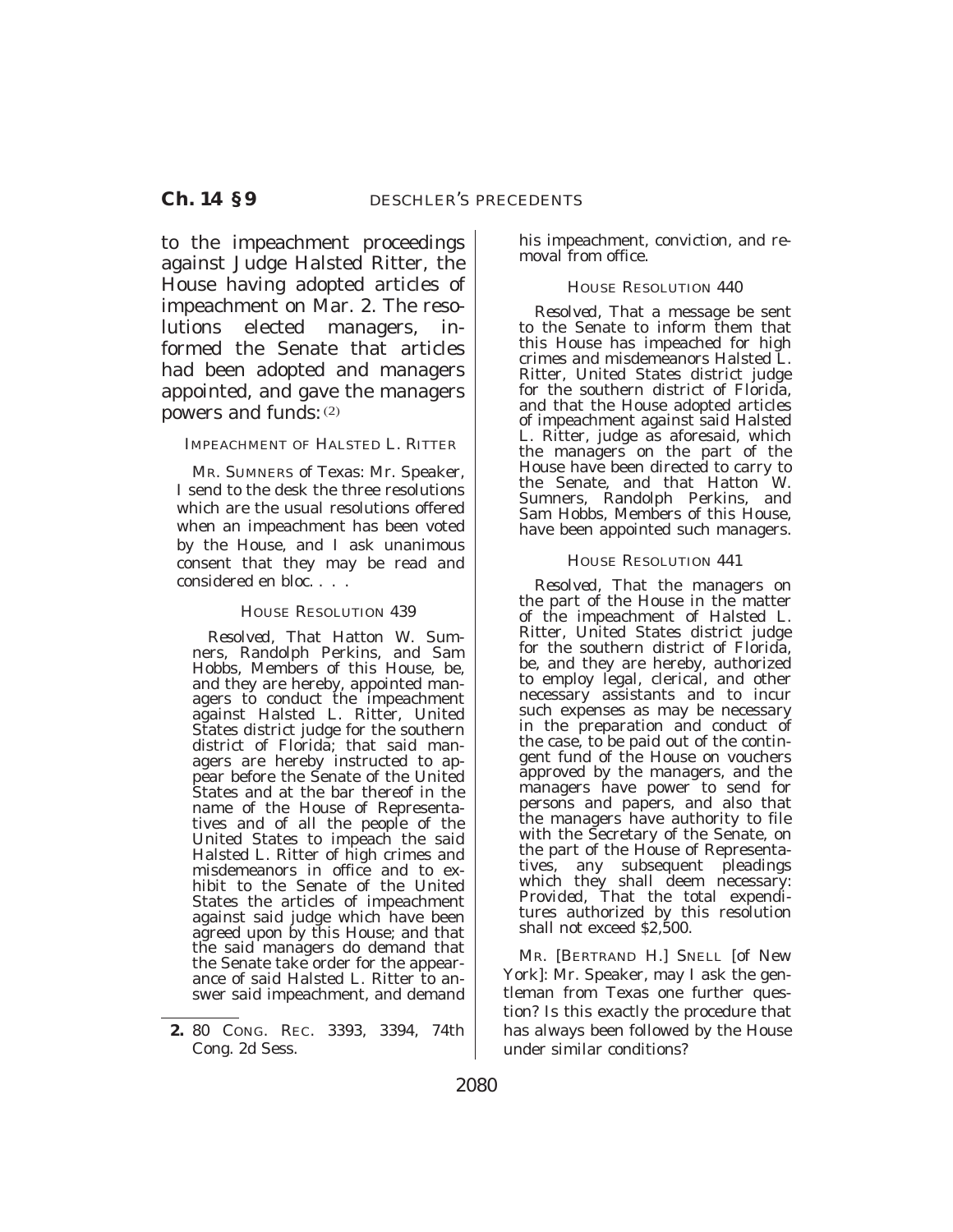MR. SUMNERS of Texas: Insofar as I know, it does not vary from the procedure that has been followed since the beginning of the Government.

MR. SNELL: If that is true, while, of course, I think the House made a mistake, I have no desire to delay carrying out the will of the majority of the House in the matter.

MR. [THOMAS L.] BLANTON [of Texas]: Mr. Speaker, will the gentleman yield?

MR. SUMNERS of Texas: I yield to the gentleman from Texas.

MR. BLANTON: The only difference between this and other such cases is that our colleague from Texas has asked only for \$2,500, which is very small in comparison with amounts heretofore appropriated under such conditions.

The resolutions were agreed to.

#### *Composition and Number of Managers*

**§ 9.2 Managers elected by the House, or appointed by the Speaker, have always been Members of the House and have always constituted an odd number.**(3)

In 1933, in the Harold Louderback impeachment five managers were elected by resolu-

tion—all from the Committee on the Judiciary—three from the majority party and two from the minority party.(4) In the Halsted Ritter impeachment in 1936, three managers were elected from the Committee on the Judiciary, two from the majority party and one from the minority party.(5) In both the Louderback and Ritter impeachments, the Chairman of the Committee on the Judiciary, Hatton W. Sumners, of Texas, was elected as a manager. Ordinarily, the managers are chosen from among those Members who have voted for the resolution and articles of impeachment.(6)

## *Appointment of Managers by Resolution*

**§ 9.3 In the later practice, managers on the part of the House to conduct impeachment trials have been appointed by resolution.**

On Mar. 6, 1936, the House adopted a resolution offered by

- **4.** Cannon's Precedents § 514.
- **5.** 80 CONG. REC. 3393, 74th Cong. 2d Sess.
- **6.** During the Belknap proceedings, it was proposed to elect a minority Member to fill a vacancy created when a manager was excused from service. The House discussed the principle that managers should be in accord with the sentiments of the House. 3 Hinds' Precedents § 2448.

**<sup>3.</sup>** For a summary of the composition of managers from the William Blount impeachment in 1797 through the Robert Archbald impeachment in 1912, see 6 Cannon's Precedents § 467.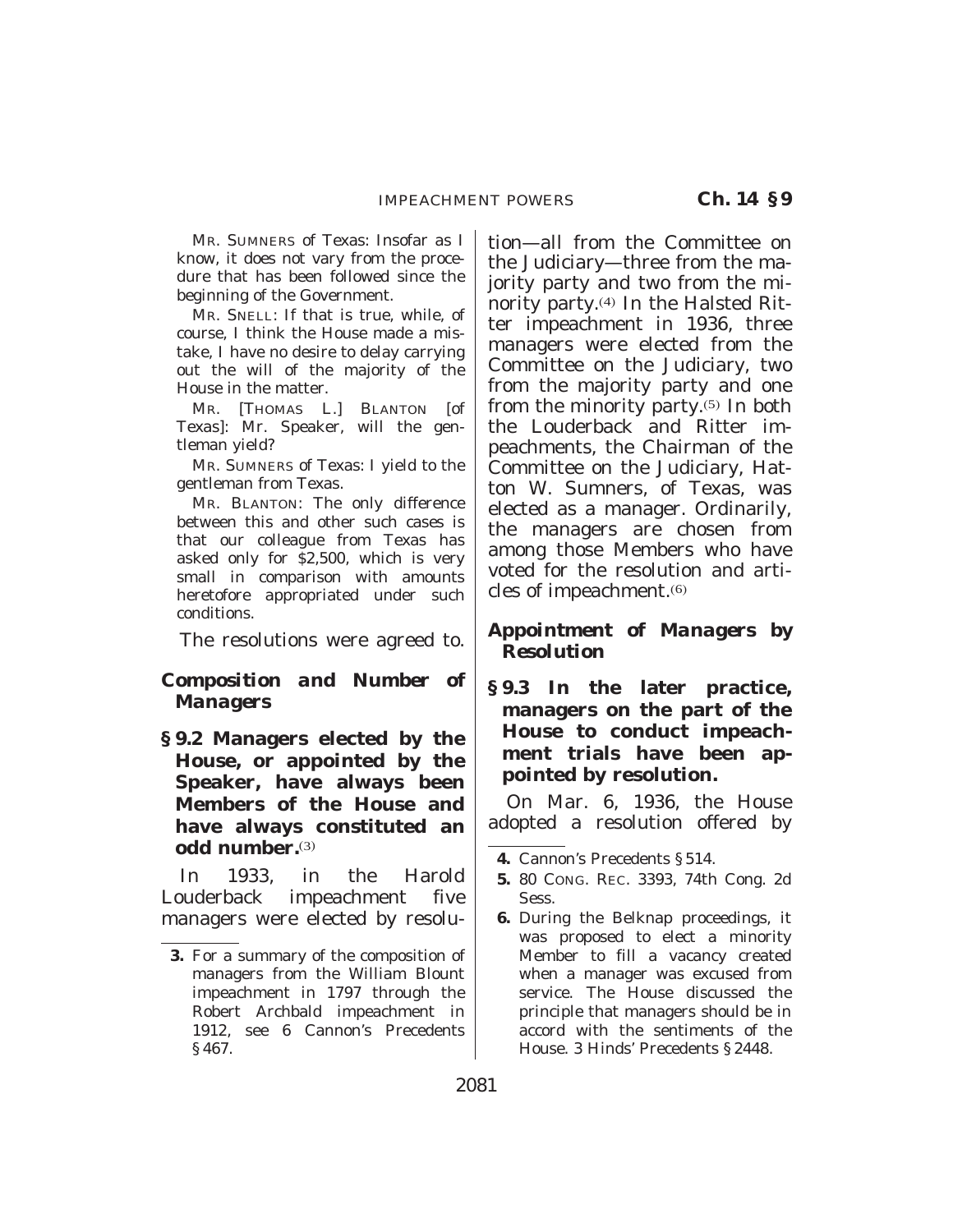Hatton W. Sumners, of Texas, Chairman of the Committee on the Judiciary, appointing Members of the House to serve as managers in the impeachment trial of Judge Halsted Ritter:

#### HOUSE RESOLUTION 439

*Resolved,* That Hatton W. Sumners, Randolph Perkins, and Sam Hobbs, Members of this House, be, and they are hereby, appointed managers to conduct the impeachment against Halsted L. Ritter, United States district judge for the southern district of Florida; that said managers are hereby instructed to appear before the Senate of the United States and at the bar thereof in the name of the House of Representatives and of all the people of the United States to impeach the said Halsted L. Ritter of high crimes and misdemeanors in office and to exhibit to the Senate of the United States the articles of impeachment against said judge which have been agreed upon by this House; and that the said managers do demand that the Senate take order for the appearance of said Halsted L. Ritter to answer said impeachment, and demand his impeachment, conviction, and removal from office.(7)

This method, of appointing managers by House resolution, was also used in 1912 in the Robert Archbald impeachment, in 1926 in the George English impeachment, and in 1933 in the Harold Louderback impeach $ment.<sup>(8)</sup>$ 

On two occasions, in the Charles Swayne and West Humphreys impeachments, managers were appointed by the Speaker pursuant to authorizing resolution. $(9)$ 

In other impeachments, managers were elected by ballot, a procedure largely obsolete in the House, its last use having been for the election of managers in the Andrew Johnson impeachment. In that case, the motion adopted by the House providing for the consideration of the articles against President Johnson provided that in the event any articles were adopted, the House was to proceed by ballot to elect managers. $(10)$ 

## *Managers, Excused From Attending House Sessions*

**§ 9.4 Managers on the part of the House to conduct impeachment proceedings may be excused from attending the sessions of the House by unanimous consent.**

On Apr. 10, 1933, Mr. Hatton W. Sumners, of Texas, one of the managers on the part of the House for impeachment pro-

- **9.** 3 Hinds' Precedents §§ 2388, 2475.
- **10.** 3 Hinds' Precedents § 2414.

**<sup>7.</sup>** 80 CONG. REC. 3393, 74th Cong. 2d Sess.

**<sup>8.</sup>** 6 Cannon's Precedents §§ 500, 514, 545. Managers for the trial of former

Secretary of War William Belknap were also chosen by resolution. See 3 Hinds' Precedents § 2448.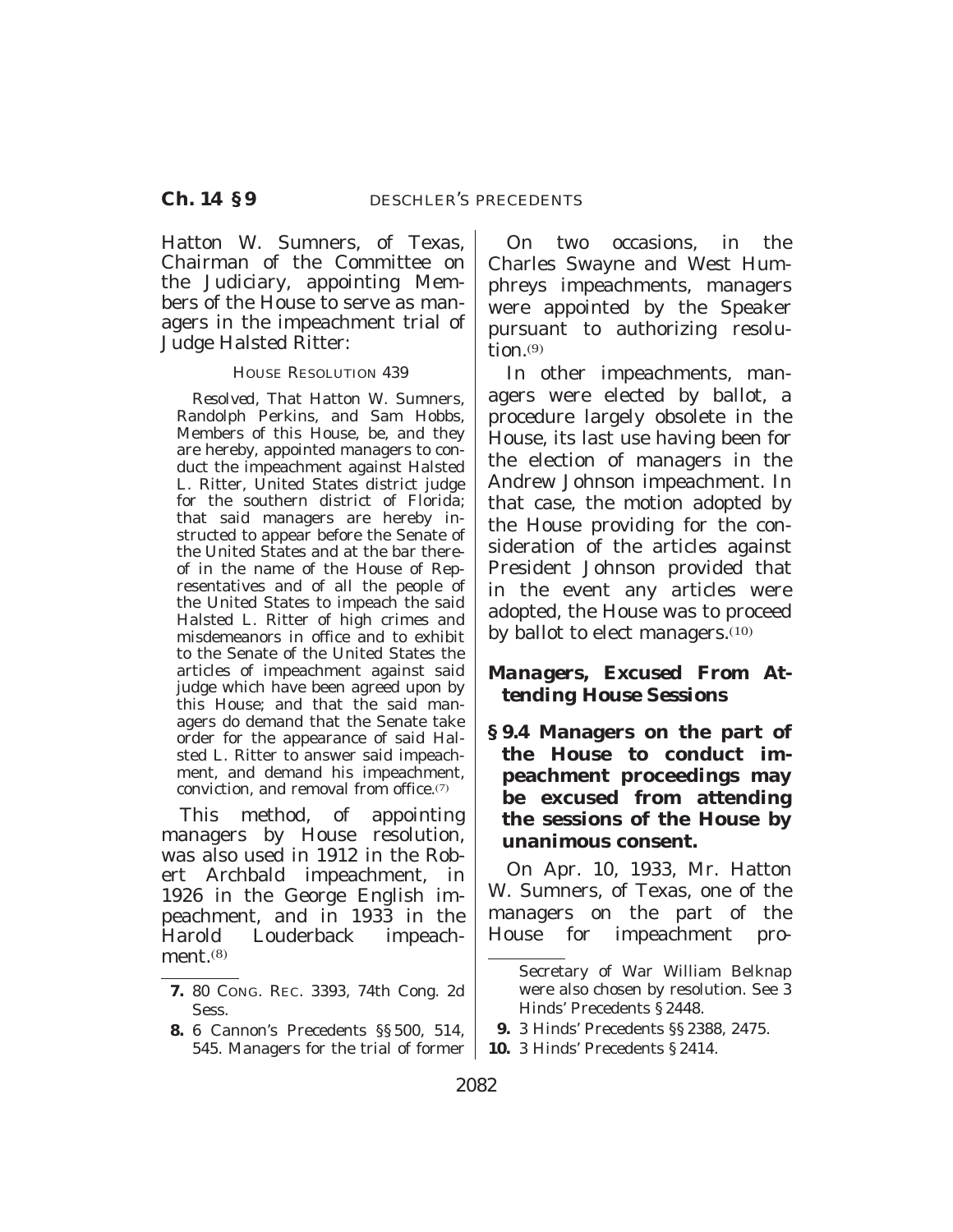ceedings against Judge Harold Louderback, made a unanimousconsent request: (11)

MR. SUMNERS of Texas: Mr. Speaker, I ask unanimous consent that the managers on the part of the House in the Louderback impeachment matter be excused from attending upon the sessions of the House during this week.

THE SPEAKER: (12) Is there objection to the request of the gentleman from Texas?

There was no objection.

#### *Appearance of Managers in Senate*

## **§ 9.5 The managers on the part of the House appear in the Senate for the opening of an impeachment trial on the date messaged by the Senate.**

On Mar. 9, 1936, <sup>(13)</sup> the Senate messaged to the House the date the Senate would be ready to receive the managers on the part of the House for the impeachment trial of Judge Halsted Ritter:

A message from the Senate, by Mr. Horne, its enrolling clerk, announced that the Senate had—

*Ordered,* That the Secretary inform the House of Representatives that the Senate is ready to receive

- **11.** 77 CONG. REC. 1449, 73d Cong. 1st Sess.
- **12.** Henry T. Rainey (Ill.).
- **13.** 80 CONG. REC. 3449, 74th Cong. 2d Sess.

the managers appointed by the House for the purpose of exhibiting articles of impeachment against Halsted L. Ritter, United States district judge for the southern district of Florida, agreeably to the notice communicated to the Senate, and that at the hour of 1 o'clock p.m. on Tuesday, March 10, 1936, the Senate will receive the honorable managers on the part of the House of Representatives, in order that they may present and exhibit the said articles of impeachment against the said Halsted L. Ritter, United States district judge for the southern district of Florida.(14)

## *Jurisdiction of Managers Over Related Matters*

**§ 9.6 Where the House has empowered its managers in an impeachment proceeding to take all steps necessary in the prosecution of the case, the managers may report to the House a resolution proposing to amend the original articles of impeachment.**

On Mar. 30, 1936,(15) Mr. Hatton W. Sumners, of Texas, one of the managers on the part of the House to conduct the impeachment trial against Judge Halsted Ritter, reported House Resolution 471, which amended the articles

**15.** 80 CONG. REC. 4597–99, 74th Cong. 2d Sess.

**<sup>14.</sup>** For the proceedings in the Senate upon the appearance of the managers for the presentation of articles, see § 11.4, infra (Ritter proceedings).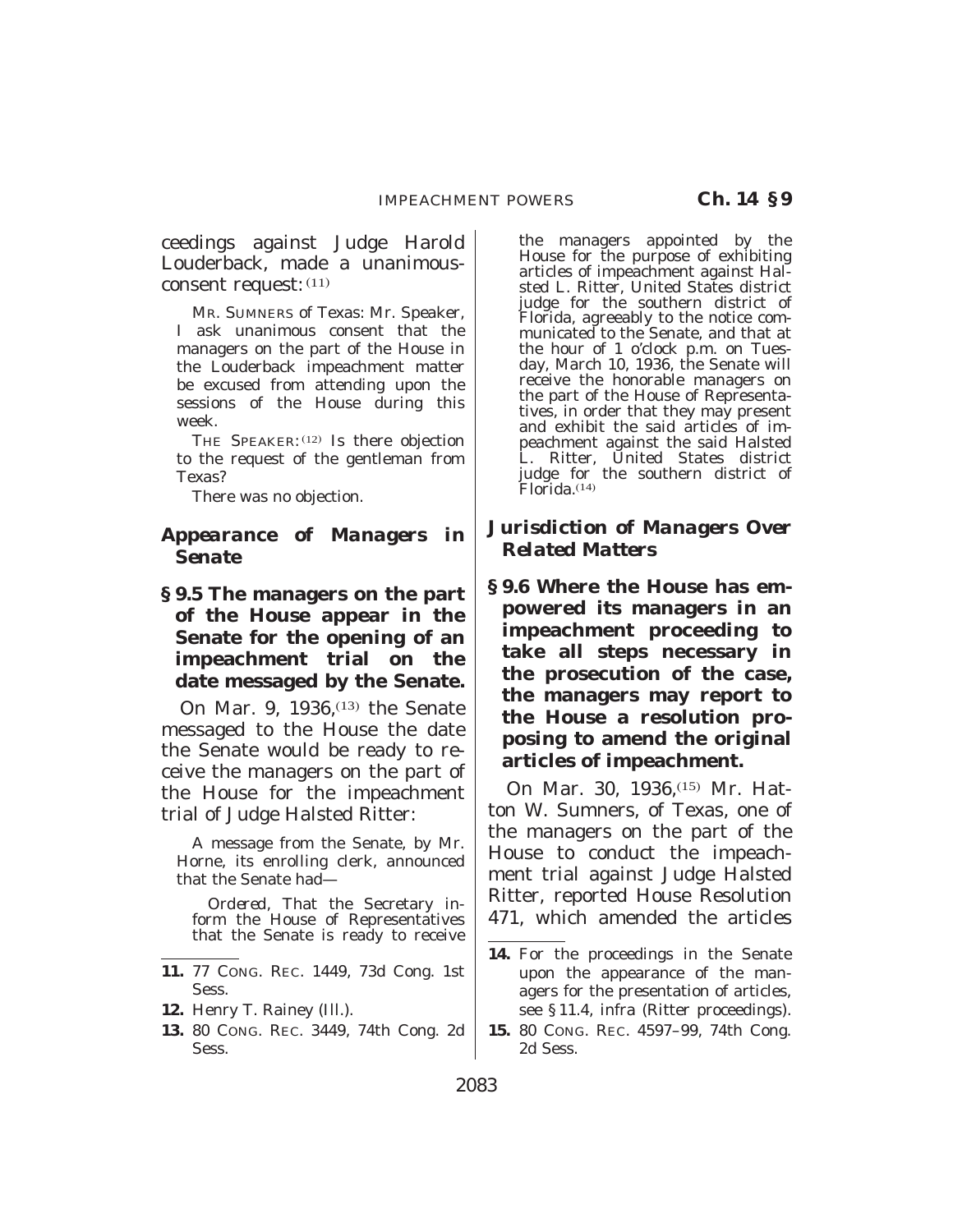originally voted by the House on Mar. 2, 1936. Mr. Sumners discussed the power and jurisdiction of the managers to consider and report amendments to the original articles:

MR. [BERTRAND H.] SNELL [of New York]: Mr. Speaker, will the gentleman yield?

MR. SUMNERS of Texas: Yes.

MR. SNELL: I may not be entirely familiar with all this procedure, but as I understand, what the gentleman is doing here today, is to amend the original articles of impeachment passed by the House.

MR. SUMNERS of Texas: That is correct.

MR. SNELL: The original articles of impeachment came to the House as a result of the evidence before the gentleman's committee. Has the gentleman's committee had anything to do with the change or amendment of these charges?

MR. SUMNERS of Texas: No; just the managers.

MR. SNELL: As a matter of procedure, would not that be the proper thing to do?

MR. SUMNERS of Texas: I do not think it is at all necessary, for this reason: The managers are now acting as the agents of the House, and not as the agents of the Committee on the Judiciary. Mr. Manager Perkins and Mr. Manager Hobbs have recently extended the investigation made by the committee.

MR. SNELL: Mr. Speaker, will the gentleman yield further?

MR. SUMNERS of Texas: Yes.

MR. SNELL: Do I understand that the amendments come because of new in-

formation that has come to you as managers that never was presented to the Committee on the Judiciary?

MR. SUMNERS of Texas: Perhaps it would not be true to answer that entirely in the affirmative, but the changes are made largely by reason of new evidence which has come to the attention of the committee, and some of these changes, more or less changes in form, have resulted from further examination of the question. This is somewhat as lawyers do in their pleadings. They often ask the privilege of making an amendment.

MR. SNELL: And the gentleman's position is that as agents of the House it is not necessary to have the approval of his committee, which made the original impeachment charges?

MR. SUMNERS of Texas: I have no doubt about that; I have no doubt about the accuracy of that statement.(16)

*Parliamentarian's Note:* After articles of impeachment had been adopted against President Andrew Johnson in 1868, the managers on the part of the House reported to the House, as privileged, an additional article of impeachment. A point of order was made that the managers could not so report, their functions being different from those of a standing committee. Speaker Schuyler Colfax,

**<sup>16.</sup>** See also 6 Cannon's Precedents § 520 (amendment to articles of impeachment against Judge Harold Louder back prepared and called up by House managers).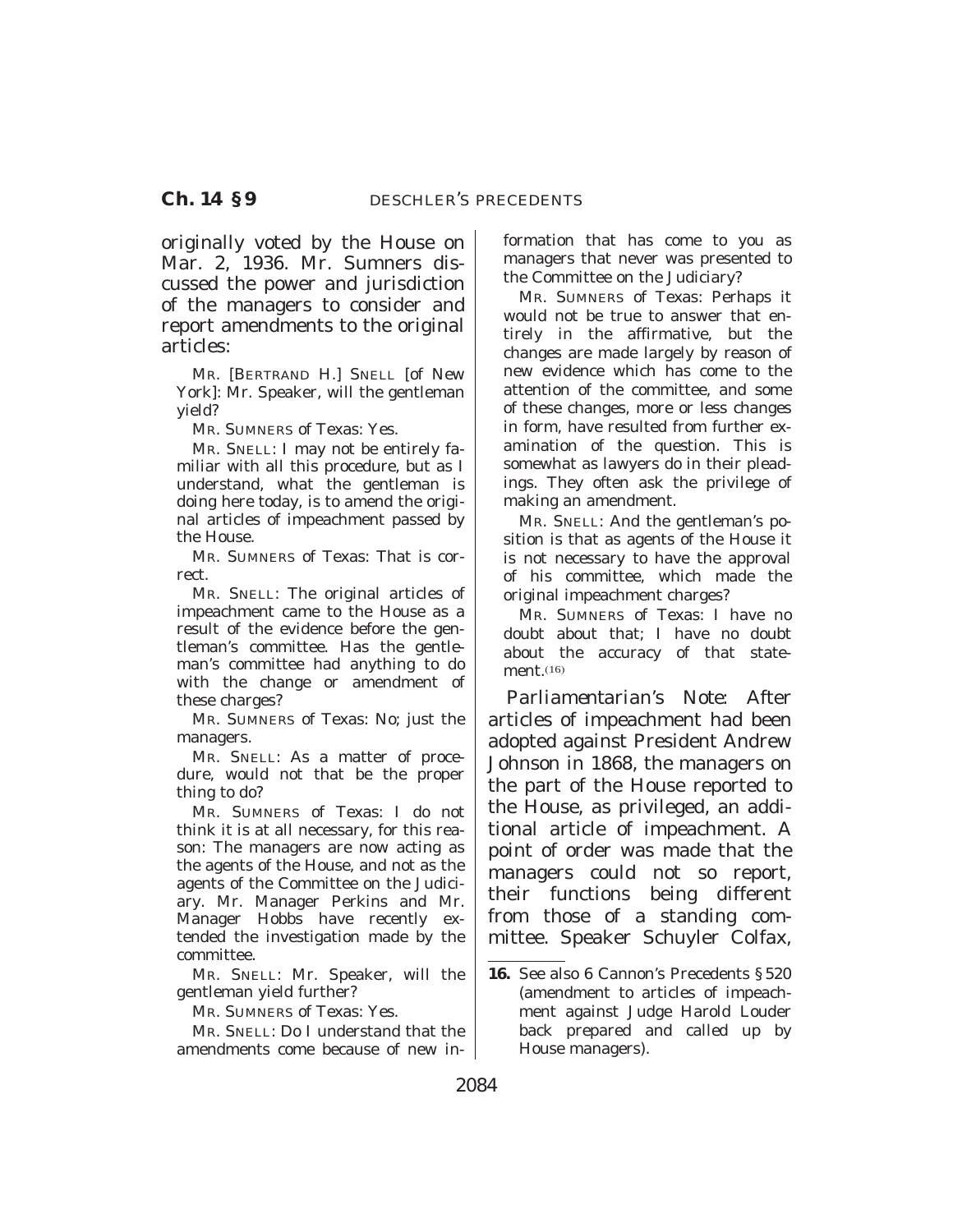of Indiana, overruled the point of order on two grounds: (1) the answer of the respondent is always, when messaged to the House, referred to the managers, who then prepare a replication to the House and (2) any Member of the House, whether a manager or not, may propose additional articles of impeachment.(17)

**§ 9.7 The answer of the respondent to articles of impeachment, and supplemental rules to govern the trial, are messaged to the House by the Senate and referred to the managers on the part of the House.**

On Apr. 6, 1936, the answer of respondent Judge Halsted Ritter to the articles of impeachment against him, and supplemental Senate rules, were messaged to the House by the Senate and referred to the managers on the part of the House.<sup>(18)</sup>

## **§ 10. Replication; Amending Adopted Articles**

The replication is the answer of the House to the respondents' an-

**17.** 3 Hinds' Precedents § 2418.

For preparation of the replication in the later practice see § 10.3, infra.

**18.** See 110.2, infra.

swer to the articles of impeachment. In recent instances, the managers on the part of the House have submitted the replication to the Senate on their own initiative, without the House voting thereon. $(19)$ 

The House has always reserved the right to amend the articles of impeachment presented to the Senate and has frequently so amended the articles pursuant to the recommendations of the managers on the part of the House.(20)

#### **Cross References**

- Managers and their powers generally, see § 9, supra.
- Motions to strike articles of impeachment in the Senate, see § 12, infra.
- Respondent's answer filed in the Senate, see § 11, infra.

**Contract Contract Contract** 

#### *Reservation of Right to Amend Articles*

**§ 10.1 In the later practice, the reservation by the House of the right to amend articles of impeachment presented to the Senate has been delivered orally in the Senate by the House managers, and has**

**<sup>19.</sup>** See § 10.3, infra.

**<sup>20.</sup>** See § 10.1, infra, for the reservation of the right to amend articles and §§ 10.4–10.6, infra, for the procedure in so amending them.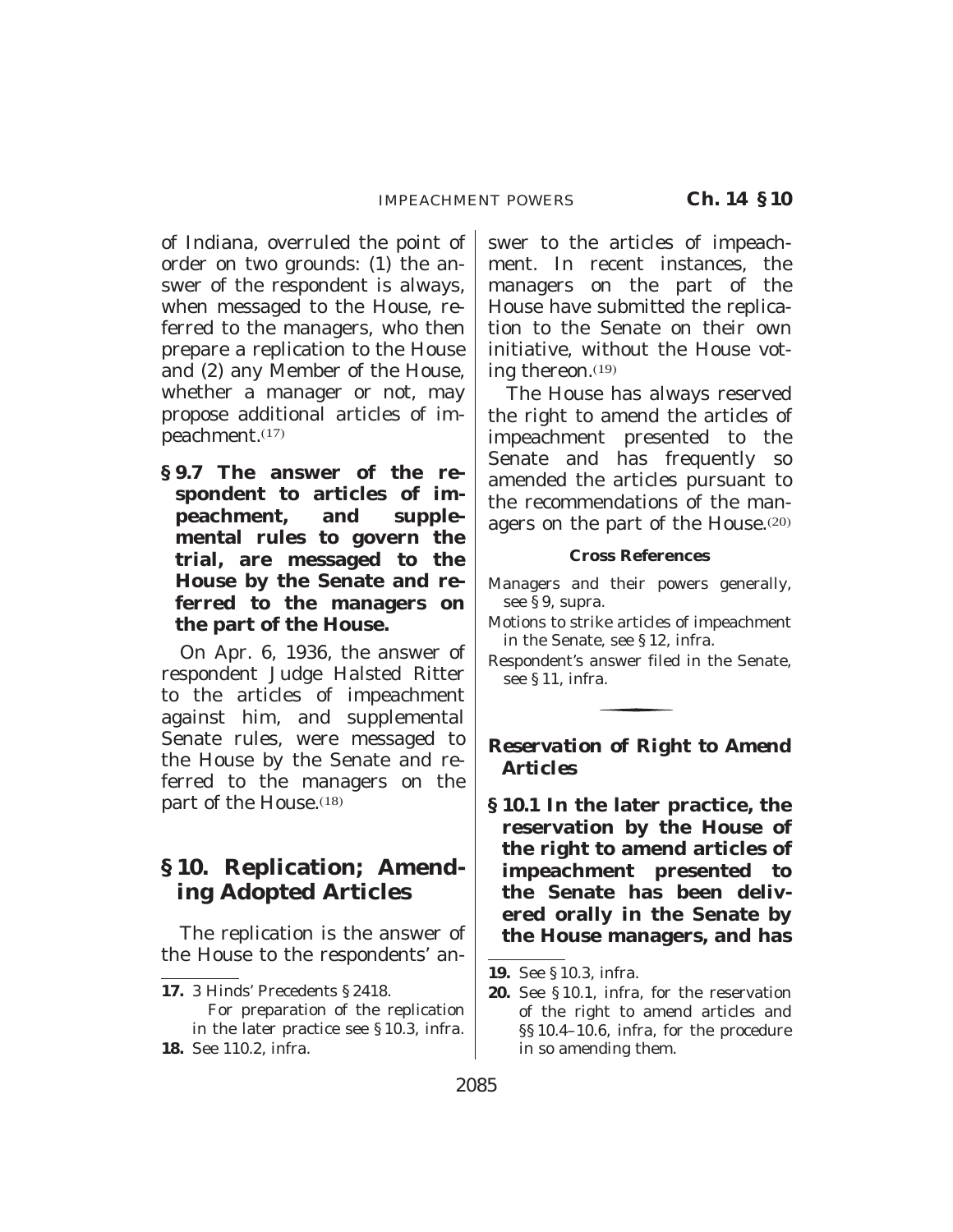#### **not been included in the resolution of impeachment.**

On Mar. 10, 1936, the managers on the part of the House to conduct the trial of impeachment against Judge Halsted Ritter appeared in the Senate. After the articles of impeachment adopted by the House had been read to the Senate, Manager Hatton W. Sumners, of Texas, orally reserved the right of the House to further amend or supplement them:

MR. MANAGER SUMNERS: Mr. President, the House of Representatives, by protestation, saving themselves the liberty of exhibiting at any time hereafter any further articles of accusation or impeachment against the said Halsted L. Ritter, district judge of the United States for the southern district of Florida, and also of replying to his answers which he shall make unto the articles preferred against him, and of offering proof to the same and every part thereof, and to all and every other article of accusation or impeachment which shall be exhibited by them as the case shall require, do demand that the said Halsted L. Ritter may be put to answer the misdemeanors in office which have been charged against him in the articles which have been exhibited to the Senate, and that such proceedings, examinations, trials, and judgments may be thereupon had and given as may be agreeable to law and justice.

Mr. President, the managers on the part of the House of Representatives, in pursuance of the action of the House of Representatives by the adoption of the articles of impeachment which have just been read to the Senate, do now demand that the Senate take order for the appearance of the said Halsted L. Ritter to answer said impeachment, and do now demand his impeachment, conviction, and removal from office.<sup>(1)</sup>

A similar procedure had been followed in the Robert Archbald and Harold Louderback impeachment proceedings, with the managers orally reserving in the Senate the right of the House to amend articles, without such reservation being included in the resolution and articles of impeach $ment<sub>.</sub>(2)$ 

Prior to the Archbald impeachment, language reserving the right of the House to amend articles was voted on by the House and included at the end of the articles presented to the Senate. For example, the House in the Andrew Johnson impeachment agreed to a reservation-of-amendment clause by unanimous consent following the adoption of articles against the President, and it was included in the formal articles presented to the Senate.(3)

#### *Answer of Respondent and Replication of House*

#### **§ 10.2 The answer of the respondent in impeachment**

- **1.** 80 CONG. REC. 3488, 74th Cong. 2d Sess.
- **2.** 6 Cannon's Precedents §§ 501, 515.
- **3.** 3 Hinds' Precedents § 2416.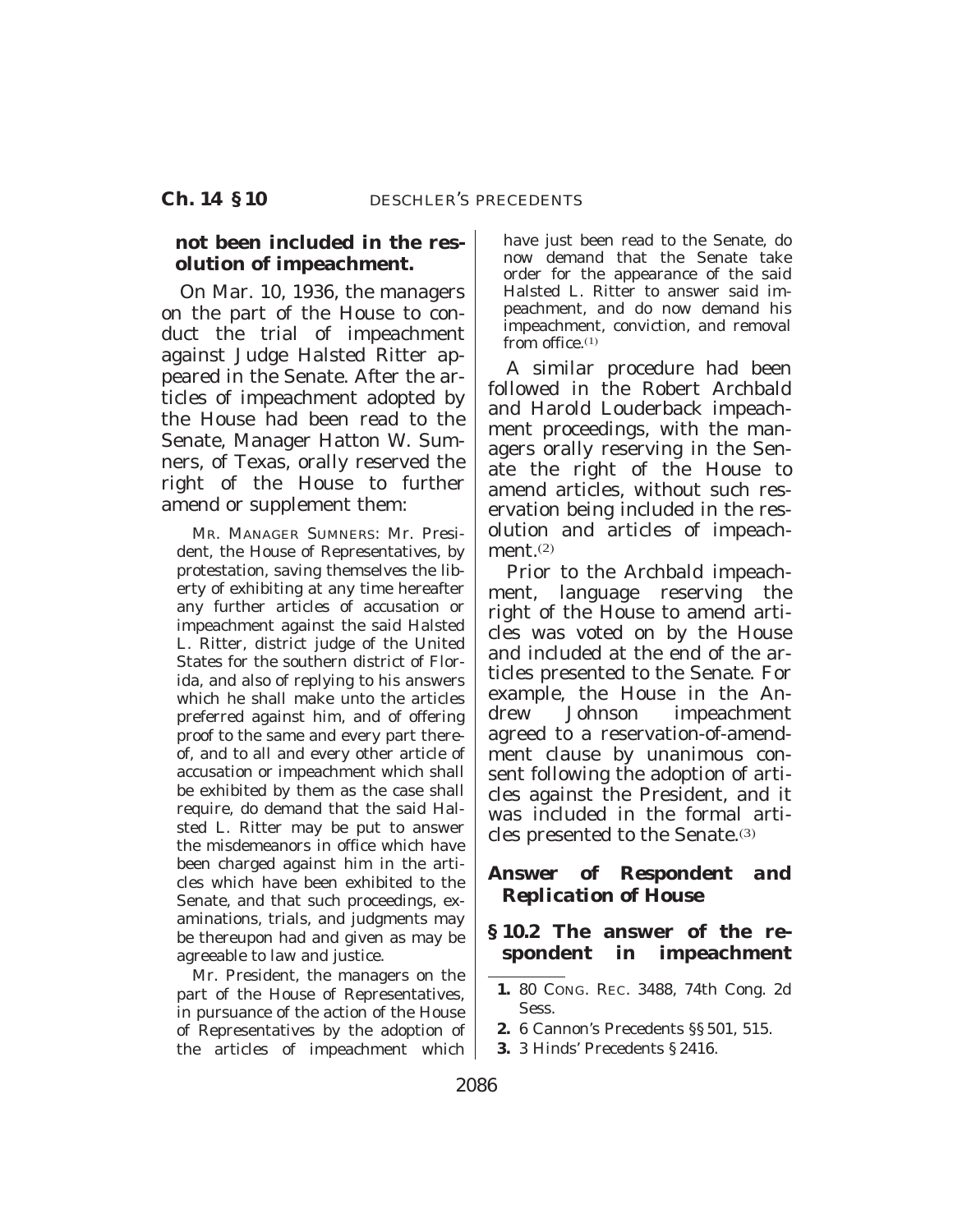**proceedings is messaged by the Senate to the House together with any supplemental Senate rules therefore, and are referred to the managers on the part of the House.**

On Apr. 6,  $1936^{(4)}$  the answer of respondent Judge Halsted Ritter to the articles of impeachment against him and the supplemental rules adopted by the Senate for the trial were messaged to the House by the Senate and referred to the managers on the part of the House:

IMPEACHMENT OF HALSTED L. RITTER

The Speaker laid before the House the following order from the Senate of the United States:

In the Senate of the United States sitting for the trial of the impeachment of Halsted L. Ritter, United States district judge for the southern district of Florida

APRIL 3, 1936.

*Ordered,* That the Secretary of the Senate communicate to the House of Representatives an attested copy of the answer of Halsted L. Ritter United States district judge for the southern district of Florida, to the articles of impeachment, as amended, and also a copy of the order entered on the 12th ultimo prescribing supplemental rules for the said impeachment trial.

The answer and the supplemental rules to govern the impeachment trial were referred to the House managers and ordered printed.

**§ 10.3 In the Halsted Ritter and Harold Louderback impeachments, the managers on the part of the House prepared the replication of the House to the respondent's answer; in contrast to earlier practice, the replication was submitted to the Senate without being voted on by the House.**

On Apr. 6, 1936, Mr. Hatton W. Sumners, of Texas, one of the managers on the part of the House in the impeachment trial of Judge Ritter, filed in the Senate the replication of the House to the answer filed by the respondent, the answer having been referred in the House to the managers. The replication had been prepared and submitted to the Senate by the managers alone, and it was not reported to or considered by the House for adoption.(5)

Similarly, the replication in the impeachment of Judge Louderback was filed in the Senate by the managers without being reported to or considered by the House.(6) In the impeachment trial of Judge Robert Archbald in

**<sup>4.</sup>** 80 CONG. REC. 5020, 74th Cong. 2d Sess.

**<sup>5.</sup>** 80 CONG. REC. 4971, 4972, 74th Cong. 2d Sess.

**<sup>6.</sup>** 6 Cannon's Precedents § 522.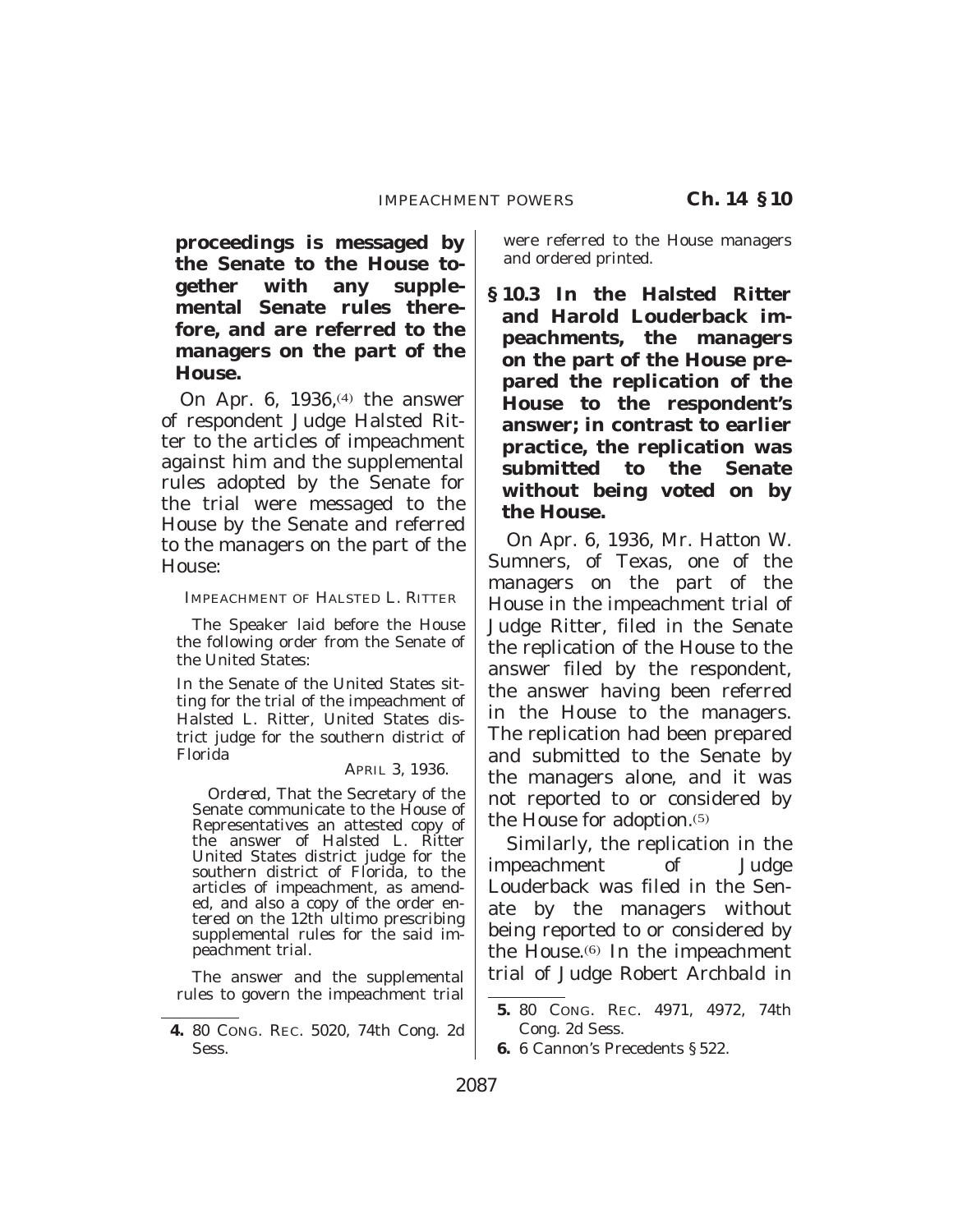1912, however, the replication was reported by the managers to the House where it was considered and adopted.(7)

#### *Procedure in Amending Articles of Impeachment*

## **§ 10.4 Articles of impeachment which have been exhibited to the Senate may be subsequently modified or amended by the adoption of a resolution in the House.**

On Mar. 30, 1936,<sup>(8)</sup> a resolution (H. Res. 471) was offered in the House by Mr. Hatton W. Sumners, of Texas, a manager on the part of the House for the impeachment trial against Judge Halsted Ritter. The resolution amended the articles voted by the House against Judge Ritter on Mar. 2, 1936, by adding three new articles. The House agreed to the resolution after a discussion by Mr. Sumners of the nature of the changes and of the power of the managers to report amendments to the articles. Mr. Sumners summarized the changes as follows:

MR. SUMNERS of Texas: Mr. Speaker, the resolution which has just been read proposes three new articles. The change is not as important as that statement would indicate. Two of the new articles deal with income taxes, and one with practicing law by Judge Ritter, after he went on the bench. In the original resolution, the charge is made that Judge Ritter received certain fees or gratuities and had written a letter, and so forth. No change is proposed in articles 1 and 2. In article 3, as stated, Judge Ritter is charged with practicing law after he went on the bench. That same thing, in effect, was charged, as members of the committee will remember, in the original resolution, but the form of the charge, in the judgment of the managers, could be improved. These charges go further and charge that in the matter connected with G.R. Francis, the judge acted as counsel in two transactions after he went on the bench, and received \$7,500 in compensation. Article 7 is amended to include a reference to these new charges. There is a change in the tense used with reference to the effect of the conduct alleged. It is charged, in the resolution pending at the desk, that the reasonable and probable consequence of the alleged conduct is to injure the confidence of the people in the courts—I am not attempting to quote the exact language which is a matter of form, I think, more than a matter of substance.<sup>(9)</sup>

**§ 10.5 A resolution reported by the managers proposing amendments to the articles of impeachment previously adopted by the House is privileged.**

**<sup>7.</sup>** 6 Cannon's Precedents § 506.

**<sup>8.</sup>** 80 CONG. REC. 4597–99, 74th Cong. 2d Sess.

**<sup>9.</sup>** For discussion of the power of the managers on the part of the House to prepare amendments to the articles and to report them to the House, see § 9, supra.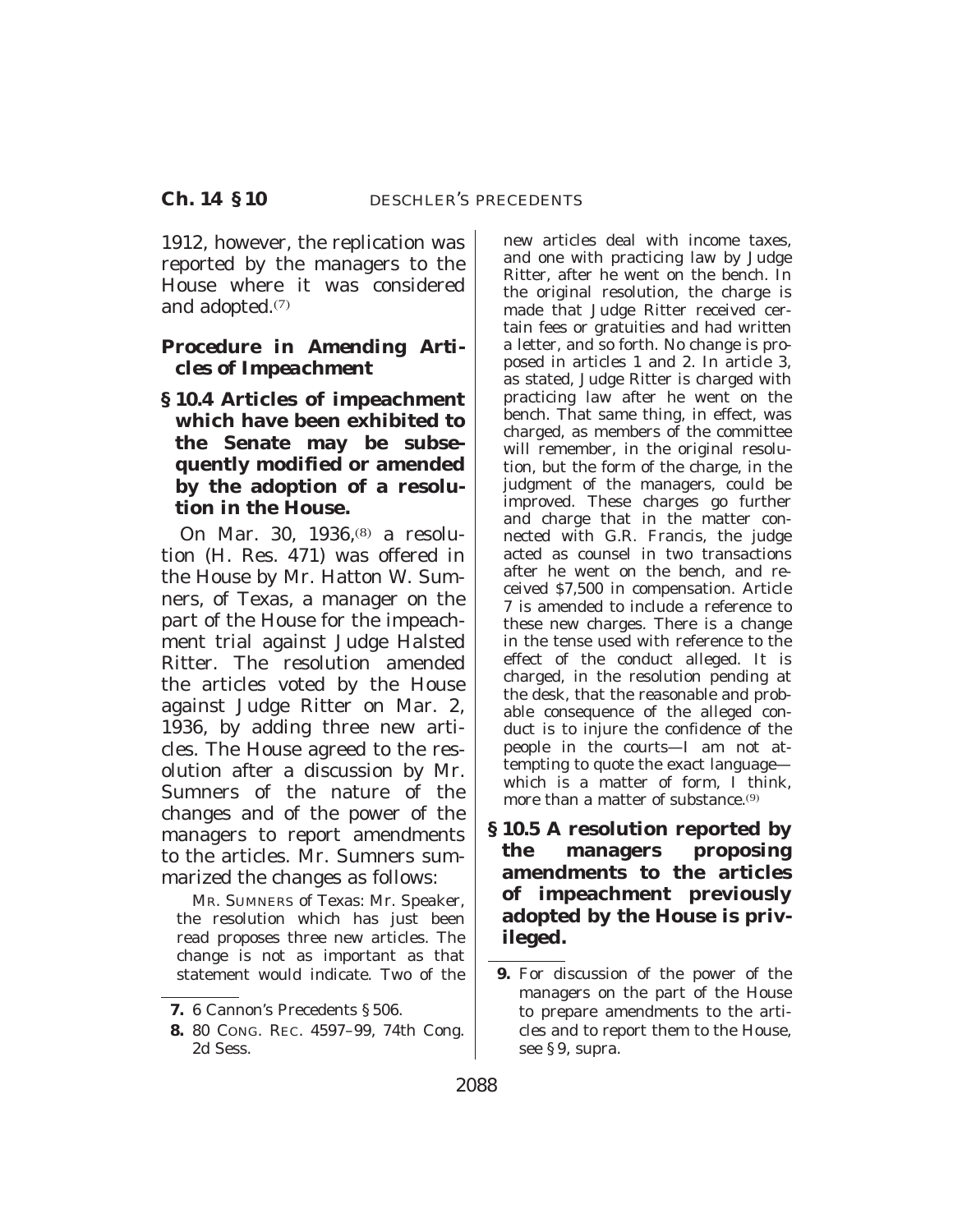On Mar. 30, 1936, (10) Mr. Hatton W. Sumners, of Texas, one of the managers on the part of the House for the Halsted Ritter impeachment trial, offered as privileged a resolution amending the articles of impeachment that had been adopted by the House.<sup>(11)</sup>

**§ 10.6 Where the House agrees to an amendment to articles of impeachment it has adopted, the House directs the Clerk by resolution to so inform the Senate.**

On Mar. 30, 1936, <sup>(12)</sup> the House adopted amendments to the articles previously adopted in the impeachment of Judge Halsted Ritter. Mr. Hatton W. Sumners, of Texas, offered and the House

adopted a privileged resolution informing the Senate of such action:

MR. SUMNERS of Texas: Mr. Speaker, I offer the following privileged resolution.

The Clerk read as follows:

HOUSE RESOLUTION 472

*Resolved,* That a message be sent to the Senate by the Clerk of the House informing the Senate that the House of Representatives has adopted an amendment to the articles of impeachment heretofore exhibited against Halsted L. Ritter, United States district judge for the southern district of Florida, and that the same will be presented to the Senate by the managers on the part of the House.

And also, that the managers have authority to file with the Secretary of the Senate, on the part of the House any subsequent pleadings they shall deem necessary.

The resolution was agreed to.

#### **C. TRIAL IN THE SENATE**

## **§ 11. Organization and Rules**

The standing Senate rules governing procedure in impeachment trials originally date from 1804 and continue from Congress to

- **10.** 80 CONG. REC. 4597, 74th Cong. 2d Sess.
- **11.** For a discussion of the power of the managers to prepare and report to the House amendments to the articles of impeachment, see § 9, supra.
- **12.** 80 CONG. REC. 4601, 74th Cong. 2d Sess.

Congress unless amended; the rules are set forth in the Senate Manual as ''Rules of Procedure and Practice in the Senate When Sitting on Impeachment Trials.'' (13) The last amendment to the impeachment trial rules was

**13.** See *Senate Manual* §§ 100–126 (1973). The rules are set out in full below.

For adoption of rules to govern impeachment trials in 1804, see 3 Hinds' Precedents § 2099.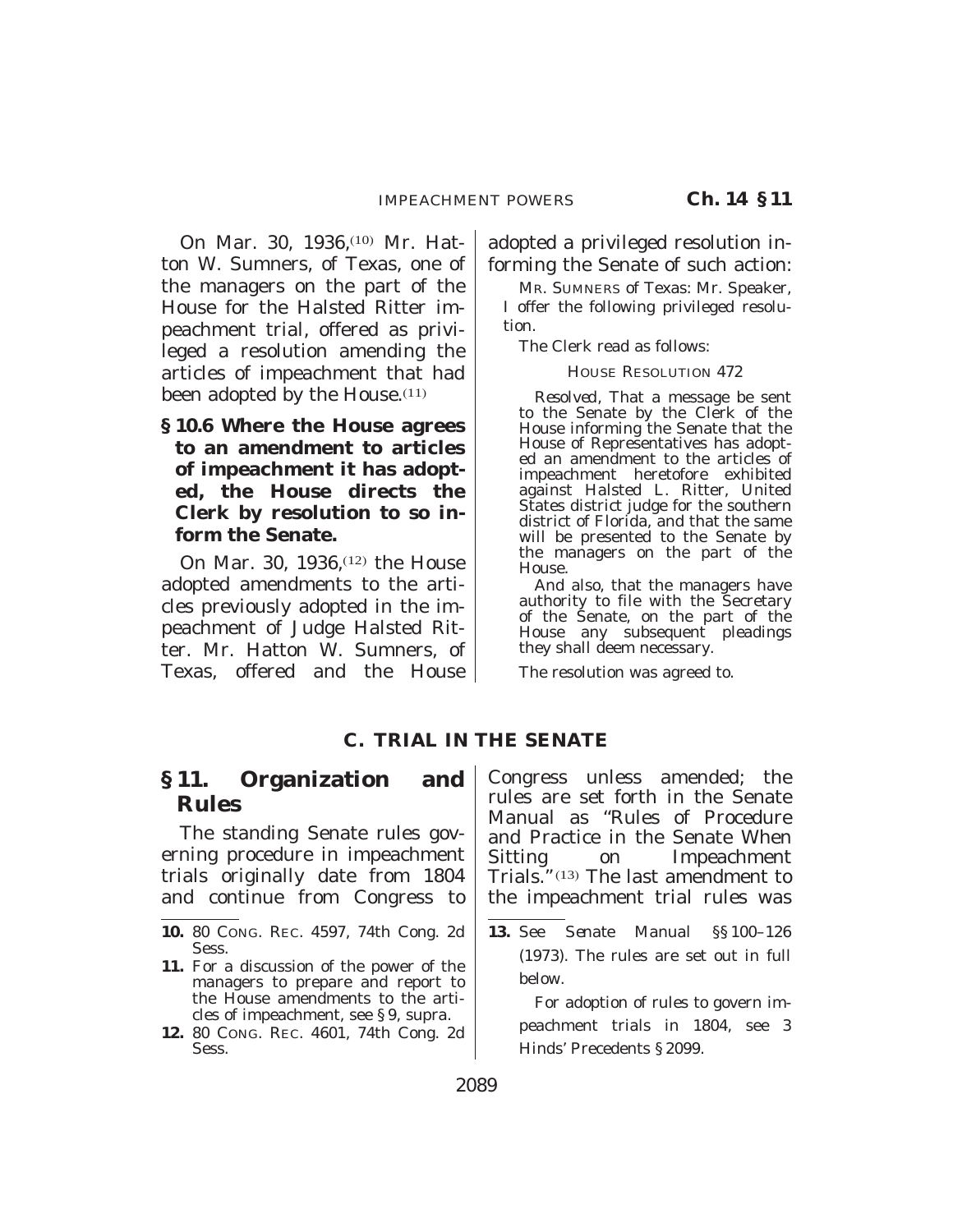adopted in 1935, to allow the appointment of a committee to receive evidence (Rule XI). Amendments to the rules were also reported in the 93d Congress, pending impeachment proceedings in the House in relation to President Richard Nixon, but the Senate did not formally consider them.(14) The Senate has also, when commencing a particular impeachment trial, adopted supplemental rules governing pleadings, requests, stipulations, and motions. $(15)$ 

When the Senate is notified by the House of the adoption of a resolution and articles of impeachment, the Senate messages to the House, pursuant to Rule I of the impeachment trial rules, its readiness to receive the managers for the presentation of articles; Rule II provides the procedure for the appearance of the managers and exhibition of the articles to the Senate.<sup>(16)</sup>

Rules VIII through X of the rules for impeachment trials provide that a summons be issued to the person impeached, that the summons be returned, and that the respondent appear and answer the articles against him. Under Rules VIII and X, the trial

**16.** See § 111.4, infra.

proceeds as on a plea of not guilty if the respondent does not appear either in person or by attorney. $(17)$ 

Under Rule III, the Senate proceeds to consider the articles of impeachment on the day following the presentation of articles. Organizational questions arising before the actual commencement of an impeachment trial have been held debatable and not subject to Rule XXIV of the rules for impeachment trials, which prohibits debate except when the doors of the Senate are closed for deliberation. $(18)$ 

#### **Senate Rules for Impeachment Trials**

*Senate Manual* §§ 100–126 (1973). For amendments to the rules for impeachment trials, reported in the 93d Congress but not considered by the Senate, see § 11.2, infra.

I. Whensoever the Senate shall receive notice from the House of Representatives that managers are appointed on their part to conduct an impeachment against any person and are directed to carry articles of impeachment to the Senate, the Secretary of the Senate shall immediately inform the House of Representatives that the

**18.** See § 11.11, infra.

2090

**<sup>14.</sup>** See § 11.2, infra.

**<sup>15.</sup>** See §§ 11.7, 11.8, infra.

**<sup>17.</sup>** See §§ 11.5, 11.9, infra, for the summons and its return. As indicated in § 11.9, the respondent has not always appeared in person before the Senate sitting as a Court of Impeachment.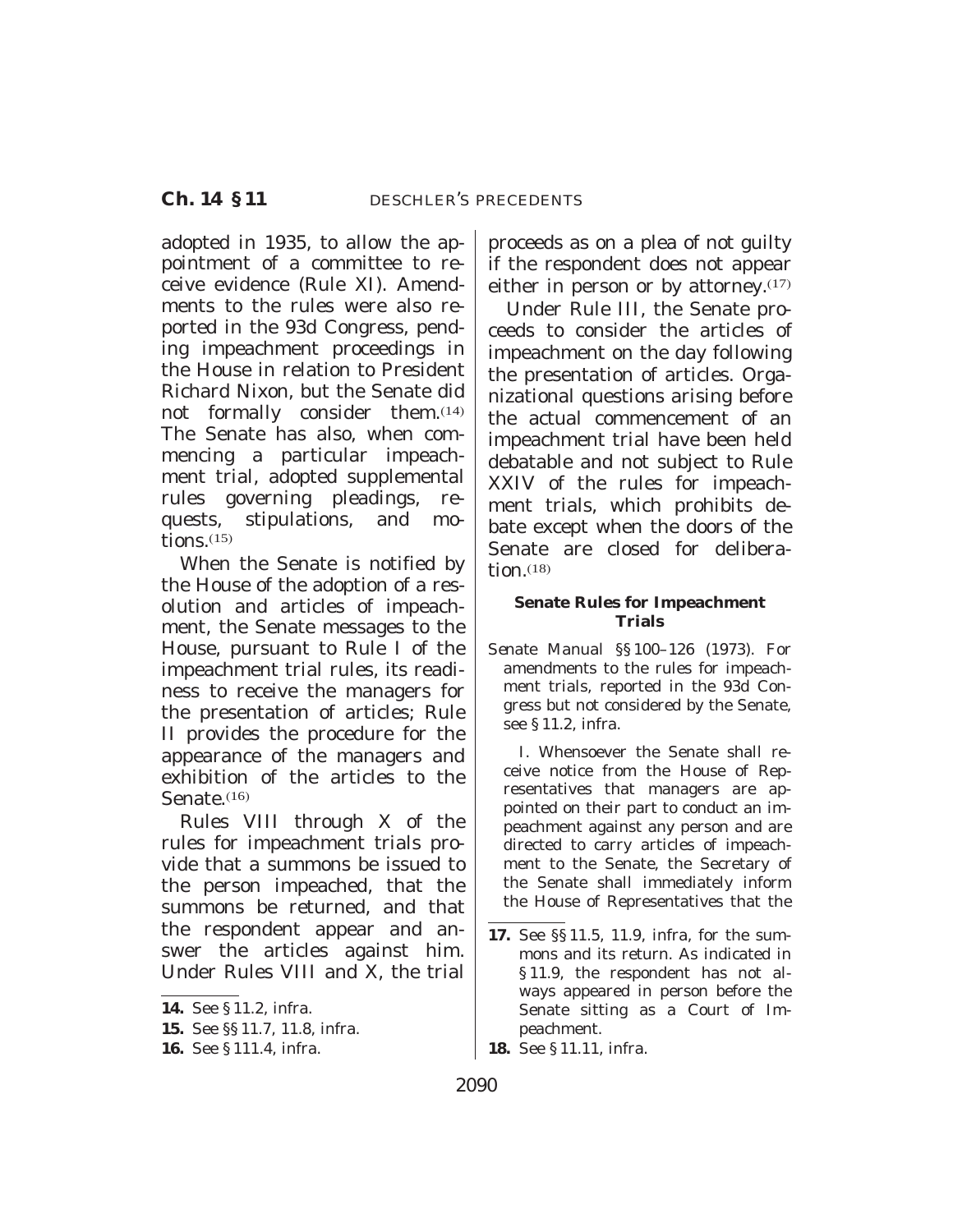Senate is ready to receive the managers for the purpose of exhibiting such articles of impeachment, agreeably to such notice.

II. When the managers of an impeachment shall be introduced at the bar of the Senate and shall signify that they are ready to exhibit articles of impeachment against any person, the Presiding Officer of the Senate shall direct the Sergeant at Arms to make proclamation, who shall, after making proclamation, repeat the following words, viz: ''All persons are commanded to keep silence, on pain of imprisonment, while the House of Representatives is exhibiting to the Senate of the United States articles of impeachment against ——— ———'': after which the articles shall be exhibited, and then the Presiding Officer of the Senate shall inform the managers that the Senate will take proper order on the subject of the impeachment, of which due notice shall be given to the House of Representatives.

III. Upon such articles being presented to the Senate, the Senate shall, at 1 o'clock afternoon of the day (Sunday excepted) following such presentation, or sooner if ordered by the Senate, proceed to the consideration of such articles and shall continue in session from day to day (Sundays excepted) after the trial shall commence (unless otherwise ordered by the Senate) until final judgment shall be rendered, and so much longer as may, in its judgment, be needful. Before proceeding to the consideration of the articles of impeachment, the Presiding Officer shall administer the oath hereinafter provided to the members of the Senate then present and to the other members of the Senate as they shall

appear, whose duty it shall be to take the same.

IV. When the President of the United States or the Vice President of the United States, upon whom the powers and duties of the office of President shall have devolved, shall be impeached, the Chief Justice of the Supreme Court of the United States shall preside; and in a case requiring the said Chief Justice to preside notice shall be given to him by the Presiding Officer of the Senate of the time and place fixed for the consideration of the articles of impeachment, as aforesaid, with a request to attend; and the said Chief Justice shall preside over the Senate during the consideration of said articles and upon the trial of the person impeached therein.

V. The Presiding Officer shall have power to make and issue, by himself or by the Secretary of the Senate, all orders, mandates, writs, and precepts authorized by these rules or by the Senate, and to make and enforce such other regulations and orders in the premises as the Senate may authorize or provide.

VI. The Senate shall have power to compel the attendance of witnesses, to enforce obedience to its orders, mandates, writs, precepts, and judgments, to preserve order, and to punish in a summary way contempts of, and disobedience to, its authority, orders, mandates, writs, precepts, or judgments, and to make all lawful orders, rules, and regulations which it may deem essential or conducive to the ends of justice. And the Sergeant at Arms, under the direction of the Senate, may employ such aid and assistance as may be necessary to enforce, execute, and carry into effect the law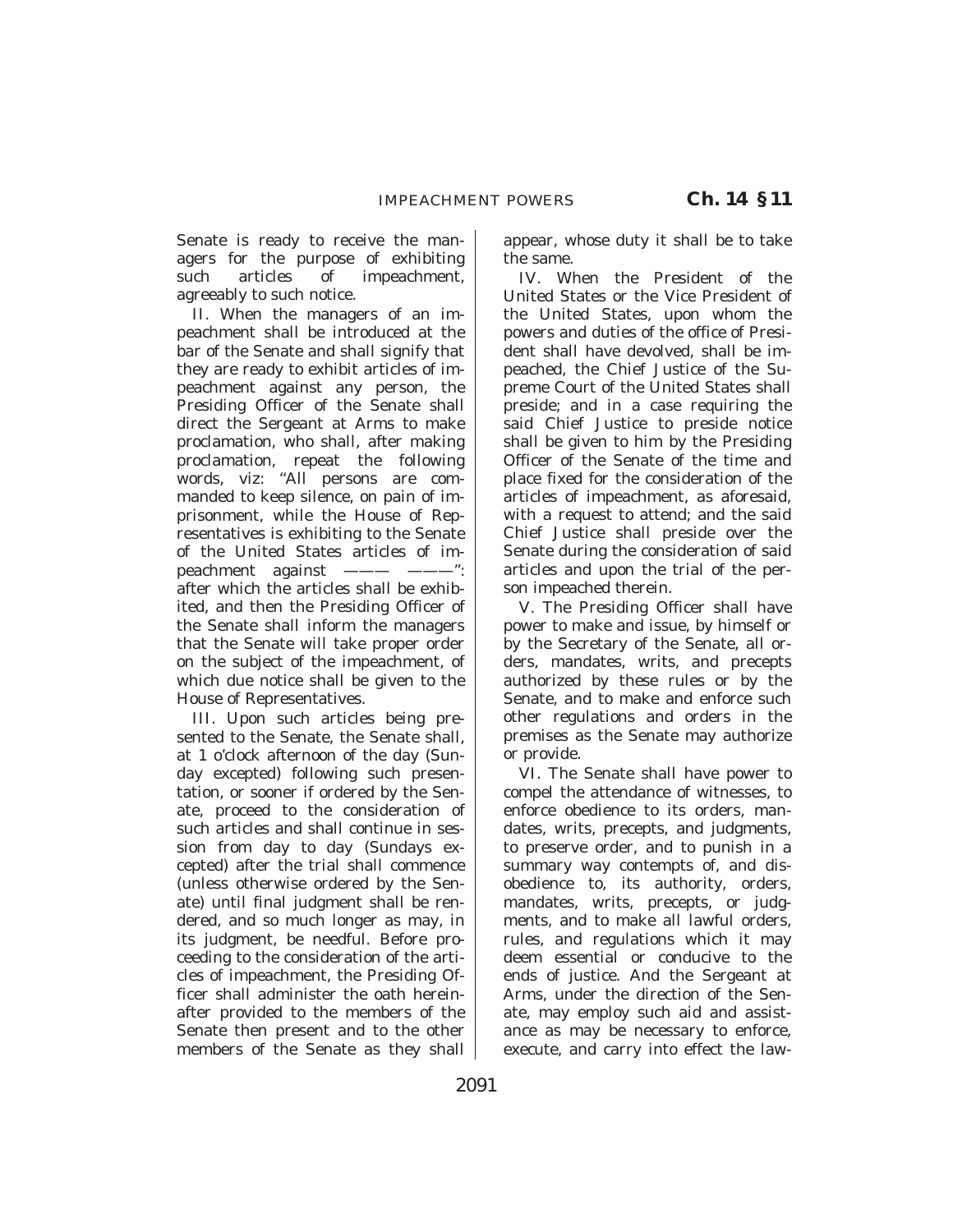ful orders, mandates, writs, and precepts of the Senate.

VII. The Presiding Officer of the Senate shall direct all necessary preparations in the Senate Chamber, and the Presiding Officer on the trial shall direct all the forms of proceedings while the Senate is sitting for the purpose of trying an impeachment, and all forms during the trial not otherwise specially provided for. And the Presiding Officer on the trial may rule all questions of evidence and incidental questions, which ruling shall stand as the judgment of the Senate, unless some member of the Senate shall ask that a formal vote be taken thereon, in which case it shall be submitted to the Senate for decision; or he may at his option, in the first instance, submit any such question to a vote of the members of the Senate. Upon all such questions the vote shall be without a division, unless the yeas and nays be demanded by one-fifth of the members present, when the same shall be taken.

VIII. Upon the presentation of articles of impeachment and the organization of the Senate as hereinbefore provided, a writ of summons shall issue to the accused, reciting said articles, and notifying him to appear before the Senate upon a day and at a place to be fixed by the Senate and named in such writ, and file his answer to said articles of impeachment, and to stand to and abide the orders and judgments of the Senate thereon; which writ shall be served by such officer or person as shall be named in the precept thereof, such number of days prior to the day fixed for such appearance as shall be named in such precept, either by the delivery of an attested copy thereof to the person accused, or if that can not

conveniently be done, by leaving such copy at the last known place of abode of such person, or at his usual place of business in some conspicuous place therein; or if such service shall be, in the judgment of the Senate, impracticable, notice to the accused to appear shall be given in such other manner, by publication or otherwise, as shall be deemed just; and if the writ aforesaid shall fail of service in the manner aforesaid, the proceedings shall not thereby abate, but further service may be made in such manner as the Senate shall direct. If the accused, after service, shall fail to appear, either in person or by attorney, on the day so fixed therefore as aforesaid, or, appearing, shall fail to file his answer to such articles of impeachment, the trial shall proceed, nevertheless, as upon a plea of not guilty. If a plea of guilty shall be entered, judgment may be entered thereon without further proceedings.

IX. At 12:30 o'clock afternoon of the day appointed for the return of the summons against the person impeached, the legislative and executive business of the Senate shall be suspended, and the Secretary of the Senate shall administer an oath to the returning officer in the form following, viz: "I,  $\longrightarrow$   $\longrightarrow$   $\longrightarrow$   $\longrightarrow$  do solemnly swear that the return made by me upon the process issued on the  $$ day of ———, by the Senate of the United States, against ——— is truly made, and that I have performed such service as therein described: So help me God.'' Which oath shall be entered at large on the records.

X. The person impeached shall then be called to appear and answer the articles of impeachment against him. If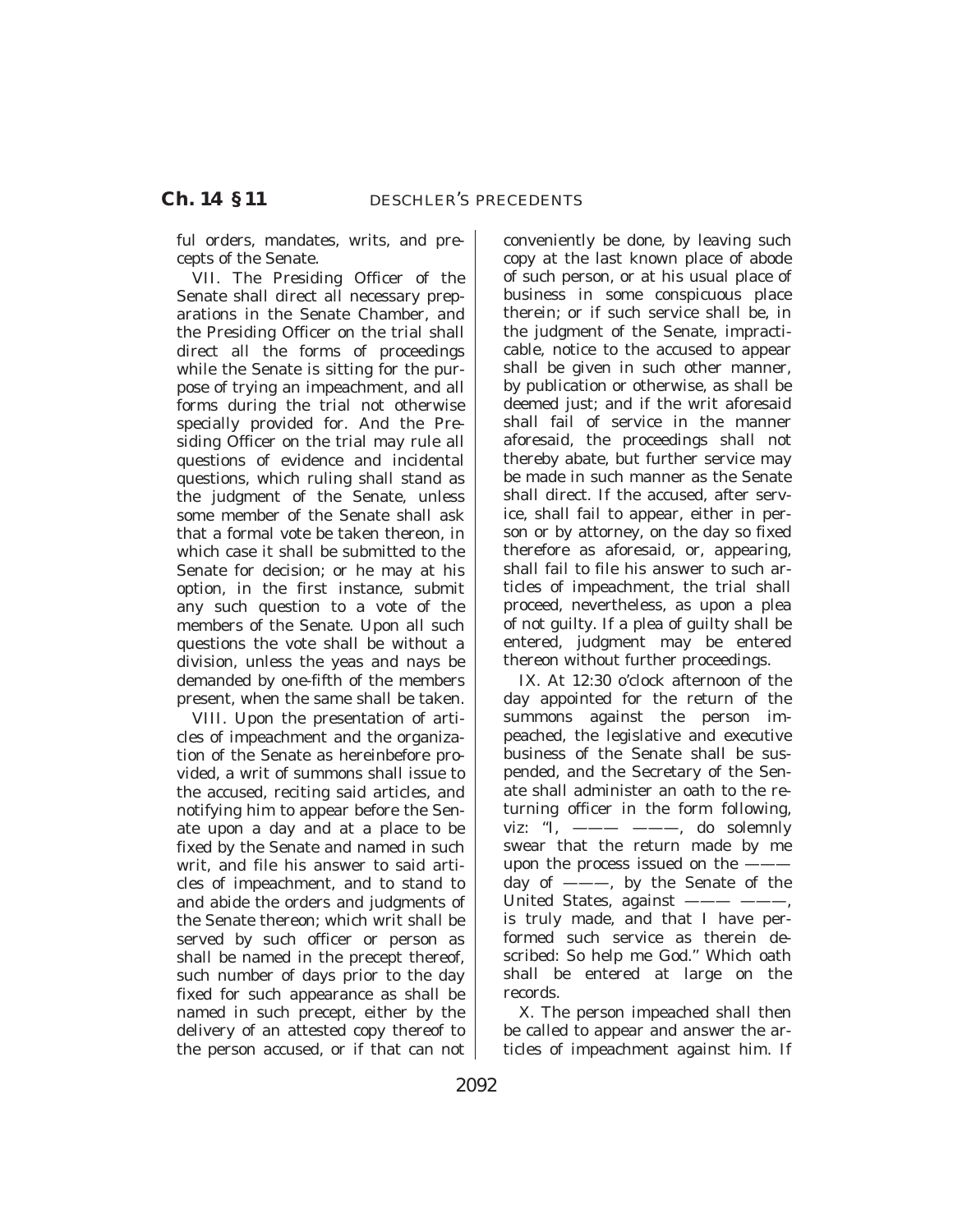he appear, or any person for him, the appearance shall be recorded, stating particularly if by himself, or by agent or attorney, naming the person appearing and the capacity in which he appears. If he do not appear, either personally or by agent or attorney, the same shall be recorded.

XI. That in the trial of any impeachment the Presiding Officer of the Senate, upon the order of the Senate, shall appoint a committee of twelve Senators to receive evidence and take testimony at such times and places as the committee may determine, and for such purpose the committee so appointed and the chairman thereof, to be elected by the committee, shall (unless otherwise ordered by the Senate) exercise all the powers and functions conferred upon the Senate and the Presiding Officer of the Senate, respectively, under the rules of procedure and practice in the Senate when sitting on impeachment trials.

Unless otherwise ordered by the Senate, the rules of procedure and practice in the Senate when sitting on impeachment trials shall govern the procedure and practice of the committee so appointed. The committee so appointed shall report to the Senate in writing a certified copy of the transcript of the proceedings and testimony had and given before such committee, and such report shall be received by the Senate and the evidence so received and the testimony so taken shall be considered to all intents and purposes, subject to the right of the Senate to determine competency, relevancy, and materiality, as having been received and taken before the Senate, but nothing herein shall prevent the Senate from sending for any

witness and hearing his testimony in open Senate, or by order of the Senate having the entire trial in open Senate.

XII. At 12:30 o'clock afternoon of the day appointed for the trial of an impeachment, the legislative and executive business of the Senate shall be suspended, and the Secretary shall give notice to the House of Representatives that the Senate is ready to proceed upon the impeachment of -———, in the Senate Chamber, which chamber is prepared with accommodations for the reception of the House of Representatives.

XIII. The hour of the day at which the Senate shall sit upon the trial of an impeachment shall be (unless otherwise ordered) 12 o'clock m.; and when the hour for such thing shall arrive, the Presiding Officer of the Senate shall so announce; and thereupon the Presiding Officer upon such trial shall cause proclamation to be made, and the business of the trial shall proceed. The adjournment of the Senate sitting in said trial shall not operate as an adjournment of the Senate; but on such adjournment the Senate shall resume the consideration of its legislative and executive business.

XIV. The Secretary of the Senate shall record the proceedings in cases of impeachment as in the case of legislative proceedings, and the same shall be reported in the same manner as the legislative proceedings of the Senate.

XV. Counsel for the parties shall be admitted to appear and be heard upon an impeachment.

XVI. All motions made by the parties or their counsel shall be addressed to the Presiding Officer, and if he, or any Senator, shall require it, they shall be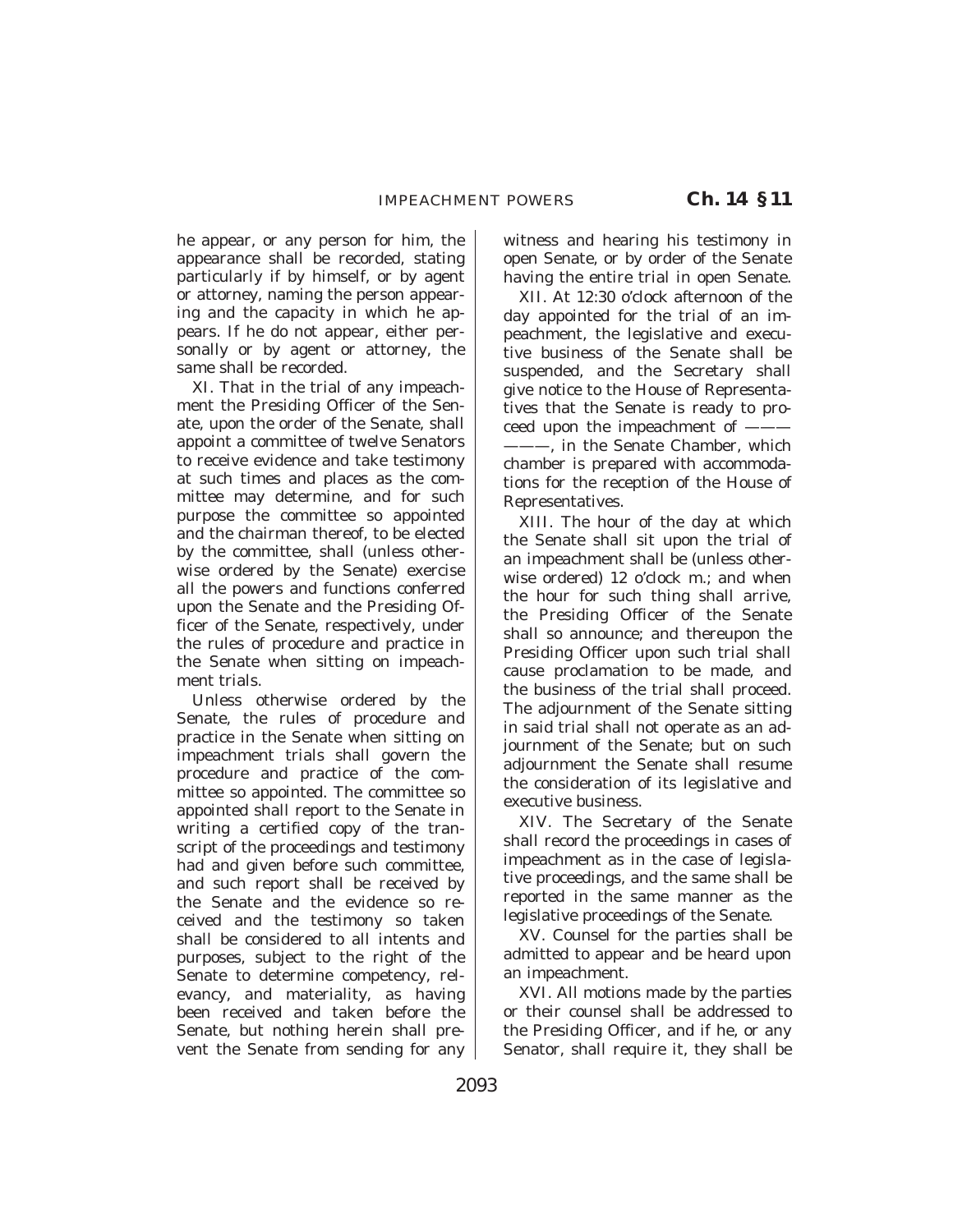committed to writing, and read at the Secretary's table.

XVII. Witnesses shall be examined by one person on behalf of the party producing them, and then cross-examined by one person on the other side.

XVIII. If a Senator is called as a witness, he shall be sworn, and give his testimony standing in his place.

XIX. If a Senator wishes a question to be put to a witness, or to offer a motion or order (except a motion to adjourn), it shall be reduced to writing, and put by the Presiding Officer.

XX. At all times while the Senate is sitting upon the trial of an impeachment the doors of the Senate shall be kept open, unless the Senate shall direct the doors to be closed while deliberating upon its decisions.

XXI. All preliminary or interlocutory questions, and all motions, shall be argued for not exceeding one hour on each side, unless the Senate shall, by order, extend the time.

XXII. The case, on each side, shall be opened by one person. The final argument on the merits may be made by two persons on each side (unless otherwise ordered by the Senate upon application for that purpose), and the argument shall be opened and closed on the part of the House of Representatives.

XXIII. On the final question whether the impeachment is sustained, the yeas and nays shall be taken on each article of impeachment separately; and if the impeachment shall not, upon any of the articles presented, be sustained by the votes of two-thirds of the members present, a judgment of acquittal shall be entered; but if the person accused in such articles of impeachment shall be convicted upon any of said ar-

ticles by the votes of two-thirds of the members present, the Senate shall proceed to pronounce judgment, and a certified copy of such judgment shall be deposited in the office of the Secretary of State.

XXIV. All the orders and decisions shall be made and had by yeas and nays, which shall be entered on the record, and without debate, subject, however, to the operation of Rule VII, except when the doors shall be closed for deliberation, and in that case no member shall speak more than once on one question, and for not more than ten minutes on an interlocutory question, and for not more than fifteen minutes on the final question, unless by consent of the Senate, to be had without debate; but a motion to adjourn may be decided without the yeas and nays, unless they be demanded by one-fifth of the members present. The fifteen minutes herein allowed shall be for the whole deliberation on the final question, and not on the final question on each article of impeachment.

XXV. Witnesses shall be sworn in the following form, viz: "You, -———, do swear (or affirm, as the case may be) that the evidence you shall give in the case now pending between the United States and  $$ shall be the truth, the whole truth, and nothing but the truth: So help you God.'' Which oath shall be administered by the Secretary, or any other duly authorized person.

*Form of a subpena be issued on the application of the managers of the impeachment, or of the party impeached, or of his counsel*

 $To — — — —, greeting:$ 

You and each of you are hereby commanded to appear before the Senate of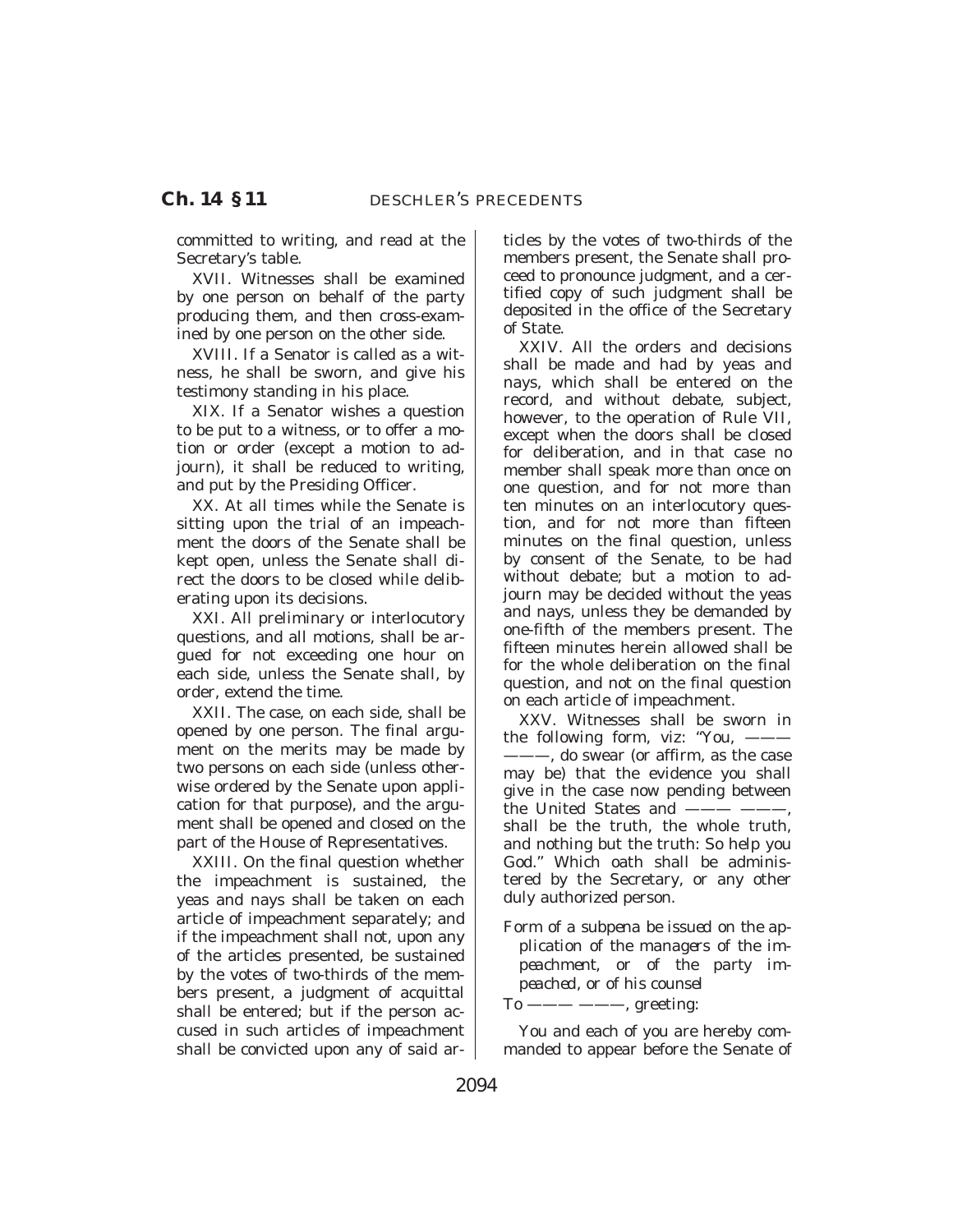the United States, on the ——— day of ———, at the Senate Chamber in the city of Washington, then and there to testify your knowledge in the cause which is before the Senate in which the House of Representatives have impeached -

Fail not.

Witness  $\frac{---}{---}$ , and Presiding Officer of the Senate, at the city of Washington, this  $\frac{1}{2}$  day of  $\frac{1}{2}$ in the year of our Lord ———, and of the Independence of the United States the ———.<br>Presiding Officer of the Senate.

#### *Form of direction for the service of said subpena*

# The Senate of the United States to

 $\begin{array}{c}\n--\n--\n... \end{array}$  greeting:

You are hereby commanded to serve and return the within subpena according to law.

Dated at Washington, this day of ———, in the year of our Lord ———, and of the Independence of the United States the ———.<br>Secretary of the Senate.

*Form of oath to be administered to the members of the Senate sitting in the trial of impeachments*

''I solemnly swear (or affirm, as the case may be) that in all things appertaining to the trial of the impeachment of  $\begin{array}{c} \text{---} \text{---} \\ \text{---} \text{---} \\ \end{array}$  now pending, I will do impartial justice according to the Constitution and laws: So help me God.''

*Form of summons to be issued and served upon the person impeached* THE UNITED STATES OF AMERICA, *ss:* The Senate of the United States to  $---,$  greeting:

Whereas the House of Representatives of the United States of America

did, on the  $\frac{---}{}$  day of  $\frac{---}{}$ , exhibit to the Senate articles of impeachment against you, the said -———, in the words following:

#### [Here insert the articles]

And demand that you, the said ———  $-$ , should be put to answer the accusations as set forth in said articles, and that such proceedings, examinations, trials, and judgments might be thereupon had as are agreeable to law and justice.

You, the said  $\begin{array}{ccc} - & \cdots & - \end{array}$  are therefore hereby summoned to be and appear before the Senate of the United States of America, at their Chamber in the city of Washington, on the  $$ day of  $\text{---}$ , at 12:30 o'clock afternoon, then and there to answer to the said articles of impeachment, and then and there to abide by, obey, and perform such orders, directions, and judgments as the Senate of the United States shall make in the premises according to the Constitution and laws of the United States.

Hereof you are not to fail.

Witness  $\frac{---}{---}$ , and Presiding Officer of the said Senate, at the city of Washington, this  $\frac{1}{2}$  day of  $\frac{1}{2}$ in the year of our Lord ———, and of the Independence of the United States the ———.<br>Presiding Officer of the Senate.

*Form of precept to be indorsed on said writ of summons*

THE UNITED STATES OF AMERICA, *ss:* The Senate of the United States to  $---$ , greeting:

You are hereby commanded to deliver to and leave with ——— ——, if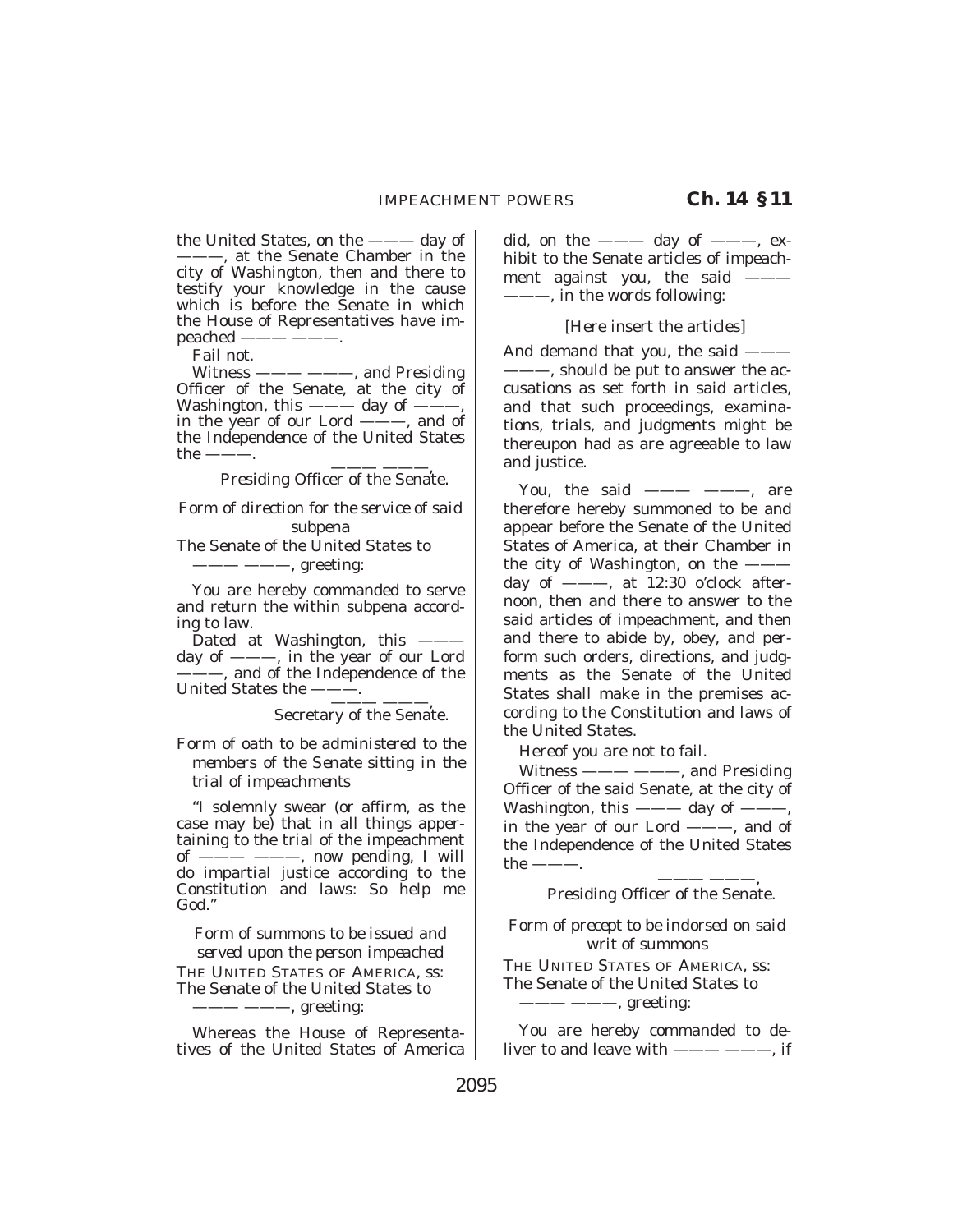conveniently to be found, or if not, to leave at his usual place of abode, or at his usual place of business in some conspicuous place, a true and attested copy of the within writ of summons, together with a like copy of this precept; and in whichsoever way you perform the service, let it be done at least – days before the appearance day mentioned in the said writ of summons.

Fail not, and make return of this writ of summons and precept, with your proceedings thereon indorsed, on or before the appearance day mentioned in the said writ of summons.

Witness ——— ———, and Presiding Officer of the Senate, at the city of Washington, this ——— day of ———,<br>in the year of our Lord ———, and of in the year of our Lord  $$ the Independence of the United States the ———.<br>Presiding Officer of the Senate.

All process shall be served by the Sergeant at Arms of the Senate, unless otherwise ordered by the court.

XXVI. If the Senate shall at any time fail to sit for the consideration of articles of impeachment on the day or hour fixed therefor, the Senate may, by an order to be adopted without debate, fix a day and hour for resuming such consideration.

#### **Cross References**

Functions of the Senate in impeachment generally, see § 1, supra.

- House-Senate relations generally, see Ch. 32, infra.
- Senate notified of adoption of impeachment resolution and election of managers by the House, see § 9, supra.

#### **Collateral References**

Functions and practice of the Senate in impeachments, see Riddick, Senate

Procedure 495–504, S. Doc. No. 93–21, 93d Cong. 1st Sess. (1973); Riddick, Procedure and Guidelines for Impeachment Trials in the United States Senate, S. Doc. No. 93–102, 93d Cong. 2d Sess. (1974).

Standing rules of the Senate generally, see Riddick, Senate Procedure 774– 779, S. Doc. No. 93–21, 93d Cong. 1st Sess. (1973).

#### *Senate Rules for Impeachment Trials*

**§ 11.1 After impeachment proceedings had been instituted in the House against President Richard Nixon, the Senate adopted a resolution for the study and review of Senate rules and precedents applicable to impeachment trials.**

On July 29,  $1974<sub>1</sub>(19)$  during the pendency of an investigation in the House of alleged impeachable offenses committed by President Nixon, the Senate adopted a resolution related to its rules on impeachment:

MR. [MICHAEL J.] MANSFIELD [of Montana]: Mr. President, I have at the desk a resolution, submitted on behalf of the distinguished Republican leader, the Senator from Pennsylvania (Mr. Hugh Scott), the assistant majority leader, the distinguished Senator from

**<sup>19.</sup>** 120 CONG. REC. 25468, 93d Cong. 2d Sess.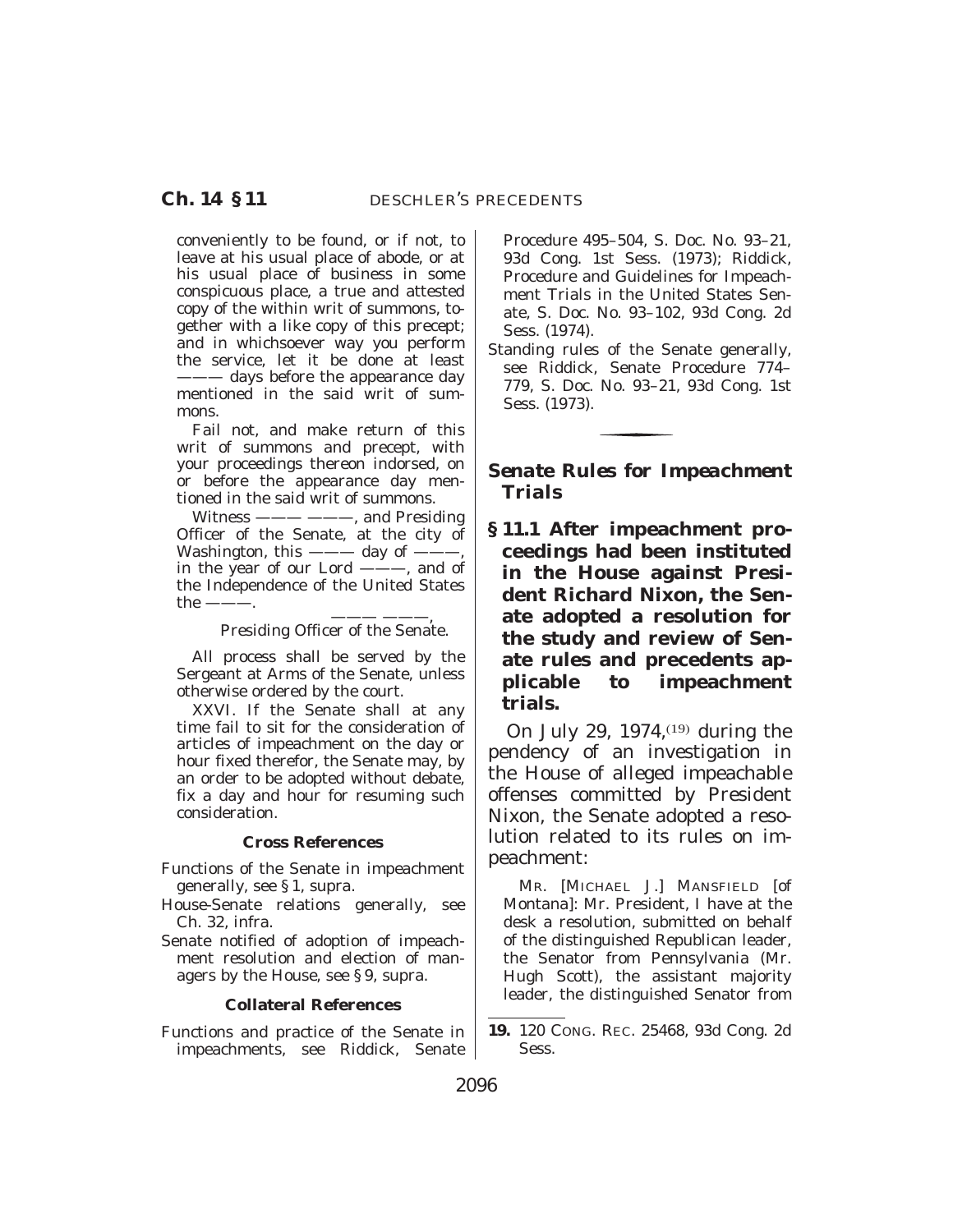West Virginia (Mr. Robert C. Byrd), the assistant Republican leader, the distinguished Senator from Michigan (Mr. Griffin), and myself, and I ask that it be called up and given immediate consideration.

THE PRESIDING OFFICER: (20) The clerk will state the resolution.

The legislative clerk read as follows:

#### S. RES. 370

*Resolved,* That the Committee on Rules and Administration is directed to review any and all existing rules and precedents that apply to impeachment trials with a view to recommending any revisions, if necessary, which may be required if the Senate is called upon to conduct such a trial.

*Resolved further,* That the Committee on Rules and Administration is instructed to report back no later than 1 September 1974, or on such earlier date as the Majority and Minority Leaders may designate, and

*Resolved further,* That such review by that Committee shall be held entirely in executive sessions.

THE PRESIDING OFFICER: Without objection, the Senate will proceed to its immediate consideration.

The question is on agreeing to the resolution.

The resolution (S. 370) was agreed to.

*Parliamentarian's Note:* The Senate, unlike the House, is a continuing legislative body. Therefore, the standing rules of the Senate, including the rules for impeachment trials, continue from Congress to Congress unless amended.(21)

**§ 11.2 The Senate having directed its Committee on Rules and Administration to review Senate rules and precedents applicable to impeachment trials (pending impeachment proceedings in the House against President Richard Nixon), the committee reported back various amendments to those Senate rules, which amendments were not considered in the Senate.**

On July 29, 1974, during the pendency of an investigation in the House of alleged impeachable offenses committed by President Nixon, the Senate adopted Senate Resolution 370, directing its Committee on Rules and Administration to review any and all existing rules and precedents that apply to impeachment trials, with a view to recommending any necessary revisions.

The Committee on Rules and Administration reported (S. Rept. No. 93–1125) on Aug. 22, 1974, a resolution (S. Res. 390) amending the Rules of Procedure and Practice in the Senate when Sitting on Impeachment Trials. The resolution was not considered by the Senate.

The amendments provided: (1) that the Chief Justice, when presiding over impeachment trials of

**<sup>20.</sup>** Jesse Helms (N.C.).

**<sup>21.</sup>** See Rule XXXII, *Senate Manual* § 32.2 (1973).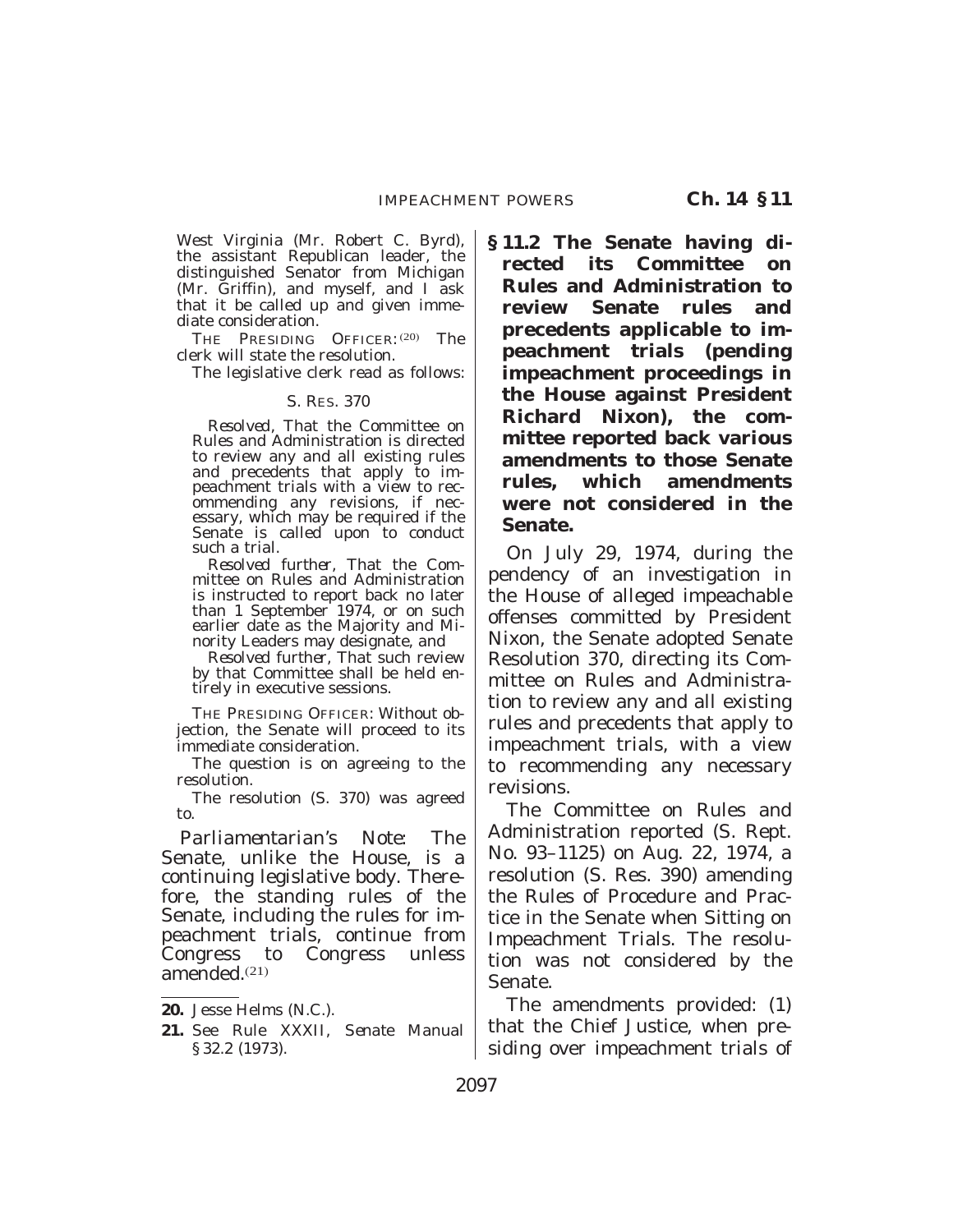the President or Vice President, be administered the oath by the Presiding Officer; (2) that the term ''person accused'' in reference to the respondent, be changed in all cases to ''person impeached''; (3) that the Presiding Officer rule on all questions of evidence ''including, but not limited to, questions of relevancy, materiality, and redundancy,'' such decision to be voted upon on demand ''without debate'' and such vote to be ''taken in accordance with the Standing Rules of the Senate''; (4) that a committee of 12 Senators may receive evidence ''if the Senate so orders'' the appointment of such a committee by the Presiding Officer; (5) that the Senate may order another hour than 12:30 m. o'clock for commencing impeachment proceedings; and other clarifying changes. Other amendments proposed certain rules governing the trial and procedures for voting on the articles: (1)

XVI. All motions, objections, requests, or applications whether relating to the procedure of the Senate or relating immediately to the trial (including questions with respect to admission of evidence or other questions arising during the trial) made by the parties or their counsel shall be addressed to the Presiding Officer only,

and if he, or any Senator, shall require it, they shall be committed to writing, and read at the Secretary's table. . . .

XIX. If a Senator wishes a question to be put to a witness, or to a manager, or to counsel of the person impeached, or to offer a motion or order (except a motion to adjourn), it shall be reduced to writing, and put by the Presiding Officer. The parties or their counsel may interpose objections to witnesses answering questions propounded at the request of any Senator and the merits of any such objection may be argued by the parties or their counsel. Ruling on any such objection shall be made as provided in Rule VII. It shall not be in order for any Senator to engage in colloquy.

XX. At all times while the Senate is sitting upon the trial of an impeachment the doors of the Senate shall be kept open, unless the Senate shall direct the doors to be closed while deliberating upon its decisions. A motion to close the doors may be acted upon without objection, or, if objection is heard, the motions shall be voted on without debate by the yeas and nays, which shall be entered on the record.

XXI. All preliminary or interlocutory questions, and all motions, shall be argued for not exceeding one hour (unless the Senate otherwise orders) on each side. . . .

XXIII. An article of impeachment shall not be divisible for the purpose of voting thereon at any time during the trial. Once voting has commenced on an article of impeachment, voting shall be continued until voting has been completed on all articles of impeachment unless the Senate adjourns for a period not to exceed one day or ad-

**<sup>1.</sup>** S. Res. 390, 120 CONG. REC. 29811– 13, 93d Cong. 2d Sess., Aug. 22, 1974.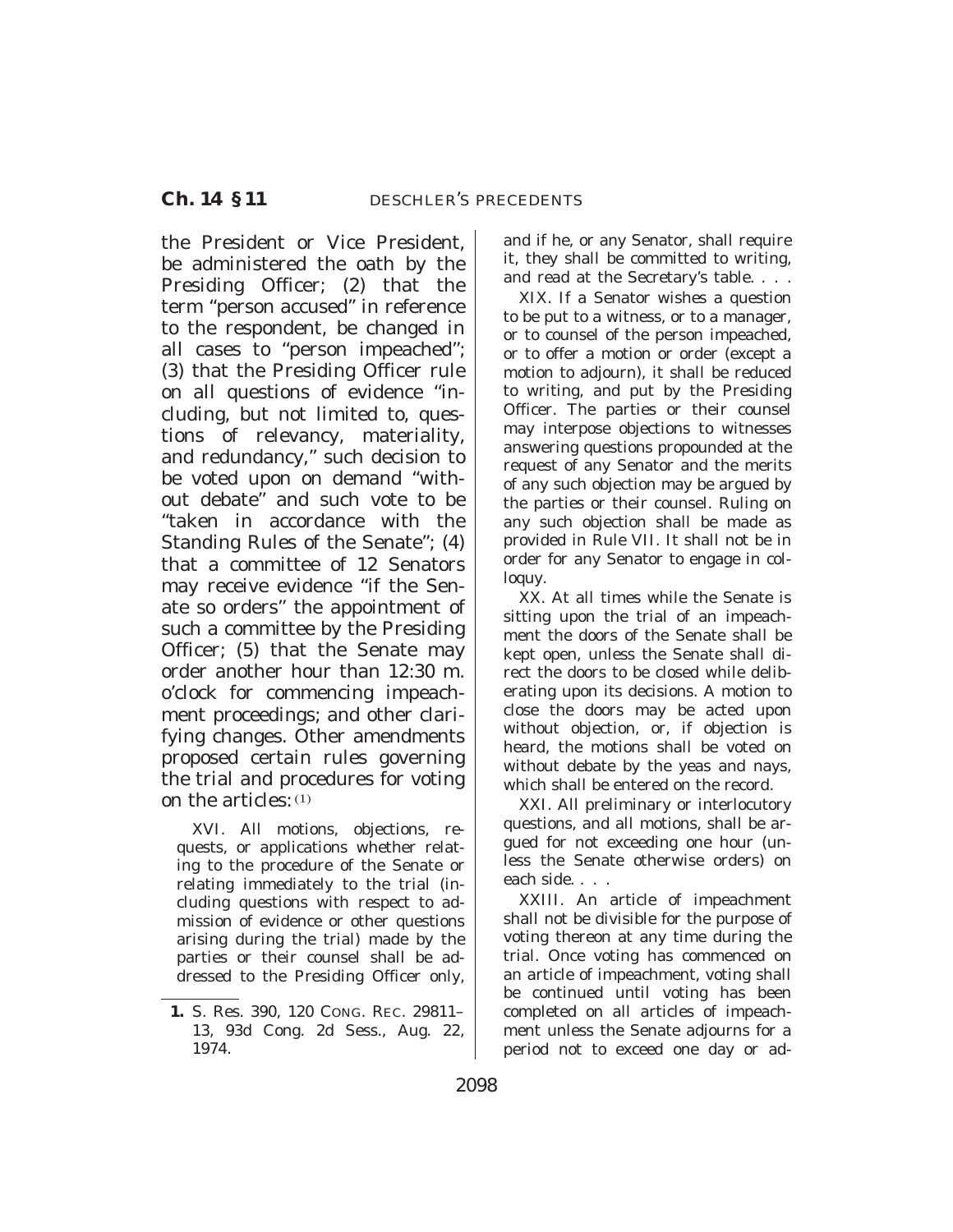journs sine die. On the final question whether the impeachment is sustained, the yeas and nays shall be taken on each article of impeachment separately; and if the impeachment shall not, upon any of the articles presented, be sustained by the votes of two-thirds of the members present, a judgment of acquittal shall be entered; but if the person impeached shall be convicted upon any such article by the votes of two-thirds of the members present, the Senate may proceed to the consideration of such other matters as may be determined to be appropriate prior to pronouncing judgment. Upon pronouncing judgment, a certified copy of such judgment shall be deposited in the office of the Secretary of State. A motion to reconsider the vote by which any article of impeachment is sustained or rejected shall not be in order.

#### FORM OF PUTTING THE QUESTION ON EACH ARTICLE OF IMPEACHMENT

The Presiding Officer shall first state the question; thereafter each Senator, as his name is called, shall rise in his place and answer: guilty or not guilty.

XXIV. All the orders and decisions may be acted upon without objection, or, if objection is heard, the orders and decisions shall be voted on without debate by yeas and nays, which shall be entered on the record, subject, however, to the operation of Rule VII, except when the doors shall be closed for deliberation, and in that case no member shall speak more than once on one question, and for not more than ten minutes on an interlocutory question, and for not more than fifteen minutes on the final question, unless by consent of the Senate, to be had without debate; but a motion to adjourn may be

decided without the yeas and nays, unless they be demanded by one-fifth of the members present. The fifteen minutes here in allowed shall be for the whole deliberation on the final question, and not on the final question on each article of impeachment.

## **§ 11.3 The Senate amended its rules for impeachment trials in the 74th Congress to allow a committee of 12 Senators to receive evidence and take testimony.**

On May 28, 1935, the Senate considered and agreed to a resolution (S. Res. 18) amending the rules of procedure and practice in the Senate when sitting on impeachment trials. The resolution added a new rule relating to the reception of evidence by a committee appointed by the Presiding Officer:

*Resolved,* That in the trial of any impeachment the Presiding Officer of the Senate, upon the order of the Senate, shall appoint a committee of twelve Senators to receive evidence and take testimony at such times and places as the committee may determine, and for such purpose the committee so appointed and the chairman thereof, to be elected by the committee, shall (unless otherwise ordered by the Senate) exercise all the powers and functions conferred upon the Senate and the Presiding Officer of the Senate, respectively, under the rules of procedure and practice in the Senate when sitting on impeachment trials.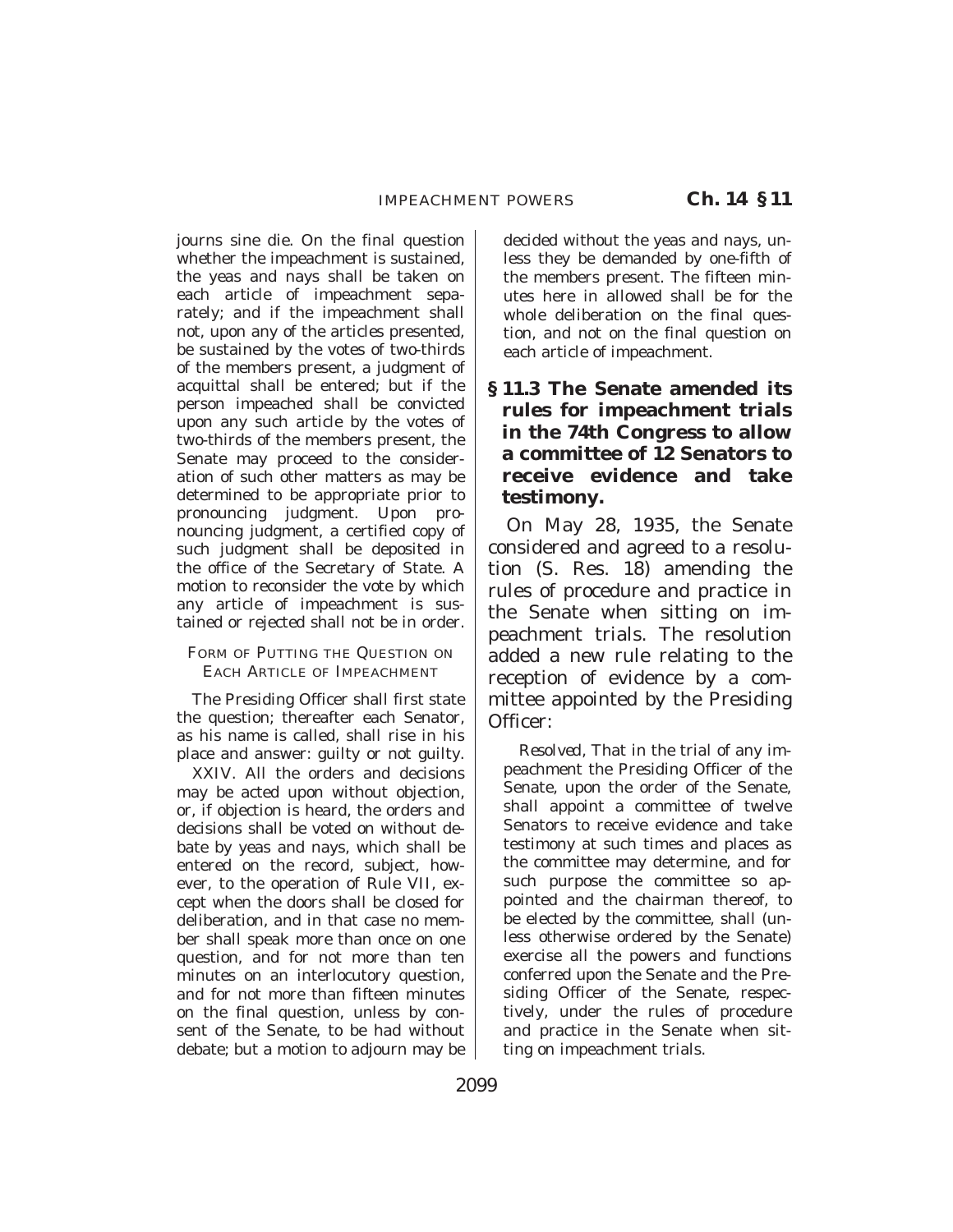Unless otherwise ordered by the Senate, the rules of procedure and practice in the Senate when sitting on impeachment trials shall govern the procedure and practice of the committee so appointed. The committee so appointed shall report to the Senate in writing a certified copy of the transcript of the proceedings and testimony had and given before such committee, and such report shall be received by the Senate and the evidence so received and the testimony so taken shall be considered to all intents and purposes, subject to the right of the Senate to determine competency, relevancy, and materiality, as having been received and taken before the Senate, but nothing herein shall prevent the Senate from sending for any witness and hearing his testimony in open Senate, or by order of the Senate having the entire trial in open Sen $ate(2)$ 

#### *Appearance of Managers*

**§ 11.4 The managers on the part of the House appear in the Senate to exhibit the articles of impeachment at the time messaged for that purpose by the Senate.**

On Mar. 9, 1936,<sup>(3)</sup> the Senate messaged to the House its readiness to receive the managers on the part of the House to present articles of impeachment against

#### U.S. District Judge Halsted Ritter at a specified time:

A message from the Senate, by Mr. Horne, its enrolling clerk, announced that the Senate had—

*Ordered,* That the Secretary inform the House of Representatives that the Senate is ready to receive the managers appointed by the House for the purpose of exhibiting articles of impeachment against Halsted L. Ritter, United States district judge for the southern district of Florida, agreeably to the notice communicated to the Senate and that at the hour of 1 o'clock p.m. on Tuesday, March 10, 1936, the Senate will receive the honorable managers on the part of the House of Representatives, in order that they may present and exhibit the said articles of impeachment against the said Halsted L. Ritter, United States district judge for the southern district of Florida.

On Mar. 10, the managers on the part of the House appeared in the Senate pursuant to the order and the following proceedings took place:

THE VICE PRESIDENT: (4) Will the Senator from North Carolina suspend in order to permit the managers on the part of the House of Representatives in the impeachment proceedings to appear and present the articles of impeachment?

MR. [JOSIAH W.] BAILEY [of North Carolina]: Mr. President, may I take my seat with the right to resume at the end of the impeachment proceedings?

THE VICE PRESIDENT: The Senator will have the floor when the Senate resumes legislative session.

**<sup>2.</sup>** 79 CONG. REC. 8309, 8310, 74th Cong. 1st Sess.

**<sup>3.</sup>** 80 CONG. REC. 3449, 74th Cong. 2d Sess. **4.** John N. Garner (Tex.).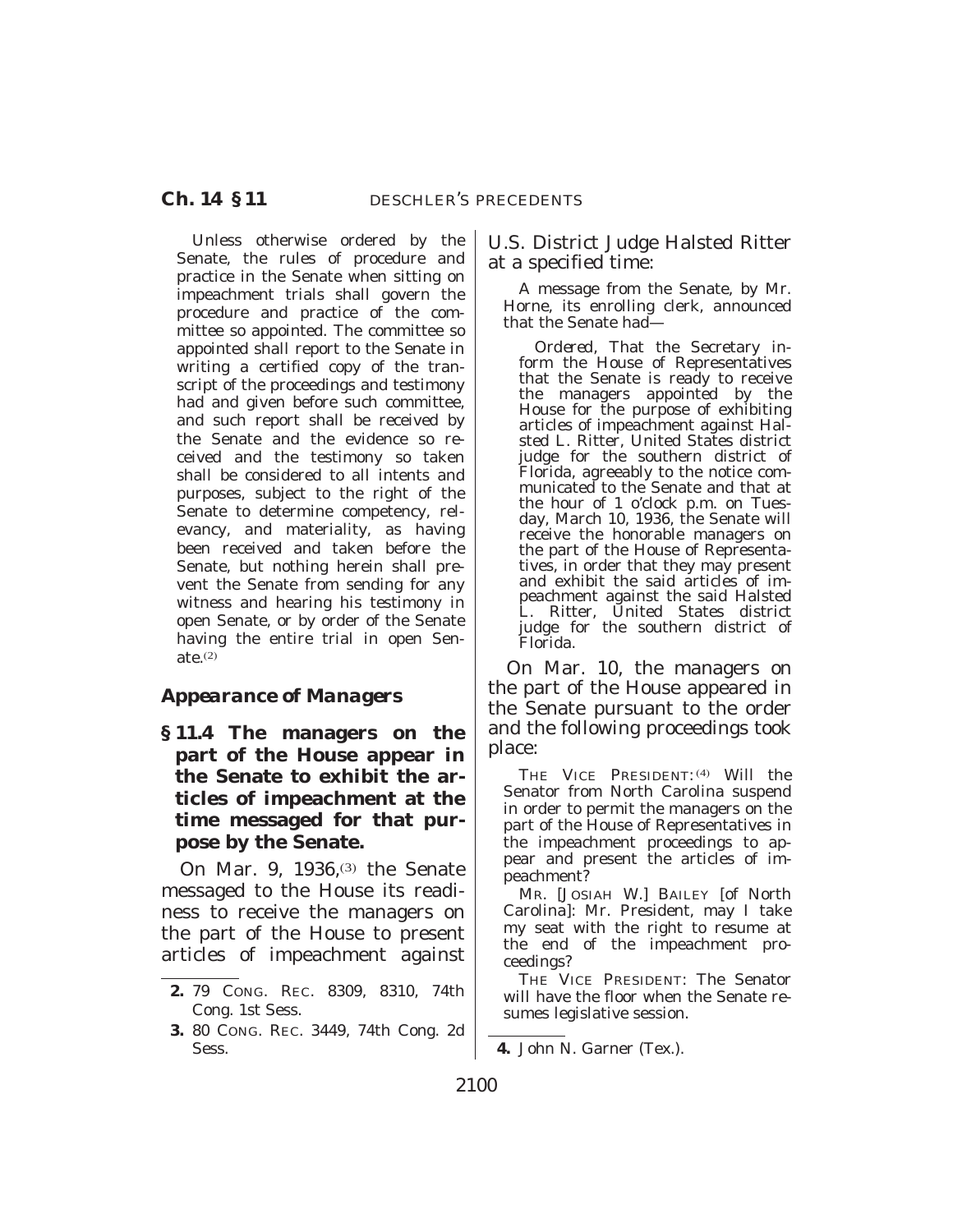IMPEACHMENT OF HALSTED L. RITTER

At 1 o'clock p.m. the managers on the part of the House of Representatives of the impeachment of Halsted L. Ritter appeared below the bar of the Senate, and the secretary to the majority, Leslie L. Biffle, announced their presence, as follows:

I have the honor to announce the managers on the part of the House of Representatives to conduct the proceedings in the impeachment of Halsted L. Ritter, United States district judge in and for the southern district of Florida.

THE VICE PRESIDENT: The managers on the part of the House will be received and assigned their seats.

The managers, accompanied by the Deputy Sergeant at Arms of the House of Representatives, William K. Weber, were thereupon escorted by the secretary to the majority to the seats assigned to them in the area in front and to the left of the Chair.

THE VICE PRESIDENT: The Chair understands the managers on the part of the House of Representatives are ready to proceed with the impeachment. The Sergeant at Arms will make proclamation.

The Sergeant at Arms, Chesley W. Jurney, made proclamation, as follows:

Hear ye! Hear ye! Hear ye! All persons are commanded to keep silent, on pain of imprisonment, while the House of Representatives is exhibiting to the Senate of the United States articles of impeachment against Halsted L. Ritter, United States district judge in and for the southern district of Florida.

MR. [JOSEPH T.] ROBINSON [of Arkansas]: I suggest the absence of a quorum.

THE VICE PRESIDENT: The clerk will call the roll.

The legislative clerk (Emery L. Frazier) galled the roll, and the following Senators answered to their names. . . .

THE VICE PRESIDENT: Eighty-six Senators have answered to their names. A quorum is present. The managers on the part of the House will proceed.

MR. MANAGER [HATTON W.] SUM-NERS [of Texas]: Mr. President, the managers on the part of the House of Representatives are here present and ready to present the articles of impeachment which have been preferred by the House of Representatives against Halsted L. Ritter, a district judge of the United States for the southern district of Florida.

The House adopted the following resolution, which, with the permission of the Senate, I will read:

HOUSE RESOLUTION 439

IN THE HOUSE OF REPRESENTATIVES, *March 6, 1936.*

*Resolved,* That Hatton W. Sumners, Randolph Perkins, and Sam Hobbs, Members of this House, be, and they are hereby, appointed managers to conduct the impeachment against Halsted L. Ritter, United States district judge for the southern district of Florida; that said managers are hereby instructed to appear before the Senate of the United States and at the bar thereof in the name of the House of Representatives and of all the people of the United States to impeach the said Halsted L. Ritter of high crimes and misdemeanors in office and to exhibit to the Senate of the United States the articles of impeachment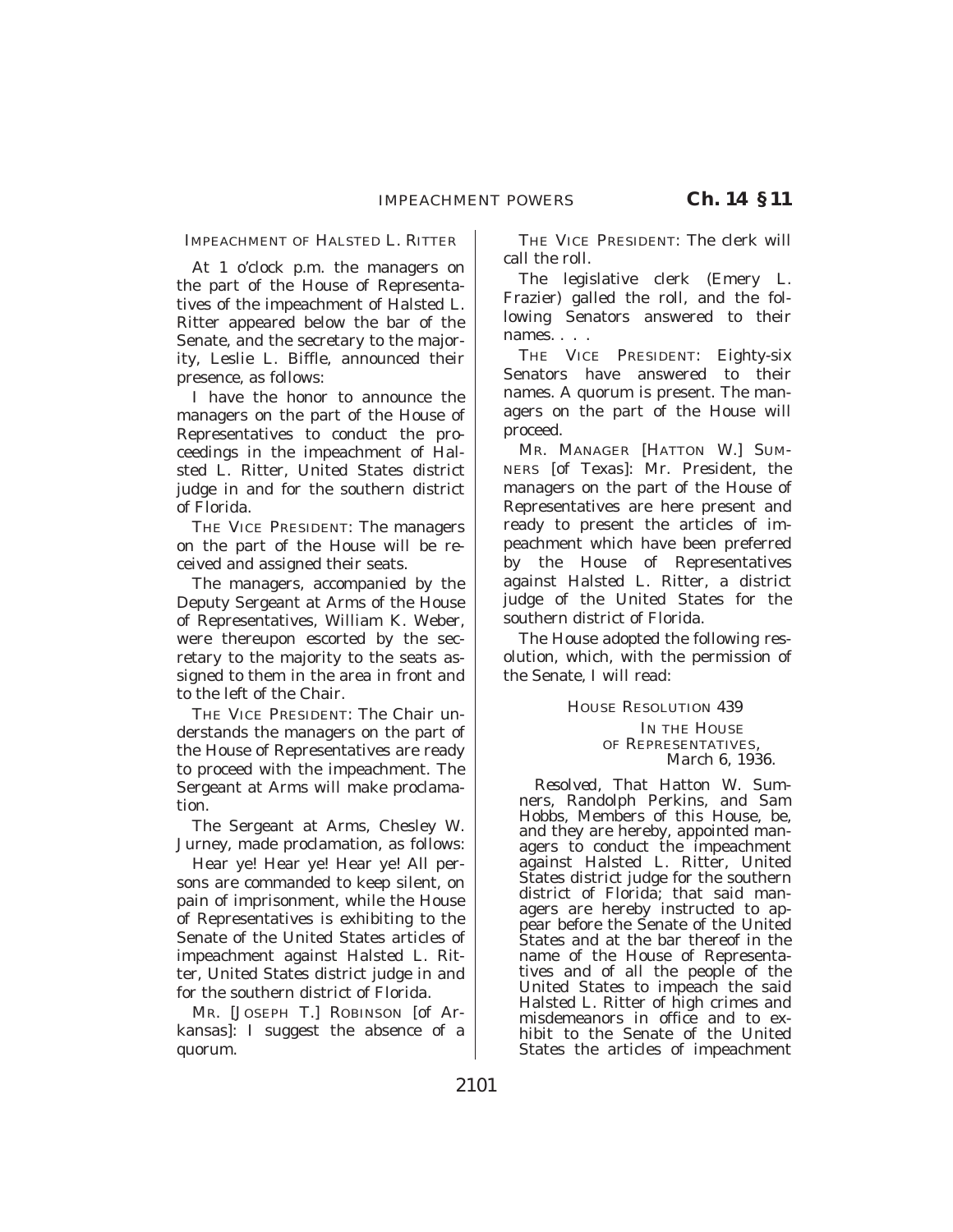against said judge which have been agreed upon by this House; and that the said managers do demand that the Senate take order for the appearance of said Halsted L. Ritter to answer said impeachment, and demand his impeachment, conviction, and removal from office.

> JOSEPH W. BYRNS, *Speaker of the House of Representatives.*

Attest:

SOUTH TRIMBLE, *Clerk.*

[Seal of the House of Representatives.]

Mr. President, with the permission of the Vice President and the Senate, I will ask Mr. Manager Hobbs to read the articles of impeachment.

THE VICE PRESIDENT: Mr. Manager Hobbs will proceed, and the Chair will take the liberty of suggesting that he stand at the desk in front of the Chair, as from that position the Senate will probably be able to hear him better.

Mr. Manager Hobbs, from the place suggested by the Vice President, said:

Mr. President and gentlemen of the Senate:

ARTICLES OF IMPEACHMENT AGAINST HALSTED L. RITTER

House Resolution 422, Seventy-fourth Congress, second session, Congress of the United States of America

[Mr. Hobbs read the resolution and articles of impeachment].

MR. MANAGER SUMNERS: Mr. President, the House of Representatives, by protestation, saving themselves the liberty of exhibiting at any time hereafter any further articles of accusation or impeachment against the said Halsted L. Ritter, district judge of the United

States for the southern district of Florida, and also of replying to his answers which he shall make unto the articles preferred against him, and of offering proof to the same and every part thereof, and to all and every other article of accusation or impeachment which shall be exhibited by them as the case shall require, do demand that the said Halsted L. Ritter may be put to answer the misdemeanors in office which have been charged against him in the articles which have been exhibited to the Senate, and that such proceedings, examinations, trials, and judgments may be thereupon had and given as may be agreeable to law and justice.

Mr. President, the managers on the part of the House of Representatives, in pursuance of the action of the House of Representatives by the adoption of the articles of impeachment which have just been read to the Senate, do now demand that the Senate take order for the appearance of the said Halsted L. Ritter to answer said impeachment, and do now demand his impeachment, conviction, and removal from office.

THE VICE PRESIDENT: The Senate will take proper order and notify the House of Representatives.(5)

#### *Organization of Senate as Court of Impeachment*

## **§ 11.5 Following the appearance of the managers and their presentation of the articles of impeachment to the Senate, the oath is adminis-**

**<sup>5.</sup>** 80 CONG. REC. 3485–89, 74th Cong. 2d Sess.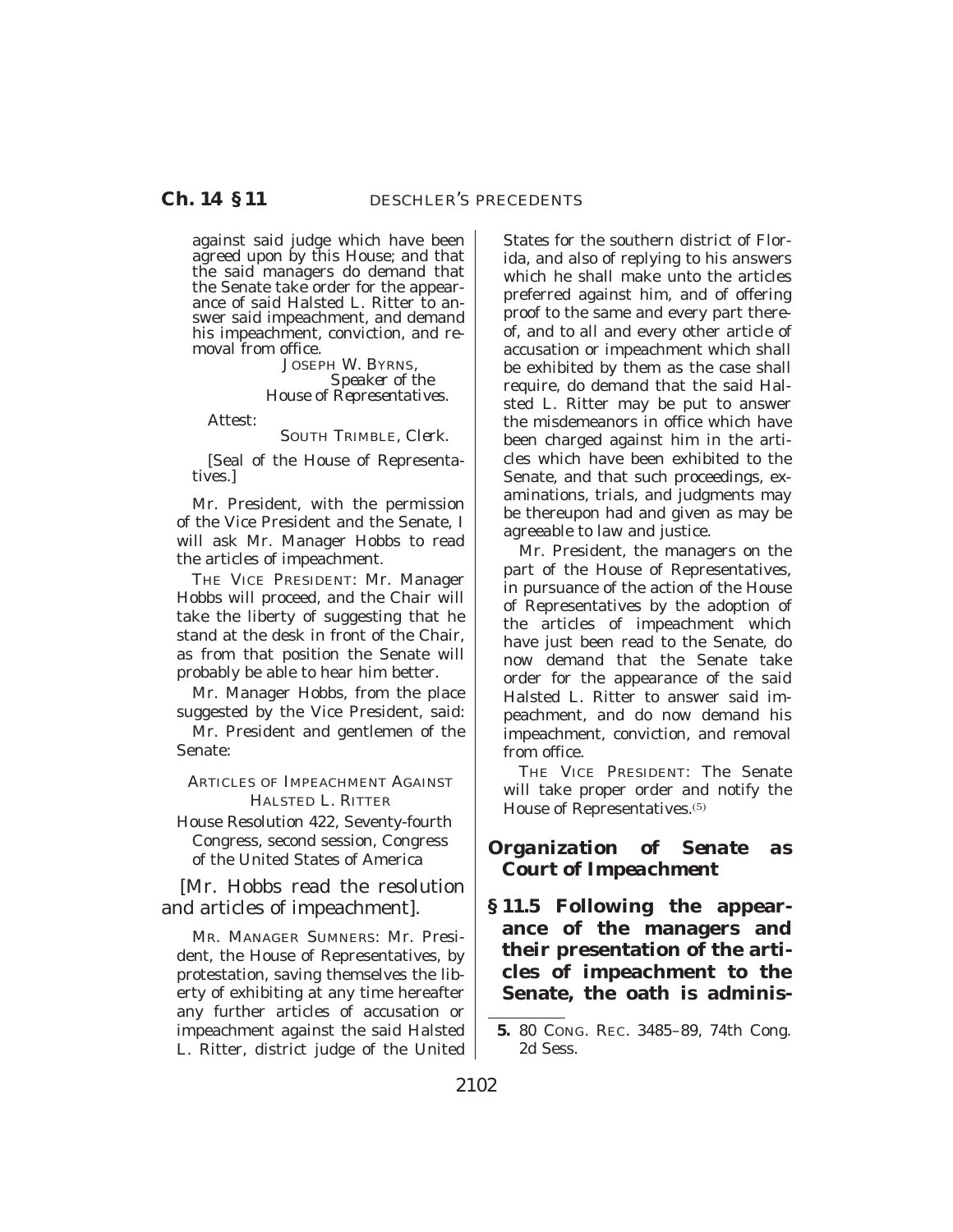**tered, the Senate organizes for the trial of impeachment and notifies the House thereof, the articles are printed for the use of the Senate, a summons is issued for the appearance of the respondent, and provision is made for payment of trial expenses.**

On Mar. 10, 1936, <sup>(6)</sup> immediately following the presentation of articles of impeachment against Judge Halsted Ritter by the managers on the part of the House to the Senate, the following proceedings took place in the Senate:

MR. [HENRY F.] ASHURST [of Arizona]: Mr. President, I move that the senior Senator from Idaho [Mr. Borah], who is the senior Senator in point of service in the Senate, be now designated by the Senate to administer the oath to the Presiding Officer of the Court of Impeachment.

The motion was agreed to; and Mr. Borah advanced to the Vice President's desk and administered the oath to Vice President Garner as Presiding Officer, as follows:

You do solemnly swear that in all things appertaining to the trial of the impeachment of Halsted L. Ritter, United States district judge for the southern district of Florida, now pending, you will do impartial justice according to the Constitution and laws. So help you God.

MR. ASHURST: Mr. President, at this time the oath should be administered

to all the Senators, but I should make the observation that if any Senator desires to be excused from this service, now is the appropriate time to make known such desire. If there be no Senator who desires to be excused, I move that the Presiding Officer administer the oath to the Senators, so that they may form a Court of Impeachment.

THE VICE PRESIDENT: (7) Is there objection? The Chair hears none, and it is so ordered. Senators will now be sworn.

Thereupon the Vice President administered the oath to the Senators present, as follows:

You do each solemnly swear that in all things appertaining to the trial of the impeachment of Halsted L. Ritter, United States district judge for the southern district of Florida, now pending, you will do impartial justice according to the Constitution and laws. So help you God.

THE VICE PRESIDENT: The Sergeant at Arms will now make proclamation that the Senate is sitting as a Court of Impeachment.

THE SERGEANT AT ARMS: Hear ye! Hear ye! Hear ye! All persons are commanded to keep silence on pain of imprisonment while the Senate of the United States is sitting for the trial of the articles of impeachment exhibited by the House of Representatives against Halsted L. Ritter, United States district judge for the southern district of Florida.

MR. ASHURST: Mr. President, I send to the desk an order, which I ask to have read and agreed to.

THE VICE PRESIDENT: The clerk will read.

**<sup>6.</sup>** 80 CONG. REC. 3488, 3489, 74th Cong. 2d Sess. **7.** John N. Garner (Tex.).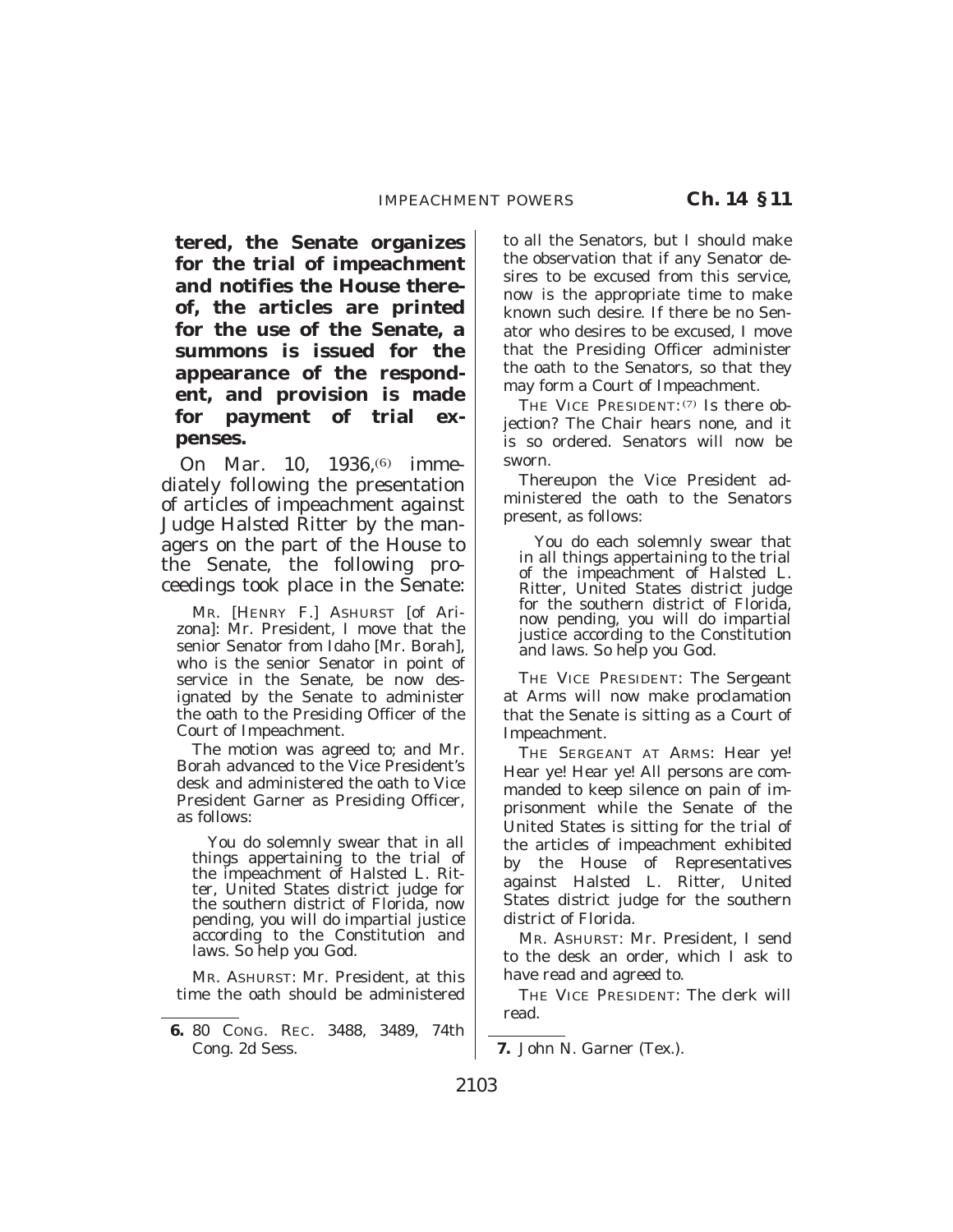The Chief Clerk (John C. Crockett) read as follows:

*Ordered,* That the Secretary notify the House of Representatives that the Senate is now organized for the trial of articles of impeachment against Halsted L. Ritter, United States district judge for the southern district of Florida.

THE VICE PRESIDENT: Without objection, the order will be entered.

MR. ASHURST: Mr. President, I send another proposed order to the desk, and ask for its adoption.

THE VICE PRESIDENT: The clerk will read the proposed order.

The Chief Clerk read as follows:

*Ordered,* That the articles of impeachment presented against Halsted L. Ritter, United States district judge for the southern district of Florida, be printed for the use of the Senate.

THE VICE PRESIDENT: Without objection, the order will be entered.

MR. ASHURST: Mr. President, I send a further order to the desk, and ask for its adoption.

THE VICE PRESIDENT: The clerk will read the proposed order.

The Chief Clerk read as follows:

*Ordered,* That a summons to the accused be issued as required by the rules of procedure and practice in the Senate, when sitting for the trial of the impeachment against Halsted L. Ritter, United States district judge for the southern district of Florida, returnable on Thursday, the 12th day of March 1936, at 1 o'clock in the afternoon.

THE VICE PRESIDENT: Is there objection? Without objection, the order will be entered.

MR. [CHARLES L.] MCNARY [of Oregon]: Mr. President, permit me to make an inquiry.

THE VICE PRESIDENT: The Senator will make it.

MR. MCNARY: What record is being made of the Senators who have taken their oaths as jurors?

THE VICE PRESIDENT: No record has been made so far as the Chair knows; but the Chair assumes that any Senator who was not in the Senate Chamber at the time the oath was administered to Senators en bloc will make the fact known to the Chair, so that he may take the oath at some future time.

MR. ASHURST: The Chair is correct in his statement in that any Senator who was not I resent when the oath was taken en bloc, and who desires to take the oath, may do so at any time before the admission of evidence begins.

MR. MCNARY subsequently said: Mr. President, I am advised that the able Senator from New Jersey [Mr. Barbour] will be absent from the city on next Thursday, and would like to be sworn at this time.

THE VICE PRESIDENT: The Senator from Oregon asks unanimous consent that the Senator from New Jersey may take the oath at this time as a juror in the impeachment trial of Halsted L. Ritter.

MR. [ELLISON D.] SMITH [of South Carolina]: Mr. President, in order to save time, I ask the same privilege. I was absent when Senators were sworn as jurors en bloc.

THE VICE PRESIDENT: If there are any other Senators in the Senate Chamber at the moment who did not take their oaths as jurors when Senators were sworn en bloc, it would be advisable that they make it known; and, if agreeable to the Senate, they may all be sworn as jurors at one time.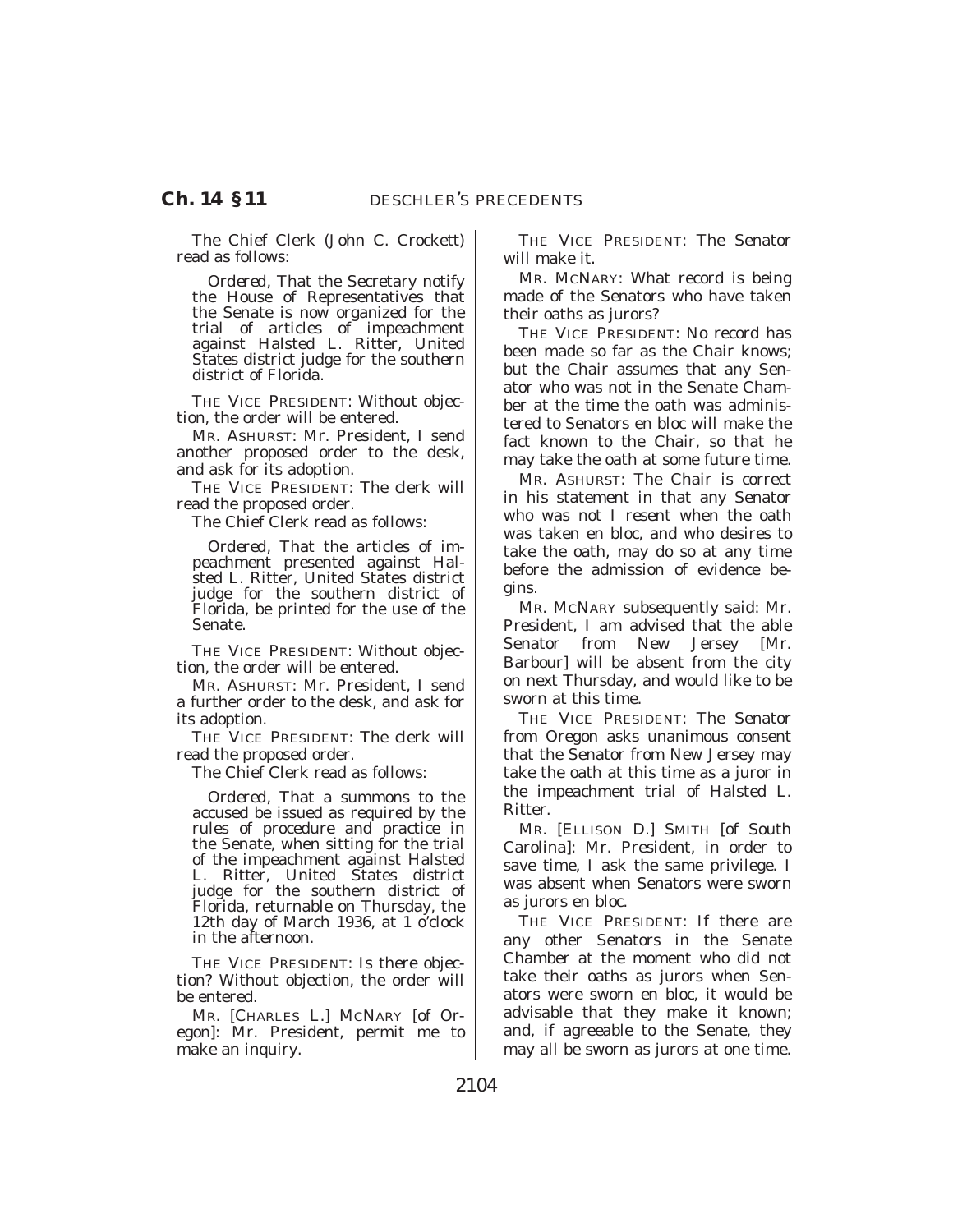MR. ASHURST: The Senator from Texas [Mr. Sheppard], who was not present when other Senators were sworn, is now present, and wishes to be sworn.

THE VICE PRESIDENT: Is there objection to such action being taken at this time? The Chair hears none. Such Senators as are in the Chamber at this time who were not present when Senators were sworn en bloc as jurors will raise their right hands and be sworn.

Mr. Barbour, Mr. Overton, Mr. Sheppard, Mr. Smith, and Mr. Townsend rose, and the oath was administered to them by the Vice President.

MR. ASHURST: Mr. President, I move that the Senate, sitting as a Court of Impeachment, adjourn until Thursday next at 1 p.m.

The motion was agreed to; and (at 1 o'clock and 50 minutes p.m.) the Senate, sitting as a Court of Impeachment, adjourned until Thursday, March 12, 1936, at 1 p.m.

#### IMPEACHMENT OF HALSTED L. RITTER— EXPENSES OF TRIAL

MR. [JAMES F.] BYRNES [of South Carolina]: From the Committee to Audit and Control the Contingent Expenses of the Senate, I report back favorably, without amendment, Senate Resolution 244, providing for defraying the expenses of the impeachment proceedings relative to Halsted L. Ritter. I ask unanimous consent for the present consideration of the resolution.

THE VICE PRESIDENT: The resolution will be read.

The Chief Clerk read Senate Resolution 244, submitted by Mr. Ashurst on the 9th instant, and it was considered by unanimous consent and agreed to, as follows:

*Resolved,* That not to exceed \$5,000 is authorized to be expended from the appropriation for miscellaneous items, contingent expenses of the Senate, to defray the expenses of the Senate in the impeachment trial of Halsted L. Ritter.

**§ 11.6 Senators who have not taken the oath following the commencement of the trial take the oath not in legislative session but while the Senate is sitting as a Court of Impeachment, and the Journal Clerk maintains records of those Senators who have taken the oath.**

On Mar. 12, 1936, the Senate was conducting legislative business before resolving itself into a Court of Impeachment for further proceedings in the trial of Judge Halsted L. Ritter. When a Senator who had not yet taken the oath for the impeachment trial indicated he wished to be sworn at that time, Vice President John N. Garner, of Texas, ruled as follows:

THE VICE PRESIDENT: After a thorough survey of the situation, the best judgment of the Chair is that Senators who have not heretofore taken the oath as jurors of the court should take it after the Senate resolves itself into a court; all Senators who have not as yet taken the oath as jurors will take the oath at that time.<sup>(8)</sup>

Later on the same day, it was announced that the Journal Clerk

**<sup>8.</sup>** 80 CONG. REC. 3641, 74th Cong. 2d Sess.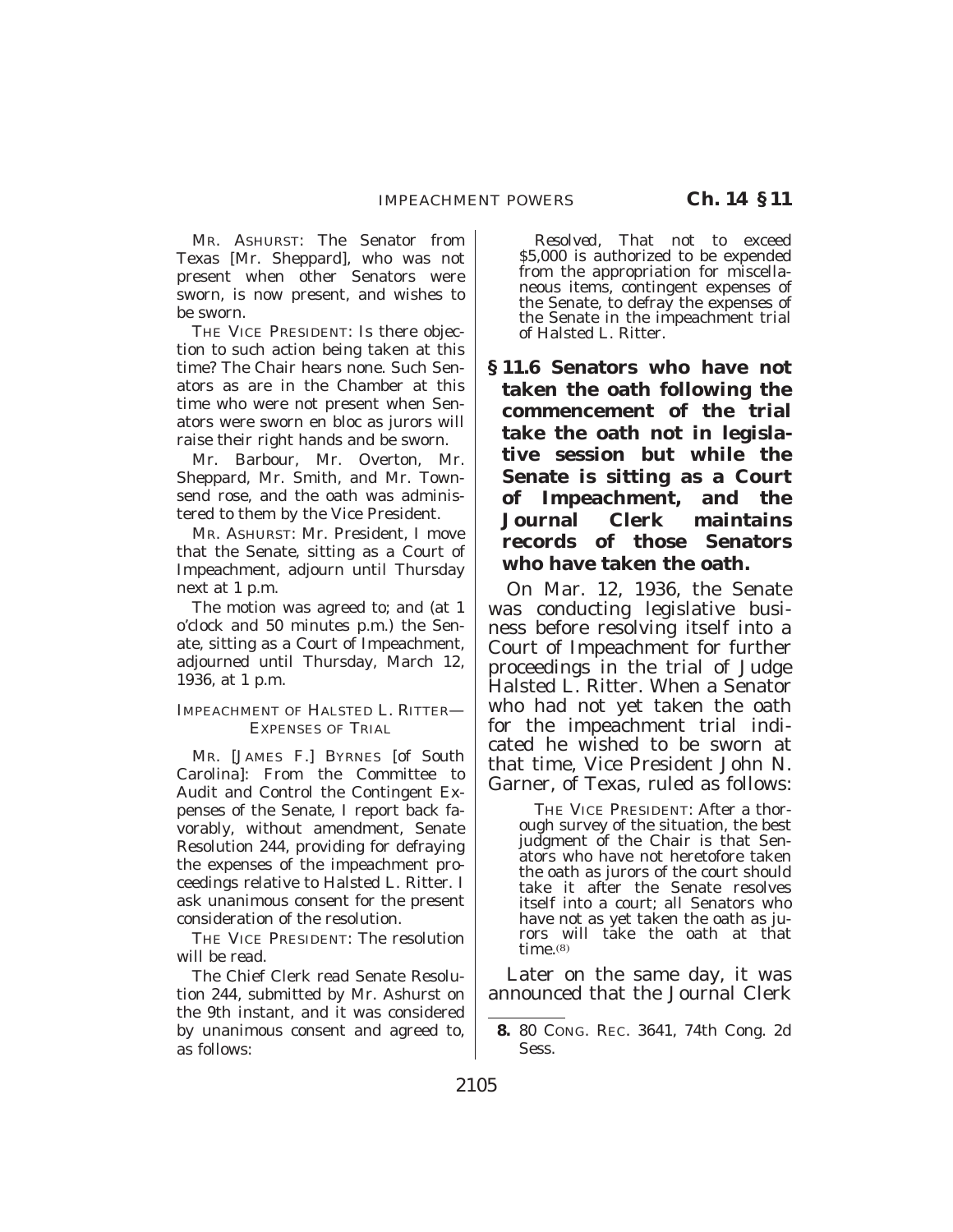had the duty to record the names of those Senators already having taken the oath, there being no other record thereof.(9)

#### *Supplemental Rules for Trial*

**§ 11.7 For the Halsted Ritter impeachment trial, the Senate sitting as a Court of Impeachment adopted supplemental rules similar to those in the Harold Louderback trial.**

On Mar. 12, 1936, the Court of Impeachment in the impeachment trial of Judge Ritter adopted supplemental rules:

MR. [HENRY F.] ASHURST [of Arizona]: . . . Mr. President, in order that Senators, sitting as judges and jurors, may have an opportunity to study this matter, I ask for the adoption, after it shall have been read, of the order which I send to the desk. This is in haec verba the same order that was adopted in the Louderback case.

THE VICE PRESIDENT: (10) The clerk will read.

The Chief Clerk read as follows:

*Ordered,* That in addition to the rules of procedure and practice in the Senate when sitting on impeachment trials, heretofore adopted, and supplementary to such rules, the following rules shall be applicable in the trial of the impeachment of Halsted L. Ritter, United States judge for the southern district of Florida:

**10.** John N. Garner (Tex.).

1. In all matters relating to the procedure of the Senate, whether as to form or otherwise, the managers on the part of the House or the counsel representing the respondent may submit a request or application orally to the Presiding Officer, or, if required by him or requested by any Senator, shall submit the same in writing.

2. In all matters relating imme- diately to the trial, such as the admission, rejection, or striking out of evidence, or other questions usually arising in the trial of causes in courts of justice, if the managers on the part of the House or counsel representing the respondent desire to make any application, request, or objection, the same shall be addressed directly to the Presiding Officer and not otherwise.

3. It shall not be in order for any Senator, except as provided in the rules of procedure and practice in the Senate when sitting on impeachment trials, to engage in colloquy or to address questions either to the managers on the part of the House or to counsel for the respondent, nor shall it be in order for Senators to address each other; but they shall address their remarks directly to the Presiding Officer and not otherwise.

4. The parties may, by stipulation in writing filed with the Secretary of the Senate and by him laid before the Senate or presented at the trial, agree upon any facts involved in the trial; and such stipulation shall be received by the Senate for all intents and purposes as though the facts therein agreed upon had been established by legal evidence adduced at the trial.

5. The parties or their counsel may interpose objection to witnesses answering questions propounded at the request of any Senator, and the merits of any such objection may be argued by the parties or their counsel; and the Presiding Officer may rule on any such objection, which ruling

**<sup>9.</sup>** *Id.* at p. 3646.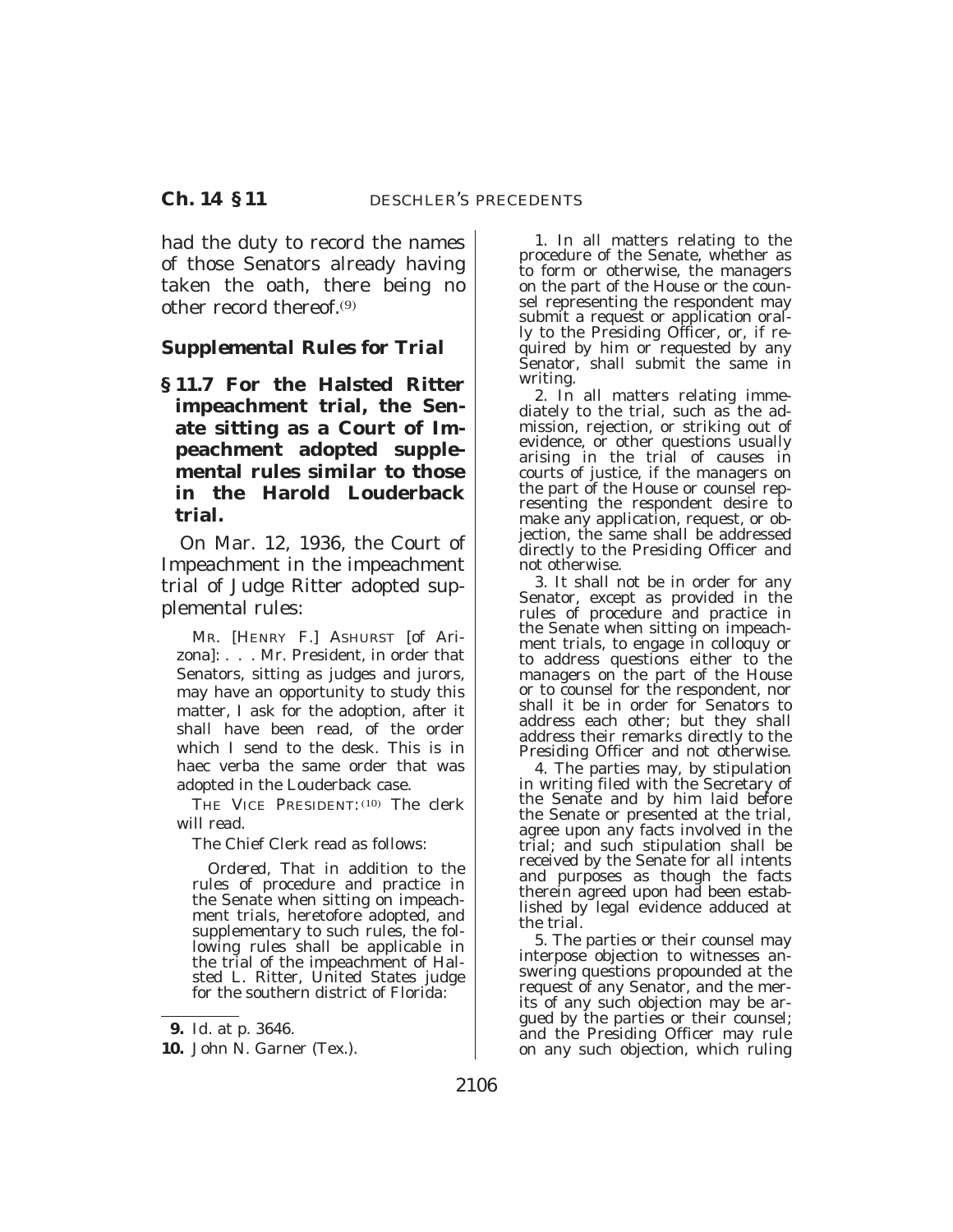shall stand as the judgment of the Senate, unless some Member of the Senate shall ask that a formal vote be taken thereon, in which case it shall be submitted to the Senate for decision; or he may, at his option, in the first instance submit any such question to a vote of the Members of the Senate. Upon all such questions the vote shall be without debate and without a division, unless the ayes and nays be demanded by one-fifth of the Members present, when the same shall be taken. $(11)$ 

## **§ 11.8 Supplemental rules adopted by the Senate for an impeachment trial are messaged to the House and referred to the managers on the part of the House.**

On Apr. 6, 1936, (12) there was laid before the House a message from the Senate informing the House of the adoption of supplemental rules to govern the impeachment trial against Judge Halsted Ritter. They were referred to the managers:

The Speaker laid before the House the following order from the Senate of the United States:

- In the Senate of the United States sitting for the trial of the impeachment of Halsted L. Ritter, United States district judge for the southern district of Florida APRIL 3, 1936.
- **11.** 80 CONG. REC. 3648, 3649, 74th Cong. 2d Sess. For the adoption of identical supplemental rules in the Louderback case, see 6 Cannon's Precedents § 519.
- **12.** 80 CONG. REC. 5020, 74th Cong. 2d Sess.

*Ordered,* That the Secretary of the Senate communicate to the House of Representatives an attested copy of the answer of Halsted L. Ritter, United States district judge for the southern district of Florida, to the articles of impeachment, as amended, and also a copy of the order entered on the 12th ultimo prescribing supplemental rules for the said impeachment trial.

The answer and the supplemental rules to govern the impeachment trial were referred to the House managers and ordered printed.

#### *Appearance and Answer of Respondent*

**§ 11.9 When and if the respondent appears before the Court of Impeachment, the return of the summons by the Sergeant at Arms is presented and the respondent files an entry of appearance.**

On Mar. 12, 1936, <sup>(13)</sup> the following proceedings took place before the Court of Impeachment in the Halsted Ritter case:

THE VICE PRESIDENT: (14) . . . The Secretary will read the return of the Sergeant at Arms.

The Chief Clerk read as follows: SENATE OF THE UNITED STATES,<br>OFFICE OF THE

SERGEANT AT ARMS.

The foregoing writ of summons addressed to Halsted L. Ritter and the

- **13.** 80 CONG. REC. 3646, 3647, 74th Cong. 2d Sess.
- **14.** John N. Garner (Tex.).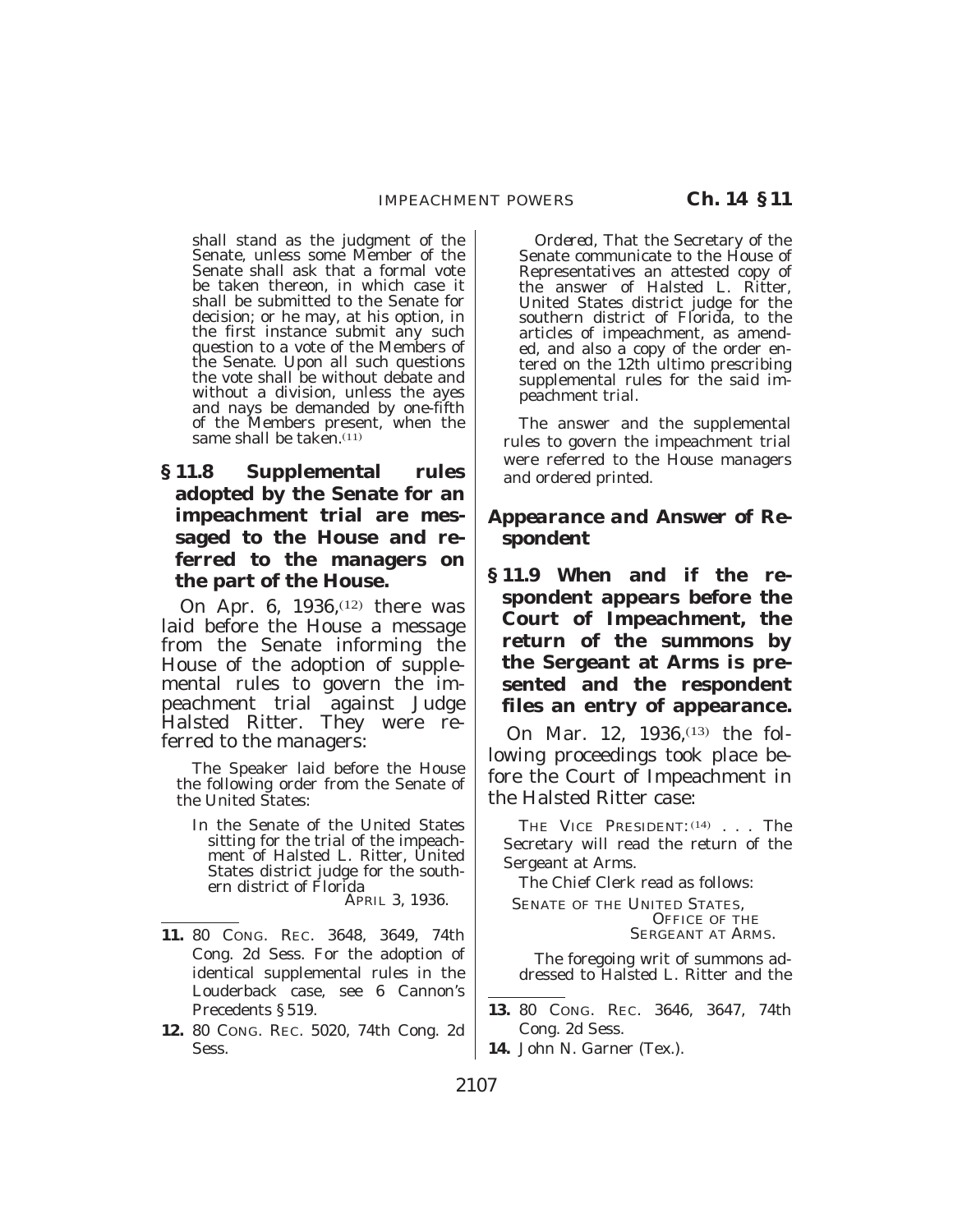foregoing precept, addressed to me, were duly served upon the said Halsted L. Ritter by me by delivering true and attested copies of the same to the said Halsted L. Ritter at the Carlton Hotel, Washington, D.C., on Thursday, the 12th day of March 1936, at 11 o'clock in the forenoon of that day.

> CHESLEY W. JURNEY, *Sergeant at Arms, United States Senate.*

THE VICE PRESIDENT: The Secretary of the Senate will administer the oath to the Sergeant at Arms.

The Secretary of the Senate, Edwin A. Halsey, administered the oath to the Sergeant at Arms, as follows:

You, Chesley W. Jurney, do solemnly swear that the return made by you upon the process issued on the 10th day of March 1936 by the Senate of the United States against Halsted L. Ritter, United States district judge for the southern district of Florida, is truly made, and that you have performed such service as therein described. So help you God.

THE VICE PRESIDENT: The Sergeant at Arms will make proclamation.

The Sergeant at Arms made proclamation as follows:

Halsted L. Ritter! Halsted L. Ritter! Halsted L. Ritter! United States district judge for the southern district of Florida, appear and answer to the articles of impeachment exhibited by the House of Representatives against you.

The respondent, Halsted L. Ritter, and his counsel, Frank P. Walsh, Esq., of New York City, N.Y., and Carl T. Hoffman, Esq., of Miami, Fla., entered the Chamber and were conducted to the seats assigned them in the space in front of the Secretary's desk, on the right of the Chair.

THE VICE PRESIDENT: Counsel for the respondent are advised that the Senate is now sitting for the trial of articles of impeachment exhibited by the House of Representatives against Halsted L. Ritter, United States district judge for the southern district of Florida.

MR. WALSH (of counsel): May it please you, Mr. President, and honorable Members of the Senate, I beg to inform you that, in response to your summons, the respondent, Halsted L. Ritter, is now present with his counsel and asks leave to file a forma1 entry of appearance.

THE VICE PRESIDENT: Is there objection? The Chair hears none, and the appearance will be filed with the Secretary, and will be read.

The Chief Clerk read as follows:

IN THE SENATE OF THE UNITED STATES OF AMERICA SITTING AS A COURT OF IMPEACHMENT

MARCH 12, 1936.

#### *The United States of America* v. *Halsted L. Ritter*

The respondent, Halsted L. Ritter, having this day been served with a summons requiring him to appear before the Senate of the United States of America in the city of Washington, D.C., on March 12, 1936, at 1 o'clock afternoon to answer certain articles of impeachment presented against him by the House of Representatives of the United States of America, now appears in his proper person and also by his counsel, who are instructed by this respondent to inform the Senate that respondent stands ready to file his pleadings to such articles of impeachment within such reasonable period of time as may be fixed.

Dated March 12, 1936.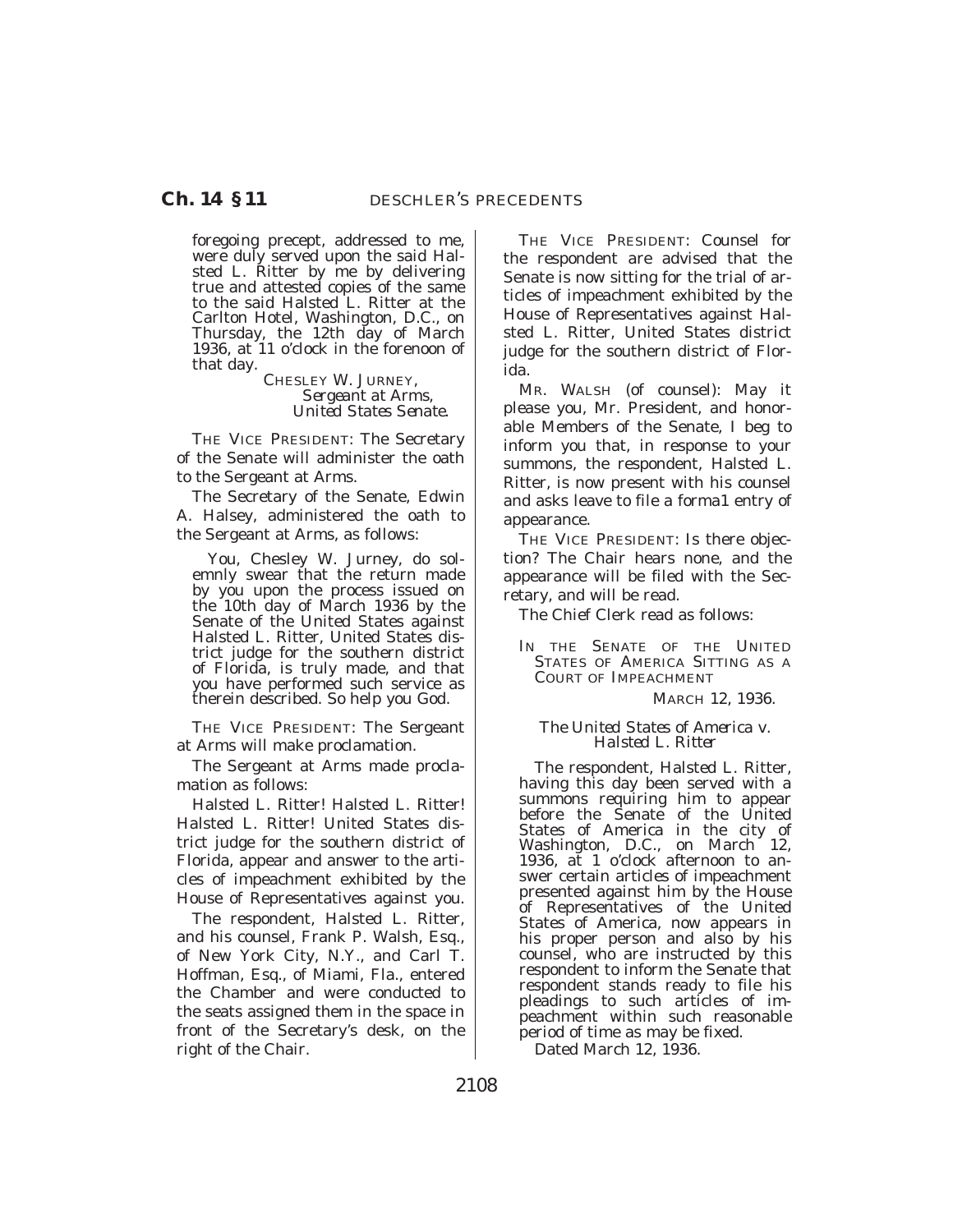HALSTED L. RITTER, *Respondent.* CARL T. HOFFMAN, FRANK P. WALSH, *Counsel for Respondent.*

*Parliamentarian's Note:* The respondent has not appeared in all cases before the Senate. In this century, Judges Ritter, Harold Louderback, and Robert Archbald appeared in person, but Judge Charles Swayne appeared by attorney. President Andrew Johnson did not appear in 1868. Pursuant to Rule X of the Rules of Procedure and Practice in the Senate when Sitting on Impeachment Trials, the respondent may appear by attorney, and if neither the respondent or his counsel appear, the trial proceeds as upon a plea of not guilty, under Rule VIII.

## **§ 11.10 The answer of the respondent in an impeachment proceeding is messaged to the House and referred to the managers on the part of the House.**

On Apr. 6, 1936,  $(15)$  the answer of Judge Halsted Ritter to the articles of impeachment against him was messaged by order from the Senate to the House.

The answer was referred to the managers on the part of the House and ordered printed.

#### *Debate on Organizational Questions*

## **§ 11.11 Where the Senate is sitting as a Court of Impeachment, organizational questions arising prior to trial are debatable.**

On May 5, 1926, Vice President Charles G. Dawes, of Illinois, held that debate was in order on a motion to fix the opening date of an impeachment trial (of Judge George English), notwithstanding Rule XXIII (now Rule XIV), precluding debate during impeachment trials:

The Chair will state that in impeachment trials had heretofore such questions have been considered as debatable, and that Rule XXIII, which refers to the decision of questions without debate, has been held to apply after the trial has actually commenced. The Senate has always debated the question of the time at which the trial should start, and the Chair is inclined to hold that debate is in order on a question of this sort.(16)

Likewise, the rule on debate was held not applicable to an organizational question preceding the trial of President Andrew Johnson. $(17)$ 

On Mar. 3, 1933, however, following the presentation to the

**<sup>15.</sup>** 80 CONG. REC. 5020, 74th Cong. 2d Sess.

**<sup>16.</sup>** 67 CONG. REC. 8725, 69th Cong. 1st Sess.

**<sup>17.</sup>** 3 Hinds' Precedents § 2100.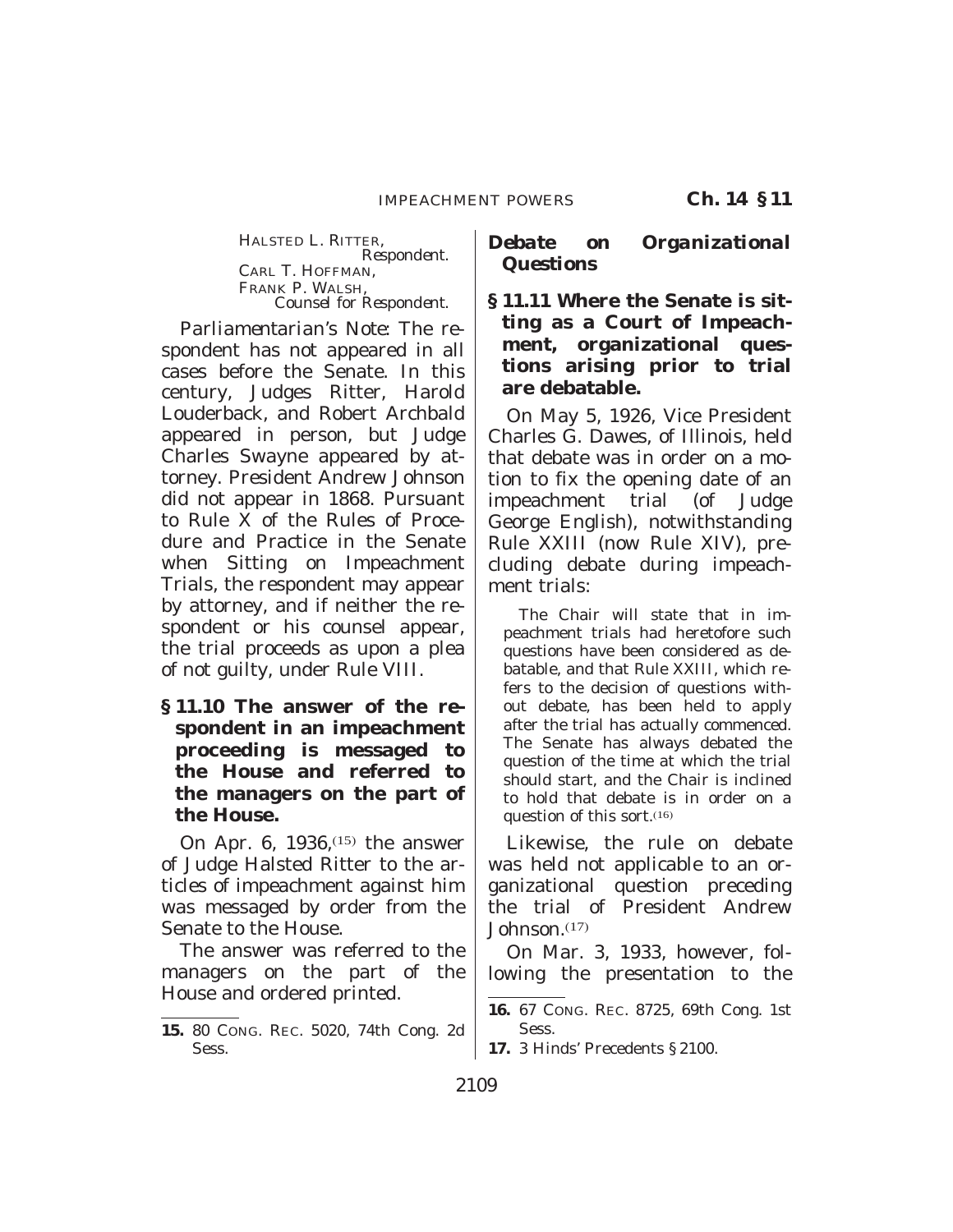Senate of articles of impeachment against Judge Harold Louderback by the managers on the part of the House, the Vice President, Charles Curtis, of Kansas, held that a motion to defer further consideration of the impeachment charges was not debatable. $(18)$ 

## *Appointment of Presiding Officer*

**§ 11.12 The Senate adopted in the Harold Louderback impeachment trial an order authorizing the Vice President or President pro tempore to name a Presiding Officer to perform the duties of the Chair.**

On May 15, 1933, in the Senate sitting as a Court of Impeachment for the trial of Judge Louderback, the following order was adopted:

*Ordered,* That during the trial of the impeachment of Harold Louderback, United States district judge for the northern district of California, the Vice President, in the absence of the President pro tempore, shall have the right to name in open Senate, sitting for said trial, a Senator to perform the duties of the Chair.

The President pro tempore shall likewise have the right to name in open Senate, sitting for said trial, or, if absent, in writing, a Senator to perform the duties of the Chair; but such substitution in the case of either the Vice President or the President pro tempore shall not extend beyond an adjournment or recess, except by unanimous consent.(19)

#### *Floor Privileges*

## **§ 11.13 The Senate sitting as a Court of Impeachment may allow floor privileges during the trial to assistants and clerks, to the managers, and to the respondent's counsel.**

On Apr. 8, 1936, requests were made in the Senate, sitting as a Court of Impeachment in the trial of Judge Halsted Ritter, to allow certain assistants and others the privilege of the Senate floor. By unanimous consent, the Senate extended floor privileges to the clerk of the House Committee on the Judiciary, a special agent of the FBI, and an assistant to the respondent's counsel.(20)

In the Louderback trial, requests were made by the House managers that the clerk of the House Committee on the Judiciary and a member of the bar be permitted to sit with the managers during the trial. The Senate voted to allow the requests, after the Presiding Officer of the Senate

**<sup>18.</sup>** 76 CONG. REC. 5473, 72d Cong. 2d Sess.

**<sup>19.</sup>** 77 CONG. REC. 3394, 73d Cong. 1st Sess.

**<sup>20.</sup>** 80 CONG. REC. 5132, 74th Cong. 2d Sess.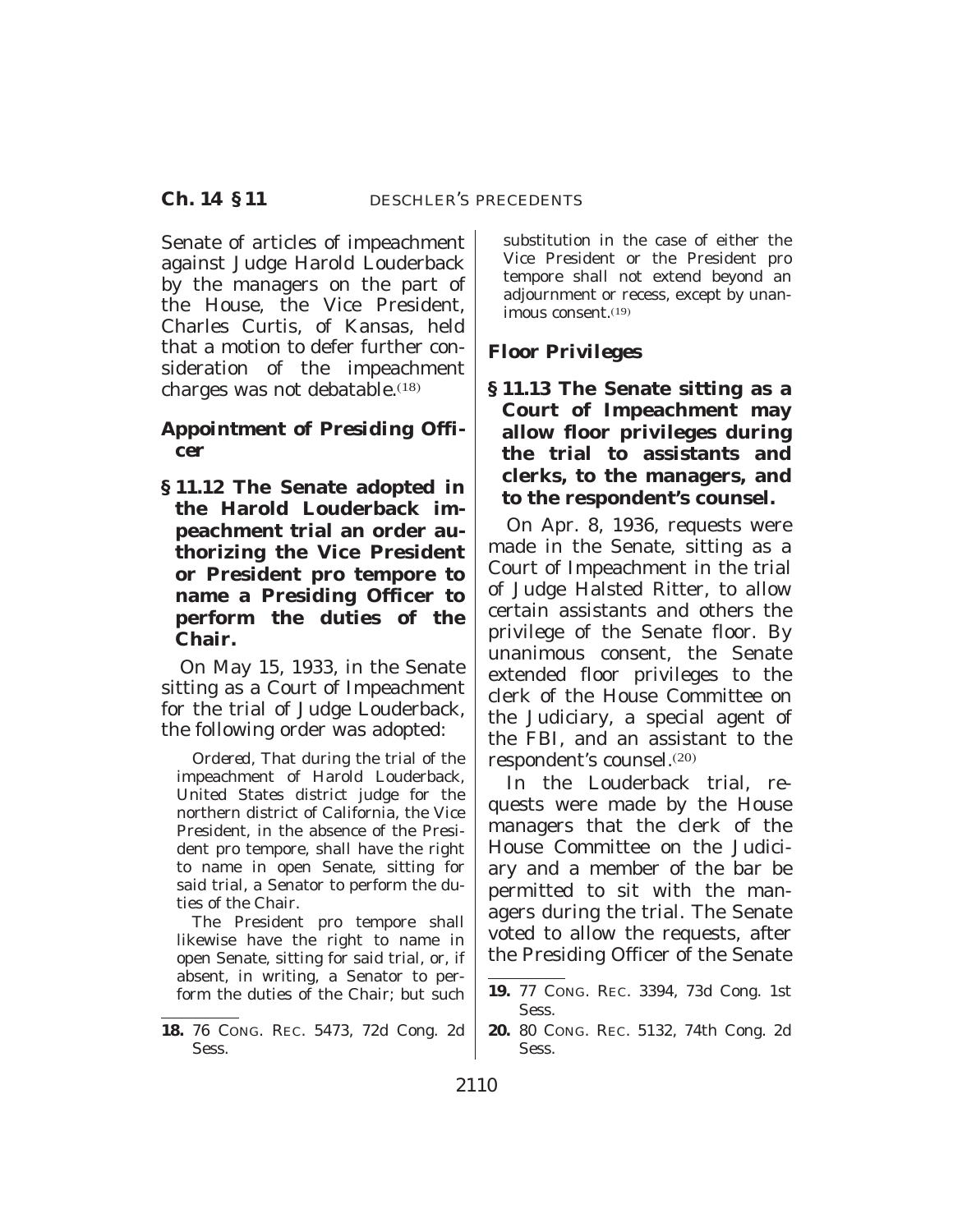indicated he wished to submit the question to the Senate.(1)

*Parliamentarian's Note:* In an impeachment trial, the managers on the part of the House and counsel for the respondent have the privilege of the Senate floor under the Senate rules for impeachment trials.

### **§ 12. Conduct of Trial**

The conduct of an impeachment trial is governed by the standing rules of the Senate on impeachment trials and by any supplemental rules or orders adopted by the Senate for a particular trial.(2)

An impeachment trial is a full adversary proceeding, and counsel are admitted to appear, to be heard, to argue on preliminary and interlocutory questions, to deliver opening and final arguments, to submit motions, and to present evidence and examine and crossexamine witnesses.(3)

**1.** 6 Cannon's Precedents § 522.

- **2.** For the text of the rules for impeachment trials, see § 11, supra. For supplemental rules adopted by the Senate, see §§ 11.7, 11.8, supra. For examples of orders adopted during or for the trial, see §§ 11.12, supra (appointment of Presiding Officer), 12.1, infra (opening arguments), 12.9, infra (return of evidence), and 12.12, infra (final arguments).
- **3.** See Rules XV–XXII of the rules for impeachment trials set out in § 11, supra.

The Presiding Officer rules on questions of evidence and on incidental questions subject to a demand for a formal vote, or may submit questions in the first instance to the Senate under Rule VII of the rules for impeachment trials. $(4)$ 

The trial may be temporarily suspended for the transaction of legislative business or for the reception of messages.(5)

#### **Collateral Reference**

Riddick, Procedure and Guidelines for Impeachment Trials in the United States Senate, S. Doc. No. 93–102 93d Cong. 2d Sess. (1974).

the contract of the con-

#### *Opening Arguments*

**§ 12.1 The Senate sitting as a Court of Impeachment customarily adopts an order providing for opening arguments to be made by one person on behalf of the man-**

**5.** See §§ 12.5, 12.6, infra. Rule XIII of the rules for impeachment trials provides that the adjournment of the Senate sitting as a Court of Impeachment shall not operate to adjourn the Senate, but that the Senate may then resume consideration of legislative and executive business.

**<sup>4.</sup>** See § 12.7, infra, for rulings on admissibility of evidence and §§ 12.3, 12.4, infra, for rulings on motions to strike articles.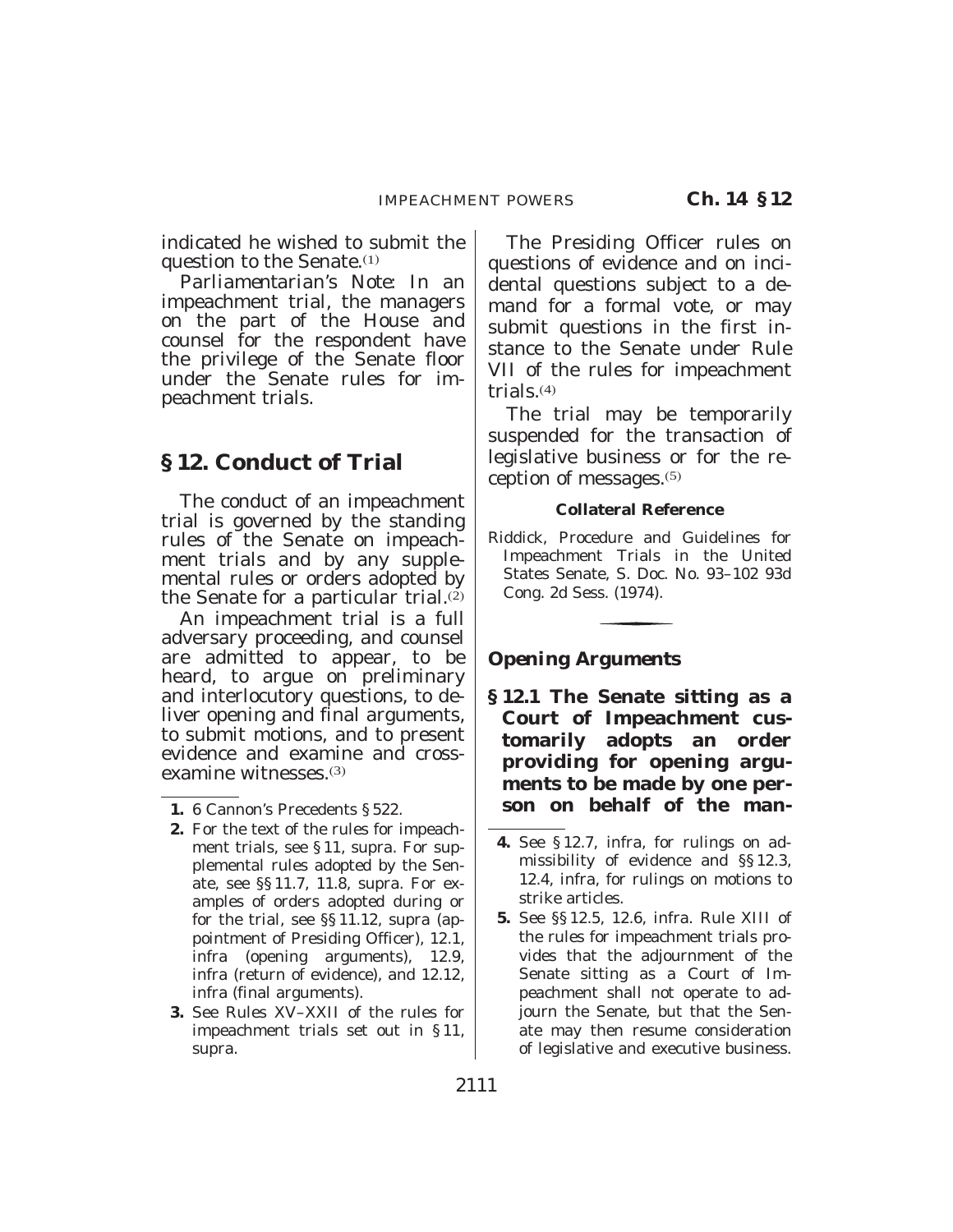#### **agers and one person on behalf of the respondent.**

On Apr. 6, 1936, the Senate sitting as a Court of Impeachment for the trial of Judge Halsted L. Ritter adopted the following order on opening arguments:

*Ordered,* That the opening statement on the part of the managers shall be made by one person, to be immediately followed by one person who shall make the opening statement on behalf of the respondent.(6)

Identical orders had been adopted in past impeachment trials.(7)

#### *Motions to Strike*

**§ 12.2 During an impeachment trial, the managers on the part of the House made and the Senate granted a motion to strike certain specifications from an article of impeachment.**

On Apr. 3, 1936,  $(8)$  the following proceedings occurred on the floor of the Senate during the impeachment trial of Judge Halsted L. Ritter:

MR. MANAGER [HATTON W.] SUM-NERS [of Texas] (speaking from the

- **7.** See, for example, 6 Cannon's Precedents § 524 (Harold Louderback); 6 Cannon's Precedents § 509 (Robert Archbald).
- **8.** 80 CONG. REC. 4899, 74th Cong. 2d Sess. **9.** Nathan L. Bachman (Tenn.).

desk in front of the Vice President): Mr. President, the suggestion which the managers desire to make at this time has reference to specifications 1 and 2 of article VII. These two specifications have reference to what I assume counsel for respondent and the managers as well, recognize are rather involved matters, which would possibly require as much time to develop and to argue as would be required on the remainder of the case.

The managers respectfully move that those two counts be stricken. If that motion shall be sustained, the managers will stand upon the other specifications in article VII to establish article VII. The suggestion on the part of the managers is that those two specifications in article VII be stricken from the article.

THE PRESIDING OFFICER: (9) What is the response of counsel for the respondent?

MR. [CHARLES L.] MCNARY [of Oregon]: Mr. President, there was so much rumbling and noise in the Chamber that I did not hear the position taken by the managers on the part of the House.

THE PRESIDING OFFICER: The managers on the part of the House have suggested that specifications 1 and 2 of article VII be stricken on their motion. ...

MR. HOFFMAN [of counsel]: Mr. President, the respondent is ready to file his answer to article I, to articles II and III as amended, and to articles IV, V, and VI. In view of the announcement just made asking that specifications 1 and 2 of article VII be stricken, it will be necessary for us to revise our

**<sup>6.</sup>** 80 CONG. REC. 4971, 74th Cong. 2d Sess.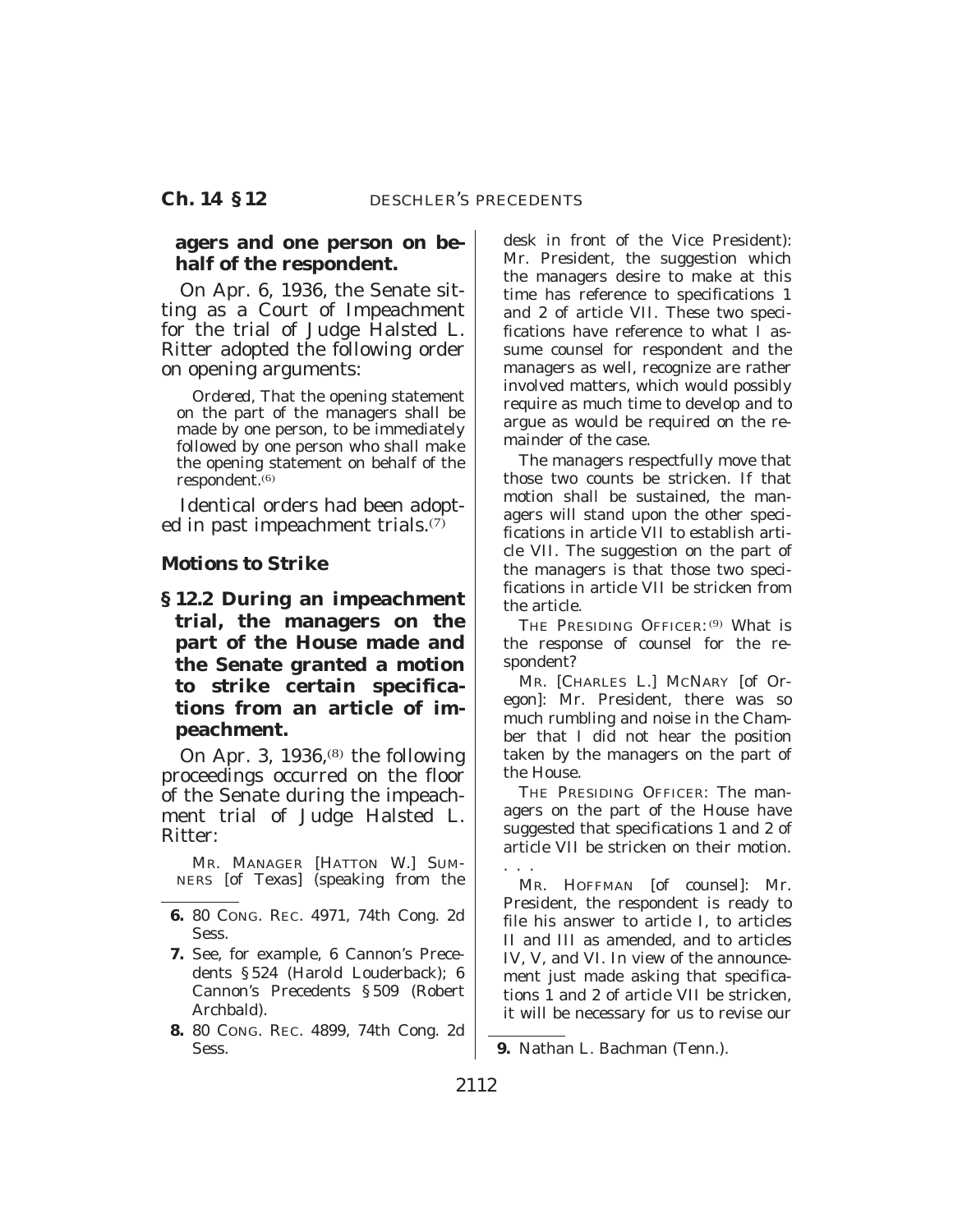answer to article VII and to eliminate paragraphs 1 and 2 thereof. That can be very speedily done with 15 or 20 minutes if it can be arranged for the Senate to indulge us for that length of time.

THE PRESIDING OFFICER: Is there objection to the motion submitted on the part of the managers?

MR. HOFFMAN: We have no objection.

THE PRESIDING OFFICER: The motion is made. Is there objection? The Chair hears none, and the motion to strike is granted.

**§ 12.3 Where the respondent in an impeachment trial moves to strike certain articles or, in the alternative, to require election as to which articles the managers on the part of the House will stand upon, the Presiding Officer may rule on the motion in the first instance subject to the approval of the Senate.**

On Mar. 31, 1936, the respondent in an impeachment trial, Judge Halsted Ritter, offered a motion to strike certain articles, his purpose being to compel the House to proceed on the basis of Article I or Article II, but not both. On Apr. 3, the Chair (Presiding Officer Nathan L. Bachman, of Tennessee) ruled that the motion was not well taken and overruled it. The proceedings were as follows: (10)

The motion as duly filed by counsel for the respondent is as follows:

- IN THE SENATE OF THE UNITED STATES OF AMERICA SITTING AS A COURT OF IMPEACHMENT. *The United States of America* v *Halsted L. Ritter, respondent*
- MOTION TO STRIKE ARTICLE I, OR, IN THE ALTERNATIVE, TO REQUIRE ELECTION AS TO ARTICLES I AND II; AND MOTION TO STRIKE ARTICLE VII

The respondent, Halsted L. Ritter, moves the honorable Senate, sitting as a Court of Impeachment, for an order striking and dismissing article I of the articles of impeachment, or, in the alternative, to require the honorable managers on the part of the House of Representatives to elect as to whether they will proceed upon article I or upon article II, and for grounds of such motion respondent says:

1. Article II reiterates and embraces all the charges and allegations of article I, and the respondent is thus and thereby twice charged in separate articles with the same and identical offense, and twice required to defend against the charge presented in article I.

2. The presentation of the same and identical charge in the two articles in question tends to prejudice the respondent in his defense, and tends to oppress the respondent in that the articles are so framed as to collect, or accumulate upon the second article, the adverse votes, if any, upon the first article.

3. The Constitution of the United States contemplates but one vote of the Senate upon the charge contained in each article of impeachment, whereas articles I and II are constructed and arranged in such

**<sup>10.</sup>** 80 CONG. REC. 4656, 4657, 74th Cong. 2d Sess., Mar. 31, 1936, and

<sup>80</sup> CONG. REC. 4898, 74th Cong. 2d Sess., Apr. 3, 1936.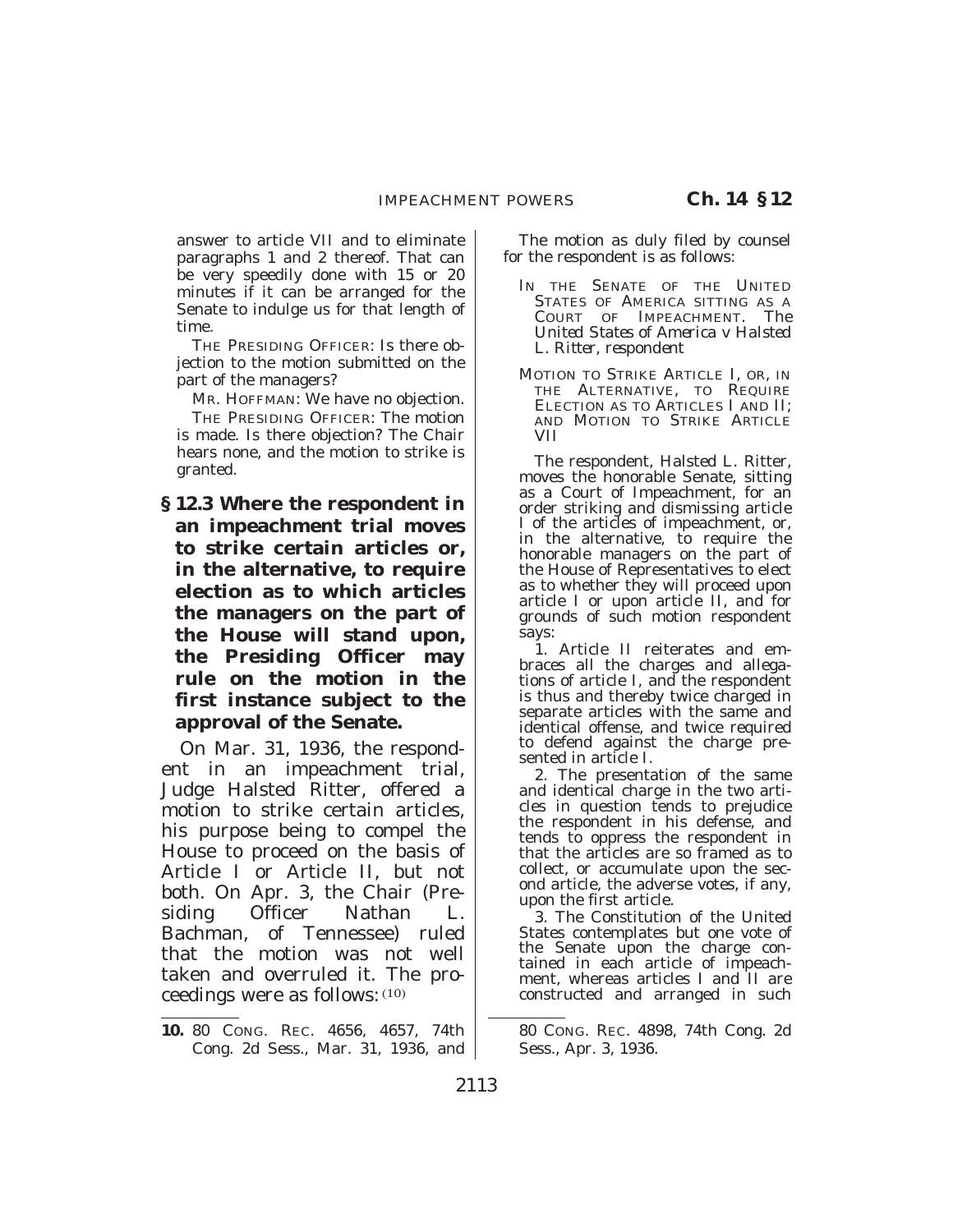form and manner as to require and exact of the Senate a second vote upon the subject matter of article I.

MOTION TO STRIKE ARTICLE VII

And the respondent further moves the honorable Senate, sitting as a Court of Impeachment, for an order striking and dismissing article VII, and for grounds of such motion, respondent says:

1. Article VII includes and embraces all the charges set forth in articles I, II, III, IV, V, and VI.

2. Article VII constitutes an accumulation and massing of all charges in preceding articles upon which the Court is to pass judgment prior to the vote on article VII, and the prosecution should be required to abide by the judgment of the Senate rendered upon such prior articles and the Senate ought not to countenance the arrangement of pleading designed to procure a second vote and the collection or accumulation of adverse votes, if any, upon such matters.

3. The presentation in article VII of more than one subject and the charges arising out of a single subject is unjust and prejudicial to respondent.

4. In fairness and justice to respondent, the Court ought to require separation and singleness of the subject matter of the charges in separate and distinct articles, upon which a single and final vote of the Senate upon each article and charge can be had.

FRANK P. WALSH,<br>CARL T. HOFFMAN, **Of Counsel for Respondent.** 

RULING ON THE MOTION OF RESPONDENT TO STRIKE OUT

THE PRESIDING OFFICER: On the motion of the honorable counsel for the respondent to strike article I of the articles of impeachment or, in the alternative, to require the honorable managers on the part of the House to make an election as to whether they will stand upon article I or upon article II, the Chair is ready to rule.

The Chair is clearly of the opinion that the motion to strike article I or to require an election is not well taken and should be overruled.

His reason for such opinion is that articles I and II present entirely different bases for impeachment.

Article I alleges the illegal and corrupt receipt by the respondent of \$4,500 from his former law partner, Mr. Rankin.

Article II sets out as a basis for impeachment an alleged conspiracy between Judge Ritter; his former partner, Mr. Rankin; one Richardson, Metcalf & Sweeney; and goes into detail as to the means and manner employed whereby the respondent is alleged to have corruptly received the \$4,500 above mentioned.

The two allegations, one of corrupt and illegal receipt and the other of conspiracy to effectuate the purpose, are, in the judgment of the Chair, wholly distinct, and the respondent should be called to answer each of the articles.

What is the judgment of the Court with reference to that particular phase of the motion to strike?

MR. [WILLIAM H.] KING [of Utah]: Mr. President, if it be necessary, I move that the ruling of the honorable Presiding Officer be considered as and stand for the judgment of the Senate sitting as a Court of Impeachment.

THE PRESIDING OFFICER: Is there objection? The Chair hears none, and the ruling of the Chair is sustained by the Senate.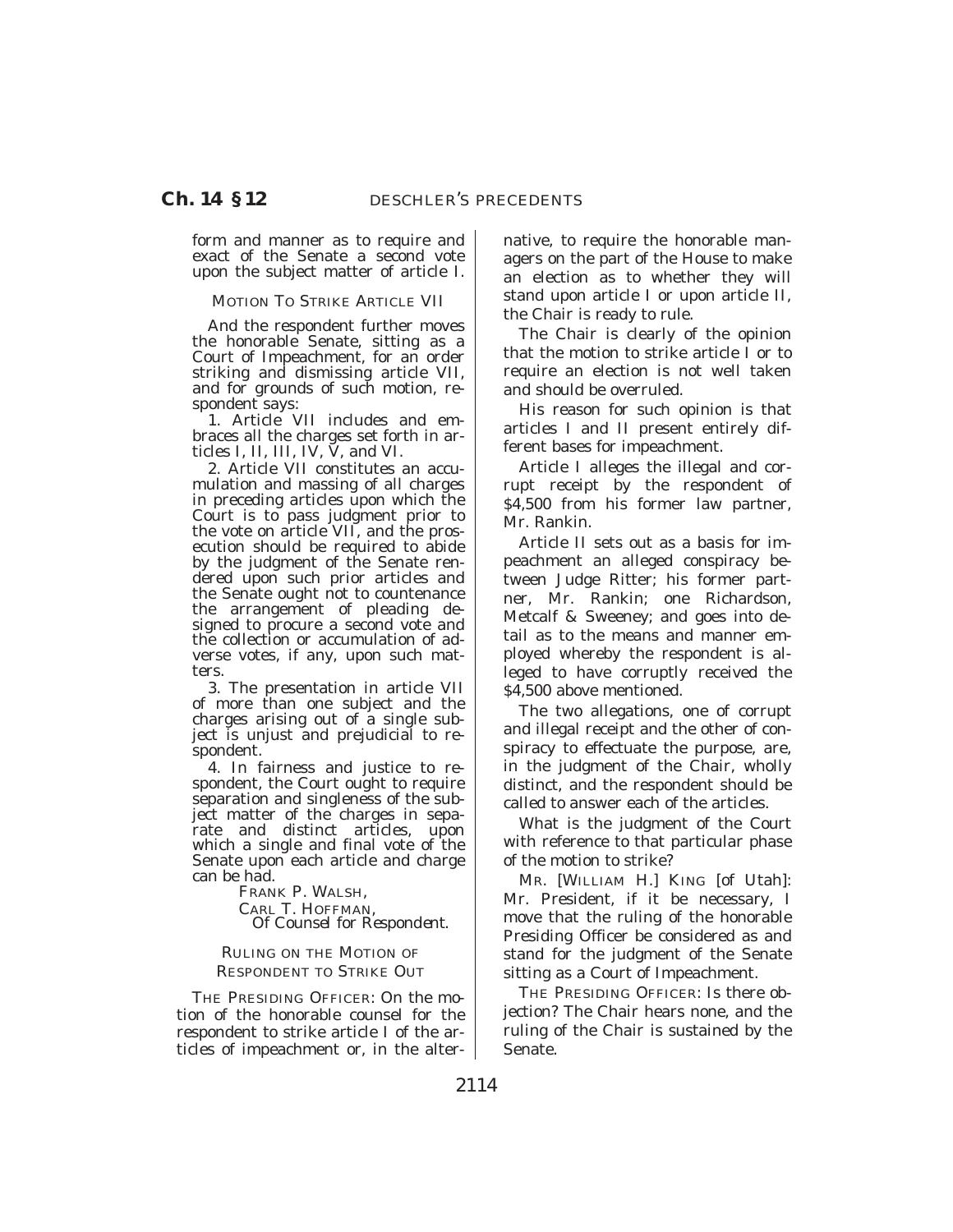**§ 12.4 Where the respondent in an impeachment trial moves to strike an article on grounds that have not been previously presented in impeachment proceedings in the Senate, the Presiding Officer may submit the motion to the Senate sitting as a Court of Impeachment for decision.**

On Mar. 31, 1936, <sup>(11)</sup> Judge Halsted Ritter, the respondent in an impeachment trial, moved to strike Article VII of the articles presented against him, on the following grounds:

1. Article VII includes and embraces all the charges set forth in articles I, II, III, IV, V, and VI.

2. Article VII constitutes an accumulation and massing of all charges in preceding articles upon which the Court is to pass judgment prior to the vote on article VII, and the prosecution should be required to abide by the judgment of the Senate rendered upon such prior articles and the Senate ought not to countenance the arrangement of pleading designed to procure a second vote and the collection or accumulation of adverse votes, if any, upon such matters.

3. The presentation in article VII of more than one subject and the charges arising out of a single subject is unjust and prejudicial to respondent.

4. In fairness and justice to respondent, the Court ought to require separation and singleness of the subject matter of the charges in separate and distinct articles, upon which a single and final vote of the Senate upon each article and charge can be had.

On Apr. 3, 1936, Presiding Officer Nathan L. Bachman, of Tennessee, submitted the motion to the Court of Impeachment for de $cision: (12)$ 

THE PRESIDING OFFICER: . . . With reference to article VII of the articles of impeachment, formerly article IV, the Chair desires to exercise his prerogative of calling on the Court for a determination of this question.

His reason for so doing is that an impeachment proceeding before the Senate sitting as a Court is sui generis, partaking neither of the harshness and rigidity of the criminal law nor of the civil proceedings requiring less particularity.

The question of duplicity in impeachment proceedings presented by the honorable counsel for the respondent is a controversial one, and the Chair feels that it is the right and duty of each Member of the Senate, sitting as a Court, to express his views thereon.

Precedents in proceedings of this character are rare and not binding upon this Court in any course that it might desire to pursue.

The question presented in the motion to strike article VII on account of duplicity has not, so far as the Chair is advised, been presented in any impeachment proceeding heretofore had before this body.

The Chair therefore submits the question to the Court.

**<sup>11.</sup>** 80 CONG. REC. 4656, 4657, 74th Cong. 2d Sess. **12.** *Id.* at p. 4898.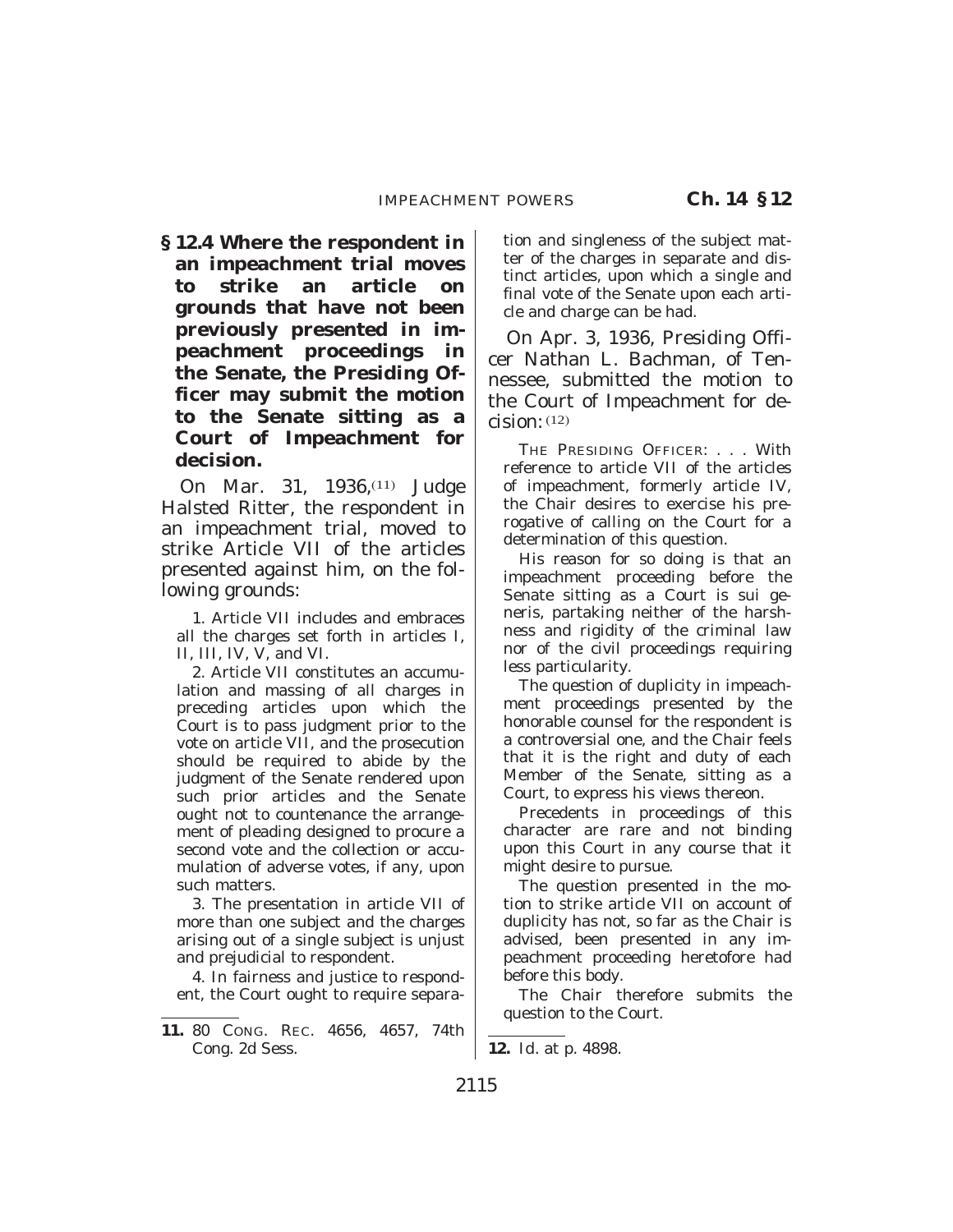MR. [HENRY F.] ASHURST [of Arizona]: Mr. President, under the rules of the Senate, sitting as a Court of Impeachment, all such questions, when submitted by the Presiding Officer, shall be decided without debate and without division, unless the yeas and nays are demanded by one-fifth of the Members present, when the yeas and nays shall be taken.

THE PRESIDING OFFICER: The Chair, therefore, will put the motion. All those in favor of the motion of counsel for the respondent to strike article VII will say "aye." Those opposed will say ''no.''

The noes have it, and the motion in its entirety is overruled.

### *Suspension of Trial for Messages and Legislative Business*

**§ 12.5 While the Senate is sitting as a Court of Impeachment, the impeachment proceedings may be suspended by motion in order that legislative business be considered.**

On Apr. 6, 1936, the Senate was sitting as a Court of Impeachment in the trial of Judge Halsted Ritter. A motion was made and adopted to proceed to the consideration of legislative business, the regular order for the termination of the session (5 :30 p.m.) not having arrived:

MR. [JOSEPH T.] ROBINSON [of Arkansas]: Mr. President, I move that

the Court suspend its proceedings and that the Senate proceed to the consideration of legislative business; and I should like to make a brief statement as to the reasons for the motion. Some Senators have said that they desire an opportunity to present amendments to general appropriation bills which are pending, and that it will be necessary that the amendments be presented today in order that they may be considered by the committee having jurisdiction of the subject matter. I make the motion.

The motion was agreed to; and the Senate proceeded to the consideration of legislative business.(13)

## **§ 12.6 Impeachment proceedings in the Senate, sitting as a Court of Impeachment, may be suspended for the reception of a message from the House.**

On Apr. 8, 1936, the Senate was sitting as a Court of Impeachment in the trial of Judge Halsted Ritter and examination of witnesses was in progress. A message was then received:

MR. [JOSEPH T.] ROBINSON [of Arkansas]: Mr. President, may I interrupt the proceedings for a moment? In order that a message may be received from the House of Representatives, I ask that the proceedings of the Senate sitting as a Court of Impeachment be suspended temporarily, and that the Senate proceed with the consideration of legislative business.

**<sup>13.</sup>** 80 CONG. REC. 4994, 74th Cong. 2d Sess.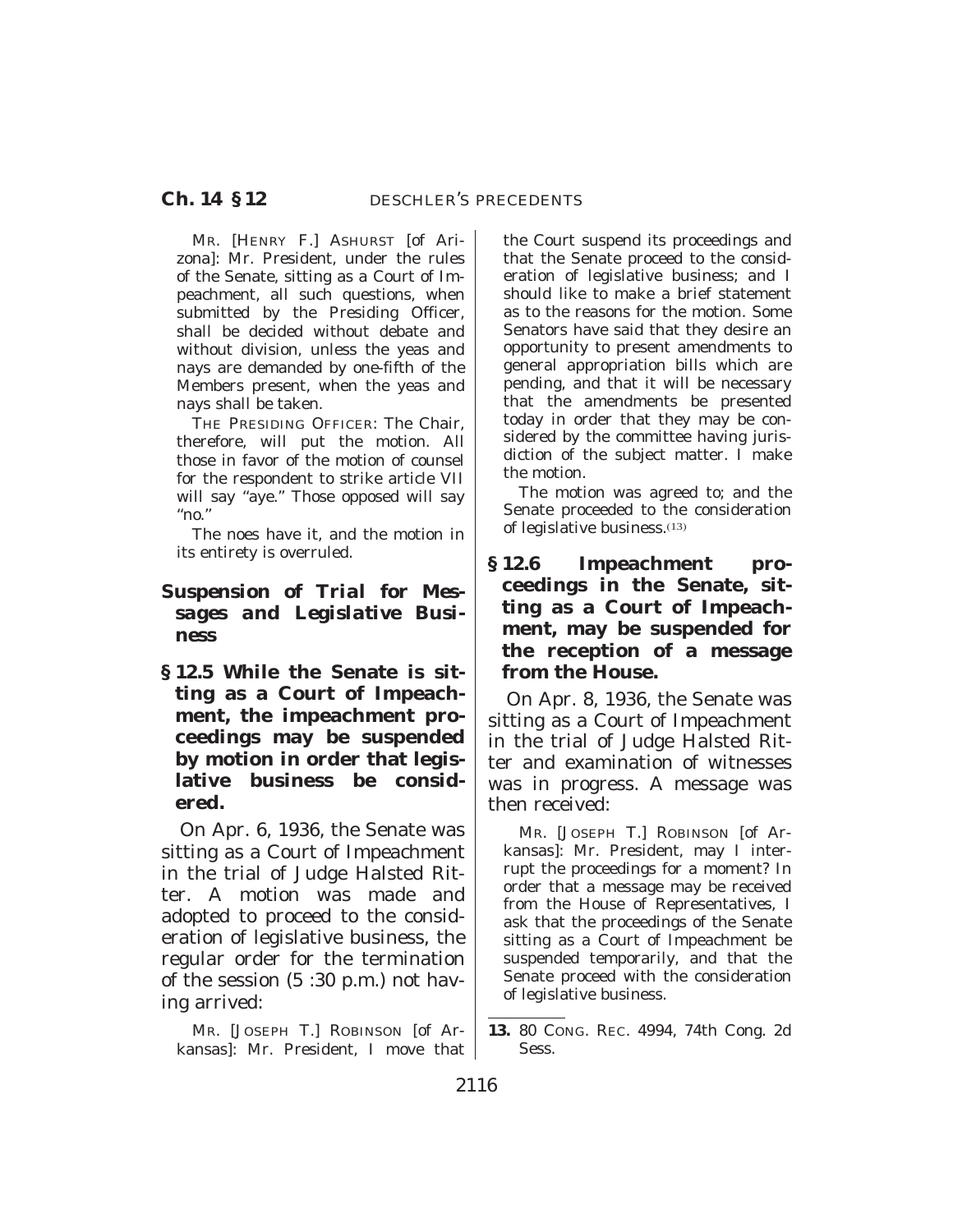THE PRESIDENT PRO TEMPORE: (14) Is there objection?

There being no objection, the Senate resumed the consideration of legislative business.

(The message from the House of Representatives appears elsewhere in the legislative proceedings of today's RECORD.)

IMPEACHMENT OF HALSTED L. RITTER

MR. ROBINSON: I move that the Senate, in legislative session, take a recess in order that the Court may resume its business.

The motion was agreed to; and the Senate, sitting as a Court of Impeachment, resumed the trial of the articles of impeachment against Halsted L. Ritter, United States district judge for the southern district of Florida.(15)

#### *Evidence*

**§ 12.7 The Presiding Officer at an impeachment trial rules on the admissibility of documentary evidence when a document is offered and specific objection is made thereto.**

During the impeachment trial of Judge Halsted Ritter in the 74th Congress, the Presiding Officer set out guidelines under which rulings on the admissibility of evidence would be made. At issue was a large number of letters, to

which a general objection was raised:  $(16)$ 

MR. WALSH (of counsel): For the sake of saving time, we have these letters which have gotten into our possession, which have been given to us, and I suggest to the House managers that we have copies of this entire correspondence, a continuous list of them chronologically copied. We are going to ask you, if you will agree, that instead of reading these letters to Mr. Sweeny we be permitted to offer them all in evidence and give you copies of them.

MR. MANAGER [RANDOBPH] PERKINS [of New Jersey]: Mr. President, the managers on the part of the House object to that procedure. These letters are incompetent, immaterial, and irrelevant, and will only encumber the record.

MR. WALSH (of counsel): I desire to say that these letters predate and antedate this transaction. They show the effort that was being made, and they throw a strong light upon the proposition that this was not a champertous proceeding, but that it was a proceeding started by these men who had invested their money, and upon whose names and credit these bonds were sold. It is in answer to that.

THE PRESIDING OFFICER: (17) It is the ruling of the Chair that the letters shall be exhibited to the managers on the part of the House, and that the managers on the part of the House may make specific objections to each document to which they wish to lodge

**17.** Walter F. George (Ga.).

**<sup>14.</sup>** Key Pittman (Nev.).

**<sup>15.</sup>** 80 CONG. REC. 5129, 74th Cong. 2d Sess.

**<sup>16.</sup>** 80 CONG. REC. 5245–53, 74th Cong. 2d Sess., Apr. 9, 1936.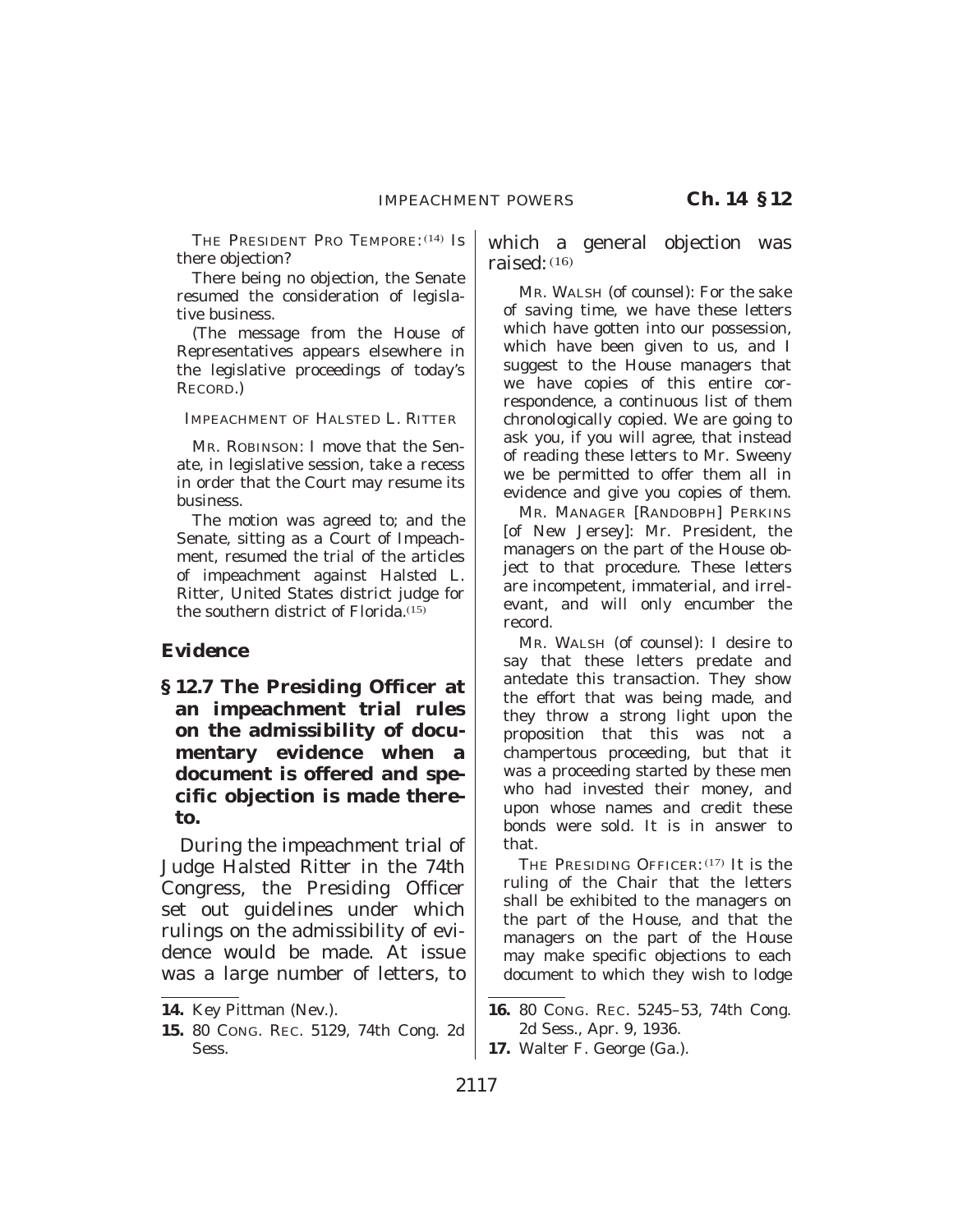objection. There can be no ruling with respect to a large number of documents without specific objection.

MR. WALSH (of counsel): Will you take that suggestion of the Presiding Officer and go through these documents?

MR. MANAGER PERKINS: Mr. President, we understand that these letters are to be offered, and objection made as they are offered; or are we to examine the file and find out what documents we object to?

THE PRESIDING OFFICER: The ruling of the Chair was that the letters shall be exhibited to the managers on the part of the House, and that specific objection shall be lodged to documents to which the managers wish to lodge objections.

MR. MANAGER PERKINS: Mr. President, we will examine them during the recess and be prepared to follow that procedure. . . .

MR. MANAGER [SAM] HOBBS [of Alabama]: . . .

Q. Judge, I will ask you if the matter of the requirement of a supersedeas bond, and fixing the amount thereof, was one of the questions which would probably come up immediately after the final decree was rendered.

MR. WALSH (of counsel): I wish to object to that question for the reason that the record in the case and the papers in the case are the best evidence. I should like to have them here. I should like to have them identified, so that, if we thought it necessary, we could interrogate the witness on crossexamination.

THE PRESIDENT PRO TEMPORE: (18) The Presiding Officer thinks, if the

witness knows matters that he himself attended to, the original documents not being in question, he has a right to answer the question.

[JUDGE RITTER]: A. I have no independent recollection of the matter at all. The official court records or this memorandum would have to control.

## **§ 12.8 Exhibits in evidence in an impeachment trial should be identified and printed in the Record if necessary.**

On Apr. 8, 1936, a proposal was made in the Senate, sitting as a Court of Impeachment in the Halsted Ritter trial, as to the identification of certain exhibits: (19)

MR. WALSH (of counsel): Have you the letter that is referred to in that letter?

MR. MANAGER [RANDOLPH] PERKINS [of New Jersey]: I have not it at hand at this moment, but I have it here somewhere.

MR. WALSH (of counsel): I should like to see the letter if it is here.

MR. MANAGER PERKINS: I understood that Mr. Rankin would resume the stand at this time.

MR. [SHERMAN] MINTON [of Indiana]: Mr. President, far be it from me to suggest to eminent counsel engaged in this case how they should conduct a lawsuit, but I respectfully suggest that they identify their exhibits in some way, and also the papers that are introduced in the record, so that we may keep track of them.

**<sup>18.</sup>** Key Pittman (Nev.).

**<sup>19.</sup>** 80 CONG. REC. 5137, 74th Cong. 2d Sess.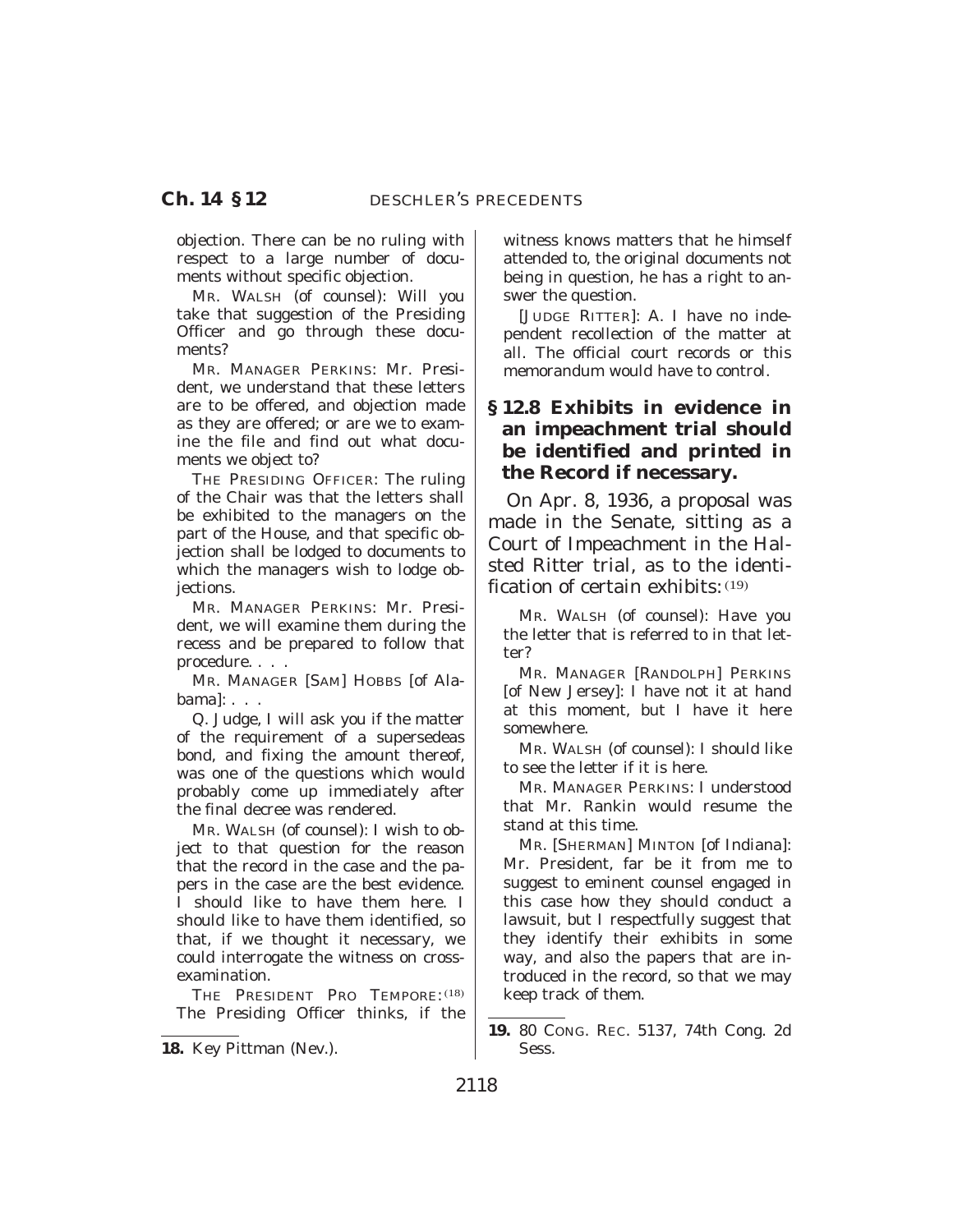THE PRESIDING OFFICER: (20) The Chair takes the liberty of suggesting that the statement made by the Senator from Indiana is a wise one, and is followed in court. The Chair sees no reason why identification should not be made of the exhibits which are received in evidence. Counsel will proceed.

Certain exhibits were ordered printed, while others were merely introduced in evidence. One exhibit was printed in the Record by unanimous consent.(21)

MR. [HOMER T.] BONE [of Washington]: Mr. President, may I inquire of the Chair if all the exhibits counsel are introducing are to be printed in the daily Record?

THE PRESIDING OFFICER: (1) The Chair thinks not.

MR. BONE: I am wondering how we may later scrutinize them if counsel are going to rely on them.

THE PRESIDING OFFICER: Some of the exhibits are being ordered printed and others are merely introduced in evidence for the use of counsel upon argument and consideration of the court.

MR. WALSH (of counsel): I had supposed that all correspondence would be printed in full in the Record.

THE PRESIDING OFFICER: The Chair assumes that all documents and correspondence which have been read or which have been ordered printed have been or will be printed in the Record.

MR. WALSH (of counsel): I think perhaps a mere reference to this order

**20.** William H. King (Utah).

- **21.** 80 CONG. REC. 5341, 74th Cong. 2d Sess., Apr. 10, 1936.
- **1.** Matthew M. Neely (W. Va.).

would be sufficient to advise those of the Senators who have not heard it. However, as to this particular order, I will ask that it be printed in the Record.

THE PRESIDING OFFICER: Is there objection?

Federal income-tax returns of the respondent, offered in evidence by the managers, were printed in full in the, Record.(2)

## **§ 12.9 The Senate sitting as a Court of Impeachment may at the conclusion of the trial provide by order for the return of evidence to proper owners or officials.**

On Apr. 16, 1936, the Senate sitting as a Court of Impeachment in the trial of Judge Halsted Ritter adopted, at the conclusion of trial, orders for the return of evidence:  $(3)$ 

*Ordered,* That the Secretary be, and he is hereby, directed to return to A. L. Rankin, a witness on the part of the United States, the two documents showing the lists of cases, pending and closed, in the law office of said A. L. Rankin, introduced in evidence during the trial of the impeachment of Halsted L. Ritter, United States district judge for the southern district of Florida. . . .

*Ordered,* That the Secretary of the Senate be, and he is hereby, directed

**3.** 80 CONG. REC. 5558, 5559, 74th Cong. 2d Sess.

**<sup>2.</sup>** 80 CONG. REC. 5256–61, 74th Cong. 2d Sess., Apr. 9, 1936.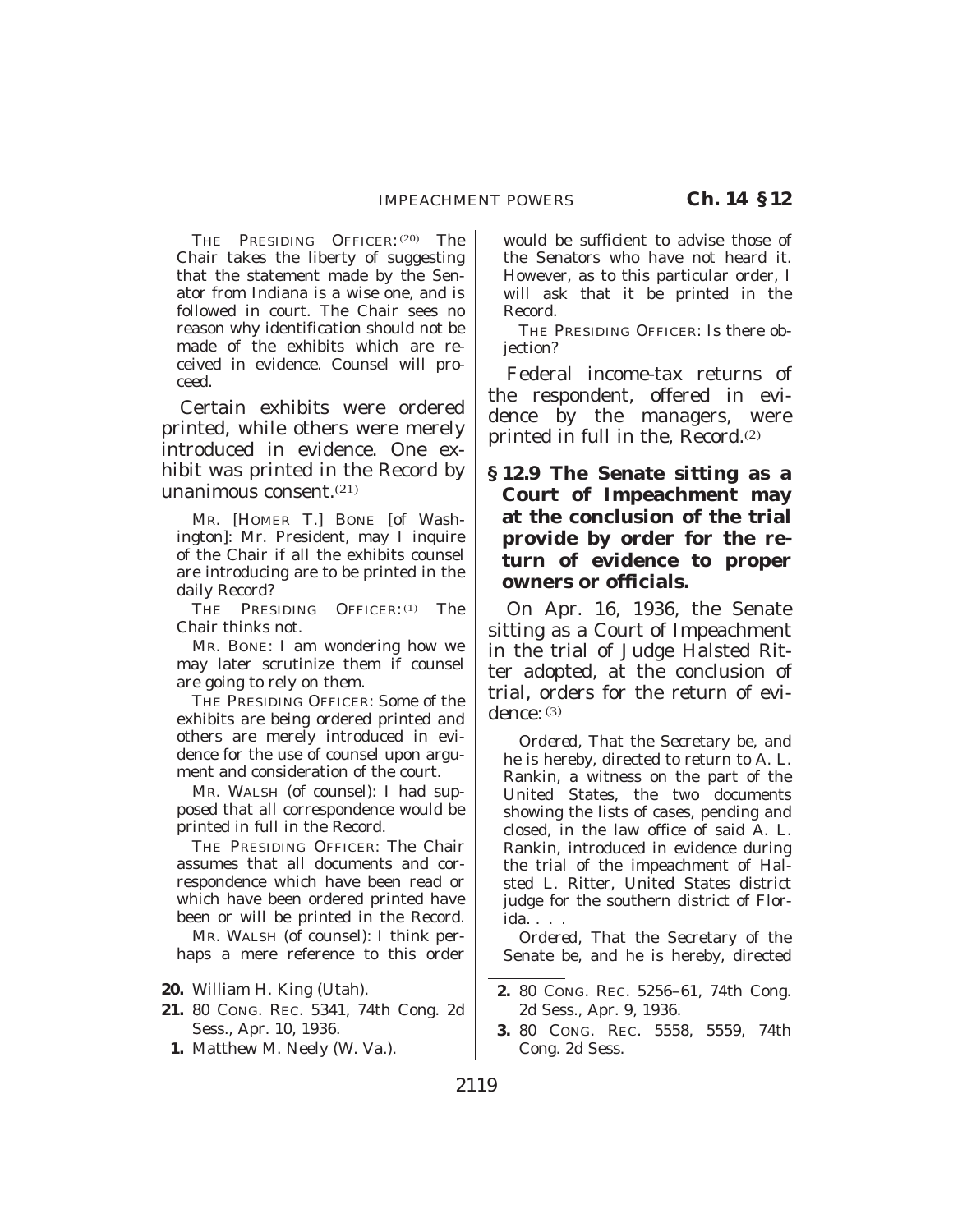to return to the clerk of the United States District Court for the Southern District of Florida and the clerk of the circuit court, Palm Beach County, Fla., sitting in chancery, the original papers filed in said courts which were offered in evidence during the proceedings of the Senate sitting for the trial of the impeachment of Halsted L. Ritter, United States district judge for the southern district of Florida.

In the Harold Louderback trial, the Senate returned papers by order to a U.S. District Court.(4)

#### *Witnesses*

**§ 12.10 The Senate sitting as a Court of Impeachment has adopted orders requiring witnesses to stand while giving testimony during impeachment trials.**

On Apr. 6, 1936, during the trial of Judge Halsted Ritter before the Senate sitting as a Court of Impeachment, an order was adopted as to the position of witnesses while testifying: (5)

MR. [WILLIAM H.] KING [of Utah]: Pursuant to the practice heretofore observed in impeachment cases, I send to the desk an order, and ask for its adoption.

THE VICE PRESIDENT: (6) The order will be stated.

- **4.** 77 CONG. REC. 4142, 73d Cong. 1st Sess., May 25, 1933.
- **5.** 80 CONG. REC. 4971, 74th Cong. 2d Sess. See also 6 Cannon's Precedents § 488.
- **6.** John N. Garner (Tex.).

The legislative clerk read as follows:

*Ordered,* That the witnesses shall stand while giving their testimony.

THE VICE PRESIDENT: Is there objection to the adoption of the order? The Chair hears none, and the order is entered.

## **§ 12.11 The respondent may take the stand and be examined and cross-examined at his impeachment trial.**

On Apr. 11, 1936, Judge Halsted Ritter, the respondent in a trial of impeachment, was called as a witness by his counsel. He was cross examined by the managers on the part of the House and by Senators sitting on the Court of Impeachment, who submitted their questions in writing. $(7)$ 

*Parliamentarian's Note:* The respondent in an impeachment trial is not required to appear, and the trial may proceed in his absence. Impeachment rules VIII and IX provide for appearance and answer by attorney and provide for continuance of trial in the absence of any appearance. The respondent first testified in his own behalf in the Robert Archbald impeachment trial in 1913, and Judge Harold Louderback testified at his trial in 1933.(8)

**8.** See 6 Cannon's Precedents §§ 511 (Archbald), 524 (Louderback).

**<sup>7.</sup>** 80 CONG. REC. 5370–86, 74th Cong. 2d Sess.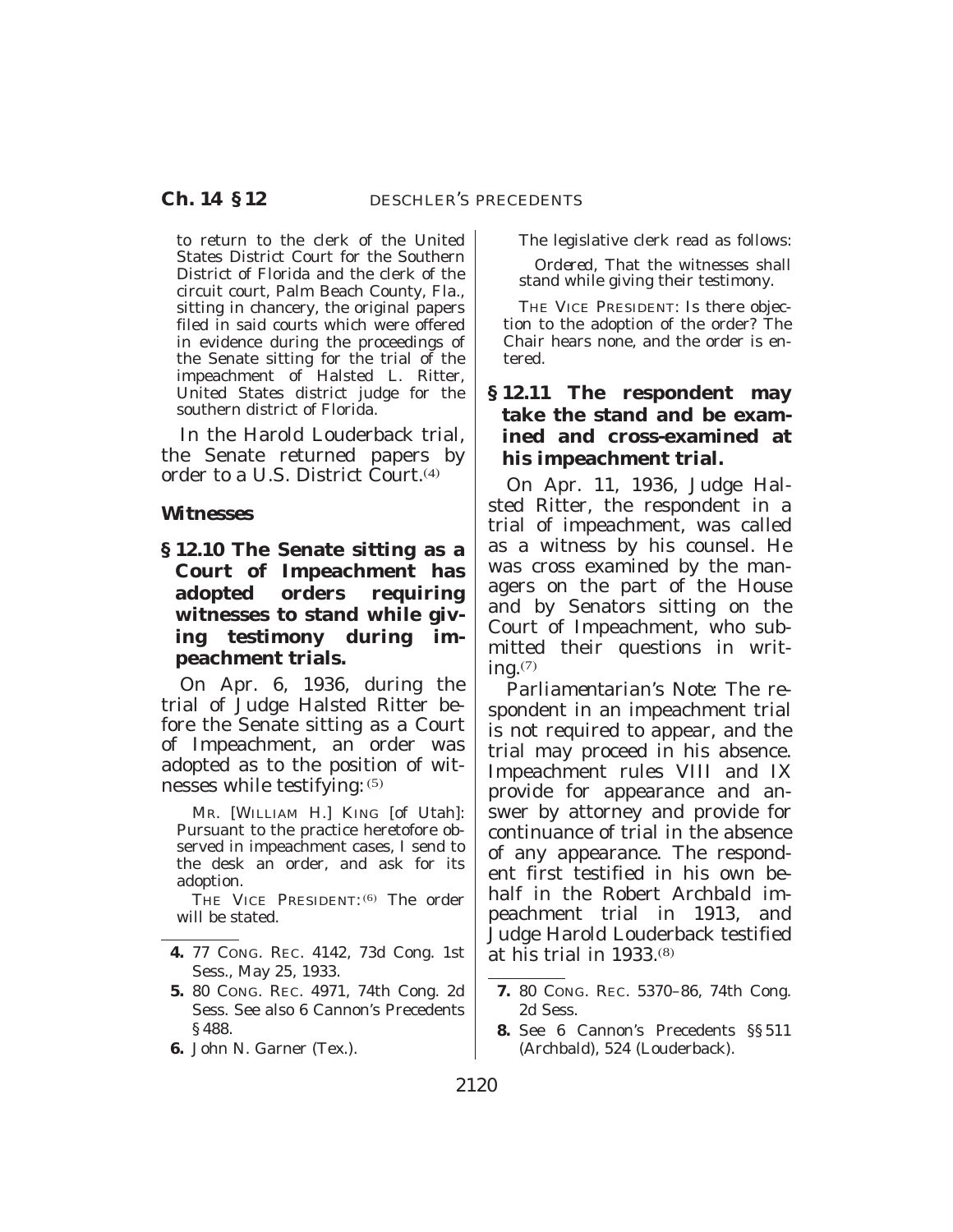#### *Final Arguments*

**§ 12.12 Following the presentation of evidence in an impeachment trial, the Court of Impeachment adopts an order setting the time to be allocated for final arguments.**

On Apr. 13, 1936, the Senate sitting as a Court of Impeachment in the trial of Judge Halsted Ritter adopted, at the close of the presentation of evidence, an order limiting final arguments:

*Ordered,* That the time for final argument of the case of Halsted L. Ritter shall be limited to 4 hours, which said time shall be divided equally between the managers on the part of the House of Representatives and the counsel for the respondent, and the time thus assigned to each side shall be divided as each side for itself may determine.(9)

Orders for final arguments have varied as to the time and number of arguments permitted, although in one instance—the trial of President Andrew Johnson—no limitations were imposed as to the time for and number of final arguments. See 3 Hinds' Precedents § 2434.

# **§ 13. Voting; Deliberation and Judgment**

The applicable rules on impeachment trials provide for deliberation behind closed doors, for a vote on the articles of impeachment, and for pronouncement of judgment. (See Rules XXIII and  $XXIV.$ )<sup>(10)</sup> Except for organizational questions, debate is in order during an impeachment trial only while the Senate is deliberating behind closed doors, at which time the respondent, his counsel, and the managers are not present. Rule XXIV, of the rules for impeachment trials, provides that orders and decisions shall be determined by the yeas and nays without debate.<sup>(11)</sup>

Under article I, section 3, clause 6 of the U.S. Constitution, a twothirds vote is required to convict the respondent on an article of impeachment, the articles being voted on separately under Rule XXIII of the rules for impeachment trials.<sup>(12)</sup>

- **10.** The Senate rules on impeachment are set out in § 11, supra.
- **11.** For debate on organizational questions before trial commences, see § 11.11, supra.
- **12.** Overruled in the Ritter impeachment trial was a point of order that the respondent was not properly convicted, a two-thirds vote having been obtained on an article which cumulated offenses (see §§ 13.5, 13.6, infra).

**<sup>9.</sup>** 80 CONG. REC. 5401, 74th Cong. 2d Sess. An identical order was adopted in the Harold Louderback impeachment trial (see 6 Cannon's Precedents § 524).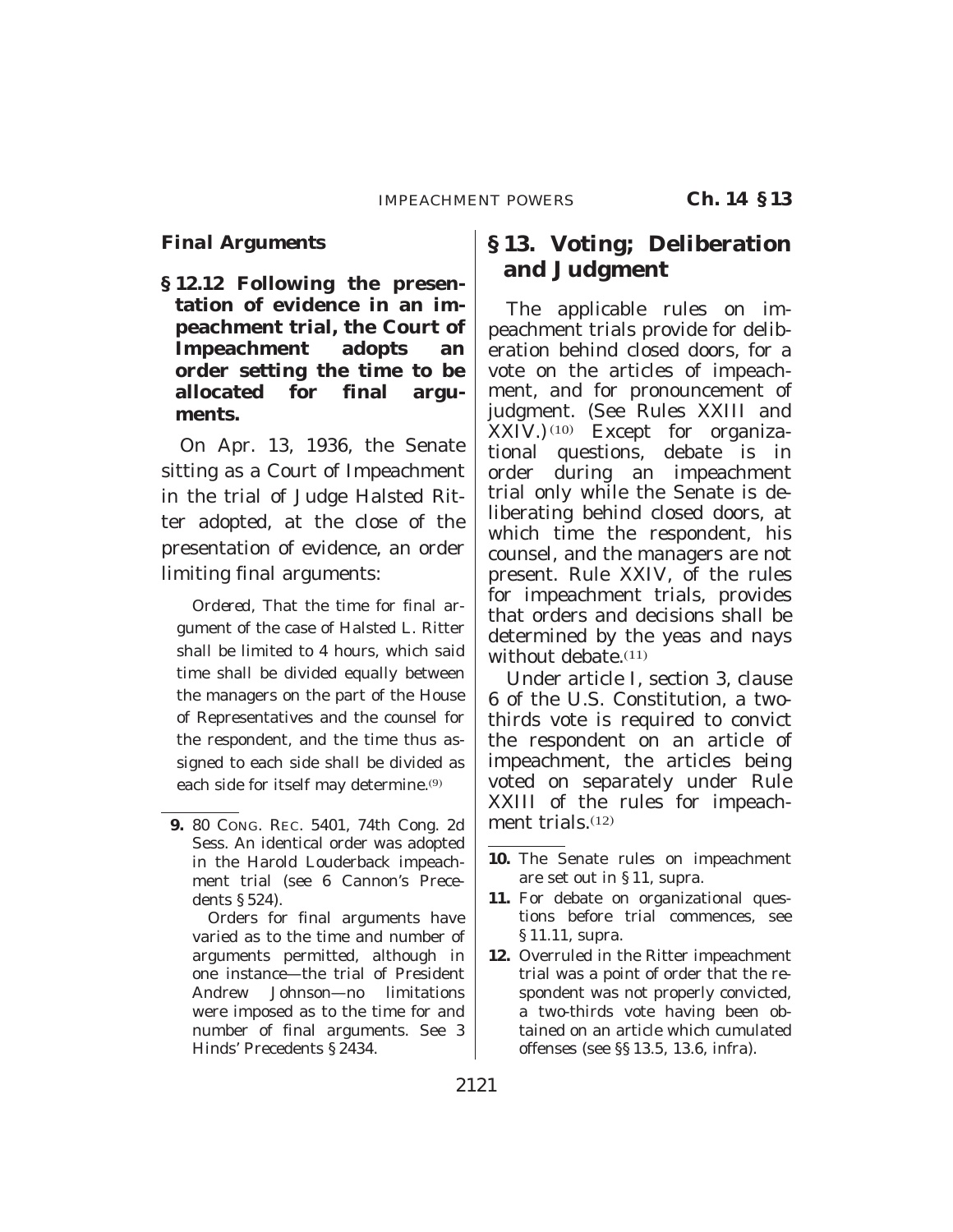Article I, section 3, clause 7 provides for removal from office upon conviction and also allows the further judgment of disqualification from holding and enjoying ''any office of honor, trust or profit under the United States.'' In the most recent conviction by the Senate, of Judge Ritter in 1936, it was held for the first time that no vote was required on removal following conviction, inasmuch as removal follows automatically from conviction under article II, section 4.(13) But the further judgment of disqualification requires a majority vote. $(14)$ 

#### **Cross References**

- Constitutional provisions governing judgment in impeachment trials, see § 1, supra.
- Deliberation, vote and judgment in the Ritter impeachment trial, see § 18, infra.
- Grounds for impeachment and conviction generally, see § 3, supra.
- Judicial review of impeachment convictions, see § 1, supra.
- Trial and judgment where person impeached has resigned, see § 2, supra.

#### **Collateral Reference**

Riddick, Procedure and Guidelines for Impeachment Trials in the United States Senate, S. Doc. No. 93–102, 93d Cong. 2d Sess. (1974).

# *Deliberation Behind Closed Doors*

**§ 13.1 Final arguments having been presented to a Court of Impeachment, the Senate closes the doors in order to deliberate in closed session, and the respondent, his counsel, and the managers withdraw.**

On Apr. 15, 1936, the Senate convened sitting as a Court of Impeachment in the trial of Judge Halsted Ritter. Final arguments had been completed on the preceding day. The following proceedings took place:

IMPEACHMENT OF HALSTED L. RITTER

The Senate, sitting for the trial of the articles of impeachment against Halsted L. Ritter, judge of the United States District Court for the Southern District of Florida, met at 12 o'clock meridian.

The respondent, Halsted L. Ritter, with his counsel, Frank P. Walsh, Esq., and Carl T. Hoffman, Esq., appeared in the seats assigned them.

THE VICE PRESIDENT: (15) The Sergeant at Arms by proclamation will open the proceedings of the Senate sitting for the trial of the articles of impeachment.

The Sergeant at Arms made the usual proclamation.

On request of Mr. Ashurst, and by unanimous consent, the reading of the

**14.** See § 13.10, infra. **15.** John N. Garner (Tex.).

**<sup>13.</sup>** See § 13.9, infra.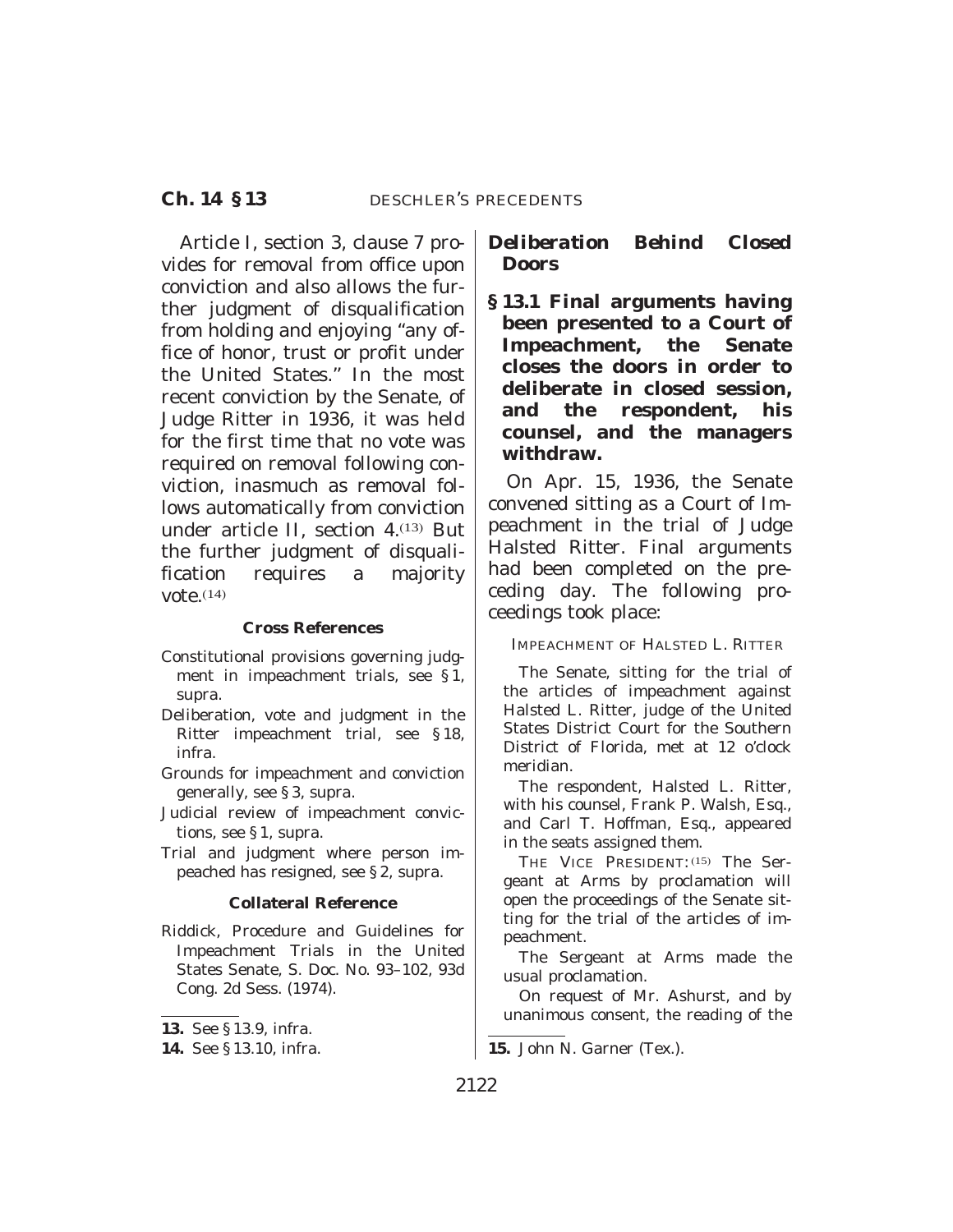Journal of the proceedings of the Senate, sitting for the trial of the articles of impeachment, for Tuesday, April 14, 1936, was dispensed with, and the Journal was approved. . . .

THE VICE PRESIDENT: Eighty-six Senators have answered to their names. A quorum is present.

DELIBERATION WITH CLOSED DOORS

MR. [HENRY F.] ASHURST [of Arizona]: I move that the doors of the Senate be closed for deliberation.

THE VICE PRESIDENT: The question is on the motion of the Senator from Arizona.

The motion was agreed to.

The respondent and his counsel withdrew from the Chamber.

The galleries having been previously cleared, the Senate (at 12 o'clock and 8 minutes p.m.) proceeded to deliberate with closed doors.

At 4 o'clock and 45 minutes p.m. the doors were opened.<sup>(16)</sup>

Rule XX of the rules of the Senate on impeachment trials provides: ''At all times while the Senate is sitting upon the trial of an impeachment the doors of the Senate shall be kept open, unless the Senate shall direct the doors to be closed while deliberating upon its decisions.''

Rule XXIV provides for debate, during impeachment trials, only when the Senate is deliberating in closed session, wherein ''no member shall speak more than once on one question, and for not more than ten minutes on an interlocutory question, and for not more than fifteen minutes on the final question, unless by consent of the Senate, to be had without debate. . . . The fifteen minutes herein allowed shall be for the whole deliberation on the final question, and not on the final question on each article of impeachment.''

### *Orders for Time and Method of Voting*

**§ 13.2 Following or during deliberation behind closed doors, the Senate sitting as a Court of Impeachment adopts orders to provide the time and method of voting.**

On Apr. 15, 1936, the Senate, sitting as a Court of Impeachment in the trial of Judge Halsted Ritter, opened its doors after having deliberated in closed session. By unanimous consent, the order setting a date for the taking of a vote was published in the Record:

*Ordered,* by unanimous consent, That when the Senate, sitting as a Court, concludes its session on today it take a recess until 12 o'clock tomorrow, and that upon the convening of the

**<sup>16.</sup>** 80 CONG. REC. 5505, 74th Cong. 2d Sess. In the Ritter case, the managers on the part of the House were not present when the Senate closed its doors. Where they are present, they withdraw. See, for example, 6 Cannon's Precedents § 524 (Harold Louderback).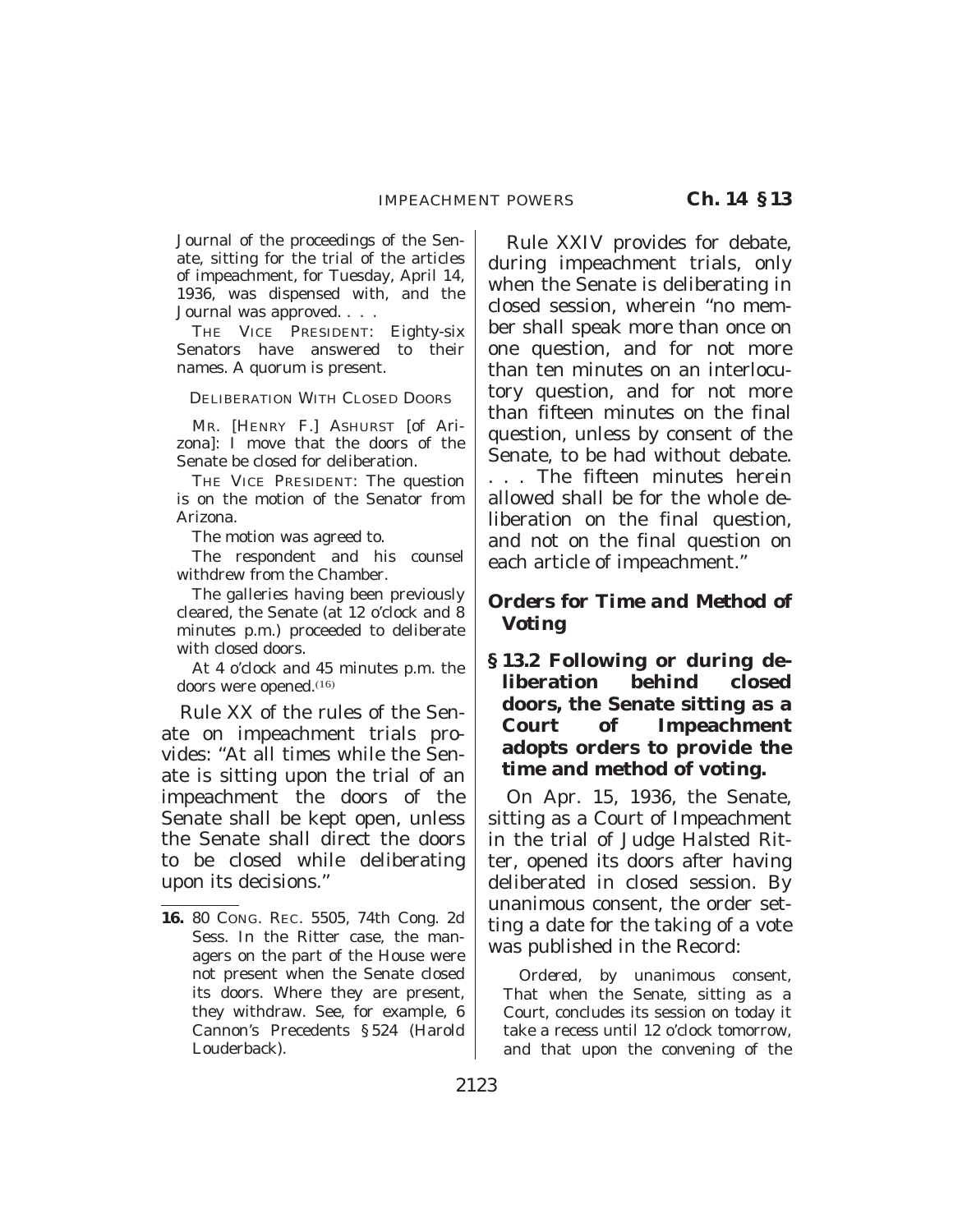Court on Friday it proceed to vote upon the various articles of impeachment.

Senate Majority Leader Joseph T. Robinson, of Arkansas, explained the purpose of the agreement, which was to postpone the vote until Friday so that a number of Senators who wished to vote could be present for that pur $pose.<sub>(17)</sub>$ 

On Apr. 16, 1936, the Senate, after deliberating behind closed doors, agreed to an order providing a method of voting:

*Ordered,* That upon the final vote in the pending impeachment of Halsted L. Ritter, the Secretary shall read the articles of impeachment separately and successively, and when the reading of each article shall have been concluded the Presiding Officer shall state the question thereon as follows:

''Senators, how say you? Is the respondent, Halsted L. Ritter, guilty or not guilty?''

Thereupon the roll of the Senate shall be called, and each Senator as his name is called, unless excused, shall arise in his place and answer ''guilty'' or "not guilty." (18)

This method of consideration that of reading and voting on the articles separately and in sequence—has been used consistently in impeachment proceedings, though in the Andrew

**18.** Id. at p. 5558.

Johnson trial Article XI was first voted on.<sup>(19)</sup>

The form of putting the question and calling the roll in the Johnson trial also differed from current practice, the Chief Justice in that case putting the question ''Mr. Senator ———, how say you? Is the respondent, Andrew Johnson, President of the United States, guilty or not guilty of a high misdemeanor, as charged in this article?'' (20)

### *Recognition of Pairs*

### **§ 13.3 Pairs are not recognized during the vote by a Court of Impeachment on articles of impeachment.**

On Apr. 17, 1936, the Senate sitting as a Court of Impeachment in the trial of Judge Halsted Ritter convened to vote on the articles of impeachment. Preceding the vote, Senator Joseph T. Robinson, of Arkansas, the Majority Leader, announced as follows:

I have been asked to announce also that pairs are not recognized in this proceeding. (1)

Likewise, it was announced on May 23, 1933, preceding the vote

- **19.** See 3 Hinds' Precedents § § 2439– 2443. 6 Cannon's Precedents § 524.
- **20.** 3 Hinds' Precedents § 2440.
- **1.** 80 CONG. REC. 5602, 74th Cong. 2d Sess.

**<sup>17.</sup>** 80 CONG. REC. 5505, 74th Cong. 2d Sess.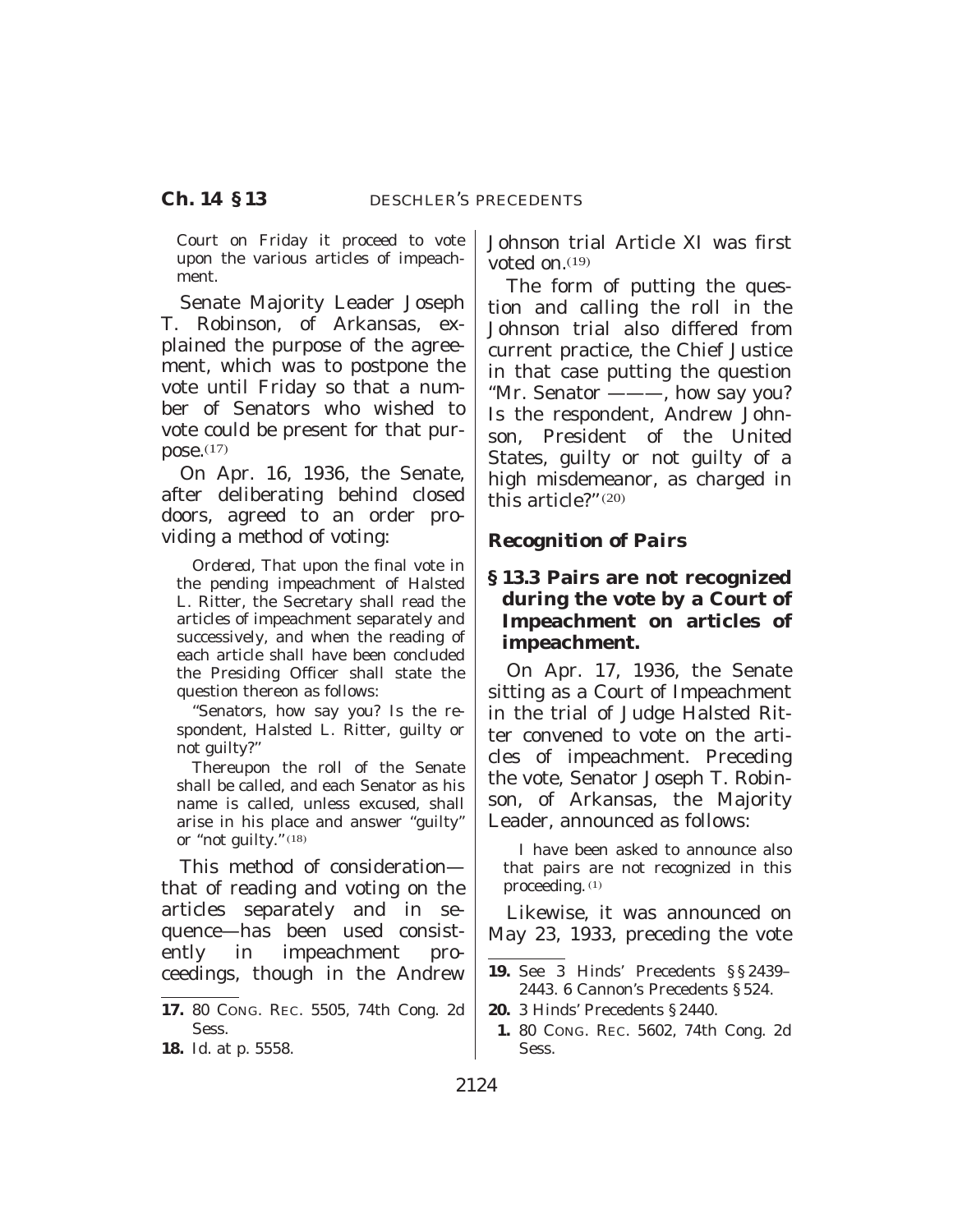on the articles impeaching Judge Harold Louderback, that pairs would not be recognized.(2)

#### *Excuse or Disqualification From Voting*

# **§ 13.4 Members of the House and Senate have been excused but not disqualified from voting on articles of impeachment.**

On Mar. 12, 1936, preceding the appearance of respondent Judge Halsted Ritter before the Senate sitting as a Court of Impeachment, Senator Edward P. Costigan, of Colorado, asked to be excused from participation in the impeachment proceedings. He inserted in the Record a statement assigning the reasons for his request, based on personal acquaintance with the respondent.(3) Similarly, on Mar. 31, Senator Millard E. Tydings, of Maryland, asked to be excused from participating in the proceedings and from voting on the ground of family illness.(4)

During the consideration in the House of the resolution impeaching Senator William Blount, of Tennessee, his brother, Mr. Thom-

**4.** *Id.* at p. 4654.

as Blount, of North Carolina, a Member of the House, asked to be excused from voting on any matter affecting his brother.(5)

In the impeachment of Judge Harold Louderback, two Members of the Senate were excused from voting thereon since they had been Members of the House when Judge Louderback was impeached. $(6)$ 

The issue of disqualification from voting either in the House on impeachment or in the Senate on conviction has not been directly presented. During the trial of President Andrew Johnson, a Senator offered and then withdrew a challenge to the competency of the President pro tempore of the Senate, Benjamin F. Wade, of Ohio, to preside over or vote in the trial of the President. Before withdrawing his objection, Senator Thomas A. Hendricks, of Indiana, argued that the President pro tempore was an interested party because of his possible succession to the Presidency. The President pro tempore voted on that occasion.(7)

**<sup>2.</sup>** 77 CONG. REC. 4083, 73d Cong. 1st Sess.

**<sup>3.</sup>** 80 CONG. REC. 3646, 74th Cong. 2d Sess.

**<sup>5.</sup>** 3 Hinds' Precedents § 2295.

**<sup>6.</sup>** 6 Cannon's Precedents § 516.

**<sup>7.</sup>** 3 Hinds' Precedents § 2061.

During the Johnson impeachment, succession to the Presidency was governed by an Act of 1792 providing that the President pro tempore and then the Speaker of the House should succeed to the Presidency,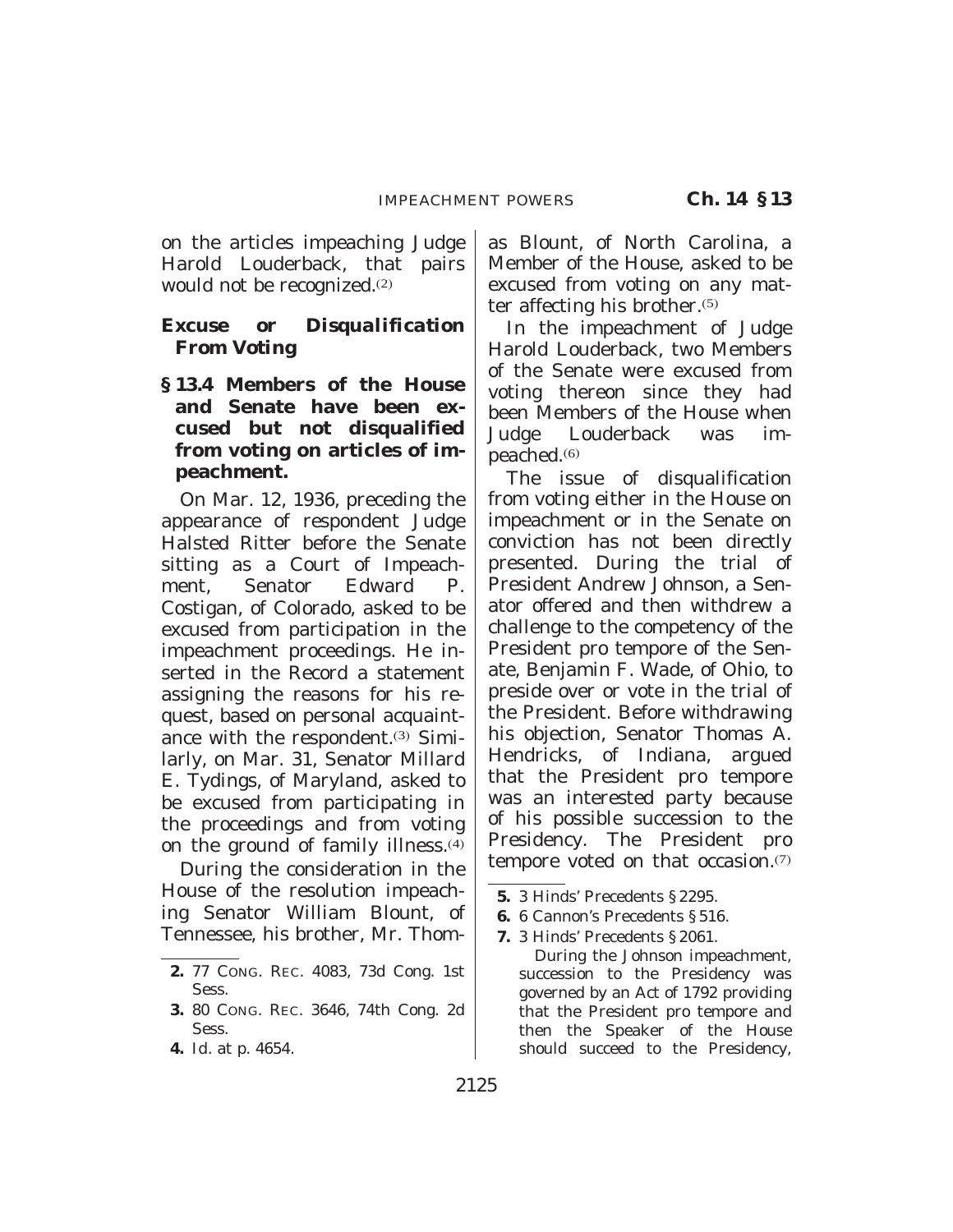Speaker Schuyler Colfax, of Indiana, chose to vote on the resolution impeaching President Johnson in 1868, and delivered the following explanatory statement:

The Speaker said: The occupant of the Chair cannot consent that his constituents should be silent on so grave a question, and therefore, as a member of this House, he votes "ay." On agreeing to the resolution, there are—yeas 126, nays 47. So the resolution is adopted.(8)

It has been generally determined in the House that the individual Member should decide the question whether he is disqualified from voting because of a personal interest in the vote.<sup>(9)</sup>

after the Vice President. 1 Stat. 239. Presently, 3 USC § 19 provides for the Speaker and then the President pro tempore to succeed to the Presidency after the Vice President, but the 25th amendment to the U.S. Constitution provides a mechanism for selection of a Vice President upon vacancy in that office, by succession to the Presidency or otherwise.

**8.** 66 CONG. GLOBE 1400, 40th Cong. 2d Sess., Feb. 24, 1868.

In the Johnson impeachment, the minority party members generally refrained from voting on the ballot for the choice of managers following the adoption of articles, where a request to excuse all who sought to be excused had been objected to. 3 Hinds' Precedents § 2417.

**9.** See Rule VIII clause 1 and comments thereto, *House Rules and Manual* §§ 656–659 (1973).

#### *Points of Order Against Vote*

**§ 13.5 In making a point of order against the result of a vote on an article of impeachment, a Senator may state the grounds for his point of order but debate or argument thereon is not in order.**

On Apr. 17, 1936, following a two-thirds vote for conviction by the Senate, sitting as a Court of Impeachment in the trial of Judge Halsted Ritter, Senator Warren R. Austin, of Vermont, made a point of order against the vote. The President pro tempore, Key Pittman, of Nevada, subsequently ruled against allowing debate or argument on that point of order:  $(10)$ 

MR. AUSTIN: Mr. President, a point of order.

THE PRESIDENT PRO TEMPORE: The Senator will state the point of order.

MR. AUSTIN: I make the point of order that the respondent is not guilty, not having been found guilty by a vote of two-thirds of the Senators present.

Article VII is an omnibus article, the ingredients of which, as stated on page 36, paragraph 4, are——

In Senate practice, no rule requires a Member of the Senate to withdraw from voting because of personal interest, but a Member may be excused from voting under Rule XII clause 2, *Senate Manual* § 12.2 (1973).

**10.** 80 CONG. REC. 5606, 74th Cong. 2d Sess.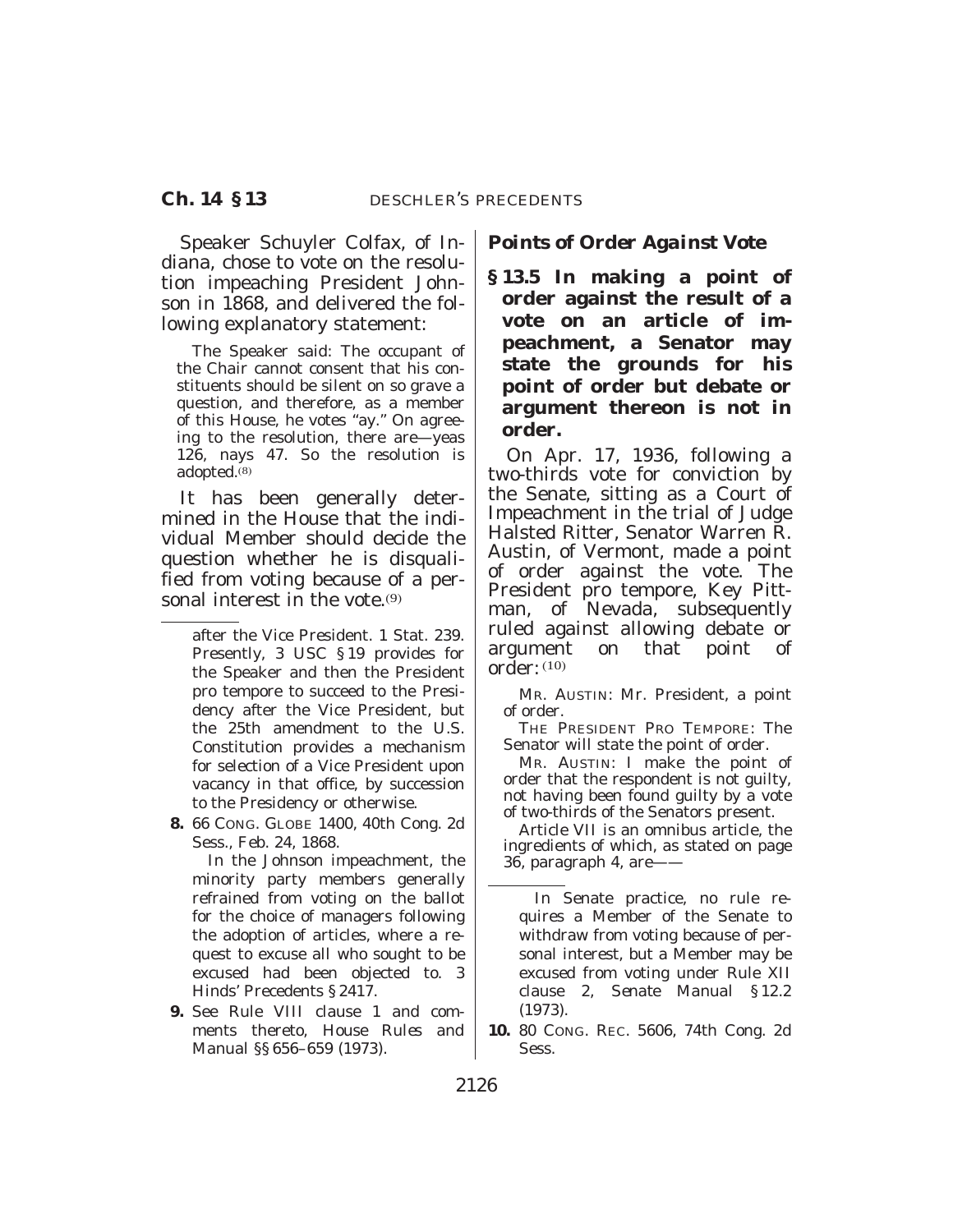MR. [ROBERT M.] LA FOLLETTE [Jr., of Wisconsin]: Mr. President, I rise to a parliamentary inquiry.

THE PRESIDENT PRO TEMPORE: The Senator will state it.

MR. LA FOLLETTE: Is debate upon the point of order in order?

THE PRESIDENT PRO TEMPORE: It is not in order.

MR. LA FOLLETTE: I ask for the regular order.

MR. AUSTIN: Mr. President, a parliamentary inquiry.

THE PRESIDENT PRO TEMPORE: The Senator will state it.

MR. AUSTIN: In stating a point of order, is it not appropriate to state the grounds of the point of order?

THE PRESIDENT PRO TEMPORE: Providing the statement is not argument.

MR. AUSTIN: That is what the Senator from Vermont is undertaking to do, and no more.

THE PRESIDENT PRO TEMPORE: If the statement is argument, the point of order may be made against the argument.

MR. AUSTIN: The first reason for the point of order is that here is a combination of facts in the indictment, the ingredients of which are the several articles which precede article VII, as seen by paragraph marked 4 on page 36. The second reason is contained in the Constitution of the United States, which provides that no person shall be convicted without the concurrence of two-thirds of the members present. The third reason is that this matter has been passed upon judicially, and it has been held that an attempt to convict upon a combination of circumstances——

MR. [GEORGE] MCGILL [of Kansas]: Mr. President, a parliamentary inquiry.

MR. AUSTIN: Of which the respondent has been found innocent would be monstrous. I refer to the case of *Andrews* v. *King* (77 Maine, 235).

MR. [JOSEPH T.] ROBINSON [of Arkansas]: Mr. President, I rise to a point of order.

THE PRESIDENT PRO TEMPORE: The Senator from Arkansas will state the point of order.

MR. ROBINSON: The Senator from Vermont is not in order.

THE PRESIDENT PRO TEMPORE: The point of order is sustained. The Senator from Vermont is making an argument on the point of order he has made.

**§ 13.6 During the Halsted Ritter impeachment trial, the President pro tempore overruled a point of order against a vote of conviction on the seventh article (charging general misbehavior), where the point of order was based on the contention that the article repeated and combined facts, circumstances, and charges contained in the preceding articles.**

On Apr. 17, 1936,(11) the President pro tempore, Key Pittman, of Nevada, stated that the Senate had by a two-thirds vote adjudged the respondent Judge Ritter guilty as charged in Article VII of the articles of impeachment. He over-

**<sup>11.</sup>** 80 CONG. REC. 5606, 74th Cong. 2d Sess.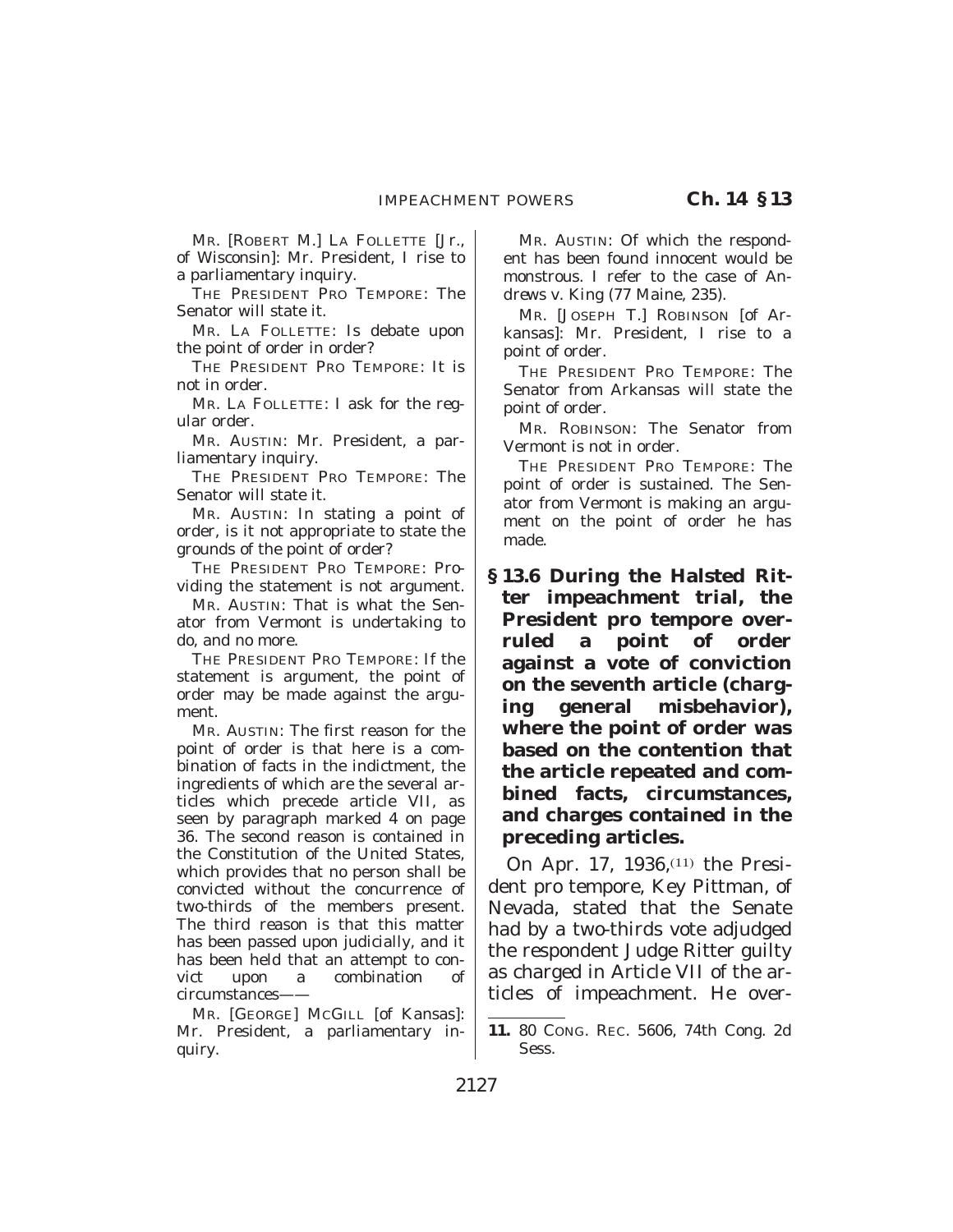ruled a point of order that had been raised against the vote, as follows:

MR. [WARREN R.] AUSTIN [of Vermont]: Mr. President, a point of order.

THE PRESIDENT PRO TEMPORE: The Senator will state the point of order.

MR. AUSTIN: I make the point of order that the respondent is not guilty, not having been found guilty by a vote of two-thirds of the Senators present.

Article VII is an omnibus article, the ingredients of which, as stated on page 36, paragraph 4, are——

A point of order was made against debate or argument on the point of order.(12)

MR. AUSTIN: The first reason for the point of order is that here is a combination of facts in the indictment, the ingredients of which are the several articles which precede article VII, as seen by paragraph marked 4 on page 36. The second reason is contained in the Constitution of the United States, which provides that no person shall be convicted without the concurrence of two-thirds of the members present. The third reason is that this matter has been passed upon judicially, and it has been held that an attempt to convict upon a combination of circumstances——

MR. [GEORGE] MCGILL [of Kansas]: Mr. President, a parliamentary inquiry.

MR. AUSTIN: Of which the respondent has been found innocent would be monstrous. I refer to the case of *Andrews* v. *King* (77 Maine, 235).

MR. [JOSEPH T.] ROBINSON [of Arkansas]: Mr. President, I rise to a point of order.

THE PRESIDENT PRO TEMPORE: The Senator from Arkansas will state the point of order.

MR. ROBINSON: The Senator from Vermont is not in order.

THE PRESIDENT PRO TEMPORE: The point of order is sustained. The Senator from Vermont is making an argument on the point of order he has made.

MR. AUSTIN: Mr. President, I have concluded my motion.

THE PRESIDENT PRO TEMPORE: A point of order is made as to article VII, in which the respondent is charged with general misbehavior. It is a separate charge from any other charge, and the point of order is overruled.

#### *Judgment as Debatable*

## **§ 13.7 An order of judgment in an impeachment trial is not debatable.**

On Apr. 17, 1936, the President pro tempore, Key Pittman, of Nevada, answered a parliamentary inquiry relating to debate on an order of judgment in the impeachment trial of Halsted Ritter:

THE PRESIDENT PRO TEMPORE: The Senator from Arizona submits an order, which will be read.

The legislative clerk read as follows:

*Ordered further,* That the respondent, Halsted L. Ritter, United States district judge for the southern district of Florida, be forever disqualified from holding and enjoying any

**<sup>12.</sup>** See § 13.5 supra.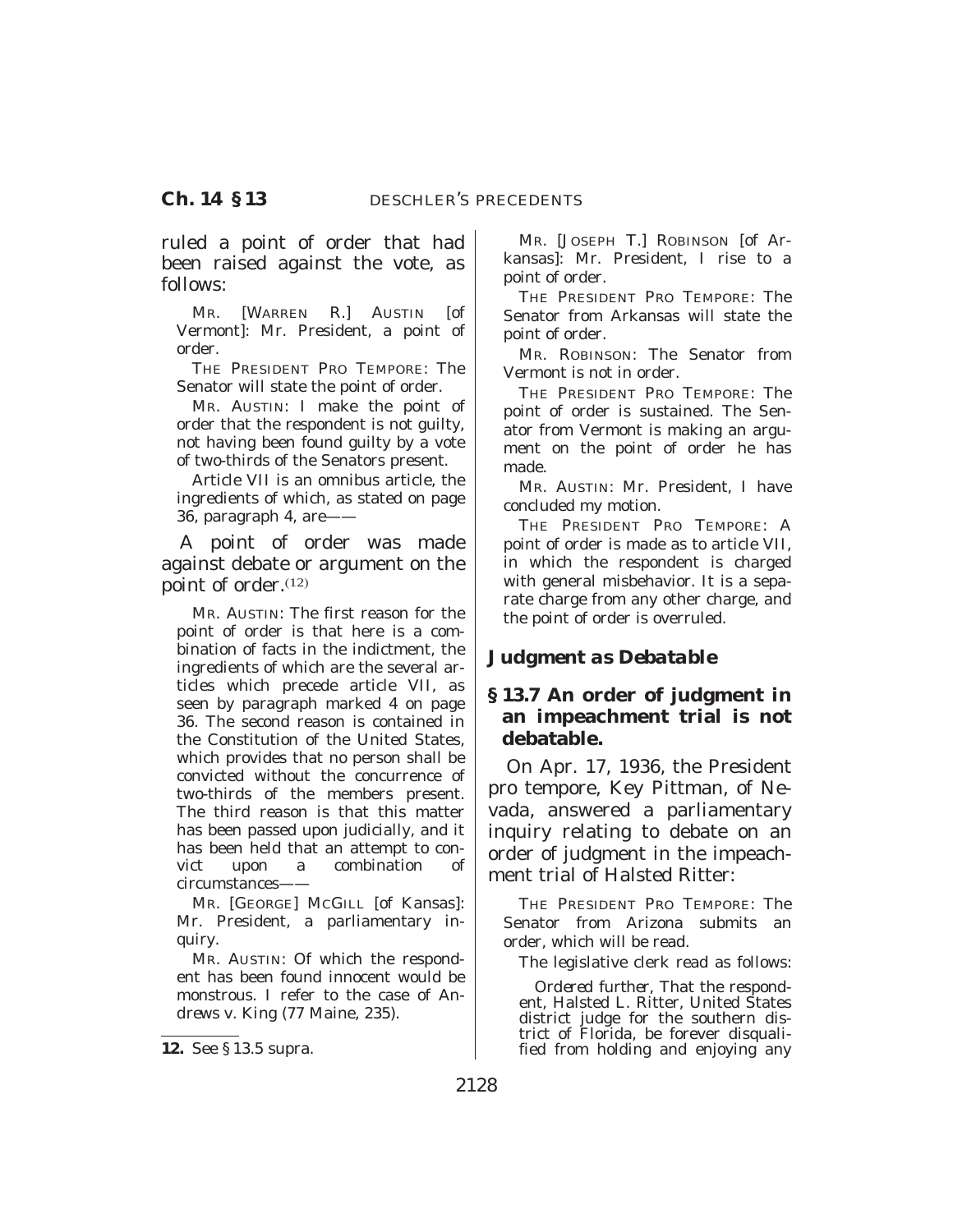office of honor, trust, or profit under the United States.

MR. [DANIEL O.] HASTINGS [of Delaware]: Mr. President, I understand that matter is subject to debate.

MR. [HENRY F.] ASHURST [of Arizona]: No, Mr. President. The yeas and nays are in order, if Senators wish, but it is not subject to debate.

MR. HASTINGS: Will the Chair state just why it is not subject to debate?

THE PRESIDENT PRO TEMPORE: The Chair is of opinion that the rules governing impeachment proceedings require that all orders or decisions be determined without debate, but the yeas and nays may be ordered.(13)

#### *Divisibility of Order of Judgment*

**§ 13.8 An order of judgment on conviction in an impeachment trial is divisible where it contains provisions for removal from office and for disqualification of the respondent.**

On Apr. 17, 1936, Senator Henry F. Ashurst, of Arizona, offered an order of judgment following the conviction of Halsted Ritter on an article of impeachment. It was agreed, before the order was withdrawn, that it was divisible: (14)

The Senate hereby orders and decrees and it is hereby adjudged that the respondent, Halsted L. Ritter, United States district judge for the southern district of Florida, be, and he is hereby, removed from office, and that he be, and is hereby, forever disqualified to hold and enjoy any office of honor, trust, or profit under the United States, and that the Secretary be directed to communicate to the President of the United States and to the House of Representatives the foregoing order and judgment of the Senate, and transmit a copy of same to each.

MR. [ROBERT M.] LA FOLLETTE [Jr., of Wisconsin]: Mr. President, I ask for a division of the question.

MR. ASHURST: Mr. President, to divide the question is perfectly proper. Any Senator who desires that the order be divided is within his rights in thus asking that it be divided. The judgment of removal from office would ipso facto follow the vote of guilty.

MR. [WILLIAM E.] BORAH [of Idaho]: Mr. President, do I understand there is to be a division of the question?

MR. LA FOLLETTE: I have asked for a division of the question.

In the trial of Judge Robert Archbald, a division was demanded on the order of judgment, which both removed and disqualified the respondent. 6 Cannon's Precedents § 512. A division of the question was likewise demanded in the West Humphreys impeachment. See 3 Hinds' Precedents § 2397. In the John Pickering impeachment, the Court of Impeachment voted on removal but did not consider disqualification. See 3 Hinds' Precedents § 2341.

**<sup>13.</sup>** 80 CONG. REC. 5607, 74th Cong. 2d Sess.

**<sup>14.</sup>** 80 CONG. REC. 5606, 5607, 74th Cong. 2d Sess.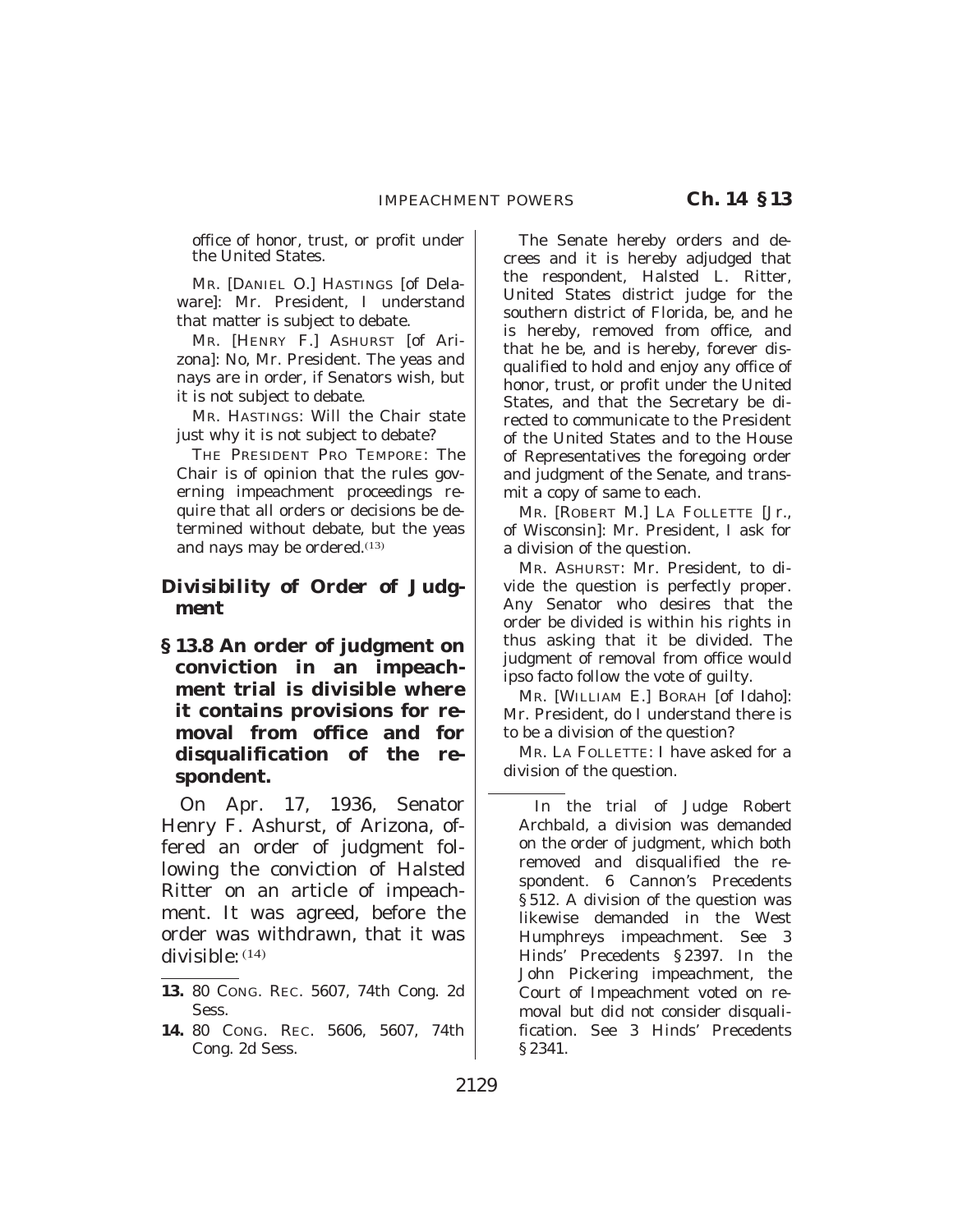MR. [GEORGE W.] NORRIS [of Nebraska]: Mr. President, it seems to me the chairman of the Committee on the Judiciary should submit two orders. One follows from what we have done. The other does not follow, but we ought to vote on it.

MR. ASHURST: I accept the suggestion. I believe the Senator from Nebraska is correct. Therefore, I withdraw the order sent to the desk.

#### *Vote on Removal Following Conviction*

**§ 13.9 On conviction of the respondent on an article of impeachment, no vote is required on judgment of removal, since removal follows automatically after conviction under section 4, article II, of the U.S. Constitution.**

On Apr. 17, 1936, following the conviction by the Senate, sitting as a Court of Impeachment, of Halsted Ritter on Article VII of the articles of impeachment, President pro tempore Key Pittman, of Nevada, ruled that no vote was required on judgment of removal: (15)

THE PRESIDENT PRO TEMPORE: The Senator from Arizona, having withdrawn the first order, submits another one, which the clerk will read.

The legislative clerk read as follows:

*Ordered,* That the respondent, Halsted L. Ritter, United States dis-

**15.** 80 CONG. REC. 5607, 74th Cong. 2d Sess.

trict judge for the southern district of Florida, be removed from office.

THE PRESIDENT PRO TEMPORE: Are the yeas and nays desired on the question of agreeing to the order?

MR. [HENRY F.] ASHURST [of Arizona]: The yeas and nays are not necessary.

MR. [HIRAM W.] JOHNSON [of California]: Mr. President, how, affirmatively, do we adopt the order, unless it is put before the Senate, and unless the roll be called upon it or the Senate otherwise votes?

THE PRESIDENT PRO TEMPORE: The Chair is of the opinion that the order would follow the final vote as a matter of course, and no vote is required.

MR. ASHURST: Mr. President, the vote of guilty, in and of itself, is sufficient without the order, under the Constitution, but to be precisely formal I have presented the order, in accordance with established precedent, and I ask for a vote on its adoption.

MR. [DANIEL O.] HASTINGS [of Delaware]: Mr. President, will the Senator yield?

MR. ASHURST: I yield.

MR. HASTINGS: Just what is the language in the Constitution as to what necessarily follows conviction on an article of impeachment?

MR. [GEORGE] MCGILL, [of Kansas]: It is found in section 4, article II, of the Constitution.

MR. HASTINGS: What is the language of the Constitution which makes removal from office necessary, and to follow as a matter of course?

MR. MCGILL: Mr. President——

MR. ASHURST: If the Senator from Kansas has the reference, I shall ask him to read it.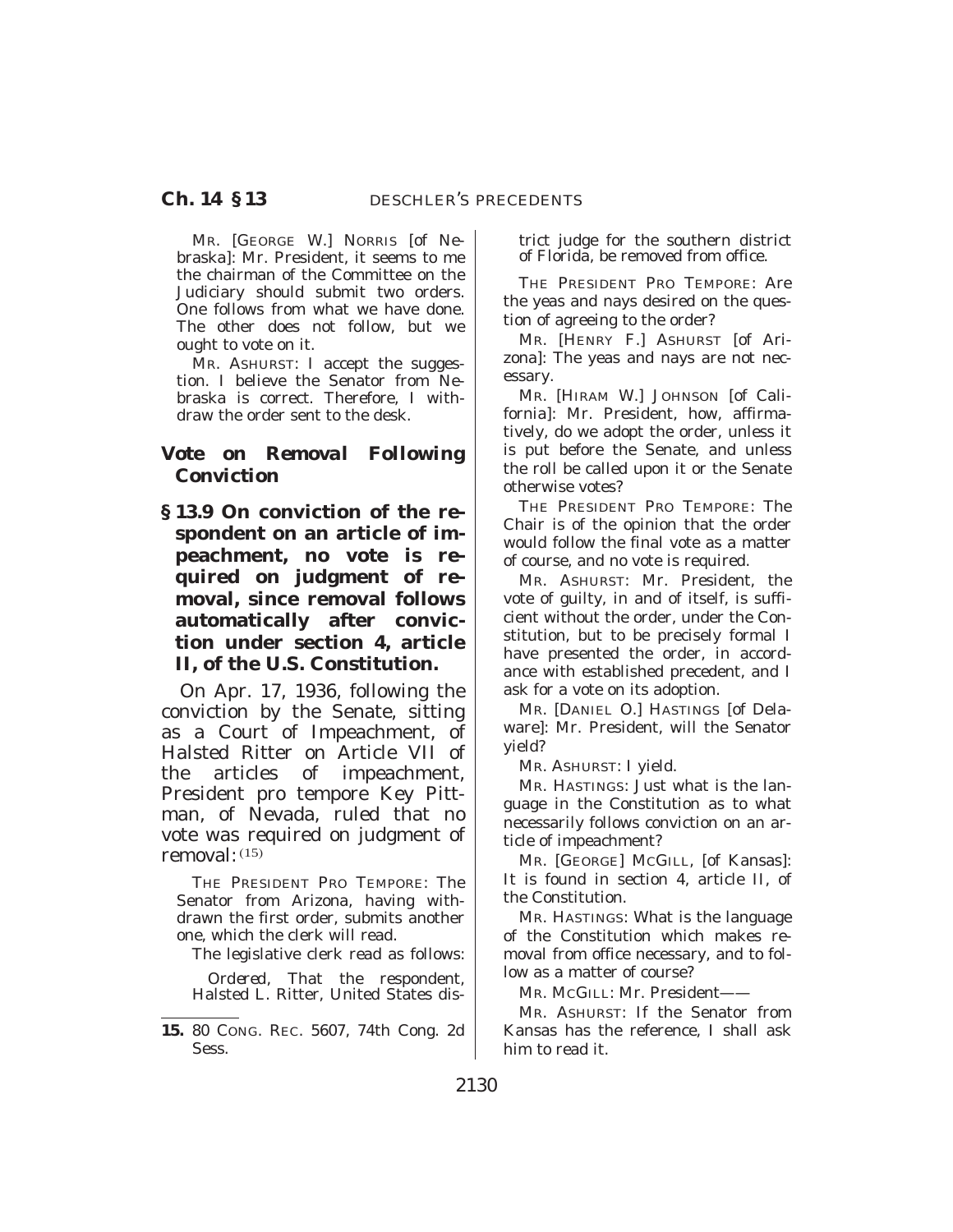MR. MCGILL: Section 4 of article II of the constitution reads:

The President, Vice President, and all civil officers of the United States shall be removed from office on impeachment for, and conviction of treason, bribery, or other high crimes and misdemeanors.

MR. HASTINGS: I thank the Senator. Then may I suggest was not the Chair correct in the first instance? Does not the removal from office follow without any vote of the Senate?

THE PRESIDENT PRO TEMPORE: That was the opinion of the Chair.

MR. HASTINGS: I think the President pro tempore was correct.

THE PRESIDENT PRO TEMPORE: The Chair will then direct that the order be entered.

MR. [GEORGE W.] NORRIS [of Nebraska]: Mr. President, upon the action of the Senate why does not the Chair make the proper declaration without anything further?

THE PRESIDENT PRO TEMPORE: The Chair was about to do so. The Chair directs judgment to be entered in accordance with the vote of the Senate, as follows:

#### JUDGMENT

The Senate having tried Halsted L. Ritter, United States district judge for the southern district of Florida, upon seven several articles of impeachment exhibited against him by the House of Representatives, and two-thirds of the Senators present having found him guilty of charges contained therein: It is therefore

*Ordered and adjudged,* That the said Halsted L. Ritter be, and he is hereby, removed from office.

*Parliamentarian's Note:* The procedure and ruling in the Ritter impeachment trial, for automatic removal on conviction of at least one article of impeachment, differs from the practice in three prior cases where the Senate sitting as a Court of Impeachment has voted to convict. In the John Pickering trial, the vote was taken, in the affirmative, on the question of removal, following the vote on the articles; the question of disqualification was apparently not considered.<sup>(16)</sup> In the West Humphreys impeachment, following conviction on five articles of impeachment, the Court of Impeachment proceeded to vote, under a division of the question, on removal and disqualification, both decided in the affirmative.(17) And in the Robert Archbald impeachment, the Court of Impeachment voted first on removal and then on disqualification, under a division of the question. Both orders were voted in the affirmative. $(18)$ 

#### *Vote Required for Disqualification*

**§ 13.10 The question of disqualification from holding an office of honor, trust, or profit under the United States, following conviction and**

- **17.** 3 Hinds' Precedents § 2397.
- **18.** 6 Cannon's Precedents § 512.

**<sup>16.</sup>** 3 Hinds' Precedents § 2341.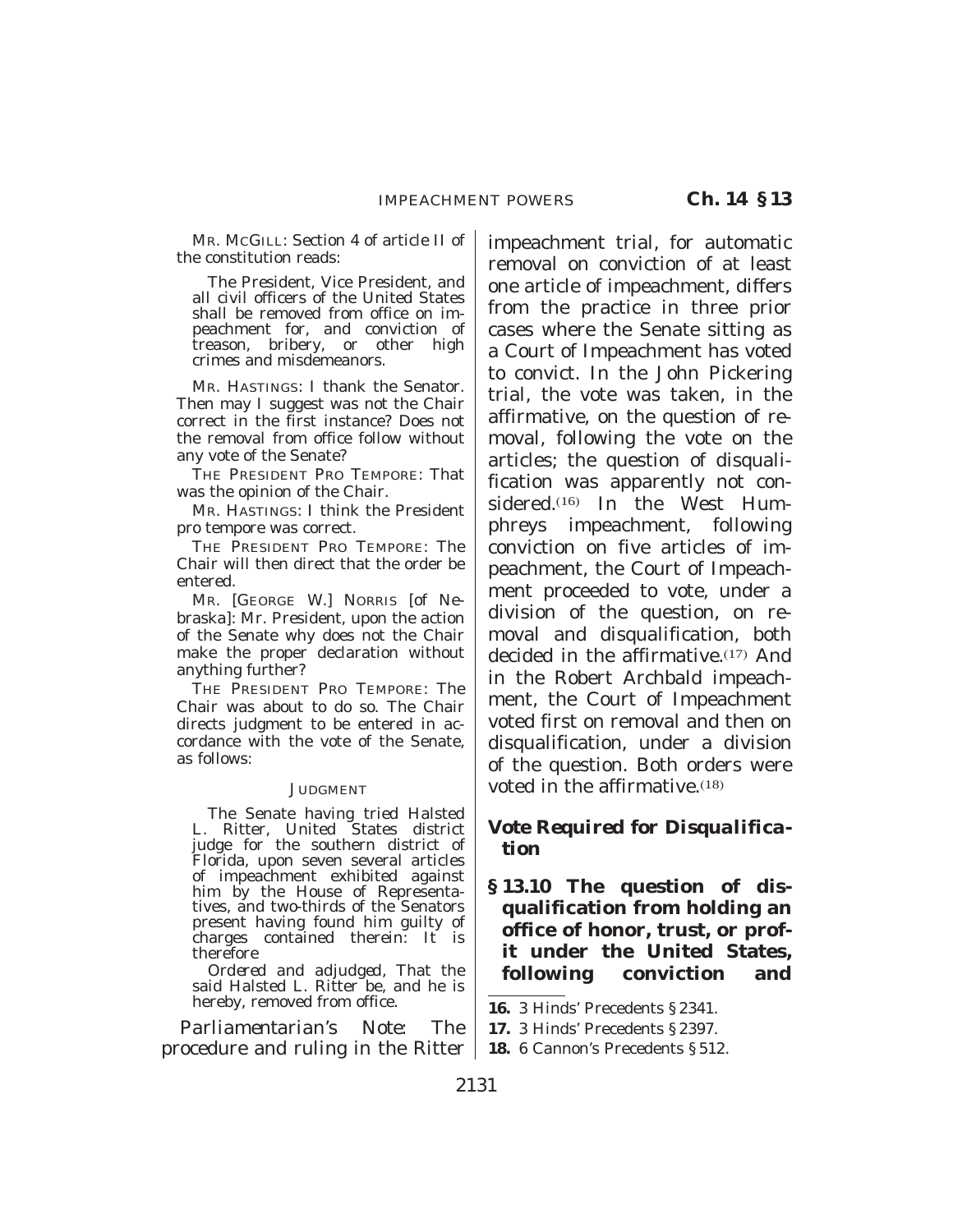## **judgment of removal in an impeachment trial, requires only a majority vote of the Senate sitting as a Court of Impeachment.**

On Apr. 17, 1936, the Senate sitting as a Court of Impeachment in the trial of Halsted Ritter proceeded to consider an order disqualifying the respondent from ever holding an office of honor, trust, or profit under the United States; the court had convicted the respondent and he had been ordered removed from office.

A parliamentary inquiry was propounded as to the vote required on the question of disqualification:

THE PRESIDENT PRO TEMPORE: (19) The Senator from Arizona submits an order, which will be read.

The legislative clerk read as follows:

*Ordered further,* That the respondent, Halsted L. Ritter, United States district judge for the southern district of Florida, be forever disqualified from holding and enjoying any office of honor, trust, or profit under the United States....

MR. [F. RYAN] DUFFY [of Wisconsin]: A parliamentary inquiry.

THE PRESIDENT PRO TEMPORE: The Senator will state it.

MR. DUFFY: Upon this question is a majority vote sufficient to adopt the order, or must there be a two-thirds vote?

MR. [HENRY F.] ASHURST [of Arizona]: Mr. President, in reply to the in-

**19.** Key Pittman (Nev.).

quiry, I may say that in the Archbald case that very question arose. A Senator asked that a question be divided, and on the second part of the order, which was identical with the order now proposed, the yeas and nays were ordered, and the result was yeas 39, nays 35, so the order further disqualifying respondent from holding any office of honor, trust, or profit under the United States was entered. It requires only a majority vote.

THE PRESIDENT PRO TEMPORE: The question is on agreeing to the order submitted by the Senator from Arizona.(20)

*Parliamentarian's Note:* In the impeachment trial of Robert Archbald, a division of the question was demanded on an order removing and disqualifying the respondent. Removal was agreed to by voice vote and disqualification was agreed to by the yeas and nays—yeas 39, nays 35.(21)

### *Filing of Separate Opinions*

# **§ 13.11 The Senate, sitting as a Court of Impeachment, may provide by order at the conclusion of the trial for Senators to file written opinions following the final vote.**

On Apr. 16, 1936, the Senate sitting as a Court of Impeachment in the trial of Judge Halsted Rit-

**21.** 6 Cannon's Precedents § 512.

2132

**<sup>20.</sup>** 80 CONG. REC. 5607, 74th Cong. 2d Sess.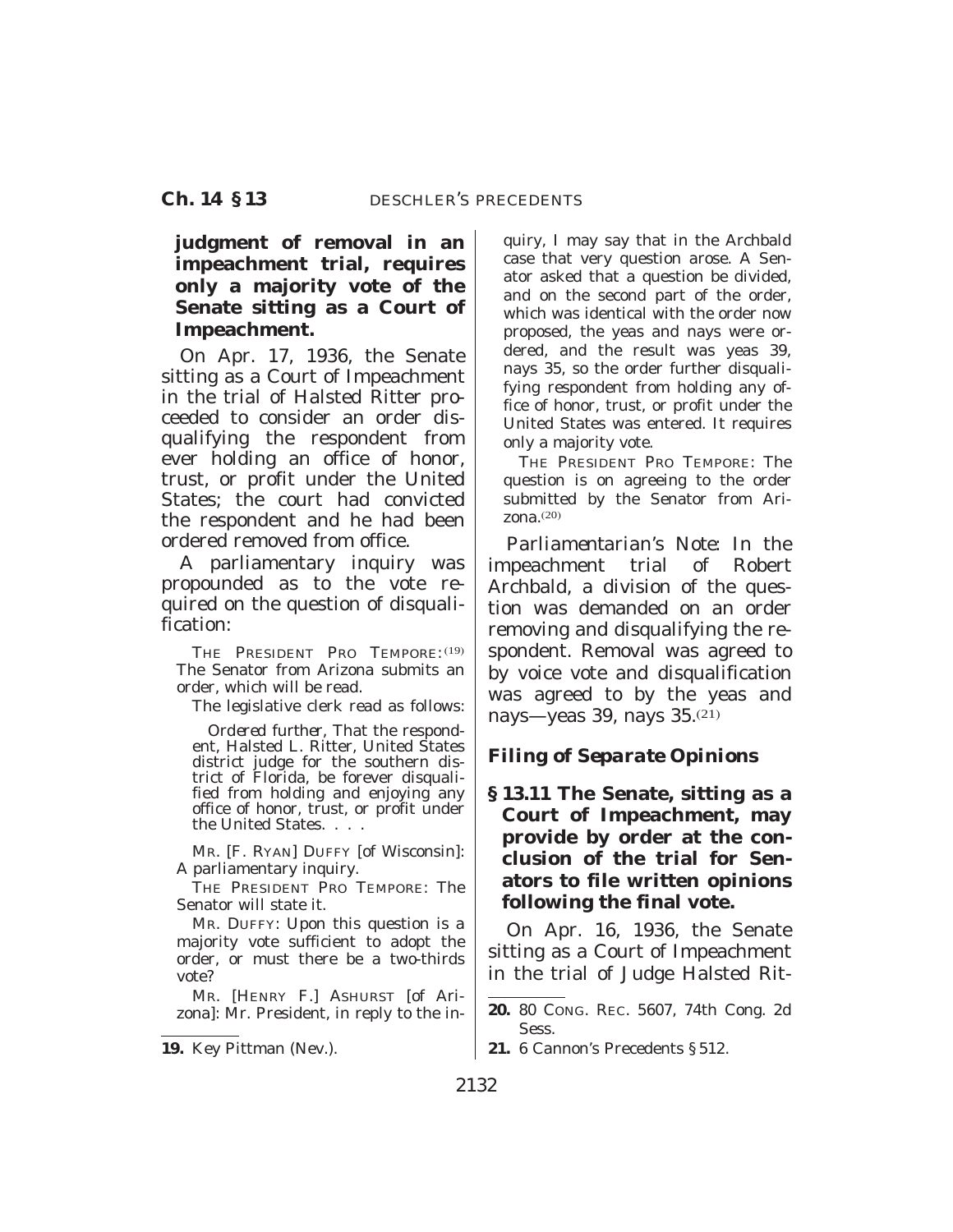ter adopted the following order at the conclusion of the trial:

*Ordered,* That upon the final vote in the pending impeachment of Halsted L. Ritter each Senator may, within 4 days after the final vote, file his opinion in writing, to be published in the printed proceedings in the case.(22)

#### *House Informed of Judgment*

## **§ 13.12 The Senate informs the President and the House of the order and judgment of the Senate in an impeachment trial.**

On Apr. 20, 1936,(1) a message from the Senate was received in the House informing the House of the order and judgment in the impeachment trial of Judge Halsted Ritter:

MESSAGE FROM THE SENATE

A message from the Senate, by Mr. Horne, its enrolling clerk, announced that the Senate had ordered that the Secretary be directed to communicate to the President of the United States and to the House of Representatives the order and judgment of the Senate in the case of Halsted L. Ritter, and transmit a certified copy of same to each, as follows:

I, Edwin A. Halsey, Secretary of the Senate of the United States of America, do hereby certify that the hereto attached document is a true and correct copy of the order and judgment of the Senate, sitting for the trial of the impeachment of Halsted L. Ritter, United States district judge for the southern district of Florida, entered in the said trial on April 17, 1936.

In testimony whereof, I hereunto subscribe my name and affix the seal of the Senate of the United States of America, this the 18th day of April, A. D. 1936.

EDWIN A. HALSEY,

*Secretary of the Senate of the United States.*

In the Senate of the United States of America, sitting for the trial of the impeachment of Halsted L. Ritter, United States district judge for the southern district of Florida

**JUDGMENT** 

APRIL 17, 1936.

The Senate having tried Halsted L. Ritter, United States district judge for the southern district of Florida, upon seven several articles of impeachment exhibited against him by the House of Representatives, and two-thirds of the Senators present having found him guilty of charges contained therein: It is therefore

*Ordered and adjudged,* That the said Halsted L. Ritter be, and he is hereby removed from office.

Attest:

EDWIN A. HALSEY, *Secretary.*

- **22.** 80 CONG. REC. 5558, 74th Cong. 2d Sess.
- **1.** 80 CONG. REC. 5703, 5704, 74th Cong. 2d Sess.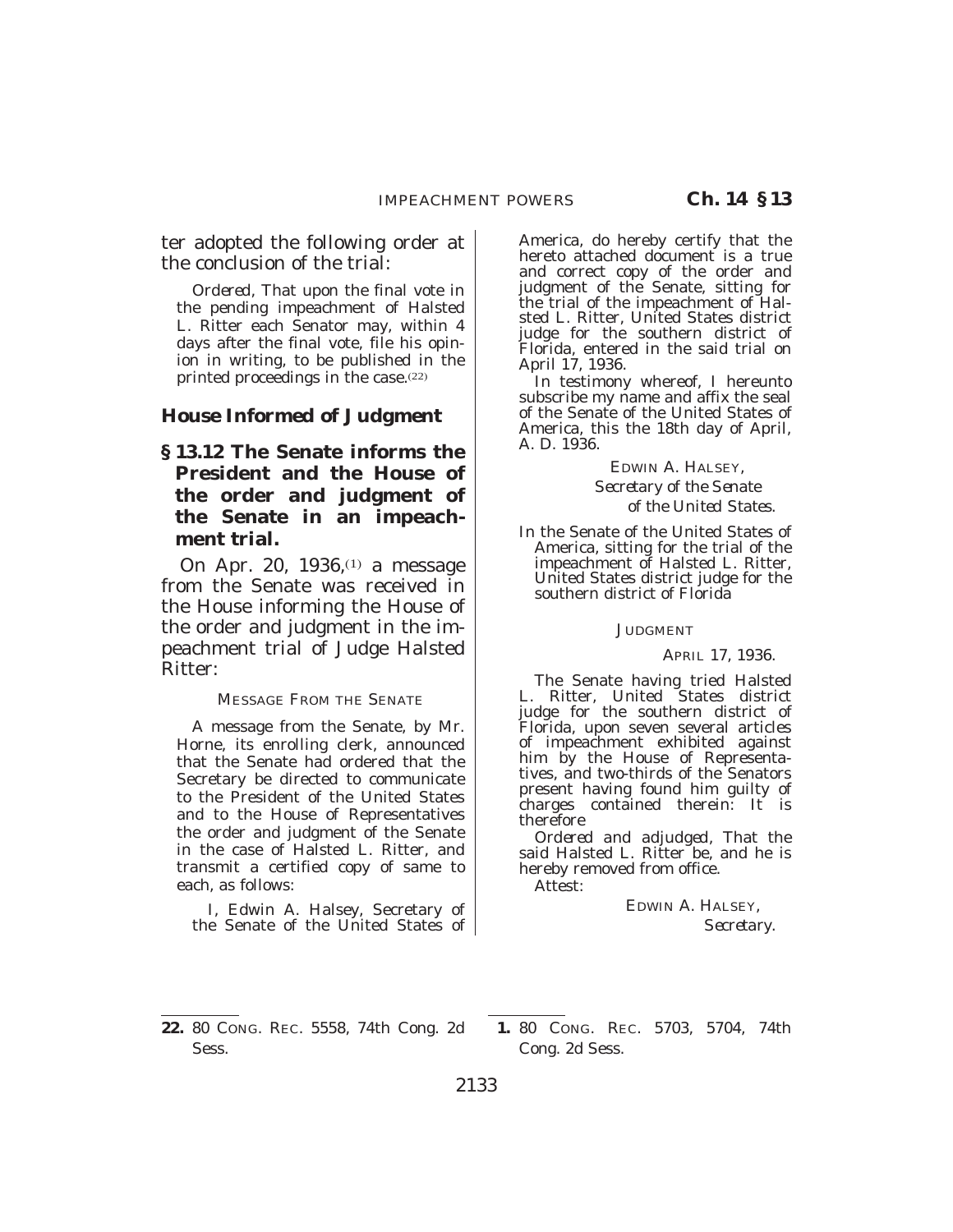#### **D. HISTORY OF PROCEEDINGS**

# **§ 14. Charges Not Resulting in Impeachment**

The following is a compilation of impeachment charges made from 1932 to the present which did not result in impeachment by the House.

#### **Cross References**

- Committee reports adverse to impeachment, their privilege and consideration, see §§ 7.8–7.10, 8.2, supra.
- House proceedings against Associate Justice Douglas, discussion in the House, and portions of final subcommittee report relative to grounds for impeachment of federal judges, see §§ 3.9–3.13, supra.
- House proceedings on impeachment discontinued against President Nixon, following his resignation, see § 15, infra.
- Resignations and effect on impeachment and trial, see § 2, supra.
- Trial of Judge English dismissed following his resignation, see § 16, infra.

### *Charges Against Secretary of the Treasury Mellon*

**§ 14.1 In the 72d Congress a Member rose to a question of constitutional privilege, impeached Secretary of the Treasury Andrew Mellon, and submitted a resolution authorizing the Committee on the Judiciary to inves-**

# **tigate the charges, which resolution was referred to the Committee on the Judiciary.**

On Jan. 6, 1932, Mr. Wright Patman, of Texas, rose to impeach Mr. Mellon, Secretary of the Treasury:

IMPEACHMENT OF ANDREW W. MELLON, SECRETARY OF THE TREASURY

MR. PATMAN: Mr. Speaker, I rise to a question of constitutional privilege. On my own responsibility as a Member of this House, I impeach Andrew William Mellon, Secretary of the Treasury of the United States for high crimes and misdemeanors, and offer the following resolution:

Whereas the said Andrew William Mellon, of Pennsylvania, was nominated Secretary of the Treasury of the United States by the then Chief Executive of the Nation, Warren G. Harding, March 4, 1921; his nomination was confirmed by the Senate of the United States on March 4, 1921; he has held said office since March 4, 1921, without further nominations or confirmations.

Whereas section 243 of title 5 of the Code of Laws of the United States provides:

'Sec. 243. Restrictions upon Secretary of Treasury: No person appointed to the office of Secretary of the Treasury, or Treasurer, or register, shall directly or indirectly be concerned or interested in carrying on the business of trade or commerce, or be owner in whole or in part of any sea vessel, or purchase by himself, of another in trust for him, any public lands or other public property, or be concerned in the purchase or disposal of any public secu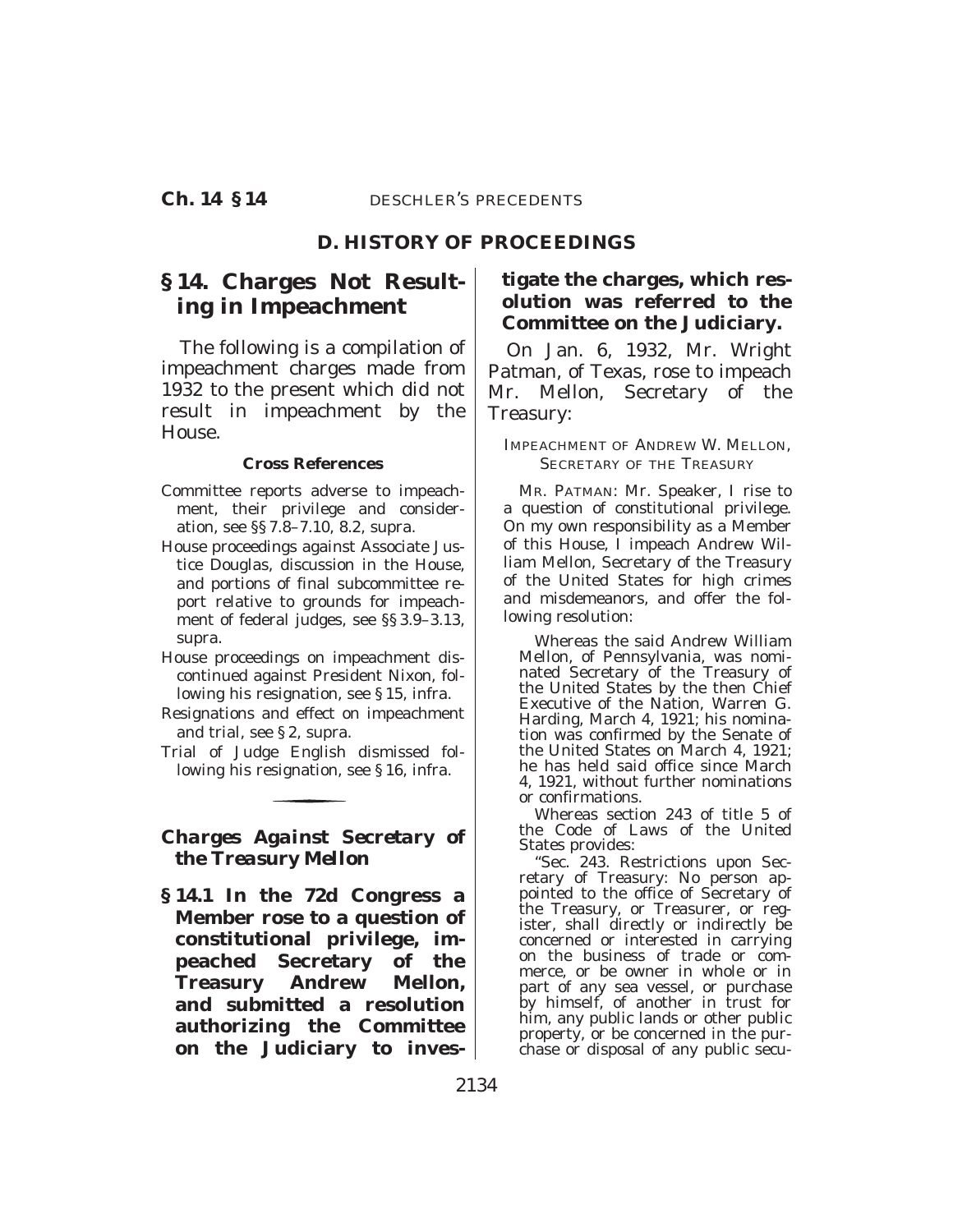rities of any State, or of the United States, or take or apply to his own use any emolument or gain for negotiating or transacting any business in the Treasury Department other than what shall be allowed by law; and every person who offends against any of the prohibitions of this section shall be deemed guilty of a high misdemeanor and forfeit to the United States the penalty of \$3,000, and shall upon conviction be removed from office, and forever thereafter be incapable of holding any office under the United States; and if any other person than a public prosecutor shall give information of any such offense, upon which a prosecution and conviction shall be had, one-half the aforesaid penalty of \$3,000 when recovered shall be for the use of the person giving such information.

Whereas the said Andrew William Mellon has not only been indirectly concerned in carrying on the business of trade and commerce in violation of the above-quoted section of the law but has been directly interested in carrying on the business of trade and commerce in that he is now and has been since taking the oath of office as Secretary of the Treasury of the United States the owner of a substantial interest in the form of voting stock in more than 300 corporations with resources aggregating more than  $$3,000,000,000$ , being some of the largest corporations on earth, and he and his family and close business associates in many instances own a majority of the stock of said corporations and, in some instances, constitute ownership of practically the entire outstanding capital stock; said corporations are engaged in the business of trade and commerce in every State, county, and village in the United States, every country in the world, and upon the Seven Seas; said corporations are extensively engaged in the following businesses: Mining prop-

erties, bauxite, magnesium, carbon electrodes, aluminum, sales, railroads, Pullman cars, gas, electric light, street railways, copper, glass, brass, steel, tar, banking, locomotives, water power, steamship, shipbuilding, oil, coke, coal, and many other different industries; said corporations are directly interested in the tariff, in the levying and collections of Federal taxes, and in the shipping of products upon the high seas; many of the products of these corporations are protected by our tariff laws and the Secretary of the Treasury has direct charge of the enforcement of these laws.

MELLON'S OWNERSHIP OF SEA VES- SELS AND CONTROL OF UNITED STATES COAST GUARD

Whereas the Coast Guard (sec. 1, ch. 1, title 14, of the United States Code) is a part of the military forces of the United States and is operated under the Treasury Department in time of peace; that the Secretary of the Treasury directs the performance of the Coast Guard (sec. 51, ch. 1, title 14, of the Code of Laws of the United States); that officers of the Coast Guard are deemed officers of the customs (sec. 6, ch. 2, title 14, United States Code), and it is their duty to go on board the vessels which arrive within the United States, or within 4 leagues of the coast thereof, and search and examine the same, and every part thereof, and shall demand, receive, and certify the manifests required to be on board certain vessels shall affix and put proper fastenings on the hatches and other communications with the hold of any vessel, and shall remain on board such vessels until they arrive at the port of their destination; that the said Andrew William Mellon is now, and has been since becoming Secretary of the Treasury, the owner in whole or in part of many sea vessels operating to and from the United States, and in competition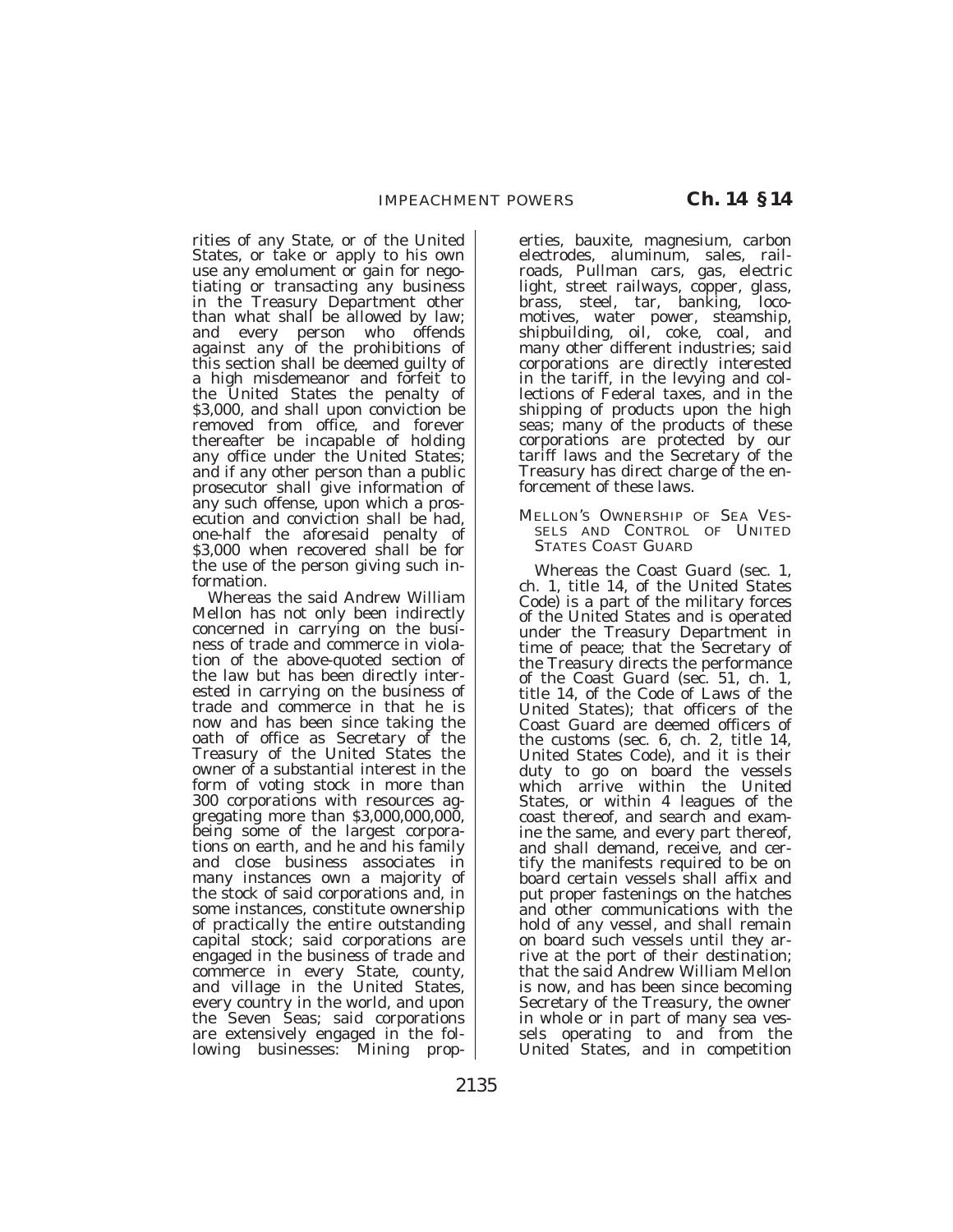with other steamship lines; that his interest in the sea vessels and his control over the Coast Guard represent a violation of section 243 of title 5 of the Code of Laws of the United States.

#### CUSTOMS OFFICERS

Whereas the Secretary of the Treasury of the United States superintends the collection of the duties on imports (sec. 3, ch. 1, title 19, Code of Laws of the United States); he establishes and promulgates rules and regulations for the appraisement of imported merchandise and the classification and assessment of duties thereon at various ports of entry (sec. 382, ch. 3, title 19, Code of Laws of United States); that the present Secretary of the Treasury, Andrew W. Mellon, is now and has been since becoming Secretary of the Treasury personally interested in the importation of goods, wares, articles, and merchandise in substantial quantities and large amounts; that it is repugnant to American principles and a violation of the laws of the United States for such an officer to hold the dual position of serving two masters—himself and the United States.

#### OWNERSHIP OF SEA VESSELS

Whereas the said Andrew W. Mellon is now, and has been since becoming Secretary of the Treasury of the United States, holding said office in violation of that part of section 243 of title 5 of the Code of Laws of the United States, which provides that ''no person appointed to the office of Secretary of the Treasury . . . shall be the owner in whole or in part of any sea vessel,'' in that he was and is now the owner in whole or in part of the following sea vessels:

Registered in Norway: *Austvangen, Nordvangen, Sorvangen, Vestvangen.*

Venezuelan flag: 14 tankers, of 36,654 gross tons.

United States flag: *S. Haiti;* 13 general cargo vessels, *Conemaugh, Gulf of Mexico, Gulfbird, Gulfcoast, Gulfgem, Gulfking, Gulflight, Gulfoil, Gulfpoint, Gulfprince, Gulfstar, Gulfstream, Gulfwax, Harmony, Ligonier, Ohio, Susquehanna, Winifred, Currier, Gulf of Venezuela, Gulf breeze, Gulfcrest, Gulfhawk, Gulfland, Gulfmaid, Gulfpenn, Gulfpride, Gulfqueen, Gulfstate, Gulftrade, Gulfwing, Juniata, Monongahela, Trinidadian.*

INCOME TAXES PAID BY MELLON COMPANIES AND REFUNDS MADE TO THEM—BY HIMSELF

Whereas section 1 (2), chapter 1, title 26, of the Code of laws of the United States, provides ''The Commissioner of Internal Revenue, under the direction of the Secretary of the Treasury, shall have general superintendence of the assessment and collection of all duties and taxes imposed by any law providing internal revenue. . . .'' The tax laws of the United States, including the granting of refunds, credits, and abatements, are administered in secret under the direction of the Secretary of the Treasury; that income-tax returns and evidence upon which refunds are made, or granted, to taxpayers are not subject to public inspection; that under the direction of the present Secretary of the Treasury, Andrew W. Mellon, many hundred corporations that are substantially owned by him annually make settlement for their taxes and many such corporations have been granted under his direction large tax refunds amounting to tens of millions of dollars.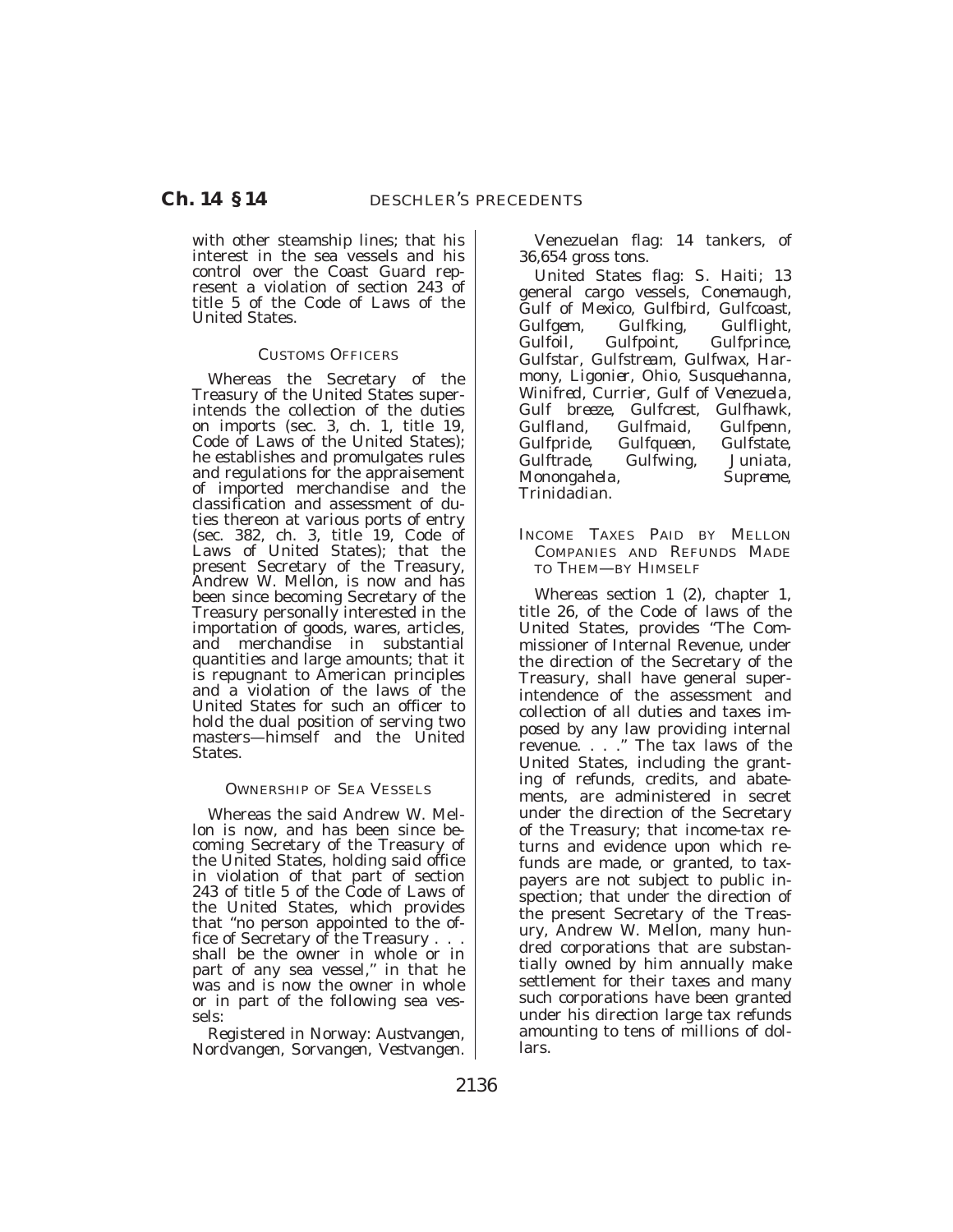#### OWNERSHIP OF BANK STOCK

Whereas section 244, chapter 3, title 12, of the Code of Laws of the United States, provides:

''Sec. 244. Chairman of the board; qualifications of members; vacancies.—The Secretary of the Treasury shall be ex officio chairman of the Federal Reserve Board. No member of the Federal Reserve Board shall be an officer or director of any bank, banking institution, trust company, or Federal reserve bank, nor hold stock in any bank, banking institution, or trust company. . . .''

That the present Secretary of the Treasury, Andrew W. Mellon, is now and has been since-becoming Secretary of the Treasury the owner of stock in a bank, banking institution, and trust company in violation of this law.

#### WHISKY BUSINESS

Whereas the said Andrew W. Mellon has held the office of Secretary of the Treasury in violation of section 243 of title 5 of the Code of Laws of the United States, in that from March 4, 1921, to October 2, 1928, he was interested in and received his share of the proceeds and profits from the sale of distilled whisky, which said whisky was sold as a commodity in trade and commerce.

#### ALUMINUM IN PUBLIC BUILDINGS

Whereas the said Andrew W. Mellon has further violated the law which prohibits the Secretary of the Treasury from being directly or indirectly interested or concerned in the carrying on of business or trade or commerce, in that as Secretary of the Treasury he controls the construction and maintenance of public buildings; the Office of the Supervising Architect is subject to the direction and approval of the Secretary of the Treasury; the duties performed by the Supervising Architect

embrace the following: Preparation of drawings, estimates, specifications, etc., for and the superintendence of the work of constructing, rebuilding, extending, or repairing public buildings; under the supervision of the Supervising Architect and subject to the direction and approval of the Secretary of the Treasury the Government of the United States has spent and will soon spend several hundred million dollars in the construction of public buildings. The said Andrew W. Mellon is the principal owner and controls the Aluminum Co. of America, which produces and markets practically all of the aluminum in the United States used for all purposes. The said Andrew W. Mellon has, while occupying the position as Secretary of the Treasury, directly interested himself in the carrying on and promotion of the business of the Aluminum Co. of America by causing to be published in Room 410 of the Treasury Building of the United States, located between the United States Capitol and the White House, a magazine known as the Federal Architect, published quarterly, which carries the pictures of public buildings in which aluminum is used in their construction and carries articles concerning the use of aluminum in architecture which suggest how aluminum can be used for different purposes in the construction of public buildings for the purpose of convincing the architects who draw the plans and specifications for public buildings that aluminum can and should be used for certain construction work and ornamental purposes. The use of aluminum in the construction of public buildings displaces materials which can be purchased on competitive bids, whereas the Aluminum Co. of America holds a monopoly and has no competitors. Said magazine is published by employees of the United States Government in the Office of the Supervising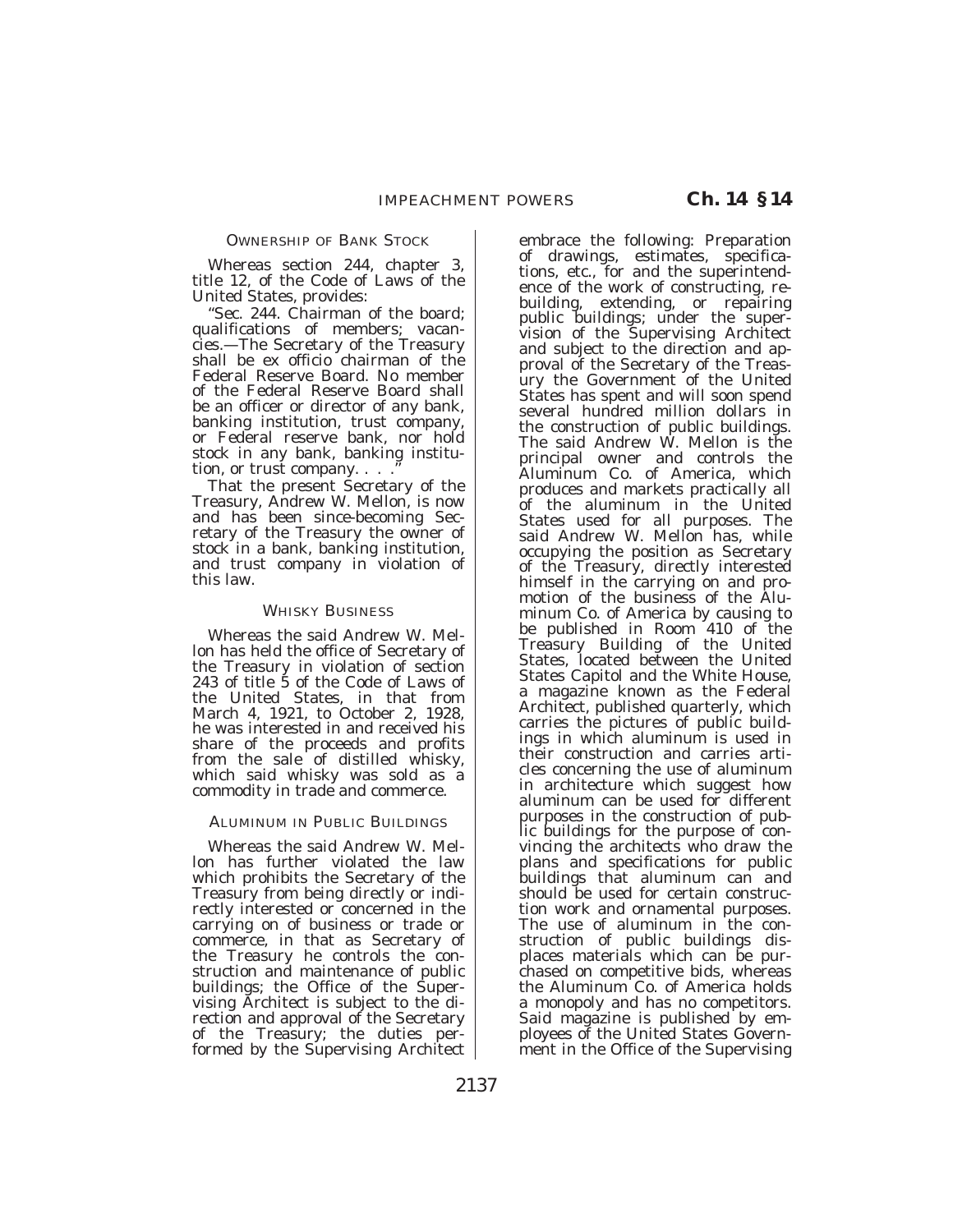Architect and distributed to the architects of the Nation, many of whom have been or will be employed by the Supervising Architect to draw plans and specifications for public buildings in their local communities. More aluminum is now being used in the construction of public buildings, under the direction of the Secretary of the Treasury, than has ever before been used, as a result of this advantage.

#### MELLON INTEREST IN SOVIET UNION (RUSSIA)

Whereas section 140 of title 19 of the Code of Laws of the United States provides—

''Sec. 140. Goods manufactured by convict labor prohibited.—All goods, wares, articles, and merchandise manufactured wholly or in part in any foreign country by convict labor shall not be entitled to entry at any of the ports of the United States, and the importation thereof is prohibited, and the Secretary of the Treasury is authorized and directed to prescribe such regulations as may be necessary for the enforcement of this provision''—

charges are now being made that goods, wares, articles, and merchandise are being transported to the United States from the Soviet Union (Russia) in violation of this act; the present Secretary of the Treasury, Andrew W. Mellon, whose duty it is to enforce this provision of the law, is one of the principal owners of the Koppers Co., a company with resources amounting to \$143,379,352, which is carrying on trade and commerce in all parts of the world; that said company during the year 1930 made a contract with the Soviet Union whereby the Koppers Co. obligated itself to build coke ovens and steel mills in the Soviet Union aggregating in value \$200,000,000, in furtherance of the Soviet's 5-year plan; that said contract is now being car-

ried into effect, and the said Andrew W. Mellon is financially interested in its success; that his interest in this contract with the Soviet Union destroys his impartiality as an officer of the United States to enforce the above-quoted law; his interest in said company, which is engaged in the business of carrying on trade and commerce, disqualifies him as Secretary of the Treasury under section 243 of title 5 of the Code of Laws of the United States and makes him guilty of a high misdemeanor and subject to impeachment: Therefore be it

*Resolved,* That the Committee on the Judiciary is authorized and directed, as a whole or by subcommittee, to investigate the official conduct of Andrew W. Mellon, Secretary of the Treasury, to determine whether, in its opinion, he has been guilty of any high crime or misdemeanor which, in the contemplation of the Constitution, requires the interposition of the constitutional powers of the House. Such committee shall report its findings to the House together with such resolution of impeachment or other recommendation as it deems proper.

Sec. 2. For the purposes of this resolution, the committee is authorized to sit and act during the present Congress at such times and places in the District of Columbia or elsewhere, whether or not the House is sitting, has recessed, or has adjourned, to hold such hearings, to employ such experts, and such clerical, stenographic, and other assistants, to require the attendance of such witnesses and the production of such books, papers, and documents, to take such testimony, to have such printing and binding done, and to make such expenditures not exceeding \$5,000, as it deems necessary.

MR. [JOSEPH W.] BYRNS [of Tennessee]: Mr. Speaker, I move that the articles just read be referred to the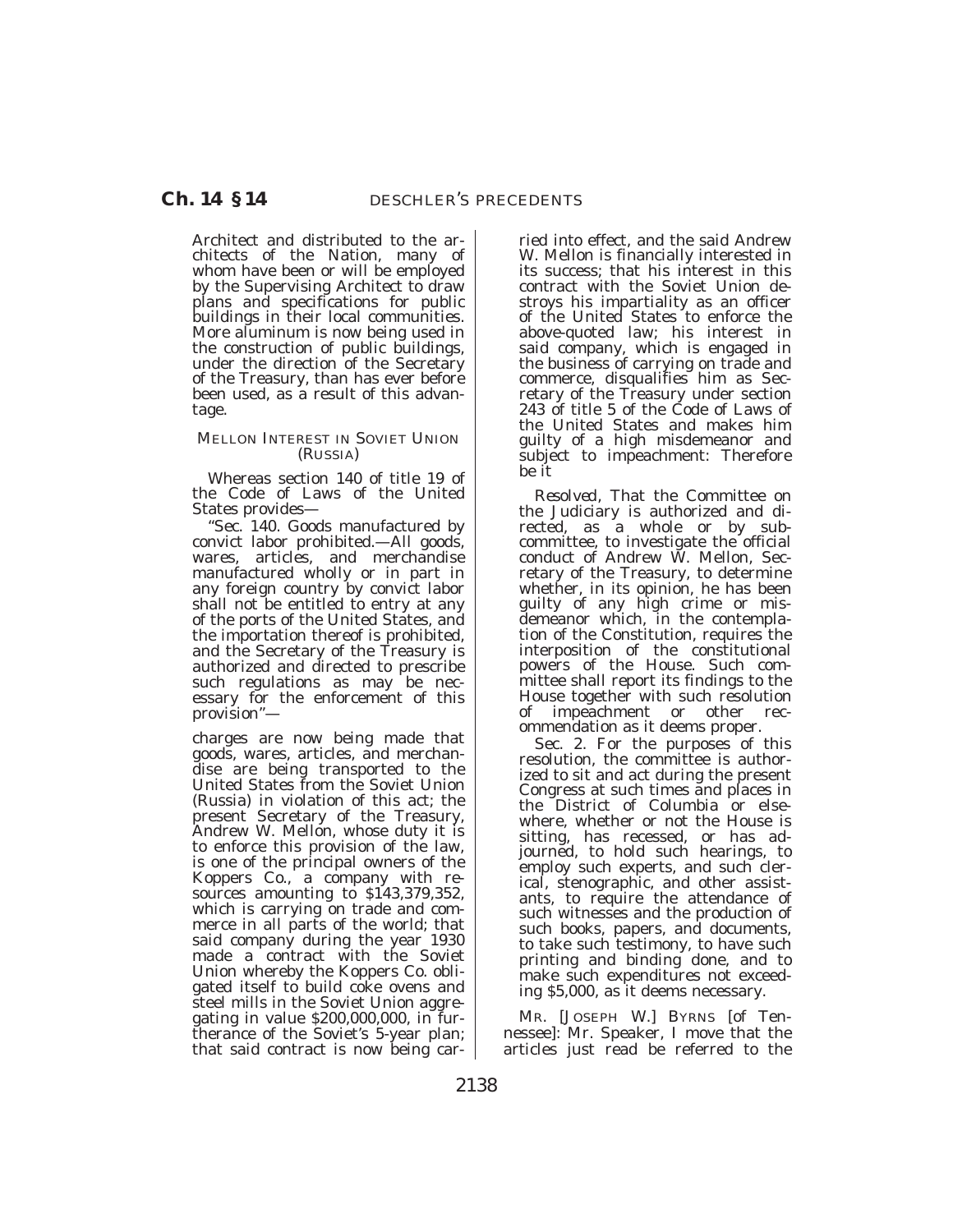Committee on the Judiciary, and upon that motion I demand the previous question.

The previous question was ordered.

THE SPEAKER: (2) The question is on the motion of the gentleman from Tennessee, that the articles be referred to the Committee on the Judiciary.

The motion was agreed to.(3)

**§ 14.2 The House discontinued by resolution further proceedings of impeachment against Secretary of the Treasury Andrew Mellon, after he had been nominated and confirmed for another position and had resigned his Cabinet post.**

On Feb. 13, 1932, Mr. Hatton W. Sumners, of Texas, presented House Report No. 444 and House Resolution 143, discontinuing proceedings against Secretary of the Treasury Mellon:

IMPEACHMENT CHARGES—REPORT FROM COMMITTEE ON THE JUDICIARY

MR. SUMNERS of Texas: Mr. Speaker, I offer a report from the Committee on the Judiciary, and I would like to give notice that immediately upon the reading of the report I shall move the previous question.

THE SPEAKER: (4) The gentleman from Texas offers a report, which the Clerk will read.

- **2.** John N. Garner (Tex.).
- **3.** 75 CONG REC. 1400 72d Cong. 1st Sess.
- **4.** John N. Garner (Tex.).

The Clerk read the report, as follows:

HOUSE OF REPRESENTATIVES—REL- ATIVE TO THE ACTION OF THE COM- MITTEE ON THE JUDICIARY WITH REFERENCE TO HOUSE RESOLUTION **92** 

Mr. Sumners of Texas, from the Committee on the Judiciary, submitted the following report (to accompany H. Res. 143):

the Judiciary to submit to the House, as its report to the House, the following resolution adopted by the Committee on the Judiciary indicating its action with reference to House Resolution No. 92 heretofore referred by the House to the Committee on the Judiciary:

Whereas Hon. Wright Patman, Member of the House of Representatives, filed certain impeachment charges against Hon. Andrew W. Mellon, Secretary of the Treasury, which were referred to this committee; and

Whereas pending the investigation of said charges by said committee, and before said investigation had been completed, the said Hon. Andrew W. Mellon was nominated by the President of the United States for the post of ambassador to the Court of St. James and the said nomination was duly confirmed by the United States Senate pursuant to law, and the said Andrew W. Mellon has resigned the position of Secretary of the Treasury: Be it

*Resolved by this committee,* That the further consideration of the said charges made against the said Andrew W. Mellon, as Secretary of the Treasury, be, and the same are hereby, discontinued.

#### MINORITY VIEWS

We cannot join in the majority views and findings. While we concur in the conclusions of the majority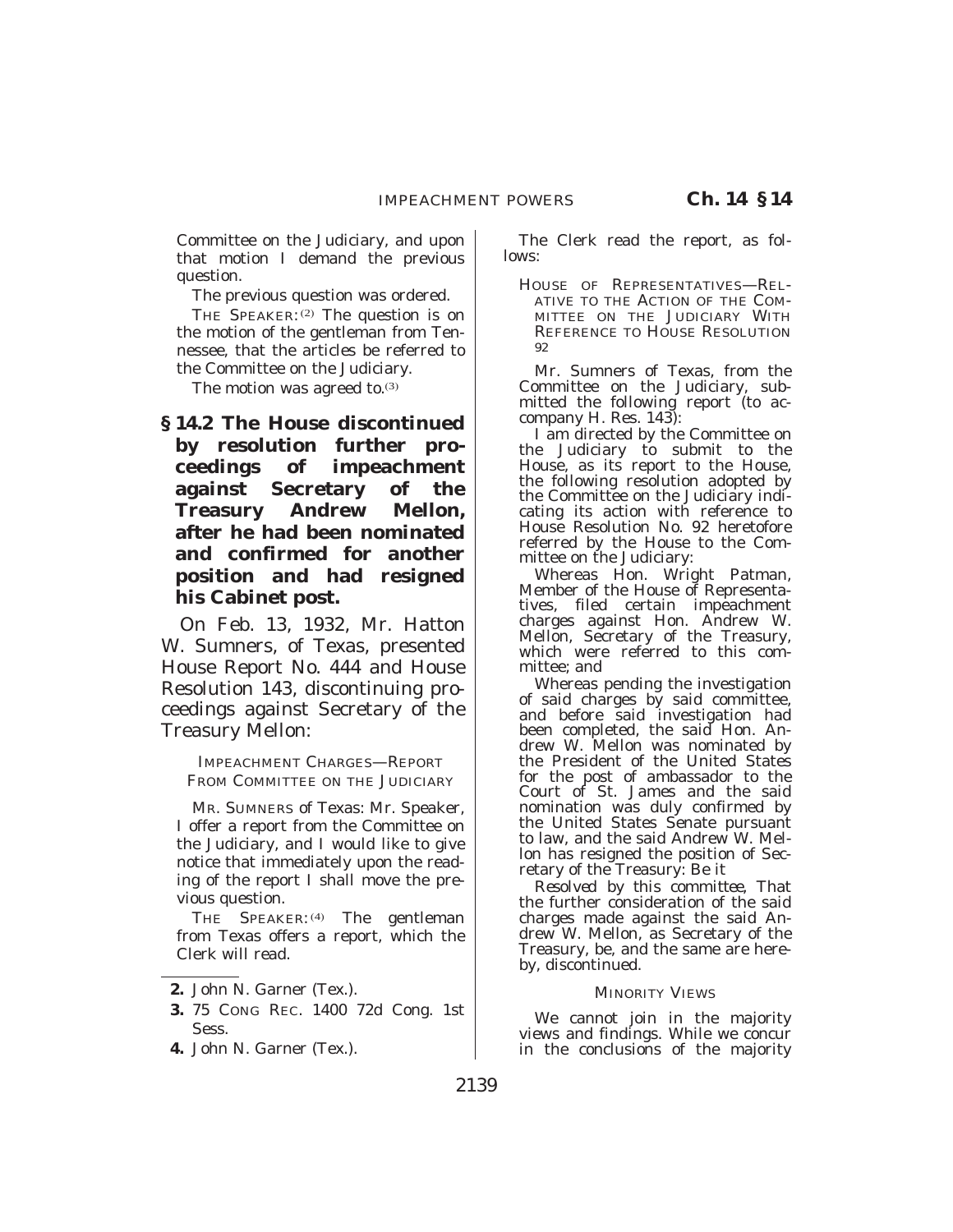that section 243 of the Revised Statutes, upon which the proceedings herein were based, provides for action in the nature of an ouster proceeding, it is our view that the Hon. Andrew W. Mellon, the former Secretary of the Treasury, having removed himself from that office, no useful purpose would be served by continuing the investigation of the charges filed by the Hon. Wright Patman. We desire to stress that the action of the undersigned is based on that reason alone, particularly when the prohibition contained in said section 243 is not applicable to the office now held by Mr. Mellon.

> FIORELLO H. LAGUARDIA. GORDON BROWNING. M. C. TARVER. FRANCIS B. CONDON.

MR. SUMNERS of Texas: Mr. Speaker, I think the resolution is fairly explanatory of the views held by the different members of the committee. No useful purpose could be served by the consumption of the usual 40 minutes, so I move the previous question.

The previous question was ordered.

THE SPEAKER: The question is on agreeing to the resolution.

The resolution was agreed to.(5)

#### *Charges Against President Hoover*

- **§ 14.3 Impeachment of President Herbert Hoover was proposed but not considered**
- **5.** 75 CONG. REC. 3850, 72d Cong. 1st Sess.

The House Journal (p. 382) for this date indicates that Mr. Sumners called up H. Res. 143 which was debated prior to its adoption.

#### **by the House or by committee in the 72d Congress.**

On Jan. 17, 1933, Mr. Louis T. McFadden, of Pennsylvania, rose and on his own responsibility as a Member of the House impeached President Hoover as follows:

MR. MCFADDEN: On my own responsibility, as a Member of the House of Representatives, I impeach Herbert Hoover, President of the United States, for high crimes and misdemeanors.

He offered a resolution with a lengthy preamble, which concluded as follows:

*Resolved,* That the Committee on the Judiciary is authorized to investigate the official conduct of Herbert Hoover, President of the United States, and all matters related thereto, to determine whether, in the opinion of the said committee, he has been guilty of any high crime or misdemeanor which, in the contemplation of the Constitution, requires the interposition of the constitutional powers of the House. Such committee shall report its findings to the House, together with such resolution of impeachment or other recommendation as it deems proper, in order that the House of Representatives may, if necessary, present its complaint to the Senate, to the end that Herbert Hoover may be tried according to the manner prescribed for the trial of the Executive by the Constitution and the people be given their constitutional remedy and be relieved of their present apprehension that a criminal may be in office.

For the purposes of this resolution the committee is authorized to sit and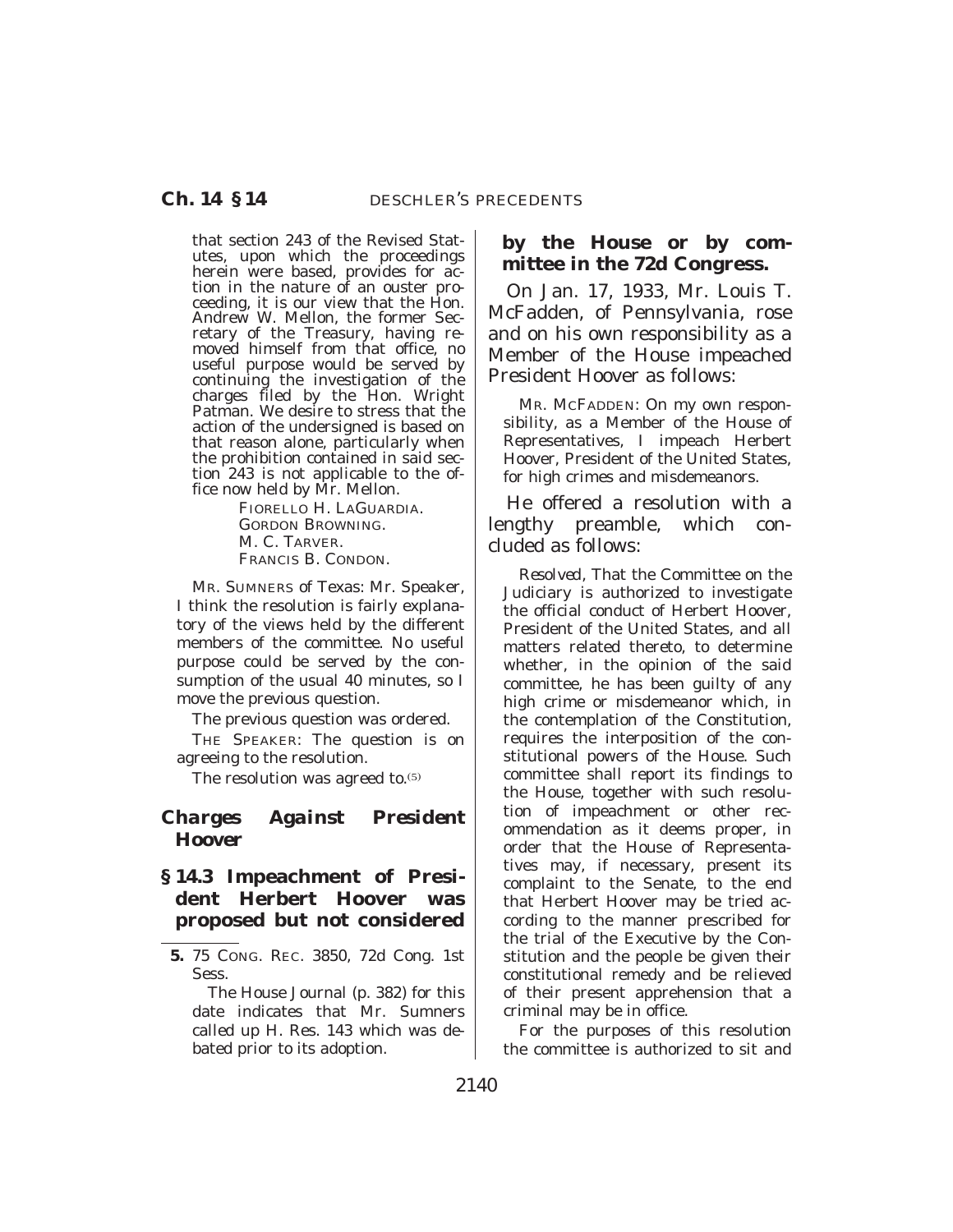act during the present Congress at such times and places in the District of Columbia or elsewhere, whether or not the House is sitting, has recessed, or has adjourned, to hold such hearings, to employ such experts, and such clerical, stenographic, and other assistants, to require the attendance of such witnesses and the production of such books, papers, and documents, to take such testimony, to have such printing and binding done, and to make such expenditures as it deems necessary.

Mr. Henry T. Rainey, of Illinois, moved that the resolution be laid on the table and the House adopted the motion, precluding any debate by Mr. McFadden on his resolution of impeachment.

Pending a vote on the motion, Speaker John N. Garner, of Texas, stated in response to a parliamentary inquiry that the language which had transpired could not be expunged from the *Congressional Record* by motion but must be done by unanimous consent since no unparliamentary language was involved.<sup>(6)</sup>

On Jan. 18, 1933, Mr. McFadden rose to state a question of privilege, with the intention of impeaching President Hoover. In response to a point of order, Speaker Garner held that a question of constitutional privilege or a question of privilege of the House, as

distinguished from a question of personal privilege, could not be presented until a motion or resolution was submitted. He declined to recognize Mr. McFadden since no resolution was presented.(7)

## *Charges Against U.S. District Judge Lowell*

**§ 14.4 In the 73d Congress the Committee on the Judiciary conducted an investigation into impeachment charges against District Judge James Lowell and later recommended that further proceedings be discontinued.**

On Apr. 26, 1933, Mr. Howard W. Smith, of Virginia, rose to a question of constitutional privilege and impeached Mr. Lowell, a U.S. District Judge for the District of Massachusetts. He specified the following charges:

First. I charge that the said James A. Lowell, having been nominated by the President of the United States and confirmed by the Senate of the United States, duly qualified and commissioned, and while acting as district judge for the district of Massachusetts, did on divers and various occasions so abuse the powers of his high office and so misconduct himself as to be guilty of favoritism, oppression, and judicial misconduct, whereby he has brought the administration of justice in said

**<sup>6.</sup>** 76 CONG. REC. 1965–68, 72d Cong. 2d Sess. **7.** *Id.* at pp. 2041, 2042.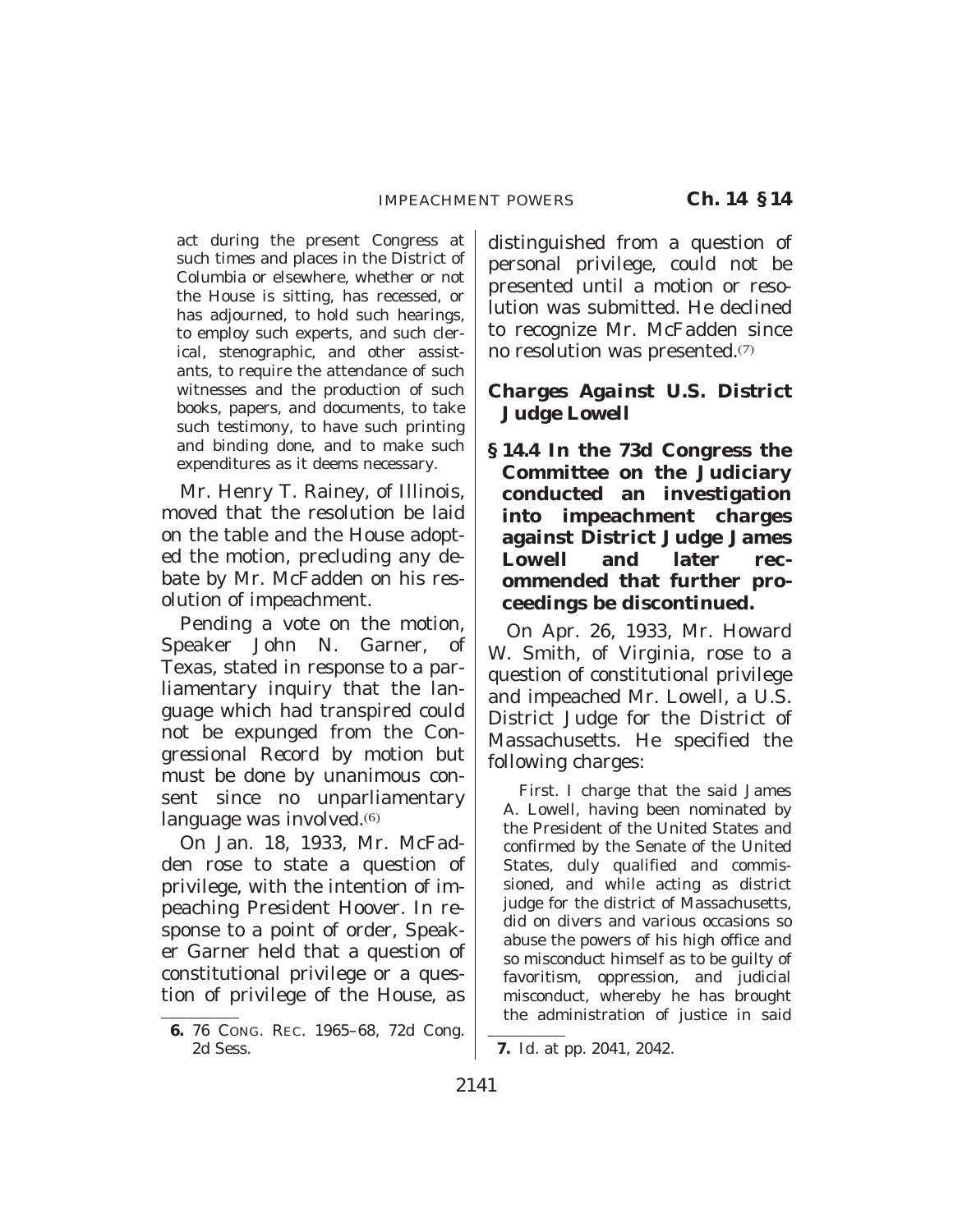district in the court of which he is judge into disrepute by his aforesaid misconduct and acts, and is guilty of misbehavior and misconduct, falling under the constitutional provision as ground for impeachment and removal from office.

Second. I charge that the said James A. Lowell did knowingly and willfully violate his oath to support the Constitution in his refusal to comply with the provisions of article IV, section 2, clause 2, of the Constitution of the United States, wherein it is provided:

A person charged in any State with treason, felony, or other crime, who shall flee from justice and be found in another State, shall, on demand of the executive authority of the State from which he fled, be delivered up, to be removed to the State having jurisdiction of the crime.

Third. I charge that the said James A. Lowell did, on the 24th day of April, 1933, unlawfully, willfully, and contrary to well-established law, order the discharge from custody of one George Crawford, who had been regularly indicted for first-degree murder in Loudoun County, Va., had confessed his crime, and whose extradition from the State of Massachusetts had, after full hearing and investigation, been officially ordered by Joseph B. Ely, Governor of the State of Massachusetts.

Fourth. I charge that the said James A. Lowell did deliberately and willfully by ordering the release of said George Crawford, unlawfully and contrary to the law in such cases made and provided, seek to defeat the ends of justice and to prevent the said George Crawford from being duly and regularly tried in the tribunal having jurisdiction thereof for the crime with which he is charged, to which he had confessed.

Fifth. I charge that the said James A. Lowell did on the said 24th day of April 1933 willfully, deliberately, and viciously attempt to nullify the operation of the laws for the punishment of crime of the State of Virginia and many other States in the Union, notwithstanding numerous decisions directly to the contrary by the Supreme Court of the United States, all of which decisions were brought to the attention of the said judge by the attorney general of Massachusetts and the Commonwealth's attorney of Loudoun County, Va., at the time of said action.

Sixth. I further charge that the said James A. Lowell, on the said 24th day of April 1933, in rendering said decision did use his judicial position for the unlawful purpose of casting aspersions upon and attempting to bring disrepute upon the administration of law in the Commonwealth of Virginia and various other States in this Union, and that in so doing he used the following language:

I say this whole thing is absolutely wrong. It goes against my Yankee common sense to have a case go on trial for 2 or 3 years and then have the whole thing thrown out by the Supreme Court.

They say justice is blind. Justice should not be as blind as a bat. In this case it would be if a writ of habeas corpus were denied.

Why should I send a negro back from Boston to Virginia, when I know and everybody knows that the Supreme Court will say that the trial is illegal? The only persons who would get any good out of it would be the lawyers.

Governor Ely in signing the extradition papers was bound only by the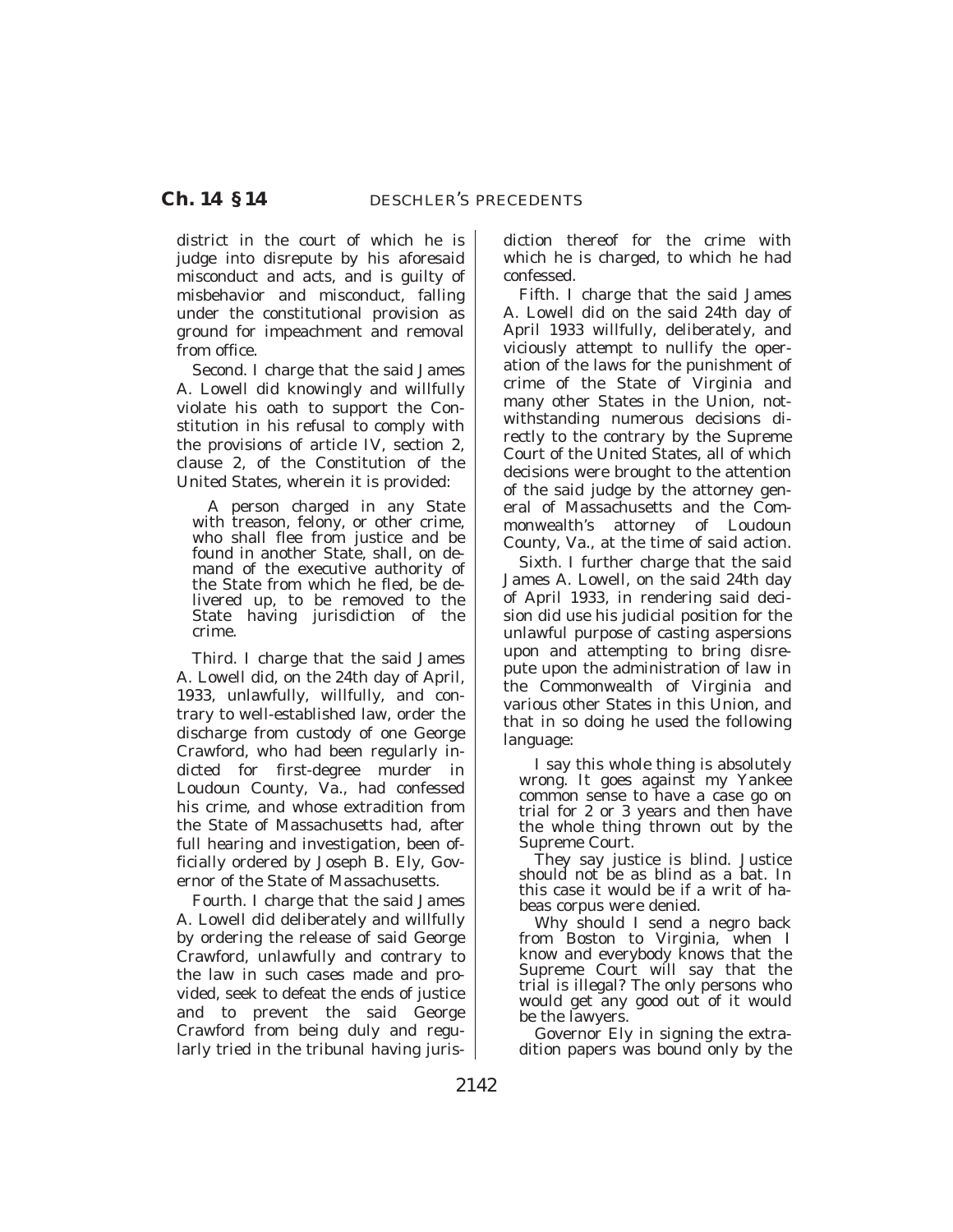question of whether the indictment from Virginia is in order. But why shouldn't I, sitting here in this court, have a different constitutional outlook from the governor who sits on the case merely to see if the indictment satisfies the law in Virginia?

I keep on good terms with Chief Justice Rugg, of the Massachusetts Supreme Court, but I don't have to keep on good terms with the chief justice of Virginia, because I don't have to see him.

I'd rather be wrong on my law than give my sanction to legal nonsense.

Seventh. I further charge that the said James A. Lowell has been arbitrary, capricious, and czarlike in the administration of the duties of his high office and has been grossly and willfully indifferent to the rights of litigants in his court, particularly in the case of George Crawford against Frank G. Hale.(8)

The charges were referred to the Committee on the Judiciary. Mr. Smith then offered House Resolution 120, authorizing an investigation of such charges, which resolution was adopted by the House:

*Resolved,* That the Committee on the Judiciary is authorized and directed, as a whole or by subcommittee, to inquire into and investigate the official conduct of James A. Lowell, a district judge for the United States District Court for the District of Massachusetts, to determine whether in the opinion of said committee he has been guilty of any high crime or mis-

demeanor which in the contemplation of the Constitution requires the interposition of the constitutional powers of the House. Said committee shall report its findings to the House, together with such resolution of impeachment or other recommendation as it deems proper.

Sec. 2. For the purpose of this resolution the committee is authorized to sit and act during the present Congress at such times and places in the District of Columbia and elsewhere, whether or not the House is sitting, has recessed, or has adjourned, to hold such hearings, to employ such clerical, stenographic, and other assistance, to require the attendance of such witnesses and the production of such books, papers, and documents, and to take such testimony, to have such printing and binding done, and to make such expenditures, not exceeding \$5,000, as it deems necessary.(9)

On May 4, 1933, Mr. Smith offered House Resolution 132, providing for payment out of the contingent fund for the expenses of the Committee on the Judiciary incurred under House Resolution 120. The resolution was referred to the Committee on Accounts and was called up by that committee on May 8, when it was adopted by the House.(10)

On Feb. 6, 1934, the House agreed to House Resolution 226, reported by Mr. Gordon Browning, of Tennessee, of the Committee on

**<sup>8.</sup>** H. JOUR. 205, 206, 73d Cong. 1st Sess.

**<sup>9.</sup>** *Id.* at p. 206.

**<sup>10.</sup>** *Id.* at pp. 233, 238.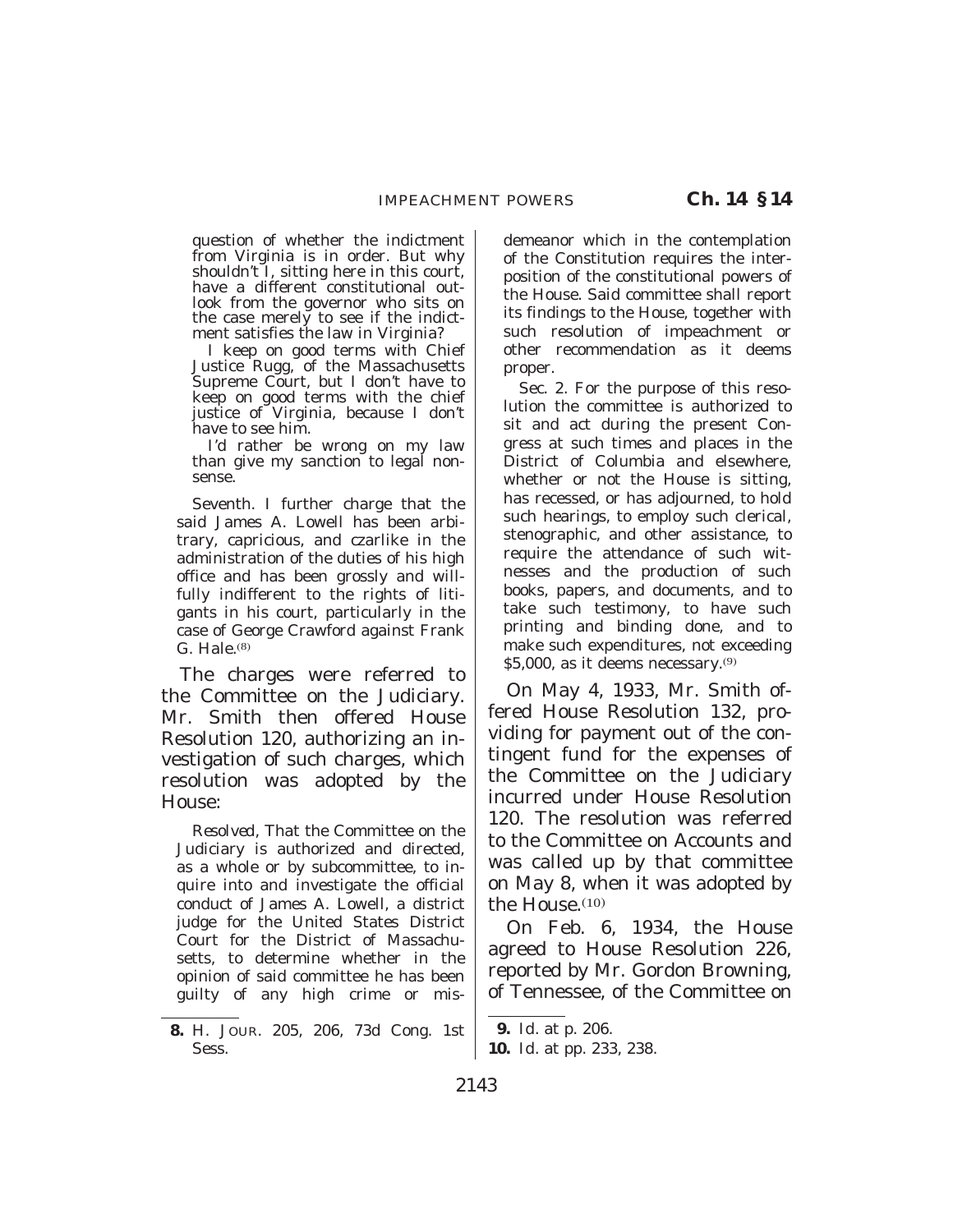the Judiciary, providing that no further proceedings be had under House Resolution 120:

*Resolved,* That no further proceedings be had under H. Res. 120, agreed to April 26, 1933, providing for an investigation of the official conduct of James A. Lowell, United States district judge for the district of Massachusetts, and that the Committee on the Judiciary be discharged.(11)

#### *Charges Against Federal Reserve Board Members*

**§ 14.5 After a Member of the House offered a resolution to impeach various members and former members of the Federal Reserve Board, and Federal Reserve agents, his resolution was referred to the Committee on the Judiciary and not acted upon.**

On May 23, 1933, Mr. Louis T. McFadden, of Pennsylvania, rose to a question of constitutional privilege and impeached on his own responsibility Eugene Meyer, former member of the Federal Reserve Board, and a number of other former members, members, and Federal Reserve agents. His resolution, House Resolution 1458, was referred to the Committee on the Judiciary, pursuant to a motion to refer offered by Mr. Joseph W. Byrns, of Tennessee. The com-

mittee took no action on the resolution.

During debate on the resolution, Mr. Carl E. Mapes, of Michigan, rose to a point of order against the resolution, claiming it was not privileged because it called for the impeachment of various persons who were no longer U.S. civil officers. Speaker Henry T. Rainey, of Illinois, held that the issue presented was a constitutional question upon which the House and not the Chair should pass.  $(12)$ 

## *Charges Against U.S. District Judge Molyneaux*

**§ 14.6 Impeachment of U.S. District Judge Joseph Molyneaux was proposed in the 73d Congress but not acted upon by the House or the Committee on the Judiciary, to which the charges were referred.**

On Jan. 22, 1934, Mr. Francis H. Shoemaker, of Minnesota, introduced House Resolution 233, authorizing an investigation by the Committee on the Judiciary into the official conduct of Mr. Molyneaux, a U.S. District Judge for the District of Minnesota, to determine whether he was guilty of high crimes or misdemeanors

**<sup>11.</sup>** H. JOUR. 137, 73d Cong. 2d Sess.

**<sup>12.</sup>** H. JOUR. 298–302, 73d Cong. 1st Sess.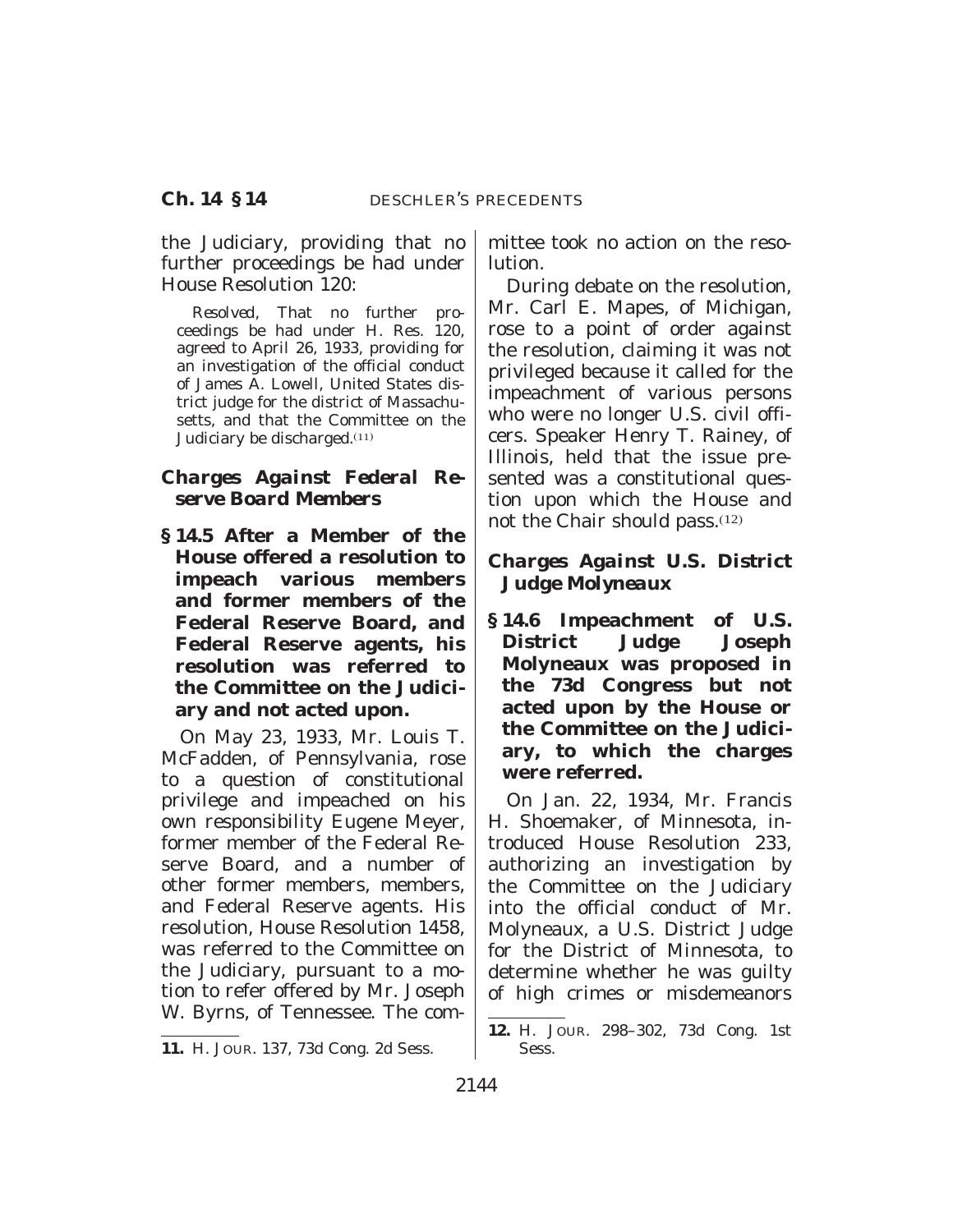requiring the ''interposition of the constitutional powers of the House.'' The resolution was referred to the Committee on the Judiciary.(13)

The Committee on the Judiciary having taken no action on his resolution, Mr. Shoemaker rose to a question of constitutional privilege on Apr. 20, 1934, and impeached Judge Molyneaux on his own responsibility. He offered charges and a resolution (H. Res. 344) impeaching the judge, which resolution was referred on motion to the Committee on the Judiciary. The resolution charged corruption in the appointment of receivers, in the disposal of estates, interference with justice, and mental senility, and dishonesty. The committee took no action thereon.  $(14)$ 

### *Charges Against U.S. Circuit Judge Alschuler*

**§ 14.7 A Member having impeached Judge Samuel Alschuler, a Circuit Judge for the seventh circuit, the Committee on the Judiciary reported adversely on the resolution authorizing an investigation, and the resolution was laid on the table.**

On May 7, 1935, Mr. Everett M. Dirksen, of Illinois, rose to a ques-

tion of ''high constitutional privilege'' and impeached Samuel Alschuler, U.S. Circuit Judge for the seventh circuit. He discussed his charges (principally that the accused improperly favored a litigant before his court) and offered House Resolution 214, authorizing an investigation by the Committee on the Judiciary. The resolution was referred on motion of Mr. Hatton W. Sumners, of Texas, to the Committee on the Judiciary. $(15)$ 

On Aug. 15, 1935, Mr. Sumners reported adversely (H. Rept. No. 1802) on House Resolution 214, by direction of the Committee on the Judiciary. Mr. Sumners moved to lay the resolution on the table, and the House agreed to the motion. $(16)$ 

#### *Charges Against Secretary of Labor Perkins*

**§ 14.8 In the 76th Congress, a resolution was offered impeaching Secretary of Labor Frances Perkins and two other officials of the Department of Labor, and was referred on motion to the Committee on the Judiciary.**

On Jan. 24, 1939,(17) a Member impeached certain officials of the

**15.** H. JOUR. 668–71, 74th Cong. 1st Sess.

**17.** 84 CONG. REC. 702–11, 76th Cong. 1st Sess.

**<sup>13.</sup>** H. JOUR. 87, 73d Cong. 2d Sess.

**<sup>14.</sup>** *Id.* at p. 423.

**<sup>16.</sup>** *Id.* at p. 1093.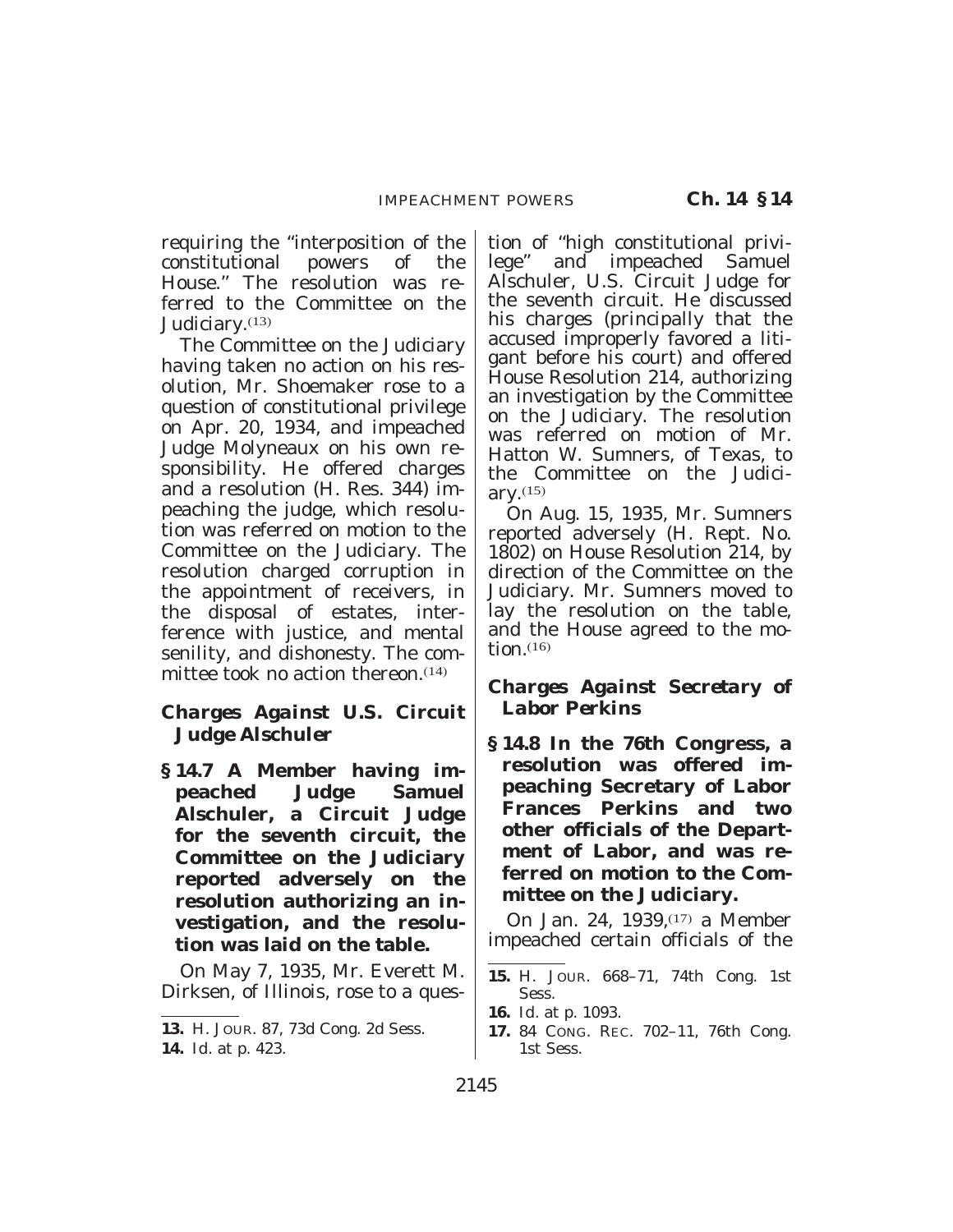executive branch and introduced a resolution authorizing an investigation:

IMPEACHMENT OF FRANCES PERKINS, SECRETARY OF LABOR; JAMES L. HOUGHTELING; AND GERARD D. **REILLY** 

MR. [J. PARNELL] THOMAS of New Jersey: Mr. Speaker, on my own responsibility as a Member of the House of Representatives, I impeach Frances Perkins, Secretary of Labor of the United States; James L. Houghteling, Commissioner of the Immigration and Naturalization Service of the Department of Labor; and Gerard D. Reilly, Solicitor of the Department of Labor, as civil officers of the United States, for high crimes and misdemeanors in violation of the Constitution and laws of the United States, and I charge that the aforesaid Frances Perkins, James L. Houghteling, and Gerard D. Reilly, as civil officers of the United States, were and are guilty of high crimes and misdemeanors in office in manner and form as follows, to wit: That they did willfully, unlawfully, and feloniously conspire, confederate, and agree together from on or about September 1, 1937, to and including this date, to commit offenses against the United States and to defraud the United States by failing, neglecting, and refusing to enforce the immigration laws of the United States, including to wit section 137, title 8, United States Code, and section 156, title 8, United States Code, against Alfred Renton Bryant Bridges, alias Harry Renton Bridges, alias Harry Dorgan, alias Canfield, alias Rossi, an alien, who advises, advocates, or teaches and is a member of

or affiliated with an organization, association, society, or group that advises, advocates, or teaches the overthrow by force or violence of the Government of the United States, or the unlawful damage, injury, or destruction of property, or sabotage; and that the aforesaid Frances Perkins, James L. Houghteling, and Gerard D. Reilly have unlawfully conspired together to release said alien after his arrest on his own recognizance, without requiring a bond of not less than \$500; and that said Frances Perkins, James L. Houghteling, and Gerard D. Reilly and each of them have committed many overt acts to effect the object of said conspiracy, all in violation of the Constitution of the United States in such cases made and provided.

And I further charge that Frances Perkins, James L. Houghteling, and Gerard D. Reilly, as civil officers of the United States, were and are guilty of high crimes and misdemeanors by unlawfully conspiring together to commit offenses against the United States and to defraud the United States by causing the Strecker case to be appealed to the Supreme Court of the United States, and by failing, neglecting, and refusing to enforce section 137, United States Code, against other aliens illegally within the United States contrary to the Constitution of the United States and the statutes of the United States in such cases made and provided.

In support of the foregoing charges and impeachment, I now present a resolution setting forth specifically, facts, circumstances, and allegations with a view to their consideration by a committee of the House and by the House itself to determine their truth or falsity.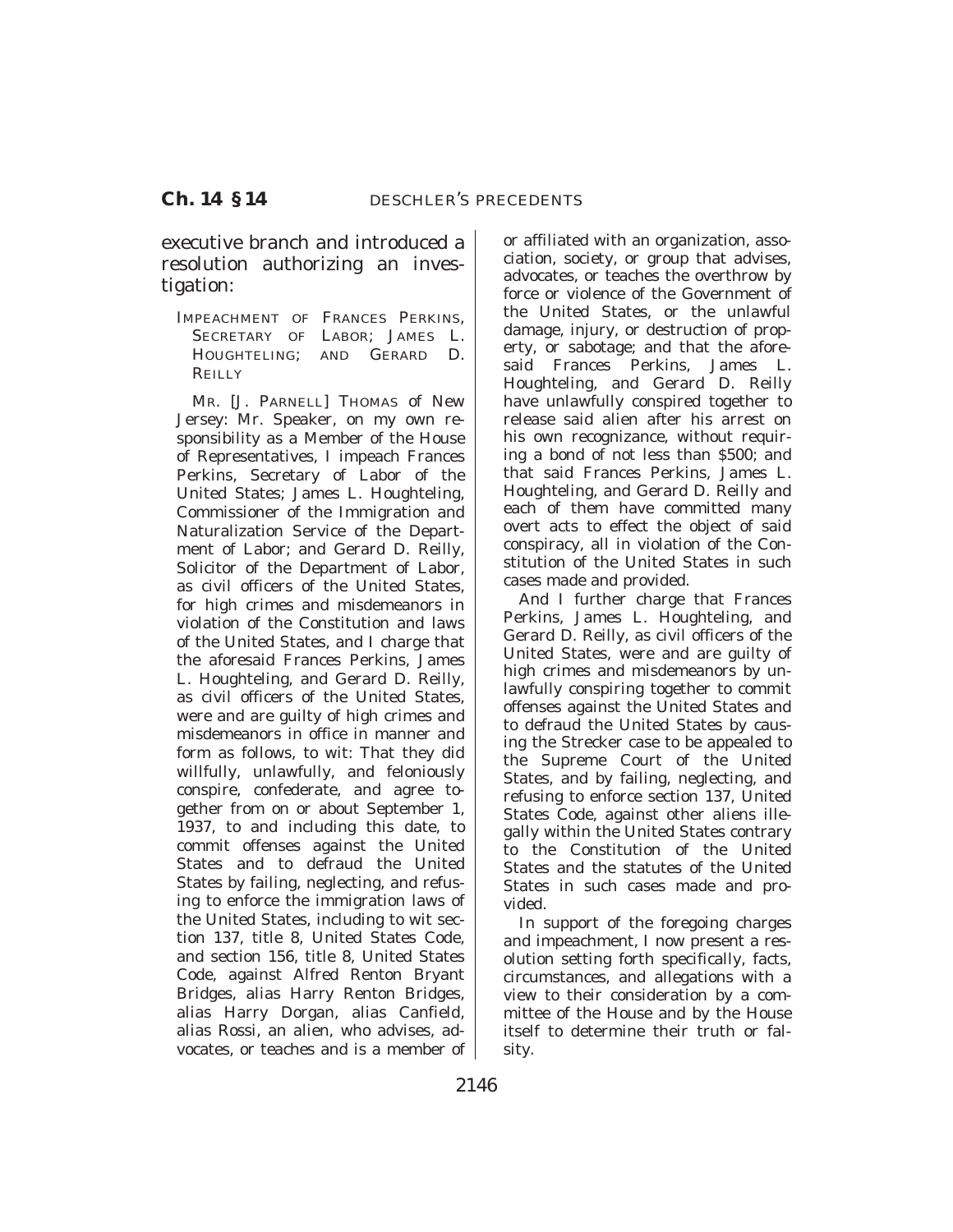Mr. Speaker, I offer the following resolution and ask that it be considered at this time.

THE SPEAKER: (18) The Clerk will report the resolution.

The Clerk read as follows:

#### HOUSE RESOLUTION 67

Whereas Frances Perkins, of New York, was nominated by the President of the United States, confirmed by the Senate of the United States, duly qualified and commissioned on March 4, 1933, and has since March 4, 1933, without further nominations or confirmations, acted as Secretary of Labor and as a civil officer of the United States.

Whereas James L. Houghteling, of Illinois, was nominated by the President of the United States, confirmed by the Senate of the United States, duly qualified and commissioned on August 4, 1937, as Commissioner of the Immigration and Naturalization Service of the Department of Labor and has since August 4, 1937, without further nominations or confirmations, acted as Commissioner of the Immigration and Naturalization Service of the Department of Labor and as a civil officer of the United States.

Whereas Gerard D. Reilly, of Massachusetts, was nominated by the President of the United States, confirmed by the Senate of the United States, duly qualified and commissioned on August 10, 1937, as Solicitor of the Department of Labor, and has since August 10, 1937, without further nominations or confirmations, acted as Solicitor of the Department of Labor and as a civil officer of the United States.

*Resolved,* That the Committee on the Judiciary be and is hereby authorized and directed, as a whole or by subcommittee, to investigate the

official conduct of Frances Perkins, Secretary of Labor; James L. Houghteling, Commissioner of Immigration and Naturalization Service, Department of Labor; and Gerard D. Reilly, Solicitor, Department of Labor, to determine whether, in its opinion, they have been guilty of any high crimes or misdemeanors which, in the contemplation of the Constitution, requires the interposition of the constitutional powers of the House. Such committee shall report its findings to the House, together with such articles of impeachment as the facts may warrant.

For the purposes of this resolution the committee is authorized and directed to sit and act, during the present session of Congress, at such times and places in the District of Columbia, or elsewhere, whether or not the House is sitting, has recessed, or has adjourned; to hold hearings; to employ such experts and such clerical, stenographic and other assistance; and to require the attendance of such witnesses and the production of such books, papers, and documents; and to take such testimony and to have such printing and binding done; and to make such expenditures not exceeding \$10,000, as it deems necessary.

The resolution was referred as follows:

MR. [SAM] RAYBURN [of Texas]: Mr. Speaker, I move that the resolution be referred to the Committee on the Judiciary of the House and upon that I desire to say just a word. A great many suggestions have been made as to what should be done with this resolution, but I think this would be the orderly procedure so that the facts may be developed. The resolution will come out of that committee or remain in it according to the testimony adduced.

I therefore move the previous question on my motion to refer, Mr. Speaker.

**<sup>18.</sup>** William B. Bankhead (Ala.).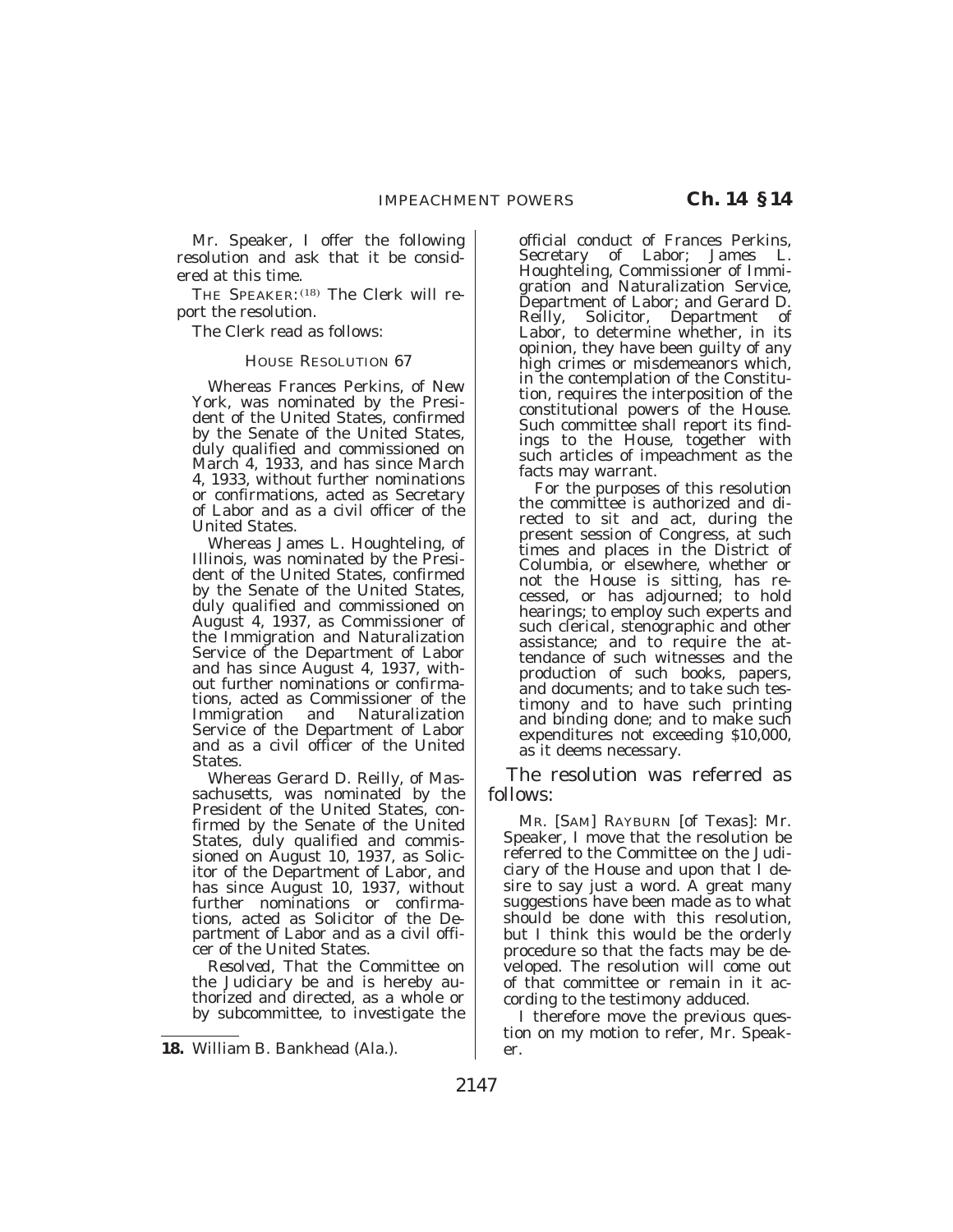The previous question was ordered. The motion was agreed to.

**§ 14.9 The Committee on the Judiciary agreed unanimously to report adversely the resolution urging an investigation of Secretary of Labor Frances Perkins and the House agreed to a motion to lay the resolution on the table.**

On Mar. 24, 1939,(19) charges of impeachment against Secretary of Labor Perkins were finally and adversely disposed of:

#### IMPEACHMENT PROCEEDINGS—FRANCES **PERKINS**

MR. [SAM] HOBBS [of Alabama]: Mr. Speaker, by direction of the Committee on the Judiciary I present a privileged report upon House Resolution 67, which I send to the desk.

THE SPEAKER: (20) The Clerk will report the resolution.

The Clerk read House Resolution 67. MR. HOBBS: Mr. Speaker, this is a unanimous report from the Committee on the Judiciary adversing this resolution. I move to lay the resolution on the table.

THE SPEAKER: The question is on the motion of the gentleman from Alabama to lay the resolution on the table.

The motion was agreed to.

### *Charges Against U.S. District Judges Johnson and Watson*

**§ 14.10 The House authorized the Committee on the Judiciary to investigate allegations of impeachable offenses charged against U.S. District Court Judges Johnson and Watson but no final report was submitted.**

On Jan. 24, 1944, Mr. Hatton W. Sumners, of Texas, introduced House Resolution 406 authorizing an investigation by the Committee on the Judiciary into the conduct of U.S. District Court Judges Albert Johnson and Albert Watson from Pennsylvania. The resolution was referred to the Committee on the Judiciary. House Resolution 407, also introduced by Mr. Sumners and providing for the expenses of the committee in conducting such an investigation, was referred to the Committee on the Judiciary.<sup>(1)</sup>

On Jan. 26, 1944, Mr. Sumners called up by direction of the Committee on the Judiciary House Resolution 406, authorizing the investigation and the House agreed thereto.(2)

*Parliamentarian's Note:* Extensive hearings, presided over by Mr. Estes Kefauver, of Tennessee,

**<sup>19.</sup>** 84 CONG. REC. 3273, 76th Cong. 1st Sess.

**<sup>20.</sup>** William B. Bankhead (Ala.).

**<sup>1.</sup>** H. JOUR. 46, 78th Cong. 2d Sess.

**<sup>2.</sup>** *Id.* at p. 57.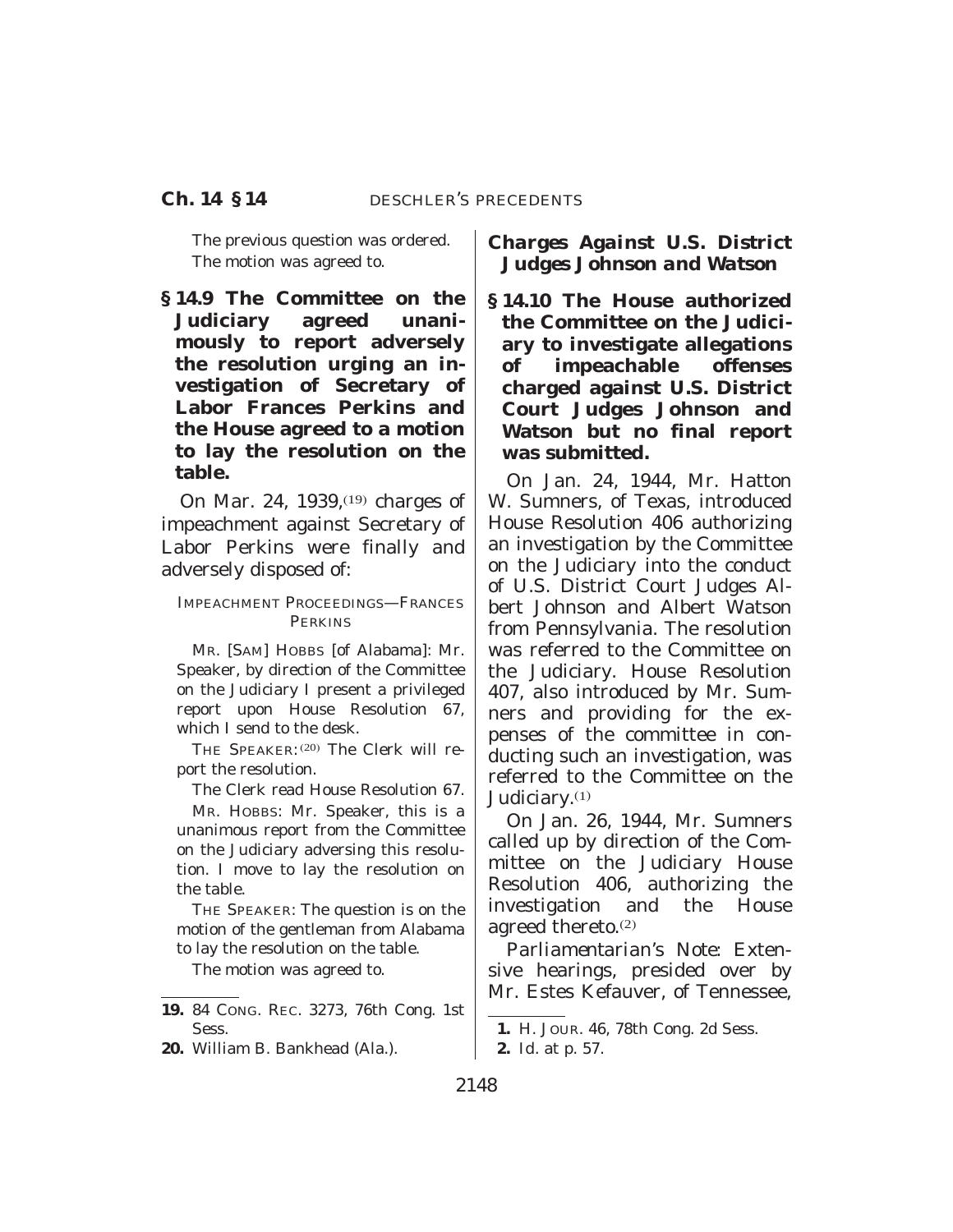were held relative to the conduct of Judge Johnson. The subcommittee report recommended impeachment based on evidence of corrupt practices and acts including corrupt appointment to court offices. Judge Johnson having resigned, the Committee on the Judiciary discontinued the proceedings.

#### *Charges Against President Truman*

**§ 14.11 In the 82d Congress, a resolution proposing an inquiry as to whether President Harry Truman should be impeached was referred to the Committee on the Judiciary, which took no action thereon.**

On Apr. 23,  $1952^{(3)}$  a resolution relating to impeachment was referred to the Committee on the Judiciary, which took no action thereon:

> By Mr. [George H.] Bender [of Ohio]:

H. Res. 607. Resolution creating a select committee to inquire and report to the House whether Harry S. Truman, President of the United States, shall be impeached; to the Committee on the Judiciary.

#### **§ 14.12 A petition was filed to discharge the Committee on**

**the Judiciary from the further consideration of a resolution impeaching President Harry Truman but did not gain the requisite number of signatures.**

On June 17, 1952, Mr. John C. Schafer, of Wisconsin, announced that he was filing a petition to discharge the Committee on the Judiciary from the further consideration of House Resolution 614, impeaching President Truman: (4)

MR. SCHAFER: Mr. Speaker, on April 28 of this year I introduced House Resolution 614, to impeach Harry S. Truman, President of the United States, of high crimes and misdemeanors in office. This resolution was referred to the Committee on the Judiciary, which committee has failed to take action thereon.

Thirty legislative days having now elapsed since introduction of this resolution, I today have placed on the Clerk's desk a petition to discharge the committee from further consideration of the resolution.

In my judgment, developments since I introduced the Resolution April 28 have immeasurably enlarged and strengthened the case for impeachment and have added new urgency for such action by this House.

First. Since the introduction of this resolution, the United States Supreme Court, by a 6-to-3 vote, has held that in his seizure of the steel mills Harry S. Truman, President of the United

**<sup>3.</sup>** 98 CONG. REC. 4325, 82d Cong. 2d Sess.

**<sup>4.</sup>** 98 CONG. REC. 7424, 82d Cong. 2d Sess.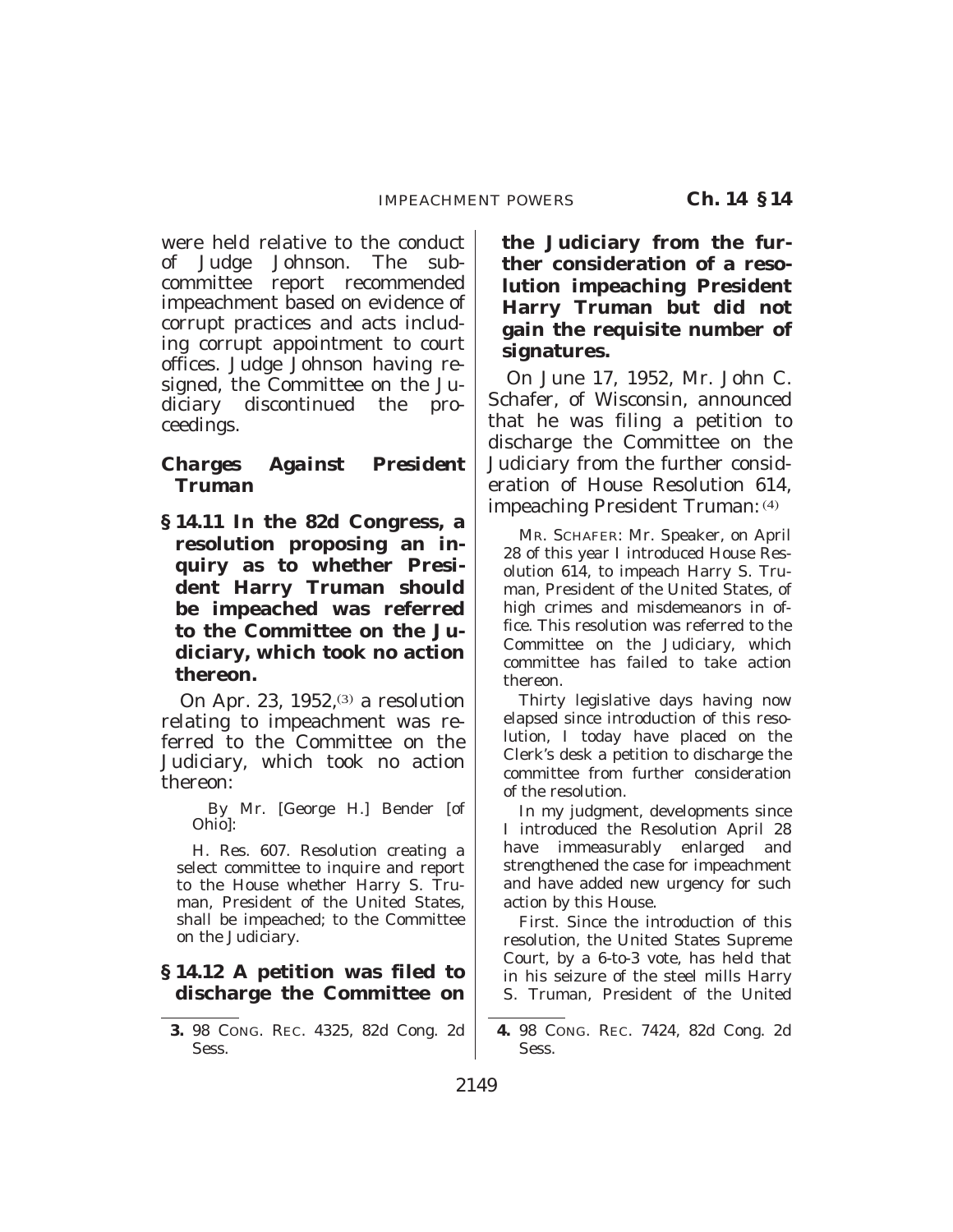States, exceeded his authority and powers, violated the Constitution of the United States, and flouted the expressed will and intent of the Congress—and, in so finding, the Court gave unprecedented warnings against the threat to freedom and constitutional government implicit in his act.

Second. Despite the President's technical compliance with the finding of the Court, prior to the Court decision he reasserted his claim to the powers then in question, and subsequent to that decision he has contemptuously called into question ''the intention of the Court's majority'' and contemptuously attributed the limits set on the President's powers not to Congress, or to the Court, or to the Constitution, but to "the Court's majority."

Third. The Court, in its finding in the steel case, emphasized not only the unconstitutionality of the Presidential seizure but also stressed his failure to utilize and exhaust existing and available legal resources for dealing with the situation, including the Taft-Hartley law.

Fourth. The President's failure and refusal to utilize and exhaust existing and available legal resources for dealing with the emergency has persisted since the Court decision and in spite of clear and unmistakable evidence of the will and intent of Congress given in response to his latest request for special legislation authorizing seizure or other special procedures.

The discharge petition, No. 14, was not signed by a majority of the Members of the House and was therefore not eligible for consideration in the House under Rule XXVII clause 4, *House Rules and Manual* § 908 (1973).

## *Charges Against Judges Murrah, Chandler, and Bohanon*

**§ 14.13 A resolution authorizing an investigation in the 89th Congress into the conduct of three federal judges was referred to the Committee on Rules but not acted on.**

On Feb. 22, 1966, Mr. H. R. Gross, of Iowa, introduced House Resolution 739, authorizing the Committee on the Judiciary to inquire into and investigate the conduct of Alfred Murrah, Chief Judge of the 10th Circuit, Stephen Chandler, District Judge, Western District of Oklahoma, and Luther Bohanon, District Judge, Eastern, Northern, and Western Districts of Oklahoma, in order to determine whether any of the three judges had been guilty of high crimes or misdemeanors. The resolution was referred to the Committee on Rules.(5)

Mr. Gross stated the purpose of the resolution as follows:

Mr. Segal, Judge John Biggs, Jr., the chairman of the judicial conference committee on court administration,

**<sup>5.</sup>** 112 CONG. REC. 3665, 89th Cong. 2d Sess.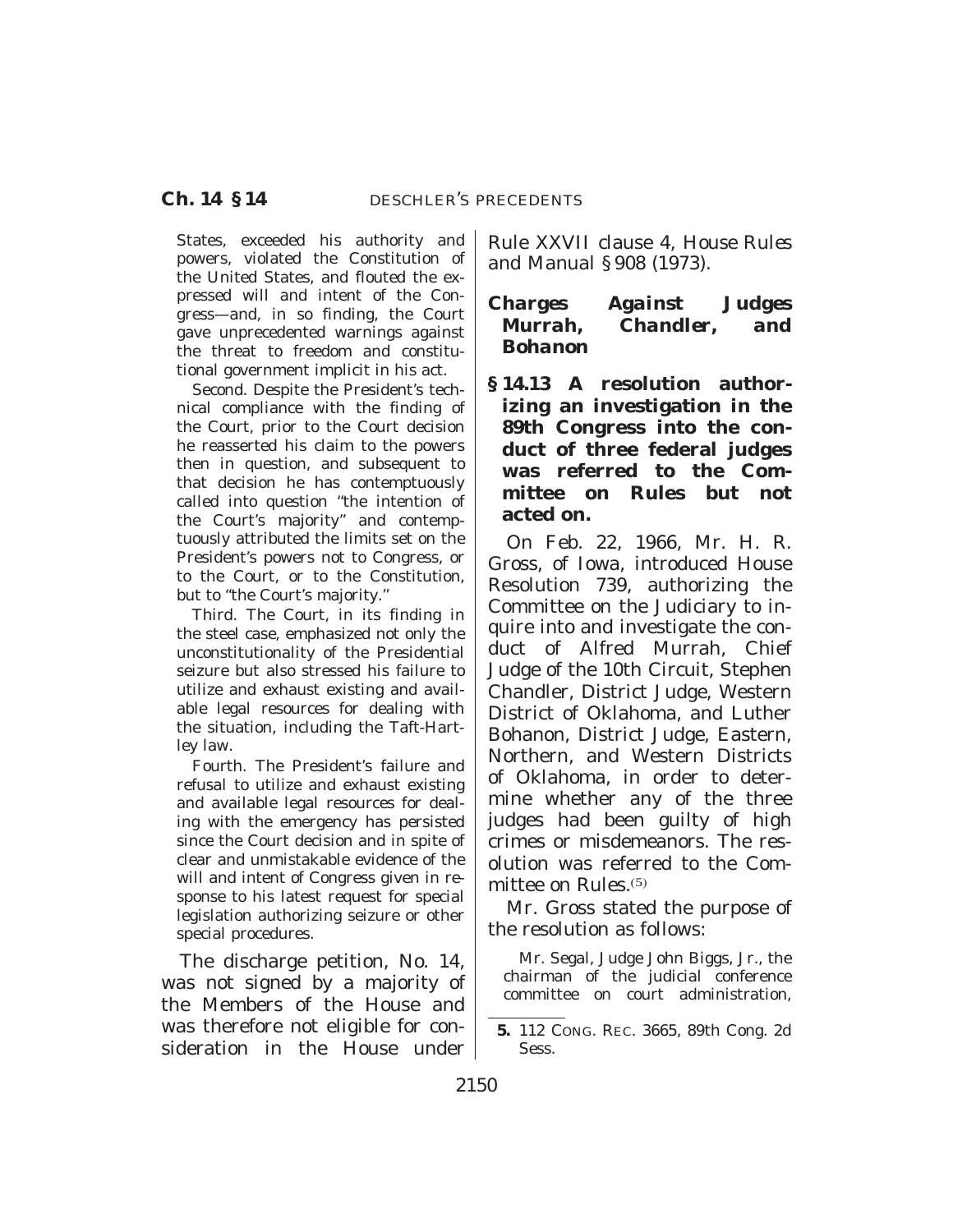and Mr. Joseph Borkin, Washington attorney and author of the book, ''The Corrupt Judge,'' were in agreement that impeachment is the only remedy available today for action against judicial misconduct.

Both Mr. Borkin and the chairman of the subcommittee emphasized the serious problem that has arisen in Oklahoma where the Judicial Council of the 10th Judicial Circuit made an attempt to bar Judge Stephen S. Chandler from handling cases because it was stated he was ''either unwilling or unable'' to perform his judicial functions adequately.

Mr. Borkin, a man with an impressive background in the study of the problems of corruption and misconduct in the judiciary, pointed out that Judge Chandler, in return, has made serious charges of attempted bribery and other misconduct against two other judges— Alfred P. Murrah, chief judge, 10th Circuit, U.S. Court of Appeals, and Luther Bohanon, district judge, U.S. District Court for the Eastern, Northern, and Western Districts of Oklahoma.

Mr. Borkin stressed that this dispute in Oklahoma has been an upsetting factor in the Federal courts in Oklahoma since 1962, and he declared that these charges should not be permitted to stand. He emphasized that there can be no compromise short of a full investigation to clear the judges or to force their removal.

I agree with Mr. Borkin that great damage has been done because the courts, the executive branch, and the Congress have taken no effective steps to clear up this scandalous situation. I have waited patiently for months, and I have hoped that the Justice Department, the courts, or the Congress would initiate or suggest a proper legal investigation to clear the air and put an end to this outrageous situation in the judiciary in the 10th circuit.

There has been no effective action taken, or even started. Therefore, I am today instituting the only action available to try to get to the bottom of this.

I have introduced a House resolution authorizing and directing the House Committee on the Judiciary to investigate the conduct of the three Federal judges in Oklahoma involved in this controversy. Upon its finding of fact, the House Judiciary Committee would be empowered to institute impeachment proceedings or make any other recommendations it deems proper.

The committee would also be empowered to require the attendance of witnesses and the production of such books, papers, and documents—including financial statements, contracts, and bank accounts—as it deems necessary.

The resolution in no way establishes the guilt of the principals involved. It is necessary to the launching of an investigation for the purpose of determining the facts essential to an intelligent conclusion and eliminating the cloud now hanging over the Federal judiciary.<sup>(6)</sup>

The Committee on Rules took no action on the resolution.

### *Charges Against Associate Supreme Court Justice Douglas*

### **§ 14.14 When the Minority Leader criticized the conduct**

**<sup>6.</sup>** *Id.* at p. 3653.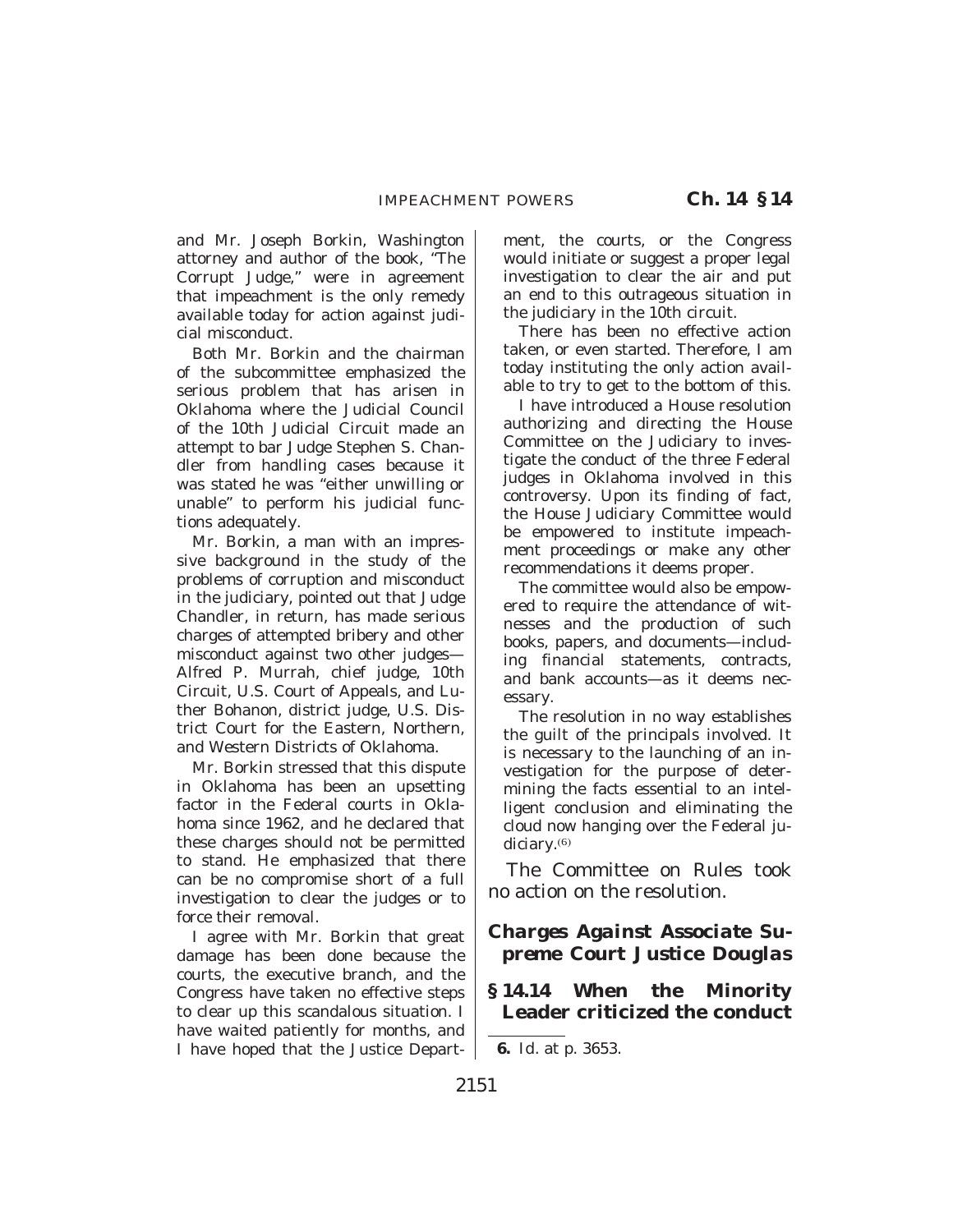**of Associate Justice William O. Douglas of the U.S. Supreme Court during a special order speech in the 91st Congress and suggested the creation of a select committee to investigate such conduct to determine whether impeachment was warranted, another Member announced on the floor that he was introducing a resolution of impeachment; the resolution was referred to the Committee on the Judiciary.**

On Apr. 15, 1970, Minority Leader Gerald R. Ford, of Michigan, took the floor for a special order speech in which he criticized the conduct of Associate Justice Douglas of the U.S. Supreme Court. Mr. Ford suggested that a select committee of the House be created to investigate such conduct in order to determine whether impeachment proceedings might be warranted.(7)

Mr. Louis C. Wyman, of New Hampshire, then took the floor under a special order speech to discuss the same subject. He yielded time to Mr. Andrew Jacobs, Jr., of Indiana, as follows:

MR. JACOBS: Mr. Speaker, will the gentleman yield for a three-sentence statement?

MR. WYMAN: I yield to the gentleman from Indiana.

MR. JACOBS: Mr. Speaker, the gentleman from Michigan has stated publicly that he favors impeachment of Justice Douglas.

He, therefore, has a duty to this House and this country to file a resolution of impeachment.

Since he refuses to do so and since he raises grave questions, the answers to which I do not know, but every American is entitled to know, I introduce at this time the resolution of impeachment in order that a proper and dignified inquiry into this matter might be held.

At this point Mr. Jacobs introduced the resolution by placing it in the hopper at the Clerk's desk.

THE SPEAKER PRO TEMPORE: (8) The gentleman from New Hampshire has the floor.

MR. WYMAN: I did not yield for that purpose.

THE SPEAKER PRO TEMPORE: The gentleman from Indiana has introduced a resolution.(9)

Mr. Jacobs' resolution, House Resolution 920, which was referred to the Committee on the Judiciary<sup>(10)</sup> declared:

- **8.** Charles M. Price (Ill.).
- **9.** 116 CONG. REC. 11920, 91st Cong. 2d Sess.
- **10.** *Id.* at p. 11942. For a similar resolution proposed in the 83d Congress,

**<sup>7.</sup>** 116 CONG. REC. 11912–17, 91st Cong. 2d Sess. Mr. Ford discussed the standard for impeachable offenses and concluded in part that such an offense was ''whatever a majority of the House of Representatives considers [it] to be at a given moment in history.'' *Id.* at p. 11913.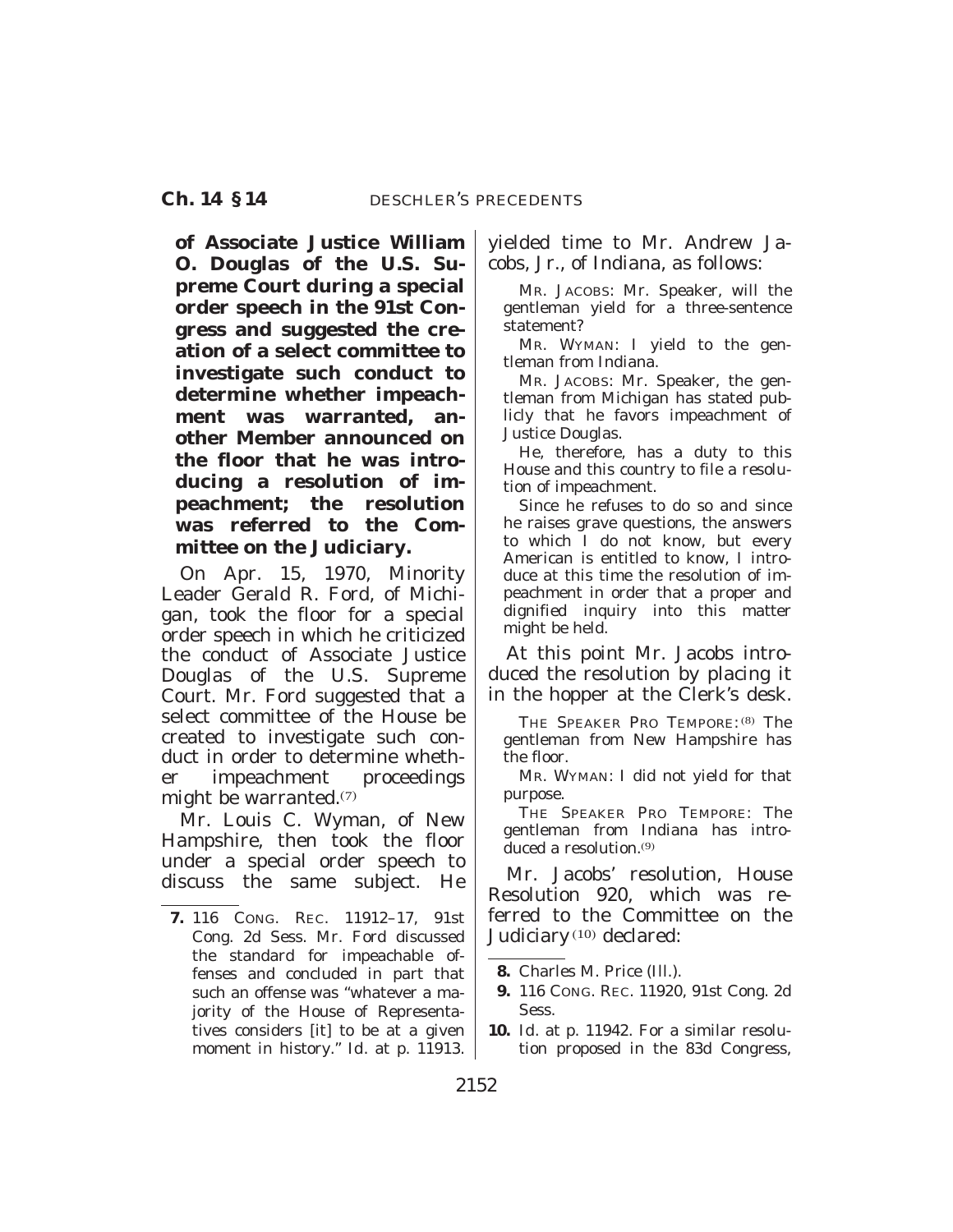*Resolved,* That William O. Douglas, Associate Justice of the Supreme Court of the United States be impeached [for] high crimes and misdemeanors and misbehavior in office.

Other resolutions, all of which called for the creation of a select committee to conduct an investigation and to determine whether impeachment proceedings were warranted, were referred to the Committee on Rules. For example, House Resolution 922, introduced by Mr. Wyman, with 24 cosponsors, read as follows: (11)

Whereas, the Constitution of the United States provides in Article III, Section 1, that Justices of the Supreme Court shall hold office only ''during good behavior'', and

Whereas, the Constitution also provides in Article II, Section 4, that Justices of the Supreme Court shall be removed from Office on Impeachment for High Crimes and Misdemeanors, and

Whereas the Constitution also provides in Article VI that Justices of the Supreme Court shall be bound by ''Oath or Affirmation to support this Constitution'' and the United States

**11.** H. Res. 922 was referred to the Committee on Rules. 116 CONG. REC. 12130, 12131, 91st Cong. 2d Sess., Apr. 16, 1970.

See also H. Res. 923, H. Res. 924, H. Res. 925, H. Res. 926, H. Res. 927, H. Res. 928, 91st Cong. 2d Sess.

Code (5 U.S.C. 16) prescribes the following form of oath which was taken and sworn to by William Orville Douglas prior to his accession to incumbency on the United States Supreme Court:

I, William Orville Douglas, do solemnly swear that I will support and defend the Constitution of the United States against all enemies, foreign and domestic; that I will bear true faith and allegiance to the same; that I take this obligation freely, without any mental reservation or purpose of evasion, and that I will well and faithfully discharge the duties of the office on which I am about to enter. So help me God. and

Whereas, integrity and objectivity in respect to issues and causes to be presented to the United States Supreme Court for final determination make it mandatory that Members thereof refrain from public advocacy of a position on any matter that may come before the High Court lest public confidence in this constitutionally co-equal judicial body be undermined, and

Whereas, the said William Orville Douglas has, on frequent occasions in published writings, speeches, lectures and statements, declared a personal position on issues to come before the United States Supreme Court indicative of a prejudiced and nonjudicial attitude incompatible with good behavior and contrary to the requirements of judicial decorum obligatory upon the Federal judiciary in general and members of the United States Supreme Court in particular, and

Whereas, by the aforementioned conduct and writings, the said William Orville Douglas has established himself before the public, including liti-

but not acted upon, impeaching Justice Douglas, see H. Res. 290, introduced June 17, 1953, 99 CONG. REC. 6760, 83d Cong. 1st Sess.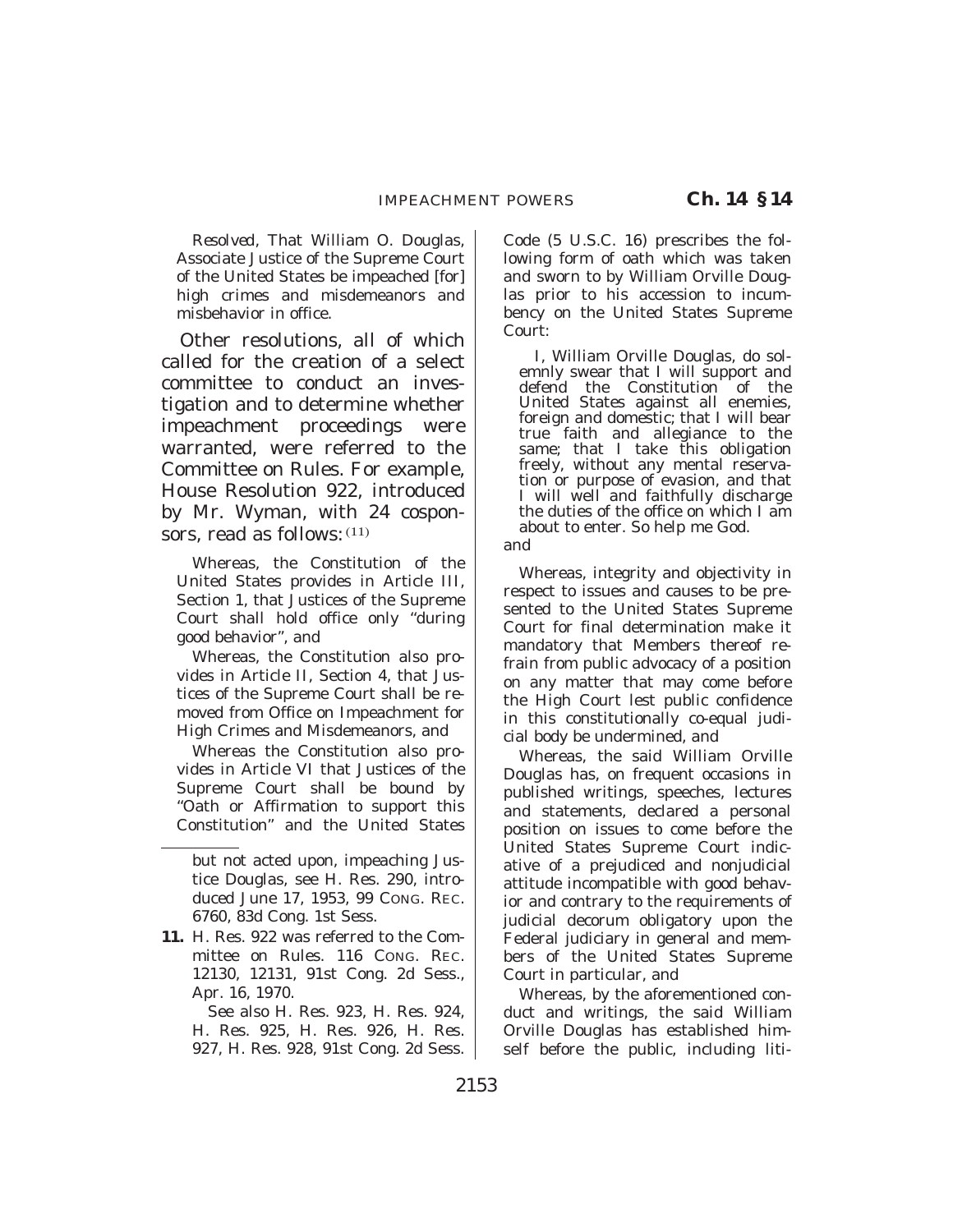gants whose lives, rights and future are seriously affected by decisions of the Court of which the said William Orville Douglas is a member, as a partisan advocate and not as a judge, and

Whereas, by indicating in advance of Supreme Court decisions, on the basis of declared, printed, or quoted convictions, how he would decide matters in controversy pending and to become pending before the Court of which he is a member, the said William Orville Douglas has committed the high misdemeanor of undermining the integrity of the highest constitutional Court in America, and has willfully and deliberately undermined public confidence in the said Court as an institution, and

Whereas, contrary to his Oath of Office as well as patently in conflict with the Canons of Ethics for the Judiciary of the American Bar Association, the said William Orville Douglas nevertheless on February 19, 1970, did publish and publicly distribute throughout the United States, statements encouraging, aggravating and inciting violence, anarchy and civil unrest in the form of a book entitled ''Points of Rebellion'' in which the said William Orville Douglas, all the while an incumbent on the Highest Court of last resort in the United States, stated, among other things, that:

But where grievances pile high and most of the elected spokesmen represent the Establishment, violence may be the only effective response. (pp. 88-89, "Points of Rebellion,'' Random House, Inc., February 19, 1970, William O. Douglas.)

The special interests that control government use its powers to favor themselves and to perpetuate regimes of oppression, exploitation, and discrimination against the many (ibid, p. 92).

People march and protest but they are not heard (ibid, p. 88).

Where there is a persistent sense of futility, there is violence; and that is where we are today (ibid, p. 56).

The two parties have become almost indistinguishable; and each is controlled by the Establishment. The modern day dissenters and protesters are functioning as the loyal opposition functions in England. They are the mounting voice of political opposition to the status quo, calling for revolutionary changes in our institutions. Yet the powers-thatbe faintly echo Adolph Hitler (ibid, p. 57).

Yet American protesters need not be submissive. A speaker who resists arrest is acting as a free man (ibid, p. 6).

We must realize that today's Establishment is the new George III. Whether it will continue to adhere to his tactics, we do not know. If it does, the redress, honored in tradition, is also revolution (ibid, p. 95).

and thus willfully and deliberately fanned the fires of unrest, rebellion, and revolution in the United States, and

Whereas, in the April 1970 issue of Evergreen Magazine, the said William Orville Douglas for pay did, while an incumbent on the United States Supreme Court, publish an article entitled Redress and Revolution, appearing on page 41 of said issue immediately following a malicious caricature of the President of the United States as George III, as well as photographs of nudes engaging in various acts of sexual intercourse, in which article the said William Orville Douglas again wrote for pay that:

George III was the symbol against which our Founders made a revolution now considered bright and glorious. . . . We must realize that to-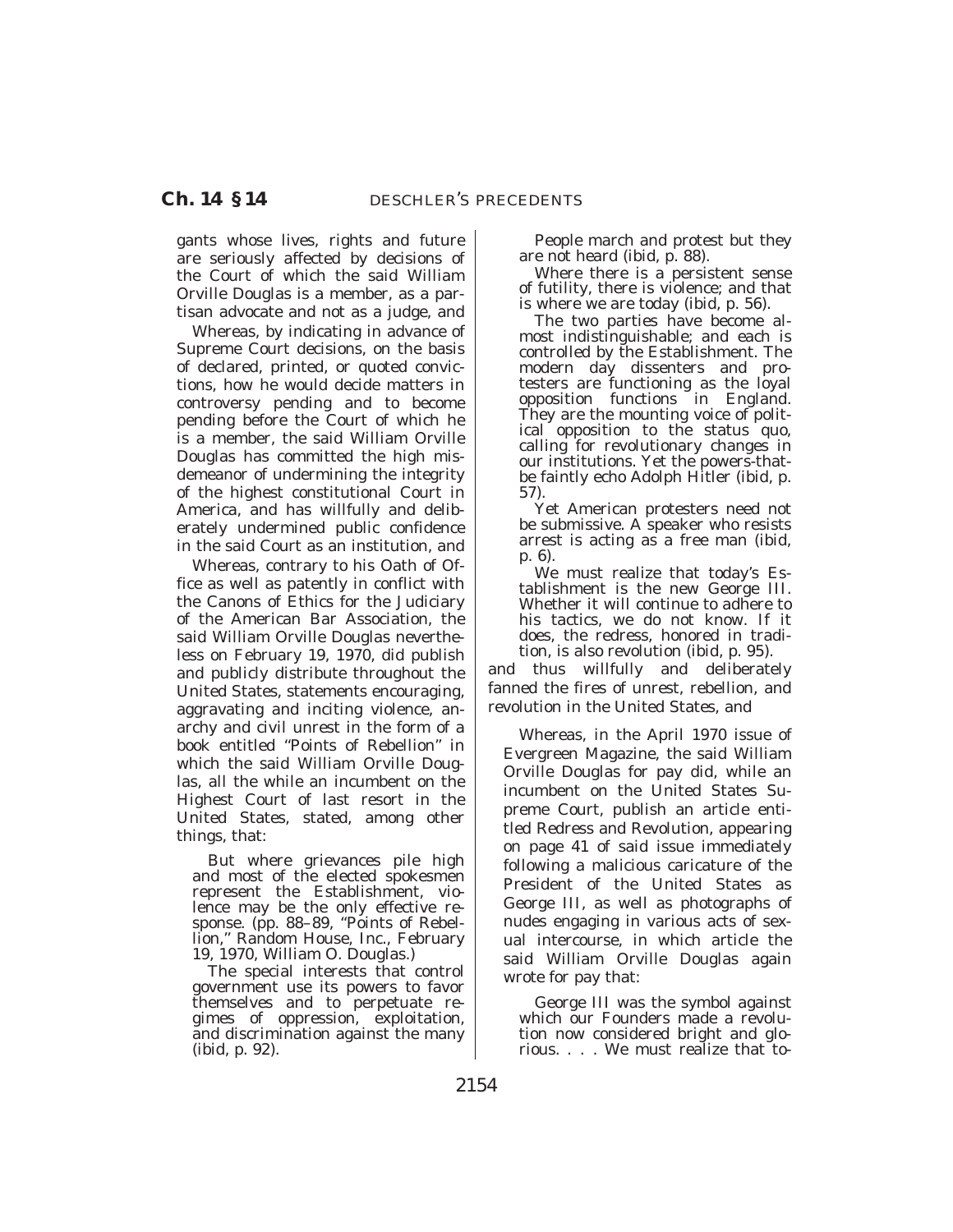day's Establishment is the new George III. Whether it will continue to adhere to his tactics, we do not know. If it does, the redress, honored in tradition, is also Revolution.

and

Whereas, the said William Orville Douglas, prepared, authored, and received payment for an article which appeared in the March 1969 issue of the magazine, Avant Garde, published by Ralph Ginzburg, previously convicted of sending obscene literature through the United States Mails, (see 383 U.S. 463) at a time when the said Ralph Ginzburg was actively pursuing an appeal from his conviction upon a charge of malicious libel before the Supreme Court of the United States, yet nevertheless the said William Orville Douglas, as a sitting member of the Supreme Court of the United States, knowing full well his own financial relationship with this litigant before the Court, sat in judgment on the Ginzburg appeal, all in clear violation and conflict with his Oath of Office, the Canons of Judicial Ethics, and Federal law (396 U.S. 1049), and

Whereas, while an incumbent on the United States Supreme Court the said William Orville Douglas for hire has served and is reported to still serve as a Director and as Chairman of the Executive Committee of the Center for the Study of Democratic Institutions in Santa Barbara, California, a politically oriented action organization which, among other things, has organized national conferences designed to seek detente with the Soviet Union and openly encouraged student radicalism, and

Whereas, the said Center for the Study of Democratic Institutions, in

violation of the Logan Act, sponsored and financed a ''Pacem in Terris II Convocation'' at Geneva, Switzerland, May 28–31, 1967, to discuss foreign affairs and U.S. foreign policy including the "Case of Vietnam" and the "Case of Germany'', to which Ho Chi Minh was publicly invited, and all while the United States was in the midst of war in which Communists directed by the same Ho Chi Minh were killing American boys fighting to give South Vietnam the independence and freedom from aggression we had promised that Nation, and from this same Center there were paid to the said William Orville Douglas fees of \$500 per day for Seminars and Articles, and

Whereas, paid activity of this type by a sitting Justice of the Supreme Court of the United States is contrary to his Oath of Office to uphold the United States Constitution, violative the Canons of Ethics of the American Bar Association and is believed to constitute misdemeanors of the most fundamental type in the context in which that term appears in the United States Constitution (Article II, Section 4) as well as failing to constitute ''good behavior'' as that term appears in the Constitution (Article III, Section 1), upon which the tenure of all Federal judges is expressly conditioned, and

Whereas, moneys paid to the said William Orville Douglas from and by the aforementioned Center are at least as follows: 1962, \$900; 1963, \$800; 1965, \$1,000; 1966, \$1,000; 1968, \$1,100; 1969, \$2,000; all during tenure on the United States Supreme Court, and all while a Director on a Board of Directors that meets (and met) biannually to determine the general policies of the Center, and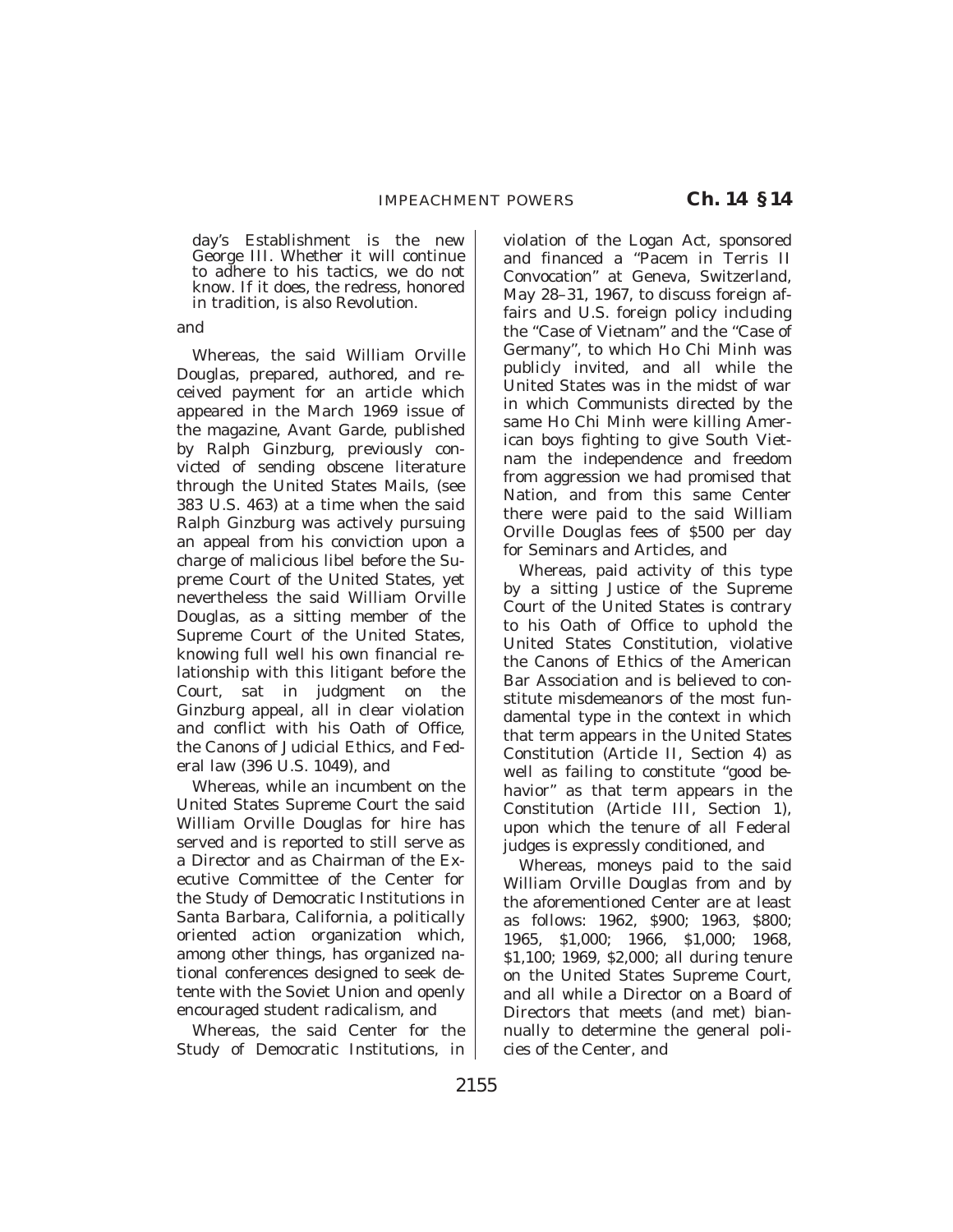Whereas, the said William Orville Douglas, contrary to his sworn obligation to refrain therefrom and in violation of the Canons of Ethics, has repeatedly engaged in political activity while an incumbent of the High Court, evidenced in part by his authorization for the use of his name in a recent political fund-raising letter, has continued public advocacy of the recognition of Red China by the United States, has publicly criticized the military posture of the United States, has authored for pay several articles on subjects patently related to causes pending or to be pending before the United States Supreme Court in Playboy Magazine on such subjects as invasions of privacy and civil liberties, and most recently has expressed in Brazil public criticism of United States foreign policy while on a visit to Brazil in 1969, plainly designed to undermine public confidence in South and Latin American countries in the motives and objectives of the foreign policy of the United States in Latin America, and

Whereas, in addition to the foregoing, and while a sitting Justice on the Supreme Court of the United States, the said William Orville Douglas has charged, been paid and received \$12,000 per annum as President and Director of the Parvin Foundation from 1960 to 1969, which Foundation received substantial income from gambling interests in the Freemont Casino at Las Vegas, Nevada, as well as the Flamingo at the same location, accompanied by innumerable conflicts of interest and overlapping financial maneuvers frequently involved in litigation the ultimate appeal from which could only be to the Supreme Court of which the said William Orville Douglas was and is a member, the tenure of the said William Orville Douglas with the Parvin Foundation being reported to have existed since 1960 in the capacity of President, and resulting in the receipt by the said William Orville Douglas from the Parvin Foundation of fees aggregating at least \$85,000, all while a member of the United States Supreme Court, and all while referring to Internal Revenue Service investigation of the Parvin Foundation while a Justice of the United States Supreme Court as a ''manufactured case'' intended to force him to leave the bench all while he was still President and Director of the said Foundation and was earning a \$12,000 annual salary in those posts, a patent conflict of interest, and

Whereas, it has been repeatedly alleged that the said William Orville Douglas in his position as President of the Parvin Foundation did in fact give the said Foundation tax advice, with particular reference to matters known by the said William Orville Douglas at the time to have been under investigation by the United States Internal Revenue Service, all contrary to the basic legal and judicial requirement that a Supreme Court Justice may not give legal advice, and particularly not for a fee, and

Whereas, the said William Orville Douglas has, from time to time over the past ten years, had dealings with, involved himself with, and may actually have received fees and travel expenses, either directly or indirectly, from known criminals, gamblers, and gangsters or their representatives and associates, for services, both within the United States and abroad, and

Whereas, the foregoing conduct on the part of the said William Orville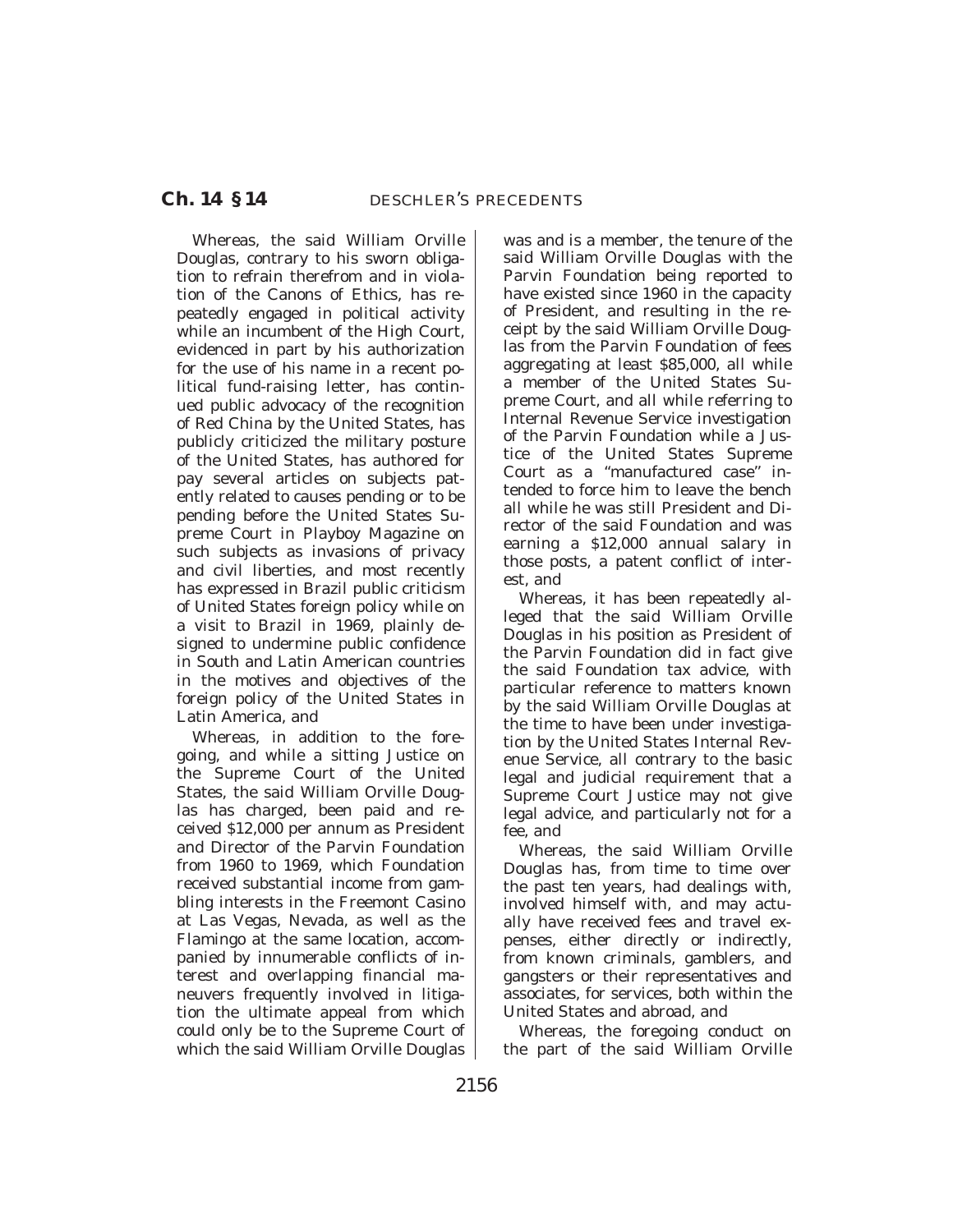Douglas while a Justice of the Supreme Court is incompatible with his constitutional obligation to refrain from non-judicial activity of a patently unethical nature, and

Whereas, the foregoing conduct and other activities on the part of the said William Orville Douglas while a sitting Justice on the United States Supreme Court, establishes that the said William Orville Douglas in the conduct of his solemn judicial responsibilities has become a prejudiced advocate of predetermined position on matters in controversy or to become in controversy before the High Court to the demonstrated detriment of American jurisprudence, and

Whereas, from the foregoing, and without reference to whatever additional relevant information may be developed through investigation under oath, it appears that the said William Orville Douglas, among other things, has sat in judgment on a case involving a party from whom the said William Orville Douglas to his knowledge received financial gain, as well as that the said William Orville Douglas for personal financial gain, while a member of the United States Supreme Court, has encouraged violence to alter the present form of government of the United States of America, and has received and accepted substantial financial compensation from various sources for various duties incompatible with his judicial position and constitutional obligation, and has publicly and repeatedly, both orally and in writings, declared himself a partisan on issues pending or likely to become pending before the Court of which he is a member: Now, therefore, be it

*Resolved,* That—

(1) The Speaker of the House shall within fourteen days hereafter appoint a select committee of six Members of the House, equally divided between the majority and the minority parties and shall designate one member to serve as chairman, which select committee shall proceed to investigate and determine whether Associate Justice William Orville Douglas has committed high crimes and misdemeanors as that phrase appears in the Constitution, Article II, Section 4, or has, while an incumbent, failed to be of the good behavior upon which his Commission as said Justice is conditioned by the Constitution, Article III, Section 1. The select committee shall report to the House the results of its investigation, together with its recommendations on this resolution for impeachment of the said William Orville Douglas not later than ninety days following the designation of its full membership by the Speaker.

(2) For the purpose of carrying out this resolution the committee, or any subcommittee thereof, is authorized to sit and act during the present Congress at such times and places within the United States whether the House is sitting, has recessed, or has adjourned, to hold such hearings, and to require by subpena or otherwise, the attendance and testimony of such witnesses and the production of such books, records, correspondence, memorandums, papers, and documents as it deems necessary. Subpenas may be issued under the signature of the chairman of the committee or any member of the committee designated by him, and may be served by any person designated by such chairman or member.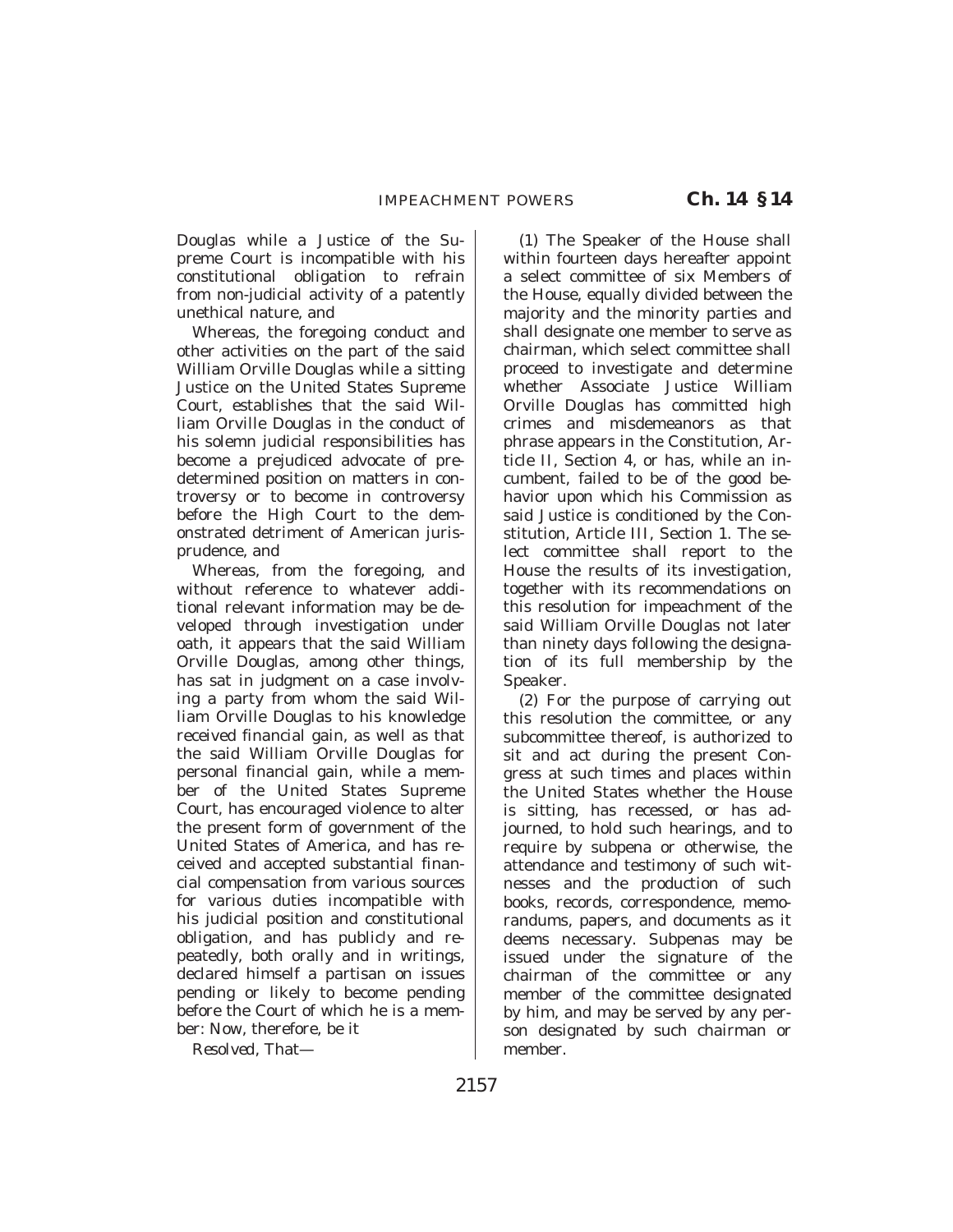*Parliamentarian's Note:* On Apr. 24, 1970, Chairman William M. Colmer, of Mississippi, of the Committee on Rules stated that pursuant to the statement of Emanuel Celler, of New York, Chairman of the Committee on the Judiciary, that the latter committee would hold hearings and take action on the impeachment within 60 days, he would not program for consideration by the Committee on Rules the resolutions creating a select committee to study the charges of impeachment.

**§ 14.15 A subcommittee of the Committee on the Judiciary investigated charges of impeachable offenses against Associate Justice William O. Douglas and issued an interim report.**

On June 20, 1970, the special subcommittee of the Committee on the Judiciary on House Resolution 920, impeaching Associate Justice Douglas, issued an interim report on the progress of its investigation of the charges. $(12)$  The creation of the subcommittee and

scope of its authority was set out on the first page of the report:

## I. AUTHORITY

On April 21, 1970, the Committee on the Judiciary adopted a resolution to authorize the appointment of a Special Subcommittee on H. Res. 920, a resolution impeaching William O. Douglas, Associate Justice of the Supreme Court of the United States, of high crimes and misdemeanors in office. Pursuant to this resolution, the following members were appointed: Emanuel Celler (New York), Chairman; Byron G. Rogers (Colorado); Jack Brooks (Texas); William M. McCulloch (Ohio); and Edward Hutchinson (Michigan).

The Special Subcommittee on H. Res. 920 is appointed and operates under the Rules of the House of Representatives. Rule XI, 13(f) empowers the Committee on the Judiciary to act on all proposed legislation, messages, petitions, memorials, or other matters relating to ". . . Federal courts and judges.'' In the 91st Congress, Rule XI has been implemented by H. Res. 93, February 5, 1969. H. Res. 93 authorizes the Committee on the Judiciary, acting as a whole or by subcommittee, to conduct full and complete investigations and studies on the matters coming within its jurisdiction, specifically ''. . . (4) relating to judicial proceedings and the administration of Federal courts and personnel thereof, including local courts in territories and possessions''.

H. Res. 93 empowers the Committee to issue subpenas, over the signature of the Chairman of the Committee or any Member of the Committee designated by him. Subpenas issued by

**<sup>12.</sup>** First report by the special subcommittee on H. Res. 920 of the Committee on the Judiciary, committee print, 91st Cong; 2d Sess., June 20, 1970.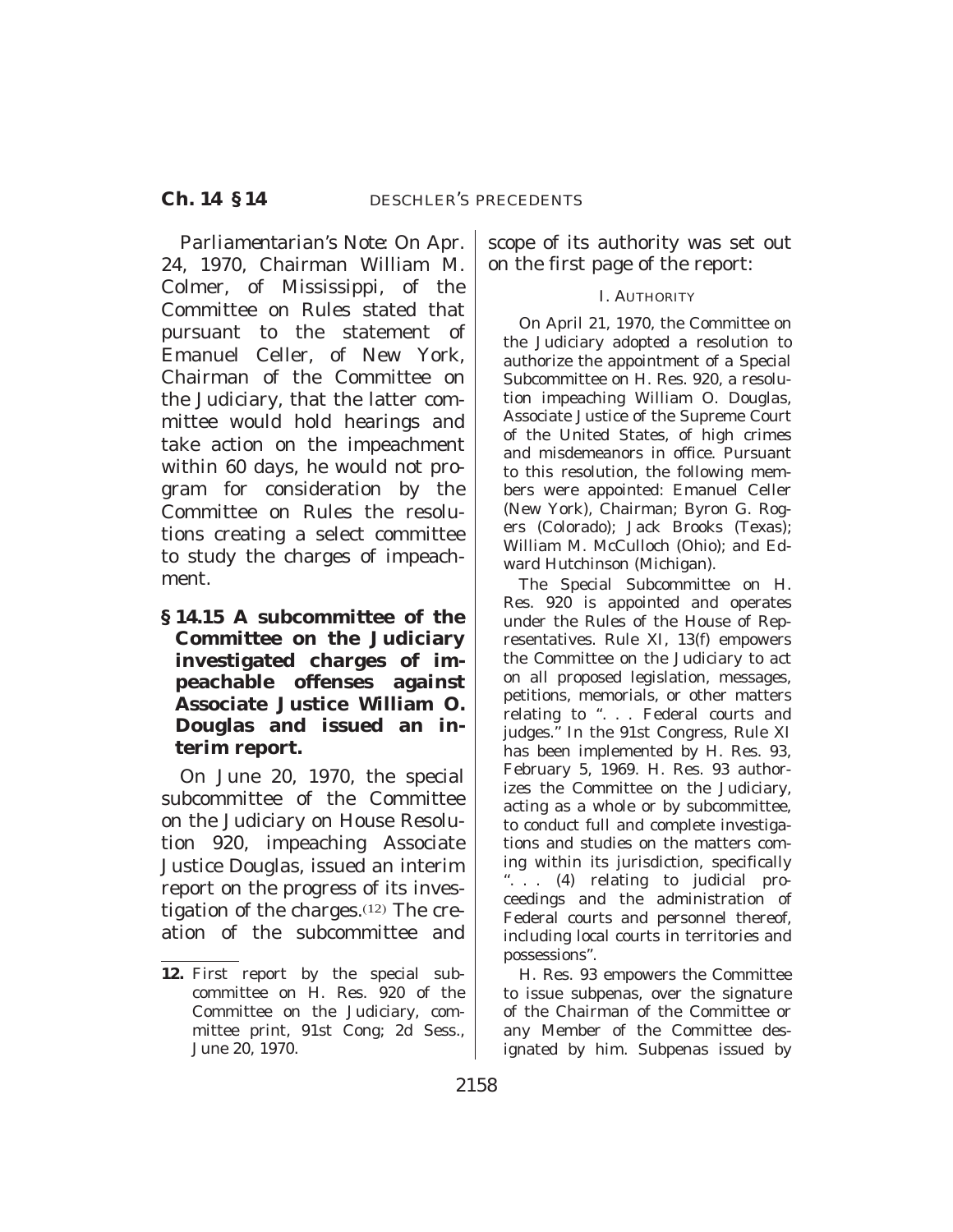the Committee may be served by any person designated by the Chairman or such designated Member.

On April 28, 1970, the Special Subcommittee on H. Res. 920 held its organization meeting, appointed staff, and adopted procedures to be applied during the investigation. Although the power to issue subpenas is available, and the Subcommittee is prepared to use subpenas if necessary to carry out this investigation, thus far all potential witnesses have been cooperative and it has not been necessary to employ this investigatory tool. The Special Subcommittee operates under procedures established in paragraph 27, Rules of Committee Procedure, of Rule XI of the House of Representatives. These procedures will be followed until additional rules are adopted, which, on the basis of precedent in other impeachment proceedings, are determined by the Special Subcommittee to be appropriate.

The subcommittee held no hearings but gathered information on the various charges contained in House Resolution 922. As stated in the report, the subcommittee requested inspection of tax returns of Justice Douglas. Pursuant to advice by the Internal Revenue Service that a special resolution of the full committee would be required, as well as an executive order by the President, the committee adopted the following resolution on May 26, 1970:

## RESOLUTION FOR SPECIAL SUB-COMMITTEE TO CONSIDER HOUSE RESOLUTION 920

*Resolved,* That the Special Subcommittee to consider H. Res. 920, a resolution impeaching William O. Douglas, Associate Justice of the Supreme Court of the United States, of high crimes and misdemeanors in office, hereby is authorized and directed to obtain and inspect from the Internal Revenue Service any and all materials and information relevant to its investigation in the files of the Internal Revenue Service, including tax returns, investigative reports, or other documents, that the Special Subcommittee to consider H. Res. 920 determines to be within the scope of H. Res. 920 and the various related resolutions that have been introduced into the House of Representatives.

The Special Subcommittee on H. Res. 920 is authorized to make such requests to the Internal Revenue Service as the Subcommittee determines to be appropriate, and the Subcommittee is authorized to amend its requests to designate such additional persons, taxpayers, tax returns, investigative reports, and other documents as the Subcommittee determines to be appropriate during the course of this investigation.

The Special Subcommittee on H. Res. 920 may designate agents to examine and receive information from the Internal Revenue Service.

This resolution specifically authorizes and directs the Special Subcommittee to obtain and inspect from the Internal Revenue Service the documents and other file materials described in the letter dated May 12, 1970, from Chairman Emanuel Celler to the Honorable Randolph Thrower. The tax returns for the following taxpayers, and the returns for such additional taxpayers as the Subcommittee subsequently may request, are included in this resolution: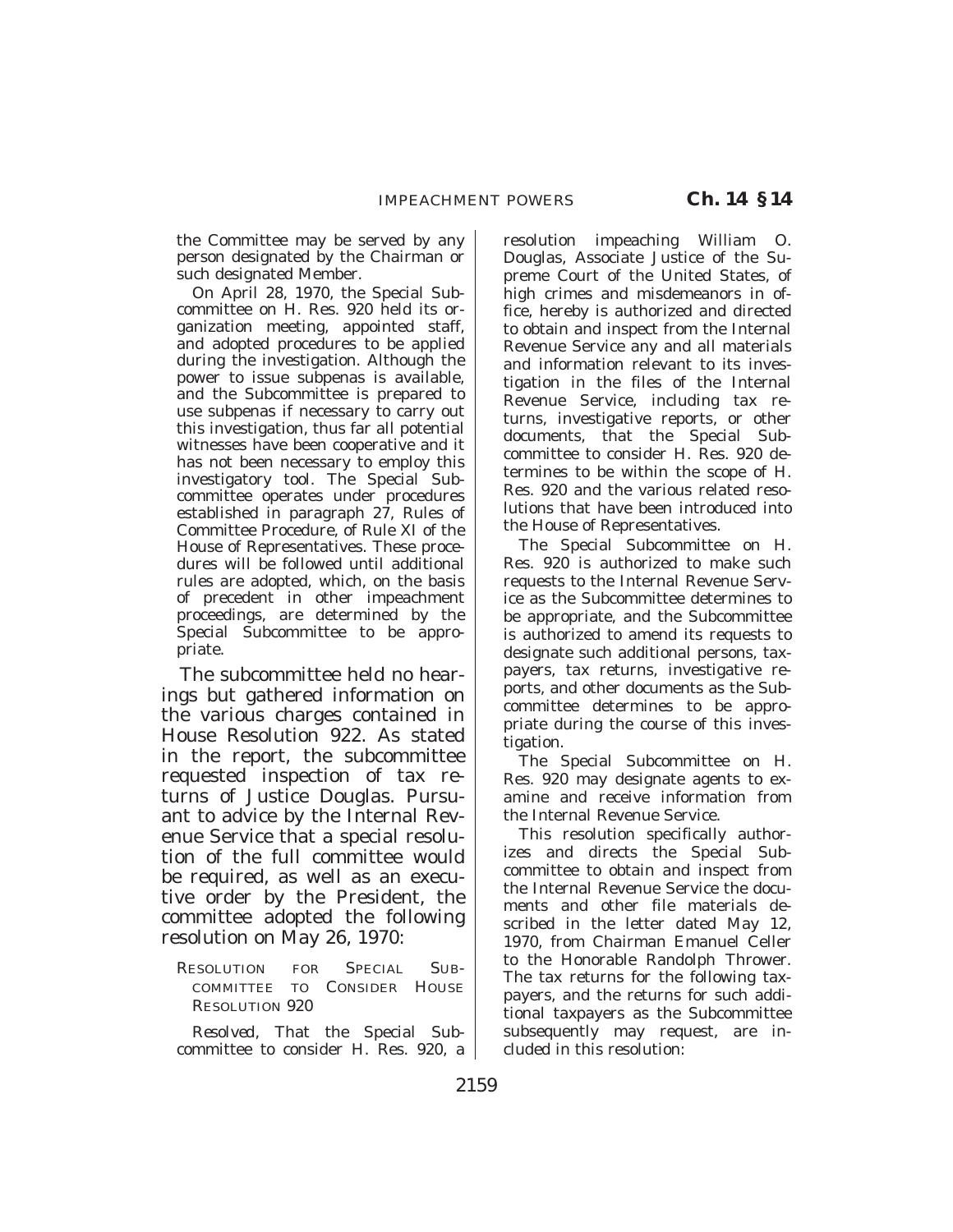Associate Justice William O. Douglas, Supreme Court of the United States, Washington, D. C. 20036.

Albert Parvin, 1900 Avenue of the Stars, Suite 1790, Century City, Calif. 90067.

Albert Parvin Foundation, c/o Arnold & Porter, 1229–19th Street, N. W., Washington, D.C. 20036.

The Center for the Study of Democratic Institutions, Box 4068, Santa Barbara, Calif. 93103.

Fund for the Republic, 136 East 57th Street, New York, N.Y. 10022.<br>Parvin-Dohrmann Corp., (No

Parvin-Dohrmann Corp., (Now Recrion Corp.), 120 N. Robertson Blvd., Los Angeles, Calif. 90048.(13)

The President subsequently issued the following executive order:

INSPECTION OF TAX RETURNS BY THE COMMITTEE ON THE JUDICIARY, HOUSE OF REPRESENTATIVES

By virtue of the authority vested in me by sections 55(a) and 1604(c) of the Internal Revenue Code of 1939, as amended (26 U.S.C. (1952 ea.) 55(a),  $1604(c)$ , and by sections  $6103(a)$  and 6106 of the Internal Revenue Code of 1954, as amended (26 U.S.C. 6103(a), 6106), it is hereby ordered that any income, excess-profits, estate, gift, unemployment, or excise tax return, including all reports, documents, or other factual data relating thereto, shall, during the Ninety-first Congress, be open to inspection by the Committee on the Judiciary, House of Representatives, or any duly authorized subcommittee thereof, in connection with its consideration of House Resolution 920, a resolution impeaching William O. Douglas, Associate Justice of the

**13.** Subcommittee report at pp. 18, 19.

Supreme Court of the United States. Whenever a return is open to inspection by such Committee or subcommittee, a copy thereof shall, upon request, be furnished to such Committee or subcommittee. Such inspection shall be in accordance and upon compliance with the rules and regulations prescribed by the Secretary of the Treasury in Treasury Decisions 6132 and 6133, relating to the inspection of returns by committees of the Congress, approved by the President on May 3,  $1955(14)$ 

The subcommittee recommended in its first report that the Committee on the Judiciary authorize an additional 60 days for the subcommittee to complete its investigation. $(15)$ 

**§ 14.16 In its final report on its investigation into charges of impeachment against Associate Justice William O. Douglas, a subcommittee of the Committee on the Judiciary concluded that a federal judge could be impeached (1) for judicial conduct which is criminal or which is a serious dereliction from public duty, and (2) for nonjudicial conduct which is criminal; the subcommittee recommended that the evidence**

**15.** Subcommittee report at pp. 25, 26.

**<sup>14.</sup>** Exec. Order No. 11535, issued June 12, 1970, subcommittee report at p. 19.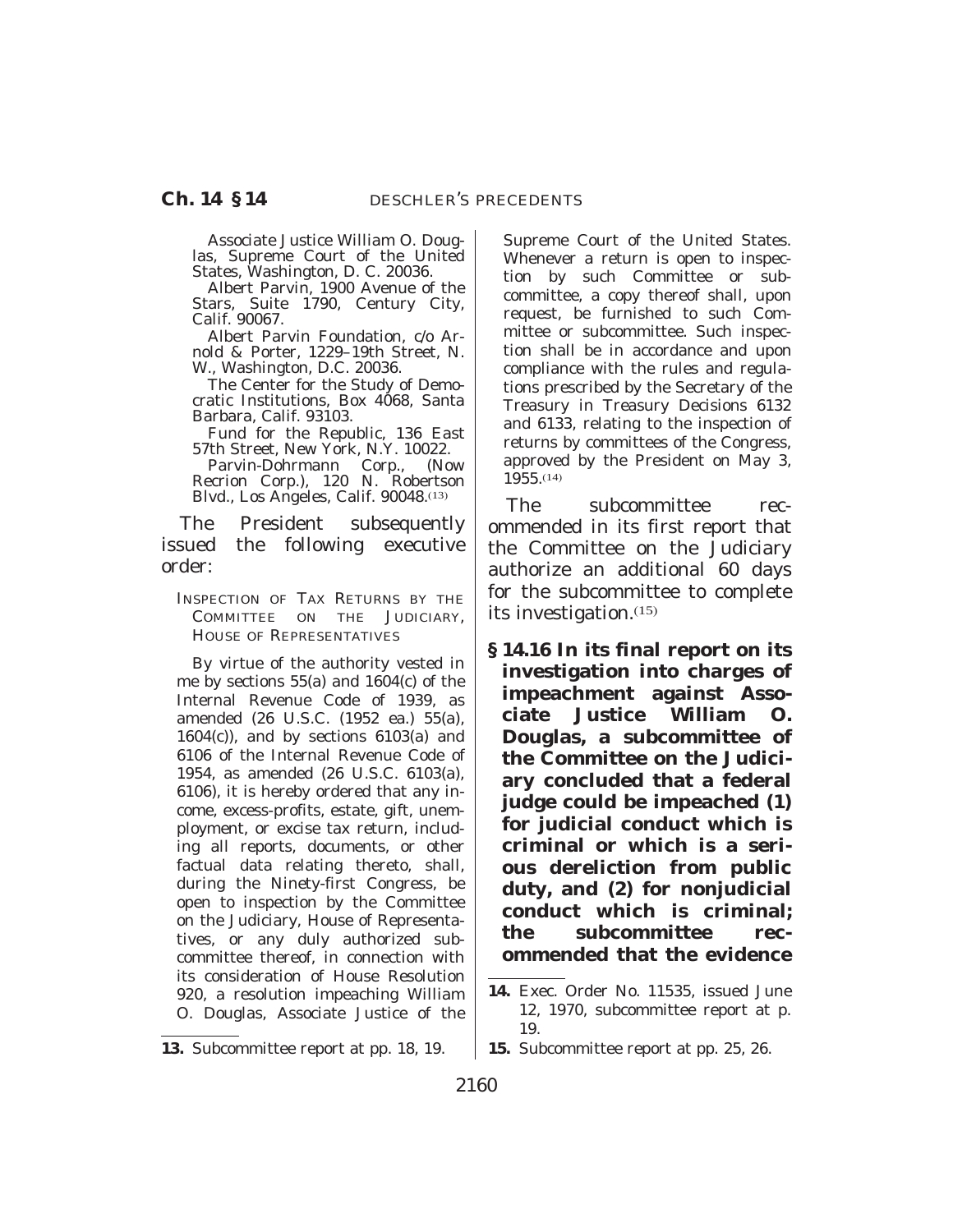## **against Justice Douglas did not warrant impeachment.**

On Sept. 17, 1970, the Special Subcommittee on House Resolution 920 of the Committee on the Judiciary, which subcommittee had been created by the committee to investigate and report on charges of impeachment against Associate Justice Douglas of the Supreme Court, submitted its final report to the committee. $(16)$ 

The report cited the 60-day extension granted the subcommittee by the Committee on the Judiciary on June 24, 1970, to complete its investigation. The report summarized the further investigation undertaken during the 60-day period and the additional requests for information from the Department of State, the Central Intelligence Agency, and various individuals.(17)

- **16.** Final report by the Special Subcommittee on H. Res. 920 of the Committee on the Judiciary, committee print, Committee on the Judiciary, 91st Cong. 2d Sess., Sept. 17, 1970.
- **17.** The subcommittee issued on Aug. 11, 1970, a special subcommittee publication entitled ''Legal Materials on Impeachment,'' containing briefs on the impeachment of Justice Douglas, information from the Library of Congress, and relevant extracts from Hinds' and Cannon's Precedents.

The report discussed concepts of impeachment and grounds for impeachment of federal civil officers and of federal judges in particular. The report concluded as follows on the grounds for impeachment of a federal judge:

Reconciliation of the differences between the concept that a judge has a right to his office during ''good behavior'' and the concept that the legislature has a duty to remove him if his conduct constitutes a ''misdemeanor'' is facilitated by distinguishing conduct that occurs in connection with the exercise of his judicial office from conduct that is non-judicially connected. Such a distinction permits recognition that the content of the word ''misdemeanor'' for conduct that occurs in the course of exercise of the power of the judicial office includes a broader spectrum of action than is the case when nonjudicial activities are involved.

When such a distinction is made, the two concepts on the necessity for judicial conduct to be criminal in nature to be subject to impeachment becomes defined and may be reconciled under the overriding requirement that to be a "misdemeanor," and hence impeachable, conduct must amount to a serious dereliction of an obligation owed to society.

To facilitate exposition, the two concepts may be summarized as follows:

Both concepts must satisfy the requirements of Article II, Section 4, that the challenged activity must constitute ''. . . Treason, Bribery or High Crimes and Misdemeanors.''

Both concepts would allow a judge to be impeached for acts which occur in the exercise of judicial office that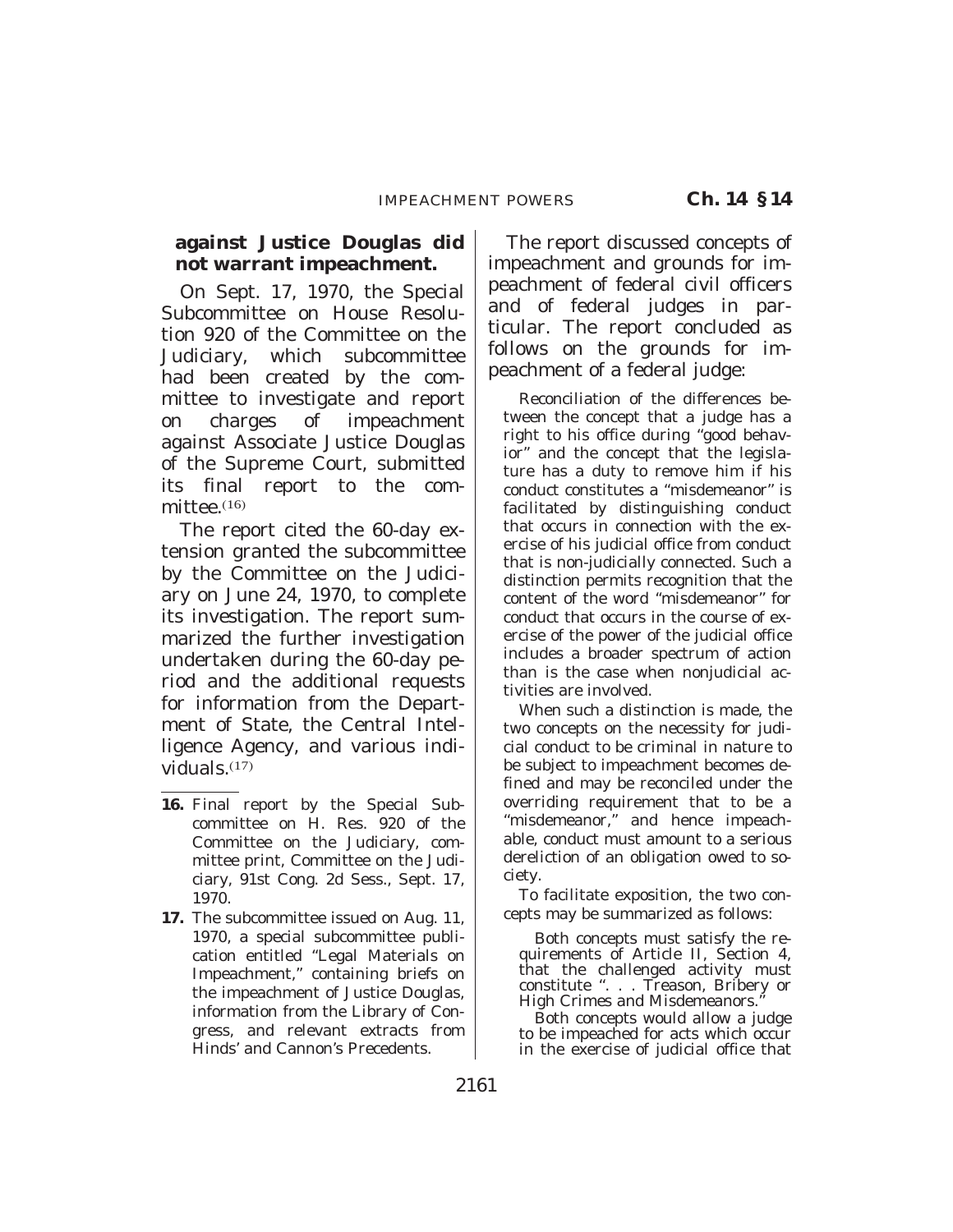(1) involve criminal conduct in violation of law, or (2) that involve serious dereliction from public duty, but not necessarily in violation of positive statutory law or forbidden by the common law. . . . When such misbehavior occurs in connection with the federal office, actual criminal conduct should not be a requisite to impeachment of a judge or any other federal official. While such conduct need not be criminal, it nonetheless must be sufficiently serious to be offenses [sic] against good morals and injurious to the social body.

Both concepts would allow a judge to be impeached for conduct not connected with the duties and responsibilities of the judicial office which involve criminal acts in violation of law.

The two concepts differ only with respect to impeachability of judicial behavior not connected with the duties and responsibilities of the judicial office. Concept 2 would define ''misdemeanor'' to permit impeachment for serious derelictions of public duty but not necessarily violations of statutory or common law.

In summary, an outline of the two concepts would look this way:

A judge may be impeached for "... Treason, Bribery, or High Crimes or Misdemeanors.''

A. Behavior, connected with judicial office or exercise of judicial power.

*Concept I*

1. Criminal conduct.

2. Serious dereliction from public duty.

*Concept II*

1. Criminal conduct.

2. Serious dereliction from public duty.

B. Behavior not connected with the duties and responsibilities of the judicial office.

*Concept I*

1. Criminal conduct.

*Concept II*

1. Criminal conduct.

2. Serious dereliction from public duty.

Chapter III, Disposition of Charges sets forth the Special Subcommittee's analysis of the charges that involve activities of Associate Justice William O. Douglas. Under this analysis it is not necessary for the members of the Judiciary Committee to choose between Concept I and II.(18)

The subcommittee's recommendation to the full committee read as follows:

IV. RECOMMENDATIONS OF SPECIAL SUBCOMMITTEE TO JUDICIARY COM-MITTEE

1. It is not necessary for the members of the Judiciary Committee to take a position on either of the concepts of impeachment that are discussed in Chapter II.

2. Intensive investigation of the Special Subcommittee has not disclosed creditable evidence that would warrant preparation of charges on any acceptable concept of an impeachable offense. $(19)$ 

EMANUEL CELLER, BYRON G. ROGERS, JACK BROOKS.

- **18.** Special subcommittee report at pp. 37–39. For the entire portion of the subcommittee report entitled ''Concepts of Impeachment'', see § 3.13, supra.
- **19.** Special subcommittee report at p. 349.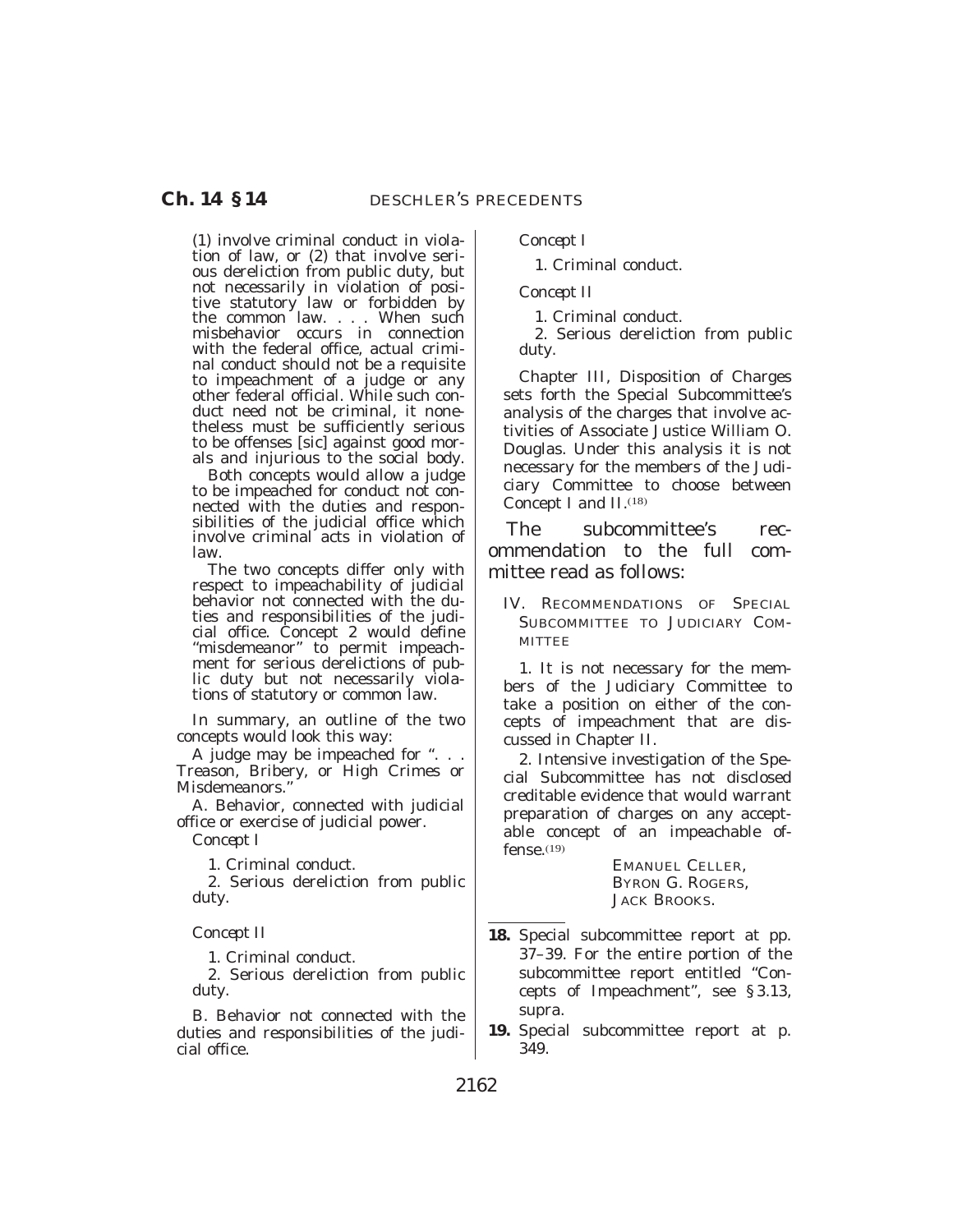The report included minority views of Mr. Edward Hutchinson, of Michigan, stating (1) that the portion of the report on concepts of impeachment was mere dicta under the circumstances and (2) that the investigation was incomplete and should have been further pursued, not only as to impeachment for improper conduct but also as to other action such as censure or official rebuke:

The report contains a chapter on the Concepts of Impeachment. At the same time, it takes the position that it is unnecessary to choose among the concepts mentioned because it finds no impeachable offense under any. It is evident, therefore, that while a discussion of the theory of impeachment is interesting, it is unnecessary to a resolution of the case as the Subcommittee views it. This chapter on Concepts is nothing more than dicta under the circumstances. Certainly the Subcommittee should not even indirectly narrow the power of the House to impeach through a recitation of two or three theories and a very apparent choice of one over the others, while at the same time asserting that no choice is necessary. The Subcommittee's report adopts the view that a Federal judge cannot be impeached unless he is found to have committed a crime, or a serious indiscretion in his judicially connected activities. Although it is purely dicta, inclusion of this chapter in the report may be mischievous since it might unjustifiably restrict the scope of further investigation.

The Subcommittee's report, which is called a final report, addresses itself

only to the question of impeachment. Admittedly no investigation has been undertaken to determine whether some of the Justice's activities, if not impeachable, seem so improper as to merit congressional censure or other official criticism by the House. There is considerable precedent for censure or other official rebuke even though a particular activity, while improper, was found not impeachable. This Subcommittee, however, did not investigate with the thoroughness requisite for judging questionable activities short of impeachment. The majority concludes that it finds no grounds for impeachment and stops there. In my opinion, it should have pursued the matter further. (20)

The Committee on the Judiciary discontinued further proceedings against Justice Douglas, and the matter was not further considered by the House.<sup>(1)</sup>

# *Charges Against Vice President Agnew*

# **§ 14.17 The Speaker laid before the House in the 93d Con-**

**20.** *Id.* at pp. 351, 352.

**1.** For remarks on the final subcommittee report and the Judiciary Committee's failure to act on the final report, see 116 CONG. REC. 43147, 43148, 91st Cong. 2d Sess., Dec. 21, 1970 (remarks of Mr. David W. Dennis [Ind.]). For the minority views on the report of Mr. Hutchinson, printed in the Record, see 116 CONG. REC. 43486, 91st Cong. 2d Sess., Dec. 22, 1970.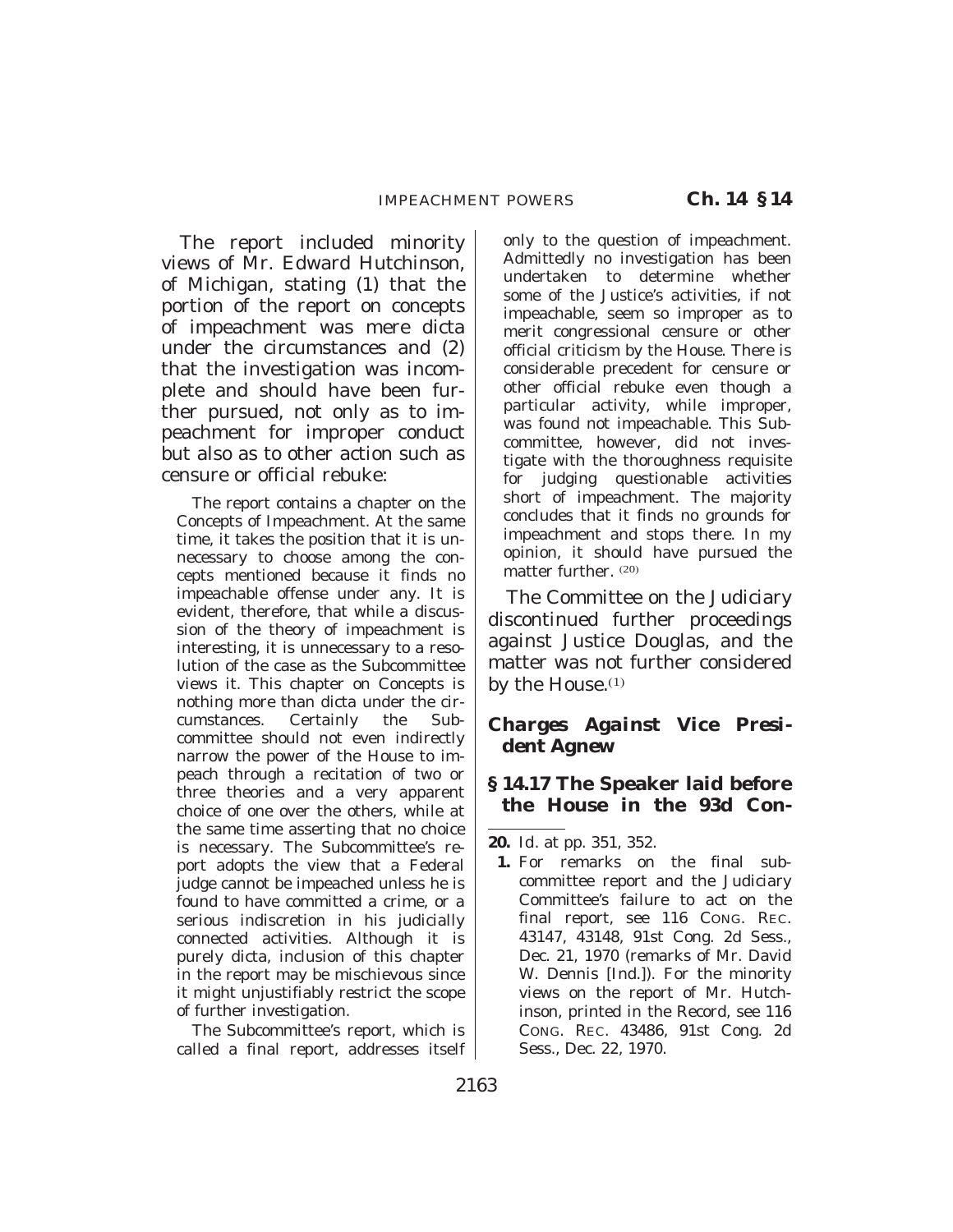**gress a communication from Vice President Spiro Agnew requesting the House to initiate an investigation of charges which might ''assume the character of impeachable offenses,'' made against him during an investigation by a U.S. Attorney, and offering the House full cooperation in such a House investigation. No action was taken on the request.**

On Sept. 25, 1973,(2) Speaker Carl Albert, of Oklahoma, laid before the House a communication from Vice President Agnew requesting that the House investigate certain charges brought against him by a U.S. Attorney:

The Speaker laid before the House the following communication from the Vice President of the United States:

THE VICE PRESIDENT, *Washington, September 25, 1973.*

Hon. CARL ALBERT, *Speaker of the House of Representatives, the House of Representatives, Washington, D.C.*

DEAR MR. SPEAKER: I respectfully request that the House of Representatives undertake a full inquiry into the charges which have apparently been made against me in the course of an investigation by the United States Attorney for the District of Maryland.

This request is made in the dual interests of preserving the Constitutional stature of my Office and accomplishing my personal vindication. After the most careful study, my counsel have advised me that the Constitution bars a criminal proceeding of any kind—federal or state, county or town—against a President or Vice President while he holds office.

Accordingly, I cannot acquiesce in any criminal proceeding being lodged against me in Maryland or elsewhere. And I cannot look to any such proceeding for vindication.

In these circumstances, I believe, it is the right and duty of the Vice President to turn to the House. A closely parallel precedent so suggests.

Almost a century and a half ago, Vice President Calhoun was beset with charges of improper participation in the profits of an Army contract made while he had been Secretary of War. On December 29, 1826, he addressed to your Body a communication whose eloquent language I can better quote than rival:

''An imperious sense of duty, and a sacred regard to the honor of the station which I occupy, compel me to approach your body in its high character of grand inquest of the nation.

''Charges have been made against me of the most serious nature, and which, if true ought to degrade me from the high station in which I have been placed by the choice of my fellow-citizens, and to consign my name to perpetual infamy.

''In claiming the investigation of the House, I am sensible that, under our free and happy institutions, the conduct of public servants is a fair subject of the closest scrutiny and the freest remarks, and that a firm and faithful discharge of duty affords, ordinarily, ample protection against political attacks; but, when such attacks assume the character of impeachable offenses, and become, in some degree, official, by being placed among the public records, an officer thus assailed, however base the instrument used, if conscious of inno-

**<sup>2.</sup>** 119 CONG. REC. 31368, 93d Cong. 1st Sess.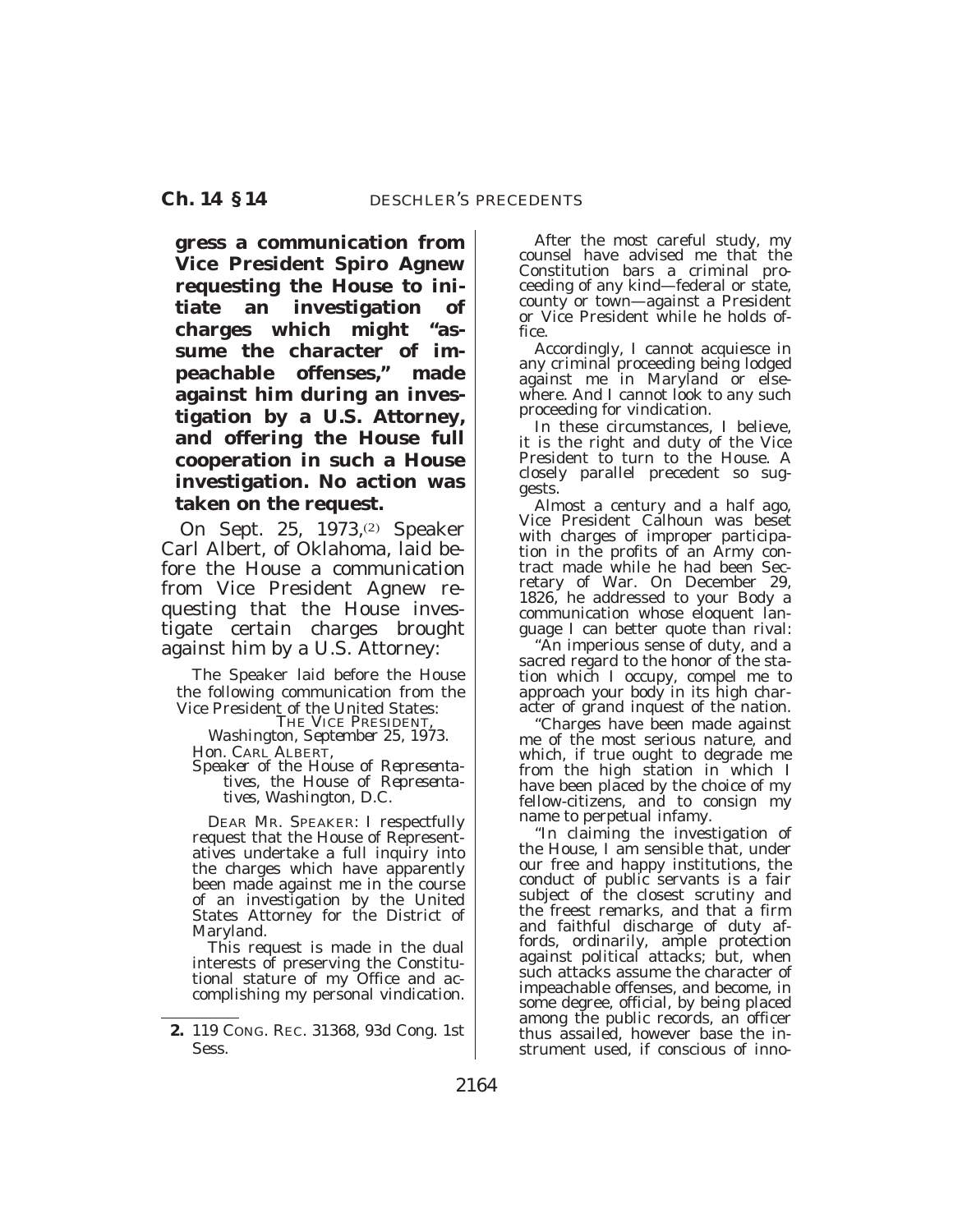cence, can look for refuge only to the Hall of the immediate Representatives of the People.''

Vice President Calhoun concluded his communication with a "challenge'' to ''the freest investigation of the House, as the only means effectively to repel this premeditated attack.'' Your Body responded at once by establishing a select committee, which subpoenaed witnesses and documents, held exhaustive hearings, and submitted a Report on February 13, 1827. The Report, exonerating the Vice President of any wrongdoing, was laid on the table (together with minority views even more strongly in his favor) and the accusations were thereby put to rest.

Like my predecessor Calhoun I am the subject of public attacks that may ''assume the character of impeachable offenses,'' and thus require investigation by the House as the repository of ''the sole Power of Impeachment'' and the ''grand inquest of the nation.'' No investigation in any other forum could either substitute for the investigation by the House contemplated by Article I, Section 2, Clause 5 of the Constitution or lay to rest in a timely and definitive manner the unfounded charges whose currency unavoidably jeopardizes the functions of my Office.

The wisdom of the Framers of the Constitution in making the House the only proper agency to investigate the conduct of a President or Vice President has been borne out by recent events. Since the Maryland investigation became a matter of public knowledge some seven weeks ago, there has been a constant and everbroadening stream of rumors, accusations and speculations aimed at me. I regret to say that the source, in many instances, can have been only the prosecutors themselves.

The result has been so to foul the atmosphere that no grand or petit jury could fairly consider this matter on the merits.

I therefore respectfully call upon the House to discharge its Constitutional obligation.

I shall, of course, cooperate fully. As I have said before, I have nothing to hide. I have directed my counsel to deliver forthwith to the Clerk of the House all of my original records of which copies have previously been furnished to the United States Attorney. If there is any other way in which I can be of aid, I am wholly at the disposal of the House.

I am confident that, like Vice President Calhoun, I shall be vindicated by the House.

> Respectfully yours SPIRO T. AGNEW.

On Sept. 26, 1973,<sup>(3)</sup> Majority Leader Thomas P. O'Neill, Jr., of Massachusetts, made an announcement in relation to Vice President Agnew's request for an investigation into possible impeachable offenses against him:

(Mr. O'Neill asked and was given permission to address the House for 1 minute and to revise and extend his remarks.)

MR. O'NEILL: Mr. Speaker, I rise at this time merely to make an announcement to the House that in the press conference the Speaker made the following statement:

The Vice President's letter relates to matters before the courts. In view of that fact, I, as Speaker, will not take any action on the letter at this time.

The House took no action on the Vice President's request, although

**<sup>3.</sup>** *Id.* at p. 31453.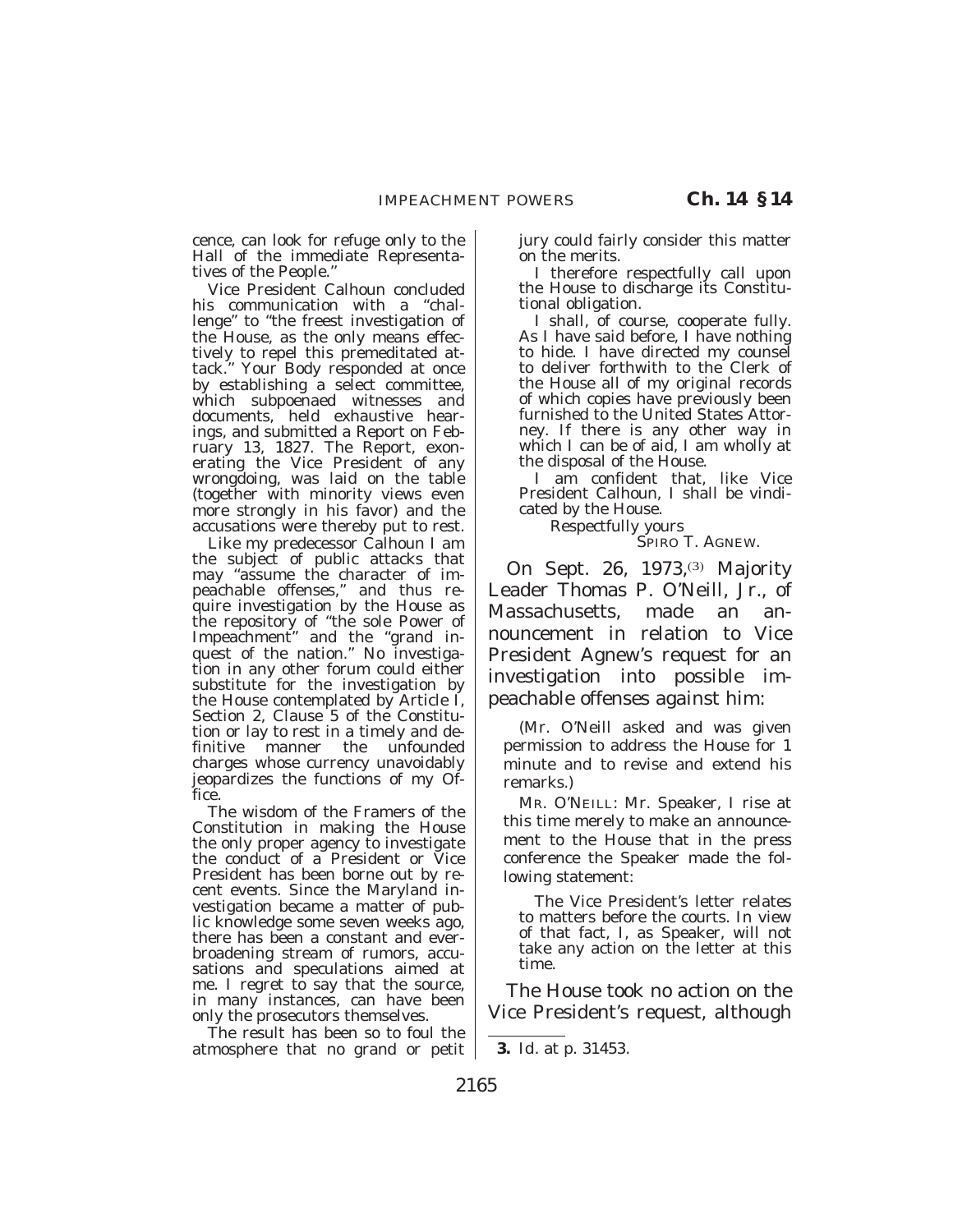resolutions were introduced on Sept. 26, 1973, calling for investigation of the charges referred to by the Vice President, such charges to be investigated by the Committee on the Judiciary or by a select committee.(4)

*Parliamentarian's Note:* The request cited by the Vice President in his letter was made by Vice President John Calhoun in 1826 and is discussed at 3 Hinds' Precedents § 1736. On that occasion, the alleged charges related to the Vice President's former tenure as Secretary of War. The communication was referred on motion to a select committee which investigated the charges and subsequently reported to the House that no impropriety had been found in the Vice President's former conduct as a civil officer under the United States. The report of the select committee was ordered to lie on the table and the House took no further action thereon.

In 1873, however, the Committee on the Judiciary reported that a civil officer, in that case Vice President Schuyler Colfax, could not be impeached for offenses allegedly committed prior to his term of office as a civil offi-

cer under the United States. The committee had investigated whether Vice President Colfax had, during his prior term as Speaker of the House, been involved in bribes of Members. As reported in 3 Hinds' Precedents § 2510, the committee concluded as follows in its report to the House:

But we are to consider, taking the harshest construction of the evidence, whether the receipt of a bribe by a person who afterwards becomes a civil officer of the United States, even while holding another official position, is an act upon which an impeachment can be grounded to subject him to removal from an office which he afterwards holds. To elucidate this we first turn to the precedents.

Your committee find that in all cases of impeachment or attempted impeachment under our Constitution there is no instance where the accusation was not in regard to an act done or omitted to be done while the officer was in office. In every case it has been heretofore considered material that the articles of impeachment should allege in substance that, being such officer, and while in the exercise of the duties of his office, the accused committed the acts of alleged inculpation.

Vice President Agnew resigned his office as Vice President on Oct. 10, 1973. A resolution of inquiry (H. Res. 572), referred to the Committee on the Judiciary on Oct. 1, 1973, and directing the Attorney General to inform the

**<sup>4.</sup>** See H. Res. 566, H. Res. 567, H. Res. 569, H. Res. 570, referred to the Committee on Rules.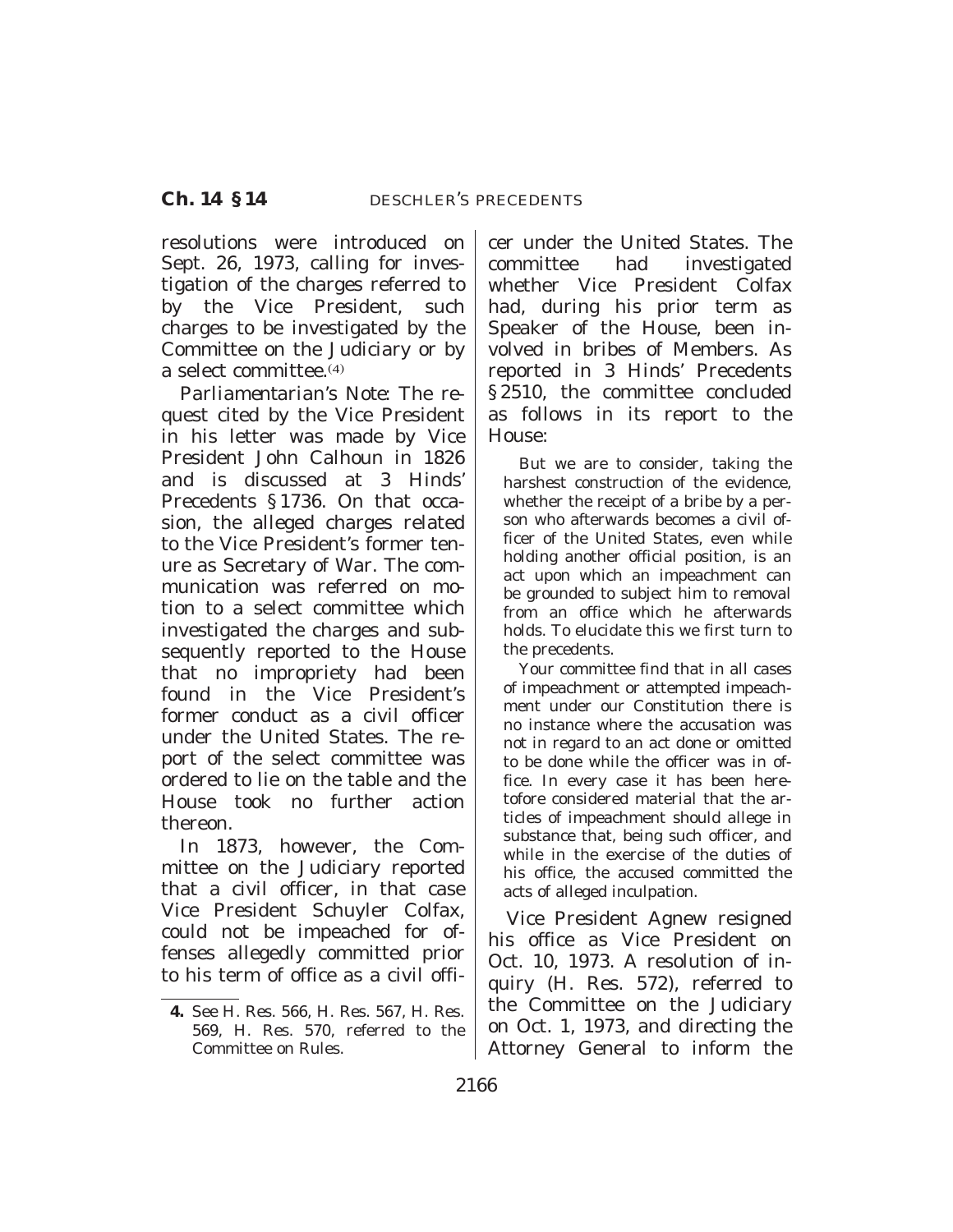House of facts relating to Vice President Agnew's conduct, was discharged by unanimous consent on Oct. 10, 1973, and laid on the table. $(5)$ 

# **§ 15. Impeachment Proceedings Against President Nixon**

#### **Cross Reference**

Portions of the final report of the Committee on the Judiciary, pursuant to its investigation into the conduct of the President, relating to grounds for Presidential impeachment and forms of articles of impeachment, see § § 3.3, 3.7, 3.8, supra.

#### **Collateral References**

- Debate on Articles of Impeachment, Hearings of the Committee on the Judiciary pursuant to House Resolution 803, 93d Cong. 2d Sess., July 24, 25, 26, 27, 29, and 30, 1974.
- Impeachment of Richard M. Nixon, President of the United States, Report of the Committee on the Judiciary, H. REPT. No. 93-1305, 93d Cong. 2d Sess., Aug. 20, 1974, printed in full in the *Congressional Record*, 120 CONG. REC. 29219-361, 93d Cong. 2d Sess., Aug. 20, 1974.
- Impeachment, Selected Materials, Committee on the Judiciary, H. Doc. No. 93-7, 93d Cong. 1st Sess., Oct. 1973.
- Impeachment, Selected Materials on Procedure, Committee on the Judiciary,
- **5.** 119 CONG. REC. 33687, 93d Cong. 1st Sess.

Committee Print, 93d Cong. 2d Sess., Jan. 1974.

# *Introduction of Impeachment Charges Against the President*

**§ 15.1 Various resolutions were introduced in the 93d Congress, first session, relating to the impeachment of President Richard M. Nixon, some directly calling for his censure or impeachment and some calling for an investigation by the Committee on the Judiciary or by a select committee; the former were referred to the Committee on the Judiciary and the latter were referred to the Committee on Rules.**

On Oct. 23, 1973, resolutions calling for the impeachment of President Nixon or for investigations towards that end were introduced in the House by their being placed in the hopper pursuant to Rule XXII clause 4. The resolutions were referred as follows:

By Mr. Long of Maryland:

H. Con. Res. 365. Concurrent resolution of censureship without prejudice to impeachment; to the Committee on the Judiciary.

By Ms. Abzug:

H. Res. 625. Resolution impeaching Richard M. Nixon, President of the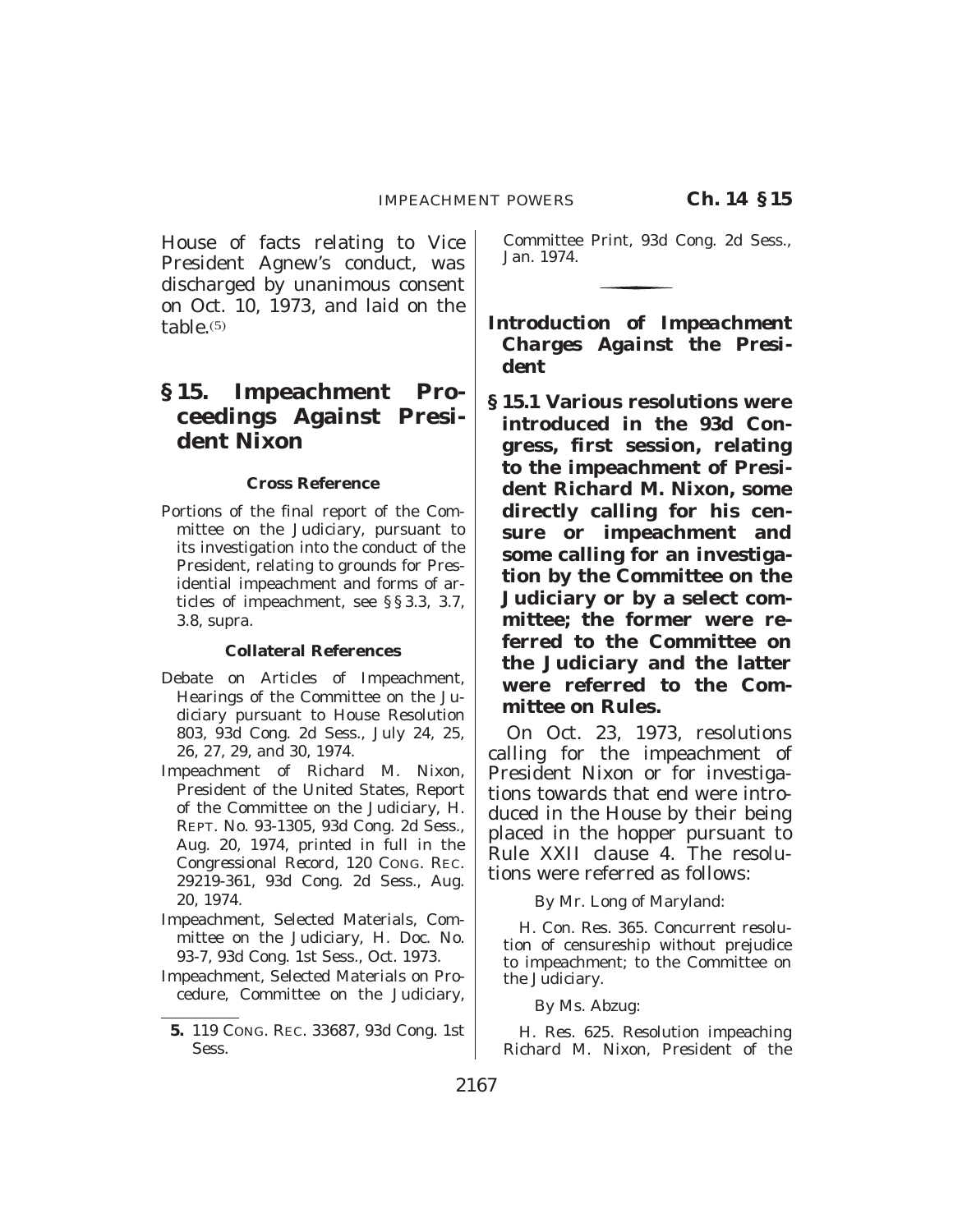United States, for high crimes and misdemeanors; to the Committee on the Judiciary.

## By Mr. Ashley:

H. Res. 626. Resolution directing the Committee on the Judiciary to investigate whether there are grounds for the impeachment of Richard M. Nixon; to the Committee on Rules.

By Mr. Bingham:

H. Res. 627. Resolution directing the Committee on the Judiciary to inquire into and investigate whether grounds exist for the impeachment of Richard M. Nixon; to the Committee on Rules.

> By Mr. Burton (for himself, Ms. Abzug, Mr. Anderson of California, Mr. Aspin, Mr. Bergland, Mr. Bingham, Mr. Brasco, Mr. Brown of California, Mr. Boland, Mr. Brademas, Mrs. Chisholm, Mr. Culver, Mr. Conyers, Mr. Dellums, Mr. Drinan, Mr. Eckhardt, Mr. Edwards of California, Mr. Evans of Colorado, Mr. Fascell, Mr. Fauntroy, Mr. Foley, Mr. William D. Ford, Mr. Fraser, Mr. Giaimo, and Ms. Grasso):

H. Res. 628. Resolution directing the Committee on the Judiciary to inquire into and investigate whether grounds exist for the impeachment of Richard M. Nixon; to the Committee on Rules. ...

By Mr. Hechler of West Virginia:

H. Res. 631. Resolution that Richard M. Nixon, President of the United States, is impeached of high crimes and misdemeanors; to the Committee on the Judiciary.

By Mrs. Heckler of Massachusetts:

H. Res. 632. Resolution to appoint a Special Prosecutor; to the Committee on the Judiciary. . . .

By Mr. McCloskey:

H. Res. 634. Resolution of inquiry; to the Committee on the Judiciary.

H. Res. 635. Resolution for the impeachment of Richard M. Nixon; to the Committee on the Judiciary.

By Mr. Mazzoli:

H. Res. 636. Resolution: an inquiry into the existence of grounds for the impeachment of Richard M. Nixon, President of the United States; to the Committee on Rules.

By Mr. Milford:

H. Res. 637. Resolution providing for the establishment of an Investigative Committee to investigate alleged Presidential misconduct; to the Committee on Rules.

> By Mr. Mitchell of Maryland (for himself, Mr. Burton, and Mr. Fauntroy):

H. Res. 638. Resolution impeaching Richard M. Nixon, President of the United States, of high crimes and misdemeanors; to the Committee on the Judiciary.<sup>(6)</sup>

The first resolution in the 93d Congress calling for President Nixon's impeachment was introduced by Mr. Robert F. Drinan (Mass.), on July 31, 1973, H. Res. 513, 93d Cong. 1st Sess. (placed in hopper and referred to Committee on the Judiciary).

In the 92d Congress, second session, resolutions were introduced im-

**<sup>6.</sup>** 119 CONG. REC. 34873, 93d Cong. 1st Sess.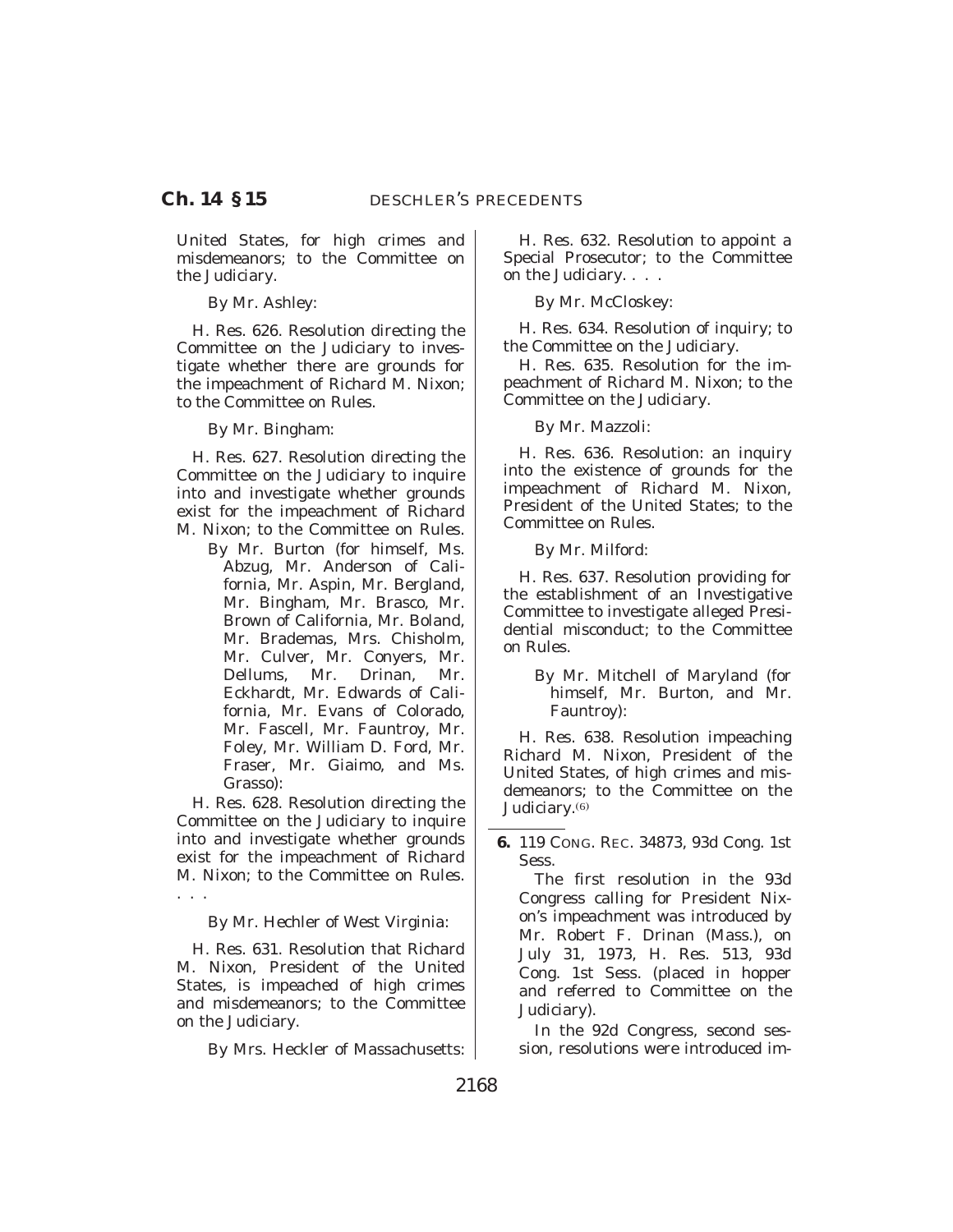*Parliamentarian's Note:* The resolutions were introduced following the President's dismissal of Special Prosecutor Cox, of the Watergate Special Prosecution Force investigating Presidential campaign activities, and the resignation of Attorney General Richardson. $(7)$ 

# *Authority for Judiciary Committee Investigation*

**§ 15.2 Although the House had adopted a resolution authorizing the Committee on the Judiciary, to which had been referred resolutions impeaching President Richard M. Nixon, to conduct investigations (with subpena power) within its jurisdiction as such jurisdiction was defined in Rule XI clause 13, and although the House had adopted a resolution intended to fund expenses of the impeachment inquiry by the committee, the com-** **mittee reported and called up as privileged a subsequent resolution specifically mandating an impeachment investigation and continuing the availability of funds, in order to confirm the delegation of authority from the House to that committee to conduct the investigation.**

On Feb. 6, 1974, Peter W. Rodino, Jr., of New Jersey, Chairman of the Committee on the Judiciary, called up for immediate consideration House Resolution 803, authorizing the committee to investigate the sufficiency of grounds for the impeachment of President Nixon, which resolution had been reported by the committee on Feb. 1, 1974.

The resolution read as follows:

## H. RES. 803

*Resolved,* That the Committee on the Judiciary, acting as a whole or by any subcommittee thereof appointed by the chairman for the purposes hereof and in accordance with the rules of the committee, is authorized and directed to investigate fully and completely whether sufficient grounds exist for the House of Representatives to exercise its constitutional power to impeach Richard M. Nixon, President of the United States of America. The committee shall report to the House of Representatives such resolutions, articles of impeachment, or other recommendations as it deems proper.

Sec. 2. (a) For the purpose of making such investigation, the committee is authorized to require—

peaching the President for his conduct of the Vietnam conflict. See H. Res. 976 and H. Res. 989, 92d Cong. 2d Sess.

**<sup>7.</sup>** Comments were delivered in the House on Oct. 23, 1973, on actions of the President. See, for example, the comments of Majority Leader Thomas P. O'Neill, Jr. (Mass.), at 119 CONG. REC. 34819, 93d Cong. 1st Sess.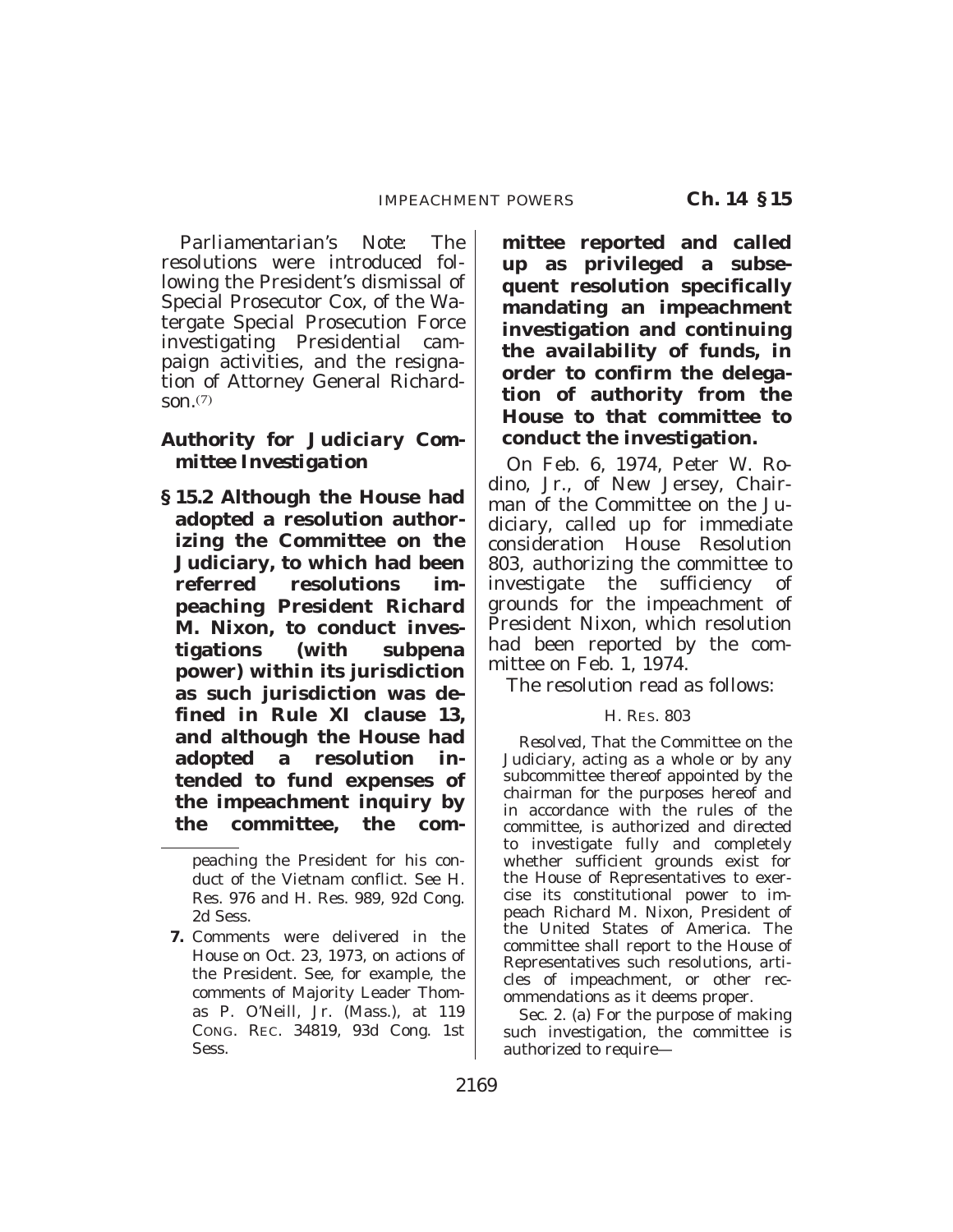(1) by subpena or otherwise—

(A) the attendance and testimony of any person (including at a taking of a deposition by counsel for the committee); and

(B) the production of such things; and

(2) by interrogatory, the furnishing of such information; as it deems necessary to such investigation.

(b) Such authority of the committee may be exercised—

(1) by the chairman and the ranking minority member acting jointly, or, if either declines to act, by the other acting alone, except that in the event either so declines, either shall have the right to refer to the committee for decision the question whether such authority shall be so exercised and the committee shall be convened promptly to render that decision; or

(2) by the committee acting as a whole or by subcommittee. Subpenas and interrogatories so authorized may be issued over the signature of the chairman, or ranking minority member, or any member designated by either of them, and may be served by any person designated by the chairman, or ranking minority member, or any member designated by either of them. The chairman, or ranking minority member, or any member designated by either of them (or, with respect to any deposition, answer to interrogatory, or affidavit, any person authorized by law to administer oaths) may administer oaths to any witness. For the purposes of this section, ''things'' includes, without limitation, books, records, correspondence, logs, journals, memorandums, papers, documents, writings, drawings, graphs, charts,

photographs, reproductions, recordings, tapes, transcripts, printouts, data compilations from which information can be obtained (translated if necessary, through detection devices into reasonably usable form), tangible objects, and other things of any kind.

Sec. 3. For the purpose of making such investigation, the committee, and any subcommittee thereof, are authorized to sit and act, without regard to clause 31 of rule XI of the Rules of the House of Representatives, during the present Congress at such times and places within or without the United States, whether the House is meeting, has recessed, or has adjourned, and to hold such hearings, as it deems necessary.

Sec. 4. Any funds made available to the Committee on the Judiciary under House Resolution 702 of the Ninetythird Congress, adopted November 15, 1973, or made available for the purpose hereafter, may be expended for the purpose of carrying out the investigation authorized and directed by this resolution.

Mr. Rodino and Mr. Edward Hutchinson, of Michigan, the ranking minority member of the Committee on the Jucliciary, explained the purpose of the resolution, which had been adopted unanimously by the committee, as follows:

MR. RODINO: Mr. Speaker, I yield myself such time as I may consume.

Mr. Speaker, the English statesman Edmund Burke said, in addressing an important constitutional question, more than 200 years ago: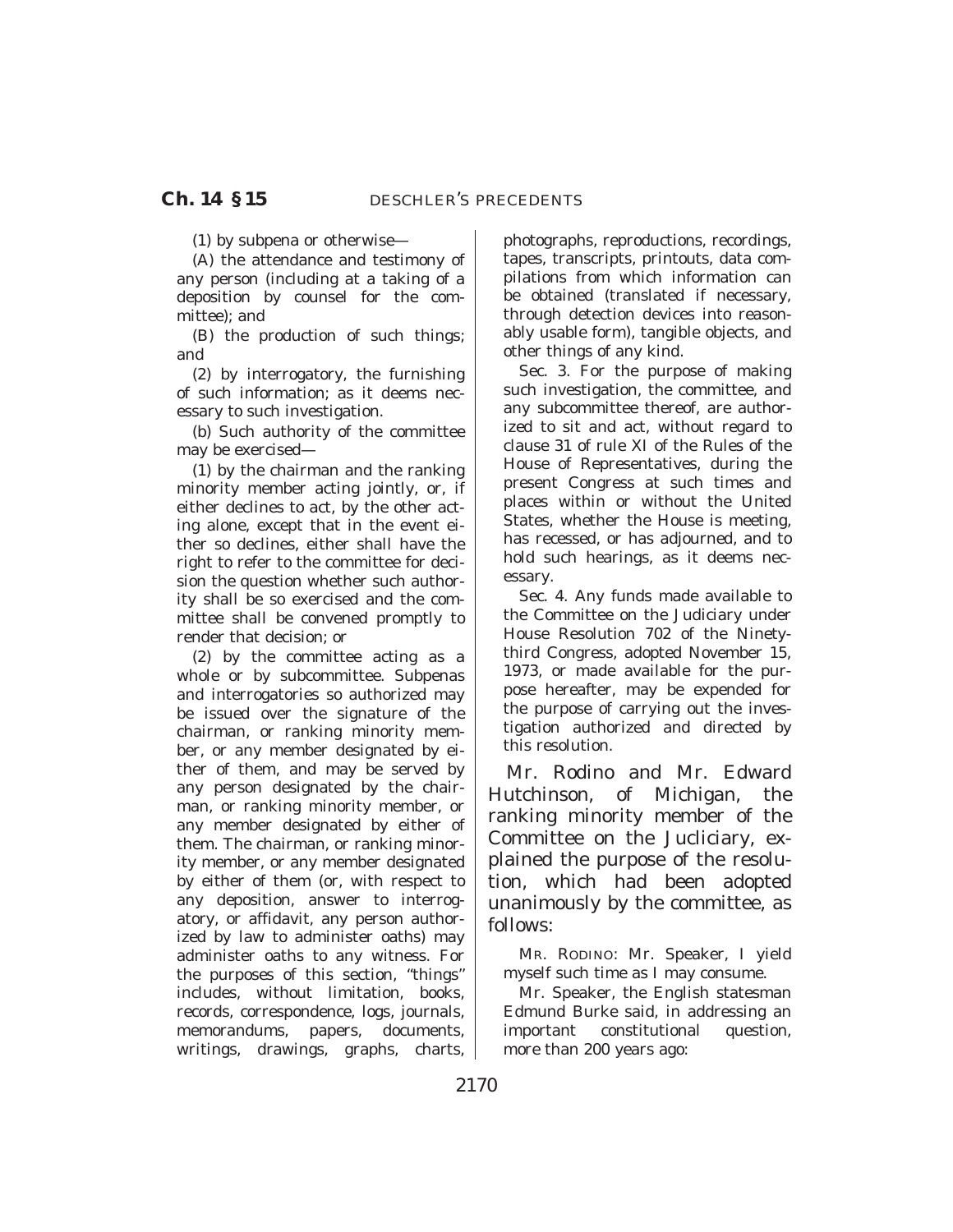We stand in a situation very honorable to ourselves and very useful to our country, if we do not abuse or abandon the trust that is placed in us.

We stand in such a position now, and—whatever the result—we are going to be just, and honorable, and worthy of the public trust.

Our responsibility in this is clear. The Constitution says, in article I; section 2, clause 5:

The House of Representatives, shall have the sole power of impeachment.

A number of impeachment resolutions were introduced by Members of the House in the last session of the Congress. They were referred to the Judiciary Committee by the Speaker.

We have reached the point when it is important that the House explicitly confirm our responsibility under the Constitution.

We are asking the House of Representatives, by this resolution, to authorize and direct the Committee on the Judiciary to investigate the conduct of the President of the United States, to determine whether or not evidence exists that the President is responsible for any acts that in the contemplation of the Constitution are grounds for impeachment, and if such evidence exists, whether or not it is sufficient to require the House to exercise its constitutional powers.

As part of that resolution, we are asking the House to give the Judiciary Committee the power of subpena in its investigations.

Such a resolution has always been passed by the House. The committee has voted unanimously to recommend

that the House of Representatives adopt this resolution. It is a necessary step if we are to meet our obligations. ...

MR. HUTCHINSON: Mr. Speaker, the first section of this resolution authorizes and directs your Judiciary Committee to investigate fully whether sufficient grounds exist to impeach the President of the United States. This constitutes the first explicit and formal action in the whole House to authorize such an inquiry.

The last section of the resolution validates the use by the committee of that million dollars allotted to it last November for purposes of the impeachment inquiry. Members will recall that the million dollar resolution made no reference to the impeachment inquiry but merely allotted that sum of money to the committee to be expended on matters within its jurisdiction. All Members of the House understood its intended purpose.

But the rule of the House defining the jurisdiction of committees does not place jurisdiction over impeachment matters in the Judiciary Committee. In fact, it does not place such jurisdiction anywhere. So this resolution vests jurisdiction in the committee over this particular impeachment matter, and it ratifies the authority of the committee to expend for the purpose those funds allocated to it last November, as well as whatever additional funds may be hereafter authorized.8

*Parliamentarian's Note:* Until the adoption of House Resolution 803, the Committee on the Judici-

**<sup>8.</sup>** 120 CONG. REC. 2349–51, 93d Cong. 2d Sess.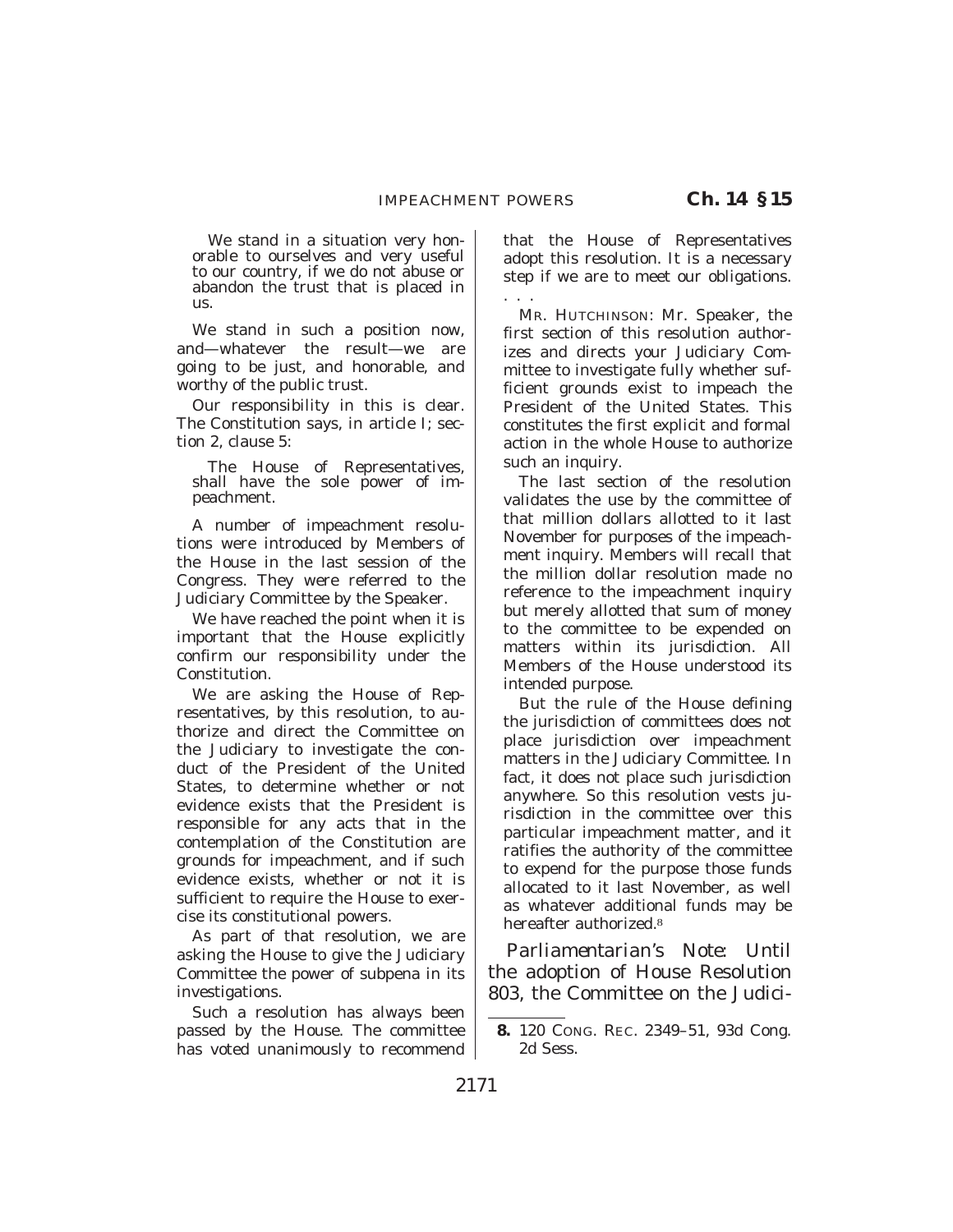ary had been conducting an investigation into the charges of impeachment against President Nixon under its general investigatory authority, granted by the House on Feb. 28, 1973 (H. Res. 74). The committee had hired special counsel for the impeachment inquiry on Dec. 20, 1973, and had authorized the chairman to issue subpenas in relation to the inquiry on Oct. 30, 1973. House Resolution 74 authorized the Committee on the Judiciary to conduct investigations, and to issue subpenas during such investigations, within its jurisdiction ''as set forth in clause 13 of rule XI of the Rules of the House of Representatives.''

That clause did not specifically include impeachments within the jurisdiction of the Committee on the Judiciary.

The House had provided for the payment, from the contingent fund, of further expenses of the Committee on the Judiciary, in conducting investigations, following the introduction and referral to the committee of various resolutions proposing the impeachment of President Nixon. Debate on one such resolution, House Resolution 702, indicated that the additional funds for the investigations of the Committee on the Judiciary were intended in

part for use in conducting an impeachment inquiry in relation to the President.(9)

It was considered necessary for the House to specifically vest the Committee on the Judiciary with the investigatory and subpena power to conduct the impeachment investigation and to specifically provide for payment of resultant expenses from the contingent fund of the House.(10)

As discussed in section 6, supra, House Resolution 803 was privileged, since reported by the committee to which resolutions of impeachment had been referred and since incidental to consideration of the impeachment question, although resolutions providing for funding from the contingent fund of the House are normally only

- **9.** See H. Res. 702, 93d Cong. 1st Sess., Nov. 15, 1973.
- **10.** On Apr. 29, 1974, subsequent to the adoption of H. Res. 803, the House adopted H. Res. 1027, authorizing further funds from the contingent fund for the expenses of the impeachment inquiry and other investigations within the jurisdiction of the Committee on the Judiciary. The report on the resolution, from the Committee on House Administration (H. REPT. NO. 93–1009) included a statement by Mr. Rodino on the status of the impeachment inquiry and on the funds required for expenses and salaries of the impeachment inquiry staff.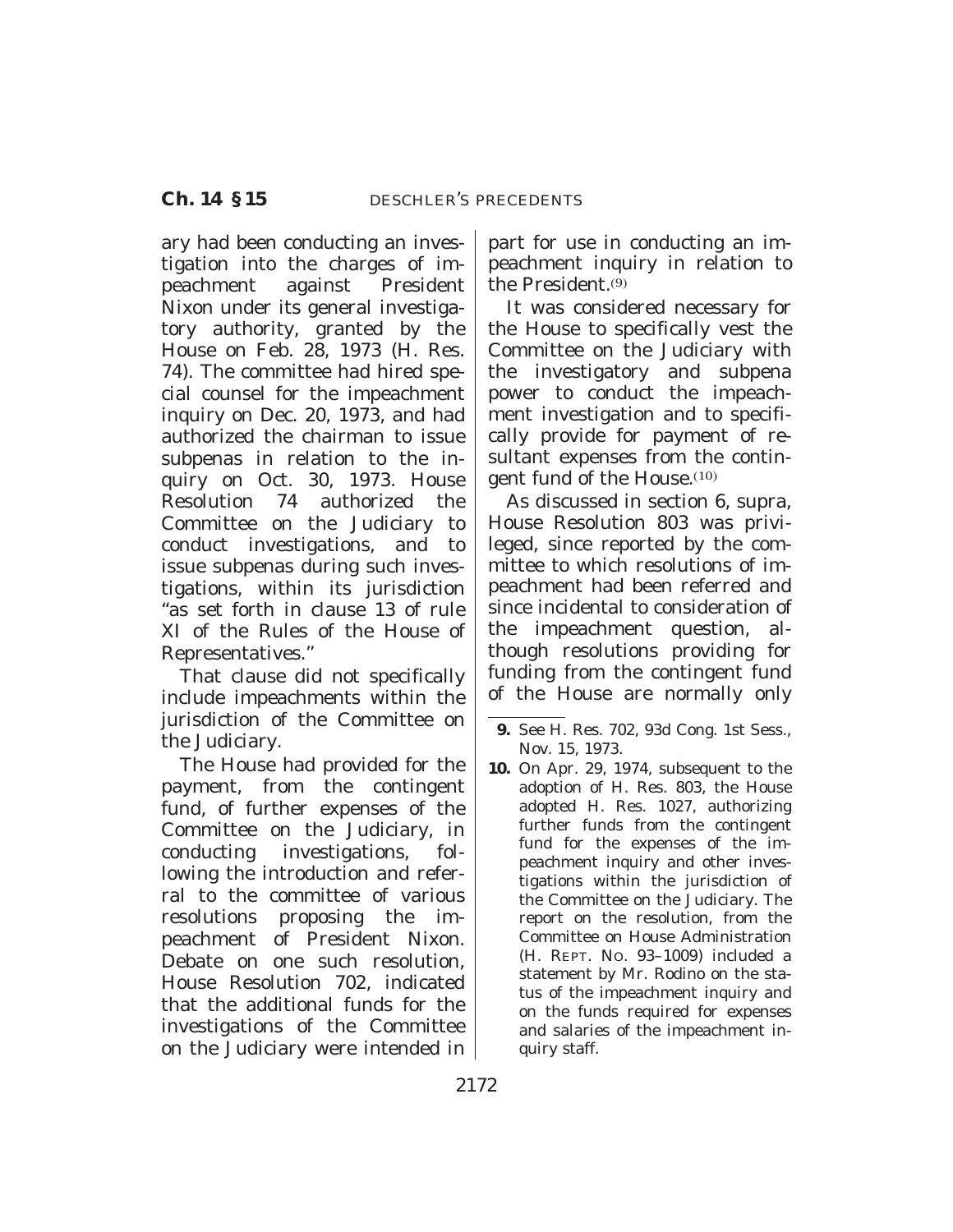privileged when called up by the Committee on House Administration, and resolutions authorizing investigations are normally only privileged when called up by the Committee on Rules.

# *Preserving Confidentiality of Inquiry Materials*

**§ 15.3 The Committee on the Judiciary adopted Procedures preserving the confidentiality of impeachment inquiry materials.**

On Feb. 22, 1974, the Committee on the Judiciary unanimously adopted procedures governing the confidentiality of the materials gathered in the impeachment inquiry into the conduct of President Richard Nixon. The first set of procedures, entitled ''Procedures for Handling Impeachment Inquiry Material,'' limited access to such materials to the chairman, ranking minority member, special counsel, and special counsel to the minority of the committee, until the actual presentation of evidence at hearings. Confidentiality was to be strictly preserved.

The second set of procedures, entitled ''Rules for the Impeachment Inquiry Staff,'' provided for security and nondisclosure of impeachment inquiry materials and

work product of the inquiry staff. $(11)$ 

# *Determining Grounds for Presidential Impeachment*

**§ 15.4 During the inquiry into charges against President Richard M. Nixon by the Committee on the Judiciary, the impeachment inquiry staff reported to the committee on the constitutional grounds for Presidential impeachment, as drawn from the historical origins of impeachment and the American impeachment cases.**

On Feb. 22, 1974, Peter W. Rodino, Jr., of New Jersey, Chairman of the Committee on the Judiciary, made available a report by the inquiry staff on the conduct of President Nixon. The report, entitled ''Constitutional Grounds for Presidential Impeachment,'' summarized the historical origins and constitutional bases for impeachment and chronicled the American impeachment cases.

The report, printed as a committee print, did not necessarily reflect the views of the committee or its members, but was entirely a staff report. The staff concluded, in reviewing the issue whether

**<sup>11.</sup>** For the text of the rules, see § 6.9, supra.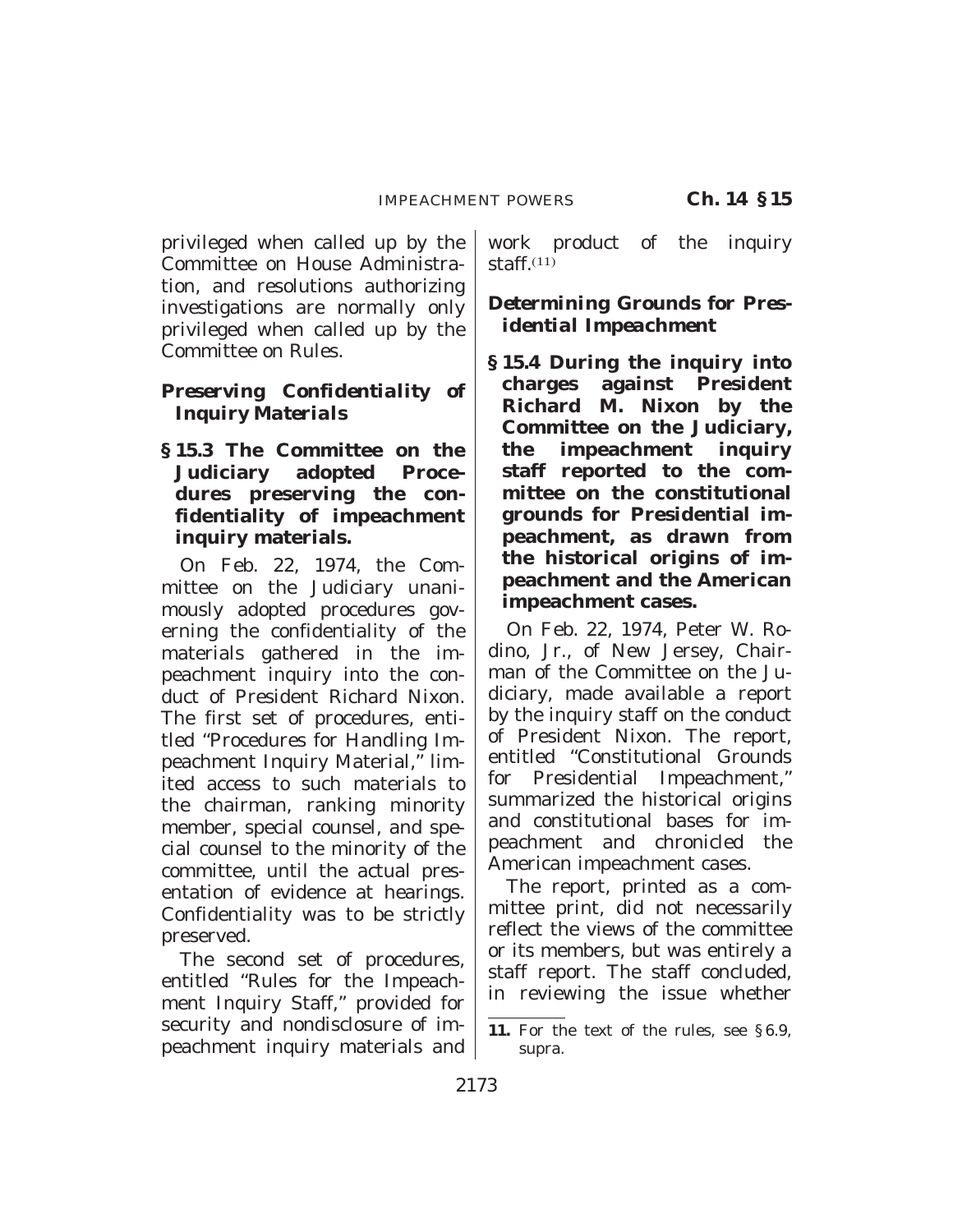impeachable offenses were required to be criminal or indictable offenses, that such was not the case under the English and American impeachment precedents.(12)

## *Status Reports*

**§ 15.5 During the impeachment inquiry involving President Richard M. Nixon, the inquiry staff of the Committee on the Judiciary reported to the committee on the status of its investigation.**

On Mar. 1, 1974, the staff for the impeachment inquiry reported to the Committee on the Judiciary on the status of its investigative work (summarized in the committee's final report) with respect to specified allegations:

**12.** For the text of the report, see the appendix to this chapter, infra.

The conclusion of the staff report was included in the final report of the Committee on the Judiciary recommending impeachment of the President. (H. REPT. NO. 93–1305, by the Committee on the Judiciary.) See 120 CONG. REC. 29220, 29221, 93d Cong. 2d Sess., Aug. 20, 1974.

The minority views included in the committee report reached an opposite conclusion from that of the staff report and from that of the majority of the committee, which determined to impeach the President for both criminal and noncriminal conduct (see § 3.8, supra, for the minority views and § 3.7, supra, for the majority views on the issue).

A. Allegations concerning domestic surveillance activities conducted by or at the direction of the White House.

B. Allegations concerning intelligence activities conducted by or at the direction of the White House for the purpose of the Presidential election of 1972.

C. Allegations concerning the Watergate break-in and related activities, including alleged efforts by persons in the White House and others to ''cover up'' such activities and others.

D. Allegations concerning improprieties in connection with the personal finances of the President.

E. Allegations concerning efforts by the White House to use agencies of the executive branch for political purposes, and alleged White House involvement with election campaign contributions.

F. Allegations concerning other misconduct.(13)

# *Presenting Evidence and Examining Witnesses*

# **§ 15.6 In the Nixon impeachment inquiry, the Committee**

**13.** H. REPT. NO. 93–1305, at p. 8, Committee on the Judiciary, 93d Cong. 2d Sess., reported Aug. 20, 1974.

On May 23, 1974, the House authorized by resolution the printing of 2,000 additional copies of a committee print containing the staff report. H. Res. 1074, 93d Cong. 2d Sess.

The House also adopted on May 23, H. Res. 1073, authorizing the printing of additional copies of a committee print on the work of the impeachment inquiry staff as of Feb. 5, 1974.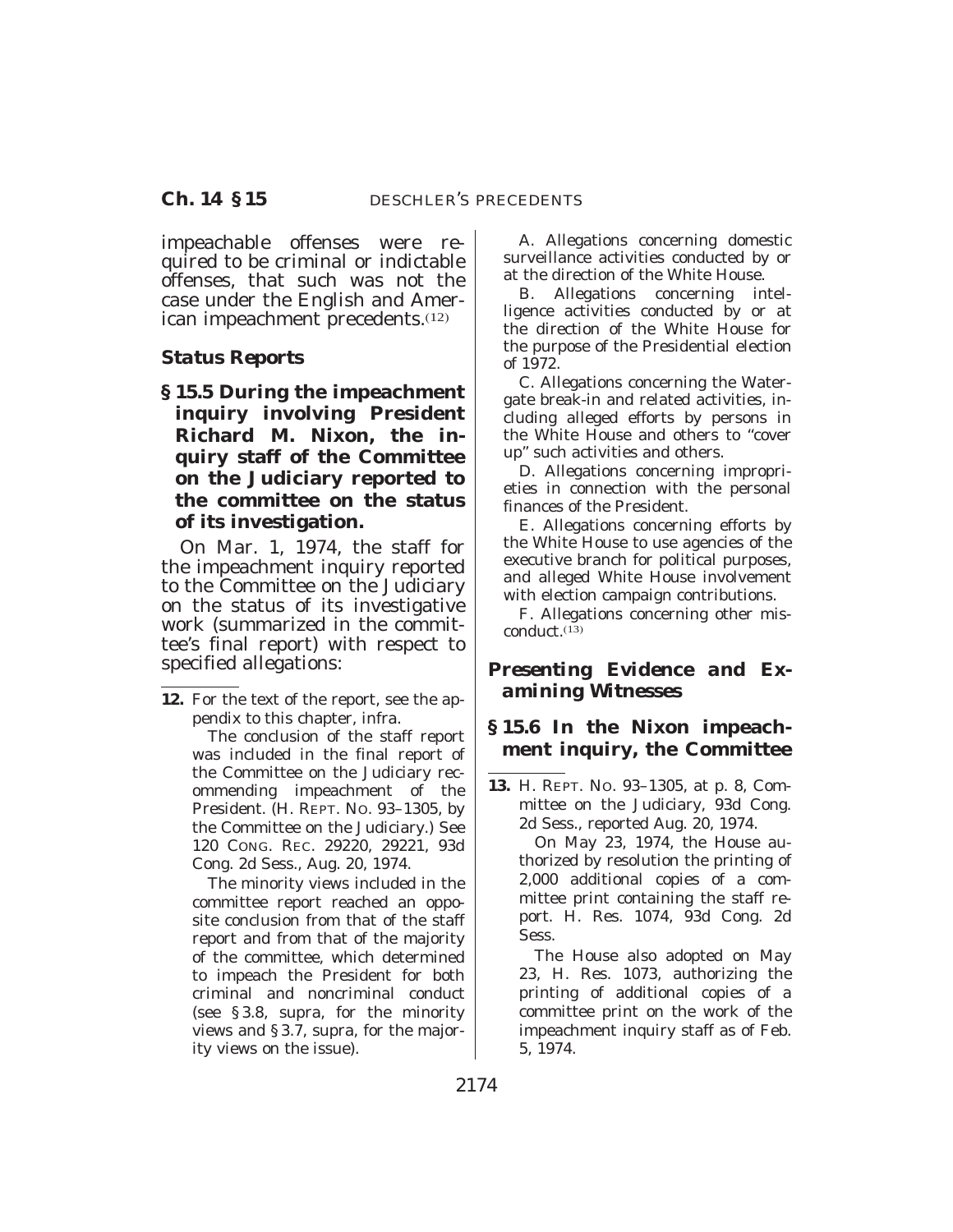# **on the Judiciary adopted certain procedures to be followed in presenting evidence and hearing witnesses.**

On May 2, 1974, the Committee on the Judiciary unanimously adopted special procedures for presenting the evidence compiled by the committee staff to the full committee in hearings. The procedures provided for a statement of information to be presented, with annotated evidentiary materials, to committee members and to the President's counsel.<sup>(14)</sup>

The procedures allowed for the compilation and presentation of additional evidence by committee members or on request of the President's counsel.

Procedures were also adopted for holding hearings to examine witnesses. Under the procedures, hearings were to be attended by the President's counsel, and he was permitted to examine witnesses.

The procedures followed in the presentation of evidence are reflected in the summary from the committee's final report:

From May 9, 1974 through June 21, 1974, the Committee considered in executive session approximately six hundred fifty ''statements of information'' and more than 7,200 pages of supporting evidentiary material presented

**14.** See § 6.5, supra.

by the inquiry staff. The statements of information and supporting evidentiary material, furnished to each Member of the Committee in 36 notebooks, presented material on several subjects of the inquiry: the Watergate break-in and its aftermath, ITT, dairy price supports, domestic surveillance, abuse of the IRS, and the activities of the Special Prosecutor. The staff also presented to the Committee written reports on President Nixon's income taxes, presidential impoundment of funds appropriated by Congress and the bombing of Cambodia.

In each notebook, a statement of information relating to a particular phase of the investigation was immediately followed by supporting evidentiary material, which included copies of documents and testimony (much of it already on public record), transcripts of presidential conversations, and affidavits. A deliberate and scrupulous abstention from conclusions, even by implication, was observed.

The Committee heard recordings of nineteen presidential conversations and dictabelt recollections. The presidential conversations were neither paraphrased nor summarized by the inquiry staff. Thus, no inferences or conclusions were drawn for the Committee. During the course of the hearings, Members of the Committee listened to each recording and simultaneously followed transcripts prepared by the inquiry staff.

On June 27 and 28, 1974, Mr. James St. Clair, Special Counsel to the President made a further presentation in a similar manner and form as the inquiry staff's initial presentation. The Committee voted to make public the initial presentation by the inquiry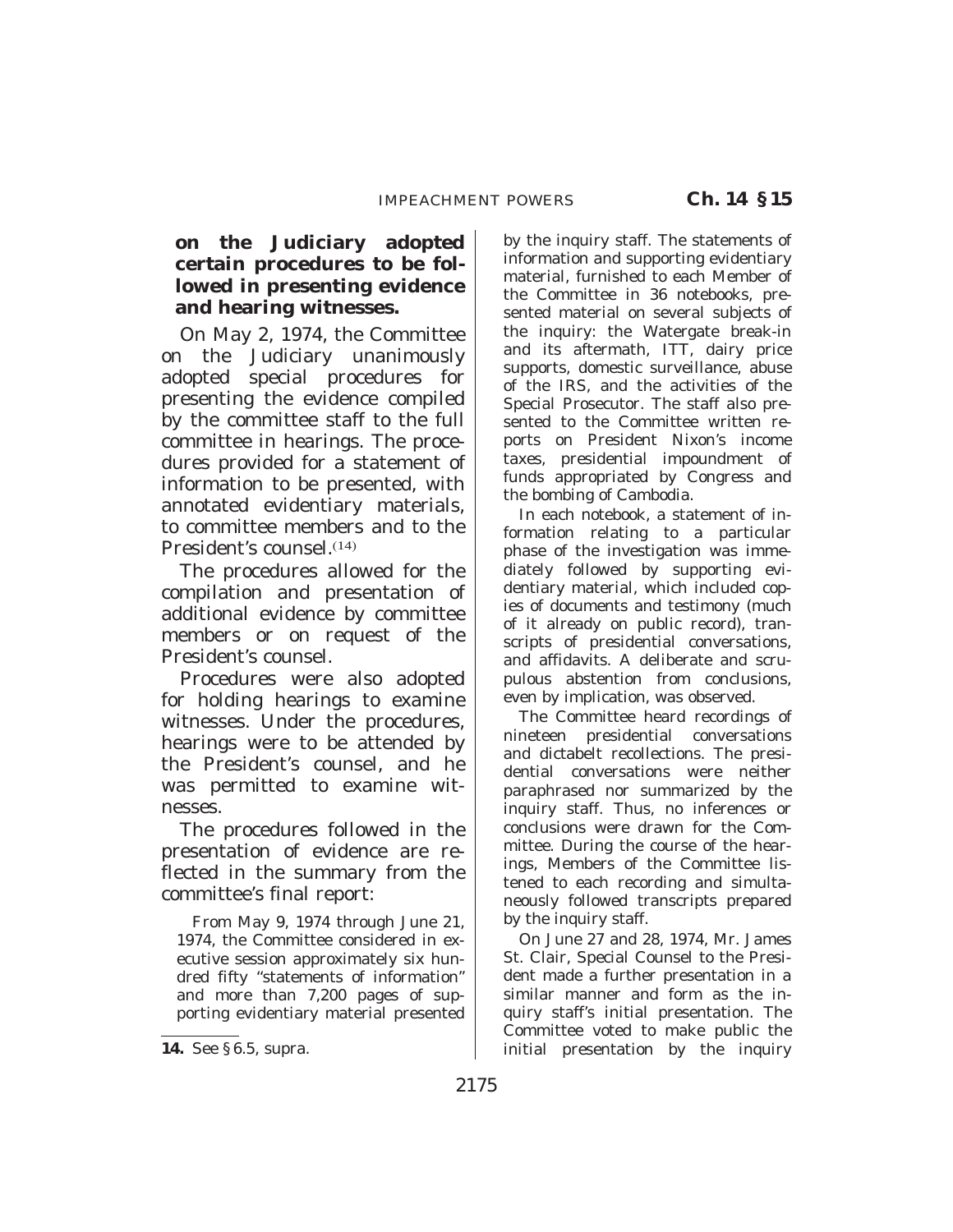staff, including substantially all of the supporting materials presented at the hearings, as well as the President's response.

Between July 2, 1974, and July 17, 1974, after the initial presentation, the Committee heard testimony from nine witnesses, including all the witnesses proposed by the President's counsel. The witnesses were interrogated by counsel for the Committee, by Special counsel to the President pursuant to the rules of the Committee, and by Members of the Committee. The Committee then heard an oral summation by Mr. St. Clair and received a written brief in support of the President's position.

The Committee concluded its hearings on July 17, a week in advance of its public debate on whether or not to recommend to the House that it exercise its constitutional power of impeachment. In preparation for that debate the majority and minority members of the impeachment inquiry staff presented to the Committee ''summaries of information." (15)

The Committee on the Judiciary had previously adopted a resolution which was called up in the House under a motion to suspend the rules, on July 1, 1974, to authorize the committee to proceed without regard to Rule XI clause 27(f)(4), *House Rules and Manual*

§ 735 (1973), requiring the application of the five-minute rule for interrogation of witnesses by committees. The House had rejected the motion to suspend the rules and thereby denied to the committee the authorization to dispense with the five-minute rule in the interrogation of witnesses.(16)

# *Committee Consideration of Resolution and Articles Impeaching the President*

**§ 15.7 Consideration by the Committee on the Judiciary of the resolution and articles of impeachment against President Richard M. Nixon was made in order by committee resolution.**

On July 23, 1974, the Committee on the Judiciary adopted a resolution making in order its consideration of a motion to report a resolution and articles of impeachment to the House. The resolution provided:

*Resolved,* That at a business meeting on July 24, 1974, the Committee shall commence general debate on a motion to report to the House a Resolution, together with articles of impeachment, impeaching Richard M. Nixon, President of the United States. Such general debate shall consume no more than ten hours, during which time no

**<sup>15.</sup>** H. REPT. NO. 93–1305 at p. 9, Committee on the Judiciary, 93d Cong. 2d Sess., reported Aug. 20, 1974, printed in the Record at 120 CONG. REC. 29221, 93d Cong. 2d Sess., Aug. 20, 1974.

**<sup>16.</sup>** 120 CONG. REC. 21849–55, 93d Cong. 2d Sess.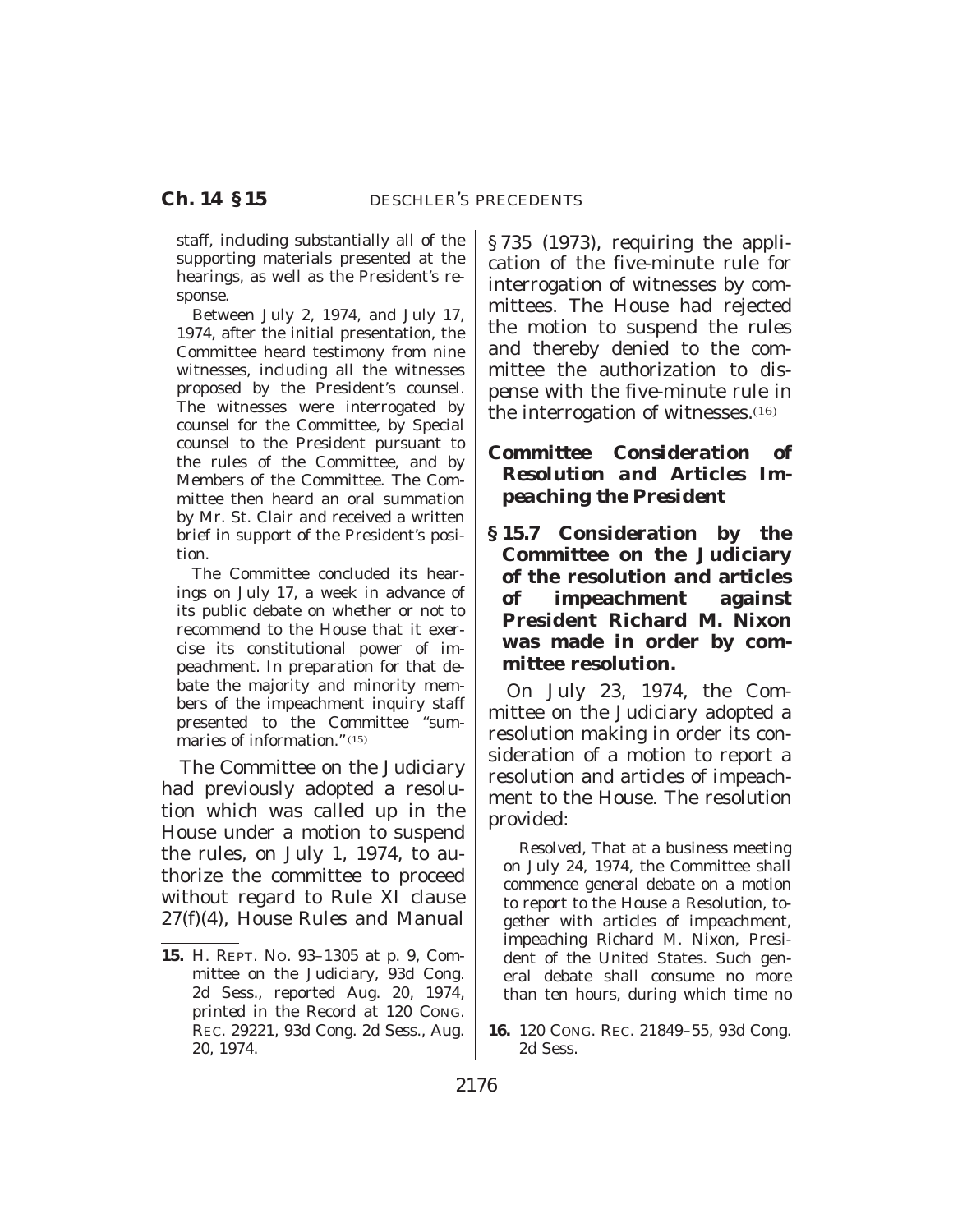Member shall be recognized for a period to exceed 15 minutes. At the conclusion of general debate, the proposed articles shall be read for amendment and Members shall be recognized for a period of five minutes to speak on each proposed article and on any and all amendments thereto, unless by motion debate is terminated thereon. Each proposed article, and any additional article, shall be separately considered for amendment and immediately thereafter voted upon as amended for recommendation to the House. At the conclusion of consideration of the articles for amendment and recommendation to the House, if any article has been agreed to, the original motion shall be considered as adopted and the Chairman shall report to the House said Resolution of impeachment, together with such articles as have been agreed to, or if no article is agreed to, the Committee shall consider such resolutions or other recommendations as it deems proper. $(17)$ 

As stated in the committee's final report, consideration of the motion to report and of the articles of impeachment proceeded as follows on July 24 through July 30:

On July 24, at the commencement of general debate, a resolution was offered including two articles of impeachment. On July 26, an amendment in the nature of a substitute was offered to Article I. In the course of the debate on the substitute, it was contended

that the proposed article of impeachment was not sufficiently specific. Proponents of the substitute argued that it met the requirements of specificity under modern pleading practice in both criminal and civil litigation, which provide for notice pleading. They further argued that the President had notice of the charge, that his counsel had participated in the Committee's deliberations, and that the factual details would be provided in the Committee's report.

On July 27, the Committee agreed to the amendment in the nature of a substitute for Article I by a vote of 27 to 11. The Committee then adopted Article I, as amended, by a vote of 27 to 11. Article I, as adopted by the Committee charged that President Nixon, using the power of his high office, engaged, personally and through his subordinates and agents, in a course of conduct or plan designed to delay, impede, and obstruct the investigation of the unlawful entry into the headquarters of the Democratic National Committee in Washington, D.C., for the purpose of securing political intelligence; to cover up, conceal and protect those responsible; and to conceal the existence and scope of other unlawful covert activities.

On July 29, an amendment in the nature of a substitute was offered for Article II of the proposed resolution. After debate, the substitute was agreed to by a vote of 28 to 10. The Committee then adopted Article II, as amended, by a vote of 28 to 10. Article II, as amended, charged that President Nixon, using the power of the office of President of the United States, repeatedly engaged in conduct which violated the constitutional rights of citizens;

**<sup>17.</sup>** H. REPT. No. 93–1305, at p. 10, Committee on the Judiciary, 93d Cong. 2d Sess., reported Aug. 20, 1974.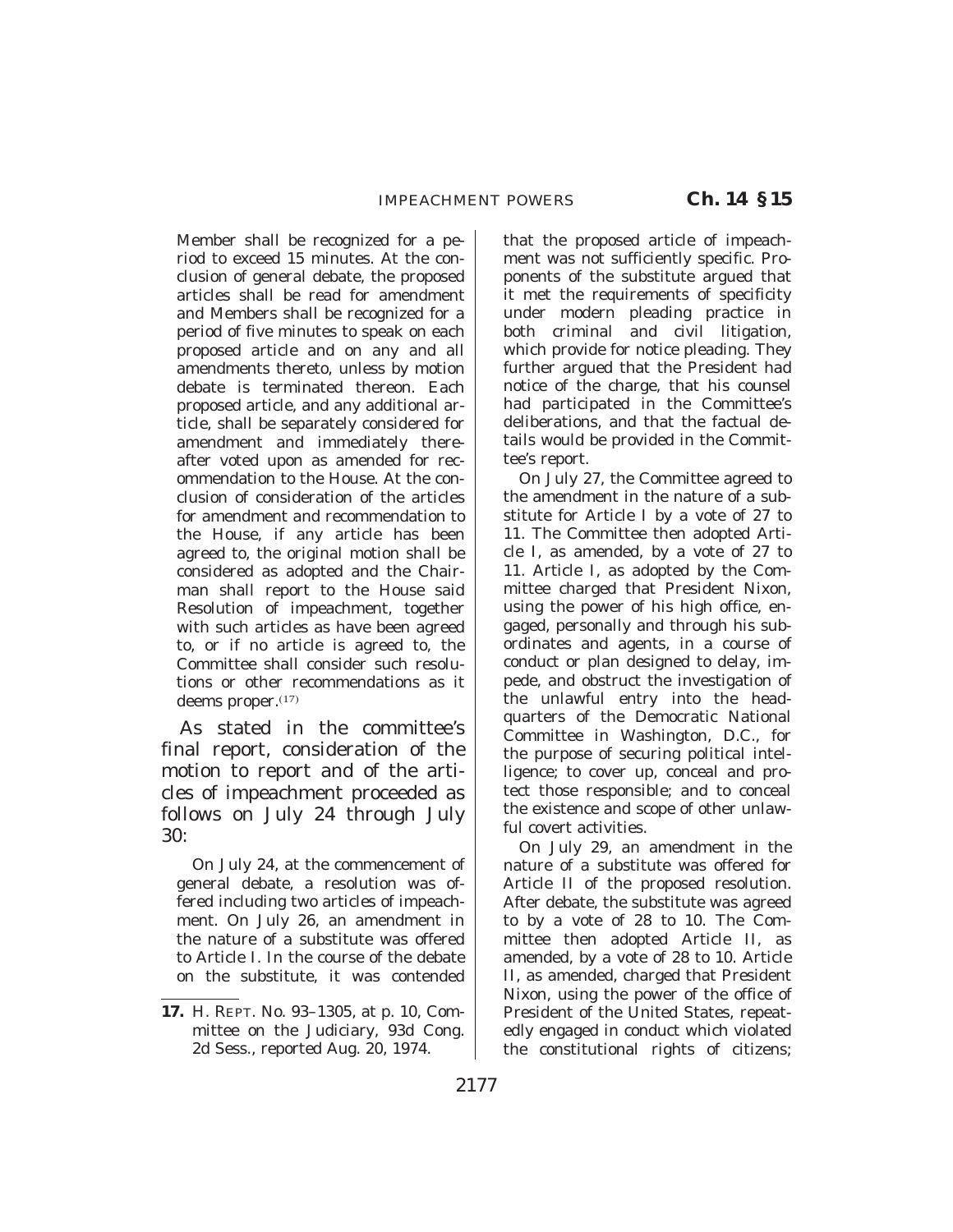which impaired the due and proper administration of justice and the conduct of lawful inquiries, or which contravened the laws governing agencies of the executive branch and the purposes of these agencies.

On July 30, an additional article was offered as an amendment to the resolution. After debate, this amendment was adopted by a vote of 21 to 17 and became Article III. Article III charged that President Nixon, by failing, without lawful cause or excuse and in willful disobedience of the subpoenas of the House, to produce papers and things that the Committee had subpoenaed in the course of its impeachment inquiry, assumed to himself functions and judgments necessary to the exercise of the constitutional power of impeachment vested in the House. The subpoenaed papers and things had been deemed necessary by the Committee in order to resolve, by direct evidence, fundamental, factual questions related to presidential direction, knowledge, or approval of actions demonstrated by other evidence to be substantial grounds for impeachment.

On July 30, the Committee considered an amendment to add a proposed Article, which charged that President Nixon authorized, ordered and ratified the concealment of information from the Congress and supplied to Congress false and misleading statements concerning the existence, scope and nature of American bombing operations in Cambodia. The proposed Article stated that these acts were in derogation of the powers of Congress to declare war, make appropriations, and raise and support armies. By a vote of 26 to 12, the amendment to add this Article was not agreed to.

Also on July 30, the Committee considered an amendment to add a proposed Article, charging that President Nixon knowingly and fraudulently failed to report income and claimed deductions that were not authorized by law on his Federal income tax returns for the years 1969 through 1972. In addition, the proposed Article charged that, in violation of Article II, Section 1 of the Constitution, President Nixon had unlawfully received emoluments, in excess of the compensation provided by law, in the form of government expenditures at his privately owned properties at San Clemente, California, and Key Biscayne, Florida. By a vote of 26 to 12, the amendment to add the article was not agreed to.

The Committee on the Judiciary based its decision to recommend that the House of Representatives exercise its constitutional power to impeach Richard M. Nixon, President of the United States, on evidence which is summarized in the following report. ...(18)

The debate on the resolution and articles of impeachment were televised pursuant to House Resolution 1107, adopted by the House on July 22, 1974, amending Rule XI clause 34 of the rules of the House to permit committee meetings, as well as hearings, to be broadcast by live coverage. $(19)$ 

**19.** 120 CONG. REC. 24436–48, 93d Cong. 2d Sess.

**<sup>18.</sup>** H. REPT. NO. 93–1305, at pp. 10, 11, Committee on the Judiciary, 93d Cong. 2d Sess., reported Aug. 20, 1974, printed in the Record at 120 CONG. REC. 29221, 29222, 93d Cong. 2d Sess., Aug. 20, 1974.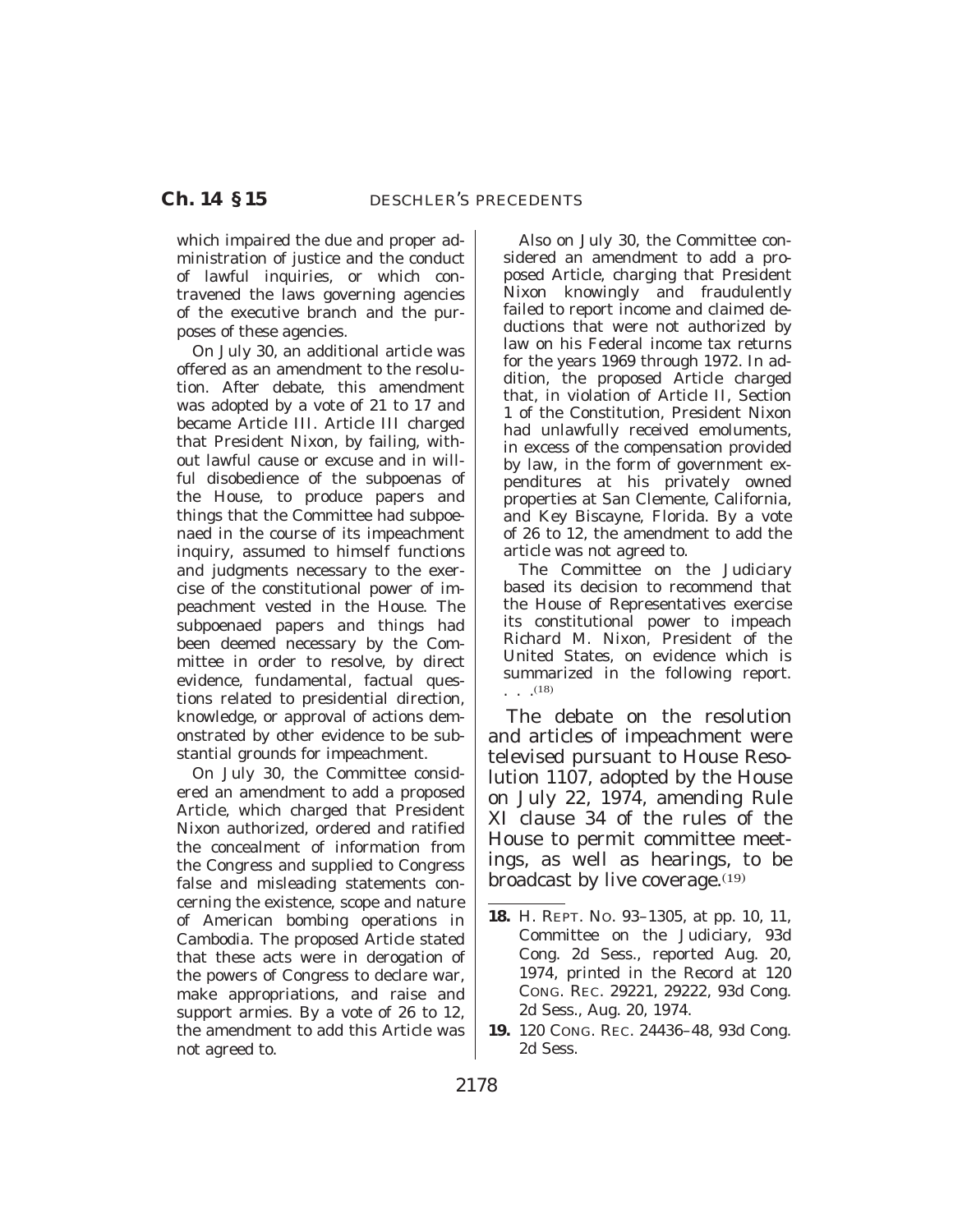The transcript of the debate by the Committee on the Judiciary was printed in full as a public document. $(20)$ 

## *Senate Review of Impeachment Trial Rules*

**§ 15.8 After impeachment proceedings had been instituted in the House against President Richard M. Nixon, the Senate adopted a resolution for the study and review of Senate rules and precedents applicable to impeachment trials.**

On July 29,  $1974(1)$  during the pendency of an investigation in the House of alleged impeachable offenses committed by President Nixon, the Senate adopted a resolution related to its rules on impeachment:

MR. [MICHAEL J.] MANSFIELD [of Montana]: Mr. President, I have at the desk a resolution, submitted on behalf of the distinguished Republican leader, the Senator from Pennsylvania (Mr. Hugh Scott), the assistant majority leader, the distinguished Senator from West Virginia (Mr. Robert C. Byrd), the assistant Republican leader, the distinguished Senator from Michigan (Mr. Griffin), and myself, and I ask that it be called up and given immediate consideration.

THE PRESIDING OFFICER: The clerk will state the resolution.

The legislative clerk read as follows:

## S. RES. 370

*Resolved,* That the Committee on Rules and Administration is directed to review any and all existing rules and precedents that apply to impeachment trials with a view to recommending any revisions, if necessary, which may be required if the Senate is called upon to conduct such a trial.

*Resolved further,* That the Committee on Rules and Administration is instructed to report back no later than 1 September 1974, or on such earlier date as the Majority and Minority Leaders may designate, and

*Resolved further,* That such review by that Committee shall be held entirely in executive sessions.

THE PRESIDING OFFICER: Without objection, the Senate will proceed to its immediate consideration.

The question is on agreeing to the resolution.

The resolution (S. Res. 370) was agreed to.(2)

The Committee on Rules and Administration reported out Senate Resolution 390, amending the

**<sup>20.</sup>** See Debate on Articles of Impeachment, Hearings of the Committee on the Judiciary pursuant to H. Res. 803, 93d Cong. 2d Sess., July 24, 25, 26, 29, and 30, 1974.

**<sup>1.</sup>** 120 CONG. REC. 25468, 93d Cong. 2d Sess.

**<sup>2.</sup>** The Senate Parliamentarian prepared and published, at the request of Senator Robert C. Byrd (W. Va.) a study entitled ''Procedure and Guidelines for Impeachment Trials in the United States Senate,'' S. Doc. No. 102, 93d Cong. 2d Sess., Aug. 8, 1974.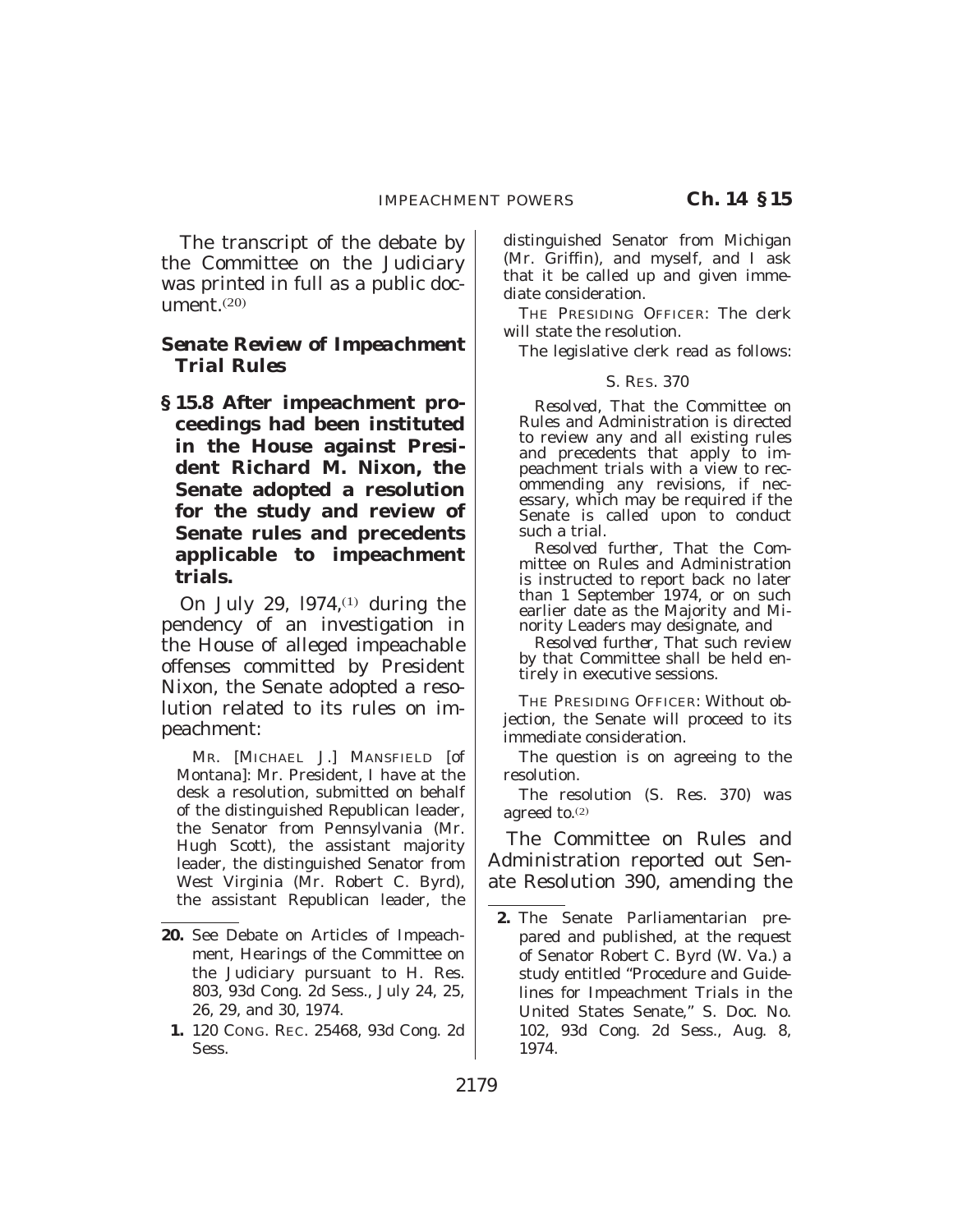Rules and Procedure and Practice in the Senate when Sitting on Impeachment Trials, which was not acted on by the Senate. The amendments reported were clarifying and modernizing changes.(3)

# *Disclosure of Evidence of Presidential Activities*

**§ 15.9 Pending the investigation by the House Committee on the Judiciary into conduct of the President, the Senate adopted a resolution releasing records of a Senate select committee on Presidential activities to congressional committees and other agencies and persons with a legitimate need therefor.**

On July 29, 1974,(4) Senator Samuel J. Ervin, Jr., of North Carolina, offered in the Senate Senate Resolution 369, relating to the records of a Senate select committee. The Senate adopted the resolution, following Senator Ervin's remarks thereon, in which he mentioned the needs and requests of the Committee on the Judiciary of the House:

MR. ERVIN: Mr. President, under its present charter, the Senate Select

**4.** 120 CONG. REC. 25392, 25393, 93d Cong. 2d Sess.

Committee on Presidential Campaign Activities has 90 days after the 28th day of June of this year in which to wind up its affairs. This resolution is proposed with the consent of the committee, and its immediate consideration has been cleared by the leadership on both sides of the aisle.

The purpose of this resolution is to facilitate the winding up of the affairs of the Senate Select Committee. The resolution provides that all of the records of the committee shall be transferred to the Library of Congress which shall hold them subject to the control of the Senate Committee on Rules and Administration.

It provides that after these records are transferred to the Library of Congress the Senate Committee on Rules and Administration shall control the access to the records and either by special orders or by general regulations shall make the records available to courts, congressional committees, congressional subcommittees, Federal departments and agencies, and any other persons who may satisfy the Senate Committee on Rules and Administration that they have a legitimate need for the records.

It provides that the records shall be maintained intact and that none of the original records shall be released to any agency or any person.

It provides further that pending the transfer of the records to the Library of Congress and the assumption of such control by the Senate Committee on Rules and Administration, that the Select Committee, acting through its chairman or through its vice chairman, can make these records available to courts or to congressional committees

**<sup>3.</sup>** See § 11.2, supra, for the committee amendments to the rules for impeachment trials.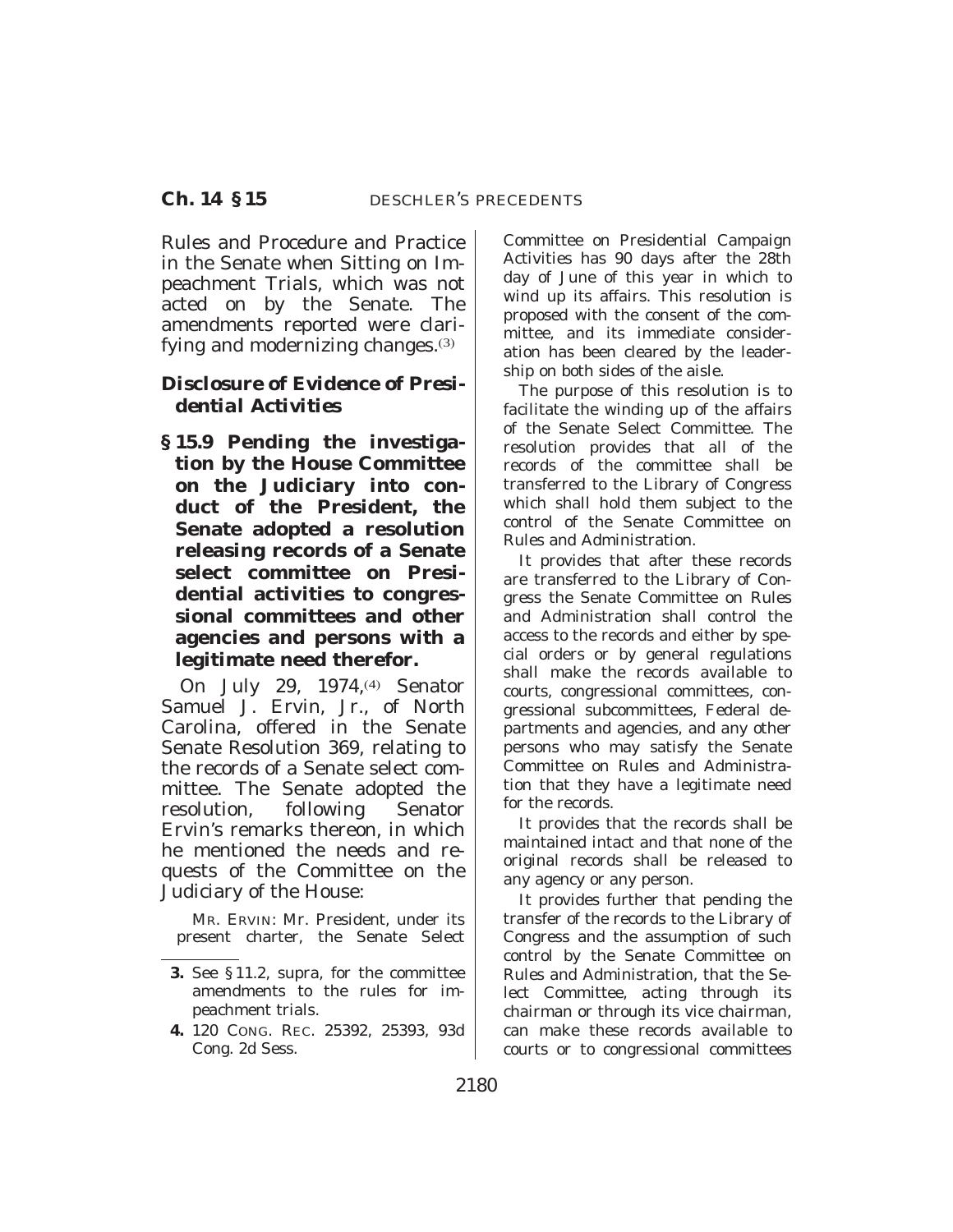or subcommittees or to other persons showing a legitimate need for them.

I might state this is placed in here because of the fact that we have had many requests from congressional committees for the records. We have had requests from the Special Prosecutor and from the courts. . . .

I might state in the past the committee has made available some of the records to the House Judiciary Committee, at its request, and to the Special Prosecutor at his request. The resolution also provides that the action of the committee in doing so is ratified by the Senate.

# *Broadcasting Impeachment Proceedings*

**§ 15.10 The House adopted a resolution providing for the broadcast of the proceedings in the House in which it was to consider the resolution and articles of impeachment against President Richard M. Nixon.**

On Aug. 7, 1974, the Committee on the Judiciary, having previously determined to report affirmatively to the House on the impeachment of the President, the House adopted House Resolution 802, called up by direction of the Committee on Rules, authorizing the broadcast of the anticipated impeachment proceedings in the House. Ray J. Madden, of Indiana, Chairman of the Committee on Rules, who called up the reso-

lution (with committee amendments), cited the prior action of the House in changing the rules of the House to permit the deliberations of the Committee on the Judiciary to be televised.(5)

**§ 15.11 After impeachment proceedings had been instituted in the House against President Richard M. Nixon, the Senate Committee on Rules and Administration reported a resolution for televising any resultant trial.**

On Aug. 8, 1974, <sup>(6)</sup> Senator Howard W. Cannon, of Nevada, reported in the Senate, from the Committee on Rules and Administration, Senate Resolution 371, to permit television and radio coverage of any impeachment trial that might occur with respect to President Nixon. The resolution was subsequently laid on the table.

# *Procedures for Consideration by the House*

**§ 15.12 The House leadership considered a number of special procedures to be followed in the consideration of a resolution and articles im-**

**<sup>5.</sup>** 120 CONG. REC. 27266–69, 93d Cong. 2d Sess.

**<sup>6.</sup>** 120 CONG. REC. 27325, 93d Cong. 2d Sess.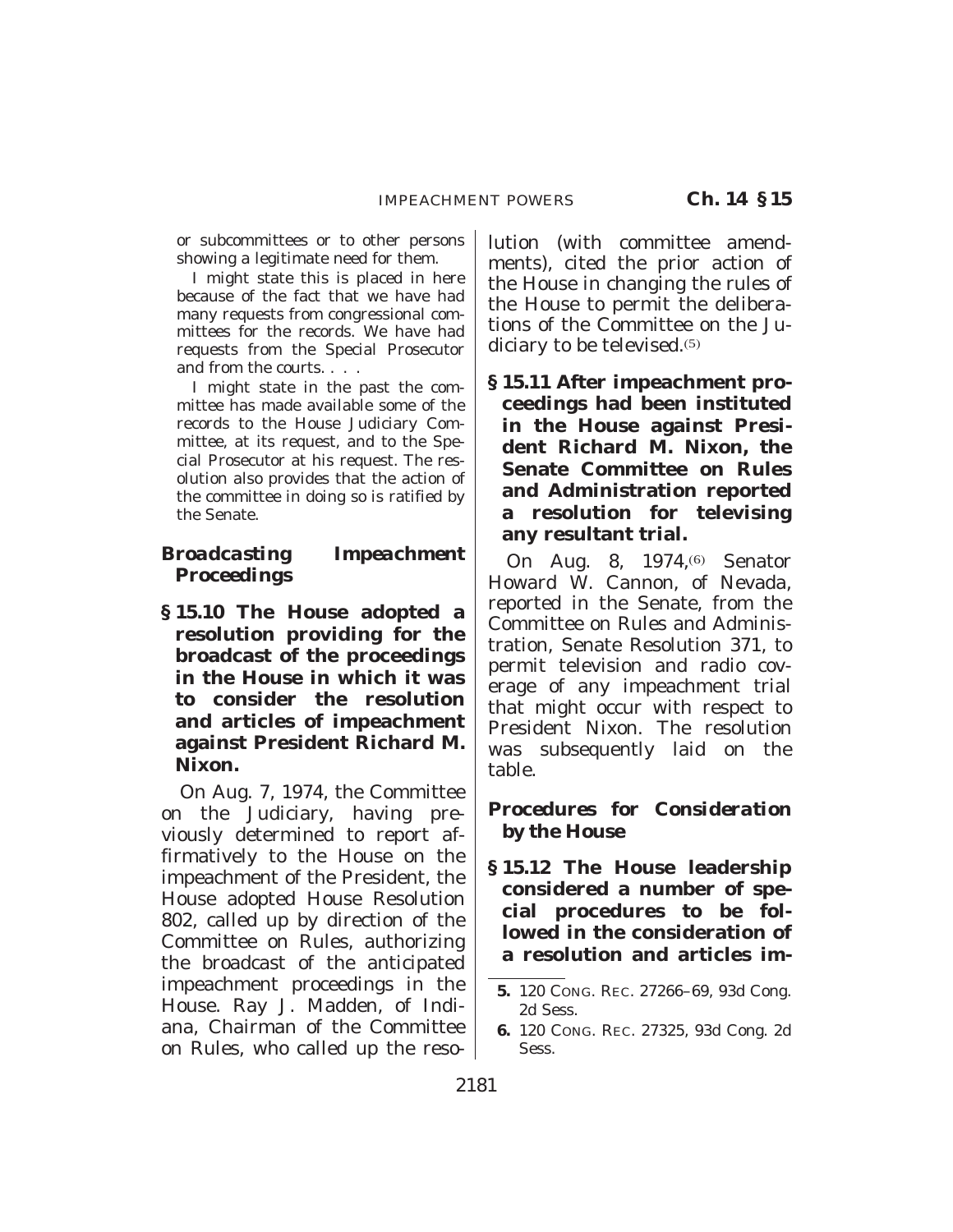# **peaching President Richard M. Nixon.**

On Aug. 2, 1974, Ray J. Madden, of Indiana, Chairman of the Committee on Rules, addressed the House on a recent meeting of the leadership as to the proposed hearings of the committee relative to the consideration by the House of the impeachment of President Nixon:

CONFERENCE OF HOUSE RULES COMMITTEE ON IMPEACHMENT DEBATE

(Mr. Madden asked and was given permission to address the House for 1 minute and to revise and extend his remarks, and include extraneous matter.)

MR. MADDEN: Mr. Speaker, the coming Presidential impeachment debate calls for the House to adopt certain special procedures which are not otherwise necessary when considering regular congressional business.

The members of the Rules Committee, Speaker Carl Albert, House Majority Leader Tip O'Neill, House Majority Whip John McFall, House Minority Leader John Rhodes, House Minority Whip Les Arends, Judiciary Committee Chairman Peter Rodino, and Representative Edward Hutchinson, the ranking minority member of the Judiciary Committee, met in an unofficial capacity Thursday afternoon, August 1. In the  $2\frac{1}{2}$  hour meeting thoughts were exchanged and recommendations made regarding the rules and procedures which would be most practical in allowing the entire House membership participation in this historical legislative event.

Although the bipartisan gathering reached no official decision, there was agreement that after the Judiciary Committee files its report on the impeachment proceedings next week, August 8, the Committee on Rules will then convene—on August 13 for the purpose of defining the rules and procedures for House debate. It was also agreed by the members of the Democratic and Republican leadership present that the impeachment debate will begin on the floor of the House on Monday, August 19.

Among the impeachment procedures to be given consideration by the Committee on Rules will be: The overall time of debate; division of debate time during the floor discussion; the control of the time; the question of whether the three articles of impeachment recommended by the Judiciary Committee should be amended; and whether or not the electronic media should be allowed to broadcast the proceedings of the House floor.(7)

Later on that day, Thomas P. O'Neill, Jr., of Massachusetts, the Majority Leader, and Peter W. Rodino, Jr., of New Jersey, the Chairman of the Committee on the Judiciary, discussed tentative scheduling of the resolution of impeachment and arrangements for Members of the House to listen to tape recordings containing evidence relating to the impeachment inquiry:

(Mr. [Leslie C.] Arends [of Illinois] asked and was given permission to address the House for 1 minute.)

**<sup>7.</sup>** 120 CONG. REC. 26489, 93d Cong. 2d Sess.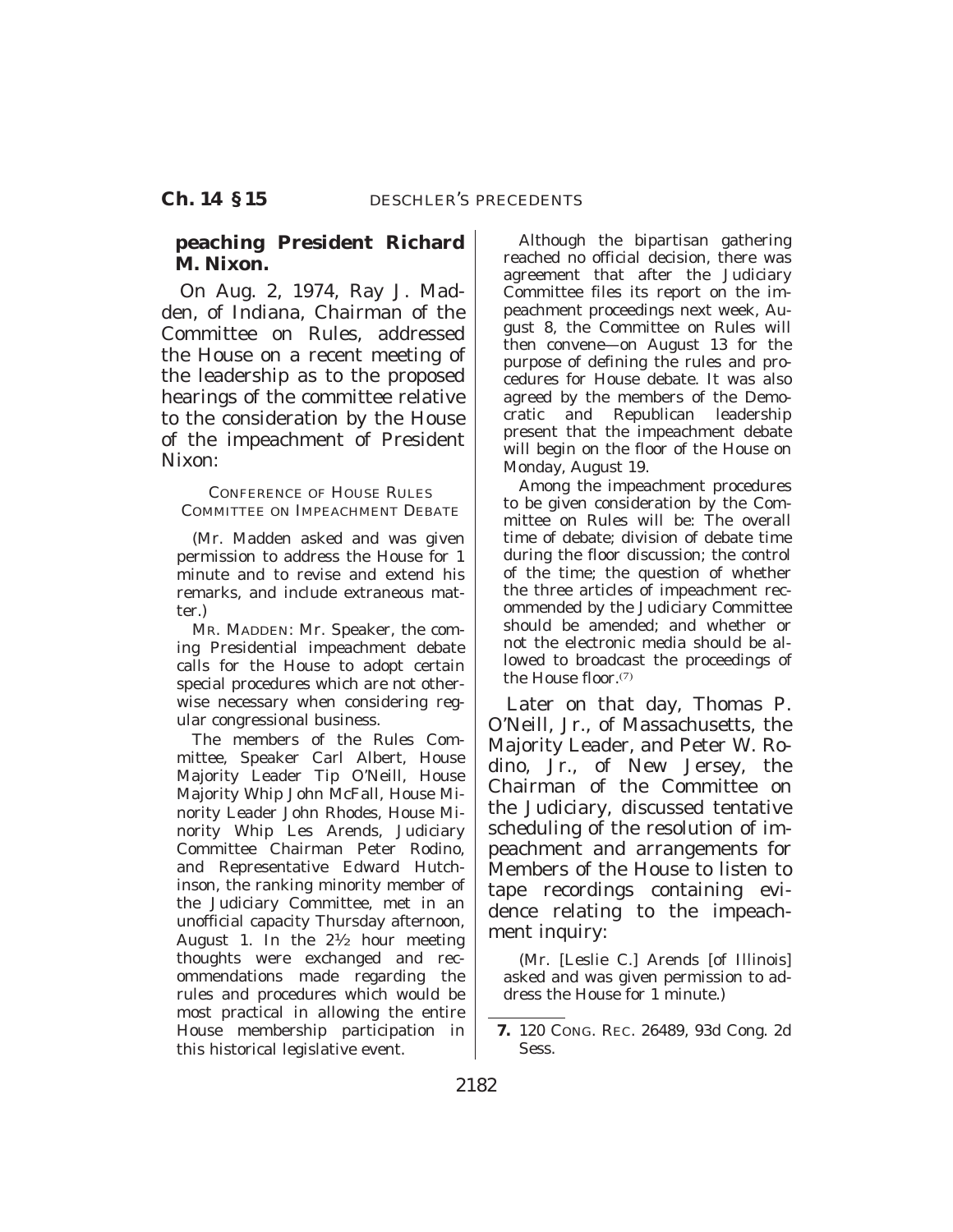MR. ARENDS: Mr. Speaker, I take this time to ask the majority leader if he will kindly advise us of the program for next week.

MR. O'NEILL: Mr. Speaker, will the gentleman yield to the gentleman from New Jersey (Mr. Rodino), chairman of the Committee on the Judiciary, so we may have some indication of his plans?

MR. ARENDS: I yield to the gentleman from New Jersey.

MR. RODINO: I thank the gentleman for yielding.

I would really like to announce that today I have circulated a letter that should be in the offices of each of the Members which sets up a schedule so that Members who are interested may listen to the tapes that are going to be available in the Congressional Building where the impeachment inquiry staff is located. There will be assistance provided to all of the Members, and this is spelled out in this letter—the schedule as to the time when the tapes will be available, together with the transcripts, and assistance will be provided by members of the impeachment inquiry staff.

In addition to that, there is also in the letter pertinent information which relates to the particular pieces of information or documents that are available. All of the documents that have been printed and the President's counsel's brief will be included. Members will have available to them all that the Committee on the Judiciary has presented and printed and published up to this particular time, which I am sure all Members will be interested in.

I thought that I would make this announcement so that this letter will come to the Members' attention and

will not be somehow or other just laid aside. I think the Members are going to be interested in seeing it and knowing that there is a schedule for them, and we will allow them sufficient time within which to be briefed regarding these various materials that are available and the facilities that are available to them.

MR. O'NEILL: Mr. Speaker, will the gentleman yield?

MR. ARENDS: I yield to the distinguished majority leader.

MR. O'NEILL: I thank the gentleman for yielding.

I should like to address some remarks to the gentleman from New Jersey (Mr. Rodino), the chairman of the Committee on the Judiciary, in view of the fact that the leadership on both sides of the aisle met yesterday with members of the Committee on Rules trying to put together a schedule, which, of course, we understand is tentative.

It was my understanding from that meeting that the Judiciary Committee would be planning to report next Wednesday, and would be going to the Rules Committee on Tuesday, August 13, with the anticipation that the matter of impeachment would be on the floor on Monday, the 19th.

Would the gentleman want to comment on that?

MR. RODINO: If the gentleman will yield, that is correct. That is the schedule that we hope to follow. I have discussed this with the gentleman from Michigan, the ranking minority member, and we have agreed that the scheduling is the kind of scheduling dates that we can meet. On Tuesday, the 13th, we would go before the Rules Committee. I thank the gentleman.(8)

**<sup>8.</sup>** *Id.* at p. 26512.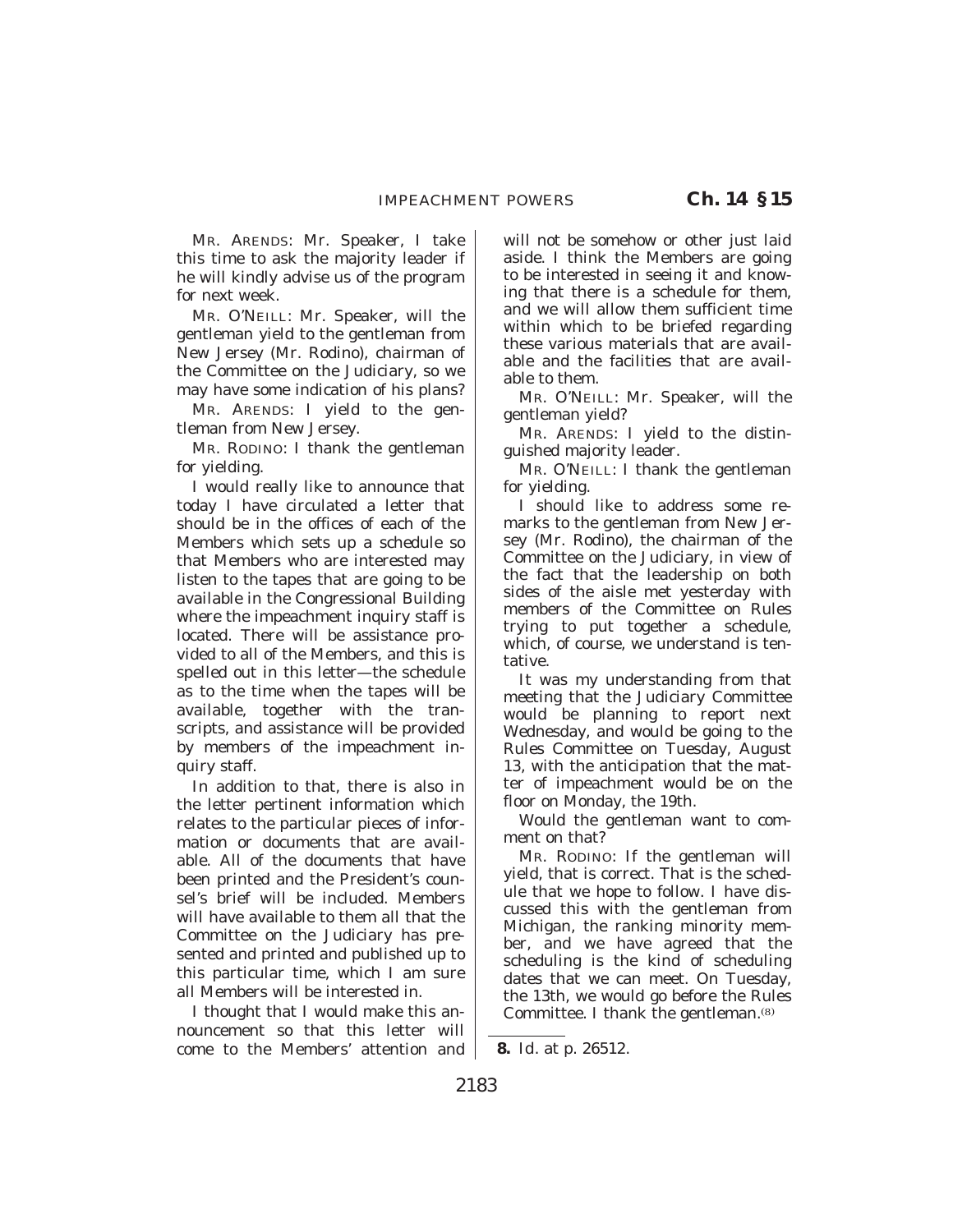# *Committee Report as to Impeachment; Resignation of the President*

**§ 15.13 After the Committee on the Judiciary had determined to report to the House a resolution and articles impeaching President Richard M. Nixon, the President resigned; the committee submitted its report recommending impeachment to the House, without an accompanying resolution of impeachment. The House then adopted a resolution under suspension of the rules accepting the committee's report, noting the committee's action and commending the chairman and members of the committee for their efforts.**

On Aug. 9, 1974, President Nixon's written resignation was received in the office of the Secretary of State, pursuant to the provisions of the United States  $Code.<sub>(9)</sub>$ 

On Aug. 20, 1974, Mr. Peter W. Rodino, Jr., of New Jersey, submitted as privileged the report of

the Committee on the Judiciary (H. Rept. No. 93–1305) to the House. The report summarized the committee's investigation and included supplemental, additional, separate, dissenting, minority, individual, and concurring views. The committee's recommendation and adopted articles of impeachment read as follows:

The Committee on the Judiciary, to whom was referred the consideration of recommendations concerning the exercise of the constitutional power to impeach Richard M. Nixon, President of the United States, having considered the same, reports thereon pursuant to H. Res. 803 as follows and recommends that the House exercise its constitutional power to impeach Richard M. Nixon, President of the United States, and that articles of impeachment be exhibited to the Senate as follows:

## **RESOLUTION**

Impeaching Richard M. Nixon, President of the United States, of high crimes and misdemeanors.

*Resolved,* That Richard M. Nixon, President of the United States, is impeached for high crimes and misdemeanors, and that the following articles of impeachment be exhibited to the Senate:

Articles of impeachment exhibited by the House of Representatives of the United States of America in the name of itself and of all of the people of the United States of America, against Richard M. Nixon, President of the United States of America, in maintenance and support of its impeachment

**<sup>9.</sup>** 3 USC § 20 provides that the resignation of the office of the President shall be an instrument in writing, subscribed by the person resigning, and delivered to the office of the Secretary of State.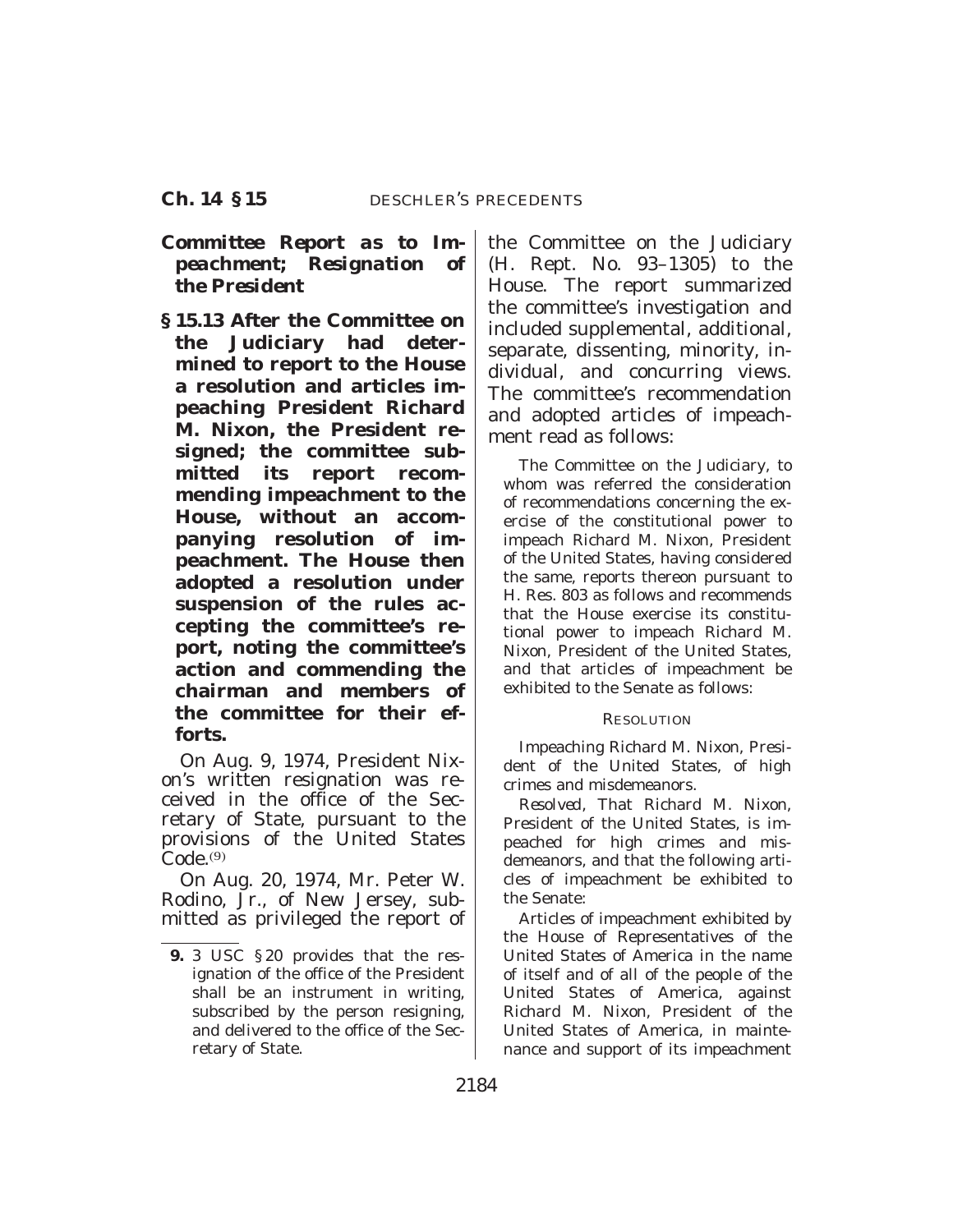against him for high crimes and misdemeanors.

## ARTICLE I

In his conduct of the office of President of the United States, Richard M. Nixon, in violation of his constitutional oath faithfully to execute the office of President of the United States and, to the best of his ability, preserve, protect, and defend the Constitution of the United States, and in violation of his constitutional duty to take care that the laws be faithfully executed, has prevented, obstructed, and impeded the administration of justice, in that:

On June 17, 1972, and prior thereto, agents of the Committee for the Reelection of the President committed unlawful entry of the headquarters of the Democratic National Committee in Washington, District of Columbia, for the purpose of securing political intelligence. Subsequent thereto, Richard M. Nixon, using the powers of his high office, engaged personally and through his subordinates and agents, in a course of conduct or plan designed to delay, impede, and obstruct the investigation of such unlawful entry; to cover up, conceal and protect those responsible; and to conceal the existence and scope of other unlawful covert activities.

The means used to implement this course of conduct or plan included one or more of the following:

(1) making or causing to be made false or misleading statements to lawfully authorized investigative officers and employees of the United States;

(2) withholding relevant and material evidence or information from lawfully authorized investigative officers and employees of the United States;

(3) approving, condoning, acquiescing in, and counseling witnesses with respect to the giving of false or misleading statements to lawfully authorized investigative officers and employees of the United States and false or misleading testimony in duly instituted judicial and congressional proceedings;

(4) interfering or endeavoring to interfere with the conduct of investigations by the Department of Justice of the United States, the Federal Bureau of Investigation, the Office of Watergate Special Prosecution Force, and Congressional Committees;

(5) approving, condoning, and acquiescing in, the surreptitious payment of substantial sums of money for the purpose of obtaining the silence or influencing the testimony of witnesses, potential witnesses or individuals who participated in such unlawful entry and other illegal activities;

(6) endeavoring to misuse the Central Intelligence Agency, an agency of the United States;

(7) disseminating information received from officers of the Department of Justice of the United States to subjects of investigations conducted by lawfully authorized investigative officers and employees of the United States, for the purpose of aiding and assisting such subjects in their attempts to avoid criminal liability;

(8) making false or misleading public statements for the purpose of deceiving the people of the United States into believing that a thorough and complete investigation had been conducted with respect to allegations of misconduct on the part of personnel of the executive branch of the United States and per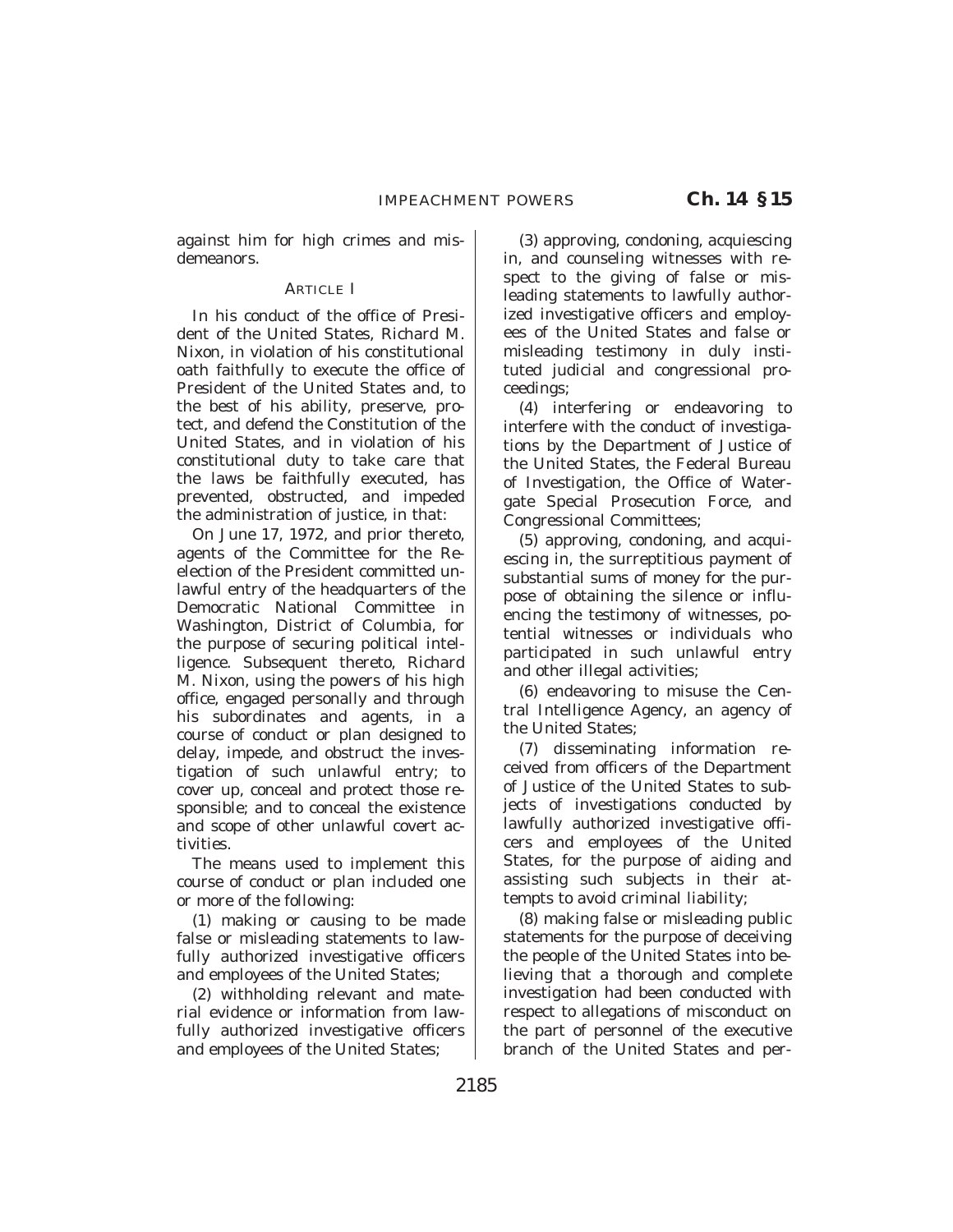sonnel of the Committee for the Reelection of the President, and that there was no involvement of such personnel in such misconduct; or

(9) endeavoring to cause prospective defendants, and individuals duly tried and convicted, to expect favored treatment and consideration in return for their silence or false testimony, or rewarding individuals for their silence or false testimony.

In all of this, Richard M. Nixon has acted in a manner contrary to his trust as President and subversive of constitutional government, to the great prejudice of the cause of law and justice and to the manifest injury of the people of the United States.

Wherefore Richard M. Nixon, by such conduct, warrants impeachment and trial, and removal from office.

## ARTICLE II

Using the powers of the office of President of the United States, Richard M. Nixon, in violation of his constitutional oath faithfully to execute the office of President of the United States and, to the best of his ability, preserve, protect, and defend the Constitution of the United States, and in disregard of his constitutional duty to take care that the laws be faithfully executed, has repeatedly engaged in conduct violating the constitutional rights of citizens, impairing the due and proper administration of justice and the conduct of lawful inquiries, or contravening the laws governing agencies of the executive branch and the purposes of these agencies.

This conduct has included one or more of the following:

(1) He has, acting personally and through his subordinates and agents,

endeavored to obtain from the Internal Revenue Service, in violation of the constitutional rights of citizens, confidential information contained in income tax returns for purposes not authorized by law, and to cause, in violation of the constitutional rights of citizens, income tax audits or other income tax investigations to be initiated or conducted in a discriminatory manner.

(2) He misused the Federal Bureau of Investigation, the Secret Service, and other executive personnel, in violation or disregard of the constitutional rights of citizens, by directing or authorizing such agencies or personnel to conduct or continue electronic surveillance or other investigations for purposes unrelated to national security, the enforcement of laws, or any other lawful function of his office; he did direct, authorize, or permit the use of information obtained thereby for purposes unrelated to national security, the enforcement of laws, or any other lawful function of his office; and he did direct the concealment of certain records made by the Federal Bureau of Investigation of electronic surveillance.

(3) He has, acting personally and through his subordinates and agents, in violation or disregard of the constitutional rights of citizens, authorized and permitted to be maintained a secret investigative unit within the office of the President, financed in part with money derived from campaign contributions, which unlawfully utilized the resources of the Central Intelligence Agency, engaged in covert and unlawful activities, and attempted to prejudice the constitutional right of an accused to a fair trial.

(4) He has failed to take care that the laws were faithfully executed by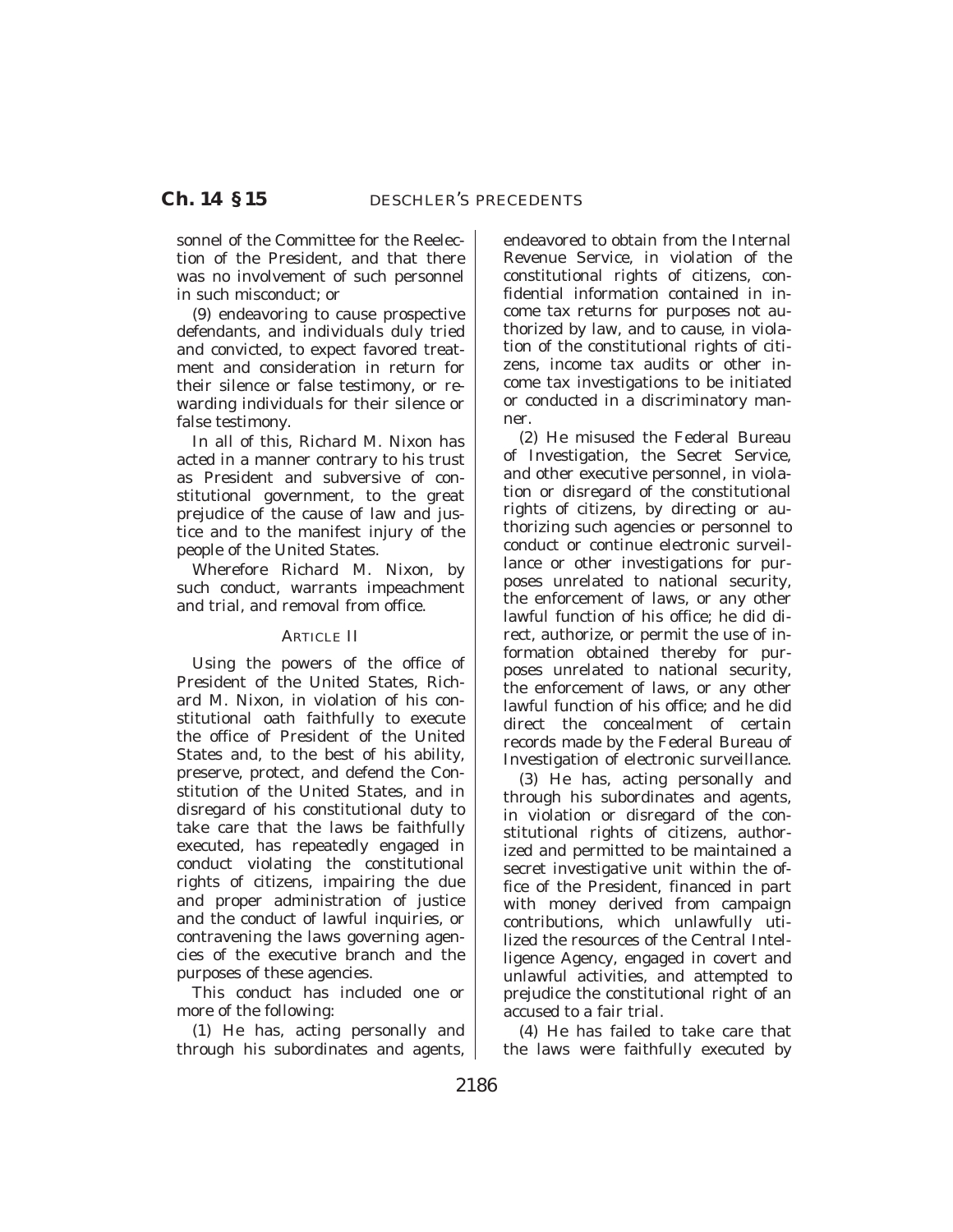failing to act when he knew or had reason to know that his close subordinates endeavored to impede and frustrate lawful inquiries by duly constituted executive, judicial, and legislative entities concerning the unlawful entry into the headquarters of the Democratic National Committee, and the cover-up thereof, and concerning other unlawful activities, including those relating to the confirmation of Richard Kleindienst as Attorney General of the United States, the electronic surveillance of private citizens, the break-in into the offices of Dr. Lewis Fielding, and the campaign financing practices of the Committee to Reelect the President.

(5) In disregard of the rule of law, he knowingly misused the executive power by interfering with agencies of the executive branch, including the Federal Bureau of Investigation, the Criminal Division, and the Offlce of Watergate Special Prosecution Force, of the Department of Justice, and the Central Intelligence Agency, in violation of his duty to take care that the laws be faithfully executed.

In all of this, Richard M. Nixon has acted in a manner contrary to his trust as President and subversive of constitutional government, to the great prejudice of the cause of law and justice and to the manifest injury of the people of the United States.

Wherefore Richard M. Nixon, by such conduct, warrants impeachment and trial, and removal from office.

## ARTICLE III

In his conduct of the office of President of the United States, Richard M. Nixon, contrary to his oath faithfully to

execute the office of President of the United States and, to the best of his ability, preserve, protect, and defend the Constitution of the United States, and in violation of his constitutional duty to take care that the laws be faithfully executed, has failed without lawful cause or excuse to produce papers and things as directed by duly authorized subpoenas issued by the Committee on the Judiciary of the House of Representatives on April 11, 1974, May 15, 1974, May 30, 1974, and June 24, 1974, and willfully disobeyed such subpoenas. The subpoenaed papers and things were deemed necessary by the Committee in order to resolve by direct evidence fundamental, factual questions relating to Presidential direction, knowledge, or approval of actions demonstrated by other evidence to be substantial grounds for impeachment of the President. In refusing to produce these papers and things, Richard M. Nixon, substituting his judgment as to what materials were necessary for the inquiry, interposed the powers of the Presidency against the lawful subpoenas of the House of Representatives, thereby assuming to himself functions and judgments necessary to the exercise of the sole power of impeachment vested by the Constitution in the House of Representatives.

In all of this, Richard M. Nixon has acted in a manner contrary to his trust as President and subversive of constitutional government, to the great prejudice of the cause of law and justice, and to the manifest injury of the people of the United States.

Wherefore Richard M. Nixon, by such conduct, warrants impeachment and trial, and removal from office. $(10)$ 

**10.** H. REPT. NO. 93–1305, pp. 1–4, Committee on the Judiciary, printed in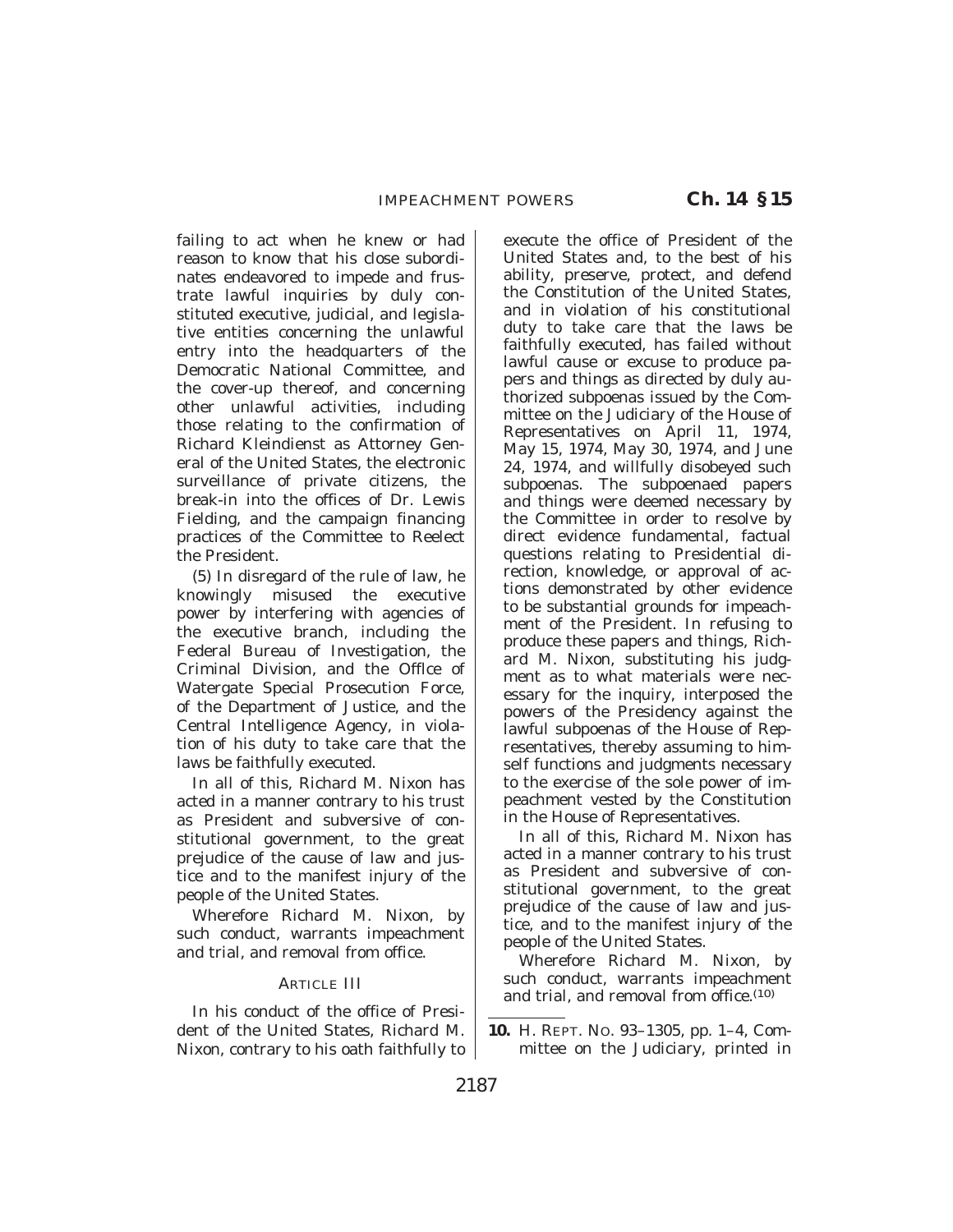The report was referred by the Speaker to the House Calendar and ordered printed.

The Committee did not report a separate resolution and articles of impeachment for action by the House, the President having resigned.

Thomas P. O'Neill, Jr., of Massachusetts, the Majority Leader, moved to suspend the rules and adopt House Resolution 1333, accepting the report of the Committee on the Judiciary and providing for its printing, and the House adopted the resolution without debate—yeas 412, nays 3, not voting 19:

## H. RES. 1333

*Resolved,* That the House of Representatives:

(1) takes notice that

(a) the House of Representatives, by House Resolution 803, approved February 6, 1974, authorized and directed the Committee on the Judiciary to investigate fully and completely whether sufficient grounds existed for the House of Representatives to exercise

Pursuant to H. Con. Res. 566, 93d Cong. 2d Sess., 10,000 additional copies of the report were printed for the use of the Committee on the Judiciary.

its constitutional power to impeach Richard M. Nixon, President of the United States of America; and

(b) the Committee on the Judiciary, after conducting a full and complete investigation pursuant to House Resolution 803, voted on July 27, 29, and 30, 1974 to recommend Articles of impeachment against Richard M. Nixon, President of the United States of America; and

(c) Richard M. Nixon on August 9, 1974 resigned the Office of President of the United States of America;

(2) accepts the report submitted by the Committee on the Judiciary pursuant to House Resolution 803 (H. Rept. 93–1305) and authorizes and directs that the said report, together with supplemental, additional, separate, dissenting, minority, individual and concurring views, be printed in full in the Congressional Record and as a House Document; and

(3) commends the chairman and other members of the Committee on the Judiciary for their conscientious and capable efforts in carrying out the Committee's responsibilities under House Resolution 803.

Following the adoption of House Resolution 1333, Mr. O'Neill asked unanimous consent that all Members have five legislative days in which to revise and extend their remarks on House Resolution 1333, but Mr. Robert E. Bauman, of Maryland, objected to the request on the ground that no debate had been had on the re $port.<sup>(11)</sup>$ 

the Record at 120 CONG. REC. 29219, 29220, 93d Cong. 2d Sess., Aug. 20, 1974. For complete text of H. REPT. NO. 93–1305, see *id.* at pp. 29219– 361.

**<sup>11.</sup>** 120 CONG. REC. 29361, 29362, 93d Cong. 2d Sess. The Majority Leader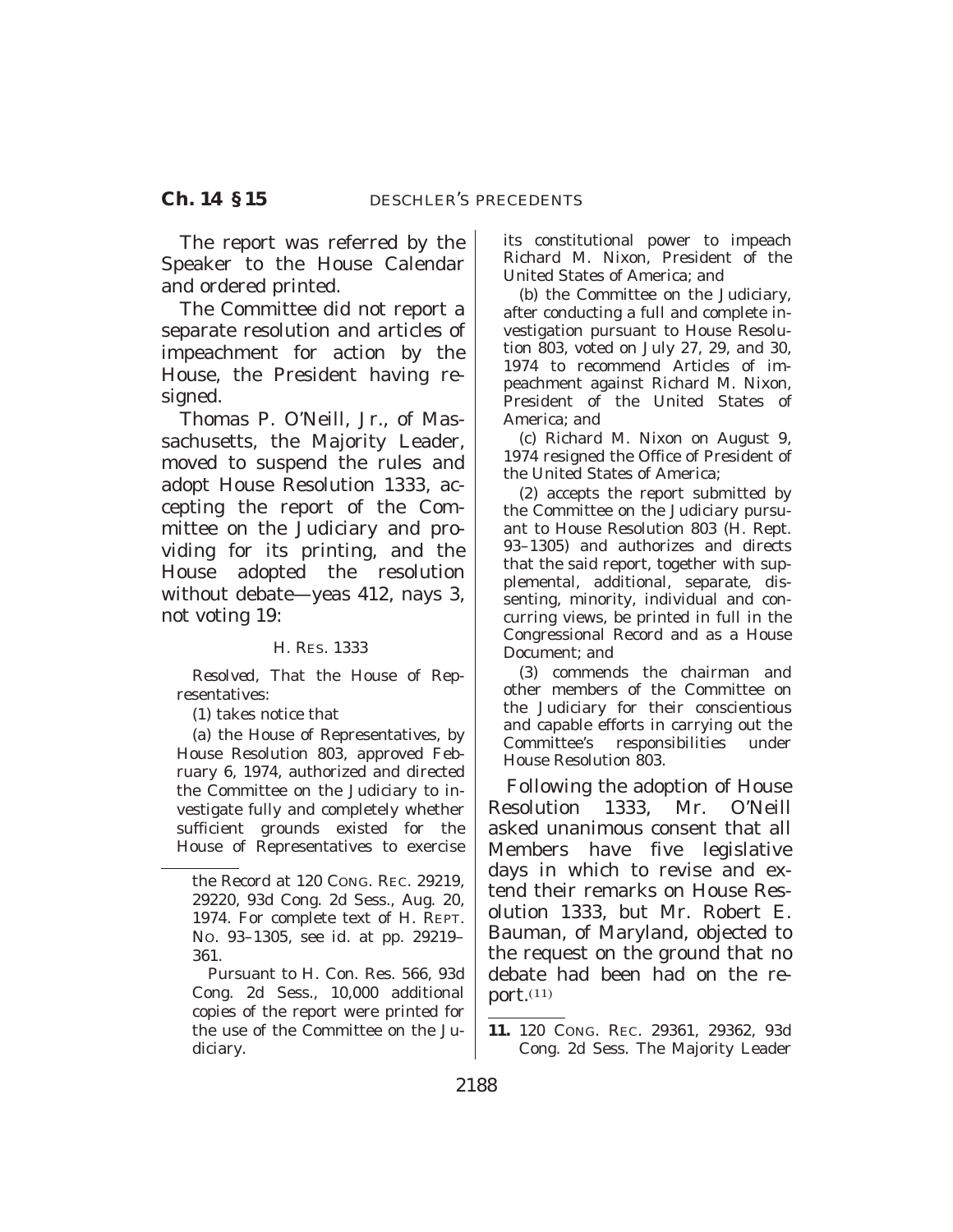Neither the House nor the Committee on the Judiciary took any further action on the matter of the impeachment of former President Nixon in the 93d Congress.

# *Impeachment Inquiry Evidence Subpoenaed by Courts*

**§ 15.14 The Speaker laid before the House subpoenas duces tecum from a federal district court in a criminal case, addressed to the Chairman of the Committee on the Judiciary and to the chief counsel of its subcommittee on impeachment. The subpoenas sought evidence gathered by the committee in its impeachment inquiry into the conduct of President Richard M. Nixon. The House adopted a resolution granting such limited access as would not violate the privileges of the House or its sole power of impeachment under the U.S. Constitution.**

On Aug. 22, 1974,(12) Speaker Carl Albert, of Oklahoma, laid be-

fore the House a communication and subpoena from the Chairman of the Committee on the Judiciary as follows:

COMMUNICATION FROM THE CHAIRMAN OF THE COMMITTEE ON THE JUDICIARY

The Speaker laid before the House the following communication and subpoena from the chairman of the Committee on the Judiciary, which was read and ordered to be printed:

> WASHINGTON, D.C., *August 21, 1974.*

Hon. CARL ALBERT,

*Speaker, House of Representatives, Washington, D.C.*

> DEAR MR. SPEAKER: On July 29, 1974 two subpoenas duces tecum issued by the United States District Court for the District of Columbia, one naming myself and one naming Mr. John Doar, an employee of the Committee, were served commanding appearance in the United States District Court on September 9, 1974 and the production of all tapes and other electronic and/or mechanical recordings or reproductions, and any memoranda, papers, transcripts, and other writings, relating to all nonpublic statements, testimony and interviews of witnesses relating to the matters being investigated pursuant to House Resolution No. 803.

> The subpoenas were issued upon application of defendant H. R. Haldeman in the case of U. S. v John Mitchell, et al.

> The subpoenas in question are forwarded herewith and the matter presented for such action as the House deems appropriate.

Sincerely,

PETER W. RODINO, Jr., *Chairman.*

had announced on the previous day, Aug. 19, his intention to offer the resolution, and had read the text of the resolution on the floor of the House. 120 CONG. REC. 29005, 29006, 93d Cong. 2d Sess.

**<sup>12.</sup>** 120 CONG. REC. 30025, 30026, 93d Cong. 2d Sess.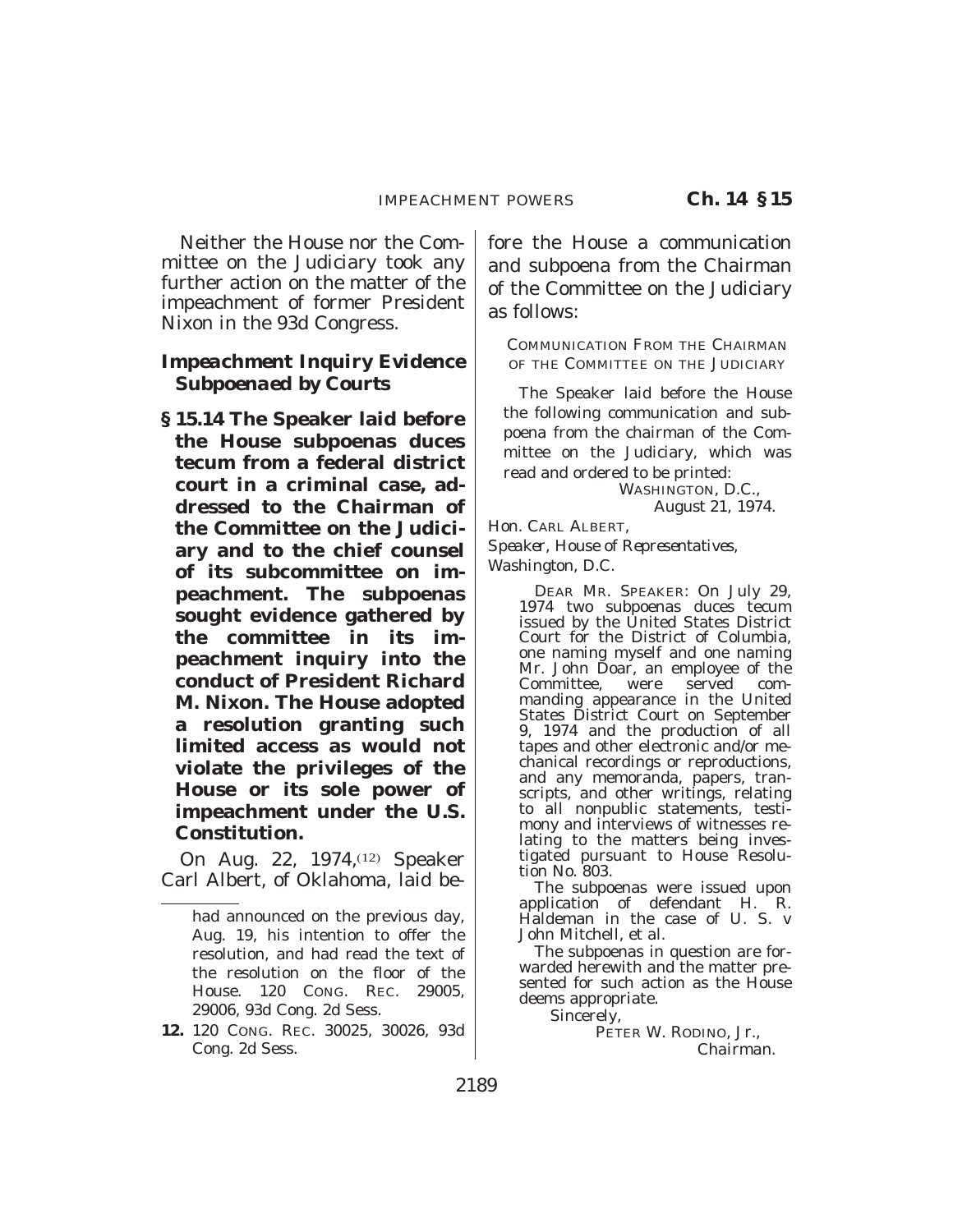# —— [Subpoena]

#### [U.S. District Court for the District of Columbia, No. 74–110]

UNITED STATES OF AMERICA V. JOHN N. MITCHELL, ET AL., DEFENDANTS

To: Congressman Peter W. Rodino, United States House of Representatives, Washington, D.C.

You are hereby commanded to appear in the United States District Court for the District of Columbia at Constitution Avenue and John Marshall Place, N.W. in the city of Washington on the 9th day of September 1974 at 10 o'clock A.M. to testify in the case of United States v. John N. Mitchell, et al., and bring with you all tapes and other electronic and/or mechanical recordings or reproductions, and any memoranda, papers, transcripts, and other writings, relating to:

All non-public statements and testimony of witnesses relating to the matters being investigated pursuant to House Resolution No. 803.

This subpoena is issued upon application of the Defendant, H. R. Haldeman, 1974.

FRANK H. STRUTH, *Attorney for Defendant, H. R. Haldeman.* JAMES F. DAVEY, *Clerk.* By ROBERT L. LINE, *Deputy Clerk.*

The following resolution, in response to such subpoenas, was offered by Mr. Thomas P. O'Neill, Jr., of Massachusetts:

CONCERNING SUBPOENAS ISSUED IN UNITED STATES VERSUS JOHN N. MITCHELL, ET AL.

MR. O'NEILL: Mr. Speaker, I call up House Resolution 1341 and ask for its immediate consideration.

The Clerk read the resolution, as follows:

#### H. RES. 1341

Whereas in the case of United States of America against John N. Mitchell et al. (Criminal Case No. 74–110), pending in the United States District Court for the District of Columbia, subpoenas duces tecum were issued by the said court and addressed to Representative Peter W. Rodino, United States House of Representatives, and to John Doar, Chief Counsel, House Judicial Subcommittee on Impeachment, House of Representatives, directing them to appear as witnesses before said court at 10:00 antemeridian on the 9th day of September, 1974, and to bring with them certain and sundry papers in the possession and under the control of the House of Representatives: Therefore be it

*Resolved,* That by the privileges of this House no evidence of a documentary character under the control and in the possession of the House of Representatives can, by the mandate of process of the ordinary courts of justice, be taken from such control or possession but by its permission; be it further

*Resolved,* That the House of Representatives under Article I, Section 2 of the Constitution has the sole power of impeachment and has the sole power to investigate and gather evidence to determine whether the House of Representatives shall exercise its constitutional power of impeachment; be it further

*Resolved,* That when it appears by the order of the court or of the judge thereof, or of any legal officer charged with the administration of the orders of such court or judge, that documentary evidence in the possession and under the control of the House is needful for use in any court of justice, or before any judge or such legal officer, for the pro-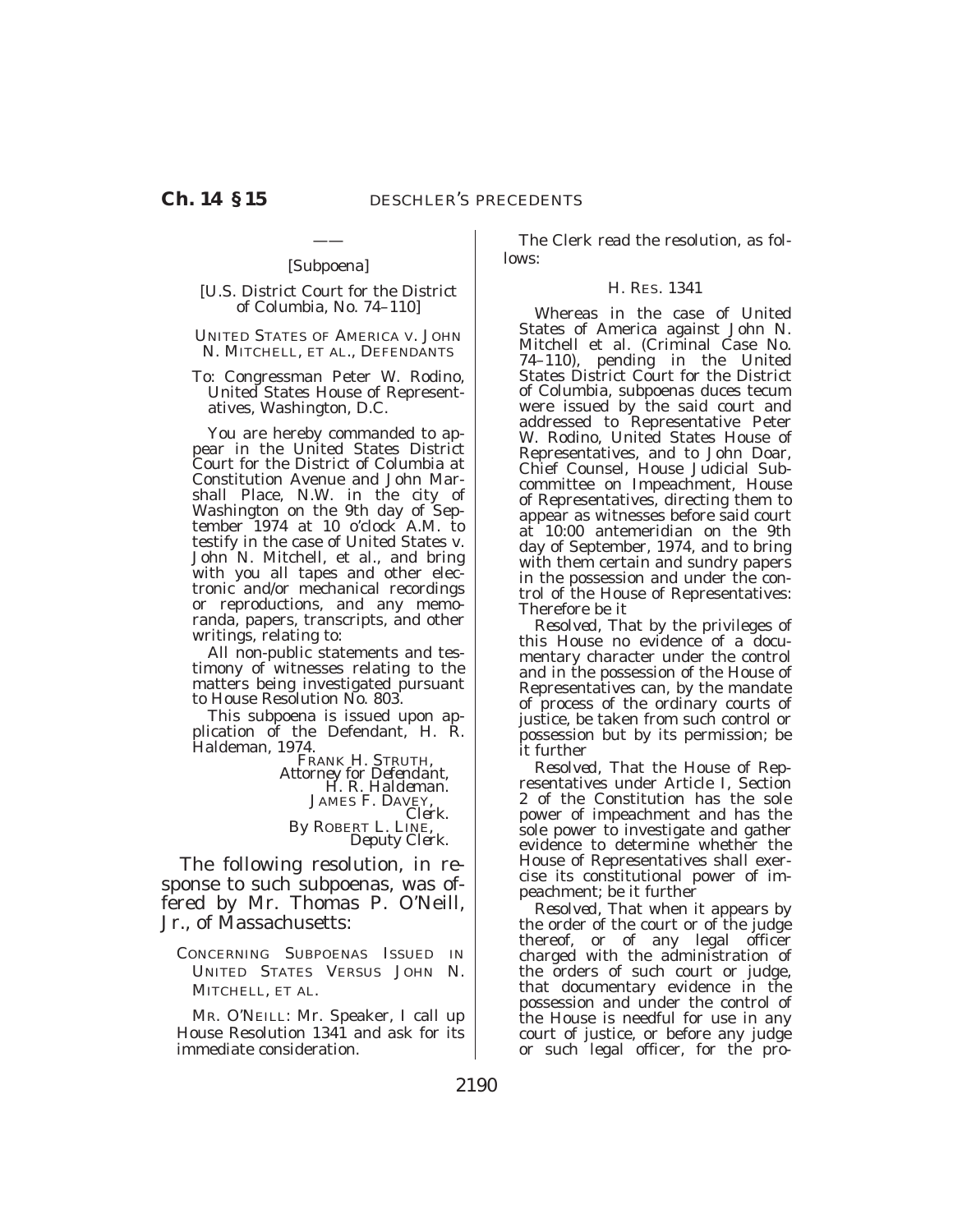motion of justice, this House will take such action thereon as will promote the ends of justice consistently with the privileges and rights of this House; he it further

*Resolved,* That when said court determines upon the materiality and the relevancy of the papers and documents called for in the subpoenas duces tecum, then the said court, through any of its officers or agents, have full permission to attend with all proper parties to the proceeding and then always at any place under the orders and control of this House and take copies of all memoranda and notes, in the files of the Committee on the Judiciary, of interviews with those persons who subsequently appeared as witnesses in the proceedings before the full Committee pursuant to House Resolution 803, such limited access in this instance not being an interference with the Constitutional impeachment power of the House, and the Clerk of the House is authorized to supply certified copies of such documents and papers in possession or control of the House of Representatives that the court has found to be material and relevant (except that under no circumstances shall any minutes or transcripts of executive sessions, or any evidence of witnesses in respect thereto, be disclosed or copied) and which the court or other proper officer thereof shall desire, so as, however, the possession of said papers, documents, and records by the House of Representatives shall not be disturbed, or the same shall not be removed from their place of file or custody under any Members, officer, or employee of the House of Representatives, and be it further

*Resolved,* That a copy of these res- olutions be transmitted to the said court as a respectful answer to the subpoenas aforementioned.

The House adopted the resolution.

# *Pardon of the Former President*

**§ 15.15 The House having discontinued impeachment proceedings against former President Richard M. Nixon following his resignation, President Gerald R. Ford granted a full pardon to the former President for all offenses against the United States committed by him during his terms in office.**

On Sept. 8, 1974, President Ford issued Proclamation 4311, granting a pardon to Richard Nixon:

GRANTING PARDON TO RICHARD NIXON BY THE PRESIDENT OF THE UNITED STATES OF AMERICA

#### A PROCLAMATION

Richard Nixon became the thirtyseventh President of the United States on January 20, 1969 and was reelected in 1972 for a second term by the electors of forty-nine of the fifty states. His term in office continued until his resignation on August 9, 1974.

Pursuant to resolutions of the House of Representatives, its Committee on the Judiciary conducted an inquiry and investigation on the impeachment of the President extending over more than eight months. The hearings of the Committee and its deliberations, which received wide national publicity over television, radio, and in printed media, resulted in votes adverse to Richard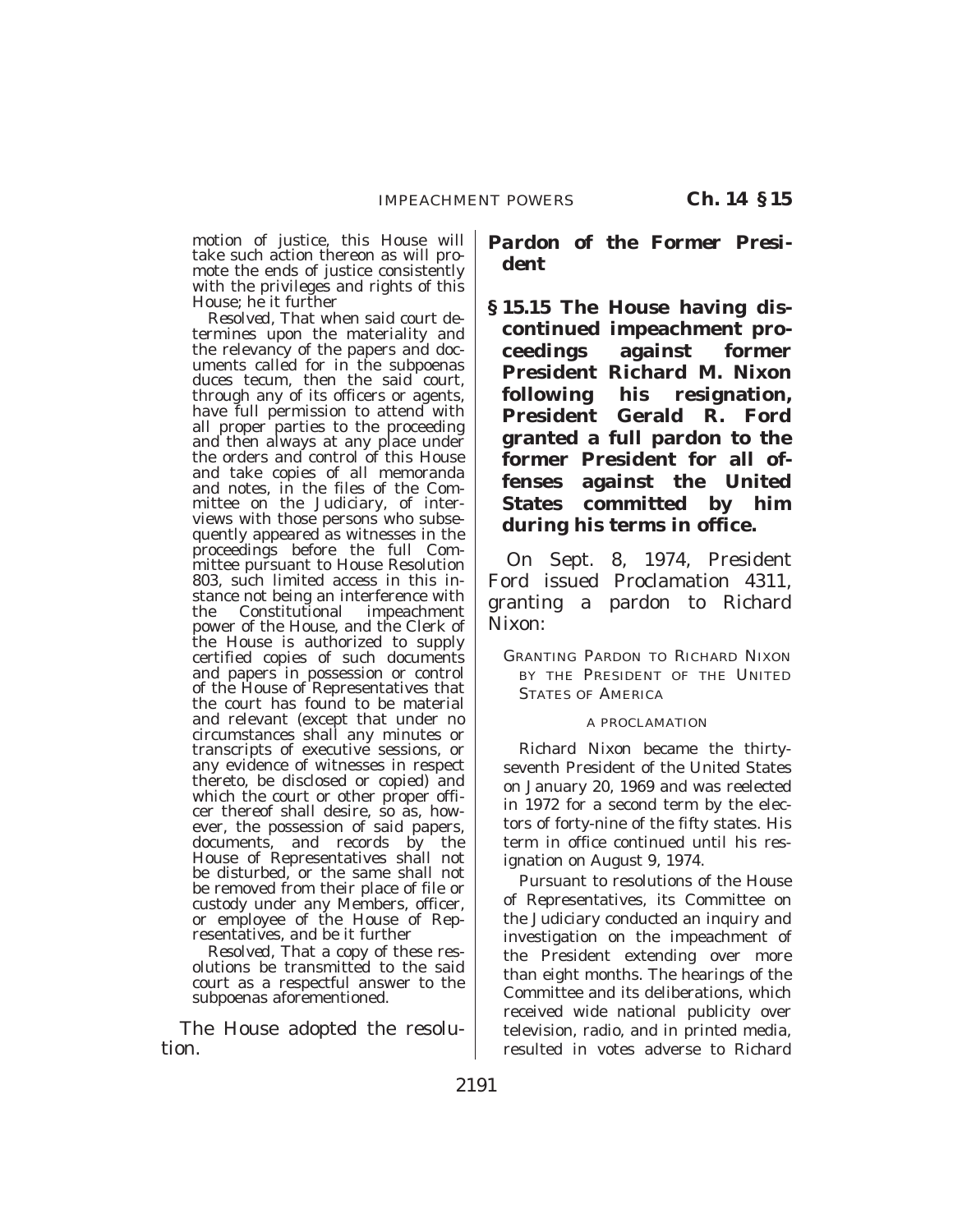Nixon on recommended Articles of Impeachment.

As a result of certain acts or omissions occurring before his resignation from the Office of President, Richard Nixon has become liable to possible indictment and trial for offenses against the United States. Whether or not he shall be so prosecuted depends on findings of the appropriate grand jury and on the discretion of the authorized prosecutor. Should an indictment ensue, the accused shall then be entitled to a fair trial by an impartial jury, as guaranteed to every individual by the Constitution.

It is believed that a trial of Richard Nixon, if it became necessary, could not fairly begin until a year or more has elapsed. In the meantime, the tranquility to which this nation has been restored by the events of recent weeks could be irreparably lost by the prospects of bringing to trial a former President of the United States. The prospects of such trial will cause prolonged and divisive debate over the propriety of exposing to further punishment and degradation a man who has already paid the unprecedented penalty of relinquishing the highest elective office of the United States.

Now, therefore, I, Gerald R. Ford, President of the United States, pursuant to the pardon power conferred upon me by Article II, Section 2, of the Constitution, have granted and by these presents do grant a full, free, and absolute pardon unto Richard Nixon for all offenses against the United States which he, Richard Nixon, has committed or may have committed or taken part in during the period from January 20, 1969 through August 9, 1974.

In witness whereof, I have hereunto set my hand this eighth day of September, in the year of our Lord nineteen hundred and seventy-four, and of the Independence of the United States of America the one hundred and ninety-ninth.(13)

Some Members of the House suggested in debate that impeachment proceedings be resumed, notwithstanding the resignation of the President; for example on Sept. 11, 1974, Mr. Ralph H. Metcalfe, of Illinois, declared:

On August 20, 1974, Mr. Speaker, the House adopted House Resolution 1033. This resolution took notice of the fact that on February 6, 1974, the House, by adoption of House Resolution 803, authorized and directed the Judiciary Committee ''to investigate fully and completely whether sufficient grounds existed for the House of Representatives to exercise its constitutional power to impeach Richard M. Nixon''; further, House Resolution 1033 noted that the Committee on the Judiciary recommended articles of impeachment; that Richard M. Nixon resigned the office of President of the United States; and further, this resolution accepted the report submitted by the Committee on the Judiciary pursuant to House Resolution 803.

The articles of impeachment voted out by the full committee, Mr. Speaker, were never debated and voted upon by the full House. At that time there was the strong possibility that the former President would be indicted, and that

**<sup>13.</sup>** 39 FED. REG. 32601, 32602 (Sept. 10, 1974).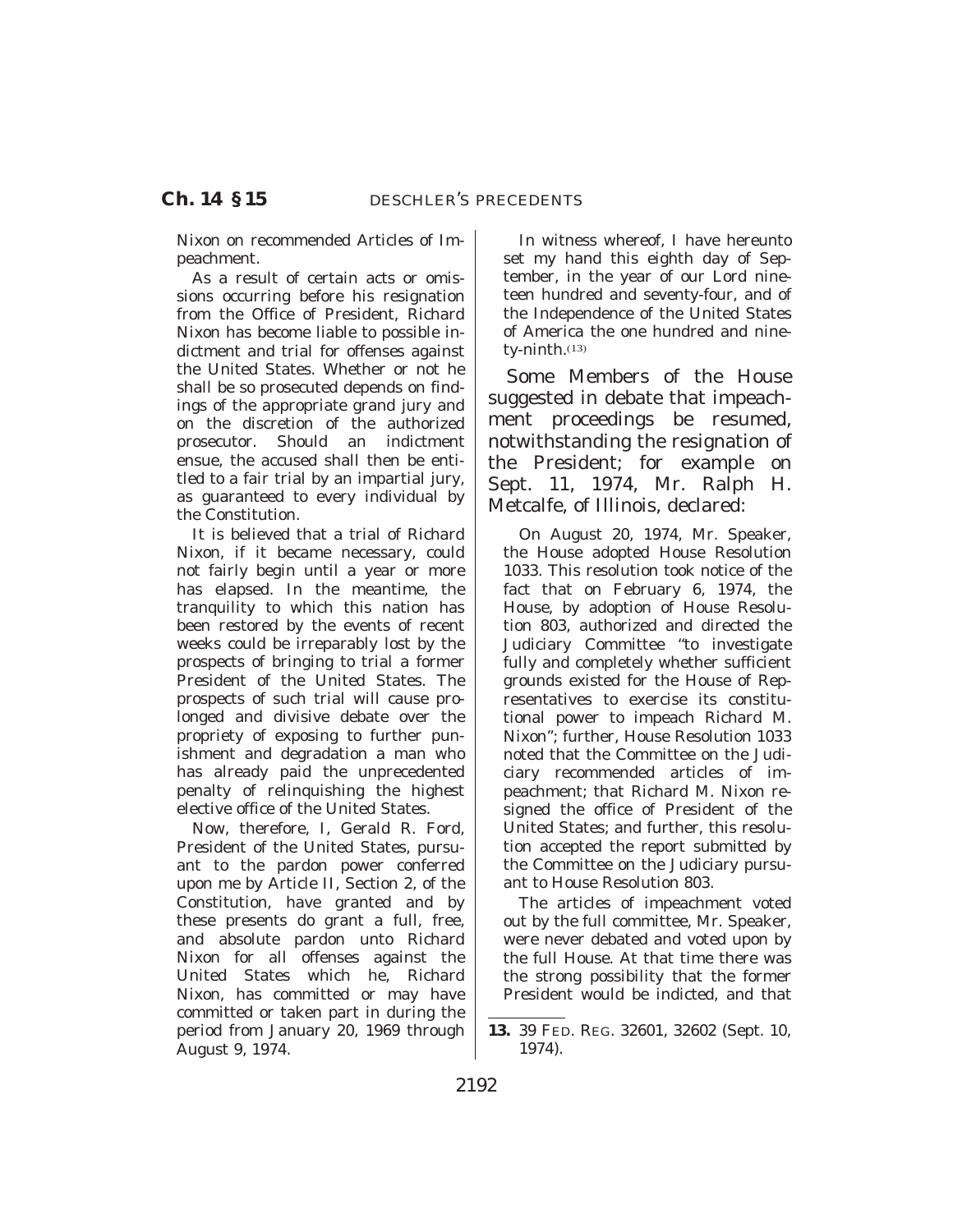the President would be held accountable for his actions in a court of law. President Ford's action on September 8, 1974, has effectively nullified that course of action....

Is there a precedent for the impeachment of a civil officer after his resignation? I think there is.

In Federalist Paper 65, Hamilton states:

The Model from which the idea of this institution (Impeachment) has been borrowed pointed out that course to the convention.

The model that Hamilton refers to is clearly that of Great Britain. The course of action that Hamilton refers to is impeachment by the House of Commons and trial before the Lords. And, consequently, it is to the English precedent that we must first turn. Contemporaneous with the drafting and adopting of our own Constitution was the impeachment trial of Warren Hastings in Great Britain. Hastings resigned the governor-generalship of India before he left India in February 1785, 2 years before articles of impeachment were voted by the House of Commons for his conduct in India. The impeachment of Hastings was certainly a fact known to the drafters of the Constitution.

George Mason, in discussing the impeachment provision on September 8, 1787, in the Constitutional Convention, makes a clear reference to the trial of Hastings. Further, Prof. Arthur Bestor states that—

American constitutional documents adopted prior to the Federal Convention of 1787 . . . refute the notion that officials no longer in office were supposed by the framers to be beyond the reach of impeachment.

Bestor specifically cites the constitutions of two States-Virginia and Delaware-which were adopted in 1776.

Bestor also cites a statement of John Quincy Adams, made in 1846 after he left the White House, made on the Floor of the House:

I hold myself, so long as I have the breath of life in my body, amenable to impeachment by this House for everything I did during the time I held any public office.

Another historical precedent is that of William W. Belknap, Secretary of War in President Grant's cabinet. As Bestor summarizes it:

Belknap resigned at 10:20 a.m. on the 2nd of March (1876), a few hours before the House of Representatives voted to impeach him, the latter decision being officially notified to the Senate at  $12:55$  p.m. on the 3rd  $\ldots$ on May 27, 1876, in a roll-call vote of 37 to 29 (with seven not voting) the Senate ruled that Belknap was amenable to trial by impeachment for acts done as Secretary of War, notwithstanding his resignation of said office before he was impeached.

Mr. Speaker, there is precedent for the impeachment of a civil officer after he has resigned.

Another point to make, Mr. Speaker, is that article I of section 3 of the Constitution states, inter alia:

Judgment in Cases of Impeachment shall not extend further than to removal from Office, and disqualification to hold and enjoy any Office of honor, Trust or Profit under the United States.

There is a twofold penalty provided for in this article and removal from office is but one part of the penalty.

Mr. Speaker, the former President has not been held accountable for his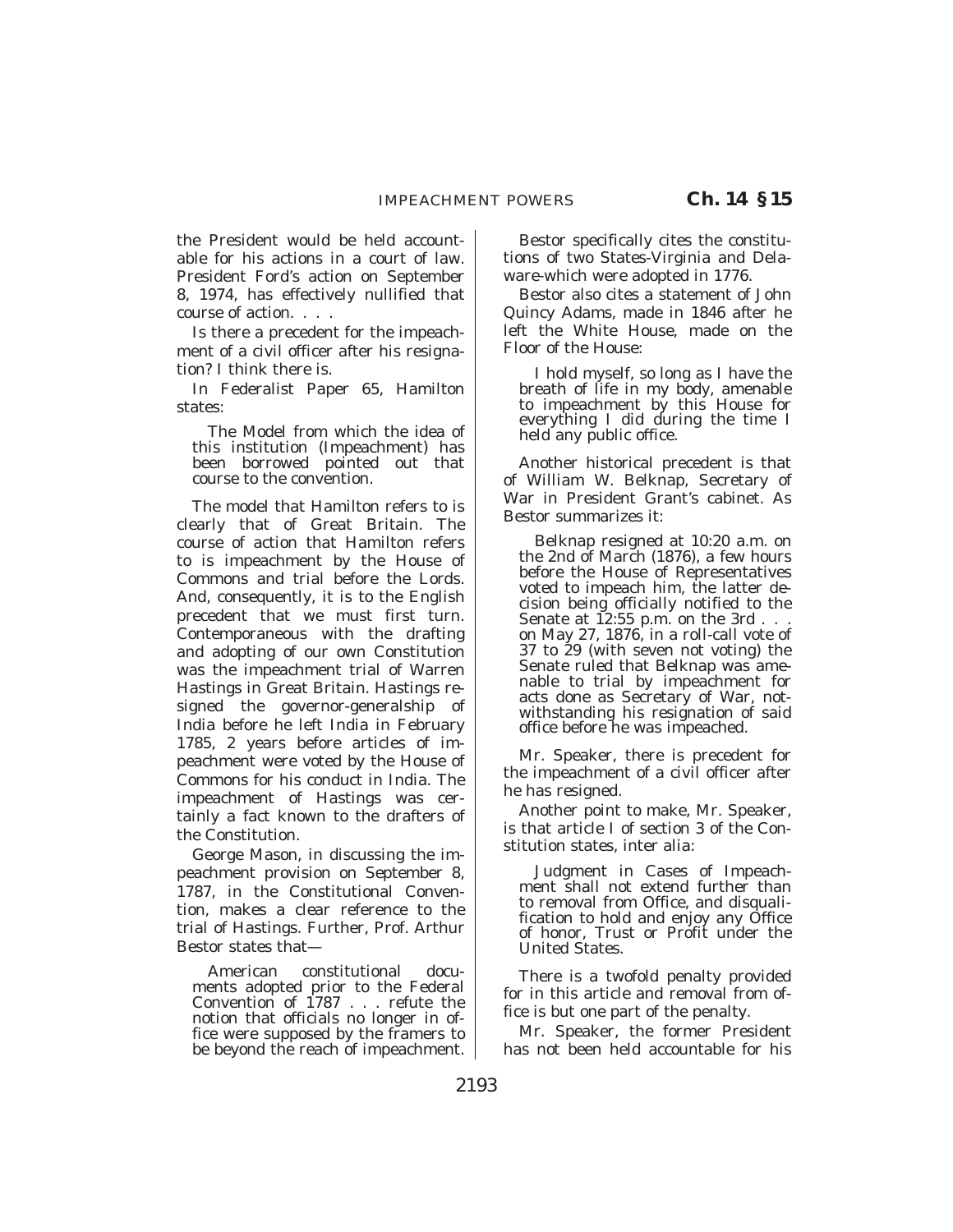actions. He has avoided accountability through the impeachment process by resigning, and he has avoided trial on charges of alleged criminal misconduct as contained in the first article of impeachment through the Presidential pardon of his successor.

Mr. Speaker, history can conclude that the Congress of the United States was confronted with a series of actions by the Chief Executive, actions which constituted a serious danger to our political processes and that we did nothing. The proper forum, and now the only forum, for a debate and a vote on these most serious charges is here in the House. We have no other recourse but to proceed if we are to assure that all future Presidents will be held accountable for their actions whether such future Chief Executives resign or not.

Mr. Speaker, I urge that the impeachment report of the House Judiciary Committee be debated and that we proceed to vote on the articles of im $peachment.$ <sup> $(14)$ </sup>

On Sept. 12, 1974, Ms. Bella S. Abzug, of New York, introduced a resolution of inquiry related to the pardon: (15)

H. RES. 1363

*Resolved,* That the President of the United States is hereby requested to

- **14.** 120 CONG. REC. 30695, 30696, 93d Cong. 2d Sess. (footnotes omitted). For a memo inserted in the Record by Senate Majority Leader Michael J. Mansfield (Mont.) on the power of Congress to impeach and try a President after he has resigned, see 120 CONG. REC. 31346–48, 93d Cong. 2d Sess., Sept. 17, 1974.
- **15.** 120 CONG. REC. 30964, 30965, 93d Cong. 2d Sess.

furnish the House, within ten days, with the following information:

1. What are the specific offenses against the United States for which a pardon was granted to Richard M. Nixon on September 8, 1974?

2. What are the certain acts or omissions occurring before his resignation from the office of President for which Richard Nixon had become liable to possible indictment and trial for offenses against the United States, as stated in your Proclamation of Pardon?

3. Did you or your representatives have specific knowledge of any formal criminal charges pending against Richard M. Nixon prior to issuance of the pardon? If so, what were these charges?

4. Did Alexander Haig refer to or discuss a pardon with Richard M. Nixon or representatives of Mr. Nixon at any time during the week of August 4, 1974 or at any subsequent time? If so, what promises were made or conditions set for a pardon, if any? If so, were tapes or transcriptions of any kind made of these conversations or were any notes taken? If so, please provide such tapes, transcriptions or notes.

5. When was a pardon for Richard M. Nixon first referred to or discussed with Mr. Nixon, or representatives of Mr. Nixon, by you or your representatives or aides, including the period when you were a member of Congress or Vice President?

6. Who participated in these and subsequent discussions or negotiations with Richard M. Nixon or his representatives regarding a pardon, and at what specific times and locations?

7. Did you consult with Attorney General William Saxbe or Special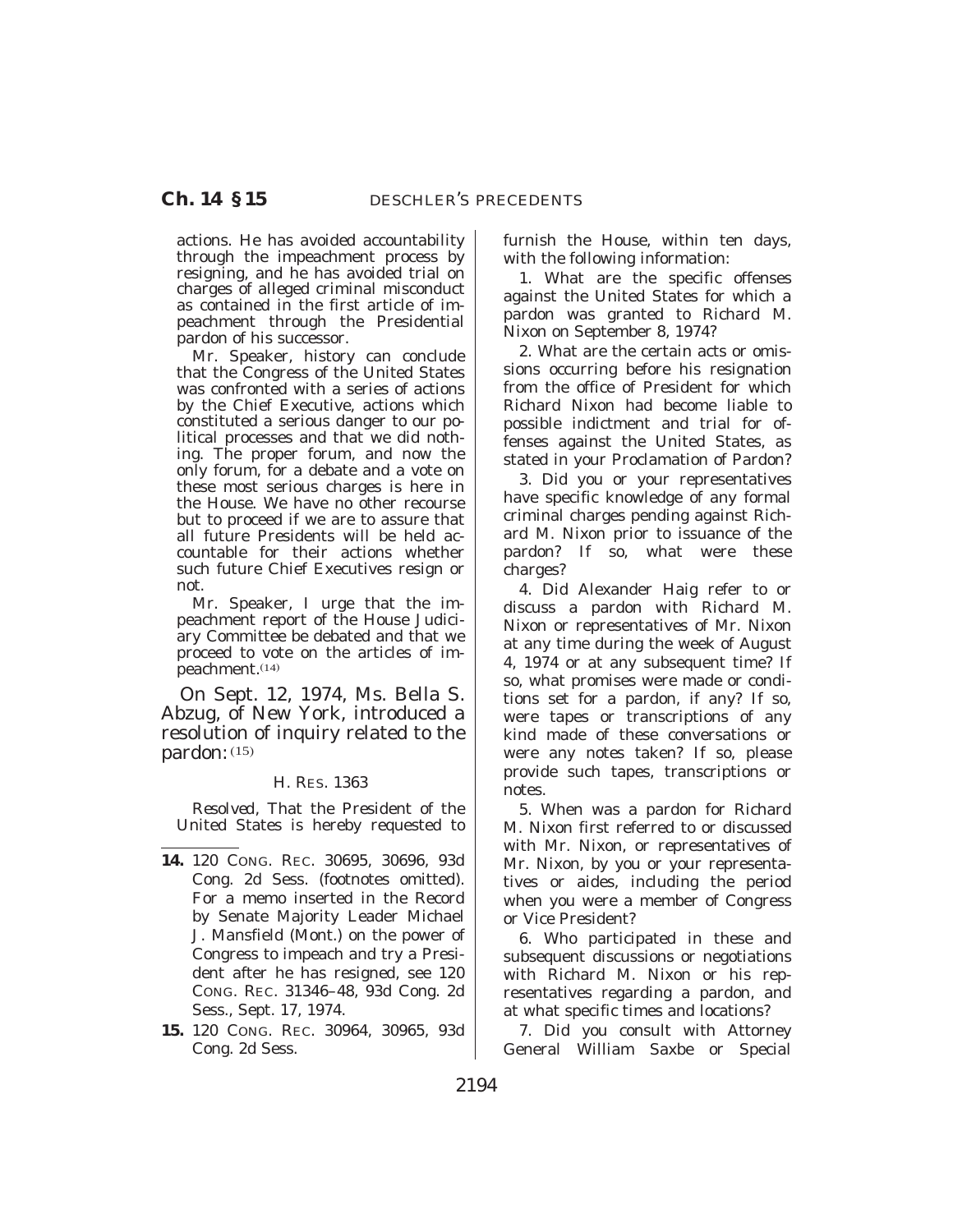Prosecutor Leon Jaworski before making the decision to pardon Richard M. Nixon and, if so, what facts and legal authorities did they give to you?

8. Did you consult with the Vice Presidential nominee, Nelson Rockefeller, before making the decision to pardon Richard M. Nixon and, if so, what facts and legal authorities did he give to you?

9. Did you consult with any other attorneys or professors of law before making the decision to pardon Richard M. Nixon, and, if so, what facts or legal authorities did they give to you?

10. Did you or your representatives ask Richard M. Nixon to make a confession or statement of criminal guilt, and, if so, what language was suggested or requested by you, your representatives, Mr. Nixon, or his representatives? Was any statement of any kind requested from Mr. Nixon in exchange for the pardon, and, if so, please provide the suggested or requested language.

11. Was the statement issued by Richard M. Nixon immediately subsequent to announcement of the pardon made known to you or your representatives prior to its announcement, and was it approved by you or your representatives?

12. Did you receive any report from a psychiatrist or other physician stating that Richard M. Nixon was in other than good health? If so, please provide such reports

The resolution of inquiry was referred to the Committee on the Judiciary. A subcommittee thereof held hearings on the matter of the pardon of former President Nixon,

and President Ford appeared in person and testified before such subcommittee on Oct. 17, 1974.

# **§ 16. Impeachment of Judge English**

# *Committee Report on Resolution and Articles of Impeachment*

**§ 16.1 In the 69th Congress, the Committee on the Judiciary reported a resolution of impeachment accompanied with five articles of impeachment against Judge George English, which report was referred to the House Calendar, ordered printed, and printed in full in the Congressional Record.**

On Mar. 25, 1926, Mr. George S. Graham, of Pennsylvania, offered a privileged report from the Committee on the Judiciary in the impeachment case against George English, U.S. District Judge for the Eastern District of Illinois. Speaker Nicholas Longworth, of Ohio, ordered the report printed and referred to the House Calendar.<sup>(16)</sup> By unanimous consent, the entire report (H. Rept. No. 653) was printed in the *Congressional Record*.(17)

**17.** *Id.* at pp. 6280–87.

**<sup>16.</sup>** 67 CONG. REC. 6280, 69th Cong. 1st Sess.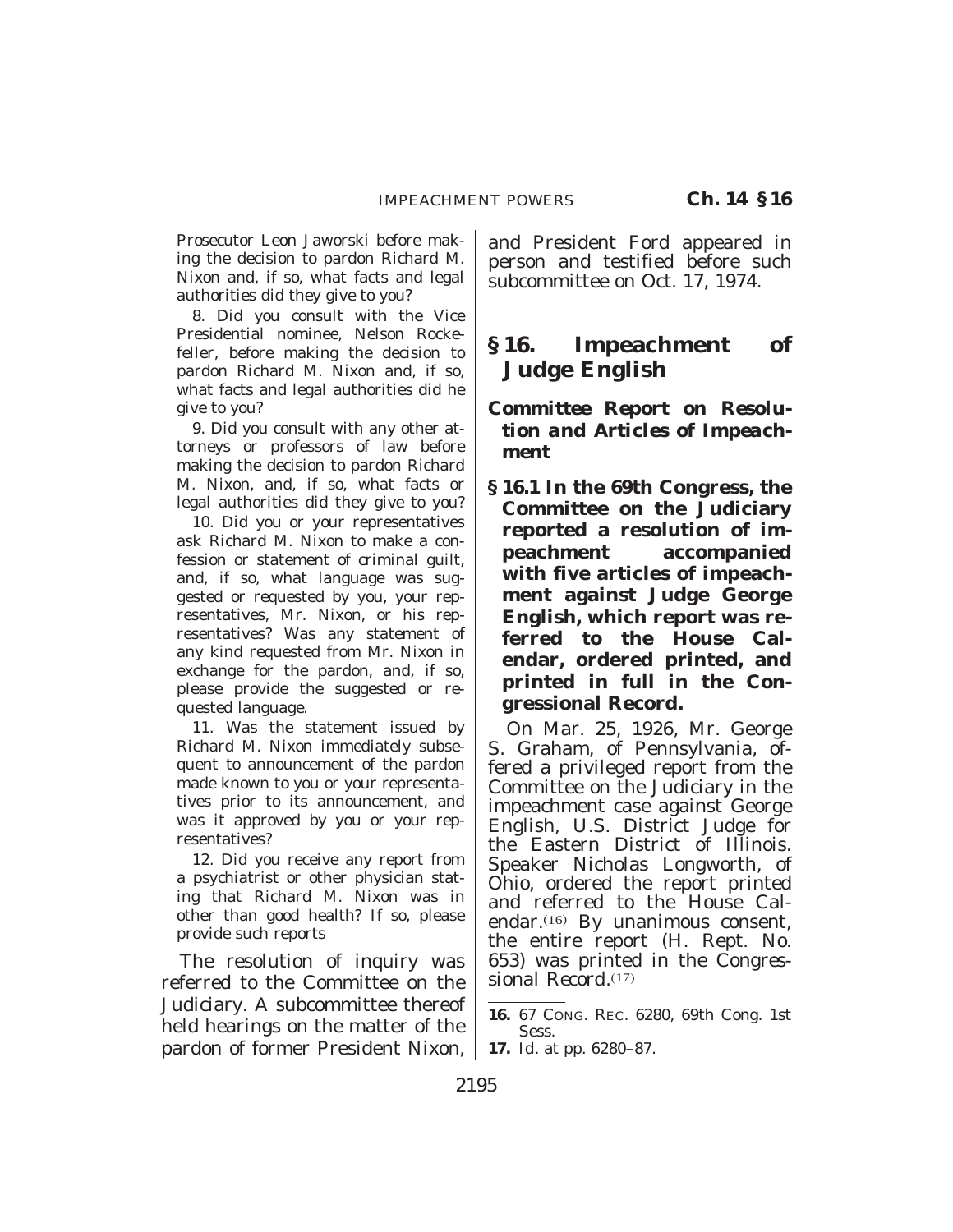The committee's recommendation and resolution read as follows:

## RECOMMENDATION

Your committee reports herewith the accompanying resolution and articles of impeachment against Judge George W. English, and recommends that they be adopted by the House and that they be presented to the Senate with a demand for the conviction and removal from office of said George W. English, United States district judge for the eastern district of Illinois.

## **RESOLUTION**

*Resolved,* That George W. English, United States district judge for the eastern district of Illinois, be impeached of misdemeanors in office; and that the evidence heretofore taken by the special committee of the House of Representatives under House Joint Resolution 347, sustains five articles of impeachment, which are hereinafter set out; and that said articles be, and they are hereby, adopted by the House of Representatives, and that the same shall be exhibited to the Senate in the following words and figures, to wit:

- Articles of impeachment of the House of Representatives of the United States of America in the name of themselves and of all of the people of the United States of America against George W. English, who was appointed, duly qualified, and commissioned to serve during good behavior in office, as United States District Judge for the Eastern District of Illinois, on May 3, 1918 (18)
- **18.** For a more comprehensive discussion of the impeachment proceedings

# *House Consideration and Debate*

**§ 16.2 The resolution and articles of impeachment in the George English impeachment were considered in the House pursuant to unanimous-consent agreements fixing the control and distribution of debate.**

On Mar. 30, 1926, Mr. George S. Graham, of Pennsylvania, called up for consideration in the House the resolution impeaching Judge English. By unanimous consent, the House agreed to procedures for the control and distribution of debate, thereby allowing every Member who wished to speak to do so:

THE SPEAKER: (19) The gentleman from Pennsylvania [Mr. Graham] asks unanimous consent that during today the debate be equally divided between the affirmative and the negative, and that he control one-half of the time and the other half be controlled by the gentleman from Alabama [Mr. Bowling] $(20)$ 

On Mar. 31, the second day of debate on the resolution, debate proceeded under a unanimousconsent agreement that debate

against Judge English, see 6 Cannon's Precedents §§ 544–547.

**<sup>19.</sup>** Nicholas Longworth (Ohio).

**<sup>20.</sup>** 67 CONG. REC. 6585–90, 69th Cong. 1st Sess.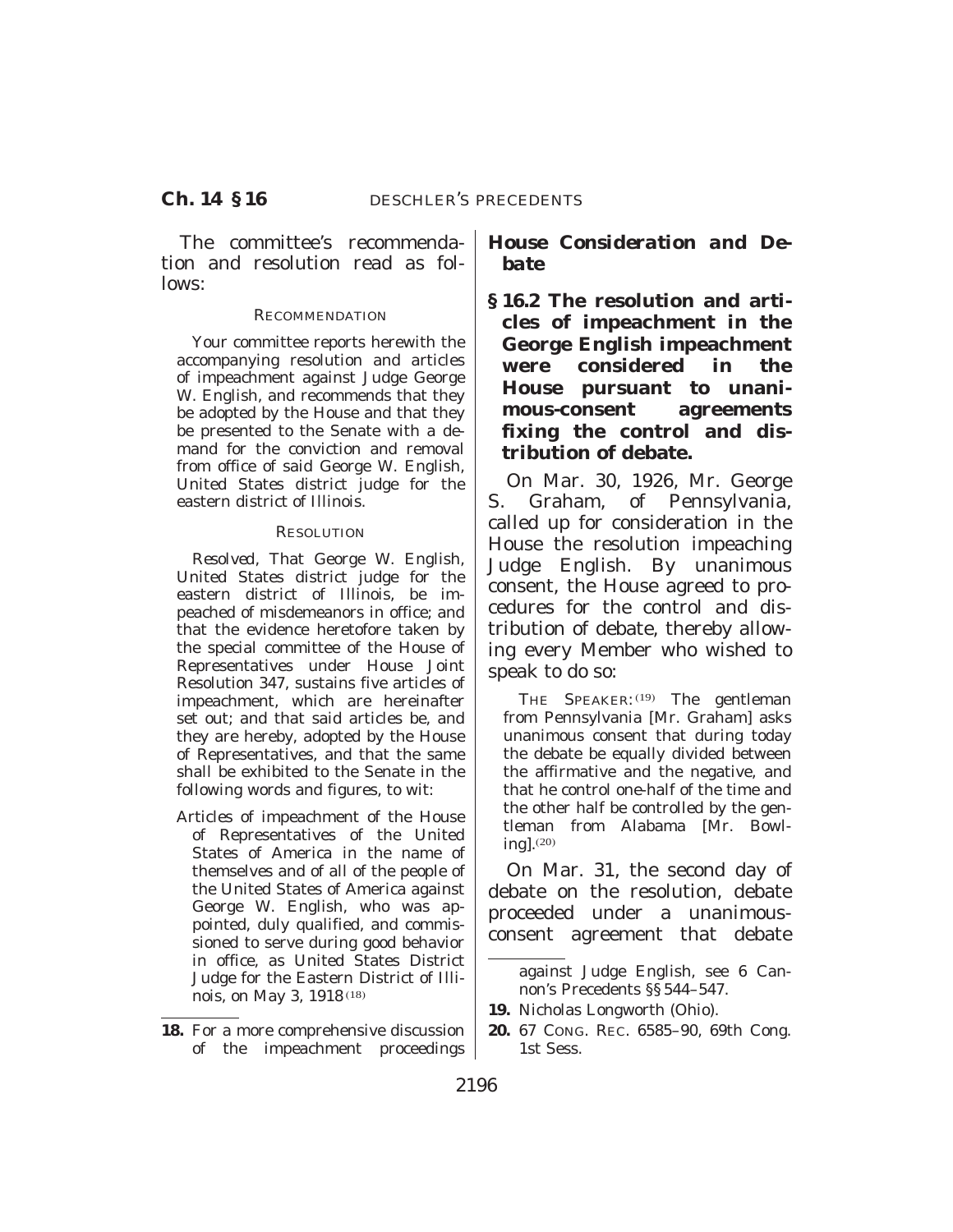continue to be equally divided between Mr. Graham and Mr. William B. Bowling.(1) Mr. Graham obtained unanimous consent that debate be concluded in  $7\frac{1}{2}$  hours. such time to be equally divided as before.(2)

# *Voting; Motions*

**§ 16.3 The previous question having been ordered on the resolution of impeachment against Judge George English, a motion to recommit with instructions was offered and rejected, and a separate vote was demanded on the first article, followed by a vote on the resolution.**

On Apr. 1, 1926, Mr. George S. Graham, of Pennsylvania, moved the previous question and it was ordered on the resolution impeaching Judge English. A motion to recommit the resolution with instructions was offered, the instructions directing the Committee on the Judiciary to take further testimony. The motion was rejected on a division voteyeas 101, noes 260.(3)

Pending the motion to recommit, Mr. Tom T. Connally, of

- **2.** *Id.* at pp. 6662, 6663.
- **3.** 67 CONG. REC. 6733, 6734, 69th Cong. 1st Sess. **4.** *Id.* at p. 6733.

Texas, stated a parliamentary inquiry:

Under the rules of the House, would not this resolution be subject to consideration under the five-minute rule for amendment?

Speaker Nicholas Longworth, of Ohio, responded, ''The Chair thinks not.'' (4)

Following the rejection of the motion to recommit, the Speaker put the question on the resolution of impeachment and stated that it was agreed to. Mr. William B. Bowling, of Alabama, objected and stated that his attention had been diverted and that he had meant to ask for a separate vote on the first article of impeachment. The Speaker stated that the demand for a separate vote then came too late, since the demand was in order when the question recurred on the resolution. Because of the apparent confusion in the Chamber, the Speaker allowed Mr. Bowling to ask for a separate vote (thereby vacating, by unanimous consent, the proceedings whereby the resolution had been agreed to).

The Speaker put the question on Mr. Bowling's motion to strike out Article I, which motion was rejected. The vote then recurred on the resolution, which was

**<sup>1.</sup>** *Id.* at p. 6645.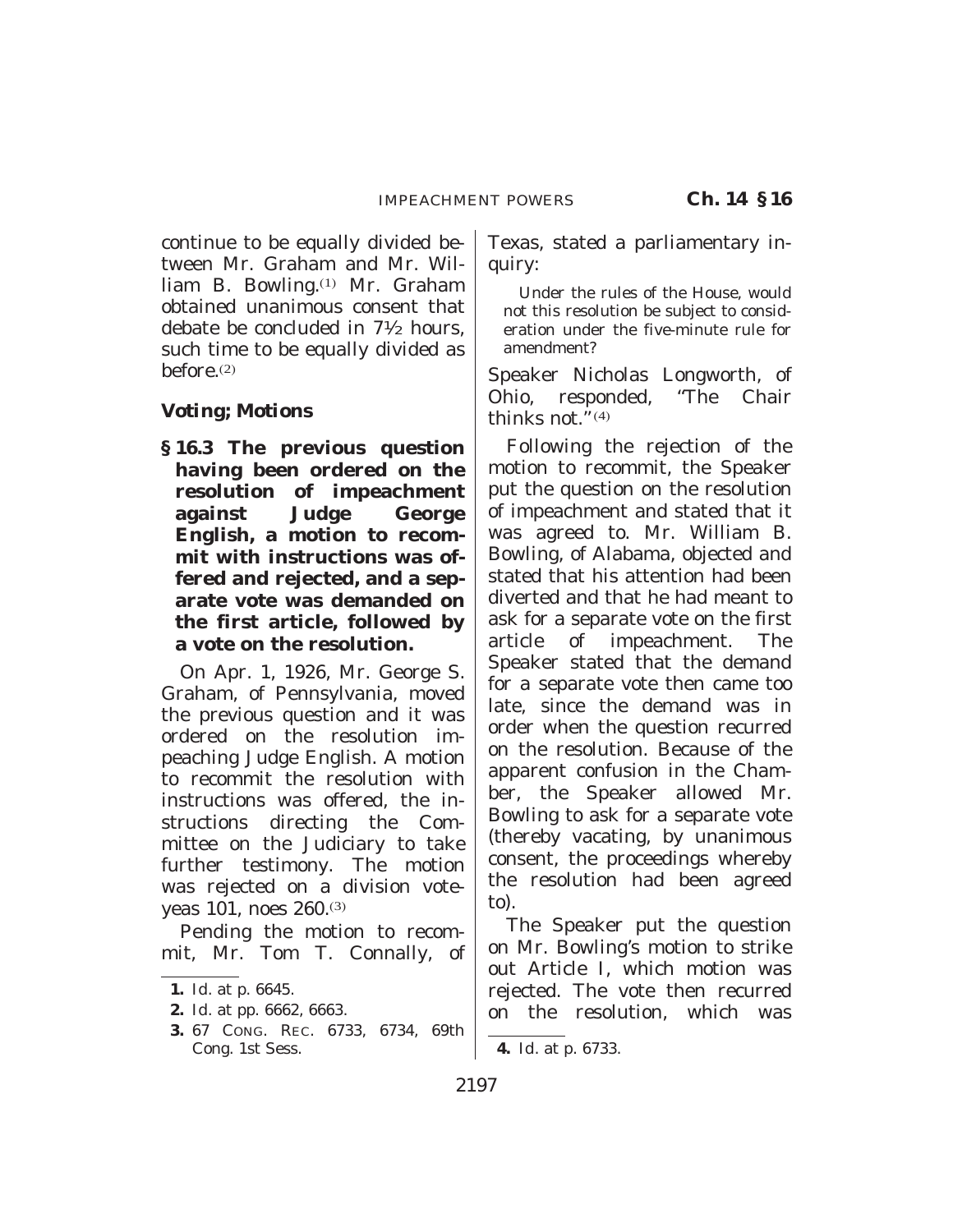adopted by the yeas and nays yeas 306, nays 62.(5)

The Speaker had previously stated, in response to a parliamentary inquiry by Mr. Charles R. Crisp, of Georgia, that pursuant to Rule XVI clause 6, a separate vote could be demanded on any substantive proposition contained in the resolution of impeachment.(6)

## *Discontinuance of Proceedings*

**§ 16.4 Judge George English having resigned from the bench, the House adopted a resolution instructing the managers to advise the Senate that the House declined to further prosecute charges of impeachment.**

On Dec. 11, 1926, the House adopted the following resolution in relation to the impeachment proceedings against Judge English:

*Resolved,* That the managers on the part of the House of Representatives in the impeachment proceedings now pending in the Senate against George W. English, late judge of the District Court of the United States for the Eastern District of Illinois, be instructed to appear before the Senate, sitting as a court of impeachment in said cause, and advise the Senate that in consideration of the fact that said George W. English is no longer a civil officer of the United States, having ceased to be a district judge of the United States for the eastern district of Illinois, the House of Representatives does not desire further to urge the articles of impeachment heretofore filed in the Senate against said George W. English.<sup>(7)</sup>

On Dec. 13, 1926, the Senate adjourned *sine die* as a court of impeachment after agreeing to the following order, which was messaged to the House:

*Ordered,* That the impeachment proceedings against George W. English, late judge of the District Court of the United States for the Eastern District of Illinois, be and the same are, duly dismissed.(8)

# **§ 17. Impeachment of Judge Louderback**

# *Consideration of Committee Report*

**§ 17.1 The House considered the matter of the impeachment of U.S. District Judge Harold Louderback under a unanimous-consent agreement which allowed the minority of the Committee on**

**8.** *Id.* at p. 344.

**<sup>5.</sup>** *Id.* at pp. 6734, 6735.

**<sup>6.</sup>** *Id.* at pp. 6589, 6590, see *House Rules and Manual* § 791 (1973).

**<sup>7.</sup>** 68 CONG. REC. 297, 69th Cong. 2d Sess.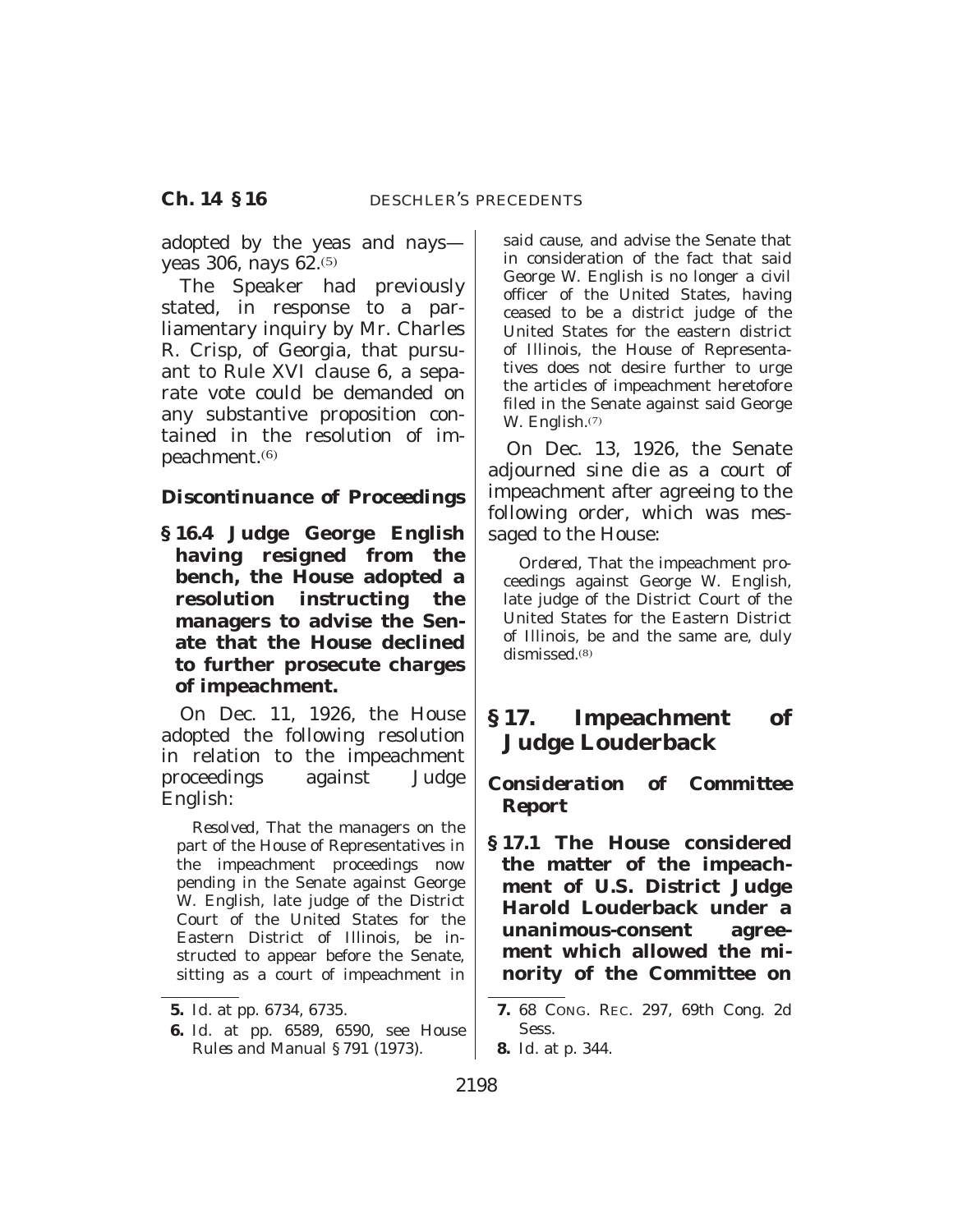**the Judiciary to offer, to the reported resolution recommending abatement of proceedings, a substitute amendment impeaching Judge Louderback and setting forth articles of impeachment.**

On Feb. 24, 1933, Speaker John N. Garner, of Texas, recognized Mr. Thomas D. McKeown, of Oklahoma, to call up a resolution, reported by the Committee on the Judiciary, recommending that charges against Harold Louderback, U.S. District Judge for the Northern District of California, did not merit impeachment (H. Res. 387; H. Rept. No. 2065). The minority report dissented from that recommendation and proposed a resolution and articles of impeachment.(9)

Mr. Earl C. Michener, of Michigan, commented on the fact that the report of the committee recommended censure of the judge, rather than impeachment:

MR. MICHENER. Mr. Speaker, in answer to the gentleman from Alabama, let me make this observation. The purpose of referring a matter of this kind to the Committee on the Judiciary is to determine whether or not in the opinion of the Committee on the Judiciary there is sufficient evidence to warrant impeachment by the House. If the

Committee on the Judiciary finds those facts exist, then the Committee on the Judiciary makes a report to the House recommending impeachment, and that undoubtedly is privileged. However, a custom has grown up recently in the Committee on the Judiciary of including in the report a censure. I do not believe that the constitutional power of impeachment includes censure. We have but one duty, and that is to impeach or not to impeach. Today we find a committee report censuring the judge. The resolution before the House presented by a majority of the committee is against impeachment. The minority members have filed a minority report, recommending impeachment. I am making this observation with the hope that we may get back to the constitutional power of impeachment.(10)

Discussion ensued as to controlling debate on the resolution so as to effectuate the understanding agreed on in committee that the previous question not be ordered until the minority had an opportunity to offer an amendment in the nature of a substitute for the resolution.

The House agreed to the following unanimous-consent request

**<sup>9.</sup>** 76 CONG. REC. 4913, 4914, 72d Cong. 2d Sess. See, generally, 6 Cannon's Precedents § 514.

**<sup>10.</sup>** *Id.* at p. 4914. The committee report stated ''the committee censures the judge for conduct prejudicial to the dignity of the judiciary in appointing incompetent receivers . . . for allowing fees that seem excessive, and for a high degree of indifference to the interest of litigants in receiverships.'' H. REPT. NO. 2065, Committee on the Judiciary, 72d Cong. 2d Sess.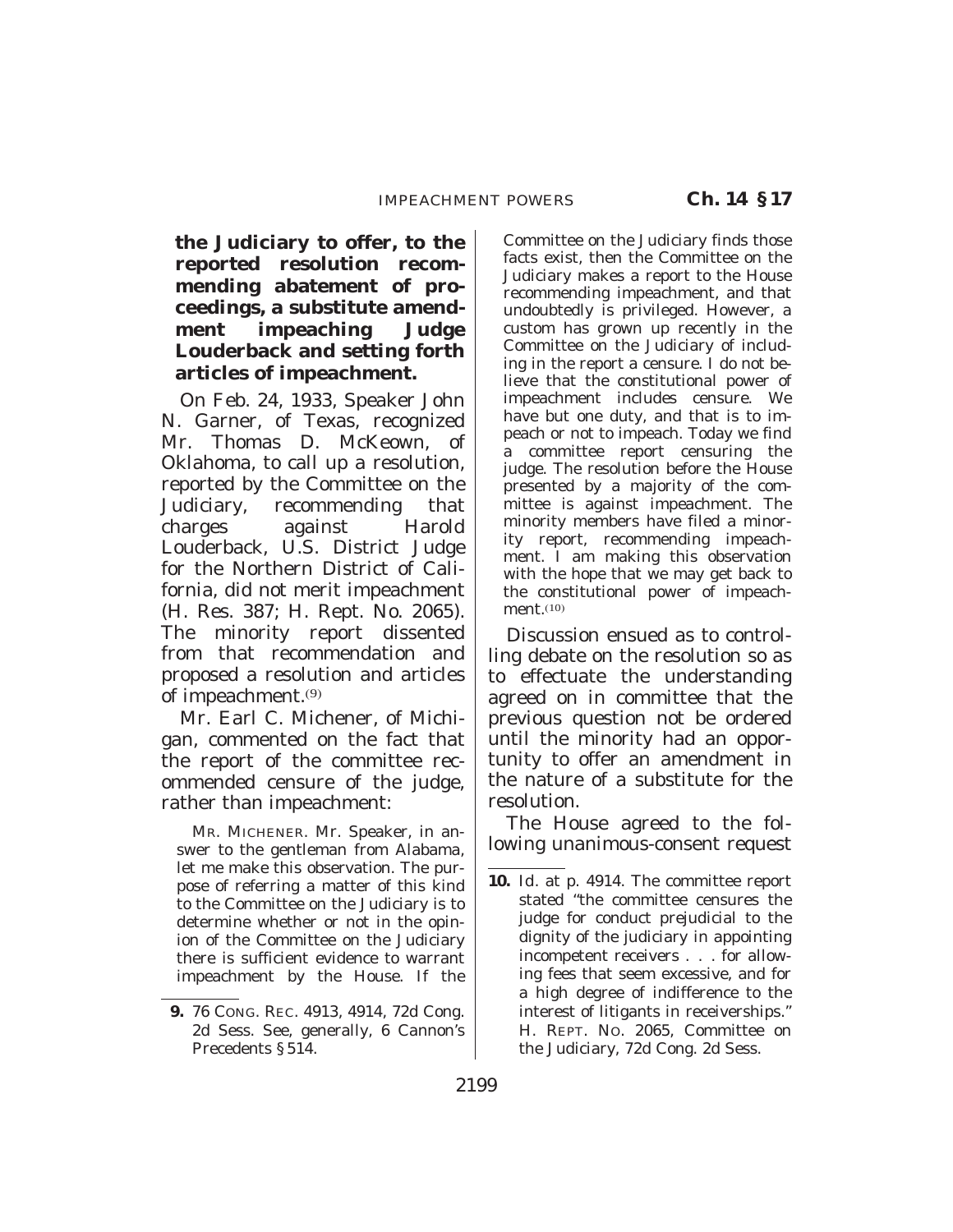propounded by Mr. McKeown (and suggested by Speaker Garner):

THE SPEAKER: Under the rules of the House the gentleman from Oklahoma [Mr. McKeown] has one hour in which to discuss this resolution, unless some other arrangement is made.

MR. MCKEOWN: Mr. Speaker, I ask unanimous consent that two hours' time be granted on a side. One-half of mine I shall yield to the gentleman from Missouri [Mr. Dyer]. At the end of the two hours' time, that the previous question shall be considered as ordered.

MR. [FIORELLO H.] LAGUARDIA [of New York]: Mr. Speaker, will the gentleman yield?

MR. MCKEOWN: Yes.

MR. LAGUARDIA: The gentleman will remember that the committee unanimously voted that the previous question should not be considered as ordered until the majority had opportunity to offer the articles of impeachment.

MR. MCKEOWN: I yield now to the gentleman for that purpose.

THE SPEAKER: If gentlemen will permit, let the Chair make a suggestion. The Chair understands that the committee has something of an understanding that there would be an opportunity to vote upon the substitute for the majority resolution. Is that correct?

MR. MCKEOWN: Yes.

THE SPEAKER: Then the Chair suggests to the gentleman from Oklahoma that he ask unanimous consent that general debate be limited to two hours, one-half to be controlled by himself, and one-half to be controlled by the gentleman from New York.

MR. MCKEOWN: I want one-half of my time to be yielded to the gentleman from Missouri, and that the other hour shall be controlled by the gentleman from Texas.

THE SPEAKER: Then the Chair suggests that the gentleman from Oklahoma control all of the time.

MR. [HATTON W.] SUMNERS [of Texas]: Mr. Speaker, I am quite willing that the gentleman from Oklahoma may control the time, because I am sure that he will make a fair distribution of it.

MR. MCKEOWN: Mr. Speaker, I ask unanimous consent that the time for debate be limited to two hours to be controlled by myself, that during that time the gentleman from New York [Mr. La Guardia] be permitted to offer a substitute for the resolution and at the conclusion of the time for debate the previous question be considered as ordered.

THE SPEAKER: Then the Chair submits this: The gentleman from Oklahoma asks unanimous consent that debate be limited to two hours, to be controlled by the gentleman from Oklahoma, that at the end of that time the previous question shall be considered as ordered, with the privilege, however, of a substitute resolution being offered, to be included in the previous question. Is there objection?

MR. [WILLIAM B.] BANKHEAD [of Alabama]: Mr. Speaker, reserving the right to object for the purpose of getting the parliamentary situation clarified before we get to the merits, is there any question in the mind of the Speaker, if it is fair to submit such a suggestion, as to whether or not the substitute providing for absolute im-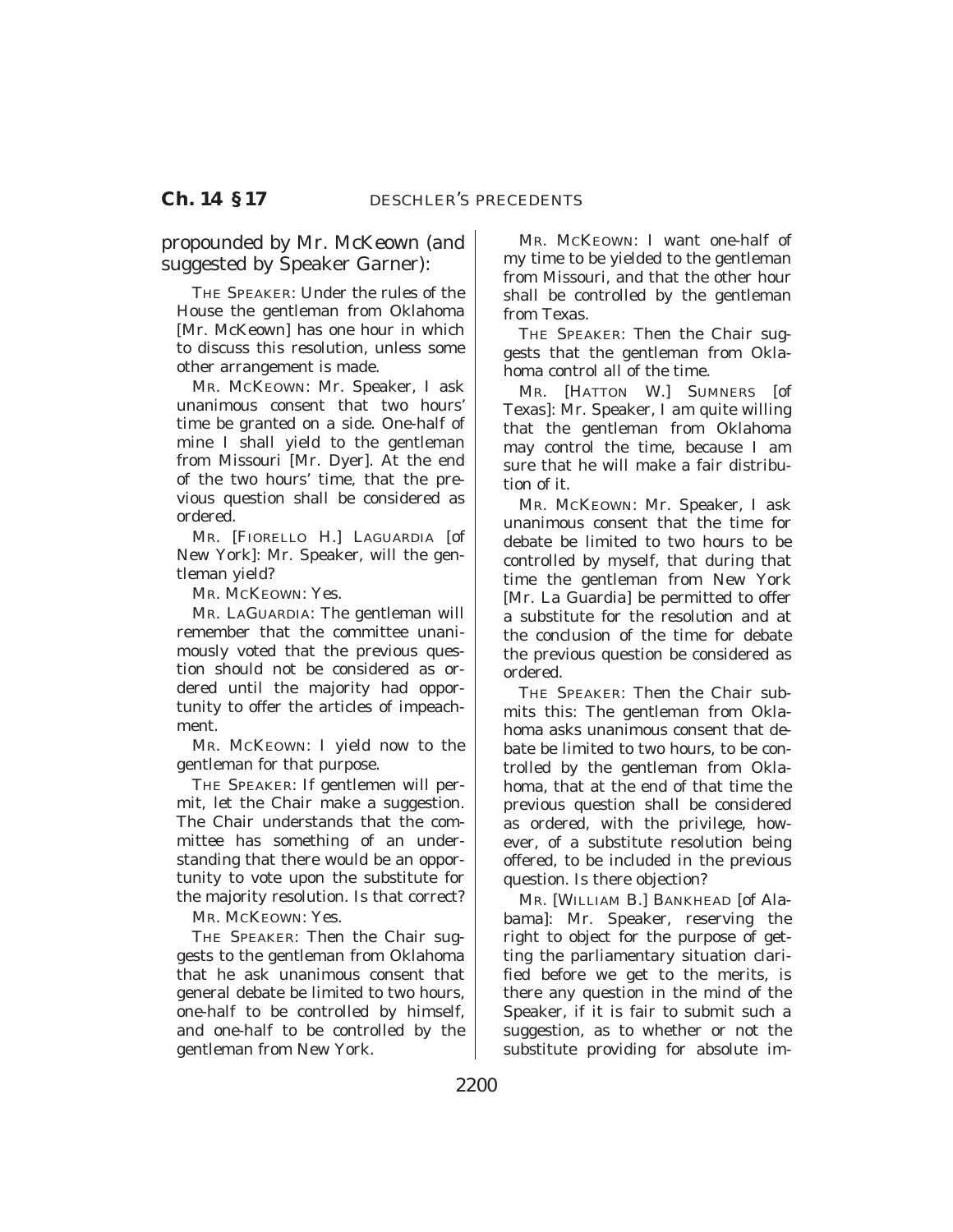peachment would be in order as a substitute for this report?

THE SPEAKER: That is the understanding of the Chair, that the unanimous-consent agreement is, that the gentleman from New York [Mr. LaGuardia] may offer a substitute, the previous question to be considered as ordered on the substitute and the original resolution at the expiration of the two hours. Is there objection?

There was no objection.<sup>(11)</sup>

# *Voting*

**§ 17.2 At the conclusion of debate on the resolution and substitute therefor, in the Harold Louderback impeachment proceedings, a yea and nay vote was taken on the substitute, which was agreed to.**

On Feb. 24, 1933, the House had under consideration a resolution abating impeachment proceedings against Judge Louderback. A unanimous-consent agreement was adopted, as follows:

THE SPEAKER: (12) . . . The gentleman from Oklahoma (Mr. Thomas D. McKeown] asks unanimous consent that debate be limited to two hours . . . that at the end of that time the

previous question shall be considered as ordered, with the privilege, however, of a substitute resolution being offered, to be included in the previous question. . . .

There was no objection.<sup>(13)</sup>

At the conclusion of the two hours' debate on the resolution abating the impeachment proceedings and on the amendment in the nature of a substitute, the Speaker put the question on the substitute and answered a parliamentary inquiry as to the effect of the vote:

THE SPEAKER: The question is on the substitute of the gentleman from New York [Mr. LaGuardia].

The question was taken, and the Chair announced that he was in doubt.

MR. [THOMAS D.] MCKEOWN of Oklahoma]: Mr. Speaker, a division.

MR. [CARL G.] BACHMANN [of West Virginia]: Mr. Speaker, I ask for the yeas and nays.

The yeas and nays were ordered.

MR. [EARL C.] MICHENER [of Michigan]: Mr. Speaker, a parliamentary inquiry.

THE SPEAKER: The gentleman will state it.

MR. MICHENER: As I understand, a vote of "aye" is a vote for impeachment and a vote of ''no'' is against impeachment; is that correct?

THE SPEAKER: An aye vote on the substitute of the gentleman from New York is a vote to impeach and a "no" vote is a vote against impeachment.

**<sup>11.</sup>** *Id.* For more comprehensive treatment of impeachment proceedings against Judge Louderback, see 6 Cannon's Precedents §§ 513–524.

**<sup>12.</sup>** John N. Garner (Tex.).

**<sup>13.</sup>** 76 CONG. REC. 4914, 72d Cong. 2d Sess.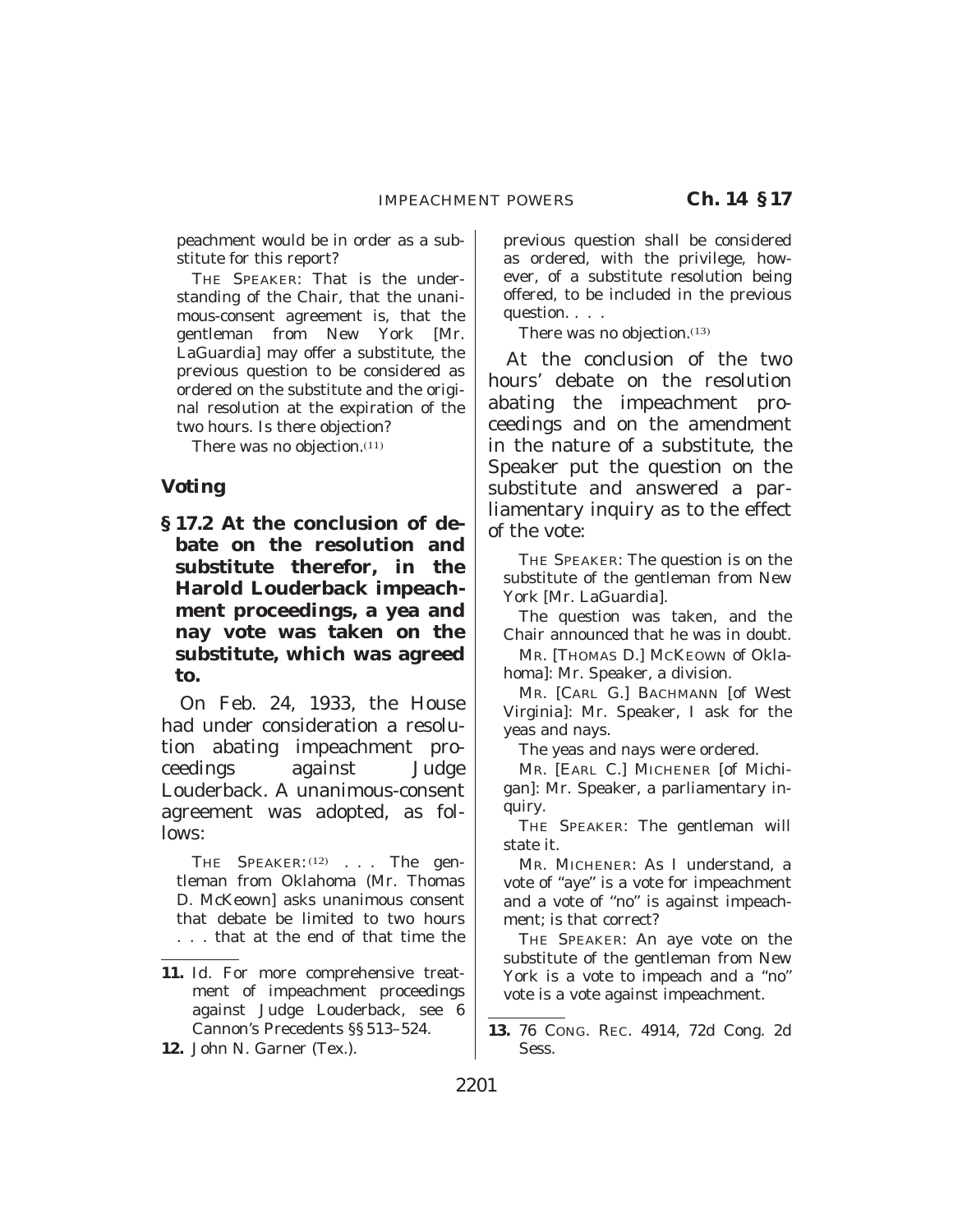The Clerk will call the roll.

The question was taken; and there were—yeas 183, nays 142, answered "present" 4, not voting  $97(14)$ 

# *Election of Managers; Continuation of Proceedings Into New Congress*

**§ 17.3 The House having adopted articles of impeachment against Judge Harold Louderback, the House adopted resolutions appointing managers and notifying the Senate of its actions, but did not resolve the question whether such managers could, without further authority, continue to represent the House in the succeeding Congress.**

The House having adopted the articles of impeachment against Judge Louderback on Feb. 24, 1933, Chairman Hatton W. Sumners, of Texas, of the Committee on the Judiciary, called up on Feb. 27, 1933, resolutions appointing managers and notifying the Senate of the action of the House. Discussion ensued as to the power of the managers beyond the termination of the Congress (the Congress was to expire on Mar. 3):

## IMPEACHMENT OF JUDGE HAROLD **LOUDERBACK**

MR. SUMNERS of Texas: Mr. Speaker, I offer the following privileged report from the Committee on the Judiciary, which I send to the desk and ask to have read, and ask its immediate adoption.

The Clerk read as follows:

## HOUSE RESOLUTION 402

*Resolved,* That Hatton W. Sumners, Gordon Browning, Malcolm C. Tarver, Fiorello H. LaGuardia, and Charles I. Sparks, Members of this House, be, and they are hereby, appointed managers to conduct the im-<br>peachment against Harold peachment against Harold Louderback, United States district judge for the northern district of California; and said managers are hereby instructed to appear before the Senate of the United States and at the bar thereof in the name of the House of Representatives and of all the people of the United States to impeach the said Harold Louderback of misdemeanors in office and to exhibit to the Senate of the United States the articles of impeachment against said judge which have been agreed upon by the House; and that the said managers do demand the Senate take order for the appearance of said Harold Louderback to answer said impeachment, and demand his impeachment, conviction, and removal from office.

THE SPEAKER PRO TEMPORE: The question is on agreeing to the resolution.

MR. [THOMAS L.] BLANTON [of Texas]: Mr. Speaker, will the gentleman yield?

MR. SUMNERS of Texas: Yes.

MR. BLANTON: Is it not usual in such cases to provide for the managers on the part of the House to interrogate witnesses?

**<sup>14.</sup>** *Id.* at p. 4925. The resolution, as amended by the substitute, was then agreed to. H. JOUR. 306, 72d Cong. 2d Sess., Feb. 24, 1933.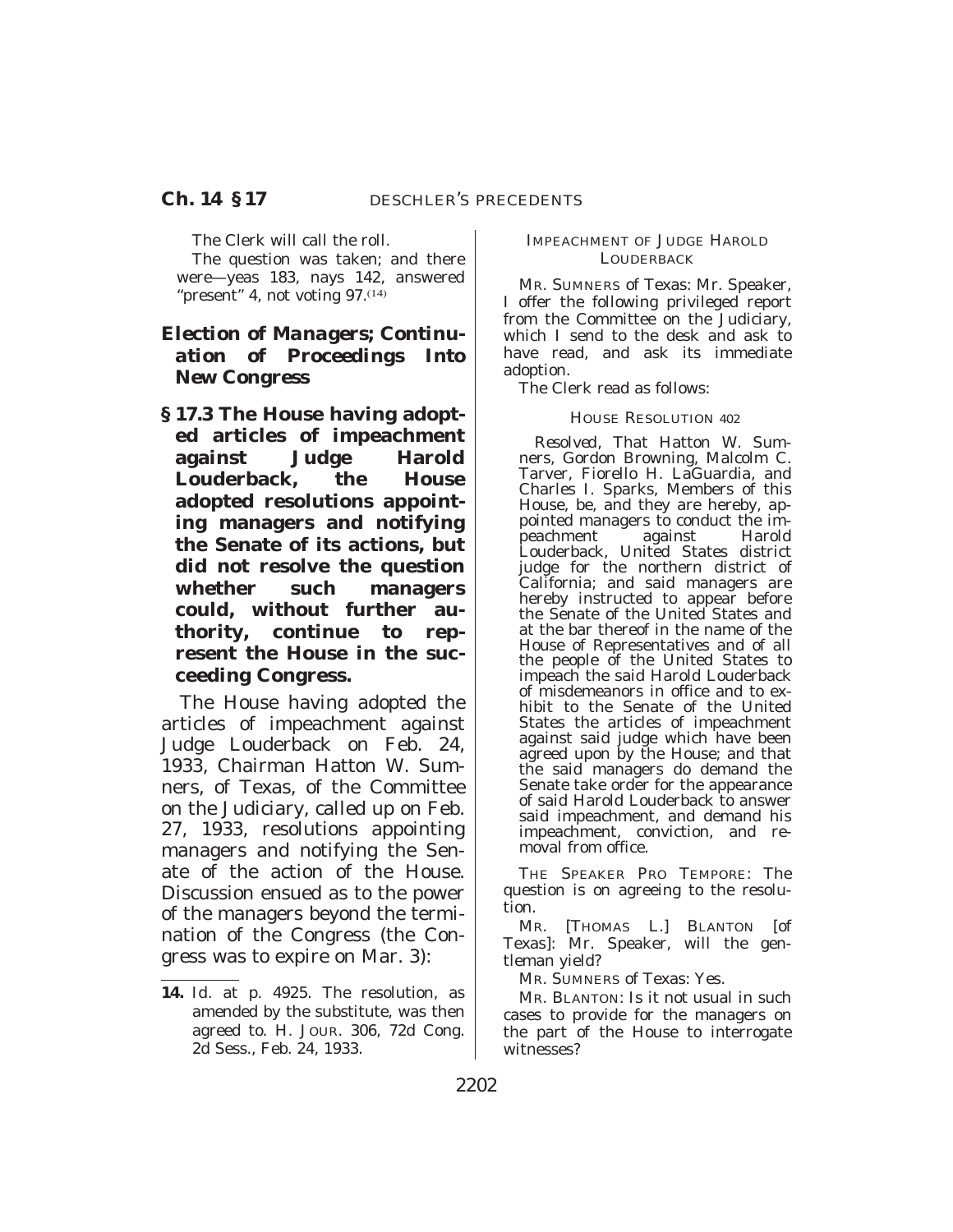MR. SUMNERS of Texas: This is the usual resolution which is adopted.

MR. BLANTON: But this resolution does embrace that power and authority?

MR. SUMNERS of Texas: Yes. It is the usual resolution.

MR. [WILLIAM H.] STAFFORD [of Wisconsin]: Mr. Speaker, will the gentleman yield?

MR. SUMNERS of Texas: Yes.

MR. STAFFORD: This House, which is about to expire, has leveled impeachment articles against a sitting judge. It is impracticable to have the trial of that judge in the expiring days of the Congress. Has the gentleman considered what the procedure will be in respect to having the trial before the Senate in the next Congress?

MR. SUMNERS of Texas: The Committee on the Judiciary today gave full consideration to all of the angles that suggested themselves to the committee for consideration, and this arrangement seems to be more in line with the precedents and to be most definitely suggested by the situation in which we find ourselves.

MR. STAFFORD: Then, I assume, from the gentleman's statement, that it is the purpose that the gentlemen named in the resolution shall represent the House in the next Congress?

MR. SUMNERS of Texas: No; I believe not. I think it is pretty well agreed that the next Congress will probably have to appoint new managers before they may proceed. I think gentlemen on each side agree substantially with that statement as to what probably would be required.

MR. STAFFORD: There is nothing in the Constitution that would prevent Members of this Congress from serving as representatives of this House before the Senate in the next Congress, even though they be not Members of that Congress.

MR. SUMNERS of Texas: I hope my friend will excuse me for not taking the time of the House to discuss that feature of the matter.

MR. STAFFORD: It is quite an important subject.

MR. SUMNERS of Texas: It is an unsettled subject, and one we have tried to avoid.

THE SPEAKER PRO TEMPORE: The question is on agreeing to the resolution.

The resolution was agreed to.

A motion to reconsider the vote by which the resolution was agreed to was laid on the table.

MR. SUMNERS of Texas: Mr. Speaker, I desire to present a privileged resolution.

The Clerk read as follows:

HOUSE RESOLUTION 403

*Resolved,* That a message be sent to the Senate to inform them that this House has impeached Harold Louderback, United States district judge for the Northern District of California, for misdemeanors in office, and that the House has adopted articles of impeachment against said Harold Louderback, judge as aforesaid, which the managers on the part of the House have been directed to carry to the Senate, and that Hatton W. Sumners, Gordon Browning, Malcolm C. Tarver, Fiorello H. LaGuardia, and Charles I. Sparks, Members of this House, have been appointed such managers.

The resolution was agreed to.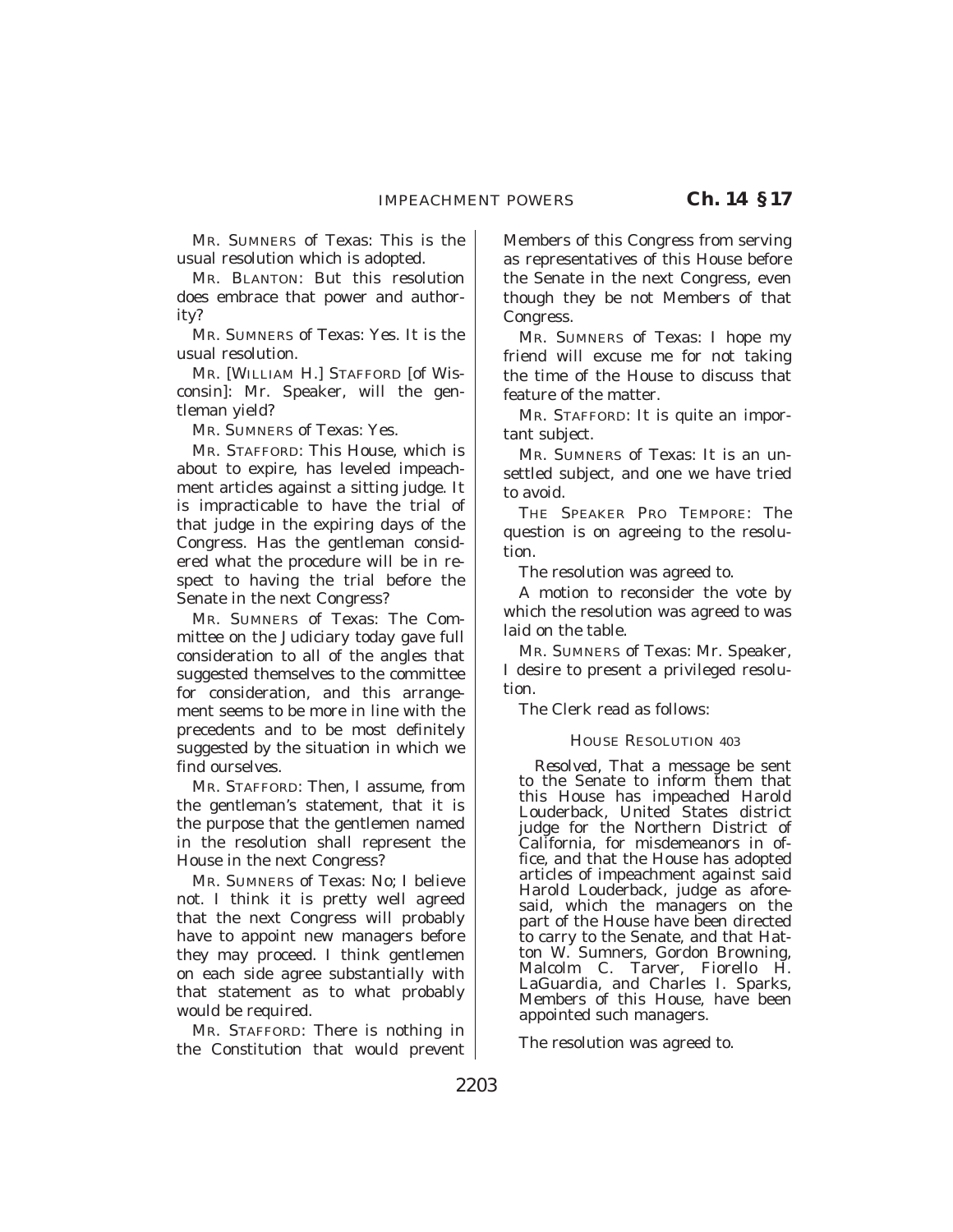A motion to reconsider the vote by which the resolution was agreed to was laid on the table. $(15)$ 

*Parliamentarian's Note:* In the succeeding Congress, an issue arose as to the power of managers elected in one Congress to continue their functions in a new Congress. On Mar. 13, 1933, the 73d Congress having convened, the Senate convened as a Court of Impeachment and received the managers on the part of the House, who were those Members re-elected to the House who had been appointed as managers in the 72d Congress (two of the five managers were not reelected to the House). On Mar. 22, Mr. Sumners called up a resolution appointing two new Members, and reappointing the three re-elected Members, as managers on the part of the House to conduct the impeachment trial of Judge Louderback. Nevertheless, Mr. Sumners asserted that the managers elected in one Congress had the capacity to continue in that function in a new Congress without reappointment.<sup>(16)</sup>

In arguing that the impeachment managers elected by one House should retain their powers

in a succeeding Congress, Chairman Sumners referred to the lengthy period of time that could occur between the appointment of managers, the adjournment of Congress, and the commencement of a trial. $(17)$ 

**§ 17.4 The resolution of impeachment against Judge Louderback having been presented to the Senate on the last day of the 72d Congress, the Senate conducted the trial in the 73d Congress.**

On Mar. 3, 1933, the last day of the 72d Congress under constitutional practice prior to the adoption of the 20th amendment, the managers on the part of the House in the Harold Louderback impeachment appeared before the Senate and read the resolution and articles of impeachment. The Senate adopted a special order that the Senate begin sitting for trial on the first day of the 73d Congress.<sup>(18)</sup>

President Franklin D. Roosevelt convened the 73d Congress on Mar. 9,1933, prior to the constitutional day of the first Monday in December, and the Senate organized for trial on that date, pursuant to its special order.<sup>(19)</sup>

**<sup>15.</sup>** 76 CONG. REC. 5177, 5178, 72d Cong. 2d Sess.

**<sup>16.</sup>** See 6 Cannon's Precedents §§ 516, 517.

**<sup>17.</sup>** See 6 Cannon's Precedents § 517.

**<sup>18.</sup>** 6 Cannon's Precedents § 515.

**<sup>19.</sup>** 6 Cannon's Precedents § 516. For the proclamation convening the 73d Con-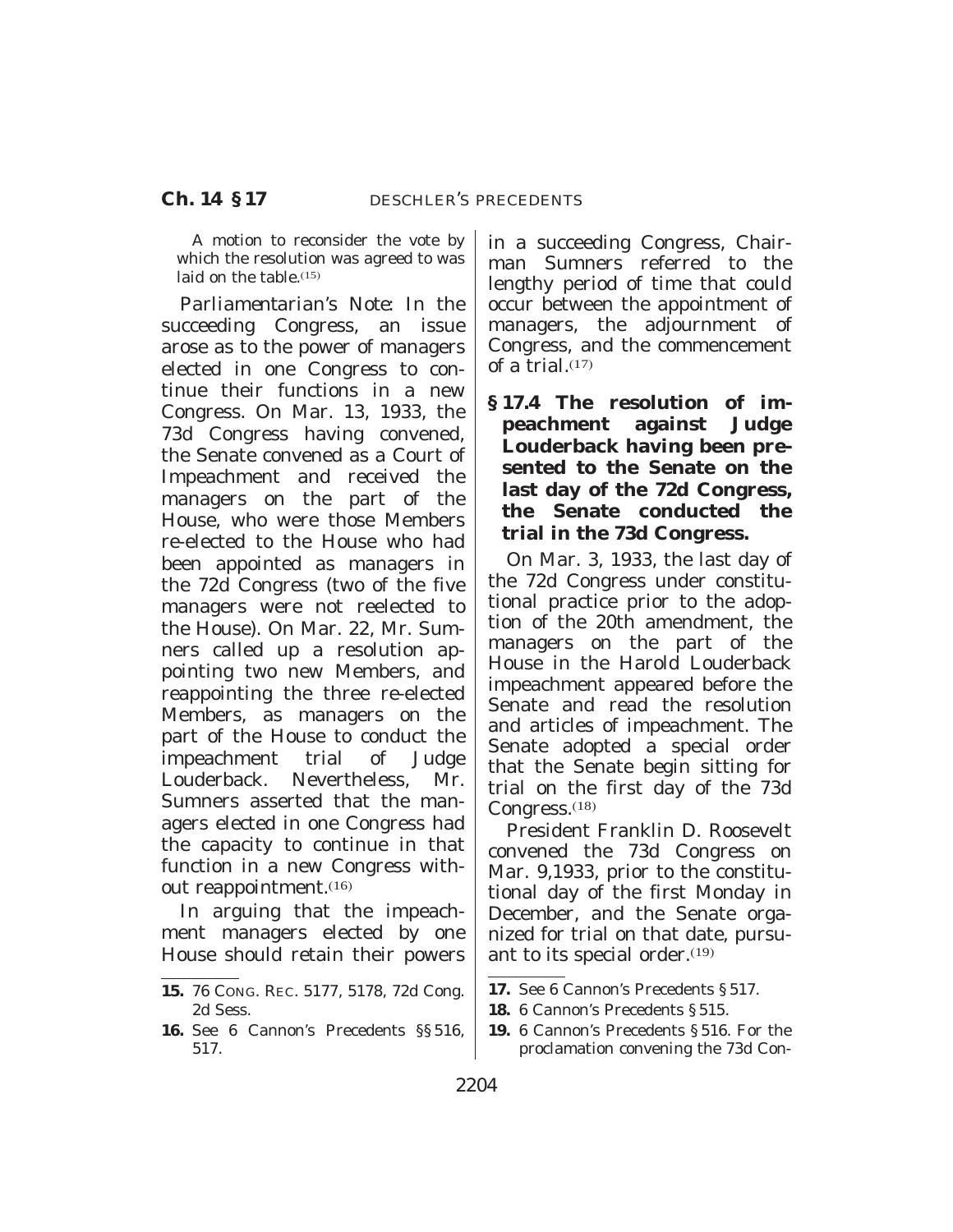# **§ 18. Impeachment of Judge Ritter**

# *Authorization of Investigation*

**§ 18.1 The Committee on the Judiciary reported in the 73d Congress a resolution authorizing an investigation into the conduct of Halsted Ritter, a U.S. District Court judge; the resolution was referred to the Union Calendar and considered and adopted in the House as in the Committee of the Whole by unanimous consent.**

On May 29, 1933, Mr. J. Mark Wilcox, of Florida, placed in the hopper a resolution (H. Res. 163) authorizing the Committee on the Judiciary to investigate the conduct of Halsted Ritter, District Judge for the U.S. District Court for the Southern District of Florida, to determine whether in the opinion of the committee he had been guilty of any high crime or misdemeanor. The resolution was referred to the Committee on the Judiciary.(20)

On June 1, 1933, the Committee on the Judiciary reported House Resolution 163 (H. Rept. No. 191) with committee amendments; the resolution was referred to the Committee of the Whole House on the state of the Union, since the original resolution contained an appropriation. $(21)$ 

On the same day, Hatton W. Sumners, of Texas, Chairman of the Committee on the Judiciary, asked unanimous consent to consider House Resolution 163 in the House as in the Committee of the Whole. The resolution and committee amendments read as follows:

## HOUSE RESOLUTION 163

*Resolved,* That the Committee on the Judiciary is authorized and directed, as a whole or by subcommittee, to inquire into and investigate the official conduct of Halsted L. Ritter, a district judge for the United States District Court for the Southern District of Florida, to determine whether in the opinion of said committee he has been guilty of any high crime or misdemeanor which in the contemplation of the Constitution requires the interposition of the Constitutional powers of the House. Said committee shall report its findings to the House, together with such resolution of impeachment or other recommendation as it deems proper.

Sec. 2. For the purpose of this resolution, the committee is authorized to

gress, see H. JOUR. 3, 73d Cong. 1st Sess., Mar. 9, 1933.

On May 24, 1933, the Senate acquitted Judge Louderback on all articles. See 6 Cannon's Precedents § 524.

**<sup>20.</sup>** 77 CONG. REC. 4575, 73d Cong. 1st Sess. **21.** *Id.* at p. 4796.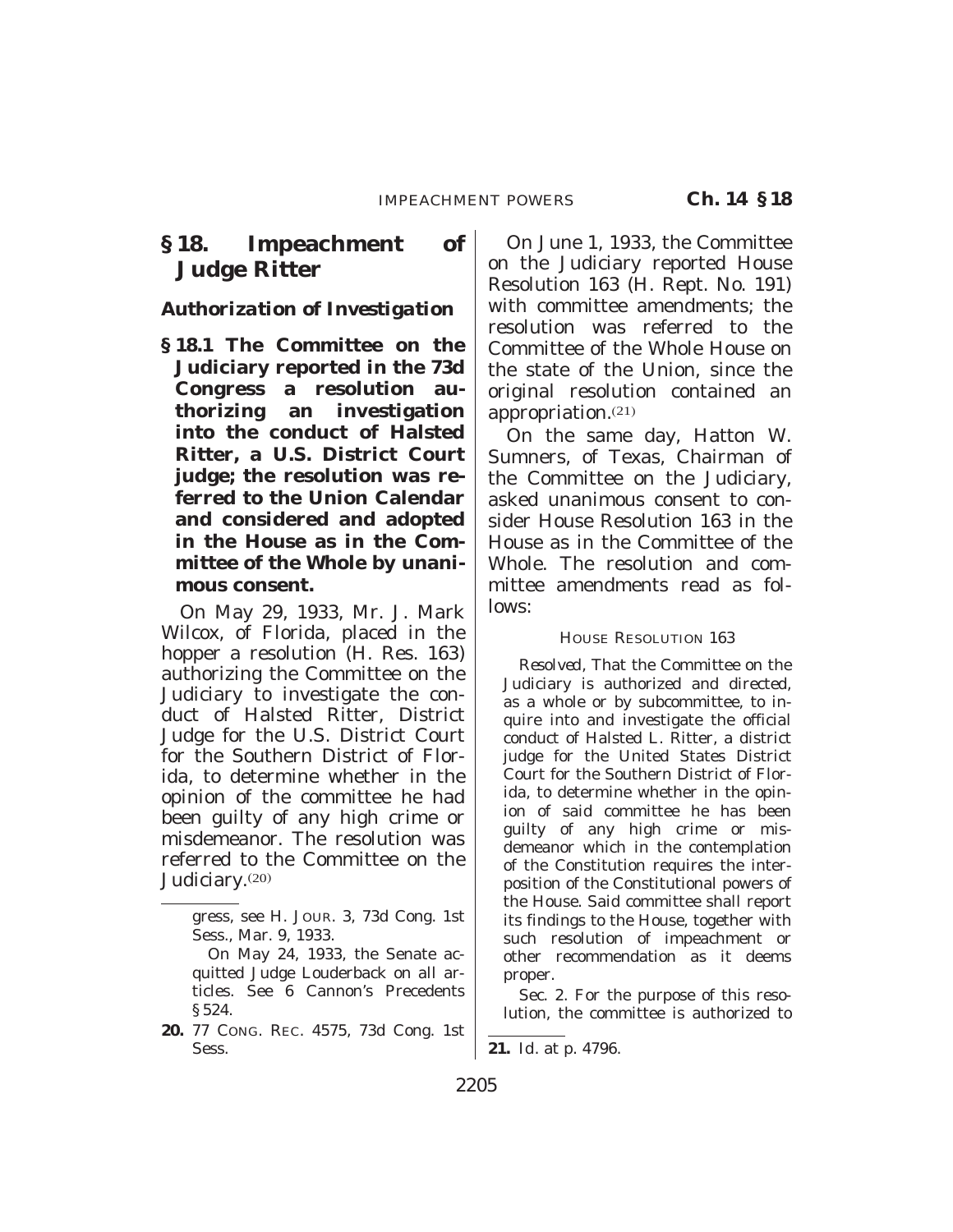sit and act during the present Congress at such times and places in the District of Columbia and elsewhere, whether or not the House is sitting, has recessed, or has adjourned, to hold such hearing, to employ such clerical, stenographic, and other assistance, to require the attendance of such witnesses and the production of such books, papers, and documents, and to take such testimony, to have such printing and binding done, and to make such expenditures not exceeding \$5,000, as it deems necessary.

With the following committee amendments:

Page 2, line 5, strike out the words ''to employ such clerical, stenographic, and other assistance''; and in line 9, on page 2, strike out ''to have such printing and binding done, and to make such expenditures, not exceeding \$5,000.''

After brief debate, the House as in the Committee of the Whole adopted the resolution as amended by the committee amendments. $(1)$ 

The Committee on the Judiciary made no report to the House, prior to the expiration of the 73d Congress, in the matter of charges

against Judge Ritter, but a subcommittee of the committee investigated the charges and gathered testimony and evidence pursuant to House Resolution 163.

The evidence gathered was the basis for House Resolution 422 in the 74th Congress, impeaching Judge Ritter, and both that resolution and the report of the Committee on the Judiciary in the 74th Congress (H. Rept. No. 2025) referred to the investigation conducted under House Resolution 163, 73d Congress.

The Chairman of the subcommittee, Malcolm C. Tarver, of Georgia, made a report recommending impeachment to the full committee; the report was printed in the Record in the 74th Con $gress.<sub>(2)</sub>$ 

# *Presentation of Charges*

**§ 18.2 In the 74th Congress, a Member rose to a question of constitutional privilege and presented charges against Judge Ritter, which were referred to the Committee on the Judiciary.**

On Jan. 14, 1936, Mr. Robert A. Green, of Florida, a member of the Committee on the Judiciary, rose to a question of constitutional

**<sup>1.</sup>** *Id.* at pp. 4784, 4785.

The House adopted a resolution, reported by the Committee on Accounts, authorizing payment out of the contingent fund for expenses of the Committee on the Judiciary in conducting its investigation under H. Res. 163; see H. Res. 172, 77 CONG. REC. 5429, 5430, 73d Cong. 1st Sess., June 9. 1933.

**<sup>2.</sup>** 80 CONG. REC. 408–10, 74th Cong. 2d Sess., Jan. 14, 1936.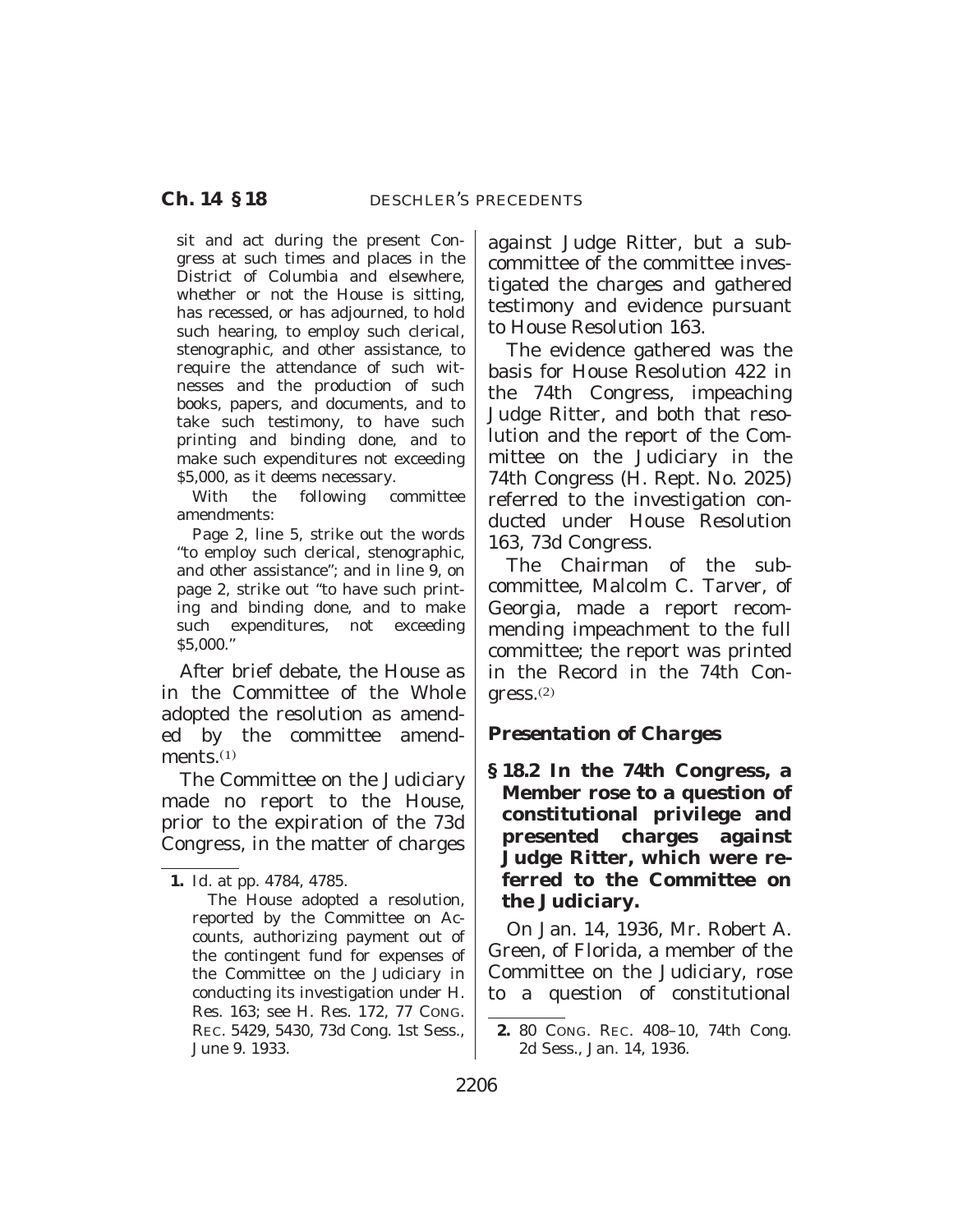privilege and on his own responsibility impeached Judge Halsted Ritter for high crimes and misdemeanors. Although he presented no resolution, he delivered lengthy and specific charges against the accused. He indicated his intention to read, as part of his speech, a report submitted to the Committee on the Judiciary by Malcolm C. Tarver, of Georgia, past Chairman of a subcommittee of the Committee on the Judiciary, which subcommittee had investigated the charges against Judge Ritter pursuant to House Resolution 163, adopted by the House in the 73d Congress.

In response to inquiries, Mr. Green summarized the status of the investigation and his reason for rising to a question of constitutional privilege:

MR. [JOHN J.] O'CONNOR [of New York]: Of course, ordinarily the matter would be referred to the Committee on the Judiciary. Does the gentleman think he must proceed longer in the matter at this time?

MR. GREEN: My understanding is, I may say to the chairman of the Rules Committee, that the articles of impeachment will be referred to the Committee on the Judiciary for its further consideration and action. I do not intend to consume any more time than is absolutely necessary.

MR. [THOMAS L.] BLANTON [of Texas]: Will the gentleman yield?

Mr. Green: I yield.

MR. BLANTON: What action was taken on the Tarver report? If this official is the kind of judge the Tarver report indicates, why was he not then impeached and tried by the Senate?

MR. GREEN: That is the question that is now foremost in my mind. Since Judge Tarver's service as chairman of the Judiciary Subcommittee he has been transferred from the House Judiciary Committee to the House Committee on Appropriations. He is not now a member of the Judiciary Committee.

I firmly believe that when our colleagues understand the situation thoroughly, there will be no hesitancy in bringing about Ritter's impeachment by a direct vote on the floor of the House. My purpose in this is to get it in concrete form, in compliance with the rules of the House, so that the direct impeachment will be handled by the Committee on the Judiciary. At present impeachment is not before the committee. This will give the Judiciary something to act upon.

MR. BLANTON: Was he not impeached in the House before when the Tarver investigation was made?

Mr. Green: No. He was never impeached. There was a resolution passed by the House directing an investigation to be made by the Judiciary Committee.

MR. BLANTON: Was that not a resolution that followed just such impeachment charges in the House as the gentleman from Florida is now making?

MR. GREEN: I understand that articles of impeachment have not been heretofore filed in this case.

MR. BLANTON: Was the Tarver report, to which the gentleman has re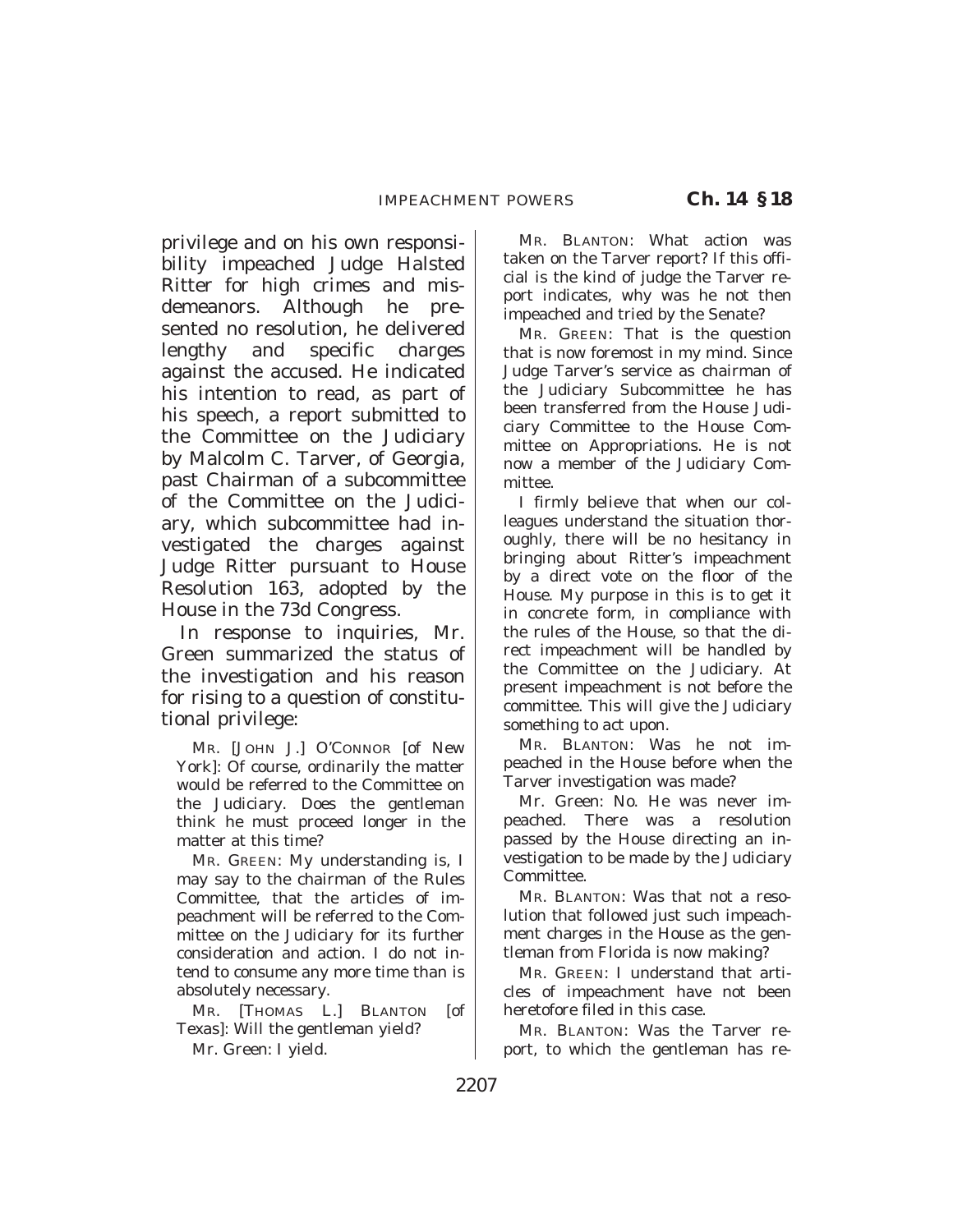ferred, filed with the Judiciary Committee?

MR. GREEN: It is my understanding that it is now in their hands.(3)

Mr. Green inserted the text of the Tarver report, which recommended impeachment, in his remarks.(4)

At the conclusion of Mr. Green's remarks, Mr. O'Connor moved that ''the proceedings be referred to the Committee on the Judiciary.'' The motion was agreed to.(5)

**§ 18.3 The Committee on the Judiciary reported in the 74th Congress a resolution impeaching Judge Halsted Ritter on four articles of impeachment; the resolution referred to the investigation undertaken pursuant to authorizing resolution in the 73d Congress.**

On Feb. 20, 1936, Mr. Hatton W. Sumners, of Texas, introduced House Resolution 422, impeaching Judge Ritter; the resolution was referred to the Committee on the Judiciary.(6) On the same day, Mr. Sumners, Chairman of the committee, submitted a privileged report on the charges of official mis-

- **4.** *Id. at pp. 408–410.*
- **5.** *Id.* at p. 410.
- **6.** 80 CONG. REC. 2534, 74th Cong. 2d Sess.

conduct against Judge Ritter (H. Rept. No. 2025). The report, which was referred to the House Calendar and ordered printed, read as follows:

The Committee on the Judiciary, having had under consideration charges of official misconduct against Halsted L. Ritter, a district judge of the United States for the Southern District of Florida, and having taken testimony with regard to the official conduct of said judge under the authority of House Resolution 163 of the Seventy-third Congress, report the accompanying resolution of impeachment and articles of impeachment against Halsted L. Ritter to the House of Representatives with the recommendation that the same be adopted by the House and presented to the Senate.(7)

The resolving clause of the resolution recited that the evidence taken by a subcommittee of the Committee on the Judiciary under House Resolution 163 of the 73d Congress sustained impeach $ment<sub>.</sub>(8)$ 

# *Consideration and Adoption of Articles of Impeachment*

**§ 18.4 The House considered and adopted a resolution and articles of impeachment against Judge Halsted Ritter,**

**<sup>3.</sup>** 80 CONG. REC. 404, 405, 74th Cong. 2d Sess.

**<sup>7.</sup>** *Id.* at p. 2528.

**<sup>8.</sup>** For the text of the resolution and articles of impeachment, see § 18.7, infra.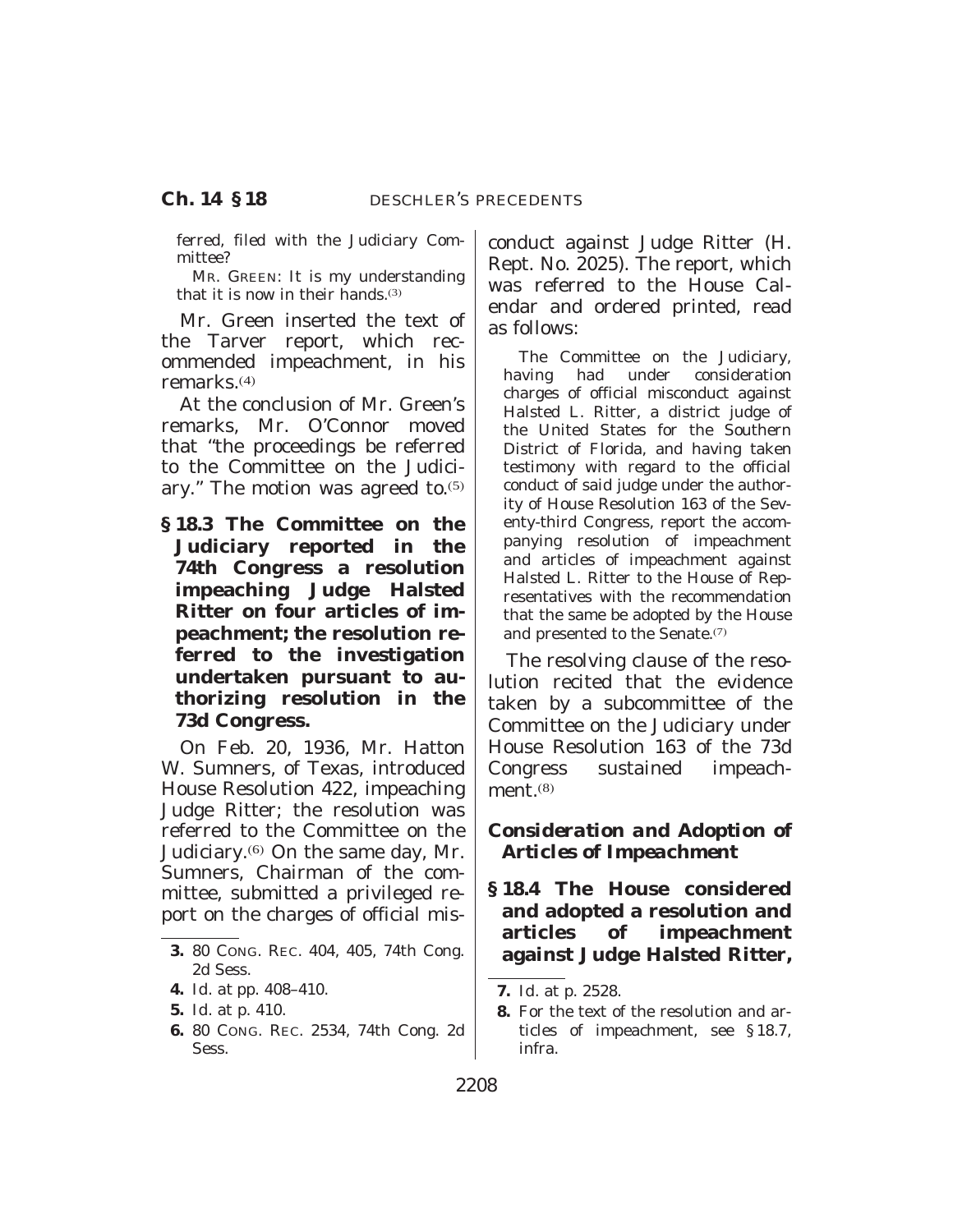# **pursuant to a unanimousconsent agreement fixing the time for and control of debate.**

On Mar. 2, 1936, Mr. Hatton W. Sumners, of Texas, called up for immediate consideration a resolution (H. Res. 422), which the Clerk read at the direction of Speaker Joseph W. Byrns, of Tennessee. Mr. Sumners indicated his intention to conclude the proceedings and have a vote on the resolution before adjournment. The House agreed to his unanimous-consent request for consideration of the resolution:(9)

THE SPEAKER: The gentleman from Texas asks unanimous consent that debate on this resolution be continued for  $4\frac{1}{2}$  hours,  $2\frac{1}{2}$  hours to be controlled by himself and 2 hours by the gentleman from New York [Mr. Hancock]; and at the expiration of the time the previous question shall be considered as ordered. Is there objection?

There was no objection.

The resolving clause to the articles read as follows:

## **RESOLUTION**

*Resolved*, That Halsted L. Ritter, who is a United States district judge for the southern district of Florida, be impeached for misbehavior, and for high crimes and misdemeanors; and that the evidence heretofore taken by

the subcommittee of the Committee on the Judiciary of the House of Representatives under House Resolution 163 of the Seventy-third Congress sustains articles of impeachment, which are hereinafter set out; and that the said articles be, and they are hereby, adopted by the House of Representatives, and that the same shall be exhibited to the Senate in the following words and figures, to wit:  $\ldots$  . (10)

The House then discussed the maintenance of order during debate on the resolution:

MR. [WILLIAM B.] BANKHEAD [of Alabama]: Mr. Speaker, I realize that there is a full membership of the House here today, and properly so, because impeachment proceedings are a matter of grave importance.

The proceedings are inquisitorial, and in order that we may arrive at a correct judgment with reference to the matter and form an intelligent opinion as to how we shall vote, it is absolutely necessary and essential that we have order in the Chamber during the proceedings.

I know it is difficult at all times to get gentlemen to refrain from conversation, but I make a special appeal to the membership of the House on this occasion, in view of the serious importance of the proceedings, that they will be quiet and listen to the speakers so that we may vote intelligently on this matter. [Applause.]

THE SPEAKER: The Chair wishes to emphasize what the gentleman from

**<sup>9.</sup>** 80 CONG. REC. 3066–69, 74th Cong. 2d Sess.

**<sup>10.</sup>** *Id.* at p. 3066. For the full text of the resolution and articles, see § 18.7, infra.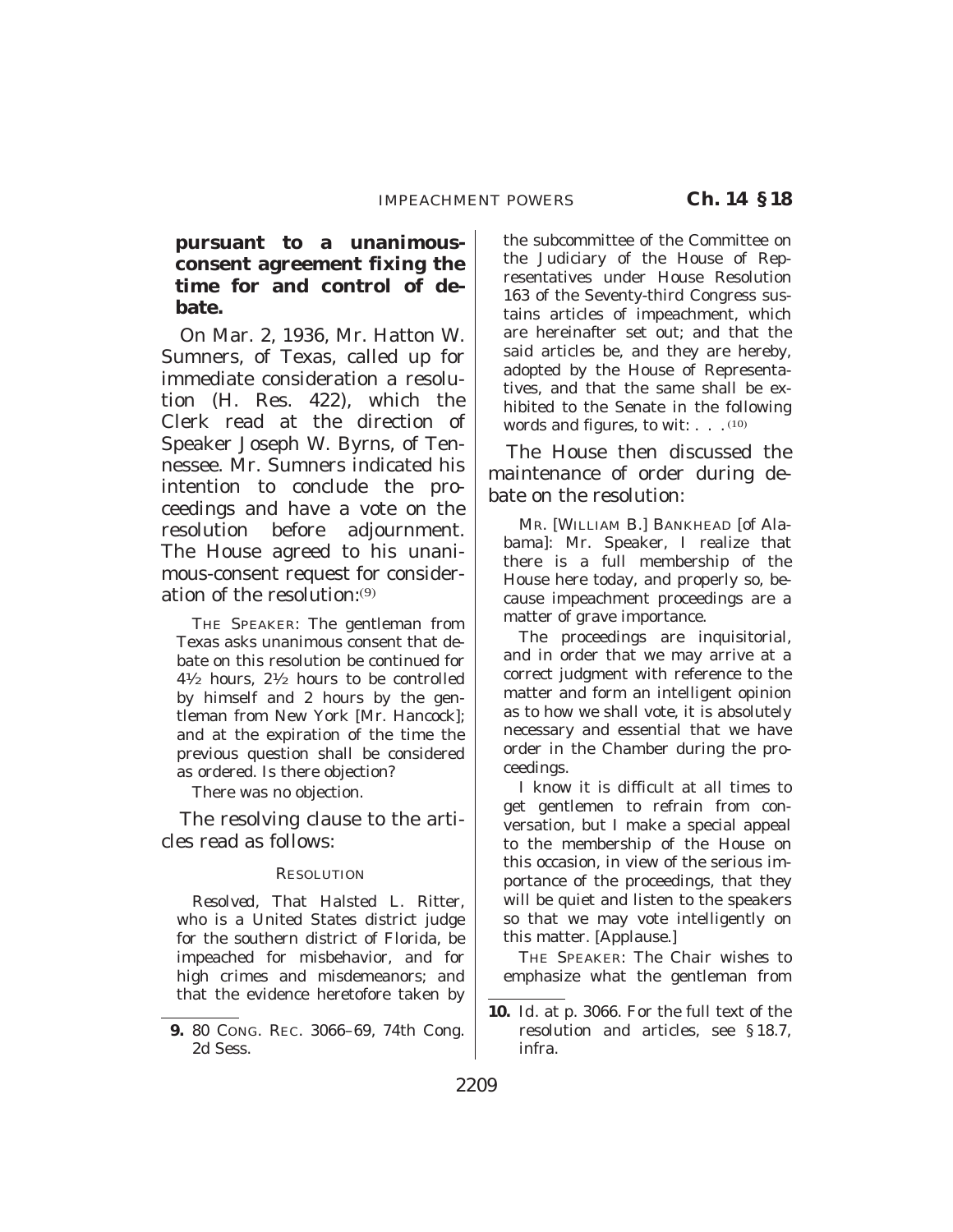Alabama has said. There is but one way to maintain order, and that is for Members to cease conversation, because a little conversation here and a little there creates confusion that makes it difficult for speakers to be heard.(11)

Time for debate having expired, Speaker Byrns stated that pursuant to the order of the House the previous question was ordered. By the yeas and nays, the House agreed to the resolution of impeachment—yeas 181, nays 146, present 7, not voting  $96^{(12)}$ 

# *Election of Managers*

**§ 18.5 The House adopted resolutions appointing managers to conduct the impeachment trial, empowering the managers to employ staff and to prepare and conduct impeachment proceedings, and notifying the Senate that the House had adopted articles and appointed managers.**

On Mar. 6, 1936, (13) following the adoption of articles of impeachment on Mar. 2, Mr. Hatton W. Sumners, of Texas, offered resolutions of a privileged nature related to impeachment proceedings against Judge Ritter:

## IMPEACHMENT OF HALSTED L. RITTER

MR. SUMNERS of Texas: Mr. Speaker, I send to the desk the three resolutions which are the usual resolutions offered when an impeachment has been voted by the House, and I ask unanimous consent that they may be read and considered en bloc.

MR. [BERTRAND H.] SNELL [of New York]: Mr. Speaker, reserving the right to object, I do not know that I understand the situation we are in at the present time. Will the gentleman restate his request?

THE SPEAKER: (14) The request is to have read the three resolutions and have them considered en bloc.

MR. SUMNERS of Texas: I may say to the gentleman from New York, they are the three resolutions usually offered and they are in the language used when the House has voted an impeachment.

MR. SNELL: And the gentleman from Texas wants them considered at one time?

MR. SUMNERS of Texas: Yes.

There being no objection, the Clerk read the resolutions, as follows:

## HOUSE RESOLUTION 439

*Resolved,* That Hatton W. Sumners, Randolph Perkins, and Sam Hobbs, Members of this House, be, and they are hereby, appointed managers to conduct the impeachment against Halsted L. Ritter, United States district judge for the southern district of Florida; that said managers are hereby instructed to ap-

**<sup>11.</sup>** *Id.* at p. 3069.

**<sup>12.</sup>** *Id.* at p. 3091.

**<sup>13.</sup>** 80 CONG. REC. 3393, 3394, 74th Cong. 2d Sess. **14.** Joseph W. Byrns (Tenn.).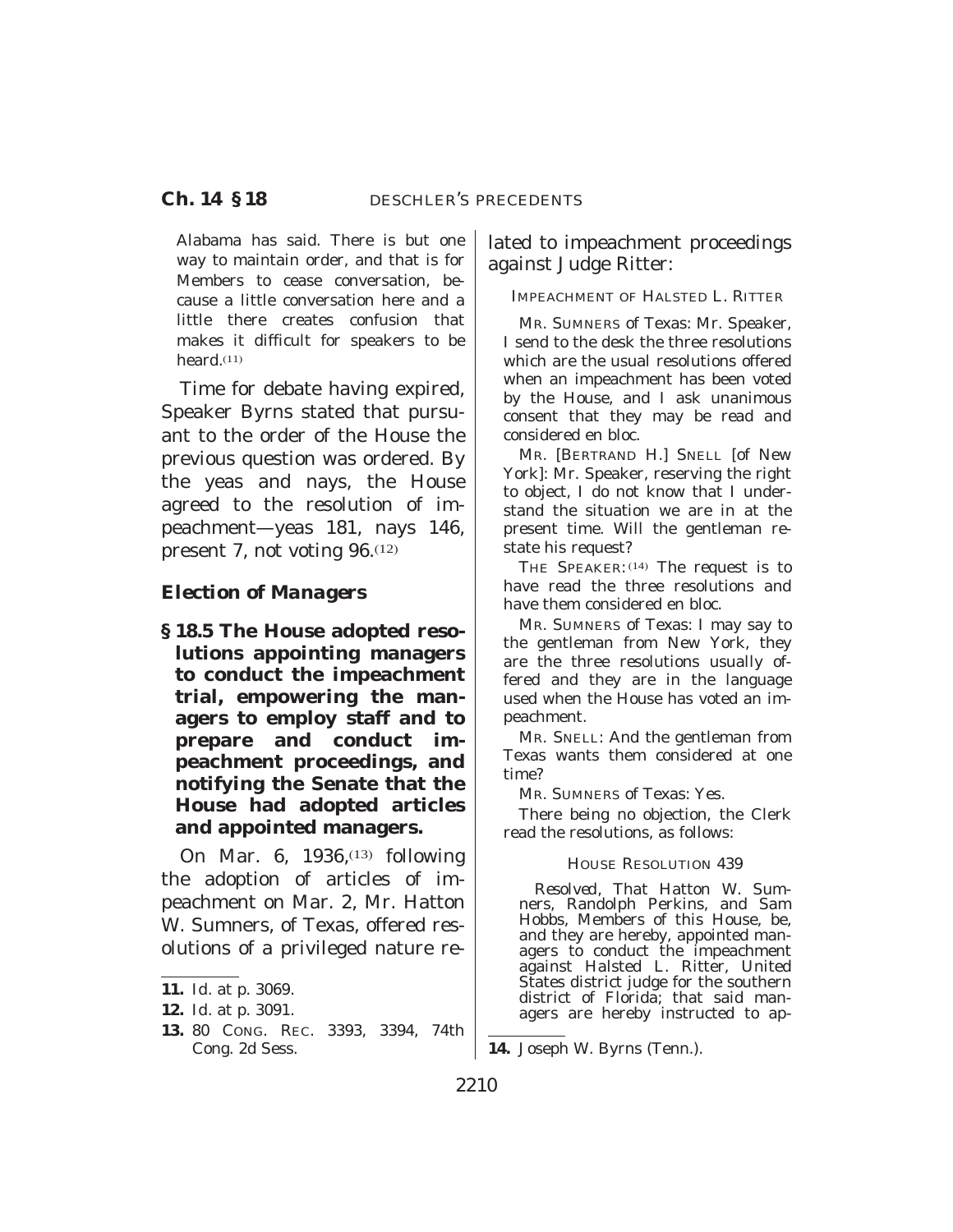pear before the Senate of the United States and at the bar thereof in the name of the House of Representatives and of all the people of the United States to impeach the said Halsted L. Ritter of high crimes and misdemeanors in office and to exhibit to the Senate of the United States the articles of impeachment against said judge which have been agreed upon by this House; and that the said managers do demand that the Senate take order for the appearance of said Halsted L. Ritter to answer said impeachment, and demand his impeachment, conviction, and removal from office.

## HOUSE RESOLUTION 440

*Resolved,* That a message be sent to the Senate to inform them that this House has impeached for high crimes and misdemeanors Halsted L. Ritter, United States district judge for the southern district of Florida, and that the House adopted articles of impeachment against said Halsted L. Ritter, judge as aforesaid, which the managers on the part of the House have been directed to carry to the Senate, and that Hatton W. Sumners, Randolph Perkins, and Sam Hobbs, Members of this House, have been appointed such managers.

## HOUSE RESOLUTION 441

*Resolved,* That the managers on the part of the House in the matter of the impeachment of Halsted L. Ritter, United States district judge for the southern district of Florida, be, and they are hereby, authorized to employ legal, clerical, and other necessary assistants and to incur such expenses as may be necessary in the preparation and conduct of the case, to be paid out of the contingent fund of the House on vouchers approved by the managers, and the managers have power to send for persons and papers, and also that the managers have authority to file

with the Secretary of the Senate, on the part of the House of Representatives, any subsequent pleadings which they shall deem necessary: *Provided,* That the total expenditures authorized by this resolution shall not exceed \$2,500.

MR. SNELL: Mr. Speaker, may I ask the gentleman from Texas one further question? Is this exactly the procedure that has always been followed by the House under similar conditions?

MR. SUMNERS of Texas: Insofar as I know, it does not vary from the procedure that has been followed since the beginning of the Government.

The resolutions were agreed to.

## *House-Senate Communications*

**§ 18.6 The House having notified the Senate of its impeachment of Judge Halsted Ritter, the Senate communicated its readiness to receive the House managers and discussed the Senate rules for impeachment trials.**

On Mar. 9, 1936, Vice President John N. Garner laid before the Senate a communication from the House of Representatives:

> HOUSE RESOLUTION 440 IN THE HOUSE<br>OF REPRESENTATIVES, United States, March 6, 1936.

*Resolved,* That a message be sent to the Senate to inform them that this House has impeached for high crimes and misdemeanors Halsted L. Ritter, United States district judge for the southern district of Florida, and that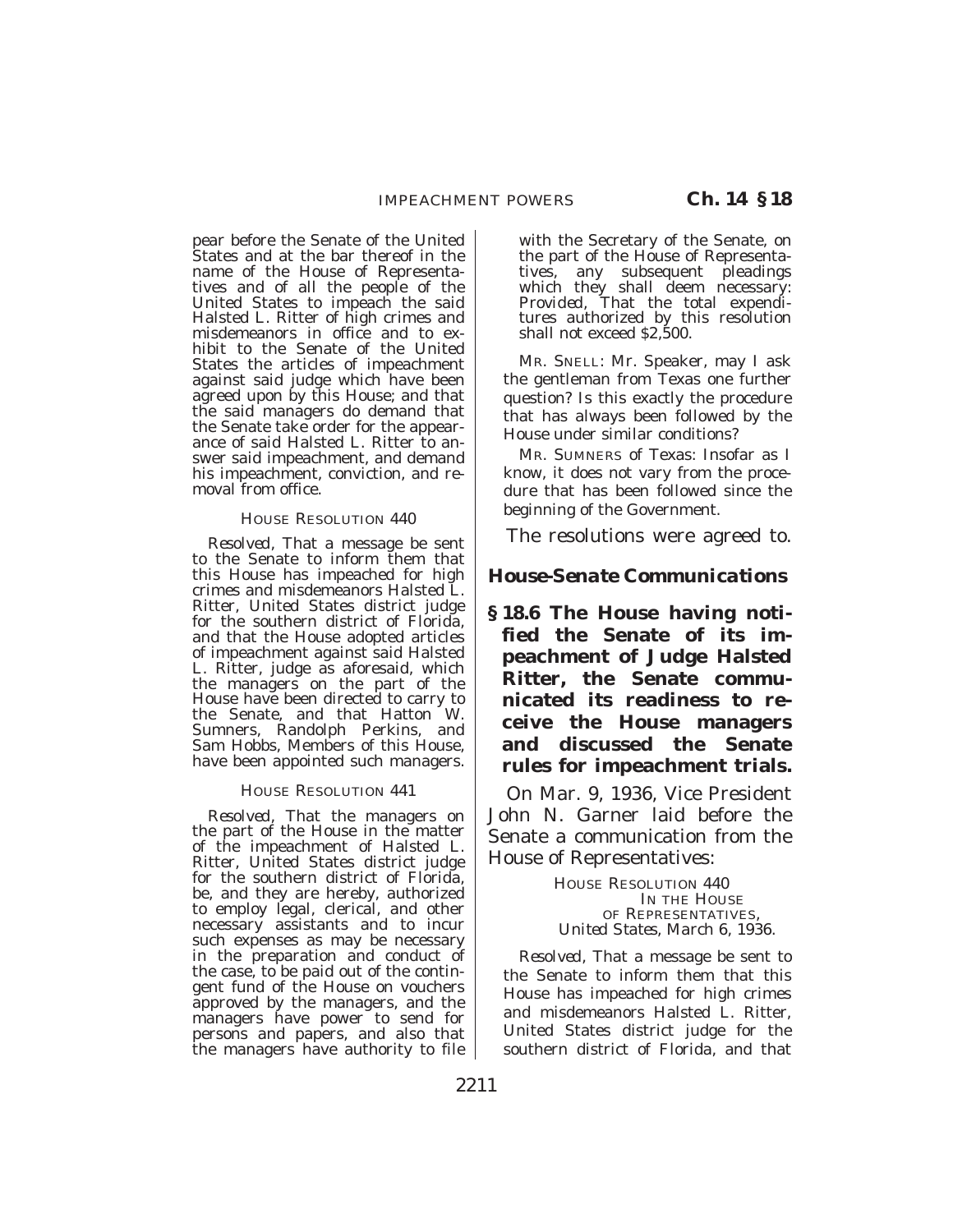the House adopted articles of impeachment against said Halsted L. Ritter, judge as aforesaid, which the managers on the part of the House have been directed to carry to the Senate, and that Hatton W. Sumners, Randolph Perkins, and Sam Hobbs, Members of this House, have been appointed such managers.

The Senate adopted the following order:

*Ordered,* That the Secretary inform the House of Representatives that the Senate is ready to receive the managers appointed by the House for the purpose of exhibiting articles of impeachment against Halsted L. Ritter, United States district judge for the southern district of Florida, agreeably to the notice communicated to the Senate, and that at the hour of 1 o'clock p.m. on Tuesday, March 10, 1936, the Senate will receive the honorable managers on the part of the House of Representatives, in order that they may present and exhibit the said articles of impeachment against the said Halsted L. Ritter, United States district judge for the southern district of Florida.

THE VICE PRESIDENT: The Secretary will carry out the order of the senate (15)

Senator Elbert D. Thomas, of Utah, discussed the function of the Senate in sitting as a court of impeachment and inquired whether any review was being undertaken of the Senate rules for impeachment trials.

Senator Henry F. Ashurst, of Arizona, responded that the Senate Committee on the Judiciary had considered the rules and cited a change recently made in the rules for impeachment trials:

It will be remembered that in the trial of the Louderback case it was suggested that the trial was dreary, involved, and protracted, and that it was not according to public policy to have 96 Senators sit and take testimony. Subsequently, not a dozen, not 20, but at least 40 Senators urged that the Senate Committee on the Judiciary give its attention to the question whether or not a committee appointed by the Presiding Officer could take the testimony in impeachment trials, whereupon a resolution was introduced by the chairman of the Senate Committee on the Judiciary and was adopted. I ask that that resolution be incorporated in my remarks at this point.

THE PRESIDENT PRO TEMPORE:(16) Without objection, it is so ordered.

The resolution is as follows (Submitted by Mr. Ashurst):

*Resolved,* That in the trial of any impeachment the Presiding Officer of the Senate, upon the order of the Senate, shall appoint a committee of 12 Senators to receive evidence and take testimony at such times and places as the committee may determine, and for such purpose the committee so appointed and the chairman thereof, to be elected by the committee, shall (unless otherwise ordered by the Senate) exercise all the powers and functions conferred upon the Senate and the Presiding Officer of the Senate, respectively,

**<sup>15.</sup>** 80 CONG. REC. 3423, 3424, 74th Cong. 2d Sess. **16.** Key Pittman (Nev.).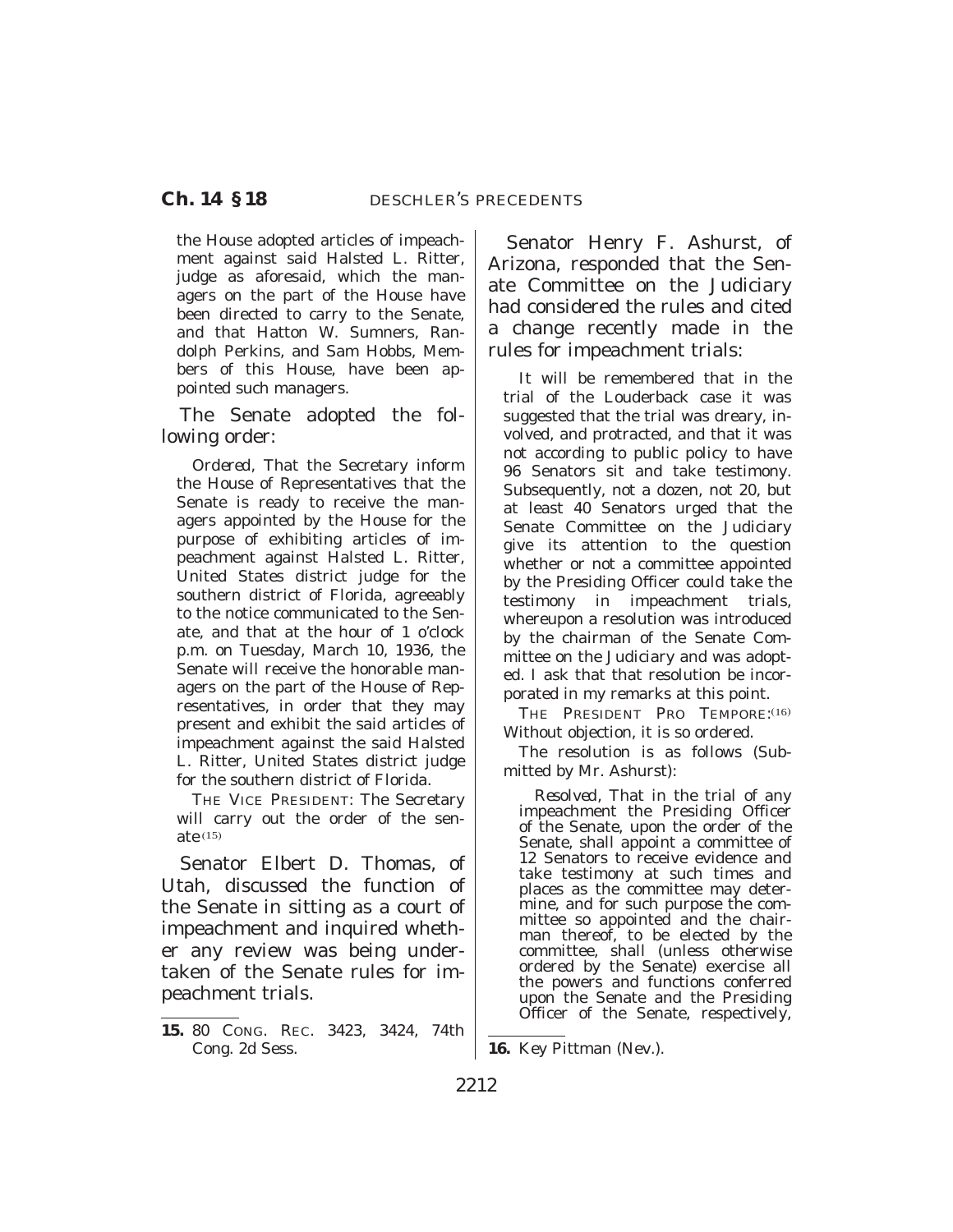under the rules of procedure and practice in the Senate when sitting on impeachment trials.

Unless otherwise ordered by the Senate, the rules of procedure and practice in the Senate when sitting on impeachment trials shall govern the procedure and practice of the committee so appointed. The committee so appointed shall report to the Senate in writing a certified copy of the transcript of the proceedings and testimony had and given before such committee, and such report shall be received by the Senate and the evidence so received and the testimony so taken shall be considered to all intents and purposes, subject to the right of the Senate to determine competency, relevancy, and materiality, as having been received and taken before the Senate, but nothing herein shall prevent the Senate from sending for any witness and hearing his testimony in open Senate, or by order of the Senate having the entire trial in open Senate.

MR. ASHURST: The resolution was agreed to by the Senate. It does not provide for a trial by 12 Senators. It simply provides that a committee of 12, appointed by the Presiding Officer of the Senate, may take the testimony, the Senate declaring and determining in advance whether it desires that procedure, or otherwise, and that after such evidence is taken by this committee of 12, the Senate reviews the testimony in its printed form, and the Senate may take additional testimony or may then rehear the testimony of any of the witnesses heard by the committee. The Senate reserves to itself every power and every authority it has under the Constitution.

It could not be expected that I would draw, present, and urge the Senate to pass such resolution and then subse-

quently decline to defend it, but I am not defending it more than to say that, in my opinion, it is perfectly constitutional to do what the resolution provides. If the Senate so desired, it could appoint a committee to take the testimony, which would be reduced to writing, and be laid before the Senators the next morning in the Congressional Record. If a Senator were absent during one day of the trial, he could read the testimony as printed the next morning.<sup>(17)</sup>

Senator Warren R. Austin, of Vermont, of the Committee on the Judiciary, asked unanimous consent to have printed in the Record a ruling, cited in 3 Hinds' Precedents section 2006, that an impeachment trial could only proceed when Congress was in session. $(18)$ 

# *Initiation of Impeachment Trial*

- **§ 18.7 The managers on the part of the House appeared in the Senate, read the articles, reserved their right to amend them, and demanded that Judge Halsted Ritter be put to answer the charges; the Senate organized for**
- **17.** 80 CONG. REC. 3424, 3425, 74th Cong. 2d Sess. For the adoption of the change referred to by Senator Ashurst, see 79 CONG. REC. 8309, 8310, 74th Cong. 1st Sess., May 28, 1935.
- **18.** *Id.* at p. 3426.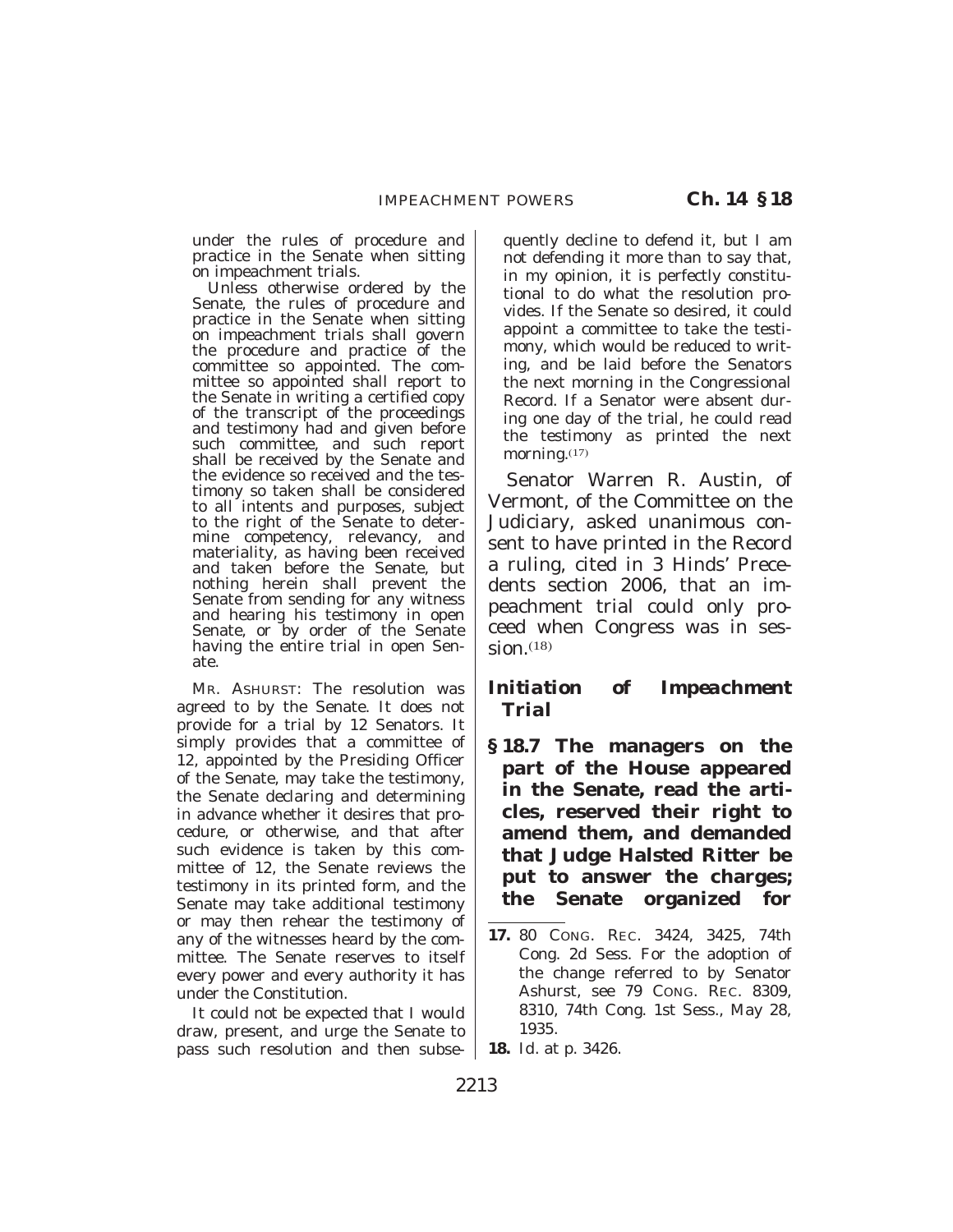# **trial as a Court of Impeachment.**

On Mar. 10, 1936, pursuant to the Senate's order of Mar. 9, the managers on the part of the House appeared before the bar of the Senate and were announced by the Secretary to the majority, who escorted them to their assigned seats.

Vice President John N. Garner directed the Sergeant at Arms to make proclamation:

The Sergeant at Arms, Chesley W. Jurney, made proclamation, as follows:

Hear ye! Hear ye! Hear ye! All persons are commanded to keep silent, on pain of imprisonment, while the House of Representatives is exhibiting to the Senate of the United States articles of impeachment against Halsted L. Ritter, United States district judge in and for the southern district of Florida.<sup>(19)</sup>

Representative Hatton W. Sumners, of Texas, read the resolution adopted by the House (H. Res. 439) which directed the managers to appear before the bar of the Senate. Representative Sam Hobbs, of Alabama, read the articles of impeachment, the Vice President requesting that he

For the text of the proceedings in the Senate upon the appearance of the managers to present the articles of impeachment against Judge Ritter, see § 11.4, supra.

stand at the desk in front of the  $Chair: (20)$ 

Mr. Manager Hobbs, from the place suggested by the Vice President, said: Mr. President and gentlemen of the Senate:

ARTICLES OF IMPEACHMENT AGAINST HALSTED L. RITTER

House Resolution 422, Seventyfourth Congress, second session

Congress of the United States of America

IN THE HOUSE OF REPRESENTATIVES, UNITED STATES

*March 2, 1936.*

*Resolved,* That Halsted L. Ritter, who is a United States district judge for the southern district of Florida, be impeached for misbehavior and for high crimes and misdemeanors; and that the evidence heretofore taken by the subcommittee of the Committee on the Judiciary of the House of Representatives under House Resolution 163 of the Seventy-third Congress sustains articles of impeachment, which are hereinafter set out; and that the said articles be, and they are hereby, adopted by the House of Representatives, and that the same shall be exhibited to the Senate in the following words and figures, to wit:

Articles of impeachment of the House of Representatives of the United States of America in the name of themselves and of all of the people of the United States of America against Halsted L. Ritter, who was appointed, duly qualified, and commissioned to serve, during good behavior in office, as United

**<sup>19.</sup>** 80 CONG. REC. 3485, 74th Cong. 2d Sess.

**<sup>20.</sup>** 80 CONG. REC. 3486–88, 74th Cong. 2d Sess.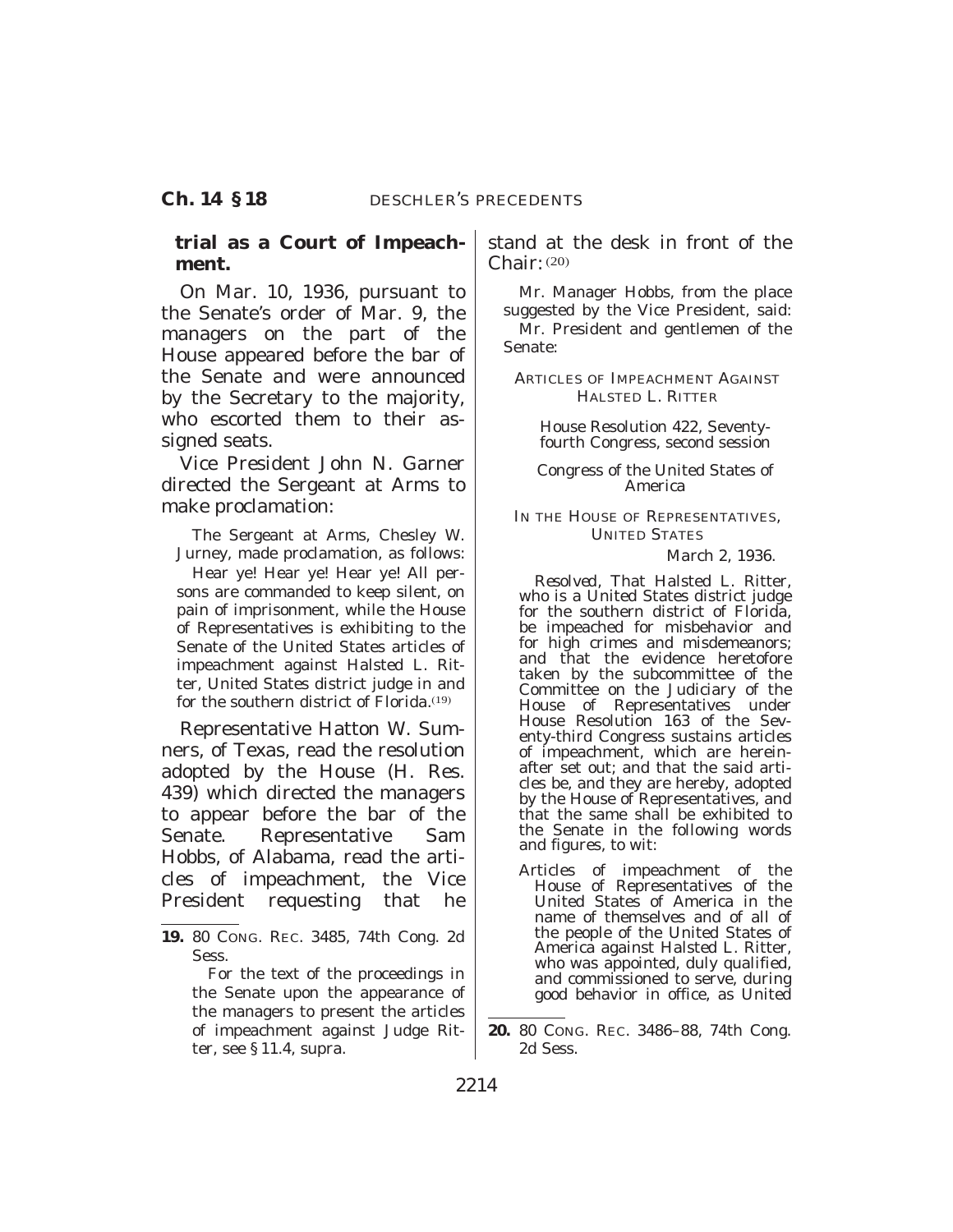States district judge for the southern district of Florida, on February

# ARTICLE I

15, 1929.

That the said Halsted L. Ritter, having been nominated by the President of the United States, confirmed by the Senate of the United States, duly qualified and commissioned, and while acting as a United States district judge for the southern district of Florida, was and is guilty of misbehavior and of a high crime and misdemeanor in office in manner and form as follows, to wit: On or about October 11, 1929, A. L. Rankin (who had been a law partner of said judge immediately before said judge's appointment as judge), as solicitor for the plaintiff, filed in the court of the said Judge Ritter a certain foreclosure suit and receivership proceeding, the same being styled ''Bert E. Holland and others against Whitehall Building and Operating Company and others'' (No. 678–M– Eq.). On or about May 15, 1930, the said Judge Ritter allowed the said Rankin an advance of \$2,500 on his fee for his services in said case. On or about July 2, 1930, the said Judge Ritter by letter requested another judge of the United States District Court for the Southern District of Florida, to wit, Hon. Alexander Akerman, to fix and determine the total allowance for the said Rankin for his services in said case for the reason as stated by Judge Ritter in said letter, that the said Rankin had formerly been the law partner of the said Judge Ritter, and he did not feel that he should pass upon the total allowance made said Rankin in that case, and that if Judge Akerman would fix the allowance it would relieve the writer, Judge Ritter, from any embarrassment if thereafter any question should arise as to his, Judge Ritter's favoring said Rankin with an exorbitant fee.

Thereafterward, notwithstanding the said Judge Akerman, in compliance with Judge Ritter's request, allowed the said Rankin a fee of \$15,000 for his services in said case, from which sum the said \$2,500 theretofore allowed the said Rankin by Judge Ritter as an advance on his fee was deducted, the said Judge Ritter, well knowing that at his request compensation had been fixed by Judge Akerman for the said Rankin's services in said case, and notwithstanding the restraint of propriety expressed in his said letter to Judge Akerman, and ignoring the danger of embarrassment mentioned in said letter, did fix an additional and exorbitant fee for the said Rankin in said case. On or about December 24, 1930, when the final decree in said case was signed, the said Judge Ritter allowed the said Rankin, additional to the total allowance of \$15,000 theretofore allowed by Judge Akerman, a fee of \$75,000 for his services in said case, out of which allowance the said Judge Ritter directly profited. On the same day, December 24, 1930, the receiver in said case paid the said Rankin, as part of his said additional fee, the sum of \$25,000, and the said Rankin on the same day privately paid and delivered to the said Judge Ritter the sum of \$2,500 in cash; \$2,000 of said \$2,500 was deposited in bank by Judge Ritter on, to wit, December 29, 1930, the remaining \$500 being kept by Judge Ritter and not deposited in bank until, to wit, July 10, 1931. Between the time of such initial payment on said additional fee and April 6, 1931, the said receiver paid said Rankin thereon \$5,000. On or about April 6, 1931, the said Rankin received the balance of the said additional fee allowed him by Judge Ritter, said balance amounting to \$45,000. Shortly thereafter, on or about April 14, 1931, the said Rankin paid and delivered to the said Judge Ritter, privately, in cash,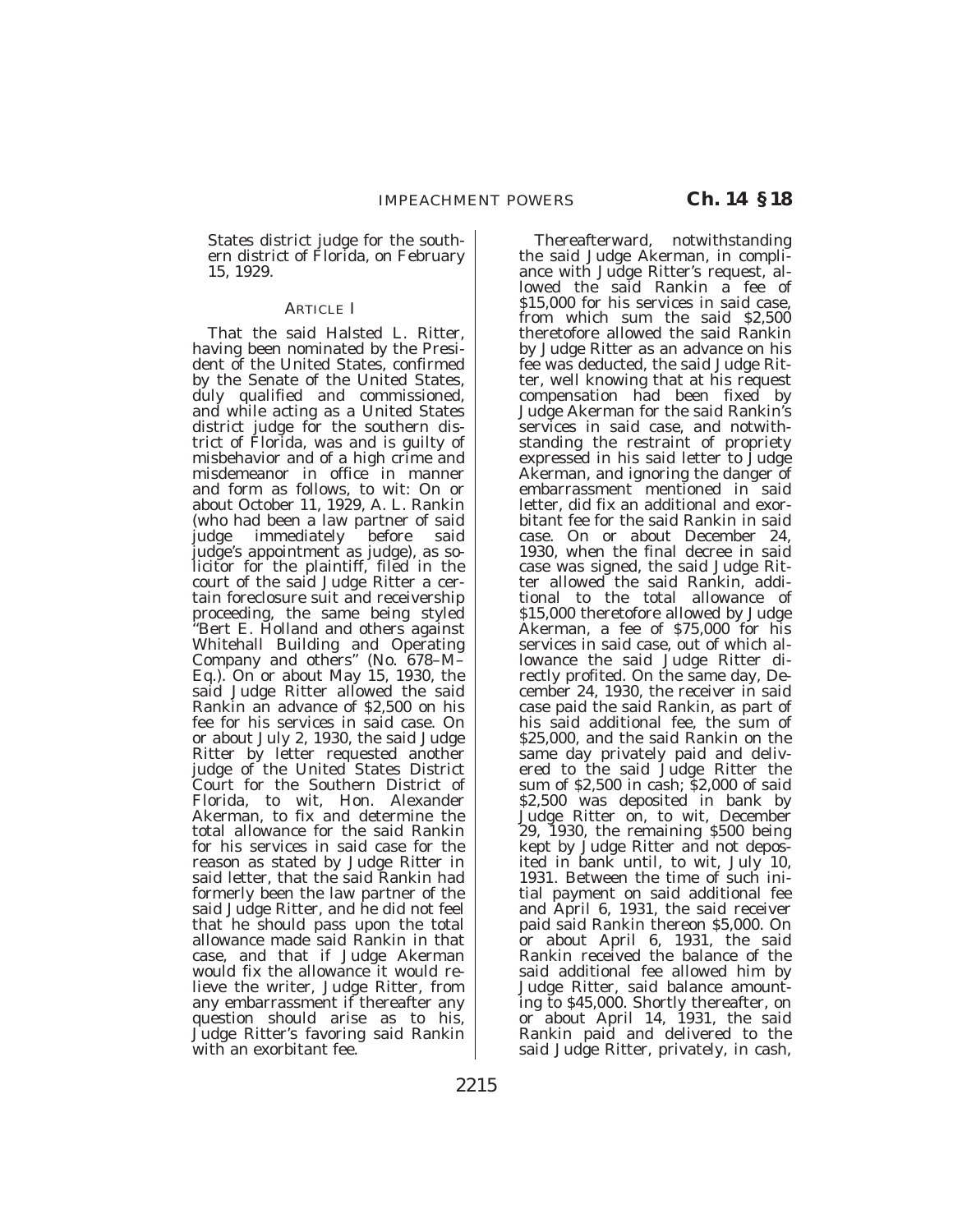an additional sum of \$2,000. The said Judge Halsted L. Ritter corruptly and unlawfully accepted and received for his own use and benefit from the said A. L. Rankin the aforesaid sums of money, amounting to \$4,500.

Wherefore the said Judge Halsted L. Ritter was and is guilty of misbehavior and was and is guilty of a high crime and misdemeanor.

## ARTICLE II

That the said Halsted L. Ritter, while holding the office of United States district judge for the southern district of Florida, having been nominated by the President of the United States, confirmed by the Senate of the United States, duly qualified and commissioned, and while acting as a United States district judge for the southern district of Florida, was and is guilty of misbehavior and of high crimes and misdemeanors in office in

manner and form as follows, to wit:<br>On the 15th day of February 1929 the said Halsted L. Ritter, having been appointed as United States district judge for the southern district of Florida, was duly qualified and commissioned to serve as such during good behavior in office. Immediately prior thereto and for several years the said Halsted L. Ritter had practiced law in said district in partnership with one A. L. Rankin, which partnership was dissolved upon the appointment of said Ritter as said United States district judge.

On the 18th day of July 1928 one Walter S. Richardson was elected trustee in bankruptcy of the Whitehall Building & Operating Co., which company had been adjudicated in said district as a bankrupt, and as such trustee took charge of the assets of said Whitehall Building  $\&$ Operating Co., which consisted of a hotel property located in Palm Beach in said district. That the said Richardson as such trustee operated said hotel property from the time of his

said appointment until its sale on the 3d of January 1929, under the foreclosure of a third mortgage thereon. On the 1st of November and the 13th of December 1929, the said Judge Ritter made orders in said bankruptcy proceedings allowing the said Walter S. Richardson as trustee the sum of \$16,500 as compensation for his services as trustee. That before the discharge of said Walter S. Richardson as such trustee, said Richardson, together with said A. L. Rankin, one Ernest Metcalf, one Martin Sweeney, and the said Halsted L. Ritter, entered into an arrangement to secure permission of the holder or holders of at least \$50,000 of first-mortgage bonds on said hotel property for the purpose of filing a bill to foreclose the first mortgage on said premises in the court of said Halsted L. Ritter, by which means the said Richardson, Rankin, Metcalf, Sweeney, and Ritter were to continue said property in litigation before said Ritter. On the 30th day of August 1929, the said Walter S. Richardson, in furtherance of said arrangement and understanding, wrote a letter to the said Martin Sweeney, in New York, suggesting the desirability of contacting as many first mortgage bondholders as possible in order that their cooperation might be secured, directing special attention to Mr. Bert E. Holland, an attorney, whose address was in the Tremont Building in Boston, and who, as cotrustee, was the holder of \$50,000 of first-mortgage bonds, the amount of bonds required to institute the contemplated proceedings in Judge Ritter's court.

On October 3, 1929, the said Bert E. Holland, being solicited by the said Sweeney, requested the said Rankin and Metcalf to prepare a complaint to file in said Judge Ritter's court for foreclosure of said first mortgage and the appointment of a receiver. At this time Judge Ritter was holding court in Brooklyn, N.Y.,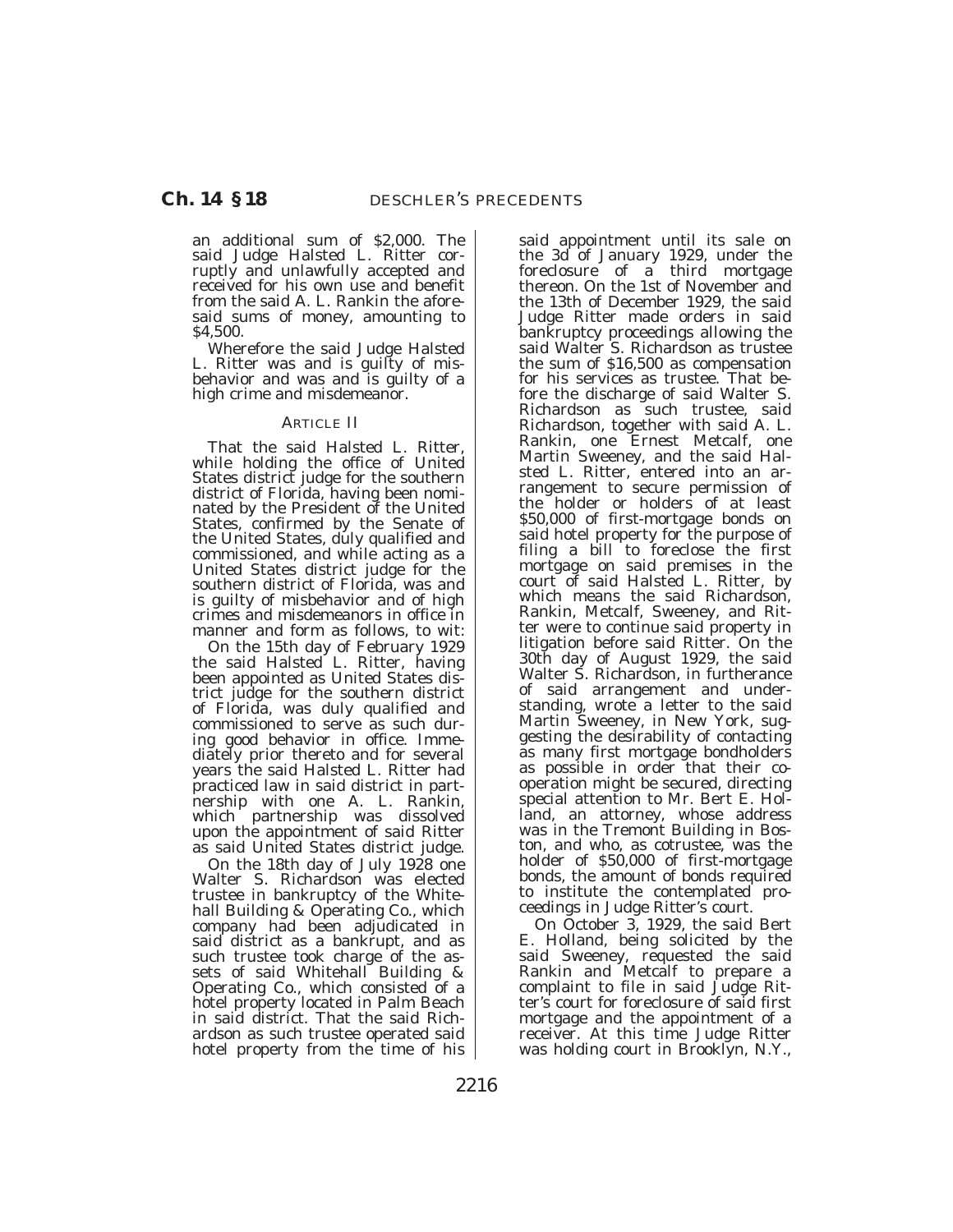and the said Rankin and Richardson went from West Palm Beach, Fla., to Brooklyn, N.Y., and called upon said Judge Ritter a short time previous to filing the bill for foreclosure and appointment of a receiver of said hotel property.

On October 10, 1929, and before the filing of said bill for foreclosure and receiver, the said Holland withdrew his authority to said Rankin and Metcalf to file said bill and notified the said Rankin not to file the said bill. Notwithstanding the said instructions to said Rankin not to file said bill, said Rankin, on the 11th day of October, 1929, filed said bill with the clerk of the United States District Court for the Southern District of Florida, but with the specific request to said clerk to lock up the said bill as soon as it was filed and hold until Judge Ritter's return so that there would be no newspaper publicity before the matter was heard by Judge Ritter for the appointment of a receiver, which request on the part of the said Rankin was complied with by the said clerk.

On October 16, 1929, the said Holland telegraphed to the said Rankin, referring to his previous wire requesting him to refrain from filing the bill and insisting that the matter remain in its then status until further instruction was given; and on October 17, 1929, the said Rankin wired to Holland that he would not make an application on his behalf for the appointment of a receiver. On October 28, 1929, a hearing on the complaint and petition for receivership was heard before Judge Halsted L. Ritter at Miami, at which hearing the said Bert E. Holland appeared in person before said Judge Ritter and advised the judge that he wished to withdraw the suit and asked for dismissal of the bill of complaint on the ground that the bill was filed without his authority.

But the said Judge Ritter, fully advised of the facts and circumstances hereinbefore recited, wrongfully and oppressively exercised the powers of his office to carry into execution said plan and agreement theretofore arrived at, and refused to grant the request of the said Holland and made effective the champertous undertaking of the said Richardson and Rankin and appointed the said Richardson receiver of the said hotel property, notwithstanding that objection was made to Judge Ritter that said Richardson had been active in fomenting this litigation and was not a proper person to act as receiver.

On October 15, 1929, said Rankin made oath to each of the bills for intervenors which were filed the next day.

On October 16, 1929, bills for intervention in said foreclosure suit were filed by said Rankin and Metcalf in the names of holders of approximately \$5,000 of said firstmortgage bonds, which intervenors did not possess the said requisite \$50,000 in bonds required by said first mortgage to bring foreclosure proceedings on the part of the bondholders.

The said Rankin and Metcalf appeared as attorneys for complainants and intervenors, and in response to a suggestion of the said Judge Ritter, the said Metcalf withdrew as attorney for complainants and intervenors and said Judge Ritter thereupon appointed said Metcalf as attorney for the said Richardson, the receiver.

And in the further carrying out of said arrangement and understanding, the said Richardson employed the said Martin Sweeney and<br>one Bemis, together with Ed one Bemis, together with Ed Sweeney, as managers of said property, for which they were paid the sum of \$60,000 for the management of said hotel for the two seasons the property remained in the custody of said Richardson as receiver.

On or about the 15th of May 1930 the said Judge Ritter allowed the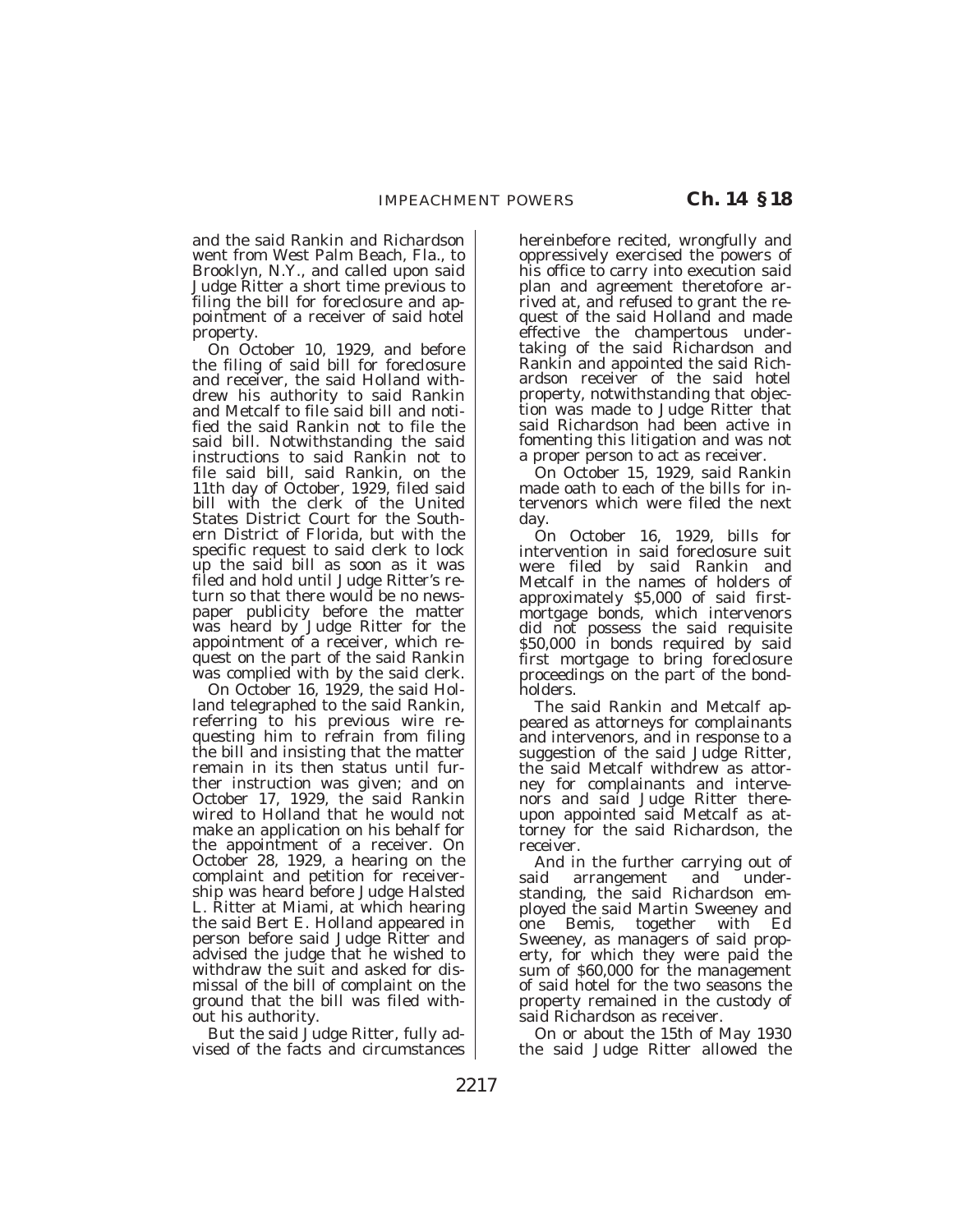said Rankin an advance on his fee of \$2,500 for his services in said case.

On or about July 2, 1930, the said Judge Ritter requested Judge Alexander Akerman, also a judge of the United States District Court for the Southern District of Florida, to fix the total allowance for the said Rankin for his services in said case, said request and the reasons therefor being set forth in a letter by the said Judge Ritter, in words and figures as follows, to wit:

JULY 2, 1930.

Hon. ALEXANDER AKERMAN, *United States District Judge, Tampa, Fla.*

MY DEAR JUDGE: In the case of *Holland et al.* v. *Whitehall Building & Operating Co.* (No. 678–M–Eq.), pending in my division, my former law partner, Judge A. L. Rankin, of West Palm Beach, has filed a petition for an order allowing compensation for his services on behalf of the plaintiff.

I do not feel that I should pass, under the circumstances, upon the total allowance to be made Judge Rankin in this matter. I did issue an order, which Judge Rankin will exhibit to you, approving an advance of \$2,500 on his claim, which was approved by all attorneys.

You will appreciate my position in the matter, and I request you to pass upon the total allowance which should be made Judge Rankin in the premises as an accommodation to me. This will relieve me from any embarrassment hereafter if the question should arise as to my favoring Judge Rankin in this matter by an exorbitant allowance.

Appreciating very much your kindness in this matter, I am,

Yours sincerely, HALSTED L. RITTER. In compliance with said request the said Judge Akerman allowed the said Rankin \$12,500 in addition to the \$2,500 theretofore allowed by Judge Ritter, making a total of \$15,000 as the fee of the said Rankin in the said case.

But notwithstanding the said request on the part of said Ritter and the compliance by the said Judge Akerman and the reasons for the making of said request by said Judge Ritter of Judge Akerman, the said Judge Ritter, on the 24th day of December 1930, allowed the said Rankin an additional fee of \$75,000.

And on the same date when the receiver in said case paid to the said Rankin as a part of said additional fee the sum of \$25,000, said Rankin privately paid and delivered to said Judge Ritter out of the said \$25,000 the sum of \$2,500 in cash, \$2,000 of which the said Judge Ritter deposited in a bank and \$500 of which was put in a tin box and not deposited until the 10th day of July 1931, when it was deposited in a bank with an additional sum of \$600.

On or about the 6th day of April 1931, the said Rankin received as a part of the \$75,000 additional fee the sum of \$45,000, and shortly thereafter, on or before the 14th day of April 1931, the said Rankin paid and delivered to said Judge Ritter, privately and in cash, out of said \$45,000 the sum of \$2,000.

The said Judge Halsted L. Ritter corruptly and unlawfully accepted and received for his own use and benefit from the said Rankin the aforesaid sums of \$2,500 in cash and \$2,000 in cash, amounting in all to \$4,500.

Of the total allowance made to said A. L. Rankin in said foreclosure suit, amounting in all to \$90,000, the following sums were paid out by said Rankin with the knowledge and consent of said Judge Ritter, to wit, to said Walter S. Richardson, the sum of \$5,000; to said Metcalf, the sum of \$10,000; to Shutts and Bowen, also attorneys for the receiver, the sum of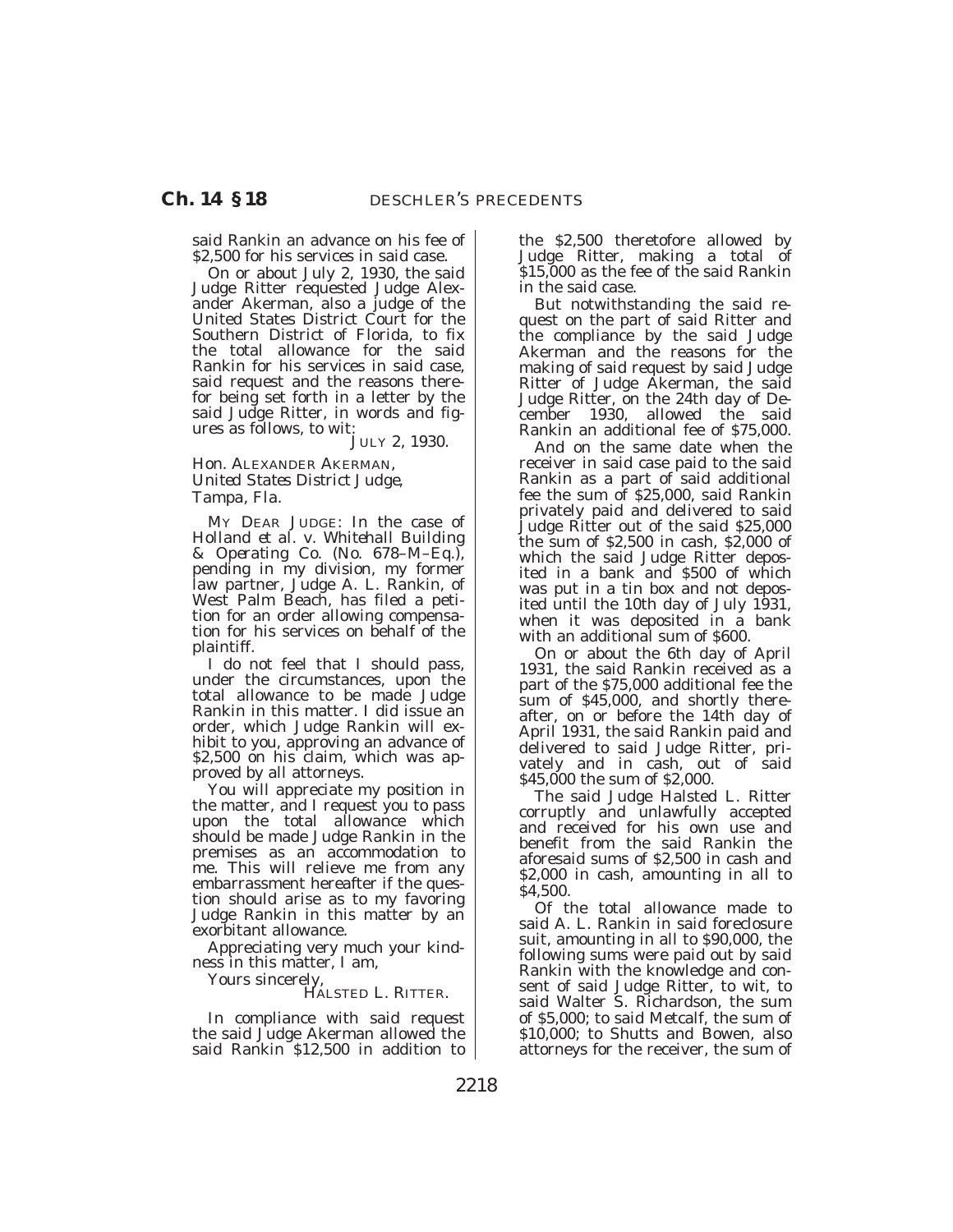\$25,000; and to said Halsted L. Ritter, the sum of \$4,500.

In addition to the said sum of \$5,000 received by the said Richardson, as aforesaid, said Ritter by order in said proceedings allowed said Richardson<sup>'</sup>a fee of \$30,000 for services as such receiver.

The said fees allowed by said Judge Ritter to A. L. Rankin (who had been a law partner of said judge immediately before said judge's appointment as judge) as solicitor for the plaintiff in said case were excessive and unwarranted, and said judge profited personally thereby in that out of the money so allowed said solicitor he received personally, privately, and in cash \$4,500 for his own use and benefit.

While the Whitehall Hotel was being operated in receivership under said proceeding pending in said court (and in which proceeding the receiver in charge of said hotel by appointment of said judge was allowed large compensation by said judge) the said judge stayed at said hotel from time to time without cost to himself and received free rooms, free meals, and free valet service, and, with the knowledge and consent of said judge, members of his family, including his wife, his son, Thurston Ritter, his daughter, Mrs. M. R. Walker, his secretary, Mrs. Lloyd C. Hooks, and her husband, Lloyd C. Hooks, each likewise on various occasions stayed at said hotel without cost to themselves or to said judge, and received free rooms, and some or all of them received from said hotel free meals and free valet service; all of which expenses were borne by the said receivership to the loss and damage of the creditors whose interests were involved therein.

The said judge willfully failed and neglected to perform his duty to conserve the assets of the Whitehall Building & Operating Co. in receivership in his court, but to the contrary, permitted waste and dissipation of its assets, to the loss and damage of the creditors of said corporation, and was a party to the waste and dissipation of such assets while under the control of his said court, and personally profited thereby, in the manner and form hereinabove specifically set out.

Wherefore the said Judge Halsted L. Ritter was and is guilty of misbehavior and was and is guilty of a high crime and misdemeanor in office.

## ARTICLE III

That the said Halsted L. Ritter, having been nominated by the President of the United States, confirmed by the Senate of the United States, duly qualified and commissioned, and while acting as a United States district judge for the southern district of Florida, was and is guilty of a high crime and misdemeanor in office in manner and form as follows, to wit:

That the said Halsted L. Ritter, while such judge, was guilty of a violation of section 258 of the Judicial Code of the United States of America (U.S.C. Annotated, title 28, sec. 373), making it unlawful for any judge appointed under the authority of the United States to exercise the profession or employment of counsel or attorney, or to be engaged in the practice of the law, in that after the employment of the law firm of Ritter & Rankin (which, at the time of the appointment of Halsted L. Ritter to be judge of the United States District Court for the Southern District of Florida, was composed of Halsted L. Ritter and A. L. Rankin) in the case of Trust Co. of Georgia and Robert G. Stephens, trustees, against Brazilian Court Building Corporation and others, No. 5704 in the Circuit Court of the Fifteenth Judicial Circuit of Florida, and after the final decree had been entered in said cause, and after the fee of \$4,000 which had been agreed upon at the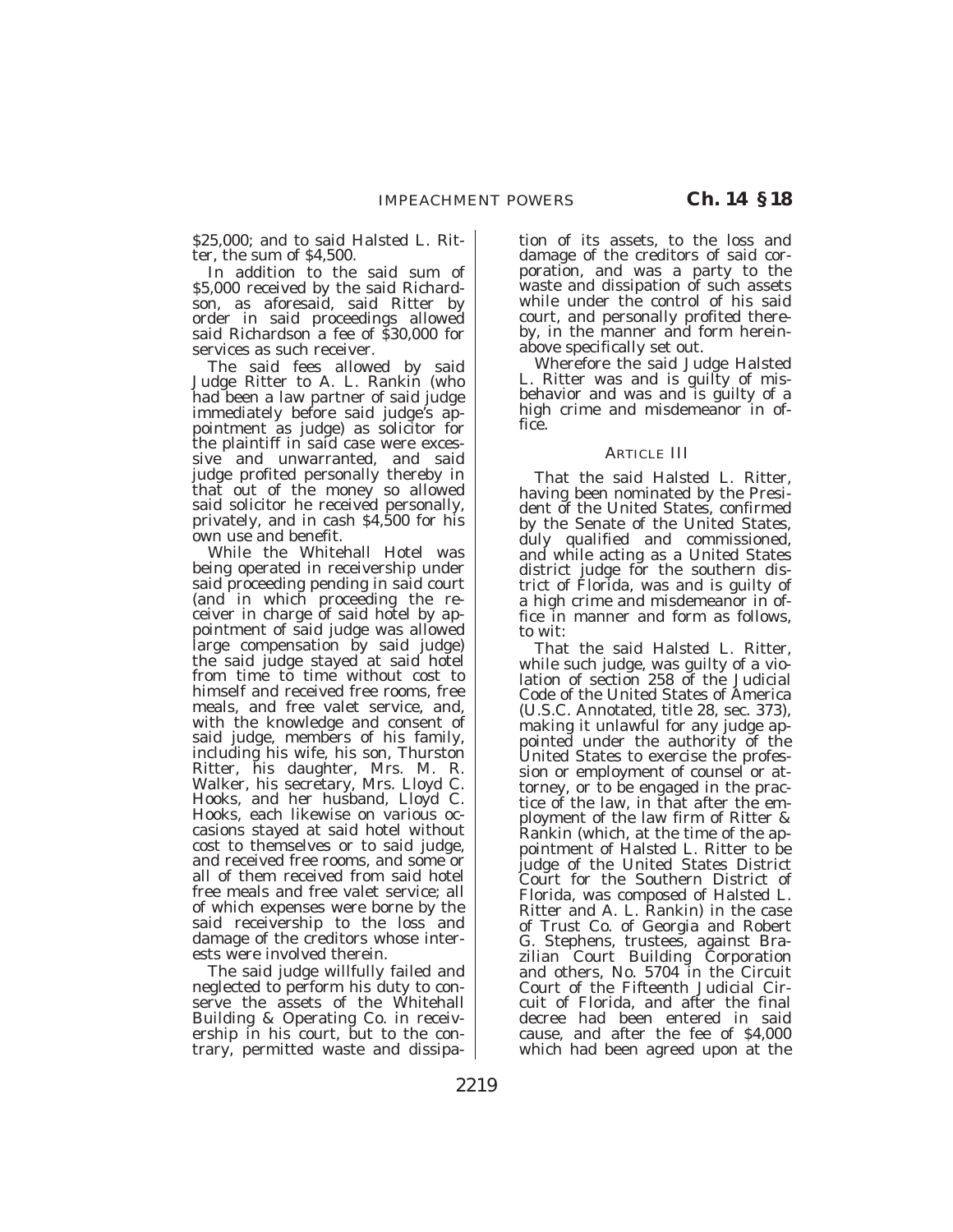outset of said employment had been fully paid to the firm of Ritter & Rankin, and after Halsted L. Ritter had on, to wit, February 15, 1929, become judge of the United States District Court for the Southern District of Florida, Judge Ritter on, to wit, March 11, 1929, wrote a letter to Charles A. Brodek, of counsel for Mulford Realty Corporation (the client which his former law firm had been representing in said litigation), stating that there had been much extra and unanticipated work in the case; that he was then a Federal judge; that his partner, A. L. Rankin, would carry through further proceedings in the case, but that he, Judge Ritter, would be consulted about the matter until the case was all closed up; and that ''this matter is one among very few which I am assuming to continue my interest in until finally closed up''; and stating specifically in said letter:

''I do not know whether any appeal will be taken in the case or not; but if so, we hope to get Mr. Howard Paschal or some other person as receiver who will be amenable to our directions, and the hotel can be operated at a profit, of course, pending the appeal. We shall demand a very heavy supersedeas bond, which I doubt whether D'Esterre can give.''

And further that he was ''of course, primarily interested in getting some money in the case,'' and that he thought "\$2,000 more by way of attorneys' fees should be allowed''; and asked that he be communicated with direct about the matter, giving his post-office box number. On, to wit, March 13, 1929, said Brodek replied favorably, and on March 30, 1929, a check of Brodek, Raphael & Eisner, a law firm of New York City, representing Mulford Realty Corporation, in which Charles A. Brodek, senior member of the firm of Brodek, Raphael & Eisner, was one of the directors, was drawn, payable to the order of ''Hon. Halsted L. Rit-

ter'' for \$2,000, and which was duly endorsed ''Hon. Halsted L. Ritter. H. L. Ritter'' and was paid on, to wit, April 4, 1929, and the proceeds thereof were received and appropriated by Judge Ritter to his own individual use and benefit, without advising his said former partner that said \$2,000 had been received, without consulting with his said former partner thereabout, and without the knowledge or consent of his said former partner, appropriated the entire amount thus solicited and received to the use and benefit of himself, the said Judge Ritter.

At the time said letter was written by Judge Ritter and said \$2,000 received by him, Mulford Realty Corporation held and owned large interests in Florida real estate and citrus groves, and a large amount of securities of the Olympia Improvement Corporation, which was a company organized to develop and promote Olympia, Fla., said holdings being within the territorial jurisdiction of the United States district court, of which Judge Ritter was a judge from February 15, 1929.

Which acts of said judge were cal-<br>culated to bring his office into disrepute, constitute a violation of section 258 of the Judicial Code of the United States of America (U.S.C., Annotated, title 28, sec. 373), and constitute a high crime and misdemeanor within the meaning and intent of section 4 of article II of the Constitution of the United States.

Wherefore, the said Judge Halsted L. Ritter was and is guilty of a high misdemeanor in office.

## ARTICLE IV

That the said Halsted L. Ritter, while holding the office of United States district judge for the southern district of Florida, having been nominated by the President of the United States, confirmed by the Senate of the United States, duly qualified and commissioned, and while acting as a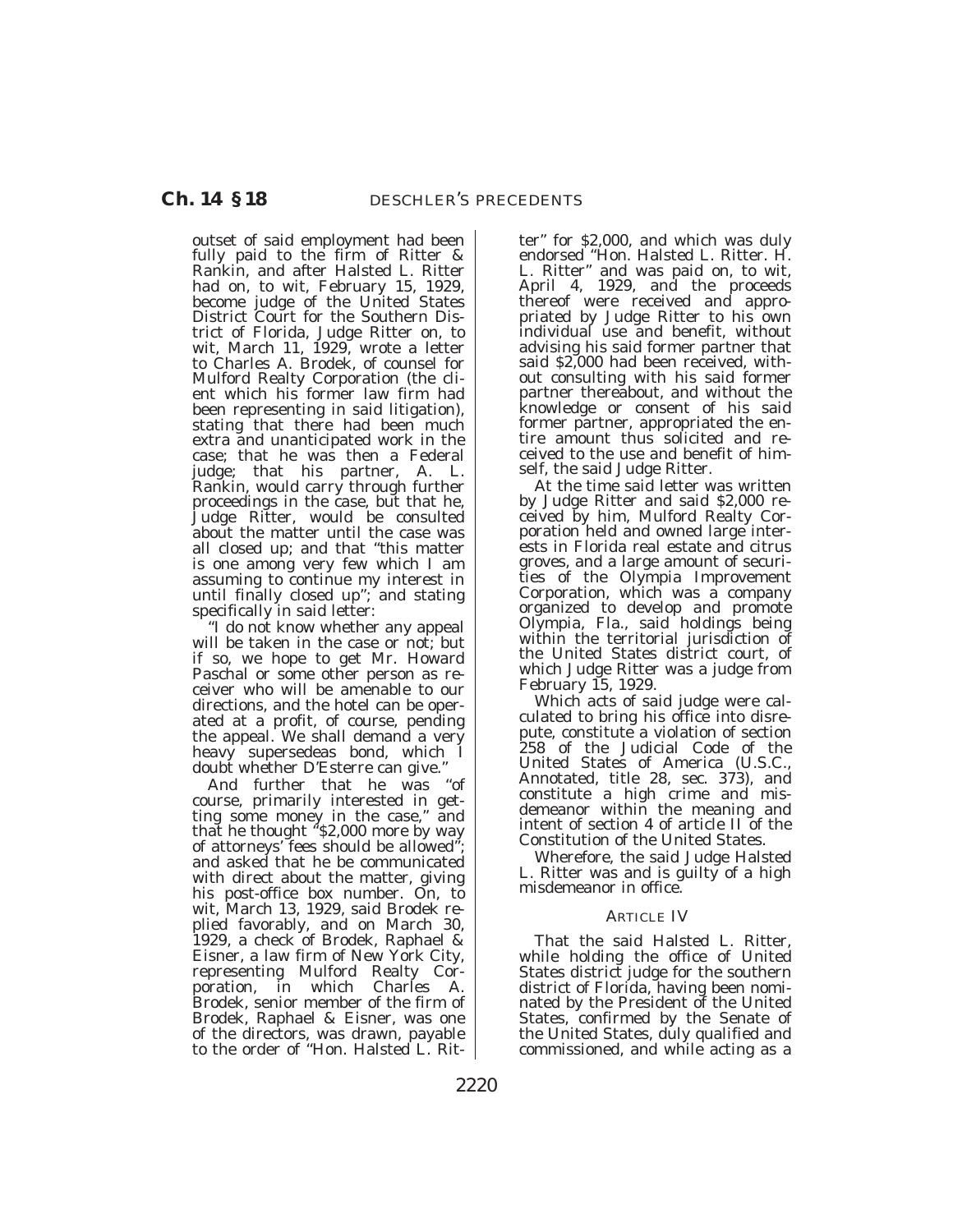United States district judge for the southern district of Florida, was and is guilty of misbehavior and of high crimes and misdemeanors in office in manner and form as follows, to wit:

The said Judge Ritter by his ac- tions and conduct, as an individual and as such judge, has brought his court into scandal and disrepute, to the prejudice of said court and public confidence in the administration of justice in his said court, and to the prejudice of public respect for and confidence in the Federal judiciary:

1. In that in the Florida Power Co. case (Florida Power & Light Co. against City of Miami and others, No. 1183–M–Eq.), which was a case wherein said judge had granted the complainant power company a temporary injunction restraining the enforcement of an ordinance of the city of Miami, which ordinance prescribed a reduction in the rates for electric current being charged in said city, said judge improperly appointed one Cary T. Hutchinson, who had long been associated with and employed by power and utility interests, special master in chancery in said suit, and refused to revoke his order so appointing said Hutchinson. Thereafter, when criticism of such action had become current in the city of Miami, and within 2 weeks after a resolution (H. Res. 163, 73d Cong.) had been agreed to in the House of Representatives of the Congress of the United States authorizing and directing the Judiciary Committee thereof to investigate the official conduct of said judge and to make a report concerning said conduct to said House of Representatives, an arrangement was entered into with the city commissioners of the city of Miami or with the city attorney of said city by which the said city commissioners were to pass a resolution expressing faith and confidence in the integrity of said judge, and the said judge recuse himself as judge [in] said power suit. The said agreement was carried out by the parties thereto, and said judge, after the passage of such resolution, recused himself from sitting as judge in said power suit, thereby bartering his judicial authority in said case for a vote of confidence. Nevertheless, the<br>succeeding judge allowed said succeeding judge allowed said Hutchinson as special master in chancery in said case a fee of \$5,000, although he performed little, if any, service as such, and in the order making such allowance recited: ''And it appearing to the court that a minimum fee of \$5,000 was approved by the court for the said Cary T. Hutchinson, special master in this cause.''

2. In that in the Trust Co. of Florida cases (Illick against Trust Co. of Florida et al., No. 1043–M–Eq., and Edmunds Committee et al. against Marlon Mortgage Co. et al., No. 1124–M–Eq.) after the State banking department of Florida, through its comptroller, Honorable Ernest Amos, had closed the doors of the Trust Co. of Florida and appointed J. H. Therrell liquidator for said trust company, and had interviewed in the said Illick case, said Judge Ritter wrongfully and erroneously refused to recognize the right of said State authority to administer the affairs of the said trust company, and appointed Julian S. Eaton and Clark D. Stearns as receivers of the property of said trust company. On appeal, the United States Circuit Court of Appeals for the Fifth Circuit reversed the said order or decree of Judge Ritter, and ordered the said property surrendered to the State liquidator. Thereafter, on, to wit, September 12, 1932, there was filed in the United States District Court for the Southern District of Florida<br>the Edmunds Committee case, the Edmunds Committee case, supra. Marion Mortgage Co. was a subsidiary of the Trust Co. of Florida. Judge Ritter being absent from his district at the time of the filing of said case, an application for the appointment of receivers therein was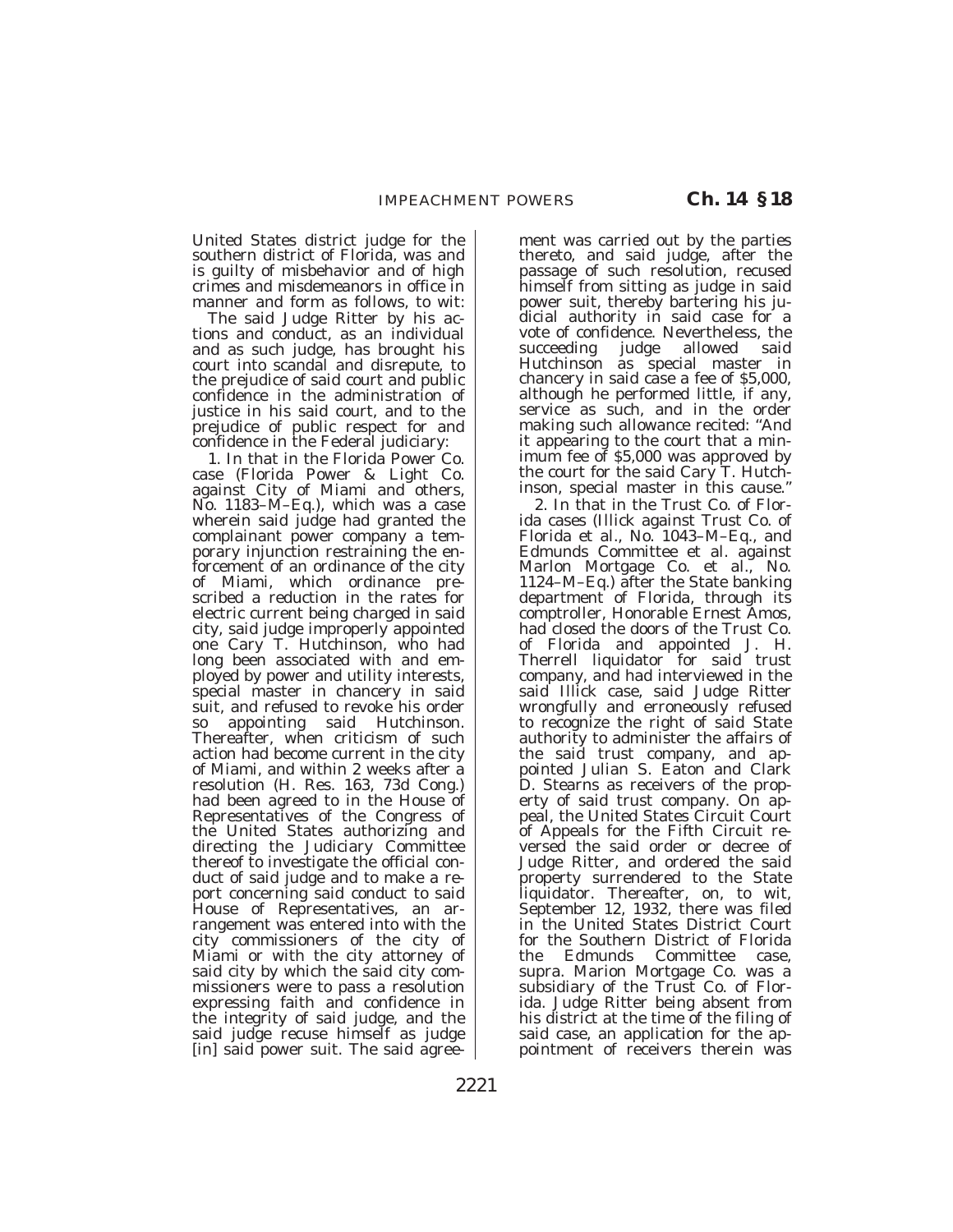presented to another judge of said district, namely, Honorable Alexander Akerman. Judge Ritter, however, prior to the appointment of such receivers, telegraphed Judge Akerman, requesting him to appoint the aforesaid Eaton and Stearns as receivers in said case, which appointments were made by Judge Akerman. Thereafter the United States Circuit Court of Appeals for the Fifth Circuit reversed the order of Judge Akerman, appointing said Eaton and Stearns as receivers in said case. In November 1932 J. H. Therrell, as liquidator, filed a bill of complaint in the Circuit Court of Dade County, Fla.—a court of the State of Florida—alleging that the various trust properties of the Trust Co. of Florida were burdensome to the liquidator to keep, and asking that the court appoint a succeeding trustee. Upon petition for removal of said cause from said State court into the United States District Court for the Southern District of Florida, Judge Ritter took jurisdiction, notwithstanding the previous rulings of the United States Circuit Court of Appeals above referred to, and again appointed the said Eaton and Stearns as the receivers of the said trust properties. In December 1932 the said Therrell surrendered all of the trust properties to said Eaton and Stearns as receivers, together with all records of the Trust Co. of Florida pertaining thereto. During the time said Eaton and Stearns, as such receivers, were in control of said trust properties, Judge Ritter wrongfully and improperly approved their accounts without notice or opportunity for objection thereto to be heard. With the knowledge of Judge Ritter, said receivers appointed the sister-in-law of Judge Ritter, namely, Mrs. G. M. Wickard, who had had no previous hotel-management experience, to be manager of the Julia Tuttle Hotel and Apartment Building, one of said trust properties. On,

to wit, January ], 1933, Honorable J. M. Lee succeeded Honorable Ernest Amos as comptroller of the State of Florida and appointed M. A. Smith liquidator in said Trust Co. of Florida cases to succeed J. H. Therrell. An appeal was again taken to the United States Circuit Court of Appeals for the Fifth Circuit from the then latest order or decree of Judge Ritter, and again the order or decree of Judge Ritter appealed from was reversed by the said circuit court of appeals, which held that Judge Ritter, or the court in which he presided, had been without jurisdiction in the matter of the appointment of said Eaton and Stearns as receivers. Thereafter, and with the knowledge of the decision of the said circuit court of appeals, Judge Ritter wrongfully and improperly allowed said Eaton and Stearns and their attorneys some \$26,000 as fees out of said trust-estate properties, and endeavored to require, as a condition precedent to releasing said trust properties from the control of his court, a promise from counsel for the said State liquidator not to appeal from his order allowing the said fees to said Eaton and Stearns and their attorneys.

3. In that the said Halsted L. Ritter, while such Federal judge, accepted, in addition to \$4,500 from his former law partner as alleged in article I hereof, other large fees or gratuities, to wit, \$7,500 from J. R. Francis, on or about April 19, 1929, J. R. Francis at this said time having large property interests within the territorial jurisdiction of the court of which Judge Ritter was a judge. On, to wit, the 4th day of April 1929 the said Judge Ritter accepted the sum of \$2,000 from said Brodek, Raphael & Eisner, representing Mulford Realty Corporation, through his attorney, Charles A. Brodek, as a fee or gratuity, at which time the said Mulford Realty Corporation held and owned large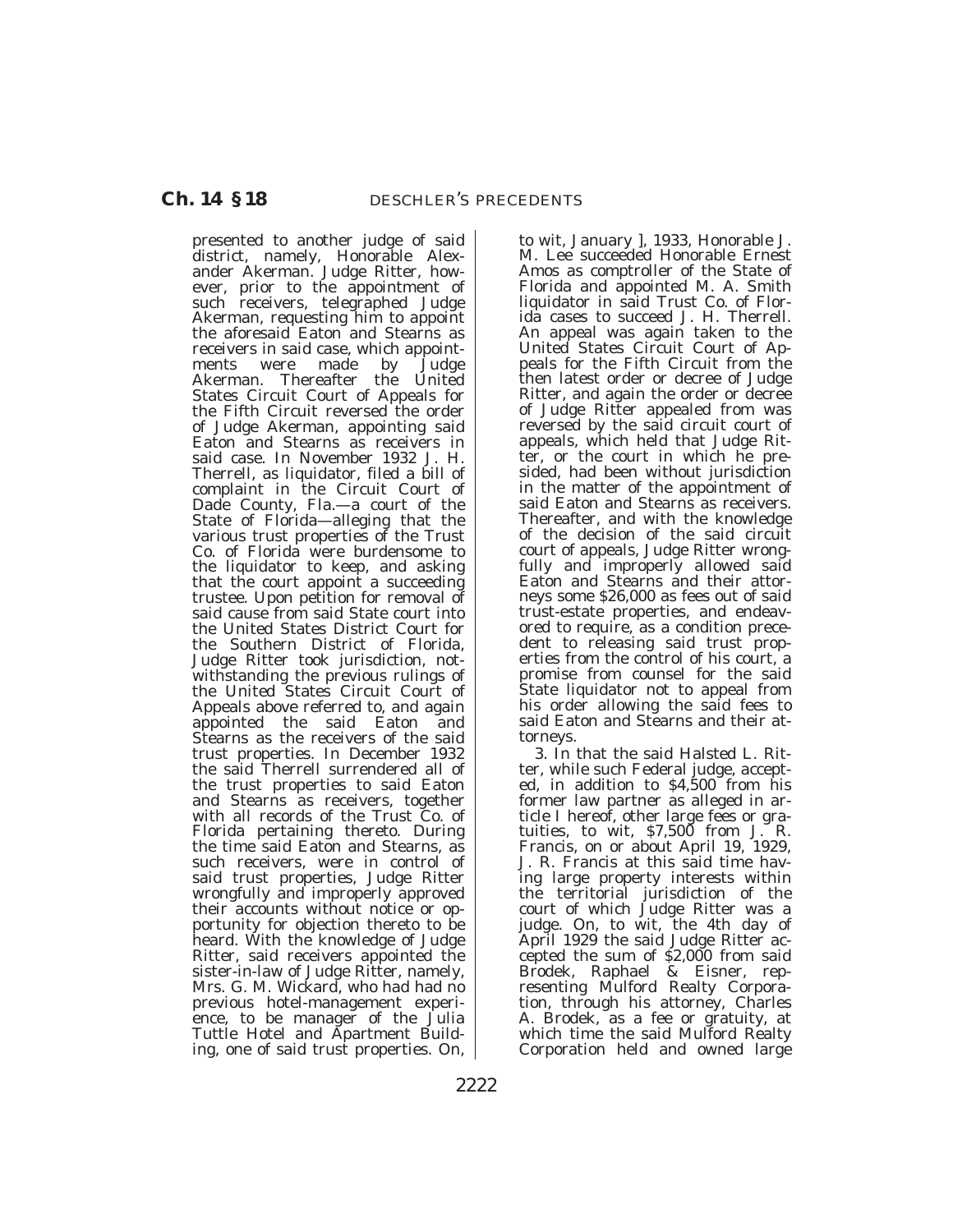interests in Florida real estate and citrus groves, and a large amount of securities of the Olympia Improvement Corporation, which was a company organized to develop and promote Olympia, Fla., said holdings being within the territorial jurisdiction of the United States District Court of which Judge Ritter was a judge from February 15, 1929.

4. By his conduct as detailed in articles I and II hereof.

Wherefore, the said Judge Halsted L. Ritter was and is guilty of misbehavior, and was and is guilty of high crimes and misdemeanors in office.

Attest:

JOSEPH W. BYRNS, *Speaker of the House of Representatives.* SOUTH TRIMBLE, *Clerk.*

Representative Sumners entered a reservation of the right of the House to amend or supplement the articles and demanded that the respondent be put to trial:

MR. MANAGER SUMNERS: Mr. President, the House of Representatives, by protestation, saving themselves the liberty of exhibiting at any time hereafter any further articles of accusation or impeachment against the said Halsted L. Ritter, district judge of the United States for the southern district of Florida, and also of replying to his answers which he shall make unto the articles preferred against him, and of offering proof to the same and every part thereof, and to all and every other article of accusation or impeachment which shall be exhibited by them as the case shall require, do demand that the said Halsted L. Ritter may be put to answer

the misdemeanors in office which have been charged against him in the articles which have been exhibited to the Senate, and that such proceedings, examinations, trials, and judgments may be thereupon had and given as may be agreeable to law and justice.

Mr. President, the managers on the part of the House of Representatives, in pursuance of the action of the House of Representatives by the adoption of the articles of impeachment which have just been read to the Senate, do now demand that the Senate take order for the appearance of the said Halsted L. Ritter to answer said impeachment, and do now demand his impeachment, conviction, and removal from office.

THE VICE PRESIDENT: The Senate wild take proper order and notify the House of Representatives.(1)

The most senior Member of the Senate, Senator William E. Borah, of Idaho, then administered the oath to Vice President Garner, who administered the oath to the other Senators present.

The Sergeant at Arms made proclamation that the Senate was then sitting as a Court of Impeachment. Orders were adopted notifying the House of the organization of the court and issuing a summons to the respondent.<sup>(2)</sup>

# **§ 18.8 In response to a summons, Judge Halsted Ritter**

**<sup>1.</sup>** *Id.* at p. 3488.

**<sup>2.</sup>** *Id.* at pp. 3488, 3489. For the text of the proceedings whereby the Senate organized for the Ritter impeachment trial, see § 11.5, supra.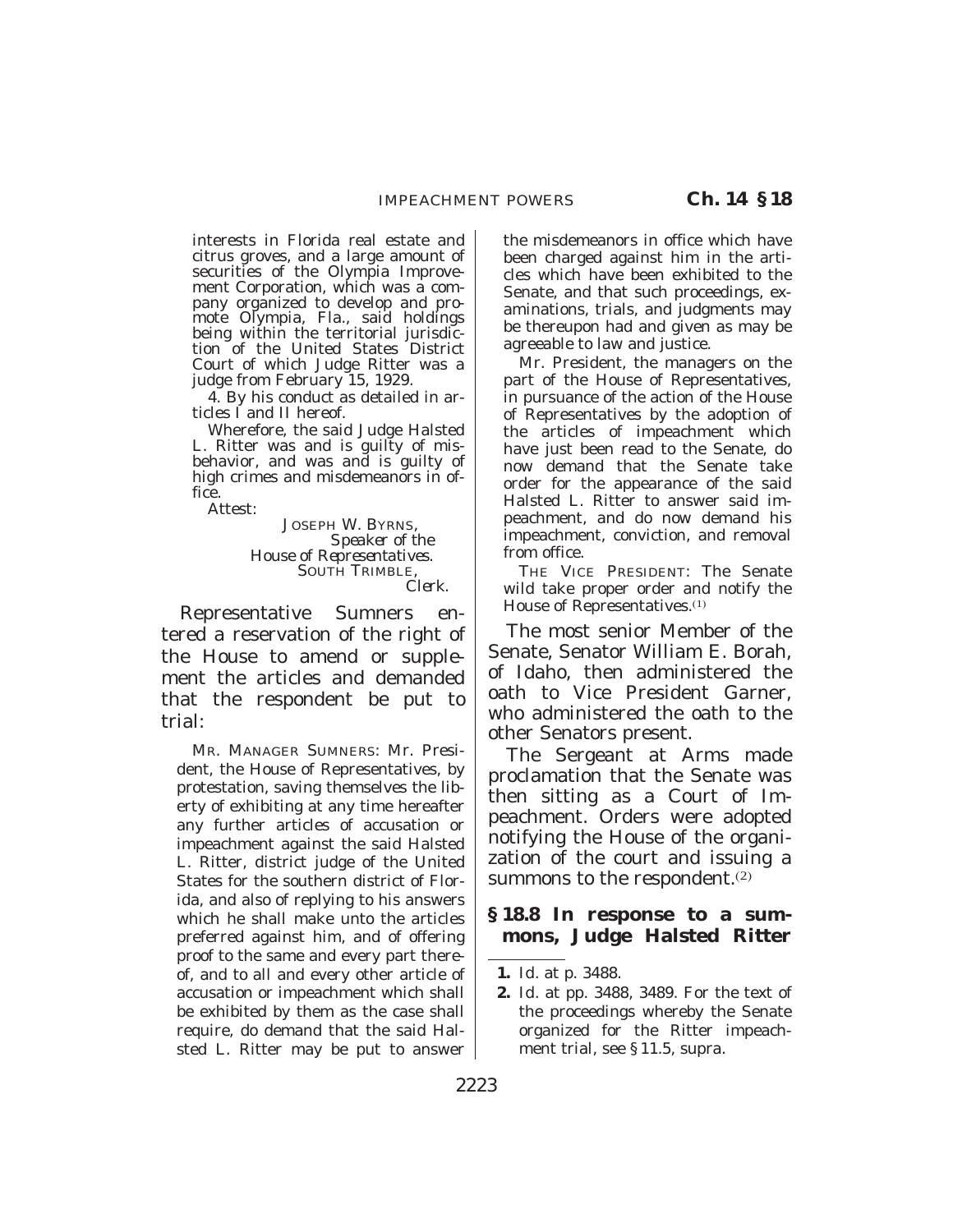# **appeared before the Senate sitting as a Court of Impeachment.**

On Mar. 12, 1936, respondent Halsted Ritter appeared before the Court of Impeachment pursuant to the summons previously issued, and filed an entry of appearance: (3)

THE VICE PRESIDENT: (4) . . . The Secretary will read the return of the Sergeant at Arms.

The Chief Clerk read as follows:

SENATE OF THE UNITED STATES, OFFICE OF THE SERGEANT AT ARMS.

The foregoing writ of summons addressed to Halsted L. Ritter, and the foregoing precept, addressed to me, were duly served upon the said Halsted L. Ritter by me by delivering true and attested copies of the same to the said Halsted L. Ritter at the Carlton Hotel, Washington, D.C., on Thursday, the 12th day of March 1936, at 11 o'clock in the forenoon of that day.

CHESLEY W. JURNEY, *Sergeant at Arms, United States Senate.*

THE VICE PRESIDENT: The Secretary of the Senate will administer the oath to the Sergeant at Arms.

The Secretary of the Senate, Edwin A. Halsey, administered the oath to the Sergeant at Arms, as follows:

You, Chesley W. Jurney, do solemnly swear that the return made by you upon the process issued on the 10th day of March 1936 by the

- **3.** 80 CONG. REC. 3646, 3647, 74th Cong. 2d Sess.
- **4.** John N. Garner (Tex.).

Senate of the United States against Halsted L. Ritter, United States district judge for the southern district of Florida, is truly made, and that you have performed such service as therein described. So help you God.

THE VICE PRESIDENT: The Sergeant at Arms will make proclamation.

The Sergeant at Arms made proclamation as follows:

Halsted L. Ritter! Halsted L. Ritter! Halsted L. Ritter! United States district judge for the southern district of Florida, appear and answer to the articles of impeachment exhibited by the House of Representatives against you.

The respondent, Halsted L. Ritter, and his counsel, Frank P. Walsh, Esq., of New York City, N.Y., and Carl T. Hoffman, Esq., of Miami, Fla., entered the Chamber and were conducted to the seats assigned them in the space in front of the Secretary's desk, on the right of the Chair.

THE VICE PRESIDENT: Counsel for the respondent are advised that the Senate is now sitting for the trial of articles of impeachment exhibited by the House of Representatives against Halsted L. Ritter, United States district judge for the southern district of Florida.

MR. WALSH (of counsel): May it please you, Mr. President, and honorable Members of the Senate, I beg to inform you that, in response to your summons, the respondent, Halsted L. Ritter, is now present with his counsel and asks leave to file a formal entry of appearance.

THE VICE PRESIDENT: Is there objection? The Chair hears none, and the appearance will be filed with the Secretary, and will be read.

The Chief Clerk read as follows: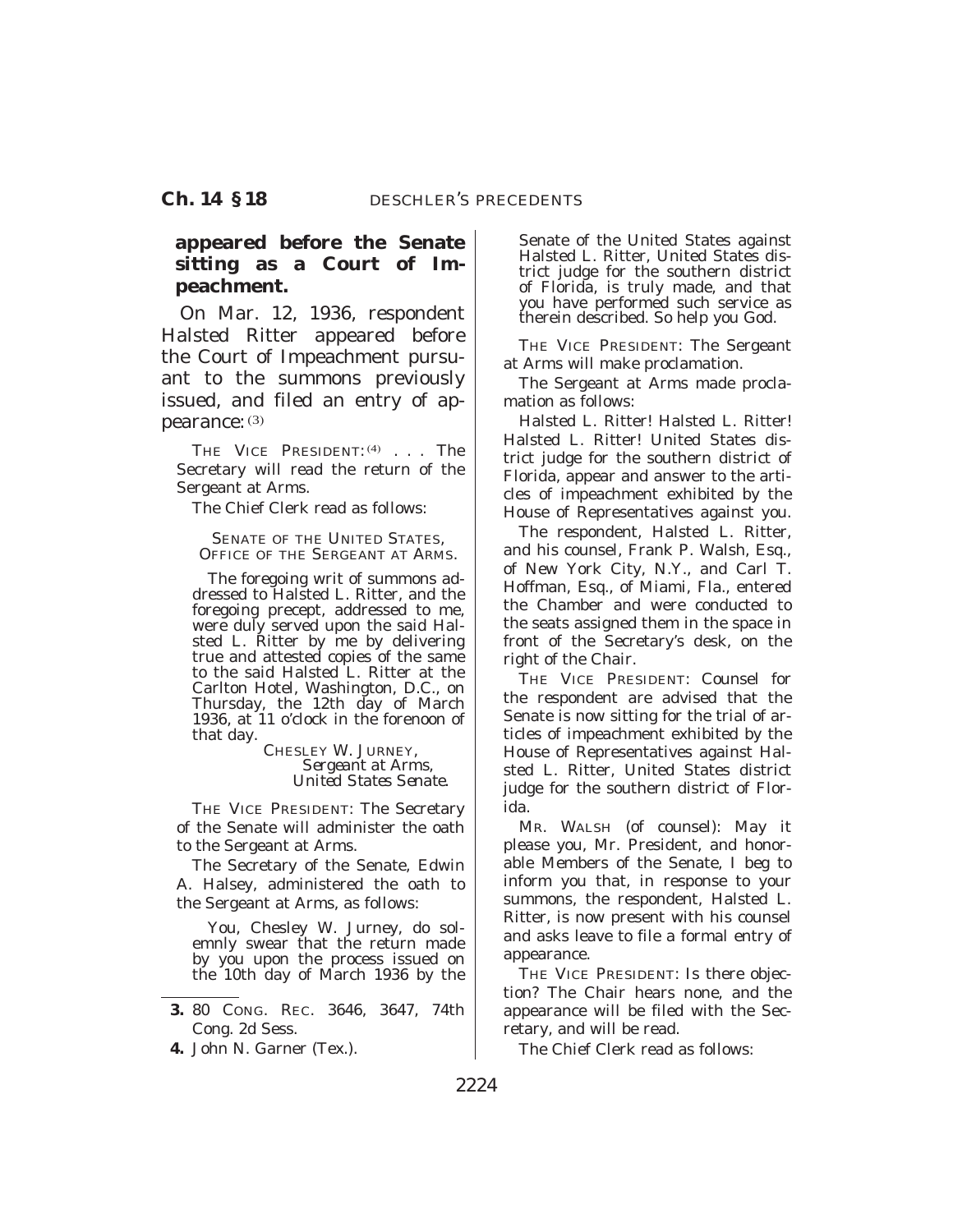IN THE SENATE OF THE UNITED STATES OF AMERICA SITTING AS A COURT OF IMPEACHMENT

MARCH 12, 1936.

## *The United States of America* v. *Halsted L. Ritter*

The respondent, Halsted L. Ritter, having this day been served with a summons requiring him to appear before the Senate of the United States of America in the city of Washington, D.C., on March 12, 1936, at 1 o'clock afternoon to answer certain articles of impeachment presented against him by the House of Representatives of the United States of America, now appears in his proper person and also by his counsel, who are instructed by this respondent to inform the Senate that respondent stands ready to file his pleadings to such articles of impeachment within such reasonable period of time as may be fixed.

Dated March 12, 1936.

**§ 18.9 The Senate, sitting as a Court of Impeachment, excused a Senator from service at his request, fixed a trial date, allowed respondent 18 days to file his answer, and adopted supplemental rules for trial.**

On Mar. 12, 1936, the Senate convened as a Court of Impeachment in the Halsted Ritter case. Preceding the administration of the oath to members not theretofore sworn, the court granted the request of Senator Edward P. Costigan, of Colorado, that he be excused from service on the Court of Impeachment. Senator Costigan

caused to be printed in the Record the reasons for his request, based on a long personal acquaintance with the respondent.<sup>(5)</sup>

The Senate ratified an agreement, between the managers and counsel for the respondent, as to the time permitted the respondent to file his answer with the Court of Impeachment:

MR. [JOSEPH T.] ROBINSON [of Arkansas]: Mr. President, I think there is not a clear understanding as to the arrangement which has been entered into between the managers and the counsel for the respondent. It is my understanding, and if I am in error someone who is better informed will please correct me, that the agreement is that counsel for the respondent will place their response in the possession of the managers on the part of the House not later than the 26th instant, and that the Court may reconvene again on the 30th when the response will be filed in the Senate.

THE VICE PRESIDENT: (6) Is there objection to that agreement?

There was no objection.(7)

The Court of Impeachment adopted a motion fixing the trial date at Apr. 6, 1936.(8)

The court adopted supplemental rules, which Senator Henry F.

- **5.** 80 CONG. REC. 3646, 74th Cong. 2d Sess.
- **6.** John N. Garner (Tex.).
- **7.** 80 CONG. REC. 3647, 74th Cong. 2d Sess.
- **8.** *Id.* at p. 3648.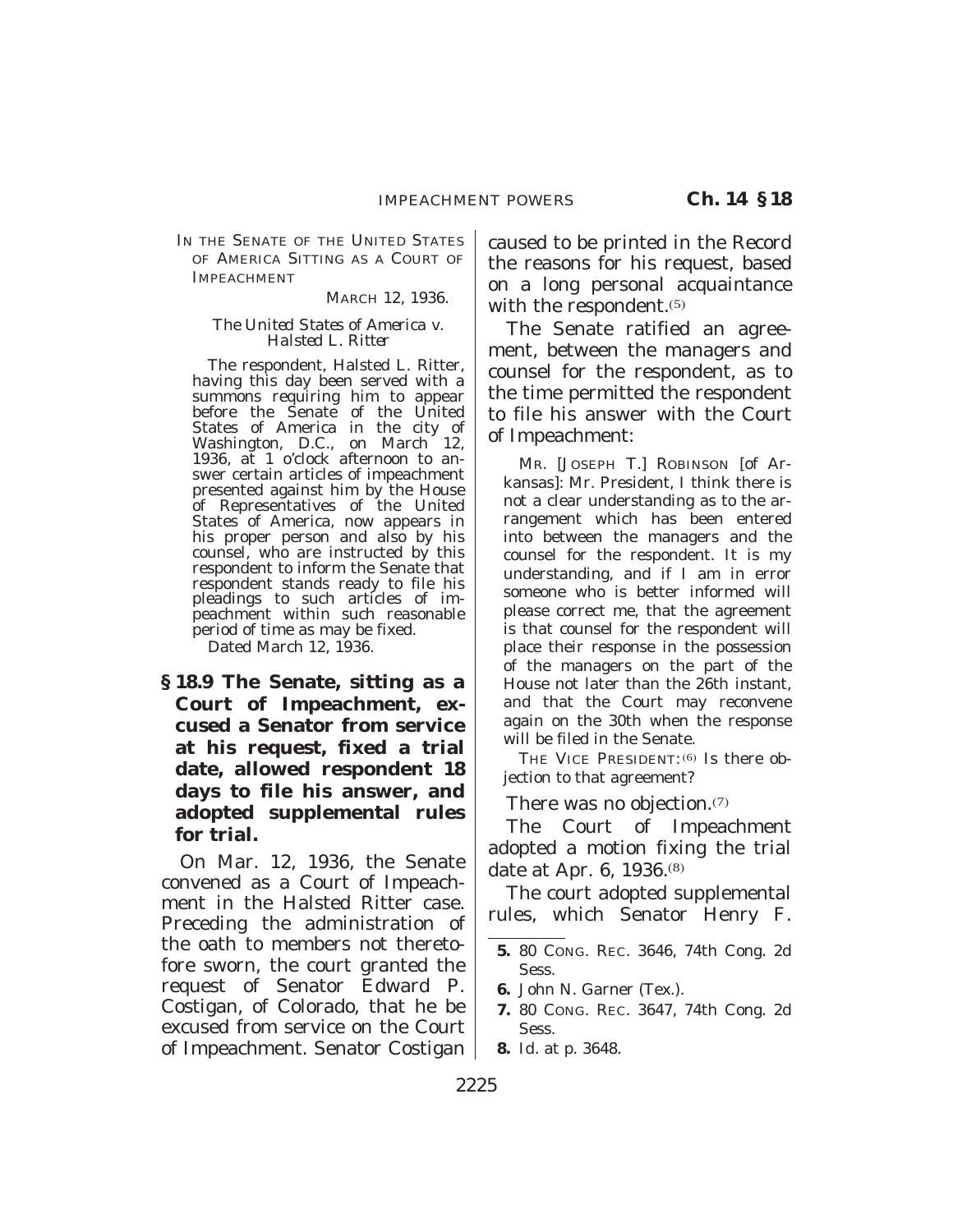Ashurst, of Arizona, stated to be the same as those adopted in the trial of Judge Harold Louderback:

*Ordered,* That in addition to the rules of procedure and practice in the Senate when sitting on impeachment trials, heretofore adopted, and supplementary to such rules, the following rules shall be applicable in the trial of the impeachment of Halsted L. Ritter, United States judge for the southern district of Florida:

1. In all matters relating to the procedure of the Senate, whether as to form or otherwise, the managers on the part of the House or the counsel representing the respondent may submit a request or application orally to the Presiding Officer, or, if required by him or requested by any Senator, shall submit the same in writing.

2. In all matters relating immediately to the trial, such as the admission, rejection, or striking out of evidence, or other questions usually arising in the trial of causes in courts of justice, if the managers on the part of the House or counsel representing the respondent desire to make any application, request, or objection, the same shall be addressed directly to the Presiding Officer and not otherwise.

3. It shall not be in order for any Senator, except as provided in the rules of procedure and practice in the Senate when sitting on impeachment trials, to engage in colloquy or to address questions either to the managers on the part of the House or to counsel for the respondent, nor shall it be in order for Senators to address each other; but they shall address their remarks directly to the Presiding Officer and not otherwise.

4. The parties may, by stipulation in writing filed with the Secretary of the Senate and by him laid before the Senate or presented at the trial, agree upon any facts involved in the trial; and such stipulation shall be received by the Senate for all intents and purposes as though the facts therein agreed upon had been established by legal evidence adduced at the trial.

5. The parties or their counsel may interpose objection to witnesses answering questions propounded at the request of any Senator, and the merits of any such objection may be argued by the parties or their counsel; and the Presiding Officer may rule on any such objection, which ruling shall stand as the judgment of the Senate, unless some Member of the Senate shall ask that a formal vote be taken thereon, in which case it shall be submitted to the Senate for decision; or he may, at his option, in the first instance submit any such question to a vote of the Members of the Senate. Upon all such questions the vote shall be without debate and without a division, unless the ayes and nays be demanded by one-fifth of the Members present when the same shall be taken.(9)

# *Amendment of Articles of Impeachment*

**§ 18.10 The House adopted a resolution, reported as privileged by the managers on the part of the House in the Halsted Ritter impeachment, amending the articles previously voted by the House.**

**<sup>9.</sup>** *Id.*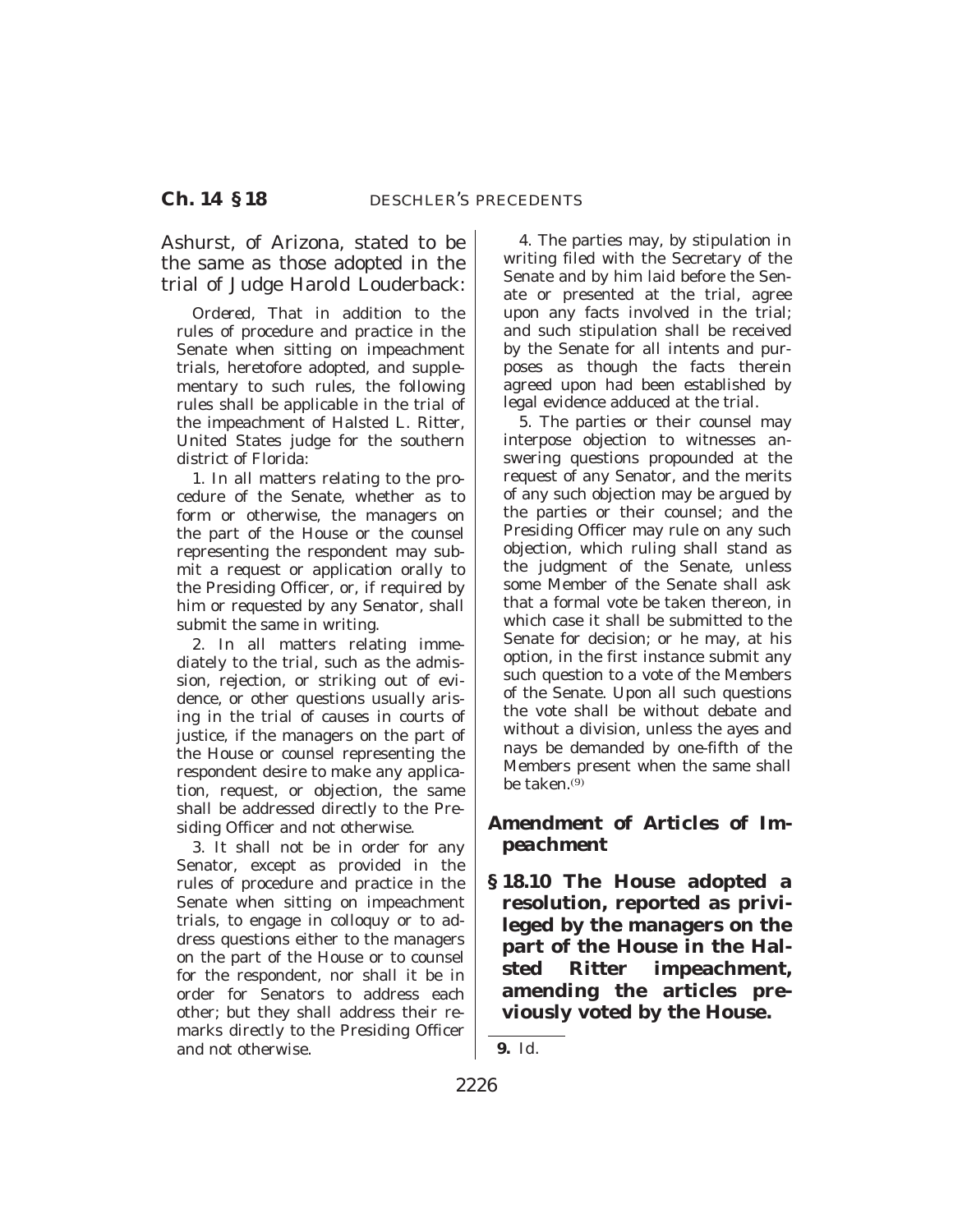On Mar. 30, 1936, (10) Mr. Hatton W. Sumners, of Texas, called up the following privileged resolution (H. Res. 471) amending the articles of impeachment against Judge Ritter:

*Resolved,* That the articles of impeachment heretofore adopted by the House of Representatives in and by House Resolution 422, House Calendar No. 279, be, and they are hereby, amended as follows:

Article III is amended so as to read as follows:

#### ARTICLE II

That the said Halsted L. Ritter, having been nominated by the President of the United States, confirmed by the Senate of the United States, duly qualified and commissioned, and, while acting as a United States district judge for the southern district of Florida, was and is guilty of a high crime and misdemeanor in office in manner and form as follows, to wit:

That the said Halsted L. Ritter, while such judge, was guilty of a violation of section 258 of the Judicial Code of the United States of America (U.S.C., Annotated, title 28, sec. 373), making it unlawful for any judge appointed under the authority of the United States to exercise the profession or employment of counsel or attorney, or to be engaged in the practice of the law, in that after the employment of the law firm of Ritter & Rankin (which at the time of the appointment of Halsted L. Ritter to be judge of the United States District Court for the Southern District of Florida, was composed of Halsted L. Ritter and A. L. Rankin) in the case of *Trust Co. of Georgia and Robert G. Stephens, Trustee* v. *Brazilian Court Building Corporation et al.,* no. 5704, in the Circuit Court of the Fifteenth Judicial Circuit of Florida, and after the fee of \$4,000 which had been agreed upon at the outset of said employment had been fully paid to the firm of Ritter & Rankin, and after Halsted L. Ritter had, on, to wit, February 15, 1929, become judge of the United States District Court for the Southern District of Florida, Judge Ritter on, to wit, March 11, 1929, wrote a letter to Charles A. Brodek, of counsel for Mulford Realty Corporation (the client which his former law firm had been representing in said litigation), stating that there had been much extra and unanticipated work in the case, that he was then a Federal judge; that his partner, A. L. Rankin, would carry through further proceedings in the case, but that he, Judge Ritter, would be consulted about the matter until the case was all closed up; and that ''this matter is one among very few which I am assuming to continue my interest in until finally closed up''; and stating specifically in said letter:

''I do not know whether any appeal will be taken in the case or not, but, if so, we hope to get Mr. Howard Paschal or some other person as receiver who will be amenable to our directions, and the hotel can be operated at a profit, of course, pending the appeal. We shall demand a very heavy supersedeas bond, which I doubt whether D'Esterre can give''; and further that he was ''of course primarily interested in getting some money in the case'', and that he thought ''\$2,000 more by way of attorney's fees should be allowed''; and asked that he be communicated with direct about the matter, giving his post-office box number. On, to wit, March 13, 1929, said Brodek replied favorably, and on March 30, 1929, a check of Brodek, Raphael & Eisner,

**<sup>10.</sup>** 80 CONG. REC. 4597–99. 74th Cong. 2d Sess.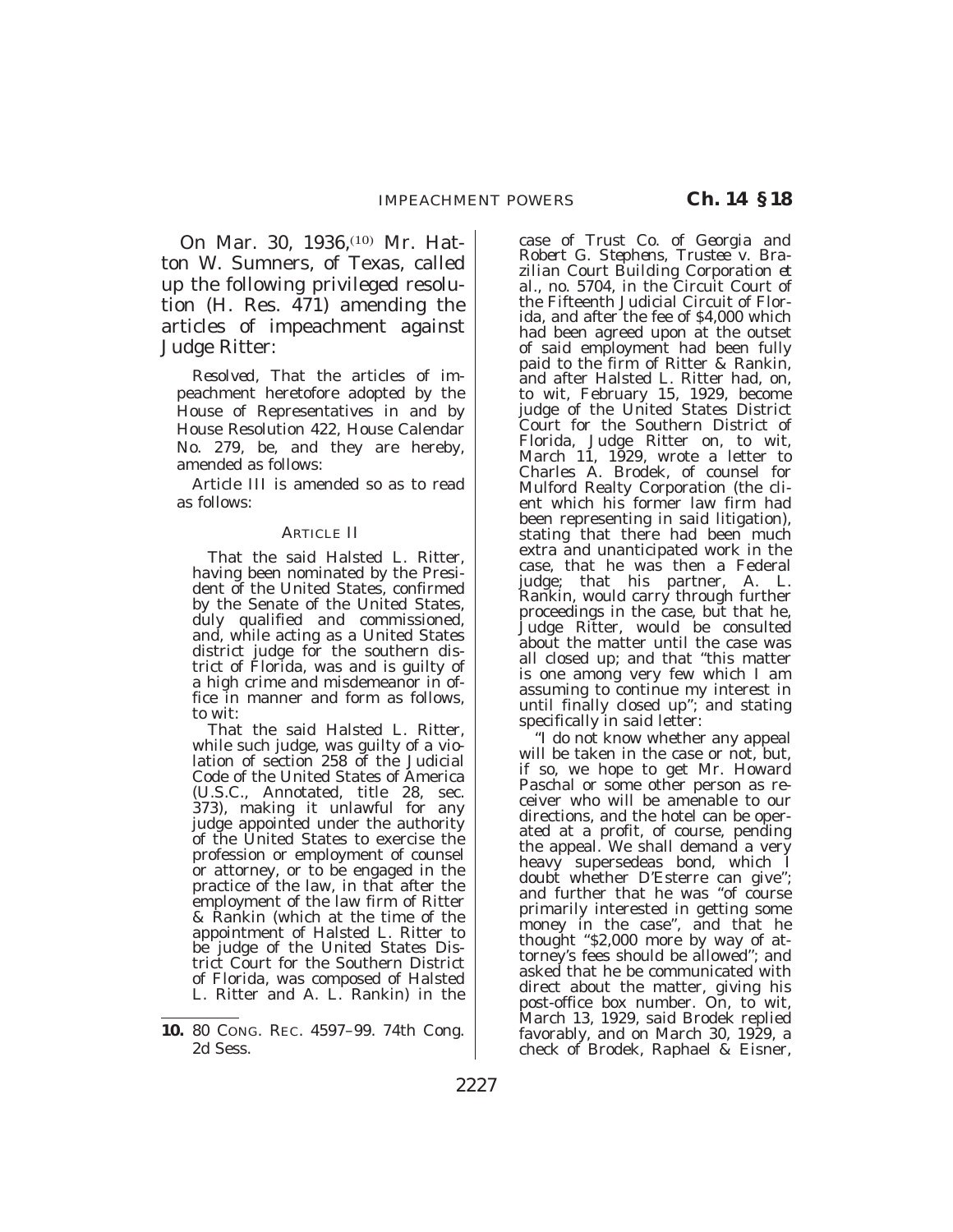a law firm of New York City, representing Mulford Realty Corporation, in which Charles A. Brodek, senior member of the firm of Brodek, Raphael & Eisner, was one of the directors, was drawn, payable to the order of ''Hon. Halsted L. Ritter'' for \$2,000 and which was duly endorsed ''Hon. Halsted L. Ritter. H. L. Ritter'' and was paid on, to wit, April 4, 1929, and the proceeds thereof were received and appropriated by Judge Ritter to his own individual use and benefit, without advising his said former partner that said \$2,000 had been received, without consulting with his former partner thereabout, and without the knowledge or consent of his said former partner, appropriated the entire amount thus solicited and received to the use and benefit of himself, the said Judge Ritter.

At the time said letter was written by Judge Ritter and said \$2,000 received by him, Mulford Realty Corporation held and owned large interests in Florida real estate and citrus groves, and a large amount of securities of the Olympia Improvement Corporation, which was a company organized to develop and promote Olympia, Fla., said holdings being within the territorial jurisdiction of the United States district court, of which Judge Ritter was a judge from, to wit, February 15, 1929.

After writing said letter of March 11, 1929, Judge Ritter further exercised the profession or employment of counsel or attorney, or engaged in the practice of the law, with relation to said case.

Which acts of said judge were calculated to bring his office into disrepute, constitute a violation of section 258 of the Judicial Code of the United States of America (U.S.C., Annotated, title 28, sec. 373), and constitute a high crime and misdemeanor within the meaning and intent of section 4 of article II of the Constitution of the United States.

Wherefore, the said Judge Halsted L. Ritter was and is guilty of a high misdemeanor in office.

By adding the following articles immediately after article III as amended:

#### ARTICLE IV

That the said Halsted L. Ritter, having been nominated by the President of the United States, confirmed by the Senate of the United States, duly qualified and commissioned, and, while acting as a United States district judge for the southern district of Florida, was and is guilty of a high crime and misdemeanor in office in manner and form as follows, to wit:

That the said Halsted L. Ritter, while such judge, was guilty of a violation of section 258 of the Judicial Code of the United States of America (U.S.C., Annotated, title 28, sec. 373), making it unlawful for any judge appointed under the authority of the United States to exercise the profession or employment of counsel or attorney, or to be engaged in the practice of the law, in that Judge Ritter did exercise the profession or employment of counsel or attorney, or engaged in the practice of the law, representing J. R. Francis, with relation to the Boca Raton matter and the segregation and saving of the interest of J. R. Francis therein, or in obtaining a deed or deeds to J. R. Francis from the Spanish River Land Co. to certain pieces of realty, and in the Edgewater Ocean Beach Development Co. matter, for which services the said Judge Ritter received from the said J. R. Francis the sum of \$7,500.

Which acts of said judge were calculated to bring his office into disrepute, constitute a violation of the law above recited, and constitute a high crime and misdemeanor within the meaning and intent of section 4 of article II of the Constitution of the United States.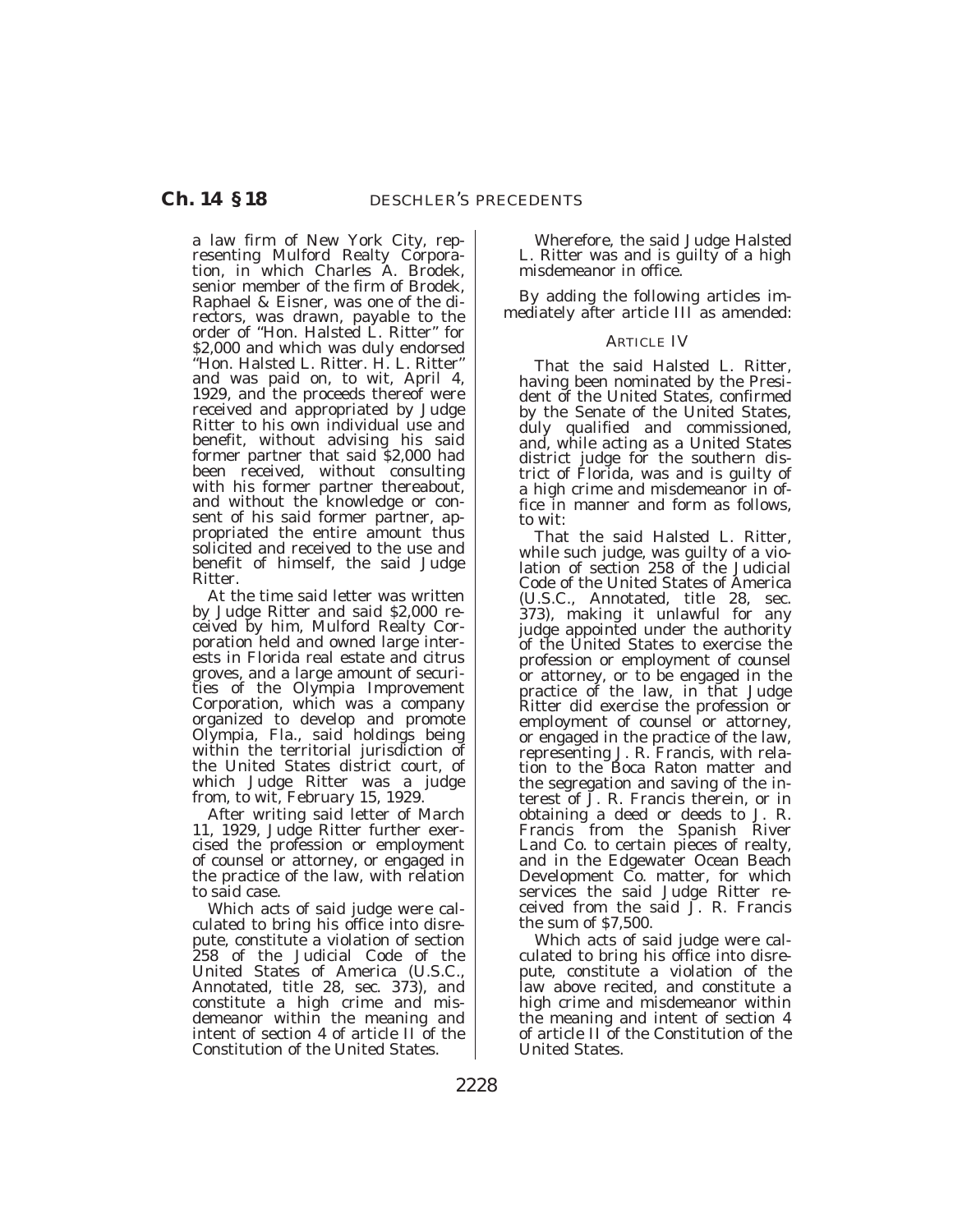Wherefore the said Judge Halsted L. Ritter was and is guilty of a high misdemeanor in office.

#### ARTICLE V

That the said Halsted L. Ritter, having been nominated by the President of the United States, confirmed by the Senate of the United States, duly qualified and commissioned, and, while acting as a United States district judge for the southern district of Florida, was and is guilty of a high crime and misdemeanor in office in manner and form as follows, to wit:

That the said Halsted L. Ritter, while such judge, was guilty of violation of section 146(b) of the Revenue Act of 1928, making it unlawful for any person willfully to attempt in any manner to evade or defeat the payment of the income tax levied in and by said Revenue Act of 1928, in that during the year 1929 said Judge Ritter received gross taxable income—over and above his salary as judge—to the amount of some \$12,000, yet paid no income tax thereon.

Among the fees included in said gross taxable income for 1929 were the extra fee of \$2,000 solicited and received by Judge Ritter in the Brazilian Court case, as described in article III, and the fee of \$7,500 received by Judge Ritter from J. R. Francis.

Wherefore the said Judge Halsted L. Ritter was and is guilty of a high misdemeanor in office.

#### ARTICLE VI

That the said Halsted L. Ritter, having been nominated by the President of the United States, confirmed by the Senate of the United States, duly qualified and commissioned, and, while acting as a United States district judge for the southern district of Florida, was and is guilty of a high crime and misdemeanor in office in manner and form as follows, to wit:

That the said Halsted L. Ritter, while such judge, was guilty of violation of section 146(b) of the Revenue Act of 1928, making it unlawful for any person willfully to attempt in any manner to evade or defeat the payment of the income tax levied in and by said Revenue Act of 1928, in that during the year 1930 the said Judge Ritter received gross taxable income—over and above his salary as judge—to the amount of, to wit, \$5,300, yet failed to report any part thereof in his income-tax return for the year 1930, and paid no income tax thereon.

Two thousand five hundred dollars of said gross taxable income for 1930 was that amount of cash paid Judge Ritter by A. L. Rankin on December 24, 1930, as described in article I.

Wherefore the said Judge Halsted L. Ritter was and is guilty of a high misdemeanor in office.

Original article IV is amended so as to read as follows:

#### ''ARTICLE VII

''That the said Halsted L. Ritter, while holding the office of United States district judge for the southern district of Florida, having been nominated by the President of the United States, confirmed by the Senate of the United States, duly qualified and commissioned, and, while acting as a United States district judge for the southern district of Florida, was and is guilty of misbehavior and of high crimes and misdemeanors in office in manner and form as follows, to wit:

''The reasonable and probable consequence of the actions or conduct of Halsted L. Ritter, hereunder specified or indicated in this article, since he became judge of said court, as an individual or as such judge, is to bring his court into scandal and disrepute, to the prejudice of said court and public confidence in the admin-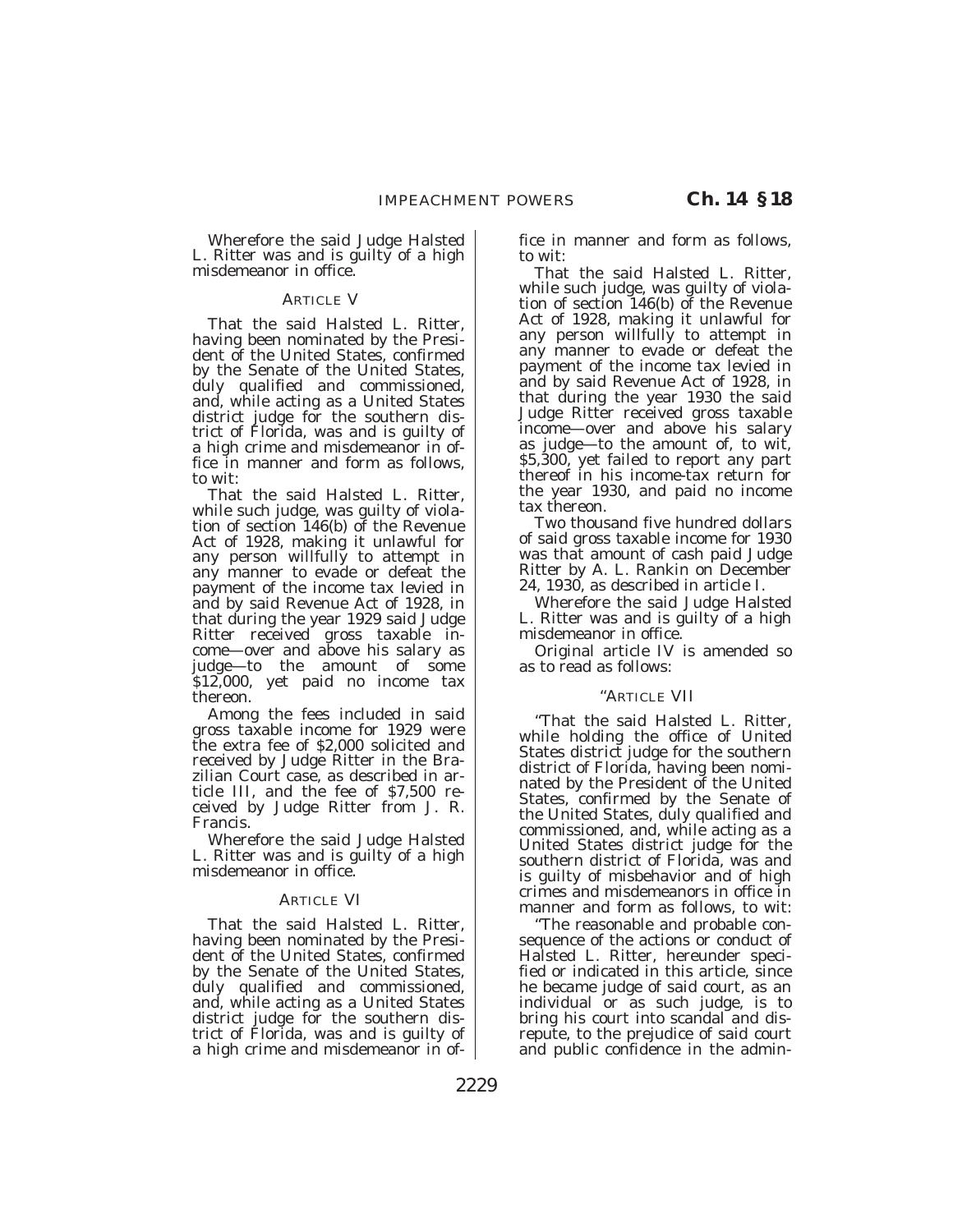istration of justice therein, and to the prejudice of public respect for and confidence in the Federal judiciary, and to render him unfit to continue to serve as such judge:

''1. In that in the Florida Power Co. case (*Florida Power & Light Co.* v. *City of Miami et al.*, no. 1183–M– Eq.), which was a case wherein said judge had granted the complainant power company a temporary injunction restraining the enforcement of an ordinance of the city of Miami, which ordinance prescribed a reduction in the rates for electric current being charged in said city, said judge improperly appointed one Cary T. Hutchinson, who had long been associated with and employed by power and utility interests, special master in chancery in said suit, and refused to revoke his order so appointing said Hutchinson. Thereafter, when criticism of such action had become current in the city of Miami, and within 2 weeks after a resolution (H. Res. 163, 73d Cong.) had been agreed to in the House of Representatives of the Congress of the United States, authorizing and directing the Judiciary Committee thereof to investigate the official conduct of said judge and to make a report concerning said conduct to said House of Representatives, an arrangement was entered into with the city commissioners of the city of Miami or with the city attorney of said city by which the said city commissioners were to pass a resolution expressing faith and confidence in the integrity of said judge, and the said judge recuse himself as judge in said power suit. The said agreement was carried out by the parties thereto, and said judge; after the passage of such resolution, recused himself from sitting as judge in said power suit, thereby bartering his judicial authority in said case for a vote of confidence. Nevertheless, the succeeding judge allowed said Hutchinson as special master in chancery in said case a fee of \$5,000, although he performed little, if any, service as such, and in the order making such allowance recited: 'And it appearing to the court that a minimum fee of \$5,000 was approved by the court for the said Cary T. Hutchinson, special master in this cause.'

''2. In that in the Trust Co. of Florida cases (*Illick* v. *Trust Co. of Florida et al.,* no. 1043–M–Eq., and *Edmunds Committee et al.* v. *Marion Mortgage Co. et al.,* no. 1124–M– Eq.), after the State Banking Department of Florida, through its comptroller, Hon. Ernest Amos, had closed the doors of the Trust Co. of Florida and appointed J. H. Therrell liquidator for said trust company, and had intervened in the said Illick case, said Judge Ritter wrongfully and erroneously refused to recognize the right of said State authority to administer the affairs of the said trust company and appointed Julian S. Eaton and Clark D. Stearns as receivers of the property of said trust company. On appeal the United States Circuit Court of Appeals for the Fifth Circuit reversed the said order or decree of Judge Ritter and ordered the said property surrendered to the State liquidator. Thereafter, on, to wit, September 12, 1932, there was filed in the United States District Court for the Southern District of Florida the Edmunds Committee case, supra. Marion Mortgage Co. was a subsidiary of the Trust Co. of Florida. Judge Ritter being absent from his district at the time of the filing of said case, an application for the appointment of receivers therein was presented to another judge of said district, namely, Hon. Alexander Akerman. Judge Ritter, however, prior to the appointment of such receivers, telegraphed Judge Akerman, requesting him to appoint the aforesaid Eaton and Stearns as receivers in said case, which appoint-<br>ments were made by Judge ments were made by Judge Akerman. Thereafter the United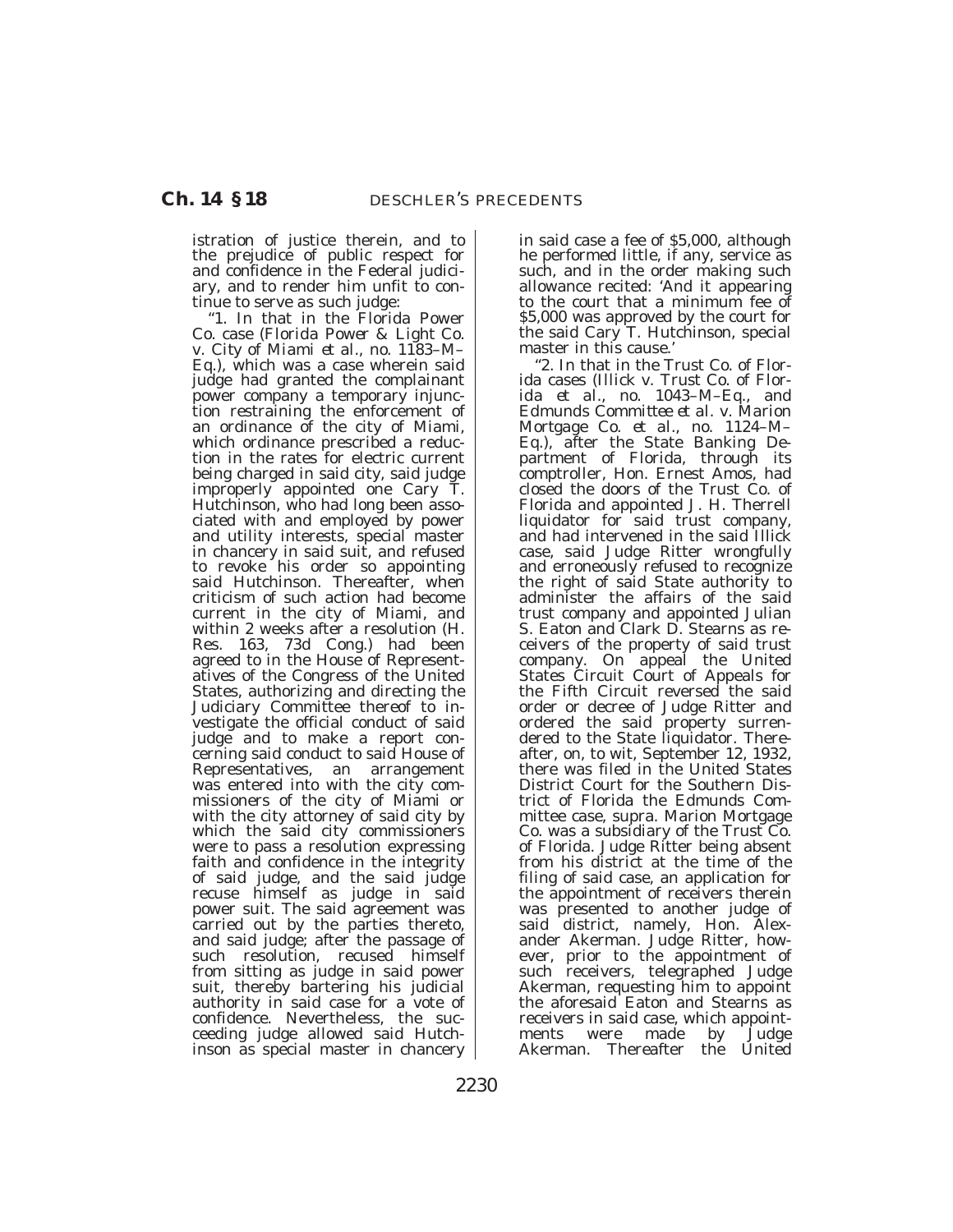States Circuit Court of Appeals for the Fifth Circuit reversed the order of Judge Akerman, appointing said Eaton and Stearns as receivers in said case. In November 1932 J. H. Therrell, as liquidator, filed a bill of complaint in the Circuit Court of Dade County, Fla.—a court of the State of Florida—alleging that the various trust properties of the Trust Co. of Florida were burdensome to the liquidator to keep, and asking that the court appoint a succeeding trustee. Upon petition for removal of said cause from said State court into the United States District Court for the Southern District of Florida, Judge Ritter took jurisdiction, notwithstanding the previous rulings of the United States Circuit Court of Appeals above referred to, and again appointed the said Eaton and Stearns as the receivers of the said trust properties. In December 1932 the said Therrell surrendered all of the trust properties to said Eaton and Stearns as receivers, together with all records of the Trust Co. of Florida pertaining thereto. During the time said Eaton and Stearns, as such receivers, were in control of said trust properties. Judge Ritter wrongfully and improperly approved their accounts without notice or opportunity for objection thereto to be heard. With the knowledge of Judge Ritter, said receivers appointed the sister-in-law of Judge Ritter, namely, Mrs. G. M. Wickard, who had had no previous hotel-management experience, to be manager of the Julia Tuttle Hotel and Apartment Building, one of said trust properties. On, to wit, January 1, 1933, Hon. J. M. Lee succeeded Hon. Ernest Amos as comptroller of the State of Florida and appointed M. A. Smith liquidator in said Trust Co. of Florida cases to succeed J. H. Therrell. An appeal was again taken to the United States Circuit Court of Appeals for the Fifth Circuit from the then latest order or decree of Judge Ritter, and again the order or decree of Judge Ritter appealed from was reversed by the said circuit court of appeals which held that the State officer was entitled to the custody of the property involved and that said Eaton and Stearns as receivers were not entitled to such custody. Thereafter, and with the knowledge of the decision of the-said circuit court of appeals, Judge Ritter wrongfully and improperly allowed said Eaton and Stearns and their attorneys some \$26,000 as fees out of said trust-estate properties and endeavored to require, as a condition precedent to releasing said trust properties from the control of his court, a promise from counsel for the said State liquidator not to appeal from his order allowing the said fees to said Eaton and Stearns and their attorneys.

''3. In that the said Halsted L. Ritter, while such Federal judge, accepted, in addition to \$4,500 from his former law partner, as alleged in article I hereof, other large fees or gratuities, to wit,  $$7,500$  from J. R. Francis, on or about April 19, 1929, J. R. Francis at this said time having large property interests within the territorial jurisdiction of the court of which Judge Ritter was a judge; and on, to wit, the 4th day of April 1929 the said Judge Ritter accepted the sum of \$2,000 from Brodek, Raphael & Eisner, representing Mulford Realty Corporation as its attorneys, through Charles A. Brodek, senior member of said firm and a director of said corporation, as a fee or gratuity, at which time the said Mulford Realty Corporation held and owned large interests in Florida real estate and citrus groves and a large amount of securities of the Olympia Improvement Corporation, which was a company organized to develop and promote Olympia, Florida, said holdings being within the territorial jurisdiction of the United States District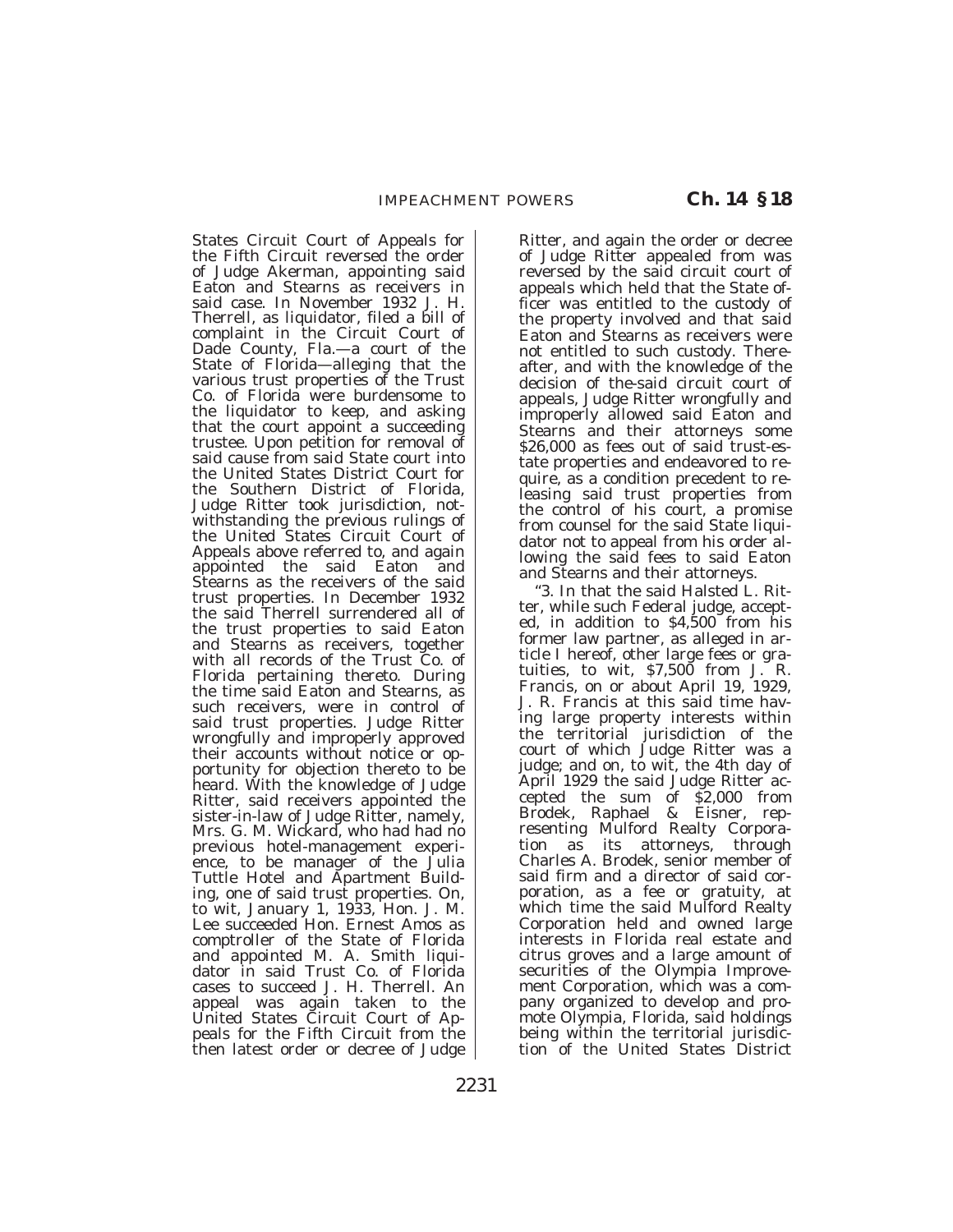Court of which Ritter was a judge from, to wit, February 15, 1929.

''4. By his conduct as detailed in articles I, II, III, and IV hereof, and by his income-tax evasions as set forth in articles V and VI hereof.

'Wherefore the said Judge Halsted L. Ritter was and is guilty of misbehavior, and was and is guilty of high crimes and misdemeanors in office.'

The House adopted the resolution amending the articles after Mr. Sumners discussed its provisions and stated his opinion that the managers had the power to report amendments to the articles:

MR. SUMNERS of Texas: Mr. Speaker, the resolution which has just been read proposes three new articles. The change is not as important as that statement would indicate. Two of the new articles deal with income taxes, and one with practicing law by Judge Ritter, after he went on the bench. In the original resolution, the charge is made that Judge Ritter received certain fees or gratuities and had written a letter, and so forth. No change is proposed in articles 1 and 2. In article 3, as stated, Judge Ritter is charged with practicing law after he went on the bench. That same thing, in effect, was charged, as members of the committee will remember, in the original resolution, but the form of the charge, in the judgment of the managers, could be improved. These charges go further and charge that in the matter connected with J. R. Francis, the judge acted as counsel in two transactions after he went on the bench, and received \$7,500 in compensation. Article 7 is amended to include a reference to

these new charges. There is a change in the tense used with reference to the effect of the conduct alleged. It is charged, in the resolution pending at the desk, that the reasonable and probable consequence of the alleged conduct is to injure the confidence of the people in the courts—I am not attempting to quote the exact language which is a matter of form, I think, more than a matter of substance.

MR. [BERTRAND H.] SNELL [of New York]: Mr. Speaker, will the gentleman yield?

MR. SUMNERS of Texas: Yes.

MR. SNELL: I may not be entirely familiar with all this procedure, but as I understand, what the gentleman is doing here today, is to amend the original articles of impeachment passed by the House.

MR. SUMNERS of Texas: That is correct.

MR. SNELL: The original articles of impeachment came to the House as a result of the evidence before the gentleman's committee. Has the gentleman's committee had anything to do with the change or amendment of these charges?

MR. SUMNERS of Texas: No; just the managers.

MR. SNELL: As a matter of procedure, would not that be the proper thing to do?

MR. SUMNERS of Texas: I do not think it is at all necessary, for this reason: The managers are now acting as the agents of the House, and not as the agents of the Committee on the Judiciary. Mr. Manager Perkins and Mr. Manager Hobbs have recently extended the investigation made by the committee.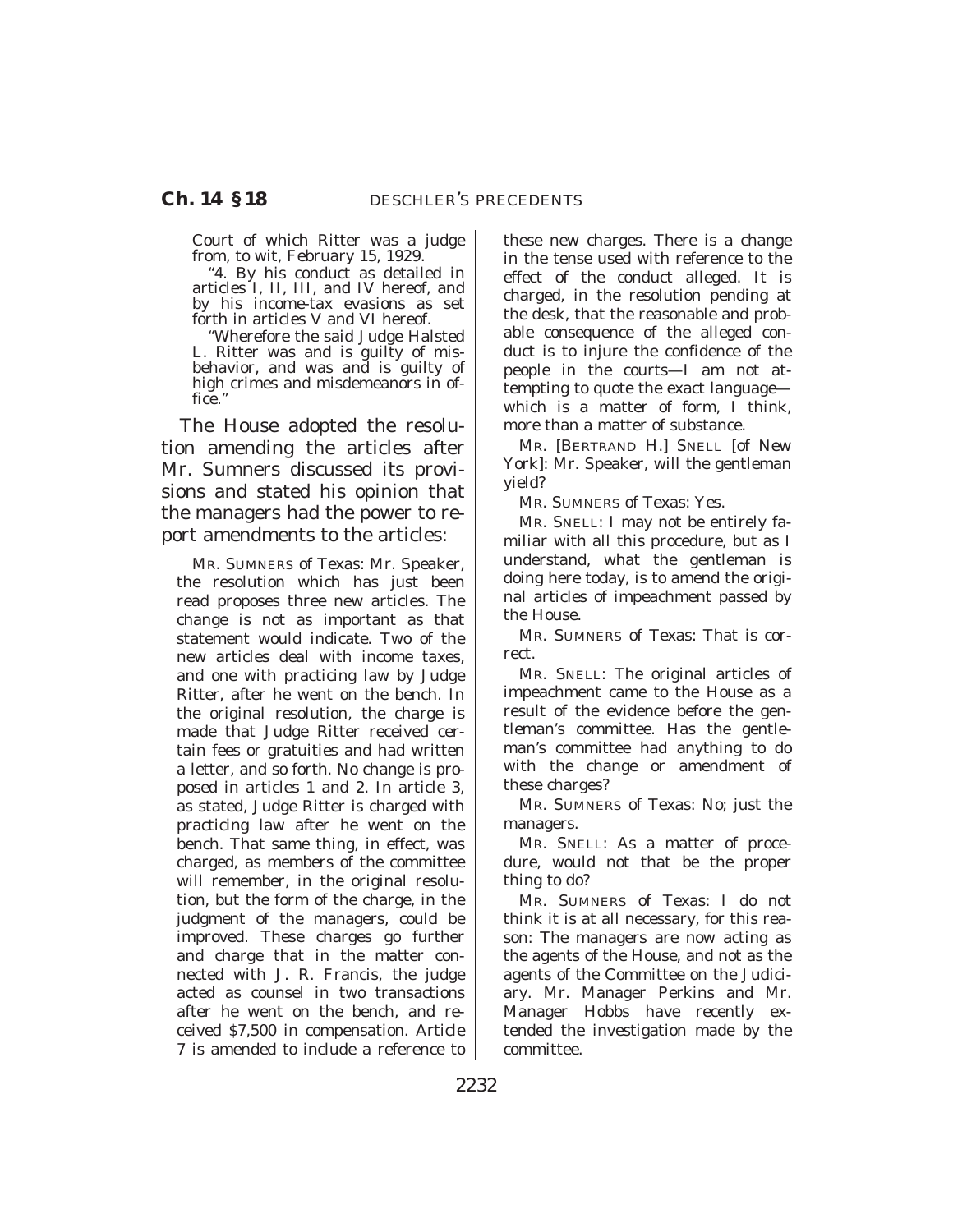MR. SNELL: Mr. Speaker, will the gentleman yield further?

MR. SUMNERS of Texas: Yes.

MR. SNELL: Do I understand that the amendments come because of new information that has come to you as managers that never was presented to the Committee on the Judiciary?

MR. SUMNERS of Texas: Perhaps it would not be true to answer that entirely in the affirmative, but the changes are made largely by reason of new evidence which has come to the attention of the committee, and some of these changes, more or less changes in form, have resulted from further examination of the question. This is somewhat as lawyers do in their pleadings. They often ask the privilege of making an amendment.

MR. SNELL: And the gentleman's position is that as agents of the House it is not necessary to have the approval of his committee, which made the original impeachment charges?

MR. SUMNERS of Texas: I have no doubt about that; I have no doubt about the accuracy of that statement.

# **§ 18.11 Following the amendment of the articles of impeachment against Judge Halsted Ritter, the House adopted a resolution to inform the Senate thereof.**

On Mar. 30, 1936, (11) following the amendment by the House of the articles in the impeachment against Judge Ritter, the Senate was informed by resolution thereof:

MR. [HATTON W.] SUMNERS of Texas: Mr. Speaker, I offer the following privileged resolution.

The Clerk read as follows:

#### HOUSE RESOLUTION 472

*Resolved,* That a message be sent to the Senate by the Clerk of the House informing the Senate that the House of Representatives has adopted an amendment to the articles of impeachment heretofore exhibited against Halsted L. Ritter, United States district judge for the southern district of Florida, and that the same will be presented to the Senate by the managers on the part of the House.

And also, that the managers have authority to file with the Secretary of the Senate, on the part of the House any subsequent pleadings they shall deem necessary.

The resolution was agreed to.

A motion to reconsider was laid on the table.

On Mar. 31, the amendments to the articles were presented to the Court of Impeachment and printed in the Record; (12) counsel for the respondent was granted 48 hours to file his response to the new articles.

## *Motions to Strike Articles*

**§ 18.12 During the impeachment trial of Judge Halsted Ritter, the respondent moved to strike Article I or, in the**

**<sup>11.</sup>** 80 CONG. REC. 4601, 74th Cong. 2d Sess. **12.** *Id.* at pp. 4654–56.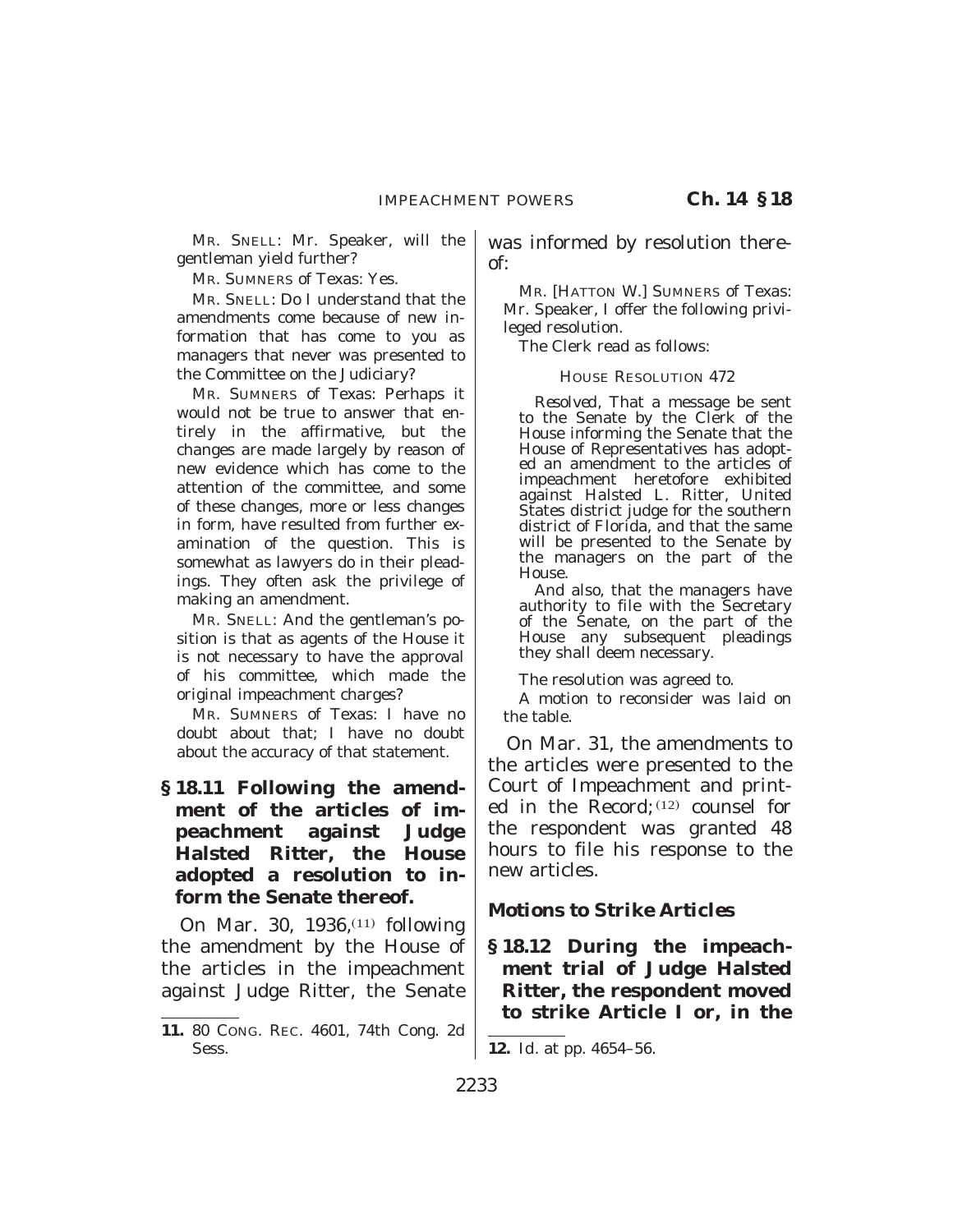# **alternative, to require election as to Articles I and II, and moved to strike Article VII.**

On Mar. 31, 1936, (13) the respondent, Judge Ritter, filed the following motion:

- In the Senate of the United States of America sitting as a Court of Impeachment. *The United States of America v. Halsted L. Ritter, respondent*
- MOTION TO STRIKE ARTICLE I, OR, IN THE ALTERNATIVE, TO REQUIRE ELECTION AS TO ARTICLES I AND II; AND MOTION TO STRIKE ARTICLE VII

The respondent, Halsted L. Ritter, moves the honorable Senate, sitting as a Court of Impeachment, for an order striking and dismissing article I of the articles of impeachment, or, in the alternative, to require the honorable managers on the part of the House of Representatives to elect as to whether they will proceed upon article I or upon article II, and for grounds of such motion respondent says:

1. Article II reiterates and embraces all the charges and allegations of article I, and the respondent is thus and thereby twice charged in separate articles with the same and identical offense, and twice required to defend against the charge presented in article I.

2. The presentation of the same and identical charge in the two articles in question tends to prejudice the respondent in his defense, and tends to oppress the respondent in that the articles are so framed as to collect, or accumulate upon the second article, the adverse votes, if any, upon the first article.

3. The Constitution of the United States contemplates but one vote of the Senate upon the charge contained in each article of impeachment, whereas articles I and II are constructed and arranged in such form and manner as to require and exact of the Senate a second vote upon the subject matter of article I.

## MOTION TO STRIKE ARTICLE VII

And the respondent further moves the honorable Senate, sitting as a Court of Impeachment, for an order striking and dismissing article VII, and for grounds of such motion, respondent says:

1. Article VII includes and embraces all the charges set forth in articles I, II, III, IV, V, and VI.

2. Article VII constitutes an accumulation and massing of all charges in preceding articles upon which the Court is to pass judgment prior to the vote on article VII, and the prosecution should be required to abide by the judgment of the Senate rendered upon such prior articles and the Senate ought not to countenance the arrangement of pleading designed to procure a second vote and the collection or accumulation of adverse votes, if any, upon such matters.

3. The presentation in article VII of more than one subject and the charges arising out of a single subject is unjust and prejudicial to respondent.

4. In fairness and justice to respondent, the Court ought to require separa-

**<sup>13.</sup>** 80 CONG. REC. 4656, 4657, 74th Cong. 2d Sess.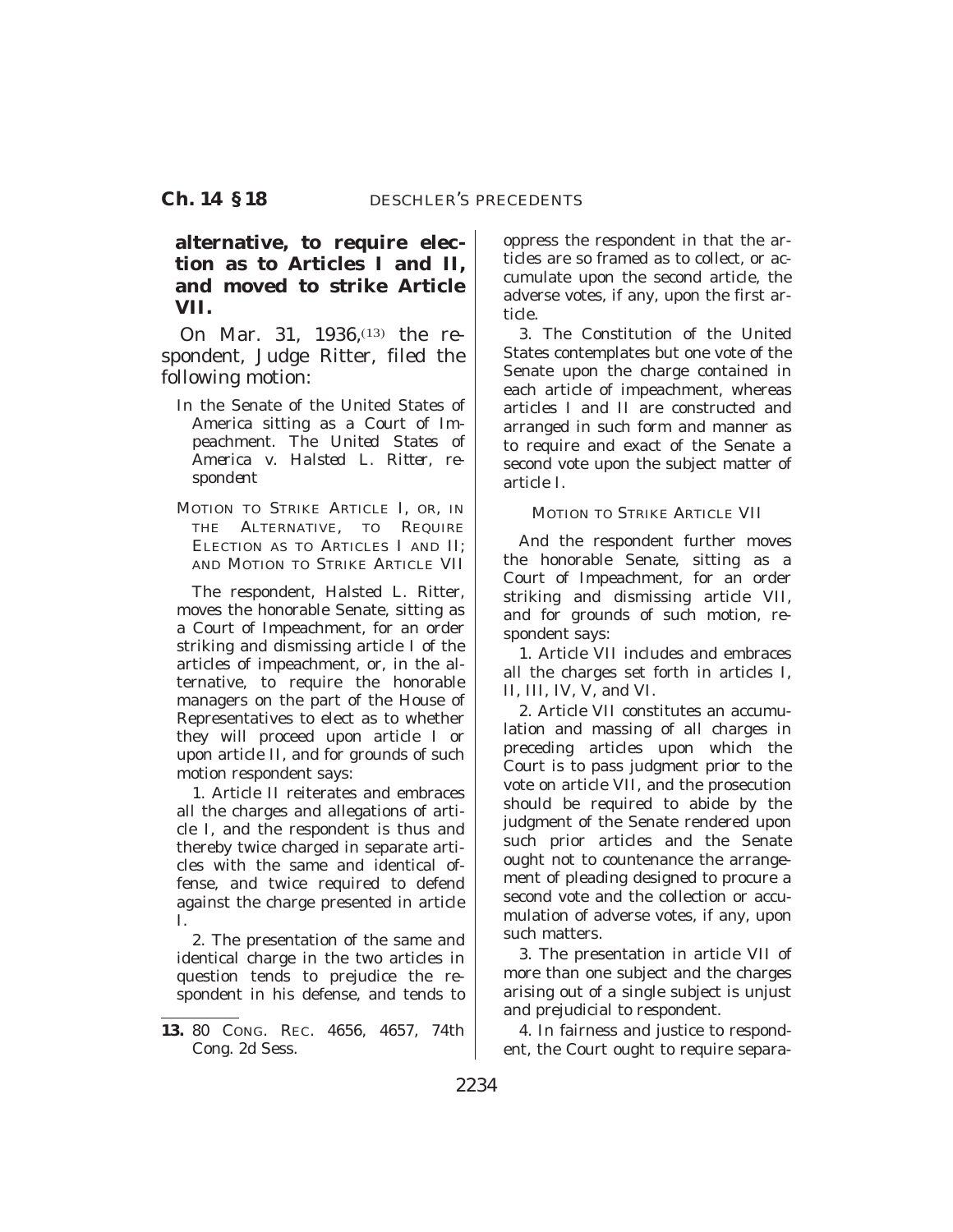tion and singleness of the subject matter of the charges in separate and distinct articles, upon which a single and final vote of the Senate upon each article and charge can be had.

(Signed) FRANK P. WALSH, CARL T. HOFFMAN, *Of Counsel for Respondent.*

Mr. Hoffman, counsel for respondent, argued that Article II duplicated charges set forth in Article I. He also contended that the rule of duplicity, or the principle of civil and criminal pleading that one count should contain no more than one charge or cause of action, was violated by Article VII.

Mr. Sumners argued in response that Article II was clearly not a duplication of Article I, two distinct charges being presented. As to Article VII, Mr. Sumners contended that impeachment was essentially an ouster proceeding as opposed to a criminal proceeding. He referred to the fact that the articles of impeachment against Judge Harold Louderback had contained a similar article charging that ''by specifically alleged conduct'' the respondent ''has done those things the reasonable and probable consequences of which are to arouse a substantial doubt as to his judicial integ- $\text{rity}.^{(14)}$ 

At the suggestion of the Chair, decision on the motions of respondent were reserved for investigation and deliberation:

MR. [HENRY F.] ASHURST [of Arizona]: Mr. President, I assume that the Presiding Officer will desire to take some time to examine all the pleadings and will not be prepared to announce a decision on this point until the next session of the Court?

THE PRESIDING OFFICER [NATHAN L. BACHMAN (Tenn.)]: It is the opinion of the present occupant of the chair that while the necessity for early decision is apparent, the importance of the matter would justify the occupant of the chair in saying that no decision should be made until the proceedings are printed and every member of the Court has an opportunity to investigate and consider them. Is there objection to that suggestion of the Chair? The Chair hears none. $(15)$ 

**§ 18.13 On the respondent's motion to strike, the Chair overruled that part of the motion which sought to strike Article I or to require election between Articles I and II; the Chair submitted that part of the motion which sought to strike Article VII to the Court of Impeachment, which overruled that part of the motion.**

**<sup>14.</sup>** *Id.* at p. 4658.

For Article V, as amended, in the Louderback impeachment, charging

such conduct as to destroy public confidence in the court, see 6 Cannon's Precedents § 520.

**<sup>15.</sup>** *Id.* at p. 4659.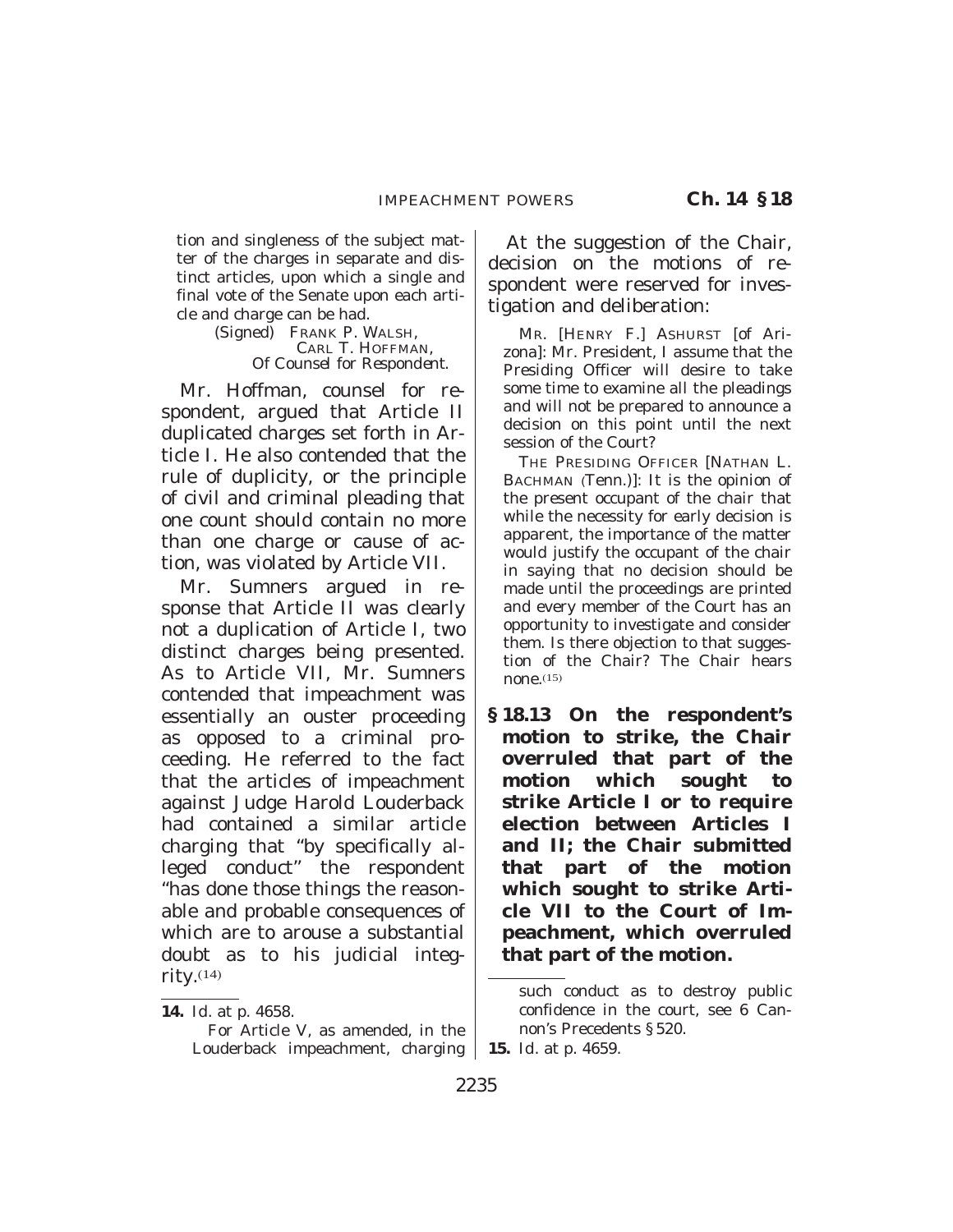On Apr. 3, 1936,(16) the following disposition was made of the motion of the respondent, Judge Halsted Ritter, to strike certain articles:

THE PRESIDING OFFICER [NATHAN L. BACHMAN (Tenn.)]: On the motion of the honorable counsel for the respondent to strike article I of the articles of impeachment or, in the alternative, to require the honorable managers on the part of the House to make an election as to whether they will stand upon article I or upon article II, the Chair is ready to rule.

The Chair is clearly of the opinion that the motion to strike article I or to require an election is not well taken and should be overruled.

His reason for such opinion is that articles I and II present entirely different bases for impeachment.

Article I alleges the illegal and corrupt receipt by the respondent of \$4,500 from his former law partner, Mr. Rankin.

Article II sets out as a basis for impeachment an alleged conspiracy between Judge Ritter; his former partner, Mr. Rankin; one Richardson, Metcalf & Sweeny; and goes into detail as to the means and manner employed whereby the respondent is alleged to have corruptly received the \$4,500 above mentioned.

The two allegations, one of corrupt and illegal receipt and the other of conspiracy to effectuate the purpose, are, in the judgment of the Chair, wholly distinct, and the respondent should be called to answer each of the articles.

What is the judgment of the Court with reference to that particular phase of the motion to strike?

MR. [WILLIAM H.] KING [of Utah]: Mr. President, if it be necessary, I move that the ruling of the honorable Presiding Officer be considered as and stand for the judgment of the Senate sitting as a Court of Impeachment.

THE PRESIDING OFFICER: Is there objection? The Chair hears none, and the ruling of the Chair is sustained, by the Senate.

With reference to article VII of the articles of impeachment, formerly article IV, the Chair desires to exercise his prerogative of calling on the Court for a determination of this question.

His reason for so doing is that an impeachment proceeding before the Senate sitting as a Court is sui generis, partaking neither of the harshness and rigidity of the criminal law nor of the civil proceedings requiring less particularity.

The question of duplicity in impeachment proceedings presented by the honorable counsel for the respondent is a controversial one, and the Chair feels that it is the right and duty of each Member of the Senate, sitting as a Court, to express his views thereon.

Precedents in proceedings of this character are rare and not binding upon this Court in any course that it might desire to pursue.

The question presented in the motion to strike article VII on account of duplicity has not, so far as the Chair is advised, been presented in any impeachment proceeding heretofore had before this body.

The Chair therefore submits the question to the Court.

**<sup>16.</sup>** 80 CONG. REC. 4898, 74th Cong. 2d Sess.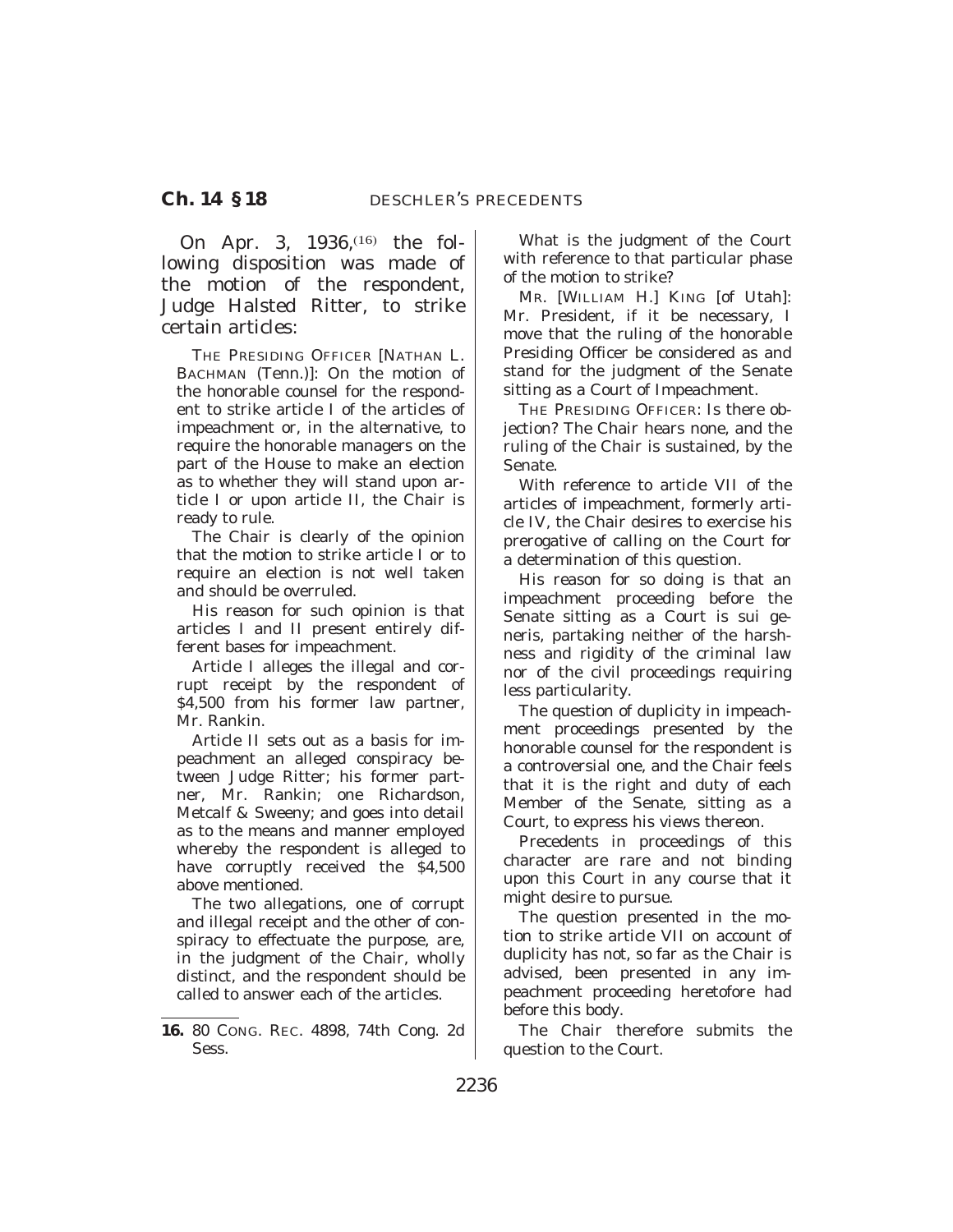MR. [HENRY F.] ASHURST [of Arizona]: Mr. President, under the rules of the Senate, sitting as a Court of Impeachment, all such questions, when submitted by the Presiding Officer, shall be decided without debate and without division, unless the yeas and nays are demanded by one-fifth of the Members present, when the yeas and nays shall be taken.

THE PRESIDING OFFICER: The Chair therefore, will put the motion. All those in favor of the motion of counsel for the respondent to strike article VII will say "aye." Those opposed will say ''no.''

The noes have it, and the motion in its entirety is overruled.

**§ 18.14 During the impeachment trial of Judge Halsted Ritter, the managers on the part of the House made and the Senate granted a motion to strike certain specifications from an article of impeachment.**

On Apr. 3,  $1936$ ,  $(17)$  during the impeachment trial of Judge Ritter, the managers on the part of the House moved that two counts be stricken. The motion was granted by the Senate:

MR. MANAGER [HATTON W.] SUM-NERS [of Texas] (speaking from the desk in front of the Vice President): Mr. President, the suggestion which the managers desire to make at this time has reference to specifications 1

and 2 of article VII. These two specifications have reference to what I assume counsel for respondent and the managers as well, recognize are rather involved matters, which would possibly require as much time to develop and to argue as would be required on the remainder of the case.

The managers respectfully move that those two counts be stricken. If that motion shall be sustained, the managers will stand upon the other specifications in article VII to establish article VII. The suggestion on the part of the managers is that those two specifications in article VII be stricken from the article.

THE PRESIDING OFFICER: (18) What is the response of counsel for the respondent?

MR. [CHARLES L.] MCNARY [of Oregon]: Mr. President, there was so much rumbling and noise in the Chamber that I did not hear the position taken by the managers on the part of the House.

THE PRESIDING OFFICER: The managers on the part of the House have suggested that specifications 1 and 2 of article VII be stricken on their motion.

MR. HOFFMAN [of counsel]: Mr. President, the respondent is ready to file his answer to article I, to articles II and III as amended, and to articles IV, V, and VI. In view of the announcement just made asking that specifications 1 and 2 of article VII be stricken, it will be necessary for us to revise our answer to article VII and to eliminate paragraphs 1 and 2 thereof. That can be very speedily done with 15 or 20 minutes if it can be arranged for the

**<sup>17.</sup>** 80 CONG. REC. 4899, 74th Cong. 2d Sess. **18.** Nathan L. Bachman (Tenn.).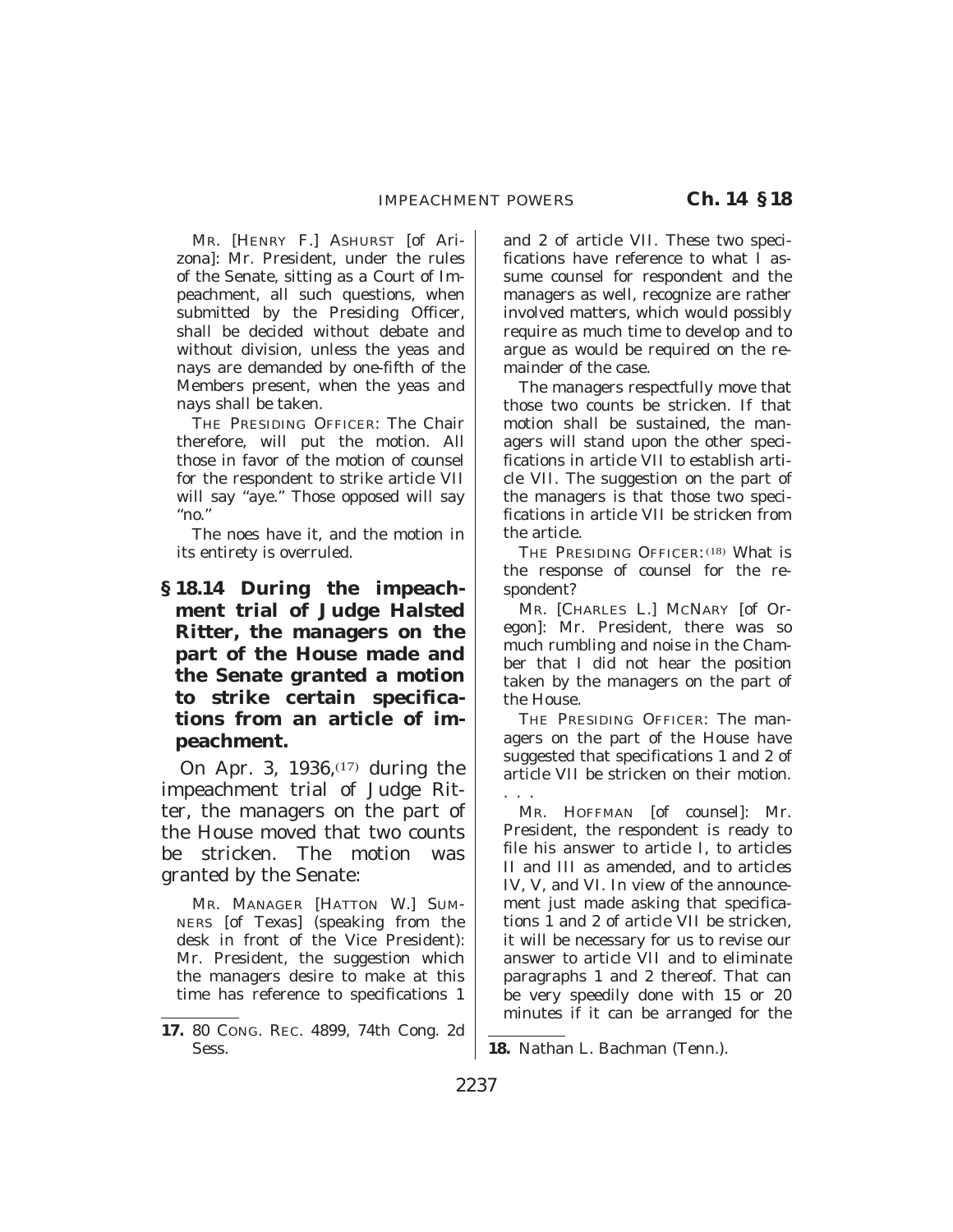Senate to indulge us for that length of time.

THE PRESIDING OFFICER: Is there objection to the motion submitted on the part of the managers?

MR. HOFFMAN: We have no objection.

THE PRESIDING OFFICER: The motion is made. Is there objection? The Chair hears none, and the motion to strike is granted.

MR. [JOSEPH T.] ROBINSON [of Arkansas]: Mr. President, it would seem that in the interest of the conservation of time and for the convenience of the Court, the motion should have been made prior to the decision on the question involved in the motion of counsel to strike certain articles. I merely make that observation for the consideration of the Court.

## *Answer and Replication*

**§ 18.15 In the Ritter impeachment trial, an answer to the charges was filed by the respondent, and a replication thereto was submitted by the managers.**

On Apr. 3, 1936, the answer of the respondent in the Ritter impeachment was read in the Senate, ordered printed, and messaged to the House. The answer stated that the facts set forth therein did not constitute impeachable high crimes and misdemeanors and that the respondent was not guilty of the offenses charged.(19)

On Apr. 6, the respondent's answer was laid before the House and referred to the managers on the part of the House.(20) On the same day, the managers filed a replication in the Senate, sitting as a Court of Impeachment, to the answer of the respondent Judge Ritter. The replication was prepared and submitted by the managers on their own initiative, the House not having voted thereon:(1)

REPLICATION OF THE HOUSE OF REP-RESENTATIVES OF THE UNITED STATES OF AMERICA TO THE ANSWER OF HALSTED L. RITTER, DISTRICT JUDGE OF THE UNITED STATES FOR THE SOUTHERN DISTRICT OF FLOR-IDA, TO THE ARTICLES OF IMPEACH-MENT, AS AMENDED, EXHIBITED AGAINST HIM BY THE HOUSE OF REP-RESENTATIVES OF THE UNITED STATES OF AMERICA

The House of Representatives of the United States of America, having considered the several answers of Halsted L. Ritter, district judge of the United States for the southern district of Florida, to the several articles of impeachment, as amended, against him by them exhibited in the name of themselves and of all the people of the United States, and reserving to themselves all advantages of exception to the insufficiency, irrelevancy, and impertinency of his answer to each and all of the several articles of impeachment, as amended, so exhibited against the said Halsted L. Ritter, judge as aforesaid, do say:

**1.** *Id.* at pp. 4971, 4972.

**<sup>19.</sup>** 80 CONG. REC. 4899–4906, 74th Cong. 2d Sess.

**<sup>20.</sup>** *Id.* at p. 5020.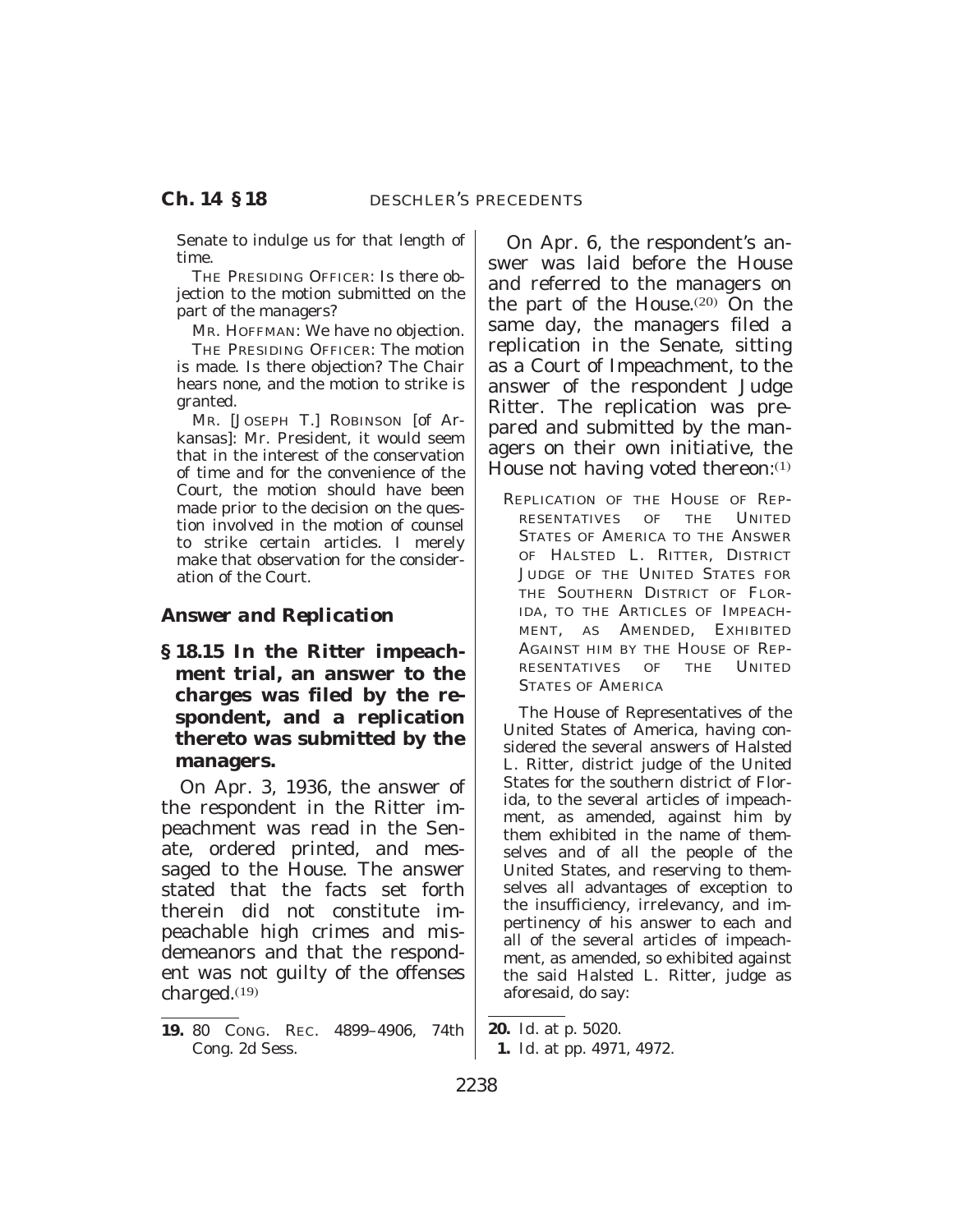(1) That the said articles, as amended do severally set forth impeachable offenses, misbehaviors, and misdemeanors as defined in the Constitution of the United States, and that the same are proper to be answered unto by the said Halsted L. Ritter, judge as aforesaid, and sufficient to be entertained and adjudicated by the Senate sitting as a Court of Impeachment.

(2) That the said House of Representatives of the United States of America do deny each and every averment in said several answers, or either of them, which denies or traverses the acts, intents, misbehaviors, or misdemeanors charged against the said Halsted L. Ritter in said articles of impeachment, as amended, or either of them, and for replication to said answers do say that Halsted L. Ritter, district judge of the United States for the southern district of Florida, is guilty of the impeachable offenses, misbehaviors, and misdemeanors charged in said articles, as amended, and that the House of Representatives are ready

to prove the same. HATTON W. SUMNERS, *On behalf of the Managers.*

## *The Trial; Arguments*

**§ 18.16 Opening statements and closing arguments in an impeachment trial may consist of statements by the managers on the part of the House and statements by counsel for the accused.**

On Apr. 6,  $1936^{(2)}$  in the impeachment trial of Judge Halsted

Ritter, opening statements were made in the Senate by the managers on the part of the House and by counsel for the accused.(3) The respondent himself testified before the Court of Impeachment.(4) Final arguments were made on Apr. 13 and 14 first by Mr. Sam Hobbs, of Alabama, for the managers, then by Mr. Walsh for the respondent, and finally by Mr. Hatton W. Sumners, of Texas, for the managers, the arguments being limited by an order adopted on Apr. 13:

Ordered, That the time for final argument of the case of Halsted L. Ritter shall be limited to 4 hours, which said time shall be divided equally between the managers on the part of the House of Representatives and the counsel for the respondent, and the time thus assigned to each side shall be divided as each side for itself may determine.(5)

Mr. Hobbs argued three principles bearing on the weight of evidence and burden of proof in an impeachment trial:

The statement of the law of the case, as we see it, will largely be left to the distinguished chairman of the Judici-

- **4.** 80 CONG. REC. 5370–86, 74th Cong. 2d Sess., Apr. 11 and Apr. 13, 1936.
- **5.** *Id.* at p. 5401. For final arguments on Apr. 13, 1936, *see id.* at pp. 5401–10; for Apr. 14, 1936, *see id.* at pp. 5464–73.

**<sup>2.</sup>** 80 CONG. REC. 4972–82, 74th Cong. 2d Sess.

**<sup>3.</sup>** For precedents during the trial as to the evidence, see §§ 12.7–12.9, supra.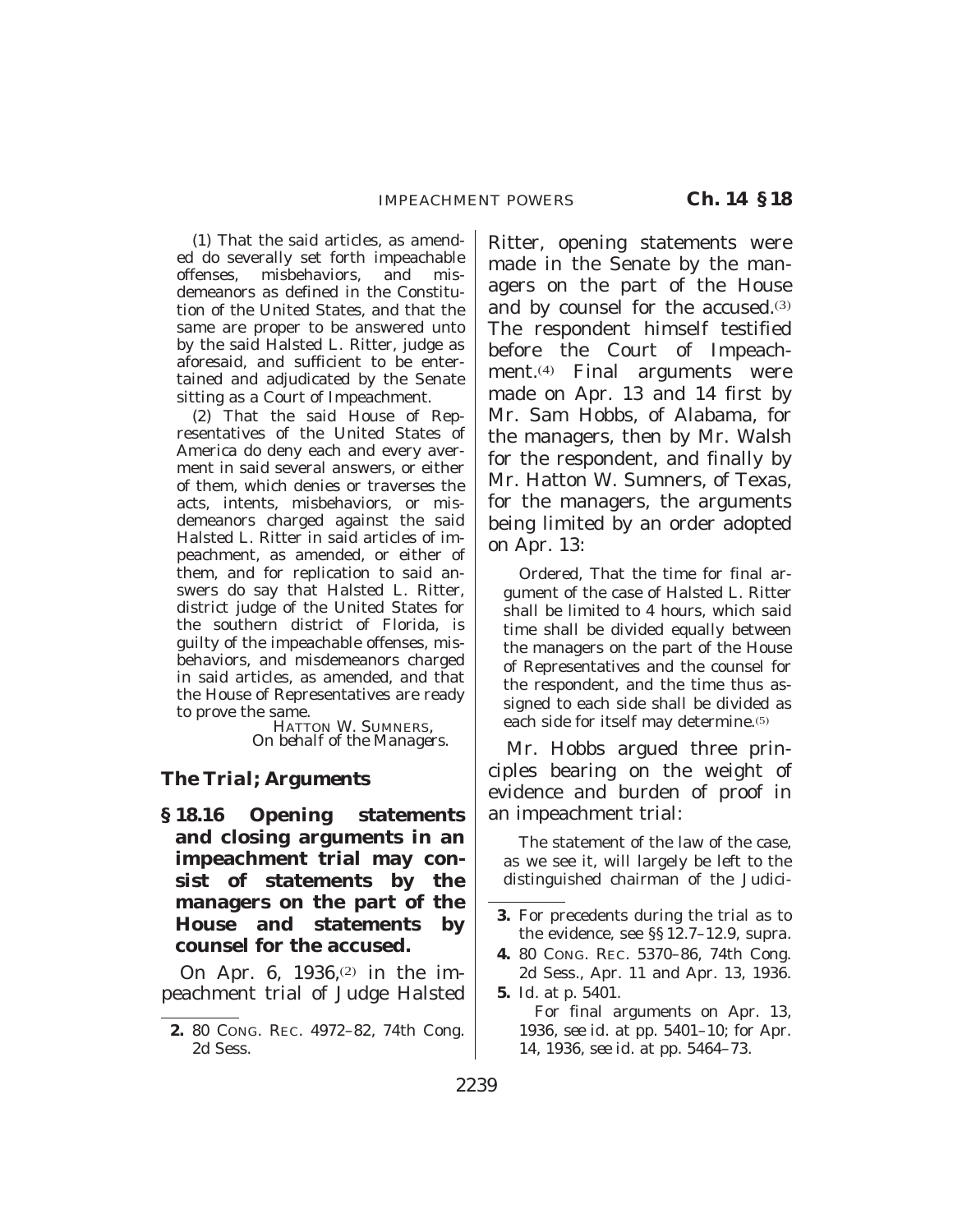ary Committee of the House [Mr. Manager Sumners], the chairman of the managers on the part of the House in this case, and I will not attempt to go into that, save to observe these three points which, to my mind, should be in the minds of the Members of this high Court of Impeachment at all times in weighing this evidence:

First, that impeachment trials are not criminal trials in any sense of the word.

Second, that the burden of proof in this case is not ''beyond a reasonable doubt'', as it is in criminal cases.

Third, that the presumption of innocence, which attends a defendant in a criminal case, is not to be indulged in behalf of the respondent in an impeachment trial. Those three principles of law, I believe, are well recognized, and we respectfully ask the Members of this high Court of Impeachment to bear them in mind.

The present distinguished senior Senator from Nebraska [Mr. Norris], when acting as one of the managers on the part of the House in the impeachment trial of Judge Robert W. Archbald, made as clear and cogent a statement as has ever been made upon the subject of impeachable conduct. With his kind permission, I should like to take that as my text, so to speak, for the remarks that will follow:

If judges can hold their offices only during good behavior, then it necessarily and logically follows that they cannot hold their offices when they have been convicted of any behavior that is not good. If good behavior is an essential of holding the office, then misbehavior is a sufficient reason for removal from office. $(6)$ 

**6.** *Id.* at p. 5401.

Mr. Walsh concluded his argument based on the lack of evidence of charges and on the good character and reputation of the respondent:

Gentlemen, all I can say to you is that if this case were being tried in an ordinary court a demurrer to the evidence would be sustained. The law is that those bringing these charges must prove the receipt of income; they must prove the amount that was paid out against that income; they must prove what his exemptions were; they must prove what his allowances were; they must prove a tax liability. Those matters would all have been looked into, and as we look into them in this case there is no tax liability. When Judge Ritter swears he did not defraud the Government of a dollar, when he says that the \$6.25 tax was not due because his exemptions exceeded that sum, the court would direct a verdict in his favor.

In 1930 Judge Ritter had a loss which, added to his taxes and other expenditures, gave him a leeway of \$4,600 over and above the income that he could be charged with having received. He testified to this, and you ought to believe that he testified to the truth, for a charge must be supported by something greater, I say, than the mere assertion of counsel, and nothing else has been introduced in this case in support of that charge. If Judge Ritter were found guilty upon that charge, which was filed in this Court on March 30, 1936—after he came here to defend himself against the other charges that would be a monstrous thing. Those bringing the charge did not, nor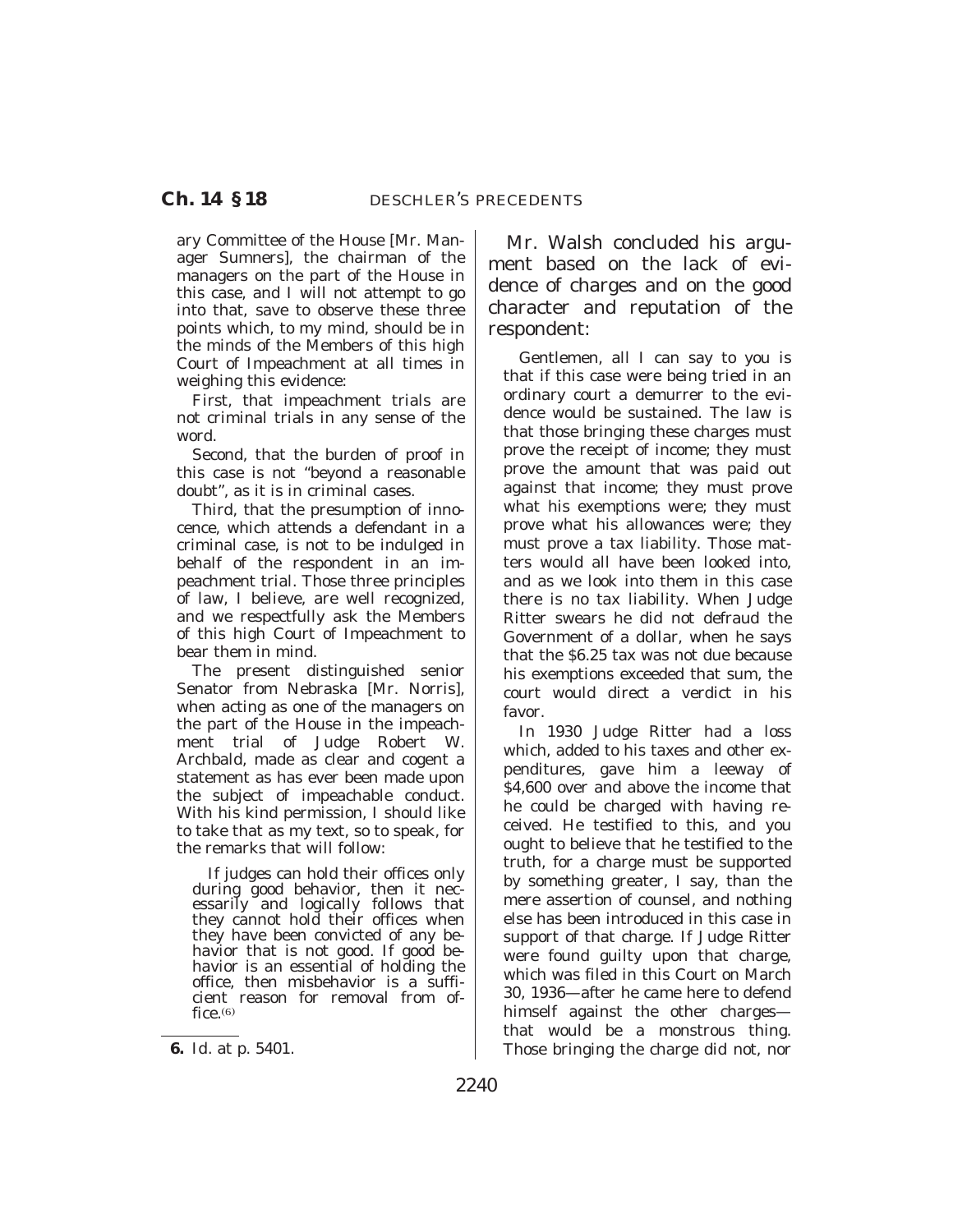could they, make proof that Judge Ritter owed his Government a cent of income taxes or that Judge Ritter did anything improper in the filing of his return. It ought to be the pleasure of this body to acquit him of the charges with respect to income taxes, because the law protects him, because he is innocent of any offense in that regard.

Take this whole case in its entirety, gentlemen. I have tried to argue it on the facts. I have drawn no conclusions which I did not honestly believe came from these facts. My argument is backed up by the belief that you must recognize and accept his innocence as he stood here, a brave and manly man, testifying in opposition to these charges which have been made against him. It will not do to say that he undermined the dignity or the honor of the court. He did nothing in his whole career in Florida, according to the witnesses, which would belittle that dignity or besmirch his honor.

There is another thing I wish to call to your attention. I know and you know that a judge ought to have a good reputation. In this case, however, where a charge is made against his integrity, where a charge of corruption is made against him, he put his reputation in that community in evidence before this body.(7)

Mr. Sumners began and concluded his argument, the final argument in the case, as follows:

We do not assume the responsibility, Members of this distinguished Court, of proving that the respondent in this case is guilty of a crime as that term

is known to criminal jurisprudence. We do assume the responsibility of bringing before you a case, proven facts, the reasonable and probable consequences of which are to cause the people to doubt the integrity of the respondent presiding as a judge among a free people.

We take the position, first, that justice must be done to the respondent. The respondent must be protected against those who would make him afraid. But we take the position also that when a judge on the bench, by his own conduct, does that which makes an ordinary person doubt his integrity, doubt whether his court is a fair place to go, doubt whether he, that ordinary person, will get a square deal there; doubt whether the judge will be influenced by something other than the sworn testimony, that judge must go.

This august body writes the code of judicial ethics. This Court fixes the standard of permissible judicial conduct. It will not be, it cannot be, that someone on the street corner will destroy the confidence of the American people in the courts of this country. That cannot happen if the courts are kept clean. If confidence in the courts of this country is destroyed it is going to be destroyed from within by the judges themselves. I declare to you, standing in my place of responsibility, that that is one thing which neither the House nor the Senate can permit to be tampered with or which they can be easy about. . . .

Now, let us look at this case. I do not know anything about what happened in Colorado, but when we see this respondent in this record he is down there in Florida as the secretary of a real-estate concern. After that he forms

**<sup>7.</sup>** *Id.* at p. 5468.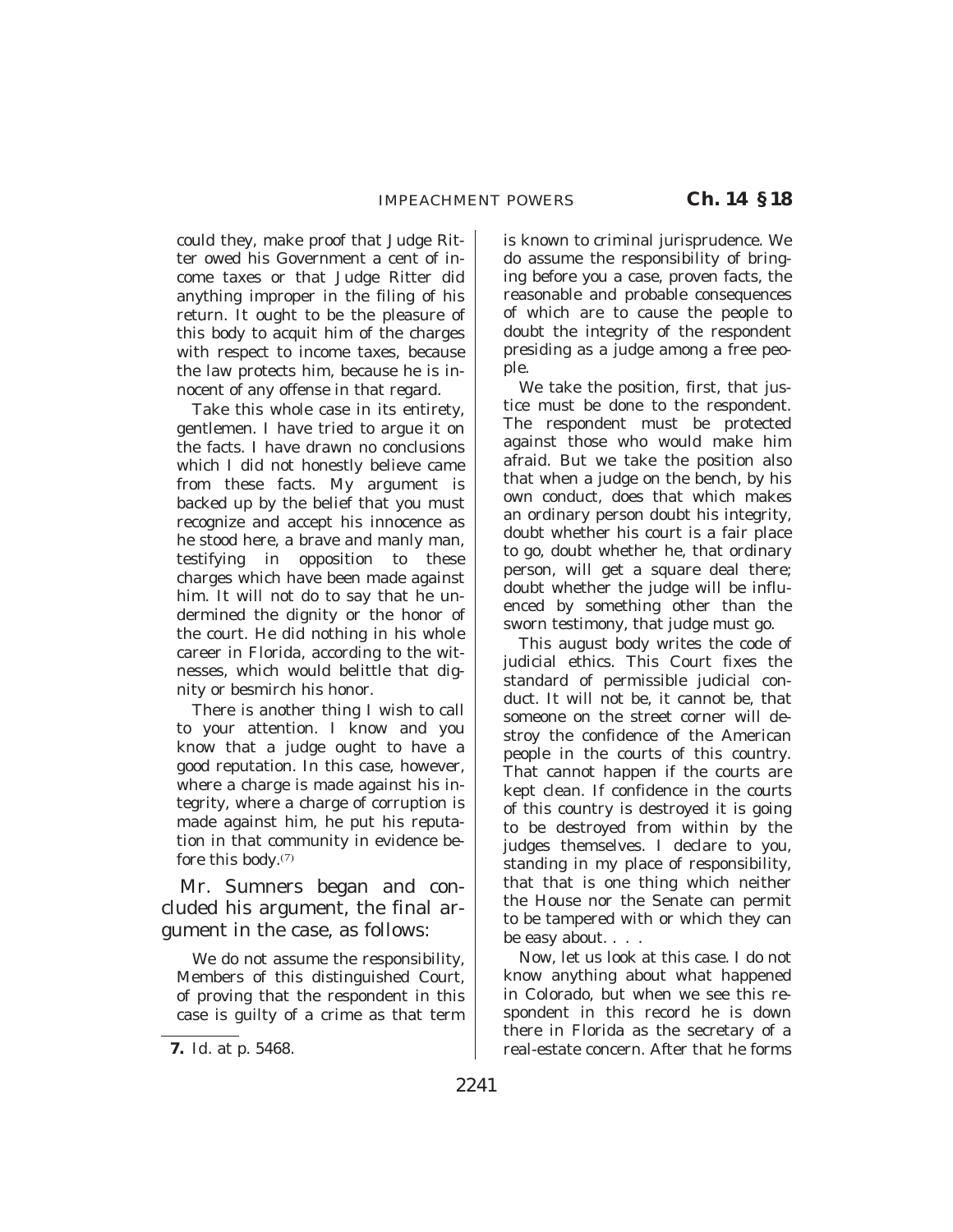a copartnership with Mr. Rankin. Two years and three months after that time he occupies a position on the Federal bench, and when the Government put him there, when the people put him there, they said to him, ''All we ask of you is to behave yourself.'' Good behavior! What does that mean? It means obey the law, keep yourself free from questionable conduct, free from embarrassing entanglements, free from acts which justify suspicion; hold in clean hands the scales of justice. That means that he shall not take chances that would tend to cause the people to question the integrity of the court, because where doubt enters confidence departs. Is not that sound? When a judge on the bench, by his own conduct, arouses a substantial doubt as to his judicial integrity he commits the highest crime that a judge can commit under the Constitution. It is not essential to prove guilt. There is nothing in the Constitution and nothing in the philosophy of a free government that holds that a man shall continue to occupy office until it can be established beyond a reasonable doubt that he is not fit for the office. It is the other way. When there is resulting from the judge's conduct a reasonable doubt as to his integrity he has no right to stay longer. He has forfeited his right. It is the high duty of this Court to write the judgment and make effective the terms of that contract... $^{(8)}$ 

MR. MANAGER SUMNERS: I do not want to be tedious, but this is very important, because these things go down to the depths of this man's character.

When he wrote this letter he referred to him as ''A. L. Rankin, of Andalusia, Ala.'' Why did he do that? Because the job Rankin was trying to get was in Alabama. Just think of that, and weigh it.

In another letter he said:

I want to say that Judge Rankin is a man of the highest character and integrity. He is one of the ablest common-law lawyers in the South.

That is a statement made by a judge upon his responsibility.

We were partners in the practice of law in West Palm Beach before my appointment on the bench. I know of no man better qualified from the standpoint of experience, ability, and character for the position.

And so forth. Then he writes again in another letter that if he is appointed he will raise the bench to a high place.

I say a man who will not speak the truth above his signed name will not swear it, and a man who will not state the truth, and who does those things which arouse doubt as to his integrity must go from the bench.

I appreciate profoundly the attention which the Members of this honorable Court have given the case.

There ought to be a unanimous judgment in this case, and let it ring out from this Chamber all over the Nation that from now on men who hold positions in the Federal judiciary must be obedient to the high principles which in the nature of things it is essential for a judge to manifest.

A few Federal judges can reflect upon the great body of honorable men who hold these high positions.

There is another thing I was about to forget. Of course, the bondholders in Chicago did not protest the \$90,000 fee to Rankin. The attorneys for the bond-

**<sup>8.</sup>** *Id.* at p. 5469.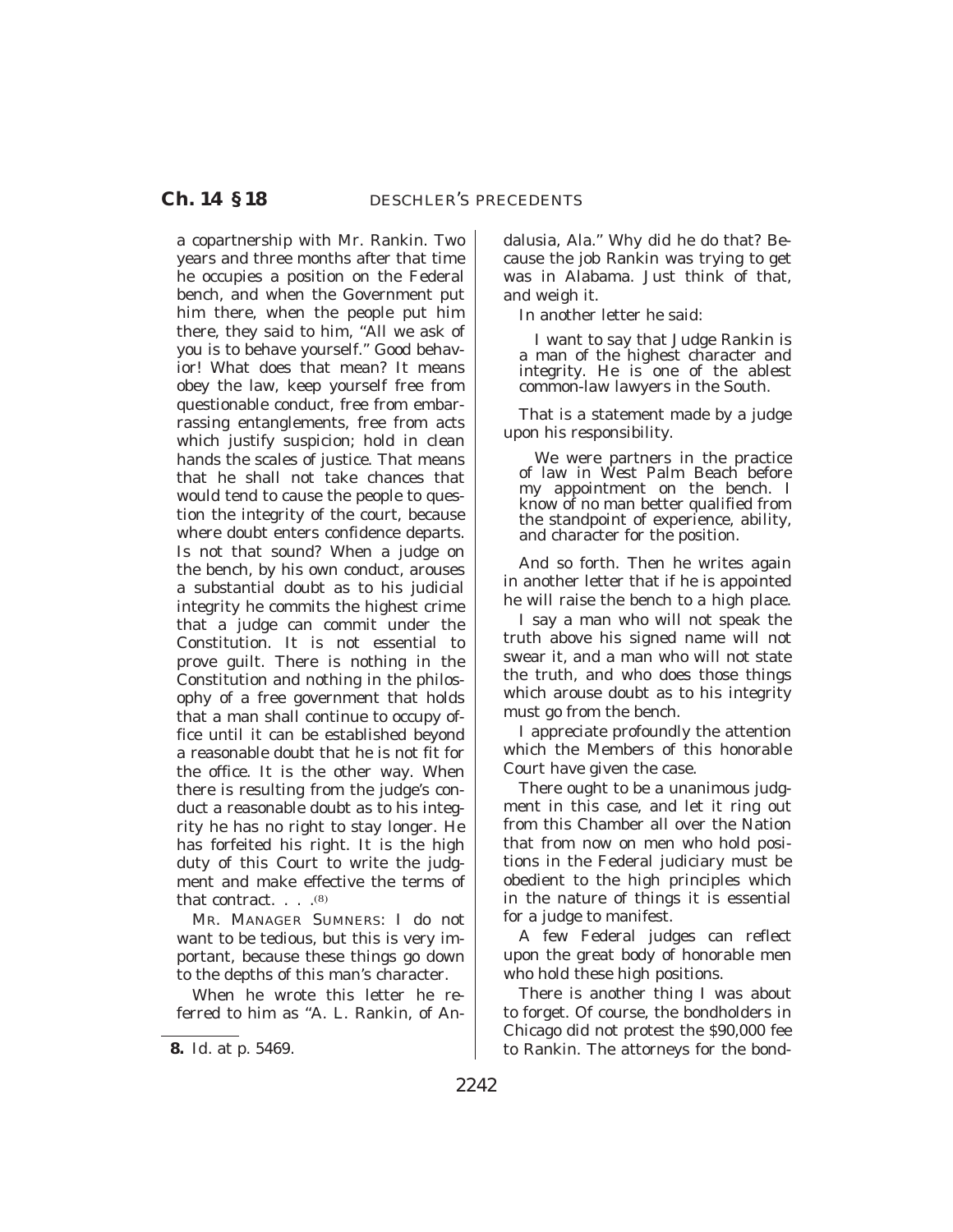holders and Mr. Holland were in the respondent's court at the same time. They came to represent 93 percent of the \$2,500,000 of the first-mortgage bonds. They heard the respondent advised of the champertous conduct of Richardson, Rankin et al., and they saw the respondent approve. They were virtually kicked out of the court. They wanted the case out of that court and away from Rankin and the respondent just as quickly as they could get it out, and they would have stood not only for that fee of \$90,000 but for more; and any of you practicing law would have done the same thing under the circumstances. You remember McPherson said respondent was positive, very positive, about Mr. Holland. Respondent was a great deal stronger with regard to the attorney for the bondholders. Remember the judge asked Holland, ''Who bought you off?'' of course they were glad to get out at almost any price.

Members of the Court, there is a great deal more which ought to be said, but you have the record and my time has about expired. I have a duty to perform and you have yours. Mine is finished.

The House has done all the House can do toward protecting the judiciary of the country. The people have trusted in you. Counsel for the respondent kept emphasizing the fact that this respondent stood and swore, stood and swore, stood and swore. I remember that I saw the Members of this honorable Court lift their hands to God Almighty, and, in that oath which they took, pledge themselves to rise above section and party entanglements and to be true to the people of the Nation in the exercise of this high power. I have no doubt you will do it.

I thank this honorable Court for the courtesy and consideration which have been shown to my colleagues and to me as we have tried to discharge our constitutional duty in this matter.(9)

## *Deliberation and Judgment*

# **§ 18.17 Deliberation was followed by conviction on a general article of impeachment and by judgment of removal from office in the trial of Judge Halsted Ritter.**

Final arguments in the Ritter trial having been concluded on Apr. 14, 1936, the Court of Impeachment adjourned until Apr. 15, when the doors of the Senate were closed for deliberation on motion of Senator Henry F. Ashurst, of Arizona. The Senate deliberated with closed doors for 4 hours and 37 minutes. A unanimous-consent agreement entered into while the Senate was deliberating with closed doors was printed in the Record; the order provided for a vote on the articles of impeachment on Friday, Apr. 17.(10)

Deliberation with closed doors was continued on Apr. 16, 1936, for 5 hours and 48 minutes. When the doors were opened, the Senate adopted orders to return evidence

**<sup>9.</sup>** *Id.* at pp. 5472, 5473.

**<sup>10.</sup>** 80 CONG. REC. 5505, 74th Cong. 2d Sess.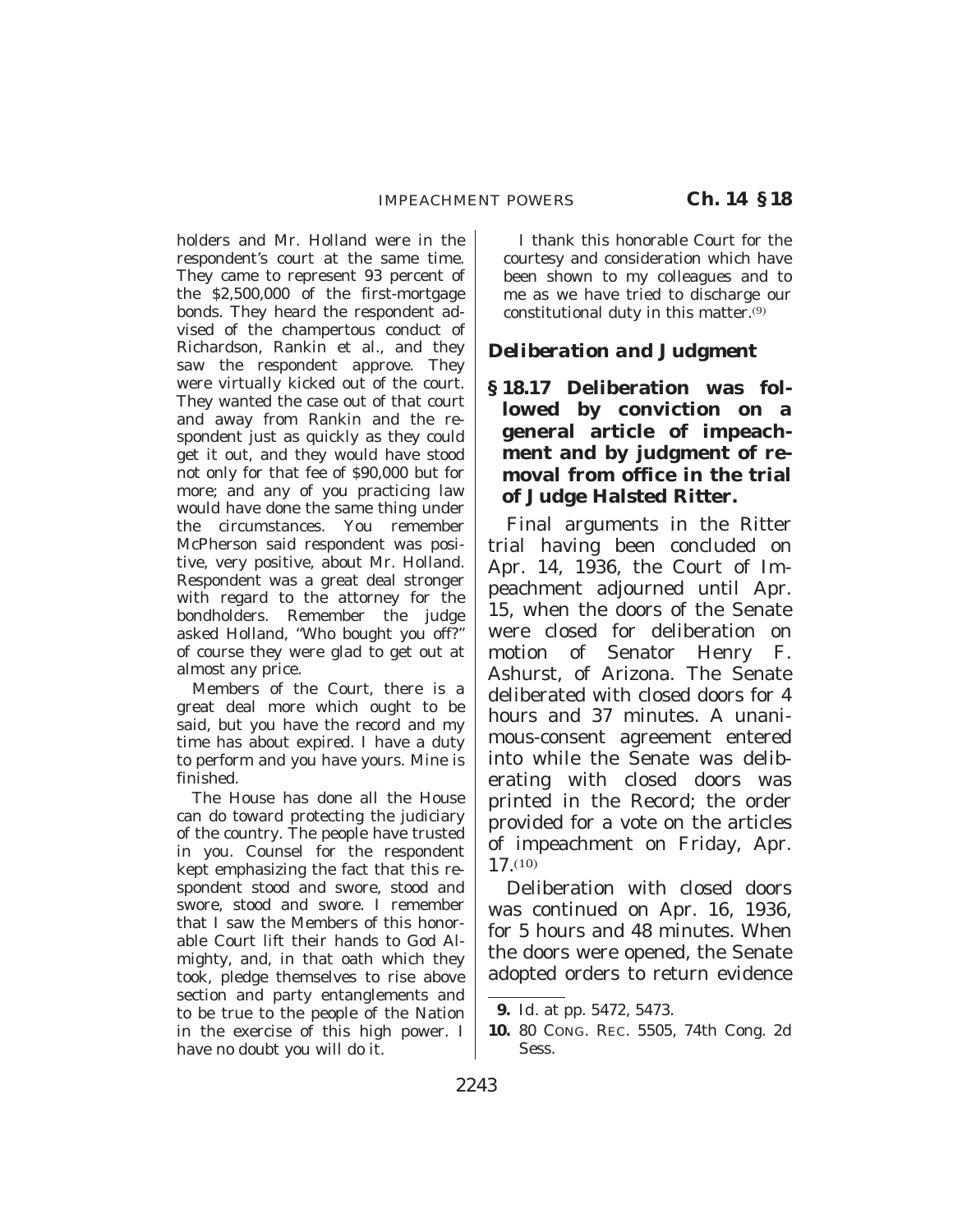to proper persons, to allow each Senator to file written opinions within four days after the final vote, and to provide a method of vote. The latter order read as follows:

Ordered, That upon the final vote in the pending impeachment of Halsted L. Ritter, the Secretary shall read the articles of impeachment separately and successively, and when the reading of each article shall have been concluded the Presiding Officer shall state the question thereon as follows:

''Senators, how say you? Is the respondent, Halsted L. Ritter, guilty or not guilty?''

Thereupon the roll of the Senate shall be called, and each Senator as his name is called, unless excused, shall arise in his place and answer ''guilty'' or "not guilty." (11)

On Apr. 17, 1936, the Senate convened as a Court of Impeachment to vote on the articles against Judge Ritter. Senator Joseph T. Robinson, of Arkansas, announced those Senators absent and excused and announced that pairs would not be recognized in the proceedings. Eighty-four Senators answered to their names on the quorum call.

President pro tempore Key Pittman, of Nevada, proceeded to put the vote on the articles of impeachment, a two-thirds vote being required to convict. The vote

**11.** *Id.* at pp. 5558, 5559. **12.** *Id.* at p. 5606.

was insufficient to convict on the first six articles: Article I: 55 ''guilty'';—29 ''not guilty''; Article II:  $52$  "guilty" $-32$  "not guilty"; Article III: 44 "guilty"-39 "not guilty''; Article IV: 36 ''guilty''—48 ''not guilty''; Article V: 36 "guilty"—48 "not guilty"; Article VI: 46 "guilty"—37 "not guilty." But on the final Article, Article VII, the vote was: 56 "guilty"—28 "not guilty." So the Senate convicted Judge Ritter on the seventh article of impeachment, charging general misbehavior and conduct that brought his court into scandal and disrepute.

Senator Warren R. Austin, of Vermont, made a point of order against the vote on the ground that two-thirds had not voted to convict, Article VII being an accumulation of facts and circumstances. The President pro tempore sustained a point of order that Senator Austin was indulging in argument rather than stating the grounds for his point of order, and overruled Senator Austin's point of order.(12)

Senator Ashurst submitted an order both removing Judge Ritter from office and disqualifying him from holding and enjoying any office of honor, trust, or profit under the United States. Senator Robert M. La Follette, Jr., of Wisconsin,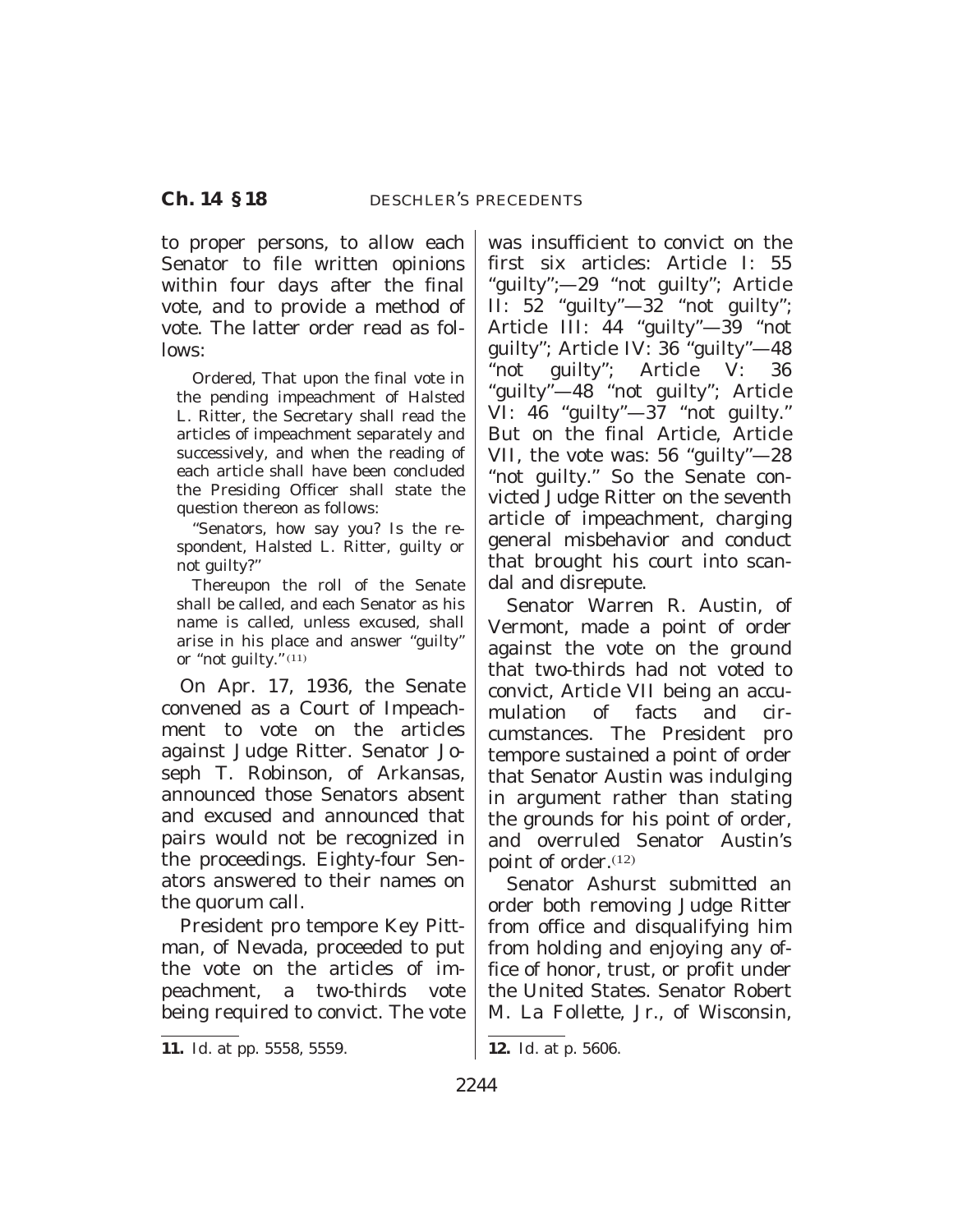asked for a division of the question, but Senator George W. Norris, of Nebraska, suggested that Senator Ashurst should submit two orders, since removal followed from conviction but disqualification did not. Senator Ashurst thereupon withdrew the original order and submitted an order removing Judge Ritter from office. The President pro tempore ruled that no vote was required on the order, removal automatically following conviction for high crimes and misdemeanors under section 4 of article II of the U.S. Constitution. The President pro tempore then pronounced judgment:

### JUDGMENT

The Senate having tried Halsted L. Ritter, United States district judge for the southern district of Florida, upon seven several articles of impeachment exhibited against him by the House of Representatives, and two-thirds of the Senators present having found him guilty of charges contained therein: It is therefore

*Ordered and adjudged,* That the said Halsted L. Ritter be, and he is hereby, removed from office.

Senator Ashurst submitted a second order disqualifying the respondent from holding an office of honor, trust, or profit under the United States. It was agreed, in reliance on the Robert Archbald proceedings, that only a majority vote was required for passage.

The order for disqualification failed on a yea and nay vote yeas 0, nays 76.

The Senate adopted an order communicating the order and judgment to the House, and the Senate adjourned *sine die* from the Court of Impeachment.(13)

Subsequent to his conviction and removal from office, the respondent brought an action in the U.S. Court of Claims for back salary, claiming that the Senate had exceeded its jurisdiction in trying him for nonimpeachable charges. The Court of Claims dismissed the claim for want of jurisdiction on the ground that the impeachment power was vested in Congress and was not subject to judicial re $view^{(14)}$ 

# **§ 18.18 The order and judgment of the Senate in the Ritter impeachment trial were messaged to the House.**

On Apr. 20, 1936,(15) the order and judgment in the Halsted Rit-

- **13.** *Id.* at pp. 5606, 5607.
- **14.** *Ritter* v *United States,* 84 Ct. Cl 293 (1936), cert. denied, 300 U.S. 668 (1937). The opinion of the Court of Claims cited dicta in the case of *Mississippi* v *Johnson,* 71 U.S. 475 (1866), to support the conclusion that the impeachment power was political in nature and not subject to judicial review.
- **15.** 80 CONG. REC. 5703, 5704, 74th Cong. 2d Sess.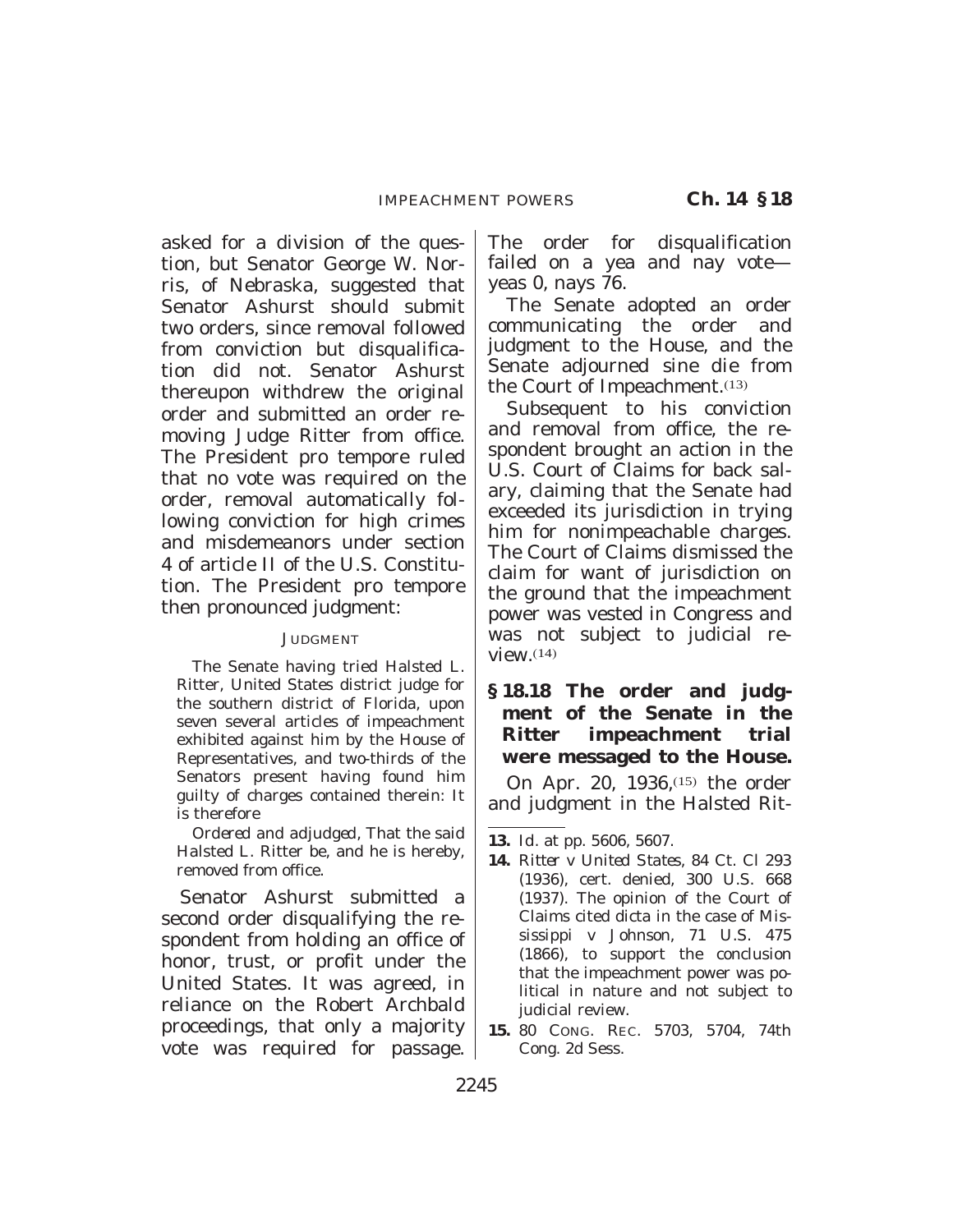ter impeachment trial were received in the House:

### MESSAGE FROM THE SENATE

A message from the Senate, by Mr. Home, its enrolling clerk, announced that the Senate had ordered that the Secretary be directed to communicate to the President of the United States and the House of Representatives the order and judgment of the Senate in the case of Halsted L. Ritter, and transmit a certified copy of same to each, as follows:

I, Edwin A. Halsey, Secretary of the Senate of the United States of America, do hereby certify that the hereto attached document is a true and correct copy of the order and judgment of the Senate, sitting for the trial of the impeachment of Halsted L. Ritter, United States district judge for the southern district of Florida, entered in the said trial on April 17, 1936.

In testimony whereof, I hereunto subscribe my name and affix the seal of the Senate of the United States of America, this the 18th day of April, A.D. 1936.

> EDWIN A. HALSEY, *Secretary of the Senate of the United States.*

In the Senate of the United States of America, sitting for the trial of the impeachment of Halsted L. Ritter, United States district judge for the southern district of Florida

**JUDGMENT** 

#### APRIL 17, 1936.

The Senate having tried Halsted L. Ritter, United States district judge for the southern district of Florida, upon seven several articles of impeachment exhibited against him by the House of Representatives, and two-thirds of the Senators present having found him guilty of charges contained therein: It is therefore

Ordered and adjudged, That the said Halsted L. Ritter be, and he is hereby, removed from office.

Attest:

EDWIN A. HALSEY *Secretary.*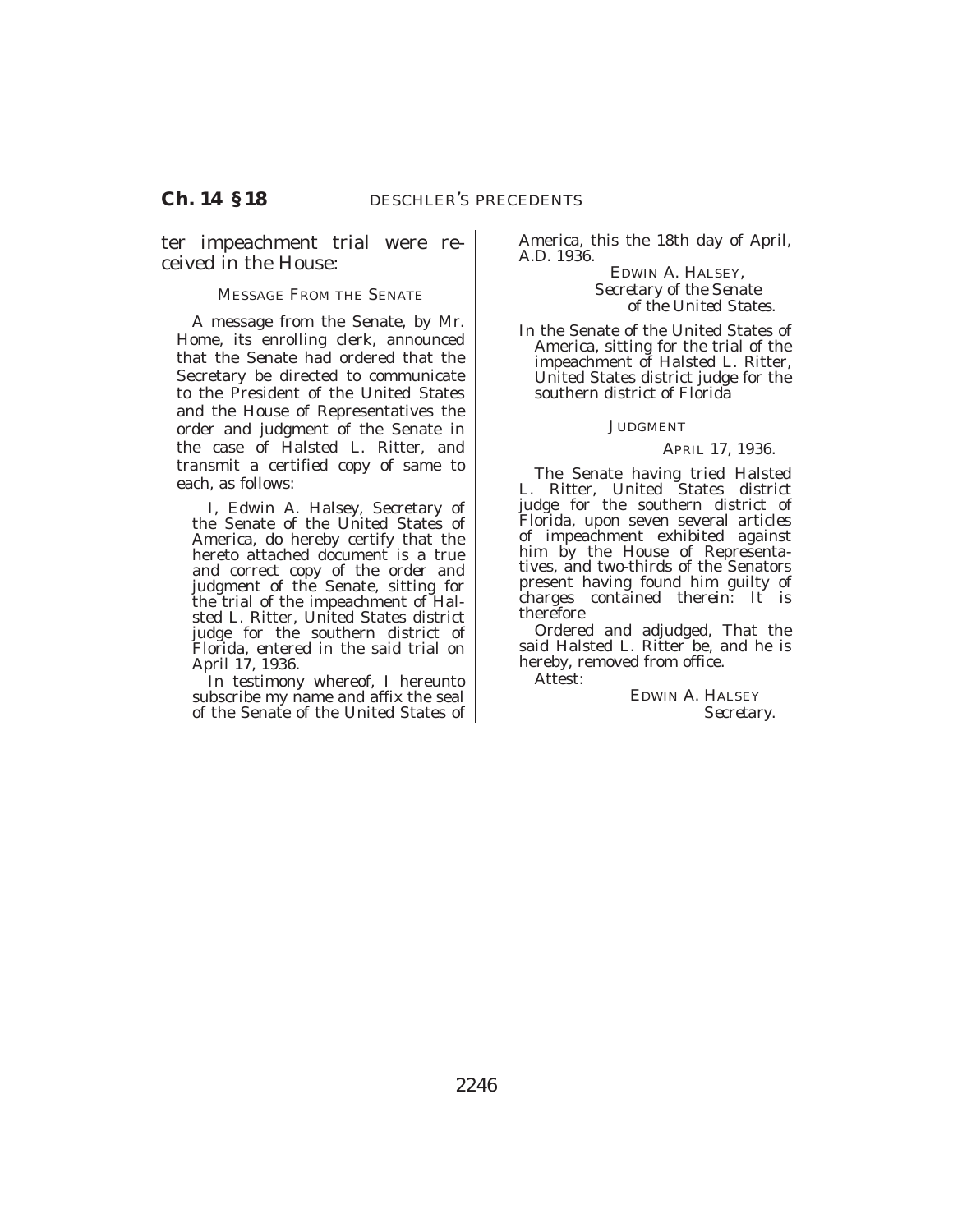## **APPENDIX**

# **Report by the Staff of the Impeachment Inquiry on the Constitutional Grounds for Presidential Impeachment, Committee Print, Committee on the Judiciary, 93d Cong. 2d Sess., Feb. 1974**

#### **I. Introduction**

The Constitution deals with the subject of impeachment and conviction at six places. The scope of the power is set out in Article II, Section 4:

The President, Vice President and all civil Officers of the United States, shall be removed from Office on Impeachment for, and Conviction of, Treason, Bribery, or other high Crimes and Misdemeanors.

Other provisions deal with procedures and consequences. Article I, Section 2 states:

The House of Representatives . . . shall have the sole Power of Impeachment.

Similarly, Article I, Section 3, describes the Senate's role:

The Senate shall have the sole Power to try all Impeachments. When sitting for that Purpose, they shall be on Oath or Affirmation. When the President of the United States is tried, the Chief Justice shall preside: And no Person shall be convicted without the Concurrence of two thirds of the Members present.

The same section limits the consequences of judgment in cases of impeachment:

Judgment in Cases of Impeachment shall not extend further than to re-

moval from Office, and disqualification to hold and enjoy any Office of honor, Trust or Profit under the United States: but the Party convicted shall nevertheless be liable and subject to Indictment, Trial, Judgment and Punishment, according to Law.

Of lesser significance, although mentioning the subject, are: Article II, Section 2:

The President . . . shall have Power to grant Reprieves and Pardons for Offences against the United States, except in Cases of Impeachment.

Article III, Section 2:

The Trial of all Crimes, except in Cases of Impeachment, shall be by Jury. . . .

Before November 15, 1973 a number of Resolutions calling for the impeachment of President Richard M. Nixon had been introduced in the House of Representatives, and had been referred by the Speaker of the House, Hon. Carl Albert, to the Committee on the Judiciary for consideration, investigation and report. On November 15, anticipating the magnitude of the Committee's task, the House voted funds to enable the Committee to carry out its assignment and in that regard to select an inquiry staff to assist the Committee.

On February 6, 1974, the House of Representatives by a vote of 410 to 4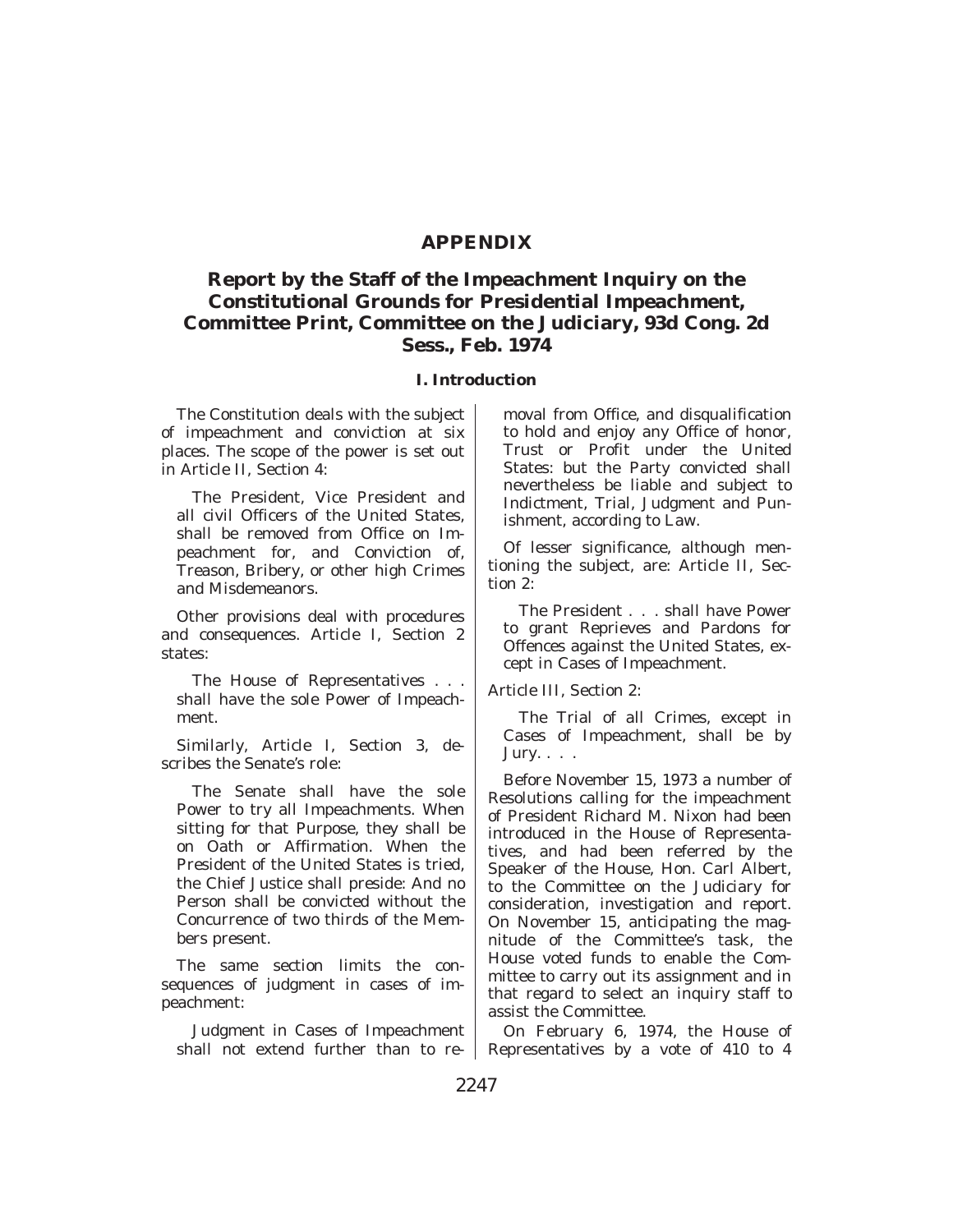"authorized and directed" the Committee on the Judiciary ''to investigate fully and completely whether sufficient grounds exist for the House of Representatives to exercise its constitutional power to impeach Richard M. Nixon, President of the United States of America.''

To implement the authorization (H. Res. 803) the House also provided that ''For the purpose of making such investigation, the committee is authorized to require . . . by subpoena or otherwise . . . the attendance and testimony of any person . . . and . . . the production of such things; and . . . by interrogatory, the furnishing of such information, as it deems necessary to such investigation.''

This was but the second time in the history of the United States that the House of Representatives resolved to investigate the possibility of impeachment of a President. Some 107 years earlier the House had investigated whether President Andrew Johnson should be impeached. Understandably, little attention or thought has been given the subject of the presidential impeachment process during the intervening years. The Inquiry Staff, at the request of the Judiciary Committee, has prepared this memorandum on constitutional grounds for presidential impeachment. As the factual investigation progresses, it will become possible to state more specifically the constitutional, legal and conceptual framework within which the staff and the Committee work.

Delicate issues of basic constitutional law are involved. Those issues cannot be defined in detail in advance of full investigation of the facts. The Supreme Court of the United States does not reach out, in the abstract, to rule on the constitutionality of statutes or of conduct. Cases must be brought and adjudicated on par-

ticular facts in terms of the Constitution. Similarly, the House does not engage in abstract, advisory or hypothetical debates about the precise nature of conduct that calls for the exercise of its constitutional powers; rather, it must await full development of the facts and understanding of the events to which those facts relate.

What is said here does not reflect any prejudgment of the facts or any opinion or inference respecting the allegations being investigated. This memorandum is written before completion of the full and fair factual investigation the House directed be undertaken. It is intended to be a review of the precedents and available interpretive materials, seeking general principles to guide the Committee.

This memorandum offers no fixed standards for determining whether grounds for impeachment exist. The framers did not write a fixed standard. Instead they adopted from English history a standard sufficiently general and flexible to meet future circumstances and events, the nature and character of which they could not foresee.

The House has set in motion an unusual constitutional process, conferred solely upon it by the Constitution, by directing the Judiciary Committee to ''investigate fully and completely whether sufficient grounds exist for the House of Representatives to exercise its constitutional power to impeach.'' This action was not partisan. It was supported by the overwhelming majority of both political parties. Nor was it intended to obstruct or weaken the presidency. It was supported by Members firmly committed to the need for a strong presidency and a healthy executive branch of our government. The House of Representatives acted out of a clear sense of constitu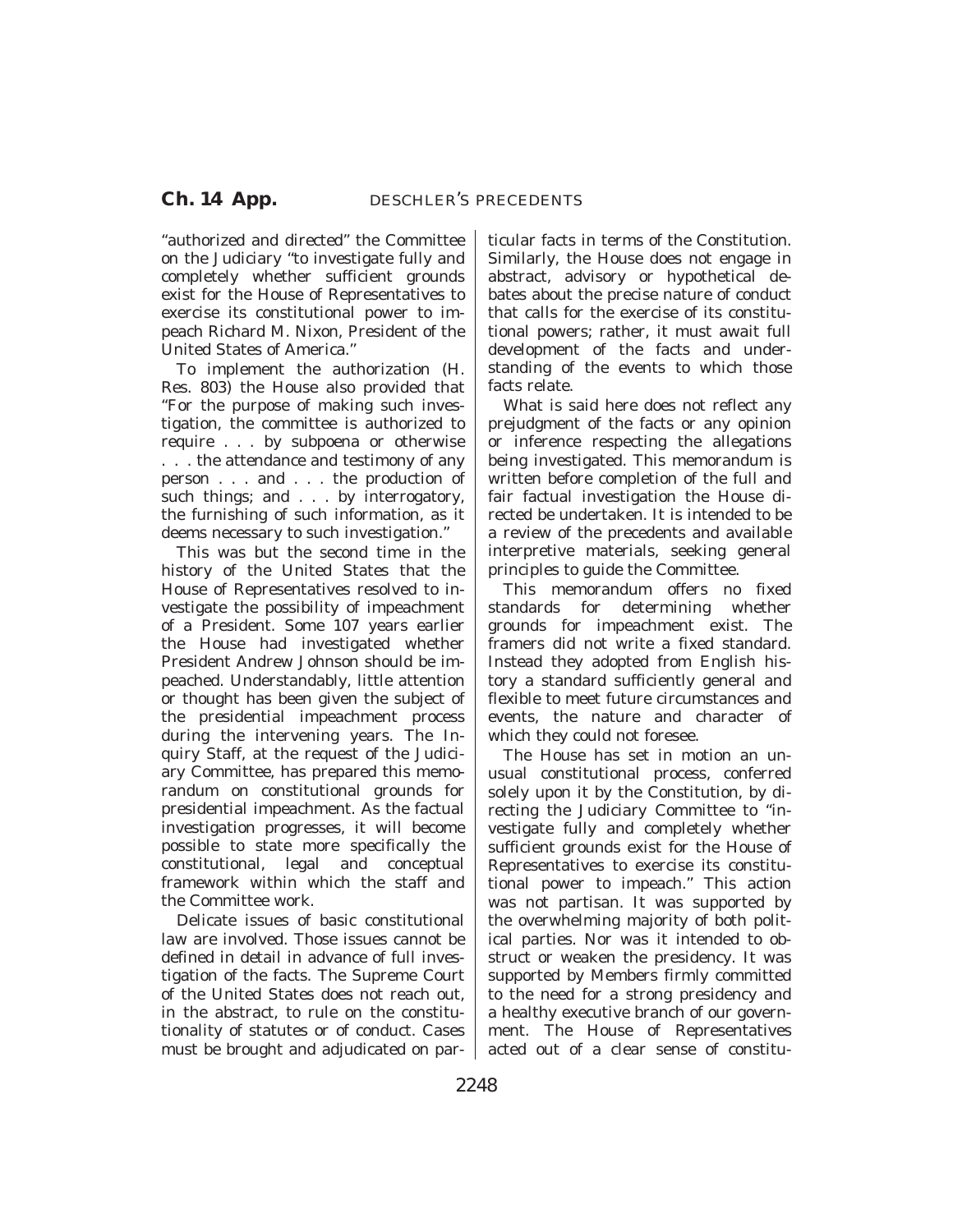tional duty to resolve issues of a kind that more familiar constitutional processes are unable to resolve.

To assist the Committee in working toward that resolution, this memorandum

reports upon the history, purpose and meaning of the constitutional phrase, ''Treason, Bribery, or other high Crimes and Misdemeanors.''

## **II. The Historical Origins of Impeachment**

The Constitution provides that the President ". . . shall be removed from Office on Impeachment for, and Conviction of, Treason, Bribery, or other high Crimes and Misdemeanors.'' The framers could have written simply ''or other crimes''—as indeed they did in the provision for extradition of criminal offenders from one state to another. They did not do that. If they had meant simply to denote seriousness, they could have done so directly. They did not do that either. They adopted instead a unique phrase used for centuries in English parliamentary impeachments, for the meaning of which one must look to history.

The origins and use of impeachment in England, the circumstances under which impeachment became a part of the American constitutional system, and the American experience with impeachment are the best available sources for developing an understanding of the function of impeachment and the circumstances in which it may become appropriate in relation to the presidency.

### A. THE ENGLISH PARLIAMENTARY **PRACTICE**

Alexander Hamilton wrote, in No. 65 of *The Federalist,* that Great Britain had served as "the model from which [impeachment] has been borrowed.'' Accordingly, its history in England is useful to an understanding of the purpose and scope of impeachment in the United States.

Parliament developed the impeachment process as a means to exercise some measure of control over the power of the King. An impeachment proceeding in England was a direct method of bringing to account the King's ministers and favorites—men who might otherwise have been beyond reach. Impeachment, at least in its early history, has been called ''the most powerful weapon in the political armoury, short of civil war.'' (1) It played a continuing role in the struggles between King and Parliament that resulted in the formation of the unwritten English constitution. In this respect impeachment was one of the tools used by the English Parliament to create more responsive and responsible government and to redress imbalances when they occurred.(2)

The long struggle by Parliament to assert legal restraints over the unbridled will of the King ultimately reached a climax with the execution of Charles I in 1649 and the establishment of the Commonwealth under Oliver Cromwell. In the course of that struggle, Parliament sought to exert restraints over the King by removing those of his ministers who most effectively advanced the King's absolutist purposes. Chief among them was

**<sup>1.</sup>** Plucknett, ''Presidential Address'' reproduced in 3 *Transactions, Royal Historical Society,* 5th Series, 145 (1952).

**<sup>2.</sup>** See generally C. Roberts, *The Growth of Responsible Government in Stuart England* (Cambridge 1966).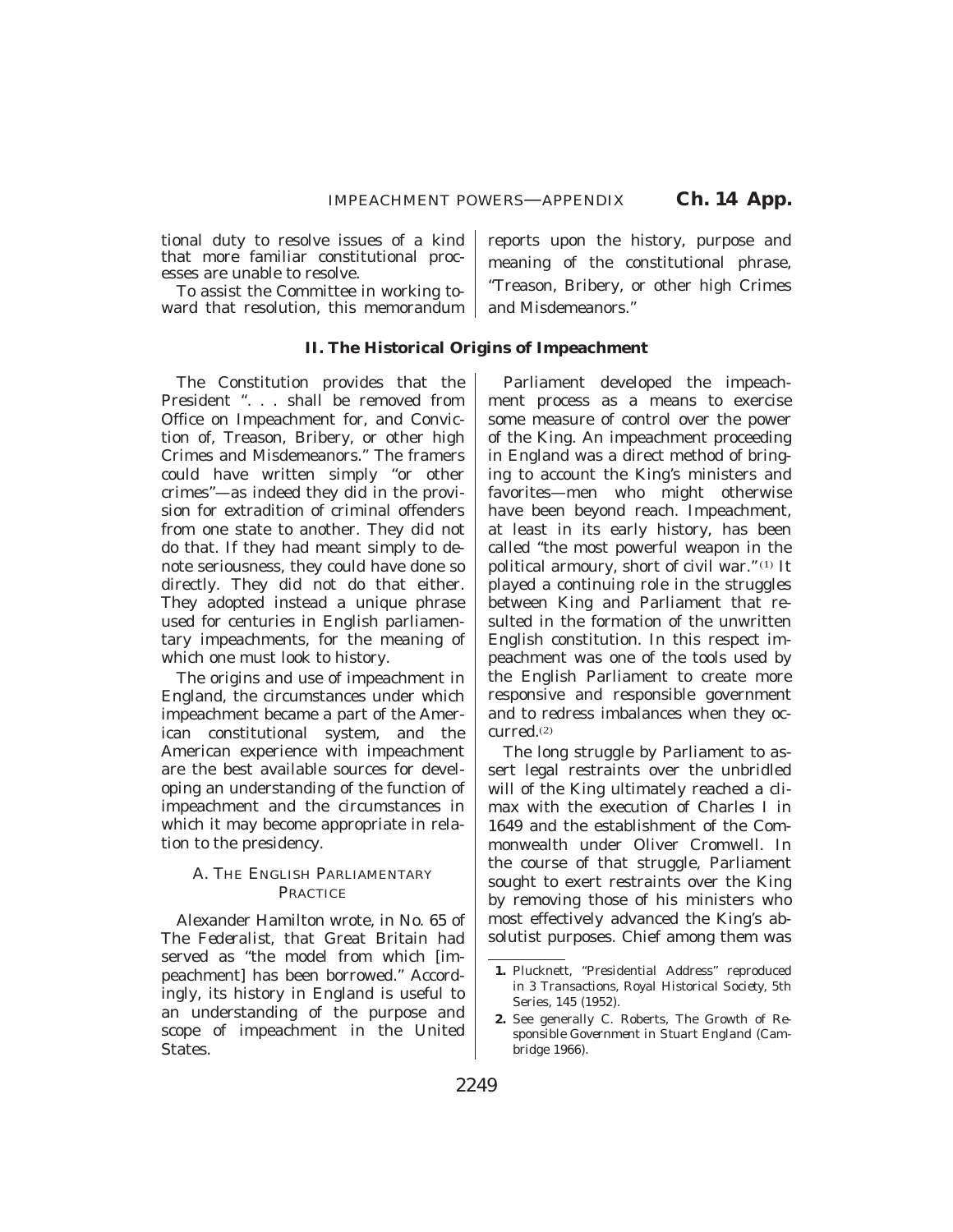Thomas Wentworth, Earl of Strafford. The House of Commons impeached him in 1640. As with earlier impeachments, the thrust of the charge was damage to the state.(3) The first article of impeachment alleged.(4)

That he . . . hath traiterously endeavored to subvert the Fundamental Laws and Government of the Realms . . . and in stead thereof, to introduce Arbitrary and Tyrannical Government against Law. . . .

The other articles against Strafford included charges ranging from the allegation that he had assumed regal power and exercised it tyrannically to the charge that he had subverted the rights of Parliament.(5)

Characteristically, impeachment was used in individual cases to reach of-

- **4.** J. Rushworth, *The Tryal of Thomas Earl of Strafford,* in 8 Historical Collections 8 (1686).
- **5.** Rushworth, *supra* n. 4, at 8–9. R. Berger, *Impeachment: The Constitutional Problems* 30 (1973), states that the impeachment of Strafford ". . . constitutes a great watershed in English constitutional history of which the Founders were aware.''

fenses, as perceived by Parliament, against the system of government. The charges, variously denominated ''treason,'' ''high treason,'' ''misdemeanors,'' ''malversations,'' and ''high Crimes and Misdemeanors,'' thus included allegations of misconduct as various as the kings (or their ministers) were ingenious in devising means of expanding royal power.

At the time of the Constitutional (Convention the phrase ''high Crimes and Misdemeanors'' had been in use for over 400 years in impeachment proceedings in Parliament.(6) It first appears in 1386 in the impeachment of the King's Chancellor, Michael de la Pole, Earl of Suffolk.(7) Some of the charges may have involved common law offenses.(8) Others

The basis for what became the impeachment procedure apparently originated in 1341, when the King and Parliament alike accepted the principle that the King's ministers were to answer in Parliament for their misdeeds. C. Roberts, *supra* n. 2, at 7. Offenses against Magna Carta, for example, were failing for technicalities in the ordinary courts, and therefore Parliament provided that offenders against Magna Carta be declared in Parliament and judged by their peers. Clarke, *supra,* at 173.

- **7.** Simpson, *supra* n. 6, at 86; Berger, *supra* n. 5, at 61, Adams and Stevens, *Select Documents of English Constitutional History* 148 (London, 1927).
- **8.** For example, de la Pole was charged with purchasing property of great value from the King while using his position as Chancellor to have the lands appraised at less than they were

**<sup>3.</sup>** Strafford was charged with treason, a term defined in 1352 by the Statute of Treasons. 25 Edw. 3, stat. 5, c. 2 (1352). The particular charges against him presumably would have been within the compass of the general, or "salvo," clause of that statute, but did not fall within any of the enumerated acts of treason. Strafford rested his defense in part on that failure; his eloquence on the question of retrospective treasons (''Beware you do not awake these sleeping lions, by the searching out some neglected moth-eaten records, they may one day tear you and your posterity in pieces: it was your ancestors' care to chain them up within the barricadoes of statutes; be not you ambitious to be more skillful and curious than your forefathers in the art of killing.'' *Celebrated Trials* 518 [Phila. 1837]) may have dissuaded the Commons from bringing the trial to a vote in the House of Lords: instead they caused his execution by bill of attainder.

**<sup>6.</sup>** See generally A. Simpson, *A Treatise on Federal Impeachments* 81–190 (Philadelphia, 1916) (Appendix of English Impeachment Trials); M. V. Clarke, ''The Origin of Impeachment'' in *Oxford Essays in Medieval History* 164 (Oxford, 1934). Reading and analyzing the early history of English impeachments is complicated by the paucity and ambiguity of the records. The analysis that follows in this section has been drawn largely from the scholarship of others, checked against the original records where possible.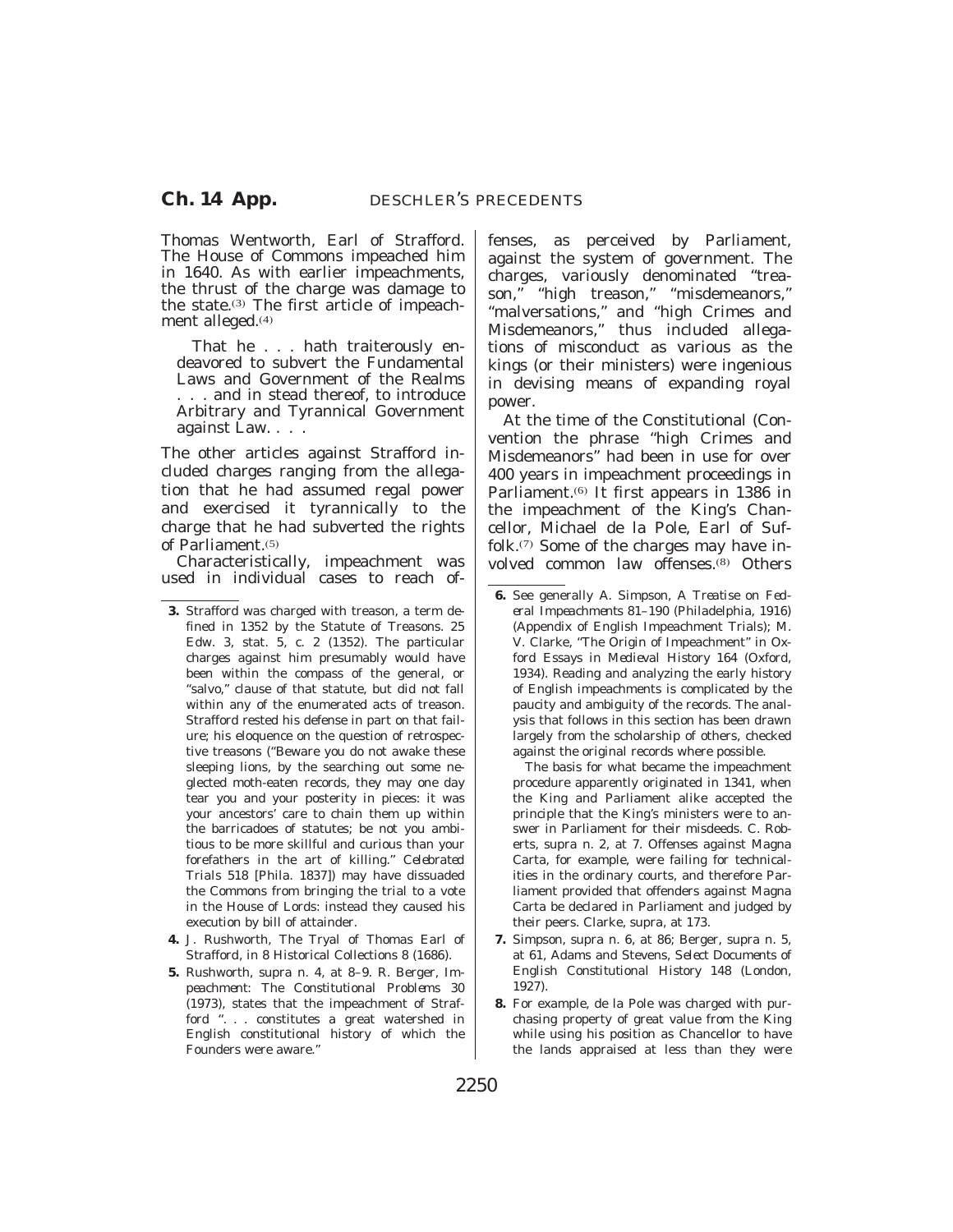plainly did not: de la Pole was charged with breaking a promise he made to the full Parliament to execute in connection with a parliamentary ordinance the advice of a committee of nine lords regarding the improvement of the estate of the King and the realm; ''this was not done, and it was the fault of himself as he was then chief officer.'' He was also charged with failing to expend a sum that Parliament had directed be used to ransom the town of Ghent, because of which ''the said town was lost."<sup>(9)</sup>

The phrase does not reappear in impeachment proceedings until 1450. In that year articles of impeachment against William de la Pole, Duke of Suffolk (a descendant of Michael), charged him with several acts of high treason, but also with ''high Crimes and Misdemeanors,"<sup>(10)</sup> including such various offenses as ''advising the King to grant liberties and privileges to certain persons to the hindrance of the due execution of the laws'' ''procuring offices for persons who were unfit, and unworthy of them'' and ''squandering away the public treas- $\mathbf{u}$ re." (11)

Impeachment was used frequently during the reigns of James I (1603–1625) and Charles I (1628–1649). During the period from 1620 to 1649 over 100 impeachments were voted by the House of Commons.(12) Some of these impeachments charged high treason, as in the

**12.** The Long Parliament (1640–48) alone impeached 98 persons. Roberts *supra* n. 2, at 133.

case of Strafford; others charged high crimes and misdemeanors. The latter included both statutory offenses, particularly with respect to the Crown monopolies, and nonstatutory offenses. For example, Sir Henry Yelverton, the King's Attorney General, was impeached in 1621 of high crimes and misdemeanors in that he failed to prosecute after commencing suits, and exercised authority before it was properly vested in him.(13)

There were no impeachments during the Commonwealth (1649–1660). Following the end of the Commonwealth and the Restoration of Charles II (1660– 1685) a more powerful Parliament expanded somewhat the scope of ''high Crimes and Misdemeanors'' by impeaching officers of the Crown for such things as negligent discharge of duties (14) and improprieties in office.(15)

The phrase "high Crimes and Misdemeanors'' appears in nearly all of the comparatively few impeachments that occurred in the eighteenth century. Many of the charges involved abuse of official power or trust. For example, Edward, Earl of Oxford, was charged in 1701 with "violation of his duty and trust" in that,

worth, all in violation of his oath, in deceit of the King and in neglect of the need of the realm. Adams and Stevens, *supra* n. 7, at 148. **9.** Adams and Stevens, *supra* n. 7, at 148–150.

**<sup>10.</sup>** 4 Hatsell 67 (Shannon, Ireland, 1971, reprint of London 1796, 1818).

**<sup>11.</sup>** 4 Hatsell, *supra* n. 10, at 67, charges 2, 6 and 12.

**<sup>13.</sup>** 2 Howell *State Trials* 1135, 1136–37 *(charges 1, 2 and 6). See generally* Simpson, *supra* n. 6, at 91–127; Berger, *supra* n. 5, at 67–73.

**<sup>14.</sup>** Peter Pett, Commissioner of the Navy, was charged in 1668 with negligent preparation for an invasion by the Dutch, and negligent loss of a ship. The latter charge was predicated on alleged willful neglect in failing to insure that the ship was brought to a mooring. 6 Howell *State Trials* 865, 866–67 *(charges 1, 5).*

**<sup>15.</sup>** Chief Justice Scroggs was charged in 1680, among other things, with browbeating witnesses and commenting on their credibility, and with cursing and drinking to excess, thereby bringing ''the highest scandal on the public justice of the kingdom.'' 8 Howell *State Trials* 197, 200 *(charges 7, 8).*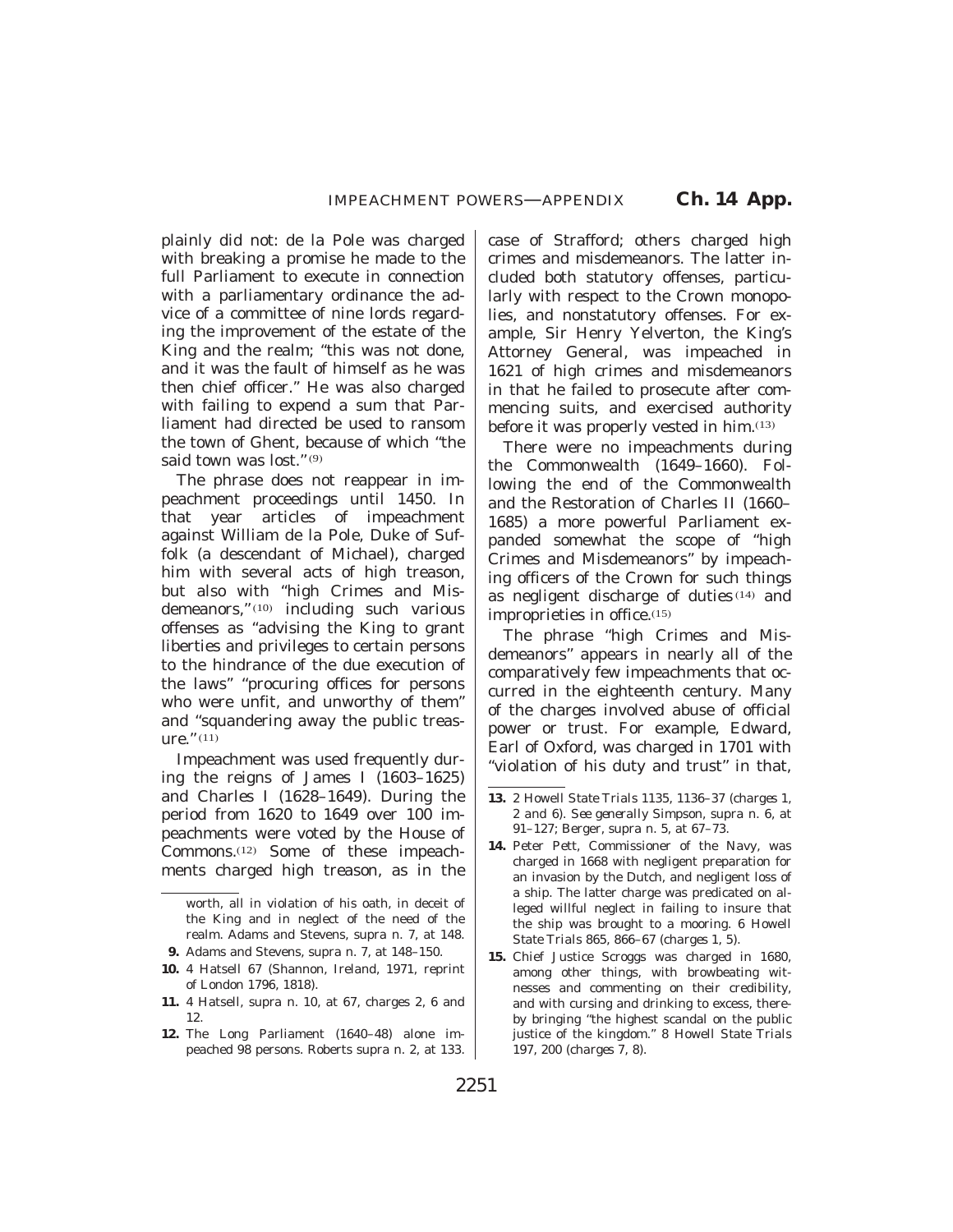while a member of the King's privy council, he took advantage of the ready access he had to the King to secure various royal rents and revenues for his own use, thereby greatly diminishing the revenues of the crown and subjecting the people of England to "grievous taxes."(16), Oxford was also charged with procuring a naval commission for William Kidd, ''known to be a person of ill fame and reputation,'' and ordering him ''to pursue the intended voyage, in which Kidd did commit diverse piracies . . . being thereto encouraged through hopes of being protected by the high station and interest of Oxford, in violation of the law of nations, and the interruption and discouragement of the trade of England.''(17)

The impeachment of Warren Hastings, first attempted in 1786 and concluded in 1795,(18) is particularly important because contemporaneous with the American Convention debates. Hastings was the first Governor-General of India. The articles indicate that Hastings was being charged with high crimes and misdemeanors in the form of gross maladministration, corruption in office, and cruelty toward the people of India.(19)

The third article, on the other hand, known as the Benares charge, claimed that circumstances imposed upon the Governor-General duty to conduct himself ''on the most dis-

Two points emerge from the 400 years of English parliamentary experience with the phrase ''high Crimes and Misdemeanors.'' First, the particular allegations of misconduct alleged damage to the state in such forms as misapplication of funds, abuse of official power, neglect of duty, encroachment on Parliament's prerogatives, corruption, and betrayal of trust.<sup>(20)</sup> Second, the phrase "high Crimes and Misdemeanors'' was confined to parliamentary impeachments; it had no roots in the ordinary criminal law,(21) and the particular allegations of misconduct under that heading were not necessarily limited to common law or statutory derelictions or crimes.

B. THE INTENTION OF THE FRAMERS

The debates on impeachment at the Constitutional Convention in Philadelphia focus principally on its applicability to the President. The framers sought to create a responsible though strong executive; they hoped, in the words of Elbridge Gerry of Massachusetts, that ''the maxim would never be adopted here that the chief Magistrate could do [no] wrong.''(22) Impeachment was to be one of the central elements of executive responsibility

**<sup>16.</sup>** Simpson, *supra* n. 6, at 144.

**<sup>17.</sup>** Simpson, *supra* n. 6, at 144.

**<sup>18.</sup>** *See generally* Marshall, *The Impeachment of Warren Hastings* (Oxford, 1965).

**<sup>19.</sup>** Of the original resolutions proposed by Edmund Burke in 1786 and accepted by the House as articles of impeachment in 1787, both criminal and non-criminal offenses appear. The fourth article, for example, charging that Hastings had confiscated the landed income of the Begums of Oudh, was described by Pitt as that of all others that bore the strongest marks of criminality, Marshall, *supra,* n. 19, at 53.

tinguished principles of good faith, equity, moderation and mildness.'' Instead, continued the charge, Hastings provoked a revolt in Benares, resulting in ''the arrest of the rajah, three revolutions in the country and great loss, whereby the said Hastings is guilty of a high crime and misdemeanor in the destruction of the country aforesaid.'' The Commons accepted this article, voting 119–79 that these were grounds for impeachment. Simpson, *supra* n. 6, at 168–170; Marshall, supra n. 19, at xv, 46.

**<sup>20.</sup>** *See, e.g.,* Berger, *supra* n. 5, at 70–71.

**<sup>21.</sup>** Berger, *supra* n. 5, at 62.

**<sup>22.</sup>** *The Records of the Federal Convention* 66 (M. Farrand ed. 1911) (brackets in original). Hereafter cited as Farrand.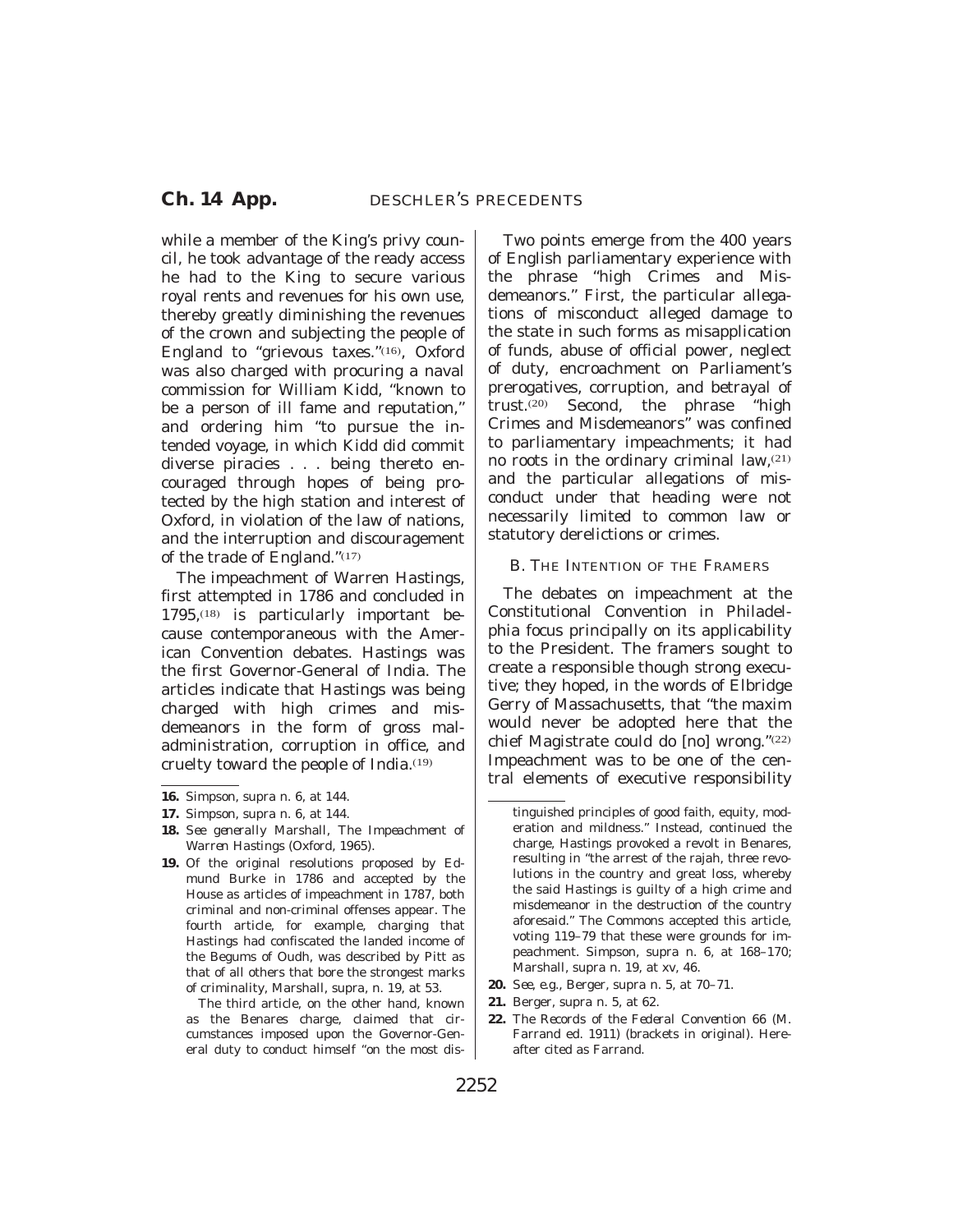in the framework of the new government as they conceived it.

The constitutional grounds for impeachment of the President received little direct attention in the Convention; the phrase ''other high Crimes and Misdemeanors'' was ultimately added to ''Treason'' and ''Bribery'' with virtually no debate. There is evidence, however, that the framers were aware of the technical meaning the phrase had acquired in English impeachments.

Ratification by nine states was required to convert the Constitution from a proposed plan of government to the supreme law of the land. The public debates in the state ratifying conventions offer evidence of the contemporaneous understanding of the Constitution equally as compelling as the secret deliberations of the delegates in Philadelphia. That evidence, together with the evidence found in the debates during the First Congress on the power of the President to discharge an executive officer appointed with the advice and consent of the Senate, shows that the framers intended impeachment to be a constitutional safeguard of the public trust, the powers of government conferred upon the President and other civil officers, and the division of powers among the legislative, judicial and executive departments.

## 1. THE PURPOSE OF THE IMPEACHMENT REMEDY

Among the weaknesses of the Articles of Confederation apparent to the delegates to the Constitutional Convention was that they provided for a purely legislative form of government whose ministers were subservient to Congress. One of the first decisions of the delegates was that their new plan should include a sep-

arate executive judiciary, and legislature.(23) However, the framers sought to avoid the creation of a too-powerful executive. The Revolution had been fought against the tyranny of a king and his council, and the framers sought to build in safeguards against executive abuse and usurpation of power. They explicitly rejected a plural executive, despite arguments that they were creating ''the foetus of monarchy," $(24)$  because a single person would give the most responsibility to the office.(25) For the same reason, they rejected proposals for a council of advice or privy council to the executive (footnote omitted).

The provision for a single executive was vigorously defended at the time of the state ratifying conventions as a protection against executive tyranny and wrongdoing. Alexander Hamilton made the most carefully reasoned argument in Federalist No. 70, one of the series of *Federalist Papers* prepared to advocate the ratification of the Constitution by the State of New York. Hamilton criticized both a plural executive and a council because they tend ''to conceal faults and destroy responsibility.'' A plural executive, he wrote, deprives the people of ''the two greatest securities they can have for the faithful exercise of any delegated power''—''[r]esponsibility . . . to censure and to punishment.'' When censure is divided and responsibility uncertain, ''the restraints of public opinion . . . lose their efficacy'' and ''the opportunity of discovering with facility and clearness

**<sup>23.</sup>** 1 Farrand 322.

**<sup>24.</sup>** 1 Farrand 66.

**<sup>25.</sup>** This argument was made by James Wilson of Pennsylvania, who also said that he preferred a single executive as ''giving most energy dispatch and responsibility to the office.'' 1 Farrand 65.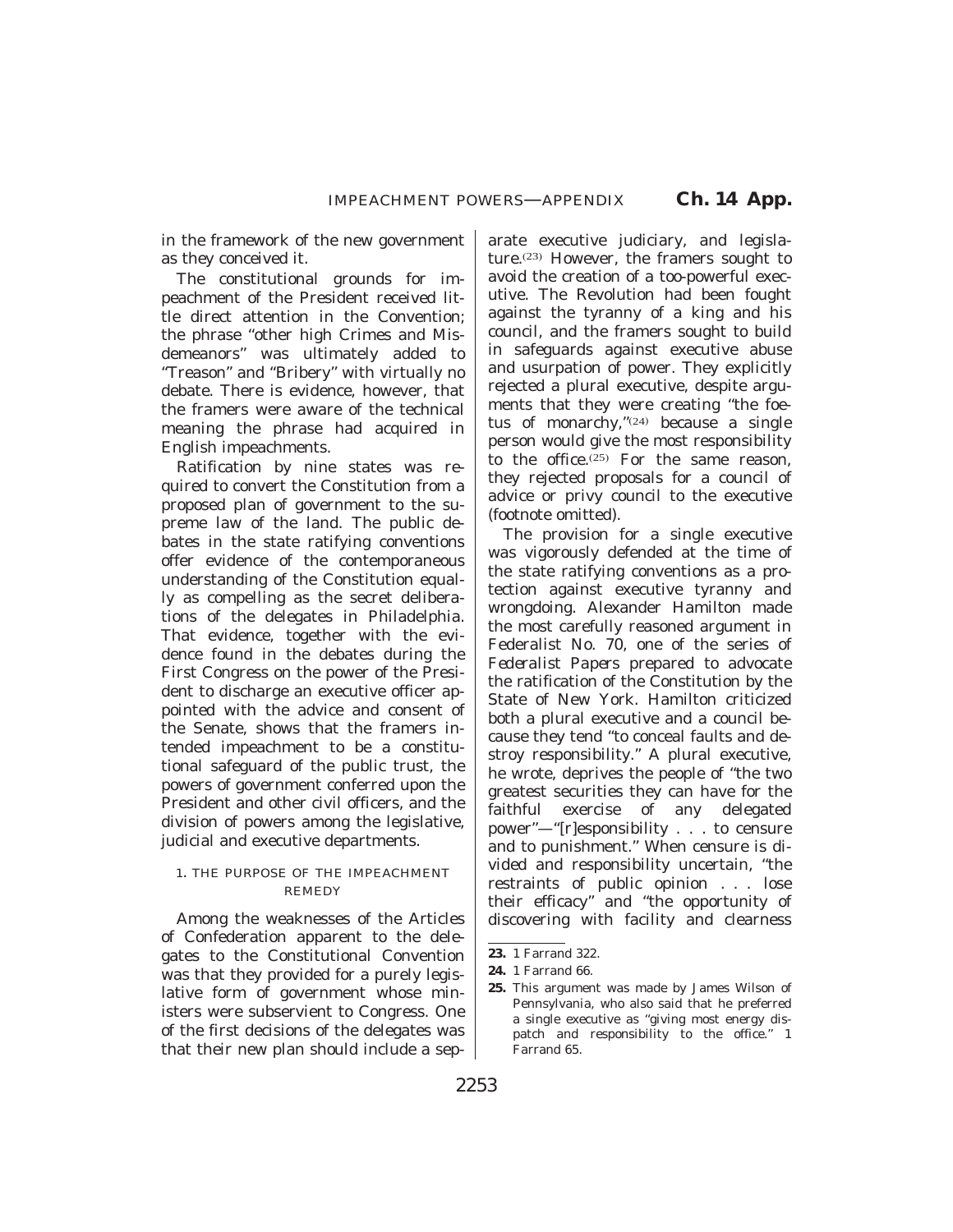the misconduct of the persons [the public] trust, in order either to their removal from office, or to their actual punishment. in cases which admit of it'' is lost.<sup>(26)</sup> A council, too, "would serve to destroy, or would greatly diminish, the intended and necessary responsibility of the (Chief Magistrate himself." $(27)$  It is, Hamilton concluded, "far more safe [that] there should be a single object for the jealousy and watchfulness of the people; . . . all multiplication of the Executive is rather dangerous than friendly to liberty.'' (28)

James Iredell, who played a leading role in the North Carolina ratifying convention and later became a justice of the Supreme Court, said that under the proposed Constitution the President ''is of a very different nature from a monarch. He

**26.** *The Federalist* No. 70, at 459–61 (Modern Library ea.) (A. Hamilton) (hereinafter cited as *Federalist*). The ''multiplication of the Executive,'' Hamilton wrote, ''adds to the difficulty of detection'':

> The circumstances which may have led to any national miscarriage of misfortune are sometimes so complicated that, where there are a number of actors who may have had different degrees and kinds of agency, though we may clearly see upon the whole that there has been mismanagement, yet it may be impracticable to pronounce to whose account the evil which may have been incurred is truly chargeable.

If there should be ''collusion between the parties concerned, how easy it is to clothe the circumstances with so much ambiguity, as to render it uncertain what was the precise conduct of any of those parties?'' Id. at 460.

**27.** *Federalist* No. 70 at 461. Hamilton stated:

A council to a magistrate, who is himself responsible for what he does, are generally nothing better than a clog upon his good intentions, are often the instruments and accomplices of his bad, and are almost always a cloak to his faults. Id. at 462–63.

**28.** *Federalist* No. 70 at 462.

is to be . . . personally responsible for any abuse of the great trust reposed in him."<sup>(29)</sup> In the same convention, William R. Davie, who had been a delegate in Philadelphia, explained that the ''predominant principle'' on which the Convention had provided for a single executive was ''the more obvious responsibility of one person.'' When there was but one man, said Davie, ''the public were never at a loss'' to fix the blame.(30)

James Wilson, in the Pennsylvania convention, described the security furnished by a single executive as one of its ''very important advantages'':

The executive power is better to be trusted when it has no screen. Sir, we have a responsibility in the person of our President; he cannot act improperly, and hide either his negligence or inattention; he cannot roll upon any other person the weight of his criminality; no appointment can take place without his nomination; and he is responsible for every nomination he makes. . . . Add to all this, that officer is placed high, and is possessed of power far from being contemptible, yet not a *single privilege* is annexed to his character; far from being above the laws, he is amenable to them in his private character as a citizen, and in his public character by *impeachment.*(31)

As Wilson's statement suggests, the impeachability of the President was considered to be an important element of his responsibility. Impeachment had been in-

**<sup>29.</sup>** 4 J. Elliot, *The Debates in the Several State Conventions on the Adoption of the Federal Constitution* 74 (reprint of 2d ea.) (hereinafter cited as Elliot.)

**<sup>30.</sup>** Elliot 104.

**<sup>31.</sup>** 2 Elliot 480 (emphasis in original).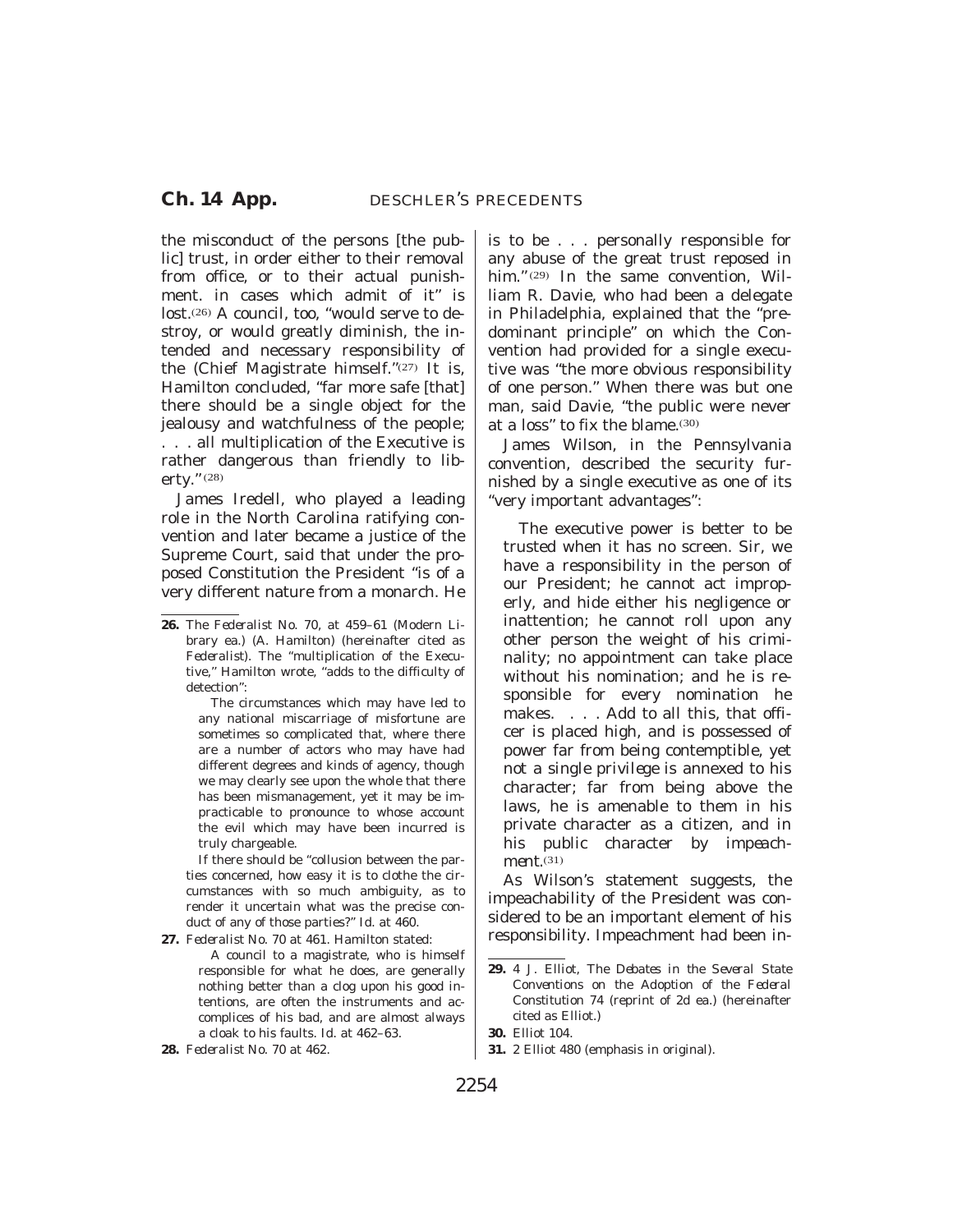cluded in the proposals before the Constitutional Convention from its beginning.(32) A specific provision, making the executive removable from office on impeachment and conviction for ''mal-practice or neglect of duty,'' was unanimously adopted even before it was decided that the executive would be a single person. $(33)$ 

The only major debate on the desirability of impeachment occurred when it was moved that the provision for impeachment be dropped, a motion that was defeated by a vote of eight states to two.(34)

One of the arguments made against the impeachability of the executive was that he ''would periodically be tried for his behavior by his electors'' and ''ought to be subject to no intermediate trial, by impeachment." (35) Another was that the

- **32.** The Virginia Plan, fifteen resolutions proposed by Edmund Randolph at the beginning of the Convention, served as the basis of its early deliberations. The ninth resolution gave the national judiciary jurisdiction over ''impeachments of any National officers.'' 1 Farrand 22.
- **33.** 1 Farrand 88. Just before the adoption of this provision, a proposal to make the executive removable from office by the legislature upon request of a majority of the state legislatures had been overwhelmingly rejected. *Id.* 87. In the course of debate on this proposal, it was suggested that the legislature ''should have power to remove the Executive at pleasure''—a suggestion that was promptly criticized as making him ''the mere creature of the Legislature'' in violation of ''the fundamental principle of good Government,'' and was never formally proposed to the Convention. *Id.* 85–86.
- **34.** 2 Farrand 64, 69.
- **35.** 2 Farrand 67 (Rufus King). Similarly, Gouverneur Morris contended that if an executive charged with a criminal act were reelected, ''that will be sufficient proof of his innocence.'' *Id.* 64.

It was also argued in opposition to the impeachment provision, that the executive should

executive could ''do no criminal act without Coadjutors [assistants] who may be punished."<sup>(36)</sup> Without his subordinates, it was asserted, the executive ''can do nothing of consequence,'' and they would ''be amenable by impeachment to the public Justice." (37)

This latter argument was made by Gouverneur Morris of Pennsylvania, who abandoned it during the course of the debate, concluding that the executive should be impeachable.(38) Before Morris changed his position, however, George Mason had replied to his earlier argument:

Shall any man be above justice? Above all shall that man be above it, who can commit the most extensive injustice? When great crimes were committed he was for punishing the principal as well as the Coadjutors.(39)

not be impeachable ''whilst in office''—an apparent allusion to the constitutions of Virginia and Delaware, which then provided that the governor (unlike other officers) could be impeached only after he left office. *Id.* See 7 Thorpe, *The Federal and State Constitutions* 3818 (1909) and 1 *Id.* 566. In response to this position, it was argued that corrupt elections would result, as an incumbent sought to keep his office in order to maintain his immunity from impeachment. He will "spare no efforts or no means whatever to get himself reelected,'' contended William R. Davie of North Carolina. 2 Farrand 64. George Mason asserted that the danger of corrupting electors ''furnished a peculiar reason in favor of impeachments whilst in office'': ''Shall the man who has practised corruption & by that means procured his appointment in the first instance, be suffered to escape punishment, by repeating his guilt?'' *Id.* 65.

- **36.** 2 Farrand 64.
- **37.** 2 Farrand 54.
- **38.** ''This Magistrate is not the King but the prime-Minister. The people are the King.'' 2 Farrand 69.
- **39.** 2 Farrand 65.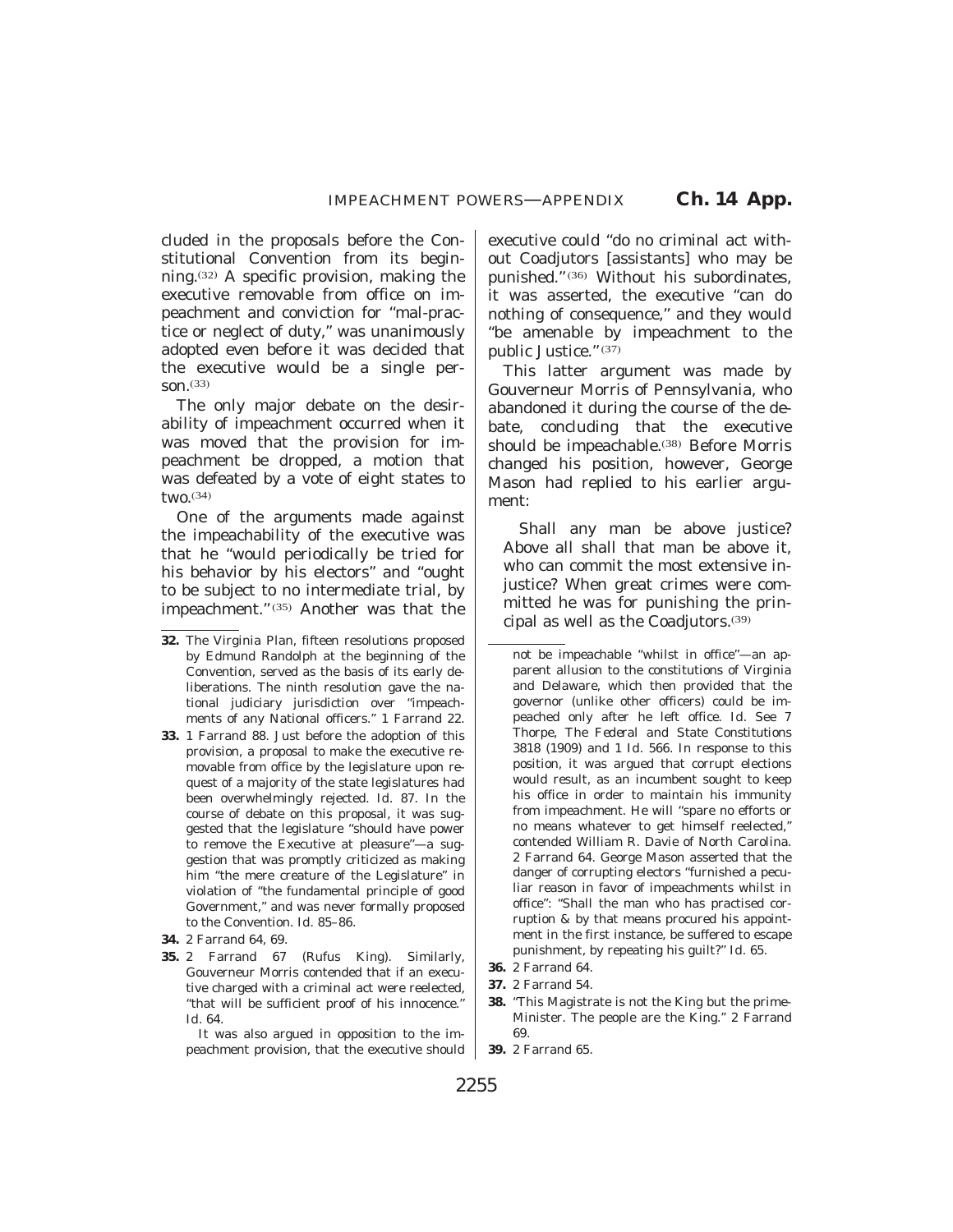James Madison of Virginia argued in favor of impeachment stating that some provision was ''indispensable'' to defend the community against ''the incapacity, negligence or perfidy of the chief Magistrate.'' With a single executive, Madison argued, unlike a legislature whose collective nature provided security, ''loss of capacity or corruption was more within the compass of probable events, and either of them might be fatal to the Republic.'' (40) Benjamin Franklin supported impeachment as ''favorable to the executive''; where it was not available and the chief magistrate had ''rendered himself obnoxious,'' recourse was had to assassination. The Constitution should provide for the "regular punishment of the Executive when his misconduct should deserve it, and for his honorable acquittal when he should be unjustly accused.<sup>(41)</sup> Edmund Randolph also defended ''the propriety of impeachments'':

The Executive will have great opportunitys of abusing his power; particularly in time of war when the military force, and in some respects the public money will be in his hands. Should no regular punishment be provided it will be irregularly inflicted by tumults & insurrections.(42)

The one argument made by the opponents of impeachment to which no direct response was made during the debate was that the executive would be too dependent on the legislature—that, as Charles Pinckney put it, the legislature would hold impeachment ''as a rod over the Executive and by that means effectually destroy his independence." $(43)$  That issue, which involved the forum for trying impeachments and the mode of electing the executive, troubled the Convention until its closing days. Throughout its deliberations on ways to avoid executive subservience to the legislature, however, the Convention never reconsidered its early decision to make the executive removable through the process of impeachment (footnote omitted).

## 2. ADOPTION OF ''HIGH CRIMES AND MISDEMEANORS''

Briefly, and late in the Convention, the framers addressed the question how to describe the grounds for impeachment consistent with its intended function. They did so only after the mode of the President's election was settled in a way that did not make him (in the words of James Wilson) ''the Minion of the Senate." $(45)$ 

The draft of the Constitution then before the Convention provided for his removal upon impeachment and conviction for ''treason or bribery.'' George Mason objected that these grounds were too limited:

Why is the provision restrained to Treason & bribery only? Treason as defined in the Constitution will not reach many great and dangerous offenses. Hastings is not guilty of Treason. Attempts to subvert the Constitution may not be Treason as above defined— As bills of attainder which have saved the British Constitution are forbidden, it is the more necessary to extend: the power of impeachments.(46)

Mason then moved to add the word ''maladministration'' to the other two grounds.

**<sup>40.</sup>** 2 Farrand 65–66.

**<sup>41.</sup>** 2 Farrand 65.

**<sup>42.</sup>** 2 Farrand 67.

**<sup>43.</sup>** 2 Farrand 66.

**<sup>45.</sup>** 2 Farrand 523.

**<sup>46.</sup>** 2 Farrand 550.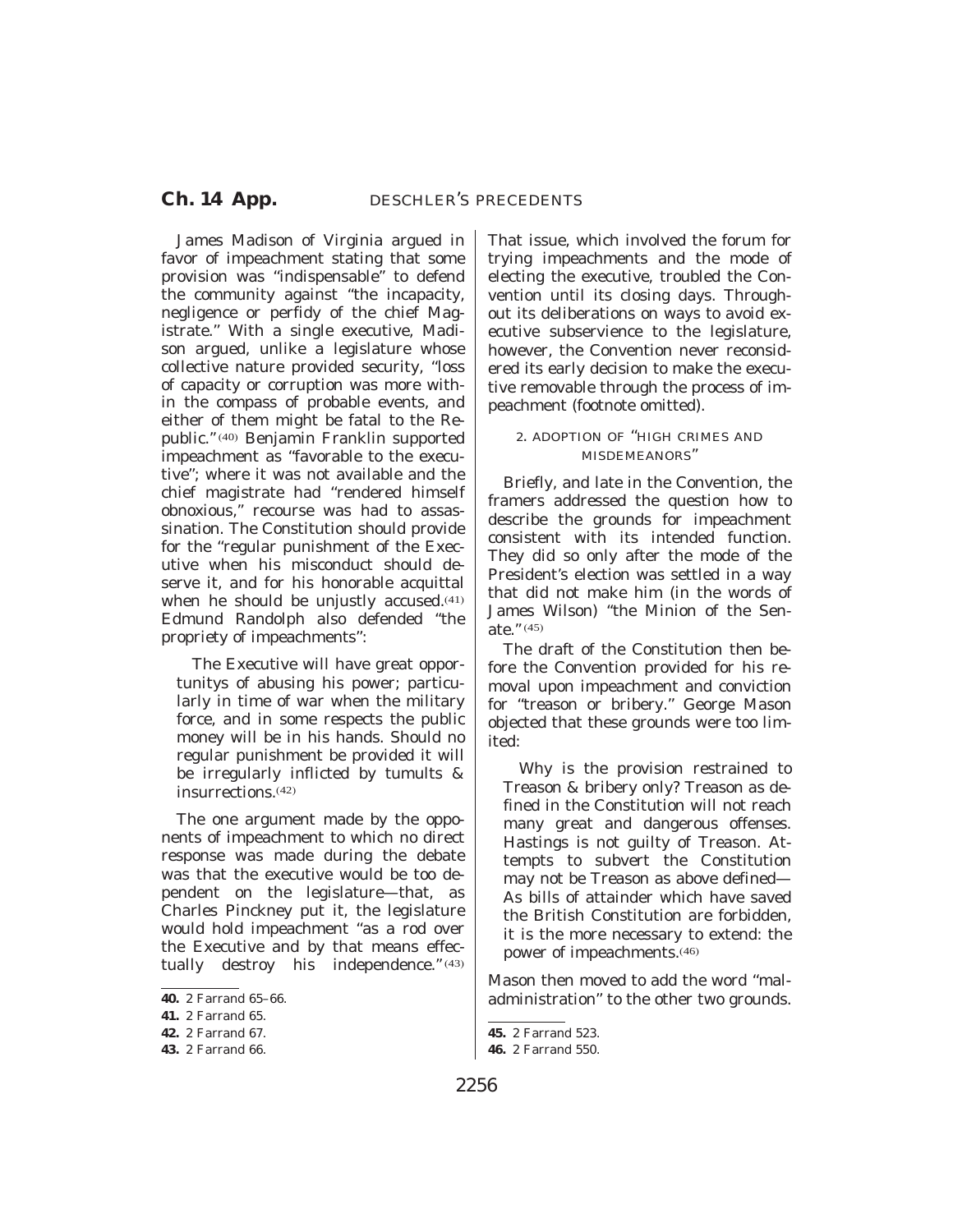Maladministration was a term in use in six of the thirteen state constitutions as a ground for impeachment, including Mason's home state of Virginia.<sup>(47)</sup>

When James Madison objected that ''so vague a term will be equivalent to a tenure during pleasure of the Senate,'' Mason withdrew ''maladministration'' and substituted ''high crimes and misdemeanors agst. the State,'' which was adopted eight states to three, apparently with no further debate.<sup>(48)</sup>

That the framers were familiar with English parliamentary impeachment proceedings is clear. The impeachment of Warren Hastings, Governor-General of India, for high crimes and misdemeanors was voted just a few weeks before the beginning of the Constitutional Convention and George Mason referred to it in the debates.(49) Hamilton, in the *Federalist* No. 65, referred to Great Britain as ''the model from which [impeachment] has been borrowed.'' Furthermore, the framers were well-educated men. Many were also lawyers. Of these, at least nine had studied law in England.(50)

The Convention had earlier demonstrated its familiarity with the term

"high misdemeanor." (51) A draft constitution had used ''high misdemeanor'' in its provision for the extradition of offenders from one state to another.<sup>(52)</sup> The Convention, apparently unanimously struck ''high misdemeanor'' and inserted ''other crime,'' ''in order to comprehend all proper cases: it being doubtful whether 'high misdemeanor' had not a technical meaning too limited.(53)

The "technical meaning" referred to is the parliamentary use of the term ''high misdemeanor.'' Blackstone's *Commentaries on the Laws of England*—a work cited by delegates in other portions of the Convention's deliberations and which Madison later described (in the Virginia ratifying convention) as ''a book which is in every man's hand" (54)-included ''high misdemeanors'' as one term

This clause was virtually identical with the extradition clause contained in article IV of the Articles of Confederation, which referred to "any Person guilty of, or charged with treason, felony, or other high misdemeanor in any state. . . .''

**<sup>47.</sup>** The grounds for impeachment of the Governor of Virginia were ''mal-administration, corruption, or other means, by which the safety of the State may be endangered.'' 7 Thorpe, *The Federal and State Constitution* 3818 (1909).

**<sup>48.</sup>** 2 Farrand 550. Mason's wording was unanimously changed later the same day from ''agst. the State'' to ''against the United States'' in order to avoid ambiguity. This phrase was later dropped in the final draft of the Constitution prepared by the Committee on Style and Revision, which was charged with arranging and improving the language of the articles adopted by the Convention without altering its substance.

**<sup>49.</sup>** *Id.*

**<sup>50.</sup>** R. Berger, *Impeachment: The Constitutional Problems* 87, 89 and accompanying notes (1973).

**<sup>51.</sup>** As a technical term, a ''high'' crime signified a crime against the system of government, not merely a serious crime. "This element of injury to the commonwealth—that is, to the state itself and to its constitution—was historically the criterion for distinguishing a 'high' crime or misdemeanor from an ordinary one. The distinction goes back to the ancient law of treason, which differentiated 'high' from 'petit' treason.'' Bestor, Book Review, 49 Wash. L Rev. 255, 263–64 (1973). *See* 4 W. Blackstone, Commentaries 75.

**<sup>52.</sup>** The provision (article XV of Committee draft of the Committee on Detail) originally read: ''Any person charged with treason, felony or high misdemeanor in any State, who shall flee from justice, and shall be found in any other State, shall, on demand of the Executive power of the State from which he fled, be delivered up and removed to the State having jurisdiction of the offence.'' 2 Farrand 187–88.

**<sup>53.</sup>** 2 Farrand 443.

**<sup>54.</sup>** 3 Elliott 501.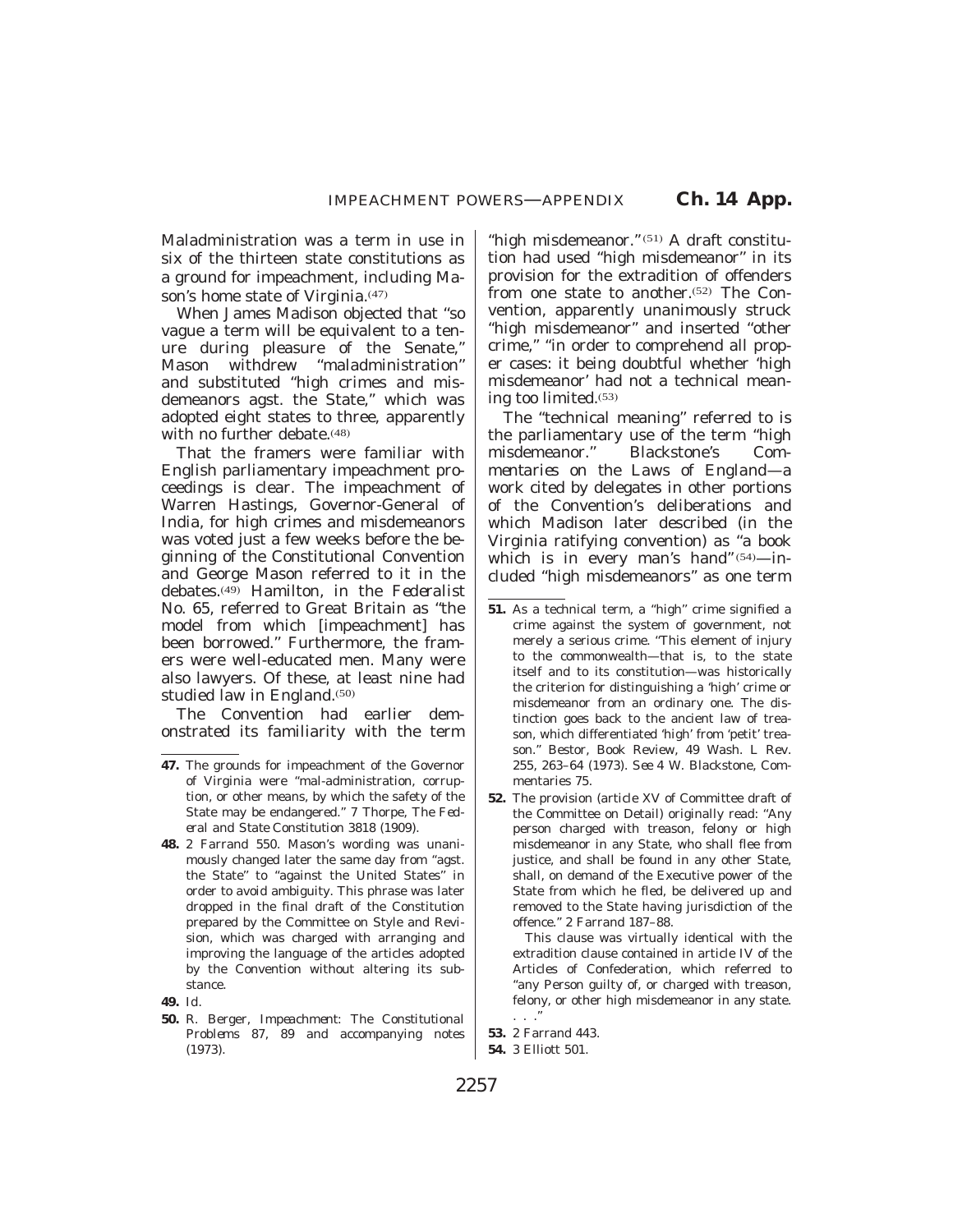for positive offenses ''against the king and government.'' The ''first and principal'' high misdemeanor, according to Blackstone, was ''mal-administration of such high officers, as are in public trust and employment,'' usually punished by the method of parliamentary impeachment.(55)

''High Crimes and Misdemeanors'' has traditionally been considered a ''term of art,'' like such other constitutional phrases as ''levying war'' and ''due process.'' The Supreme Court has held that such phrases must be construed, not according to modern usage, but according to what the framers meant when they adopted them.(56) Chief Justice Marshall wrote of another such phrase:

It is a technical term. It is used in a very old statute of that country whose language is our language, and whose laws form the substratum of our laws. It is scarcely conceivable that the term was not employed by the framers of our constitution in the sense which had been affixed to it by those from whom we borrowed it. $(57)$ 

#### 3. GROUNDS FOR IMPEACHMENT

Mason's suggestion to add ''maladministration,'' Madison's objection to it as "vague," and Mason's substitution of ''high crimes and misdemeanors agst the State'' are the only comments in the Philadelphia convention specifically directed to the constitutional language describing the grounds for impeachment of the President. Mason's objection to limiting the grounds to treason and bribery was that treason would ''not reach many great and dangerous offences'' including '[a]ttempts to subvert the Constitution." $(58)$  His willingness to substitute "high Crimes and Misdemeanors," especially given his apparent familiarity with the English use of the term as evidenced by his reference to the Warren Hastings impeachment, suggests that he believed "high crimes and Misdemeanors" would cover the offenses about which he was concerned.

Contemporaneous comments on the scope of impeachment are persuasive as to the intention of the framers. In *Federalist* No. 65, Alexander Hamilton described the subject of impeachment as:

those offences which proceed from the misconduct of public men, or, in other words, from the abuse or violation of some public trust. They are of a nature which may with peculiar propriety be denominated POLITICAL, as they relate chiefly to injuries done immediately to the society itself.(59)

Comments in the state ratifying conventions also suggest that those who adopted the Constitution viewed impeachment as a remedy for usurpation or abuse of power or serious breach of trust. Thus, Charles Cotesworth Pinckney of South Carolina stated that the impeachment power of the House reaches ''those who behave amiss, or betray their public trust.'' (60) Edmund Randolph said in the Virginia convention that the President may be impeached if he "misbehaves." (61)

**<sup>55.</sup>** 4 Blackstone's Commentaries 121 (emphasis omitted).

**<sup>56.</sup>** *See* Murray v. Hoboken Land Co., 52 U.S. (18 How.) 272 (1856), Davidson v. New Orleans, 96 U.S. 97 (1878); Smith v. Alabama, 124 U.S. 465 (1888).

**<sup>57.</sup>** *United States* v. *Burr,* 25 Fed. Cas. 1, 159 (No. 14, 693) (C.C.D. Va. 1807).

**<sup>58.</sup>** 2 Farrand 550.

**<sup>59.</sup>** *The Federalist* No. 65 at 423–24 (Modern Library ed.) (A. Hamilton) (emphasis in original).

**<sup>60.</sup>** 4 Elliot 281.

**<sup>61.</sup>** 3 Elliot 201.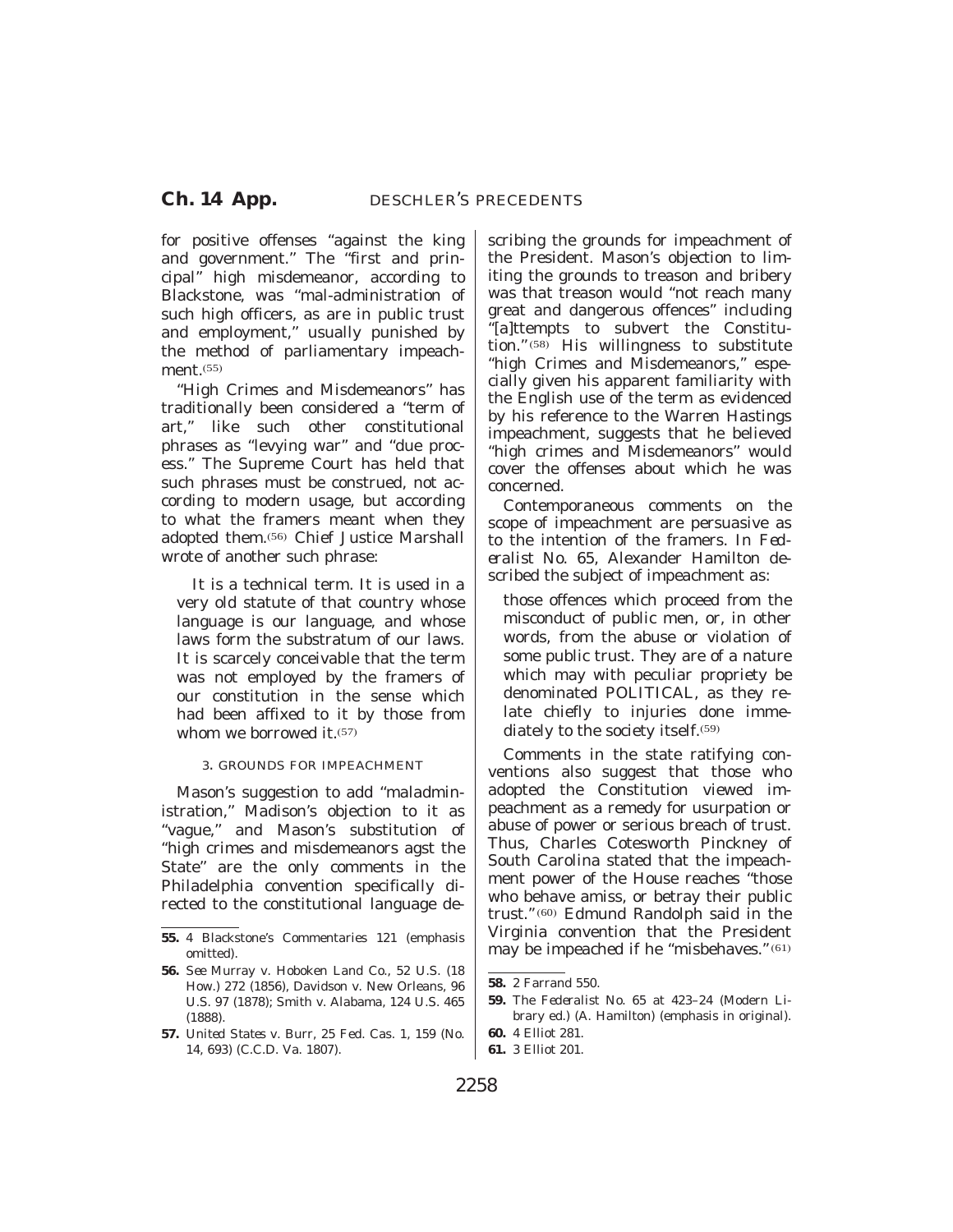He later cited the example of the President's receipt of presents or emoluments from a foreign power in violation of the constitutional prohibition of Article I, section 9.<sup>(62)</sup> In the same convention George Mason argued that the President might use his pardoning power to ''pardon crimes which were advised by himself'' or, before indictment or conviction, ''to stop inquiry and prevent detection.'' James Madison responded:

[I]f the President be connected, in any suspicious manner, with any person, and there be grounds to believe he will shelter him, the House of Representatives can impeach him; they can remove him if found guilty.  $\ldots$  . (63)

In reply to the suggestion that the President could summon the Senators of only a few states to ratify a treaty, Madison said,

Were the President to commit any thing so atrocious . . . he would be impeached and convicted, as a majority of the states would be affected by his misdemeanor.<sup>(64)</sup>

Edmund Randolph referred to the checks upon the President:

- **63.** 3 Elliot 497–98. Madison went on to say, contrary to his position in the Philadelphia convention, that the President could be suspended when suspected, and his powers would devolve on the Vice President, who could likewise be suspended until impeached and convicted, if he were also suspected. *Id.* 498.
- **64.** 3 Elliot 500. John Rutledge of South Carolina made the same point, asking ''whether gentlemen seriously could suppose that a President, who has a character at stake, would be such a fool and knave as to join with ten others [twothirds of a minimal quorum of the Senate] to tear up liberty by the roots, when a full Senate were competent to impeach him.'' 4 Elliot 268.

It has too often happened that powers delegated for the purpose of promoting the happiness of a community have been perverted to the advancement of the personal emoluments of the agents of the people; but the powers of the President are too well guarded and checked to warrant this illiberal aspersion.<sup>(65)</sup>

Randolph also asserted, however, that impeachment would not reach errors of judgment: ''No man ever thought of impeaching a man for an opinion. It would be impossible to discover whether the error in opinion resulted from a willful mistake of the heart, or an involuntary fault of the head.'' (66)

James Iredell made a similar distinction in the North Carolina convention, and on the basis of this principle said, ''I suppose the only instances, in which the President would be liable to impeachment, would be where he has received a bribe, or had acted from some corrupt motive or other.'' (67) But he went on to argue that the President must certainly be punishable for giving false information to the Senate. He is to regulate all intercourse with foreign powers, and it is his duty to impart to the Senate every material intelligence he receives. If it should appear that he has not given them full information, but has concealed important intelligence which he ought to have communicated, and by that means induced them to enter into measures injurious to their country, and which they would not have consented to had the true state of things been disclosed to them in this case, I ask whether, upon an impeachment for a misdemeanor upon such

**<sup>62.</sup>** 3 Elliot 486.

**<sup>65.</sup>** 3 Elliot 117.

**<sup>66.</sup>** 3 Elliot 401.

**<sup>67.</sup>** 4 Elliot 126.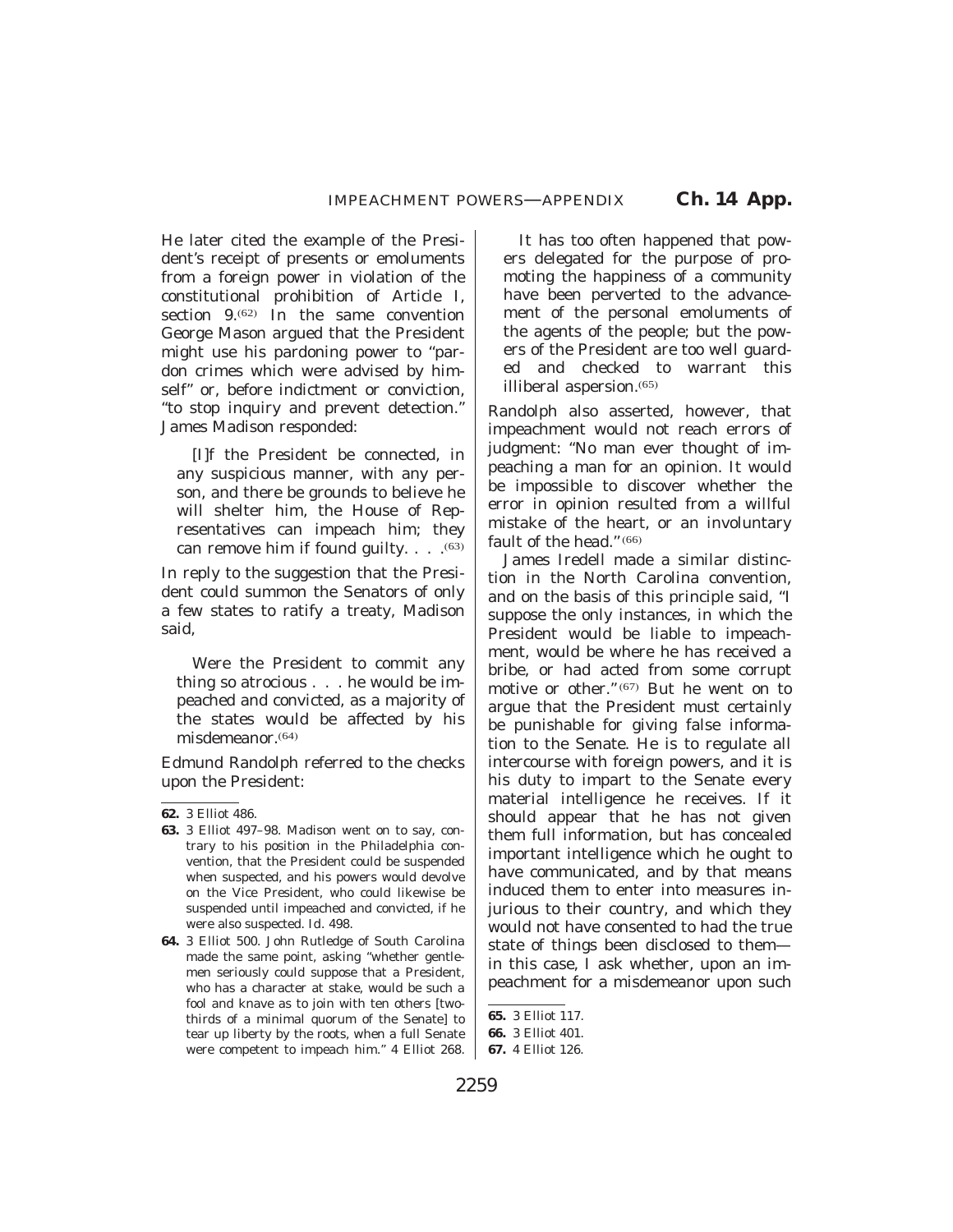an account, the Senate would probably favor him.<sup>(68)</sup>

In short, the framers who discussed impeachment in the state ratifying conventions, as well as other delegates who favored the Constitution,<sup>(69)</sup> implied that it reached offenses against the government, and especially abuses of constitutional duties. The opponents did not argue that the grounds for impeachment had been limited to criminal offenses.

An extensive discussion of the scope of the impeachment power occurred in the House of Representatives in the First Session of the First Congress. The House was debating the power of the President to remove the head of an executive department appointed by him with the advice and consent of the Senate, an issue on which it ultimately adopted the position, urged primarily by James Madison, that the Constitution vested the power exclusively in the President. The discussion in the House lends support to the view that the framers intended the impeachment power to reach failure of the President to discharge the responsibilities of his office.(70)

- **69.** For example, Wilson Nicholas in the Virginia convention asserted that the President ''is personally amenable for his mal-administration'' through impeachment, 3 Elliot 17; George Nicholas in the same convention referred to the President's impeachability if he ''deviates from his duty,'' *id.* 240. Archibald MacLaine in the South Carolina convention also referred to the President's impeachability for "any maladministration in his office,'' 4 Elliot 47; and Reverend Samuel Stillman of Massachusetts referred to his impeachability for ''malconduct,'' asking, ''With such a prospect, who will dare to abuse the powers vested in him by the people?'' 2 Elliot 169.
- **70.** Chief Justice Taft wrote with reference to the removal power debate in the opinion for the Court in *Myers* v. *United States*, that constitu-

Madison argued during the debate that the President would be subject to impeachment for ''the wanton removal of meritorious officers." (71) He also contended that the power of the President unilaterally to remove subordinates was "absolutely necessary" because "it will make him in a peculiar manner, responsible for [the] conduct'' of executive officers. It would, Madison said,

subject him to impeachment himself, if he suffers them to perpetrate with impunity high crimes or misdemeanors against the United States, or neglects to superintend their conduct, so as to check their excesses.(72)

Elbridge Gerry of Massachusetts, who had also been a framer though he had opposed the ratification of the Constitution, disagreed with Madison's contentions about the impeachability of the President. He could not be impeached for dismissing a good officer, Gerry said, because he would be ''doing an act which the Legislature has submitted to his discretion.(73) And he should not be held responsible for the acts of subordinate officers, who were themselves subject to impeachment and should bear their own responsibility.(74)

**71.** 1 Annals of Cong. 498 (1789).

**74.** *Id.* 535–36. Gerry also implied, perhaps rhetorically, that a violation of the Constitution was grounds for impeachment. If, he said, the Constitution failed to include provision for removal of executive officers, an attempt by the legislature to cure the omission would be an attempt to amend the Constitution. But the Con-

**<sup>68.</sup>** 4 Elliot 127.

tional decisions of the First Congress ''have always been regarded, as they should be regarded, as of the greatest weight in the interpretation of that fundamental instrument.'' 272 U.S. 52, 174–75 (1926).

**<sup>72.</sup>** *Id.* 372–73.

**<sup>73.</sup>** *Id.* 502.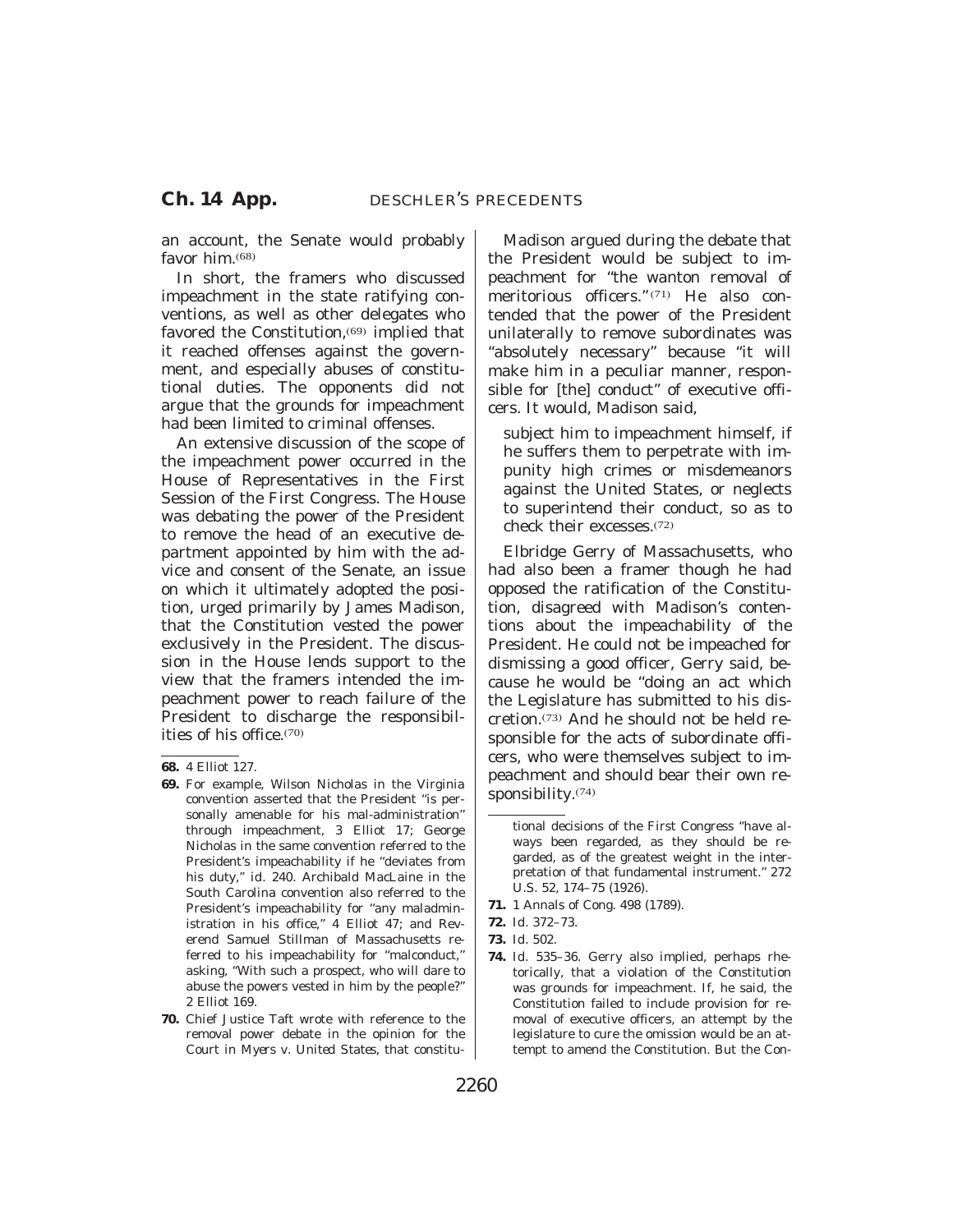Another framer, Abraham Baldwin of Georgia, who supported Madison's position on the power to remove subordinates, spoke of the President's impeachability for failure to perform the duties of the executive. If, said Baldwin, the President ''in a fit of passion'' removed ''all the good officers of the Government'' and the Senate were unable to choose qualified successors, the consequence would be that the President ''would be obliged to do the duties himself; or, if he did not, we would impeach him, and turn him out of office, as he had done others." (75)

Those who asserted that the President has exclusive removal power suggested that it was necessary because impeachment, as Elias Boudinot of New Jersey contended, is ''intended as a punishment for a crime, and not intended as the ordinary means of re-arranging the Departments."<sup>(76)</sup> Boudinot suggested that disability resulting from sickness or accident ''would not furnish any good ground for impeachment; it could not be laid as treason or bribery, nor perhaps as a high crime or misdemeanor.'' (77) Fisher Ames of Massachusetts argued for the Presi-

dent's removal power because ''mere intention [to do a mischief] would not be cause of impeachment'' and ''there may be numerous causes for removal which do not amount to a crime.'' (78) Later in the same speech Ames suggested that impeachment was available if an officer<br>"mishehaves"<sup>(79)</sup> and for "mal-con-"misbehaves" (79) and for duct.'' (80)

One further piece of contemporary evidence is provided by the *Lectures on Law* delivered by James Wilson of Pennsylvania in 1790 and 1791. Wilson described impeachments in the United States as ''confined to political characters, to political crimes and misdemeanors, and to political punishment.'' (81) And, he said:

The doctrine of impeachments is of high import in the constitutions of free states. On one hand, the most powerful magistrates should be amenable to the law: on the other hand, elevated characters should not be sacrificed merely on account of their elevation. No one should be secure while he violates the constitution and the laws: every one should be secure while he observes them.(82)

**78.** *Id.* 474.

''The Constitution provides for—what? That no bad man should come into office. . . . But suppose that one such could be got in, he can be got out again in despite of the President. We can impeach him, and drag him from his place . . . .'' *Id.* 558.

stitution provided procedures for its amendment, and ''an attempt to amend it in any other way may be a high crime or misdemeanor, or perhaps something worse.'' *Id.* 503.

**<sup>75.</sup>** *Id.* John Vining of Delaware commented: ''The President. What are his duties? To see the laws faithfully executed; if he does not do this effectually, he is responsible. To whom? To the people. Have they the means of calling him to account, and punishing him for neglect? They have secured it in the Constitution, by impeachment, to be presented by their immediate representatives; if they fail here, they have another check when the time of election comes round.'' *Id.* 572.

**<sup>76.</sup>** *Id.* 375.

**<sup>77.</sup>** *Id.*

**<sup>79.</sup>** *Id.* 475.

**<sup>80.</sup>** *Id.* 477. The proponents of the President's removal power were careful to preserve impeachment as a supplementary method of removing executive officials. Madison said impeachment will reach a subordinate ''whose bad actions may be connived at or overlooked by the President.'' *Id.* 372. Abraham Baldwin said:

**<sup>81.</sup>** Wilson, *Lectures on Law,* in 1 *The Works of James Wilson* 426 (R. McCloskey ed. 1967).

**<sup>82.</sup>** *Id.* 425.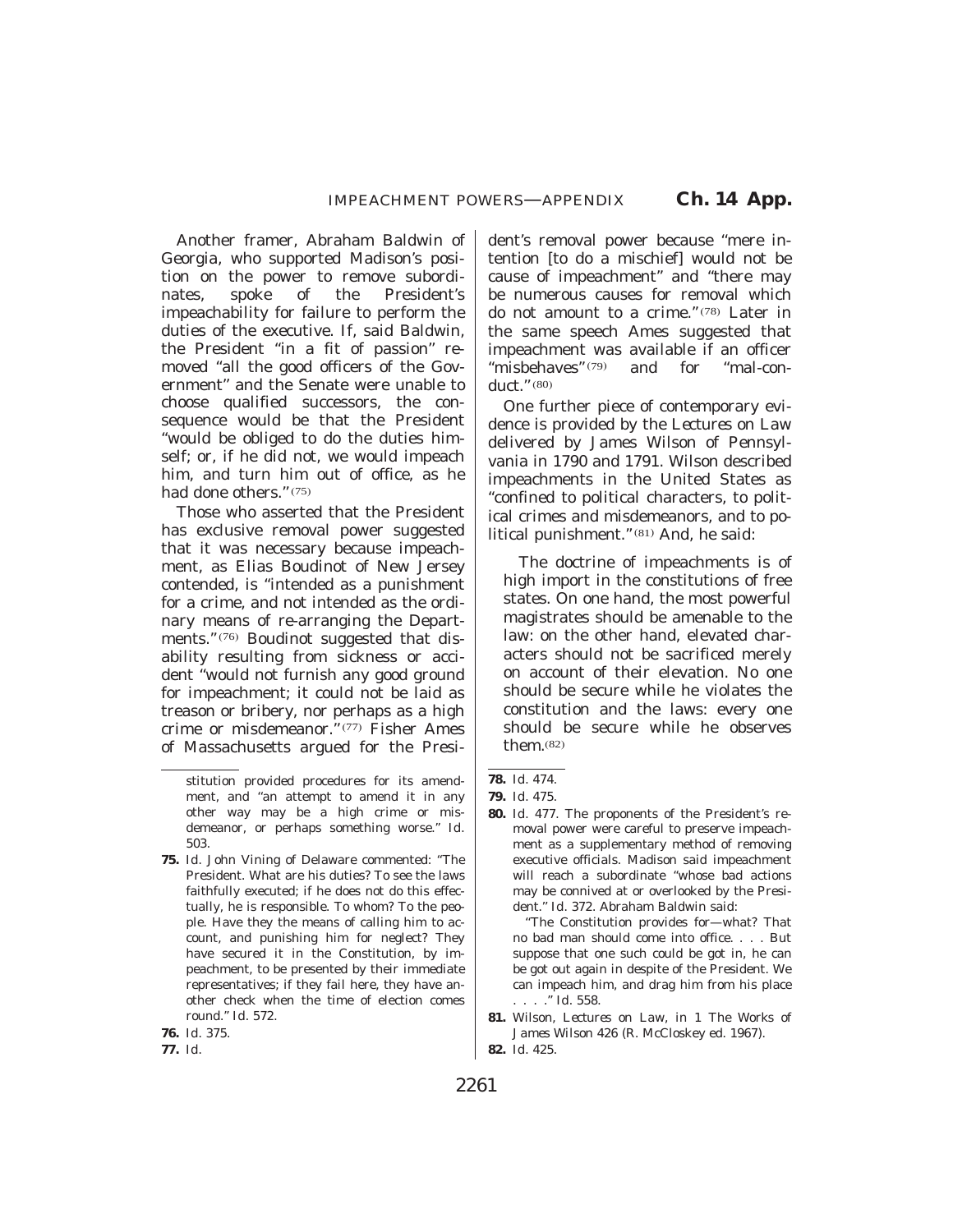From the comments of the framers and their contemporaries, the remarks of the delegates to the state ratifying conventions, and the removal power debate in the First Congress, it is apparent that the scope of impeachment was not viewed narrowly. It was intended to provide a check on the President through impeachment, but not to make him dependent on the unbridled will of the Congress.

Impeachment, as Justice Joseph Story wrote in his *Commentaries on the Constitution* in 1833, applies to offenses of ''a political character'':

Not but that crimes of a strictly legal character fall within the scope of the power . . . but that it has a more enlarged operation, and reaches, what are aptly termed political offenses, growing out of personal misconduct or gross neglect, or usurpation, or habitual disregard of the public interests, in the discharge of the duties of political office. These are so various in their character, and so indefinable in their actual involutions, that it is almost impossible to provide systematically for them by positive law. They must be examined upon very broad and comprehensive principles of public policy and duty. They must be judged of by the habits and rules and principles of diplomacy, or departmental operations and arrangements, of parliamentary practice, of executive customs and negotiations of foreign as well as domestic political movements; and in short, by a great variety of circumstances, as well those which aggravate as those which extenuate or justify the offensive acts which do not properly belong to the judicial character in the ordinary administration of justice, and are far removed from the reach of municipal jurisprudence.(83)

### C. THE AMERICAN IMPEACHMENT CASES

Thirteen officers have been impeached by the House since 1787: one President, one cabinet officer, one United States Senator, and ten Federal judges.<sup>(84)</sup> In addition there have been numerous resolutions and investigations in the House not resulting in impeachment. However, the action of the House in declining to impeach an officer is not particularly illuminating. The reasons for failing to impeach are generally not stated, and may have rested upon a failure of proof, legal insufficiency of the grounds, political judgment, the press of legislative business, or the closeness of the expiration of the session of Congress. On the other hand, when the House has voted to impeach an officer, a majority of the Members necessarily have concluded that the conduct alleged constituted grounds for impeachment.(85)

Does Article III, Section 1 of the Constitution, which states that judges ''shall

- **83.** 1 *J. Story Commentaries on the Constitution of the United States*, § 764, at 559 (5th ed. 1905).
- **84.** Eleven of these officers were tried in the Senate. Articles of impeachment were presented to the Senate against a twelfth (Judge English), but he resigned shortly before the trial. The thirteenth (Judge Delahay) resigned before articles could be drawn.
- **85.** Only four of the thirteen impeachments—all involving judges—have resulted in conviction in the Senate and removal from office. While conviction and removal show that the Senate agreed with the House that the charges on which conviction occurred stated legally sufficient grounds for impeachment, acquittals offer no guidance on this question, as they may have resulted from a failure of proof, other factors, or a determination by more than one third of the Senators (as in the Blount and Belknap impeachments) that trial or conviction was inappropriate for want of jurisdiction.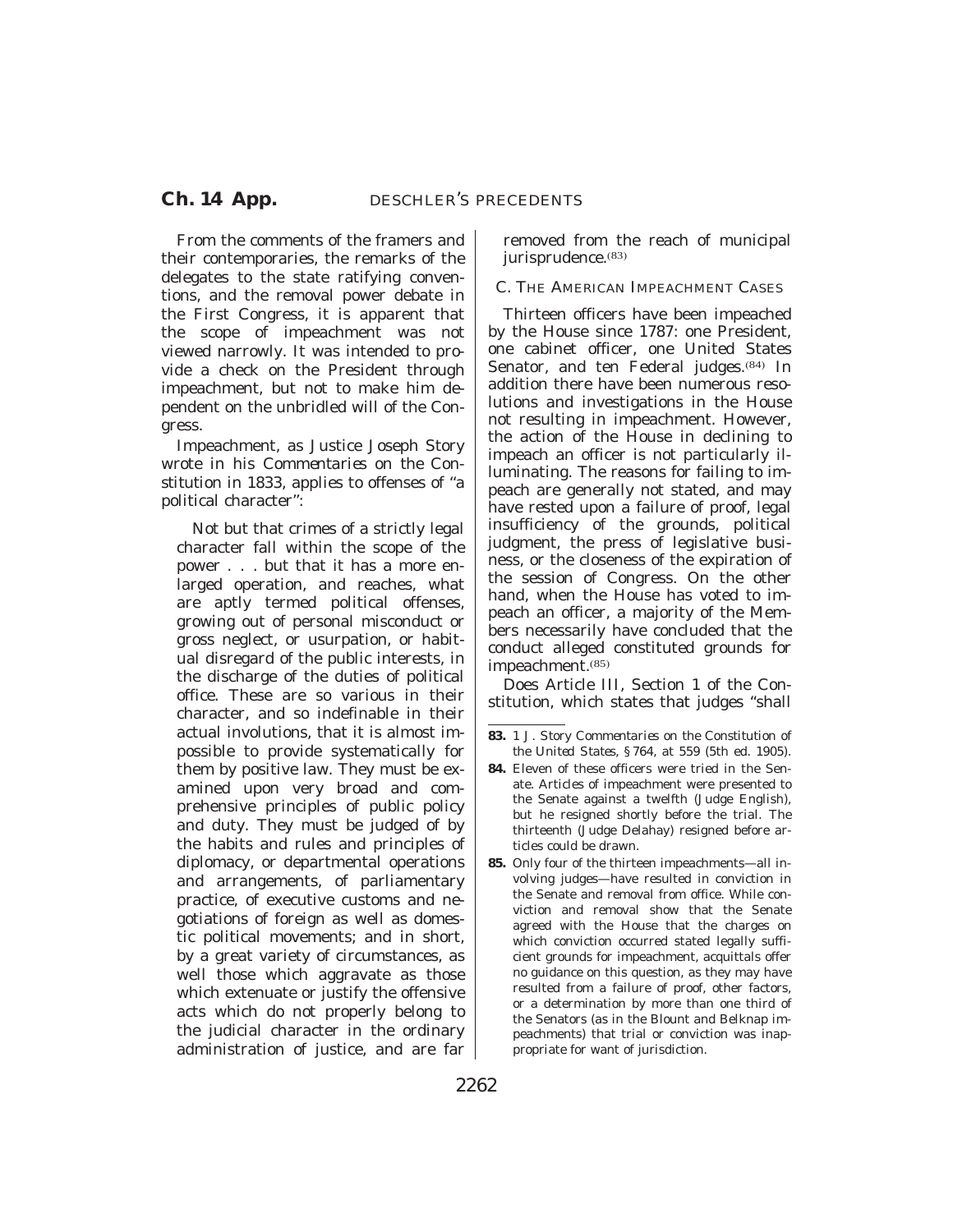hold their Offices during good Behavior,'' limit the relevance of the ten impeachments of judges with respect to presidential impeachment standards as has been argued by some? It does not. The argument is that ''good behavior'' implies an additional ground for impeachment of judges not applicable to other civil officers. However, the only impeachment provision discussed in the Convention and included in the Constitution is Article II, Section 4, which by its expressed terms, applies to all civil officers, including judges, and defines impeachment offenses as ''Treason, Bribery, and other high Crimes and Misdemeanors.''

In any event, the interpretation of the "good behavior" clause adopted by the House has not been made clear in any of the judicial impeachment cases. Whichever view is taken, the judicial impeachments have involved an assessment of the conduct of the officer in terms of the constitutional duties of his office. In this respect, the impeachments of judges are consistent with the three impeachments of nonjudicial officers.

Each of the thirteen American impeachments involved charges of misconduct incompatible with the official position of the officeholder. This conduct falls into three broad categories: (1) exceeding the constitutional bounds of the powers of the office in derogation of the powers of another branch of government; (2) behaving in a manner grossly incompatible with the proper function and purpose of the office; and (3) employing the power of the office for an improper purpose or for personal gain.(86)

#### 1. EXCEEDING THE POWERS OF THE OFFICE IN DEROGATION OF THOSE OF ANOTHER BRANCH OF GOVERNMENT

The first American impeachment, of Senator William Blount in 1797, was based on allegations that Blount attempted to incite the Creek and Cherokee Indians to attack the Spanish settlers of Florida and Louisiana, in order to capture the territory for the British. Blount was charged with engaging in a conspiracy to compromise the neutrality of the United States, in disregard of the constitutional provisions for conduct of foreign affairs. He was also charged, in effect, with attempting to oust the President's lawful appointee as principal agent for Indian affairs and replace him with a rival, thereby intruding upon the President's supervision of the executive branch.(87)

The impeachment of President Andrew Johnson in 1868 also rested on allegations that he had exceeded the power of his office and had failed to respect the prerogatives of Congress. The Johnson impeachment grew out of a bitter partisan struggle over the implementation of Reconstruction in the South following the Civil War, Johnson was charged with violation of the Tenure of Office Act, which purported to take away the President's authority to remove members of his own cabinet and specifically provided that violation would be a ''high misdemeanor,'' as well as a crime. Believing the Act unconstitutional, Johnson re-

**<sup>86.</sup>** A procedural note may be useful. The House votes both a resolution of impeachment against an officer and articles of impeachment containing the specific charges that will be

brought to trial in the Senate. Except for the impeachment of Judge Delahay, the discussion of grounds here is based on the formal articles.

**<sup>87.</sup>** After Blount had been impeached by the House, but before trial of the impeachment, the Senate expelled him for ''having been guilty of a high misdemeanor, entirely inconsistent with his public trust and duty as a Senator.''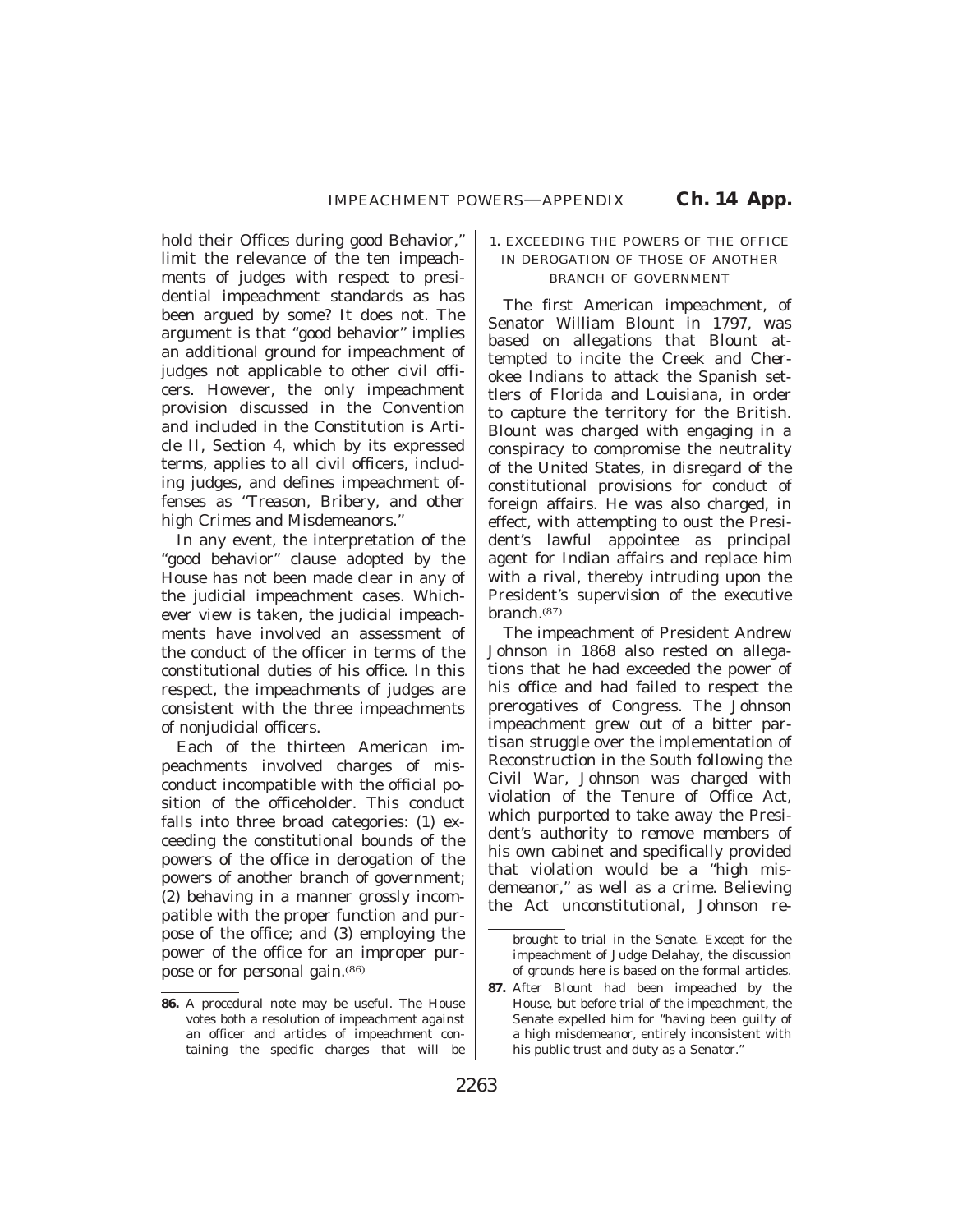moved Secretary of War Edwin M. Stanton and was impeached three days later.

Nine articles of impeachment were originally voted against Johnson, all dealing with his removal of Stanton and the appointment of a successor without the advice and consent of the Senate. The first article, for example, charged that President Johnson,

unmindful of the high duties of this office, of his oath of office, and of the requirement of the Constitution that he should take care that the laws be faithfully executed, did unlawfully, and in violation of the Constitution and laws of the United States, order in writing the removal of Edwin M. Stanton from the office of Secretary for the Department of War.(88)

Two more articles were adopted by the House the following day. Article Ten charged that Johnson, ''unmindful of the high duties of his office, and the dignity and proprieties thereof,'' had made inflammatory speeches that attempted to ridicule and disgrace the Congress.89 Article Eleven charged him with attempts to prevent the execution of the Tenure of Office Act, an Army appropriations act, and a Reconstruction act designed by Congress ''for the more efficient govern-

ment of the rebel States.'' On its face, this article involved statutory violations, but it also reflected the underlying challenge to all of Johnson's post-war policies.

The removal of Stanton was more a catalyst for the impeachment than a fundamental cause.90 The issue between the President and Congress was which of them should have the constitutional and ultimately even the military—power to make and enforce Reconstruction policy in the South. The Johnson impeachment, like the British impeachments of great ministers, involved issues of state going to the heart of the constitutional division of executive and legislative power.

2. BEHAVING IN A MANNER GROSSLY INCOMPATIBLE WITH THE PROPER FUNCTION AND PURPOSE OF THE OFFICE

Judge John Pickering was impeached in 1803, largely for intoxication on the bench.(91) Three of the articles alleged errors in a trial in violation of his trust and duty as a judge; the fourth charged that Pickering, ''being a man of loose morals and intemperate habits,'' had appeared on the bench during the trial in a state of total intoxication and had used profane language. Seventy-three years later another judge, Mark Delahay, was impeached for intoxication both on and

**<sup>88.</sup>** Article one further alleged that Johnson's removal of Stanton was unlawful because the Senate had earlier rejected Johnson's previous suspension of him.

**<sup>89.</sup>** Quoting from speeches which Johnson had made in Washington, D.C., Cleveland, Ohio and St. Louis, Missouri, article ten pronounced these speeches ''censurable in any, [and] peculiarly indecent and unbecoming in the Chief Magistrate of the United States.'' By means of these speeches, the article concluded, Johnson had brought the high office of the presidency ''into contempt, ridicule, and disgrace. to the great scandal of all good citizens.''

**<sup>90.</sup>** The Judiciary Committee had reported a resolution of impeachment three months earlier charging President Johnson in its report with omissions of duty, usurpations of power and violations of his oath of office, the laws and the Constitution in his conflict of Reconstruction. The House voted down the resolution.

**<sup>91.</sup>** The issue of Pickering's insanity was raised at trial in the Senate, but was not discussed by the House when it voted to impeach or to adopt articles of impeachment.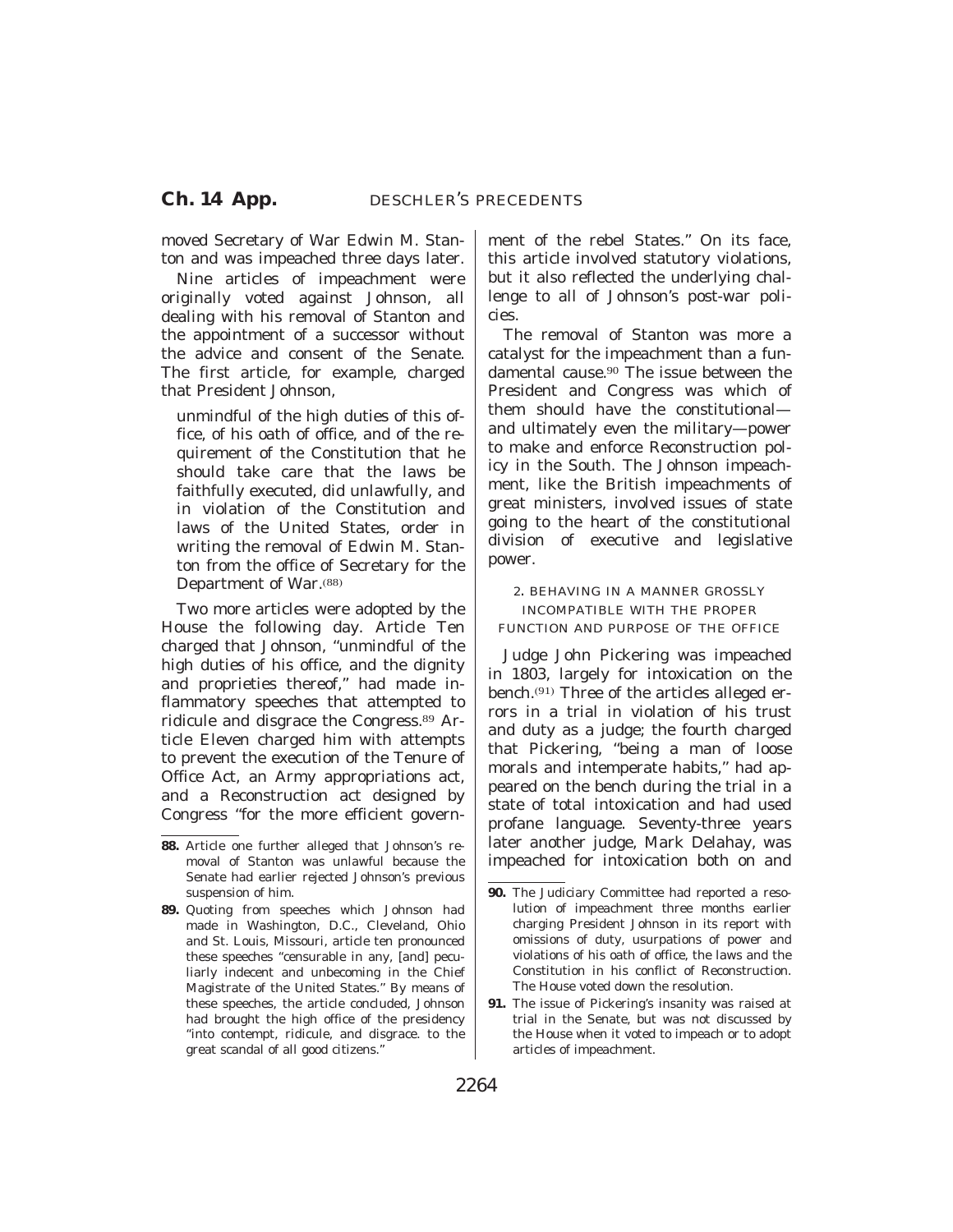off the bench but resigned before articles of impeachment were adopted.

A similar concern with conduct incompatible with the proper exercise of judicial office appears in the decision of the House to impeach Associate Supreme Court Justice Samuel Chase in 1804. The House alleged that Justice Chase had permitted his partisan views to influence his conduct of two trials held while he was conducting circuit court several years earlier. The first involved a Pennsylvania farmer who had led a rebellion against a Federal tax collector in 1789 and was later charged with treason. The articles of impeachment alleged that ''unmindful of the solemn duties of his office, and contrary to the sacred obligation'' of his oath, Chase ''did conduct himself in a manner highly arbitrary, oppressive, and unjust,'' citing procedural rulings against the defense.

Similar language appeared in articles relating to the trial of a Virginia printer indicted under the Sedition Act of 1798. Specific examples of Chase's bias were alleged, and his conduct was characterized as ''an indecent solicitude . . . for the conviction of the accused, unbecoming even a public prosecutor but highly disgraceful to the character of a judge, as it was subversive of justice.'' The eighth article charged that Chase, ''disregarding the duties . . . of his judicial character. . . . did . . . prevert his official right and duty to address the grand jury'' by delivering ''an intemperate and inflammatory political harangue.'' His conduct was alleged to be a serious breach of his duty to judge impartially and to reflect on his competence to continue to exercise the office.

Judge West H. Humphreys was impeached in 1862 on charges that he joined the Confederacy without resigning his federal judgeship.(92) Judicial prejudice against Union supporters was also alleged.

Judicial favoritism and failure to give impartial consideration to cases before him were also among the allegations in the impeachment of Judge George W. English in 1926. The final article charged that his favoritism had created distrust of the disinterestedness of his official actions and destroyed public confidence in his court.(93)

#### 3. EMPLOYING THE POWER OF THE OFFICE FOR AN IMPROPER PURPOSE OR PERSONAL GAIN

Two types of official conduct for improper purposes have been alleged in past impeachments. The first type involves vindictive use of their office by federal judges; the second, the use of office for personal gain.

Judge James H. Peck was impeached in 1826 for charging with contempt a lawyer who had publicly criticized one of his decisions, imprisoning him, and ordering his disbarment for 18 months. The House debated whether this single instance of vindictive abuse of power was sufficient to impeach, and decided that it was, alleging that the conduct was unjust, arbitrary, and beyond the scope of Peck's duty.

Vindictive use of power also constituted an element of the charges in two other impeachments. Judge George W.

**<sup>92.</sup>** Although some of the language in the articles suggested treason, only high crimes and misdemeanors were alleged, and Humphrey's offenses were characterized as a failure to discharge his judicial duties.

**<sup>93.</sup>** Some of the allegations against Judges Harold Louderback (1932) and Halsted Ritter (1936) also involved judicial favoritism affecting public confidence in their courts.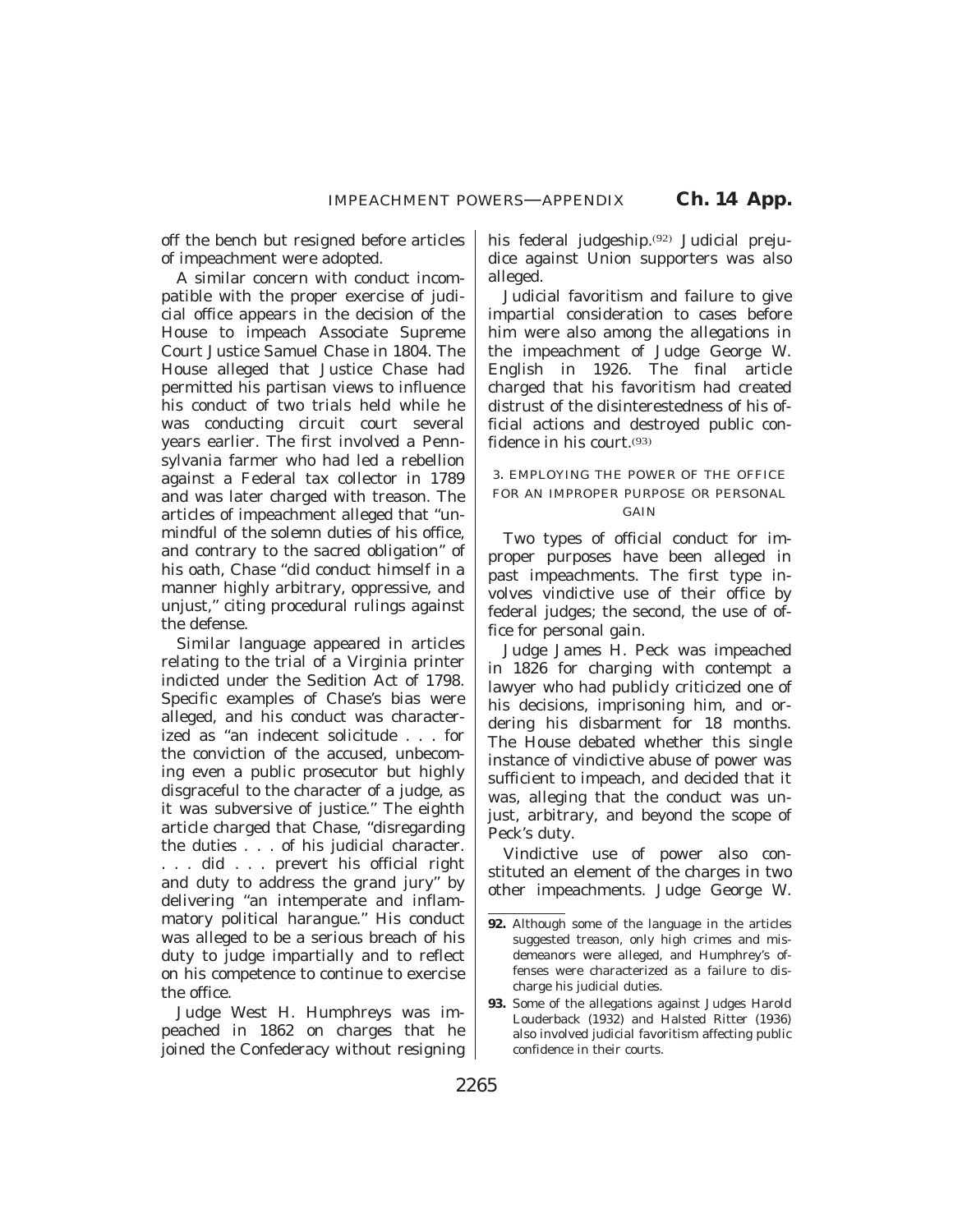English was charged in 1926, among other things, with threatening to jail a local newspaper editor for printing a critical editorial and with summoning local officials into court in a non-existent case to harangue them. Some of the articles in the impeachment of Judge Charles Swayne (1903) alleged that he maliciously and unlawfully imprisoned two lawyers and a litigant for contempt.

Six impeachments have alleged the use of office for personal gain or the appearance of financial impropriety while in office. Secretary of War William W. Belknap was impeached in 1876 of high crimes and misdemeanors for conduct that probably constituted bribery and certainly involved the use of his office for highly improper purposes-receiving substantial annual payments through an intermediary in return for his appointing a particular post trader at a frontier military post in Indian territory.

The impeachments of Judges Charles Swayne (1903), Robert W. Archbald (1912), George W. English (1926), Harold Louderback (1932) and Halsted L. Ritter (1936) each involved charges of the use of office for direct or indirect personal monetary gain.(94) In the Archbald and Ritter cases, a number of allegations of improper conduct were combined in a single, final article, as well as being charged separately.

In drawing up articles of impeachment, the House has placed little emphasis on

criminal conduct. Less than one-third of the eighty-three articles the House has adopted have explicitly charged the violation of a criminal statute or used the word ''criminal'' or ''crime'' to describe the conduct alleged, and ten of the articles that do were those involving the Tenure of Office Act in the impeachment of President Andrew Johnson. The House has not always used the technical language of the criminal law even when the conduct alleged fairly clearly constituted a criminal offense, as in the Humphreys and Belknap impeachments. Moreover, a number of articles, even though they may have alleged that the conduct was unlawful, do not seem to state criminal conduct-including Article Ten against President Andrew Johnson (charging inflammatory speeches), and some of the charges against all of the judges except Humphreys.

Much more common in the articles are allegations that the officer has violated his duties or his oath or seriously undermined public confidence in his ability to perform his official functions. Recitals that a judge has brought his court or the judicial system into disrepute are commonplace. In the impeachment of President Johnson, nine of the articles allege that he acted ''unmindful of the high duties of his office and of his oath of office,'' and several specifically refer to his constitutional duty to take care that the laws be faithfully executed.

The formal language of an article of impeachment, however, is less significant than the nature of the allegations that it contains. All have involved charges of conduct incompatible with continued performance of the office; some have explicitly rested upon a ''course of conduct'' or have combined disparate charges in a single, final article. Some of the indi-

**<sup>94.</sup>** Judge Swayne was charged with falsifying expense accounts and using a railroad car in the possession of a receiver he had appointed. Judge Archbald was charged with using his office to secure business favors from litigants and potential litigants before his court. Judges English, Louderback, and Ritter were charged with misusing their power to appoint and set the fees of bankruptcy receivers for personal profit.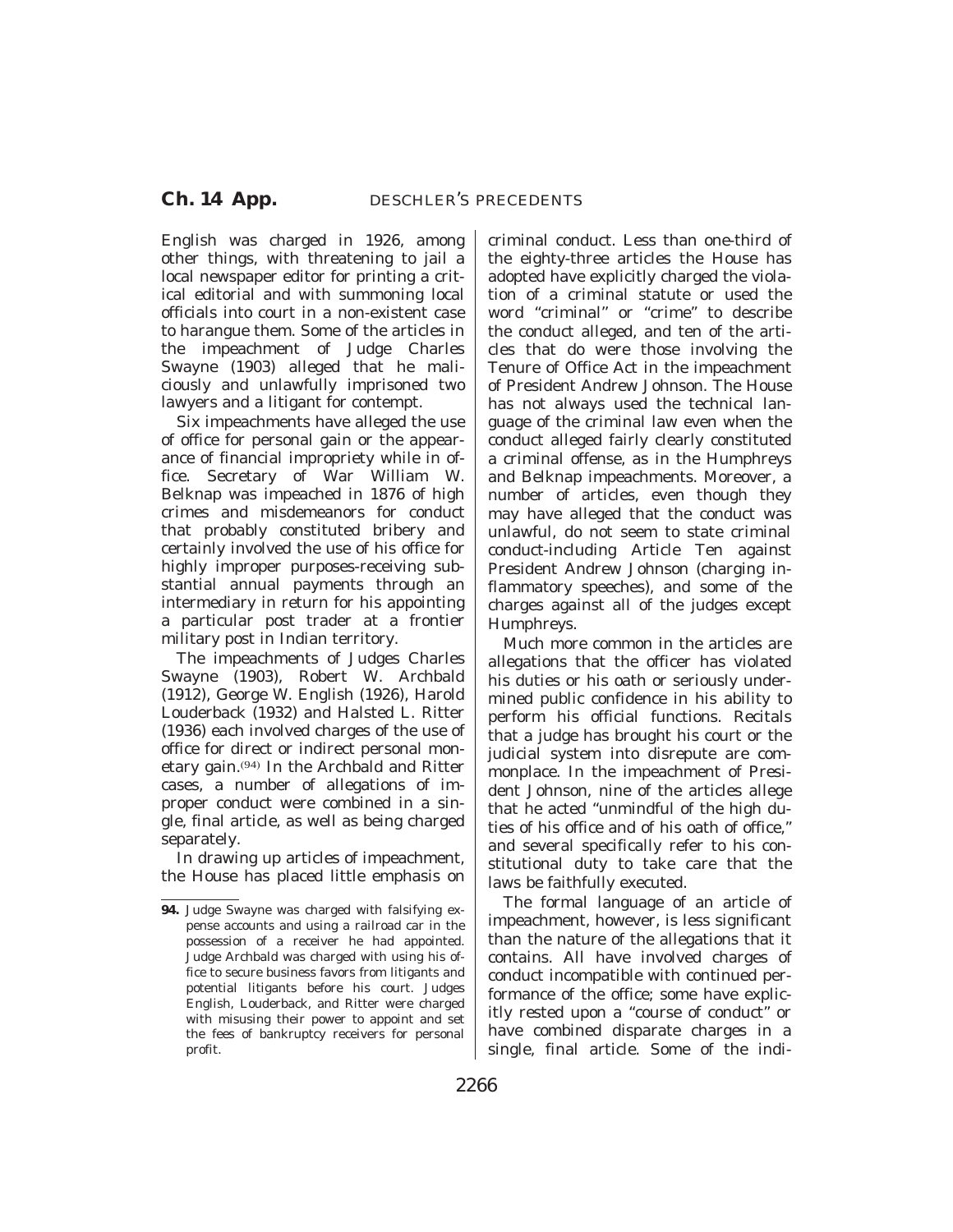vidual articles seem to have alleged conduct that, taken alone, would not have been considered serious, such as two articles in the impeachment of Justice Chase that merely alleged procedural errors at trial. In the early impeachments, the articles were not prepared until after impeachment had been voted by the House, and it seems probable that the decision to impeach was made on the basis of all the allegations viewed as a whole, rather than each separate charge. Unlike the Senate, which votes separately on each article after trial, and where conviction on but one article is required for removal from office, the House appears to have considered the individual offenses less significant than what they said together about the conduct of the official in the performance of his duties.

Two tendencies should be avoided in interpreting the American impeach-

The phrase "high Crimes and Misdemeanors'' may connote ''criminality'' to some. This likely is the predicate for some of the contentions that only an indictable crime can constitute impeachable conduct. Other advocates of an indictable-offense requirement would establish a criminal standard of impeachable conduct because that standard is definite, can be known in advance and reflects a contemporary legal view of what conduct should be punished. A requirement of criminality would require resort to familiar criminal laws and concepts to serve as standards in the impeachment process. Furthermore, this would pose problems concerning the applicability of standards of proof and the like pertaining to the trial of crimes.(1)

ments. The first is to dismiss them too readily because most have involved judges. The second is to make too much of them. They do not all fit neatly and logically into categories. That, however, is in keeping with the nature of the remedy. It is intended to reach a broad variety of conduct by officers that is both serious and incompatible with the duties of the office.

Past impeachments are not precedents to be read with an eye for an article of impeachment identical to allegations that may be currently under consideration. The American impeachment cases demonstrate a common theme useful in determining whether grounds for impeachment exist-that the grounds are derived from understanding the nature, functions and duties of the office.

## **III. The Criminality Issue**

The central issue raised by these concerns is whether requiring an indictable offense as an essential element of impeachable conduct is consistent with the purposes and intent of the framers in establishing the impeachment power and in setting a constitutional standard for the exercise of that power. This issue must be considered in light of the historical evidence of the framers' intent.(2) It

**<sup>1.</sup>** See A. Simpson, A *Treatise on Federal Impeachments* 28–29 (1916). It has also been ar-

gued that because Treason and Bribery are crimes, ''other high Crimes and Misdemeanors'' must refer to crimes under the *ejusdem generis* rule of construction. But *ejusdem generis* merely requires a unifying principle. The question here is whether that principle is criminality or rather conduct subversive of our constitutional institutions and form of government.

**<sup>2.</sup>** The rule of construction against redundancy indicates an intent not to require criminality. If criminality is required, the word ''Misdemeanors'' would add nothing to ''high Crimes.''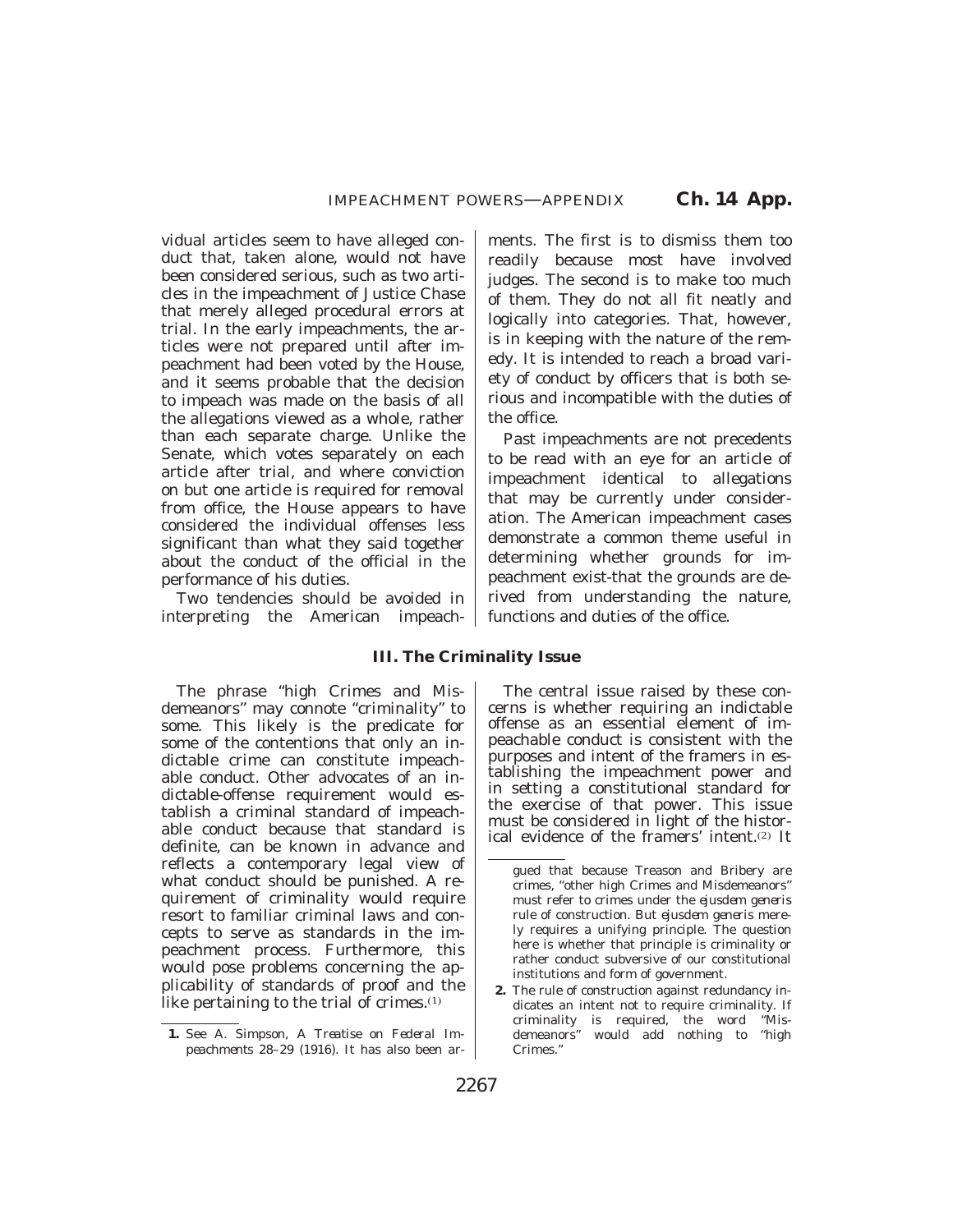is also useful to consider whether the purposes of impeachment and criminal law are such that indictable offenses can, consistent with the Constitution, be an essential element of grounds for impeachment. The impeachment of a President must occur only for reasons at least as pressing as those needs of government that give rise to the creation of criminal offenses. But this does not mean that the various elements of proof, defenses, and other substantive concepts surrounding an indictable offense control the impeachment process. Nor does it mean that state or federal criminal codes are necessarily the place to turn to provide a standard under the United States Constitution. Impeachment is a constitutional remedy. The framers intended that the impeachment language they employed should reflect the grave misconduct that so injures or abuses our constitutional institutions and form of government as to justify impeachment.

This view is supported by the historical evidence of the constitutional meaning of the words ''high Crimes and Misdemeanors.'' That evidence is set out above.(3) It establishes that the phrase ''high Clrimes and Misdemeanors'' which over a period of centuries evolved into the English standard of impeachable conduct—has a special historical meaning different from the ordinary meaning of the terms "crimes" and "misdemeanors.(4) High misdemeanors'' referred to a category of offenses that subverted the system of government. Since the fourteenth century the phrase ''high Crimes and Misdemeanors'' had been used in English impeachment cases to charge officials with a wide range of

criminal and non-criminal offenses against the institutions and fundamental principles of English government.(5)

There is evidence that the framers were aware of this special, non-criminal meaning of the phrase ''high Crimes and Misdemeanors'' in the English law of impeachment.(6) Not only did Hamilton acknowledge Great Britain as ''the model from which [impeachment] has been borrowed,'' but George Mason referred in the debates to the impeachment of Warren Hastings, then pending before Parliament. Indeed, Mason, who proposed the phase ''high Crimes and Misdemeanors,'' expressly stated his intent to encompass ''[a]ttempts to subvert the Constitution." (7)

The published records of the state ratifying conventions do not reveal an intention to limit the grounds of impeachment to criminal offenses (8) James Iredell said in the North Carolina debates on ratification:

. . . the person convicted is further liable to a trial at common law, and may receive such common-law punishment as belongs to a description of such offences if it be punishable by that law.(9)

Likewise, George Nicholas of Virginia distinguished disqualification to hold office from conviction for criminal conduct:

If [the President] deviates from his duty, he is responsible to his constituents. . . . He will be absolutely disqualified to hold any place of profit, honor, or trust, and liable to further

**<sup>3.</sup>** See part II B. *supra.*

**<sup>4.</sup>** See part II B.2. *supra.*

**<sup>5.</sup>** See part II.A. *supra.*

**<sup>6.</sup>** See part II.B.2. *supra.*

**<sup>7.</sup>** See *Id.*

**<sup>8.</sup>** See part II.B.3. *supra.*

**<sup>9.</sup>** 4 Elliot 114.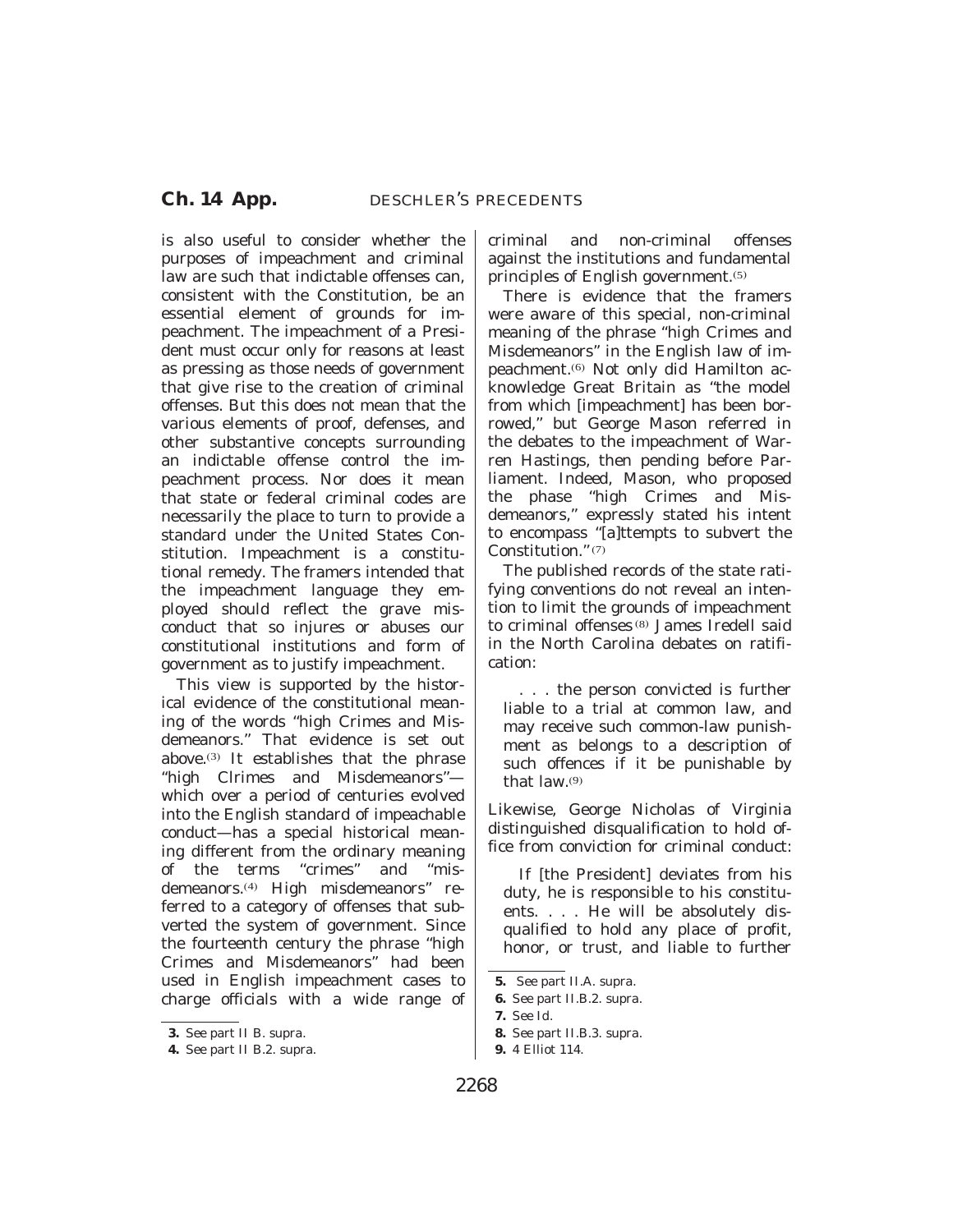punishment if he has committed such high crimes as are punishable at common  $law(10)$ 

The post-convention statements and writings of Alexander Hamilton, James Wilson, and James Madison—each a participant in the Constitutional Convention—show that they regarded impeachment as an appropriate device to deal with offenses against constitutional government by those who hold civil office, and not a device limited to criminal offenses.(11) Hamilton, in discussing the advantages of a single rather than a plural executive, explained that a single executive gave the people ''the opportunity of discovering with facility and clearness the misconduct of the persons they trust, in order either to their removal from office, or to their actual punishment in cases which admit of it.<sup>(12)</sup> Hamilton further wrote: ''Man, in public trust, will much oftener act in such a manner as to render him unworthy of being any longer trusted, than in such a manner as to make him obnoxious to legal punish $ment.$ (13)

The American experience with impeachment, which is summarized above, reflects the principle that impeachable conduct need not be criminal. Of the thirteen impeachments voted by the House since 1789, at least ten involved one or more allegations that did not charge a violation of criminal law.(l4)

Impeachment and the criminal law serve fundamentally different purposes. Impeachment is the first step in a remedial process—removal from office and

possible disqualification from holding future office. The purpose of impeachment is not personal punishment;  $(15)$  its function is primarily to maintain constitutional government. Furthermore, the Constitution itself provides that impeachment is no substitute for the ordinary process of criminal law since it specifies that impeachment does not immunize the officer from criminal liability for his wrongdoing.(16)

The general applicability of the criminal law also makes it inappropriate as the standard for a process applicable to a highly specific situation such as removal of a President. The criminal law sets a general standard of conduct that all must follow. It does not address itself to the

**<sup>10.</sup>** 3 Elliot 240.

**<sup>11.</sup>** See part II.B 1. *supra*; part II.B.3. *supra.*

**<sup>12.</sup>** Federalist No. 70, at 461.

**<sup>13.</sup>** *Id.* at 459.

**<sup>14.</sup>** See part II.C. *supra.*

<sup>15.</sup> It has been argued that "[i]mpeachment is a special form of punishment for crime,'' but that gross and willful neglect of duty would be a violation of the oath of office and ''[s]uch violation, by criminal acts of commission or omission, is the only nonindictable offense for which the President, Vice President, judges or other civil officers can be impeached.'' I. Brant, *Impeachment, Trials and Errors* 13, 20, 23 (1972). While this approach might in particular instances lead to the same results as the approach to impeachment as a constitutional remedy for action incompatible with constitutional government and the duties of constitutional office, it is, for the reasons stated in this memorandum, the latter approach that best reflects the intent of the framers and the constitutional function of impeachment. At the time the Constitution was adopted, ''crime'' and ''punishment for crime'' were terms used far more broadly than today. The seventh edition of Samuel Johnson's dictionary, published in 1785, defines "crime" as "an act contrary to right, an offense; a great fault; an act of wickedness.'' To the extent that the debates on the Constitution and its ratification refer to impeachment as a form of ''punishment'' it is punishment in the sense that today would be thought a noncriminal sanction, such as removal of a corporate officer for misconduct breaching his duties to the corporation.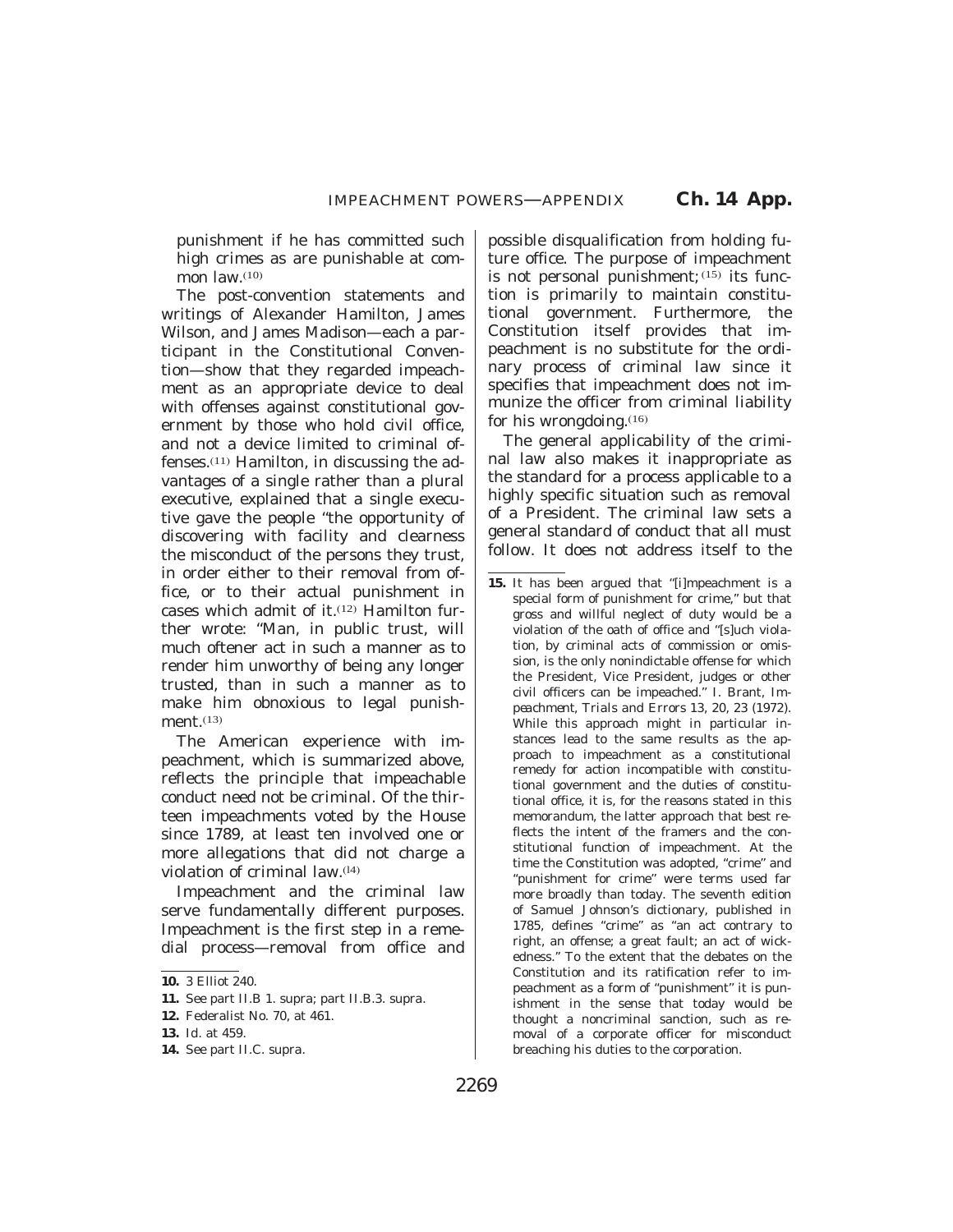abuses of presidential power. In an impeachment proceeding a President is called to account for abusing powers that only a President possesses.

Other characteristics of the criminal law make criminality inappropriate as an essential element of impeachable conduct. While the failure to act may be a crime, the traditional focus of criminal law is prohibitory. Impeachable conduct, on the other hand, may include the serious failure to discharge the affirmative duties imposed on the President by the Constitution. Unlike a criminal case, the cause for the removal of a President may be based on his entire course of conduct in office. In particular situations, it may be a course of conduct more than individual acts that has a tendency to subvert constitutional government.

To confine impeachable conduct to indictable offenses may well be to set a standard so restrictive as not to reach conduct that might adversely affect the system of government. Some of the most grievous offenses against our constitutional form of government may not entail violations of the criminal law.

If criminality is to be the basic element of impeachment conduct, what is the standard of criminal conduct to be? Is it to be criminality as known to the common law, or as divined from the Federal Criminal Code, or from an amalgam of State criminal statutes? If one is to turn to State statutes, then which of those of the States is to obtain? If the present Federal Criminal Code is to be the standard, then which of its provisions are to apply? If there is to be new Federal legislation to define the criminal standard, then presumably both the Senate and the President will take part in fixing that standard. How is this to be accomplished without encroachment upon the

constitutional provision that ''the sole power'' of impeachment is vested in the House of Representatives?

A requirement of criminality would be incompatible with the intent of the framers to provide a mechanism broad enough to maintain the integrity of constitutional government. Impeachment is a constitutional safety valve; to fulfill this function, it must be flexible enough to cope with exigencies not now foreseeable. Congress has never undertaken to define impeachable offenses in the criminal code. Even respecting bribery, which is specifically identified in the Constitution as grounds for impeachment, the federal statute establishing the criminal offense for civil officers generally was enacted over seventy-five years after the Constitutional Convention.(17)

In sum, to limit impeachable conduct to criminal offenses would be incompatible with the evidence concerning the constitutional meaning of the phrase ''high Crimes and Misdemeanors'' and would frustrate the purpose that the framers intended for impeachment. State

**<sup>16.</sup>** It is sometimes suggested that various provisions in the Constitution exempting cases of impeachment from certain provisions relating to the trial and punishment of crimes indicate an intention to require an indictable offense as an essential element of impeachable conduct. In addition to the provision referred to in the text (Article I, Section 3), cases of impeachment are exempted from the power of pardon and the right to trial by jury in Article II, Section 2 and Article III, Section 2 respectively. These provisions were placed in the Constitution in recognition that impeachable conduct may entail criminal conduct and to make it clear that even when criminal conduct is involved, the trial of an impeachment was not intended to be a criminal proceeding. The sources quoted at notes 8–13, supra, show the understanding that impeachable conduct may, but need not, involve criminal conduct.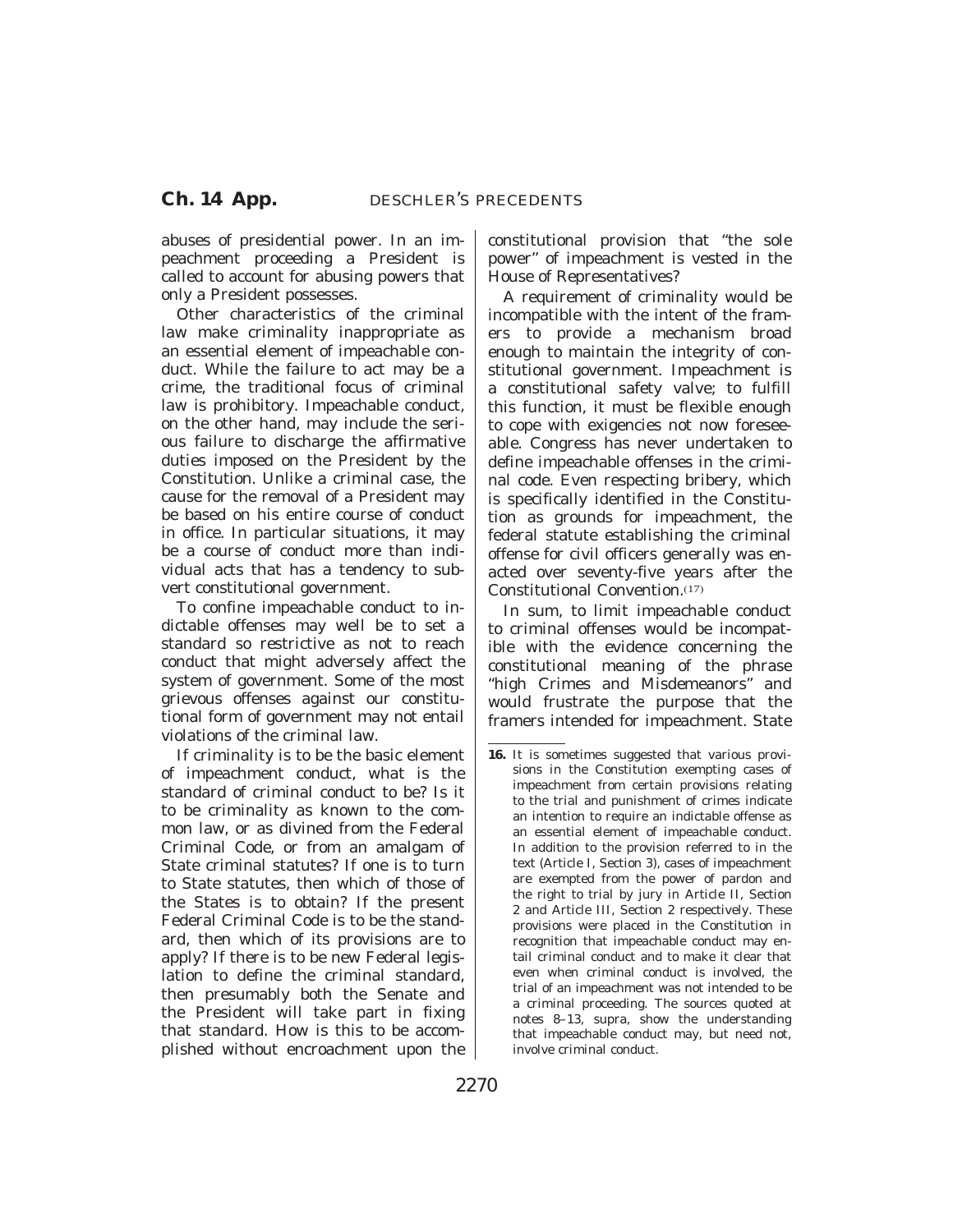and federal criminal laws are not written in order to preserve the nation against serious abuse of the presidential office. But this is the purpose of the constitu-

tional provision for the impeachment of a President and that purpose gives meaning to ''high Orimes and Misdemeanors.''

## **IV. Conclusion**

Impeachment is a constitutional remedy addressed to serious offenses against the system of government. The purpose of impeachment under the Constitution is indicated by the limited scope of the remedy (removal from office and possible disqualification from future office) and by the stated grounds for impeachment (treason, bribery and other high crimes and misdemeanors). It is not controlling whether treason and bribery are criminal. More important, they are constitutional wrongs that subvert the structure of government, or undermine the integrity of office and even the Constitution itself, and thus are ''high'' offenses in the sense that word was used in English impeachments.

The framers of our Constitution consciously adopted a particular phrase from the English practice to help define the constitutional grounds for removal. The content of the phrase ''high Crimes and Misdemeanors'' for the framers is to be related to what the framers knew, on the whole, about the English practice—the broad sweep of English constitutional history and the vital role impeachment had played in the limitation of royal prerogative and the control of abuses of ministerial and judicial power.

Impeachment was not a remote subject for the framers. Even as they labored in Philadelphia, the impeachment trial of Warren Hastings, Governor-General of India, was pending in London, a fact to which George Mason made explicit reference in the Convention. Whatever may be said of the merits of Hastings, conduct, the charges against him exemplified the central aspect of impeachment the parliamentary effort to reach grave abuses of governmental power.

The framers understood quite clearly that the constitutional system they were creating must include some ultimate check on the conduct of the executive, particularly as they came to reject the suggested plural executive. While insistent that balance between the executive and legislative branches be maintained so that the executive would not become the creature of the legislature, dismissable at its will, the framers also recognized that some means would be needed to deal with excesses by the executive. Impeachment was familiar to them. They understood its essential constitutional functions and perceived its adaptability to the American contest.

While it may be argued that some articles of impeachment have charged conduct that constituted crime and thus that criminality is an essential ingredient, or that some have charged conduct that was not criminal and thus that criminality is not essential, the fact remains that in the English practice and in several of the American impeachments the criminality issue was not raised at all. The emphasis has been on the significant effects of the conduct—undermining the integrity of office, disregard of constitutional duties and oath of office, arrogation of power, abuse of the governmental process, adverse impact on the system of govern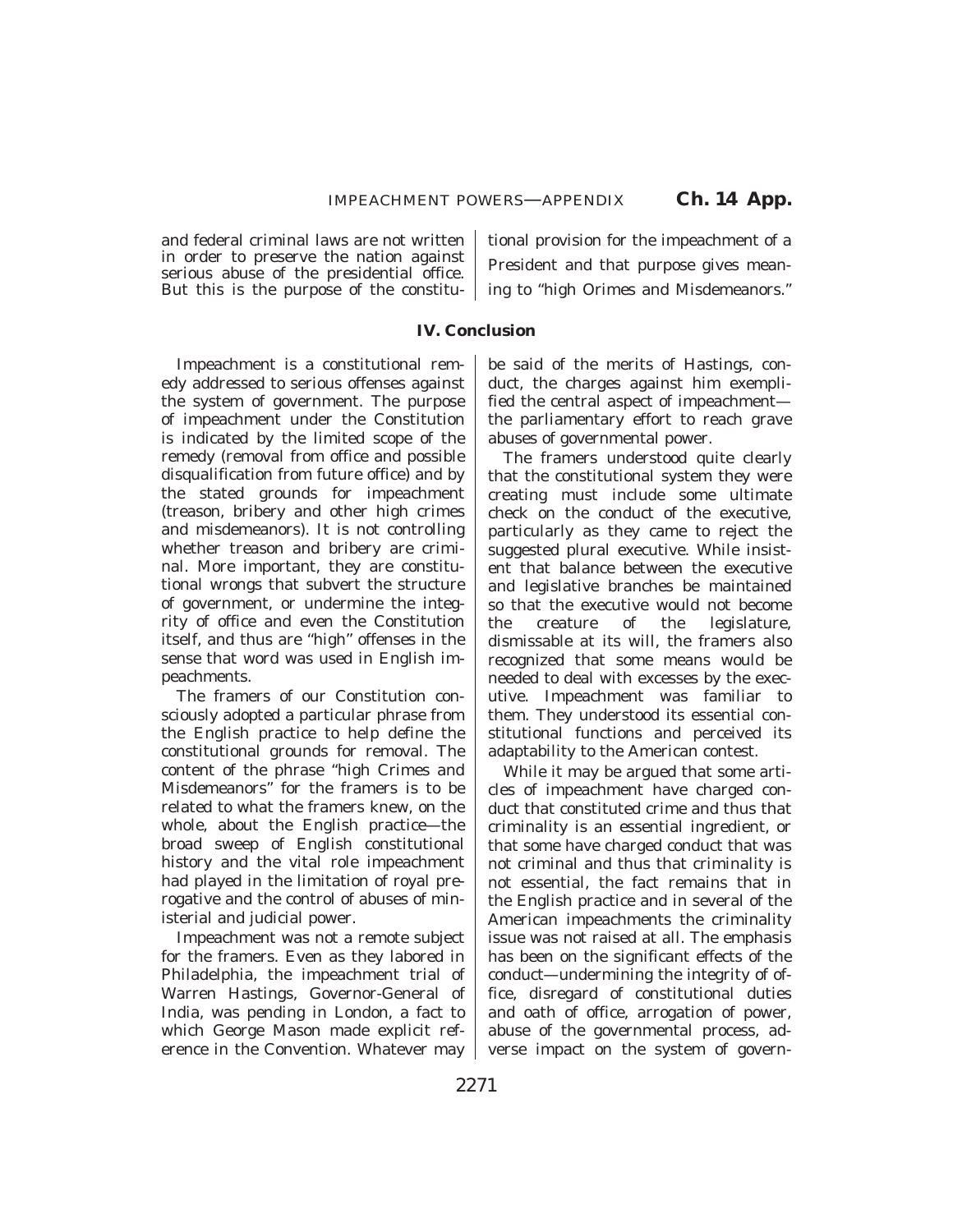ment. Clearly, these effects can be brought about in ways not anticipated by the criminal law. Criminal standards and criminal courts were established to control individual conduct. Impeachment was evolved by Parliament to cope with both the inadequacy of criminal standards and the impotence of courts to deal with the conduct of great public figures. It would be anomalous if the framers, having barred criminal sanctions from the impeachment remedy and limited it to removal and possible disqualification from office, intended to restrict the grounds for impeachment to conduct that was criminal.

The longing for precise criteria is understandable; advance, precise definition of objective limits would seemingly serve both to direct future conduct and to inhibit arbitrary reaction to past conduct. In private affairs the objective is the control of personal behavior, in part through the punishment of misbehavior. In general, advance definition of standards respecting private conduct works reasonably well. However, where the issue is presidential compliance with the constitutional requirements and limitations on the presidency, the crucial factor is not the intrinsic quality of behavior but the significance of its effect upon our constitutional system or the functioning of our government.

It is useful to note three major presidential duties of broad scope that are explicitly recited in the Constitution: ''to take Care that the Laws be faithfully executed,'' to ''faithfully execute the Office of President of the United States'' and to ''preserve, protect, and defend the Constitution of the United States'' to the best of his ability. The first is directly imposed by the Constitution; the second and third are included in the constitutionally prescribed oath that the President is required to take before he enters upon the execution of his office and are, therefore, also expressly imposed by the Constitution.

The duty to take care is affirmative. So is the duty faithfully to execute the office. A President must carry out the obligations of his office diligently and in good faith. The elective character and political role of a President make it difficult to define faithful exercise of his powers in the abstract. A President must make policy and exercise discretion. This discretion necessarily is broad, especially in emergency situations, but the constitutional duties of a President impose limitations on its exercise.

The "take care" duty emphasizes the responsibility of a President for the overall conduct of the executive branch, which the Constitution vests in him alone. He must take care that the executive is so organized and operated that this duty is performed.

The duty of a President to "preserve, protect, and defend the Constitution'' to the best of his ability includes the duty not to abuse his powers or transgress their limits—not to violate the rights of citizens, such as those guaranteed by the Bill of Rights, and not to act in derogration of powers vested elsewhere by the Constitution.

Not all presidential misconduct is sufficient to constitute grounds for impeachment. There is a further requirement substantiality. In deciding whether this further requirement has been met, the facts must be considered as a whole in the context of the office, not in terms of separate or isolated events. Because impeachment of a President is a grave step for the nation, it is to be predicated only